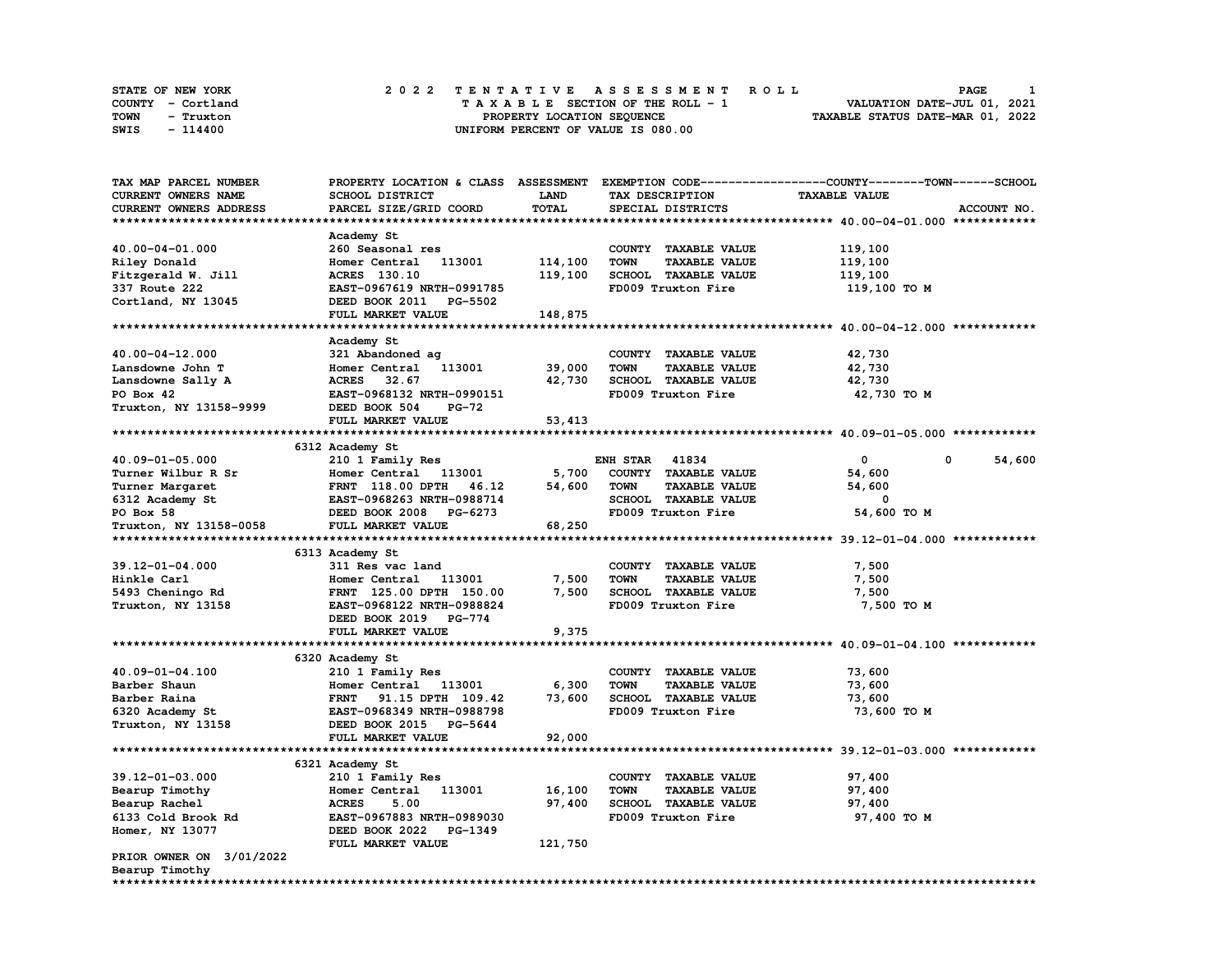| STATE OF NEW YORK | 2022 TENTATIVE ASSESSMENT ROLL     | 2<br><b>PAGE</b>                 |
|-------------------|------------------------------------|----------------------------------|
| COUNTY - Cortland | TAXABLE SECTION OF THE ROLL - 1    | VALUATION DATE-JUL 01, 2021      |
| TOWN<br>- Truxton | PROPERTY LOCATION SEQUENCE         | TAXABLE STATUS DATE-MAR 01, 2022 |
| SWIS<br>- 114400  | UNIFORM PERCENT OF VALUE IS 080.00 |                                  |

| <b>CURRENT OWNERS NAME</b><br>SCHOOL DISTRICT<br><b>LAND</b><br><b>TAXABLE VALUE</b><br>TAX DESCRIPTION<br>TOTAL<br>CURRENT OWNERS ADDRESS<br>PARCEL SIZE/GRID COORD<br>SPECIAL DISTRICTS<br>ACCOUNT NO.<br>6326 Academy St<br><b>ENH STAR 41834</b><br>$\mathbf{0}$<br>68,160<br>$40.09 - 01 - 03.000$<br>210 1 Family Res<br>$\mathbf{0}$<br>Homer Central 113001 10,200<br>Robertson Patricia J<br>COUNTY TAXABLE VALUE<br>89,000<br>89,000<br>6326 Academy St<br>FRNT 128.00 DPTH 263.55<br><b>TOWN</b><br><b>TAXABLE VALUE</b><br>89,000<br>Truxton, NY 13158-9999<br>SCHOOL TAXABLE VALUE<br>EAST-0968484 NRTH-0988890<br>20,840<br>DEED BOOK 1999 PG-1403<br>FD009 Truxton Fire<br>89,000 TO M<br>FULL MARKET VALUE<br>111,250<br>6332 Academy St<br>40.09-01-02.000<br>312 Vac w/imprv<br>COUNTY TAXABLE VALUE<br>4,600<br>500<br><b>TOWN</b><br><b>TAXABLE VALUE</b><br>4,600<br>Robertson William<br>Homer Central 113001<br>FRNT 65.00 DPTH 263.55<br>SCHOOL TAXABLE VALUE<br>36914 Lakewood Dr<br>4,600<br>4,600<br>Zephryhills, FL 33542<br>EAST-0968495 NRTH-0988982<br>FD009 Truxton Fire<br>4,600 TO M<br>DEED BOOK 1995 PG-2753<br>FULL MARKET VALUE<br>5,750<br>6340 Academy St<br>$\mathbf{0}$<br>40.09-01-01.000<br>210 1 Family Res<br><b>BAS STAR 41854</b><br>$\mathbf{0}$<br>27,300<br>Homer Central 113001 12,000<br>COUNTY TAXABLE VALUE<br>Blanden Walter F<br>110,600<br>FRNT 188.00 DPTH 239.67<br>Blanden Marie A<br>110,600<br><b>TOWN</b><br><b>TAXABLE VALUE</b><br>110,600<br><b>A</b> FRNT 188.00 DPTH 239.67<br>FLS EAST-0968518 NRTH-0989105<br>DEED BOOK 445 PG-308<br>SCHOOL TAXABLE VALUE<br>83,300<br>6430 Academy St<br>FD009 Truxton Fire<br>PO Box 302<br>110,600 TO M<br>Truxton, NY 13158-0302<br>FULL MARKET VALUE<br>138,250<br>6361 Academy St<br>39.12-01-01.000<br>210 1 Family Res<br>COUNTY TAXABLE VALUE<br>92,700<br>Homer Central 113001<br>7,200<br><b>TAXABLE VALUE</b><br>92,700<br>Lansdowne John Jr<br><b>TOWN</b><br>92,700<br>SCHOOL TAXABLE VALUE<br>PO Box 42<br>FRNT 100.00 DPTH 163.25<br>92,700<br>FD009 Truxton Fire<br>Truxton, NY 13158-9999<br>EAST-0968385 NRTH-0989581<br>92,700 TO M<br>DEED BOOK 250<br><b>PG-207</b><br>115,875<br>FULL MARKET VALUE<br>6389 Academy St<br>40.00-04-11.000<br>210 1 Family Res<br><b>VET WAR C 41122</b><br>5,460<br>0<br>0<br>8,800 VET WAR T 41123<br>10,920<br>VanWagenen Lewis J<br>Homer Central<br>113001<br>0<br>$\Omega$ | TAX MAP PARCEL NUMBER |  | PROPERTY LOCATION & CLASS ASSESSMENT EXEMPTION CODE-----------------COUNTY-------TOWN-----SCHOOL |
|-----------------------------------------------------------------------------------------------------------------------------------------------------------------------------------------------------------------------------------------------------------------------------------------------------------------------------------------------------------------------------------------------------------------------------------------------------------------------------------------------------------------------------------------------------------------------------------------------------------------------------------------------------------------------------------------------------------------------------------------------------------------------------------------------------------------------------------------------------------------------------------------------------------------------------------------------------------------------------------------------------------------------------------------------------------------------------------------------------------------------------------------------------------------------------------------------------------------------------------------------------------------------------------------------------------------------------------------------------------------------------------------------------------------------------------------------------------------------------------------------------------------------------------------------------------------------------------------------------------------------------------------------------------------------------------------------------------------------------------------------------------------------------------------------------------------------------------------------------------------------------------------------------------------------------------------------------------------------------------------------------------------------------------------------------------------------------------------------------------------------------------------------------------------------------------------------------------------------------------------------------------------------------------------------------------------------------------------------------------------------------------------------------------------------------------------------|-----------------------|--|--------------------------------------------------------------------------------------------------|
|                                                                                                                                                                                                                                                                                                                                                                                                                                                                                                                                                                                                                                                                                                                                                                                                                                                                                                                                                                                                                                                                                                                                                                                                                                                                                                                                                                                                                                                                                                                                                                                                                                                                                                                                                                                                                                                                                                                                                                                                                                                                                                                                                                                                                                                                                                                                                                                                                                               |                       |  |                                                                                                  |
|                                                                                                                                                                                                                                                                                                                                                                                                                                                                                                                                                                                                                                                                                                                                                                                                                                                                                                                                                                                                                                                                                                                                                                                                                                                                                                                                                                                                                                                                                                                                                                                                                                                                                                                                                                                                                                                                                                                                                                                                                                                                                                                                                                                                                                                                                                                                                                                                                                               |                       |  |                                                                                                  |
|                                                                                                                                                                                                                                                                                                                                                                                                                                                                                                                                                                                                                                                                                                                                                                                                                                                                                                                                                                                                                                                                                                                                                                                                                                                                                                                                                                                                                                                                                                                                                                                                                                                                                                                                                                                                                                                                                                                                                                                                                                                                                                                                                                                                                                                                                                                                                                                                                                               |                       |  |                                                                                                  |
|                                                                                                                                                                                                                                                                                                                                                                                                                                                                                                                                                                                                                                                                                                                                                                                                                                                                                                                                                                                                                                                                                                                                                                                                                                                                                                                                                                                                                                                                                                                                                                                                                                                                                                                                                                                                                                                                                                                                                                                                                                                                                                                                                                                                                                                                                                                                                                                                                                               |                       |  |                                                                                                  |
|                                                                                                                                                                                                                                                                                                                                                                                                                                                                                                                                                                                                                                                                                                                                                                                                                                                                                                                                                                                                                                                                                                                                                                                                                                                                                                                                                                                                                                                                                                                                                                                                                                                                                                                                                                                                                                                                                                                                                                                                                                                                                                                                                                                                                                                                                                                                                                                                                                               |                       |  |                                                                                                  |
|                                                                                                                                                                                                                                                                                                                                                                                                                                                                                                                                                                                                                                                                                                                                                                                                                                                                                                                                                                                                                                                                                                                                                                                                                                                                                                                                                                                                                                                                                                                                                                                                                                                                                                                                                                                                                                                                                                                                                                                                                                                                                                                                                                                                                                                                                                                                                                                                                                               |                       |  |                                                                                                  |
|                                                                                                                                                                                                                                                                                                                                                                                                                                                                                                                                                                                                                                                                                                                                                                                                                                                                                                                                                                                                                                                                                                                                                                                                                                                                                                                                                                                                                                                                                                                                                                                                                                                                                                                                                                                                                                                                                                                                                                                                                                                                                                                                                                                                                                                                                                                                                                                                                                               |                       |  |                                                                                                  |
|                                                                                                                                                                                                                                                                                                                                                                                                                                                                                                                                                                                                                                                                                                                                                                                                                                                                                                                                                                                                                                                                                                                                                                                                                                                                                                                                                                                                                                                                                                                                                                                                                                                                                                                                                                                                                                                                                                                                                                                                                                                                                                                                                                                                                                                                                                                                                                                                                                               |                       |  |                                                                                                  |
|                                                                                                                                                                                                                                                                                                                                                                                                                                                                                                                                                                                                                                                                                                                                                                                                                                                                                                                                                                                                                                                                                                                                                                                                                                                                                                                                                                                                                                                                                                                                                                                                                                                                                                                                                                                                                                                                                                                                                                                                                                                                                                                                                                                                                                                                                                                                                                                                                                               |                       |  |                                                                                                  |
|                                                                                                                                                                                                                                                                                                                                                                                                                                                                                                                                                                                                                                                                                                                                                                                                                                                                                                                                                                                                                                                                                                                                                                                                                                                                                                                                                                                                                                                                                                                                                                                                                                                                                                                                                                                                                                                                                                                                                                                                                                                                                                                                                                                                                                                                                                                                                                                                                                               |                       |  |                                                                                                  |
|                                                                                                                                                                                                                                                                                                                                                                                                                                                                                                                                                                                                                                                                                                                                                                                                                                                                                                                                                                                                                                                                                                                                                                                                                                                                                                                                                                                                                                                                                                                                                                                                                                                                                                                                                                                                                                                                                                                                                                                                                                                                                                                                                                                                                                                                                                                                                                                                                                               |                       |  |                                                                                                  |
|                                                                                                                                                                                                                                                                                                                                                                                                                                                                                                                                                                                                                                                                                                                                                                                                                                                                                                                                                                                                                                                                                                                                                                                                                                                                                                                                                                                                                                                                                                                                                                                                                                                                                                                                                                                                                                                                                                                                                                                                                                                                                                                                                                                                                                                                                                                                                                                                                                               |                       |  |                                                                                                  |
|                                                                                                                                                                                                                                                                                                                                                                                                                                                                                                                                                                                                                                                                                                                                                                                                                                                                                                                                                                                                                                                                                                                                                                                                                                                                                                                                                                                                                                                                                                                                                                                                                                                                                                                                                                                                                                                                                                                                                                                                                                                                                                                                                                                                                                                                                                                                                                                                                                               |                       |  |                                                                                                  |
|                                                                                                                                                                                                                                                                                                                                                                                                                                                                                                                                                                                                                                                                                                                                                                                                                                                                                                                                                                                                                                                                                                                                                                                                                                                                                                                                                                                                                                                                                                                                                                                                                                                                                                                                                                                                                                                                                                                                                                                                                                                                                                                                                                                                                                                                                                                                                                                                                                               |                       |  |                                                                                                  |
|                                                                                                                                                                                                                                                                                                                                                                                                                                                                                                                                                                                                                                                                                                                                                                                                                                                                                                                                                                                                                                                                                                                                                                                                                                                                                                                                                                                                                                                                                                                                                                                                                                                                                                                                                                                                                                                                                                                                                                                                                                                                                                                                                                                                                                                                                                                                                                                                                                               |                       |  |                                                                                                  |
|                                                                                                                                                                                                                                                                                                                                                                                                                                                                                                                                                                                                                                                                                                                                                                                                                                                                                                                                                                                                                                                                                                                                                                                                                                                                                                                                                                                                                                                                                                                                                                                                                                                                                                                                                                                                                                                                                                                                                                                                                                                                                                                                                                                                                                                                                                                                                                                                                                               |                       |  |                                                                                                  |
|                                                                                                                                                                                                                                                                                                                                                                                                                                                                                                                                                                                                                                                                                                                                                                                                                                                                                                                                                                                                                                                                                                                                                                                                                                                                                                                                                                                                                                                                                                                                                                                                                                                                                                                                                                                                                                                                                                                                                                                                                                                                                                                                                                                                                                                                                                                                                                                                                                               |                       |  |                                                                                                  |
|                                                                                                                                                                                                                                                                                                                                                                                                                                                                                                                                                                                                                                                                                                                                                                                                                                                                                                                                                                                                                                                                                                                                                                                                                                                                                                                                                                                                                                                                                                                                                                                                                                                                                                                                                                                                                                                                                                                                                                                                                                                                                                                                                                                                                                                                                                                                                                                                                                               |                       |  |                                                                                                  |
|                                                                                                                                                                                                                                                                                                                                                                                                                                                                                                                                                                                                                                                                                                                                                                                                                                                                                                                                                                                                                                                                                                                                                                                                                                                                                                                                                                                                                                                                                                                                                                                                                                                                                                                                                                                                                                                                                                                                                                                                                                                                                                                                                                                                                                                                                                                                                                                                                                               |                       |  |                                                                                                  |
|                                                                                                                                                                                                                                                                                                                                                                                                                                                                                                                                                                                                                                                                                                                                                                                                                                                                                                                                                                                                                                                                                                                                                                                                                                                                                                                                                                                                                                                                                                                                                                                                                                                                                                                                                                                                                                                                                                                                                                                                                                                                                                                                                                                                                                                                                                                                                                                                                                               |                       |  |                                                                                                  |
|                                                                                                                                                                                                                                                                                                                                                                                                                                                                                                                                                                                                                                                                                                                                                                                                                                                                                                                                                                                                                                                                                                                                                                                                                                                                                                                                                                                                                                                                                                                                                                                                                                                                                                                                                                                                                                                                                                                                                                                                                                                                                                                                                                                                                                                                                                                                                                                                                                               |                       |  |                                                                                                  |
|                                                                                                                                                                                                                                                                                                                                                                                                                                                                                                                                                                                                                                                                                                                                                                                                                                                                                                                                                                                                                                                                                                                                                                                                                                                                                                                                                                                                                                                                                                                                                                                                                                                                                                                                                                                                                                                                                                                                                                                                                                                                                                                                                                                                                                                                                                                                                                                                                                               |                       |  |                                                                                                  |
|                                                                                                                                                                                                                                                                                                                                                                                                                                                                                                                                                                                                                                                                                                                                                                                                                                                                                                                                                                                                                                                                                                                                                                                                                                                                                                                                                                                                                                                                                                                                                                                                                                                                                                                                                                                                                                                                                                                                                                                                                                                                                                                                                                                                                                                                                                                                                                                                                                               |                       |  |                                                                                                  |
|                                                                                                                                                                                                                                                                                                                                                                                                                                                                                                                                                                                                                                                                                                                                                                                                                                                                                                                                                                                                                                                                                                                                                                                                                                                                                                                                                                                                                                                                                                                                                                                                                                                                                                                                                                                                                                                                                                                                                                                                                                                                                                                                                                                                                                                                                                                                                                                                                                               |                       |  |                                                                                                  |
|                                                                                                                                                                                                                                                                                                                                                                                                                                                                                                                                                                                                                                                                                                                                                                                                                                                                                                                                                                                                                                                                                                                                                                                                                                                                                                                                                                                                                                                                                                                                                                                                                                                                                                                                                                                                                                                                                                                                                                                                                                                                                                                                                                                                                                                                                                                                                                                                                                               |                       |  |                                                                                                  |
|                                                                                                                                                                                                                                                                                                                                                                                                                                                                                                                                                                                                                                                                                                                                                                                                                                                                                                                                                                                                                                                                                                                                                                                                                                                                                                                                                                                                                                                                                                                                                                                                                                                                                                                                                                                                                                                                                                                                                                                                                                                                                                                                                                                                                                                                                                                                                                                                                                               |                       |  |                                                                                                  |
|                                                                                                                                                                                                                                                                                                                                                                                                                                                                                                                                                                                                                                                                                                                                                                                                                                                                                                                                                                                                                                                                                                                                                                                                                                                                                                                                                                                                                                                                                                                                                                                                                                                                                                                                                                                                                                                                                                                                                                                                                                                                                                                                                                                                                                                                                                                                                                                                                                               |                       |  |                                                                                                  |
|                                                                                                                                                                                                                                                                                                                                                                                                                                                                                                                                                                                                                                                                                                                                                                                                                                                                                                                                                                                                                                                                                                                                                                                                                                                                                                                                                                                                                                                                                                                                                                                                                                                                                                                                                                                                                                                                                                                                                                                                                                                                                                                                                                                                                                                                                                                                                                                                                                               |                       |  |                                                                                                  |
|                                                                                                                                                                                                                                                                                                                                                                                                                                                                                                                                                                                                                                                                                                                                                                                                                                                                                                                                                                                                                                                                                                                                                                                                                                                                                                                                                                                                                                                                                                                                                                                                                                                                                                                                                                                                                                                                                                                                                                                                                                                                                                                                                                                                                                                                                                                                                                                                                                               |                       |  |                                                                                                  |
|                                                                                                                                                                                                                                                                                                                                                                                                                                                                                                                                                                                                                                                                                                                                                                                                                                                                                                                                                                                                                                                                                                                                                                                                                                                                                                                                                                                                                                                                                                                                                                                                                                                                                                                                                                                                                                                                                                                                                                                                                                                                                                                                                                                                                                                                                                                                                                                                                                               |                       |  |                                                                                                  |
|                                                                                                                                                                                                                                                                                                                                                                                                                                                                                                                                                                                                                                                                                                                                                                                                                                                                                                                                                                                                                                                                                                                                                                                                                                                                                                                                                                                                                                                                                                                                                                                                                                                                                                                                                                                                                                                                                                                                                                                                                                                                                                                                                                                                                                                                                                                                                                                                                                               |                       |  |                                                                                                  |
|                                                                                                                                                                                                                                                                                                                                                                                                                                                                                                                                                                                                                                                                                                                                                                                                                                                                                                                                                                                                                                                                                                                                                                                                                                                                                                                                                                                                                                                                                                                                                                                                                                                                                                                                                                                                                                                                                                                                                                                                                                                                                                                                                                                                                                                                                                                                                                                                                                               |                       |  |                                                                                                  |
|                                                                                                                                                                                                                                                                                                                                                                                                                                                                                                                                                                                                                                                                                                                                                                                                                                                                                                                                                                                                                                                                                                                                                                                                                                                                                                                                                                                                                                                                                                                                                                                                                                                                                                                                                                                                                                                                                                                                                                                                                                                                                                                                                                                                                                                                                                                                                                                                                                               |                       |  |                                                                                                  |
|                                                                                                                                                                                                                                                                                                                                                                                                                                                                                                                                                                                                                                                                                                                                                                                                                                                                                                                                                                                                                                                                                                                                                                                                                                                                                                                                                                                                                                                                                                                                                                                                                                                                                                                                                                                                                                                                                                                                                                                                                                                                                                                                                                                                                                                                                                                                                                                                                                               |                       |  |                                                                                                  |
|                                                                                                                                                                                                                                                                                                                                                                                                                                                                                                                                                                                                                                                                                                                                                                                                                                                                                                                                                                                                                                                                                                                                                                                                                                                                                                                                                                                                                                                                                                                                                                                                                                                                                                                                                                                                                                                                                                                                                                                                                                                                                                                                                                                                                                                                                                                                                                                                                                               |                       |  |                                                                                                  |
|                                                                                                                                                                                                                                                                                                                                                                                                                                                                                                                                                                                                                                                                                                                                                                                                                                                                                                                                                                                                                                                                                                                                                                                                                                                                                                                                                                                                                                                                                                                                                                                                                                                                                                                                                                                                                                                                                                                                                                                                                                                                                                                                                                                                                                                                                                                                                                                                                                               |                       |  |                                                                                                  |
|                                                                                                                                                                                                                                                                                                                                                                                                                                                                                                                                                                                                                                                                                                                                                                                                                                                                                                                                                                                                                                                                                                                                                                                                                                                                                                                                                                                                                                                                                                                                                                                                                                                                                                                                                                                                                                                                                                                                                                                                                                                                                                                                                                                                                                                                                                                                                                                                                                               |                       |  |                                                                                                  |
|                                                                                                                                                                                                                                                                                                                                                                                                                                                                                                                                                                                                                                                                                                                                                                                                                                                                                                                                                                                                                                                                                                                                                                                                                                                                                                                                                                                                                                                                                                                                                                                                                                                                                                                                                                                                                                                                                                                                                                                                                                                                                                                                                                                                                                                                                                                                                                                                                                               |                       |  |                                                                                                  |
| 115,300 ENH STAR 41834<br>68,160<br>VanWagenen Linda<br>FRNT 150.00 DPTH 175.00<br>$\mathbf{0}$<br>$\Omega$                                                                                                                                                                                                                                                                                                                                                                                                                                                                                                                                                                                                                                                                                                                                                                                                                                                                                                                                                                                                                                                                                                                                                                                                                                                                                                                                                                                                                                                                                                                                                                                                                                                                                                                                                                                                                                                                                                                                                                                                                                                                                                                                                                                                                                                                                                                                   |                       |  |                                                                                                  |
| EAST-0968547 NRTH-0990257<br>COUNTY TAXABLE VALUE<br>109,840<br>6389 Academy St                                                                                                                                                                                                                                                                                                                                                                                                                                                                                                                                                                                                                                                                                                                                                                                                                                                                                                                                                                                                                                                                                                                                                                                                                                                                                                                                                                                                                                                                                                                                                                                                                                                                                                                                                                                                                                                                                                                                                                                                                                                                                                                                                                                                                                                                                                                                                               |                       |  |                                                                                                  |
| Truxton, NY 13158-9999<br>DEED BOOK 362<br><b>PG-373</b><br><b>TOWN</b><br><b>TAXABLE VALUE</b><br>104,380                                                                                                                                                                                                                                                                                                                                                                                                                                                                                                                                                                                                                                                                                                                                                                                                                                                                                                                                                                                                                                                                                                                                                                                                                                                                                                                                                                                                                                                                                                                                                                                                                                                                                                                                                                                                                                                                                                                                                                                                                                                                                                                                                                                                                                                                                                                                    |                       |  |                                                                                                  |
| FULL MARKET VALUE<br>144, 125 SCHOOL TAXABLE VALUE<br>47,140                                                                                                                                                                                                                                                                                                                                                                                                                                                                                                                                                                                                                                                                                                                                                                                                                                                                                                                                                                                                                                                                                                                                                                                                                                                                                                                                                                                                                                                                                                                                                                                                                                                                                                                                                                                                                                                                                                                                                                                                                                                                                                                                                                                                                                                                                                                                                                                  |                       |  |                                                                                                  |
| FD009 Truxton Fire<br>115,300 TO M                                                                                                                                                                                                                                                                                                                                                                                                                                                                                                                                                                                                                                                                                                                                                                                                                                                                                                                                                                                                                                                                                                                                                                                                                                                                                                                                                                                                                                                                                                                                                                                                                                                                                                                                                                                                                                                                                                                                                                                                                                                                                                                                                                                                                                                                                                                                                                                                            |                       |  |                                                                                                  |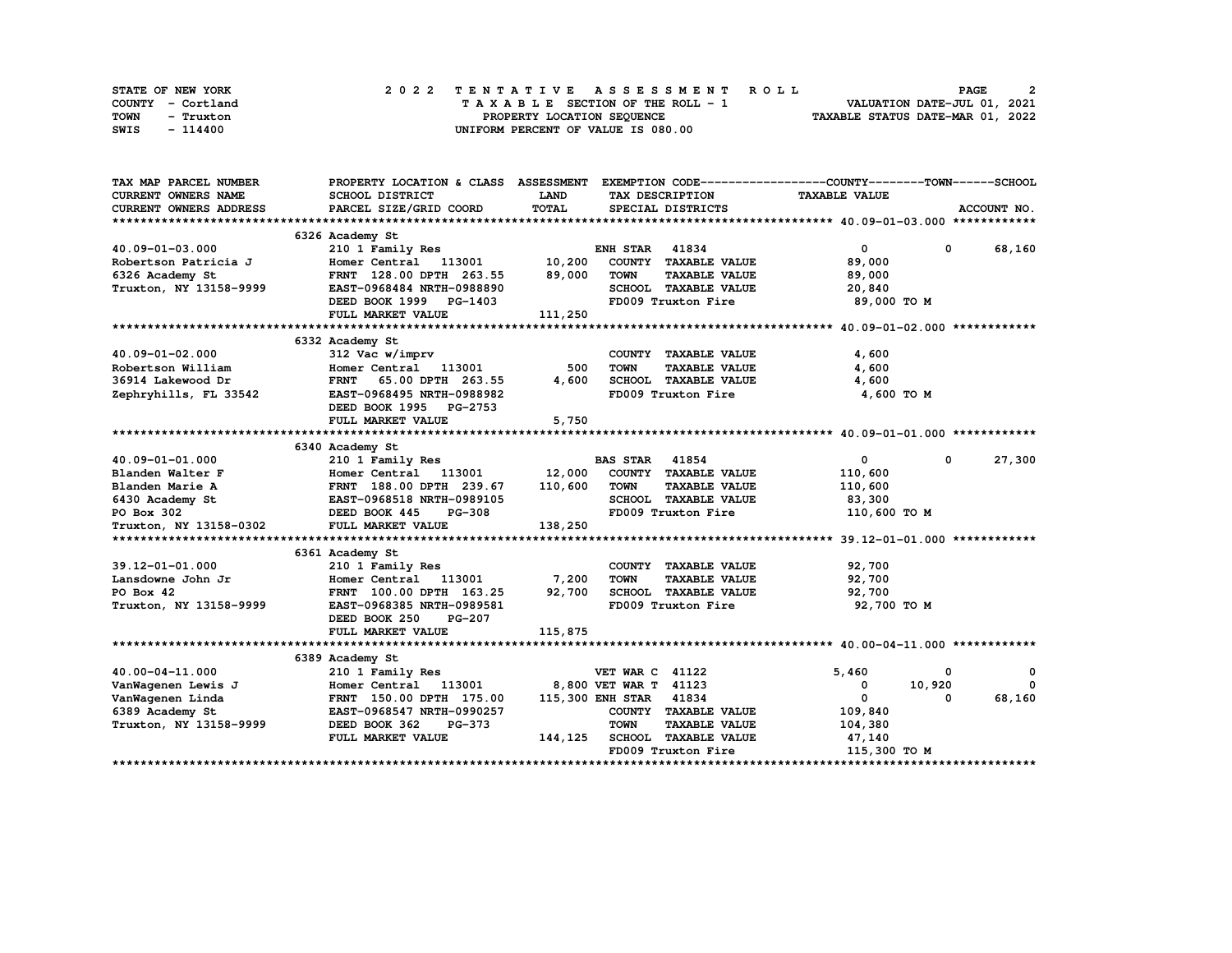| STATE OF NEW YORK | 2022 TENTATIVE ASSESSMENT ROLL     | <b>PAGE</b>                      |
|-------------------|------------------------------------|----------------------------------|
| COUNTY - Cortland | TAXABLE SECTION OF THE ROLL - 1    | VALUATION DATE-JUL 01, 2021      |
| TOWN<br>- Truxton | PROPERTY LOCATION SEQUENCE         | TAXABLE STATUS DATE-MAR 01, 2022 |
| SWIS<br>- 114400  | UNIFORM PERCENT OF VALUE IS 080.00 |                                  |

| TAX MAP PARCEL NUMBER      | PROPERTY LOCATION & CLASS ASSESSMENT EXEMPTION CODE----------------COUNTY-------TOWN------SCHOOL |          |                       |                             |                      |               |             |
|----------------------------|--------------------------------------------------------------------------------------------------|----------|-----------------------|-----------------------------|----------------------|---------------|-------------|
| CURRENT OWNERS NAME        | SCHOOL DISTRICT                                                                                  | LAND     | TAX DESCRIPTION       |                             | <b>TAXABLE VALUE</b> |               |             |
| CURRENT OWNERS ADDRESS     | PARCEL SIZE/GRID COORD                                                                           | TOTAL    | SPECIAL DISTRICTS     |                             |                      |               | ACCOUNT NO. |
|                            |                                                                                                  |          |                       |                             |                      |               |             |
|                            | 6443 Academy St                                                                                  |          |                       |                             |                      |               |             |
| $30.00 - 03 - 06.000$      | 322 Rural vac>10                                                                                 |          | 480A                  | 47460                       | 45,920               | 45,920 45,920 |             |
| Dieroff Eric P             | Homer Central 113001                                                                             | 57,400   |                       | COUNTY TAXABLE VALUE        | 11,480               |               |             |
| Dieroff Lori W             | ACRES 53.12                                                                                      | 57,400   | <b>TOWN</b>           | <b>TAXABLE VALUE</b>        | 11,480               |               |             |
| 6655 Truxton Tully Rd      | EAST-0967917 NRTH-0993298                                                                        |          |                       | SCHOOL TAXABLE VALUE        | 11,480               |               |             |
| Tully, NY 13159            | DEED BOOK 2008 PG-7557                                                                           |          |                       | FD009 Truxton Fire          | 57,400 TO M          |               |             |
|                            | FULL MARKET VALUE                                                                                | 71,750   |                       |                             |                      |               |             |
| MAY BE SUBJECT TO PAYMENT  |                                                                                                  |          |                       |                             |                      |               |             |
| UNDER RPTL480A UNTIL 2031  |                                                                                                  |          |                       |                             |                      |               |             |
|                            |                                                                                                  |          |                       |                             |                      |               |             |
|                            | Angel Rd                                                                                         |          |                       |                             |                      |               |             |
| 61.00-01-22.100            | 105 Vac farmland                                                                                 |          |                       | COUNTY TAXABLE VALUE        | 182,500              |               |             |
|                            |                                                                                                  |          |                       |                             |                      |               |             |
| Farm East, LLC             | Homer Central 113001                                                                             | 182,500  | <b>TOWN</b>           | <b>TAXABLE VALUE</b>        | 182,500              |               |             |
| 890 McLean Rd              | ACRES 215.20                                                                                     | 182,500  |                       | SCHOOL TAXABLE VALUE        | 182,500              |               |             |
| Cortland, NY 13045         | EAST-0980871 NRTH-0968681                                                                        |          |                       | FD009 Truxton Fire          | 182,500 TO M         |               |             |
|                            | DEED BOOK 2016 PG-3079                                                                           |          |                       |                             |                      |               |             |
|                            | FULL MARKET VALUE                                                                                | 228,125  |                       |                             |                      |               |             |
|                            |                                                                                                  |          |                       |                             |                      |               |             |
|                            | 5206 Angel Rd                                                                                    |          |                       |                             |                      |               |             |
| 61.00-01-22.200            | 241 Rural res&ag                                                                                 |          |                       | COUNTY TAXABLE VALUE        | 81,300               |               |             |
| Bishop Tyler               | Homer Central 113001 21,900                                                                      |          | <b>TOWN</b>           | <b>TAXABLE VALUE</b>        | 81,300               |               |             |
| 5206 Angel Rd              | ACRES 10.94                                                                                      | 81,300   |                       | SCHOOL TAXABLE VALUE        | 81,300               |               |             |
| Truxton, NY 13158          | EAST-0979801 NRTH-0970415                                                                        |          |                       | FD009 Truxton Fire          | 81,300 TO M          |               |             |
|                            | DEED BOOK 2017 PG-4484                                                                           |          |                       |                             |                      |               |             |
|                            | FULL MARKET VALUE                                                                                | 101,625  |                       |                             |                      |               |             |
|                            |                                                                                                  |          |                       |                             |                      |               |             |
|                            | 5221 Angel Rd                                                                                    |          |                       |                             |                      |               |             |
| 61.00-01-21.000            | 270 Mfg housing                                                                                  |          | <b>BAS STAR</b> 41854 |                             | $\mathbf{0}$         | 0             | 27,300      |
| Zolla Vincent              | Homer Central 113001                                                                             |          |                       | 13,300 COUNTY TAXABLE VALUE | 27,300               |               |             |
| Zolla Bernice              | <b>ACRES</b><br>2.18                                                                             | 27,300   | <b>TOWN</b>           | <b>TAXABLE VALUE</b>        | 27,300               |               |             |
| PO Box 72                  | EAST-0979338 NRTH-0969762                                                                        |          |                       | SCHOOL TAXABLE VALUE        | 0                    |               |             |
| Truxton, NY 13158-0072     | DEED BOOK 363<br>$PG-7$                                                                          |          |                       | FD009 Truxton Fire          | 27,300 TO M          |               |             |
|                            | FULL MARKET VALUE                                                                                | 34,125   |                       |                             |                      |               |             |
|                            |                                                                                                  |          |                       |                             |                      |               |             |
|                            | Bell Rd                                                                                          |          |                       |                             |                      |               |             |
| 59.00-02-04.100            | 105 Vac farmland                                                                                 |          | AG-CEILING 41720      |                             | 88,407               | 88,407        | 88,407      |
| Stevens Trust Jesse Robert | Homer Central 113001                                                                             | 177,700  |                       | COUNTY TAXABLE VALUE        | 89,293               |               |             |
| Stevens Trust Charlotte A  | ACRES 172.59                                                                                     | 177,700  | <b>TOWN</b>           | <b>TAXABLE VALUE</b>        | 89,293               |               |             |
| 2973 Route 13              | EAST-0967042 NRTH-0969636                                                                        |          |                       | SCHOOL TAXABLE VALUE        | 89,293               |               |             |
| Cortland, NY 13045-9777    | DEED BOOK 2014 PG-1724                                                                           |          |                       | FD009 Truxton Fire          | 177,700 то м         |               |             |
|                            | FULL MARKET VALUE                                                                                | 222, 125 |                       |                             |                      |               |             |
| MAY BE SUBJECT TO PAYMENT  |                                                                                                  |          |                       |                             |                      |               |             |
| UNDER AGDIST LAW TIL 2026  |                                                                                                  |          |                       |                             |                      |               |             |
|                            |                                                                                                  |          |                       |                             |                      |               |             |
|                            |                                                                                                  |          |                       |                             |                      |               |             |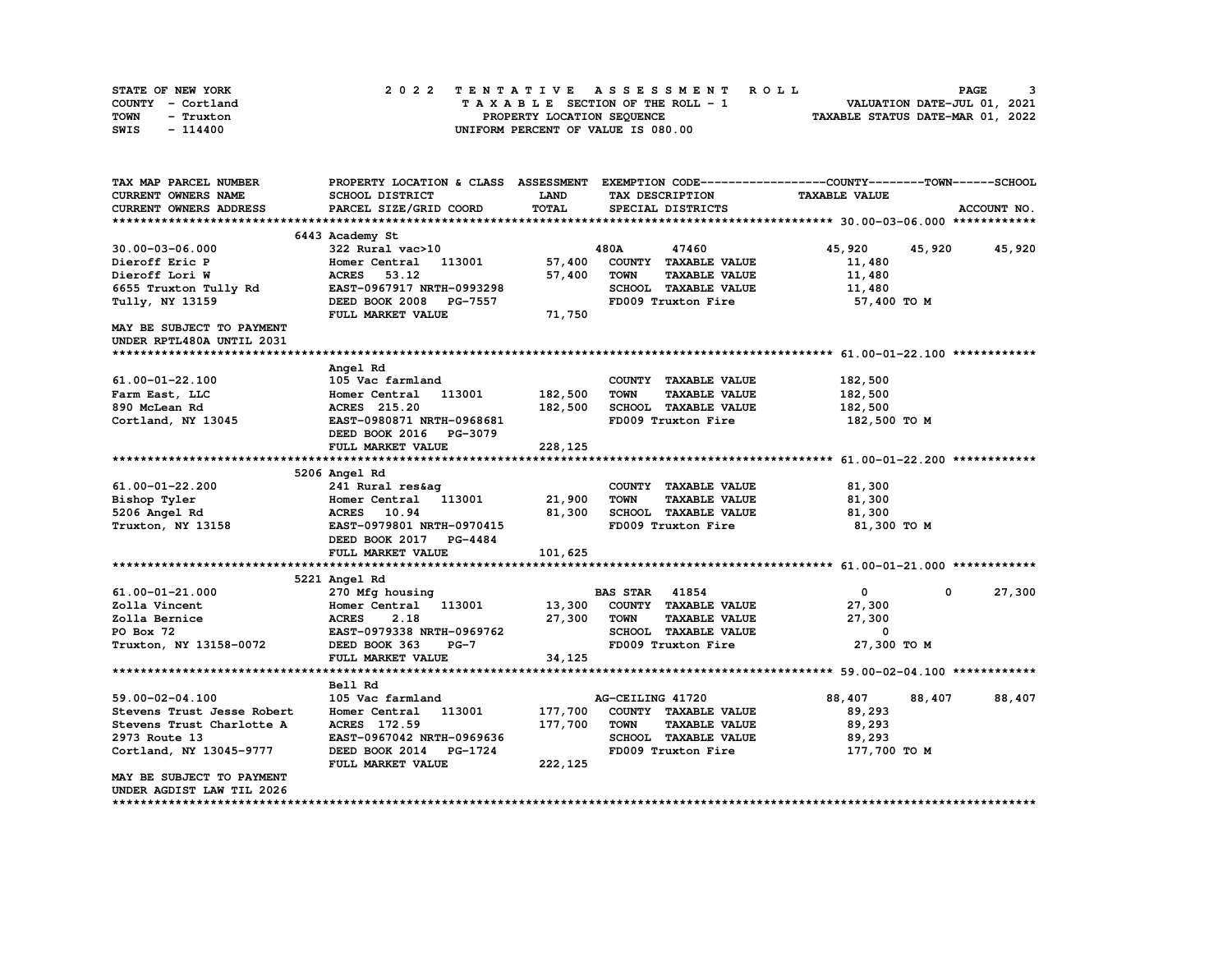| STATE OF NEW YORK | 2022 TENTATIVE ASSESSMENT ROLL     | PAGE                             |
|-------------------|------------------------------------|----------------------------------|
| COUNTY - Cortland | TAXABLE SECTION OF THE ROLL - 1    | VALUATION DATE-JUL 01, 2021      |
| TOWN<br>- Truxton | PROPERTY LOCATION SEOUENCE         | TAXABLE STATUS DATE-MAR 01, 2022 |
| $-114400$<br>SWIS | UNIFORM PERCENT OF VALUE IS 080.00 |                                  |

| TAX MAP PARCEL NUMBER                                    | PROPERTY LOCATION & CLASS ASSESSMENT EXEMPTION CODE-----------------COUNTY-------TOWN------SCHOOL                                            |             |                       |                      |                             |              |             |
|----------------------------------------------------------|----------------------------------------------------------------------------------------------------------------------------------------------|-------------|-----------------------|----------------------|-----------------------------|--------------|-------------|
| <b>CURRENT OWNERS NAME</b>                               | SCHOOL DISTRICT                                                                                                                              | <b>LAND</b> |                       | TAX DESCRIPTION      | <b>TAXABLE VALUE</b>        |              |             |
| CURRENT OWNERS ADDRESS                                   | PARCEL SIZE/GRID COORD                                                                                                                       | TOTAL       |                       | SPECIAL DISTRICTS    |                             |              | ACCOUNT NO. |
|                                                          |                                                                                                                                              |             |                       |                      |                             |              |             |
|                                                          | Bell Rd                                                                                                                                      |             |                       |                      |                             |              |             |
| 59.00-02-11.120                                          | 105 Vac farmland                                                                                                                             |             | AG-CEILING 41720      |                      | 37,651 37,651 37,651        |              |             |
| Warren Barry E                                           | Homer Central 113001                                                                                                                         | 204,100     |                       | COUNTY TAXABLE VALUE | 166,449                     |              |             |
| 4972 Foster Rd                                           | ACRES 248.24                                                                                                                                 | 204,100     | <b>TOWN</b>           | <b>TAXABLE VALUE</b> | 166,449                     |              |             |
| PO Box 505                                               | EAST-0966256 NRTH-0972578                                                                                                                    |             |                       | SCHOOL TAXABLE VALUE | 166,449                     |              |             |
| Cortland, NY 13045                                       | DEED BOOK 2021 PG-3423                                                                                                                       |             |                       | FD009 Truxton Fire   | 204,100 TO M                |              |             |
|                                                          | FULL MARKET VALUE                                                                                                                            | 255, 125    |                       |                      |                             |              |             |
| MAY BE SUBJECT TO PAYMENT                                |                                                                                                                                              |             |                       |                      |                             |              |             |
| UNDER AGDIST LAW TIL 2026                                |                                                                                                                                              |             |                       |                      |                             |              |             |
|                                                          |                                                                                                                                              |             |                       |                      |                             |              |             |
|                                                          | 3448 Bell Rd                                                                                                                                 |             |                       |                      |                             |              |             |
| 59.00-04-04.000                                          | 241 Rural res&ag                                                                                                                             |             | <b>BAS STAR 41854</b> |                      | $\mathbf{0}$                | $^{\circ}$   | 27,300      |
|                                                          |                                                                                                                                              |             |                       |                      | 181,100                     |              |             |
|                                                          |                                                                                                                                              |             |                       |                      | 181,100                     |              |             |
| Smith Hayne W<br>Smith Kathleen Tripp<br>3448 Bell Rd    | Homer Central 113001 31,100 COUNTY TAXABLE VALUE<br>ACRES 20.07 181,100 TOWN TAXABLE VALUE<br>EAST-0964421 NRTH-0969677 SCHOOL TAXABLE VALUE |             |                       | SCHOOL TAXABLE VALUE | 153,800                     |              |             |
| McGraw, NY 13101-9545 DEED BOOK 521,5 PG-67,70           |                                                                                                                                              |             |                       | FD009 Truxton Fire   | 181,100 TO M                |              |             |
|                                                          | FULL MARKET VALUE                                                                                                                            | 226,375     |                       |                      |                             |              |             |
|                                                          |                                                                                                                                              |             |                       |                      |                             |              |             |
|                                                          | 3477 Bell Rd                                                                                                                                 |             |                       |                      |                             |              |             |
| 59.00-04-03.000                                          | 241 Rural res&ag                                                                                                                             |             | <b>ENH STAR 41834</b> |                      | $\overline{0}$              | $\mathbf{0}$ | 68,160      |
| Johnson Eric N                                           | Homer Central 113001 26,000                                                                                                                  |             |                       | COUNTY TAXABLE VALUE | 183,500                     |              |             |
| Johnson Cathy L                                          |                                                                                                                                              |             | <b>TOWN</b>           | <b>TAXABLE VALUE</b> | 183,500                     |              |             |
| 3477 Bell Rd                                             |                                                                                                                                              |             |                       | SCHOOL TAXABLE VALUE | 115,340                     |              |             |
| McGraw, NY 13101 DEED BOOK 503                           |                                                                                                                                              | PG-297      |                       | FD009 Truxton Fire   | 183,500 TO M                |              |             |
|                                                          | FULL MARKET VALUE                                                                                                                            | 229,375     |                       |                      |                             |              |             |
|                                                          |                                                                                                                                              |             |                       |                      |                             |              |             |
|                                                          | Bells Mills Rd                                                                                                                               |             |                       |                      |                             |              |             |
| 40.00-01-39.000                                          | 314 Rural vac<10                                                                                                                             |             |                       | COUNTY TAXABLE VALUE | 900                         |              |             |
| Truxton Snowmobile Club                                  | Homer Central 113001 900                                                                                                                     |             | <b>TOWN</b>           | <b>TAXABLE VALUE</b> | 900                         |              |             |
| 4072 West Cheningo Rd                                    | FRNT 135.00 DPTH 253.70                                                                                                                      | 900         |                       | SCHOOL TAXABLE VALUE | 900                         |              |             |
| Truxton, NY 13158                                        | EAST-0972128 NRTH-0988465                                                                                                                    |             |                       | FD009 Truxton Fire   | 900 TO M                    |              |             |
|                                                          | DEED BOOK 2015 PG-4204                                                                                                                       |             |                       |                      |                             |              |             |
|                                                          | FULL MARKET VALUE                                                                                                                            | 1,125       |                       |                      |                             |              |             |
|                                                          |                                                                                                                                              |             |                       |                      |                             |              |             |
|                                                          | Bells Mills Rd                                                                                                                               |             |                       |                      |                             |              |             |
| 40.00-01-53.111                                          | 105 Vac farmland                                                                                                                             |             |                       | COUNTY TAXABLE VALUE | 40,350                      |              |             |
| Willi John E                                             | Homer Central 113001 40,350                                                                                                                  |             | <b>TOWN</b>           | <b>TAXABLE VALUE</b> | 40,350                      |              |             |
|                                                          | ACRES 24.08                                                                                                                                  | 40,350      |                       |                      | SCHOOL TAXABLE VALUE 40,350 |              |             |
| Willi Doris M<br>6167 South Hill Rd<br>Truxton, NY 13158 | EAST-0974481 NRTH-0986513                                                                                                                    |             |                       | FD009 Truxton Fire   | 40,350 TO M                 |              |             |
|                                                          | DEED BOOK 463<br>PG-258                                                                                                                      |             |                       |                      |                             |              |             |
|                                                          | FULL MARKET VALUE                                                                                                                            | 50,438      |                       |                      |                             |              |             |
|                                                          |                                                                                                                                              |             |                       |                      |                             |              |             |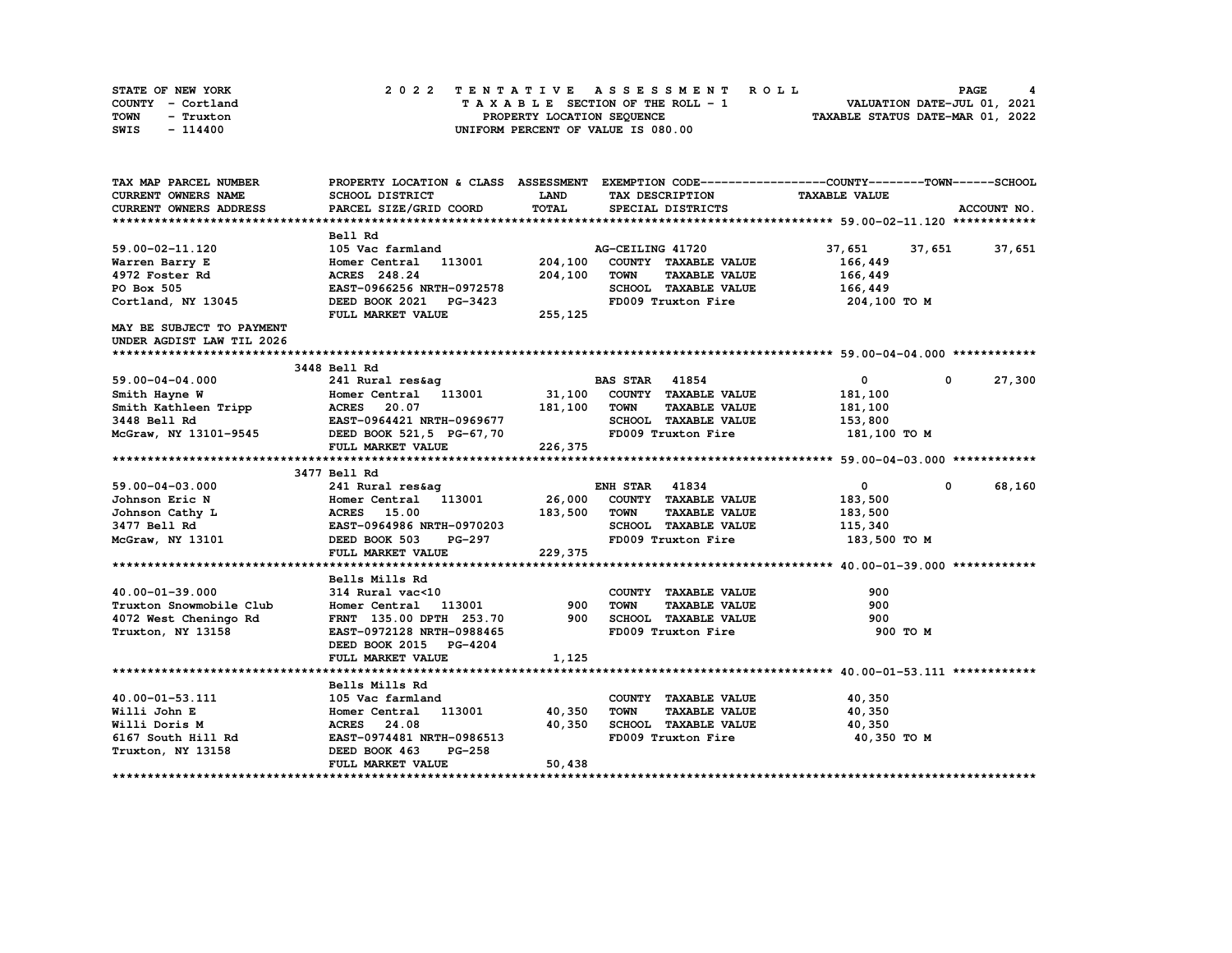| STATE OF NEW YORK | 2022 TENTATIVE ASSESSMENT ROLL     | PAGE                             |
|-------------------|------------------------------------|----------------------------------|
| COUNTY - Cortland | TAXABLE SECTION OF THE ROLL - 1    | VALUATION DATE-JUL 01, 2021      |
| TOWN<br>- Truxton | PROPERTY LOCATION SEQUENCE         | TAXABLE STATUS DATE-MAR 01, 2022 |
| SWIS<br>- 114400  | UNIFORM PERCENT OF VALUE IS 080.00 |                                  |

| TAX MAP PARCEL NUMBER     |                                               |             |                                     | PROPERTY LOCATION & CLASS ASSESSMENT EXEMPTION CODE-----------------COUNTY-------TOWN------SCHOOL |             |
|---------------------------|-----------------------------------------------|-------------|-------------------------------------|---------------------------------------------------------------------------------------------------|-------------|
| CURRENT OWNERS NAME       | <b>SCHOOL DISTRICT</b>                        | <b>LAND</b> | TAX DESCRIPTION                     | <b>TAXABLE VALUE</b>                                                                              |             |
| CURRENT OWNERS ADDRESS    | PARCEL SIZE/GRID COORD                        | TOTAL       | SPECIAL DISTRICTS                   |                                                                                                   | ACCOUNT NO. |
|                           |                                               |             |                                     |                                                                                                   |             |
|                           | Bells Mills Rd                                |             |                                     |                                                                                                   |             |
| 40.00-06-11.000           | 322 Rural vac>10                              |             | COUNTY TAXABLE VALUE                | 17,000                                                                                            |             |
| Garrett Ellen O           | 113001<br>Homer Central                       | 17,000      | <b>TOWN</b><br><b>TAXABLE VALUE</b> | 17,000                                                                                            |             |
| 551 North Rd              | <b>ACRES</b> 15.00                            | 17,000      | SCHOOL TAXABLE VALUE                | 17,000                                                                                            |             |
| Freeville, NY 13068       | EAST-0970684 NRTH-0987724                     |             | FD009 Truxton Fire                  | 17,000 TO M                                                                                       |             |
|                           | DEED BOOK 1999 PG-1073                        |             |                                     |                                                                                                   |             |
|                           | FULL MARKET VALUE                             | 21,250      |                                     |                                                                                                   |             |
|                           |                                               |             |                                     |                                                                                                   |             |
|                           | 3920 Bells Mills Rd                           |             |                                     |                                                                                                   |             |
| 40.00-01-48.100           | 112 Dairy farm                                |             | AG-CEILING 41720                    | 96,201<br>96,201                                                                                  | 96,201      |
| Sprouse Wade              | Homer Central 113001                          |             | 179,800 BAS STAR 41854              | $\mathbf{0}$<br>$\Omega$                                                                          | 27,300      |
| Albro Nicole              | ACRES 139.80                                  | 337,700     | COUNTY TAXABLE VALUE                | 241,499                                                                                           |             |
| 3920 Bells Mills Rd       | EAST-0973027 NRTH-0986959                     |             | <b>TOWN</b><br><b>TAXABLE VALUE</b> | 241,499                                                                                           |             |
| Truxton, NY 13158-9746    | DEED BOOK 556<br>$PG-43$                      |             | SCHOOL TAXABLE VALUE                | 214,199                                                                                           |             |
|                           | FULL MARKET VALUE                             |             | 422,125 FD009 Truxton Fire          | 337,700 TO M                                                                                      |             |
| MAY BE SUBJECT TO PAYMENT |                                               |             |                                     |                                                                                                   |             |
| UNDER AGDIST LAW TIL 2026 |                                               |             |                                     |                                                                                                   |             |
|                           |                                               |             |                                     |                                                                                                   |             |
|                           | 3979 Bells Mills Rd                           |             |                                     |                                                                                                   |             |
| 40.00-01-36.000           | 210 1 Family Res                              |             | <b>BAS STAR 41854</b>               | $\mathbf{0}$<br>$\mathbf 0$                                                                       | 27,300      |
| Fuller Gregory E          | Homer Central 113001                          |             | 12,400 COUNTY TAXABLE VALUE         | 100,900                                                                                           |             |
| Fuller Nancy E            | 1.30<br><b>ACRES</b>                          | 100,900     | TOWN<br><b>TAXABLE VALUE</b>        | 100,900                                                                                           |             |
|                           | 3979 Bells Mills Rd EAST-0973125 NRTH-0988170 |             | SCHOOL TAXABLE VALUE                |                                                                                                   |             |
|                           | DEED BOOK 569                                 |             | FD009 Truxton Fire                  | 73,600                                                                                            |             |
| Truxton, NY 13158-9746    | <b>PG-11</b>                                  |             |                                     | 100,900 TO M                                                                                      |             |
|                           | FULL MARKET VALUE                             | 126,125     |                                     |                                                                                                   |             |
|                           | 4037 Bells Mills Rd                           |             |                                     |                                                                                                   |             |
|                           |                                               |             |                                     |                                                                                                   |             |
| 40.00-01-35.000           | 311 Res vac land                              |             | COUNTY TAXABLE VALUE                | 8,000                                                                                             |             |
| Sprouse Wade N            | Homer Central 113001                          | 8,000       | <b>TOWN</b><br><b>TAXABLE VALUE</b> | 8,000                                                                                             |             |
| Albro Nicole              | FRNT 118.14 DPTH 184.47                       | 8,000       | SCHOOL TAXABLE VALUE                | 8,000                                                                                             |             |
| 3920 Bells Mills Rd       | EAST-0974260 NRTH-0988046                     |             | FD009 Truxton Fire                  | 8,000 TO M                                                                                        |             |
| Truxton, NY 13158         | DEED BOOK 1997 PG-1259                        |             |                                     |                                                                                                   |             |
|                           | FULL MARKET VALUE                             | 10,000      |                                     |                                                                                                   |             |
|                           |                                               |             |                                     |                                                                                                   |             |
|                           | 4043 Bells Mills Rd                           |             |                                     |                                                                                                   |             |
| 40.00-01-53.220           | 210 1 Family Res                              |             | COUNTY TAXABLE VALUE                | 95,500                                                                                            |             |
| Sprouse Wade Nathan       | 113001<br>Homer Central                       | 13,600      | <b>TOWN</b><br><b>TAXABLE VALUE</b> | 95,500                                                                                            |             |
| 3920 Bells Mills Rd       | <b>ACRES</b><br>2.49                          | 95,500      | SCHOOL TAXABLE VALUE                | 95,500                                                                                            |             |
| Truxton, NY 13158         | EAST-0974501 NRTH-0988023                     |             | FD009 Truxton Fire                  | 95,500 TO M                                                                                       |             |
|                           | DEED BOOK 2018<br><b>PG-4689</b>              |             |                                     |                                                                                                   |             |
|                           | FULL MARKET VALUE                             | 119,375     |                                     |                                                                                                   |             |
|                           |                                               |             |                                     |                                                                                                   |             |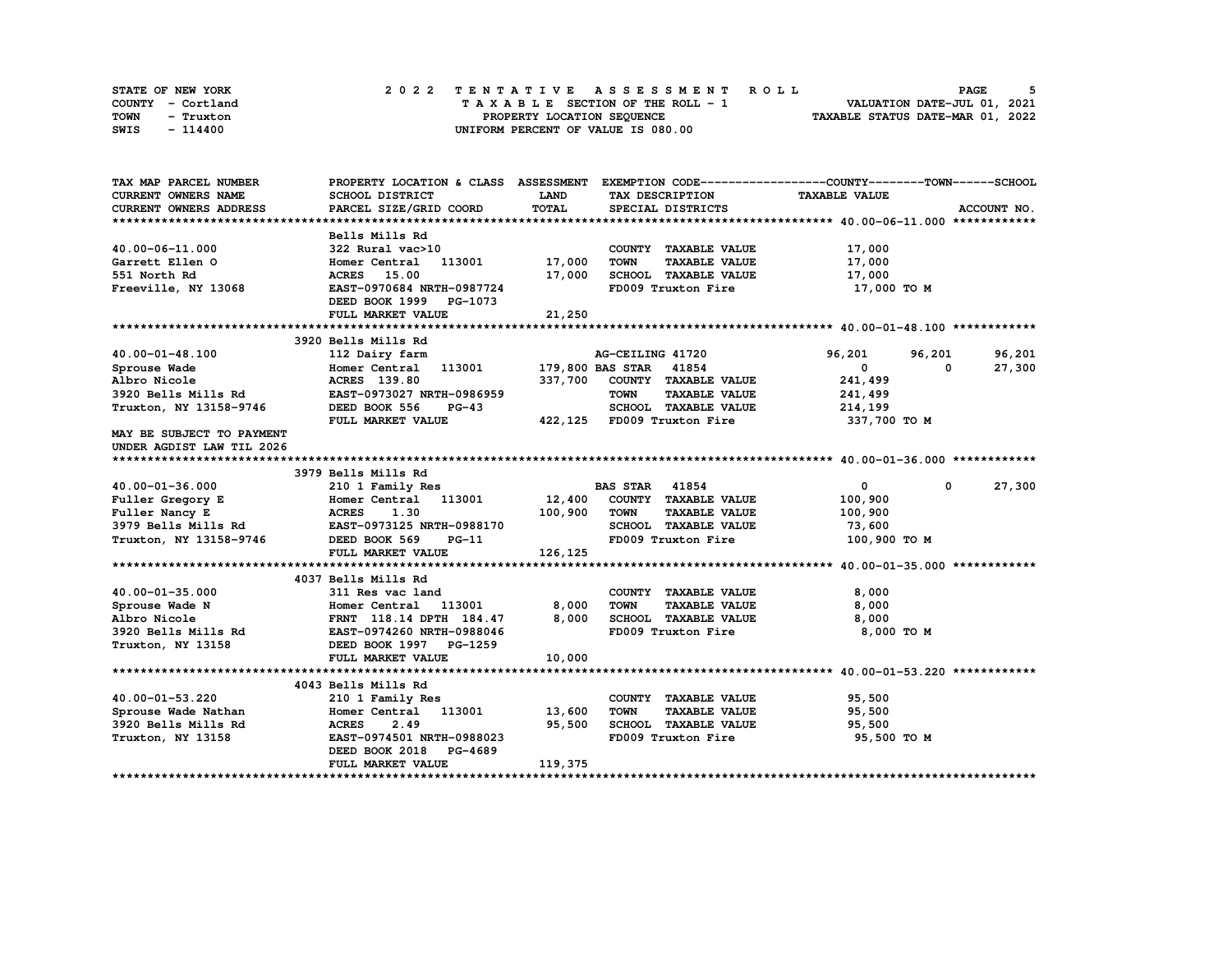| STATE OF NEW YORK | 2022 TENTATIVE ASSESSMENT ROLL     | 6<br><b>PAGE</b>                 |
|-------------------|------------------------------------|----------------------------------|
| COUNTY - Cortland | TAXABLE SECTION OF THE ROLL - 1    | VALUATION DATE-JUL 01, 2021      |
| TOWN<br>- Truxton | PROPERTY LOCATION SEQUENCE         | TAXABLE STATUS DATE-MAR 01, 2022 |
| SWIS<br>- 114400  | UNIFORM PERCENT OF VALUE IS 080.00 |                                  |

| TAX MAP PARCEL NUMBER         | PROPERTY LOCATION & CLASS ASSESSMENT EXEMPTION CODE-----------------COUNTY-------TOWN------SCHOOL |              |                                     |                      |              |              |
|-------------------------------|---------------------------------------------------------------------------------------------------|--------------|-------------------------------------|----------------------|--------------|--------------|
| CURRENT OWNERS NAME           | SCHOOL DISTRICT                                                                                   | LAND         | TAX DESCRIPTION                     | <b>TAXABLE VALUE</b> |              |              |
| <b>CURRENT OWNERS ADDRESS</b> | PARCEL SIZE/GRID COORD                                                                            | <b>TOTAL</b> | SPECIAL DISTRICTS                   |                      |              | ACCOUNT NO.  |
|                               |                                                                                                   |              |                                     |                      |              |              |
|                               | 4065 Bells Mills Rd                                                                               |              |                                     |                      |              |              |
| 40.00-01-53.210               | 270 Mfg housing                                                                                   |              | <b>VET WAR C 41122</b>              | 5,460                | 0            | 0            |
| Burgdoff Raymond Jr           | Homer Central<br>113001                                                                           |              | 13,600 VET WAR T 41123              | 0                    | 10,920       | $\mathbf{0}$ |
| Burgdoff Tammy                | <b>ACRES</b><br>2.49                                                                              |              | 79,800 BAS STAR 41854               | $\mathbf 0$          | 0            | 27,300       |
| 4065 Bells Mills Rd           | EAST-0974882 NRTH-0988033                                                                         |              | COUNTY TAXABLE VALUE                | 74,340               |              |              |
| Truxton, NY 13158-9746        | DEED BOOK 520<br>$PG-63$                                                                          |              | <b>TOWN</b><br><b>TAXABLE VALUE</b> | 68,880               |              |              |
|                               | FULL MARKET VALUE                                                                                 | 99,750       | <b>SCHOOL TAXABLE VALUE</b>         | 52,500               |              |              |
|                               |                                                                                                   |              | FD009 Truxton Fire                  | 79,800 TO M          |              |              |
|                               |                                                                                                   |              |                                     |                      |              |              |
|                               | 4077 Bells Mills Rd                                                                               |              |                                     |                      |              |              |
| 40.00-01-34.200               | 210 1 Family Res                                                                                  |              | <b>BAS STAR</b> 41854               | $\mathbf{0}$         | $\mathbf 0$  | 27,300       |
| White Alfred R                | Homer Central<br>113001                                                                           | 12,200       | COUNTY TAXABLE VALUE                | 125,100              |              |              |
| White Angela L                | <b>ACRES</b><br>1.10 BANKCORELOG                                                                  | 125,100      | <b>TOWN</b><br><b>TAXABLE VALUE</b> | 125,100              |              |              |
| 4077 Bells Mills Rd           | EAST-0975150 NRTH-0987909                                                                         |              | <b>SCHOOL TAXABLE VALUE</b>         | 97,800               |              |              |
| Truxton, NY 13158-9746        | DEED BOOK 2009 PG-349                                                                             |              | FD009 Truxton Fire                  | 125,100 TO M         |              |              |
|                               | FULL MARKET VALUE                                                                                 | 156,375      |                                     |                      |              |              |
|                               |                                                                                                   |              |                                     |                      |              |              |
|                               | 4084 Bells Mills Rd                                                                               |              |                                     |                      |              |              |
| 40.00-01-53.120               | 210 1 Family Res                                                                                  |              | COUNTY TAXABLE VALUE                | 69,750               |              |              |
| Withey Koleton                | Homer Central 113001                                                                              | 6,200        | <b>TOWN</b><br><b>TAXABLE VALUE</b> | 69,750               |              |              |
| 62510 South Hill Rd           | FRNT 225.25 DPTH 150.25                                                                           | 69,750       | SCHOOL TAXABLE VALUE                | 69,750               |              |              |
| Truxton, NY 13058             | EAST-0975309 NRTH-0987655                                                                         |              | FD009 Truxton Fire                  | 69,750 TO M          |              |              |
|                               | DEED BOOK 2020 PG-3031                                                                            |              |                                     |                      |              |              |
|                               | FULL MARKET VALUE                                                                                 | 87,188       |                                     |                      |              |              |
|                               |                                                                                                   |              |                                     |                      |              |              |
|                               | Black Warrior Rd                                                                                  |              |                                     |                      |              |              |
| 61.00-01-05.100               | 105 Vac farmland                                                                                  |              | AG-CEILING 41720                    | 42,295               | 42,295       | 42,295       |
| Benz Gregory C                | Homer Central 113001                                                                              | 86,300       | COUNTY TAXABLE VALUE                | 44,005               |              |              |
| Benz Jeffrey A                | ACRES 87.90                                                                                       | 86,300       | <b>TOWN</b><br><b>TAXABLE VALUE</b> | 44,005               |              |              |
| 5496 Cheningo Solon Pd Rd     | EAST-0986712 NRTH-0973209                                                                         |              | SCHOOL TAXABLE VALUE                | 44,005               |              |              |
| Cincinnatus, NY 13040-9700    | DEED BOOK 386<br>$PG-21$                                                                          |              | FD009 Truxton Fire                  | 86,300 TO M          |              |              |
|                               | FULL MARKET VALUE                                                                                 | 107,875      |                                     |                      |              |              |
| MAY BE SUBJECT TO PAYMENT     |                                                                                                   |              |                                     |                      |              |              |
| UNDER AGDIST LAW TIL 2026     |                                                                                                   |              |                                     |                      |              |              |
|                               |                                                                                                   |              |                                     |                      |              |              |
|                               | 4756 Black Warrior Rd                                                                             |              |                                     |                      |              |              |
| 61.00-01-05.200               | 210 1 Family Res                                                                                  |              | VET COM T 41133                     | 0                    | 18,200       | $^{\circ}$   |
| Benz Laura                    | Homer Central 113001                                                                              |              | 16,800 BAS STAR<br>41854            | 0                    | $\mathbf{o}$ | 27,300       |
| 4756 Black Warrior Rd         | <b>ACRES</b><br>5.79                                                                              |              | 81,000 VET COM C 41132              | 9,100                | $\mathbf{o}$ | 0            |
| Truxton, NY 13158             | EAST-0987541 NRTH-0972418                                                                         |              | COUNTY TAXABLE VALUE                | 71,900               |              |              |
|                               | DEED BOOK 10425 PG-35002                                                                          |              | <b>TOWN</b><br><b>TAXABLE VALUE</b> | 62,800               |              |              |
|                               | FULL MARKET VALUE                                                                                 | 101,250      | <b>SCHOOL TAXABLE VALUE</b>         | 53,700               |              |              |
|                               |                                                                                                   |              | FD009 Truxton Fire                  | 81,000 TO M          |              |              |
|                               |                                                                                                   |              |                                     |                      |              |              |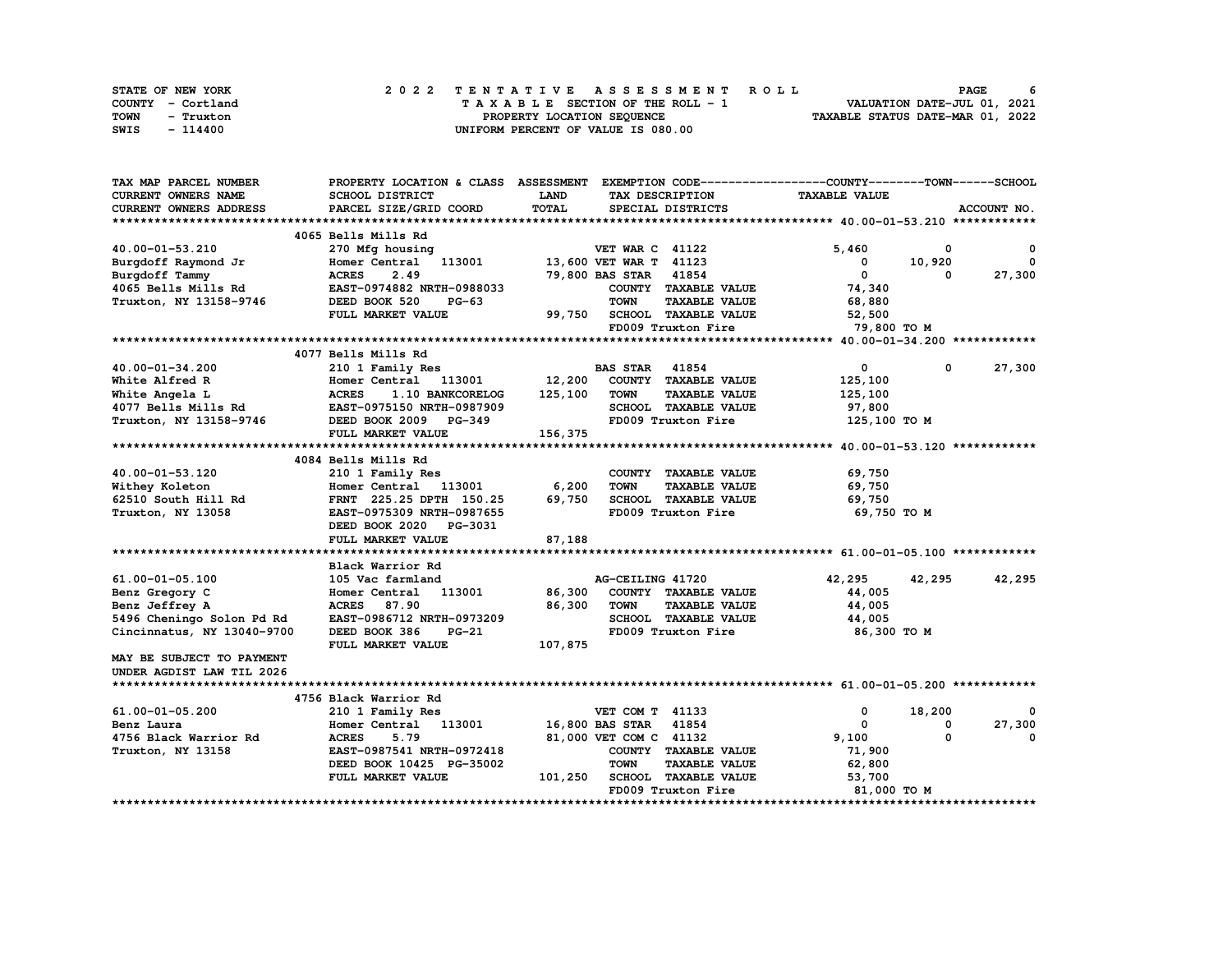| STATE OF NEW YORK | 2022 TENTATIVE ASSESSMENT ROLL     | PAGE                             |
|-------------------|------------------------------------|----------------------------------|
| COUNTY - Cortland | TAXABLE SECTION OF THE ROLL - 1    | VALUATION DATE-JUL 01, 2021      |
| TOWN<br>- Truxton | PROPERTY LOCATION SEQUENCE         | TAXABLE STATUS DATE-MAR 01, 2022 |
| SWIS<br>- 114400  | UNIFORM PERCENT OF VALUE IS 080.00 |                                  |

| TAX MAP PARCEL NUMBER                       |                                  |             |                                     | PROPERTY LOCATION & CLASS ASSESSMENT EXEMPTION CODE----------------COUNTY-------TOWN-----SCHOOL |
|---------------------------------------------|----------------------------------|-------------|-------------------------------------|-------------------------------------------------------------------------------------------------|
| <b>CURRENT OWNERS NAME</b>                  | SCHOOL DISTRICT                  | <b>LAND</b> | TAX DESCRIPTION                     | <b>TAXABLE VALUE</b>                                                                            |
| CURRENT OWNERS ADDRESS                      | PARCEL SIZE/GRID COORD           | TOTAL       | SPECIAL DISTRICTS                   | ACCOUNT NO.                                                                                     |
|                                             |                                  |             |                                     |                                                                                                 |
|                                             | Boreas Pass                      |             |                                     |                                                                                                 |
| 19.00-02-16.000                             | 314 Rural vac<10                 |             | COUNTY TAXABLE VALUE                | 8,100                                                                                           |
| Intermountain Management Inc. Homer Central | 113001                           | 8,100       | <b>TOWN</b><br><b>TAXABLE VALUE</b> | 8,100                                                                                           |
|                                             | 1.04                             | 8.100       |                                     |                                                                                                 |
| Boreas Pass                                 | <b>ACRES</b>                     |             | SCHOOL TAXABLE VALUE                | 8,100                                                                                           |
| PO Box 1001                                 | EAST-0963780 NRTH-1000803        |             | FD009 Truxton Fire                  | 8,100 TO M                                                                                      |
| Tully, NY 13159                             | DEED BOOK 2015 PG-6997           |             |                                     |                                                                                                 |
|                                             | FULL MARKET VALUE                | 10,125      |                                     |                                                                                                 |
|                                             |                                  |             |                                     |                                                                                                 |
|                                             | Boreas Pass                      |             |                                     |                                                                                                 |
| 19.00-02-17.000                             | 314 Rural vac<10                 |             | COUNTY TAXABLE VALUE                | 8,100                                                                                           |
| Intermountain Management Inc. Homer Central | 113001                           | 8,100       | <b>TOWN</b><br><b>TAXABLE VALUE</b> | 8,100                                                                                           |
| Boreas Pass                                 | <b>ACRES</b><br>1.02             | 8,100       | SCHOOL TAXABLE VALUE                | 8,100                                                                                           |
| PO Box 1001                                 | EAST-0963649 NRTH-1000679        |             | FD009 Truxton Fire                  | 8,100 TO M                                                                                      |
| Tully, NY 13159                             | DEED BOOK 2015 PG-6997           |             |                                     |                                                                                                 |
|                                             | FULL MARKET VALUE                | 10,125      |                                     |                                                                                                 |
|                                             |                                  |             |                                     |                                                                                                 |
|                                             |                                  |             |                                     |                                                                                                 |
|                                             | 3423 Boreas Pass                 |             |                                     |                                                                                                 |
| $19.00 - 02 - 18.000$                       | 314 Rural vac<10                 |             | COUNTY TAXABLE VALUE                | 9,400                                                                                           |
| Bandy Rosalyn                               | Homer Central<br>113001          | 9,400       | <b>TOWN</b><br><b>TAXABLE VALUE</b> | 9,400                                                                                           |
| 2808 Thomas Rd                              | <b>ACRES</b><br>2.37             | 9,400       | SCHOOL TAXABLE VALUE                | 9,400                                                                                           |
| Cazenovia, NY 13035                         | EAST-0963709 NRTH-1001067        |             | FD009 Truxton Fire                  | 9,400 TO M                                                                                      |
|                                             | DEED BOOK 2016 PG-6947           |             |                                     |                                                                                                 |
|                                             | FULL MARKET VALUE                | 11,750      |                                     |                                                                                                 |
|                                             |                                  |             |                                     |                                                                                                 |
|                                             | 3435 Boreas Pass                 |             |                                     |                                                                                                 |
| 19.00-02-20.000                             | 314 Rural vac<10                 |             | COUNTY TAXABLE VALUE                | 8,200                                                                                           |
| Robertson Lisa A                            | Homer Central 113001             | 8,200       | <b>TOWN</b><br><b>TAXABLE VALUE</b> | 8,200                                                                                           |
| 134 Richards Ave                            | 1.12<br><b>ACRES</b>             | 8,200       | SCHOOL TAXABLE VALUE                | 8,200                                                                                           |
| Vestal, NY 13850                            | EAST-0963825 NRTH-1001439        |             | FD009 Truxton Fire                  | 8,200 TO M                                                                                      |
|                                             | DEED BOOK 2013 PG-7094           |             |                                     |                                                                                                 |
|                                             | FULL MARKET VALUE                |             |                                     |                                                                                                 |
|                                             |                                  | 10,250      |                                     |                                                                                                 |
|                                             |                                  |             |                                     |                                                                                                 |
|                                             | Brown Rd                         |             |                                     |                                                                                                 |
| $50.00 - 01 - 03.200$                       | 312 Vac w/imprv                  |             | COUNTY TAXABLE VALUE                | 42,300                                                                                          |
| Hawks, Trustee Kathleen M                   | Homer Central 113001             | 35,500      | <b>TOWN</b><br><b>TAXABLE VALUE</b> | 42,300                                                                                          |
| Gaebler, Trustee Karen A                    | <b>ACRES</b> 28.75               | 42,300      | SCHOOL TAXABLE VALUE                | 42,300                                                                                          |
| 4211 Crains Mills Rd                        | EAST-0978748 NRTH-0980905        |             | FD009 Truxton Fire                  | 42,300 TO M                                                                                     |
| Truxton, NY 13158-9745                      | DEED BOOK 2017 PG-1489           |             |                                     |                                                                                                 |
|                                             | FULL MARKET VALUE                | 52,875      |                                     |                                                                                                 |
|                                             |                                  |             |                                     |                                                                                                 |
|                                             | Brown Rd                         |             |                                     |                                                                                                 |
| 50.00-01-17.000                             | 105 Vac farmland                 |             | COUNTY TAXABLE VALUE                | 45,500                                                                                          |
| Ames Randall                                | Homer Central<br>113001          | 45,500      | <b>TOWN</b><br><b>TAXABLE VALUE</b> | 45,500                                                                                          |
|                                             |                                  |             |                                     |                                                                                                 |
| Ames Charlene                               | <b>ACRES</b> 40.80               | 45,500      | SCHOOL TAXABLE VALUE                | 45,500                                                                                          |
| 16003 Horizon Court                         | EAST-0980057 NRTH-0980250        |             | FD009 Truxton Fire                  | 45,500 TO M                                                                                     |
| Clermont, FL 34711                          | DEED BOOK 2016<br><b>PG-3212</b> |             |                                     |                                                                                                 |
|                                             | FULL MARKET VALUE                | 56,875      |                                     |                                                                                                 |
|                                             |                                  |             |                                     |                                                                                                 |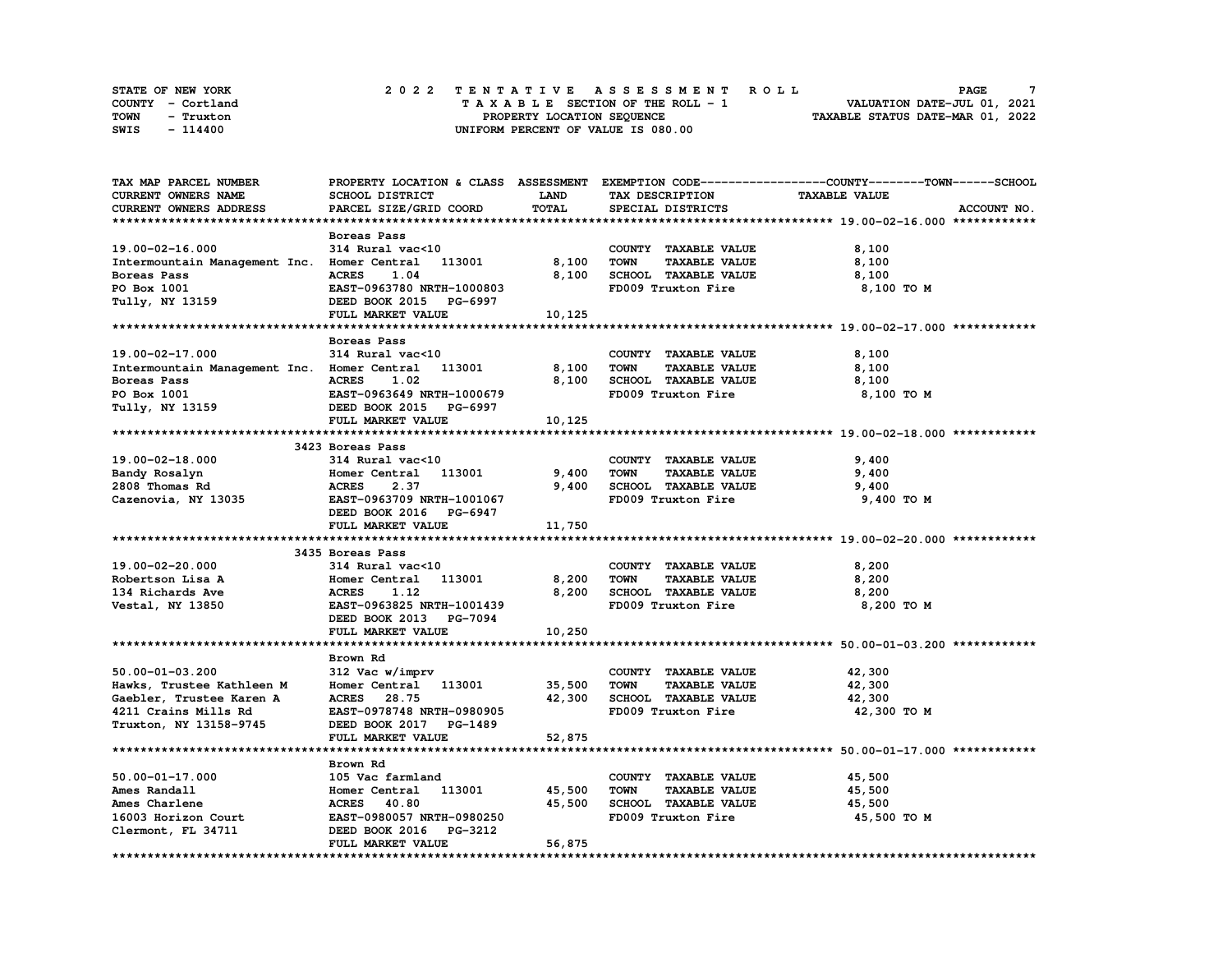| STATE OF NEW YORK | 2022 TENTATIVE ASSESSMENT ROLL          | PAGE                             |
|-------------------|-----------------------------------------|----------------------------------|
| COUNTY - Cortland | $T A X A B L E$ SECTION OF THE ROLL - 1 | VALUATION DATE-JUL 01, 2021      |
| TOWN<br>- Truxton | PROPERTY LOCATION SEQUENCE              | TAXABLE STATUS DATE-MAR 01, 2022 |
| SWIS<br>- 114400  | UNIFORM PERCENT OF VALUE IS 080.00      |                                  |

| TAX MAP PARCEL NUMBER                                |                                                                                          |             |                                                   | PROPERTY LOCATION & CLASS ASSESSMENT EXEMPTION CODE----------------COUNTY-------TOWN-----SCHOOL |
|------------------------------------------------------|------------------------------------------------------------------------------------------|-------------|---------------------------------------------------|-------------------------------------------------------------------------------------------------|
| CURRENT OWNERS NAME                                  | SCHOOL DISTRICT                                                                          | <b>LAND</b> | TAX DESCRIPTION TAXABLE VALUE                     |                                                                                                 |
| CURRENT OWNERS ADDRESS                               | PARCEL SIZE/GRID COORD                                                                   | TOTAL       | SPECIAL DISTRICTS                                 | ACCOUNT NO.                                                                                     |
|                                                      |                                                                                          |             |                                                   |                                                                                                 |
|                                                      | Brown Rd                                                                                 |             |                                                   |                                                                                                 |
| 51.00-01-20.000                                      | 270 Mfg housing                                                                          |             | COUNTY TAXABLE VALUE                              | 111,250                                                                                         |
| Giacometti Mark                                      | Homer Central 113001 67,600                                                              |             | TOWN<br><b>TAXABLE VALUE</b>                      | 111,250                                                                                         |
|                                                      |                                                                                          |             |                                                   | 111,250                                                                                         |
| Giacometti Michael<br>3563 Roger Dr<br>3563 Roger Dr | ACRES 60.00 111,250 SCHOOL TAXABLE VALUE<br>EAST-0985416 NRTH-0976605 FD009 Truxton Fire |             |                                                   | 111,250 TO M                                                                                    |
| Wantadh, NY 11793                                    | DEED BOOK 2021 PG-356                                                                    |             |                                                   |                                                                                                 |
|                                                      | FULL MARKET VALUE                                                                        | 139,063     |                                                   |                                                                                                 |
|                                                      |                                                                                          |             |                                                   |                                                                                                 |
|                                                      | Brown Rd                                                                                 |             |                                                   |                                                                                                 |
| 51.00-02-07.000                                      | 314 Rural vac<10                                                                         |             | COUNTY TAXABLE VALUE                              | 14,100                                                                                          |
| Burnette Blake                                       |                                                                                          |             | <b>TAXABLE VALUE</b>                              | 14,100                                                                                          |
| PO Box 18                                            | <b>ACRES</b><br>7.02                                                                     |             | 14,100 SCHOOL TAXABLE VALUE 14,100                |                                                                                                 |
| Truxton, NY 13158                                    | EAST-0982946 NRTH-0977570                                                                |             | FD009 Truxton Fire                                | 14,100 TO M                                                                                     |
|                                                      | DEED BOOK 2015 PG-4718                                                                   |             |                                                   |                                                                                                 |
|                                                      | FULL MARKET VALUE                                                                        | 17,625      |                                                   |                                                                                                 |
|                                                      |                                                                                          |             |                                                   |                                                                                                 |
|                                                      | Brown Rd                                                                                 |             |                                                   |                                                                                                 |
| 61.00-01-01.000                                      | 260 Seasonal res                                                                         |             | COUNTY TAXABLE VALUE                              | 66,500                                                                                          |
| Farm East LLC                                        | Homer Central 113001 56,500                                                              |             | <b>TAXABLE VALUE</b><br>TOWN                      | 66,500                                                                                          |
| 890 McLean Rd                                        | <b>ACRES</b> 49.50                                                                       |             | 66,500 SCHOOL TAXABLE VALUE 66,500                |                                                                                                 |
| Cortland, NY 13045                                   | EAST-0981776 NRTH-0974097                                                                |             | FD009 Truxton Fire                                | 66,500 то м                                                                                     |
|                                                      | DEED BOOK 2010 PG-5478                                                                   |             |                                                   |                                                                                                 |
|                                                      | FULL MARKET VALUE                                                                        | 83,125      |                                                   |                                                                                                 |
|                                                      |                                                                                          |             |                                                   |                                                                                                 |
|                                                      | Brown Rd                                                                                 |             |                                                   |                                                                                                 |
| 61.00-01-14.000                                      | 105 Vac farmland                                                                         |             | AG COMMIT 41730                                   | 41,862 41,862<br>41,862                                                                         |
| Benz Gregory C                                       | Homer Central 113001 71,600 COUNTY TAXABLE VALUE                                         |             |                                                   | 29,738                                                                                          |
| Benz Jeffrey A                                       | ACRES 66.40                                                                              |             | 71,600 TOWN<br><b>TAXABLE VALUE</b>               | 29,738                                                                                          |
| 5496 Cheningo Solon Pd Rd                            | EAST-0984786 NRTH-0971230                                                                |             | SCHOOL TAXABLE VALUE                              | 29,738                                                                                          |
| Cincinnatus, NY 13040-9700                           | DEED BOOK 386<br>PG-21                                                                   |             | FD009 Truxton Fire                                | 71,600 TO M                                                                                     |
|                                                      | FULL MARKET VALUE                                                                        | 89,500      |                                                   |                                                                                                 |
| MAY BE SUBJECT TO PAYMENT                            |                                                                                          |             |                                                   |                                                                                                 |
| UNDER AGDIST LAW TIL 2029                            |                                                                                          |             |                                                   |                                                                                                 |
|                                                      |                                                                                          |             |                                                   |                                                                                                 |
|                                                      | 4554 Brown Rd                                                                            |             |                                                   |                                                                                                 |
| 51.00-02-04.000                                      | 322 Rural vac>10                                                                         |             | COUNTY TAXABLE VALUE                              | 62,700                                                                                          |
| Kimber Trust                                         | Homer Central 113001 62,700                                                              |             | <b>TOWN</b><br><b>TAXABLE VALUE</b>               | 62,700                                                                                          |
| 28W405 Rogers Ave<br>Warrenville, IL 60555           | <b>ACRES</b> 59.00                                                                       |             |                                                   | 62,700                                                                                          |
|                                                      | EAST-0983587 NRTH-0975974                                                                |             | 62,700 SCHOOL TAXABLE VALUE<br>FD009 Truxton Fire | 62,700 то м                                                                                     |
|                                                      | DEED BOOK 2000 PG-5147                                                                   |             |                                                   |                                                                                                 |
|                                                      | FULL MARKET VALUE                                                                        | 78,375      |                                                   |                                                                                                 |
|                                                      |                                                                                          |             |                                                   |                                                                                                 |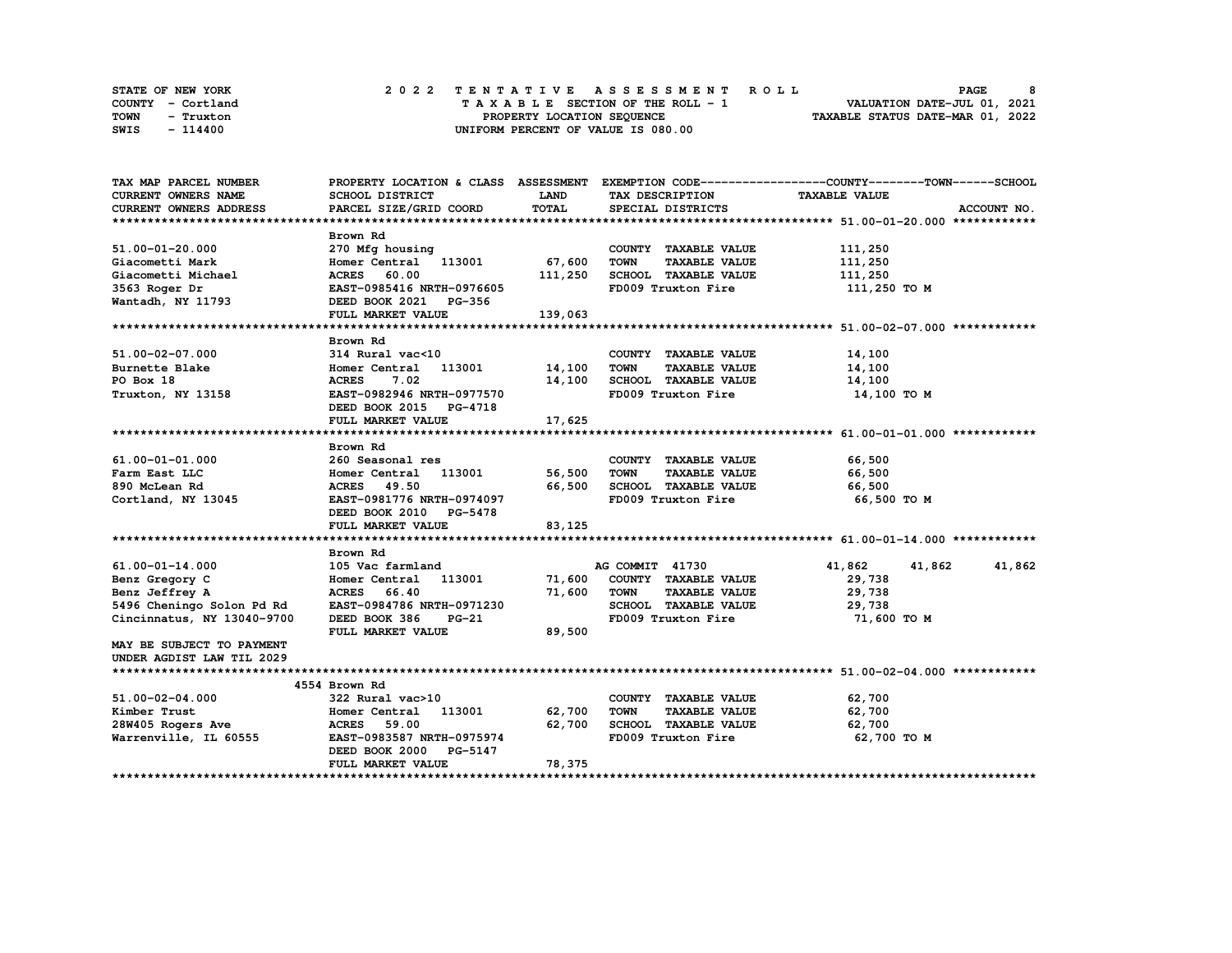| STATE OF NEW YORK | 2022 TENTATIVE ASSESSMENT ROLL     | <b>PAGE</b>                      |
|-------------------|------------------------------------|----------------------------------|
| COUNTY - Cortland | TAXABLE SECTION OF THE ROLL - 1    | VALUATION DATE-JUL 01, 2021      |
| TOWN<br>- Truxton | PROPERTY LOCATION SEQUENCE         | TAXABLE STATUS DATE-MAR 01, 2022 |
| SWIS<br>- 114400  | UNIFORM PERCENT OF VALUE IS 080.00 |                                  |

| TAX MAP PARCEL NUMBER                                                                                                                                                                           | PROPERTY LOCATION & CLASS ASSESSMENT EXEMPTION CODE----------------COUNTY-------TOWN-----SCHOOL |                                   |                                     |                      |                      |
|-------------------------------------------------------------------------------------------------------------------------------------------------------------------------------------------------|-------------------------------------------------------------------------------------------------|-----------------------------------|-------------------------------------|----------------------|----------------------|
| CURRENT OWNERS NAME                                                                                                                                                                             | SCHOOL DISTRICT                                                                                 | <b>LAND</b>                       | TAX DESCRIPTION                     | <b>TAXABLE VALUE</b> |                      |
| CURRENT OWNERS ADDRESS                                                                                                                                                                          | PARCEL SIZE/GRID COORD                                                                          | TOTAL                             | SPECIAL DISTRICTS                   |                      | ACCOUNT NO.          |
|                                                                                                                                                                                                 |                                                                                                 |                                   |                                     |                      |                      |
|                                                                                                                                                                                                 | 5283 Brown Rd                                                                                   |                                   |                                     |                      |                      |
| 61.00-01-12.000                                                                                                                                                                                 | 314 Rural vac<10                                                                                |                                   | COUNTY TAXABLE VALUE                | 17,000               |                      |
|                                                                                                                                                                                                 | 113001 17,000                                                                                   |                                   | <b>TOWN</b><br><b>TAXABLE VALUE</b> | 17,000               |                      |
| Mulvaney Dion Momer Central 113001<br>Marcy Gary ACRES 10.00<br>3028 Chillingham Way EAST-0983935 NRTH-0971004<br>Baldwinsville, NY 13027 DEED BOOK 2020 PG-3743                                |                                                                                                 | 17,000                            | SCHOOL TAXABLE VALUE                | 17,000               |                      |
|                                                                                                                                                                                                 |                                                                                                 |                                   | FD009 Truxton Fire                  |                      |                      |
|                                                                                                                                                                                                 |                                                                                                 |                                   |                                     | 17,000 TO M          |                      |
|                                                                                                                                                                                                 |                                                                                                 |                                   |                                     |                      |                      |
|                                                                                                                                                                                                 | FULL MARKET VALUE                                                                               | 21,250                            |                                     |                      |                      |
|                                                                                                                                                                                                 |                                                                                                 |                                   |                                     |                      |                      |
|                                                                                                                                                                                                 | 5461 Brown Rd                                                                                   |                                   |                                     |                      |                      |
| 61.00-01-06.000                                                                                                                                                                                 | 240 Rural res                                                                                   |                                   | <b>BAS STAR 41854</b>               | $\circ$              | 27,300<br>0          |
| Harvey William E II Homer Central 113001<br>Harvey Kay Lynn ACRES 14.46<br>5461 Brown Rd EAST-0984076 NRTH-0972927<br>Cincinnatus, NY 13040-9694 DEED BOOK 1998 PG-5199                         |                                                                                                 | 25,500                            | COUNTY TAXABLE VALUE                | 98,700               |                      |
|                                                                                                                                                                                                 |                                                                                                 | 98,700                            | <b>TAXABLE VALUE</b><br>TOWN        | 98,700               |                      |
|                                                                                                                                                                                                 |                                                                                                 |                                   | SCHOOL TAXABLE VALUE                | 71,400               |                      |
|                                                                                                                                                                                                 |                                                                                                 |                                   | FD009 Truxton Fire                  | 98,700 TO M          |                      |
|                                                                                                                                                                                                 | FULL MARKET VALUE                                                                               | $\sim$ , /00 $\frac{123.27}{\pi}$ |                                     |                      |                      |
|                                                                                                                                                                                                 |                                                                                                 |                                   |                                     |                      |                      |
|                                                                                                                                                                                                 | 5666 Brown Rd                                                                                   |                                   |                                     |                      |                      |
| 51.00-02-02.110                                                                                                                                                                                 | 260 Seasonal res                                                                                |                                   | COUNTY TAXABLE VALUE                | 36,700               |                      |
|                                                                                                                                                                                                 |                                                                                                 | 24,700                            | <b>TOWN</b><br><b>TAXABLE VALUE</b> | 36,700               |                      |
|                                                                                                                                                                                                 |                                                                                                 | 36,700                            | SCHOOL TAXABLE VALUE                | 36,700               |                      |
| 31.00-02 02.111<br>Sanford Gregory J<br>84 Old Stage Rd<br>Groton, NY 13073<br>RAST-0983789 NRTH-0977938<br>RAST-0983789 NRTH-0977938<br>RAST-0983789 NRTH-0977938<br>RAST-0983789 NRTH-0977938 |                                                                                                 |                                   | FD009 Truxton Fire                  | 36,700 TO M          |                      |
|                                                                                                                                                                                                 | DEED BOOK 10258 PG-34001                                                                        |                                   |                                     |                      |                      |
|                                                                                                                                                                                                 | FULL MARKET VALUE                                                                               | 45,875                            |                                     |                      |                      |
|                                                                                                                                                                                                 |                                                                                                 |                                   |                                     |                      |                      |
|                                                                                                                                                                                                 | 5667 Brown Rd                                                                                   |                                   |                                     |                      |                      |
|                                                                                                                                                                                                 |                                                                                                 |                                   |                                     |                      |                      |
| 51.00-02-05.000                                                                                                                                                                                 | 260 Seasonal res                                                                                |                                   | COUNTY TAXABLE VALUE                | 68,700               |                      |
| Kimber Trust                                                                                                                                                                                    | Homer Central 113001                                                                            | 52,800                            | <b>TAXABLE VALUE</b><br><b>TOWN</b> | 68,700               |                      |
| 28W405 Rogers Ave<br>Warrer: ''                                                                                                                                                                 | ACRES 43.51                                                                                     | 68,700                            | SCHOOL TAXABLE VALUE                | 68,700               |                      |
| Warrenville, IL 60555                                                                                                                                                                           | EAST-0983466 NRTH-0976895                                                                       |                                   | FD009 Truxton Fire                  | 68,700 TO M          |                      |
|                                                                                                                                                                                                 | DEED BOOK 2000 PG-5146                                                                          |                                   |                                     |                      |                      |
|                                                                                                                                                                                                 | FULL MARKET VALUE                                                                               | 85,875                            |                                     |                      |                      |
|                                                                                                                                                                                                 |                                                                                                 |                                   |                                     |                      |                      |
|                                                                                                                                                                                                 | 5669 Brown Rd                                                                                   |                                   |                                     |                      |                      |
| 51.00-01-11.110                                                                                                                                                                                 | 910 Priv forest                                                                                 |                                   | COUNTY TAXABLE VALUE                | 460,500              |                      |
| Farm East, LLC                                                                                                                                                                                  | Homer Central 113001                                                                            | 460,500                           | <b>TOWN</b><br><b>TAXABLE VALUE</b> | 460,500              |                      |
| 890 McLean Rd                                                                                                                                                                                   | <b>ACRES</b> 471.00                                                                             | 460,500                           | SCHOOL TAXABLE VALUE                | 460,500              |                      |
| Cortland, NY 13045                                                                                                                                                                              | EAST-0982909 NRTH-0980354                                                                       |                                   | FD009 Truxton Fire                  | 460,500 TO M         |                      |
|                                                                                                                                                                                                 | DEED BOOK 2010 PG-4049                                                                          |                                   |                                     |                      |                      |
|                                                                                                                                                                                                 | FULL MARKET VALUE                                                                               | 575,625                           |                                     |                      |                      |
|                                                                                                                                                                                                 |                                                                                                 |                                   |                                     |                      |                      |
|                                                                                                                                                                                                 | 5677 Brown Rd                                                                                   |                                   |                                     |                      |                      |
| 51.00-02-03.000                                                                                                                                                                                 | 210 1 Family Res                                                                                |                                   | <b>BAS STAR 41854</b>               | $\mathbf{0}$         | $^{\circ}$<br>27,300 |
| Hill John D Jr                                                                                                                                                                                  | Homer Central 113001 17,900                                                                     |                                   | COUNTY TAXABLE VALUE                | 92,500               |                      |
| Hill Elizabeth P                                                                                                                                                                                | <b>ACRES</b><br>6.89                                                                            | 92,500                            | <b>TOWN</b><br><b>TAXABLE VALUE</b> | 92,500               |                      |
| 5677 Brown Rd                                                                                                                                                                                   | EAST-0984388 NRTH-0977645                                                                       |                                   | SCHOOL TAXABLE VALUE                | 65,200               |                      |
| Truxton, NY 13158                                                                                                                                                                               | DEED BOOK 497<br>PG-347                                                                         |                                   | FD009 Truxton Fire                  | 92,500 TO M          |                      |
|                                                                                                                                                                                                 | FULL MARKET VALUE                                                                               | 115,625                           |                                     |                      |                      |
|                                                                                                                                                                                                 |                                                                                                 |                                   |                                     |                      |                      |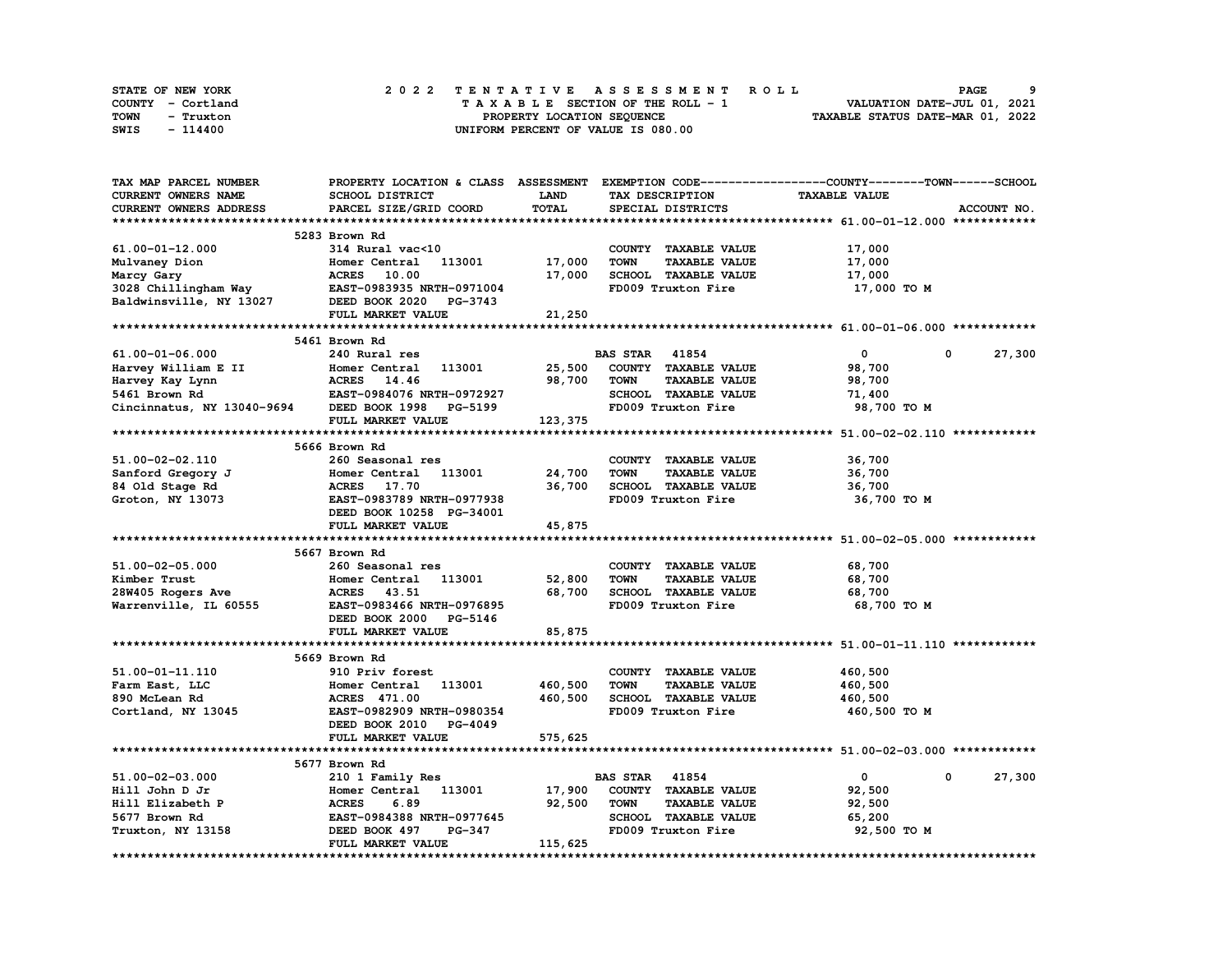| STATE OF NEW YORK | 2022 TENTATIVE ASSESSMENT ROLL     | 10<br><b>PAGE</b>                |
|-------------------|------------------------------------|----------------------------------|
| COUNTY - Cortland | TAXABLE SECTION OF THE ROLL - 1    | VALUATION DATE-JUL 01, 2021      |
| TOWN<br>- Truxton | PROPERTY LOCATION SEQUENCE         | TAXABLE STATUS DATE-MAR 01, 2022 |
| SWIS<br>- 114400  | UNIFORM PERCENT OF VALUE IS 080.00 |                                  |

| SCHOOL DISTRICT<br><b>TAXABLE VALUE</b><br><b>LAND</b><br>TAX DESCRIPTION<br>PARCEL SIZE/GRID COORD<br>TOTAL<br>SPECIAL DISTRICTS<br>ACCOUNT NO.<br>5700 Brown Rd<br><b>BAS STAR 41854</b><br>$\mathbf{0}$<br>27,300<br>270 Mfg housing<br>0<br>Homer Central 113001 17,800<br>COUNTY TAXABLE VALUE<br>McCracken Brian<br>101,300<br>6.75 BANK WELLS 101,300<br><b>TOWN</b><br><b>TAXABLE VALUE</b><br>5700 Brown Rd<br><b>ACRES</b><br>101,300<br>Truxton, NY 13158<br>SCHOOL TAXABLE VALUE<br>74,000<br>DEED BOOK 2008 PG-5111<br>FULI. MADEER YAT<br>FD009 Truxton Fire<br>101,300 TO M<br>FULL MARKET VALUE<br>126,625<br>5711 Brown Rd<br>51.00-02-08.000<br>270 Mfg housing<br>COUNTY TAXABLE VALUE<br>63,600<br>16,900<br>Burnette Blake<br>Homer Central 113001<br>TOWN<br><b>TAXABLE VALUE</b><br>63,600<br>63,600<br>SCHOOL TAXABLE VALUE<br>5711 Brown Rd<br><b>ACRES</b><br>5.87<br>63,600<br>Truxton, NY 13158<br><b>EAST-0982494 NRTH-0977537</b><br>FD009 Truxton Fire<br>63,600 TO M<br>DEED BOOK 2015 PG-3007<br>FULL MARKET VALUE<br>79,500<br>5712 Brown Rd<br>$\overline{0}$<br>51.00-02-01.000<br><b>BAS STAR 41854</b><br>$\mathbf{0}$<br>27,300<br>270 Mfg housing<br>Homer Central 113001 14,400<br>ACRES 3336 BANKCORELOG 70,600<br>TACE 000040 TELL 0000000<br>COUNTY TAXABLE VALUE<br>McCracken James E<br>70,600<br>70,600 TOWN<br><b>TAXABLE VALUE</b><br>McCracken Jennifer L<br>5712 Brown Rd<br>70,600<br>SCHOOL TAXABLE VALUE<br>5712 Brown Rd<br>EAST-0982436 NRTH-0978062<br>DEED BOOK 10170 PG-39001<br>43,300<br>Truxton, NY 13158-9732<br>FD009 Truxton Fire<br>70,600 TO M<br>FULL MARKET VALUE<br>88,250<br>5752 Brown Rd<br>COUNTY TAXABLE VALUE<br>70,000<br>910 Priv forest<br>Homer Central 113001<br>70,000<br><b>TOWN</b><br><b>TAXABLE VALUE</b><br>70,000<br>70,000<br>SCHOOL TAXABLE VALUE<br>70,000<br><b>ACRES</b><br>70.00<br>EAST-0981373 NRTH-0979823<br>FD009 Truxton Fire<br>70,000 TO M<br>DEED BOOK 2010 PG-4049<br>FULL MARKET VALUE<br>87,500<br>5756 Brown Rd<br>210 1 Family Res<br>COUNTY TAXABLE VALUE<br>137,175<br>12,800<br>Homer Central 113001<br>TOWN<br><b>TAXABLE VALUE</b><br>137,175<br>137,175<br>SCHOOL TAXABLE VALUE<br><b>ACRES</b><br>2.25 BANK WELLS<br>137,175<br>Truxton, NY 13158-9732<br>EAST-0980476 NRTH-0979291<br>FD009 Truxton Fire<br>137,175 TO M<br>DEED BOOK 2019 PG-2528<br>FULL MARKET VALUE<br>171,469<br>5757 Brown Rd<br>$50.00 - 01 - 19.100$<br>147,700<br>242 Rurl res&rec<br>COUNTY TAXABLE VALUE<br>Homer Central 113001 26,600<br><b>TOWN</b><br><b>TAXABLE VALUE</b><br>147,700<br>Place James W<br>147,700<br>SCHOOL TAXABLE VALUE<br>147,700<br>10 Pinecrest Dr<br>ACRES 15.57<br>Cortland, NY 13045<br>FD009 Truxton Fire<br>EAST-0980011 NRTH-0979101<br>147,700 TO M<br>DEED BOOK 2015 PG-435<br>184,625<br>FULL MARKET VALUE | TAX MAP PARCEL NUMBER      | PROPERTY LOCATION & CLASS ASSESSMENT EXEMPTION CODE----------------COUNTY-------TOWN-----SCHOOL |  |  |
|---------------------------------------------------------------------------------------------------------------------------------------------------------------------------------------------------------------------------------------------------------------------------------------------------------------------------------------------------------------------------------------------------------------------------------------------------------------------------------------------------------------------------------------------------------------------------------------------------------------------------------------------------------------------------------------------------------------------------------------------------------------------------------------------------------------------------------------------------------------------------------------------------------------------------------------------------------------------------------------------------------------------------------------------------------------------------------------------------------------------------------------------------------------------------------------------------------------------------------------------------------------------------------------------------------------------------------------------------------------------------------------------------------------------------------------------------------------------------------------------------------------------------------------------------------------------------------------------------------------------------------------------------------------------------------------------------------------------------------------------------------------------------------------------------------------------------------------------------------------------------------------------------------------------------------------------------------------------------------------------------------------------------------------------------------------------------------------------------------------------------------------------------------------------------------------------------------------------------------------------------------------------------------------------------------------------------------------------------------------------------------------------------------------------------------------------------------------------------------------------------------------------------------------------------------------------------------------------------------------------------------------------------------------------------------------------------------------------------------------------------------------------------------------------------------------------------------------------|----------------------------|-------------------------------------------------------------------------------------------------|--|--|
|                                                                                                                                                                                                                                                                                                                                                                                                                                                                                                                                                                                                                                                                                                                                                                                                                                                                                                                                                                                                                                                                                                                                                                                                                                                                                                                                                                                                                                                                                                                                                                                                                                                                                                                                                                                                                                                                                                                                                                                                                                                                                                                                                                                                                                                                                                                                                                                                                                                                                                                                                                                                                                                                                                                                                                                                                                             | <b>CURRENT OWNERS NAME</b> |                                                                                                 |  |  |
|                                                                                                                                                                                                                                                                                                                                                                                                                                                                                                                                                                                                                                                                                                                                                                                                                                                                                                                                                                                                                                                                                                                                                                                                                                                                                                                                                                                                                                                                                                                                                                                                                                                                                                                                                                                                                                                                                                                                                                                                                                                                                                                                                                                                                                                                                                                                                                                                                                                                                                                                                                                                                                                                                                                                                                                                                                             | CURRENT OWNERS ADDRESS     |                                                                                                 |  |  |
|                                                                                                                                                                                                                                                                                                                                                                                                                                                                                                                                                                                                                                                                                                                                                                                                                                                                                                                                                                                                                                                                                                                                                                                                                                                                                                                                                                                                                                                                                                                                                                                                                                                                                                                                                                                                                                                                                                                                                                                                                                                                                                                                                                                                                                                                                                                                                                                                                                                                                                                                                                                                                                                                                                                                                                                                                                             |                            |                                                                                                 |  |  |
|                                                                                                                                                                                                                                                                                                                                                                                                                                                                                                                                                                                                                                                                                                                                                                                                                                                                                                                                                                                                                                                                                                                                                                                                                                                                                                                                                                                                                                                                                                                                                                                                                                                                                                                                                                                                                                                                                                                                                                                                                                                                                                                                                                                                                                                                                                                                                                                                                                                                                                                                                                                                                                                                                                                                                                                                                                             |                            |                                                                                                 |  |  |
|                                                                                                                                                                                                                                                                                                                                                                                                                                                                                                                                                                                                                                                                                                                                                                                                                                                                                                                                                                                                                                                                                                                                                                                                                                                                                                                                                                                                                                                                                                                                                                                                                                                                                                                                                                                                                                                                                                                                                                                                                                                                                                                                                                                                                                                                                                                                                                                                                                                                                                                                                                                                                                                                                                                                                                                                                                             | 51.00-02-02.200            |                                                                                                 |  |  |
|                                                                                                                                                                                                                                                                                                                                                                                                                                                                                                                                                                                                                                                                                                                                                                                                                                                                                                                                                                                                                                                                                                                                                                                                                                                                                                                                                                                                                                                                                                                                                                                                                                                                                                                                                                                                                                                                                                                                                                                                                                                                                                                                                                                                                                                                                                                                                                                                                                                                                                                                                                                                                                                                                                                                                                                                                                             |                            |                                                                                                 |  |  |
|                                                                                                                                                                                                                                                                                                                                                                                                                                                                                                                                                                                                                                                                                                                                                                                                                                                                                                                                                                                                                                                                                                                                                                                                                                                                                                                                                                                                                                                                                                                                                                                                                                                                                                                                                                                                                                                                                                                                                                                                                                                                                                                                                                                                                                                                                                                                                                                                                                                                                                                                                                                                                                                                                                                                                                                                                                             |                            |                                                                                                 |  |  |
|                                                                                                                                                                                                                                                                                                                                                                                                                                                                                                                                                                                                                                                                                                                                                                                                                                                                                                                                                                                                                                                                                                                                                                                                                                                                                                                                                                                                                                                                                                                                                                                                                                                                                                                                                                                                                                                                                                                                                                                                                                                                                                                                                                                                                                                                                                                                                                                                                                                                                                                                                                                                                                                                                                                                                                                                                                             |                            |                                                                                                 |  |  |
|                                                                                                                                                                                                                                                                                                                                                                                                                                                                                                                                                                                                                                                                                                                                                                                                                                                                                                                                                                                                                                                                                                                                                                                                                                                                                                                                                                                                                                                                                                                                                                                                                                                                                                                                                                                                                                                                                                                                                                                                                                                                                                                                                                                                                                                                                                                                                                                                                                                                                                                                                                                                                                                                                                                                                                                                                                             |                            |                                                                                                 |  |  |
|                                                                                                                                                                                                                                                                                                                                                                                                                                                                                                                                                                                                                                                                                                                                                                                                                                                                                                                                                                                                                                                                                                                                                                                                                                                                                                                                                                                                                                                                                                                                                                                                                                                                                                                                                                                                                                                                                                                                                                                                                                                                                                                                                                                                                                                                                                                                                                                                                                                                                                                                                                                                                                                                                                                                                                                                                                             |                            |                                                                                                 |  |  |
|                                                                                                                                                                                                                                                                                                                                                                                                                                                                                                                                                                                                                                                                                                                                                                                                                                                                                                                                                                                                                                                                                                                                                                                                                                                                                                                                                                                                                                                                                                                                                                                                                                                                                                                                                                                                                                                                                                                                                                                                                                                                                                                                                                                                                                                                                                                                                                                                                                                                                                                                                                                                                                                                                                                                                                                                                                             |                            |                                                                                                 |  |  |
|                                                                                                                                                                                                                                                                                                                                                                                                                                                                                                                                                                                                                                                                                                                                                                                                                                                                                                                                                                                                                                                                                                                                                                                                                                                                                                                                                                                                                                                                                                                                                                                                                                                                                                                                                                                                                                                                                                                                                                                                                                                                                                                                                                                                                                                                                                                                                                                                                                                                                                                                                                                                                                                                                                                                                                                                                                             |                            |                                                                                                 |  |  |
|                                                                                                                                                                                                                                                                                                                                                                                                                                                                                                                                                                                                                                                                                                                                                                                                                                                                                                                                                                                                                                                                                                                                                                                                                                                                                                                                                                                                                                                                                                                                                                                                                                                                                                                                                                                                                                                                                                                                                                                                                                                                                                                                                                                                                                                                                                                                                                                                                                                                                                                                                                                                                                                                                                                                                                                                                                             |                            |                                                                                                 |  |  |
|                                                                                                                                                                                                                                                                                                                                                                                                                                                                                                                                                                                                                                                                                                                                                                                                                                                                                                                                                                                                                                                                                                                                                                                                                                                                                                                                                                                                                                                                                                                                                                                                                                                                                                                                                                                                                                                                                                                                                                                                                                                                                                                                                                                                                                                                                                                                                                                                                                                                                                                                                                                                                                                                                                                                                                                                                                             |                            |                                                                                                 |  |  |
|                                                                                                                                                                                                                                                                                                                                                                                                                                                                                                                                                                                                                                                                                                                                                                                                                                                                                                                                                                                                                                                                                                                                                                                                                                                                                                                                                                                                                                                                                                                                                                                                                                                                                                                                                                                                                                                                                                                                                                                                                                                                                                                                                                                                                                                                                                                                                                                                                                                                                                                                                                                                                                                                                                                                                                                                                                             |                            |                                                                                                 |  |  |
|                                                                                                                                                                                                                                                                                                                                                                                                                                                                                                                                                                                                                                                                                                                                                                                                                                                                                                                                                                                                                                                                                                                                                                                                                                                                                                                                                                                                                                                                                                                                                                                                                                                                                                                                                                                                                                                                                                                                                                                                                                                                                                                                                                                                                                                                                                                                                                                                                                                                                                                                                                                                                                                                                                                                                                                                                                             |                            |                                                                                                 |  |  |
|                                                                                                                                                                                                                                                                                                                                                                                                                                                                                                                                                                                                                                                                                                                                                                                                                                                                                                                                                                                                                                                                                                                                                                                                                                                                                                                                                                                                                                                                                                                                                                                                                                                                                                                                                                                                                                                                                                                                                                                                                                                                                                                                                                                                                                                                                                                                                                                                                                                                                                                                                                                                                                                                                                                                                                                                                                             |                            |                                                                                                 |  |  |
|                                                                                                                                                                                                                                                                                                                                                                                                                                                                                                                                                                                                                                                                                                                                                                                                                                                                                                                                                                                                                                                                                                                                                                                                                                                                                                                                                                                                                                                                                                                                                                                                                                                                                                                                                                                                                                                                                                                                                                                                                                                                                                                                                                                                                                                                                                                                                                                                                                                                                                                                                                                                                                                                                                                                                                                                                                             |                            |                                                                                                 |  |  |
|                                                                                                                                                                                                                                                                                                                                                                                                                                                                                                                                                                                                                                                                                                                                                                                                                                                                                                                                                                                                                                                                                                                                                                                                                                                                                                                                                                                                                                                                                                                                                                                                                                                                                                                                                                                                                                                                                                                                                                                                                                                                                                                                                                                                                                                                                                                                                                                                                                                                                                                                                                                                                                                                                                                                                                                                                                             |                            |                                                                                                 |  |  |
|                                                                                                                                                                                                                                                                                                                                                                                                                                                                                                                                                                                                                                                                                                                                                                                                                                                                                                                                                                                                                                                                                                                                                                                                                                                                                                                                                                                                                                                                                                                                                                                                                                                                                                                                                                                                                                                                                                                                                                                                                                                                                                                                                                                                                                                                                                                                                                                                                                                                                                                                                                                                                                                                                                                                                                                                                                             |                            |                                                                                                 |  |  |
|                                                                                                                                                                                                                                                                                                                                                                                                                                                                                                                                                                                                                                                                                                                                                                                                                                                                                                                                                                                                                                                                                                                                                                                                                                                                                                                                                                                                                                                                                                                                                                                                                                                                                                                                                                                                                                                                                                                                                                                                                                                                                                                                                                                                                                                                                                                                                                                                                                                                                                                                                                                                                                                                                                                                                                                                                                             |                            |                                                                                                 |  |  |
|                                                                                                                                                                                                                                                                                                                                                                                                                                                                                                                                                                                                                                                                                                                                                                                                                                                                                                                                                                                                                                                                                                                                                                                                                                                                                                                                                                                                                                                                                                                                                                                                                                                                                                                                                                                                                                                                                                                                                                                                                                                                                                                                                                                                                                                                                                                                                                                                                                                                                                                                                                                                                                                                                                                                                                                                                                             |                            |                                                                                                 |  |  |
|                                                                                                                                                                                                                                                                                                                                                                                                                                                                                                                                                                                                                                                                                                                                                                                                                                                                                                                                                                                                                                                                                                                                                                                                                                                                                                                                                                                                                                                                                                                                                                                                                                                                                                                                                                                                                                                                                                                                                                                                                                                                                                                                                                                                                                                                                                                                                                                                                                                                                                                                                                                                                                                                                                                                                                                                                                             |                            |                                                                                                 |  |  |
|                                                                                                                                                                                                                                                                                                                                                                                                                                                                                                                                                                                                                                                                                                                                                                                                                                                                                                                                                                                                                                                                                                                                                                                                                                                                                                                                                                                                                                                                                                                                                                                                                                                                                                                                                                                                                                                                                                                                                                                                                                                                                                                                                                                                                                                                                                                                                                                                                                                                                                                                                                                                                                                                                                                                                                                                                                             |                            |                                                                                                 |  |  |
|                                                                                                                                                                                                                                                                                                                                                                                                                                                                                                                                                                                                                                                                                                                                                                                                                                                                                                                                                                                                                                                                                                                                                                                                                                                                                                                                                                                                                                                                                                                                                                                                                                                                                                                                                                                                                                                                                                                                                                                                                                                                                                                                                                                                                                                                                                                                                                                                                                                                                                                                                                                                                                                                                                                                                                                                                                             |                            |                                                                                                 |  |  |
|                                                                                                                                                                                                                                                                                                                                                                                                                                                                                                                                                                                                                                                                                                                                                                                                                                                                                                                                                                                                                                                                                                                                                                                                                                                                                                                                                                                                                                                                                                                                                                                                                                                                                                                                                                                                                                                                                                                                                                                                                                                                                                                                                                                                                                                                                                                                                                                                                                                                                                                                                                                                                                                                                                                                                                                                                                             |                            |                                                                                                 |  |  |
|                                                                                                                                                                                                                                                                                                                                                                                                                                                                                                                                                                                                                                                                                                                                                                                                                                                                                                                                                                                                                                                                                                                                                                                                                                                                                                                                                                                                                                                                                                                                                                                                                                                                                                                                                                                                                                                                                                                                                                                                                                                                                                                                                                                                                                                                                                                                                                                                                                                                                                                                                                                                                                                                                                                                                                                                                                             |                            |                                                                                                 |  |  |
|                                                                                                                                                                                                                                                                                                                                                                                                                                                                                                                                                                                                                                                                                                                                                                                                                                                                                                                                                                                                                                                                                                                                                                                                                                                                                                                                                                                                                                                                                                                                                                                                                                                                                                                                                                                                                                                                                                                                                                                                                                                                                                                                                                                                                                                                                                                                                                                                                                                                                                                                                                                                                                                                                                                                                                                                                                             |                            |                                                                                                 |  |  |
|                                                                                                                                                                                                                                                                                                                                                                                                                                                                                                                                                                                                                                                                                                                                                                                                                                                                                                                                                                                                                                                                                                                                                                                                                                                                                                                                                                                                                                                                                                                                                                                                                                                                                                                                                                                                                                                                                                                                                                                                                                                                                                                                                                                                                                                                                                                                                                                                                                                                                                                                                                                                                                                                                                                                                                                                                                             |                            |                                                                                                 |  |  |
|                                                                                                                                                                                                                                                                                                                                                                                                                                                                                                                                                                                                                                                                                                                                                                                                                                                                                                                                                                                                                                                                                                                                                                                                                                                                                                                                                                                                                                                                                                                                                                                                                                                                                                                                                                                                                                                                                                                                                                                                                                                                                                                                                                                                                                                                                                                                                                                                                                                                                                                                                                                                                                                                                                                                                                                                                                             | 51.00-01-10.000            |                                                                                                 |  |  |
|                                                                                                                                                                                                                                                                                                                                                                                                                                                                                                                                                                                                                                                                                                                                                                                                                                                                                                                                                                                                                                                                                                                                                                                                                                                                                                                                                                                                                                                                                                                                                                                                                                                                                                                                                                                                                                                                                                                                                                                                                                                                                                                                                                                                                                                                                                                                                                                                                                                                                                                                                                                                                                                                                                                                                                                                                                             | Farm East, LLC             |                                                                                                 |  |  |
|                                                                                                                                                                                                                                                                                                                                                                                                                                                                                                                                                                                                                                                                                                                                                                                                                                                                                                                                                                                                                                                                                                                                                                                                                                                                                                                                                                                                                                                                                                                                                                                                                                                                                                                                                                                                                                                                                                                                                                                                                                                                                                                                                                                                                                                                                                                                                                                                                                                                                                                                                                                                                                                                                                                                                                                                                                             | 890 McLean Rd              |                                                                                                 |  |  |
|                                                                                                                                                                                                                                                                                                                                                                                                                                                                                                                                                                                                                                                                                                                                                                                                                                                                                                                                                                                                                                                                                                                                                                                                                                                                                                                                                                                                                                                                                                                                                                                                                                                                                                                                                                                                                                                                                                                                                                                                                                                                                                                                                                                                                                                                                                                                                                                                                                                                                                                                                                                                                                                                                                                                                                                                                                             | Cortland, NY 13045         |                                                                                                 |  |  |
|                                                                                                                                                                                                                                                                                                                                                                                                                                                                                                                                                                                                                                                                                                                                                                                                                                                                                                                                                                                                                                                                                                                                                                                                                                                                                                                                                                                                                                                                                                                                                                                                                                                                                                                                                                                                                                                                                                                                                                                                                                                                                                                                                                                                                                                                                                                                                                                                                                                                                                                                                                                                                                                                                                                                                                                                                                             |                            |                                                                                                 |  |  |
|                                                                                                                                                                                                                                                                                                                                                                                                                                                                                                                                                                                                                                                                                                                                                                                                                                                                                                                                                                                                                                                                                                                                                                                                                                                                                                                                                                                                                                                                                                                                                                                                                                                                                                                                                                                                                                                                                                                                                                                                                                                                                                                                                                                                                                                                                                                                                                                                                                                                                                                                                                                                                                                                                                                                                                                                                                             |                            |                                                                                                 |  |  |
|                                                                                                                                                                                                                                                                                                                                                                                                                                                                                                                                                                                                                                                                                                                                                                                                                                                                                                                                                                                                                                                                                                                                                                                                                                                                                                                                                                                                                                                                                                                                                                                                                                                                                                                                                                                                                                                                                                                                                                                                                                                                                                                                                                                                                                                                                                                                                                                                                                                                                                                                                                                                                                                                                                                                                                                                                                             |                            |                                                                                                 |  |  |
|                                                                                                                                                                                                                                                                                                                                                                                                                                                                                                                                                                                                                                                                                                                                                                                                                                                                                                                                                                                                                                                                                                                                                                                                                                                                                                                                                                                                                                                                                                                                                                                                                                                                                                                                                                                                                                                                                                                                                                                                                                                                                                                                                                                                                                                                                                                                                                                                                                                                                                                                                                                                                                                                                                                                                                                                                                             |                            |                                                                                                 |  |  |
|                                                                                                                                                                                                                                                                                                                                                                                                                                                                                                                                                                                                                                                                                                                                                                                                                                                                                                                                                                                                                                                                                                                                                                                                                                                                                                                                                                                                                                                                                                                                                                                                                                                                                                                                                                                                                                                                                                                                                                                                                                                                                                                                                                                                                                                                                                                                                                                                                                                                                                                                                                                                                                                                                                                                                                                                                                             | $50.00 - 01 - 18.000$      |                                                                                                 |  |  |
|                                                                                                                                                                                                                                                                                                                                                                                                                                                                                                                                                                                                                                                                                                                                                                                                                                                                                                                                                                                                                                                                                                                                                                                                                                                                                                                                                                                                                                                                                                                                                                                                                                                                                                                                                                                                                                                                                                                                                                                                                                                                                                                                                                                                                                                                                                                                                                                                                                                                                                                                                                                                                                                                                                                                                                                                                                             | Brown Sarah E              |                                                                                                 |  |  |
|                                                                                                                                                                                                                                                                                                                                                                                                                                                                                                                                                                                                                                                                                                                                                                                                                                                                                                                                                                                                                                                                                                                                                                                                                                                                                                                                                                                                                                                                                                                                                                                                                                                                                                                                                                                                                                                                                                                                                                                                                                                                                                                                                                                                                                                                                                                                                                                                                                                                                                                                                                                                                                                                                                                                                                                                                                             | 5756 Brown Rd              |                                                                                                 |  |  |
|                                                                                                                                                                                                                                                                                                                                                                                                                                                                                                                                                                                                                                                                                                                                                                                                                                                                                                                                                                                                                                                                                                                                                                                                                                                                                                                                                                                                                                                                                                                                                                                                                                                                                                                                                                                                                                                                                                                                                                                                                                                                                                                                                                                                                                                                                                                                                                                                                                                                                                                                                                                                                                                                                                                                                                                                                                             |                            |                                                                                                 |  |  |
|                                                                                                                                                                                                                                                                                                                                                                                                                                                                                                                                                                                                                                                                                                                                                                                                                                                                                                                                                                                                                                                                                                                                                                                                                                                                                                                                                                                                                                                                                                                                                                                                                                                                                                                                                                                                                                                                                                                                                                                                                                                                                                                                                                                                                                                                                                                                                                                                                                                                                                                                                                                                                                                                                                                                                                                                                                             |                            |                                                                                                 |  |  |
|                                                                                                                                                                                                                                                                                                                                                                                                                                                                                                                                                                                                                                                                                                                                                                                                                                                                                                                                                                                                                                                                                                                                                                                                                                                                                                                                                                                                                                                                                                                                                                                                                                                                                                                                                                                                                                                                                                                                                                                                                                                                                                                                                                                                                                                                                                                                                                                                                                                                                                                                                                                                                                                                                                                                                                                                                                             |                            |                                                                                                 |  |  |
|                                                                                                                                                                                                                                                                                                                                                                                                                                                                                                                                                                                                                                                                                                                                                                                                                                                                                                                                                                                                                                                                                                                                                                                                                                                                                                                                                                                                                                                                                                                                                                                                                                                                                                                                                                                                                                                                                                                                                                                                                                                                                                                                                                                                                                                                                                                                                                                                                                                                                                                                                                                                                                                                                                                                                                                                                                             |                            |                                                                                                 |  |  |
|                                                                                                                                                                                                                                                                                                                                                                                                                                                                                                                                                                                                                                                                                                                                                                                                                                                                                                                                                                                                                                                                                                                                                                                                                                                                                                                                                                                                                                                                                                                                                                                                                                                                                                                                                                                                                                                                                                                                                                                                                                                                                                                                                                                                                                                                                                                                                                                                                                                                                                                                                                                                                                                                                                                                                                                                                                             |                            |                                                                                                 |  |  |
|                                                                                                                                                                                                                                                                                                                                                                                                                                                                                                                                                                                                                                                                                                                                                                                                                                                                                                                                                                                                                                                                                                                                                                                                                                                                                                                                                                                                                                                                                                                                                                                                                                                                                                                                                                                                                                                                                                                                                                                                                                                                                                                                                                                                                                                                                                                                                                                                                                                                                                                                                                                                                                                                                                                                                                                                                                             |                            |                                                                                                 |  |  |
|                                                                                                                                                                                                                                                                                                                                                                                                                                                                                                                                                                                                                                                                                                                                                                                                                                                                                                                                                                                                                                                                                                                                                                                                                                                                                                                                                                                                                                                                                                                                                                                                                                                                                                                                                                                                                                                                                                                                                                                                                                                                                                                                                                                                                                                                                                                                                                                                                                                                                                                                                                                                                                                                                                                                                                                                                                             |                            |                                                                                                 |  |  |
|                                                                                                                                                                                                                                                                                                                                                                                                                                                                                                                                                                                                                                                                                                                                                                                                                                                                                                                                                                                                                                                                                                                                                                                                                                                                                                                                                                                                                                                                                                                                                                                                                                                                                                                                                                                                                                                                                                                                                                                                                                                                                                                                                                                                                                                                                                                                                                                                                                                                                                                                                                                                                                                                                                                                                                                                                                             |                            |                                                                                                 |  |  |
|                                                                                                                                                                                                                                                                                                                                                                                                                                                                                                                                                                                                                                                                                                                                                                                                                                                                                                                                                                                                                                                                                                                                                                                                                                                                                                                                                                                                                                                                                                                                                                                                                                                                                                                                                                                                                                                                                                                                                                                                                                                                                                                                                                                                                                                                                                                                                                                                                                                                                                                                                                                                                                                                                                                                                                                                                                             |                            |                                                                                                 |  |  |
|                                                                                                                                                                                                                                                                                                                                                                                                                                                                                                                                                                                                                                                                                                                                                                                                                                                                                                                                                                                                                                                                                                                                                                                                                                                                                                                                                                                                                                                                                                                                                                                                                                                                                                                                                                                                                                                                                                                                                                                                                                                                                                                                                                                                                                                                                                                                                                                                                                                                                                                                                                                                                                                                                                                                                                                                                                             |                            |                                                                                                 |  |  |
|                                                                                                                                                                                                                                                                                                                                                                                                                                                                                                                                                                                                                                                                                                                                                                                                                                                                                                                                                                                                                                                                                                                                                                                                                                                                                                                                                                                                                                                                                                                                                                                                                                                                                                                                                                                                                                                                                                                                                                                                                                                                                                                                                                                                                                                                                                                                                                                                                                                                                                                                                                                                                                                                                                                                                                                                                                             |                            |                                                                                                 |  |  |
|                                                                                                                                                                                                                                                                                                                                                                                                                                                                                                                                                                                                                                                                                                                                                                                                                                                                                                                                                                                                                                                                                                                                                                                                                                                                                                                                                                                                                                                                                                                                                                                                                                                                                                                                                                                                                                                                                                                                                                                                                                                                                                                                                                                                                                                                                                                                                                                                                                                                                                                                                                                                                                                                                                                                                                                                                                             |                            |                                                                                                 |  |  |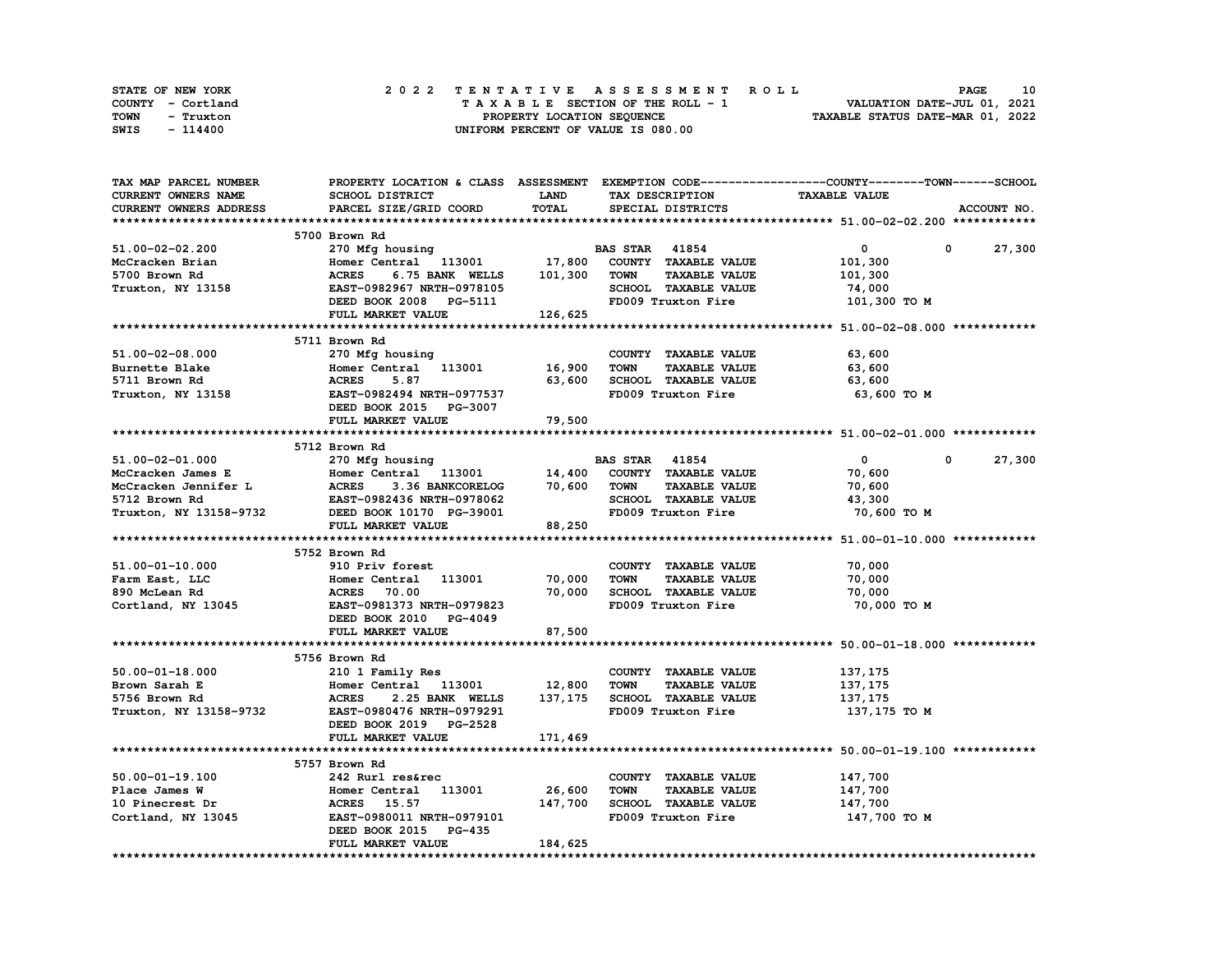| STATE OF NEW YORK | 2022 TENTATIVE ASSESSMENT ROLL     | <b>PAGE</b>                      |
|-------------------|------------------------------------|----------------------------------|
| COUNTY - Cortland | TAXABLE SECTION OF THE ROLL - 1    | VALUATION DATE-JUL 01, 2021      |
| TOWN<br>- Truxton | PROPERTY LOCATION SEQUENCE         | TAXABLE STATUS DATE-MAR 01, 2022 |
| SWIS<br>- 114400  | UNIFORM PERCENT OF VALUE IS 080.00 |                                  |

| TAX MAP PARCEL NUMBER                                                                                                                                                                                      |                                                                 |          | PROPERTY LOCATION & CLASS ASSESSMENT EXEMPTION CODE----------------COUNTY-------TOWN-----SCHOOL |                      |               |
|------------------------------------------------------------------------------------------------------------------------------------------------------------------------------------------------------------|-----------------------------------------------------------------|----------|-------------------------------------------------------------------------------------------------|----------------------|---------------|
| <b>CURRENT OWNERS NAME</b>                                                                                                                                                                                 | SCHOOL DISTRICT                                                 | LAND     | TAX DESCRIPTION                                                                                 | <b>TAXABLE VALUE</b> |               |
| CURRENT OWNERS ADDRESS                                                                                                                                                                                     | PARCEL SIZE/GRID COORD                                          | TOTAL    | SPECIAL DISTRICTS                                                                               |                      | ACCOUNT NO.   |
|                                                                                                                                                                                                            |                                                                 |          |                                                                                                 |                      |               |
|                                                                                                                                                                                                            | 5791 Brown Rd                                                   |          |                                                                                                 |                      |               |
| 50.00-01-19.200                                                                                                                                                                                            | 210 1 Family Res                                                |          | <b>BAS STAR 41854</b>                                                                           | $\mathbf{0}$         | $0 \t 27,300$ |
| Cartland Steven                                                                                                                                                                                            | Homer Central 113001 13,600                                     |          | COUNTY TAXABLE VALUE                                                                            | 165,700              |               |
| Cartland Tracey                                                                                                                                                                                            | <b>ACRES</b><br>2.51 BANK WELLS                                 | 165,700  | <b>TOWN</b><br><b>TAXABLE VALUE</b>                                                             | 165,700              |               |
| 5791 Brown Rd                                                                                                                                                                                              | دسسم <b>س ACRES</b> 2.51 BANA<br>EAST-0979549 NRTH-0979601      |          | SCHOOL TAXABLE VALUE                                                                            | 138,400              |               |
| Truxton, NY 13158 <b>DEED BOOK 10554 PG-31001</b>                                                                                                                                                          |                                                                 |          | FD009 Truxton Fire 165,700 TO M                                                                 |                      |               |
|                                                                                                                                                                                                            | FULL MARKET VALUE                                               | 207, 125 |                                                                                                 |                      |               |
|                                                                                                                                                                                                            |                                                                 |          |                                                                                                 |                      |               |
|                                                                                                                                                                                                            | 5341-5343 Brown Rd                                              |          |                                                                                                 |                      |               |
| 61.00-01-13.000                                                                                                                                                                                            | 271 Mfg housings                                                |          | COUNTY TAXABLE VALUE                                                                            | 39,800               |               |
| Billiel Michael J                                                                                                                                                                                          | Homer Central 113001 15,600                                     |          | TOWN<br><b>TAXABLE VALUE</b>                                                                    | 39,800               |               |
|                                                                                                                                                                                                            |                                                                 | 39,800   | SCHOOL TAXABLE VALUE                                                                            | 39,800               |               |
|                                                                                                                                                                                                            | EAST-0983948 NRTH-0971750                                       |          | FD009 Truxton Fire                                                                              | 39,800 TO M          |               |
|                                                                                                                                                                                                            |                                                                 |          |                                                                                                 |                      |               |
|                                                                                                                                                                                                            | FULL MARKET VALUE                                               | 49,750   |                                                                                                 |                      |               |
|                                                                                                                                                                                                            |                                                                 |          |                                                                                                 |                      |               |
|                                                                                                                                                                                                            | 5685,5689 Brown Rd                                              |          |                                                                                                 |                      |               |
| 51.00-02-06.000<br>Nash Arthur<br>Nash Arthur<br>Nash Shelly<br>Nash Shelly<br>5685 Brown Rd<br>PO Box 92<br>PO Box 92<br>FULL MARKET VALUE<br>TELL MARKET VALUE<br>TELL MARKET VALUE<br>TELL MARKET VALUE |                                                                 |          |                                                                                                 | 9,100<br>18,200      | 0             |
|                                                                                                                                                                                                            | 270 Mfg housing<br>Homer Central 113001 13,900 VET COM CT 41131 |          |                                                                                                 | 9,100<br>18,200      | 0             |
|                                                                                                                                                                                                            |                                                                 |          | 75,300 COUNTY TAXABLE VALUE                                                                     | 57,100               |               |
|                                                                                                                                                                                                            |                                                                 |          | <b>TOWN</b><br><b>TAXABLE VALUE</b>                                                             | 38,900               |               |
|                                                                                                                                                                                                            |                                                                 |          | SCHOOL TAXABLE VALUE                                                                            | 75,300               |               |
|                                                                                                                                                                                                            |                                                                 |          | 94,125 FD009 Truxton Fire                                                                       | 75,300 TO M          |               |
|                                                                                                                                                                                                            |                                                                 |          |                                                                                                 |                      |               |
|                                                                                                                                                                                                            | Cheningo Rd                                                     |          |                                                                                                 |                      |               |
| 40.00-06-12.000                                                                                                                                                                                            | 105 Vac farmland                                                |          | AG-CEILING 41720                                                                                | 76,521<br>76,521     | 76,521        |
| O'Donnell Neal J                                                                                                                                                                                           | Homer Central 113001                                            |          | 125,500 COUNTY TAXABLE VALUE                                                                    | 48,979               |               |
| 4135 Crains Mills Rd                                                                                                                                                                                       | <b>ACRES</b><br>80.30                                           | 125,500  | <b>TOWN</b><br><b>TAXABLE VALUE</b>                                                             | 48,979               |               |
| Truxton, NY 13158                                                                                                                                                                                          | EAST-0970816 NRTH-0986823                                       |          | SCHOOL TAXABLE VALUE                                                                            | 48,979               |               |
|                                                                                                                                                                                                            | DEED BOOK 1999 PG-1071                                          |          | FD009 Truxton Fire                                                                              | 125,500 TO M         |               |
| MAY BE SUBJECT TO PAYMENT                                                                                                                                                                                  | FULL MARKET VALUE                                               | 156,875  |                                                                                                 |                      |               |
| UNDER AGDIST LAW TIL 2026                                                                                                                                                                                  |                                                                 |          |                                                                                                 |                      |               |
|                                                                                                                                                                                                            |                                                                 |          |                                                                                                 |                      |               |
|                                                                                                                                                                                                            | Cheningo Rd                                                     |          |                                                                                                 |                      |               |
| 40.00-09-06.000                                                                                                                                                                                            | 312 Vac w/imprv                                                 |          | COUNTY TAXABLE VALUE                                                                            | 3,900                |               |
| Burnette Blake                                                                                                                                                                                             | Homer Central 113001                                            | 3,900    | <b>TOWN</b><br><b>TAXABLE VALUE</b>                                                             | 3,900                |               |
| PO Box 18                                                                                                                                                                                                  | FRNT 105.17 DPTH 198.75                                         | 3,900    | SCHOOL TAXABLE VALUE                                                                            | 3,900                |               |
| Truxton, NY 13158                                                                                                                                                                                          | <b>ACRES</b><br>0.33                                            |          | FD009 Truxton Fire                                                                              | 3,900 TO M           |               |
|                                                                                                                                                                                                            | EAST-0969284 NRTH-0985521                                       |          |                                                                                                 |                      |               |
|                                                                                                                                                                                                            | DEED BOOK 2014<br><b>PG-1044</b>                                |          |                                                                                                 |                      |               |
|                                                                                                                                                                                                            | FULL MARKET VALUE                                               | 4,875    |                                                                                                 |                      |               |
|                                                                                                                                                                                                            |                                                                 |          |                                                                                                 |                      |               |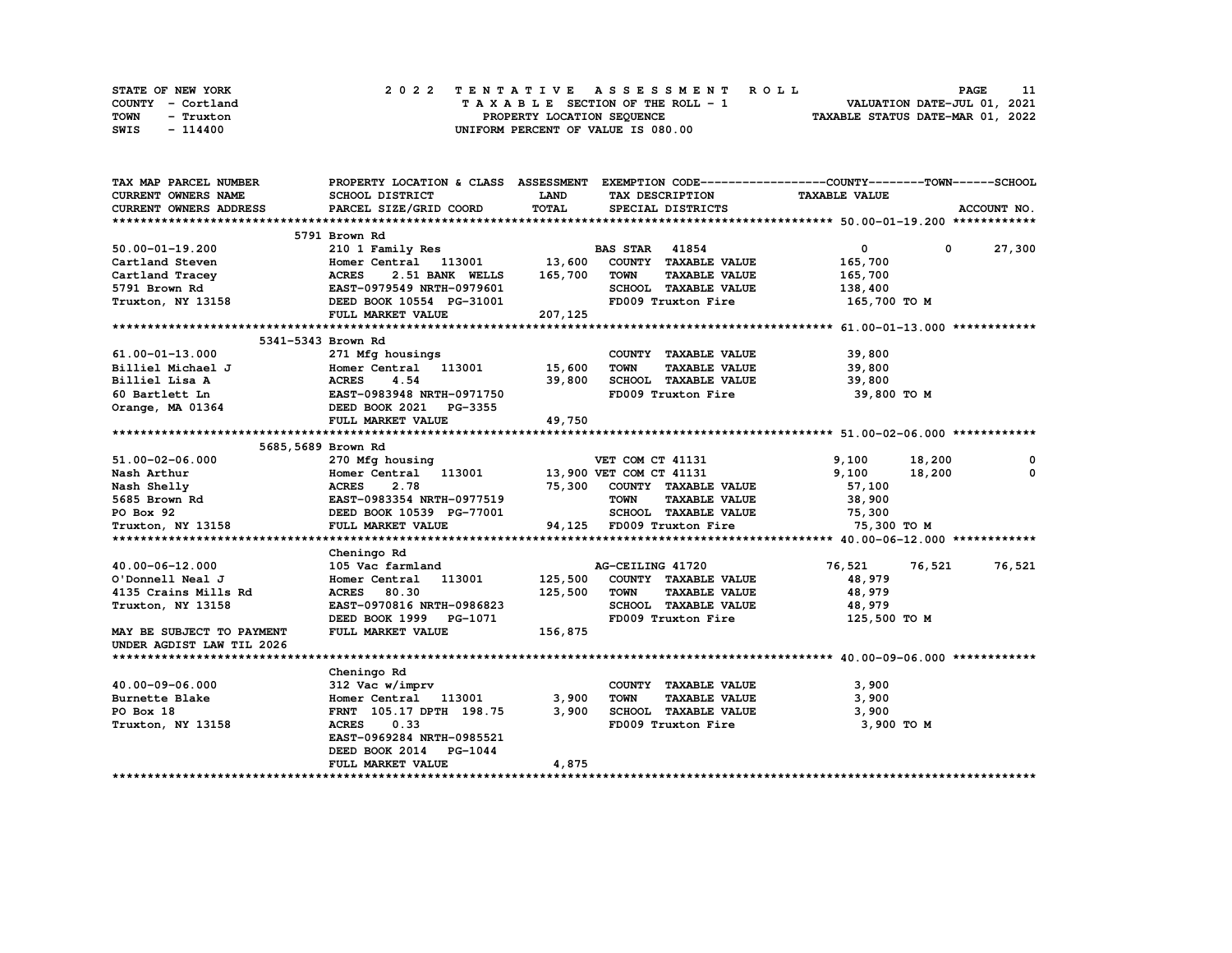| STATE OF NEW YORK | 2022 TENTATIVE ASSESSMENT ROLL     | 12<br><b>PAGE</b>                |
|-------------------|------------------------------------|----------------------------------|
| COUNTY - Cortland | TAXABLE SECTION OF THE ROLL - 1    | VALUATION DATE-JUL 01, 2021      |
| TOWN<br>- Truxton | PROPERTY LOCATION SEQUENCE         | TAXABLE STATUS DATE-MAR 01, 2022 |
| SWIS<br>- 114400  | UNIFORM PERCENT OF VALUE IS 080.00 |                                  |

| TAX MAP PARCEL NUMBER                | PROPERTY LOCATION & CLASS ASSESSMENT |        |                                     | EXEMPTION CODE-----------------COUNTY-------TOWN------SCHOOL |             |
|--------------------------------------|--------------------------------------|--------|-------------------------------------|--------------------------------------------------------------|-------------|
| <b>CURRENT OWNERS NAME</b>           | SCHOOL DISTRICT                      | LAND   | TAX DESCRIPTION                     | <b>TAXABLE VALUE</b>                                         |             |
| CURRENT OWNERS ADDRESS               | PARCEL SIZE/GRID COORD               | TOTAL  | SPECIAL DISTRICTS                   |                                                              | ACCOUNT NO. |
|                                      |                                      |        |                                     |                                                              |             |
|                                      | Cheningo Rd                          |        |                                     |                                                              |             |
| 40.00-09-12.000                      | 312 Vac w/imprv                      |        | COUNTY TAXABLE VALUE                | 30,600                                                       |             |
| Hartnett Valerie                     | Homer Central 113001                 | 16,600 | <b>TOWN</b><br><b>TAXABLE VALUE</b> | 30,600                                                       |             |
| 121 E Lake Rd                        | ACRES 12.00                          | 30,600 | SCHOOL TAXABLE VALUE                | 30,600                                                       |             |
| DeRuyter, NY 13052                   | EAST-0969147 NRTH-0987033            |        | FD009 Truxton Fire                  | 30,600 TO M                                                  |             |
|                                      | DEED BOOK 10551 PG-49001             |        |                                     |                                                              |             |
|                                      | FULL MARKET VALUE                    | 38,250 |                                     |                                                              |             |
|                                      |                                      |        |                                     |                                                              |             |
|                                      | Cheningo Rd                          |        |                                     |                                                              |             |
| 40.00-09-13.000                      | 105 Vac farmland                     |        | COUNTY TAXABLE VALUE                | 20,100                                                       |             |
| Garrett Ellen O                      | 113001<br>Homer Central              | 20,100 | <b>TOWN</b><br><b>TAXABLE VALUE</b> | 20,100                                                       |             |
| 551 North Rd                         | ACRES 13.50                          | 20,100 | SCHOOL TAXABLE VALUE                | 20,100                                                       |             |
| Freeville, NY 13068                  | EAST-0968503 NRTH-0987546            |        | FD009 Truxton Fire                  | 20,100 TO M                                                  |             |
|                                      | DEED BOOK 1999 PG-1073               |        |                                     |                                                              |             |
|                                      | FULL MARKET VALUE                    | 25,125 |                                     |                                                              |             |
|                                      |                                      |        |                                     |                                                              |             |
|                                      | Cheningo Rd                          |        |                                     |                                                              |             |
|                                      |                                      |        |                                     |                                                              |             |
| 40.09-02-20.000                      | 311 Res vac land                     |        | COUNTY TAXABLE VALUE                | 1,000                                                        |             |
| Woodward Robert D                    | Homer Central<br>113001              | 1,000  | <b>TOWN</b><br><b>TAXABLE VALUE</b> | 1,000                                                        |             |
| 6284 Cheningo Rd                     | FRNT 133.45 DPTH 181.60              | 1,000  | SCHOOL TAXABLE VALUE                | 1,000                                                        |             |
| Truxton, NY 13158                    | EAST-0969497 NRTH-0988346            |        | FD009 Truxton Fire                  | 1,000 TO M                                                   |             |
|                                      | DEED BOOK 10457 PG-35002             |        |                                     |                                                              |             |
|                                      | FULL MARKET VALUE                    | 1,250  |                                     |                                                              |             |
|                                      |                                      |        |                                     |                                                              |             |
|                                      | Cheningo Rd                          |        |                                     |                                                              |             |
| 49.00-01-04.110                      | 105 Vac farmland                     |        | AG-CEILING 41720                    | 24,946<br>24,946                                             | 24,946      |
| Potter Douglas                       | 113001<br>Homer Central              | 37,600 | COUNTY TAXABLE VALUE                | 12,654                                                       |             |
| Potter Matthew                       | ACRES 33.94                          | 37,600 | <b>TOWN</b><br><b>TAXABLE VALUE</b> | 12,654                                                       |             |
| 104 West Main St                     | EAST-0968254 NRTH-0982204            |        | SCHOOL TAXABLE VALUE                | 12,654                                                       |             |
| Cortland, NY 13045                   | DEED BOOK 2017 PG-2668               |        | FD009 Truxton Fire                  | 37,600 TO M                                                  |             |
|                                      | FULL MARKET VALUE                    | 47,000 |                                     |                                                              |             |
| MAY BE SUBJECT TO PAYMENT            |                                      |        |                                     |                                                              |             |
| UNDER AGDIST LAW TIL 2026            |                                      |        |                                     |                                                              |             |
|                                      |                                      |        |                                     |                                                              |             |
|                                      | Cheningo Rd                          |        |                                     |                                                              |             |
| 49.00-01-04.220                      | 112 Dairy farm                       |        | COUNTY TAXABLE VALUE                | 72,200                                                       |             |
| Murray Cecelia E                     | Homer Central<br>113001              | 3,550  | <b>TOWN</b><br><b>TAXABLE VALUE</b> | 72,200                                                       |             |
| Murray Leonard B                     | 3.92<br><b>ACRES</b>                 | 72,200 | <b>SCHOOL TAXABLE VALUE</b>         | 72,200                                                       |             |
| 5229 Cheningo Rd                     | EAST-0966761 NRTH-0980527            |        | FD009 Truxton Fire                  | 72,200 TO M                                                  |             |
| Truxton, NY 13158                    | DEED BOOK 2018<br><b>PG-4521</b>     |        |                                     |                                                              |             |
|                                      | FULL MARKET VALUE                    | 90,250 |                                     |                                                              |             |
| MAY BE SUBJECT TO PAYMENT            |                                      |        |                                     |                                                              |             |
| UNDER AGDIST LAW TIL 2023            |                                      |        |                                     |                                                              |             |
| ************************************ |                                      |        |                                     |                                                              |             |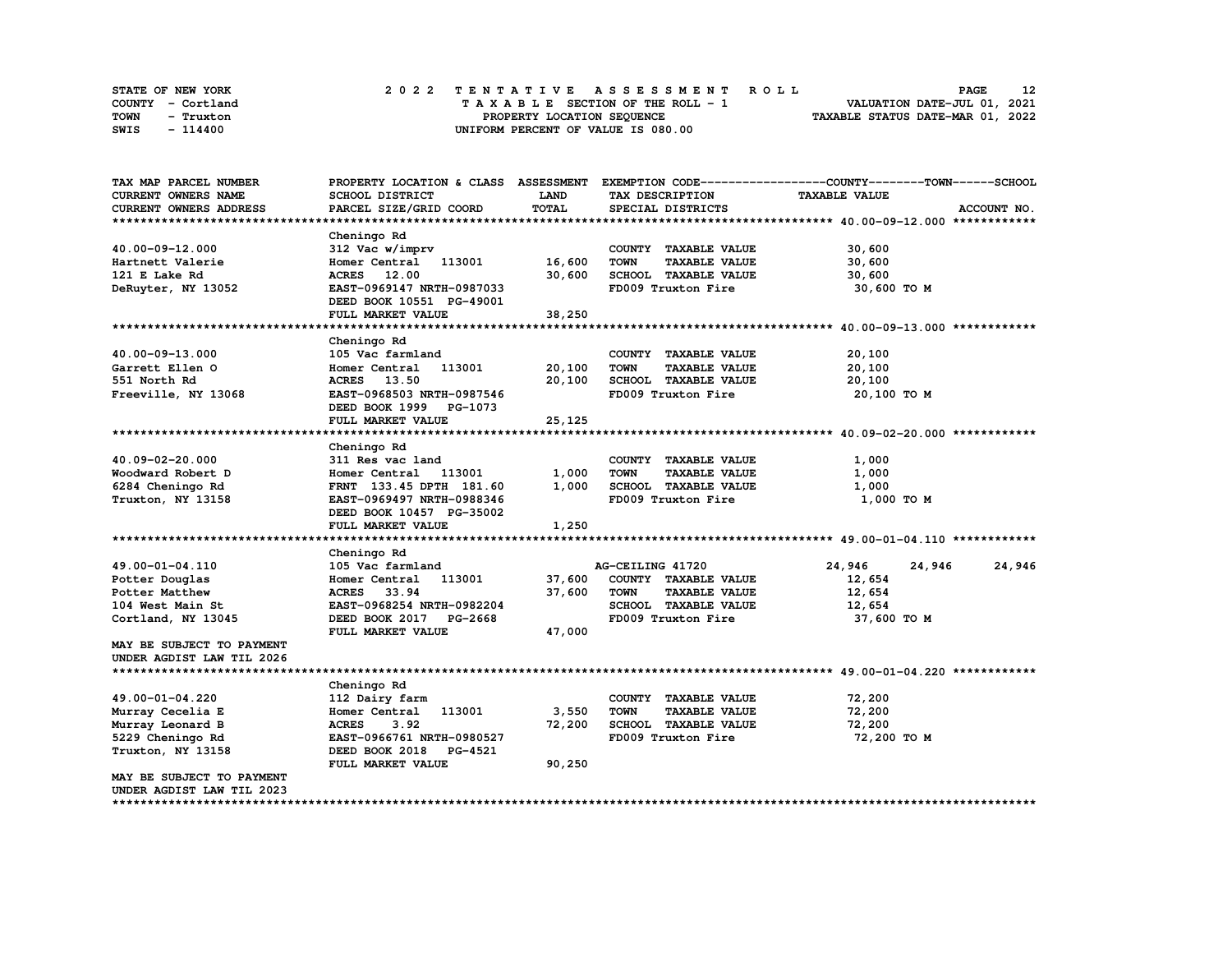| STATE OF NEW YORK | 2022 TENTATIVE ASSESSMENT ROLL     | 13<br><b>PAGE</b>                |
|-------------------|------------------------------------|----------------------------------|
| COUNTY - Cortland | TAXABLE SECTION OF THE ROLL - 1    | VALUATION DATE-JUL 01, 2021      |
| TOWN<br>- Truxton | PROPERTY LOCATION SEQUENCE         | TAXABLE STATUS DATE-MAR 01, 2022 |
| SWIS<br>- 114400  | UNIFORM PERCENT OF VALUE IS 080.00 |                                  |

| TAX MAP PARCEL NUMBER         | PROPERTY LOCATION & CLASS ASSESSMENT EXEMPTION CODE----------------COUNTY-------TOWN-----SCHOOL |             |                        |                               |                      |        |               |
|-------------------------------|-------------------------------------------------------------------------------------------------|-------------|------------------------|-------------------------------|----------------------|--------|---------------|
| <b>CURRENT OWNERS NAME</b>    | SCHOOL DISTRICT                                                                                 | <b>LAND</b> |                        | TAX DESCRIPTION               | <b>TAXABLE VALUE</b> |        |               |
| <b>CURRENT OWNERS ADDRESS</b> | PARCEL SIZE/GRID COORD                                                                          | TOTAL       |                        | SPECIAL DISTRICTS             |                      |        | ACCOUNT NO.   |
|                               |                                                                                                 |             |                        |                               |                      |        |               |
|                               | Cheningo Rd                                                                                     |             |                        |                               |                      |        |               |
| 49.00-01-19.122               | $314$ Rural vac<10                                                                              |             |                        | COUNTY TAXABLE VALUE          | 20,500               |        |               |
| McCracken David               | Homer Central 113001 20,500                                                                     |             | <b>TOWN</b>            | <b>TAXABLE VALUE</b>          | 20,500               |        |               |
| McCracken Kathy J             | ACRES 13.51                                                                                     | 20,500      |                        | SCHOOL TAXABLE VALUE          | 20,500               |        |               |
| 5690 Cheningo Rd              | EAST-0967422 NRTH-0976538                                                                       |             |                        | FD009 Truxton Fire            | 20,500 TO M          |        |               |
| Truxton, NY 13158             | DEED BOOK 10264 PG-15003                                                                        |             |                        |                               |                      |        |               |
|                               | FULL MARKET VALUE                                                                               | 25,625      |                        |                               |                      |        |               |
|                               |                                                                                                 |             |                        |                               |                      |        |               |
|                               | Cheningo Rd                                                                                     |             |                        |                               |                      |        |               |
| 49.00-01-19.200               | 314 Rural vac<10                                                                                |             |                        | COUNTY TAXABLE VALUE          | 12,300               |        |               |
| Heath Charlene                | Homer Central 113001 12,300                                                                     |             | <b>TOWN</b>            | <b>TAXABLE VALUE</b>          | 12,300               |        |               |
| 6015 Dawson Rd                | <b>ACRES</b><br>5.26                                                                            | 12,300      |                        | SCHOOL TAXABLE VALUE          | 12,300               |        |               |
| Cortland, NY 13045            | EAST-0967327 NRTH-0978052                                                                       |             |                        | FD009 Truxton Fire            | 12,300 TO M          |        |               |
|                               | DEED BOOK 460<br>PG-312                                                                         |             |                        |                               |                      |        |               |
|                               | FULL MARKET VALUE                                                                               | 15,375      |                        |                               |                      |        |               |
|                               |                                                                                                 |             |                        |                               |                      |        |               |
|                               | Cheningo Rd                                                                                     |             |                        |                               |                      |        |               |
| $50.00 - 01 - 22.000$         | 260 Seasonal res                                                                                |             | AG-CEILING 41720       |                               | 29,586               |        | 29,586 29,586 |
| Young Kathleen                | Homer Central 113001                                                                            | 75,100      |                        | COUNTY TAXABLE VALUE          | 55,514               |        |               |
| 2823 Route 13                 |                                                                                                 | 85,100      | <b>TOWN</b>            |                               | 55,514               |        |               |
|                               | <b>ACRES</b> 75.50                                                                              |             |                        | <b>TAXABLE VALUE</b>          |                      |        |               |
| Cortland, NY 13045-9778       | EAST-0970476 NRTH-0979491                                                                       |             |                        | SCHOOL TAXABLE VALUE          | 55,514               |        |               |
|                               | DEED BOOK 1996 PG-2715                                                                          |             |                        | FD009 Truxton Fire            | 85,100 то м          |        |               |
| MAY BE SUBJECT TO PAYMENT     | FULL MARKET VALUE                                                                               | 106,375     |                        |                               |                      |        |               |
| UNDER AGDIST LAW TIL 2026     |                                                                                                 |             |                        |                               |                      |        |               |
|                               |                                                                                                 |             |                        |                               |                      |        |               |
|                               | Cheningo Rd                                                                                     |             |                        |                               |                      |        |               |
| 60.00-01-03.112               | 113 Cattle farm                                                                                 |             | AG 10-YR 41700         |                               | 17,100               | 17,100 | 17,100        |
| Hinkle Carl E                 | Homer Central 113001 13,900 AG 10-YR 41700                                                      |             |                        |                               | 40,320               | 40,320 | 40,320        |
| 5493 Cheningo Rd              | 2.80<br><b>ACRES</b>                                                                            |             | 264,940 AG 10-YR 41700 |                               | 12,720               | 12,720 | 12,720        |
| Truxton, NY 13158             | EAST-0971896 NRTH-0974019                                                                       |             |                        | COUNTY TAXABLE VALUE          | 194,800              |        |               |
|                               | DEED BOOK 10135 PG-16001                                                                        |             | <b>TOWN</b>            | <b>TAXABLE VALUE</b>          | 194,800              |        |               |
| MAY BE SUBJECT TO PAYMENT     | FULL MARKET VALUE                                                                               |             |                        | 331, 175 SCHOOL TAXABLE VALUE | 194,800              |        |               |
| UNDER RPTL483 UNTIL 2026      |                                                                                                 |             |                        | FD009 Truxton Fire            | 264,940 TO M         |        |               |
|                               |                                                                                                 |             |                        |                               |                      |        |               |
|                               | Cheningo Rd                                                                                     |             |                        |                               |                      |        |               |
| 60.00-01-07.100               | 322 Rural vac>10                                                                                |             |                        | COUNTY TAXABLE VALUE          | 94,500               |        |               |
| Hawks Kevin R                 | 113001<br>Homer Central                                                                         | 94,500      | <b>TOWN</b>            | <b>TAXABLE VALUE</b>          | 94,500               |        |               |
| Hawks Nathan R                | <b>ACRES</b><br>98.50                                                                           | 94,500      |                        | SCHOOL TAXABLE VALUE          | 94,500               |        |               |
| 3803 Luker Rd                 | EAST-0976173 NRTH-0973578                                                                       |             |                        | FD009 Truxton Fire            | 94,500 TO M          |        |               |
| Cortland, NY 13045            | DEED BOOK 2017 PG-4279                                                                          |             |                        |                               |                      |        |               |
|                               | FULL MARKET VALUE                                                                               | 118,125     |                        |                               |                      |        |               |
|                               |                                                                                                 |             |                        |                               |                      |        |               |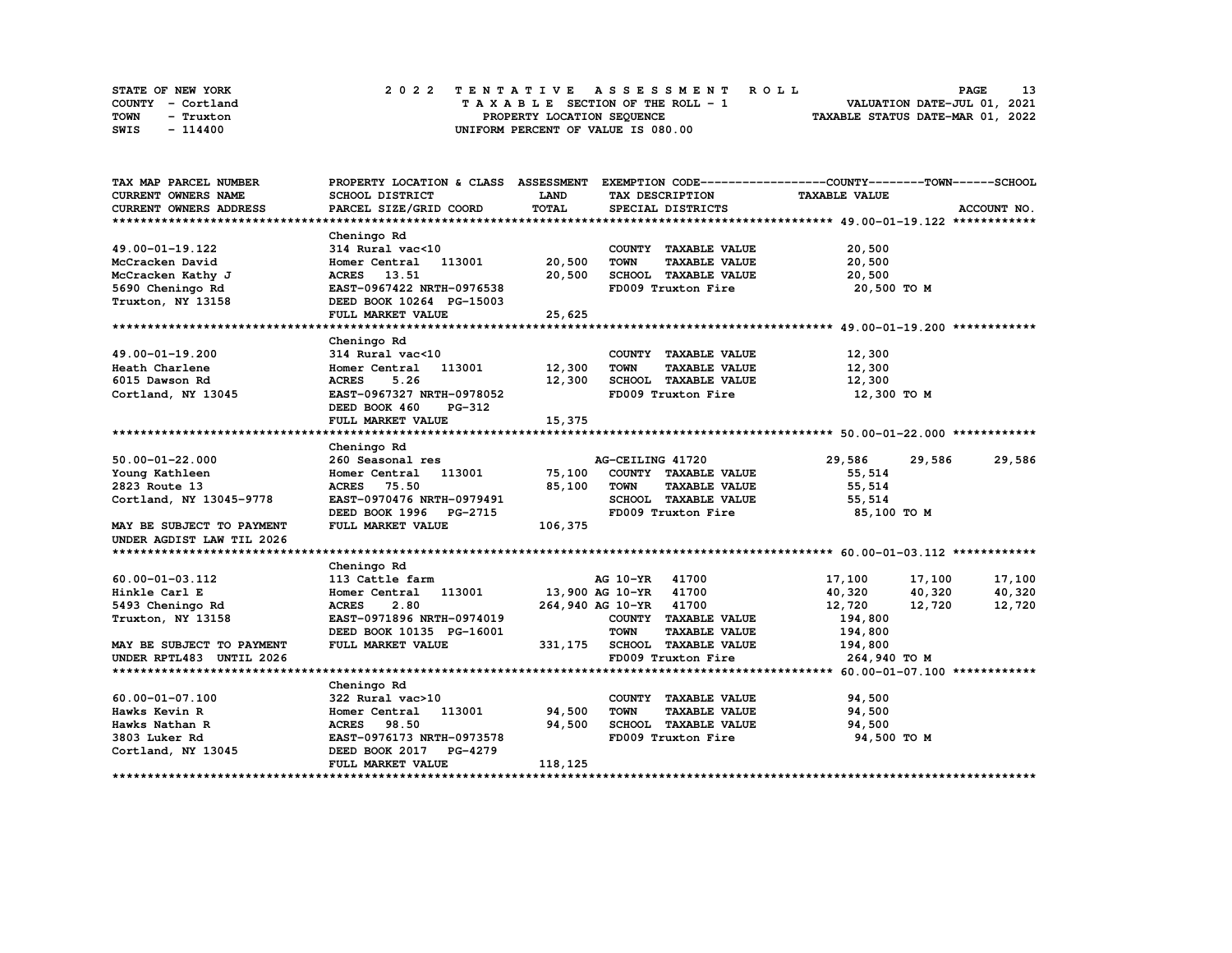| STATE OF NEW YORK | 2022 TENTATIVE ASSESSMENT ROLL     | 14<br><b>PAGE</b>                |
|-------------------|------------------------------------|----------------------------------|
| COUNTY - Cortland | TAXABLE SECTION OF THE ROLL - 1    | VALUATION DATE-JUL 01, 2021      |
| TOWN<br>- Truxton | PROPERTY LOCATION SEQUENCE         | TAXABLE STATUS DATE-MAR 01, 2022 |
| SWIS<br>- 114400  | UNIFORM PERCENT OF VALUE IS 080.00 |                                  |

| TAX MAP PARCEL NUMBER               | PROPERTY LOCATION & CLASS ASSESSMENT |              |                                     | EXEMPTION CODE-----------------COUNTY-------TOWN------SCHOOL |             |
|-------------------------------------|--------------------------------------|--------------|-------------------------------------|--------------------------------------------------------------|-------------|
| CURRENT OWNERS NAME                 | SCHOOL DISTRICT                      | LAND         | TAX DESCRIPTION                     | <b>TAXABLE VALUE</b>                                         |             |
| CURRENT OWNERS ADDRESS              | PARCEL SIZE/GRID COORD               | <b>TOTAL</b> | SPECIAL DISTRICTS                   |                                                              | ACCOUNT NO. |
|                                     |                                      |              |                                     |                                                              |             |
|                                     | 5229 Cheningo Rd                     |              |                                     |                                                              |             |
| $60.00 - 02 - 18.200$               | 112 Dairy farm                       |              | AG-CEILING 41720                    | 219,306<br>219,306                                           | 219,306     |
| Young Cecelia E                     | 113001<br>Homer Central              |              | 582,350 BAS STAR<br>41854           | 0<br>0                                                       | 27,300      |
| Murray Leonard                      | <b>ACRES</b> 580.80                  | 771,750      | COUNTY TAXABLE VALUE                | 552,444                                                      |             |
| 5229 Cheningo Rd                    | EAST-0978185 NRTH-0971255            |              | <b>TOWN</b><br><b>TAXABLE VALUE</b> | 552,444                                                      |             |
| Truxton, NY 13158-9712              | DEED BOOK 504, 2 PG-84, 71           |              | SCHOOL TAXABLE VALUE                | 525,144                                                      |             |
|                                     | FULL MARKET VALUE                    | 964,688      | FD009 Truxton Fire                  | 771,750 TO M                                                 |             |
| MAY BE SUBJECT TO PAYMENT           |                                      |              |                                     |                                                              |             |
| UNDER AGDIST LAW TIL 2026           |                                      |              |                                     |                                                              |             |
|                                     |                                      |              |                                     |                                                              |             |
|                                     | 5277 Cheningo Rd                     |              |                                     |                                                              |             |
| 60.00-01-07.200                     | 112 Dairy farm                       |              | AG 10-YR 41700                      | 48,000<br>48,000                                             | 48,000      |
|                                     | Homer Central<br>113001              |              | 91,200 AG-CEILING 41720             | 49,068                                                       |             |
| PMP Realty, LLC<br>5130 US Route 11 | <b>ACRES</b><br>67.70                | 355,600      | COUNTY TAXABLE VALUE                | 49,068<br>258,532                                            | 49,068      |
|                                     |                                      |              |                                     |                                                              |             |
| Homer, NY 13077                     | EAST-0976440 NRTH-0970578            |              | <b>TOWN</b><br><b>TAXABLE VALUE</b> | 258,532                                                      |             |
|                                     | DEED BOOK 2010<br>PG-1265            |              | <b>SCHOOL TAXABLE VALUE</b>         | 258,532                                                      |             |
| MAY BE SUBJECT TO PAYMENT           | FULL MARKET VALUE                    |              | 444,500 FD009 Truxton Fire          | 355,600 TO M                                                 |             |
| UNDER AGDIST LAW TIL 2026           |                                      |              |                                     |                                                              |             |
|                                     |                                      |              |                                     |                                                              |             |
|                                     | 5319 Cheningo Rd                     |              |                                     |                                                              |             |
| $60.00 - 01 - 08.100$               | 210 1 Family Res                     |              | COUNTY TAXABLE VALUE                | 119,900                                                      |             |
| Ingrahm Dylan                       | Homer Central<br>113001              | 10,700       | <b>TOWN</b><br><b>TAXABLE VALUE</b> | 119,900                                                      |             |
| 627 Sherman Rd                      | <b>ACRES</b><br>1.00 BANKCORELOG     | 119,900      | SCHOOL TAXABLE VALUE                | 119,900                                                      |             |
| Cortland, NY 13045                  | EAST-0975172 NRTH-0971201            |              | FD009 Truxton Fire                  | 119,900 TO M                                                 |             |
|                                     | DEED BOOK 2020<br><b>PG-2875</b>     |              |                                     |                                                              |             |
|                                     | FULL MARKET VALUE                    | 149,875      |                                     |                                                              |             |
|                                     |                                      |              |                                     |                                                              |             |
|                                     | 5354 Cheningo Rd                     |              |                                     |                                                              |             |
| $60.00 - 01 - 08.210$               | 105 Vac farmland                     |              | AG COMMIT 41730                     | 58,310<br>58,310                                             | 58,310      |
| Feuerherm Peter                     | 113001<br>Homer Central              | 140,600      | COUNTY TAXABLE VALUE                | 82,290                                                       |             |
| Feuerherm Cathy                     | ACRES 144.00                         | 140,600      | <b>TOWN</b><br><b>TAXABLE VALUE</b> | 82,290                                                       |             |
| 5354 Cheningo Rd                    | EAST-0975052 NRTH-0972533            |              | SCHOOL TAXABLE VALUE                | 82,290                                                       |             |
| Truxton, NY 13158                   | DEED BOOK 2000 PG-5184               |              | FD009 Truxton Fire                  | 140,600 TO M                                                 |             |
|                                     | FULL MARKET VALUE                    | 175,750      |                                     |                                                              |             |
| MAY BE SUBJECT TO PAYMENT           |                                      |              |                                     |                                                              |             |
| UNDER AGDIST LAW TIL 2029           |                                      |              |                                     |                                                              |             |
|                                     |                                      |              |                                     |                                                              |             |
|                                     | 5354 Cheningo Rd                     |              |                                     |                                                              |             |
| $60.00 - 01 - 08.220$               | 210 1 Family Res                     |              | COUNTY TAXABLE VALUE                | 115,900                                                      |             |
| Feuerherm Peter                     | Homer Central<br>113001              | 16,100       | <b>TOWN</b><br><b>TAXABLE VALUE</b> | 115,900                                                      |             |
| Feuerherm Cathy                     | 5.00<br><b>ACRES</b>                 | 115,900      | <b>SCHOOL TAXABLE VALUE</b>         | 115,900                                                      |             |
| 5354 Cheningo Rd                    | EAST-0974858 NRTH-0971982            |              | FD009 Truxton Fire                  | 115,900 TO M                                                 |             |
|                                     | DEED BOOK 2000<br>PG-5184            |              |                                     |                                                              |             |
| Truxton, NY 13158                   | FULL MARKET VALUE                    | 144,875      |                                     |                                                              |             |
|                                     |                                      |              |                                     |                                                              |             |
|                                     |                                      |              |                                     |                                                              |             |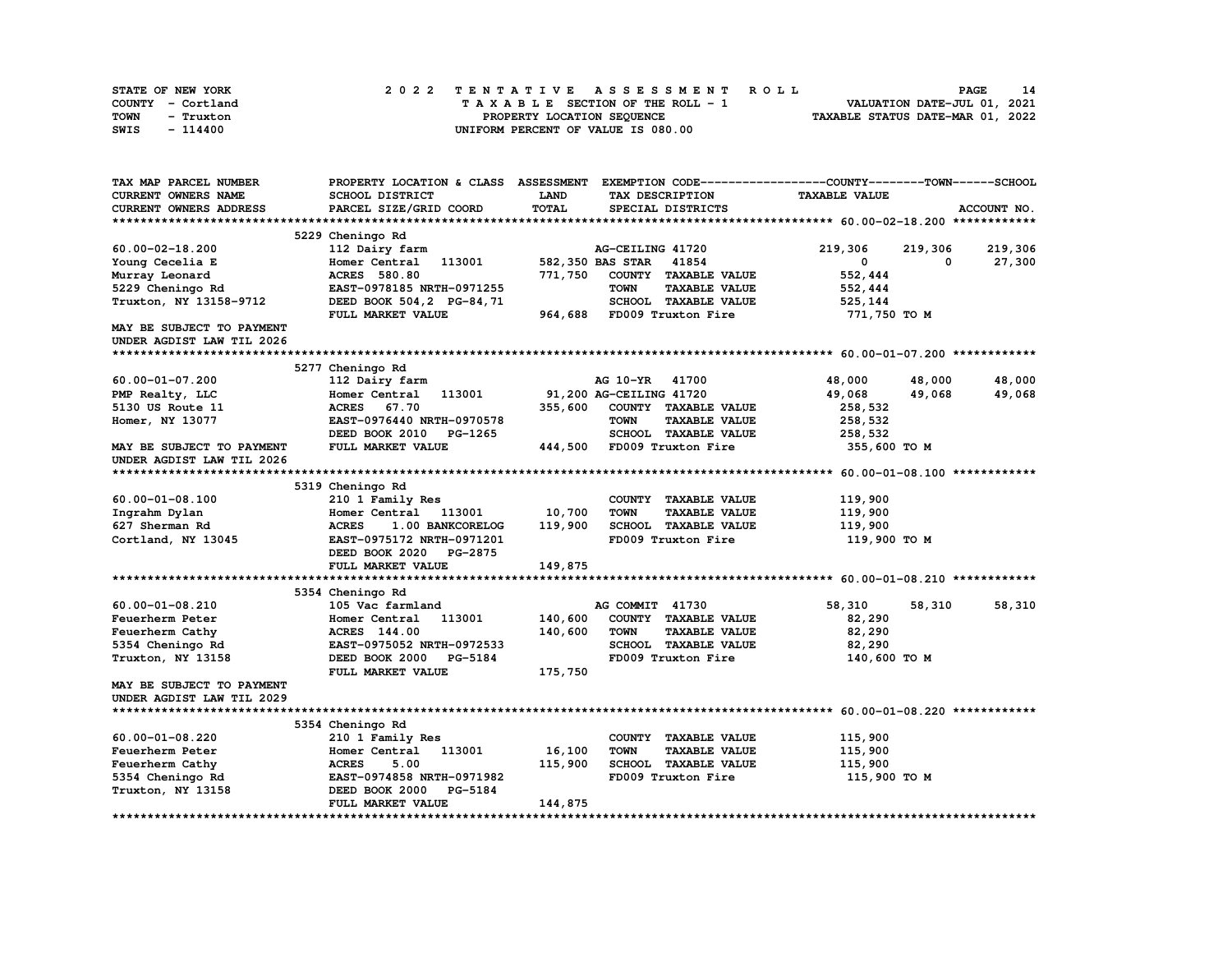| STATE OF NEW YORK | 2022 TENTATIVE ASSESSMENT ROLL     | 15<br><b>PAGE</b>                |
|-------------------|------------------------------------|----------------------------------|
| COUNTY - Cortland | TAXABLE SECTION OF THE ROLL - 1    | VALUATION DATE-JUL 01, 2021      |
| TOWN<br>- Truxton | PROPERTY LOCATION SEQUENCE         | TAXABLE STATUS DATE-MAR 01, 2022 |
| SWIS<br>- 114400  | UNIFORM PERCENT OF VALUE IS 080.00 |                                  |

| TAX MAP PARCEL NUMBER         | PROPERTY LOCATION & CLASS ASSESSMENT |              |                                     | EXEMPTION CODE-----------------COUNTY-------TOWN------SCHOOL |             |
|-------------------------------|--------------------------------------|--------------|-------------------------------------|--------------------------------------------------------------|-------------|
| <b>CURRENT OWNERS NAME</b>    | SCHOOL DISTRICT                      | LAND         | TAX DESCRIPTION                     | <b>TAXABLE VALUE</b>                                         |             |
| <b>CURRENT OWNERS ADDRESS</b> | PARCEL SIZE/GRID COORD               | <b>TOTAL</b> | SPECIAL DISTRICTS                   |                                                              | ACCOUNT NO. |
|                               |                                      |              |                                     |                                                              |             |
|                               | 5363 Cheningo Rd                     |              |                                     |                                                              |             |
| 60.00-03-07.000               | 210 1 Family Res                     |              | COUNTY TAXABLE VALUE                | 77,500                                                       |             |
| Madden Erin L                 | 113001<br>Homer Central              | 17,500       | <b>TOWN</b><br><b>TAXABLE VALUE</b> | 77,500                                                       |             |
| 5363 Cheningo Rd              | <b>ACRES</b><br>6.80 BANK LERETA     | 77,500       | SCHOOL TAXABLE VALUE                | 77,500                                                       |             |
| Truxton, NY 13158             | EAST-0974087 NRTH-0972020            |              | FD009 Truxton Fire                  | 77,500 TO M                                                  |             |
|                               | DEED BOOK 2018 PG-5705               |              |                                     |                                                              |             |
|                               | FULL MARKET VALUE                    | 96,875       |                                     |                                                              |             |
|                               |                                      |              |                                     |                                                              |             |
|                               | 5456 Cheningo Rd                     |              |                                     |                                                              |             |
| $60.00 - 01 - 03.200$         | 210 1 Family Res                     |              | COUNTY TAXABLE VALUE                | 116,600                                                      |             |
| Wood Brandon                  | Homer Central<br>113001              | 13,100       | <b>TAXABLE VALUE</b><br><b>TOWN</b> | 116,600                                                      |             |
| 5456 Cheningo Rd              | <b>ACRES</b><br>2.00 BANKCORELOG     | 116,600      | <b>SCHOOL TAXABLE VALUE</b>         | 116,600                                                      |             |
| Truxton, NY 13158-9999        | EAST-0972810 NRTH-0973867            |              | FD009 Truxton Fire                  | 116,600 TO M                                                 |             |
|                               | DEED BOOK 2018 PG-4424               |              |                                     |                                                              |             |
|                               | FULL MARKET VALUE                    | 145,750      |                                     |                                                              |             |
|                               |                                      |              |                                     |                                                              |             |
|                               | 5560 Cheningo Rd                     |              |                                     |                                                              |             |
| $50.00 - 01 - 11.000$         | 112 Dairy farm                       |              | AG-CEILING 41720                    | 75,431<br>75,431                                             | 75,431      |
| Murray Leonard                | 113001<br>Homer Central              | 169,600      | COUNTY TAXABLE VALUE                | 115,969                                                      |             |
| Murray Cecelia                | ACRES 178.50                         | 191,400      | <b>TOWN</b><br><b>TAXABLE VALUE</b> | 115,969                                                      |             |
| 5560 Cheningo Rd              | EAST-0971165 NRTH-0976142            |              | <b>SCHOOL TAXABLE VALUE</b>         | 115,969                                                      |             |
| Truxton, NY 13158             | DEED BOOK 2008 PG-3555               |              | FD009 Truxton Fire                  | 191,400 TO M                                                 |             |
|                               | FULL MARKET VALUE                    | 239,250      |                                     |                                                              |             |
| MAY BE SUBJECT TO PAYMENT     |                                      |              |                                     |                                                              |             |
| UNDER AGDIST LAW TIL 2026     |                                      |              |                                     |                                                              |             |
|                               |                                      |              |                                     |                                                              |             |
|                               | 5598 Cheningo Rd                     |              |                                     |                                                              |             |
| $50.00 - 01 - 08.000$         | 210 1 Family Res                     |              | 41854<br><b>BAS STAR</b>            | $\mathbf{0}$<br>$\mathbf 0$                                  | 27,300      |
| Kehrer Susan J                | Homer Central<br>113001              | 11,100       | COUNTY TAXABLE VALUE                | 81,900                                                       |             |
| 4963 Bishop Hill Rd           | FRNT 219.29 DPTH 175.25              | 81,900       | <b>TOWN</b><br><b>TAXABLE VALUE</b> | 81,900                                                       |             |
| Tully, NY 13159               | <b>BANKCORELOG</b>                   |              | SCHOOL TAXABLE VALUE                | 54,600                                                       |             |
|                               | EAST-0969952 NRTH-0976732            |              | FD009 Truxton Fire                  | 81,900 TO M                                                  |             |
|                               | DEED BOOK 2021<br><b>PG-4204</b>     |              |                                     |                                                              |             |
|                               | FULL MARKET VALUE                    | 102,375      |                                     |                                                              |             |
|                               |                                      |              |                                     |                                                              |             |
|                               | 5630 Cheningo Rd                     |              |                                     |                                                              |             |
| $50.00 - 01 - 09.000$         | 210 1 Family Res                     |              | <b>ENH STAR 41834</b>               | $\mathbf 0$<br>$\mathbf 0$                                   | 36,900      |
| Whitehead Elaine C            | 113001<br>Homer Central              | 8,000        | COUNTY TAXABLE VALUE                | 36,900                                                       |             |
| 5630 Cheningo Rd              | 96.55<br><b>FRNT 223.00 DPTH</b>     | 36,900       | <b>TOWN</b><br><b>TAXABLE VALUE</b> | 36,900                                                       |             |
| Truxton, NY 13158             | EAST-0969161 NRTH-0977115            |              | SCHOOL TAXABLE VALUE                | 0                                                            |             |
|                               | PG-5896<br>DEED BOOK 2017            |              | FD009 Truxton Fire                  | 36,900 ТО М                                                  |             |
|                               | FULL MARKET VALUE                    | 46,125       |                                     |                                                              |             |
|                               |                                      |              |                                     |                                                              |             |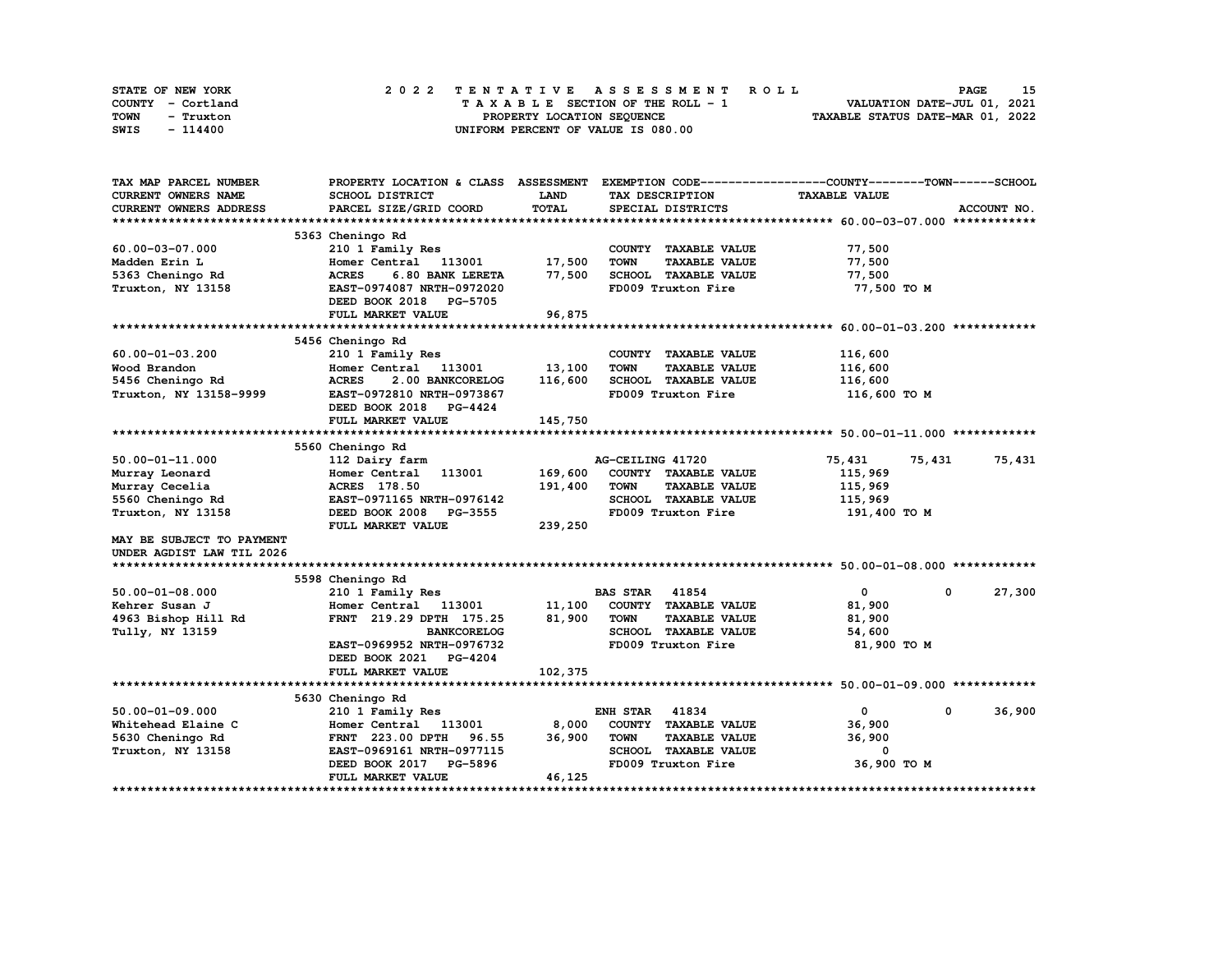| STATE OF NEW YORK | 2022 TENTATIVE ASSESSMENT ROLL     | 16<br><b>PAGE</b>                |
|-------------------|------------------------------------|----------------------------------|
| COUNTY - Cortland | TAXABLE SECTION OF THE ROLL - 1    | VALUATION DATE-JUL 01, 2021      |
| TOWN<br>- Truxton | PROPERTY LOCATION SEQUENCE         | TAXABLE STATUS DATE-MAR 01, 2022 |
| SWIS<br>- 114400  | UNIFORM PERCENT OF VALUE IS 080.00 |                                  |

| TAX MAP PARCEL NUMBER                 |                                     |         | PROPERTY LOCATION & CLASS ASSESSMENT EXEMPTION CODE----------------COUNTY-------TOWN------SCHOOL |                      |             |             |
|---------------------------------------|-------------------------------------|---------|--------------------------------------------------------------------------------------------------|----------------------|-------------|-------------|
| CURRENT OWNERS NAME                   | SCHOOL DISTRICT                     | LAND    | TAX DESCRIPTION                                                                                  | <b>TAXABLE VALUE</b> |             |             |
| <b>CURRENT OWNERS ADDRESS</b>         | PARCEL SIZE/GRID COORD              | TOTAL   | SPECIAL DISTRICTS                                                                                |                      |             | ACCOUNT NO. |
|                                       |                                     |         |                                                                                                  |                      |             |             |
|                                       | 5656 Cheningo Rd                    |         |                                                                                                  |                      |             |             |
| 50.00-01-10.100                       | 112 Dairy farm                      |         | AG-CEILING 41720                                                                                 | 96,716               | 96,716      | 96,716      |
| Ullrich Brigette A                    | Homer Central 113001                |         | 217,000 BAS STAR<br>41854                                                                        | 0                    | 0           | 27,300      |
| Williams Daniel J                     | ACRES 194.60 BANK LERETA            | 334,200 | COUNTY TAXABLE VALUE                                                                             | 237,484              |             |             |
| 5656 Cheningo Rd                      | EAST-0969578 NRTH-0977825           |         | <b>TOWN</b><br><b>TAXABLE VALUE</b>                                                              | 237,484              |             |             |
| Truxton, NY 13158                     | DEED BOOK 10202 PG-34001            |         | SCHOOL TAXABLE VALUE                                                                             | 210,184              |             |             |
|                                       | FULL MARKET VALUE                   |         | 417,750 FD009 Truxton Fire                                                                       | 334,200 TO M         |             |             |
| MAY BE SUBJECT TO PAYMENT             |                                     |         |                                                                                                  |                      |             |             |
| UNDER AGDIST LAW TIL 2026             |                                     |         |                                                                                                  |                      |             |             |
|                                       |                                     |         |                                                                                                  |                      |             |             |
|                                       | 5668 Cheningo Rd                    |         |                                                                                                  |                      |             |             |
| 50.00-01-10.200                       | 210 1 Family Res                    |         | 41834<br>ENH STAR                                                                                | 0                    | $^{\circ}$  | 68,160      |
| Hart Thomas J                         | Homer Central 113001                | 17,200  | COUNTY TAXABLE VALUE                                                                             | 112,500              |             |             |
| 5668 Cheningo Rd                      | 6.13<br><b>ACRES</b>                | 112,500 | <b>TOWN</b><br><b>TAXABLE VALUE</b>                                                              | 112,500              |             |             |
| Truxton, NY 13158                     | EAST-0967833 NRTH-0977715           |         | SCHOOL TAXABLE VALUE                                                                             | 44,340               |             |             |
|                                       | DEED BOOK 2002<br>PG-6446           |         | FD009 Truxton Fire                                                                               | 112,500 TO M         |             |             |
|                                       | FULL MARKET VALUE                   | 140,625 |                                                                                                  |                      |             |             |
|                                       |                                     |         |                                                                                                  |                      |             |             |
|                                       | 5775 Cheningo Rd                    |         |                                                                                                  |                      |             |             |
| 49.00-01-14.000                       | 241 Rural res&ag                    |         | <b>BAS STAR 41854</b>                                                                            | 0                    | $\mathbf 0$ | 27,300      |
| Potter Bruce D                        | Homer Central 113001                | 37,900  | COUNTY TAXABLE VALUE                                                                             | 111,600              |             |             |
| Potter Carole A                       | ACRES 27.03                         | 111,600 | <b>TOWN</b><br><b>TAXABLE VALUE</b>                                                              | 111,600              |             |             |
| 5775 Cheningo Rd                      | EAST-0967164 NRTH-0978886           |         | SCHOOL TAXABLE VALUE                                                                             | 84,300               |             |             |
| Truxton, NY 13158                     | DEED BOOK 10144 PG-5001             |         | FD009 Truxton Fire                                                                               | 111,600 TO M         |             |             |
|                                       | FULL MARKET VALUE                   | 139,500 |                                                                                                  |                      |             |             |
|                                       |                                     |         |                                                                                                  |                      |             |             |
|                                       | 5821 Cheningo Rd                    |         |                                                                                                  |                      |             |             |
| 49.00-01-04.210                       | 112 Dairy farm                      |         | AG-CEILING 41720                                                                                 | 223,879              | 223,879     | 223,879     |
| Murray Cecelia E                      | Homer Central 113001                | 430,550 | COUNTY TAXABLE VALUE                                                                             | 434,271              |             |             |
| Murray Leonard B                      | ACRES 336.27                        | 658,150 | <b>TOWN</b><br><b>TAXABLE VALUE</b>                                                              | 434,271              |             |             |
| 5229 Cheningo Rd                      | EAST-0966129 NRTH-0979350           |         | SCHOOL TAXABLE VALUE                                                                             | 434,271              |             |             |
| Truxton, NY 13158                     | DEED BOOK 2018 PG-4521              |         | FD009 Truxton Fire                                                                               | 658,150 то м         |             |             |
|                                       | FULL MARKET VALUE                   | 822,688 |                                                                                                  |                      |             |             |
| MAY BE SUBJECT TO PAYMENT             |                                     |         |                                                                                                  |                      |             |             |
| UNDER AGDIST LAW TIL 2026             |                                     |         |                                                                                                  |                      |             |             |
|                                       |                                     |         |                                                                                                  |                      |             |             |
|                                       | 5887 Cheningo Rd                    |         |                                                                                                  |                      |             |             |
| 49.00-01-04.120                       | 210 1 Family Res                    |         | <b>BAS STAR</b><br>41854                                                                         | $\mathbf 0$          | $^{\circ}$  | 27,300      |
| McCracken David J                     | Homer Central<br>113001             | 15,200  | COUNTY TAXABLE VALUE                                                                             | 97,820               |             |             |
|                                       | 4.14 BANK LERETA<br><b>ACRES</b>    | 97,820  | <b>TOWN</b><br><b>TAXABLE VALUE</b>                                                              | 97,820               |             |             |
| 5887 Cheningo Rd<br>Truxton, NY 13158 | EAST-0967067 NRTH-0981352           |         | SCHOOL TAXABLE VALUE                                                                             | 70,520               |             |             |
|                                       | PG-1877                             |         | FD009 Truxton Fire                                                                               |                      |             |             |
|                                       | DEED BOOK 2017<br>FULL MARKET VALUE | 122,275 |                                                                                                  | 97,820 TO M          |             |             |
|                                       |                                     |         |                                                                                                  |                      |             |             |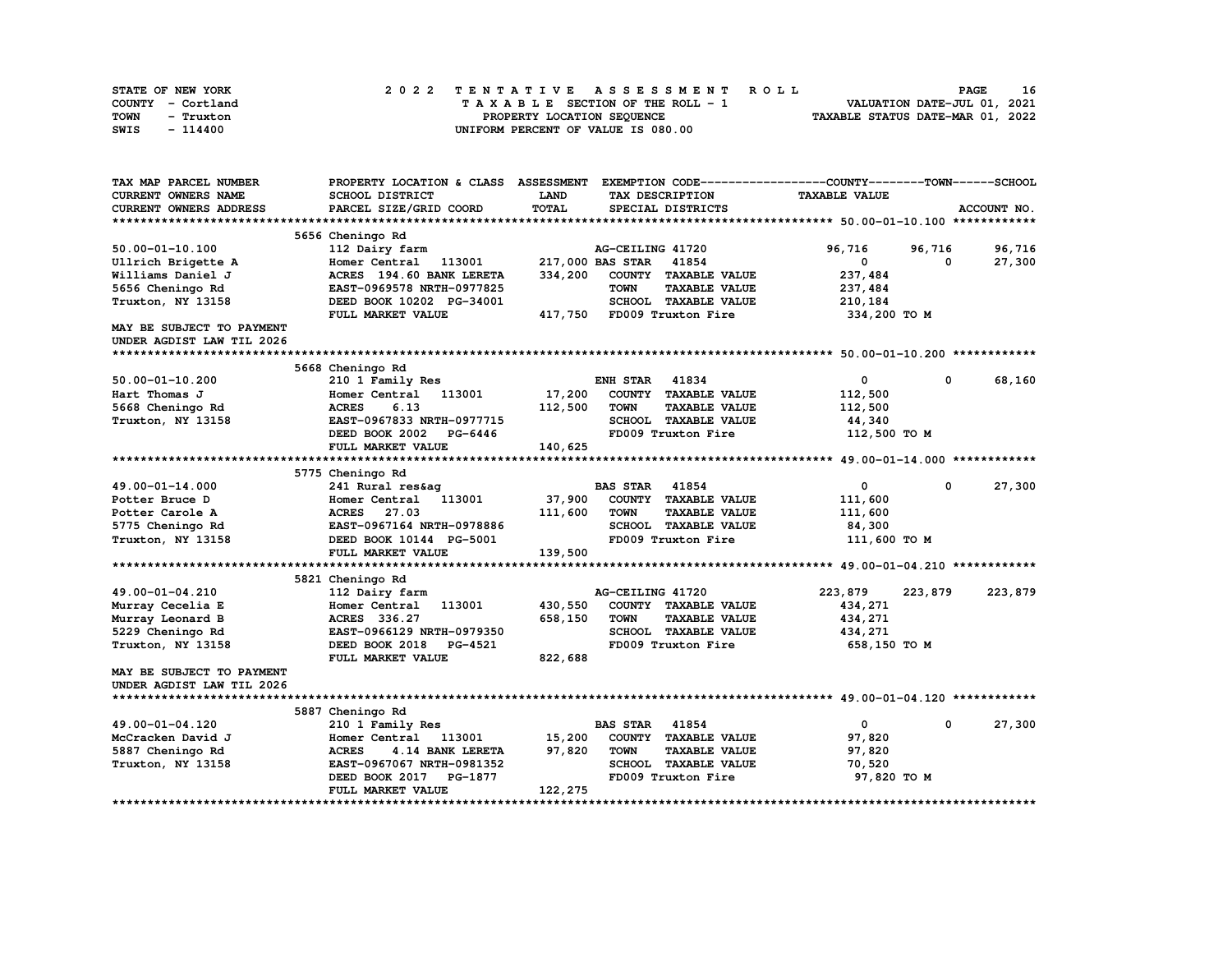| STATE OF NEW YORK | 2022 TENTATIVE ASSESSMENT ROLL     | <b>PAGE</b>                      |
|-------------------|------------------------------------|----------------------------------|
| COUNTY - Cortland | TAXABLE SECTION OF THE ROLL - 1    | VALUATION DATE-JUL 01, 2021      |
| TOWN<br>- Truxton | PROPERTY LOCATION SEQUENCE         | TAXABLE STATUS DATE-MAR 01, 2022 |
| SWIS<br>- 114400  | UNIFORM PERCENT OF VALUE IS 080.00 |                                  |

| TAX MAP PARCEL NUMBER      | PROPERTY LOCATION & CLASS ASSESSMENT |             | EXEMPTION CODE-----------------COUNTY-------TOWN------SCHOOL |                      |              |             |
|----------------------------|--------------------------------------|-------------|--------------------------------------------------------------|----------------------|--------------|-------------|
| <b>CURRENT OWNERS NAME</b> | SCHOOL DISTRICT                      | <b>LAND</b> | TAX DESCRIPTION                                              | <b>TAXABLE VALUE</b> |              |             |
| CURRENT OWNERS ADDRESS     | PARCEL SIZE/GRID COORD               | TOTAL       | SPECIAL DISTRICTS                                            |                      |              | ACCOUNT NO. |
|                            |                                      |             |                                                              |                      |              |             |
|                            | 5891 Cheningo Rd                     |             |                                                              |                      |              |             |
| 40.00-09-01.000            | 210 1 Family Res                     |             | <b>ENH STAR 41834</b>                                        | 0                    | $\mathbf 0$  | 68,160      |
| Poole Family Trust         | Homer Central<br>113001              | 16,800      | COUNTY TAXABLE VALUE                                         | 120,800              |              |             |
| 5891 Cheningo Rd           | 5.77<br><b>ACRES</b>                 | 120,800     | <b>TOWN</b><br><b>TAXABLE VALUE</b>                          | 120,800              |              |             |
| Truxton, NY 13158-9722     | EAST-0967305 NRTH-0982897            |             | SCHOOL TAXABLE VALUE                                         | 52,640               |              |             |
|                            | DEED BOOK 2010<br><b>PG-504</b>      |             | FD009 Truxton Fire                                           | 120,800 TO M         |              |             |
|                            | FULL MARKET VALUE                    | 151,000     |                                                              |                      |              |             |
|                            |                                      |             |                                                              |                      |              |             |
|                            | 5953 Cheningo Rd                     |             |                                                              |                      |              |             |
| 49.00-01-03.000            | 210 1 Family Res                     |             | <b>BAS STAR</b><br>41854                                     | $\mathbf 0$          | $\mathbf{0}$ | 27,300      |
| Demuth Living Trust        | Homer Central 113001                 | 12,200      | COUNTY TAXABLE VALUE                                         | 119,800              |              |             |
| 5953 Cheningo Rd           | <b>ACRES</b><br>1.08                 | 119,800     | <b>TAXABLE VALUE</b><br><b>TOWN</b>                          | 119,800              |              |             |
| Truxton, NY 13158          | EAST-0967407 NRTH-0982630            |             | SCHOOL TAXABLE VALUE                                         | 92,500               |              |             |
|                            | DEED BOOK 2008<br>PG-6117            |             | FD009 Truxton Fire                                           | 119,800 TO M         |              |             |
|                            | FULL MARKET VALUE                    | 149,750     |                                                              |                      |              |             |
|                            |                                      |             |                                                              |                      |              |             |
|                            | 6007 Cheningo Rd                     |             |                                                              |                      |              |             |
| 40.00-09-02.000            | 260 Seasonal res                     |             | AG-CEILING 41720                                             | 77,965               | 77,965       | 77,965      |
| Poole Edward               | Homer Central<br>113001              |             | 171,700 BAS STAR<br>41854                                    | $^{\circ}$           | 0            | 27,300      |
| Poole Laurie               | <b>ACRES</b> 149.50                  | 268,140     | COUNTY TAXABLE VALUE                                         | 190,175              |              |             |
| 6007 Cheningo Rd           | EAST-0968681 NRTH-0984205            |             | <b>TOWN</b><br><b>TAXABLE VALUE</b>                          | 190,175              |              |             |
| Truxton, NY 13158          | DEED BOOK 2008<br><b>PG-902</b>      |             | SCHOOL TAXABLE VALUE                                         | 162,875              |              |             |
|                            | FULL MARKET VALUE                    |             | 335,175 FD009 Truxton Fire                                   | 268,140 TO M         |              |             |
| MAY BE SUBJECT TO PAYMENT  |                                      |             |                                                              |                      |              |             |
| UNDER AGDIST LAW TIL 2026  |                                      |             |                                                              |                      |              |             |
|                            |                                      |             |                                                              |                      |              |             |
|                            | 6114 Cheningo Rd                     |             |                                                              |                      |              |             |
| 40.00-09-03.000            | 210 1 Family Res                     |             | <b>VET WAR T 41123</b>                                       | 0                    | 10,920       | 0           |
| Wood Michelle L            | 113001<br>Homer Central              |             | 12,300 VET WAR C 41122                                       | 5,460                | $\Omega$     | 0           |
| Rosen Michael A            | <b>ACRES</b><br>1.22 BANKCORELOG     | 210,000     | COUNTY TAXABLE VALUE                                         | 204,540              |              |             |
| 6114 Cheningo Rd           | EAST-0969349 NRTH-0985265            |             | <b>TOWN</b><br><b>TAXABLE VALUE</b>                          | 199,080              |              |             |
| Truxton, NY 13158          | DEED BOOK 2020<br><b>PG-6643</b>     |             | SCHOOL TAXABLE VALUE                                         | 210,000              |              |             |
|                            | FULL MARKET VALUE                    | 262,500     | FD009 Truxton Fire                                           | 210,000 TO M         |              |             |
|                            |                                      |             |                                                              |                      |              |             |
|                            | 6134 Cheningo Rd                     |             |                                                              |                      |              |             |
| 40.00-09-05.000            | 270 Mfg housing                      |             | COUNTY TAXABLE VALUE                                         | 52,900               |              |             |
| Griswold David             | 113001<br>Homer Central              | 12,000      | <b>TOWN</b><br><b>TAXABLE VALUE</b>                          | 52,900               |              |             |
| 6134 Cheningo Rd           | <b>ACRES</b><br>1.00                 | 52,900      | SCHOOL TAXABLE VALUE                                         | 52,900               |              |             |
| Truxton, NY 13158          | EAST-0969526 NRTH-0985589            |             | FD009 Truxton Fire                                           | 52,900 TO M          |              |             |
|                            | DEED BOOK 2009<br>PG-2597            |             |                                                              |                      |              |             |
|                            | FULL MARKET VALUE                    | 66,125      |                                                              |                      |              |             |
|                            |                                      |             |                                                              |                      |              |             |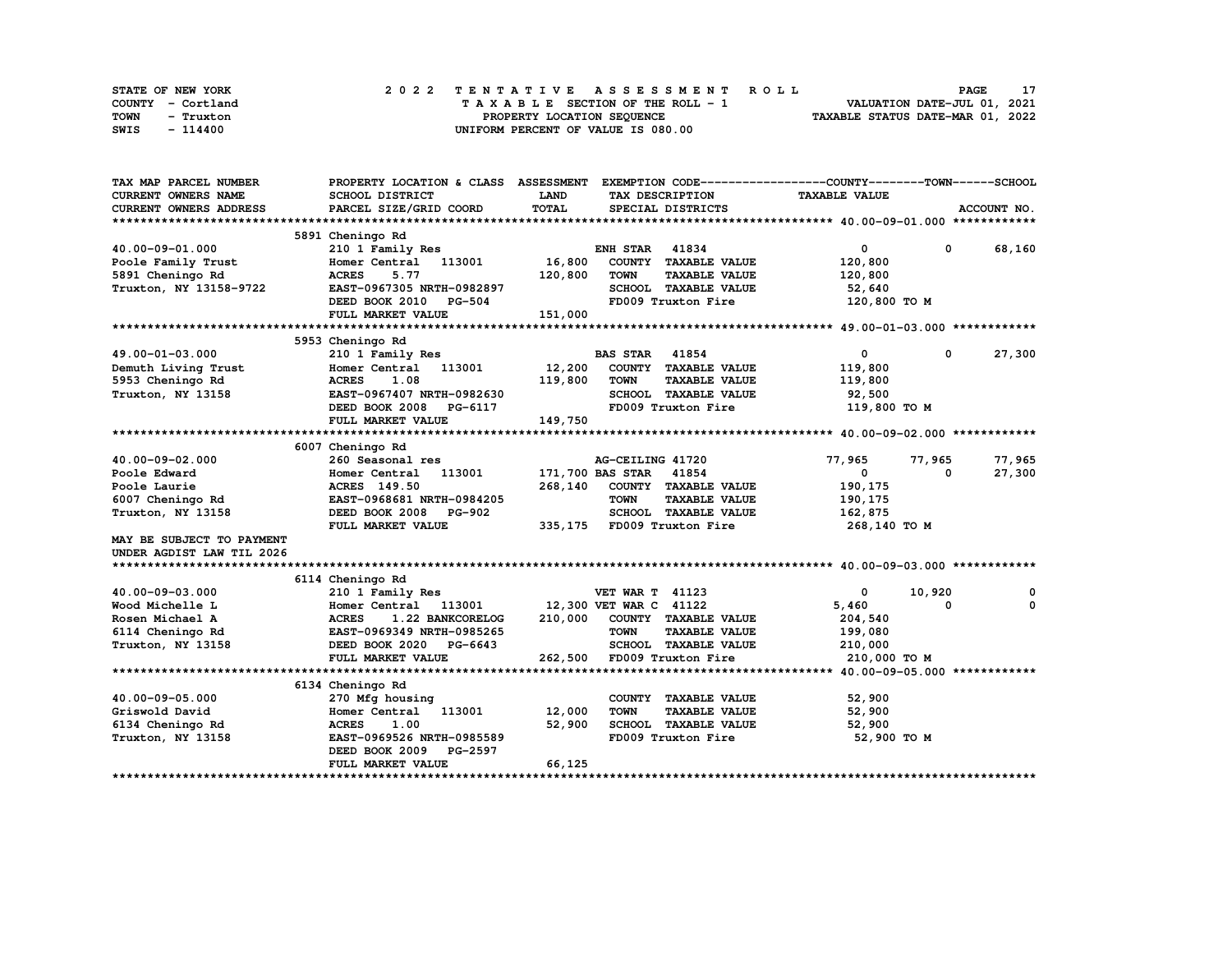| STATE OF NEW YORK | 2022 TENTATIVE ASSESSMENT ROLL     | 18<br><b>PAGE</b>                |
|-------------------|------------------------------------|----------------------------------|
| COUNTY - Cortland | TAXABLE SECTION OF THE ROLL - 1    | VALUATION DATE-JUL 01, 2021      |
| TOWN<br>- Truxton | PROPERTY LOCATION SEQUENCE         | TAXABLE STATUS DATE-MAR 01, 2022 |
| SWIS<br>- 114400  | UNIFORM PERCENT OF VALUE IS 080.00 |                                  |

| TAX MAP PARCEL NUMBER     | PROPERTY LOCATION & CLASS ASSESSMENT |              | EXEMPTION CODE-----------------COUNTY-------TOWN-----SCHOOL |                      |              |              |
|---------------------------|--------------------------------------|--------------|-------------------------------------------------------------|----------------------|--------------|--------------|
| CURRENT OWNERS NAME       | <b>SCHOOL DISTRICT</b>               | <b>LAND</b>  | TAX DESCRIPTION                                             | <b>TAXABLE VALUE</b> |              |              |
| CURRENT OWNERS ADDRESS    | PARCEL SIZE/GRID COORD               | <b>TOTAL</b> | SPECIAL DISTRICTS                                           |                      |              | ACCOUNT NO.  |
|                           |                                      |              |                                                             |                      |              |              |
|                           | 6137 Cheningo Rd                     |              |                                                             |                      |              |              |
| 40.00-09-07.000           | 210 1 Family Res                     |              | 41854<br><b>BAS STAR</b>                                    | $\mathbf{0}$         | $^{\circ}$   | 27,300       |
| Vogel George C            | Homer Central 113001 12,200          |              | COUNTY TAXABLE VALUE                                        | 59,400               |              |              |
| Creeden Jacqueline R      | FRNT 184.49 DPTH 198.75              | 59,400       | <b>TOWN</b><br><b>TAXABLE VALUE</b>                         | 59,400               |              |              |
| 6137 Cheningo Rd          | <b>ACRES</b><br>0.93                 |              | SCHOOL TAXABLE VALUE                                        | 32,100               |              |              |
| Truxton, NY 13158-9722    | EAST-0969284 NRTH-0985654            |              | FD009 Truxton Fire                                          | 59,400 TO M          |              |              |
|                           | DEED BOOK 2011<br>PG-1788            |              |                                                             |                      |              |              |
|                           | FULL MARKET VALUE                    | 74,250       |                                                             |                      |              |              |
|                           |                                      |              |                                                             |                      |              |              |
|                           | 6156 Cheningo Rd                     |              |                                                             |                      |              |              |
| 40.00-09-04.000           | 240 Rural res                        |              | <b>BAS STAR</b><br>41854                                    | $\mathbf{0}$         | $\mathbf{o}$ | 27,300       |
| Gilbert Chad M            | Homer Central<br>113001              | 34,900       | COUNTY TAXABLE VALUE                                        | 103,600              |              |              |
|                           | <b>ACRES</b><br>23.90 BANKCORELOG    | 103,600      | <b>TOWN</b><br><b>TAXABLE VALUE</b>                         |                      |              |              |
| Ryan Meghan M             | EAST-0969975 NRTH-0985342            |              | SCHOOL TAXABLE VALUE                                        | 103,600              |              |              |
| 6156 Cheningo Rd          |                                      |              |                                                             | 76,300               |              |              |
| Truxton, NY 13158         | DEED BOOK 10188 PG-26003             |              | FD009 Truxton Fire                                          | 103,600 TO M         |              |              |
|                           | FULL MARKET VALUE                    | 129,500      |                                                             |                      |              |              |
|                           |                                      |              |                                                             |                      |              |              |
|                           | 6170 Cheningo Rd                     |              |                                                             |                      |              |              |
| 40.00-09-08.000           | 312 Vac w/imprv                      |              | AG 10-YR 41700                                              | 16,200               | 16,200       | 16,200       |
| Stevens Michael P         | Homer Central 113001                 |              | 30,300 AG-CEILING 41720                                     | 8,645                | 8,645        | 8,645        |
| Stevens Karen M           | <b>ACRES</b><br>23.72                | 81,100       | COUNTY TAXABLE VALUE                                        | 56,255               |              |              |
| 26 Orchard Park Blvd      | EAST-0970142 NRTH-0986236            |              | <b>TOWN</b><br><b>TAXABLE VALUE</b>                         | 56,255               |              |              |
| Rochester, NY 14609       | DEED BOOK 2019 PG-5989               |              | SCHOOL TAXABLE VALUE                                        | 56,255               |              |              |
|                           | FULL MARKET VALUE                    |              | 101,375 FD009 Truxton Fire                                  | 81,100 TO M          |              |              |
| MAY BE SUBJECT TO PAYMENT |                                      |              |                                                             |                      |              |              |
| UNDER AGDIST LAW TIL 2026 |                                      |              |                                                             |                      |              |              |
|                           |                                      |              |                                                             |                      |              |              |
|                           | 6175 Cheningo Rd                     |              |                                                             |                      |              |              |
| 40.00-09-11.000           | 210 1 Family Res                     |              | <b>VET WAR T 41123</b>                                      | 0                    | 9,750        | $^{\circ}$   |
| McNeill Charles           | Homer Central<br>113001              |              | 12,000 VET WAR C 41122                                      | 5,460                | 0            | $\mathbf{0}$ |
| 6175 Route 91             | <b>ACRES</b><br>1.00                 |              | 65,000 ENH STAR 41834                                       | $\mathbf{0}$         | $\Omega$     | 65,000       |
| Truxton, NY 13158-9722    | EAST-0969257 NRTH-0986373            |              | COUNTY TAXABLE VALUE                                        | 59,540               |              |              |
|                           | DEED BOOK 284<br>$PG-79$             |              | <b>TOWN</b><br><b>TAXABLE VALUE</b>                         | 55,250               |              |              |
|                           | FULL MARKET VALUE                    | 81,250       | SCHOOL TAXABLE VALUE                                        | 0                    |              |              |
|                           |                                      |              | FD009 Truxton Fire                                          | 65,000 TO M          |              |              |
|                           |                                      |              |                                                             |                      |              |              |
|                           | 6186 Cheningo Rd                     |              |                                                             |                      |              |              |
| 40.00-09-09.000           | 270 Mfg housing                      |              | COUNTY TAXABLE VALUE                                        | 34,900               |              |              |
| Sprouse Wade              | Homer Central<br>113001              | 12,000       | <b>TOWN</b><br><b>TAXABLE VALUE</b>                         | 34,900               |              |              |
| Albro Nicole              | <b>ACRES</b><br>1.00                 | 34,900       | SCHOOL TAXABLE VALUE                                        | 34,900               |              |              |
| 3920 Bells Mills Rd       | EAST-0969557 NRTH-0986371            |              | FD009 Truxton Fire                                          | 34,900 TO M          |              |              |
| Truxton, NY 13158         | DEED BOOK 2008<br>PG-5911            |              |                                                             |                      |              |              |
|                           | FULL MARKET VALUE                    | 43,625       |                                                             |                      |              |              |
|                           |                                      |              |                                                             |                      |              |              |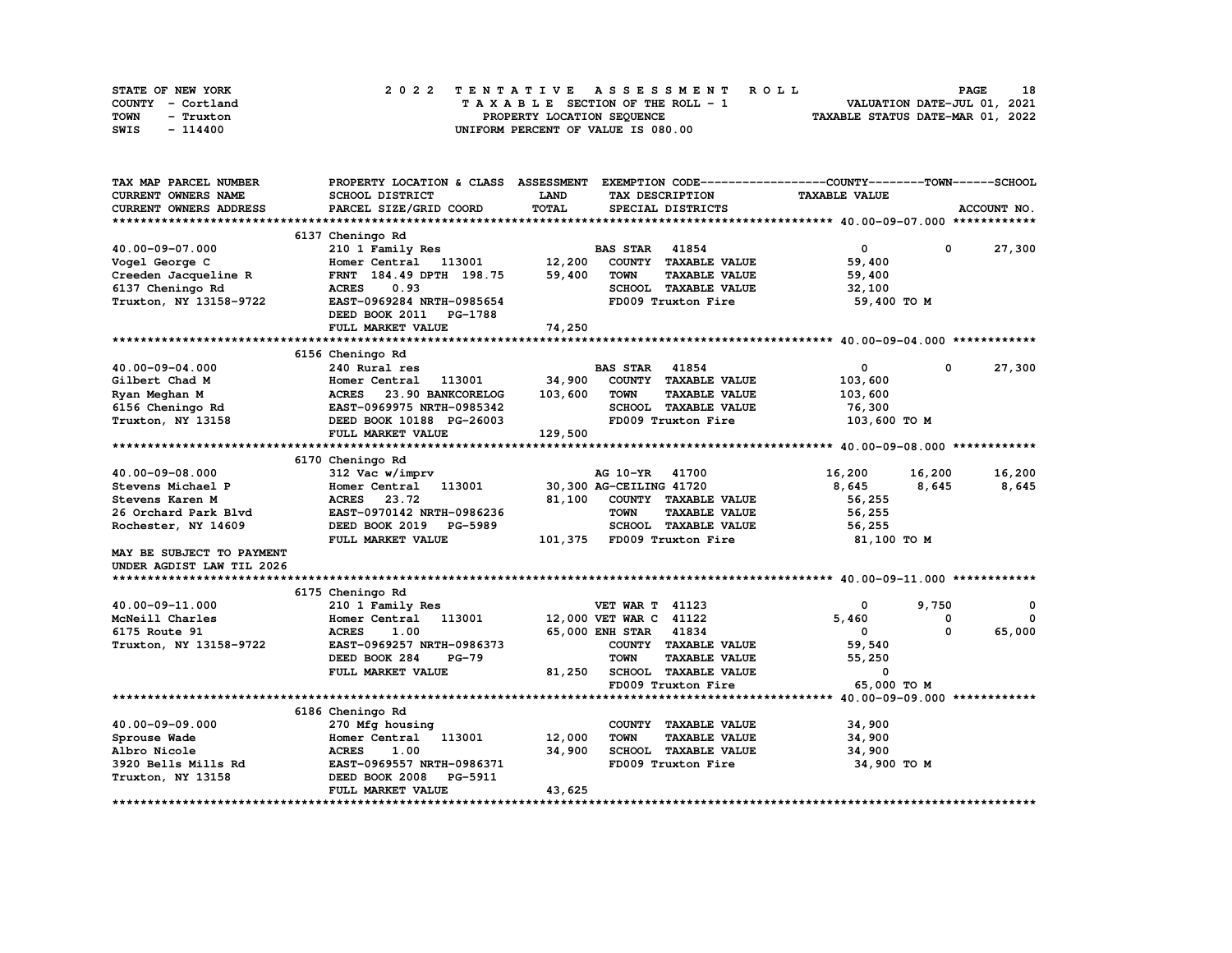| STATE OF NEW YORK | 2022 TENTATIVE ASSESSMENT ROLL     | 19<br><b>PAGE</b>                |
|-------------------|------------------------------------|----------------------------------|
| COUNTY - Cortland | TAXABLE SECTION OF THE ROLL - 1    | VALUATION DATE-JUL 01, 2021      |
| TOWN<br>- Truxton | PROPERTY LOCATION SEQUENCE         | TAXABLE STATUS DATE-MAR 01, 2022 |
| SWIS<br>- 114400  | UNIFORM PERCENT OF VALUE IS 080.00 |                                  |

| TAX MAP PARCEL NUMBER            | PROPERTY LOCATION & CLASS ASSESSMENT EXEMPTION CODE----------------COUNTY-------TOWN-----SCHOOL |             |                                     |                      |             |
|----------------------------------|-------------------------------------------------------------------------------------------------|-------------|-------------------------------------|----------------------|-------------|
| CURRENT OWNERS NAME              | SCHOOL DISTRICT                                                                                 | <b>LAND</b> | TAX DESCRIPTION                     | <b>TAXABLE VALUE</b> |             |
| CURRENT OWNERS ADDRESS           | PARCEL SIZE/GRID COORD                                                                          | TOTAL       | SPECIAL DISTRICTS                   |                      | ACCOUNT NO. |
|                                  |                                                                                                 |             |                                     |                      |             |
|                                  | 6190 Cheningo Rd                                                                                |             |                                     |                      |             |
| 40.00-09-10.000                  | 270 Mfg housing                                                                                 |             | <b>BAS STAR</b> 41854               | $\mathbf{0}$         | 0<br>27,300 |
| Crandall JoAnne E                | Homer Central 113001                                                                            | 7,500       | COUNTY TAXABLE VALUE                | 28,600               |             |
| 6188 Cheningo Rd                 | FRNT 111.00 DPTH 142.00                                                                         | 28,600      | <b>TOWN</b><br><b>TAXABLE VALUE</b> | 28,600               |             |
| Truxton, NY 13158                | 0.42 BANK LERETA<br><b>ACRES</b>                                                                |             | SCHOOL TAXABLE VALUE                | 1,300                |             |
|                                  | EAST-0969481 NRTH-0986486                                                                       |             | FD009 Truxton Fire                  | 28,600 TO M          |             |
|                                  | DEED BOOK 2002 PG-960                                                                           |             |                                     |                      |             |
|                                  | FULL MARKET VALUE                                                                               | 35,750      |                                     |                      |             |
|                                  |                                                                                                 |             |                                     |                      |             |
|                                  | 6262 Cheningo Rd                                                                                |             |                                     |                      |             |
| 40.09-02-17.000                  | 314 Rural vac<10                                                                                |             | COUNTY TAXABLE VALUE                | 9,900                |             |
| Brown Charles                    | Homer Central 113001                                                                            | 9,900       | <b>TOWN</b><br><b>TAXABLE VALUE</b> | 9,900                |             |
|                                  |                                                                                                 | 9,900       | SCHOOL TAXABLE VALUE                | 9,900                |             |
| C/O Brown's Garage<br>PO Box 151 | ACRES 2.77<br>EAST-0969488 NRTH-0987976<br>DEED BOOK 10657 PG-31001                             |             | FD009 Truxton Fire                  | 9,900 TO M           |             |
| Truxton, NY 13158                |                                                                                                 |             |                                     |                      |             |
|                                  | FULL MARKET VALUE                                                                               | 12,375      |                                     |                      |             |
|                                  |                                                                                                 |             |                                     |                      |             |
|                                  | 6276 Cheningo Rd                                                                                |             |                                     |                      |             |
| 40.09-02-18.000                  | 314 Rural vac<10                                                                                |             | COUNTY TAXABLE VALUE                | 3,600                |             |
| Kolbasook Scott A                | Homer Central 113001                                                                            | 3,600       | <b>TAXABLE VALUE</b><br><b>TOWN</b> | 3,600                |             |
| 7686 E Keeney Rd                 | FRNT 73.74 DPTH 264.49                                                                          | 3,600       | SCHOOL TAXABLE VALUE                | 3,600                |             |
| Cuyler, NY 13158                 | EAST-0969461 NRTH-0988242                                                                       |             | FD009 Truxton Fire                  | 3,600 TO M           |             |
|                                  | DEED BOOK 2013 PG-7093                                                                          |             |                                     |                      |             |
|                                  | FULL MARKET VALUE                                                                               | 4,500       |                                     |                      |             |
|                                  |                                                                                                 |             |                                     |                      |             |
|                                  | 6279 Cheningo Rd                                                                                |             |                                     |                      |             |
| 40.09-02-16.100                  | 220 2 Family Res                                                                                |             | COUNTY TAXABLE VALUE                | 128,800              |             |
| Barney Jarred                    | Homer Central 113001                                                                            | 12,500      | <b>TOWN</b><br><b>TAXABLE VALUE</b> | 128,800              |             |
| 7009 Routr 91                    | <b>ACRES</b><br>1.41                                                                            | 128,800     | SCHOOL TAXABLE VALUE                | 128,800              |             |
| Tully, NY 13159                  | EAST-0969173 NRTH-0988263                                                                       |             | FD009 Truxton Fire                  | 128,800 то м         |             |
|                                  | DEED BOOK 2021 PG-4484                                                                          |             |                                     |                      |             |
|                                  | FULL MARKET VALUE                                                                               | 161,000     |                                     |                      |             |
|                                  |                                                                                                 |             |                                     |                      |             |
|                                  | 6284 Cheningo Rd                                                                                |             |                                     |                      |             |
| 40.09-02-19.000                  | 210 1 Family Res                                                                                |             | <b>ENH STAR 41834</b>               | $\mathbf{0}$         | 62,900<br>0 |
| Woodward Robert                  | Homer Central 113001                                                                            | 6,600       | COUNTY TAXABLE VALUE                | 62,900               |             |
| 6284 Route 91                    | 88.50<br><b>FRNT</b> 133.40 DPTH                                                                | 62,900      | <b>TOWN</b><br><b>TAXABLE VALUE</b> | 62,900               |             |
| Truxton, NY 13158-9722           | EAST-0969367 NRTH-0988349                                                                       |             | SCHOOL TAXABLE VALUE                | 0                    |             |
|                                  | DEED BOOK 244<br>PG-163                                                                         |             | FD009 Truxton Fire                  | 62,900 TO M          |             |
|                                  | FULL MARKET VALUE                                                                               | 78,625      |                                     |                      |             |
|                                  |                                                                                                 |             |                                     |                      |             |
|                                  | 6288 Cheningo Rd                                                                                |             |                                     |                      |             |
| 40.09-02-21.000                  | 210 1 Family Res                                                                                |             | COUNTY TAXABLE VALUE                | 71,100               |             |
| Marshall Caseie J                | Homer Central 113001                                                                            | 6,100       | <b>TOWN</b><br><b>TAXABLE VALUE</b> | 71,100               |             |
| 6288 Cheningo Rd                 | 49.26 DPTH 163.41<br><b>FRNT</b>                                                                | 71,100      | SCHOOL TAXABLE VALUE                | 71,100               |             |
| Truxton, NY 13158-9999           | <b>BANKCORELOG</b>                                                                              |             | FD009 Truxton Fire                  | 71,100 TO M          |             |
|                                  | EAST-0969398 NRTH-0988433                                                                       |             |                                     |                      |             |
|                                  | DEED BOOK 10594 PG-15001                                                                        |             |                                     |                      |             |
|                                  | FULL MARKET VALUE                                                                               | 88,875      |                                     |                      |             |
|                                  |                                                                                                 |             |                                     |                      |             |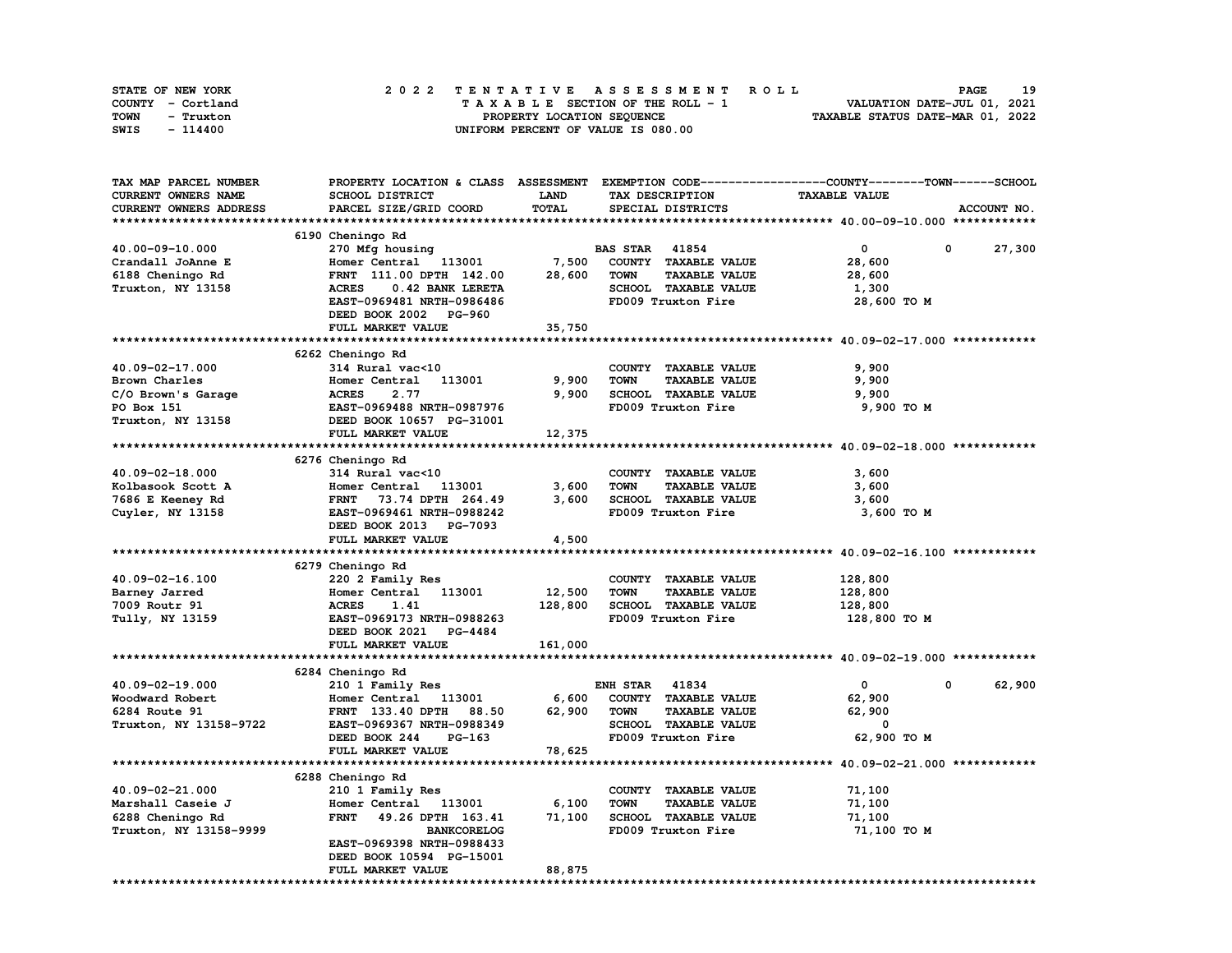| STATE OF NEW YORK | 2022 TENTATIVE ASSESSMENT ROLL     | 20<br><b>PAGE</b>                |
|-------------------|------------------------------------|----------------------------------|
| COUNTY - Cortland | TAXABLE SECTION OF THE ROLL - 1    | VALUATION DATE-JUL 01, 2021      |
| TOWN<br>- Truxton | PROPERTY LOCATION SEOUENCE         | TAXABLE STATUS DATE-MAR 01, 2022 |
| SWIS<br>$-114400$ | UNIFORM PERCENT OF VALUE IS 080.00 |                                  |

| TAX MAP PARCEL NUMBER                                  |                               |             |                                     | PROPERTY LOCATION & CLASS ASSESSMENT EXEMPTION CODE----------------COUNTY-------TOWN------SCHOOL |             |
|--------------------------------------------------------|-------------------------------|-------------|-------------------------------------|--------------------------------------------------------------------------------------------------|-------------|
| CURRENT OWNERS NAME                                    | SCHOOL DISTRICT               | <b>LAND</b> | TAX DESCRIPTION                     | <b>TAXABLE VALUE</b>                                                                             |             |
| CURRENT OWNERS ADDRESS                                 | PARCEL SIZE/GRID COORD        | TOTAL       | SPECIAL DISTRICTS                   |                                                                                                  | ACCOUNT NO. |
|                                                        |                               |             |                                     |                                                                                                  |             |
|                                                        | Cheningo Solon Pond Rd        |             |                                     |                                                                                                  |             |
| 61.00-01-08.120                                        | 105 Vac farmland              |             | AG-CEILING 41720                    | 25,479<br>25,479 25,479                                                                          |             |
| Eccleston Brett M                                      | Homer Central 113001          | 47,000      | COUNTY TAXABLE VALUE                | 21,521                                                                                           |             |
| 5500 Cheningo Solon Pond Rd                            | <b>ACRES</b> 44.90            | 47,000      | <b>TOWN</b><br><b>TAXABLE VALUE</b> | 21,521                                                                                           |             |
| Cincinnatus, NY 13040                                  | EAST-0982012 NRTH-0969882     |             | SCHOOL TAXABLE VALUE                | 21,521                                                                                           |             |
|                                                        | DEED BOOK 10424 PG-75001      |             | FD009 Truxton Fire                  | 47,000 TO M                                                                                      |             |
| MAY BE SUBJECT TO PAYMENT<br>UNDER AGDIST LAW TIL 2026 | FULL MARKET VALUE             | 58,750      |                                     |                                                                                                  |             |
|                                                        |                               |             |                                     |                                                                                                  |             |
|                                                        | Cheningo Solon Pond Rd        |             |                                     |                                                                                                  |             |
| 61.00-01-08.200                                        | 105 Vac farmland              |             | COUNTY TAXABLE VALUE                | 74,400                                                                                           |             |
| Stauffer Carson                                        | Homer Central 113001          | 74,400      | <b>TOWN</b><br><b>TAXABLE VALUE</b> | 74,400                                                                                           |             |
| 1283 Grubbs Church Rd                                  | ACRES 76.50                   | 74,400      | SCHOOL TAXABLE VALUE                | 74,400                                                                                           |             |
| Port Treverton, PA 17864                               | EAST-0981560 NRTH-0971233     |             | FD009 Truxton Fire                  | 74,400 TO M                                                                                      |             |
|                                                        | DEED BOOK 10392 PG-48005      |             |                                     |                                                                                                  |             |
|                                                        | FULL MARKET VALUE             | 93,000      |                                     |                                                                                                  |             |
|                                                        |                               |             |                                     |                                                                                                  |             |
|                                                        | Cheningo Solon Pond Rd        |             |                                     |                                                                                                  |             |
| 61.00-01-11.200                                        | 314 Rural vac<10              |             | COUNTY TAXABLE VALUE                | 9,100                                                                                            |             |
| Merkley Neil                                           | Homer Central 113001          | 9,100       | <b>TOWN</b><br><b>TAXABLE VALUE</b> | 9,100                                                                                            |             |
| 4518 Cheningo Solon Pd Rd                              | <b>ACRES</b><br>2.00          | 9,100       | SCHOOL TAXABLE VALUE                | 9,100                                                                                            |             |
| Cincinnatus, NY 13040-9642                             | EAST-0983553 NRTH-0970150     |             | FD009 Truxton Fire                  | 9,100 TO M                                                                                       |             |
|                                                        | DEED BOOK 411<br><b>PG-42</b> |             |                                     |                                                                                                  |             |
|                                                        | FULL MARKET VALUE             | 11,375      |                                     |                                                                                                  |             |
|                                                        |                               |             |                                     |                                                                                                  |             |
|                                                        | Cheningo Solon Pond Rd        |             |                                     |                                                                                                  |             |
| 61.00-01-24.000                                        | 322 Rural vac>10              |             | COUNTY TAXABLE VALUE                | 44,800                                                                                           |             |
| Farm East, LLC                                         | Homer Central 113001          | 44,800      | <b>TOWN</b><br><b>TAXABLE VALUE</b> | 44,800                                                                                           |             |
| 890 McLean Rd                                          | ACRES 47.00                   | 44,800      | SCHOOL TAXABLE VALUE                | 44,800                                                                                           |             |
| Cortland, NY 13045                                     | EAST-0983807 NRTH-0968673     |             | FD009 Truxton Fire                  | 44,800 TO M                                                                                      |             |
|                                                        | DEED BOOK 2016 PG-3079        |             |                                     |                                                                                                  |             |
|                                                        | FULL MARKET VALUE             | 56,000      |                                     |                                                                                                  |             |
|                                                        |                               |             |                                     |                                                                                                  |             |
|                                                        | Cheningo Solon Pond Rd        |             |                                     |                                                                                                  |             |
| 61.00-01-27.120                                        | 105 Vac farmland              |             | AG-CEILING 41720                    | 16,234<br>16,234                                                                                 | 16,234      |
| Saracene Alfred R                                      | Homer Central 113001          | 91,955      | COUNTY TAXABLE VALUE                | 75,721                                                                                           |             |
| Saracene Mary R                                        | ACRES 93.70                   | 91,955      | TOWN<br><b>TAXABLE VALUE</b>        | 75,721                                                                                           |             |
| 3355 Waldon Oaks Blvd                                  | EAST-0986921 NRTH-0969823     |             | SCHOOL TAXABLE VALUE                | 75,721                                                                                           |             |
| Cortland, NY 13045                                     | DEED BOOK 2020 PG-7192        |             | FD009 Truxton Fire                  | 91,955 TO M                                                                                      |             |
|                                                        | FULL MARKET VALUE             | 114,944     |                                     |                                                                                                  |             |
| MAY BE SUBJECT TO PAYMENT                              |                               |             |                                     |                                                                                                  |             |
| UNDER AGDIST LAW TIL 2026                              |                               |             |                                     |                                                                                                  |             |

**\*\*\*\*\*\*\*\*\*\*\*\*\*\*\*\*\*\*\*\*\*\*\*\*\*\*\*\*\*\*\*\*\*\*\*\*\*\*\*\*\*\*\*\*\*\*\*\*\*\*\*\*\*\*\*\*\*\*\*\*\*\*\*\*\*\*\*\*\*\*\*\*\*\*\*\*\*\*\*\*\*\*\*\*\*\*\*\*\*\*\*\*\*\*\*\*\*\*\*\*\*\*\*\*\*\*\*\*\*\*\*\*\*\*\*\*\*\*\*\*\*\*\*\*\*\*\*\*\*\*\*\***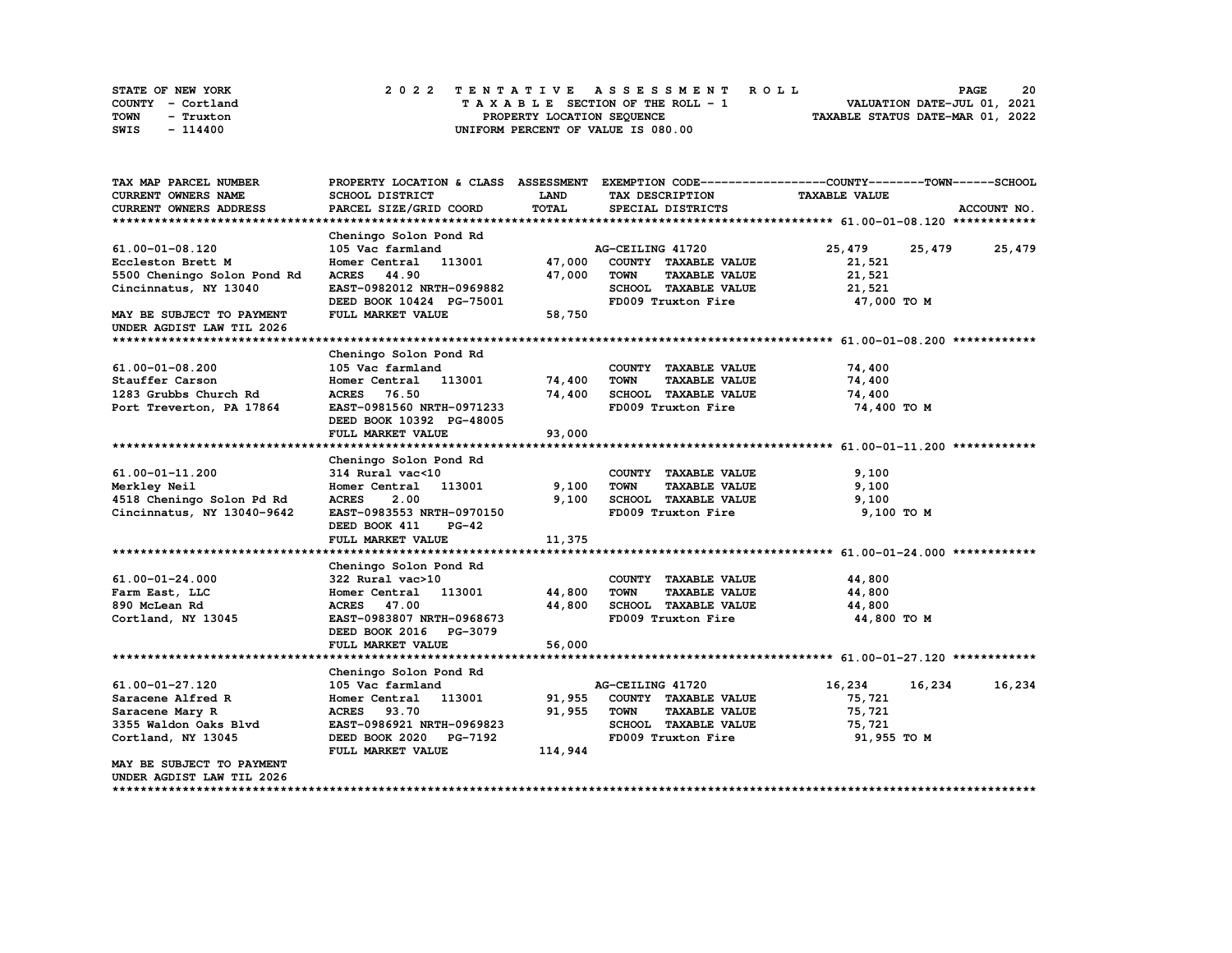| STATE OF NEW YORK | 2022 TENTATIVE ASSESSMENT ROLL     | 21<br><b>PAGE</b>                |
|-------------------|------------------------------------|----------------------------------|
| COUNTY - Cortland | TAXABLE SECTION OF THE ROLL - 1    | VALUATION DATE-JUL 01, 2021      |
| TOWN<br>- Truxton | PROPERTY LOCATION SEQUENCE         | TAXABLE STATUS DATE-MAR 01, 2022 |
| SWIS<br>- 114400  | UNIFORM PERCENT OF VALUE IS 080.00 |                                  |

| <b>CURRENT OWNERS NAME</b><br>SCHOOL DISTRICT<br>LAND<br>TAX DESCRIPTION<br><b>TAXABLE VALUE</b><br>TOTAL<br>CURRENT OWNERS ADDRESS<br>PARCEL SIZE/GRID COORD<br>SPECIAL DISTRICTS<br>ACCOUNT NO.<br>5496 Cheningo Solon Pond Rd<br>38,205<br>38,205<br>61.00-01-27.110<br>241 Rural res&ag<br>AG-CEILING 41720<br>38,205<br>75,255 BAS STAR 41854<br>Homer Central 113001<br>$\mathbf{0}$<br>27,300<br>Benz Gregory C<br>$^{\circ}$<br><b>ACRES</b> 57.40<br>126,439 COUNTY TAXABLE VALUE<br>88,234<br>Benz Jeffrey A<br>5496 Cheningo Solon Pd Rd<br>EAST-0987003 NRTH-0971530<br><b>TOWN</b><br><b>TAXABLE VALUE</b><br>88,234<br>SCHOOL TAXABLE VALUE<br>Cincinnatus, NY 13040-9700<br>DEED BOOK 386<br>60,934<br>$PG-21$<br>158,049 FD009 Truxton Fire<br>126,439 TO M<br>FULL MARKET VALUE<br>MAY BE SUBJECT TO PAYMENT<br>UNDER AGDIST LAW TIL 2026<br>5500 Cheningo Solon Pond Rd<br><b>BAS STAR 41854</b><br>$\bullet$<br>27,300<br>61.00-01-27.200<br>240 Rural res<br>$\mathbf 0$<br>113001<br>16,100<br>COUNTY TAXABLE VALUE<br>Eccleston Brett M<br>Homer Central<br>132,000<br>132,000<br>5500 Cheningo Solon Pond Rd<br><b>ACRES</b><br>4.01<br>TOWN<br><b>TAXABLE VALUE</b><br>132,000<br>SCHOOL TAXABLE VALUE<br>Cincinnatus, NY 13040<br>EAST-0987281 NRTH-0971036<br>104,700<br>FD009 Truxton Fire<br>132,000 TO M<br>DEED BOOK 10413 PG-43002<br>FULL MARKET VALUE<br>165,000<br>5555 Cheningo Solon Pond Rd<br>61.00-01-26.000<br>210 1 Family Res<br>72,500<br>COUNTY TAXABLE VALUE<br>Homer Central 113001<br>42,500<br>72,500<br>Novak Michael J<br><b>TOWN</b><br><b>TAXABLE VALUE</b><br>32.10<br>72,500<br>SCHOOL TAXABLE VALUE<br>Novak Michael E<br><b>ACRES</b><br>72,500<br>EAST-0985315 NRTH-0969848<br>72,500 TO M<br>57 Oswego River Rd<br>FD009 Truxton Fire<br>Phoenix, NY 13135<br>DEED BOOK 2010 PG-3587<br>FULL MARKET VALUE<br>90,625<br>5572 Cheningo Solon Pond Rd<br>$61.00 - 01 - 15.000$<br><b>BAS STAR</b><br>41854<br>$\mathbf{0}$<br>$\mathbf 0$<br>27,300<br>270 Mfg housing<br>11,500<br>COUNTY TAXABLE VALUE<br>Brown James E<br>Homer Central 113001<br>81,000<br>81,000<br>FRNT 290.00 DPTH 140.00<br><b>TOWN</b><br>Brown Jennifer C<br><b>TAXABLE VALUE</b><br>81,000<br>SCHOOL TAXABLE VALUE<br>5572 Cheningo Solon Pond Rd<br><b>BANKCORELOG</b><br>53,700<br>FD009 Truxton Fire<br>Cincinnatus, NY 13040<br>EAST-0985466 NRTH-0970639<br>81,000 TO M<br>DEED BOOK 2000 PG-5094<br>101,250<br>FULL MARKET VALUE<br>5607 Cheningo Solon Pond Rd<br>61.00-01-16.000<br>210 1 Family Res<br>COUNTY TAXABLE VALUE<br>52,300<br>13,500<br>Kiaffas George<br>Homer Central 113001<br><b>TOWN</b><br><b>TAXABLE VALUE</b><br>52,300<br>SCHOOL TAXABLE VALUE<br>5607 Cheningo Solon Pond Rd<br>52,300<br>52,300<br><b>ACRES</b><br>1.42<br>EAST-0984734 NRTH-0969960<br>FD009 Truxton Fire<br>52,300 TO M<br>Cincinnatus, NY 13040<br>DEED BOOK 10173 PG-16004<br>65,375<br>FULL MARKET VALUE | TAX MAP PARCEL NUMBER | PROPERTY LOCATION & CLASS ASSESSMENT EXEMPTION CODE----------------COUNTY-------TOWN------SCHOOL |  |  |
|------------------------------------------------------------------------------------------------------------------------------------------------------------------------------------------------------------------------------------------------------------------------------------------------------------------------------------------------------------------------------------------------------------------------------------------------------------------------------------------------------------------------------------------------------------------------------------------------------------------------------------------------------------------------------------------------------------------------------------------------------------------------------------------------------------------------------------------------------------------------------------------------------------------------------------------------------------------------------------------------------------------------------------------------------------------------------------------------------------------------------------------------------------------------------------------------------------------------------------------------------------------------------------------------------------------------------------------------------------------------------------------------------------------------------------------------------------------------------------------------------------------------------------------------------------------------------------------------------------------------------------------------------------------------------------------------------------------------------------------------------------------------------------------------------------------------------------------------------------------------------------------------------------------------------------------------------------------------------------------------------------------------------------------------------------------------------------------------------------------------------------------------------------------------------------------------------------------------------------------------------------------------------------------------------------------------------------------------------------------------------------------------------------------------------------------------------------------------------------------------------------------------------------------------------------------------------------------------------------------------------------------------------------------------------------------------------------------------------------------------------------------------------------------------------------------------------------------------------------------------------------------------------------------------------------------------|-----------------------|--------------------------------------------------------------------------------------------------|--|--|
|                                                                                                                                                                                                                                                                                                                                                                                                                                                                                                                                                                                                                                                                                                                                                                                                                                                                                                                                                                                                                                                                                                                                                                                                                                                                                                                                                                                                                                                                                                                                                                                                                                                                                                                                                                                                                                                                                                                                                                                                                                                                                                                                                                                                                                                                                                                                                                                                                                                                                                                                                                                                                                                                                                                                                                                                                                                                                                                                                |                       |                                                                                                  |  |  |
|                                                                                                                                                                                                                                                                                                                                                                                                                                                                                                                                                                                                                                                                                                                                                                                                                                                                                                                                                                                                                                                                                                                                                                                                                                                                                                                                                                                                                                                                                                                                                                                                                                                                                                                                                                                                                                                                                                                                                                                                                                                                                                                                                                                                                                                                                                                                                                                                                                                                                                                                                                                                                                                                                                                                                                                                                                                                                                                                                |                       |                                                                                                  |  |  |
|                                                                                                                                                                                                                                                                                                                                                                                                                                                                                                                                                                                                                                                                                                                                                                                                                                                                                                                                                                                                                                                                                                                                                                                                                                                                                                                                                                                                                                                                                                                                                                                                                                                                                                                                                                                                                                                                                                                                                                                                                                                                                                                                                                                                                                                                                                                                                                                                                                                                                                                                                                                                                                                                                                                                                                                                                                                                                                                                                |                       |                                                                                                  |  |  |
|                                                                                                                                                                                                                                                                                                                                                                                                                                                                                                                                                                                                                                                                                                                                                                                                                                                                                                                                                                                                                                                                                                                                                                                                                                                                                                                                                                                                                                                                                                                                                                                                                                                                                                                                                                                                                                                                                                                                                                                                                                                                                                                                                                                                                                                                                                                                                                                                                                                                                                                                                                                                                                                                                                                                                                                                                                                                                                                                                |                       |                                                                                                  |  |  |
|                                                                                                                                                                                                                                                                                                                                                                                                                                                                                                                                                                                                                                                                                                                                                                                                                                                                                                                                                                                                                                                                                                                                                                                                                                                                                                                                                                                                                                                                                                                                                                                                                                                                                                                                                                                                                                                                                                                                                                                                                                                                                                                                                                                                                                                                                                                                                                                                                                                                                                                                                                                                                                                                                                                                                                                                                                                                                                                                                |                       |                                                                                                  |  |  |
|                                                                                                                                                                                                                                                                                                                                                                                                                                                                                                                                                                                                                                                                                                                                                                                                                                                                                                                                                                                                                                                                                                                                                                                                                                                                                                                                                                                                                                                                                                                                                                                                                                                                                                                                                                                                                                                                                                                                                                                                                                                                                                                                                                                                                                                                                                                                                                                                                                                                                                                                                                                                                                                                                                                                                                                                                                                                                                                                                |                       |                                                                                                  |  |  |
|                                                                                                                                                                                                                                                                                                                                                                                                                                                                                                                                                                                                                                                                                                                                                                                                                                                                                                                                                                                                                                                                                                                                                                                                                                                                                                                                                                                                                                                                                                                                                                                                                                                                                                                                                                                                                                                                                                                                                                                                                                                                                                                                                                                                                                                                                                                                                                                                                                                                                                                                                                                                                                                                                                                                                                                                                                                                                                                                                |                       |                                                                                                  |  |  |
|                                                                                                                                                                                                                                                                                                                                                                                                                                                                                                                                                                                                                                                                                                                                                                                                                                                                                                                                                                                                                                                                                                                                                                                                                                                                                                                                                                                                                                                                                                                                                                                                                                                                                                                                                                                                                                                                                                                                                                                                                                                                                                                                                                                                                                                                                                                                                                                                                                                                                                                                                                                                                                                                                                                                                                                                                                                                                                                                                |                       |                                                                                                  |  |  |
|                                                                                                                                                                                                                                                                                                                                                                                                                                                                                                                                                                                                                                                                                                                                                                                                                                                                                                                                                                                                                                                                                                                                                                                                                                                                                                                                                                                                                                                                                                                                                                                                                                                                                                                                                                                                                                                                                                                                                                                                                                                                                                                                                                                                                                                                                                                                                                                                                                                                                                                                                                                                                                                                                                                                                                                                                                                                                                                                                |                       |                                                                                                  |  |  |
|                                                                                                                                                                                                                                                                                                                                                                                                                                                                                                                                                                                                                                                                                                                                                                                                                                                                                                                                                                                                                                                                                                                                                                                                                                                                                                                                                                                                                                                                                                                                                                                                                                                                                                                                                                                                                                                                                                                                                                                                                                                                                                                                                                                                                                                                                                                                                                                                                                                                                                                                                                                                                                                                                                                                                                                                                                                                                                                                                |                       |                                                                                                  |  |  |
|                                                                                                                                                                                                                                                                                                                                                                                                                                                                                                                                                                                                                                                                                                                                                                                                                                                                                                                                                                                                                                                                                                                                                                                                                                                                                                                                                                                                                                                                                                                                                                                                                                                                                                                                                                                                                                                                                                                                                                                                                                                                                                                                                                                                                                                                                                                                                                                                                                                                                                                                                                                                                                                                                                                                                                                                                                                                                                                                                |                       |                                                                                                  |  |  |
|                                                                                                                                                                                                                                                                                                                                                                                                                                                                                                                                                                                                                                                                                                                                                                                                                                                                                                                                                                                                                                                                                                                                                                                                                                                                                                                                                                                                                                                                                                                                                                                                                                                                                                                                                                                                                                                                                                                                                                                                                                                                                                                                                                                                                                                                                                                                                                                                                                                                                                                                                                                                                                                                                                                                                                                                                                                                                                                                                |                       |                                                                                                  |  |  |
|                                                                                                                                                                                                                                                                                                                                                                                                                                                                                                                                                                                                                                                                                                                                                                                                                                                                                                                                                                                                                                                                                                                                                                                                                                                                                                                                                                                                                                                                                                                                                                                                                                                                                                                                                                                                                                                                                                                                                                                                                                                                                                                                                                                                                                                                                                                                                                                                                                                                                                                                                                                                                                                                                                                                                                                                                                                                                                                                                |                       |                                                                                                  |  |  |
|                                                                                                                                                                                                                                                                                                                                                                                                                                                                                                                                                                                                                                                                                                                                                                                                                                                                                                                                                                                                                                                                                                                                                                                                                                                                                                                                                                                                                                                                                                                                                                                                                                                                                                                                                                                                                                                                                                                                                                                                                                                                                                                                                                                                                                                                                                                                                                                                                                                                                                                                                                                                                                                                                                                                                                                                                                                                                                                                                |                       |                                                                                                  |  |  |
|                                                                                                                                                                                                                                                                                                                                                                                                                                                                                                                                                                                                                                                                                                                                                                                                                                                                                                                                                                                                                                                                                                                                                                                                                                                                                                                                                                                                                                                                                                                                                                                                                                                                                                                                                                                                                                                                                                                                                                                                                                                                                                                                                                                                                                                                                                                                                                                                                                                                                                                                                                                                                                                                                                                                                                                                                                                                                                                                                |                       |                                                                                                  |  |  |
|                                                                                                                                                                                                                                                                                                                                                                                                                                                                                                                                                                                                                                                                                                                                                                                                                                                                                                                                                                                                                                                                                                                                                                                                                                                                                                                                                                                                                                                                                                                                                                                                                                                                                                                                                                                                                                                                                                                                                                                                                                                                                                                                                                                                                                                                                                                                                                                                                                                                                                                                                                                                                                                                                                                                                                                                                                                                                                                                                |                       |                                                                                                  |  |  |
|                                                                                                                                                                                                                                                                                                                                                                                                                                                                                                                                                                                                                                                                                                                                                                                                                                                                                                                                                                                                                                                                                                                                                                                                                                                                                                                                                                                                                                                                                                                                                                                                                                                                                                                                                                                                                                                                                                                                                                                                                                                                                                                                                                                                                                                                                                                                                                                                                                                                                                                                                                                                                                                                                                                                                                                                                                                                                                                                                |                       |                                                                                                  |  |  |
|                                                                                                                                                                                                                                                                                                                                                                                                                                                                                                                                                                                                                                                                                                                                                                                                                                                                                                                                                                                                                                                                                                                                                                                                                                                                                                                                                                                                                                                                                                                                                                                                                                                                                                                                                                                                                                                                                                                                                                                                                                                                                                                                                                                                                                                                                                                                                                                                                                                                                                                                                                                                                                                                                                                                                                                                                                                                                                                                                |                       |                                                                                                  |  |  |
|                                                                                                                                                                                                                                                                                                                                                                                                                                                                                                                                                                                                                                                                                                                                                                                                                                                                                                                                                                                                                                                                                                                                                                                                                                                                                                                                                                                                                                                                                                                                                                                                                                                                                                                                                                                                                                                                                                                                                                                                                                                                                                                                                                                                                                                                                                                                                                                                                                                                                                                                                                                                                                                                                                                                                                                                                                                                                                                                                |                       |                                                                                                  |  |  |
|                                                                                                                                                                                                                                                                                                                                                                                                                                                                                                                                                                                                                                                                                                                                                                                                                                                                                                                                                                                                                                                                                                                                                                                                                                                                                                                                                                                                                                                                                                                                                                                                                                                                                                                                                                                                                                                                                                                                                                                                                                                                                                                                                                                                                                                                                                                                                                                                                                                                                                                                                                                                                                                                                                                                                                                                                                                                                                                                                |                       |                                                                                                  |  |  |
|                                                                                                                                                                                                                                                                                                                                                                                                                                                                                                                                                                                                                                                                                                                                                                                                                                                                                                                                                                                                                                                                                                                                                                                                                                                                                                                                                                                                                                                                                                                                                                                                                                                                                                                                                                                                                                                                                                                                                                                                                                                                                                                                                                                                                                                                                                                                                                                                                                                                                                                                                                                                                                                                                                                                                                                                                                                                                                                                                |                       |                                                                                                  |  |  |
|                                                                                                                                                                                                                                                                                                                                                                                                                                                                                                                                                                                                                                                                                                                                                                                                                                                                                                                                                                                                                                                                                                                                                                                                                                                                                                                                                                                                                                                                                                                                                                                                                                                                                                                                                                                                                                                                                                                                                                                                                                                                                                                                                                                                                                                                                                                                                                                                                                                                                                                                                                                                                                                                                                                                                                                                                                                                                                                                                |                       |                                                                                                  |  |  |
|                                                                                                                                                                                                                                                                                                                                                                                                                                                                                                                                                                                                                                                                                                                                                                                                                                                                                                                                                                                                                                                                                                                                                                                                                                                                                                                                                                                                                                                                                                                                                                                                                                                                                                                                                                                                                                                                                                                                                                                                                                                                                                                                                                                                                                                                                                                                                                                                                                                                                                                                                                                                                                                                                                                                                                                                                                                                                                                                                |                       |                                                                                                  |  |  |
|                                                                                                                                                                                                                                                                                                                                                                                                                                                                                                                                                                                                                                                                                                                                                                                                                                                                                                                                                                                                                                                                                                                                                                                                                                                                                                                                                                                                                                                                                                                                                                                                                                                                                                                                                                                                                                                                                                                                                                                                                                                                                                                                                                                                                                                                                                                                                                                                                                                                                                                                                                                                                                                                                                                                                                                                                                                                                                                                                |                       |                                                                                                  |  |  |
|                                                                                                                                                                                                                                                                                                                                                                                                                                                                                                                                                                                                                                                                                                                                                                                                                                                                                                                                                                                                                                                                                                                                                                                                                                                                                                                                                                                                                                                                                                                                                                                                                                                                                                                                                                                                                                                                                                                                                                                                                                                                                                                                                                                                                                                                                                                                                                                                                                                                                                                                                                                                                                                                                                                                                                                                                                                                                                                                                |                       |                                                                                                  |  |  |
|                                                                                                                                                                                                                                                                                                                                                                                                                                                                                                                                                                                                                                                                                                                                                                                                                                                                                                                                                                                                                                                                                                                                                                                                                                                                                                                                                                                                                                                                                                                                                                                                                                                                                                                                                                                                                                                                                                                                                                                                                                                                                                                                                                                                                                                                                                                                                                                                                                                                                                                                                                                                                                                                                                                                                                                                                                                                                                                                                |                       |                                                                                                  |  |  |
|                                                                                                                                                                                                                                                                                                                                                                                                                                                                                                                                                                                                                                                                                                                                                                                                                                                                                                                                                                                                                                                                                                                                                                                                                                                                                                                                                                                                                                                                                                                                                                                                                                                                                                                                                                                                                                                                                                                                                                                                                                                                                                                                                                                                                                                                                                                                                                                                                                                                                                                                                                                                                                                                                                                                                                                                                                                                                                                                                |                       |                                                                                                  |  |  |
|                                                                                                                                                                                                                                                                                                                                                                                                                                                                                                                                                                                                                                                                                                                                                                                                                                                                                                                                                                                                                                                                                                                                                                                                                                                                                                                                                                                                                                                                                                                                                                                                                                                                                                                                                                                                                                                                                                                                                                                                                                                                                                                                                                                                                                                                                                                                                                                                                                                                                                                                                                                                                                                                                                                                                                                                                                                                                                                                                |                       |                                                                                                  |  |  |
|                                                                                                                                                                                                                                                                                                                                                                                                                                                                                                                                                                                                                                                                                                                                                                                                                                                                                                                                                                                                                                                                                                                                                                                                                                                                                                                                                                                                                                                                                                                                                                                                                                                                                                                                                                                                                                                                                                                                                                                                                                                                                                                                                                                                                                                                                                                                                                                                                                                                                                                                                                                                                                                                                                                                                                                                                                                                                                                                                |                       |                                                                                                  |  |  |
|                                                                                                                                                                                                                                                                                                                                                                                                                                                                                                                                                                                                                                                                                                                                                                                                                                                                                                                                                                                                                                                                                                                                                                                                                                                                                                                                                                                                                                                                                                                                                                                                                                                                                                                                                                                                                                                                                                                                                                                                                                                                                                                                                                                                                                                                                                                                                                                                                                                                                                                                                                                                                                                                                                                                                                                                                                                                                                                                                |                       |                                                                                                  |  |  |
|                                                                                                                                                                                                                                                                                                                                                                                                                                                                                                                                                                                                                                                                                                                                                                                                                                                                                                                                                                                                                                                                                                                                                                                                                                                                                                                                                                                                                                                                                                                                                                                                                                                                                                                                                                                                                                                                                                                                                                                                                                                                                                                                                                                                                                                                                                                                                                                                                                                                                                                                                                                                                                                                                                                                                                                                                                                                                                                                                |                       |                                                                                                  |  |  |
|                                                                                                                                                                                                                                                                                                                                                                                                                                                                                                                                                                                                                                                                                                                                                                                                                                                                                                                                                                                                                                                                                                                                                                                                                                                                                                                                                                                                                                                                                                                                                                                                                                                                                                                                                                                                                                                                                                                                                                                                                                                                                                                                                                                                                                                                                                                                                                                                                                                                                                                                                                                                                                                                                                                                                                                                                                                                                                                                                |                       |                                                                                                  |  |  |
|                                                                                                                                                                                                                                                                                                                                                                                                                                                                                                                                                                                                                                                                                                                                                                                                                                                                                                                                                                                                                                                                                                                                                                                                                                                                                                                                                                                                                                                                                                                                                                                                                                                                                                                                                                                                                                                                                                                                                                                                                                                                                                                                                                                                                                                                                                                                                                                                                                                                                                                                                                                                                                                                                                                                                                                                                                                                                                                                                |                       |                                                                                                  |  |  |
|                                                                                                                                                                                                                                                                                                                                                                                                                                                                                                                                                                                                                                                                                                                                                                                                                                                                                                                                                                                                                                                                                                                                                                                                                                                                                                                                                                                                                                                                                                                                                                                                                                                                                                                                                                                                                                                                                                                                                                                                                                                                                                                                                                                                                                                                                                                                                                                                                                                                                                                                                                                                                                                                                                                                                                                                                                                                                                                                                |                       |                                                                                                  |  |  |
|                                                                                                                                                                                                                                                                                                                                                                                                                                                                                                                                                                                                                                                                                                                                                                                                                                                                                                                                                                                                                                                                                                                                                                                                                                                                                                                                                                                                                                                                                                                                                                                                                                                                                                                                                                                                                                                                                                                                                                                                                                                                                                                                                                                                                                                                                                                                                                                                                                                                                                                                                                                                                                                                                                                                                                                                                                                                                                                                                |                       |                                                                                                  |  |  |
|                                                                                                                                                                                                                                                                                                                                                                                                                                                                                                                                                                                                                                                                                                                                                                                                                                                                                                                                                                                                                                                                                                                                                                                                                                                                                                                                                                                                                                                                                                                                                                                                                                                                                                                                                                                                                                                                                                                                                                                                                                                                                                                                                                                                                                                                                                                                                                                                                                                                                                                                                                                                                                                                                                                                                                                                                                                                                                                                                |                       |                                                                                                  |  |  |
|                                                                                                                                                                                                                                                                                                                                                                                                                                                                                                                                                                                                                                                                                                                                                                                                                                                                                                                                                                                                                                                                                                                                                                                                                                                                                                                                                                                                                                                                                                                                                                                                                                                                                                                                                                                                                                                                                                                                                                                                                                                                                                                                                                                                                                                                                                                                                                                                                                                                                                                                                                                                                                                                                                                                                                                                                                                                                                                                                |                       |                                                                                                  |  |  |
|                                                                                                                                                                                                                                                                                                                                                                                                                                                                                                                                                                                                                                                                                                                                                                                                                                                                                                                                                                                                                                                                                                                                                                                                                                                                                                                                                                                                                                                                                                                                                                                                                                                                                                                                                                                                                                                                                                                                                                                                                                                                                                                                                                                                                                                                                                                                                                                                                                                                                                                                                                                                                                                                                                                                                                                                                                                                                                                                                |                       |                                                                                                  |  |  |
|                                                                                                                                                                                                                                                                                                                                                                                                                                                                                                                                                                                                                                                                                                                                                                                                                                                                                                                                                                                                                                                                                                                                                                                                                                                                                                                                                                                                                                                                                                                                                                                                                                                                                                                                                                                                                                                                                                                                                                                                                                                                                                                                                                                                                                                                                                                                                                                                                                                                                                                                                                                                                                                                                                                                                                                                                                                                                                                                                |                       |                                                                                                  |  |  |
|                                                                                                                                                                                                                                                                                                                                                                                                                                                                                                                                                                                                                                                                                                                                                                                                                                                                                                                                                                                                                                                                                                                                                                                                                                                                                                                                                                                                                                                                                                                                                                                                                                                                                                                                                                                                                                                                                                                                                                                                                                                                                                                                                                                                                                                                                                                                                                                                                                                                                                                                                                                                                                                                                                                                                                                                                                                                                                                                                |                       |                                                                                                  |  |  |
|                                                                                                                                                                                                                                                                                                                                                                                                                                                                                                                                                                                                                                                                                                                                                                                                                                                                                                                                                                                                                                                                                                                                                                                                                                                                                                                                                                                                                                                                                                                                                                                                                                                                                                                                                                                                                                                                                                                                                                                                                                                                                                                                                                                                                                                                                                                                                                                                                                                                                                                                                                                                                                                                                                                                                                                                                                                                                                                                                |                       |                                                                                                  |  |  |
|                                                                                                                                                                                                                                                                                                                                                                                                                                                                                                                                                                                                                                                                                                                                                                                                                                                                                                                                                                                                                                                                                                                                                                                                                                                                                                                                                                                                                                                                                                                                                                                                                                                                                                                                                                                                                                                                                                                                                                                                                                                                                                                                                                                                                                                                                                                                                                                                                                                                                                                                                                                                                                                                                                                                                                                                                                                                                                                                                |                       |                                                                                                  |  |  |
|                                                                                                                                                                                                                                                                                                                                                                                                                                                                                                                                                                                                                                                                                                                                                                                                                                                                                                                                                                                                                                                                                                                                                                                                                                                                                                                                                                                                                                                                                                                                                                                                                                                                                                                                                                                                                                                                                                                                                                                                                                                                                                                                                                                                                                                                                                                                                                                                                                                                                                                                                                                                                                                                                                                                                                                                                                                                                                                                                |                       |                                                                                                  |  |  |
|                                                                                                                                                                                                                                                                                                                                                                                                                                                                                                                                                                                                                                                                                                                                                                                                                                                                                                                                                                                                                                                                                                                                                                                                                                                                                                                                                                                                                                                                                                                                                                                                                                                                                                                                                                                                                                                                                                                                                                                                                                                                                                                                                                                                                                                                                                                                                                                                                                                                                                                                                                                                                                                                                                                                                                                                                                                                                                                                                |                       |                                                                                                  |  |  |
|                                                                                                                                                                                                                                                                                                                                                                                                                                                                                                                                                                                                                                                                                                                                                                                                                                                                                                                                                                                                                                                                                                                                                                                                                                                                                                                                                                                                                                                                                                                                                                                                                                                                                                                                                                                                                                                                                                                                                                                                                                                                                                                                                                                                                                                                                                                                                                                                                                                                                                                                                                                                                                                                                                                                                                                                                                                                                                                                                |                       |                                                                                                  |  |  |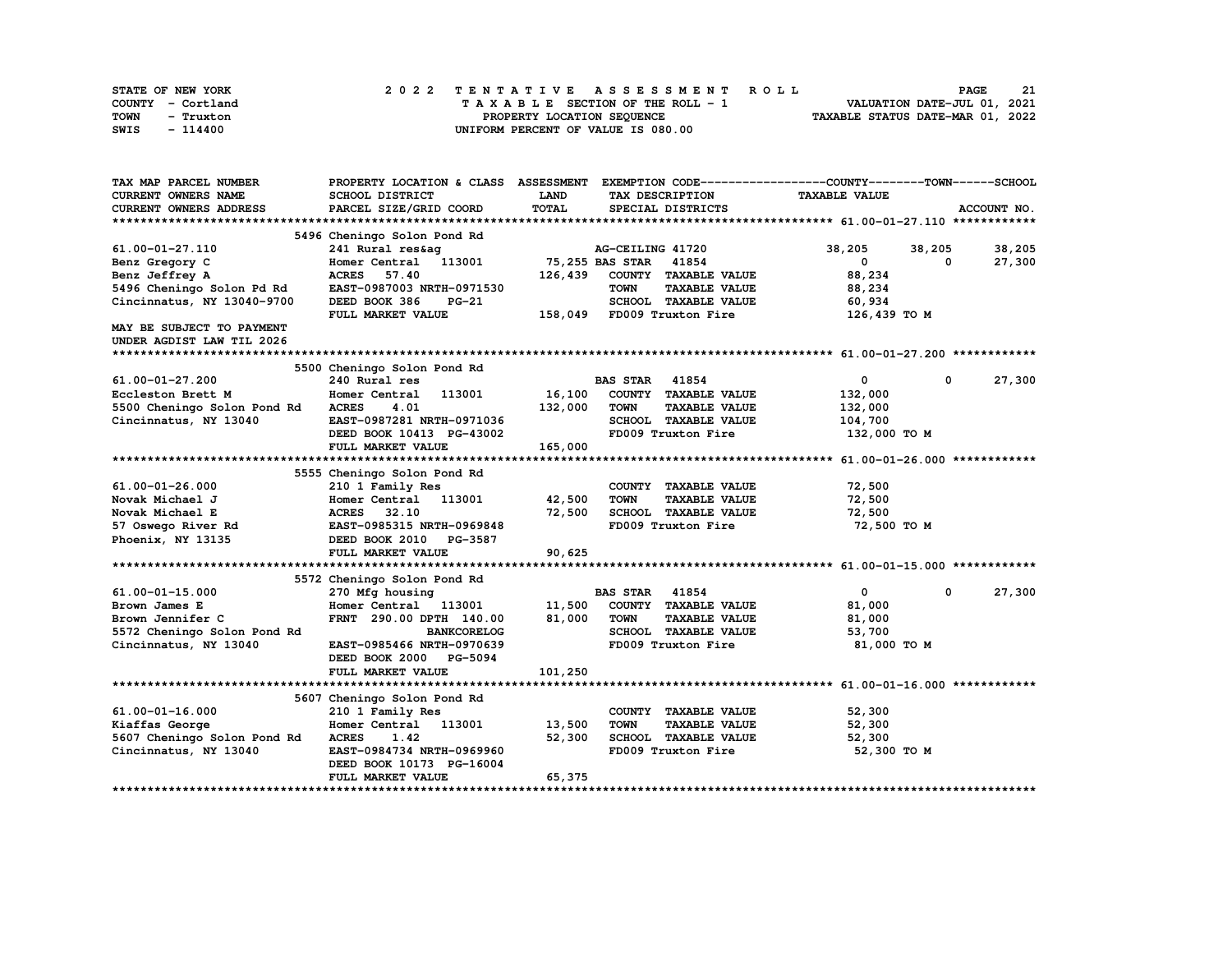| STATE OF NEW YORK | 2022 TENTATIVE ASSESSMENT ROLL          | 22<br><b>PAGE</b>                |
|-------------------|-----------------------------------------|----------------------------------|
| COUNTY - Cortland | $T A X A B L E$ SECTION OF THE ROLL - 1 | VALUATION DATE-JUL 01, 2021      |
| TOWN<br>- Truxton | PROPERTY LOCATION SEQUENCE              | TAXABLE STATUS DATE-MAR 01, 2022 |
| SWIS<br>- 114400  | UNIFORM PERCENT OF VALUE IS 080.00      |                                  |

| TAX MAP PARCEL NUMBER                                                                                  | PROPERTY LOCATION & CLASS ASSESSMENT EXEMPTION CODE----------------COUNTY-------TOWN------SCHOOL |              |                       |                           |                      |              |             |
|--------------------------------------------------------------------------------------------------------|--------------------------------------------------------------------------------------------------|--------------|-----------------------|---------------------------|----------------------|--------------|-------------|
| CURRENT OWNERS NAME                                                                                    | SCHOOL DISTRICT                                                                                  | <b>LAND</b>  | TAX DESCRIPTION       |                           | <b>TAXABLE VALUE</b> |              |             |
| CURRENT OWNERS ADDRESS                                                                                 | PARCEL SIZE/GRID COORD                                                                           | <b>TOTAL</b> |                       | SPECIAL DISTRICTS         |                      |              | ACCOUNT NO. |
|                                                                                                        |                                                                                                  |              |                       |                           |                      |              |             |
|                                                                                                        | 5629 Cheningo Solon Pond Rd                                                                      |              |                       |                           |                      |              |             |
| $61.00 - 01 - 17.000$                                                                                  | 210 1 Family Res                                                                                 |              | AGED C                | 41802                     | 18,720               | 0            | 0           |
| Marshall Shirley                                                                                       | Homer Central 113001                                                                             |              | 13,600 ENH STAR 41834 |                           | 0                    | $\mathbf{0}$ | 41,600      |
| Marshall Jered C                                                                                       | 2.50<br><b>ACRES</b>                                                                             | 41,600       |                       | COUNTY TAXABLE VALUE      | 22,880               |              |             |
| c/o Shirley Marshall                                                                                   | <b>EAST-0984326 NRTH-0969838</b>                                                                 |              | <b>TOWN</b>           | <b>TAXABLE VALUE</b>      | 41,600               |              |             |
| 5629 Cheningo Solon Pond Rd DEED BOOK 2009 PG-5326                                                     |                                                                                                  |              |                       | SCHOOL TAXABLE VALUE      | 0                    |              |             |
| Cincinnatus, NY 13040                                                                                  | <b>FULL MARKET VALUE</b>                                                                         |              |                       | 52,000 FD009 Truxton Fire | 41,600 TO M          |              |             |
|                                                                                                        |                                                                                                  |              |                       |                           |                      |              |             |
|                                                                                                        | 5683 Cheningo Solon Pond Rd                                                                      |              |                       |                           |                      |              |             |
| $61.00 - 01 - 25.000$                                                                                  | 312 Vac w/imprv                                                                                  |              |                       | COUNTY TAXABLE VALUE      | 46,000               |              |             |
| Merkley Neal E                                                                                         | Homer Central 113001                                                                             | 44,500       | <b>TOWN</b>           | <b>TAXABLE VALUE</b>      | 46,000               |              |             |
|                                                                                                        |                                                                                                  | 46,000       |                       | SCHOOL TAXABLE VALUE      | 46,000               |              |             |
| Roehrig Joellen<br>5683 Cheningo Solon Pd Rd<br>5683 Cheningo Solon Pd Rd<br>EAST-0983516 NRTH-0969585 |                                                                                                  |              |                       | FD009 Truxton Fire        | 46,000 TO M          |              |             |
| Cincinnatus, NY 13040-9642                                                                             | DEED BOOK 1999 PG-1318                                                                           |              |                       |                           |                      |              |             |
|                                                                                                        | FULL MARKET VALUE                                                                                | 57,500       |                       |                           |                      |              |             |
|                                                                                                        |                                                                                                  |              |                       |                           |                      |              |             |
|                                                                                                        | 5704 Cheningo Solon Pond Rd                                                                      |              |                       |                           |                      |              |             |
| 61.00-01-11.100                                                                                        | 271 Mfg housings                                                                                 |              | <b>ENH STAR 41834</b> |                           | $\mathbf{0}$         | $\Omega$     | 68,160      |
| Marshall Vane                                                                                          | Homer Central 113001                                                                             | 16,100       |                       | COUNTY TAXABLE VALUE      | 71,100               |              |             |
| 5704 Cheningo Solon Pond Rd                                                                            | <b>ACRES</b><br>5.00                                                                             | 71,100       | <b>TOWN</b>           | <b>TAXABLE VALUE</b>      | 71,100               |              |             |
| Cincinnatus, NY 13040                                                                                  | EAST-0983805 NRTH-0970280                                                                        |              |                       | SCHOOL TAXABLE VALUE      | 2,940                |              |             |
|                                                                                                        | DEED BOOK 10648 PG-11001                                                                         |              |                       | FD009 Truxton Fire        | 71,100 TO M          |              |             |
|                                                                                                        | FULL MARKET VALUE                                                                                | 88,875       |                       |                           |                      |              |             |
|                                                                                                        |                                                                                                  |              |                       |                           |                      |              |             |
|                                                                                                        | 5726 Cheningo Solon Pond Rd                                                                      |              |                       |                           |                      |              |             |
| 61.00-01-10.000                                                                                        | 281 Multiple res                                                                                 |              |                       | COUNTY TAXABLE VALUE      | 213,400              |              |             |
|                                                                                                        | Homer Central 113001                                                                             | 37,200       | <b>TOWN</b>           | <b>TAXABLE VALUE</b>      | 213,400              |              |             |
| Graves Edward L Jr<br>Holt Patricia A<br>Holt Patricia A                                               | ACRES 24.23                                                                                      | 213,400      |                       | SCHOOL TAXABLE VALUE      | 213,400              |              |             |
| 5726 Cheningo Solon Pond Rd EAST-0983239 NRTH-0970956                                                  |                                                                                                  |              |                       | FD009 Truxton Fire        | 213,400 TO M         |              |             |
| Cincinnatus, NY 13040                                                                                  | DEED BOOK 2020 PG-5258                                                                           |              |                       |                           |                      |              |             |
|                                                                                                        | FULL MARKET VALUE                                                                                |              |                       |                           |                      |              |             |
|                                                                                                        |                                                                                                  | 266,750      |                       |                           |                      |              |             |
|                                                                                                        |                                                                                                  |              |                       |                           |                      |              |             |
|                                                                                                        | 5754 Cheningo Solon Pond Rd                                                                      |              |                       |                           |                      |              |             |
| 61.00-01-29.000                                                                                        | 210 1 Family Res                                                                                 |              |                       | COUNTY TAXABLE VALUE      | 119,500              |              |             |
| Bogan Edward                                                                                           | Homer Central 113001                                                                             | 12,400       | <b>TOWN</b>           | <b>TAXABLE VALUE</b>      | 119,500              |              |             |
| Dunfield Kateri                                                                                        | <b>ACRES</b><br>3.87 BANKCORELOG                                                                 | 119,500      |                       | SCHOOL TAXABLE VALUE      | 119,500              |              |             |
| 5754 Cheningo Solon Pond Rd EAST-0981832 NRTH-0970673                                                  |                                                                                                  |              |                       | FD009 Truxton Fire        | 119,500 TO M         |              |             |
| Truxton, NY 13158                                                                                      | DEED BOOK 2021 PG-938                                                                            |              |                       |                           |                      |              |             |
|                                                                                                        | FULL MARKET VALUE                                                                                | 149,375      |                       |                           |                      |              |             |
|                                                                                                        |                                                                                                  |              |                       |                           |                      |              |             |
|                                                                                                        | 5755 Cheningo Solon Pond Rd                                                                      |              |                       |                           |                      |              |             |
| $61.00 - 01 - 18.000$                                                                                  | 311 Res vac land                                                                                 |              |                       | COUNTY TAXABLE VALUE      | 7,800                |              |             |
| Eccleston Brett                                                                                        | Homer Central 113001                                                                             | 7,800        | <b>TOWN</b>           | <b>TAXABLE VALUE</b>      | 7,800                |              |             |
| 5500 Cheningo Solon Pond Rd                                                                            | FRNT 337.00 DPTH<br>60.00                                                                        | 7,800        |                       | SCHOOL TAXABLE VALUE      | 7,800                |              |             |
| Cincinnatus, NY 13040                                                                                  | EAST-0981858 NRTH-0970425                                                                        |              |                       | FD009 Truxton Fire        | 7,800 TO M           |              |             |
|                                                                                                        | DEED BOOK 2010 PG-3158                                                                           |              |                       |                           |                      |              |             |
|                                                                                                        | FULL MARKET VALUE                                                                                | 9,750        |                       |                           |                      |              |             |
|                                                                                                        |                                                                                                  |              |                       |                           |                      |              |             |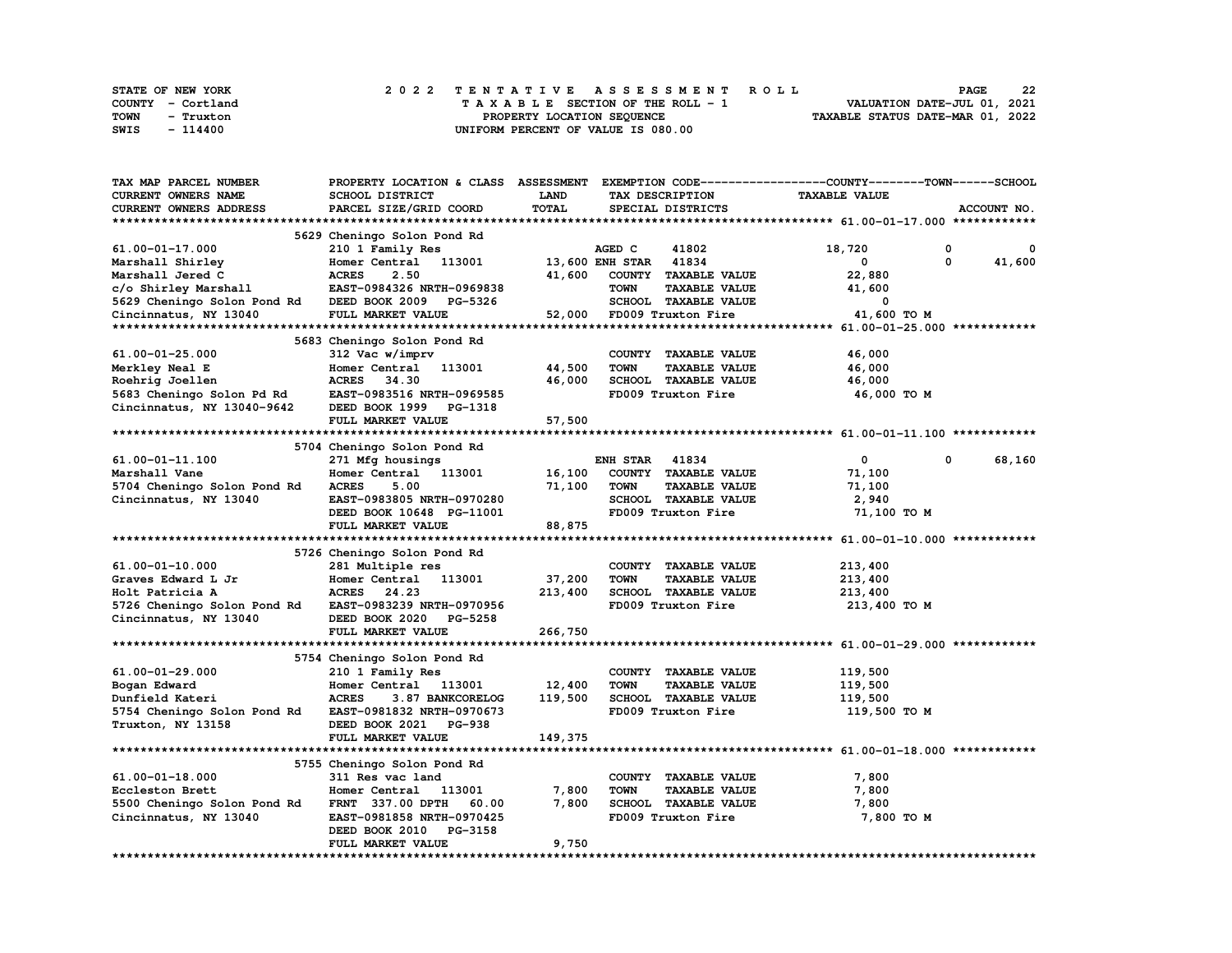| STATE OF NEW YORK | 2022 TENTATIVE ASSESSMENT ROLL     | 23<br><b>PAGE</b>                |
|-------------------|------------------------------------|----------------------------------|
| COUNTY - Cortland | TAXABLE SECTION OF THE ROLL - 1    | VALUATION DATE-JUL 01, 2021      |
| TOWN<br>- Truxton | PROPERTY LOCATION SEQUENCE         | TAXABLE STATUS DATE-MAR 01, 2022 |
| SWIS<br>- 114400  | UNIFORM PERCENT OF VALUE IS 080.00 |                                  |

| TAX MAP PARCEL NUMBER       | PROPERTY LOCATION & CLASS        |             | ASSESSMENT EXEMPTION CODE-----------------COUNTY-------TOWN-----SCHOOL |                      |                      |
|-----------------------------|----------------------------------|-------------|------------------------------------------------------------------------|----------------------|----------------------|
| <b>CURRENT OWNERS NAME</b>  | <b>SCHOOL DISTRICT</b>           | <b>LAND</b> | TAX DESCRIPTION                                                        | <b>TAXABLE VALUE</b> |                      |
| CURRENT OWNERS ADDRESS      | PARCEL SIZE/GRID COORD           | TOTAL       | SPECIAL DISTRICTS                                                      |                      | ACCOUNT NO.          |
|                             |                                  |             |                                                                        |                      |                      |
|                             | 5795 Cheningo Solon Pond Rd      |             |                                                                        |                      |                      |
| 61.00-01-23.000             | 270 Mfg housing                  |             | COUNTY TAXABLE VALUE                                                   | 23,500               |                      |
|                             |                                  | 9,600       | <b>TOWN</b>                                                            |                      |                      |
| Vickory Judson E III        | Homer Central 113001             |             | <b>TAXABLE VALUE</b>                                                   | 23,500               |                      |
| Vickory Bonni               | <b>FRNT</b><br>69.96 DPTH 433.82 | 23,500      | SCHOOL TAXABLE VALUE                                                   | 23,500               |                      |
| 5795 Cheningo Solon Pond Rd | EAST-0981125 NRTH-0970115        |             | FD009 Truxton Fire                                                     | 23,500 TO M          |                      |
| Cincinnatus, NY 13040       | DEED BOOK 2018 PG-825            |             |                                                                        |                      |                      |
|                             | FULL MARKET VALUE                | 29,375      |                                                                        |                      |                      |
|                             |                                  |             |                                                                        |                      |                      |
|                             | 5827 Cheningo Solon Pond Rd      |             |                                                                        |                      |                      |
| 61.00-01-19.000             | 241 Rural res&ag                 |             | <b>BAS STAR</b> 41854                                                  | 0                    | 27,300<br>0          |
| Stafford Steve W            | Homer Central 113001             | 22,200      | COUNTY TAXABLE VALUE                                                   | 113,800              |                      |
| Stafford Jody M             | ACRES 11.15                      | 113,800     | <b>TOWN</b><br><b>TAXABLE VALUE</b>                                    | 113,800              |                      |
| 5827 Cheningo Solon Pond Rd | EAST-0980693 NRTH-0970335        |             | SCHOOL TAXABLE VALUE                                                   | 86,500               |                      |
| Cincinnatus, NY 13040       | DEED BOOK 2011 PG-4189           |             | FD009 Truxton Fire                                                     | 113,800 TO M         |                      |
|                             | FULL MARKET VALUE                | 142,250     |                                                                        |                      |                      |
|                             |                                  |             |                                                                        |                      |                      |
|                             |                                  |             |                                                                        |                      |                      |
|                             | 5846 Cheningo Solon Pond Rd      |             |                                                                        |                      |                      |
| 61.00-01-07.000             | 210 1 Family Res                 |             | <b>ENH STAR 41834</b>                                                  | $\mathbf{0}$         | 68,160<br>0          |
| Hurlbert LouAnn             | Homer Central<br>113001          | 18,400      | COUNTY TAXABLE VALUE                                                   | 94,600               |                      |
| Hurlbert Kenneth C          | <b>ACRES</b><br>7.40             | 94,600      | <b>TOWN</b><br><b>TAXABLE VALUE</b>                                    | 94,600               |                      |
| 5846 Cheningo Solon Pond Rd | EAST-0979875 NRTH-0970928        |             | SCHOOL TAXABLE VALUE                                                   | 26,440               |                      |
| Cincinnatus, NY 13040       | DEED BOOK 2011 PG-3951           |             | FD009 Truxton Fire                                                     | 94,600 TO M          |                      |
|                             | FULL MARKET VALUE                | 118,250     |                                                                        |                      |                      |
|                             |                                  |             |                                                                        |                      |                      |
|                             | 5903 Cheningo Solon Pond Rd      |             |                                                                        |                      |                      |
| 61.00-01-20.000             | 210 1 Family Res                 |             | <b>BAS STAR 41854</b>                                                  | $\mathbf{0}$         | 27,300<br>$^{\circ}$ |
| Flint Randy                 | Homer Central 113001             | 12,400      | COUNTY TAXABLE VALUE                                                   | 75,600               |                      |
| 5903 Cheningo Solon Pond Rd | 1.30 BANKCORELOG<br><b>ACRES</b> | 75,600      | <b>TOWN</b><br><b>TAXABLE VALUE</b>                                    | 75,600               |                      |
| Truxton, NY 13158           | EAST-0979232 NRTH-0970230        |             | SCHOOL TAXABLE VALUE                                                   | 48,300               |                      |
|                             | DEED BOOK 10450 PG-93001         |             | FD009 Truxton Fire                                                     |                      |                      |
|                             |                                  |             |                                                                        | 75,600 TO M          |                      |
|                             | FULL MARKET VALUE                | 94,500      |                                                                        |                      |                      |
|                             |                                  |             |                                                                        |                      |                      |
|                             | 5979 Cheningo Solon Pond Rd      |             |                                                                        |                      |                      |
| 60.00-02-10.000             | 230 3 Family Res                 |             | COUNTY TAXABLE VALUE                                                   | 86,300               |                      |
| Murray Leonard              | Homer Central 113001             | 6,200       | <b>TOWN</b><br><b>TAXABLE VALUE</b>                                    | 86,300               |                      |
| Murray Cecelia              | FRNT 83.00 DPTH 105.25           | 86,300      | SCHOOL TAXABLE VALUE                                                   | 86,300               |                      |
| 5979 Cheningo Solon Pond Rd | EAST-0977858 NRTH-0969947        |             | FD009 Truxton Fire                                                     | 86,300 TO M          |                      |
| Truxton, NY 13158           | DEED BOOK 2009 PG-1932           |             |                                                                        |                      |                      |
|                             | FULL MARKET VALUE                | 107,875     |                                                                        |                      |                      |
|                             |                                  |             |                                                                        |                      |                      |
|                             | 5987 Cheningo Solon Pond Rd      |             |                                                                        |                      |                      |
| 60.00-02-11.000             | 210 1 Family Res                 |             | <b>ENH STAR</b><br>41834                                               | 0                    | $\Omega$<br>68,160   |
| Lasette Dewetta             | Homer Central 113001             | 9,100       | COUNTY TAXABLE VALUE                                                   | 180,000              |                      |
|                             |                                  |             |                                                                        |                      |                      |
| Lasette John W              | FRNT 148.40 DPTH 187.85          | 180,000     | <b>TOWN</b><br><b>TAXABLE VALUE</b>                                    | 180,000              |                      |
| 5987 Cheningo Solon Pond Rd | EAST-0977741 NRTH-0969767        |             | SCHOOL TAXABLE VALUE                                                   | 111,840              |                      |
| Truxton, NY 13158           | DEED BOOK 2000 PG-3358           |             | FD009 Truxton Fire                                                     | 180,000 TO M         |                      |
|                             | FULL MARKET VALUE                | 225,000     |                                                                        |                      |                      |
|                             |                                  |             |                                                                        |                      |                      |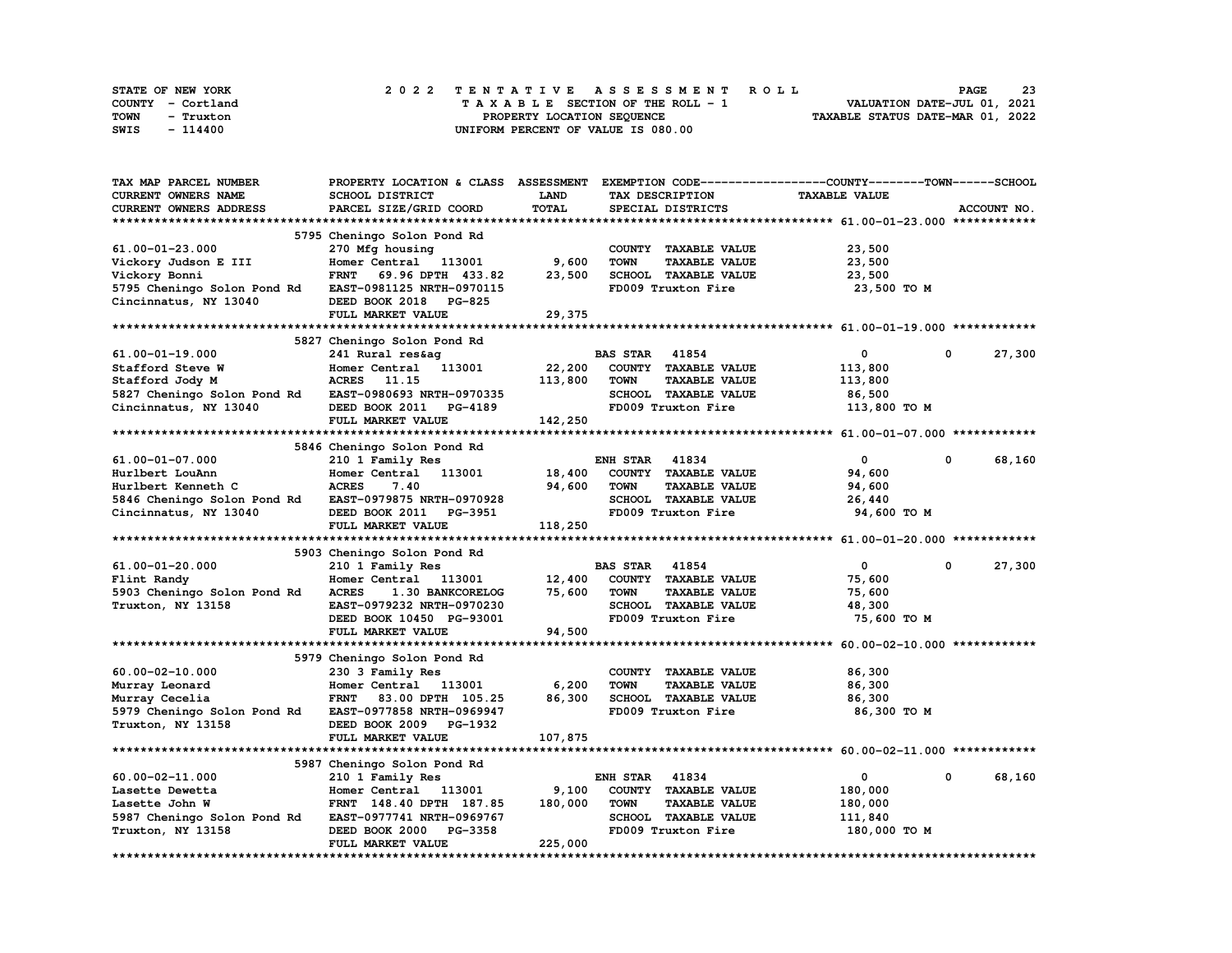| STATE OF NEW YORK | 2022 TENTATIVE ASSESSMENT ROLL     | 24<br><b>PAGE</b>                |
|-------------------|------------------------------------|----------------------------------|
| COUNTY - Cortland | TAXABLE SECTION OF THE ROLL - 1    | VALUATION DATE-JUL 01, 2021      |
| TOWN<br>- Truxton | PROPERTY LOCATION SEQUENCE         | TAXABLE STATUS DATE-MAR 01, 2022 |
| SWIS<br>- 114400  | UNIFORM PERCENT OF VALUE IS 080.00 |                                  |

| TAX MAP PARCEL NUMBER                                                                                                                                              | PROPERTY LOCATION & CLASS ASSESSMENT EXEMPTION CODE----------------COUNTY-------TOWN-----SCHOOL                 |             |                                                             |                      |                                         |
|--------------------------------------------------------------------------------------------------------------------------------------------------------------------|-----------------------------------------------------------------------------------------------------------------|-------------|-------------------------------------------------------------|----------------------|-----------------------------------------|
| CURRENT OWNERS NAME                                                                                                                                                | SCHOOL DISTRICT                                                                                                 | <b>LAND</b> | TAX DESCRIPTION                                             | <b>TAXABLE VALUE</b> |                                         |
| <b>CURRENT OWNERS ADDRESS</b>                                                                                                                                      | PARCEL SIZE/GRID COORD                                                                                          | TOTAL       | SPECIAL DISTRICTS                                           |                      | ACCOUNT NO.                             |
|                                                                                                                                                                    |                                                                                                                 |             |                                                             |                      |                                         |
|                                                                                                                                                                    | 6003 Cheningo Solon Pond Rd                                                                                     |             |                                                             |                      |                                         |
| $60.00 - 02 - 12.000$                                                                                                                                              |                                                                                                                 |             |                                                             | 5,460                | $\overline{\phantom{a}}$<br>$\mathbf 0$ |
|                                                                                                                                                                    | Cheningo Solon Pond Rd<br>210 1 Family Res<br>Homer Central 113001 7,100 VET WAR T 41123<br>200 VET WAR T 41123 |             |                                                             | $0 \t 10,920$        | $\mathbf{0}$                            |
|                                                                                                                                                                    | FRNT 117.50 DPTH 128.00 78,500 ENH STAR 41834                                                                   |             |                                                             | $\overline{0}$       | 68,160<br>$\Omega$                      |
| Schmitz Robert Homer Central 113001<br>Schmitz Denise L<br>5230 Cheningo Solon Pd Rd EAST-0977628 NRTH-0969682                                                     |                                                                                                                 |             | COUNTY TAXABLE VALUE 73,040                                 |                      |                                         |
| Truxton, NY 13158-9715                                                                                                                                             | DEED BOOK 340<br><b>PG-385</b>                                                                                  |             | <b>TOWN</b><br><b>TAXABLE VALUE</b>                         | 67,580               |                                         |
|                                                                                                                                                                    | FULL MARKET VALUE                                                                                               |             | 98,125 SCHOOL TAXABLE VALUE                                 | 10,340               |                                         |
|                                                                                                                                                                    |                                                                                                                 |             | FD009 Truxton Fire                                          | 78,500 то м          |                                         |
|                                                                                                                                                                    |                                                                                                                 |             |                                                             |                      |                                         |
|                                                                                                                                                                    | Crains Mills Rd                                                                                                 |             |                                                             |                      |                                         |
| 40.00-01-54.112                                                                                                                                                    | 105 Vac farmland                                                                                                |             | COUNTY TAXABLE VALUE                                        | 17,800               |                                         |
|                                                                                                                                                                    | Homer Central 113001 17,800                                                                                     |             | TOWN<br><b>TAXABLE VALUE</b>                                | 17,800               |                                         |
|                                                                                                                                                                    |                                                                                                                 | 17,800      | SCHOOL TAXABLE VALUE 17,800                                 |                      |                                         |
| Austin Jeffrey A Momer Central 113001<br>Austin Stacey F ACRES 17.80<br>4162 Crains Mills Rd EAST-0976404 NRTH-0987032<br>Truxton, NY 13158 DEED BOOK 2016 PG-3210 |                                                                                                                 |             | FD009 Truxton Fire                                          | 17,800 TO M          |                                         |
|                                                                                                                                                                    |                                                                                                                 |             |                                                             |                      |                                         |
|                                                                                                                                                                    | FULL MARKET VALUE                                                                                               | 22,250      |                                                             |                      |                                         |
|                                                                                                                                                                    |                                                                                                                 |             |                                                             |                      |                                         |
|                                                                                                                                                                    | Crains Mills Rd                                                                                                 |             |                                                             |                      |                                         |
| 40.00-01-56.100                                                                                                                                                    |                                                                                                                 |             |                                                             | 63,356               | 63,356<br>63,356                        |
| Church Monica E                                                                                                                                                    |                                                                                                                 |             |                                                             | 59,544               |                                         |
|                                                                                                                                                                    |                                                                                                                 | 122,900     | <b>TOWN</b><br><b>TAXABLE VALUE</b>                         | 59,544               |                                         |
|                                                                                                                                                                    | EAST-0976576 NRTH-0986067                                                                                       |             | SCHOOL TAXABLE VALUE                                        | 59,544               |                                         |
| Devon, PA 19333                                                                                                                                                    | DEED BOOK 2017 PG-1154                                                                                          |             | FD009 Truxton Fire                                          | 122,900 то м         |                                         |
|                                                                                                                                                                    | FULL MARKET VALUE                                                                                               | 153,625     |                                                             |                      |                                         |
| MAY BE SUBJECT TO PAYMENT                                                                                                                                          |                                                                                                                 |             |                                                             |                      |                                         |
| UNDER AGDIST LAW TIL 2026                                                                                                                                          |                                                                                                                 |             |                                                             |                      |                                         |
|                                                                                                                                                                    |                                                                                                                 |             |                                                             |                      |                                         |
|                                                                                                                                                                    | Crains Mills Rd                                                                                                 |             |                                                             |                      |                                         |
|                                                                                                                                                                    |                                                                                                                 |             | COUNTY TAXABLE VALUE                                        | 8,940                |                                         |
| 40.00-11-01.000                                                                                                                                                    | 314 Rural vac<10 $\qquad$ COUNTY<br>Homer Central 113001 $\qquad$ 8,940 TOWN<br>314 Rural vac<10                |             | <b>TAXABLE VALUE</b>                                        | 8,940                |                                         |
|                                                                                                                                                                    |                                                                                                                 |             | 8,940 SCHOOL TAXABLE VALUE                                  | 8,940                |                                         |
|                                                                                                                                                                    |                                                                                                                 |             | FD009 Truxton Fire                                          | 8,940 TO M           |                                         |
|                                                                                                                                                                    |                                                                                                                 |             |                                                             |                      |                                         |
|                                                                                                                                                                    |                                                                                                                 | 11,175      |                                                             |                      |                                         |
|                                                                                                                                                                    | FULL MARKET VALUE                                                                                               |             |                                                             |                      |                                         |
|                                                                                                                                                                    |                                                                                                                 |             |                                                             |                      |                                         |
|                                                                                                                                                                    | Crains Mills Rd                                                                                                 |             |                                                             |                      |                                         |
| 40.00-11-02.000<br>Perine Bruce E                                                                                                                                  | 322 Rural vac>10<br>Homer Central 113001 12,640                                                                 |             | COUNTY TAXABLE VALUE<br><b>TOWN</b><br><b>TAXABLE VALUE</b> | 12,640               |                                         |
|                                                                                                                                                                    |                                                                                                                 |             | SCHOOL TAXABLE VALUE 12,640                                 | 12,640               |                                         |
| Perine Debra L<br>4294 Crains Mills Rd                                                                                                                             | <b>ACRES</b><br>5.64<br>EAST-0978781 NRTH-0988053                                                               | 12,640      | FD009 Truxton Fire                                          | 12,640 TO M          |                                         |
|                                                                                                                                                                    |                                                                                                                 |             |                                                             |                      |                                         |
| Truxton, NY 13158                                                                                                                                                  | DEED BOOK 2021 PG-268                                                                                           |             |                                                             |                      |                                         |
|                                                                                                                                                                    | FULL MARKET VALUE                                                                                               | 15,800      |                                                             |                      |                                         |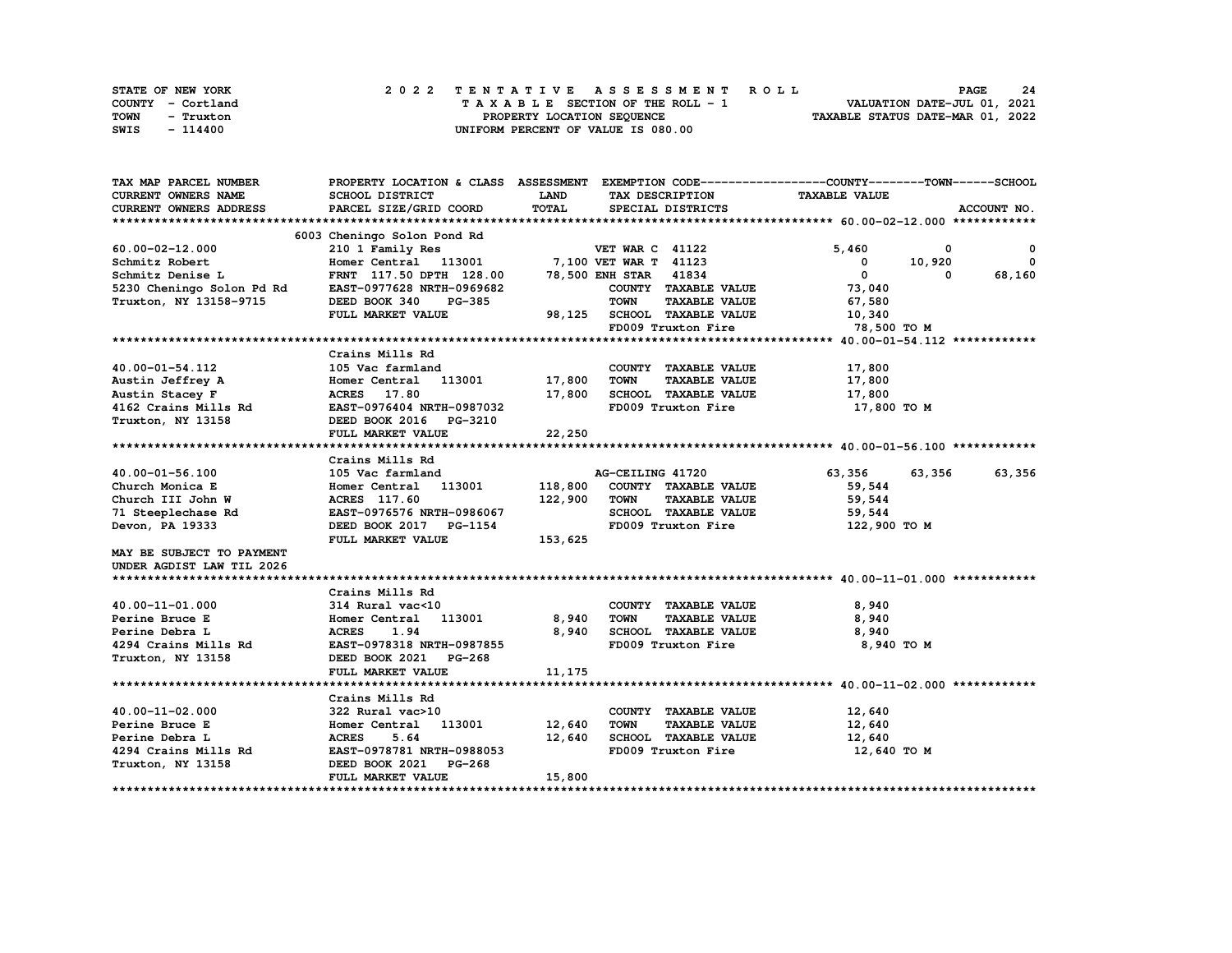| STATE OF NEW YORK | 2022 TENTATIVE ASSESSMENT ROLL     | 25<br><b>PAGE</b>                |
|-------------------|------------------------------------|----------------------------------|
| COUNTY - Cortland | TAXABLE SECTION OF THE ROLL - 1    | VALUATION DATE-JUL 01, 2021      |
| TOWN<br>- Truxton | PROPERTY LOCATION SEQUENCE         | TAXABLE STATUS DATE-MAR 01, 2022 |
| SWIS<br>- 114400  | UNIFORM PERCENT OF VALUE IS 080.00 |                                  |

| TAX MAP PARCEL NUMBER     |                                  |              |                                     | PROPERTY LOCATION & CLASS ASSESSMENT EXEMPTION CODE-----------------COUNTY-------TOWN------SCHOOL |
|---------------------------|----------------------------------|--------------|-------------------------------------|---------------------------------------------------------------------------------------------------|
| CURRENT OWNERS NAME       | <b>SCHOOL DISTRICT</b>           | LAND         | TAX DESCRIPTION                     | <b>TAXABLE VALUE</b>                                                                              |
| CURRENT OWNERS ADDRESS    | PARCEL SIZE/GRID COORD           | <b>TOTAL</b> | SPECIAL DISTRICTS                   | ACCOUNT NO.                                                                                       |
|                           |                                  |              |                                     |                                                                                                   |
|                           | Crains Mills Rd                  |              |                                     |                                                                                                   |
| 40.00-11-03.000           | 314 Rural vac<10                 |              | COUNTY TAXABLE VALUE                | 100                                                                                               |
| Henry Christopher         | Homer Central 113001             | 100          | <b>TOWN</b><br><b>TAXABLE VALUE</b> | 100                                                                                               |
| 6 Miller Dr               | 21.74 DPTH 175.28<br><b>FRNT</b> | 100          | SCHOOL TAXABLE VALUE                | 100                                                                                               |
| Homer, NY 13077           | 0.08<br><b>ACRES</b>             |              | FD009 Truxton Fire                  | 100 TO M                                                                                          |
|                           | EAST-0978885 NRTH-0987928        |              |                                     |                                                                                                   |
|                           | DEED BOOK 2021 PG-5364           |              |                                     |                                                                                                   |
|                           | FULL MARKET VALUE                | 125          |                                     |                                                                                                   |
|                           |                                  |              |                                     |                                                                                                   |
|                           | Crains Mills Rd                  |              |                                     |                                                                                                   |
| 40.00-11-06.000           | 105 Vac farmland                 |              | AG-CEILING 41720                    | 1,177<br>1,177<br>1,177                                                                           |
| Young Martin L            | Homer Central<br>113001          | 9,360        | COUNTY TAXABLE VALUE                | 8,183                                                                                             |
| Young Mary Ann            | <b>ACRES</b> 13.90               | 9,360        | <b>TOWN</b><br><b>TAXABLE VALUE</b> | 8,183                                                                                             |
| 4747 Tripoli Rd           | EAST-0979495 NRTH-0988298        |              | SCHOOL TAXABLE VALUE                | 8,183                                                                                             |
| Cuyler, NY 13158          | DEED BOOK 2020 PG-6943           |              | FD009 Truxton Fire                  | 9,360 TO M                                                                                        |
|                           | FULL MARKET VALUE                | 11,700       |                                     |                                                                                                   |
| MAY BE SUBJECT TO PAYMENT |                                  |              |                                     |                                                                                                   |
| UNDER AGDIST LAW TIL 2026 |                                  |              |                                     |                                                                                                   |
|                           |                                  |              |                                     |                                                                                                   |
|                           | Crains Mills Rd                  |              |                                     |                                                                                                   |
| 40.00-11-07.000           | 270 Mfg housing                  |              | COUNTY TAXABLE VALUE                | 22,000                                                                                            |
| Condie Daniel             | Homer Central 113001             | 12,000       | <b>TOWN</b><br><b>TAXABLE VALUE</b> | 22,000                                                                                            |
| 4361 Crains Mills Rd      | <b>ACRES</b><br>1.00             | 22,000       | SCHOOL TAXABLE VALUE                | 22,000                                                                                            |
| Truxton, NY 13158         | EAST-0979929 NRTH-0988472        |              | FD009 Truxton Fire                  | 22,000 TO M                                                                                       |
|                           | DEED BOOK 2019 PG-5641           |              |                                     |                                                                                                   |
|                           | FULL MARKET VALUE                | 27,500       |                                     |                                                                                                   |
|                           |                                  |              |                                     |                                                                                                   |
|                           | Crains Mills Rd                  |              |                                     |                                                                                                   |
| 40.00-11-10.000           | 105 Vac farmland                 |              | AG-CEILING 41720                    | 442<br>442<br>442                                                                                 |
| Young Martin L            | 113001<br>Homer Central          | 11,650       | COUNTY TAXABLE VALUE                | 11,208                                                                                            |
| Young Mary Ann            | ACRES 13.00                      | 11,650       | <b>TOWN</b><br><b>TAXABLE VALUE</b> | 11,208                                                                                            |
| 4747 Tripoli Rd           | EAST-0980354 NRTH-0988543        |              | SCHOOL TAXABLE VALUE                | 11,208                                                                                            |
| Cuyler, NY 13158          | DEED BOOK 2020 PG-6943           |              | FD009 Truxton Fire                  | 11,650 TO M                                                                                       |
|                           | FULL MARKET VALUE                | 14,563       |                                     |                                                                                                   |
| MAY BE SUBJECT TO PAYMENT |                                  |              |                                     |                                                                                                   |
| UNDER AGDIST LAW TIL 2026 |                                  |              |                                     |                                                                                                   |
|                           |                                  |              |                                     |                                                                                                   |
|                           | Crains Mills Rd                  |              |                                     |                                                                                                   |
| 40.00-11-15.000           | 314 Rural vac<10                 |              | COUNTY TAXABLE VALUE                | 8,050                                                                                             |
| Brown Charles E           | 113001<br>Homer Central          | 3,500        | <b>TAXABLE VALUE</b><br><b>TOWN</b> | 8,050                                                                                             |
| Brown Arlene              | <b>ACRES</b><br>3.47             | 8,050        | SCHOOL TAXABLE VALUE                | 8,050                                                                                             |
| 4420 Crains Mills Rd      | EAST-0981014 NRTH-0988573        |              | FD009 Truxton Fire                  | 8,050 TO M                                                                                        |
| Truxton, NY 13158-9745    | DEED BOOK 561<br>$PG-30$         |              |                                     |                                                                                                   |
|                           | FULL MARKET VALUE                | 10,063       |                                     |                                                                                                   |
|                           |                                  |              |                                     |                                                                                                   |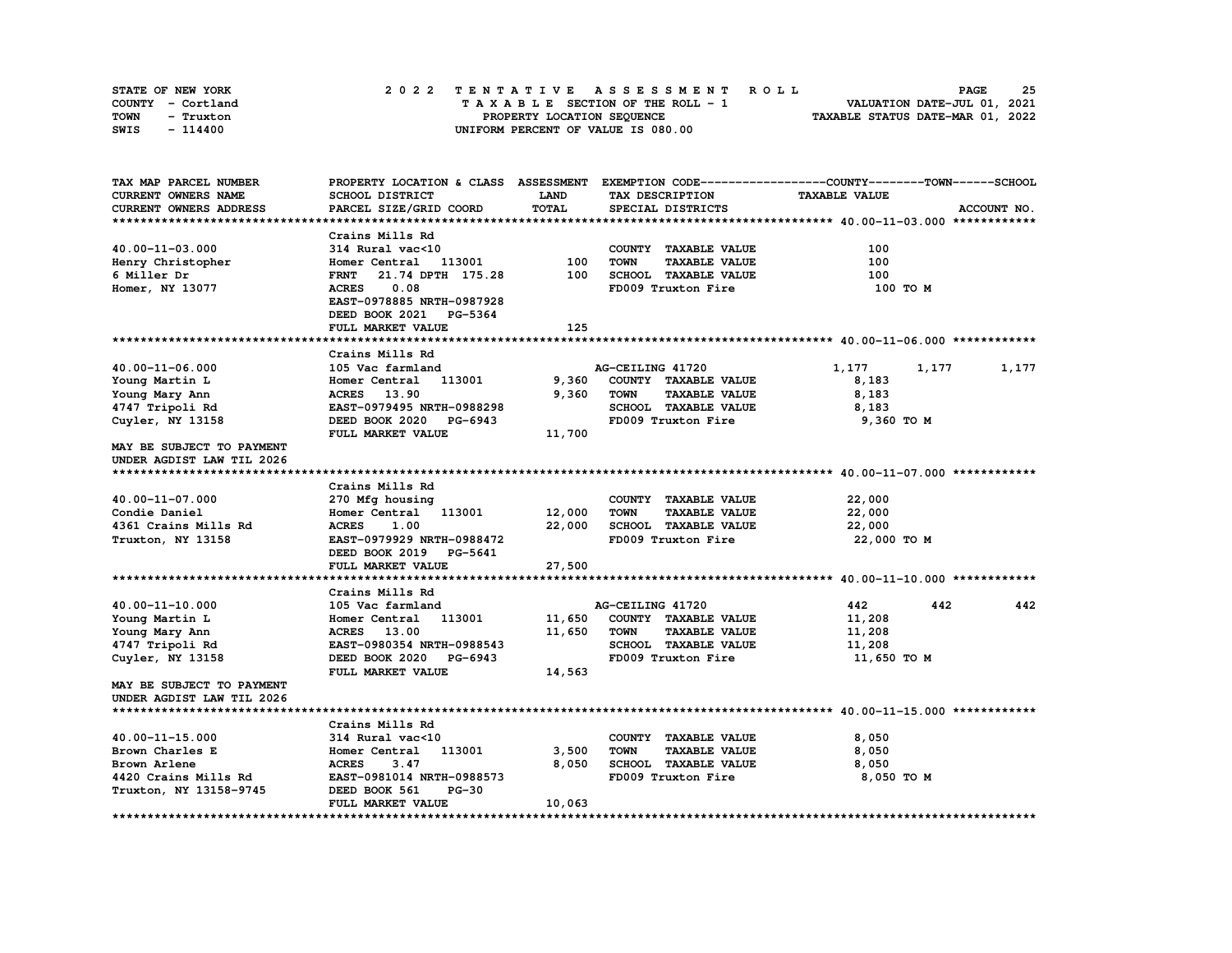| STATE OF NEW YORK | 2022 TENTATIVE ASSESSMENT ROLL     | 26<br><b>PAGE</b>                |
|-------------------|------------------------------------|----------------------------------|
| COUNTY - Cortland | TAXABLE SECTION OF THE ROLL - 1    | VALUATION DATE-JUL 01, 2021      |
| TOWN<br>- Truxton | PROPERTY LOCATION SEQUENCE         | TAXABLE STATUS DATE-MAR 01, 2022 |
| SWIS<br>- 114400  | UNIFORM PERCENT OF VALUE IS 080.00 |                                  |

| TAX MAP PARCEL NUMBER                                                                                                                                                                                               | PROPERTY LOCATION & CLASS ASSESSMENT EXEMPTION CODE----------------COUNTY-------TOWN-----SCHOOL                     |         |                       |                             |                                 |              |             |
|---------------------------------------------------------------------------------------------------------------------------------------------------------------------------------------------------------------------|---------------------------------------------------------------------------------------------------------------------|---------|-----------------------|-----------------------------|---------------------------------|--------------|-------------|
| CURRENT OWNERS NAME                                                                                                                                                                                                 | SCHOOL DISTRICT                                                                                                     | LAND    |                       | TAX DESCRIPTION             | <b>TAXABLE VALUE</b>            |              |             |
| <b>CURRENT OWNERS ADDRESS</b>                                                                                                                                                                                       | PARCEL SIZE/GRID COORD                                                                                              | TOTAL   |                       | SPECIAL DISTRICTS           |                                 |              | ACCOUNT NO. |
|                                                                                                                                                                                                                     |                                                                                                                     |         |                       |                             |                                 |              |             |
|                                                                                                                                                                                                                     | Crains Mills Rd                                                                                                     |         |                       |                             |                                 |              |             |
| 40.00-11-19.000                                                                                                                                                                                                     | 322 Rural vac>10<br>Homer Central 113001 1,00                                                                       |         |                       | COUNTY TAXABLE VALUE        | 1,000                           |              |             |
| Bushnell Douglas                                                                                                                                                                                                    |                                                                                                                     | 1,000   | <b>TOWN</b>           | <b>TAXABLE VALUE</b>        | 1,000                           |              |             |
| Bushnell Danielle                                                                                                                                                                                                   |                                                                                                                     | 1,000   |                       | SCHOOL TAXABLE VALUE        | 1,000                           |              |             |
| 4320 Crains Mills Rd                                                                                                                                                                                                | EAST-0979033 NRTH-0987500                                                                                           |         |                       | FD009 Truxton Fire          | 1,000 TO M                      |              |             |
| Truxton, NY 13158                                                                                                                                                                                                   | <b>ACRES</b> 1.03<br><b>EAST-0979033 NRTH-098750</b><br><b>DEED BOOK 2021 PG-270</b><br><b>CED BOOK 2021 PG-270</b> |         |                       |                             |                                 |              |             |
|                                                                                                                                                                                                                     | FULL MARKET VALUE                                                                                                   | 1,250   |                       |                             |                                 |              |             |
|                                                                                                                                                                                                                     |                                                                                                                     |         |                       |                             |                                 |              |             |
|                                                                                                                                                                                                                     | Crains Mills Rd                                                                                                     |         |                       |                             |                                 |              |             |
| 41.00-02-02.000                                                                                                                                                                                                     | 270 Mfg housing                                                                                                     |         | AG-CEILING 41720      |                             | 2,767                           | 2,767        | 2,767       |
| Brown Charles E                                                                                                                                                                                                     |                                                                                                                     |         |                       | COUNTY TAXABLE VALUE        | 22,233                          |              |             |
|                                                                                                                                                                                                                     | 8.99<br><b>ACRES</b>                                                                                                | 25,000  | <b>TOWN</b>           | <b>TAXABLE VALUE</b>        | 22,233                          |              |             |
|                                                                                                                                                                                                                     | EAST-0981490 NRTH-0988893                                                                                           |         |                       | SCHOOL TAXABLE VALUE        | 22,233                          |              |             |
| Brown Arlene<br>4420 Crains Mill Rd<br>Truxton, NY 13158-9745                                                                                                                                                       | DEED BOOK 350<br><b>PG-58</b>                                                                                       |         |                       | FD009 Truxton Fire          | 25,000 TO M                     |              |             |
|                                                                                                                                                                                                                     | FULL MARKET VALUE                                                                                                   | 31,250  |                       |                             |                                 |              |             |
| MAY BE SUBJECT TO PAYMENT                                                                                                                                                                                           |                                                                                                                     |         |                       |                             |                                 |              |             |
| UNDER AGDIST LAW TIL 2026                                                                                                                                                                                           |                                                                                                                     |         |                       |                             |                                 |              |             |
|                                                                                                                                                                                                                     |                                                                                                                     |         |                       |                             |                                 |              |             |
|                                                                                                                                                                                                                     | 4134 Crains Mills Rd                                                                                                |         |                       |                             |                                 |              |             |
| 40.00-08-12.000                                                                                                                                                                                                     | 210 1 Family Res                                                                                                    |         | <b>BAS STAR</b> 41854 |                             | $\mathbf{0}$                    | $\mathbf{0}$ | 27,300      |
|                                                                                                                                                                                                                     |                                                                                                                     |         |                       |                             | 46,600                          |              |             |
| Benedict Charles F                      Homer Central    113001             7,900   COUNTY  TAXABLE VALUE<br>4134 Crains Mills Rd              FRNT   140.00 DPTH   150.00         46,600    TOWN     TAXABLE VALUE |                                                                                                                     |         |                       |                             | 46,600                          |              |             |
| Truxton, NY 13158-9725 EAST-0975545 NRTH-0988366                                                                                                                                                                    |                                                                                                                     |         |                       |                             | SCHOOL TAXABLE VALUE 19,300     |              |             |
|                                                                                                                                                                                                                     | DEED BOOK 554<br>PG-151                                                                                             |         |                       |                             | FD009 Truxton Fire 46,600 TO M  |              |             |
|                                                                                                                                                                                                                     | FULL MARKET VALUE                                                                                                   | 58,250  |                       |                             |                                 |              |             |
|                                                                                                                                                                                                                     |                                                                                                                     |         |                       |                             |                                 |              |             |
|                                                                                                                                                                                                                     | 4135 Crains Mills Rd                                                                                                |         |                       |                             |                                 |              |             |
| 40.00-08-09.000                                                                                                                                                                                                     | 210 1 Family Res                                                                                                    |         | <b>BAS STAR</b> 41854 |                             | $\mathbf{0}$                    | $^{\circ}$   | 27,300      |
|                                                                                                                                                                                                                     | Homer Central 113001 16,100                                                                                         |         |                       | COUNTY TAXABLE VALUE        | 100,500                         |              |             |
|                                                                                                                                                                                                                     |                                                                                                                     | 100,500 | <b>TOWN</b>           | <b>TAXABLE VALUE</b>        | 100,500                         |              |             |
|                                                                                                                                                                                                                     |                                                                                                                     |         |                       | SCHOOL TAXABLE VALUE        | 73,200                          |              |             |
|                                                                                                                                                                                                                     |                                                                                                                     |         |                       |                             | FD009 Truxton Fire 100,500 TO M |              |             |
|                                                                                                                                                                                                                     | FULL MARKET VALUE                                                                                                   | 125,625 |                       |                             |                                 |              |             |
|                                                                                                                                                                                                                     |                                                                                                                     |         |                       |                             |                                 |              |             |
|                                                                                                                                                                                                                     | 4136 Crains Mills Rd                                                                                                |         |                       |                             |                                 |              |             |
| 40.00-08-11.000                                                                                                                                                                                                     | 210 1 Family Res                                                                                                    |         |                       | COUNTY TAXABLE VALUE        | 80,400                          |              |             |
| McMillian Karen                                                                                                                                                                                                     | Homer Central 113001 10,500                                                                                         |         | <b>TOWN</b>           | <b>TAXABLE VALUE</b>        | 80,400                          |              |             |
|                                                                                                                                                                                                                     |                                                                                                                     |         |                       | <b>SCHOOL TAXABLE VALUE</b> | 80,400                          |              |             |
|                                                                                                                                                                                                                     |                                                                                                                     |         |                       | FD009 Truxton Fire          | 80,400 TO M                     |              |             |
|                                                                                                                                                                                                                     |                                                                                                                     |         |                       |                             |                                 |              |             |
|                                                                                                                                                                                                                     | FULL MARKET VALUE                                                                                                   | 100,500 |                       |                             |                                 |              |             |
|                                                                                                                                                                                                                     |                                                                                                                     |         |                       |                             |                                 |              |             |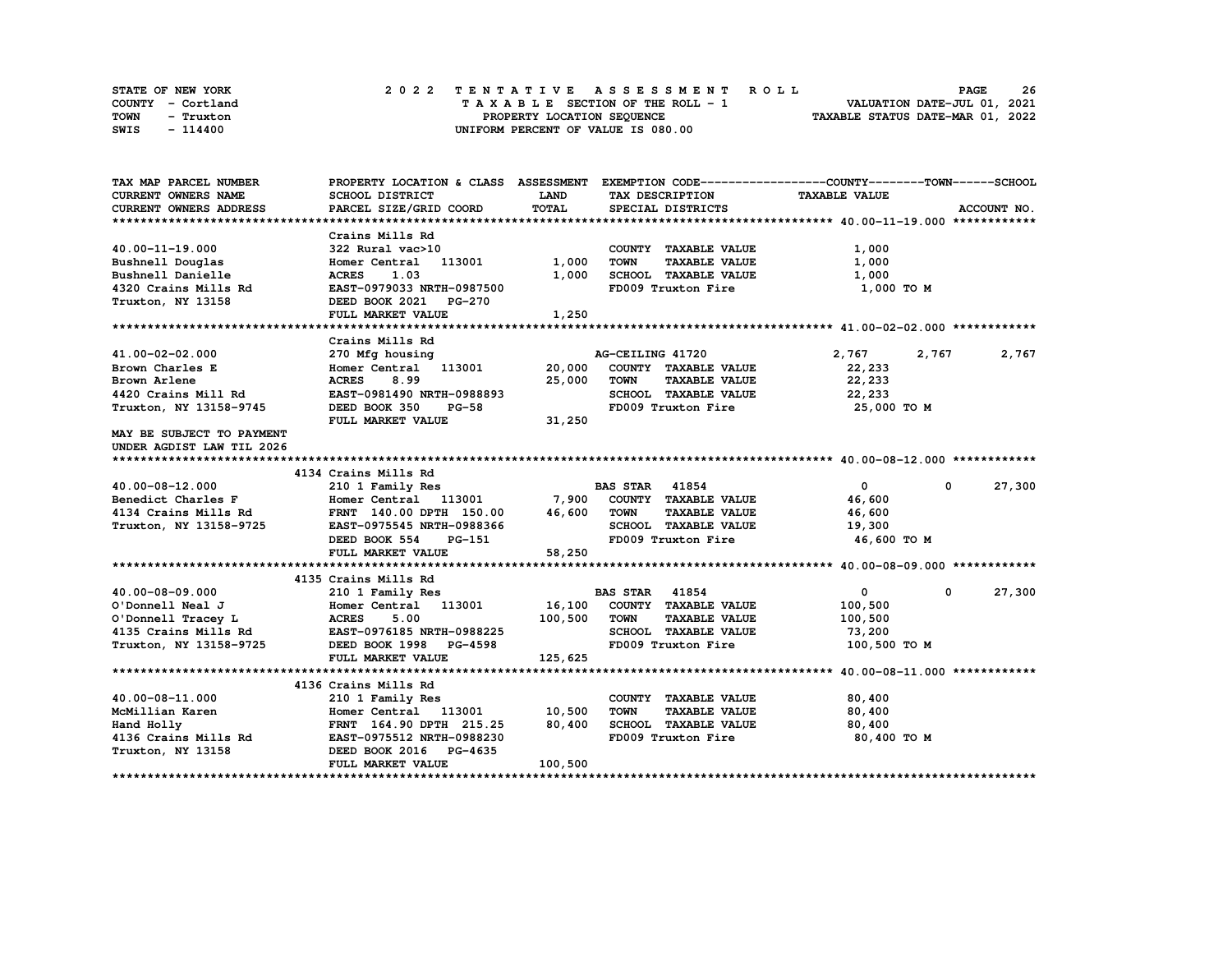| STATE OF NEW YORK | 2022 TENTATIVE ASSESSMENT ROLL     | -27<br><b>PAGE</b>               |
|-------------------|------------------------------------|----------------------------------|
| COUNTY - Cortland | TAXABLE SECTION OF THE ROLL - 1    | VALUATION DATE-JUL 01, 2021      |
| TOWN<br>- Truxton | PROPERTY LOCATION SEQUENCE         | TAXABLE STATUS DATE-MAR 01, 2022 |
| SWIS<br>- 114400  | UNIFORM PERCENT OF VALUE IS 080.00 |                                  |

| TAX MAP PARCEL NUMBER      | PROPERTY LOCATION & CLASS ASSESSMENT EXEMPTION CODE----------------COUNTY-------TOWN-----SCHOOL |                        |                       |                           |                      |          |             |
|----------------------------|-------------------------------------------------------------------------------------------------|------------------------|-----------------------|---------------------------|----------------------|----------|-------------|
| <b>CURRENT OWNERS NAME</b> | <b>SCHOOL DISTRICT</b>                                                                          | <b>LAND</b>            |                       | TAX DESCRIPTION           | <b>TAXABLE VALUE</b> |          |             |
| CURRENT OWNERS ADDRESS     | PARCEL SIZE/GRID COORD                                                                          | TOTAL                  |                       | SPECIAL DISTRICTS         |                      |          | ACCOUNT NO. |
|                            |                                                                                                 |                        |                       |                           |                      |          |             |
|                            | 4137 Crains Mills Rd                                                                            |                        |                       |                           |                      |          |             |
| 40.00-08-10.000            | 210 1 Family Res                                                                                |                        | AGED CTS 41800        |                           | 26,050               | 26,050   | 26,050      |
| Potter Robert M            | Homer Central 113001                                                                            | <b>13,500 ENH STAR</b> |                       | 41834                     | 0                    | 0        | 26,050      |
| 4137 Crains Mills Rd       | 2.40<br><b>ACRES</b>                                                                            | 52,100                 |                       |                           |                      |          |             |
|                            |                                                                                                 |                        | <b>TOWN</b>           | COUNTY TAXABLE VALUE      | 26,050               |          |             |
| Truxton, NY 13158-9725     | EAST-0975887 NRTH-0988113                                                                       |                        |                       | TAXABLE VALUE             | 26,050               |          |             |
|                            | DEED BOOK 493<br>PG-105                                                                         |                        |                       | SCHOOL TAXABLE VALUE      | 0                    |          |             |
|                            | FULL MARKET VALUE                                                                               |                        |                       | 65,125 FD009 Truxton Fire | 52,100 TO M          |          |             |
|                            |                                                                                                 |                        |                       |                           |                      |          |             |
|                            | 4151 Crains Mills Rd                                                                            |                        |                       |                           |                      |          |             |
| 40.00-01-29.000            | 210 1 Family Res                                                                                |                        | <b>ENH STAR</b>       | 41834                     | 0                    | 0        | 68,160      |
| Ryan Richard               | Homer Central<br>113001                                                                         | 12,200                 |                       | COUNTY TAXABLE VALUE      | 75,300               |          |             |
| Ryan Jane                  | 1.09<br><b>ACRES</b>                                                                            | 75,300                 | <b>TOWN</b>           | <b>TAXABLE VALUE</b>      | 75,300               |          |             |
| 4151 Crains Mills Rd       | EAST-0975765 NRTH-0987892                                                                       |                        |                       | SCHOOL TAXABLE VALUE      | 7,140                |          |             |
| Truxton, NY 13158-9725     | DEED BOOK 526<br><b>PG-31</b>                                                                   |                        |                       | FD009 Truxton Fire        | 75,300 TO M          |          |             |
|                            | FULL MARKET VALUE                                                                               | 94,125                 |                       |                           |                      |          |             |
|                            |                                                                                                 |                        |                       |                           |                      |          |             |
|                            | 4160 Crains Mills Rd                                                                            |                        |                       |                           |                      |          |             |
| 40.00-01-34.100            | 210 1 Family Res                                                                                |                        | <b>BAS STAR</b> 41854 |                           | $\mathbf 0$          | $\Omega$ | 27,300      |
|                            | Homer Central 113001                                                                            | 14,800                 |                       | COUNTY TAXABLE VALUE      | 120,000              |          |             |
| Clukey Brian               | <b>ACRES</b><br>3.78 BANKCORELOG                                                                |                        | <b>TOWN</b>           | <b>TAXABLE VALUE</b>      |                      |          |             |
| Clukey Carly               |                                                                                                 | 120,000                |                       |                           | 120,000              |          |             |
| 4160 Crains Mills Rd       | EAST-0975323 NRTH-0988019                                                                       |                        |                       | SCHOOL TAXABLE VALUE      | 92,700               |          |             |
| Truxton, NY 13158          | DEED BOOK 2017 PG-1156                                                                          |                        |                       | FD009 Truxton Fire        | 120,000 TO M         |          |             |
|                            | FULL MARKET VALUE                                                                               | 150,000                |                       |                           |                      |          |             |
|                            |                                                                                                 |                        |                       |                           |                      |          |             |
|                            | 4162 Crains Mills Rd                                                                            |                        |                       |                           |                      |          |             |
| 40.00-01-54.200            | 210 1 Family Res                                                                                |                        | <b>BAS STAR 41854</b> |                           | $\overline{0}$       | 0        | 27,300      |
| Austin Jeffrey A           | Homer Central 113001                                                                            | 16,600                 |                       | COUNTY TAXABLE VALUE      | 91,400               |          |             |
| Austin Stacey F            | 5.60 BANKCORELOG<br><b>ACRES</b>                                                                | 91,400                 | <b>TOWN</b>           | <b>TAXABLE VALUE</b>      | 91,400               |          |             |
| 4162 Crains Mills Rd       | EAST-0975679 NRTH-0987446                                                                       |                        |                       | SCHOOL TAXABLE VALUE      | 64,100               |          |             |
| Truxton, NY 13158          | DEED BOOK 1999 PG-1080                                                                          |                        |                       | FD009 Truxton Fire        | 91,400 TO M          |          |             |
|                            | FULL MARKET VALUE                                                                               | 114,250                |                       |                           |                      |          |             |
|                            |                                                                                                 |                        |                       |                           |                      |          |             |
|                            | 4167 Crains Mills Rd                                                                            |                        |                       |                           |                      |          |             |
| 40.00-01-28.100            | 210 1 Family Res                                                                                |                        | <b>ENH STAR</b>       | 41834                     | 0                    | 0        | 68,160      |
| Rainbow John & Avalena     | Homer Central 113001                                                                            | 15,800                 |                       | COUNTY TAXABLE VALUE      | 114,700              |          |             |
| Gaebler, Trustee Karen A   | <b>ACRES</b><br>4.70                                                                            | 114,700                | <b>TOWN</b>           | <b>TAXABLE VALUE</b>      | 114,700              |          |             |
| c/o John Rainbow           | EAST-0976228 NRTH-0987742                                                                       |                        |                       | SCHOOL TAXABLE VALUE      | 46,540               |          |             |
|                            |                                                                                                 |                        |                       | FD009 Truxton Fire        |                      |          |             |
| 4167 Crains Mills Rd       | DEED BOOK 2017 PG-1489                                                                          |                        |                       |                           | 114,700 TO M         |          |             |
| Truxton, NY 13158-9745     | FULL MARKET VALUE                                                                               | 143,375                |                       |                           |                      |          |             |
|                            |                                                                                                 |                        |                       |                           |                      |          |             |
|                            | 4190 Crains Mills Rd                                                                            |                        |                       |                           |                      |          |             |
| 40.00-01-55.000            | 314 Rural vac<10                                                                                |                        |                       | COUNTY TAXABLE VALUE      | 1,800                |          |             |
| Rainbow Avalena            | Homer Central 113001                                                                            | 1,800                  | <b>TOWN</b>           | <b>TAXABLE VALUE</b>      | 1,800                |          |             |
| 4167 Crains Mills Rd       | <b>FRNT</b> 174.75 DPTH<br>57.61                                                                | 1,800                  |                       | SCHOOL TAXABLE VALUE      | 1,800                |          |             |
| Truxton, NY 13158-9745     | EAST-0976091 NRTH-0987562                                                                       |                        |                       | FD009 Truxton Fire        | 1,800 TO M           |          |             |
|                            | DEED BOOK 520<br>PG-195                                                                         |                        |                       |                           |                      |          |             |
|                            | FULL MARKET VALUE                                                                               | 2,250                  |                       |                           |                      |          |             |
| ***********************    |                                                                                                 |                        |                       |                           |                      |          |             |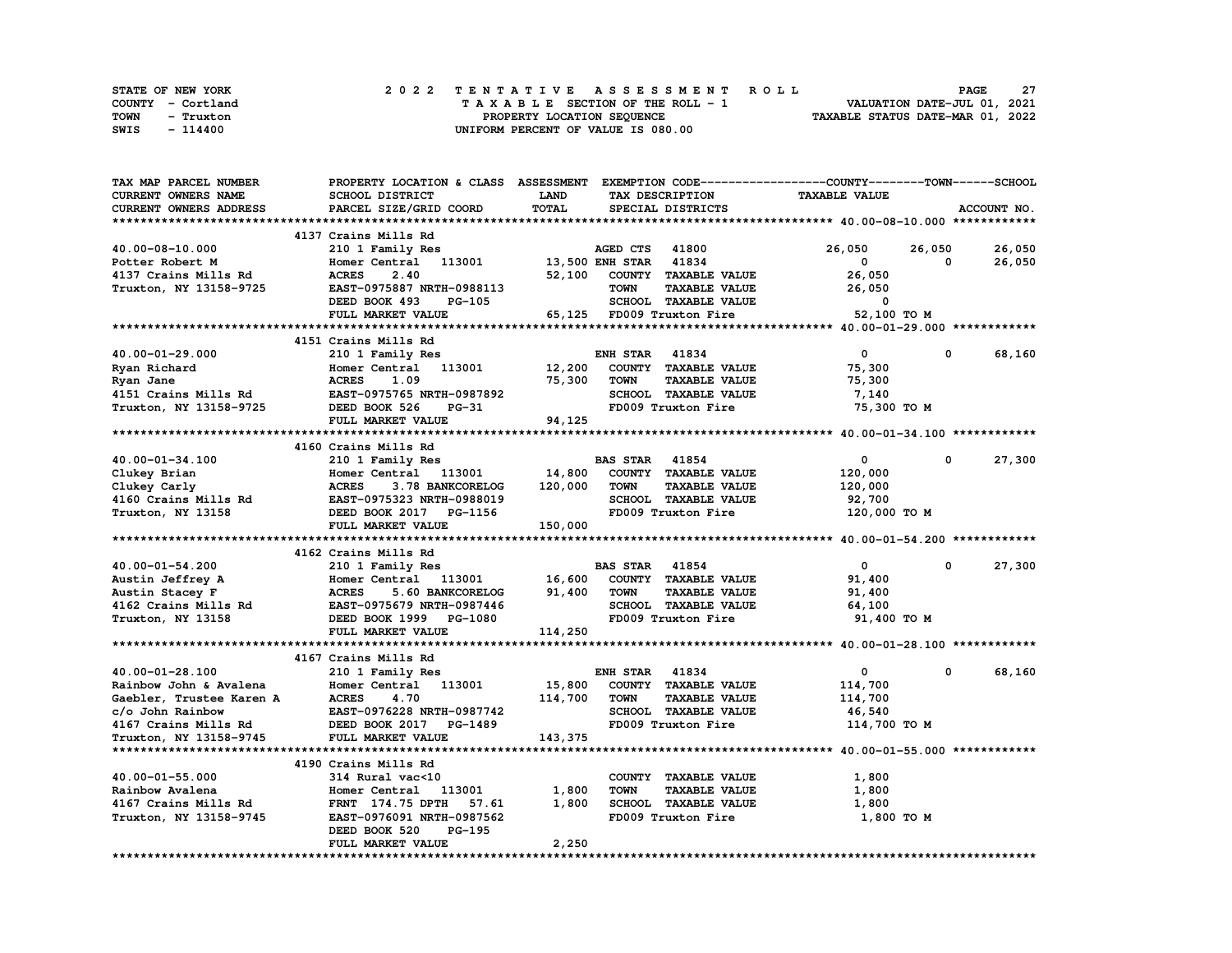| STATE OF NEW YORK |  | 2022 TENTATIVE ASSESSMENT ROLL     | <b>PAGE</b>                      | 28 |
|-------------------|--|------------------------------------|----------------------------------|----|
| COUNTY - Cortland |  | TAXABLE SECTION OF THE ROLL - 1    | VALUATION DATE-JUL 01, 2021      |    |
| TOWN<br>- Truxton |  | PROPERTY LOCATION SEQUENCE         | TAXABLE STATUS DATE-MAR 01, 2022 |    |
| SWIS<br>- 114400  |  | UNIFORM PERCENT OF VALUE IS 080.00 |                                  |    |

| TAX MAP PARCEL NUMBER      | PROPERTY LOCATION & CLASS ASSESSMENT EXEMPTION CODE----------------COUNTY-------TOWN-----SCHOOL |              |                                     |                      |                       |
|----------------------------|-------------------------------------------------------------------------------------------------|--------------|-------------------------------------|----------------------|-----------------------|
| <b>CURRENT OWNERS NAME</b> | SCHOOL DISTRICT                                                                                 | <b>LAND</b>  | TAX DESCRIPTION                     | <b>TAXABLE VALUE</b> |                       |
| CURRENT OWNERS ADDRESS     | PARCEL SIZE/GRID COORD                                                                          | <b>TOTAL</b> | SPECIAL DISTRICTS                   |                      | ACCOUNT NO.           |
|                            |                                                                                                 |              |                                     |                      |                       |
|                            | 4211 Crains Mills Rd                                                                            |              |                                     |                      |                       |
| 40.00-01-28.200            | 210 1 Family Res                                                                                |              | <b>BAS STAR 41854</b>               | $\mathbf 0$          | 27,300<br>$^{\circ}$  |
| Hawks Kirk                 | Homer Central 113001                                                                            | 12,600       | COUNTY TAXABLE VALUE                | 103,300              |                       |
| Hawks Kathy                | <b>ACRES</b><br>1.54 BANKCORELOG                                                                | 103,300      | <b>TAXABLE VALUE</b><br><b>TOWN</b> | 103,300              |                       |
| 4211 Crains Mills Rd       | EAST-0976642 NRTH-0987706                                                                       |              | SCHOOL TAXABLE VALUE                | 76,000               |                       |
| Truxton, NY 13158          | DEED BOOK 10341 PG-13001                                                                        |              | FD009 Truxton Fire                  | 103,300 TO M         |                       |
|                            | FULL MARKET VALUE                                                                               | 129,125      |                                     |                      |                       |
|                            |                                                                                                 |              |                                     |                      |                       |
|                            | 4219 Crains Mills Rd                                                                            |              |                                     |                      |                       |
|                            |                                                                                                 |              |                                     |                      |                       |
| 40.00-01-56.200            | 241 Rural res&ag                                                                                |              | <b>BAS STAR 41854</b>               | $\mathbf 0$          | 27,300<br>0           |
| Edinger Kathy A            | Homer Central 113001                                                                            | 31,400       | COUNTY TAXABLE VALUE                | 98,800               |                       |
| 4219 Crains Mills Rd       | ACRES 20.40 BANKCORELOG                                                                         | 98,800       | <b>TOWN</b><br><b>TAXABLE VALUE</b> | 98,800               |                       |
| Truxton, NY 13158          | EAST-0977530 NRTH-0987836                                                                       |              | SCHOOL TAXABLE VALUE                | 71,500               |                       |
|                            | DEED BOOK 2009 PG-925                                                                           |              | FD009 Truxton Fire                  | 98,800 TO M          |                       |
|                            | FULL MARKET VALUE                                                                               | 123,500      |                                     |                      |                       |
|                            |                                                                                                 |              |                                     |                      |                       |
|                            | 4294 Crains Mills Rd                                                                            |              |                                     |                      |                       |
| 40.00-11-17.000            | 210 1 Family Res                                                                                |              | COUNTY TAXABLE VALUE                | 143,600              |                       |
| Perine Bruce E             | Homer Central 113001                                                                            | 17,400       | <b>TOWN</b><br><b>TAXABLE VALUE</b> | 143,600              |                       |
| Perine Debra L             | <b>ACRES</b><br>6.40                                                                            | 143,600      | SCHOOL TAXABLE VALUE                | 143,600              |                       |
| 4294 Crains Mills Rd       | EAST-0978519 NRTH-0987462                                                                       |              | FD009 Truxton Fire                  | 143,600 то м         |                       |
| Truxton, NY 13158          | DEED BOOK 2021 PG-268                                                                           |              |                                     |                      |                       |
|                            | FULL MARKET VALUE                                                                               | 179,500      |                                     |                      |                       |
|                            |                                                                                                 |              |                                     |                      |                       |
|                            | 4320 Crains Mills Rd                                                                            |              |                                     |                      |                       |
| $40.00 - 11 - 18.000$      | 210 1 Family Res                                                                                |              | COUNTY TAXABLE VALUE                | 123,000              |                       |
| Bushnell Douglas           | Homer Central 113001                                                                            | 12,900       | <b>TOWN</b><br><b>TAXABLE VALUE</b> | 123,000              |                       |
| Bushnell Danielle          | <b>ACRES</b><br>1.86 BANKCORELOG                                                                | 123,000      | SCHOOL TAXABLE VALUE                | 123,000              |                       |
|                            |                                                                                                 |              | FD009 Truxton Fire                  |                      |                       |
| 4320 Crains Mills Rd       | EAST-0978989 NRTH-0987658                                                                       |              |                                     | 123,000 то м         |                       |
| Truxton, NY 13158          | DEED BOOK 2018 PG-6001                                                                          |              |                                     |                      |                       |
|                            | FULL MARKET VALUE                                                                               | 153,750      |                                     |                      |                       |
|                            |                                                                                                 |              |                                     |                      |                       |
|                            | 4321 Crains Mills Rd                                                                            |              |                                     |                      |                       |
| 40.00-11-04.000            | 270 Mfg housing                                                                                 |              | COUNTY TAXABLE VALUE                | 62,400               |                       |
| Henry Christopher          | Homer Central 113001                                                                            | 8,800        | <b>TOWN</b><br><b>TAXABLE VALUE</b> | 62,400               |                       |
| 6 Miller Dr                | FRNT 150.00 DPTH 175.25                                                                         | 62,400       | SCHOOL TAXABLE VALUE                | 62,400               |                       |
| Homer, NY 13077            | EAST-0978971 NRTH-0987933                                                                       |              | FD009 Truxton Fire                  | 62,400 TO M          |                       |
|                            | DEED BOOK 2021 PG-5364                                                                          |              |                                     |                      |                       |
|                            | FULL MARKET VALUE                                                                               | 78,000       |                                     |                      |                       |
|                            |                                                                                                 |              |                                     |                      |                       |
|                            | 4325 Crains Mills Rd                                                                            |              |                                     |                      |                       |
| 40.00-11-05.000            | 210 1 Family Res                                                                                |              | <b>BAS STAR 41854</b>               | $\overline{0}$       | $\mathbf 0$<br>27,300 |
| Reid Martin P              | Homer Central 113001                                                                            | 6,800        | COUNTY TAXABLE VALUE                | 46,900               |                       |
| Reid Shanna L              | FRNT 105.00 DPTH 125.25                                                                         | 46,900       | <b>TOWN</b><br><b>TAXABLE VALUE</b> | 46,900               |                       |
| 4325 Crains Mills Rd       | EAST-0979102 NRTH-0987941                                                                       |              | SCHOOL TAXABLE VALUE                | 19,600               |                       |
| Truxton, NY 13158          | DEED BOOK 10498 PG-51002                                                                        |              | FD009 Truxton Fire                  | 46,900 TO M          |                       |
|                            | FULL MARKET VALUE                                                                               | 58,625       |                                     |                      |                       |
|                            |                                                                                                 |              |                                     |                      |                       |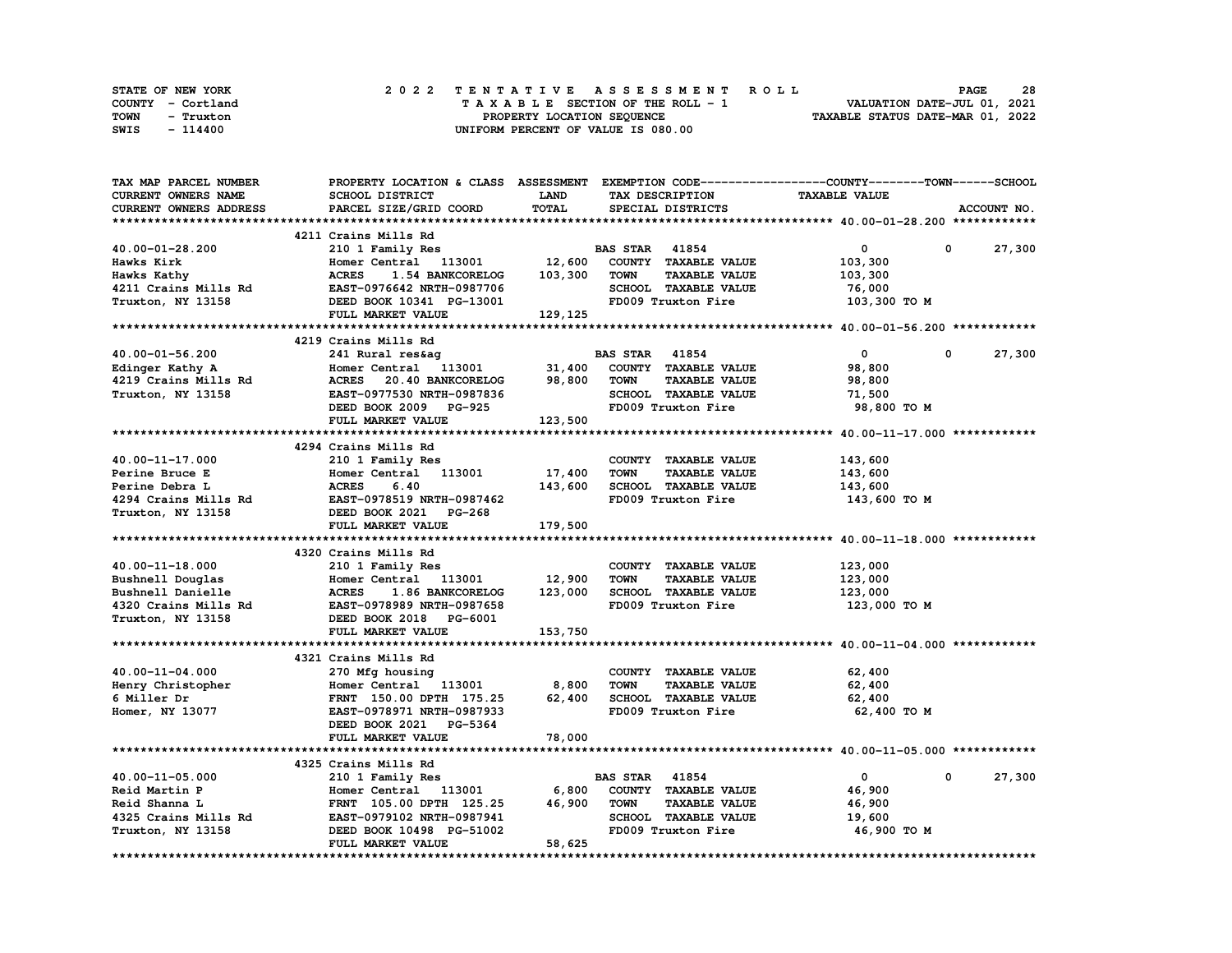| STATE OF NEW YORK | 2022 TENTATIVE ASSESSMENT ROLL     | 29<br><b>PAGE</b>                |
|-------------------|------------------------------------|----------------------------------|
| COUNTY - Cortland | TAXABLE SECTION OF THE ROLL - 1    | VALUATION DATE-JUL 01, 2021      |
| TOWN<br>- Truxton | PROPERTY LOCATION SEQUENCE         | TAXABLE STATUS DATE-MAR 01, 2022 |
| - 114400<br>SWIS  | UNIFORM PERCENT OF VALUE IS 080.00 |                                  |

| TAX MAP PARCEL NUMBER     |                           |         |                                     | PROPERTY LOCATION & CLASS ASSESSMENT EXEMPTION CODE----------------COUNTY-------TOWN-----SCHOOL |             |
|---------------------------|---------------------------|---------|-------------------------------------|-------------------------------------------------------------------------------------------------|-------------|
| CURRENT OWNERS NAME       | <b>SCHOOL DISTRICT</b>    | LAND    | TAX DESCRIPTION                     | <b>TAXABLE VALUE</b>                                                                            |             |
| CURRENT OWNERS ADDRESS    | PARCEL SIZE/GRID COORD    | TOTAL   | SPECIAL DISTRICTS                   |                                                                                                 | ACCOUNT NO. |
|                           |                           |         |                                     |                                                                                                 |             |
|                           | 4331 Crains Mills Rd      |         |                                     |                                                                                                 |             |
| 40.00-11-20.000           | 322 Rural vac>10          |         | AG-CEILING 41720                    | 63,133<br>63,133                                                                                | 63,133      |
| Newton Jacob D            | Homer Central 113001      | 122,468 | COUNTY TAXABLE VALUE                | 59,335                                                                                          |             |
| Newton Alexa M            | ACRES 153.57              | 122,468 | <b>TAXABLE VALUE</b><br>TOWN        | 59,335                                                                                          |             |
| 4358 Crains Mills Rd      | EAST-0978536 NRTH-0986172 |         | SCHOOL TAXABLE VALUE                | 59,335                                                                                          |             |
| Truxton, NY 13158         | DEED BOOK 2021 PG-971     |         | FD009 Truxton Fire                  | 122,468 TO M                                                                                    |             |
|                           | FULL MARKET VALUE         | 153,085 |                                     |                                                                                                 |             |
| MAY BE SUBJECT TO PAYMENT |                           |         |                                     |                                                                                                 |             |
| UNDER AGDIST LAW TIL 2026 |                           |         |                                     |                                                                                                 |             |
|                           |                           |         |                                     |                                                                                                 |             |
|                           | 4332 Crains Mills Rd      |         |                                     |                                                                                                 |             |
| 40.00-02-04.000           | 240 Rural res             |         | AG-CEILING 41720                    | 41,810<br>41,810                                                                                | 41,810      |
| Newton Jacob D            | 113001<br>Homer Central   |         | 90,600 BAS STAR<br>41854            | $\mathbf 0$<br>0                                                                                | 27,300      |
| Ward Alexa M              | <b>ACRES</b><br>80.00     | 165,450 | COUNTY TAXABLE VALUE                | 123,640                                                                                         |             |
| 4332 Crains Mills Rd      | EAST-0980405 NRTH-0986941 |         | <b>TAXABLE VALUE</b><br><b>TOWN</b> | 123,640                                                                                         |             |
| Truxton, NY 13158         | DEED BOOK 2017 PG-6260    |         | SCHOOL TAXABLE VALUE                | 96,340                                                                                          |             |
|                           | FULL MARKET VALUE         |         | 206,813 FD009 Truxton Fire          | 165,450 то м                                                                                    |             |
| MAY BE SUBJECT TO PAYMENT |                           |         |                                     |                                                                                                 |             |
| UNDER AGDIST LAW TIL 2026 |                           |         |                                     |                                                                                                 |             |
|                           |                           |         |                                     |                                                                                                 |             |
|                           | 4345 Crains Mills Rd      |         |                                     |                                                                                                 |             |
| 40.00-11-09.000           | 270 Mfg housing           |         | VET COM C 41132                     | 7,250<br>0                                                                                      | 0           |
| Elliott-Hill Shirley      | Homer Central 113001      |         | 8,100 VET COM T 41133               | 7,250<br>0                                                                                      | $\mathbf 0$ |
| 4345 Crains Mills Rd      | FRNT 127.07 DPTH 175.25   |         | 41802<br>29,000 AGED C              | 10,875<br>$\mathbf 0$                                                                           | $\mathbf 0$ |
| Truxton, NY 13158-9745    | EAST-0980082 NRTH-0988102 |         | AGED T&S 41806                      | 6,525<br>0                                                                                      | 8,700       |
|                           | DEED BOOK 1996 PG-5452    |         | <b>ENH STAR 41834</b>               | $\mathbf{0}$<br>$^{\circ}$                                                                      | 20,300      |
|                           | FULL MARKET VALUE         |         | 36,250 COUNTY TAXABLE VALUE         | 10,875                                                                                          |             |
|                           |                           |         | <b>TAXABLE VALUE</b><br><b>TOWN</b> | 15,225                                                                                          |             |
|                           |                           |         | SCHOOL TAXABLE VALUE                | 0                                                                                               |             |
|                           |                           |         | FD009 Truxton Fire                  | 29,000 TO M                                                                                     |             |
|                           |                           |         |                                     |                                                                                                 |             |
|                           | 4349 Crains Mills Rd      |         |                                     |                                                                                                 |             |
| 40.00-11-08.000           | 210 1 Family Res          |         | COUNTY TAXABLE VALUE                | 65,300                                                                                          |             |
| Rushak Aftin              | Homer Central 113001      | 9,500   | <b>TOWN</b><br><b>TAXABLE VALUE</b> | 65,300                                                                                          |             |
| 4349 Crains Mills Rd      | FRNT 145.00 DPTH 205.00   | 65,300  | SCHOOL TAXABLE VALUE                | 65,300                                                                                          |             |
| Truxton, NY 13158         | EAST-0980006 NRTH-0988269 |         | FD009 Truxton Fire                  | 65,300 TO M                                                                                     |             |
|                           | DEED BOOK 2016 PG-4329    |         |                                     |                                                                                                 |             |
|                           | FULL MARKET VALUE         | 81,625  |                                     |                                                                                                 |             |
|                           |                           |         |                                     |                                                                                                 |             |
|                           | 4365 Crains Mills Rd      |         |                                     |                                                                                                 |             |
| 40.00-11-11.000           | 270 Mfg housing           |         | COUNTY TAXABLE VALUE                | 6,000                                                                                           |             |
| Brown Charles E           | Homer Central 113001      | 1,000   | <b>TAXABLE VALUE</b><br><b>TOWN</b> | 6,000                                                                                           |             |
| Brown Arlene              | FRNT 150.00 DPTH 178.92   | 6,000   | SCHOOL TAXABLE VALUE                | 6,000                                                                                           |             |
| 4420 Crains Mills Rd      | EAST-0980443 NRTH-0988156 |         | FD009 Truxton Fire                  | 6,000 TO M                                                                                      |             |
| Truxton, NY 13158         | DEED BOOK 2020<br>PG-3158 |         |                                     |                                                                                                 |             |
|                           | FULL MARKET VALUE         | 7,500   |                                     |                                                                                                 |             |
|                           |                           |         |                                     |                                                                                                 |             |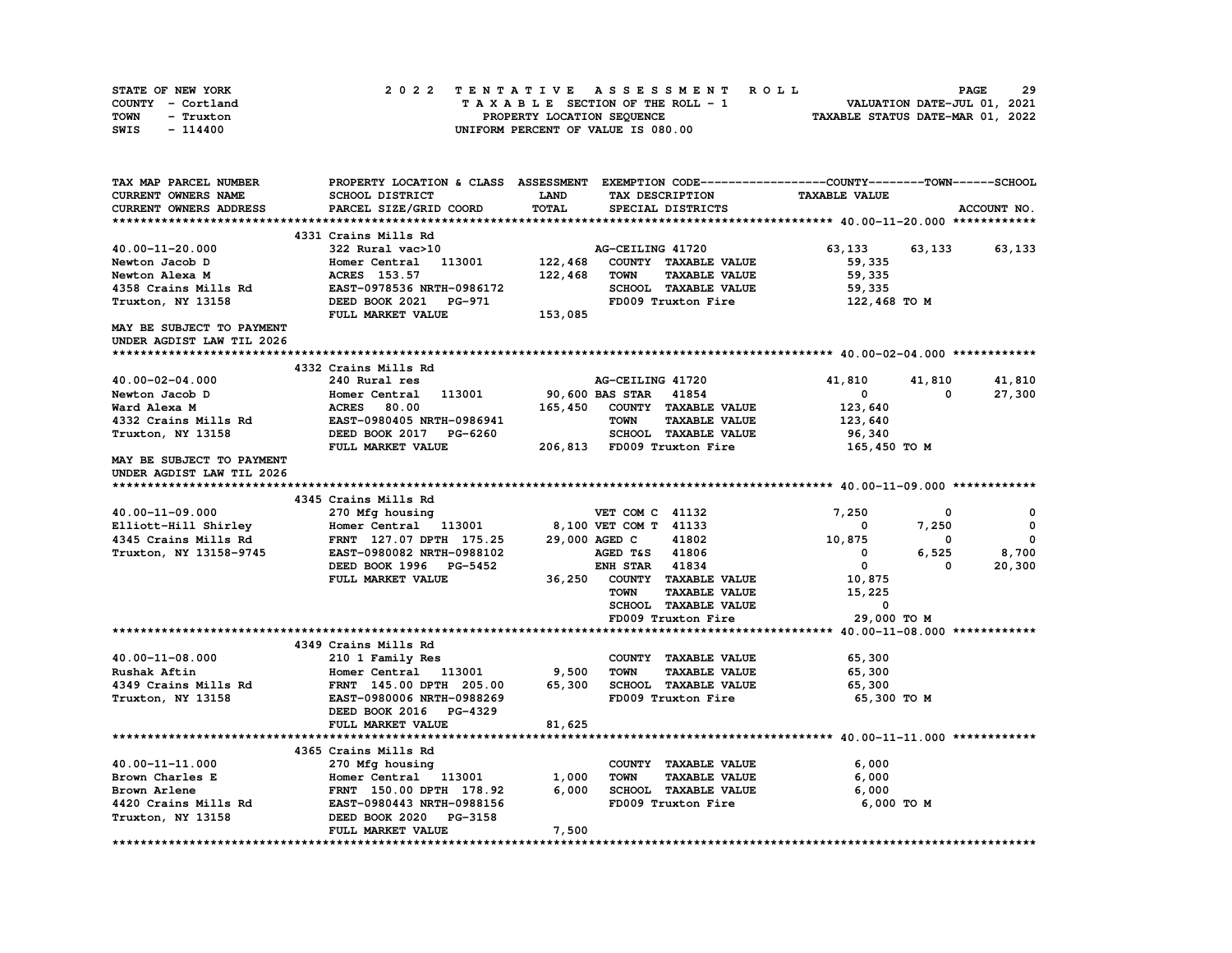| STATE OF NEW YORK | 2022 TENTATIVE ASSESSMENT ROLL     | 30<br><b>PAGE</b>                |
|-------------------|------------------------------------|----------------------------------|
| COUNTY - Cortland | TAXABLE SECTION OF THE ROLL - 1    | VALUATION DATE-JUL 01, 2021      |
| TOWN<br>- Truxton | PROPERTY LOCATION SEQUENCE         | TAXABLE STATUS DATE-MAR 01, 2022 |
| SWIS<br>- 114400  | UNIFORM PERCENT OF VALUE IS 080.00 |                                  |

| TAX MAP PARCEL NUMBER                  | PROPERTY LOCATION & CLASS ASSESSMENT EXEMPTION CODE-----------------COUNTY-------TOWN------SCHOOL |              |                                     |                      |                       |
|----------------------------------------|---------------------------------------------------------------------------------------------------|--------------|-------------------------------------|----------------------|-----------------------|
| CURRENT OWNERS NAME                    | SCHOOL DISTRICT                                                                                   | <b>LAND</b>  | TAX DESCRIPTION                     | <b>TAXABLE VALUE</b> |                       |
| CURRENT OWNERS ADDRESS                 | PARCEL SIZE/GRID COORD                                                                            | <b>TOTAL</b> | SPECIAL DISTRICTS                   |                      | ACCOUNT NO.           |
|                                        |                                                                                                   |              |                                     |                      |                       |
|                                        | 4371 Crains Mills Rd                                                                              |              |                                     |                      |                       |
| 40.00-11-12.000                        | 270 Mfg housing                                                                                   |              | COUNTY TAXABLE VALUE                | 43,500               |                       |
| Brown Charles E                        | Homer Central 113001 10,500                                                                       |              | <b>TOWN</b><br><b>TAXABLE VALUE</b> | 43,500               |                       |
| 4420 Crains Mills Rd                   | FRNT 200.00 DPTH 177.21                                                                           | 43,500       | SCHOOL TAXABLE VALUE                | 43,500               |                       |
| Truxton, NY 13158-9745                 | EAST-0980594 NRTH-0988219                                                                         |              | FD009 Truxton Fire                  | 43,500 TO M          |                       |
|                                        | DEED BOOK 2018 PG-1195                                                                            |              |                                     |                      |                       |
|                                        | FULL MARKET VALUE                                                                                 | 54,375       |                                     |                      |                       |
|                                        |                                                                                                   |              |                                     |                      |                       |
|                                        | 4389 Crains Mills Rd                                                                              |              |                                     |                      |                       |
| 40.00-11-13.000                        | 270 Mfg housing                                                                                   |              | COUNTY TAXABLE VALUE                | 29,900               |                       |
| Craw James T II                        | Homer Central 113001 8,800                                                                        |              | <b>TAXABLE VALUE</b><br><b>TOWN</b> | 29,900               |                       |
| 4269 West Rd                           |                                                                                                   | 29,900       | SCHOOL TAXABLE VALUE                |                      |                       |
|                                        | FRNT 150.00 DPTH 175.25                                                                           |              |                                     | 29,900               |                       |
| PO Box 5144<br>Cortland, NY 13045      | EAST-0980737 NRTH-0988283<br>DEED BOOK 2018 PG-1484                                               |              | FD009 Truxton Fire                  | 29,900 TO M          |                       |
|                                        |                                                                                                   |              |                                     |                      |                       |
|                                        | FULL MARKET VALUE                                                                                 | 37,375       |                                     |                      |                       |
|                                        |                                                                                                   |              |                                     |                      |                       |
|                                        | 4390 Crains Mills Rd<br>270 Mfg housing                                                           |              |                                     |                      |                       |
| 40.00-02-07.000                        |                                                                                                   |              | <b>BAS STAR 41854</b>               | $\mathbf{0}$         | 27,300<br>$\mathbf 0$ |
| Crandall Glory<br>4390 Crains Mills Rd | Homer Central 113001                                                                              |              | 13,400 COUNTY TAXABLE VALUE         | 65,100               |                       |
|                                        | <b>ACRES</b><br>2.37 BANKCORELOG 65,100                                                           |              | <b>TOWN</b><br><b>TAXABLE VALUE</b> | 65,100               |                       |
| Truxton, NY 13158-9745                 | EAST-0980876 NRTH-0988027                                                                         |              | SCHOOL TAXABLE VALUE                | 37,800               |                       |
|                                        | DEED BOOK 553<br><b>PG-59</b>                                                                     |              | FD009 Truxton Fire                  | 65,100 TO M          |                       |
|                                        | FULL MARKET VALUE                                                                                 | 81,375       |                                     |                      |                       |
|                                        |                                                                                                   |              |                                     |                      |                       |
|                                        | 4397 Crains Mills Rd                                                                              |              |                                     |                      |                       |
| 40.00-11-14.000                        | 270 Mfg housing                                                                                   |              | COUNTY TAXABLE VALUE                | 24,500               |                       |
| Rainbow John                           | Homer Central 113001                                                                              | 8,800        | <b>TAXABLE VALUE</b><br><b>TOWN</b> | 24,500               |                       |
| Rainbow Avalena                        | FRNT 150.00 DPTH 175.25                                                                           | 24,500       | SCHOOL TAXABLE VALUE                | 24,500               |                       |
| 4167 Crains Mills Rd                   | EAST-0980879 NRTH-0988339                                                                         |              | FD009 Truxton Fire                  | 24,500 TO M          |                       |
| Truxton, NY 13158                      | DEED BOOK 2003 PG-1413                                                                            |              |                                     |                      |                       |
|                                        | FULL MARKET VALUE                                                                                 | 30,625       |                                     |                      |                       |
|                                        |                                                                                                   |              |                                     |                      |                       |
|                                        | 4399 Crains Mills Rd                                                                              |              |                                     |                      |                       |
| $40.00 - 11 - 16.000$                  | 210 1 Family Res                                                                                  |              | COUNTY TAXABLE VALUE                | 40,000               |                       |
| Sopp Phillip A                         | Homer Central 113001                                                                              | 7,900        | <b>TAXABLE VALUE</b><br><b>TOWN</b> | 40,000               |                       |
| Sopp Susan M                           | FRNT 176.74 DPTH 118.25                                                                           | 40,000       | SCHOOL TAXABLE VALUE                | 40,000               |                       |
| 110 Pendelton St                       | EAST-0981048 NRTH-0988378                                                                         |              | FD009 Truxton Fire                  | 40,000 TO M          |                       |
| Cortland, NY 13045                     | DEED BOOK 2013 PG-1388                                                                            |              |                                     |                      |                       |
|                                        | FULL MARKET VALUE                                                                                 | 50,000       |                                     |                      |                       |
|                                        |                                                                                                   |              |                                     |                      |                       |
|                                        | 4400 Crains Mills Rd                                                                              |              |                                     |                      |                       |
| 40.00-02-08.100                        | 270 Mfg housing                                                                                   |              | COUNTY TAXABLE VALUE                | 38,550               |                       |
| Brown Brian J                          | Homer Central 113001 10,700                                                                       |              | <b>TOWN</b><br><b>TAXABLE VALUE</b> | 38,550               |                       |
| 4420 Crains Mills Rd                   | FRNT 175.40 DPTH 202.61                                                                           | 38,550       | SCHOOL TAXABLE VALUE                | 38,550               |                       |
| Truxton, NY 13158                      | <b>ACRES</b><br>0.84<br>EAST-0981107 NRTH-0988180                                                 |              | FD009 Truxton Fire                  | 38,550 TO M          |                       |
| PRIOR OWNER ON 3/01/2022               |                                                                                                   |              |                                     |                      |                       |
|                                        | DEED BOOK 2022 PG-830                                                                             |              |                                     |                      |                       |
| Brown Brian J                          | FULL MARKET VALUE                                                                                 | 48,188       |                                     |                      |                       |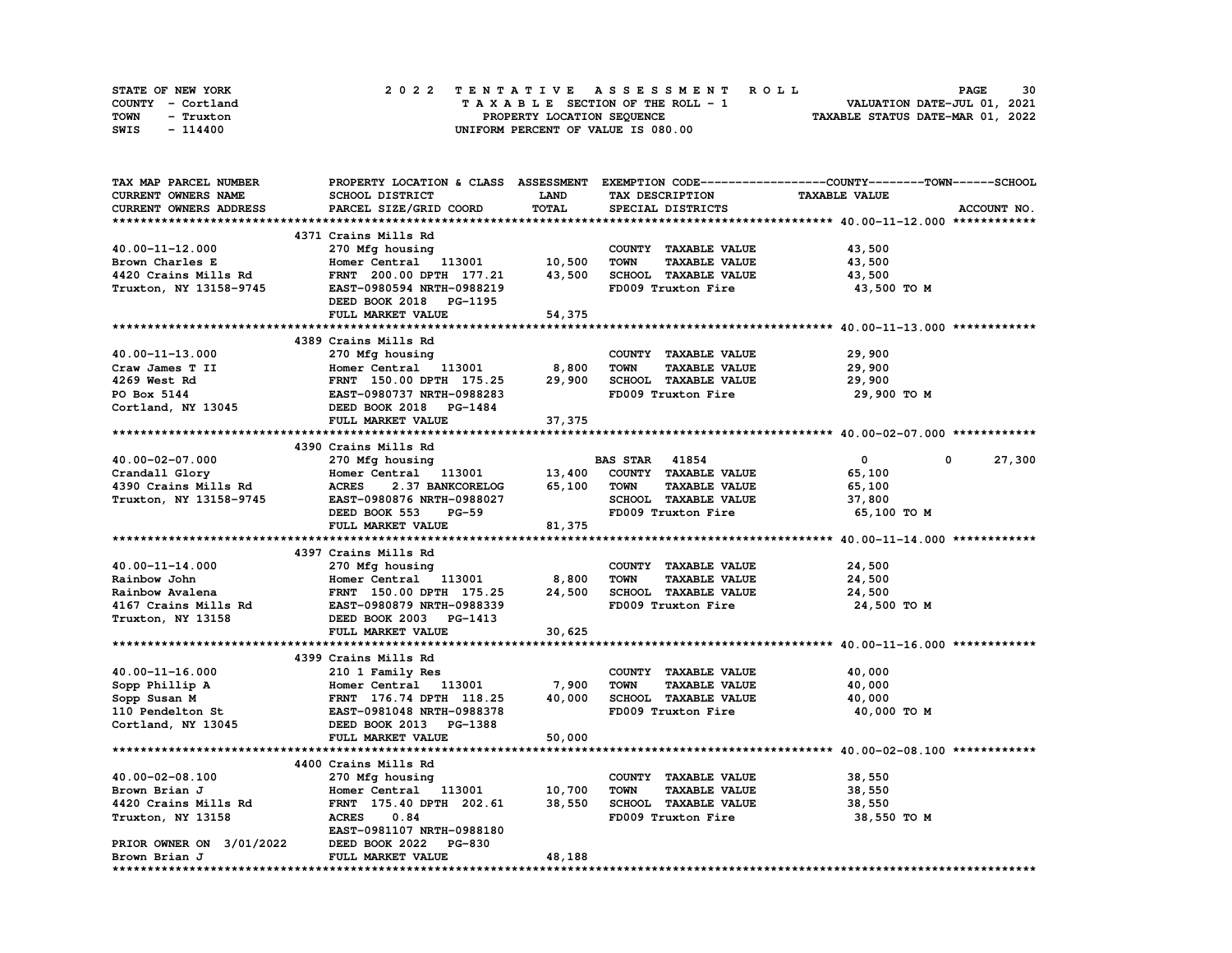| STATE OF NEW YORK | 2022 TENTATIVE ASSESSMENT ROLL     | 31<br><b>PAGE</b>                |
|-------------------|------------------------------------|----------------------------------|
| COUNTY - Cortland | TAXABLE SECTION OF THE ROLL - 1    | VALUATION DATE-JUL 01, 2021      |
| TOWN<br>- Truxton | PROPERTY LOCATION SEQUENCE         | TAXABLE STATUS DATE-MAR 01, 2022 |
| SWIS<br>- 114400  | UNIFORM PERCENT OF VALUE IS 080.00 |                                  |

| CURRENT OWNERS NAME<br>SCHOOL DISTRICT<br><b>LAND</b><br>TAX DESCRIPTION TAXABLE VALUE<br>TOTAL<br><b>CURRENT OWNERS ADDRESS</b><br>PARCEL SIZE/GRID COORD<br>ACCOUNT NO.<br>SPECIAL DISTRICTS<br>4420 Crains Mills Rd<br>76 PCT OF VALUE USED FOR EXEMPTION PURPOSES<br>9,100<br>$^{\circ}$<br>$\mathbf 0$<br>18,200<br>$\overline{\phantom{0}}$<br>Brown Charles E<br>$\overline{\mathbf{0}}$<br>3,357<br>ACRES 13.80 106,100 AG-CEILING 41720<br>EAST-0981249 NRTH-0987848 ENH STAR 41834<br>3,357<br>3,357<br>68,160<br>$\mathbf{0}$<br>$\Omega$<br>Truxton, NY 13158-9745<br>$PG-189$<br>$\frac{132}{625}$<br>COUNTY TAXABLE VALUE<br>DEED BOOK 402<br>93,643<br>FULL MARKET VALUE<br><b>TAXABLE VALUE</b><br><b>TOWN</b><br>84,543<br>SCHOOL TAXABLE VALUE<br>34,583<br>FD009 Truxton Fire 106,100 TO M<br>UNDER AGDIST LAW TIL 2026<br>4463 Crains Mills Rd<br>41.00-02-03.000<br>270 Mfg housing<br>COUNTY TAXABLE VALUE<br>32,100<br>Homer Central 113001 14,400<br>ACRES 3.28 32,100<br><b>TOWN</b><br>TAXABLE VALUE<br>32,100<br>Rainbow John L<br>SCHOOL TAXABLE VALUE<br>Rainbow Avalena<br>32,100<br>4167 Crains Mills Rd EAST-0981924 NRTH-0989009<br>FD009 Truxton Fire<br>32,100 TO M<br>Truxton, NY 13158-9745 DEED BOOK 563<br><b>PG-303</b><br>40,125<br>FULL MARKET VALUE<br>4464 Crains Mills Rd<br>270 Mfg housing<br>41.00-02-04.200<br>COUNTY TAXABLE VALUE<br>22,400<br>Homer Central 113001 10,200<br><b>TOWN</b><br>22,400<br>Rainbow John L<br>Homer Central 113001 10,200<br>FRNT 193.60 DPTH 210.00 22,400<br><b>TAXABLE VALUE</b><br>SCHOOL TAXABLE VALUE<br>FD009 Truxton Fire<br>22,400<br>Rainbow Avalena<br>Addition Avalent and the contract of the contract of the contract of the contract of the contract of the contra<br>4167 Crains Mills Rd EAST-0982030 NRTH-0988797<br>22,400 TO M<br>Truxton, NY 13158-9745 DEED BOOK 530<br>$PG-30$<br>FULL MARKET VALUE<br>28,000<br>4476 Crains Mills Rd<br>41.00-02-04.100<br>270 Mfg housing<br>COUNTY TAXABLE VALUE<br>20,000<br>Homer Central 113001 12,500<br><b>TOWN</b><br>Rainbow Avaleana<br><b>TAXABLE VALUE</b><br>20,000<br>20,000<br>SCHOOL TAXABLE VALUE<br>20,000<br>FD009 Truxton Fire<br>20,000 TO M<br>Truxton, NY 13158 DEED BOOK 2011 PG-2712<br>25,000<br>FULL MARKET VALUE<br>4124-4128 Crains Mills Rd<br>$\overline{0}$<br><b>BAS STAR</b> 41854<br>$\mathbf 0$<br>27,300<br>40.00-08-14.000<br>210 1 Family Res<br>Hartnett Tristan J Homer Central 113001 9,900<br>COUNTY TAXABLE VALUE<br>100,800<br>TOWN<br><b>TAXABLE VALUE</b><br>100,800<br>SCHOOL TAXABLE VALUE<br>73,500<br>FD009 Truxton Fire<br>100,800 TO M<br>126,000<br>FULL MARKET VALUE | TAX MAP PARCEL NUMBER     | PROPERTY LOCATION & CLASS ASSESSMENT EXEMPTION CODE----------------COUNTY-------TOWN------SCHOOL |  |  |
|-------------------------------------------------------------------------------------------------------------------------------------------------------------------------------------------------------------------------------------------------------------------------------------------------------------------------------------------------------------------------------------------------------------------------------------------------------------------------------------------------------------------------------------------------------------------------------------------------------------------------------------------------------------------------------------------------------------------------------------------------------------------------------------------------------------------------------------------------------------------------------------------------------------------------------------------------------------------------------------------------------------------------------------------------------------------------------------------------------------------------------------------------------------------------------------------------------------------------------------------------------------------------------------------------------------------------------------------------------------------------------------------------------------------------------------------------------------------------------------------------------------------------------------------------------------------------------------------------------------------------------------------------------------------------------------------------------------------------------------------------------------------------------------------------------------------------------------------------------------------------------------------------------------------------------------------------------------------------------------------------------------------------------------------------------------------------------------------------------------------------------------------------------------------------------------------------------------------------------------------------------------------------------------------------------------------------------------------------------------------------------------------------------------------------------------------------------------------------------------------------------------------------------------------------------------------------------------------------------------------------------------------------------------------|---------------------------|--------------------------------------------------------------------------------------------------|--|--|
|                                                                                                                                                                                                                                                                                                                                                                                                                                                                                                                                                                                                                                                                                                                                                                                                                                                                                                                                                                                                                                                                                                                                                                                                                                                                                                                                                                                                                                                                                                                                                                                                                                                                                                                                                                                                                                                                                                                                                                                                                                                                                                                                                                                                                                                                                                                                                                                                                                                                                                                                                                                                                                                                   |                           |                                                                                                  |  |  |
|                                                                                                                                                                                                                                                                                                                                                                                                                                                                                                                                                                                                                                                                                                                                                                                                                                                                                                                                                                                                                                                                                                                                                                                                                                                                                                                                                                                                                                                                                                                                                                                                                                                                                                                                                                                                                                                                                                                                                                                                                                                                                                                                                                                                                                                                                                                                                                                                                                                                                                                                                                                                                                                                   |                           |                                                                                                  |  |  |
|                                                                                                                                                                                                                                                                                                                                                                                                                                                                                                                                                                                                                                                                                                                                                                                                                                                                                                                                                                                                                                                                                                                                                                                                                                                                                                                                                                                                                                                                                                                                                                                                                                                                                                                                                                                                                                                                                                                                                                                                                                                                                                                                                                                                                                                                                                                                                                                                                                                                                                                                                                                                                                                                   |                           |                                                                                                  |  |  |
|                                                                                                                                                                                                                                                                                                                                                                                                                                                                                                                                                                                                                                                                                                                                                                                                                                                                                                                                                                                                                                                                                                                                                                                                                                                                                                                                                                                                                                                                                                                                                                                                                                                                                                                                                                                                                                                                                                                                                                                                                                                                                                                                                                                                                                                                                                                                                                                                                                                                                                                                                                                                                                                                   |                           |                                                                                                  |  |  |
|                                                                                                                                                                                                                                                                                                                                                                                                                                                                                                                                                                                                                                                                                                                                                                                                                                                                                                                                                                                                                                                                                                                                                                                                                                                                                                                                                                                                                                                                                                                                                                                                                                                                                                                                                                                                                                                                                                                                                                                                                                                                                                                                                                                                                                                                                                                                                                                                                                                                                                                                                                                                                                                                   | 40.00-02-06.000           |                                                                                                  |  |  |
|                                                                                                                                                                                                                                                                                                                                                                                                                                                                                                                                                                                                                                                                                                                                                                                                                                                                                                                                                                                                                                                                                                                                                                                                                                                                                                                                                                                                                                                                                                                                                                                                                                                                                                                                                                                                                                                                                                                                                                                                                                                                                                                                                                                                                                                                                                                                                                                                                                                                                                                                                                                                                                                                   |                           |                                                                                                  |  |  |
|                                                                                                                                                                                                                                                                                                                                                                                                                                                                                                                                                                                                                                                                                                                                                                                                                                                                                                                                                                                                                                                                                                                                                                                                                                                                                                                                                                                                                                                                                                                                                                                                                                                                                                                                                                                                                                                                                                                                                                                                                                                                                                                                                                                                                                                                                                                                                                                                                                                                                                                                                                                                                                                                   | Brown Arlene              |                                                                                                  |  |  |
|                                                                                                                                                                                                                                                                                                                                                                                                                                                                                                                                                                                                                                                                                                                                                                                                                                                                                                                                                                                                                                                                                                                                                                                                                                                                                                                                                                                                                                                                                                                                                                                                                                                                                                                                                                                                                                                                                                                                                                                                                                                                                                                                                                                                                                                                                                                                                                                                                                                                                                                                                                                                                                                                   | 4420 Crains Mills Rd      |                                                                                                  |  |  |
|                                                                                                                                                                                                                                                                                                                                                                                                                                                                                                                                                                                                                                                                                                                                                                                                                                                                                                                                                                                                                                                                                                                                                                                                                                                                                                                                                                                                                                                                                                                                                                                                                                                                                                                                                                                                                                                                                                                                                                                                                                                                                                                                                                                                                                                                                                                                                                                                                                                                                                                                                                                                                                                                   |                           |                                                                                                  |  |  |
|                                                                                                                                                                                                                                                                                                                                                                                                                                                                                                                                                                                                                                                                                                                                                                                                                                                                                                                                                                                                                                                                                                                                                                                                                                                                                                                                                                                                                                                                                                                                                                                                                                                                                                                                                                                                                                                                                                                                                                                                                                                                                                                                                                                                                                                                                                                                                                                                                                                                                                                                                                                                                                                                   |                           |                                                                                                  |  |  |
|                                                                                                                                                                                                                                                                                                                                                                                                                                                                                                                                                                                                                                                                                                                                                                                                                                                                                                                                                                                                                                                                                                                                                                                                                                                                                                                                                                                                                                                                                                                                                                                                                                                                                                                                                                                                                                                                                                                                                                                                                                                                                                                                                                                                                                                                                                                                                                                                                                                                                                                                                                                                                                                                   | MAY BE SUBJECT TO PAYMENT |                                                                                                  |  |  |
|                                                                                                                                                                                                                                                                                                                                                                                                                                                                                                                                                                                                                                                                                                                                                                                                                                                                                                                                                                                                                                                                                                                                                                                                                                                                                                                                                                                                                                                                                                                                                                                                                                                                                                                                                                                                                                                                                                                                                                                                                                                                                                                                                                                                                                                                                                                                                                                                                                                                                                                                                                                                                                                                   |                           |                                                                                                  |  |  |
|                                                                                                                                                                                                                                                                                                                                                                                                                                                                                                                                                                                                                                                                                                                                                                                                                                                                                                                                                                                                                                                                                                                                                                                                                                                                                                                                                                                                                                                                                                                                                                                                                                                                                                                                                                                                                                                                                                                                                                                                                                                                                                                                                                                                                                                                                                                                                                                                                                                                                                                                                                                                                                                                   |                           |                                                                                                  |  |  |
|                                                                                                                                                                                                                                                                                                                                                                                                                                                                                                                                                                                                                                                                                                                                                                                                                                                                                                                                                                                                                                                                                                                                                                                                                                                                                                                                                                                                                                                                                                                                                                                                                                                                                                                                                                                                                                                                                                                                                                                                                                                                                                                                                                                                                                                                                                                                                                                                                                                                                                                                                                                                                                                                   |                           |                                                                                                  |  |  |
|                                                                                                                                                                                                                                                                                                                                                                                                                                                                                                                                                                                                                                                                                                                                                                                                                                                                                                                                                                                                                                                                                                                                                                                                                                                                                                                                                                                                                                                                                                                                                                                                                                                                                                                                                                                                                                                                                                                                                                                                                                                                                                                                                                                                                                                                                                                                                                                                                                                                                                                                                                                                                                                                   |                           |                                                                                                  |  |  |
|                                                                                                                                                                                                                                                                                                                                                                                                                                                                                                                                                                                                                                                                                                                                                                                                                                                                                                                                                                                                                                                                                                                                                                                                                                                                                                                                                                                                                                                                                                                                                                                                                                                                                                                                                                                                                                                                                                                                                                                                                                                                                                                                                                                                                                                                                                                                                                                                                                                                                                                                                                                                                                                                   |                           |                                                                                                  |  |  |
|                                                                                                                                                                                                                                                                                                                                                                                                                                                                                                                                                                                                                                                                                                                                                                                                                                                                                                                                                                                                                                                                                                                                                                                                                                                                                                                                                                                                                                                                                                                                                                                                                                                                                                                                                                                                                                                                                                                                                                                                                                                                                                                                                                                                                                                                                                                                                                                                                                                                                                                                                                                                                                                                   |                           |                                                                                                  |  |  |
|                                                                                                                                                                                                                                                                                                                                                                                                                                                                                                                                                                                                                                                                                                                                                                                                                                                                                                                                                                                                                                                                                                                                                                                                                                                                                                                                                                                                                                                                                                                                                                                                                                                                                                                                                                                                                                                                                                                                                                                                                                                                                                                                                                                                                                                                                                                                                                                                                                                                                                                                                                                                                                                                   |                           |                                                                                                  |  |  |
|                                                                                                                                                                                                                                                                                                                                                                                                                                                                                                                                                                                                                                                                                                                                                                                                                                                                                                                                                                                                                                                                                                                                                                                                                                                                                                                                                                                                                                                                                                                                                                                                                                                                                                                                                                                                                                                                                                                                                                                                                                                                                                                                                                                                                                                                                                                                                                                                                                                                                                                                                                                                                                                                   |                           |                                                                                                  |  |  |
|                                                                                                                                                                                                                                                                                                                                                                                                                                                                                                                                                                                                                                                                                                                                                                                                                                                                                                                                                                                                                                                                                                                                                                                                                                                                                                                                                                                                                                                                                                                                                                                                                                                                                                                                                                                                                                                                                                                                                                                                                                                                                                                                                                                                                                                                                                                                                                                                                                                                                                                                                                                                                                                                   |                           |                                                                                                  |  |  |
|                                                                                                                                                                                                                                                                                                                                                                                                                                                                                                                                                                                                                                                                                                                                                                                                                                                                                                                                                                                                                                                                                                                                                                                                                                                                                                                                                                                                                                                                                                                                                                                                                                                                                                                                                                                                                                                                                                                                                                                                                                                                                                                                                                                                                                                                                                                                                                                                                                                                                                                                                                                                                                                                   |                           |                                                                                                  |  |  |
|                                                                                                                                                                                                                                                                                                                                                                                                                                                                                                                                                                                                                                                                                                                                                                                                                                                                                                                                                                                                                                                                                                                                                                                                                                                                                                                                                                                                                                                                                                                                                                                                                                                                                                                                                                                                                                                                                                                                                                                                                                                                                                                                                                                                                                                                                                                                                                                                                                                                                                                                                                                                                                                                   |                           |                                                                                                  |  |  |
|                                                                                                                                                                                                                                                                                                                                                                                                                                                                                                                                                                                                                                                                                                                                                                                                                                                                                                                                                                                                                                                                                                                                                                                                                                                                                                                                                                                                                                                                                                                                                                                                                                                                                                                                                                                                                                                                                                                                                                                                                                                                                                                                                                                                                                                                                                                                                                                                                                                                                                                                                                                                                                                                   |                           |                                                                                                  |  |  |
|                                                                                                                                                                                                                                                                                                                                                                                                                                                                                                                                                                                                                                                                                                                                                                                                                                                                                                                                                                                                                                                                                                                                                                                                                                                                                                                                                                                                                                                                                                                                                                                                                                                                                                                                                                                                                                                                                                                                                                                                                                                                                                                                                                                                                                                                                                                                                                                                                                                                                                                                                                                                                                                                   |                           |                                                                                                  |  |  |
|                                                                                                                                                                                                                                                                                                                                                                                                                                                                                                                                                                                                                                                                                                                                                                                                                                                                                                                                                                                                                                                                                                                                                                                                                                                                                                                                                                                                                                                                                                                                                                                                                                                                                                                                                                                                                                                                                                                                                                                                                                                                                                                                                                                                                                                                                                                                                                                                                                                                                                                                                                                                                                                                   |                           |                                                                                                  |  |  |
|                                                                                                                                                                                                                                                                                                                                                                                                                                                                                                                                                                                                                                                                                                                                                                                                                                                                                                                                                                                                                                                                                                                                                                                                                                                                                                                                                                                                                                                                                                                                                                                                                                                                                                                                                                                                                                                                                                                                                                                                                                                                                                                                                                                                                                                                                                                                                                                                                                                                                                                                                                                                                                                                   |                           |                                                                                                  |  |  |
|                                                                                                                                                                                                                                                                                                                                                                                                                                                                                                                                                                                                                                                                                                                                                                                                                                                                                                                                                                                                                                                                                                                                                                                                                                                                                                                                                                                                                                                                                                                                                                                                                                                                                                                                                                                                                                                                                                                                                                                                                                                                                                                                                                                                                                                                                                                                                                                                                                                                                                                                                                                                                                                                   |                           |                                                                                                  |  |  |
|                                                                                                                                                                                                                                                                                                                                                                                                                                                                                                                                                                                                                                                                                                                                                                                                                                                                                                                                                                                                                                                                                                                                                                                                                                                                                                                                                                                                                                                                                                                                                                                                                                                                                                                                                                                                                                                                                                                                                                                                                                                                                                                                                                                                                                                                                                                                                                                                                                                                                                                                                                                                                                                                   |                           |                                                                                                  |  |  |
|                                                                                                                                                                                                                                                                                                                                                                                                                                                                                                                                                                                                                                                                                                                                                                                                                                                                                                                                                                                                                                                                                                                                                                                                                                                                                                                                                                                                                                                                                                                                                                                                                                                                                                                                                                                                                                                                                                                                                                                                                                                                                                                                                                                                                                                                                                                                                                                                                                                                                                                                                                                                                                                                   |                           |                                                                                                  |  |  |
|                                                                                                                                                                                                                                                                                                                                                                                                                                                                                                                                                                                                                                                                                                                                                                                                                                                                                                                                                                                                                                                                                                                                                                                                                                                                                                                                                                                                                                                                                                                                                                                                                                                                                                                                                                                                                                                                                                                                                                                                                                                                                                                                                                                                                                                                                                                                                                                                                                                                                                                                                                                                                                                                   |                           |                                                                                                  |  |  |
|                                                                                                                                                                                                                                                                                                                                                                                                                                                                                                                                                                                                                                                                                                                                                                                                                                                                                                                                                                                                                                                                                                                                                                                                                                                                                                                                                                                                                                                                                                                                                                                                                                                                                                                                                                                                                                                                                                                                                                                                                                                                                                                                                                                                                                                                                                                                                                                                                                                                                                                                                                                                                                                                   |                           |                                                                                                  |  |  |
|                                                                                                                                                                                                                                                                                                                                                                                                                                                                                                                                                                                                                                                                                                                                                                                                                                                                                                                                                                                                                                                                                                                                                                                                                                                                                                                                                                                                                                                                                                                                                                                                                                                                                                                                                                                                                                                                                                                                                                                                                                                                                                                                                                                                                                                                                                                                                                                                                                                                                                                                                                                                                                                                   |                           |                                                                                                  |  |  |
|                                                                                                                                                                                                                                                                                                                                                                                                                                                                                                                                                                                                                                                                                                                                                                                                                                                                                                                                                                                                                                                                                                                                                                                                                                                                                                                                                                                                                                                                                                                                                                                                                                                                                                                                                                                                                                                                                                                                                                                                                                                                                                                                                                                                                                                                                                                                                                                                                                                                                                                                                                                                                                                                   |                           |                                                                                                  |  |  |
|                                                                                                                                                                                                                                                                                                                                                                                                                                                                                                                                                                                                                                                                                                                                                                                                                                                                                                                                                                                                                                                                                                                                                                                                                                                                                                                                                                                                                                                                                                                                                                                                                                                                                                                                                                                                                                                                                                                                                                                                                                                                                                                                                                                                                                                                                                                                                                                                                                                                                                                                                                                                                                                                   |                           |                                                                                                  |  |  |
|                                                                                                                                                                                                                                                                                                                                                                                                                                                                                                                                                                                                                                                                                                                                                                                                                                                                                                                                                                                                                                                                                                                                                                                                                                                                                                                                                                                                                                                                                                                                                                                                                                                                                                                                                                                                                                                                                                                                                                                                                                                                                                                                                                                                                                                                                                                                                                                                                                                                                                                                                                                                                                                                   |                           |                                                                                                  |  |  |
|                                                                                                                                                                                                                                                                                                                                                                                                                                                                                                                                                                                                                                                                                                                                                                                                                                                                                                                                                                                                                                                                                                                                                                                                                                                                                                                                                                                                                                                                                                                                                                                                                                                                                                                                                                                                                                                                                                                                                                                                                                                                                                                                                                                                                                                                                                                                                                                                                                                                                                                                                                                                                                                                   |                           |                                                                                                  |  |  |
|                                                                                                                                                                                                                                                                                                                                                                                                                                                                                                                                                                                                                                                                                                                                                                                                                                                                                                                                                                                                                                                                                                                                                                                                                                                                                                                                                                                                                                                                                                                                                                                                                                                                                                                                                                                                                                                                                                                                                                                                                                                                                                                                                                                                                                                                                                                                                                                                                                                                                                                                                                                                                                                                   |                           |                                                                                                  |  |  |
|                                                                                                                                                                                                                                                                                                                                                                                                                                                                                                                                                                                                                                                                                                                                                                                                                                                                                                                                                                                                                                                                                                                                                                                                                                                                                                                                                                                                                                                                                                                                                                                                                                                                                                                                                                                                                                                                                                                                                                                                                                                                                                                                                                                                                                                                                                                                                                                                                                                                                                                                                                                                                                                                   |                           |                                                                                                  |  |  |
|                                                                                                                                                                                                                                                                                                                                                                                                                                                                                                                                                                                                                                                                                                                                                                                                                                                                                                                                                                                                                                                                                                                                                                                                                                                                                                                                                                                                                                                                                                                                                                                                                                                                                                                                                                                                                                                                                                                                                                                                                                                                                                                                                                                                                                                                                                                                                                                                                                                                                                                                                                                                                                                                   |                           |                                                                                                  |  |  |
|                                                                                                                                                                                                                                                                                                                                                                                                                                                                                                                                                                                                                                                                                                                                                                                                                                                                                                                                                                                                                                                                                                                                                                                                                                                                                                                                                                                                                                                                                                                                                                                                                                                                                                                                                                                                                                                                                                                                                                                                                                                                                                                                                                                                                                                                                                                                                                                                                                                                                                                                                                                                                                                                   |                           |                                                                                                  |  |  |
|                                                                                                                                                                                                                                                                                                                                                                                                                                                                                                                                                                                                                                                                                                                                                                                                                                                                                                                                                                                                                                                                                                                                                                                                                                                                                                                                                                                                                                                                                                                                                                                                                                                                                                                                                                                                                                                                                                                                                                                                                                                                                                                                                                                                                                                                                                                                                                                                                                                                                                                                                                                                                                                                   |                           |                                                                                                  |  |  |
|                                                                                                                                                                                                                                                                                                                                                                                                                                                                                                                                                                                                                                                                                                                                                                                                                                                                                                                                                                                                                                                                                                                                                                                                                                                                                                                                                                                                                                                                                                                                                                                                                                                                                                                                                                                                                                                                                                                                                                                                                                                                                                                                                                                                                                                                                                                                                                                                                                                                                                                                                                                                                                                                   |                           |                                                                                                  |  |  |
|                                                                                                                                                                                                                                                                                                                                                                                                                                                                                                                                                                                                                                                                                                                                                                                                                                                                                                                                                                                                                                                                                                                                                                                                                                                                                                                                                                                                                                                                                                                                                                                                                                                                                                                                                                                                                                                                                                                                                                                                                                                                                                                                                                                                                                                                                                                                                                                                                                                                                                                                                                                                                                                                   |                           |                                                                                                  |  |  |
|                                                                                                                                                                                                                                                                                                                                                                                                                                                                                                                                                                                                                                                                                                                                                                                                                                                                                                                                                                                                                                                                                                                                                                                                                                                                                                                                                                                                                                                                                                                                                                                                                                                                                                                                                                                                                                                                                                                                                                                                                                                                                                                                                                                                                                                                                                                                                                                                                                                                                                                                                                                                                                                                   |                           |                                                                                                  |  |  |
|                                                                                                                                                                                                                                                                                                                                                                                                                                                                                                                                                                                                                                                                                                                                                                                                                                                                                                                                                                                                                                                                                                                                                                                                                                                                                                                                                                                                                                                                                                                                                                                                                                                                                                                                                                                                                                                                                                                                                                                                                                                                                                                                                                                                                                                                                                                                                                                                                                                                                                                                                                                                                                                                   |                           |                                                                                                  |  |  |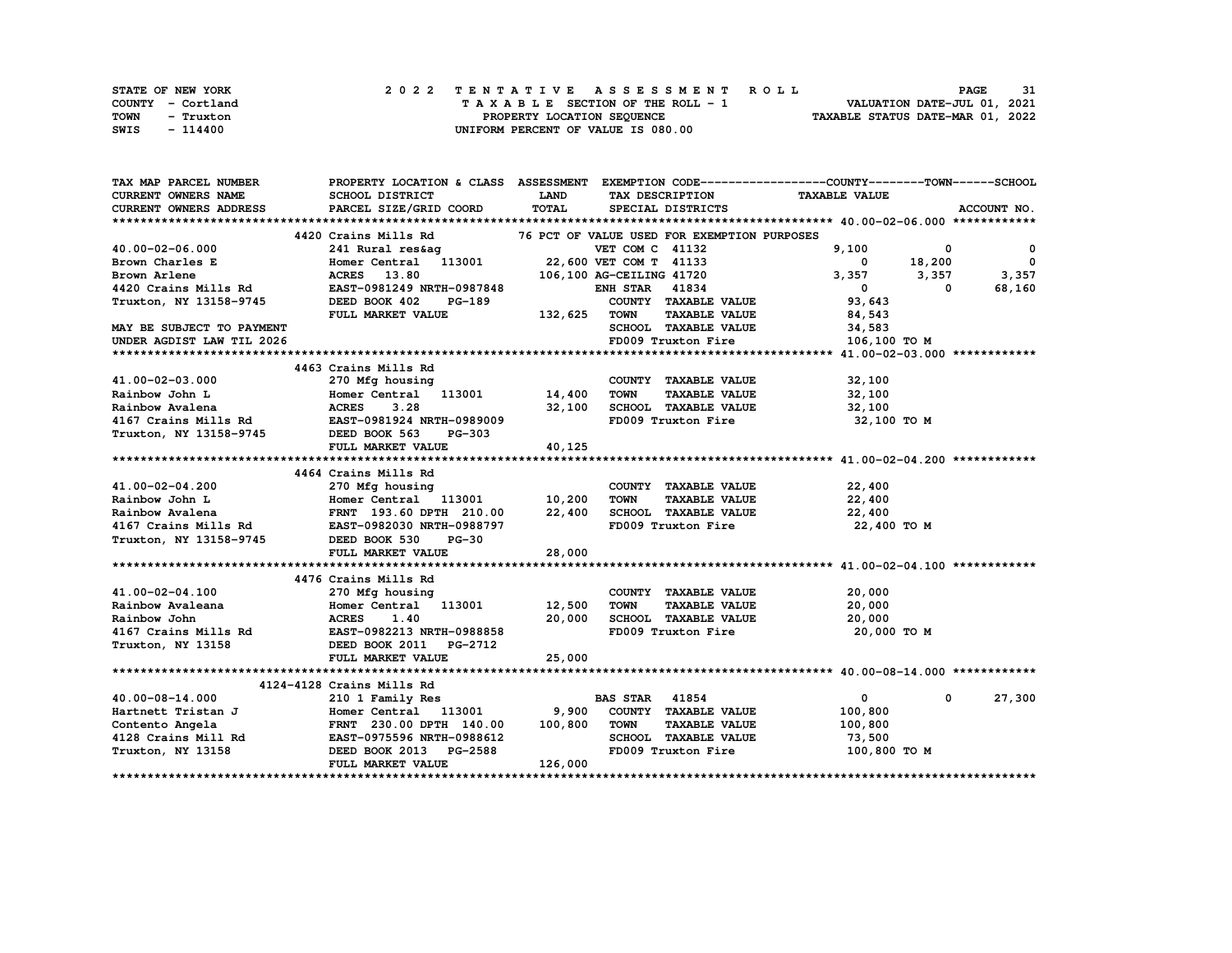| STATE OF NEW YORK |           | 2022 TENTATIVE ASSESSMENT ROLL |                                    |                            |  |  |  |                                  | <b>PAGE</b>                 | 32 |
|-------------------|-----------|--------------------------------|------------------------------------|----------------------------|--|--|--|----------------------------------|-----------------------------|----|
| COUNTY - Cortland |           |                                | TAXABLE SECTION OF THE ROLL - 1    |                            |  |  |  |                                  | VALUATION DATE-JUL 01, 2021 |    |
| TOWN              | - Truxton |                                |                                    | PROPERTY LOCATION SEQUENCE |  |  |  | TAXABLE STATUS DATE-MAR 01, 2022 |                             |    |
| SWIS              | - 114400  |                                | UNIFORM PERCENT OF VALUE IS 080.00 |                            |  |  |  |                                  |                             |    |

| TAX MAP PARCEL NUMBER  | PROPERTY LOCATION & CLASS ASSESSMENT EXEMPTION CODE-----------------COUNTY-------TOWN-----SCHOOL |             |                                     |                      |             |
|------------------------|--------------------------------------------------------------------------------------------------|-------------|-------------------------------------|----------------------|-------------|
| CURRENT OWNERS NAME    | SCHOOL DISTRICT                                                                                  | <b>LAND</b> | TAX DESCRIPTION                     | <b>TAXABLE VALUE</b> |             |
| CURRENT OWNERS ADDRESS | PARCEL SIZE/GRID COORD                                                                           | TOTAL       | SPECIAL DISTRICTS                   |                      | ACCOUNT NO. |
|                        |                                                                                                  |             |                                     |                      |             |
|                        | 4482,4502 Crains Mills Rd                                                                        |             |                                     |                      |             |
| 41.00-03-06.000        | 270 Mfg housing                                                                                  |             | <b>BAS STAR 41854</b>               | $\mathbf{0}$         | 27,300<br>0 |
| Hollister Kelly R      | Homer Central 113001                                                                             | 23,000      | COUNTY TAXABLE VALUE                | 92,000               |             |
| 4514 Crains Mills Rd   | ACRES 11.38 BANKCORELOG                                                                          | 92,000      | <b>TOWN</b><br><b>TAXABLE VALUE</b> | 92,000               |             |
| Truxton, NY 13158      | EAST-0982753 NRTH-0989049                                                                        |             | SCHOOL TAXABLE VALUE                | 64,700               |             |
|                        |                                                                                                  |             | FD009 Truxton Fire                  |                      |             |
|                        | DEED BOOK 2013 PG-5975                                                                           |             |                                     | 92,000 TO M          |             |
|                        | FULL MARKET VALUE                                                                                | 115,000     |                                     |                      |             |
|                        |                                                                                                  |             |                                     |                      |             |
|                        | Dog Hollow Rd                                                                                    |             |                                     |                      |             |
| 40.00-02-03.200        | 314 Rural vac<10                                                                                 |             | COUNTY TAXABLE VALUE                | 14,000               |             |
| Smith Donald           | Homer Central<br>113001                                                                          | 14,000      | <b>TOWN</b><br><b>TAXABLE VALUE</b> | 14,000               |             |
| Smith Claire           | <b>ACRES</b><br>6.92                                                                             | 14,000      | SCHOOL TAXABLE VALUE                | 14,000               |             |
| 6130 Dog Hollow Rd     | EAST-0981575 NRTH-0985821                                                                        |             | FD009 Truxton Fire                  | 14,000 TO M          |             |
| Truxton, NY 13158      | DEED BOOK 531<br><b>PG-153</b>                                                                   |             |                                     |                      |             |
|                        | FULL MARKET VALUE                                                                                | 17,500      |                                     |                      |             |
|                        |                                                                                                  |             |                                     |                      |             |
|                        | Dog Hollow Rd                                                                                    |             |                                     |                      |             |
| 51.00-01-02.000        | 314 Rural vac<10                                                                                 |             | COUNTY TAXABLE VALUE                | 500                  |             |
| Hazelton Sharon L      | Homer Central<br>113001                                                                          | 500         | <b>TOWN</b><br><b>TAXABLE VALUE</b> | 500                  |             |
| 5978 Dog Hollow Rd     | FRNT 380.00 DPTH 100.00                                                                          | 500         | SCHOOL TAXABLE VALUE                | 500                  |             |
| Truxton, NY 13158      | EAST-0986154 NRTH-0983107                                                                        |             | FD009 Truxton Fire                  | 500 TO M             |             |
|                        | DEED BOOK 2008 PG-4057                                                                           |             |                                     |                      |             |
|                        | FULL MARKET VALUE                                                                                | 625         |                                     |                      |             |
|                        |                                                                                                  |             |                                     |                      |             |
|                        |                                                                                                  |             |                                     |                      |             |
|                        | Dog Hollow Rd                                                                                    |             |                                     |                      |             |
| $51.00 - 01 - 04.000$  | 910 Priv forest                                                                                  |             | COUNTY TAXABLE VALUE                | 43,100               |             |
| Spencer Daniel J       | 113001<br>Homer Central                                                                          | 43,100      | <b>TOWN</b><br><b>TAXABLE VALUE</b> | 43,100               |             |
| Spencer Mary E         | ACRES 40.00                                                                                      | 43,100      | SCHOOL TAXABLE VALUE                | 43,100               |             |
| PO Box 126             | EAST-0986744 NRTH-0981626                                                                        |             | FD009 Truxton Fire                  | 43,100 TO M          |             |
| Truxton, NY 13158-0126 | DEED BOOK 10528 PG-28001                                                                         |             |                                     |                      |             |
|                        | FULL MARKET VALUE                                                                                | 53,875      |                                     |                      |             |
|                        |                                                                                                  |             |                                     |                      |             |
|                        | Dog Hollow Rd                                                                                    |             |                                     |                      |             |
| 51.00-01-05.100        | 270 Mfg housing                                                                                  |             | COUNTY TAXABLE VALUE                | 75,200               |             |
| Sutton Lloyd           | Homer Central 113001                                                                             | 70,200      | <b>TOWN</b><br><b>TAXABLE VALUE</b> | 75,200               |             |
| Sutton Leona           | ACRES 74.98                                                                                      | 75,200      | SCHOOL TAXABLE VALUE                | 75,200               |             |
| 6019 Dog Hollow Rd     | EAST-0985672 NRTH-0981727                                                                        |             | FD009 Truxton Fire                  | 75,200 TO M          |             |
| Cuyler, NY 13158-9609  | DEED BOOK 313<br><b>PG-798</b>                                                                   |             |                                     |                      |             |
|                        | FULL MARKET VALUE                                                                                | 94,000      |                                     |                      |             |
|                        |                                                                                                  |             |                                     |                      |             |
|                        | 5954 Dog Hollow Rd                                                                               |             |                                     |                      |             |
| 51.00-01-03.000        | 210 1 Family Res                                                                                 |             | COUNTY TAXABLE VALUE                | 48,800               |             |
| Spencer Daniel         | Homer Central<br>113001                                                                          | 19,100      | <b>TOWN</b><br><b>TAXABLE VALUE</b> | 48,800               |             |
| Spencer Mary           | <b>ACRES</b><br>8.10                                                                             | 48,800      | SCHOOL TAXABLE VALUE                | 48,800               |             |
| PO Box 126             | EAST-0986481 NRTH-0982731                                                                        |             | FD009 Truxton Fire                  | 48,800 TO M          |             |
| Truxton, NY 13158      | PG-137<br>DEED BOOK 435                                                                          |             |                                     |                      |             |
|                        | FULL MARKET VALUE                                                                                | 61,000      |                                     |                      |             |
|                        |                                                                                                  |             |                                     |                      |             |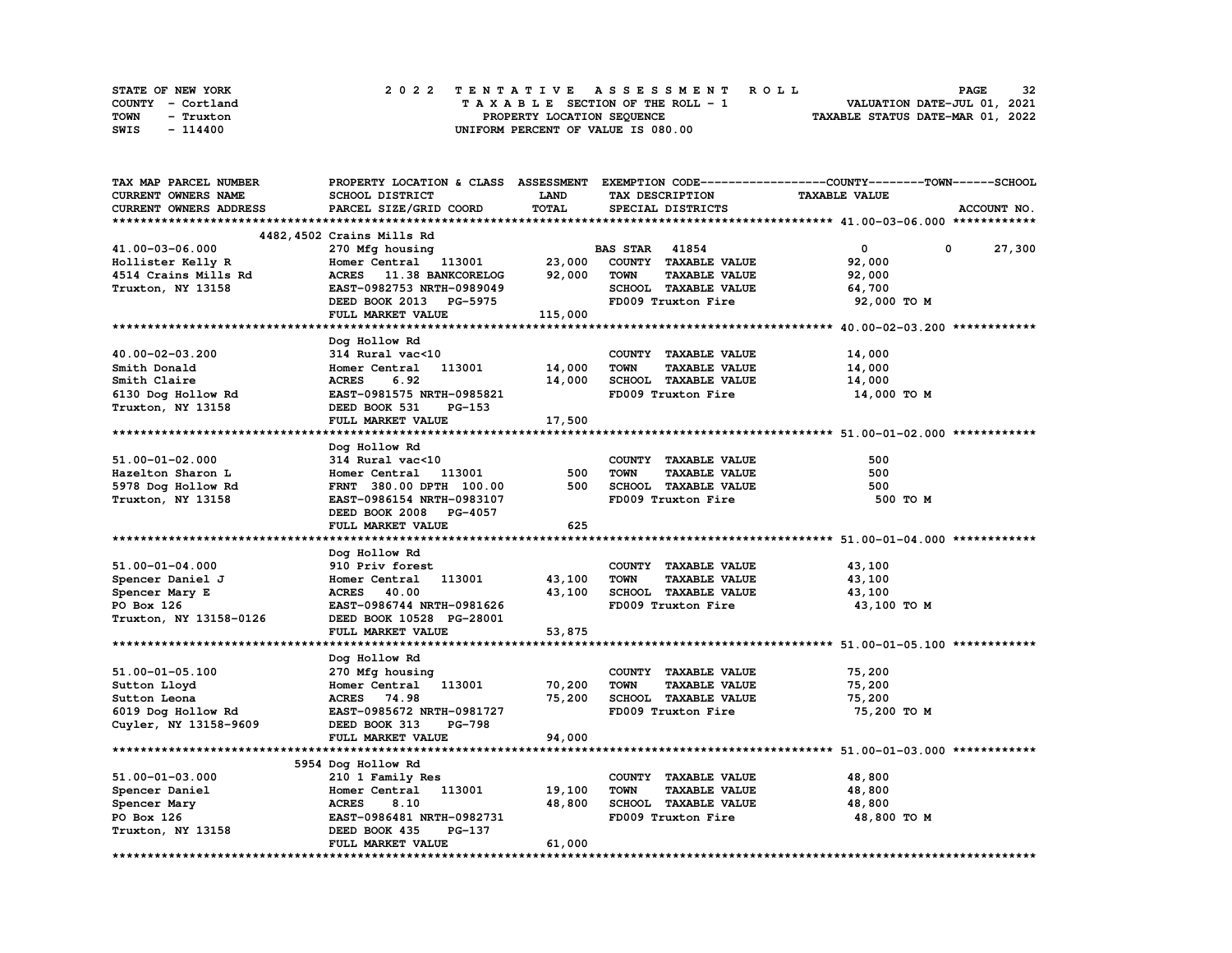| STATE OF NEW YORK | 2022 TENTATIVE ASSESSMENT ROLL     | 33<br><b>PAGE</b>                |
|-------------------|------------------------------------|----------------------------------|
| COUNTY - Cortland | TAXABLE SECTION OF THE ROLL - 1    | VALUATION DATE-JUL 01, 2021      |
| TOWN<br>- Truxton | PROPERTY LOCATION SEQUENCE         | TAXABLE STATUS DATE-MAR 01, 2022 |
| SWIS<br>- 114400  | UNIFORM PERCENT OF VALUE IS 080.00 |                                  |

| TAX MAP PARCEL NUMBER  | PROPERTY LOCATION & CLASS ASSESSMENT EXEMPTION CODE----------------COUNTY-------TOWN-----SCHOOL |         |                                     |                      |                        |
|------------------------|-------------------------------------------------------------------------------------------------|---------|-------------------------------------|----------------------|------------------------|
| CURRENT OWNERS NAME    | SCHOOL DISTRICT                                                                                 | LAND    | TAX DESCRIPTION                     | <b>TAXABLE VALUE</b> |                        |
| CURRENT OWNERS ADDRESS | PARCEL SIZE/GRID COORD                                                                          | TOTAL   | SPECIAL DISTRICTS                   |                      | ACCOUNT NO.            |
|                        |                                                                                                 |         |                                     |                      |                        |
|                        | 6019 Dog Hollow Rd                                                                              |         |                                     |                      |                        |
| 51.00-01-06.000        | 241 Rural res&ag                                                                                |         | COUNTY TAXABLE VALUE                | 112,000              |                        |
| Sutton Lloyd           | Homer Central<br>113001                                                                         | 70,400  | <b>TOWN</b><br><b>TAXABLE VALUE</b> | 112,000              |                        |
| Sutton Leona           | ACRES 71.50                                                                                     | 112,000 | SCHOOL TAXABLE VALUE                | 112,000              |                        |
| 6019 Dog Hollow Rd     | EAST-0984417 NRTH-0981600                                                                       |         | FD009 Truxton Fire                  | 112,000 TO M         |                        |
| Cuyler, NY 13050-9609  | DEED BOOK 313<br><b>PG-798</b>                                                                  |         |                                     |                      |                        |
|                        | FULL MARKET VALUE                                                                               | 140,000 |                                     |                      |                        |
|                        |                                                                                                 |         |                                     |                      |                        |
|                        | 6056 Dog Hollow Rd                                                                              |         |                                     |                      |                        |
| 51.00-01-21.000        | 314 Rural vac<10                                                                                |         | COUNTY TAXABLE VALUE                | 1,500                |                        |
| Temple Gary            | Homer Central<br>113001                                                                         | 1,500   | <b>TOWN</b><br><b>TAXABLE VALUE</b> | 1,500                |                        |
| Temple Elaine          | <b>ACRES</b><br>1.20                                                                            | 1,500   | SCHOOL TAXABLE VALUE                | 1,500                |                        |
| 6056 Dog Hollow Rd     | EAST-0983117 NRTH-0982853                                                                       |         | FD009 Truxton Fire                  | 1,500 TO M           |                        |
| Truxton, NY 13158      | DEED BOOK 2017 PG-2859                                                                          |         |                                     |                      |                        |
|                        | FULL MARKET VALUE                                                                               | 1,875   |                                     |                      |                        |
|                        |                                                                                                 |         |                                     |                      |                        |
|                        | 6118 Dog Hollow Rd                                                                              |         |                                     |                      |                        |
| 40.00-02-02.000        | 210 1 Family Res                                                                                |         | <b>BAS STAR 41854</b>               | $\circ$              | 27,300<br>0            |
| Grinnell Theodore J    | 113001<br>Homer Central                                                                         | 12,200  | COUNTY TAXABLE VALUE                | 83,700               |                        |
| Grinnell Shawna A      | <b>ACRES</b><br>1.09                                                                            | 83,700  | <b>TOWN</b><br><b>TAXABLE VALUE</b> | 83,700               |                        |
| 6118 Dog Hollow Rd     | EAST-0981438 NRTH-0984696                                                                       |         | SCHOOL TAXABLE VALUE                | 56,400               |                        |
| Cuyler, NY 13158       | DEED BOOK 420<br>PG-226                                                                         |         | FD009 Truxton Fire                  | 83,700 TO M          |                        |
|                        | FULL MARKET VALUE                                                                               | 104,625 |                                     |                      |                        |
|                        |                                                                                                 |         |                                     |                      |                        |
|                        | 6130 Dog Hollow Rd                                                                              |         |                                     |                      |                        |
| 40.00-02-03.120        | 270 Mfg housing                                                                                 |         | <b>BAS STAR 41854</b>               | 0                    | $\mathbf 0$<br>27,300  |
| Smith Donald A         | Homer Central 113001                                                                            | 17,500  | COUNTY TAXABLE VALUE                | 112,800              |                        |
| 6130 Dog Hollow Rd     | <b>ACRES</b><br>6.49                                                                            | 112,800 | <b>TOWN</b><br><b>TAXABLE VALUE</b> | 112,800              |                        |
| Truxton, NY 13153      | EAST-0981608 NRTH-0985186                                                                       |         | SCHOOL TAXABLE VALUE                | 85,500               |                        |
|                        | DEED BOOK 531<br>PG-156                                                                         |         | FD009 Truxton Fire                  | 112,800 TO M         |                        |
|                        | FULL MARKET VALUE                                                                               | 141,000 |                                     |                      |                        |
|                        |                                                                                                 |         |                                     |                      |                        |
|                        | 6167 Dog Hollow Rd                                                                              |         |                                     |                      |                        |
| 40.00-11-21.000        | 241 Rural res&ag                                                                                |         | COUNTY TAXABLE VALUE                | 184,200              |                        |
| Clark Brian C          | Homer Central 113001                                                                            | 38,800  | <b>TOWN</b><br><b>TAXABLE VALUE</b> | 184,200              |                        |
| Clark Eva M            | ACRES 28.06                                                                                     | 184,200 | SCHOOL TAXABLE VALUE                | 184,200              |                        |
| 6167 Dog Hollow Rd     | EAST-0980897 NRTH-0985441                                                                       |         | FD009 Truxton Fire                  | 184,200 TO M         |                        |
| Truxton, NY 13158      | DEED BOOK 10195 PG-13002                                                                        |         |                                     |                      |                        |
|                        | FULL MARKET VALUE                                                                               | 230,250 |                                     |                      |                        |
|                        |                                                                                                 |         |                                     |                      |                        |
|                        | 6257 Dog Hollow Rd                                                                              |         |                                     |                      |                        |
| 40.00-02-05.000        | 210 1 Family Res                                                                                |         | <b>BAS STAR 41854</b>               | $\mathbf{0}$         | 27,300<br>$\mathbf{0}$ |
| Brown Tessa C          | Homer Central 113001                                                                            | 9,500   | COUNTY TAXABLE VALUE                | 166,950              |                        |
| Brown Brian W          | FRNT 141.38 DPTH 176.62                                                                         | 166,950 | <b>TOWN</b><br><b>TAXABLE VALUE</b> | 166,950              |                        |
| 6257 Dog Hollow Rd     | <b>BANKCORELOG</b>                                                                              |         | SCHOOL TAXABLE VALUE                | 139,650              |                        |
| Truxton, NY 13158      | EAST-0981353 NRTH-0987458                                                                       |         | FD009 Truxton Fire                  | 166,950 то м         |                        |
|                        | DEED BOOK 2021 PG-2420                                                                          |         |                                     |                      |                        |
|                        | FULL MARKET VALUE                                                                               | 208,688 |                                     |                      |                        |
|                        |                                                                                                 |         |                                     |                      |                        |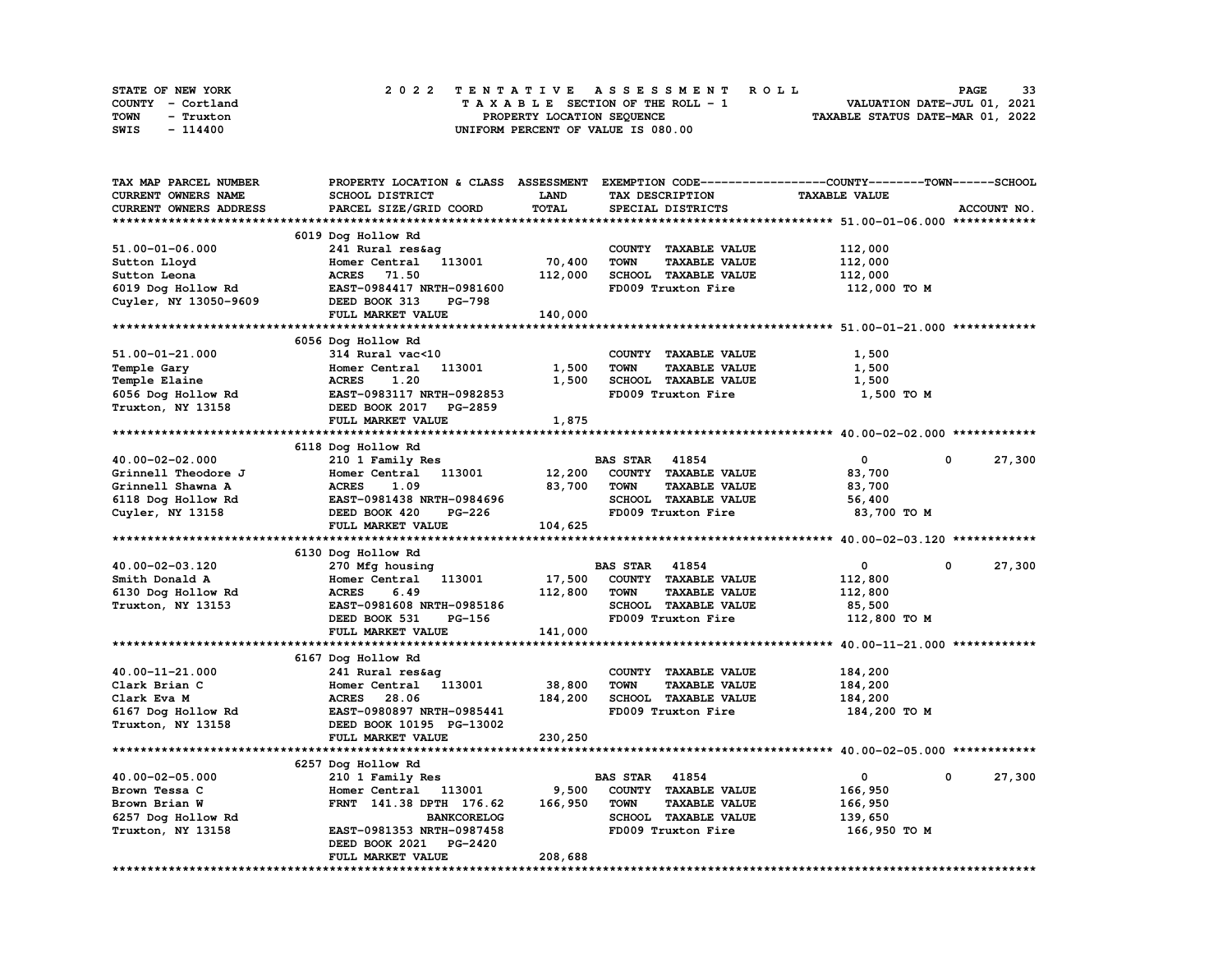| STATE OF NEW YORK | 2022 TENTATIVE ASSESSMENT ROLL     | 34<br><b>PAGE</b>                |
|-------------------|------------------------------------|----------------------------------|
| COUNTY - Cortland | TAXABLE SECTION OF THE ROLL - 1    | VALUATION DATE-JUL 01, 2021      |
| TOWN<br>- Truxton | PROPERTY LOCATION SEQUENCE         | TAXABLE STATUS DATE-MAR 01, 2022 |
| SWIS<br>- 114400  | UNIFORM PERCENT OF VALUE IS 080.00 |                                  |

| TAX MAP PARCEL NUMBER       | PROPERTY LOCATION & CLASS ASSESSMENT |              |                                     | EXEMPTION CODE-----------------COUNTY-------TOWN------SCHOOL |
|-----------------------------|--------------------------------------|--------------|-------------------------------------|--------------------------------------------------------------|
| <b>CURRENT OWNERS NAME</b>  | SCHOOL DISTRICT                      | <b>LAND</b>  | TAX DESCRIPTION                     | <b>TAXABLE VALUE</b>                                         |
| CURRENT OWNERS ADDRESS      | PARCEL SIZE/GRID COORD               | <b>TOTAL</b> | SPECIAL DISTRICTS                   | ACCOUNT NO.                                                  |
|                             |                                      |              |                                     |                                                              |
|                             | 6240, 6244 Dog Hollow Rd             |              |                                     |                                                              |
| 40.00-02-03.110             | 210 1 Family Res                     |              | COUNTY TAXABLE VALUE                | 65,300                                                       |
| Smith Donald                | Homer Central<br>113001              | 19,300       | <b>TOWN</b><br><b>TAXABLE VALUE</b> | 65,300                                                       |
| Smith Claire                | <b>ACRES</b><br>8.25                 | 65,300       | SCHOOL TAXABLE VALUE                | 65,300                                                       |
| 6130 Dog Hollow Rd          | EAST-0981557 NRTH-0986753            |              | FD009 Truxton Fire                  | 65,300 TO M                                                  |
| Truxton, NY 13158           | DEED BOOK 2014<br>PG-3449            |              |                                     |                                                              |
|                             | FULL MARKET VALUE                    | 81,625       |                                     |                                                              |
|                             |                                      |              |                                     |                                                              |
|                             | E River Rd                           |              |                                     |                                                              |
| 49.00-01-13.120             | 105 Vac farmland                     |              | AG-CEILING 41720                    | 14,404<br>14,404<br>14,404                                   |
| Twin Oaks Farm              | 113001<br>Homer Central              | 25,200       | COUNTY TAXABLE VALUE                | 10,796                                                       |
| 3175 Route 13               | <b>ACRES</b><br>19.79                | 25,200       | <b>TAXABLE VALUE</b><br><b>TOWN</b> | 10,796                                                       |
| Truxton, NY 13158           | EAST-0964503 NRTH-0977456            |              | SCHOOL TAXABLE VALUE                | 10,796                                                       |
|                             | DEED BOOK 2011<br>PG-1183            |              | FD009 Truxton Fire                  | 25,200 TO M                                                  |
| MAY BE SUBJECT TO PAYMENT   | FULL MARKET VALUE                    | 31,500       |                                     |                                                              |
| UNDER AGDIST LAW TIL 2026   |                                      |              |                                     |                                                              |
|                             |                                      |              |                                     |                                                              |
|                             | E River Rd                           |              |                                     |                                                              |
| 49.00-01-15.120             | 314 Rural vac<10                     |              | COUNTY TAXABLE VALUE                | 14,500                                                       |
| Mooney Allen C              | 113001<br>Homer Central              | 14,500       | <b>TOWN</b><br><b>TAXABLE VALUE</b> | 14,500                                                       |
| 3445 W Cheningo Rd          | 7.50<br><b>ACRES</b>                 | 14,500       | SCHOOL TAXABLE VALUE                | 14,500                                                       |
| Truxton, NY 13158-9709      | EAST-0964450 NRTH-0975975            |              | FD009 Truxton Fire                  | 14,500 TO M                                                  |
|                             | DEED BOOK 1996 PG-2745               |              |                                     |                                                              |
|                             | FULL MARKET VALUE                    | 18,125       |                                     |                                                              |
|                             |                                      |              |                                     |                                                              |
|                             | E River Rd                           |              |                                     |                                                              |
| 49.00-01-19.121             | 105 Vac farmland                     |              | AG-CEILING 41720                    | 50,472<br>50,472<br>50,472                                   |
| Murray Ryan C               | Homer Central<br>113001              | 93,400       | COUNTY TAXABLE VALUE                | 42,928                                                       |
| Murray Diana L              | <b>ACRES</b> 77.90                   | 93,400       | <b>TOWN</b><br><b>TAXABLE VALUE</b> | 42,928                                                       |
| 6000 Cheningo Solon Pond Rd | EAST-0966463 NRTH-0977321            |              | SCHOOL TAXABLE VALUE                | 42,928                                                       |
| Truxton, NY 13158           | DEED BOOK 2022<br>$PG-124$           |              | FD009 Truxton Fire                  | 93,400 TO M                                                  |
|                             | FULL MARKET VALUE                    | 116,750      |                                     |                                                              |
| PRIOR OWNER ON 3/01/2022    |                                      |              |                                     |                                                              |
| Murray Ryan C               |                                      |              |                                     |                                                              |
|                             |                                      |              |                                     |                                                              |
| MAY BE SUBJECT TO PAYMENT   |                                      |              |                                     |                                                              |
| UNDER AGDIST LAW TIL 2026   |                                      |              |                                     |                                                              |
|                             |                                      |              |                                     |                                                              |
|                             | E River Rd                           |              |                                     |                                                              |
| 59.00-01-02.111             | 910 Priv forest                      |              | COUNTY TAXABLE VALUE                | 94,100                                                       |
| Young Roger A               | 113001<br>Homer Central              | 84,100       | <b>TOWN</b><br><b>TAXABLE VALUE</b> | 94,100                                                       |
| Young Paul                  | 91.50<br><b>ACRES</b>                | 94,100       | SCHOOL TAXABLE VALUE                | 94,100                                                       |
| 3143 E River Rd             | EAST-0959436 NRTH-0971939            |              | FD009 Truxton Fire                  | 94,100 TO M                                                  |
| Truxton, NY 13158           | DEED BOOK 415<br><b>PG-158</b>       |              |                                     |                                                              |
|                             | FULL MARKET VALUE                    | 117,625      |                                     |                                                              |
|                             |                                      |              |                                     |                                                              |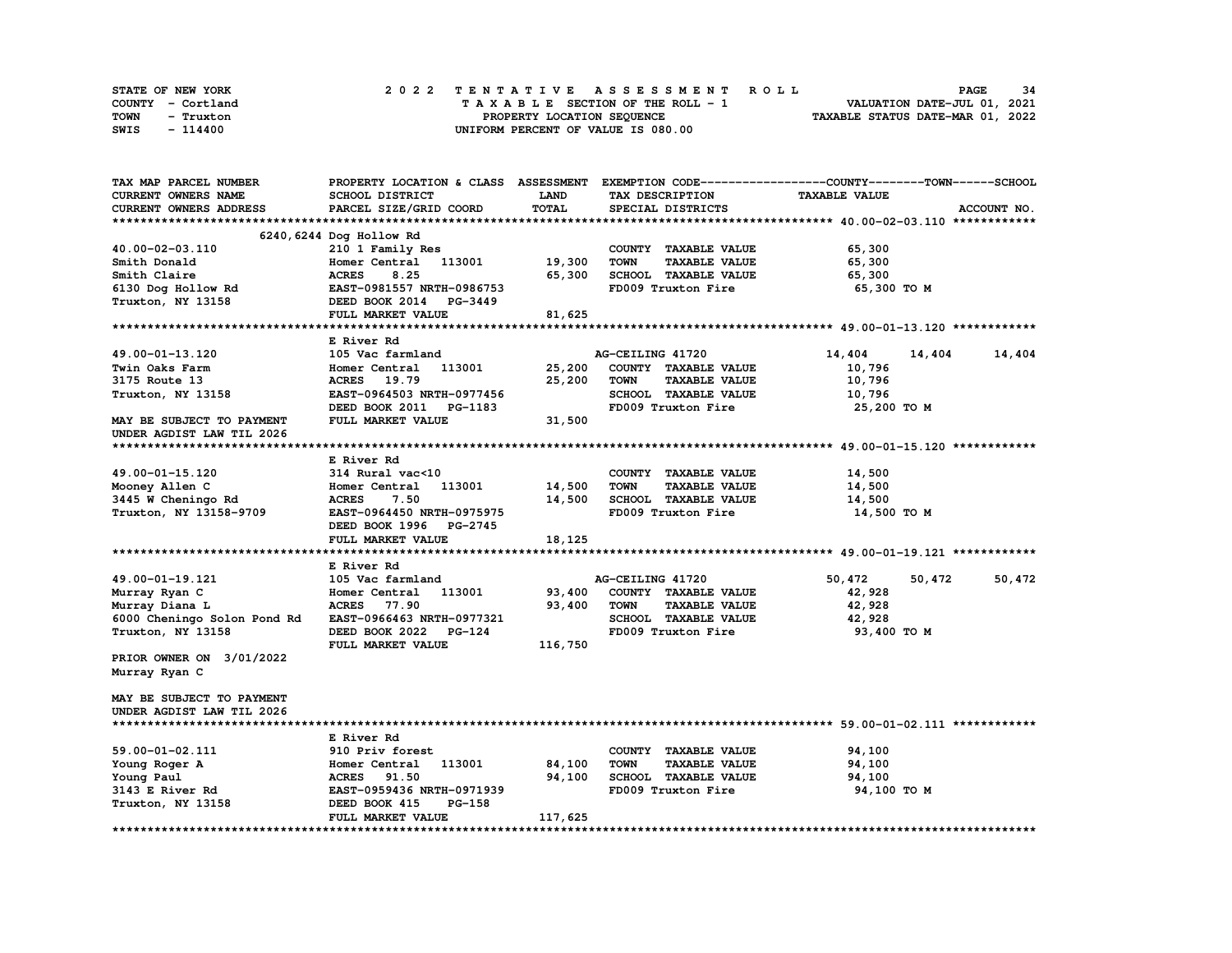| STATE OF NEW YORK | 2022 TENTATIVE ASSESSMENT ROLL     | 35<br><b>PAGE</b>                |
|-------------------|------------------------------------|----------------------------------|
| COUNTY - Cortland | TAXABLE SECTION OF THE ROLL - 1    | VALUATION DATE-JUL 01, 2021      |
| TOWN<br>- Truxton | PROPERTY LOCATION SEQUENCE         | TAXABLE STATUS DATE-MAR 01, 2022 |
| SWIS<br>$-114400$ | UNIFORM PERCENT OF VALUE IS 080.00 |                                  |

| TAX MAP PARCEL NUMBER                                  |                                             |              |                                                             | PROPERTY LOCATION & CLASS ASSESSMENT EXEMPTION CODE----------------COUNTY-------TOWN-----SCHOOL |             |
|--------------------------------------------------------|---------------------------------------------|--------------|-------------------------------------------------------------|-------------------------------------------------------------------------------------------------|-------------|
| CURRENT OWNERS NAME                                    | SCHOOL DISTRICT                             | LAND         | TAX DESCRIPTION                                             | <b>TAXABLE VALUE</b>                                                                            |             |
| CURRENT OWNERS ADDRESS                                 | PARCEL SIZE/GRID COORD                      | <b>TOTAL</b> | SPECIAL DISTRICTS                                           |                                                                                                 | ACCOUNT NO. |
|                                                        |                                             |              |                                                             |                                                                                                 |             |
|                                                        | E River Rd                                  |              |                                                             |                                                                                                 |             |
| 59.00-01-02.120                                        | 105 Vac farmland                            |              | AG-CEILING 41720                                            | 54,654<br>54,654                                                                                | 54,654      |
| Young Carleton L                                       | Homer Central 113001                        | 106,300      | COUNTY TAXABLE VALUE                                        | 59,846                                                                                          |             |
| 3102 E River Rd                                        | <b>ACRES</b><br>83.50                       | 114,500      | <b>TOWN</b><br><b>TAXABLE VALUE</b>                         | 59,846                                                                                          |             |
| Truxton, NY 13158                                      | EAST-0959164 NRTH-0973840                   |              | SCHOOL TAXABLE VALUE                                        | 59,846                                                                                          |             |
|                                                        | DEED BOOK 10545 PG-99001                    |              | FD009 Truxton Fire                                          | 114,500 TO M                                                                                    |             |
| MAY BE SUBJECT TO PAYMENT<br>UNDER AGDIST LAW TIL 2026 | FULL MARKET VALUE                           | 143,125      |                                                             |                                                                                                 |             |
|                                                        |                                             |              |                                                             |                                                                                                 |             |
|                                                        | E River Rd                                  |              |                                                             |                                                                                                 |             |
| 59.00-01-03.100                                        | 312 Vac w/imprv                             |              | COUNTY TAXABLE VALUE                                        | 30,100                                                                                          |             |
| Young Randall A                                        | Homer Central<br>113001                     | 8,500        | <b>TOWN</b><br><b>TAXABLE VALUE</b>                         | 30,100                                                                                          |             |
| 3185 E River Rd                                        | <b>ACRES</b><br>8.50                        | 30,100       | SCHOOL TAXABLE VALUE                                        | 30,100                                                                                          |             |
| Truxton, NY 13158-9707                                 | EAST-0959673 NRTH-0974766                   |              | FD009 Truxton Fire                                          | 30,100 TO M                                                                                     |             |
|                                                        | DEED BOOK 416<br><b>PG-339</b>              |              |                                                             |                                                                                                 |             |
|                                                        | FULL MARKET VALUE                           | 37,625       |                                                             |                                                                                                 |             |
|                                                        |                                             |              |                                                             |                                                                                                 |             |
|                                                        | E River Rd                                  |              |                                                             |                                                                                                 |             |
| 59.00-01-08.200                                        | 210 1 Family Res                            |              | COUNTY TAXABLE VALUE                                        | 89,970                                                                                          |             |
| Twin Oaks Farm                                         | Homer Central 113001                        | 13,170       | <b>TOWN</b><br><b>TAXABLE VALUE</b>                         | 89,970                                                                                          |             |
| 3175 Route 13                                          | 2.17<br><b>ACRES</b>                        | 89,970       | SCHOOL TAXABLE VALUE                                        | 89,970                                                                                          |             |
| Truxton, NY 13158                                      | EAST-0963465 NRTH-0975412                   |              | FD009 Truxton Fire                                          | 89,970 TO M                                                                                     |             |
|                                                        | DEED BOOK 2014<br>PG-5111                   |              |                                                             |                                                                                                 |             |
|                                                        | FULL MARKET VALUE                           | 112,463      |                                                             |                                                                                                 |             |
|                                                        |                                             |              |                                                             |                                                                                                 |             |
|                                                        | E River Rd                                  |              |                                                             |                                                                                                 |             |
| 59.00-05-01.000                                        | 314 Rural vac<10                            |              | AG COMMIT 41730                                             | 6,990<br>6,990                                                                                  | 6,990       |
| Young Brian C                                          | 113001<br>Homer Central                     | 10,000       | COUNTY TAXABLE VALUE                                        | 3,010                                                                                           |             |
| Young Mason A                                          | 5.23<br><b>ACRES</b>                        | 10,000       | <b>TOWN</b><br><b>TAXABLE VALUE</b>                         | 3,010                                                                                           |             |
| 3143 E River Rd                                        | EAST-0960151 NRTH-0974021                   |              | SCHOOL TAXABLE VALUE                                        | 3,010                                                                                           |             |
| Truxton, NY 13158                                      | DEED BOOK 2013 PG-7204                      |              | FD009 Truxton Fire                                          | 10,000 TO M                                                                                     |             |
|                                                        | FULL MARKET VALUE                           | 12,500       |                                                             |                                                                                                 |             |
| MAY BE SUBJECT TO PAYMENT                              |                                             |              |                                                             |                                                                                                 |             |
| UNDER AGDIST LAW TIL 2029                              |                                             |              |                                                             |                                                                                                 |             |
|                                                        |                                             |              |                                                             |                                                                                                 |             |
|                                                        | E River Rd                                  |              | AG COMMIT 41730                                             | 6,688<br>6,688                                                                                  | 6,688       |
| 59.00-05-02.000                                        | 314 Rural vac<10                            |              |                                                             |                                                                                                 |             |
| Thompson Gail                                          | 113001<br>Homer Central                     | 10,000       | COUNTY TAXABLE VALUE                                        | 3,312                                                                                           |             |
| Thompson Dylan                                         | <b>ACRES</b><br>5.23                        | 10,000       | <b>TOWN</b><br><b>TAXABLE VALUE</b><br>SCHOOL TAXABLE VALUE | 3,312                                                                                           |             |
| 3550 Loope St                                          | EAST-0960465 NRTH-0974048                   |              |                                                             | 3,312                                                                                           |             |
| Cortland, NY 13045                                     | DEED BOOK 2021 PG-1877<br>FULL MARKET VALUE | 12,500       | FD009 Truxton Fire                                          | 10,000 TO M                                                                                     |             |
| MAY BE SUBJECT TO PAYMENT                              |                                             |              |                                                             |                                                                                                 |             |
| UNDER AGDIST LAW TIL 2029                              |                                             |              |                                                             |                                                                                                 |             |
|                                                        |                                             |              |                                                             |                                                                                                 |             |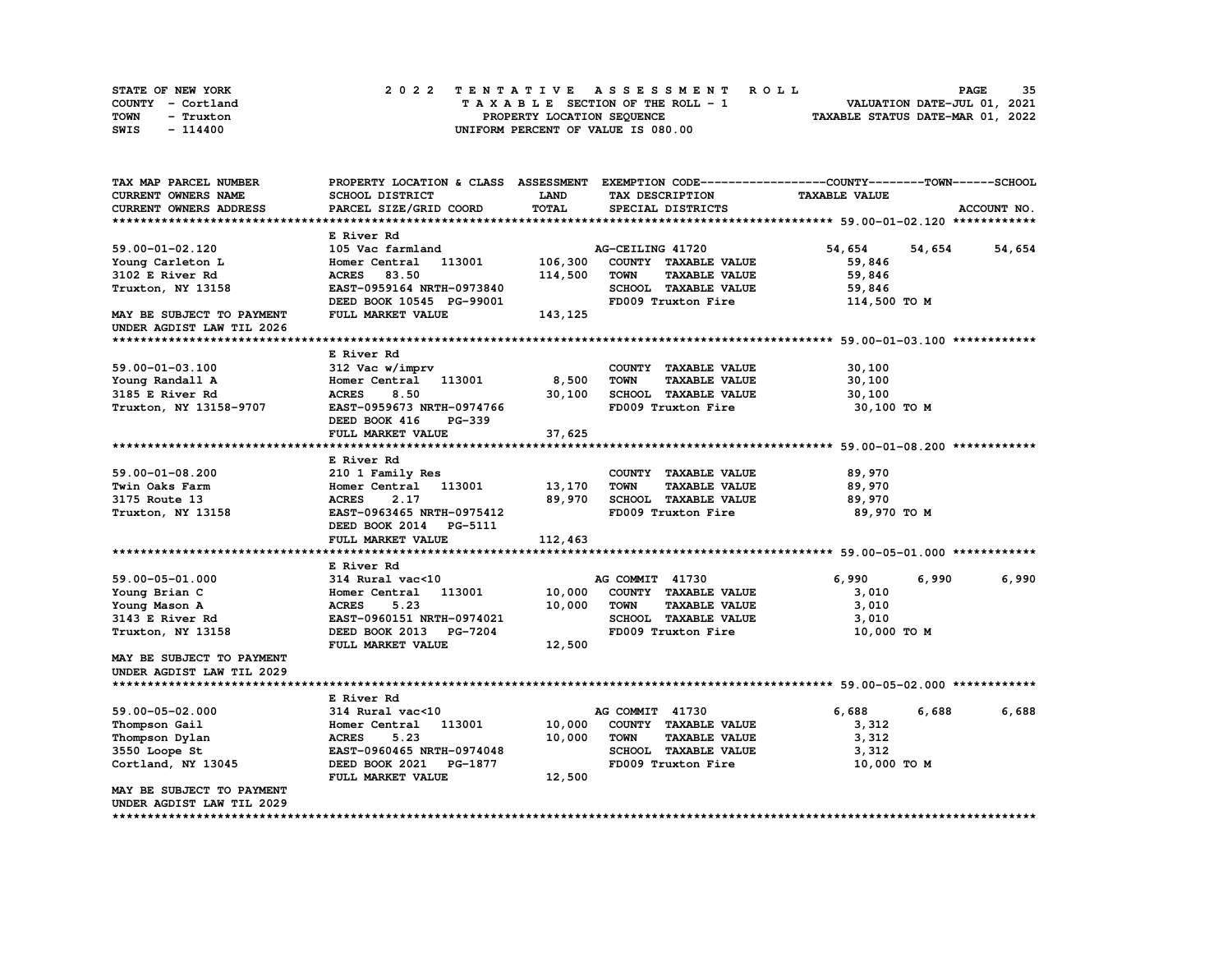| STATE OF NEW YORK | 2022 TENTATIVE ASSESSMENT ROLL     | 36<br><b>PAGE</b>                |
|-------------------|------------------------------------|----------------------------------|
| COUNTY - Cortland | TAXABLE SECTION OF THE ROLL - 1    | VALUATION DATE-JUL 01, 2021      |
| TOWN<br>- Truxton | PROPERTY LOCATION SEQUENCE         | TAXABLE STATUS DATE-MAR 01, 2022 |
| SWIS<br>$-114400$ | UNIFORM PERCENT OF VALUE IS 080.00 |                                  |

| CURRENT OWNERS NAME<br>SCHOOL DISTRICT<br><b>LAND</b><br><b>TAXABLE VALUE</b><br>TAX DESCRIPTION<br>TOTAL<br>CURRENT OWNERS ADDRESS<br>PARCEL SIZE/GRID COORD<br>SPECIAL DISTRICTS<br>ACCOUNT NO.<br>E River Rd<br>6,387<br>6,387<br>59.00-05-03.000<br>314 Rural vac<10<br>AG COMMIT 41730<br>6,387<br>10,000<br>113001<br>COUNTY TAXABLE VALUE<br>Young Randall A<br>Homer Central<br>3,613<br><b>TOWN</b><br>3185 E River Rd<br><b>ACRES</b><br>5.23<br>10,000<br><b>TAXABLE VALUE</b><br>3,613<br>EAST-0960779 NRTH-0974073<br>SCHOOL TAXABLE VALUE<br>Truxton, NY 13158<br>3,613<br>DEED BOOK 10550 PG-46001<br>FD009 Truxton Fire<br>10,000 TO M<br>FULL MARKET VALUE<br>12,500<br>MAY BE SUBJECT TO PAYMENT<br>UNDER AGDIST LAW TIL 2029<br>3102 E River Rd<br>45,789<br>59.00-01-01.000<br>112 Dairy farm<br>AG-CEILING 41720<br>45,789<br>45,789<br>97,500 BAS STAR 41854<br>27,300<br>Homer Central 113001<br>$\mathbf 0$<br>Young Carleton L<br>0<br>3102 E River Rd<br>74.60<br>COUNTY TAXABLE VALUE<br><b>ACRES</b><br>217,600<br>171,811<br><b>TOWN</b><br>Truxton, NY 13158<br>EAST-0957951 NRTH-0973102<br><b>TAXABLE VALUE</b><br>171,811<br>DEED BOOK 10545 PG-99001<br>SCHOOL TAXABLE VALUE<br>144,511<br>FULL MARKET VALUE<br>272,000 FD009 Truxton Fire<br>217,600 TO M<br>MAY BE SUBJECT TO PAYMENT<br>UNDER AGDIST LAW TIL 2026<br>3137 E River Rd<br>59.00-01-02.112<br>210 1 Family Res<br><b>BAS STAR 41854</b><br>$\mathbf{0}$<br>$\mathbf{0}$<br>27,300<br>9,400<br>COUNTY TAXABLE VALUE<br>Homer Central 113001<br>VanValkenburg Paul<br>105,530<br>105,530<br><b>TOWN</b><br><b>TAXABLE VALUE</b><br>VanValkenburg Janice Y<br>FRNT 210.00 DPTH 140.25<br>105,530<br>3137 E River Rd<br>SCHOOL TAXABLE VALUE<br>78,230<br>EAST-0958729 NRTH-0974321<br>Truxton, NY 13158-9707<br>FD009 Truxton Fire<br>105,530 TO M<br>DEED BOOK 429<br><b>PG-154</b><br>FULL MARKET VALUE<br>131,913<br>3143 E River Rd<br>10,920<br>59.00-01-02.200<br><b>VET WAR T 41123</b><br>$^{\circ}$<br>$\mathbf 0$<br>220 2 Family Res<br>12,300 VET WAR C 41122<br>5,460<br>$\mathbf{0}$<br>Homer Central<br>113001<br>0<br>Young Roger A<br>76,340 ENH STAR 41834<br>68,160<br><b>ACRES</b><br>1.20<br>0<br>3143 E River Rd<br>$\mathbf 0$<br>EAST-0958966 NRTH-0974352<br>COUNTY TAXABLE VALUE<br>70,880<br>Truxton, NY 13158<br>DEED BOOK 2013 PG-3173<br><b>TOWN</b><br><b>TAXABLE VALUE</b><br>65,420<br>95,425<br>SCHOOL TAXABLE VALUE<br>8,180<br>FULL MARKET VALUE<br>FD009 Truxton Fire<br>76,340 ТО М<br>3185 E River Rd<br>27,300<br><b>BAS STAR</b> 41854<br>$\mathbf{0}$<br>59.00-01-03.200<br>210 1 Family Res<br>$^{\circ}$<br>10,100<br>COUNTY TAXABLE VALUE<br>Young Randall A<br>Homer Central 113001<br>89,400<br>89,400<br><b>TOWN</b><br><b>TAXABLE VALUE</b><br>Young Carol<br>FRNT 190.00 DPTH 175.25<br>89,400<br>SCHOOL TAXABLE VALUE<br>3185 E River Rd<br>EAST-0959546 NRTH-0974437<br>62,100<br><b>PG-221</b><br>FD009 Truxton Fire<br>Truxton, NY 13158-9707<br>DEED BOOK 370<br>89,400 TO M<br>111,750<br>FULL MARKET VALUE | TAX MAP PARCEL NUMBER | PROPERTY LOCATION & CLASS ASSESSMENT EXEMPTION CODE----------------COUNTY-------TOWN-----SCHOOL |  |  |  |
|--------------------------------------------------------------------------------------------------------------------------------------------------------------------------------------------------------------------------------------------------------------------------------------------------------------------------------------------------------------------------------------------------------------------------------------------------------------------------------------------------------------------------------------------------------------------------------------------------------------------------------------------------------------------------------------------------------------------------------------------------------------------------------------------------------------------------------------------------------------------------------------------------------------------------------------------------------------------------------------------------------------------------------------------------------------------------------------------------------------------------------------------------------------------------------------------------------------------------------------------------------------------------------------------------------------------------------------------------------------------------------------------------------------------------------------------------------------------------------------------------------------------------------------------------------------------------------------------------------------------------------------------------------------------------------------------------------------------------------------------------------------------------------------------------------------------------------------------------------------------------------------------------------------------------------------------------------------------------------------------------------------------------------------------------------------------------------------------------------------------------------------------------------------------------------------------------------------------------------------------------------------------------------------------------------------------------------------------------------------------------------------------------------------------------------------------------------------------------------------------------------------------------------------------------------------------------------------------------------------------------------------------------------------------------------------------------------------------------------------------------------------------------------------------------------------------------------------------------------------------------------------------------------------------------------------------------------------------------------------------------------------------------------------------------------------------|-----------------------|-------------------------------------------------------------------------------------------------|--|--|--|
|                                                                                                                                                                                                                                                                                                                                                                                                                                                                                                                                                                                                                                                                                                                                                                                                                                                                                                                                                                                                                                                                                                                                                                                                                                                                                                                                                                                                                                                                                                                                                                                                                                                                                                                                                                                                                                                                                                                                                                                                                                                                                                                                                                                                                                                                                                                                                                                                                                                                                                                                                                                                                                                                                                                                                                                                                                                                                                                                                                                                                                                                    |                       |                                                                                                 |  |  |  |
|                                                                                                                                                                                                                                                                                                                                                                                                                                                                                                                                                                                                                                                                                                                                                                                                                                                                                                                                                                                                                                                                                                                                                                                                                                                                                                                                                                                                                                                                                                                                                                                                                                                                                                                                                                                                                                                                                                                                                                                                                                                                                                                                                                                                                                                                                                                                                                                                                                                                                                                                                                                                                                                                                                                                                                                                                                                                                                                                                                                                                                                                    |                       |                                                                                                 |  |  |  |
|                                                                                                                                                                                                                                                                                                                                                                                                                                                                                                                                                                                                                                                                                                                                                                                                                                                                                                                                                                                                                                                                                                                                                                                                                                                                                                                                                                                                                                                                                                                                                                                                                                                                                                                                                                                                                                                                                                                                                                                                                                                                                                                                                                                                                                                                                                                                                                                                                                                                                                                                                                                                                                                                                                                                                                                                                                                                                                                                                                                                                                                                    |                       |                                                                                                 |  |  |  |
|                                                                                                                                                                                                                                                                                                                                                                                                                                                                                                                                                                                                                                                                                                                                                                                                                                                                                                                                                                                                                                                                                                                                                                                                                                                                                                                                                                                                                                                                                                                                                                                                                                                                                                                                                                                                                                                                                                                                                                                                                                                                                                                                                                                                                                                                                                                                                                                                                                                                                                                                                                                                                                                                                                                                                                                                                                                                                                                                                                                                                                                                    |                       |                                                                                                 |  |  |  |
|                                                                                                                                                                                                                                                                                                                                                                                                                                                                                                                                                                                                                                                                                                                                                                                                                                                                                                                                                                                                                                                                                                                                                                                                                                                                                                                                                                                                                                                                                                                                                                                                                                                                                                                                                                                                                                                                                                                                                                                                                                                                                                                                                                                                                                                                                                                                                                                                                                                                                                                                                                                                                                                                                                                                                                                                                                                                                                                                                                                                                                                                    |                       |                                                                                                 |  |  |  |
|                                                                                                                                                                                                                                                                                                                                                                                                                                                                                                                                                                                                                                                                                                                                                                                                                                                                                                                                                                                                                                                                                                                                                                                                                                                                                                                                                                                                                                                                                                                                                                                                                                                                                                                                                                                                                                                                                                                                                                                                                                                                                                                                                                                                                                                                                                                                                                                                                                                                                                                                                                                                                                                                                                                                                                                                                                                                                                                                                                                                                                                                    |                       |                                                                                                 |  |  |  |
|                                                                                                                                                                                                                                                                                                                                                                                                                                                                                                                                                                                                                                                                                                                                                                                                                                                                                                                                                                                                                                                                                                                                                                                                                                                                                                                                                                                                                                                                                                                                                                                                                                                                                                                                                                                                                                                                                                                                                                                                                                                                                                                                                                                                                                                                                                                                                                                                                                                                                                                                                                                                                                                                                                                                                                                                                                                                                                                                                                                                                                                                    |                       |                                                                                                 |  |  |  |
|                                                                                                                                                                                                                                                                                                                                                                                                                                                                                                                                                                                                                                                                                                                                                                                                                                                                                                                                                                                                                                                                                                                                                                                                                                                                                                                                                                                                                                                                                                                                                                                                                                                                                                                                                                                                                                                                                                                                                                                                                                                                                                                                                                                                                                                                                                                                                                                                                                                                                                                                                                                                                                                                                                                                                                                                                                                                                                                                                                                                                                                                    |                       |                                                                                                 |  |  |  |
|                                                                                                                                                                                                                                                                                                                                                                                                                                                                                                                                                                                                                                                                                                                                                                                                                                                                                                                                                                                                                                                                                                                                                                                                                                                                                                                                                                                                                                                                                                                                                                                                                                                                                                                                                                                                                                                                                                                                                                                                                                                                                                                                                                                                                                                                                                                                                                                                                                                                                                                                                                                                                                                                                                                                                                                                                                                                                                                                                                                                                                                                    |                       |                                                                                                 |  |  |  |
|                                                                                                                                                                                                                                                                                                                                                                                                                                                                                                                                                                                                                                                                                                                                                                                                                                                                                                                                                                                                                                                                                                                                                                                                                                                                                                                                                                                                                                                                                                                                                                                                                                                                                                                                                                                                                                                                                                                                                                                                                                                                                                                                                                                                                                                                                                                                                                                                                                                                                                                                                                                                                                                                                                                                                                                                                                                                                                                                                                                                                                                                    |                       |                                                                                                 |  |  |  |
|                                                                                                                                                                                                                                                                                                                                                                                                                                                                                                                                                                                                                                                                                                                                                                                                                                                                                                                                                                                                                                                                                                                                                                                                                                                                                                                                                                                                                                                                                                                                                                                                                                                                                                                                                                                                                                                                                                                                                                                                                                                                                                                                                                                                                                                                                                                                                                                                                                                                                                                                                                                                                                                                                                                                                                                                                                                                                                                                                                                                                                                                    |                       |                                                                                                 |  |  |  |
|                                                                                                                                                                                                                                                                                                                                                                                                                                                                                                                                                                                                                                                                                                                                                                                                                                                                                                                                                                                                                                                                                                                                                                                                                                                                                                                                                                                                                                                                                                                                                                                                                                                                                                                                                                                                                                                                                                                                                                                                                                                                                                                                                                                                                                                                                                                                                                                                                                                                                                                                                                                                                                                                                                                                                                                                                                                                                                                                                                                                                                                                    |                       |                                                                                                 |  |  |  |
|                                                                                                                                                                                                                                                                                                                                                                                                                                                                                                                                                                                                                                                                                                                                                                                                                                                                                                                                                                                                                                                                                                                                                                                                                                                                                                                                                                                                                                                                                                                                                                                                                                                                                                                                                                                                                                                                                                                                                                                                                                                                                                                                                                                                                                                                                                                                                                                                                                                                                                                                                                                                                                                                                                                                                                                                                                                                                                                                                                                                                                                                    |                       |                                                                                                 |  |  |  |
|                                                                                                                                                                                                                                                                                                                                                                                                                                                                                                                                                                                                                                                                                                                                                                                                                                                                                                                                                                                                                                                                                                                                                                                                                                                                                                                                                                                                                                                                                                                                                                                                                                                                                                                                                                                                                                                                                                                                                                                                                                                                                                                                                                                                                                                                                                                                                                                                                                                                                                                                                                                                                                                                                                                                                                                                                                                                                                                                                                                                                                                                    |                       |                                                                                                 |  |  |  |
|                                                                                                                                                                                                                                                                                                                                                                                                                                                                                                                                                                                                                                                                                                                                                                                                                                                                                                                                                                                                                                                                                                                                                                                                                                                                                                                                                                                                                                                                                                                                                                                                                                                                                                                                                                                                                                                                                                                                                                                                                                                                                                                                                                                                                                                                                                                                                                                                                                                                                                                                                                                                                                                                                                                                                                                                                                                                                                                                                                                                                                                                    |                       |                                                                                                 |  |  |  |
|                                                                                                                                                                                                                                                                                                                                                                                                                                                                                                                                                                                                                                                                                                                                                                                                                                                                                                                                                                                                                                                                                                                                                                                                                                                                                                                                                                                                                                                                                                                                                                                                                                                                                                                                                                                                                                                                                                                                                                                                                                                                                                                                                                                                                                                                                                                                                                                                                                                                                                                                                                                                                                                                                                                                                                                                                                                                                                                                                                                                                                                                    |                       |                                                                                                 |  |  |  |
|                                                                                                                                                                                                                                                                                                                                                                                                                                                                                                                                                                                                                                                                                                                                                                                                                                                                                                                                                                                                                                                                                                                                                                                                                                                                                                                                                                                                                                                                                                                                                                                                                                                                                                                                                                                                                                                                                                                                                                                                                                                                                                                                                                                                                                                                                                                                                                                                                                                                                                                                                                                                                                                                                                                                                                                                                                                                                                                                                                                                                                                                    |                       |                                                                                                 |  |  |  |
|                                                                                                                                                                                                                                                                                                                                                                                                                                                                                                                                                                                                                                                                                                                                                                                                                                                                                                                                                                                                                                                                                                                                                                                                                                                                                                                                                                                                                                                                                                                                                                                                                                                                                                                                                                                                                                                                                                                                                                                                                                                                                                                                                                                                                                                                                                                                                                                                                                                                                                                                                                                                                                                                                                                                                                                                                                                                                                                                                                                                                                                                    |                       |                                                                                                 |  |  |  |
|                                                                                                                                                                                                                                                                                                                                                                                                                                                                                                                                                                                                                                                                                                                                                                                                                                                                                                                                                                                                                                                                                                                                                                                                                                                                                                                                                                                                                                                                                                                                                                                                                                                                                                                                                                                                                                                                                                                                                                                                                                                                                                                                                                                                                                                                                                                                                                                                                                                                                                                                                                                                                                                                                                                                                                                                                                                                                                                                                                                                                                                                    |                       |                                                                                                 |  |  |  |
|                                                                                                                                                                                                                                                                                                                                                                                                                                                                                                                                                                                                                                                                                                                                                                                                                                                                                                                                                                                                                                                                                                                                                                                                                                                                                                                                                                                                                                                                                                                                                                                                                                                                                                                                                                                                                                                                                                                                                                                                                                                                                                                                                                                                                                                                                                                                                                                                                                                                                                                                                                                                                                                                                                                                                                                                                                                                                                                                                                                                                                                                    |                       |                                                                                                 |  |  |  |
|                                                                                                                                                                                                                                                                                                                                                                                                                                                                                                                                                                                                                                                                                                                                                                                                                                                                                                                                                                                                                                                                                                                                                                                                                                                                                                                                                                                                                                                                                                                                                                                                                                                                                                                                                                                                                                                                                                                                                                                                                                                                                                                                                                                                                                                                                                                                                                                                                                                                                                                                                                                                                                                                                                                                                                                                                                                                                                                                                                                                                                                                    |                       |                                                                                                 |  |  |  |
|                                                                                                                                                                                                                                                                                                                                                                                                                                                                                                                                                                                                                                                                                                                                                                                                                                                                                                                                                                                                                                                                                                                                                                                                                                                                                                                                                                                                                                                                                                                                                                                                                                                                                                                                                                                                                                                                                                                                                                                                                                                                                                                                                                                                                                                                                                                                                                                                                                                                                                                                                                                                                                                                                                                                                                                                                                                                                                                                                                                                                                                                    |                       |                                                                                                 |  |  |  |
|                                                                                                                                                                                                                                                                                                                                                                                                                                                                                                                                                                                                                                                                                                                                                                                                                                                                                                                                                                                                                                                                                                                                                                                                                                                                                                                                                                                                                                                                                                                                                                                                                                                                                                                                                                                                                                                                                                                                                                                                                                                                                                                                                                                                                                                                                                                                                                                                                                                                                                                                                                                                                                                                                                                                                                                                                                                                                                                                                                                                                                                                    |                       |                                                                                                 |  |  |  |
|                                                                                                                                                                                                                                                                                                                                                                                                                                                                                                                                                                                                                                                                                                                                                                                                                                                                                                                                                                                                                                                                                                                                                                                                                                                                                                                                                                                                                                                                                                                                                                                                                                                                                                                                                                                                                                                                                                                                                                                                                                                                                                                                                                                                                                                                                                                                                                                                                                                                                                                                                                                                                                                                                                                                                                                                                                                                                                                                                                                                                                                                    |                       |                                                                                                 |  |  |  |
|                                                                                                                                                                                                                                                                                                                                                                                                                                                                                                                                                                                                                                                                                                                                                                                                                                                                                                                                                                                                                                                                                                                                                                                                                                                                                                                                                                                                                                                                                                                                                                                                                                                                                                                                                                                                                                                                                                                                                                                                                                                                                                                                                                                                                                                                                                                                                                                                                                                                                                                                                                                                                                                                                                                                                                                                                                                                                                                                                                                                                                                                    |                       |                                                                                                 |  |  |  |
|                                                                                                                                                                                                                                                                                                                                                                                                                                                                                                                                                                                                                                                                                                                                                                                                                                                                                                                                                                                                                                                                                                                                                                                                                                                                                                                                                                                                                                                                                                                                                                                                                                                                                                                                                                                                                                                                                                                                                                                                                                                                                                                                                                                                                                                                                                                                                                                                                                                                                                                                                                                                                                                                                                                                                                                                                                                                                                                                                                                                                                                                    |                       |                                                                                                 |  |  |  |
|                                                                                                                                                                                                                                                                                                                                                                                                                                                                                                                                                                                                                                                                                                                                                                                                                                                                                                                                                                                                                                                                                                                                                                                                                                                                                                                                                                                                                                                                                                                                                                                                                                                                                                                                                                                                                                                                                                                                                                                                                                                                                                                                                                                                                                                                                                                                                                                                                                                                                                                                                                                                                                                                                                                                                                                                                                                                                                                                                                                                                                                                    |                       |                                                                                                 |  |  |  |
|                                                                                                                                                                                                                                                                                                                                                                                                                                                                                                                                                                                                                                                                                                                                                                                                                                                                                                                                                                                                                                                                                                                                                                                                                                                                                                                                                                                                                                                                                                                                                                                                                                                                                                                                                                                                                                                                                                                                                                                                                                                                                                                                                                                                                                                                                                                                                                                                                                                                                                                                                                                                                                                                                                                                                                                                                                                                                                                                                                                                                                                                    |                       |                                                                                                 |  |  |  |
|                                                                                                                                                                                                                                                                                                                                                                                                                                                                                                                                                                                                                                                                                                                                                                                                                                                                                                                                                                                                                                                                                                                                                                                                                                                                                                                                                                                                                                                                                                                                                                                                                                                                                                                                                                                                                                                                                                                                                                                                                                                                                                                                                                                                                                                                                                                                                                                                                                                                                                                                                                                                                                                                                                                                                                                                                                                                                                                                                                                                                                                                    |                       |                                                                                                 |  |  |  |
|                                                                                                                                                                                                                                                                                                                                                                                                                                                                                                                                                                                                                                                                                                                                                                                                                                                                                                                                                                                                                                                                                                                                                                                                                                                                                                                                                                                                                                                                                                                                                                                                                                                                                                                                                                                                                                                                                                                                                                                                                                                                                                                                                                                                                                                                                                                                                                                                                                                                                                                                                                                                                                                                                                                                                                                                                                                                                                                                                                                                                                                                    |                       |                                                                                                 |  |  |  |
|                                                                                                                                                                                                                                                                                                                                                                                                                                                                                                                                                                                                                                                                                                                                                                                                                                                                                                                                                                                                                                                                                                                                                                                                                                                                                                                                                                                                                                                                                                                                                                                                                                                                                                                                                                                                                                                                                                                                                                                                                                                                                                                                                                                                                                                                                                                                                                                                                                                                                                                                                                                                                                                                                                                                                                                                                                                                                                                                                                                                                                                                    |                       |                                                                                                 |  |  |  |
|                                                                                                                                                                                                                                                                                                                                                                                                                                                                                                                                                                                                                                                                                                                                                                                                                                                                                                                                                                                                                                                                                                                                                                                                                                                                                                                                                                                                                                                                                                                                                                                                                                                                                                                                                                                                                                                                                                                                                                                                                                                                                                                                                                                                                                                                                                                                                                                                                                                                                                                                                                                                                                                                                                                                                                                                                                                                                                                                                                                                                                                                    |                       |                                                                                                 |  |  |  |
|                                                                                                                                                                                                                                                                                                                                                                                                                                                                                                                                                                                                                                                                                                                                                                                                                                                                                                                                                                                                                                                                                                                                                                                                                                                                                                                                                                                                                                                                                                                                                                                                                                                                                                                                                                                                                                                                                                                                                                                                                                                                                                                                                                                                                                                                                                                                                                                                                                                                                                                                                                                                                                                                                                                                                                                                                                                                                                                                                                                                                                                                    |                       |                                                                                                 |  |  |  |
|                                                                                                                                                                                                                                                                                                                                                                                                                                                                                                                                                                                                                                                                                                                                                                                                                                                                                                                                                                                                                                                                                                                                                                                                                                                                                                                                                                                                                                                                                                                                                                                                                                                                                                                                                                                                                                                                                                                                                                                                                                                                                                                                                                                                                                                                                                                                                                                                                                                                                                                                                                                                                                                                                                                                                                                                                                                                                                                                                                                                                                                                    |                       |                                                                                                 |  |  |  |
|                                                                                                                                                                                                                                                                                                                                                                                                                                                                                                                                                                                                                                                                                                                                                                                                                                                                                                                                                                                                                                                                                                                                                                                                                                                                                                                                                                                                                                                                                                                                                                                                                                                                                                                                                                                                                                                                                                                                                                                                                                                                                                                                                                                                                                                                                                                                                                                                                                                                                                                                                                                                                                                                                                                                                                                                                                                                                                                                                                                                                                                                    |                       |                                                                                                 |  |  |  |
|                                                                                                                                                                                                                                                                                                                                                                                                                                                                                                                                                                                                                                                                                                                                                                                                                                                                                                                                                                                                                                                                                                                                                                                                                                                                                                                                                                                                                                                                                                                                                                                                                                                                                                                                                                                                                                                                                                                                                                                                                                                                                                                                                                                                                                                                                                                                                                                                                                                                                                                                                                                                                                                                                                                                                                                                                                                                                                                                                                                                                                                                    |                       |                                                                                                 |  |  |  |
|                                                                                                                                                                                                                                                                                                                                                                                                                                                                                                                                                                                                                                                                                                                                                                                                                                                                                                                                                                                                                                                                                                                                                                                                                                                                                                                                                                                                                                                                                                                                                                                                                                                                                                                                                                                                                                                                                                                                                                                                                                                                                                                                                                                                                                                                                                                                                                                                                                                                                                                                                                                                                                                                                                                                                                                                                                                                                                                                                                                                                                                                    |                       |                                                                                                 |  |  |  |
|                                                                                                                                                                                                                                                                                                                                                                                                                                                                                                                                                                                                                                                                                                                                                                                                                                                                                                                                                                                                                                                                                                                                                                                                                                                                                                                                                                                                                                                                                                                                                                                                                                                                                                                                                                                                                                                                                                                                                                                                                                                                                                                                                                                                                                                                                                                                                                                                                                                                                                                                                                                                                                                                                                                                                                                                                                                                                                                                                                                                                                                                    |                       |                                                                                                 |  |  |  |
|                                                                                                                                                                                                                                                                                                                                                                                                                                                                                                                                                                                                                                                                                                                                                                                                                                                                                                                                                                                                                                                                                                                                                                                                                                                                                                                                                                                                                                                                                                                                                                                                                                                                                                                                                                                                                                                                                                                                                                                                                                                                                                                                                                                                                                                                                                                                                                                                                                                                                                                                                                                                                                                                                                                                                                                                                                                                                                                                                                                                                                                                    |                       |                                                                                                 |  |  |  |
|                                                                                                                                                                                                                                                                                                                                                                                                                                                                                                                                                                                                                                                                                                                                                                                                                                                                                                                                                                                                                                                                                                                                                                                                                                                                                                                                                                                                                                                                                                                                                                                                                                                                                                                                                                                                                                                                                                                                                                                                                                                                                                                                                                                                                                                                                                                                                                                                                                                                                                                                                                                                                                                                                                                                                                                                                                                                                                                                                                                                                                                                    |                       |                                                                                                 |  |  |  |
|                                                                                                                                                                                                                                                                                                                                                                                                                                                                                                                                                                                                                                                                                                                                                                                                                                                                                                                                                                                                                                                                                                                                                                                                                                                                                                                                                                                                                                                                                                                                                                                                                                                                                                                                                                                                                                                                                                                                                                                                                                                                                                                                                                                                                                                                                                                                                                                                                                                                                                                                                                                                                                                                                                                                                                                                                                                                                                                                                                                                                                                                    |                       |                                                                                                 |  |  |  |
|                                                                                                                                                                                                                                                                                                                                                                                                                                                                                                                                                                                                                                                                                                                                                                                                                                                                                                                                                                                                                                                                                                                                                                                                                                                                                                                                                                                                                                                                                                                                                                                                                                                                                                                                                                                                                                                                                                                                                                                                                                                                                                                                                                                                                                                                                                                                                                                                                                                                                                                                                                                                                                                                                                                                                                                                                                                                                                                                                                                                                                                                    |                       |                                                                                                 |  |  |  |
|                                                                                                                                                                                                                                                                                                                                                                                                                                                                                                                                                                                                                                                                                                                                                                                                                                                                                                                                                                                                                                                                                                                                                                                                                                                                                                                                                                                                                                                                                                                                                                                                                                                                                                                                                                                                                                                                                                                                                                                                                                                                                                                                                                                                                                                                                                                                                                                                                                                                                                                                                                                                                                                                                                                                                                                                                                                                                                                                                                                                                                                                    |                       |                                                                                                 |  |  |  |
|                                                                                                                                                                                                                                                                                                                                                                                                                                                                                                                                                                                                                                                                                                                                                                                                                                                                                                                                                                                                                                                                                                                                                                                                                                                                                                                                                                                                                                                                                                                                                                                                                                                                                                                                                                                                                                                                                                                                                                                                                                                                                                                                                                                                                                                                                                                                                                                                                                                                                                                                                                                                                                                                                                                                                                                                                                                                                                                                                                                                                                                                    |                       |                                                                                                 |  |  |  |
|                                                                                                                                                                                                                                                                                                                                                                                                                                                                                                                                                                                                                                                                                                                                                                                                                                                                                                                                                                                                                                                                                                                                                                                                                                                                                                                                                                                                                                                                                                                                                                                                                                                                                                                                                                                                                                                                                                                                                                                                                                                                                                                                                                                                                                                                                                                                                                                                                                                                                                                                                                                                                                                                                                                                                                                                                                                                                                                                                                                                                                                                    |                       |                                                                                                 |  |  |  |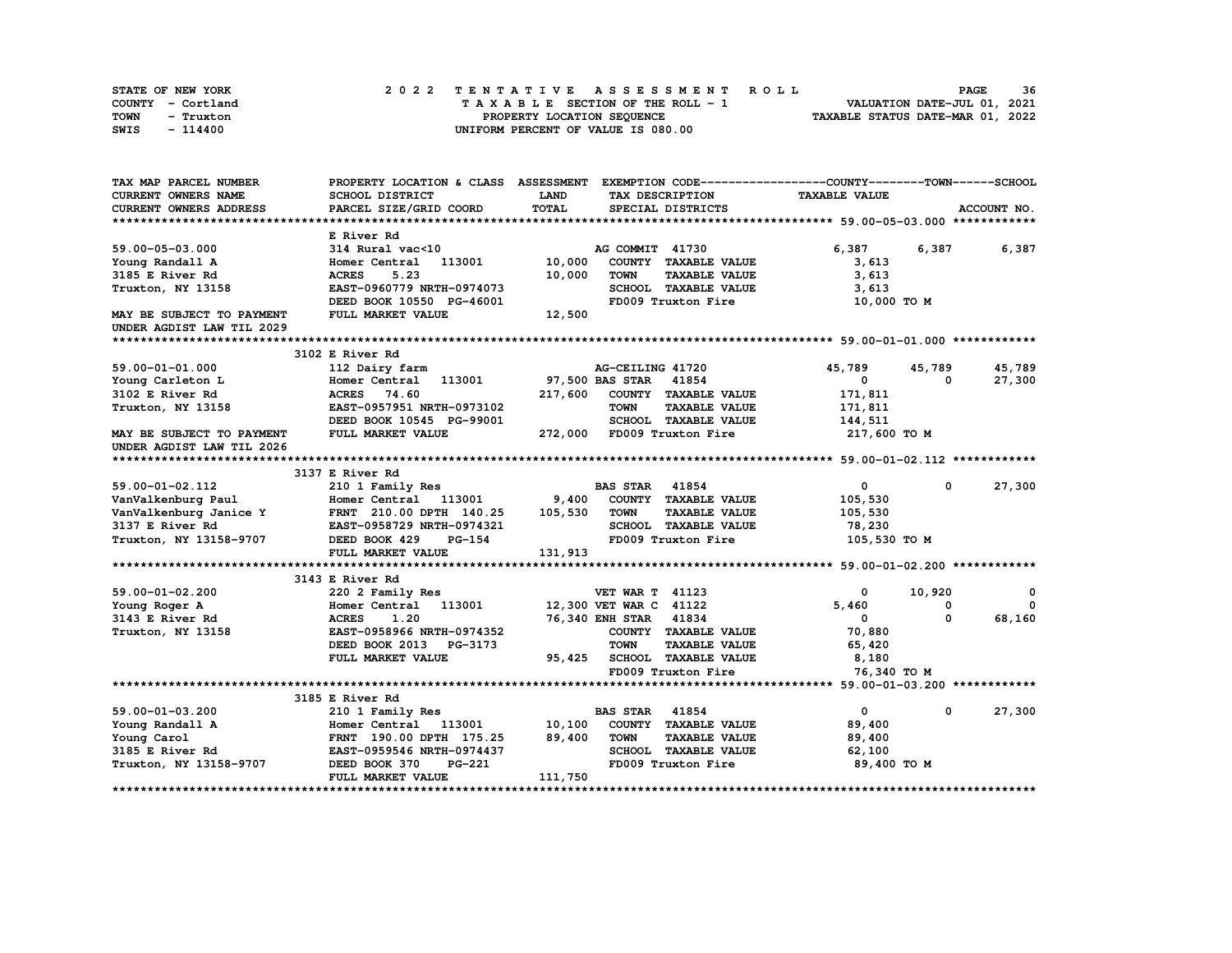| STATE OF NEW YORK | 2022 TENTATIVE ASSESSMENT ROLL     | 37<br><b>PAGE</b>                |
|-------------------|------------------------------------|----------------------------------|
| COUNTY - Cortland | TAXABLE SECTION OF THE ROLL - 1    | VALUATION DATE-JUL 01, 2021      |
| TOWN<br>- Truxton | PROPERTY LOCATION SEQUENCE         | TAXABLE STATUS DATE-MAR 01, 2022 |
| SWIS<br>$-114400$ | UNIFORM PERCENT OF VALUE IS 080.00 |                                  |

| TAX MAP PARCEL NUMBER     | PROPERTY LOCATION & CLASS ASSESSMENT EXEMPTION CODE----------------COUNTY-------TOWN-----SCHOOL |              |                                     |                      |          |             |
|---------------------------|-------------------------------------------------------------------------------------------------|--------------|-------------------------------------|----------------------|----------|-------------|
| CURRENT OWNERS NAME       | <b>SCHOOL DISTRICT</b>                                                                          | LAND         | TAX DESCRIPTION                     | <b>TAXABLE VALUE</b> |          |             |
| CURRENT OWNERS ADDRESS    | PARCEL SIZE/GRID COORD                                                                          | <b>TOTAL</b> | SPECIAL DISTRICTS                   |                      |          | ACCOUNT NO. |
|                           |                                                                                                 |              |                                     |                      |          |             |
|                           | 3225 E River Rd                                                                                 |              |                                     |                      |          |             |
| 59.00-01-05.000           | 120 Field crops                                                                                 |              | AG-CEILING 41720                    | 43,162               | 43,162   | 43,162      |
| Young Carleton L          | Homer Central<br>113001                                                                         | 79,800       | COUNTY TAXABLE VALUE                | 83,138               |          |             |
| 3102 E River Rd           | <b>ACRES</b><br>57.10                                                                           | 126,300      | <b>TAXABLE VALUE</b><br>TOWN        | 83,138               |          |             |
| Truxton, NY 13158         | EAST-0960604 NRTH-0975413                                                                       |              | SCHOOL TAXABLE VALUE                | 83,138               |          |             |
|                           | DEED BOOK 10545 PG-99001                                                                        |              | FD009 Truxton Fire                  | 126,300 TO M         |          |             |
| MAY BE SUBJECT TO PAYMENT | FULL MARKET VALUE                                                                               | 157,875      |                                     |                      |          |             |
| UNDER AGDIST LAW TIL 2026 |                                                                                                 |              |                                     |                      |          |             |
|                           |                                                                                                 |              |                                     |                      |          |             |
|                           |                                                                                                 |              |                                     |                      |          |             |
|                           | 3288 E River Rd                                                                                 |              |                                     |                      |          |             |
| $59.00 - 05 - 04.000$     | 210 1 Family Res                                                                                |              | AG-CEILING 41720                    | 1,803                | 1,803    | 1,803       |
| Henry Adam                | Homer Central<br>113001                                                                         | 18,100       | COUNTY TAXABLE VALUE                | 194,797              |          |             |
| Sellitto Theresa          | <b>ACRES</b><br>7.09                                                                            | 196,600      | <b>TOWN</b><br><b>TAXABLE VALUE</b> | 194,797              |          |             |
| 3288 E River Rd           | EAST-0961149 NRTH-0974144                                                                       |              | SCHOOL TAXABLE VALUE                | 194,797              |          |             |
| Truxton, NY 13158         | DEED BOOK 2018 PG-2445                                                                          |              | FD009 Truxton Fire                  | 196,600 то м         |          |             |
|                           | FULL MARKET VALUE                                                                               | 245,750      |                                     |                      |          |             |
| MAY BE SUBJECT TO PAYMENT |                                                                                                 |              |                                     |                      |          |             |
| UNDER AGDIST LAW TIL 2026 |                                                                                                 |              |                                     |                      |          |             |
|                           |                                                                                                 |              |                                     |                      |          |             |
|                           | 3296 E River Rd                                                                                 |              |                                     |                      |          |             |
| 59.00-05-05.000           | 210 1 Family Res                                                                                |              | COUNTY TAXABLE VALUE                | 97,500               |          |             |
| Olands Matthew            | Homer Central<br>113001                                                                         | 12,000       | <b>TAXABLE VALUE</b><br><b>TOWN</b> | 97,500               |          |             |
| Meriwether Erin           | <b>ACRES</b><br>1.00 BANKCORELOG                                                                | 97,500       | SCHOOL TAXABLE VALUE                | 97,500               |          |             |
| 3296 E. River Rd          | EAST-0961731 NRTH-0974393                                                                       |              | FD009 Truxton Fire                  | 97,500 TO M          |          |             |
| Truxton, NY 13158         | DEED BOOK 2020 PG-119                                                                           |              |                                     |                      |          |             |
|                           | FULL MARKET VALUE                                                                               | 121,875      |                                     |                      |          |             |
|                           |                                                                                                 |              |                                     |                      |          |             |
|                           | 3326 E River Rd                                                                                 |              |                                     |                      |          |             |
| 59.00-01-07.000           | 210 1 Family Res                                                                                |              | <b>BAS STAR 41854</b>               | $\mathbf 0$          | $\Omega$ | 27,300      |
| Moore Wayne               | Homer Central<br>113001                                                                         | 7,900        | COUNTY TAXABLE VALUE                | 58,200               |          |             |
| 3326 East River Rd 3      | FRNT 216.20 DPTH 232.00                                                                         | 58,200       | <b>TOWN</b><br><b>TAXABLE VALUE</b> | 58,200               |          |             |
| Truxton, NY 13158         | <b>BANKCORELOG</b>                                                                              |              | <b>SCHOOL TAXABLE VALUE</b>         | 30,900               |          |             |
|                           | EAST-0962161 NRTH-0974595                                                                       |              | FD009 Truxton Fire                  | 58,200 TO M          |          |             |
|                           | DEED BOOK 2011 PG-29                                                                            |              |                                     |                      |          |             |
|                           | FULL MARKET VALUE                                                                               | 72,750       |                                     |                      |          |             |
|                           |                                                                                                 |              |                                     |                      |          |             |
|                           | 3355 E River Rd                                                                                 |              |                                     |                      |          |             |
|                           |                                                                                                 |              |                                     |                      |          |             |
| 59.00-01-08.110           | 120 Field crops                                                                                 |              | AG-CEILING 41720                    | 73,210               | 73,210   | 73,210      |
| Morgan Oscar              | Homer Central 113001                                                                            |              | 173,900 BAS STAR<br>41854           | 0                    | $\Omega$ | 27,300      |
| Morgan Melinda            | <b>ACRES</b> 178.20                                                                             | 233,800      | COUNTY TAXABLE VALUE                | 160,590              |          |             |
| 3355 Easr River Rd        | EAST-0963368 NRTH-0974958                                                                       |              | <b>TOWN</b><br><b>TAXABLE VALUE</b> | 160,590              |          |             |
| Truxton, NY 13158         | DEED BOOK 2022<br><b>PG-910</b>                                                                 |              | SCHOOL TAXABLE VALUE                | 133,290              |          |             |
|                           | FULL MARKET VALUE                                                                               | 292,250      | FD009 Truxton Fire                  | 233,800 TO M         |          |             |
| PRIOR OWNER ON 3/01/2022  |                                                                                                 |              |                                     |                      |          |             |
| Morgan Oscar              |                                                                                                 |              |                                     |                      |          |             |
| MAY BE SUBJECT TO PAYMENT |                                                                                                 |              |                                     |                      |          |             |
| UNDER AGDIST LAW TIL 2026 |                                                                                                 |              |                                     |                      |          |             |
|                           |                                                                                                 |              |                                     |                      |          |             |
|                           |                                                                                                 |              |                                     |                      |          |             |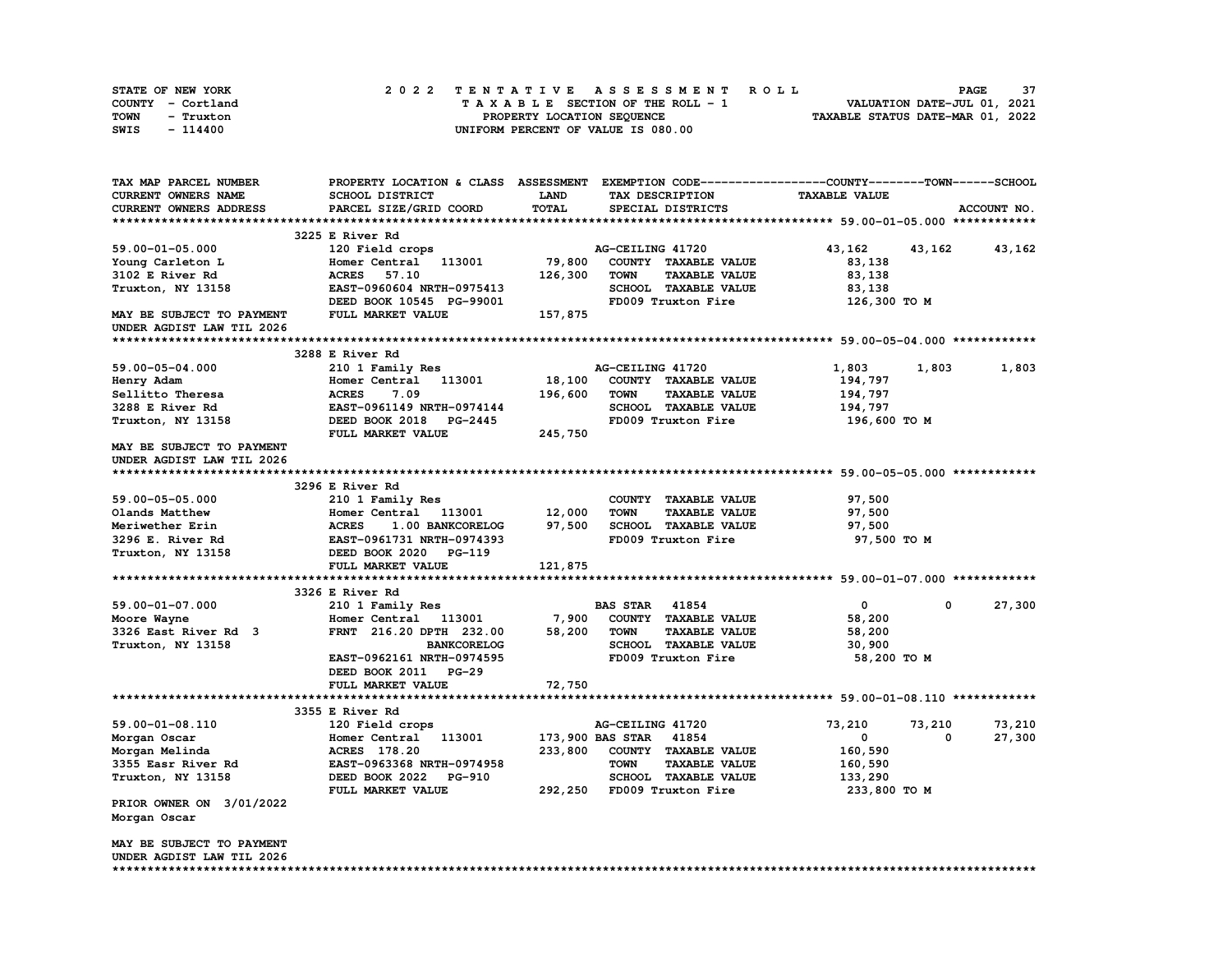| STATE OF NEW YORK | 2022 TENTATIVE ASSESSMENT ROLL     | 38<br><b>PAGE</b>                |
|-------------------|------------------------------------|----------------------------------|
| COUNTY - Cortland | TAXABLE SECTION OF THE ROLL - 1    | VALUATION DATE-JUL 01, 2021      |
| TOWN<br>- Truxton | PROPERTY LOCATION SEQUENCE         | TAXABLE STATUS DATE-MAR 01, 2022 |
| SWIS<br>- 114400  | UNIFORM PERCENT OF VALUE IS 080.00 |                                  |

| TAX MAP PARCEL NUMBER      | PROPERTY LOCATION & CLASS ASSESSMENT |         |                       |                      | EXEMPTION CODE-----------------COUNTY-------TOWN------SCHOOL |            |             |
|----------------------------|--------------------------------------|---------|-----------------------|----------------------|--------------------------------------------------------------|------------|-------------|
| <b>CURRENT OWNERS NAME</b> | SCHOOL DISTRICT                      | LAND    |                       | TAX DESCRIPTION      | <b>TAXABLE VALUE</b>                                         |            |             |
| CURRENT OWNERS ADDRESS     | PARCEL SIZE/GRID COORD               | TOTAL   |                       | SPECIAL DISTRICTS    |                                                              |            | ACCOUNT NO. |
|                            |                                      |         |                       |                      |                                                              |            |             |
|                            | 7051 Edwards Rd                      |         |                       |                      |                                                              |            |             |
| 29.00-04-01.000            | 241 Rural res&ag                     |         | <b>ENH STAR</b>       | 41834                | 0                                                            | $^{\circ}$ | 68,160      |
| Maher Bernard              | Homer Central 113001                 | 52,700  |                       | COUNTY TAXABLE VALUE | 164,600                                                      |            |             |
| Maher Margaret J           | 48.36<br><b>ACRES</b>                | 164,600 | <b>TOWN</b>           | <b>TAXABLE VALUE</b> | 164,600                                                      |            |             |
| 7051 Edwards Rd            | EAST-0962351 NRTH-0998739            |         |                       | SCHOOL TAXABLE VALUE | 96,440                                                       |            |             |
| Tully, NY 13159-9999       | DEED BOOK 343<br><b>PG-256</b>       |         |                       | FD009 Truxton Fire   | 164,600 TO M                                                 |            |             |
|                            | FULL MARKET VALUE                    | 205,750 |                       |                      |                                                              |            |             |
|                            |                                      |         |                       |                      |                                                              |            |             |
|                            | Foster Rd                            |         |                       |                      |                                                              |            |             |
| 29.00-04-12.000            | 105 Vac farmland                     |         | AG-CEILING 41720      |                      | 12,344                                                       |            | 12,344      |
|                            | 113001                               | 21,400  |                       | COUNTY TAXABLE VALUE |                                                              | 12,344     |             |
| Farnholtz Walter E         | Homer Central                        |         |                       |                      | 9,056                                                        |            |             |
| 6479 Truxton Tully Rd      | ACRES 21.42                          | 21,400  | <b>TOWN</b>           | <b>TAXABLE VALUE</b> | 9,056                                                        |            |             |
| Tully, NY 13159            | EAST-0962734 NRTH-0993242            |         |                       | SCHOOL TAXABLE VALUE | 9,056                                                        |            |             |
|                            | DEED BOOK 10164 PG-77002             |         |                       | FD009 Truxton Fire   | 21,400 TO M                                                  |            |             |
| MAY BE SUBJECT TO PAYMENT  | FULL MARKET VALUE                    | 26,750  |                       |                      |                                                              |            |             |
| UNDER AGDIST LAW TIL 2026  |                                      |         |                       |                      |                                                              |            |             |
|                            |                                      |         |                       |                      |                                                              |            |             |
|                            | Foster Rd                            |         |                       |                      |                                                              |            |             |
| 29.00-04-14.000            | 105 Vac farmland                     |         | AG COMMIT 41730       |                      | 49,954                                                       | 49,954     | 49,954      |
| Aris-Brown Lydia           | Homer Central 113001                 | 93,600  |                       | COUNTY TAXABLE VALUE | 43,646                                                       |            |             |
| Brown Thomas               | <b>ACRES</b><br>91.93                | 93,600  | <b>TOWN</b>           | <b>TAXABLE VALUE</b> | 43,646                                                       |            |             |
| 3383 Foster Rd             | EAST-0962352 NRTH-0995098            |         |                       | SCHOOL TAXABLE VALUE | 43,646                                                       |            |             |
| PO Box 710                 | DEED BOOK 10182 PG-86001             |         |                       | FD009 Truxton Fire   | 93,600 TO M                                                  |            |             |
| Tully, NY 13159            | FULL MARKET VALUE                    | 117,000 |                       |                      |                                                              |            |             |
|                            |                                      |         |                       |                      |                                                              |            |             |
| MAY BE SUBJECT TO PAYMENT  |                                      |         |                       |                      |                                                              |            |             |
| UNDER AGDIST LAW TIL 2029  |                                      |         |                       |                      |                                                              |            |             |
|                            |                                      |         |                       |                      |                                                              |            |             |
|                            | 3383 Foster Rd                       |         |                       |                      |                                                              |            |             |
| 29.00-04-13.000            | 240 Rural res                        |         | <b>BAS STAR 41854</b> |                      | $\mathbf 0$                                                  | $^{\circ}$ | 27,300      |
| Aris-Brown Lydia           | 113001<br>Homer Central              | 16,100  |                       | COUNTY TAXABLE VALUE | 141,800                                                      |            |             |
| Brown Thomas E             | <b>ACRES</b><br>5.01                 | 141,800 | <b>TOWN</b>           | <b>TAXABLE VALUE</b> | 141,800                                                      |            |             |
| 3383 Foster Rd             | EAST-0962560 NRTH-0994034            |         |                       | SCHOOL TAXABLE VALUE | 114,500                                                      |            |             |
|                            |                                      |         |                       |                      |                                                              |            |             |
| Tully, NY 13159            | DEED BOOK 10182 PG-86003             |         |                       | FD009 Truxton Fire   | 141,800 TO M                                                 |            |             |
|                            | FULL MARKET VALUE                    | 177,250 |                       |                      |                                                              |            |             |
|                            |                                      |         |                       |                      |                                                              |            |             |
|                            | 3423 Foster Rd                       |         |                       |                      |                                                              |            |             |
| $29.00 - 04 - 05.000$      | 312 Vac w/imprv                      |         |                       | COUNTY TAXABLE VALUE | 74,600                                                       |            |             |
| Dieroff Eric P             | Homer Central<br>113001              | 24,100  | <b>TOWN</b>           | <b>TAXABLE VALUE</b> | 74,600                                                       |            |             |
| Dieroff Lori W             | ACRES 13.12                          | 74,600  |                       | SCHOOL TAXABLE VALUE | 74,600                                                       |            |             |
| 6655 Truxton Tully Rd      | EAST-0963884 NRTH-0995156            |         |                       | FD009 Truxton Fire   | 74,600 TO M                                                  |            |             |
| Tully, NY 13159            | DEED BOOK 10131 PG-38002             |         |                       |                      |                                                              |            |             |
|                            | FULL MARKET VALUE                    | 93,250  |                       |                      |                                                              |            |             |
|                            |                                      |         |                       |                      |                                                              |            |             |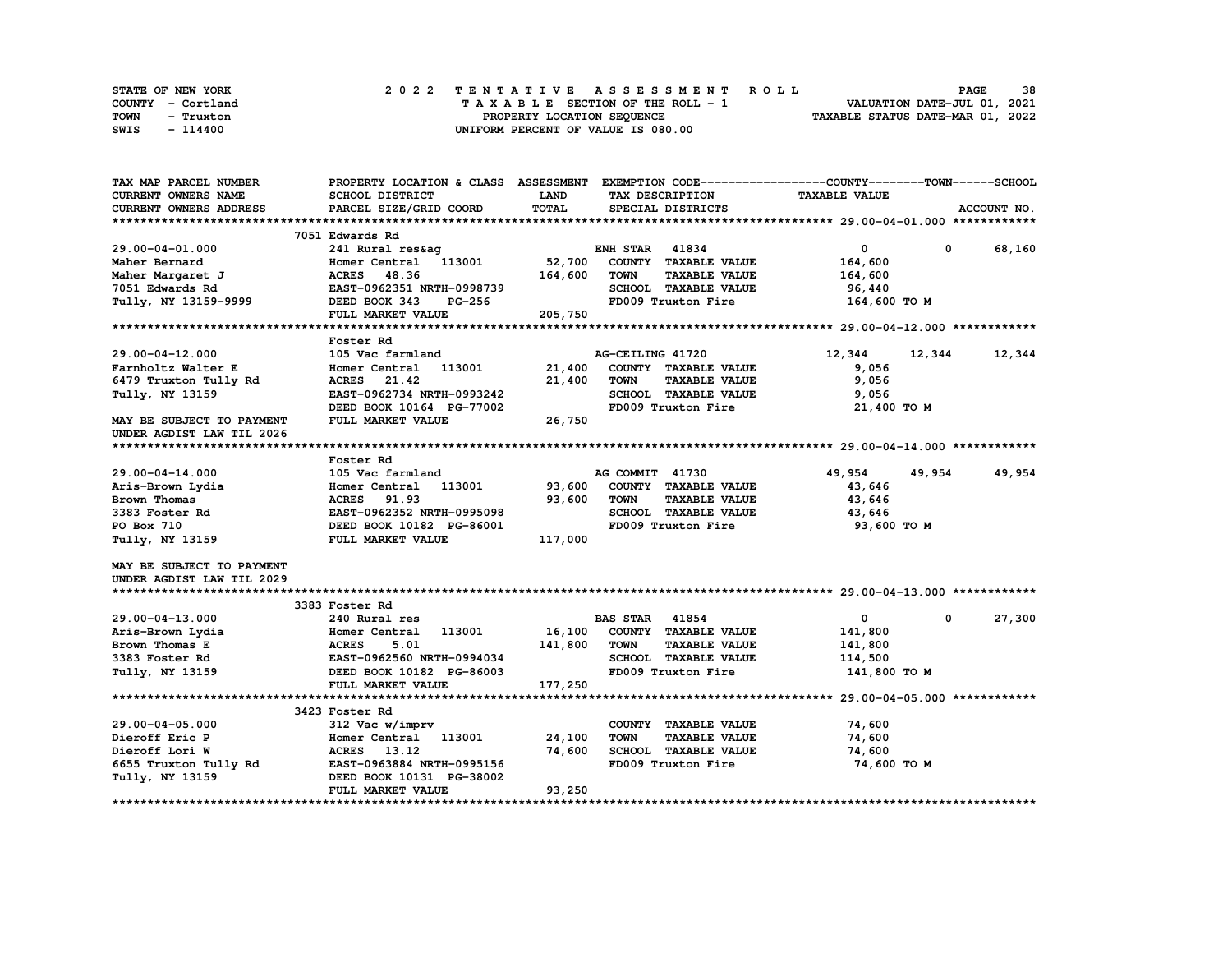| STATE OF NEW YORK |           |  |  |  |  |  | 2022 TENTATIVE ASSESSMENT ROLL     |  |  |  |  |  |  |                                  |  | <b>PAGE</b>                 | -39 |
|-------------------|-----------|--|--|--|--|--|------------------------------------|--|--|--|--|--|--|----------------------------------|--|-----------------------------|-----|
| COUNTY - Cortland |           |  |  |  |  |  | TAXABLE SECTION OF THE ROLL - 1    |  |  |  |  |  |  |                                  |  | VALUATION DATE-JUL 01, 2021 |     |
| TOWN              | - Truxton |  |  |  |  |  | PROPERTY LOCATION SEQUENCE         |  |  |  |  |  |  | TAXABLE STATUS DATE-MAR 01, 2022 |  |                             |     |
| SWIS              | - 114400  |  |  |  |  |  | UNIFORM PERCENT OF VALUE IS 080.00 |  |  |  |  |  |  |                                  |  |                             |     |

| TAX MAP PARCEL NUMBER                                    |                                                                                  |             |                                     | PROPERTY LOCATION & CLASS ASSESSMENT EXEMPTION CODE----------------COUNTY-------TOWN-----SCHOOL |
|----------------------------------------------------------|----------------------------------------------------------------------------------|-------------|-------------------------------------|-------------------------------------------------------------------------------------------------|
| <b>CURRENT OWNERS NAME</b>                               | SCHOOL DISTRICT                                                                  | <b>LAND</b> | TAX DESCRIPTION                     | <b>TAXABLE VALUE</b>                                                                            |
| CURRENT OWNERS ADDRESS                                   | PARCEL SIZE/GRID COORD                                                           | TOTAL       | SPECIAL DISTRICTS                   | ACCOUNT NO.                                                                                     |
|                                                          |                                                                                  |             |                                     |                                                                                                 |
|                                                          | Four Wheel Dr (Private) R                                                        |             |                                     |                                                                                                 |
| 29.00-03-04.200                                          | 314 Rural vac<10                                                                 |             | COUNTY TAXABLE VALUE                | 14,950                                                                                          |
| Gingold Trust Elaine L                                   | Homer Central<br>113001                                                          | 14,950      | <b>TOWN</b><br><b>TAXABLE VALUE</b> | 14,950                                                                                          |
| 120 Edwards Falls Ln                                     | ACRES 16.79                                                                      | 14,950      | SCHOOL TAXABLE VALUE                | 14,950                                                                                          |
| Manlius, NY 13104                                        | EAST-0964412 NRTH-0999267                                                        |             | FD009 Truxton Fire                  | 14,950 TO M                                                                                     |
|                                                          | DEED BOOK 2009 PG-2625                                                           |             |                                     |                                                                                                 |
|                                                          | FULL MARKET VALUE                                                                | 18,688      |                                     |                                                                                                 |
|                                                          |                                                                                  |             |                                     |                                                                                                 |
|                                                          | 3481 Four Wheel Dr (Private) R                                                   |             |                                     |                                                                                                 |
| 29.00-03-14.000                                          | 210 1 Family Res                                                                 |             | COUNTY TAXABLE VALUE                | 175,000                                                                                         |
| Haller Kenneth M                                         | Homer Central 113001                                                             | 12,100      | <b>TOWN</b><br><b>TAXABLE VALUE</b> | 175,000                                                                                         |
| Haller Jan T                                             | <b>ACRES</b><br>2.41 BANK LERETA                                                 | 175,000     | SCHOOL TAXABLE VALUE                | 175,000                                                                                         |
| 3481 Four Wheel Dr (Private) R EAST-0965956 NRTH-0996992 |                                                                                  |             | FD009 Truxton Fire                  | 175,000 TO M                                                                                    |
| Truxton, NY 13158                                        | DEED BOOK 2016 PG-5107                                                           |             |                                     |                                                                                                 |
|                                                          | FULL MARKET VALUE                                                                | 218,750     |                                     |                                                                                                 |
|                                                          |                                                                                  |             |                                     |                                                                                                 |
|                                                          | 3485 Four Wheel Dr (Private) R                                                   |             |                                     |                                                                                                 |
| 29.00-03-07.000                                          | 260 Seasonal res                                                                 |             | COUNTY TAXABLE VALUE                | 227,850                                                                                         |
| Linton David M                                           | Homer Central<br>113001                                                          | 15,700      | <b>TAXABLE VALUE</b><br>TOWN        | 227,850                                                                                         |
| Kimball Molly R                                          | <b>ACRES</b><br>6.40 BANKCORELOG                                                 | 227,850     | SCHOOL TAXABLE VALUE                | 227,850                                                                                         |
| 240 Gordon Ave                                           | EAST-0965609 NRTH-0998373<br>EAST-0965609 NRTH-0998373<br>DEED BOOK 2020 PG-3665 |             | FD009 Truxton Fire                  | 227,850 то м                                                                                    |
| Syracuse, NY 13207                                       | DEED BOOK 2020 PG-3665                                                           |             |                                     |                                                                                                 |
|                                                          | FULL MARKET VALUE                                                                | 284,813     |                                     |                                                                                                 |
|                                                          |                                                                                  |             |                                     |                                                                                                 |
|                                                          | 3491 Four Wheel Dr (Private) R                                                   |             |                                     |                                                                                                 |
| 29.00-03-06.000                                          | 210 1 Family Res                                                                 |             | COUNTY TAXABLE VALUE                | 135,000                                                                                         |
| Shamlian Quinn B                                         | Homer Central 113001                                                             | 15,900      | <b>TOWN</b><br><b>TAXABLE VALUE</b> | 135,000                                                                                         |
| 3491 Four Wheel Drive Rd                                 | <b>ACRES</b><br>6.64 BANKCORELOG                                                 | 135,000     | SCHOOL TAXABLE VALUE                | 135,000                                                                                         |
| Tully, NY 13159                                          | EAST-0965572 NRTH-0998739                                                        |             | FD009 Truxton Fire                  | 135,000 то м                                                                                    |
|                                                          | DEED BOOK 2014 PG-820                                                            |             |                                     |                                                                                                 |
|                                                          | FULL MARKET VALUE                                                                | 168,750     |                                     |                                                                                                 |
|                                                          |                                                                                  |             |                                     |                                                                                                 |
|                                                          | 3501 Four Wheel Dr (Private) R                                                   |             |                                     |                                                                                                 |
| 29.00-03-04.100                                          | 260 Seasonal res                                                                 |             | COUNTY TAXABLE VALUE                | 102,644                                                                                         |
| Regan Real Estate, LLC                                   | Homer Central 113001                                                             | 20,760      | <b>TOWN</b><br><b>TAXABLE VALUE</b> | 102,644                                                                                         |
| 110 Edgewood Ave                                         | ACRES 12.19                                                                      | 102,644     | SCHOOL TAXABLE VALUE                | 102,644                                                                                         |
| Duboistown, PA 17702                                     | EAST-0965567 NRTH-0999273                                                        |             | FD009 Truxton Fire                  | 102,644 то м                                                                                    |
|                                                          | DEED BOOK 2020 PG-7087                                                           |             |                                     |                                                                                                 |
|                                                          | FULL MARKET VALUE                                                                | 128,305     |                                     |                                                                                                 |
|                                                          |                                                                                  |             |                                     |                                                                                                 |
|                                                          | Gridley Rd                                                                       |             |                                     |                                                                                                 |
| $60.00 - 02 - 01.000$                                    | 322 Rural vac>10                                                                 |             | COUNTY TAXABLE VALUE                | 54,600                                                                                          |
| Murray Leonard                                           | 113001<br>Homer Central                                                          | 54,600      | <b>TOWN</b><br><b>TAXABLE VALUE</b> | 54,600                                                                                          |
| Murray Cecelia                                           | <b>ACRES</b> 50.00                                                               | 54,600      | SCHOOL TAXABLE VALUE                | 54,600                                                                                          |
| 5229 Cheningo Rd                                         | EAST-0978580 NRTH-0974782                                                        |             | FD009 Truxton Fire                  | 54,600 TO M                                                                                     |
| Truxton, NY 13158                                        | DEED BOOK 2017 PG-4870                                                           |             |                                     |                                                                                                 |
|                                                          | FULL MARKET VALUE                                                                | 68,250      |                                     |                                                                                                 |
|                                                          |                                                                                  |             |                                     |                                                                                                 |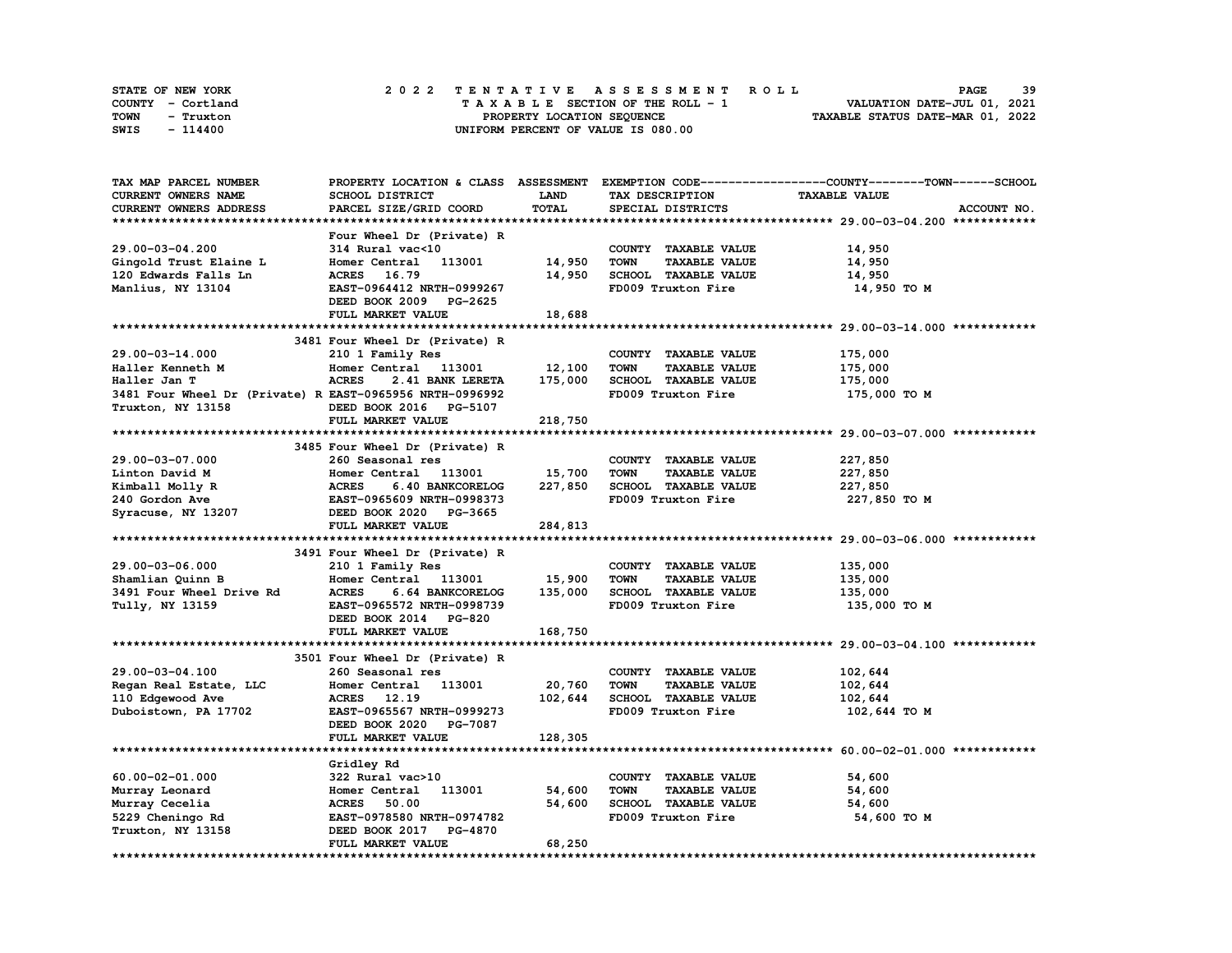| STATE OF NEW YORK | 2022 TENTATIVE ASSESSMENT ROLL     | 40<br><b>PAGE</b>                |
|-------------------|------------------------------------|----------------------------------|
| COUNTY - Cortland | TAXABLE SECTION OF THE ROLL - 1    | VALUATION DATE-JUL 01, 2021      |
| TOWN<br>- Truxton | PROPERTY LOCATION SEQUENCE         | TAXABLE STATUS DATE-MAR 01, 2022 |
| SWIS<br>- 114400  | UNIFORM PERCENT OF VALUE IS 080.00 |                                  |

| TAX MAP PARCEL NUMBER                      | PROPERTY LOCATION & CLASS ASSESSMENT       |             |                                     | EXEMPTION CODE-----------------COUNTY-------TOWN------SCHOOL |
|--------------------------------------------|--------------------------------------------|-------------|-------------------------------------|--------------------------------------------------------------|
| <b>CURRENT OWNERS NAME</b>                 | SCHOOL DISTRICT                            | <b>LAND</b> | TAX DESCRIPTION                     | <b>TAXABLE VALUE</b>                                         |
| <b>CURRENT OWNERS ADDRESS</b>              | PARCEL SIZE/GRID COORD                     | TOTAL       | SPECIAL DISTRICTS                   | ACCOUNT NO.                                                  |
|                                            |                                            |             |                                     |                                                              |
|                                            | Gridley Rd                                 |             |                                     |                                                              |
| $60.00 - 02 - 04.000$                      | 314 Rural vac<10                           |             | COUNTY TAXABLE VALUE                | 5,300                                                        |
| Murray Charles O III                       | 113001<br>Homer Central                    | 5,300       | <b>TOWN</b><br><b>TAXABLE VALUE</b> | 5,300                                                        |
| Murray Roseanne P                          | 5.90<br><b>ACRES</b>                       | 5,300       | SCHOOL TAXABLE VALUE                | 5,300                                                        |
| 5360 Gridley Rd                            | EAST-0979907 NRTH-0971409                  |             | FD009 Truxton Fire                  | 5,300 TO M                                                   |
| Truxton, NY 13158-9701                     | DEED BOOK 504<br><b>PG-95</b>              |             |                                     |                                                              |
|                                            | FULL MARKET VALUE                          | 6,625       |                                     |                                                              |
|                                            |                                            |             |                                     |                                                              |
|                                            | Gridley Rd                                 |             |                                     |                                                              |
| 60.00-02-18.110                            | 105 Vac farmland                           |             | AG-CEILING 41720                    | 5,027<br>5,027<br>5,027                                      |
| Murray Leonard                             | Homer Central 113001                       | 7,400       | COUNTY TAXABLE VALUE                | 2,373                                                        |
| Murray Cecelia                             | 5.90<br><b>ACRES</b>                       | 7,400       | <b>TOWN</b><br><b>TAXABLE VALUE</b> | 2,373                                                        |
| 5229 Cheningo Rd                           | EAST-0980087 NRTH-0974959                  |             | SCHOOL TAXABLE VALUE                | 2,373                                                        |
| Truxton, NY 13158                          | DEED BOOK 2016 PG-4480                     |             | FD009 Truxton Fire                  | 7,400 TO M                                                   |
|                                            | FULL MARKET VALUE                          | 9,250       |                                     |                                                              |
| MAY BE SUBJECT TO PAYMENT                  |                                            |             |                                     |                                                              |
| UNDER AGDIST LAW TIL 2026                  |                                            |             |                                     |                                                              |
|                                            |                                            |             |                                     |                                                              |
|                                            | 5294 Gridley Rd                            |             |                                     |                                                              |
| $60.00 - 02 - 09.000$                      | 260 Seasonal res                           |             | COUNTY TAXABLE VALUE                | 33,800                                                       |
| Mosher Frederick J                         | Homer Central 113001                       | 13,600      | <b>TOWN</b><br><b>TAXABLE VALUE</b> | 33,800                                                       |
| Mosher John C                              | <b>ACRES</b><br>2.54                       | 33,800      | SCHOOL TAXABLE VALUE                | 33,800                                                       |
| PO Box 442                                 | EAST-0978805 NRTH-0970415                  |             | FD009 Truxton Fire                  | 33,800 TO M                                                  |
| Syracuse, NY 13207                         | DEED BOOK 2021 PG-2557                     |             |                                     |                                                              |
|                                            | FULL MARKET VALUE                          | 42,250      |                                     |                                                              |
|                                            |                                            |             |                                     |                                                              |
|                                            | 5320 Gridley Rd                            |             |                                     |                                                              |
| $60.00 - 02 - 08.000$                      | 210 1 Family Res                           |             | COUNTY TAXABLE VALUE                | 91,550                                                       |
| Burlingame Greg                            | Homer Central 113001                       | 14,750      | <b>TAXABLE VALUE</b><br><b>TOWN</b> | 91,550                                                       |
| Burlingame Charlyne                        | 3.75                                       | 91,550      | SCHOOL TAXABLE VALUE                | 91,550                                                       |
| Gridley Rd                                 | 20 ACRES 3.75<br>EAST-0979322 NRTH-0970943 |             | FD009 Truxton Fire                  | 91,550 TO M                                                  |
| Truxton, NY 13158 DEED BOOK 2015, PG-7200, |                                            |             |                                     |                                                              |
|                                            | FULL MARKET VALUE                          | 114,438     |                                     |                                                              |
|                                            |                                            |             |                                     |                                                              |
|                                            | 5354 Gridley Rd                            |             |                                     |                                                              |
| $60.00 - 02 - 06.000$                      | 314 Rural vac<10                           |             | COUNTY TAXABLE VALUE                | 10,750                                                       |
| Emeno Christina R                          | 113001<br>Homer Central                    | 10,750      | <b>TOWN</b><br><b>TAXABLE VALUE</b> | 10,750                                                       |
| 6295 Haights Gulf Rd                       | <b>ACRES</b><br>3.75                       | 10,750      | SCHOOL TAXABLE VALUE                | 10,750                                                       |
| Cortland, NY 13045                         | EAST-0979449 NRTH-0971228                  |             | FD009 Truxton Fire                  | 10,750 TO M                                                  |
|                                            | DEED BOOK 2014, PG-4314,                   |             |                                     |                                                              |
|                                            | FULL MARKET VALUE                          | 13,438      |                                     |                                                              |
|                                            |                                            |             |                                     |                                                              |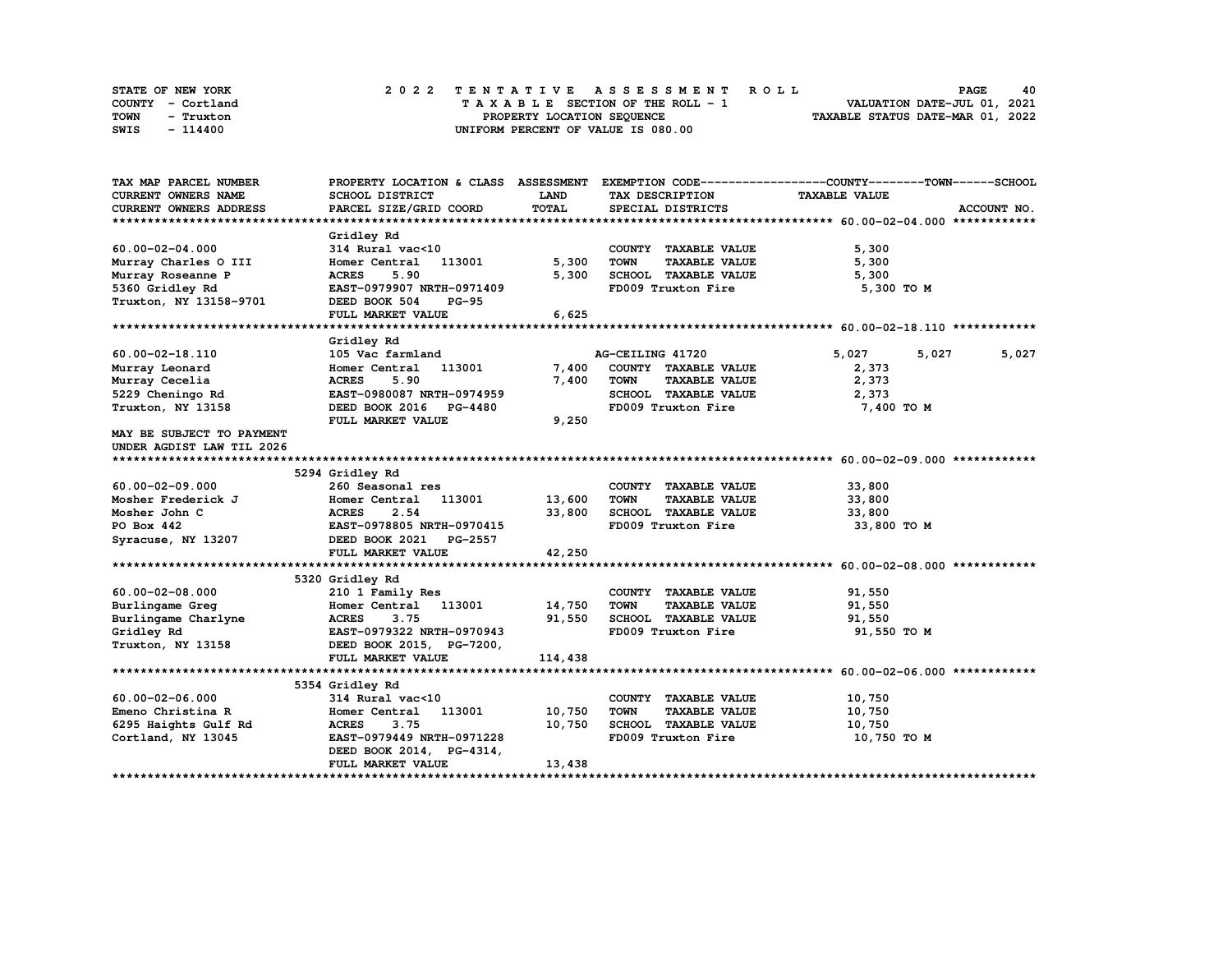| STATE OF NEW YORK | 2022 TENTATIVE ASSESSMENT ROLL     | <b>PAGE</b><br>41                |
|-------------------|------------------------------------|----------------------------------|
| COUNTY - Cortland | TAXABLE SECTION OF THE ROLL - 1    | VALUATION DATE-JUL 01, 2021      |
| TOWN<br>- Truxton | PROPERTY LOCATION SEQUENCE         | TAXABLE STATUS DATE-MAR 01, 2022 |
| SWIS<br>- 114400  | UNIFORM PERCENT OF VALUE IS 080.00 |                                  |

| TAX MAP PARCEL NUMBER      | PROPERTY LOCATION & CLASS ASSESSMENT |         |                        |                      | EXEMPTION CODE-----------------COUNTY-------TOWN-----SCHOOL |            |             |
|----------------------------|--------------------------------------|---------|------------------------|----------------------|-------------------------------------------------------------|------------|-------------|
| <b>CURRENT OWNERS NAME</b> | SCHOOL DISTRICT                      | LAND    |                        | TAX DESCRIPTION      | <b>TAXABLE VALUE</b>                                        |            |             |
| CURRENT OWNERS ADDRESS     | PARCEL SIZE/GRID COORD               | TOTAL   |                        | SPECIAL DISTRICTS    |                                                             |            | ACCOUNT NO. |
|                            |                                      |         |                        |                      |                                                             |            |             |
|                            | 5360 Gridley Rd                      |         |                        |                      |                                                             |            |             |
| $60.00 - 02 - 05.000$      | 280 Res Multiple                     |         | <b>BAS STAR 41854</b>  |                      | $\mathbf{0}$                                                | $^{\circ}$ | 27,300      |
| Murray Charles III         | Homer Central 113001                 | 14,700  |                        | COUNTY TAXABLE VALUE | 86,000                                                      |            |             |
| Brown Rosanne              | 2.60<br><b>ACRES</b>                 | 86,000  | <b>TOWN</b>            | <b>TAXABLE VALUE</b> | 86,000                                                      |            |             |
| 5360 Gridley Rd            | EAST-0979452 NRTH-0971525            |         |                        | SCHOOL TAXABLE VALUE | 58,700                                                      |            |             |
| Truxton, NY 13158-9701     | <b>PG-701</b><br>DEED BOOK 370       |         |                        | FD009 Truxton Fire   | 86,000 TO M                                                 |            |             |
|                            | FULL MARKET VALUE                    | 107,500 |                        |                      |                                                             |            |             |
|                            |                                      |         |                        |                      |                                                             |            |             |
|                            | 5378 Gridley Rd                      |         |                        |                      |                                                             |            |             |
| $60.00 - 02 - 03.000$      | 241 Rural res&ag                     |         | <b>BAS STAR</b> 41854  |                      | $\mathbf 0$                                                 | 0          | 27,300      |
| Brush Billi                | Homer Central 113001                 | 64,000  |                        | COUNTY TAXABLE VALUE | 126,100                                                     |            |             |
| 5378 Gridley Rd            | <b>ACRES</b><br>56.44                | 126,100 | <b>TOWN</b>            | <b>TAXABLE VALUE</b> | 126,100                                                     |            |             |
| Truxton, NY 13158-9701     | EAST-0980649 NRTH-0972431            |         |                        | SCHOOL TAXABLE VALUE | 98,800                                                      |            |             |
|                            | DEED BOOK 2008<br><b>PG-948</b>      |         |                        | FD009 Truxton Fire   | 126,100 TO M                                                |            |             |
|                            | FULL MARKET VALUE                    | 157,625 |                        |                      |                                                             |            |             |
|                            |                                      |         |                        |                      |                                                             |            |             |
|                            | 5426 Gridley Rd                      |         |                        |                      |                                                             |            |             |
| $60.00 - 02 - 02.000$      | 241 Rural res&ag                     |         | <b>ENH STAR 41834</b>  |                      | $\mathbf 0$                                                 | $^{\circ}$ | 68,160      |
| Amsden David N             | Homer Central 113001                 | 50,500  |                        | COUNTY TAXABLE VALUE | 200,600                                                     |            |             |
| Amsden Susan               | ACRES 46.52                          | 200,600 | TOWN                   | <b>TAXABLE VALUE</b> | 200,600                                                     |            |             |
| 5426 Gridley Rd            | EAST-0980292 NRTH-0973297            |         |                        | SCHOOL TAXABLE VALUE | 132,440                                                     |            |             |
| Truxton, NY 13158-9701     | DEED BOOK 465<br><b>PG-246</b>       |         |                        | FD009 Truxton Fire   | 200,600 то м                                                |            |             |
|                            | FULL MARKET VALUE                    | 250,750 |                        |                      |                                                             |            |             |
|                            |                                      |         |                        |                      |                                                             |            |             |
|                            | 5546 Gridley Rd                      |         |                        |                      |                                                             |            |             |
| 60.00-02-18.120            | 241 Rural res&ag                     |         | AGED C                 | 41802                | 65,100                                                      | 0          | - 0         |
| Murray Janice              | Homer Central 113001                 |         | 26,000 AGED T&S 41806  |                      | 0                                                           | 32,550     | 32,550      |
| Murray Rachel E            | <b>ACRES</b> 19.50                   |         | 130,200 ENH STAR 41834 |                      | $\mathbf{0}$                                                | $\Omega$   | 68,160      |
| 5546 Gridley Rd            | EAST-0980592 NRTH-0975277            |         |                        | COUNTY TAXABLE VALUE | 65,100                                                      |            |             |
| Truxton, NY 13158          | DEED BOOK 2016 PG-4478               |         | <b>TOWN</b>            | <b>TAXABLE VALUE</b> | 97,650                                                      |            |             |
|                            | FULL MARKET VALUE                    | 162,750 |                        | SCHOOL TAXABLE VALUE | 29,490                                                      |            |             |
|                            |                                      |         |                        | FD009 Truxton Fire   | 130,200 TO M                                                |            |             |
|                            |                                      |         |                        |                      |                                                             |            |             |
|                            | 5394, 5405 Gridley Rd                |         |                        |                      |                                                             |            |             |
| $60.00 - 02 - 19.000$      | 105 Vac farmland                     |         | AG COMMIT 41730        |                      | 17,664                                                      | 17,664     | 17,664      |
| Lapine Robert R            | 113001<br>Homer Central              | 30,000  |                        | COUNTY TAXABLE VALUE | 12,336                                                      |            |             |
| 455 County Rte 6 Rd        | 29.00<br><b>ACRES</b>                | 30,000  | <b>TOWN</b>            | <b>TAXABLE VALUE</b> | 12,336                                                      |            |             |
| phoenix, NY 13135          | EAST-0978519 NRTH-0972034            |         |                        | SCHOOL TAXABLE VALUE | 12,336                                                      |            |             |
|                            | DEED BOOK 2009 PG-436                |         |                        | FD009 Truxton Fire   | 30,000 TO M                                                 |            |             |
| MAY BE SUBJECT TO PAYMENT  | FULL MARKET VALUE                    | 37,500  |                        |                      |                                                             |            |             |
| UNDER AGDIST LAW TIL 2029  |                                      |         |                        |                      |                                                             |            |             |
|                            |                                      |         |                        |                      |                                                             |            |             |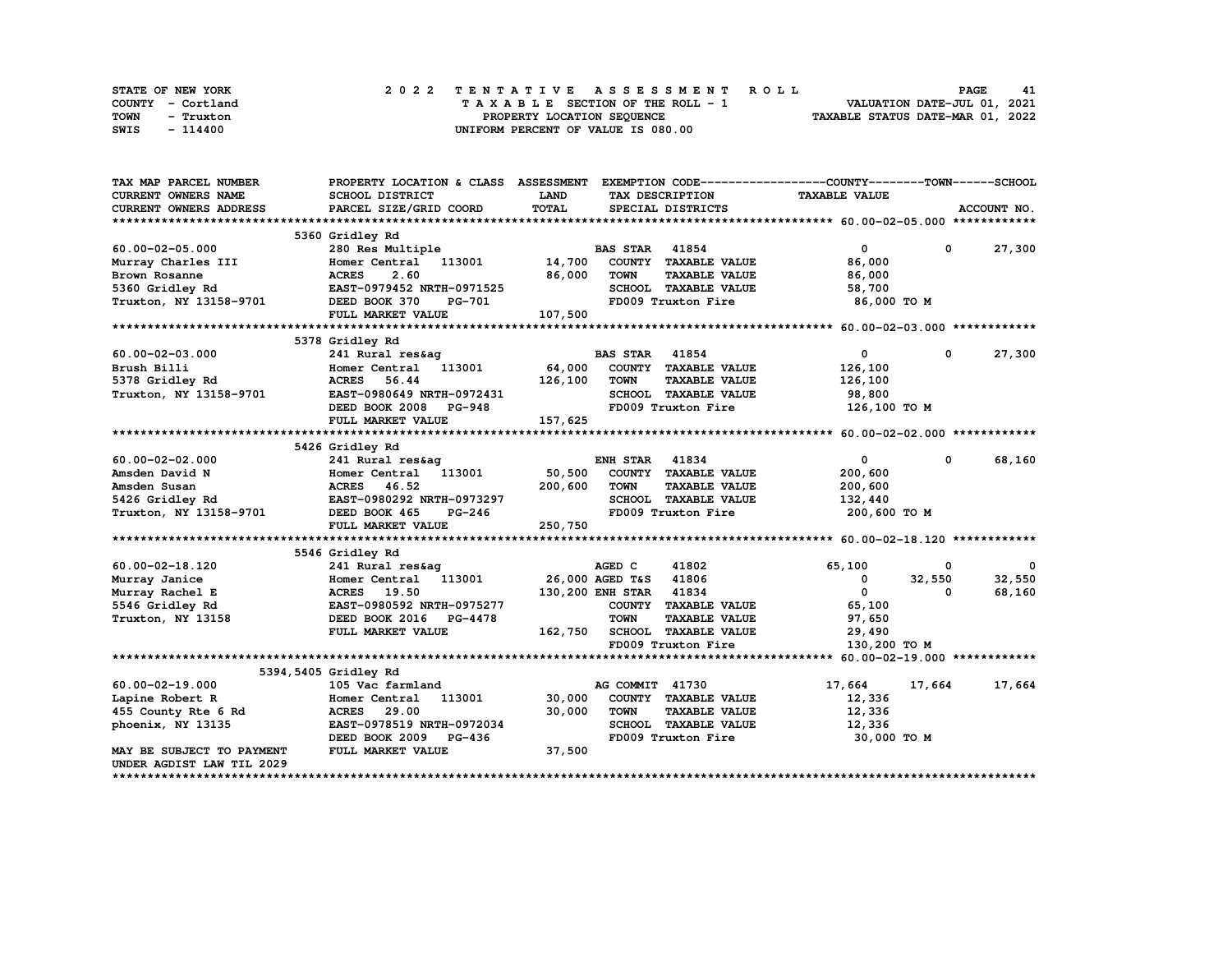| STATE OF NEW YORK | 2022 TENTATIVE ASSESSMENT ROLL     | 42<br><b>PAGE</b>                |
|-------------------|------------------------------------|----------------------------------|
| COUNTY - Cortland | TAXABLE SECTION OF THE ROLL - 1    | VALUATION DATE-JUL 01, 2021      |
| TOWN<br>- Truxton | PROPERTY LOCATION SEQUENCE         | TAXABLE STATUS DATE-MAR 01, 2022 |
| SWIS<br>- 114400  | UNIFORM PERCENT OF VALUE IS 080.00 |                                  |

| TAX MAP PARCEL NUMBER         | PROPERTY LOCATION & CLASS ASSESSMENT |             |                                     | EXEMPTION CODE-----------------COUNTY-------TOWN------SCHOOL |
|-------------------------------|--------------------------------------|-------------|-------------------------------------|--------------------------------------------------------------|
| <b>CURRENT OWNERS NAME</b>    | SCHOOL DISTRICT                      | <b>LAND</b> | TAX DESCRIPTION                     | <b>TAXABLE VALUE</b>                                         |
| <b>CURRENT OWNERS ADDRESS</b> | PARCEL SIZE/GRID COORD               | TOTAL       | SPECIAL DISTRICTS                   | ACCOUNT NO.                                                  |
|                               |                                      |             |                                     |                                                              |
|                               | Haights Gulf Rd                      |             |                                     |                                                              |
| 29.00-01-01.100               | 312 Vac w/imprv                      |             | AG-CEILING 41720                    | 15,148<br>15,148<br>15,148                                   |
| Lagrange Joseph Martin        | Homer Central 113001                 | 58,600      | COUNTY TAXABLE VALUE                | 61,452                                                       |
| Lagrange Jacob John           | <b>ACRES</b><br>70.95                | 76,600      | <b>TAXABLE VALUE</b><br><b>TOWN</b> | 61,452                                                       |
| 2 Belevue Dr                  | EAST-0957133 NRTH-0997006            |             | SCHOOL TAXABLE VALUE                | 61,452                                                       |
| Syracuse, NY 13212            | DEED BOOK 2018 PG-6159               |             | FD009 Truxton Fire                  | 76,600 то м                                                  |
|                               | FULL MARKET VALUE                    | 95,750      |                                     |                                                              |
| MAY BE SUBJECT TO PAYMENT     |                                      |             |                                     |                                                              |
| UNDER AGDIST LAW TIL 2026     |                                      |             |                                     |                                                              |
|                               |                                      |             |                                     |                                                              |
|                               | Haights Gulf Rd                      |             |                                     |                                                              |
| 29.00-02-01.100               | 105 Vac farmland                     |             | COUNTY TAXABLE VALUE                | 33,573                                                       |
| Currie Sean                   | 113001<br>Homer Central              | 33,573      | <b>TOWN</b><br><b>TAXABLE VALUE</b> | 33,573                                                       |
| Currie Stephanie              | ACRES 34.97                          | 33,573      | SCHOOL TAXABLE VALUE                | 33,573                                                       |
| 6729 Haights Gulf Rd          | EAST-0956879 NRTH-0994612            |             | FD009 Truxton Fire                  | 33,573 TO M                                                  |
| Cortland, NY 13045            | DEED BOOK 2017 PG-2602               |             |                                     |                                                              |
|                               | FULL MARKET VALUE                    | 41,966      |                                     |                                                              |
|                               |                                      |             |                                     |                                                              |
|                               | Haights Gulf Rd                      |             |                                     |                                                              |
| 29.00-02-03.110               | 105 Vac farmland                     |             | COUNTY TAXABLE VALUE                | 48,500                                                       |
| Stevens Vincent H             | Homer Central 113001                 | 32,500      | <b>TOWN</b><br><b>TAXABLE VALUE</b> | 48,500                                                       |
| Stevens Dawn H                | ACRES 26.88                          | 48,500      | SCHOOL TAXABLE VALUE                | 48,500                                                       |
| 6638 Haights Gulf Rd          | EAST-0957862 NRTH-0994238            |             | FD009 Truxton Fire                  | 48,500 TO M                                                  |
| Cortland, NY 13045            | DEED BOOK 1997 PG-964                |             |                                     |                                                              |
|                               | FULL MARKET VALUE                    | 60,625      |                                     |                                                              |
|                               |                                      |             |                                     |                                                              |
|                               | Haights Gulf Rd                      |             |                                     |                                                              |
| 29.00-02-04.000               | 322 Rural vac>10                     |             | COUNTY TAXABLE VALUE                | 38,400                                                       |
| Smart Tyler G                 | 113001<br>Homer Central              | 38,400      | <b>TOWN</b><br><b>TAXABLE VALUE</b> | 38,400                                                       |
| Brang David G                 | <b>ACRES</b><br>31.16 BANKCORELOG    | 38,400      | SCHOOL TAXABLE VALUE                | 38,400                                                       |
| 693 County Rte 10             | EAST-0958976 NRTH-0995129            |             | FD009 Truxton Fire                  | 38,400 TO M                                                  |
| Pennellville, NY 13132        | DEED BOOK 2017 PG-262                |             |                                     |                                                              |
|                               | FULL MARKET VALUE                    | 48,000      |                                     |                                                              |
|                               |                                      |             |                                     |                                                              |
|                               | Haights Gulf Rd                      |             |                                     |                                                              |
| 39.00-01-20.200               | 322 Rural vac>10                     |             | COUNTY TAXABLE VALUE                | 33,100                                                       |
| Maher Paul Sr                 | Homer Central<br>113001              | 33,100      | <b>TOWN</b><br><b>TAXABLE VALUE</b> | 33,100                                                       |
| Maher Paul Jr                 | ACRES 34.02                          | 33,100      | SCHOOL TAXABLE VALUE                | 33,100                                                       |
| 3646 Route 13                 | EAST-0958175 NRTH-0986587            |             | FD009 Truxton Fire                  | 33,100 TO M                                                  |
| Truxton, NY 13158             | DEED BOOK 2021<br><b>PG-204</b>      |             |                                     |                                                              |
|                               | FULL MARKET VALUE                    | 41,375      |                                     |                                                              |
|                               |                                      |             |                                     |                                                              |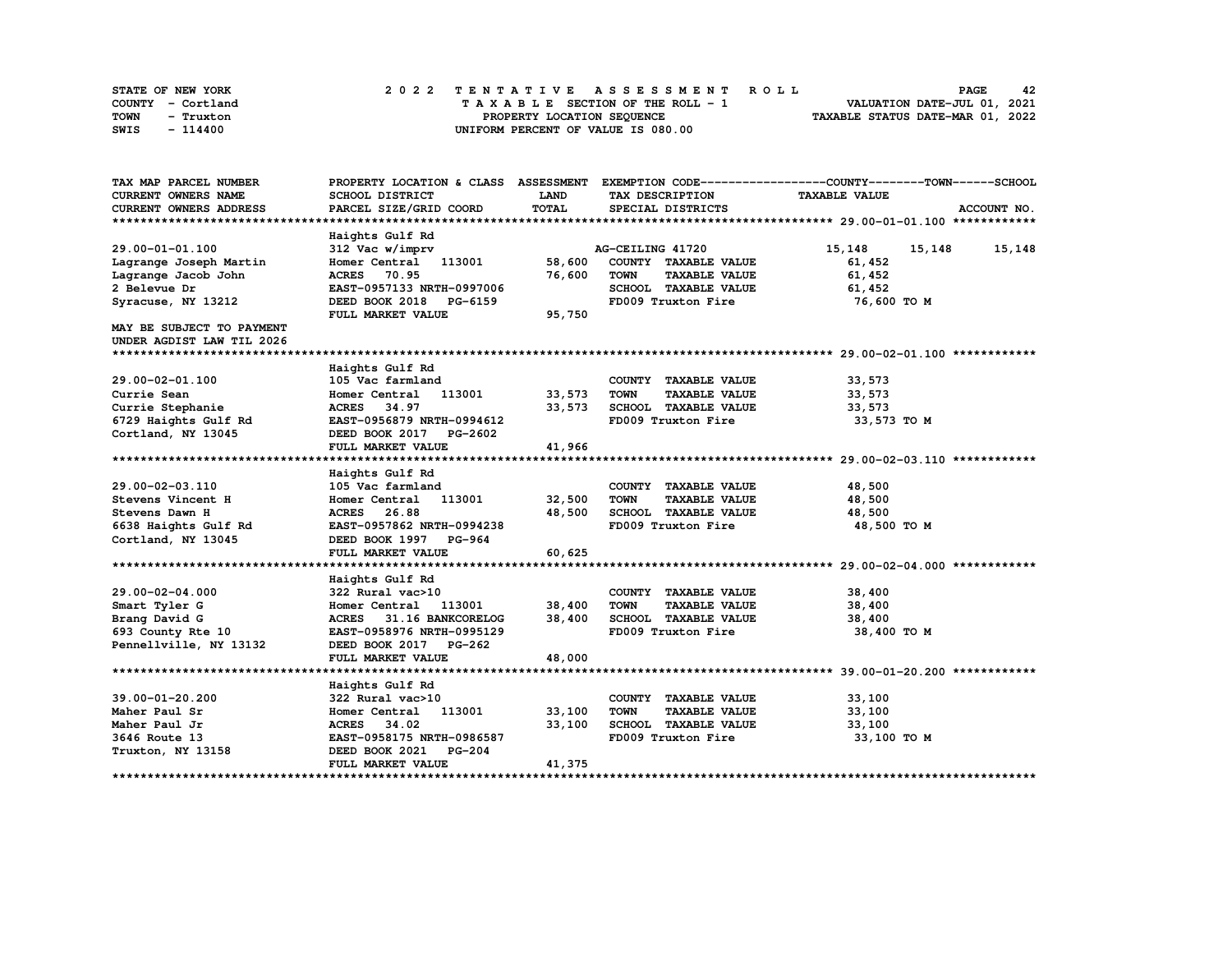| STATE OF NEW YORK | 2022 TENTATIVE ASSESSMENT ROLL     | 43<br><b>PAGE</b>                |
|-------------------|------------------------------------|----------------------------------|
| COUNTY - Cortland | TAXABLE SECTION OF THE ROLL - 1    | VALUATION DATE-JUL 01, 2021      |
| TOWN<br>- Truxton | PROPERTY LOCATION SEQUENCE         | TAXABLE STATUS DATE-MAR 01, 2022 |
| SWIS<br>- 114400  | UNIFORM PERCENT OF VALUE IS 080.00 |                                  |

| TAX MAP PARCEL NUMBER                |                                                             |              |                                     | PROPERTY LOCATION & CLASS ASSESSMENT EXEMPTION CODE----------------COUNTY-------TOWN-----SCHOOL |             |
|--------------------------------------|-------------------------------------------------------------|--------------|-------------------------------------|-------------------------------------------------------------------------------------------------|-------------|
| CURRENT OWNERS NAME                  | SCHOOL DISTRICT                                             | <b>LAND</b>  | TAX DESCRIPTION                     | <b>TAXABLE VALUE</b>                                                                            |             |
| CURRENT OWNERS ADDRESS               | PARCEL SIZE/GRID COORD                                      | <b>TOTAL</b> | SPECIAL DISTRICTS                   |                                                                                                 | ACCOUNT NO. |
|                                      |                                                             |              |                                     |                                                                                                 |             |
|                                      | Haights Gulf Rd                                             |              |                                     |                                                                                                 |             |
| 39.00-01-48.000                      | 314 Rural vac<10                                            |              | COUNTY TAXABLE VALUE                | 2,400                                                                                           |             |
| Dawson Carlton                       | Homer Central 113001                                        | 2,400        | <b>TOWN</b><br><b>TAXABLE VALUE</b> | 2,400                                                                                           |             |
|                                      |                                                             |              |                                     |                                                                                                 |             |
| Heath Dawn                           | 4.74<br><b>ACRES</b>                                        | 2,400        | SCHOOL TAXABLE VALUE                | 2,400                                                                                           |             |
| 2666 Route 13                        | EAST-0957200 NRTH-0983799                                   |              | FD009 Truxton Fire                  | 2,400 TO M                                                                                      |             |
| Cortland, NY 13045                   | DEED BOOK 1998 PG-4328                                      |              |                                     |                                                                                                 |             |
|                                      | FULL MARKET VALUE                                           | 3,000        |                                     |                                                                                                 |             |
|                                      |                                                             |              |                                     |                                                                                                 |             |
|                                      | Haights Gulf Rd                                             |              |                                     |                                                                                                 |             |
| 39.00-01-49.000                      | 314 Rural vac<10                                            |              | COUNTY TAXABLE VALUE                | 400                                                                                             |             |
| Stone Linda B                        | Homer Central 113001                                        | 400          | <b>TOWN</b><br><b>TAXABLE VALUE</b> | 400                                                                                             |             |
| 6252 Haights Gulf Rd                 | FRNT 250.00 DPTH 100.00                                     | 400          | SCHOOL TAXABLE VALUE                | 400                                                                                             |             |
| Cortland, NY 13045-9770              | EAST-0956959 NRTH-0985910                                   |              | FD009 Truxton Fire                  | 400 TO M                                                                                        |             |
|                                      | DEED BOOK 351<br>PG-78                                      |              |                                     |                                                                                                 |             |
|                                      | FULL MARKET VALUE                                           | 500          |                                     |                                                                                                 |             |
|                                      |                                                             |              |                                     |                                                                                                 |             |
|                                      |                                                             |              |                                     |                                                                                                 |             |
|                                      | 6242 Haights Gulf Rd                                        |              |                                     |                                                                                                 |             |
| 39.00-01-37.000                      | 322 Rural vac>10                                            |              | COUNTY TAXABLE VALUE                | 109,400                                                                                         |             |
| Maher Paul J Sr                      | Homer Central 113001                                        | 109,400      | <b>TOWN</b><br><b>TAXABLE VALUE</b> | 109,400                                                                                         |             |
| Maher Bonnie                         | <b>ACRES</b> 115.30                                         | 109,400      | SCHOOL TAXABLE VALUE                | 109,400                                                                                         |             |
| 3646 Route 13                        | <b>EAST-0958018 NRTH-0984957<br/>DEED BOOK 2020 PG-4706</b> |              | FD009 Truxton Fire                  | 109,400 то м                                                                                    |             |
| Truxton, NY 13158                    |                                                             |              |                                     |                                                                                                 |             |
|                                      | FULL MARKET VALUE                                           | 136,750      |                                     |                                                                                                 |             |
|                                      |                                                             |              |                                     |                                                                                                 |             |
|                                      | 6253 Haights Gulf Rd                                        |              |                                     |                                                                                                 |             |
| 39.00-01-50.000                      | 270 Mfg housing                                             |              | COUNTY TAXABLE VALUE                | 21,800                                                                                          |             |
|                                      | Homer Central 113001                                        | 9,800        | <b>TOWN</b><br><b>TAXABLE VALUE</b> | 21,800                                                                                          |             |
| Stone Steven<br>6251 Haights Gulf Rd | FRNT 450.00 DPTH 170.00                                     | 21,800       | SCHOOL TAXABLE VALUE                | 21,800                                                                                          |             |
| Cortland, NY 13045-9770              | EAST-0957005 NRTH-0985822                                   |              | FD009 Truxton Fire                  | 21,800 TO M                                                                                     |             |
|                                      | DEED BOOK 1995 PG-5688                                      |              |                                     |                                                                                                 |             |
|                                      |                                                             |              |                                     |                                                                                                 |             |
|                                      | FULL MARKET VALUE                                           | 27,250       |                                     |                                                                                                 |             |
|                                      |                                                             |              |                                     |                                                                                                 |             |
|                                      | 6257 Haights Gulf Rd                                        |              |                                     |                                                                                                 |             |
| 39.00-01-34.000                      | 210 1 Family Res                                            |              | <b>BAS STAR 41854</b>               | $\mathbf{0}$<br>0                                                                               | 27,300      |
| Stone, Jr Durwood                    | Homer Central 113001                                        | 17,300       | COUNTY TAXABLE VALUE                | 49,100                                                                                          |             |
| 6527 Haights Gulf Rd                 | <b>ACRES</b><br>6.30                                        | 49,100       | <b>TOWN</b><br><b>TAXABLE VALUE</b> | 49,100                                                                                          |             |
| Cortland, NY 13045                   | EAST-0956984 NRTH-0986515                                   |              | SCHOOL TAXABLE VALUE                | 21,800                                                                                          |             |
|                                      | DEED BOOK 2014 PG-4959                                      |              | FD009 Truxton Fire                  | 49,100 TO M                                                                                     |             |
|                                      | FULL MARKET VALUE                                           | 61,375       |                                     |                                                                                                 |             |
|                                      |                                                             |              |                                     |                                                                                                 |             |
|                                      | 6261 Haights Gulf Rd                                        |              |                                     |                                                                                                 |             |
| 39.00-01-35.100                      | 210 1 Family Res                                            |              | COUNTY TAXABLE VALUE                | 47,000                                                                                          |             |
| Clayman Cynthia L                    | Homer Central 113001                                        | 13,000       | <b>TOWN</b><br><b>TAXABLE VALUE</b> | 47,000                                                                                          |             |
|                                      | <b>ACRES</b><br>1.96                                        | 47,000       | SCHOOL TAXABLE VALUE                |                                                                                                 |             |
| 6261 Haights Gulf Rd                 |                                                             |              |                                     | 47,000                                                                                          |             |
| Cortland, NY 13045                   | EAST-0957125 NRTH-0986343                                   |              | FD009 Truxton Fire                  | 47,000 TO M                                                                                     |             |
|                                      | DEED BOOK 2017 PG-4304                                      |              |                                     |                                                                                                 |             |
|                                      | FULL MARKET VALUE                                           | 58,750       |                                     |                                                                                                 |             |
|                                      |                                                             |              |                                     |                                                                                                 |             |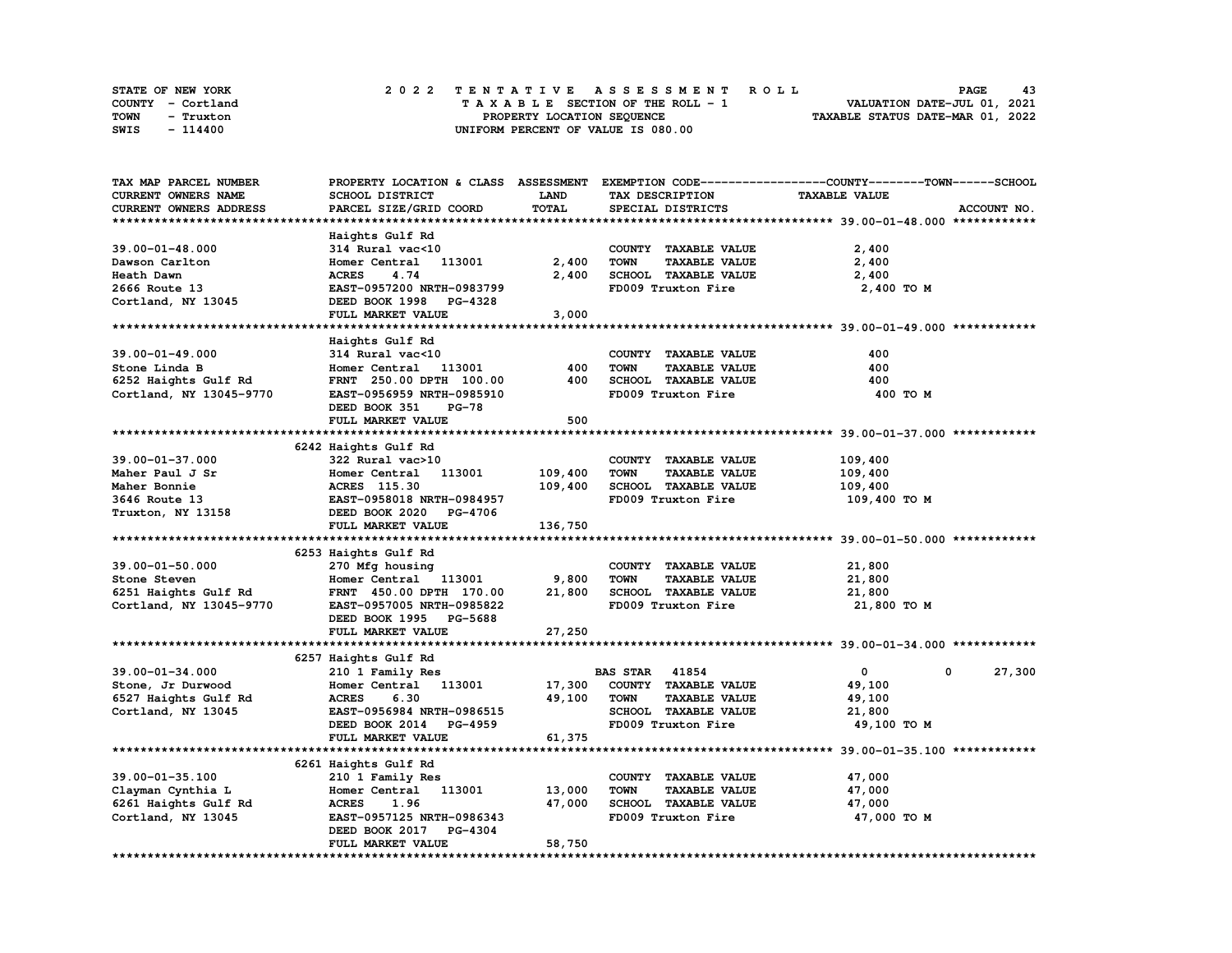| STATE OF NEW YORK | 2022 TENTATIVE ASSESSMENT ROLL     | <b>PAGE</b><br>44                |
|-------------------|------------------------------------|----------------------------------|
| COUNTY - Cortland | TAXABLE SECTION OF THE ROLL - 1    | VALUATION DATE-JUL 01, 2021      |
| TOWN<br>- Truxton | PROPERTY LOCATION SEQUENCE         | TAXABLE STATUS DATE-MAR 01, 2022 |
| SWIS<br>- 114400  | UNIFORM PERCENT OF VALUE IS 080.00 |                                  |

| TAX MAP PARCEL NUMBER                      | PROPERTY LOCATION & CLASS ASSESSMENT EXEMPTION CODE-----------------COUNTY-------TOWN------SCHOOL |                         |                        |                              |                      |             |             |
|--------------------------------------------|---------------------------------------------------------------------------------------------------|-------------------------|------------------------|------------------------------|----------------------|-------------|-------------|
| CURRENT OWNERS NAME                        | SCHOOL DISTRICT                                                                                   | <b>LAND</b>             |                        | TAX DESCRIPTION              | <b>TAXABLE VALUE</b> |             |             |
| CURRENT OWNERS ADDRESS                     | PARCEL SIZE/GRID COORD                                                                            | TOTAL                   |                        | SPECIAL DISTRICTS            |                      |             | ACCOUNT NO. |
|                                            |                                                                                                   |                         |                        |                              |                      |             |             |
|                                            | 6263 Haights Gulf Rd                                                                              |                         |                        |                              |                      |             |             |
| 39.00-01-35.200                            | 210 1 Family Res                                                                                  |                         | <b>BAS STAR 41854</b>  |                              | $\mathbf{0}$         | $\mathbf 0$ | 27,300      |
| Dempsey James R                            | Homer Central 113001                                                                              | 13,000                  |                        | COUNTY TAXABLE VALUE         | 74,000               |             |             |
| 6263 Haights Gulf Rd                       | <b>ACRES</b><br>1.96 BANKCORELOG                                                                  | 74,000                  | <b>TOWN</b>            | <b>TAXABLE VALUE</b>         | 74,000               |             |             |
| Cortland, NY 13045                         | EAST-0957204 NRTH-0986594                                                                         |                         |                        | SCHOOL TAXABLE VALUE         | 46,700               |             |             |
|                                            | DEED BOOK 10536 PG-71002                                                                          |                         |                        | FD009 Truxton Fire           | 74,000 TO M          |             |             |
|                                            |                                                                                                   |                         |                        |                              |                      |             |             |
|                                            | FULL MARKET VALUE                                                                                 | 92,500                  |                        |                              |                      |             |             |
|                                            |                                                                                                   |                         |                        |                              |                      |             |             |
|                                            | 6267 Haights Gulf Rd                                                                              |                         |                        |                              |                      |             |             |
| 39.00-01-33.000                            | 280 Res Multiple                                                                                  |                         |                        | COUNTY TAXABLE VALUE         | 156,850              |             |             |
| Craig Nick                                 | Homer Central 113001                                                                              | 20,000                  | <b>TOWN</b>            | <b>TAXABLE VALUE</b>         | 156,850              |             |             |
| PO Box 12                                  | 1.50<br><b>ACRES</b>                                                                              | 156,850                 |                        | SCHOOL TAXABLE VALUE         | 156,850              |             |             |
| Truxton, NY 13158                          | EAST-0957349 NRTH-0986845                                                                         |                         |                        | FD009 Truxton Fire           | 156,850 то м         |             |             |
|                                            | DEED BOOK 2014 PG-5472                                                                            |                         |                        |                              |                      |             |             |
|                                            | FULL MARKET VALUE                                                                                 | 196,063                 |                        |                              |                      |             |             |
|                                            |                                                                                                   |                         |                        |                              |                      |             |             |
|                                            | 6295 Haights Gulf Rd                                                                              |                         |                        |                              |                      |             |             |
| 39.00-01-19.210                            | 270 Mfg housing                                                                                   |                         | <b>ENH STAR 41834</b>  |                              | $\mathbf 0$          | 0           | 68,160      |
| Emeno Chad W                               | Homer Central 113001 15,500                                                                       |                         |                        | COUNTY TAXABLE VALUE         | 90,000               |             |             |
| Emeno Christina R                          | <b>ACRES</b><br>4.50 BANK WELLS                                                                   | 90,000                  | <b>TOWN</b>            | <b>TAXABLE VALUE</b>         | 90,000               |             |             |
|                                            | EAST-0957567 NRTH-0987810                                                                         |                         |                        | SCHOOL TAXABLE VALUE         | 21,840               |             |             |
| 6295 Haights Gulf Rd<br>Cortland, NY 13045 | DEED BOOK 2019 PG-3496<br>FULL MARKET VALUE                                                       |                         |                        | FD009 Truxton Fire           | 90,000 TO M          |             |             |
|                                            |                                                                                                   | 112,500                 |                        |                              |                      |             |             |
|                                            |                                                                                                   |                         |                        |                              |                      |             |             |
|                                            | 6299 Haights Gulf Rd                                                                              |                         |                        |                              |                      |             |             |
| 39.00-01-19.220                            | 312 Vac w/imprv                                                                                   |                         |                        | COUNTY TAXABLE VALUE         | 44,700               |             |             |
|                                            |                                                                                                   |                         |                        |                              |                      |             |             |
| Francis Brian M                            | Homer Central 113001                                                                              | 40,740                  | <b>TOWN</b>            | <b>TAXABLE VALUE</b>         | 44,700               |             |             |
| 8849 McIlvain Dr                           | ACRES 39.34                                                                                       | 44,700                  |                        | SCHOOL TAXABLE VALUE         | 44,700               |             |             |
| Indianapolis, IN 46256                     | EAST-0957184 NRTH-0988162                                                                         |                         |                        | FD009 Truxton Fire           | 44,700 TO M          |             |             |
|                                            | DEED BOOK 2016 PG-4011                                                                            |                         |                        |                              |                      |             |             |
|                                            | FULL MARKET VALUE                                                                                 | 55,875                  |                        |                              |                      |             |             |
|                                            |                                                                                                   |                         |                        |                              |                      |             |             |
|                                            | 6303 Haights Gulf Rd                                                                              |                         |                        |                              |                      |             |             |
| $39.00 - 01 - 18.000$                      | 241 Rural res&ag                                                                                  |                         |                        | COUNTY TAXABLE VALUE         | 166,400              |             |             |
| Downing Richard G                          | Homer Central 113001                                                                              | 79,300                  | <b>TOWN</b>            | <b>TAXABLE VALUE</b>         | 166,400              |             |             |
|                                            |                                                                                                   | 166,400                 |                        | SCHOOL TAXABLE VALUE         | 166,400              |             |             |
|                                            |                                                                                                   |                         |                        | FD009 Truxton Fire           | 166,400 то м         |             |             |
| Cortland, NY 13045                         | DEED BOOK 1998 PG-2483                                                                            |                         |                        |                              |                      |             |             |
|                                            | FULL MARKET VALUE                                                                                 | 208,000                 |                        |                              |                      |             |             |
|                                            |                                                                                                   |                         |                        |                              |                      |             |             |
|                                            | 6318 Haights Gulf Rd                                                                              |                         |                        |                              |                      |             |             |
| 39.00-01-19.100                            | 241 Rural res&ag                                                                                  |                         | AG 10-YR 41700         |                              | 24,000               | 24,000      | 24,000      |
| Ashley Mathew                              | Homer Central 113001                                                                              | 79,000 AG-CEILING 41720 |                        |                              | 33,394               | 33,394      | 33,394      |
| Ashley Tamara                              | ACRES 78.67                                                                                       |                         | 156,000 BAS STAR 41854 |                              | $\mathbf{0}$         | 0           | 27,300      |
| 6318 Haights Gulf Rd                       | EAST-0958571 NRTH-0988179                                                                         |                         |                        | COUNTY TAXABLE VALUE         | 98,606               |             |             |
| Cortland, NY 13045                         | DEED BOOK 2001 PG-2702                                                                            |                         | <b>TOWN</b>            | <b>TAXABLE VALUE</b>         | 98,606               |             |             |
|                                            | FULL MARKET VALUE                                                                                 |                         |                        | 195,000 SCHOOL TAXABLE VALUE |                      |             |             |
|                                            |                                                                                                   |                         |                        |                              | 71,306               |             |             |
| MAY BE SUBJECT TO PAYMENT                  |                                                                                                   |                         |                        | FD009 Truxton Fire           | 156,000 TO M         |             |             |
| UNDER AGDIST LAW TIL 2026                  |                                                                                                   |                         |                        |                              |                      |             |             |
|                                            |                                                                                                   |                         |                        |                              |                      |             |             |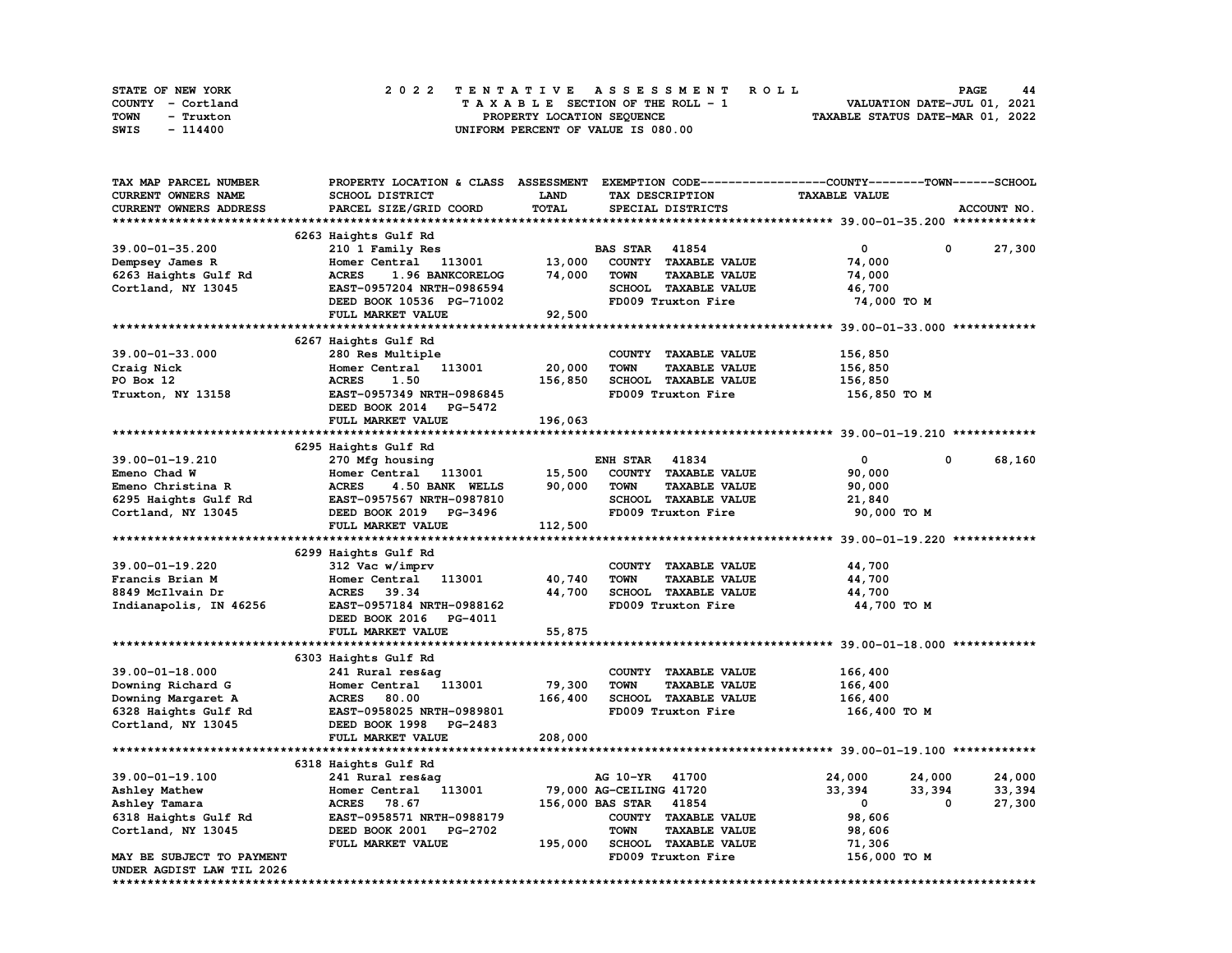| STATE OF NEW YORK | 2022 TENTATIVE ASSESSMENT ROLL     | 45<br><b>PAGE</b>                |
|-------------------|------------------------------------|----------------------------------|
| COUNTY - Cortland | TAXABLE SECTION OF THE ROLL - 1    | VALUATION DATE-JUL 01, 2021      |
| TOWN<br>- Truxton | PROPERTY LOCATION SEQUENCE         | TAXABLE STATUS DATE-MAR 01, 2022 |
| SWIS<br>- 114400  | UNIFORM PERCENT OF VALUE IS 080.00 |                                  |

| TAX MAP PARCEL NUMBER                      | PROPERTY LOCATION & CLASS ASSESSMENT EXEMPTION CODE----------------COUNTY-------TOWN-----SCHOOL |             |                                     |                      |                 |
|--------------------------------------------|-------------------------------------------------------------------------------------------------|-------------|-------------------------------------|----------------------|-----------------|
| CURRENT OWNERS NAME                        | SCHOOL DISTRICT                                                                                 | <b>LAND</b> | TAX DESCRIPTION                     | <b>TAXABLE VALUE</b> |                 |
| CURRENT OWNERS ADDRESS                     | PARCEL SIZE/GRID COORD                                                                          | TOTAL       | SPECIAL DISTRICTS                   |                      | ACCOUNT NO.     |
|                                            |                                                                                                 |             |                                     |                      |                 |
|                                            | 6429 Haights Gulf Rd                                                                            |             |                                     |                      |                 |
| 39.00-01-01.200                            | 312 Vac w/imprv                                                                                 |             | COUNTY TAXABLE VALUE                | 26,700               |                 |
| McNeill Charles L                          | Homer Central 113001                                                                            | 22,200      | <b>TOWN</b><br><b>TAXABLE VALUE</b> | 26,700               |                 |
| McNeill Renae L                            | ACRES 11.15                                                                                     | 26,700      | SCHOOL TAXABLE VALUE                | 26,700               |                 |
| 6429 Haights Gulf Rd                       | EAST-0957238 NRTH-0990646                                                                       |             | FD009 Truxton Fire                  | 26,700 то м          |                 |
|                                            | Cortland, NY 13045-9771 DEED BOOK 1996 PG-4775                                                  |             |                                     |                      |                 |
|                                            | FULL MARKET VALUE                                                                               | 33, 375     |                                     |                      |                 |
|                                            |                                                                                                 |             |                                     |                      |                 |
|                                            | 6448 Haights Gulf Rd                                                                            |             |                                     |                      |                 |
| 39.00-01-02.110                            | 312 Vac w/imprv                                                                                 |             | AG-CEILING 41720                    | 19,243<br>19,243     | 19,243          |
| Sharpe Kevin                               | Homer Central 113001                                                                            | 31,700      | COUNTY TAXABLE VALUE                | 27,457               |                 |
| 6725 Haights Gulf Rd                       | <b>ACRES</b> 25.10                                                                              | 46,700      | <b>TOWN</b><br><b>TAXABLE VALUE</b> | 27,457               |                 |
| Cortland, NY 13045                         | EAST-0958629 NRTH-0990971                                                                       |             | SCHOOL TAXABLE VALUE                | 27,457               |                 |
|                                            | DEED BOOK 2002 PG-7042                                                                          |             | FD009 Truxton Fire                  | 46,700 TO M          |                 |
| MAY BE SUBJECT TO PAYMENT                  | FULL MARKET VALUE                                                                               | 58,375      |                                     |                      |                 |
| UNDER AGDIST LAW TIL 2026                  |                                                                                                 |             |                                     |                      |                 |
|                                            |                                                                                                 |             |                                     |                      |                 |
|                                            | 6462 Haights Gulf Rd                                                                            |             |                                     |                      |                 |
| 39.00-01-02.120                            | 210 1 Family Res                                                                                |             | <b>BAS STAR</b><br>41854            | $\mathbf{0}$         | 27,300<br>0     |
| McNeill Charles L                          | Homer Central 113001                                                                            | 13,400      | COUNTY TAXABLE VALUE                | 50,000               |                 |
| McNeill Renea L                            | <b>ACRES</b><br>2.00 BANKCORELOG                                                                | 50,000      | <b>TAXABLE VALUE</b><br><b>TOWN</b> | 50,000               |                 |
| 6462 Haights Gulf Rd<br>Cortland, NY 13045 | EAST-0957872 NRTH-0991013                                                                       |             | SCHOOL TAXABLE VALUE                | 22,700               |                 |
| Cortland, NY 13045                         | DEED BOOK 2013 PG-7222                                                                          |             | FD009 Truxton Fire                  | 50,000 TO M          |                 |
|                                            | FULL MARKET VALUE                                                                               | 62,500      |                                     |                      |                 |
|                                            |                                                                                                 |             |                                     |                      |                 |
|                                            | 6473 Haights Gulf Rd                                                                            |             |                                     |                      |                 |
| 39.00-01-01.100                            | 112 Dairy farm                                                                                  |             | AG COMMIT 41730                     | 19,206<br>19,206     | 19,206          |
| Sharpe Kevin                               | Homer Central 113001                                                                            | 45,800      | COUNTY TAXABLE VALUE                | 190,094              |                 |
| 6725 Haights Gulf Rd                       | ACRES 32.90                                                                                     | 209,300     | TOWN<br><b>TAXABLE VALUE</b>        | 190,094              |                 |
| Cortland, NY 13045                         | EAST-0957198 NRTH-0991416                                                                       |             | SCHOOL TAXABLE VALUE                | 190,094              |                 |
|                                            | DEED BOOK 2002 PG-7042                                                                          |             | FD009 Truxton Fire                  | 209,300 то м         |                 |
| <b>MAY BE SUBJECT TO PAYMENT</b>           | FULL MARKET VALUE                                                                               | 261,625     |                                     |                      |                 |
| UNDER AGDIST LAW TIL 2029                  |                                                                                                 |             |                                     |                      |                 |
|                                            |                                                                                                 |             |                                     |                      |                 |
|                                            | 6575 Haights Gulf Rd                                                                            |             |                                     |                      |                 |
| 29.00-01-25.100                            | 241 Rural res&ag                                                                                |             | AG COMMIT 41730                     | 68,744<br>68,744     | 68,744          |
| Sharpe Kevin                               | Homer Central 113001                                                                            |             | 126,200 BAS STAR<br>41854           | 0                    | 27,300<br>0     |
| 6725 Haights Gulf Rd                       | <b>ACRES</b> 110.40                                                                             |             | 150,400 Dis & Lim 41932             | 36,745               | 0<br>$^{\circ}$ |
| Cortland, NY 13045                         | EAST-0957838 NRTH-0992928                                                                       |             | COUNTY TAXABLE VALUE                | 44,911               |                 |
|                                            | DEED BOOK 2002 PG-7042                                                                          |             | <b>TOWN</b><br><b>TAXABLE VALUE</b> | 81,656               |                 |
| MAY BE SUBJECT TO PAYMENT                  | FULL MARKET VALUE                                                                               | 188,000     | SCHOOL TAXABLE VALUE                | 54,356               |                 |
| UNDER AGDIST LAW TIL 2029                  |                                                                                                 |             | FD009 Truxton Fire                  | 150,400 TO M         |                 |
|                                            |                                                                                                 |             |                                     |                      |                 |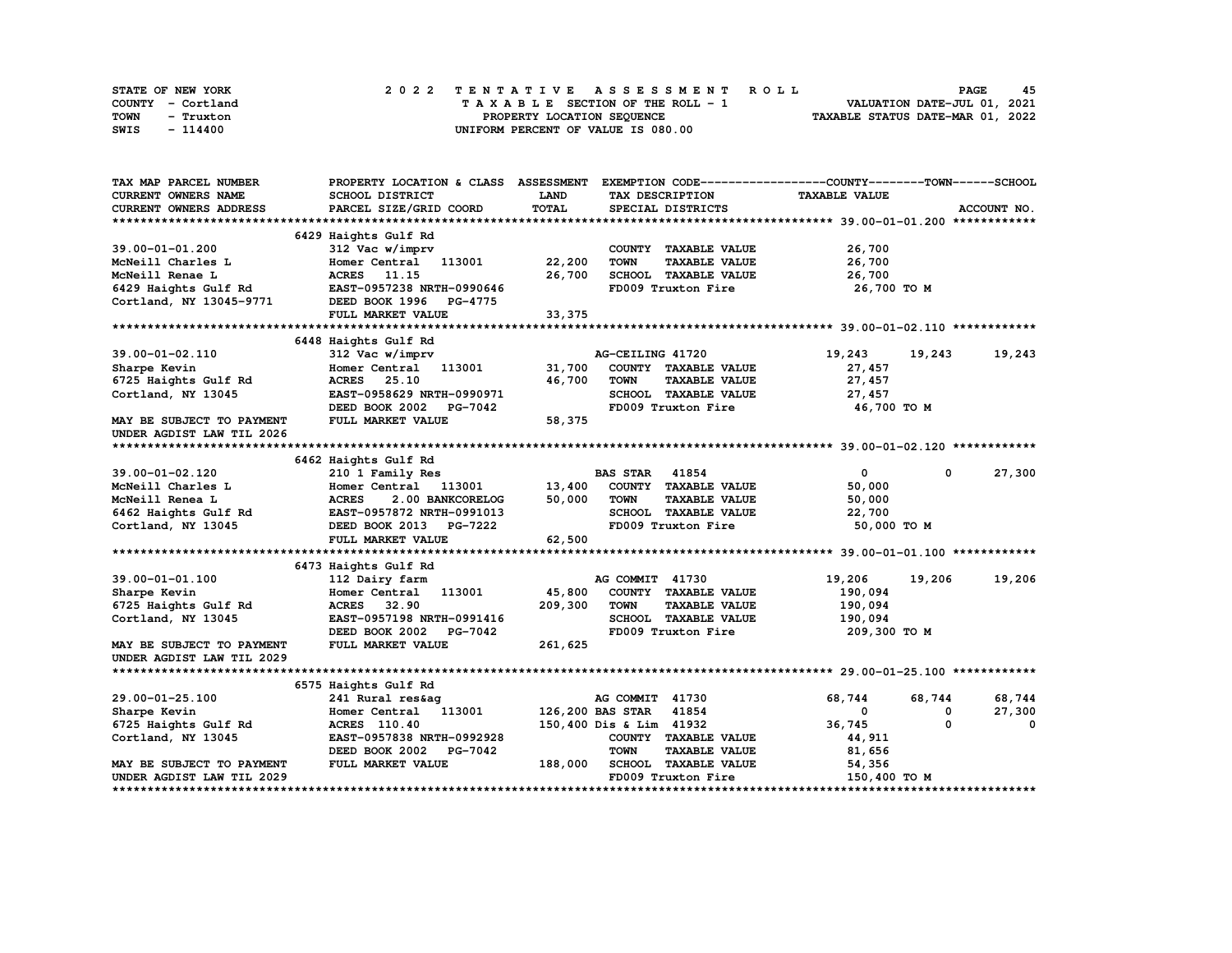| STATE OF NEW YORK |  |                            | 2022 TENTATIVE ASSESSMENT ROLL     |  | <b>PAGE</b>                      | 46 |
|-------------------|--|----------------------------|------------------------------------|--|----------------------------------|----|
| COUNTY - Cortland |  |                            | TAXABLE SECTION OF THE ROLL - 1    |  | VALUATION DATE-JUL 01, 2021      |    |
| TOWN<br>- Truxton |  | PROPERTY LOCATION SEQUENCE |                                    |  | TAXABLE STATUS DATE-MAR 01, 2022 |    |
| SWIS<br>- 114400  |  |                            | UNIFORM PERCENT OF VALUE IS 080.00 |  |                                  |    |

| TAX MAP PARCEL NUMBER                     | PROPERTY LOCATION & CLASS ASSESSMENT EXEMPTION CODE----------------COUNTY-------TOWN------SCHOOL |             |                                     |                                                        |                      |
|-------------------------------------------|--------------------------------------------------------------------------------------------------|-------------|-------------------------------------|--------------------------------------------------------|----------------------|
| CURRENT OWNERS NAME                       | SCHOOL DISTRICT                                                                                  | <b>LAND</b> | TAX DESCRIPTION                     | <b>TAXABLE VALUE</b>                                   |                      |
| CURRENT OWNERS ADDRESS                    | PARCEL SIZE/GRID COORD                                                                           | TOTAL       | SPECIAL DISTRICTS                   |                                                        | ACCOUNT NO.          |
|                                           |                                                                                                  |             |                                     |                                                        |                      |
|                                           | 6614 Haights Gulf Rd                                                                             |             |                                     |                                                        |                      |
| 29.00-01-25.200                           | 270 Mfg housing                                                                                  |             | COUNTY TAXABLE VALUE                | 102,300                                                |                      |
| Reisman Coleton J                         | Homer Central 113001 12,000                                                                      |             | <b>TOWN</b><br><b>TAXABLE VALUE</b> | 102,300                                                |                      |
| 6614 Haights Gulf Rd<br>Carriers NY 13045 | 1.00 BANKCORELOG 102,300<br><b>ACRES</b>                                                         |             | SCHOOL TAXABLE VALUE                | 102,300                                                |                      |
| Cortland, NY 13045                        | EAST-0958571 NRTH-0993655                                                                        |             | FD009 Truxton Fire                  | 102,300 то м                                           |                      |
|                                           | DEED BOOK 2021 PG-63                                                                             |             |                                     |                                                        |                      |
|                                           | FULL MARKET VALUE                                                                                | 127,875     |                                     |                                                        |                      |
|                                           |                                                                                                  |             |                                     |                                                        |                      |
|                                           | 6638 Haights Gulf Rd                                                                             |             |                                     |                                                        |                      |
| 29.00-02-03.120                           | 270 Mfg housing                                                                                  |             | <b>ENH STAR 41834</b>               | $\mathbf{0}$                                           | 53,600<br>$^{\circ}$ |
| Stevens Vincent H                         |                                                                                                  |             | COUNTY TAXABLE VALUE                | 53,600                                                 |                      |
|                                           |                                                                                                  | 53,600      | <b>TOWN</b>                         | <b>TAXABLE VALUE</b><br>53,600                         |                      |
|                                           |                                                                                                  |             | SCHOOL TAXABLE VALUE                | 0                                                      |                      |
|                                           |                                                                                                  |             | FD009 Truxton Fire                  | 53,600 TO M                                            |                      |
|                                           | FULL MARKET VALUE                                                                                | 67,000      |                                     |                                                        |                      |
|                                           |                                                                                                  |             |                                     |                                                        |                      |
|                                           | 6642 Haights Gulf Rd                                                                             |             |                                     |                                                        |                      |
|                                           |                                                                                                  |             |                                     | 9,100                                                  | 0<br>0               |
|                                           |                                                                                                  |             |                                     | $\mathbf{0}$                                           | 18,200<br>0          |
|                                           |                                                                                                  |             |                                     | 2.20 BANKCORELOG 94,000 COUNTY TAXABLE VALUE<br>84,900 |                      |
|                                           |                                                                                                  |             |                                     | <b>TAXABLE VALUE</b><br>75,800                         |                      |
|                                           |                                                                                                  |             | SCHOOL TAXABLE VALUE                | 94,000                                                 |                      |
|                                           | FULL MARKET VALUE                                                                                |             | 117,500 FD009 Truxton Fire          | 94,000 TO M                                            |                      |
|                                           |                                                                                                  |             |                                     |                                                        |                      |
|                                           | 6665 Haights Gulf Rd                                                                             |             |                                     |                                                        |                      |
| 29.00-02-02.000                           | 322 Rural vac>10                                                                                 |             | COUNTY TAXABLE VALUE                | 28,700                                                 |                      |
| Stevens Eldon                             | Homer Central 113001                                                                             | 28,700      | <b>TOWN</b>                         | <b>TAXABLE VALUE</b><br>28,700                         |                      |
| 6642 Haights Gulf Rd                      | ACRES 21.74                                                                                      | 28,700      | SCHOOL TAXABLE VALUE                | 28,700                                                 |                      |
| Cortland, NY 13045                        | EAST-0957624 NRTH-0995378                                                                        |             | FD009 Truxton Fire                  | 28,700 то м                                            |                      |
|                                           | DEED BOOK 2010 PG-3642                                                                           |             |                                     |                                                        |                      |
|                                           | FULL MARKET VALUE                                                                                | 35,875      |                                     |                                                        |                      |
|                                           |                                                                                                  |             |                                     |                                                        |                      |
|                                           | 6720 Haights Gulf Rd                                                                             |             |                                     |                                                        |                      |
| 29.00-01-01.200                           | 270 Mfg housing                                                                                  |             | COUNTY TAXABLE VALUE                | 226,950                                                |                      |
| Streeter Renee M                          | Homer Central 113001                                                                             | 30,328      | <b>TOWN</b><br><b>TAXABLE VALUE</b> | 226,950                                                |                      |
| Streeter Kevin                            | ACRES 15.00                                                                                      | 226,950     | SCHOOL TAXABLE VALUE                | 226,950                                                |                      |
| 6720 Haights Gulf Rd                      | EAST-0957756 NRTH-0996193                                                                        |             | FD009 Truxton Fire                  | 226,950 то м                                           |                      |
| Cortland, NY 13045                        | DEED BOOK 2020 PG-2151                                                                           |             |                                     |                                                        |                      |
|                                           | FULL MARKET VALUE                                                                                | 283,688     |                                     |                                                        |                      |
| MAY BE SUBJECT TO PAYMENT                 |                                                                                                  |             |                                     |                                                        |                      |
| UNDER AGDIST LAW TIL 2023                 |                                                                                                  |             |                                     |                                                        |                      |
|                                           |                                                                                                  |             |                                     |                                                        |                      |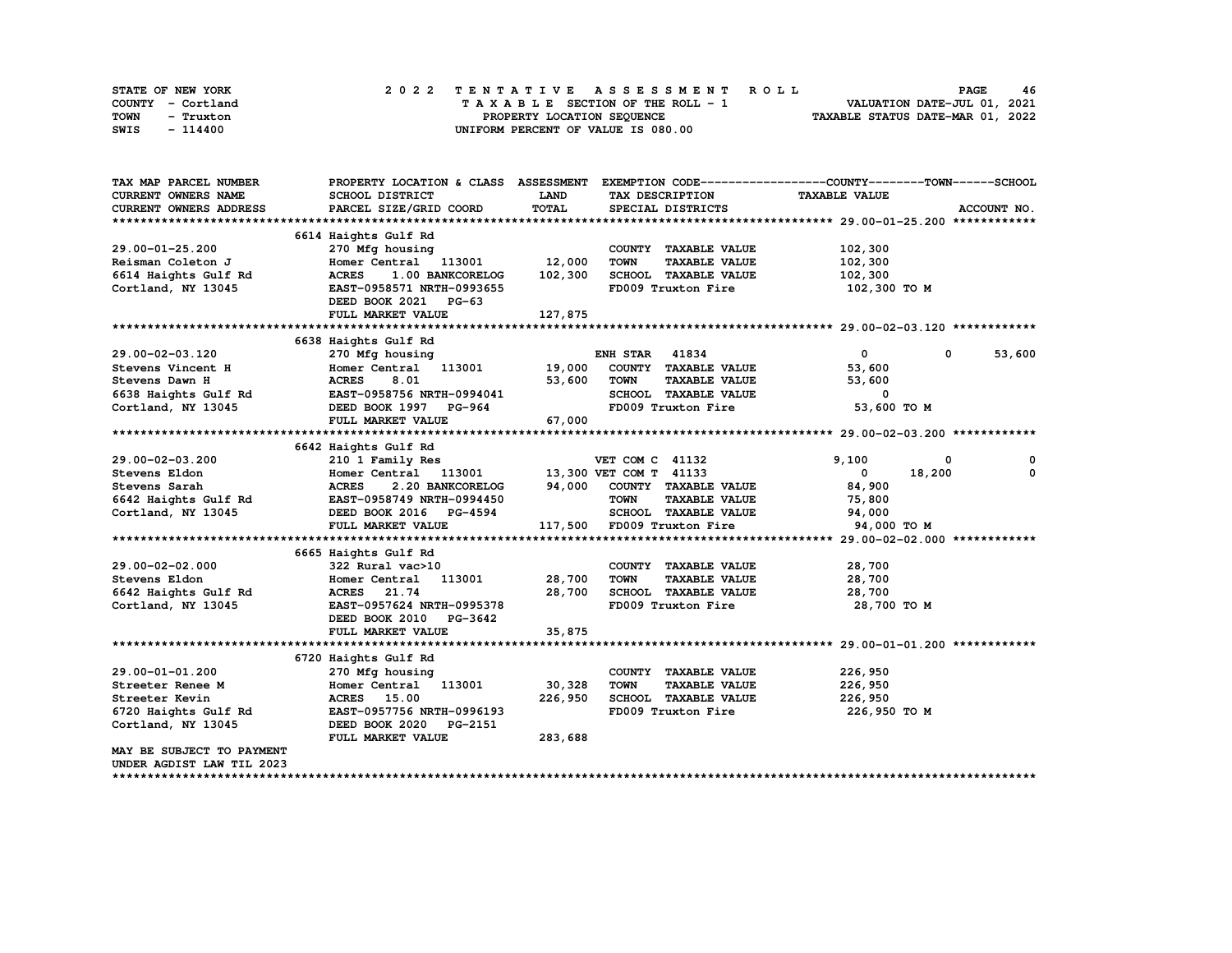|      | STATE OF NEW YORK |  | 2022 TENTATIVE ASSESSMENT ROLL |  |  |  |                                    |  |  |  |  |  |  |                                  | <b>PAGE</b> | 47 |  |
|------|-------------------|--|--------------------------------|--|--|--|------------------------------------|--|--|--|--|--|--|----------------------------------|-------------|----|--|
|      | COUNTY - Cortland |  |                                |  |  |  | TAXABLE SECTION OF THE ROLL - 1    |  |  |  |  |  |  | VALUATION DATE-JUL 01, 2021      |             |    |  |
| TOWN | - Truxton         |  |                                |  |  |  | PROPERTY LOCATION SEQUENCE         |  |  |  |  |  |  | TAXABLE STATUS DATE-MAR 01, 2022 |             |    |  |
| SWIS | - 114400          |  |                                |  |  |  | UNIFORM PERCENT OF VALUE IS 080.00 |  |  |  |  |  |  |                                  |             |    |  |

| TAX MAP PARCEL NUMBER      | PROPERTY LOCATION & CLASS ASSESSMENT EXEMPTION CODE-----------------COUNTY-------TOWN------SCHOOL |             |                       |                             |                      |   |             |
|----------------------------|---------------------------------------------------------------------------------------------------|-------------|-----------------------|-----------------------------|----------------------|---|-------------|
| <b>CURRENT OWNERS NAME</b> | SCHOOL DISTRICT                                                                                   | <b>LAND</b> |                       | TAX DESCRIPTION             | <b>TAXABLE VALUE</b> |   |             |
| CURRENT OWNERS ADDRESS     | PARCEL SIZE/GRID COORD                                                                            | TOTAL       |                       | SPECIAL DISTRICTS           |                      |   | ACCOUNT NO. |
|                            |                                                                                                   |             |                       |                             |                      |   |             |
|                            | 6725 Haights Gulf Rd                                                                              |             |                       |                             |                      |   |             |
| 29.00-02-05.000            |                                                                                                   |             | <b>BAS STAR</b> 41854 |                             | 0                    | 0 |             |
|                            | 210 1 Family Res                                                                                  |             |                       |                             |                      |   | 27,300      |
| Sharpe Kevin A             | Homer Central 113001                                                                              | 8,600       |                       | COUNTY TAXABLE VALUE        | 83,100               |   |             |
| Sharpe Kimberly A          | FRNT 200.00 DPTH 125.25                                                                           | 83,100      | TOWN                  | <b>TAXABLE VALUE</b>        | 83,100               |   |             |
| 6473 Haights Gulf Rd       | EAST-0957221 NRTH-0995858                                                                         |             |                       | SCHOOL TAXABLE VALUE        | 55,800               |   |             |
| Cortland, NY 13045-9771    | DEED BOOK 510<br>PG-132                                                                           |             |                       | FD009 Truxton Fire          | 83,100 TO M          |   |             |
|                            | FULL MARKET VALUE                                                                                 | 103,875     |                       |                             |                      |   |             |
|                            |                                                                                                   |             |                       |                             |                      |   |             |
|                            | 6729 Haights Gulf Rd                                                                              |             |                       |                             |                      |   |             |
| 29.00-02-01.200            | 241 Rural res&ag                                                                                  |             | <b>BAS STAR 41854</b> |                             | 0                    | 0 | 27,300      |
| Currie Sean                | Homer Central 113001                                                                              | 17,000      |                       | COUNTY TAXABLE VALUE        | 194,800              |   |             |
| Currie Stephanie           | <b>ACRES</b><br>6.00 BANKCORELOG                                                                  | 194,800     | <b>TOWN</b>           | <b>TAXABLE VALUE</b>        | 194,800              |   |             |
| 6729 Haights Gulf Rd       | EAST-0956853 NRTH-0995623                                                                         |             |                       | <b>SCHOOL TAXABLE VALUE</b> | 167,500              |   |             |
| Cortland, NY 13045         | DEED BOOK 2013 PG-3110                                                                            |             |                       | FD009 Truxton Fire          | 194,800 TO M         |   |             |
|                            |                                                                                                   |             |                       |                             |                      |   |             |
|                            | FULL MARKET VALUE                                                                                 | 243,500     |                       |                             |                      |   |             |
|                            |                                                                                                   |             |                       |                             |                      |   |             |
|                            | Hickey Rd                                                                                         |             |                       |                             |                      |   |             |
| 51.00-01-05.200            | 210 1 Family Res                                                                                  |             |                       | COUNTY TAXABLE VALUE        | 63,400               |   |             |
| Sutton Lloyd G Sr          | Homer Central<br>113001                                                                           | 18,100      | <b>TOWN</b>           | <b>TAXABLE VALUE</b>        | 63,400               |   |             |
| Hickey Rd                  | <b>ACRES</b><br>7.02                                                                              | 63,400      |                       | SCHOOL TAXABLE VALUE        | 63,400               |   |             |
| Cuyler, NY 13050-9801      | EAST-0985280 NRTH-0981932                                                                         |             |                       | FD009 Truxton Fire          | 63,400 TO M          |   |             |
|                            | DEED BOOK 434<br>$PG-86$                                                                          |             |                       |                             |                      |   |             |
|                            | FULL MARKET VALUE                                                                                 | 79,250      |                       |                             |                      |   |             |
|                            |                                                                                                   |             |                       |                             |                      |   |             |
|                            |                                                                                                   |             |                       |                             |                      |   |             |
|                            | Hickey Rd                                                                                         |             |                       |                             |                      |   |             |
| 51.00-01-12.000-2          | 322 Rural vac>10                                                                                  |             |                       | COUNTY TAXABLE VALUE        | 27,600               |   |             |
| Sutton Lloyd               | 113001<br>Homer Central                                                                           | 27,600      | TOWN                  | <b>TAXABLE VALUE</b>        | 27,600               |   |             |
| Sutton Leona               | 34.49<br><b>ACRES</b>                                                                             | 27,600      |                       | SCHOOL TAXABLE VALUE        | 27,600               |   |             |
| 6019 Dog Hollow Rd         | EAST-0985754 NRTH-0979862                                                                         |             |                       | FD009 Truxton Fire          | 27,600 TO M          |   |             |
| Cuyler, NY 13050-9609      | DEED BOOK 313<br><b>PG-798</b>                                                                    |             |                       |                             |                      |   |             |
|                            | FULL MARKET VALUE                                                                                 | 34,500      |                       |                             |                      |   |             |
|                            | *****************************                                                                     |             |                       |                             |                      |   |             |
|                            | Hickey Rd                                                                                         |             |                       |                             |                      |   |             |
| 51.00-01-13.000            | 322 Rural vac>10                                                                                  |             |                       | COUNTY TAXABLE VALUE        | 17,500               |   |             |
| Spencer Stephen M          | 113001<br>Homer Central                                                                           | 17,500      | <b>TOWN</b>           | <b>TAXABLE VALUE</b>        | 17,500               |   |             |
| c/o Cindy Spencer          | <b>ACRES</b><br>25.00                                                                             | 17,500      |                       | SCHOOL TAXABLE VALUE        | 17,500               |   |             |
| 26 Brookwood Rd            | EAST-0987062 NRTH-0978469                                                                         |             |                       | FD009 Truxton Fire          | 17,500 TO M          |   |             |
|                            |                                                                                                   |             |                       |                             |                      |   |             |
| Pittsford, NY 14534        | DEED BOOK 445<br>$PG-4$                                                                           |             |                       |                             |                      |   |             |
|                            | FULL MARKET VALUE                                                                                 | 21,875      |                       |                             |                      |   |             |
|                            |                                                                                                   |             |                       |                             |                      |   |             |
|                            | Hickey Rd                                                                                         |             |                       |                             |                      |   |             |
| $51.00 - 01 - 14.000 - 1$  | 582 Camping park                                                                                  |             |                       | COUNTY TAXABLE VALUE        | 85,300               |   |             |
| Sutton Lloyd               | Homer Central 113001                                                                              | 45,300      | TOWN                  | <b>TAXABLE VALUE</b>        | 85,300               |   |             |
| Sutton Leona               | ACRES 35.25                                                                                       | 85,300      |                       | SCHOOL TAXABLE VALUE        | 85,300               |   |             |
| 6019 Dog Hollow Rd         | EAST-0985815 NRTH-0978448                                                                         |             |                       | FD009 Truxton Fire          | 85,300 TO M          |   |             |
| Cuyler, NY 13050-9609      | PG-798<br>DEED BOOK 313                                                                           |             |                       |                             |                      |   |             |
|                            | FULL MARKET VALUE                                                                                 | 106,625     |                       |                             |                      |   |             |
|                            |                                                                                                   |             |                       |                             |                      |   |             |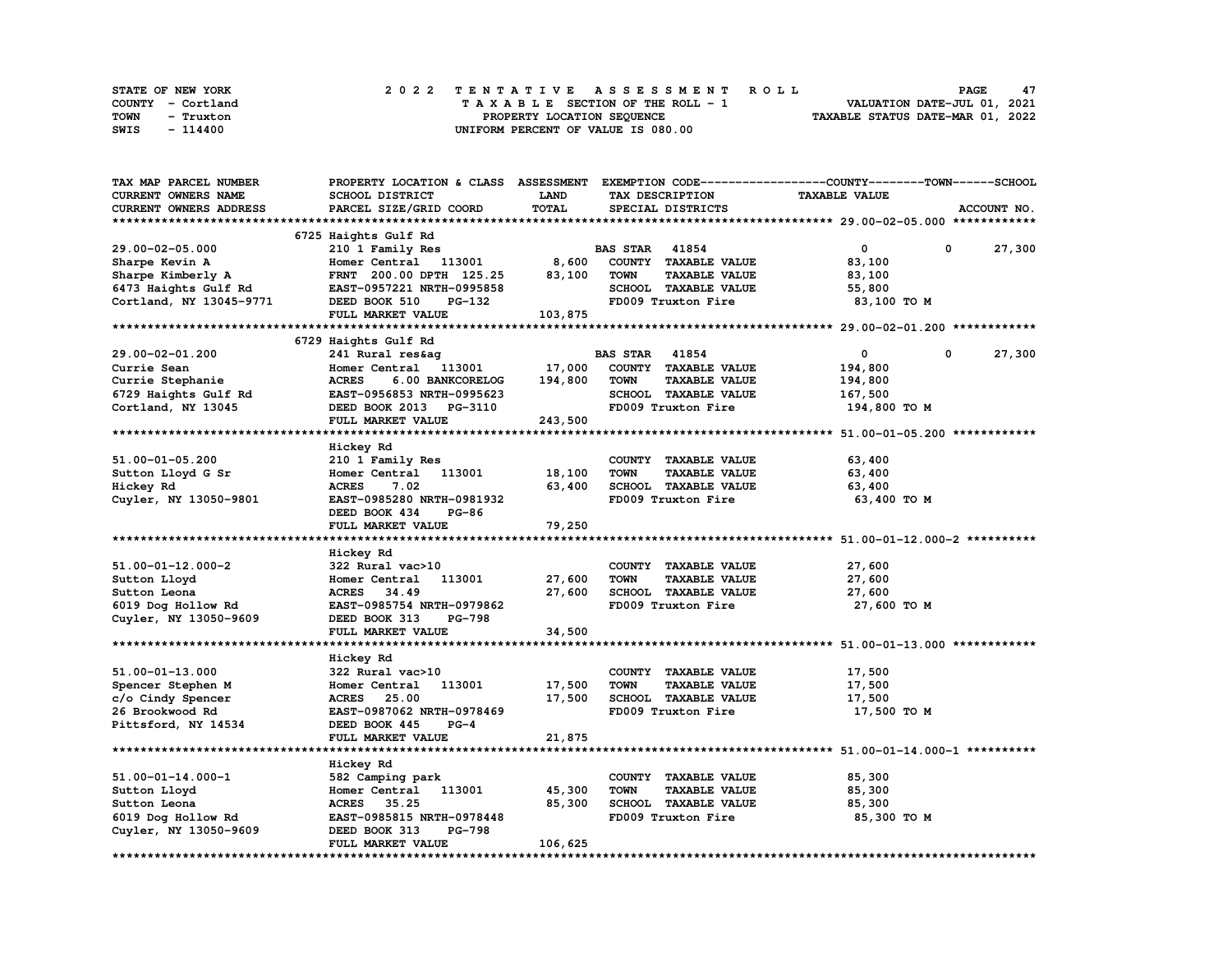| STATE OF NEW YORK | 2022 TENTATIVE ASSESSMENT ROLL          | 48<br><b>PAGE</b>                |
|-------------------|-----------------------------------------|----------------------------------|
| COUNTY - Cortland | $T A X A B L E$ SECTION OF THE ROLL - 1 | VALUATION DATE-JUL 01, 2021      |
| TOWN<br>- Truxton | PROPERTY LOCATION SEQUENCE              | TAXABLE STATUS DATE-MAR 01, 2022 |
| SWIS<br>- 114400  | UNIFORM PERCENT OF VALUE IS 080.00      |                                  |

| TAX MAP PARCEL NUMBER      |                                |             |                                     | PROPERTY LOCATION & CLASS ASSESSMENT EXEMPTION CODE-----------------COUNTY-------TOWN------SCHOOL |             |
|----------------------------|--------------------------------|-------------|-------------------------------------|---------------------------------------------------------------------------------------------------|-------------|
| <b>CURRENT OWNERS NAME</b> | SCHOOL DISTRICT                | <b>LAND</b> | TAX DESCRIPTION                     | <b>TAXABLE VALUE</b>                                                                              |             |
| CURRENT OWNERS ADDRESS     | PARCEL SIZE/GRID COORD         | TOTAL       | SPECIAL DISTRICTS                   |                                                                                                   | ACCOUNT NO. |
|                            |                                |             |                                     |                                                                                                   |             |
|                            | Hickey Rd                      |             |                                     |                                                                                                   |             |
| $51.00 - 01 - 14.000 - 2$  | 322 Rural vac>10               |             | COUNTY TAXABLE VALUE                | 37,700                                                                                            |             |
|                            |                                |             |                                     |                                                                                                   |             |
| Sutton Lloyd               | 113001<br>Homer Central        | 37,700      | <b>TAXABLE VALUE</b><br><b>TOWN</b> | 37,700                                                                                            |             |
| Sutton Leona               | ACRES 47.12                    | 37,700      | SCHOOL TAXABLE VALUE                | 37,700                                                                                            |             |
| 6019 Dog Hollow Rd         | EAST-0985815 NRTH-0978448      |             | FD009 Truxton Fire                  | 37,700 TO M                                                                                       |             |
| Cuyler, NY 13050-9609      | DEED BOOK 313<br><b>PG-798</b> |             |                                     |                                                                                                   |             |
|                            | FULL MARKET VALUE              | 47,125      |                                     |                                                                                                   |             |
|                            |                                |             |                                     |                                                                                                   |             |
|                            | 5729 Hickey Rd                 |             |                                     |                                                                                                   |             |
| 51.00-02-02.120            | 210 1 Family Res               |             | COUNTY TAXABLE VALUE                | 205,200                                                                                           |             |
| Courtwright Jan P          | Homer Central<br>113001        | 16,300      | <b>TOWN</b><br><b>TAXABLE VALUE</b> | 205,200                                                                                           |             |
| 8395 Oswego Rd             | <b>ACRES</b><br>5.28           | 205,200     | <b>SCHOOL TAXABLE VALUE</b>         | 205,200                                                                                           |             |
| Baldwinsville, NY 13027    | EAST-0984524 NRTH-0978158      |             | FD009 Truxton Fire                  | 205,200 TO M                                                                                      |             |
|                            |                                |             |                                     |                                                                                                   |             |
|                            | DEED BOOK 2010 PG-2928         |             |                                     |                                                                                                   |             |
|                            | FULL MARKET VALUE              | 256,500     |                                     |                                                                                                   |             |
|                            |                                |             |                                     |                                                                                                   |             |
|                            | 5816 Hickey Rd                 |             |                                     |                                                                                                   |             |
| 51.00-01-12.000-1          | 582 Camping park               |             | COUNTY TAXABLE VALUE                | 222,000                                                                                           |             |
| Sutton Lloyd               | 113001<br>Homer Central        | 45,400      | <b>TOWN</b><br><b>TAXABLE VALUE</b> | 222,000                                                                                           |             |
| Sutton Leona               | ACRES 35.71                    | 222,000     | <b>SCHOOL TAXABLE VALUE</b>         | 222,000                                                                                           |             |
| 6019 Dog Hollow Rd         | EAST-0985754 NRTH-0979862      |             | FD009 Truxton Fire                  | 222,000 TO M                                                                                      |             |
| Cuyler, NY 13050-9609      | DEED BOOK 313<br><b>PG-798</b> |             |                                     |                                                                                                   |             |
|                            | FULL MARKET VALUE              | 277,500     |                                     |                                                                                                   |             |
|                            |                                |             |                                     |                                                                                                   |             |
|                            | 4647 Jones Rd                  |             |                                     |                                                                                                   |             |
| 61.00-01-04.200            |                                |             | <b>BAS STAR 41854</b>               | $\mathbf{0}$<br>$\mathbf 0$                                                                       | 27,300      |
|                            | 270 Mfg housing                |             |                                     |                                                                                                   |             |
| Rolewicz Michael J         | 113001<br>Homer Central        | 26,000      | COUNTY TAXABLE VALUE                | 95,000                                                                                            |             |
| Rolewicz Cynthia L         | <b>ACRES</b> 15.00             | 95,000      | <b>TOWN</b><br><b>TAXABLE VALUE</b> | 95,000                                                                                            |             |
| 4647 Jones Rd              | EAST-0986015 NRTH-0974449      |             | SCHOOL TAXABLE VALUE                | 67,700                                                                                            |             |
| Cuyler, NY 13050-9613      | DEED BOOK 453<br>$PG-40$       |             | FD009 Truxton Fire                  | 95,000 TO M                                                                                       |             |
|                            | FULL MARKET VALUE              | 118,750     |                                     |                                                                                                   |             |
|                            |                                |             |                                     |                                                                                                   |             |
|                            | 4697 Jones Rd                  |             |                                     |                                                                                                   |             |
| 61.00-01-04.100            | 312 Vac w/imprv                |             | COUNTY TAXABLE VALUE                | 38,200                                                                                            |             |
| Romagnoli Guido D          | Homer Central<br>113001        | 28,100      | <b>TOWN</b><br><b>TAXABLE VALUE</b> | 38,200                                                                                            |             |
| 405 Fairmont Ave           | ACRES 17.13                    | 38,200      | SCHOOL TAXABLE VALUE                | 38,200                                                                                            |             |
| Liverpool, NY 13088        | EAST-0986939 NRTH-0974544      |             | FD009 Truxton Fire                  | 38,200 TO M                                                                                       |             |
|                            | DEED BOOK 356<br>PG-379        |             |                                     |                                                                                                   |             |
|                            | FULL MARKET VALUE              |             |                                     |                                                                                                   |             |
|                            |                                | 47,750      |                                     |                                                                                                   |             |
|                            |                                |             |                                     |                                                                                                   |             |
|                            | 4768 Jones Rd                  |             |                                     |                                                                                                   |             |
| 61.00-01-03.000            | 210 1 Family Res               |             | <b>BAS STAR</b><br>41854            | 0<br>0                                                                                            | 27,300      |
| Bush Jeffrey S             | 113001<br>Homer Central        | 12,000      | COUNTY TAXABLE VALUE                | 66,400                                                                                            |             |
| 4768 Jones Rd              |                                | 66,400      | <b>TOWN</b><br><b>TAXABLE VALUE</b> | 66,400                                                                                            |             |
|                            | <b>ACRES</b><br>1.00           |             |                                     |                                                                                                   |             |
| Cuyler, NY 13158           | EAST-0987500 NRTH-0974837      |             | SCHOOL TAXABLE VALUE                | 39,100                                                                                            |             |
|                            | DEED BOOK 10540 PG-36001       |             | FD009 Truxton Fire                  | 66,400 TO M                                                                                       |             |
|                            | FULL MARKET VALUE              | 83,000      |                                     |                                                                                                   |             |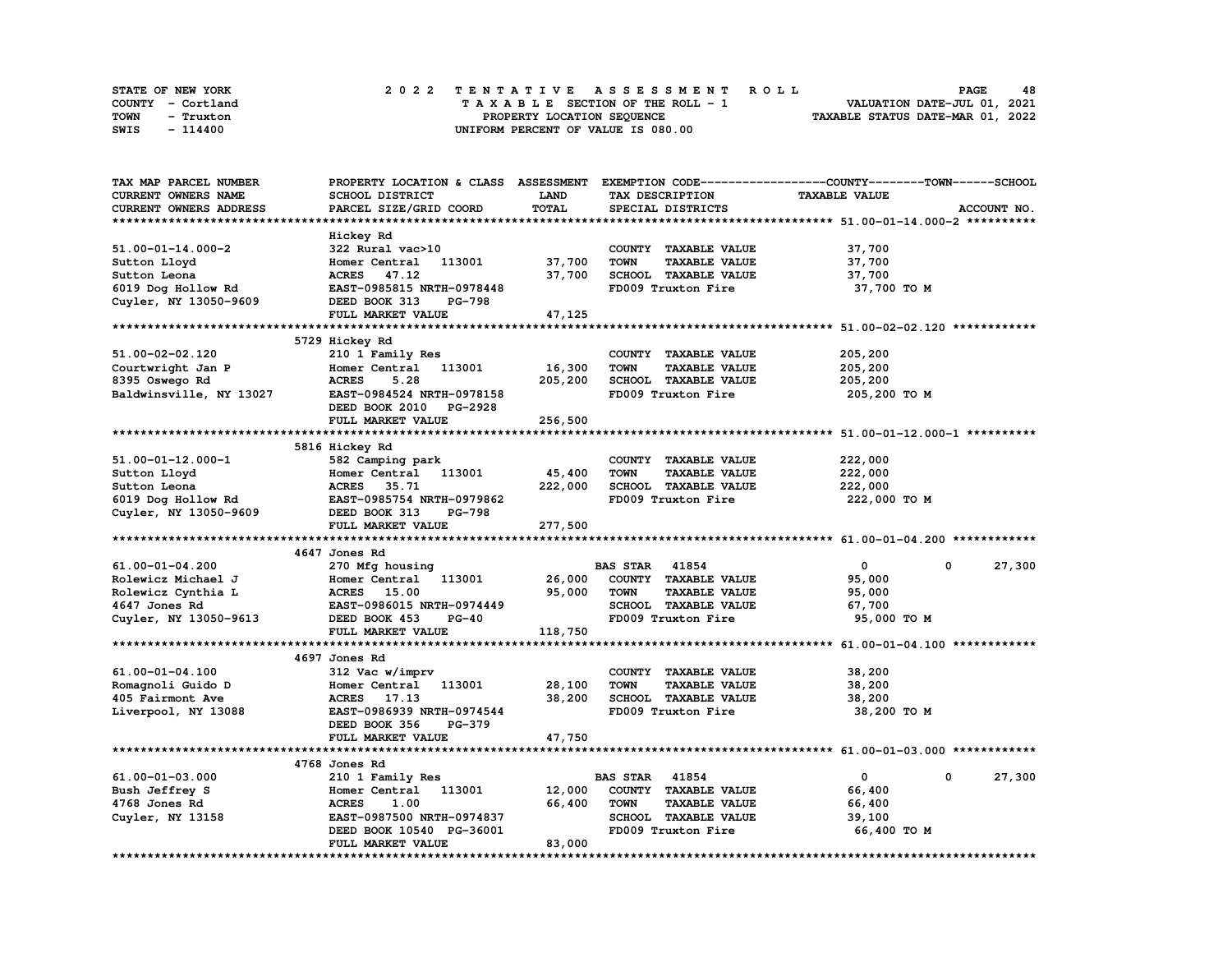| STATE OF NEW YORK | 2022 TENTATIVE ASSESSMENT ROLL     | 49<br><b>PAGE</b>                |
|-------------------|------------------------------------|----------------------------------|
| COUNTY - Cortland | TAXABLE SECTION OF THE ROLL - 1    | VALUATION DATE-JUL 01, 2021      |
| TOWN<br>- Truxton | PROPERTY LOCATION SEQUENCE         | TAXABLE STATUS DATE-MAR 01, 2022 |
| SWIS<br>$-114400$ | UNIFORM PERCENT OF VALUE IS 080.00 |                                  |

| TAX MAP PARCEL NUMBER                 | PROPERTY LOCATION & CLASS ASSESSMENT EXEMPTION CODE----------------COUNTY-------TOWN-----SCHOOL |                |                  |                                              |                      |         |             |
|---------------------------------------|-------------------------------------------------------------------------------------------------|----------------|------------------|----------------------------------------------|----------------------|---------|-------------|
| CURRENT OWNERS NAME                   | SCHOOL DISTRICT                                                                                 | LAND           |                  | TAX DESCRIPTION                              | <b>TAXABLE VALUE</b> |         |             |
| CURRENT OWNERS ADDRESS                | PARCEL SIZE/GRID COORD                                                                          | TOTAL          |                  | SPECIAL DISTRICTS                            |                      |         | ACCOUNT NO. |
|                                       |                                                                                                 |                |                  |                                              |                      |         |             |
|                                       | Kenney Brook Rd                                                                                 |                |                  |                                              |                      |         |             |
| 39.00-01-16.210                       | 105 Vac farmland                                                                                |                | AG-CEILING 41720 |                                              | 37,910               | 37,910  | 37,910      |
| Maher Dennis A                        | Homer Central 113001                                                                            | 64,900         |                  | COUNTY TAXABLE VALUE                         | 26,990               |         |             |
| Maher Brian F                         | <b>ACRES</b><br>62.99                                                                           | 64,900         | <b>TOWN</b>      | <b>TAXABLE VALUE</b>                         | 26,990               |         |             |
| PO Box 304                            | EAST-0960584 NRTH-0990071                                                                       |                |                  | SCHOOL TAXABLE VALUE                         | 26,990               |         |             |
| LaFayette, NY 13084                   | DEED BOOK 10457 PG-47001                                                                        |                |                  | FD009 Truxton Fire                           | 64,900 TO M          |         |             |
|                                       | FULL MARKET VALUE                                                                               | 81,125         |                  |                                              |                      |         |             |
| MAY BE SUBJECT TO PAYMENT             |                                                                                                 |                |                  |                                              |                      |         |             |
| UNDER AGDIST LAW TIL 2026             |                                                                                                 |                |                  |                                              |                      |         |             |
|                                       |                                                                                                 |                |                  |                                              |                      |         |             |
|                                       | Kenney Brook Rd                                                                                 |                |                  |                                              |                      |         |             |
| 39.00-01-29.100                       | 912 Forest s480a                                                                                |                | 480A             | 47460                                        | 154,000              | 154,000 | 154,000     |
| Woodwise Land Company LLC             | Homer Central<br>113001                                                                         | 200,500        |                  | COUNTY TAXABLE VALUE                         | 46,500               |         |             |
| PO Box 466                            | ACRES 193.50                                                                                    | 200,500        | TOWN             | <b>TAXABLE VALUE</b>                         | 46,500               |         |             |
| Honeoye Falls, NY 14472               | EAST-0962350 NRTH-0983078                                                                       |                |                  | SCHOOL TAXABLE VALUE                         | 46,500               |         |             |
|                                       | DEED BOOK 10365 PG-62001                                                                        |                |                  | FD009 Truxton Fire                           | 200,500 TO M         |         |             |
| MAY BE SUBJECT TO PAYMENT             | FULL MARKET VALUE                                                                               | 250,625        |                  |                                              |                      |         |             |
| UNDER RPTL480A UNTIL 2031             |                                                                                                 |                |                  |                                              |                      |         |             |
|                                       |                                                                                                 |                |                  |                                              |                      |         |             |
|                                       | Kenney Brook Rd                                                                                 |                |                  |                                              |                      |         |             |
| 49.00-02-01.100                       | 260 Seasonal res                                                                                |                | AG-CEILING 41720 |                                              | 4,973                | 4,973   | 4,973       |
| Delvecchio Family LLC                 | 113001<br>Homer Central                                                                         | 95,400         |                  | COUNTY TAXABLE VALUE                         | 100,427              |         |             |
| PO Box 705                            | 97.80<br><b>ACRES</b>                                                                           | 105,400        | <b>TOWN</b>      | <b>TAXABLE VALUE</b>                         | 100,427              |         |             |
| Cortland, NY 13045                    | EAST-0961187 NRTH-0984722                                                                       |                |                  | <b>SCHOOL TAXABLE VALUE</b>                  |                      |         |             |
|                                       | DEED BOOK 2003, PG-2376,                                                                        |                |                  | FD009 Truxton Fire                           | 100,427              |         |             |
| MAY BE SUBJECT TO PAYMENT             | FULL MARKET VALUE                                                                               | 131,750        |                  |                                              | 105,400 TO M         |         |             |
| UNDER AGDIST LAW TIL 2026             |                                                                                                 |                |                  |                                              |                      |         |             |
|                                       |                                                                                                 |                |                  |                                              |                      |         |             |
|                                       |                                                                                                 |                |                  |                                              |                      |         |             |
| 49.00-05-01.000                       | Kenney Brook Rd                                                                                 |                |                  |                                              |                      |         |             |
|                                       | 105 Vac farmland                                                                                |                | <b>TOWN</b>      | COUNTY TAXABLE VALUE                         | 2,500                |         |             |
| Potter Stephanie A<br>Potter Daniel S | Homer Central 113001<br><b>ACRES</b><br>2.42                                                    | 2,500<br>2,500 |                  | <b>TAXABLE VALUE</b><br>SCHOOL TAXABLE VALUE | 2,500<br>2,500       |         |             |
|                                       | EAST-0963564 NRTH-0982654                                                                       |                |                  | FD009 Truxton Fire                           |                      |         |             |
| 3455 Route 13                         |                                                                                                 |                |                  |                                              | 2,500 TO M           |         |             |
| Truxton, NY 13158                     | DEED BOOK 10156 PG-90001                                                                        |                |                  |                                              |                      |         |             |
|                                       | FULL MARKET VALUE                                                                               | 3,125          |                  |                                              |                      |         |             |
|                                       |                                                                                                 |                |                  |                                              |                      |         |             |
|                                       | Kenney Brook Rd                                                                                 |                |                  |                                              |                      |         |             |
| 49.00-05-10.000                       | 105 Vac farmland                                                                                |                | AG-CEILING 41720 |                                              | 51,356               | 51,356  | 51,356      |
| Twin Oaks Farm                        | 113001<br>Homer Central                                                                         | 77,700         |                  | COUNTY TAXABLE VALUE                         | 26,344               |         |             |
| 3175 Route 13                         | <b>ACRES</b><br>67.20                                                                           | 77,700         | <b>TOWN</b>      | <b>TAXABLE VALUE</b>                         | 26,344               |         |             |
| Truxton, NY 13158                     | EAST-0960639 NRTH-0983550                                                                       |                |                  | SCHOOL TAXABLE VALUE                         | 26,344               |         |             |
|                                       | DEED BOOK 2011 PG-1183                                                                          |                |                  | FD009 Truxton Fire                           | 77,700 TO M          |         |             |
| MAY BE SUBJECT TO PAYMENT             | FULL MARKET VALUE                                                                               | 97,125         |                  |                                              |                      |         |             |
| UNDER AGDIST LAW TIL 2026             |                                                                                                 |                |                  |                                              |                      |         |             |
|                                       |                                                                                                 |                |                  |                                              |                      |         |             |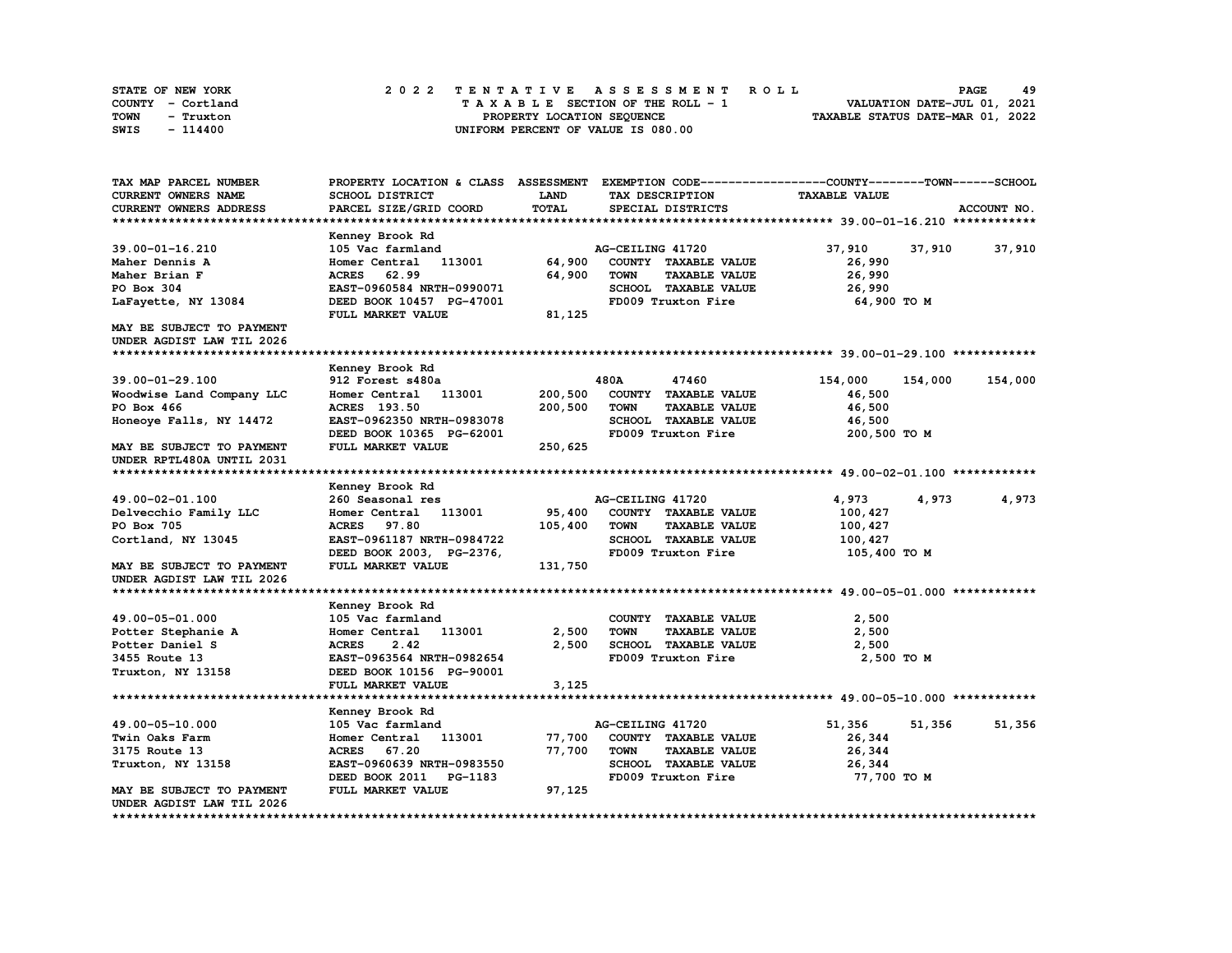| STATE OF NEW YORK | 2022 TENTATIVE ASSESSMENT ROLL     | 50<br><b>PAGE</b>                |
|-------------------|------------------------------------|----------------------------------|
| COUNTY - Cortland | TAXABLE SECTION OF THE ROLL - 1    | VALUATION DATE-JUL 01, 2021      |
| TOWN<br>- Truxton | PROPERTY LOCATION SEQUENCE         | TAXABLE STATUS DATE-MAR 01, 2022 |
| SWIS<br>- 114400  | UNIFORM PERCENT OF VALUE IS 080.00 |                                  |

| TAX MAP PARCEL NUMBER                      |                                         |             |                                     | PROPERTY LOCATION & CLASS ASSESSMENT EXEMPTION CODE----------------COUNTY-------TOWN-----SCHOOL |             |
|--------------------------------------------|-----------------------------------------|-------------|-------------------------------------|-------------------------------------------------------------------------------------------------|-------------|
| <b>CURRENT OWNERS NAME</b>                 | <b>SCHOOL DISTRICT</b>                  | <b>LAND</b> | TAX DESCRIPTION                     | <b>TAXABLE VALUE</b>                                                                            |             |
| CURRENT OWNERS ADDRESS                     | PARCEL SIZE/GRID COORD                  | TOTAL       | SPECIAL DISTRICTS                   |                                                                                                 | ACCOUNT NO. |
|                                            |                                         |             |                                     |                                                                                                 |             |
|                                            | 6002 Kenney Brook Rd                    |             |                                     |                                                                                                 |             |
| 49.00-05-04.000                            | 105 Vac farmland                        |             | COUNTY TAXABLE VALUE                | 16,900                                                                                          |             |
| Kenney Brook Properties, LLC               | Homer Central 113001                    | 8,200       | <b>TOWN</b><br><b>TAXABLE VALUE</b> | 16,900                                                                                          |             |
| 3455 Rt 13                                 | 1.10<br><b>ACRES</b>                    | 16,900      | SCHOOL TAXABLE VALUE                | 16,900                                                                                          |             |
| Truxton, NY 13158                          | EAST-0964383 NRTH-0982715               |             | FD009 Truxton Fire                  | 16,900 то м                                                                                     |             |
|                                            | DEED BOOK 2015<br>PG-2177               |             |                                     |                                                                                                 |             |
|                                            | FULL MARKET VALUE                       | 21,125      |                                     |                                                                                                 |             |
|                                            |                                         |             |                                     |                                                                                                 |             |
|                                            | 6010 Kenney Brook Rd                    |             |                                     |                                                                                                 |             |
| 49.00-05-02.000                            | 210 1 Family Res                        |             | COUNTY TAXABLE VALUE                | 175,800                                                                                         |             |
| Kenney Brook Properties, LLC Homer Central | 113001                                  | 13,700      | <b>TOWN</b><br><b>TAXABLE VALUE</b> | 175,800                                                                                         |             |
| 3455 Rt 13                                 | <b>ACRES</b><br>2.60                    | 175,800     | SCHOOL TAXABLE VALUE                | 175,800                                                                                         |             |
| Truxton, NY 13158                          | EAST-0963735 NRTH-0982909               |             | FD009 Truxton Fire                  | 175,800 TO M                                                                                    |             |
|                                            | DEED BOOK 2015 PG-2177                  |             |                                     |                                                                                                 |             |
|                                            | FULL MARKET VALUE                       | 219,750     |                                     |                                                                                                 |             |
|                                            |                                         |             |                                     |                                                                                                 |             |
|                                            |                                         |             |                                     |                                                                                                 |             |
|                                            | 6093 Kenney Brook Rd                    |             | <b>BAS STAR</b><br>41854            | $\mathbf 0$<br>0                                                                                |             |
| 49.00-02-01.200                            | 270 Mfg housing<br>Homer Central 113001 | 16,100      | COUNTY TAXABLE VALUE                |                                                                                                 | 27,300      |
| Belknap Matt D                             |                                         |             |                                     | 61,700                                                                                          |             |
| Belknap Lisa M                             | <b>ACRES</b><br>5.00                    | 61,700      | <b>TOWN</b><br><b>TAXABLE VALUE</b> | 61,700                                                                                          |             |
| 64 Pendleton St                            | EAST-0962374 NRTH-0984315               |             | SCHOOL TAXABLE VALUE                | 34,400                                                                                          |             |
| Cortland, NY 13045                         | DEED BOOK 1999 PG-3734                  |             | FD009 Truxton Fire                  | 61,700 TO M                                                                                     |             |
|                                            | FULL MARKET VALUE                       | 77,125      |                                     |                                                                                                 |             |
|                                            |                                         |             |                                     |                                                                                                 |             |
|                                            | 6286 Kenney Brook Rd                    |             |                                     |                                                                                                 |             |
| 39.00-01-20.100                            | 105 Vac farmland                        |             | AG-CEILING 41720                    | 88,475<br>88,475                                                                                | 88,475      |
| Maher Dennis A                             | 113001<br>Homer Central                 | 168,700     | COUNTY TAXABLE VALUE                | 80,225                                                                                          |             |
| Maher Brian F                              | ACRES 161.18                            | 168,700     | <b>TOWN</b><br><b>TAXABLE VALUE</b> | 80,225                                                                                          |             |
| PO Box 304                                 | EAST-0960033 NRTH-0987047               |             | SCHOOL TAXABLE VALUE                | 80,225                                                                                          |             |
| Lafayette, NY 13084                        | DEED BOOK 2001<br><b>PG-4483</b>        |             | FD009 Truxton Fire                  | 168,700 TO M                                                                                    |             |
|                                            | FULL MARKET VALUE                       | 210,875     |                                     |                                                                                                 |             |
| MAY BE SUBJECT TO PAYMENT                  |                                         |             |                                     |                                                                                                 |             |
| UNDER AGDIST LAW TIL 2026                  |                                         |             |                                     |                                                                                                 |             |
|                                            |                                         |             |                                     |                                                                                                 |             |
|                                            | 6349 Kenney Brook Rd                    |             |                                     |                                                                                                 |             |
| $39.00 - 01 - 17.000$                      | 241 Rural res&ag                        |             | AG-CEILING 41720                    | 22,421<br>22,421                                                                                | 22,421      |
| Maher Dennis                               | Homer Central 113001                    | 48,300      | COUNTY TAXABLE VALUE                | 42,979                                                                                          |             |
| Maher Brian                                | <b>ACRES</b><br>35.52                   | 65,400      | <b>TOWN</b><br><b>TAXABLE VALUE</b> | 42,979                                                                                          |             |
| PO Box 304                                 | EAST-0960654 NRTH-0989224               |             | SCHOOL TAXABLE VALUE                | 42,979                                                                                          |             |
| Lafayette, NY 13084                        | DEED BOOK 2001 PG-4482                  |             | FD009 Truxton Fire                  | 65,400 TO M                                                                                     |             |
|                                            | FULL MARKET VALUE                       | 81,750      |                                     |                                                                                                 |             |
| MAY BE SUBJECT TO PAYMENT                  |                                         |             |                                     |                                                                                                 |             |
| UNDER AGDIST LAW TIL 2026                  |                                         |             |                                     |                                                                                                 |             |
|                                            |                                         |             |                                     |                                                                                                 |             |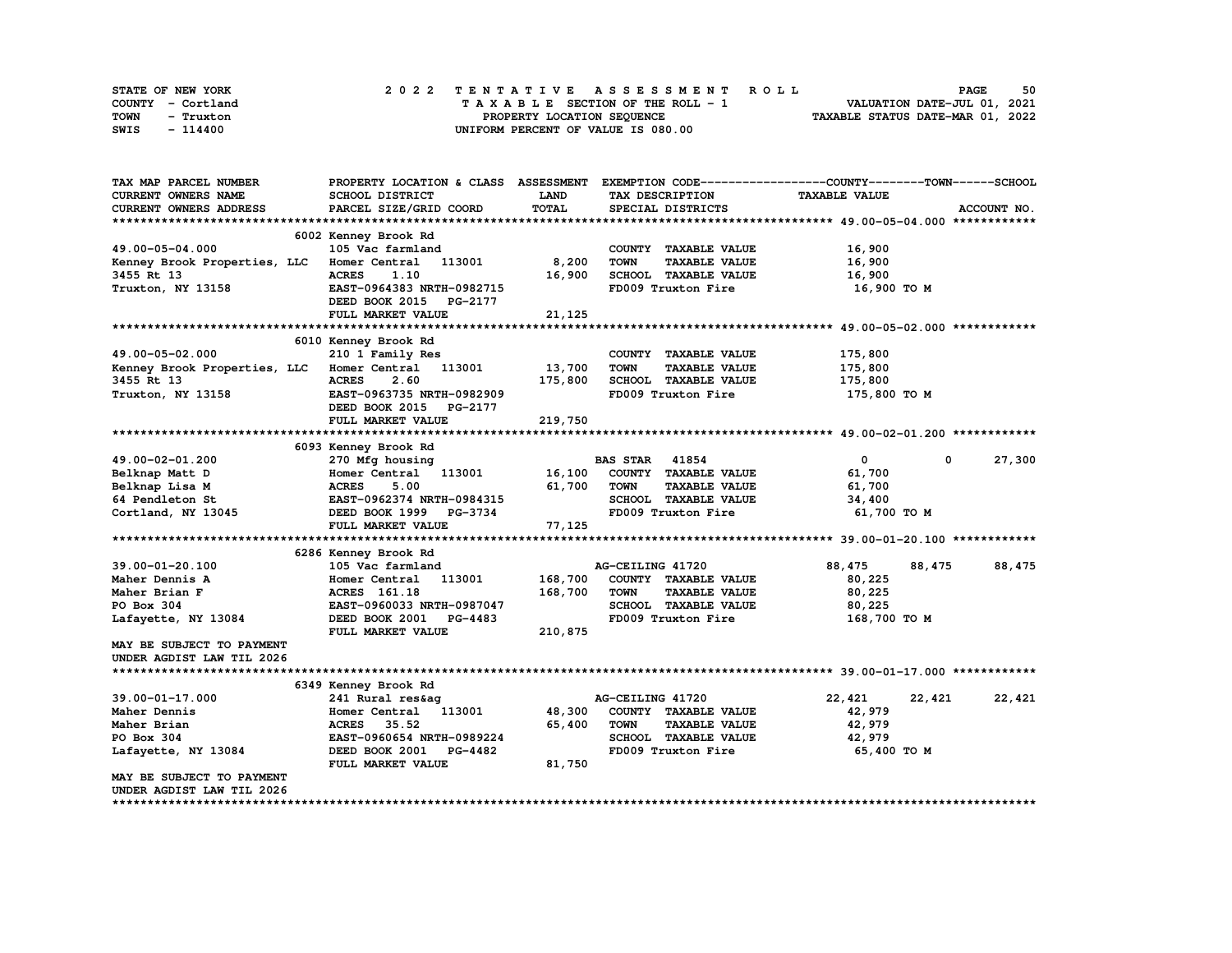| STATE OF NEW YORK | 2022 TENTATIVE ASSESSMENT ROLL     | 51<br><b>PAGE</b>                |
|-------------------|------------------------------------|----------------------------------|
| COUNTY - Cortland | TAXABLE SECTION OF THE ROLL - 1    | VALUATION DATE-JUL 01, 2021      |
| TOWN<br>- Truxton | PROPERTY LOCATION SEQUENCE         | TAXABLE STATUS DATE-MAR 01, 2022 |
| SWIS<br>- 114400  | UNIFORM PERCENT OF VALUE IS 080.00 |                                  |

| TAX MAP PARCEL NUMBER         |                            |             |                                     | PROPERTY LOCATION & CLASS ASSESSMENT EXEMPTION CODE----------------COUNTY-------TOWN------SCHOOL |
|-------------------------------|----------------------------|-------------|-------------------------------------|--------------------------------------------------------------------------------------------------|
| <b>CURRENT OWNERS NAME</b>    | <b>SCHOOL DISTRICT</b>     | <b>LAND</b> | TAX DESCRIPTION                     | <b>TAXABLE VALUE</b>                                                                             |
| <b>CURRENT OWNERS ADDRESS</b> | PARCEL SIZE/GRID COORD     | TOTAL       | SPECIAL DISTRICTS                   | ACCOUNT NO.                                                                                      |
|                               |                            |             |                                     |                                                                                                  |
|                               | 6383 Kenney Brook Rd       |             |                                     |                                                                                                  |
| 39.00-01-16.220               | 210 1 Family Res           |             | COUNTY TAXABLE VALUE                | 64,000                                                                                           |
| Craig Nicky J                 | Homer Central 113001       | 14,300      | <b>TOWN</b><br><b>TAXABLE VALUE</b> | 64,000                                                                                           |
| 3717 Route 13                 | 3.22<br><b>ACRES</b>       | 64,000      | SCHOOL TAXABLE VALUE                | 64,000                                                                                           |
| Truxton, NY 13158             | EAST-0960175 NRTH-0989758  |             | FD009 Truxton Fire                  | 64,000 TO M                                                                                      |
|                               | DEED BOOK 2013 PG-2785     |             |                                     |                                                                                                  |
|                               | FULL MARKET VALUE          | 80,000      |                                     |                                                                                                  |
|                               |                            |             |                                     |                                                                                                  |
|                               | 6422 Kenney Brook Rd       |             |                                     |                                                                                                  |
| $39.00 - 01 - 03.000$         | 270 Mfg housing            |             | COUNTY TAXABLE VALUE                | 31,800                                                                                           |
| Craig Nick                    | Homer Central 113001 9,600 |             | <b>TOWN</b><br><b>TAXABLE VALUE</b> | 31,800                                                                                           |
| 6422 Kenney Brook Rd          | FRNT 160.00 DPTH 190.25    | 31,800      | SCHOOL TAXABLE VALUE                | 31,800                                                                                           |
| Truxton, NY 13158             | EAST-0958345 NRTH-0990620  |             | FD009 Truxton Fire                  | 31,800 TO M                                                                                      |
|                               | DEED BOOK 2008 PG-1471     |             |                                     |                                                                                                  |
|                               | FULL MARKET VALUE          | 39,750      |                                     |                                                                                                  |
|                               |                            |             |                                     |                                                                                                  |
|                               | 6426 Kenney Brook Rd       |             |                                     |                                                                                                  |
| $39.00 - 01 - 02.200$         | 210 1 Family Res           |             | COUNTY TAXABLE VALUE                | 85,000                                                                                           |
| Weeks Richard                 | Homer Central 113001       | 9,400       | <b>TAXABLE VALUE</b><br><b>TOWN</b> | 85,000                                                                                           |
| 6426 Kinney Brook Rd          | FRNT 150.31 DPTH 196.08    | 85,000      | SCHOOL TAXABLE VALUE                | 85,000                                                                                           |
| Cortland, NY 13045            | <b>BANKCORELOG</b>         |             | FD009 Truxton Fire                  | 85,000 TO M                                                                                      |
|                               | EAST-0958173 NRTH-0990611  |             |                                     |                                                                                                  |
|                               | DEED BOOK 2014 PG-2545     |             |                                     |                                                                                                  |
|                               | FULL MARKET VALUE          | 106,250     |                                     |                                                                                                  |
|                               |                            |             |                                     |                                                                                                  |
|                               | Kettlebail Rd              |             |                                     |                                                                                                  |
| $9.00 - 01 - 32.000$          | 314 Rural vac<10           |             | COUNTY TAXABLE VALUE                | 13,100                                                                                           |
| Rothery Jeffery S             | Tully Central 315402       | 13,100      | <b>TAXABLE VALUE</b><br>TOWN        | 13,100                                                                                           |
| Rothery Richard John          | <b>ACRES</b><br>6.08       | 13,100      | SCHOOL TAXABLE VALUE                | 13,100                                                                                           |
| 2 Lincoln Ave                 | EAST-0961007 NRTH-1009994  |             | FD009 Truxton Fire                  | 13,100 то м                                                                                      |
| PO Box 202                    | DEED BOOK 2019 PG-5721     |             |                                     |                                                                                                  |
| Tully, NY 13159               | FULL MARKET VALUE          | 16,375      |                                     |                                                                                                  |
|                               |                            |             |                                     |                                                                                                  |
|                               | Kettlebail Rd              |             |                                     |                                                                                                  |
| $9.00 - 01 - 33.000$          | 314 Rural vac<10           |             | COUNTY TAXABLE VALUE                | 13,100                                                                                           |
| Rothery Jeffery S             | Tully Central 315402       | 13,100      | <b>TOWN</b><br><b>TAXABLE VALUE</b> | 13,100                                                                                           |
| Rothery Richard John          | <b>ACRES</b><br>6.08       | 13,100      | SCHOOL TAXABLE VALUE                | 13,100                                                                                           |
| 2 Lincoln Ave                 | EAST-0960982 NRTH-1010349  |             | FD009 Truxton Fire                  | 13,100 TO M                                                                                      |
| PO Box 202                    | DEED BOOK 2019 PG-5721     |             |                                     |                                                                                                  |
| Tully, NY 13159               | FULL MARKET VALUE          | 16,375      |                                     |                                                                                                  |
|                               |                            |             |                                     |                                                                                                  |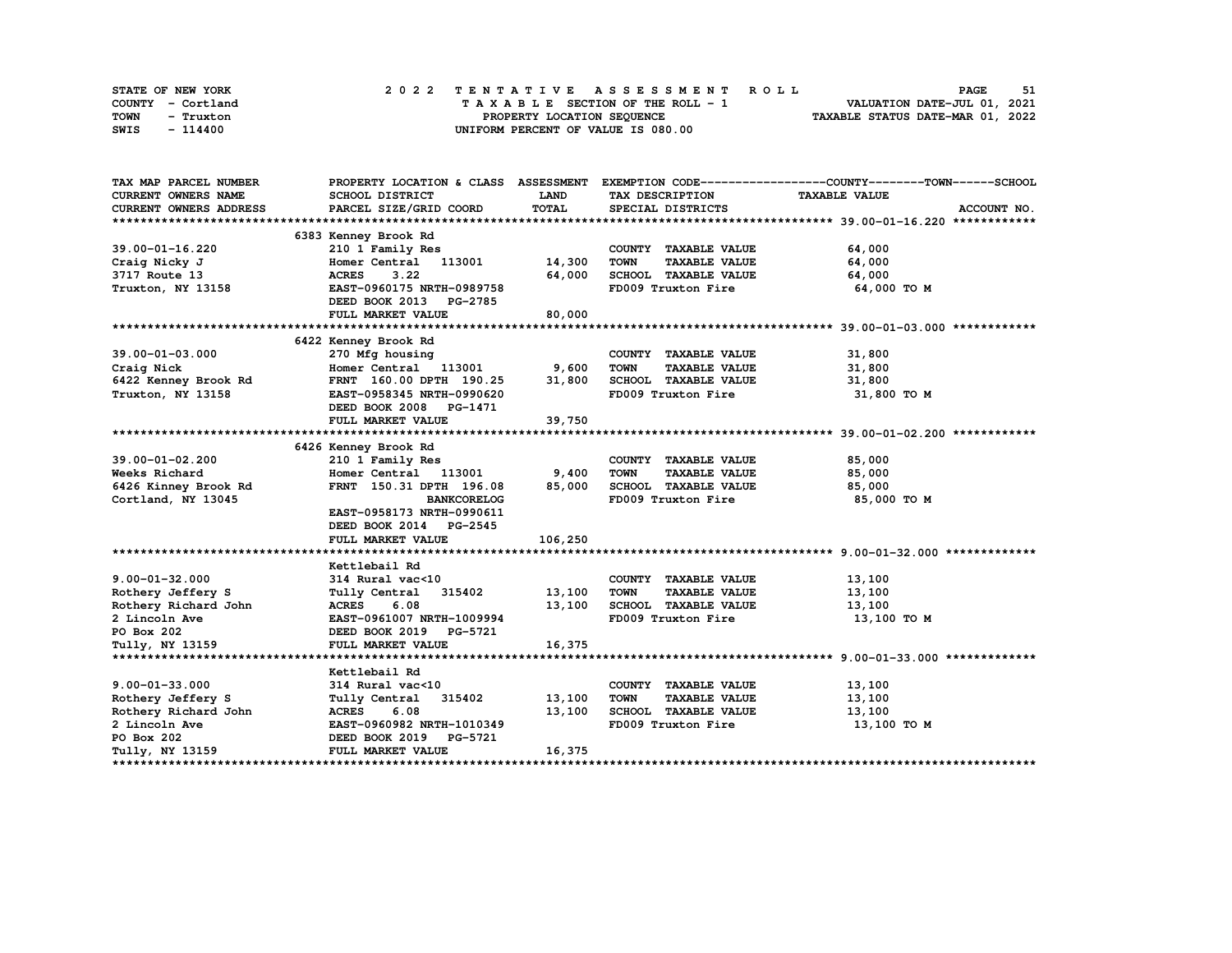| STATE OF NEW YORK | 2022 TENTATIVE ASSESSMENT ROLL          | 52<br><b>PAGE</b>                |
|-------------------|-----------------------------------------|----------------------------------|
| COUNTY - Cortland | $T A X A B L E$ SECTION OF THE ROLL - 1 | VALUATION DATE-JUL 01, 2021      |
| TOWN<br>- Truxton | PROPERTY LOCATION SEQUENCE              | TAXABLE STATUS DATE-MAR 01, 2022 |
| SWIS<br>- 114400  | UNIFORM PERCENT OF VALUE IS 080.00      |                                  |

| TAX MAP PARCEL NUMBER                                  | PROPERTY LOCATION & CLASS ASSESSMENT |              | EXEMPTION CODE-----------------COUNTY-------TOWN------SCHOOL |                      |                  |
|--------------------------------------------------------|--------------------------------------|--------------|--------------------------------------------------------------|----------------------|------------------|
| <b>CURRENT OWNERS NAME</b>                             | SCHOOL DISTRICT                      | LAND         | TAX DESCRIPTION                                              | <b>TAXABLE VALUE</b> |                  |
| CURRENT OWNERS ADDRESS                                 | PARCEL SIZE/GRID COORD               | <b>TOTAL</b> | SPECIAL DISTRICTS                                            |                      | ACCOUNT NO.      |
|                                                        |                                      |              |                                                              |                      |                  |
|                                                        | Kettlebail Rd                        |              |                                                              |                      |                  |
| 19.00-05-01.000                                        | 105 Vac farmland                     |              | AG-CEILING 41720                                             | 82,170               | 82,170<br>82,170 |
| Hartnett Thomas J                                      | 315402<br>Tully Central              | 259,800      | COUNTY TAXABLE VALUE                                         | 177,630              |                  |
| Hartnett Timothy                                       | ACRES 253.44                         | 259,800      | <b>TOWN</b><br><b>TAXABLE VALUE</b>                          | 177,630              |                  |
| 7107 Route 91                                          | EAST-0963917 NRTH-1007787            |              | SCHOOL TAXABLE VALUE                                         | 177,630              |                  |
| PO Box 127                                             | DEED BOOK 2012, PG-5049,             |              | FD009 Truxton Fire                                           | 259,800 TO M         |                  |
| Truxton, NY 13158                                      | FULL MARKET VALUE                    | 324,750      |                                                              |                      |                  |
| MAY BE SUBJECT TO PAYMENT                              |                                      |              |                                                              |                      |                  |
| UNDER AGDIST LAW TIL 2026                              |                                      |              |                                                              |                      |                  |
|                                                        |                                      |              |                                                              |                      |                  |
|                                                        | Kettlebail Rd                        |              |                                                              |                      |                  |
| 19.00-05-01.000-2                                      | 837 Cell Tower                       |              | COUNTY TAXABLE VALUE                                         | 116,600              |                  |
| Hartnett Thomas                                        | 315402<br>Tully Central              | 5,000        | <b>TOWN</b><br><b>TAXABLE VALUE</b>                          | 116,600              |                  |
| Hartnett Edward                                        | <b>ACRES</b><br>6.01                 | 116,600      | SCHOOL TAXABLE VALUE                                         | 116,600              |                  |
| PO Box 127                                             | EAST-0963917 NRTH-1007787            |              | FD009 Truxton Fire                                           | 116,600 TO M         |                  |
| Truxton, NY 13158                                      | FULL MARKET VALUE                    | 145,750      |                                                              |                      |                  |
|                                                        |                                      |              |                                                              |                      |                  |
|                                                        | Kettlebail Rd                        |              |                                                              |                      |                  |
| 19.00-05-02.000                                        | 105 Vac farmland                     |              | AG-CEILING 41720                                             | 52,331               | 52,331<br>52,331 |
| Hartnett Dennis                                        | Tully Central<br>315402              | 87,394       | COUNTY TAXABLE VALUE                                         | 35,063               |                  |
| Hartnett Valerie                                       | ACRES 85.65                          | 87,394       | <b>TOWN</b><br><b>TAXABLE VALUE</b>                          | 35,063               |                  |
| 121 Shale Run E Lake Rd                                | EAST-0962582 NRTH-1007339            |              | <b>SCHOOL TAXABLE VALUE</b>                                  | 35,063               |                  |
| DeRuyter, NY 13052                                     | DEED BOOK 2016 PG-7027               |              | FD009 Truxton Fire                                           | 87,394 TO M          |                  |
|                                                        | FULL MARKET VALUE                    | 109,243      |                                                              |                      |                  |
| MAY BE SUBJECT TO PAYMENT                              |                                      |              |                                                              |                      |                  |
| UNDER AGDIST LAW TIL 2026                              |                                      |              |                                                              |                      |                  |
|                                                        |                                      |              |                                                              |                      |                  |
|                                                        | Kettlebail Rd                        |              |                                                              |                      |                  |
| 19.00-05-03.000                                        | 105 Vac farmland                     |              | COUNTY TAXABLE VALUE                                         | 20,156               |                  |
| Hartnett David                                         | Tully Central<br>315402              | 20,156       | <b>TOWN</b><br><b>TAXABLE VALUE</b>                          | 20,156               |                  |
| Hartnett Michelle L                                    | ACRES 23.56                          | 20,156       | <b>SCHOOL TAXABLE VALUE</b>                                  | 20,156               |                  |
| 4183 Rte 13                                            | EAST-0962504 NRTH-1006027            |              | FD009 Truxton Fire                                           | 20,156 TO M          |                  |
| Truxton, NY 13158                                      | DEED BOOK 2017 PG-6314               |              |                                                              |                      |                  |
|                                                        | FULL MARKET VALUE                    | 25,195       |                                                              |                      |                  |
| MAY BE SUBJECT TO PAYMENT<br>UNDER AGDIST LAW TIL 2022 |                                      |              |                                                              |                      |                  |
|                                                        |                                      |              |                                                              |                      |                  |
|                                                        | Kettlebail Rd                        |              |                                                              |                      |                  |
| 19.00-05-05.000                                        | 105 Vac farmland                     |              | COUNTY TAXABLE VALUE                                         | 9,750                |                  |
| Hartnett Dennis                                        | Tully Central<br>315402              | 9,750        | <b>TOWN</b><br><b>TAXABLE VALUE</b>                          | 9,750                |                  |
| Hartnett Valerie                                       | ACRES 10.83                          | 9,750        | SCHOOL TAXABLE VALUE                                         | 9,750                |                  |
| 121 Shale Run E Lake Rd                                | EAST-0962132 NRTH-1004844            |              | FD009 Truxton Fire                                           | 9,750 TO M           |                  |
| DeRuyter, NY 13052                                     | DEED BOOK 2016 PG-7027               |              |                                                              |                      |                  |
|                                                        | FULL MARKET VALUE                    | 12,188       |                                                              |                      |                  |
| MAY BE SUBJECT TO PAYMENT                              |                                      |              |                                                              |                      |                  |
| UNDER AGDIST LAW TIL 2022                              |                                      |              |                                                              |                      |                  |
| ***************************                            |                                      |              |                                                              |                      |                  |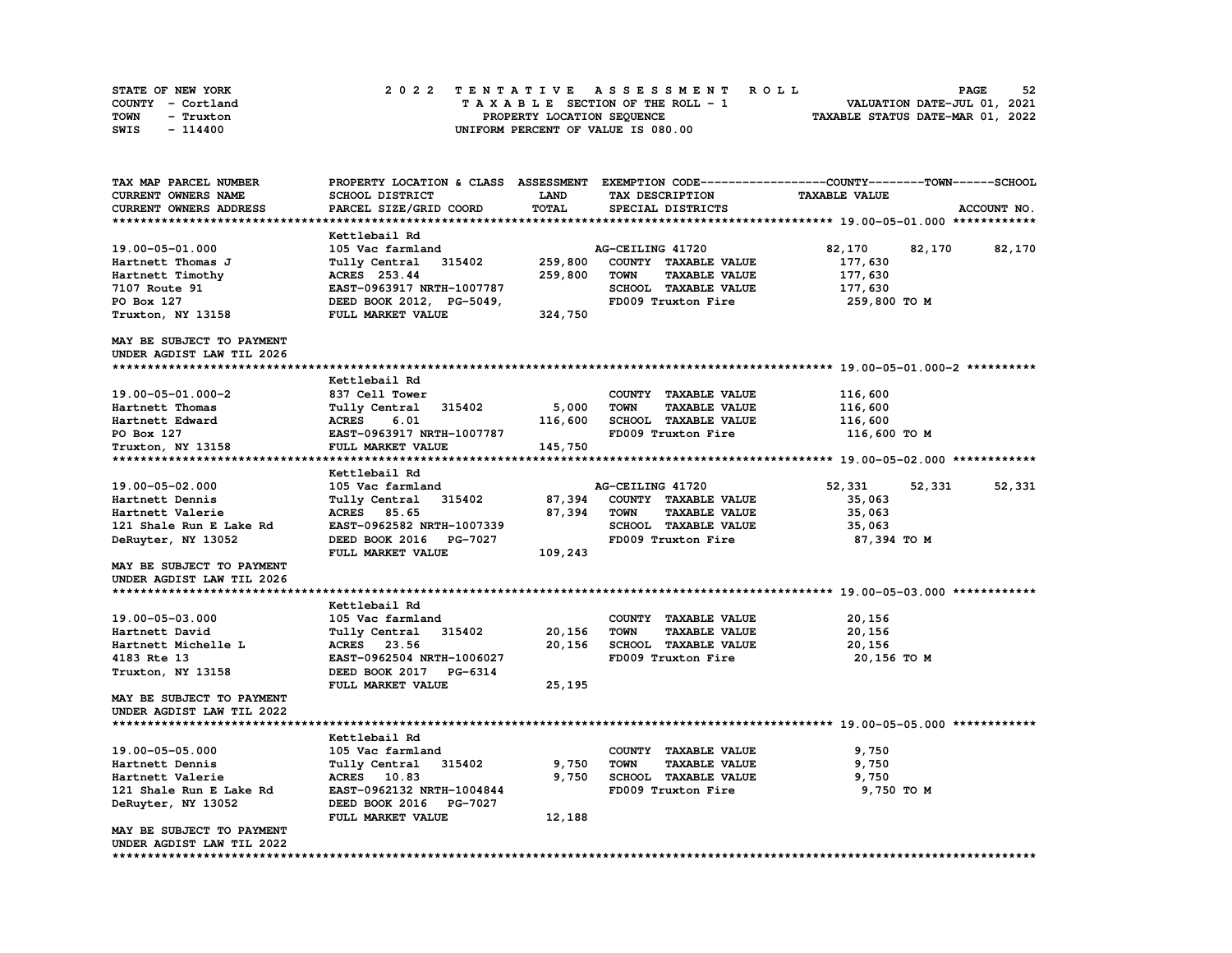| STATE OF NEW YORK | 2022 TENTATIVE ASSESSMENT ROLL     | 53<br><b>PAGE</b>                |
|-------------------|------------------------------------|----------------------------------|
| COUNTY - Cortland | TAXABLE SECTION OF THE ROLL - 1    | VALUATION DATE-JUL 01, 2021      |
| TOWN<br>- Truxton | PROPERTY LOCATION SEOUENCE         | TAXABLE STATUS DATE-MAR 01, 2022 |
| SWIS<br>$-114400$ | UNIFORM PERCENT OF VALUE IS 080.00 |                                  |

| TAX MAP PARCEL NUMBER         | PROPERTY LOCATION & CLASS ASSESSMENT EXEMPTION CODE----------------COUNTY-------TOWN-----SCHOOL |             |                                     |                      |                         |
|-------------------------------|-------------------------------------------------------------------------------------------------|-------------|-------------------------------------|----------------------|-------------------------|
| CURRENT OWNERS NAME           | SCHOOL DISTRICT                                                                                 | <b>LAND</b> | TAX DESCRIPTION                     | <b>TAXABLE VALUE</b> |                         |
| <b>CURRENT OWNERS ADDRESS</b> | PARCEL SIZE/GRID COORD                                                                          | TOTAL       | SPECIAL DISTRICTS                   |                      | ACCOUNT NO.             |
|                               |                                                                                                 |             |                                     |                      |                         |
|                               | Kettlebail Rd                                                                                   |             |                                     |                      |                         |
| 19.00-05-06.000               | 105 Vac farmland                                                                                |             | AG-CEILING 41720                    |                      | 13, 237 13, 237 13, 237 |
| Hartnett Dennis               | Tully Central 315402 113,120                                                                    |             | COUNTY TAXABLE VALUE                | 99,883               |                         |
| 121 Shale Run East Lake Rd    | ACRES 125.91                                                                                    | 113,120     | <b>TOWN</b><br><b>TAXABLE VALUE</b> | 99,883               |                         |
| DeRuyter, NY 13052            | EAST-0963418 NRTH-1004714                                                                       |             | SCHOOL TAXABLE VALUE                | 99,883               |                         |
|                               | DEED BOOK 2015 PG-916                                                                           |             | FD009 Truxton Fire                  | 113,120 TO M         |                         |
| MAY BE SUBJECT TO PAYMENT     | FULL MARKET VALUE                                                                               | 141,400     |                                     |                      |                         |
| UNDER AGDIST LAW TIL 2026     |                                                                                                 |             |                                     |                      |                         |
|                               |                                                                                                 |             |                                     |                      |                         |
|                               | 7569 Kettlebail Rd                                                                              |             |                                     |                      |                         |
| $9.00 - 01 - 19.000$          | 260 Seasonal res                                                                                |             | COUNTY TAXABLE VALUE                | 37,200               |                         |
| Balcomb Mark                  | Tully Central 315402 13,100                                                                     |             | <b>TOWN</b><br><b>TAXABLE VALUE</b> | 37,200               |                         |
| 2187 Case Hill Rd             | ACRES 6.08                                                                                      | 37,200      | SCHOOL TAXABLE VALUE                | 37,200               |                         |
| Lafayette, NY 13084           | EAST-0960969 NRTH-1010686                                                                       |             | FD009 Truxton Fire                  | 37,200 TO M          |                         |
|                               | DEED BOOK 2019 PG-6253                                                                          |             |                                     |                      |                         |
|                               | FULL MARKET VALUE                                                                               | 46,500      |                                     |                      |                         |
|                               |                                                                                                 |             |                                     |                      |                         |
|                               | Kettlebail Rd South                                                                             |             |                                     |                      |                         |
| 19.00-04-01.000               | 314 Rural vac<10                                                                                |             | COUNTY TAXABLE VALUE                | 9,500                |                         |
| Maher-Murphy Maureen          | Homer Central 113001 9,500                                                                      |             | <b>TOWN</b><br><b>TAXABLE VALUE</b> | 9,500                |                         |
| 7284 TruxtonTully Rd          | <b>ACRES</b><br>9.48                                                                            | 9,500       | SCHOOL TAXABLE VALUE                | 9,500                |                         |
| Tully, NY 12159               | EAST-0961154 NRTH-1005335                                                                       |             | FD009 Truxton Fire                  | 9,500 TO M           |                         |
|                               | DEED BOOK 2013 PG-3881                                                                          |             |                                     |                      |                         |
|                               | FULL MARKET VALUE                                                                               | 11,875      |                                     |                      |                         |
|                               |                                                                                                 |             |                                     |                      |                         |
|                               | 7207 Kettlebail Rd South                                                                        |             |                                     |                      |                         |
| 19.00-04-04.000               | 210 1 Family Res                                                                                |             | <b>BAS STAR 41854</b>               | $\mathbf{0}$         | 27,300<br>$^{\circ}$    |
| Pellettiere Joseph            |                                                                                                 |             |                                     | 122,800              |                         |
| 7209 Kettlebail Rd            | 1.60 BANK LERETA 122,800<br><b>ACRES</b>                                                        |             | <b>TOWN</b><br><b>TAXABLE VALUE</b> | 122,800              |                         |
| Tully, NY 13159               | EAST-0961738 NRTH-1003923                                                                       |             | SCHOOL TAXABLE VALUE                | 95,500               |                         |
|                               | DEED BOOK 1998 PG-6192                                                                          |             | FD009 Truxton Fire                  | 122,800 TO M         |                         |
|                               | FULL MARKET VALUE                                                                               | 153,500     |                                     |                      |                         |
|                               |                                                                                                 |             |                                     |                      |                         |
|                               | 7209 Kettlebail Rd South                                                                        |             |                                     |                      |                         |
| 19.00-04-03.000               | 240 Rural res                                                                                   |             | <b>BAS STAR 41854</b>               | $\mathbf{0}$         | 27,300<br>$^{\circ}$    |
| Mastriano Joseph J Jr         | 113001 30,500<br>Homer Central                                                                  |             | COUNTY TAXABLE VALUE                | 181,500              |                         |
| Watkins Dawn M                | ACRES 19.51                                                                                     | 181,500     | <b>TOWN</b><br><b>TAXABLE VALUE</b> | 181,500              |                         |
|                               |                                                                                                 |             | SCHOOL TAXABLE VALUE                | 154,200              |                         |
| Tully, NY 13159               | DEED BOOK 2010 PG-6609                                                                          |             | FD009 Truxton Fire                  | 181,500 TO M         |                         |
|                               | FULL MARKET VALUE                                                                               | 226,875     |                                     |                      |                         |
|                               |                                                                                                 |             |                                     |                      |                         |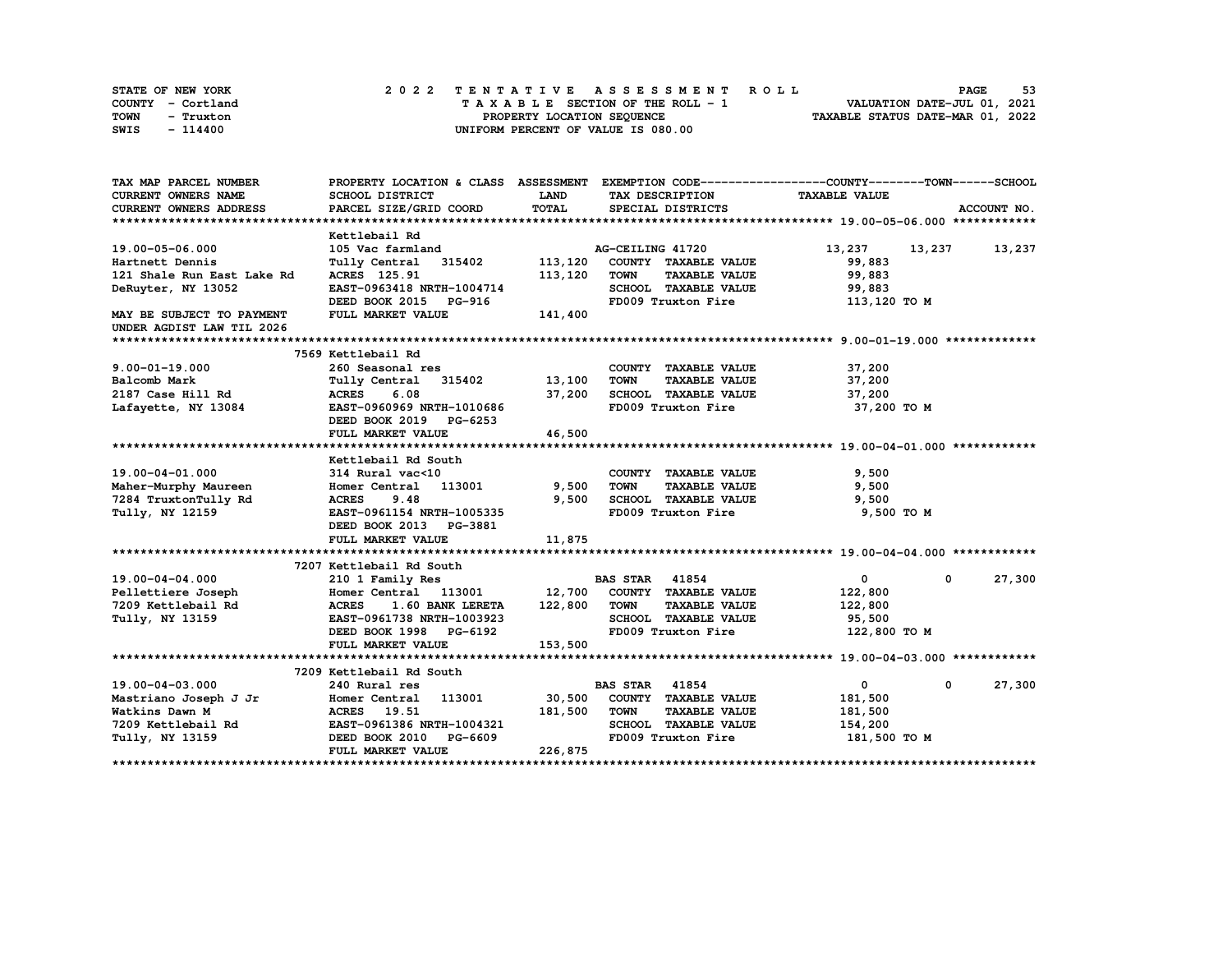| STATE OF NEW YORK | 2022 TENTATIVE ASSESSMENT ROLL     | -54<br><b>PAGE</b>               |
|-------------------|------------------------------------|----------------------------------|
| COUNTY - Cortland | TAXABLE SECTION OF THE ROLL - 1    | VALUATION DATE-JUL 01, 2021      |
| TOWN<br>- Truxton | PROPERTY LOCATION SEQUENCE         | TAXABLE STATUS DATE-MAR 01, 2022 |
| SWIS<br>- 114400  | UNIFORM PERCENT OF VALUE IS 080.00 |                                  |

| TAX MAP PARCEL NUMBER    |                                  |             |                                     | PROPERTY LOCATION & CLASS ASSESSMENT EXEMPTION CODE----------------COUNTY-------TOWN-----SCHOOL |
|--------------------------|----------------------------------|-------------|-------------------------------------|-------------------------------------------------------------------------------------------------|
| CURRENT OWNERS NAME      | SCHOOL DISTRICT                  | <b>LAND</b> | TAX DESCRIPTION                     | <b>TAXABLE VALUE</b>                                                                            |
| CURRENT OWNERS ADDRESS   | PARCEL SIZE/GRID COORD           | TOTAL       | SPECIAL DISTRICTS                   | ACCOUNT NO.                                                                                     |
|                          |                                  |             |                                     |                                                                                                 |
|                          | 7247 Kettlebail Rd South         |             |                                     |                                                                                                 |
| 19.00-04-02.000          | 210 1 Family Res                 |             | <b>BAS STAR</b> 41854               | 0<br>0<br>27,300                                                                                |
| Lawrence Scott           | Homer Central 113001             | 17,500      | COUNTY TAXABLE VALUE                | 182,800                                                                                         |
| Lawrence Amber           | <b>ACRES</b><br>6.42             | 182,800     | <b>TOWN</b><br><b>TAXABLE VALUE</b> | 182,800                                                                                         |
| 7247 Kettlebail Rd       | EAST-0961558 NRTH-1005173        |             | SCHOOL TAXABLE VALUE                | 155,500                                                                                         |
|                          | DEED BOOK 556                    |             | FD009 Truxton Fire                  |                                                                                                 |
| Tully, NY 13159          | PG-282                           |             |                                     | 182,800 TO M                                                                                    |
|                          | FULL MARKET VALUE                | 228,500     |                                     |                                                                                                 |
|                          |                                  |             |                                     |                                                                                                 |
|                          | Magpie Ln                        |             |                                     |                                                                                                 |
| 19.00-02-07.000          | 314 Rural vac<10                 |             | COUNTY TAXABLE VALUE                | 8,100                                                                                           |
| Sequin David L           | Homer Central<br>113001          | 8,100       | <b>TOWN</b><br><b>TAXABLE VALUE</b> | 8,100                                                                                           |
| Sequin Debra             | <b>ACRES</b><br>1.02             | 8,100       | SCHOOL TAXABLE VALUE                | 8,100                                                                                           |
| 3219 Nourse Rd           | EAST-0964754 NRTH-0999783        |             | FD009 Truxton Fire                  | 8,100 TO M                                                                                      |
| Erieville, NY 13061-3179 | DEED BOOK 2014 PG-2183           |             |                                     |                                                                                                 |
|                          | FULL MARKET VALUE                | 10,125      |                                     |                                                                                                 |
|                          |                                  |             |                                     |                                                                                                 |
|                          | Magpie Ln                        |             |                                     |                                                                                                 |
| 19.00-02-08.000          | 314 Rural vac<10                 |             | COUNTY TAXABLE VALUE                | 8,100                                                                                           |
| Soule Kenneth A          | 113001<br>Homer Central          | 8,100       | <b>TOWN</b><br><b>TAXABLE VALUE</b> | 8,100                                                                                           |
| 1152 Route 31            | <b>ACRES</b><br>1.01             | 8,100       | SCHOOL TAXABLE VALUE                | 8,100                                                                                           |
| Bridgeport, NY 13030     | EAST-0964743 NRTH-0999939        |             | FD009 Truxton Fire                  | 8,100 TO M                                                                                      |
|                          | DEED BOOK 2017 PG-6196           |             |                                     |                                                                                                 |
|                          | FULL MARKET VALUE                | 10,125      |                                     |                                                                                                 |
|                          |                                  |             |                                     |                                                                                                 |
|                          | Magpie Ln                        |             |                                     |                                                                                                 |
| 19.00-02-11.000          | 314 Rural vac<10                 |             | COUNTY TAXABLE VALUE                | 8,100                                                                                           |
| Godiers Eric             | 113001<br>Homer Central          | 8,100       | <b>TAXABLE VALUE</b><br>TOWN        | 8,100                                                                                           |
| 6933 Magpie Ln           | <b>ACRES</b><br>1.04             | 8,100       | SCHOOL TAXABLE VALUE                | 8,100                                                                                           |
| Tully, NY 13159-9619     | EAST-0964394 NRTH-1000286        |             | FD009 Truxton Fire                  | 8,100 TO M                                                                                      |
|                          | DEED BOOK 2020<br>PG-4179        |             |                                     |                                                                                                 |
|                          | FULL MARKET VALUE                | 10,125      |                                     |                                                                                                 |
|                          |                                  |             |                                     |                                                                                                 |
|                          |                                  |             |                                     |                                                                                                 |
|                          | Magpie Ln                        |             |                                     |                                                                                                 |
| 19.00-02-12.000          | 314 Rural vac<10                 |             | COUNTY TAXABLE VALUE                | 8,200                                                                                           |
| McIntyre Shannon         | Homer Central 113001             | 8,200       | <b>TOWN</b><br><b>TAXABLE VALUE</b> | 8,200                                                                                           |
| 1235 Eqgert Rd           | <b>ACRES</b><br>1.12             | 8,200       | SCHOOL TAXABLE VALUE                | 8,200                                                                                           |
| Buffalo, NY 14226        | EAST-0964820 NRTH-0999648        |             | FD009 Truxton Fire                  | 8,200 TO M                                                                                      |
|                          | DEED BOOK 2021 PG-95             |             |                                     |                                                                                                 |
|                          | FULL MARKET VALUE                | 10,250      |                                     |                                                                                                 |
|                          |                                  |             |                                     |                                                                                                 |
|                          | 6923 Magpie Ln                   |             |                                     |                                                                                                 |
| 19.00-02-06.000          | 210 1 Family Res                 |             | <b>BAS STAR</b> 41854               | $\mathbf{o}$<br>0<br>27,300                                                                     |
| Wilson Erik J            | Homer Central 113001             | 12,200      | COUNTY TAXABLE VALUE                | 145,800                                                                                         |
| Wilson Beth A            | <b>ACRES</b><br>1.06 BANKCORELOG | 145,800     | <b>TOWN</b><br><b>TAXABLE VALUE</b> | 145,800                                                                                         |
| 6923 Magpie Ln           | EAST-0964306 NRTH-1000496        |             | SCHOOL TAXABLE VALUE                | 118,500                                                                                         |
| Tully, NY 13158-9619     | DEED BOOK 508<br>PG-269          |             | FD009 Truxton Fire                  | 145,800 TO M                                                                                    |
|                          | FULL MARKET VALUE                | 182,250     |                                     |                                                                                                 |
|                          |                                  |             |                                     |                                                                                                 |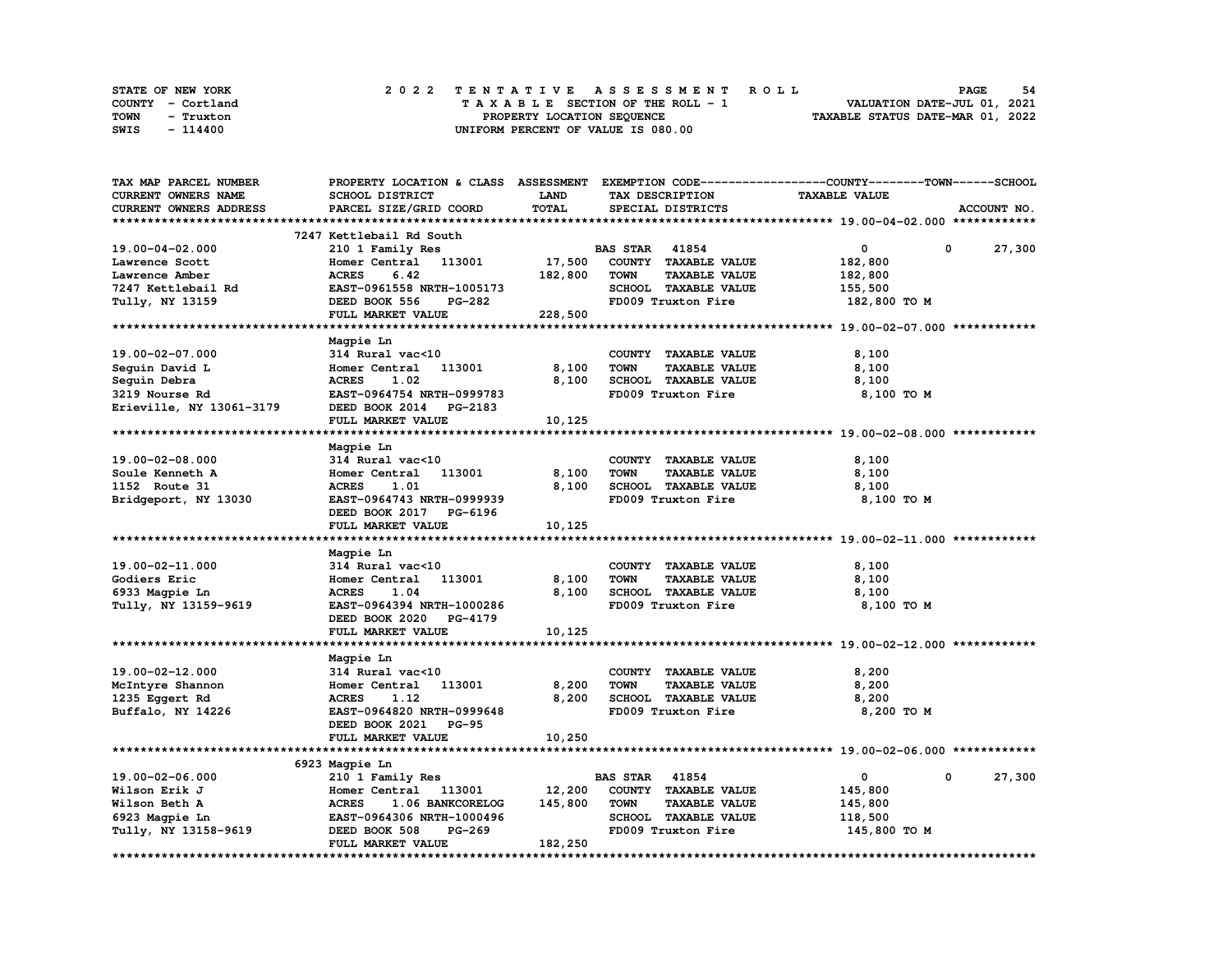| STATE OF NEW YORK | 2022 TENTATIVE ASSESSMENT ROLL     | 55<br><b>PAGE</b>                |
|-------------------|------------------------------------|----------------------------------|
| COUNTY - Cortland | TAXABLE SECTION OF THE ROLL - 1    | VALUATION DATE-JUL 01, 2021      |
| TOWN<br>- Truxton | PROPERTY LOCATION SEQUENCE         | TAXABLE STATUS DATE-MAR 01, 2022 |
| SWIS<br>- 114400  | UNIFORM PERCENT OF VALUE IS 080.00 |                                  |

| TAX MAP PARCEL NUMBER                             | PROPERTY LOCATION & CLASS ASSESSMENT EXEMPTION CODE----------------COUNTY-------TOWN-----SCHOOL |              |                       |                             |                      |              |             |
|---------------------------------------------------|-------------------------------------------------------------------------------------------------|--------------|-----------------------|-----------------------------|----------------------|--------------|-------------|
| CURRENT OWNERS NAME                               | SCHOOL DISTRICT                                                                                 | <b>LAND</b>  |                       | TAX DESCRIPTION             | <b>TAXABLE VALUE</b> |              |             |
| <b>CURRENT OWNERS ADDRESS</b>                     | PARCEL SIZE/GRID COORD                                                                          | <b>TOTAL</b> |                       | SPECIAL DISTRICTS           |                      |              | ACCOUNT NO. |
|                                                   |                                                                                                 |              |                       |                             |                      |              |             |
|                                                   | 6933 Magpie Ln                                                                                  |              |                       |                             |                      |              |             |
| 19.00-02-10.000                                   | 210 1 Family Res                                                                                |              | <b>BAS STAR</b> 41854 |                             | 0                    | 0            | 27,300      |
| Godiers Eric                                      | Homer Central<br>113001                                                                         | 12,200       |                       | COUNTY TAXABLE VALUE        | 139,600              |              |             |
| 6933 Magpie Ln                                    | <b>ACRES</b><br>1.08                                                                            | 139,600      | <b>TOWN</b>           | <b>TAXABLE VALUE</b>        | 139,600              |              |             |
| Tully, NY 13159-9619                              | EAST-0964558 NRTH-1000162                                                                       |              |                       | SCHOOL TAXABLE VALUE        | 112,300              |              |             |
|                                                   | DEED BOOK 2020<br><b>PG-4179</b>                                                                |              |                       | FD009 Truxton Fire          | 139,600 то м         |              |             |
|                                                   | FULL MARKET VALUE                                                                               | 174,500      |                       |                             |                      |              |             |
|                                                   |                                                                                                 |              |                       |                             |                      |              |             |
|                                                   | 6939 Magpie Ln                                                                                  |              |                       |                             |                      |              |             |
| 19.00-02-09.000                                   | 210 1 Family Res                                                                                |              | <b>BAS STAR</b>       | 41854                       | 0                    | 0            | 27,300      |
| Place Peter                                       | Homer Central 113001                                                                            | 12,200       |                       | COUNTY TAXABLE VALUE        | 139,860              |              |             |
| 6939 Magpie Ln                                    | <b>ACRES</b><br>1.15                                                                            | 139,860      | <b>TOWN</b>           | <b>TAXABLE VALUE</b>        | 139,860              |              |             |
| Tully, NY 13159                                   | EAST-0964678 NRTH-1000047                                                                       |              |                       | SCHOOL TAXABLE VALUE        | 112,560              |              |             |
|                                                   | DEED BOOK 484<br><b>PG-314</b>                                                                  |              |                       | FD009 Truxton Fire          | 139,860 TO M         |              |             |
|                                                   | FULL MARKET VALUE                                                                               | 174,825      |                       |                             |                      |              |             |
|                                                   |                                                                                                 |              |                       |                             |                      |              |             |
|                                                   | 7791 Markham Hollow Rd                                                                          |              |                       |                             |                      |              |             |
| $9.00 - 01 - 04.000$                              | 210 1 Family Res                                                                                |              |                       | COUNTY TAXABLE VALUE        | 186,500              |              |             |
| Gittelson Joanne                                  | Homer Central<br>113001                                                                         | 14,600       | <b>TOWN</b>           | <b>TAXABLE VALUE</b>        | 186,500              |              |             |
| 201 Markham Hollow Rd                             | <b>ACRES</b><br>3.50                                                                            | 186,500      |                       | <b>SCHOOL TAXABLE VALUE</b> | 186,500              |              |             |
| Tully, NY 13159                                   | EAST-0962962 NRTH-1014092                                                                       |              |                       | FD009 Truxton Fire          | 186,500 то м         |              |             |
|                                                   | DEED BOOK 2022<br>PG-1272                                                                       |              |                       |                             |                      |              |             |
| PRIOR OWNER ON 3/01/2022                          | FULL MARKET VALUE                                                                               | 233, 125     |                       |                             |                      |              |             |
| Gittelson Joanne                                  |                                                                                                 |              |                       |                             |                      |              |             |
|                                                   | 7795 Markham Hollow Rd                                                                          |              |                       |                             |                      |              |             |
| $9.00 - 01 - 03.000$                              | 210 1 Family Res                                                                                |              | <b>BAS STAR 41854</b> |                             | 0                    | $\mathbf{o}$ | 27,300      |
| Troutman John L                                   | 113001<br>Homer Central                                                                         | 12,600       |                       | COUNTY TAXABLE VALUE        | 229,500              |              |             |
| Brookes Patricia                                  | <b>ACRES</b><br>1.49                                                                            | 229,500      | <b>TOWN</b>           | <b>TAXABLE VALUE</b>        | 229,500              |              |             |
| 241 Markham Hollow Rd                             | EAST-0962740 NRTH-1014265                                                                       |              |                       | SCHOOL TAXABLE VALUE        | 202,200              |              |             |
| Tully, NY 13159-9999                              | DEED BOOK 538<br>$PG-70$                                                                        |              |                       | FD009 Truxton Fire          | 229,500 TO M         |              |             |
|                                                   | FULL MARKET VALUE                                                                               | 286,875      |                       |                             |                      |              |             |
|                                                   |                                                                                                 |              |                       |                             |                      |              |             |
|                                                   | Maybury Rd                                                                                      |              |                       |                             |                      |              |             |
| 59.00-01-04.121                                   | 105 Vac farmland                                                                                |              | AG-CEILING 41720      |                             | 13,761               | 13,761       | 13,761      |
| Morgan Oscar                                      | 113001<br>Homer Central                                                                         | 17,100       |                       | COUNTY TAXABLE VALUE        | 3,339                |              |             |
| Morgan Melinda                                    | <b>ACRES</b><br>8.30                                                                            | 17,100       | <b>TOWN</b>           | <b>TAXABLE VALUE</b>        | 3,339                |              |             |
| 3355 Easr River Rd                                | EAST-0962159 NRTH-0974227                                                                       |              |                       | SCHOOL TAXABLE VALUE        | 3,339                |              |             |
| Truxton, NY 13158                                 | DEED BOOK 2022 PG-910                                                                           |              |                       | FD009 Truxton Fire          | 17,100 TO M          |              |             |
|                                                   | FULL MARKET VALUE                                                                               | 21,375       |                       |                             |                      |              |             |
| PRIOR OWNER ON 3/01/2022                          |                                                                                                 |              |                       |                             |                      |              |             |
| Morgan Oscar                                      |                                                                                                 |              |                       |                             |                      |              |             |
|                                                   |                                                                                                 |              |                       |                             |                      |              |             |
| MAY BE SUBJECT TO PAYMENT                         |                                                                                                 |              |                       |                             |                      |              |             |
| UNDER AGDIST LAW TIL 2026<br>******************** |                                                                                                 |              |                       |                             |                      |              |             |
|                                                   |                                                                                                 |              |                       |                             |                      |              |             |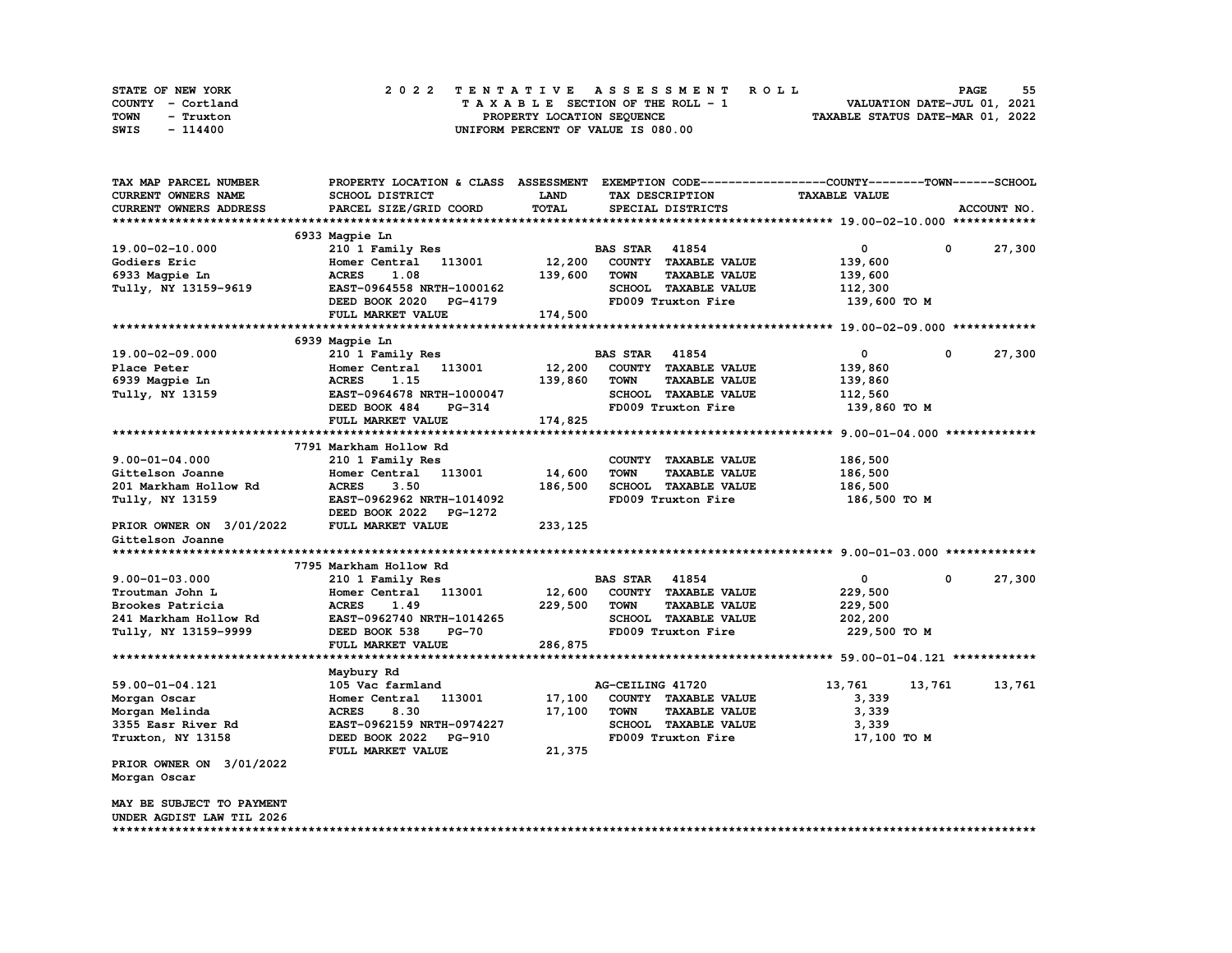| STATE OF NEW YORK | 2022 TENTATIVE ASSESSMENT ROLL          | 56<br><b>PAGE</b>                |
|-------------------|-----------------------------------------|----------------------------------|
| COUNTY - Cortland | $T A X A B L E$ SECTION OF THE ROLL - 1 | VALUATION DATE-JUL 01, 2021      |
| TOWN<br>- Truxton | PROPERTY LOCATION SEQUENCE              | TAXABLE STATUS DATE-MAR 01, 2022 |
| SWIS<br>- 114400  | UNIFORM PERCENT OF VALUE IS 080.00      |                                  |

| TAX MAP PARCEL NUMBER                        | PROPERTY LOCATION & CLASS ASSESSMENT EXEMPTION CODE----------------COUNTY-------TOWN-----SCHOOL |         |                                     |                      |                  |
|----------------------------------------------|-------------------------------------------------------------------------------------------------|---------|-------------------------------------|----------------------|------------------|
| <b>CURRENT OWNERS NAME</b>                   | <b>SCHOOL DISTRICT</b>                                                                          | LAND    | TAX DESCRIPTION                     | <b>TAXABLE VALUE</b> |                  |
| CURRENT OWNERS ADDRESS                       | PARCEL SIZE/GRID COORD                                                                          | TOTAL   | SPECIAL DISTRICTS                   |                      | ACCOUNT NO.      |
|                                              |                                                                                                 |         |                                     |                      |                  |
|                                              | Maybury Rd                                                                                      |         |                                     |                      |                  |
| 59.00-01-12.110                              | 120 Field crops                                                                                 |         | AG-CEILING 41720                    | 68,889               | 68,889<br>68,889 |
| Harris-Curtis Family Farm Trus Homer Central | 113001                                                                                          | 149,000 | COUNTY TAXABLE VALUE                | 83,911               |                  |
| Harris David C                               | ACRES 151.46                                                                                    | 152,800 | <b>TOWN</b><br><b>TAXABLE VALUE</b> | 83, 911              |                  |
| c/o David C Harris Trustee                   | EAST-0961740 NRTH-0971180                                                                       |         | SCHOOL TAXABLE VALUE                | 83,911               |                  |
| 5352 Maybury Rd                              | DEED BOOK 2014<br>PG-1020                                                                       |         | FD009 Truxton Fire                  | 152,800 TO M         |                  |
| McGraw, NY 13101                             | FULL MARKET VALUE                                                                               | 191,000 |                                     |                      |                  |
| MAY BE SUBJECT TO PAYMENT                    |                                                                                                 |         |                                     |                      |                  |
| UNDER AGDIST LAW TIL 2026                    |                                                                                                 |         |                                     |                      |                  |
|                                              |                                                                                                 |         |                                     |                      |                  |
|                                              | Maybury Rd                                                                                      |         |                                     |                      |                  |
| 59.00-01-19.000                              | 322 Rural vac>10                                                                                |         | AG-CEILING 41720                    | 19,931               | 19,931<br>19,931 |
| Stevens Trust Jesse Robert                   | Homer Central<br>113001                                                                         | 36,000  | COUNTY TAXABLE VALUE                | 16,069               |                  |
| Stevens Trust Charlotte A                    | <b>ACRES</b><br>39.95                                                                           | 36,000  | <b>TOWN</b><br><b>TAXABLE VALUE</b> | 16,069               |                  |
| 2973 Route 13                                | EAST-0961949 NRTH-0968504                                                                       |         | <b>SCHOOL TAXABLE VALUE</b>         | 16,069               |                  |
| Cortland, NY 13045-9777                      | DEED BOOK 2014<br><b>PG-1724</b>                                                                |         | FD009 Truxton Fire                  | 36,000 TO M          |                  |
|                                              | FULL MARKET VALUE                                                                               | 45,000  |                                     |                      |                  |
| MAY BE SUBJECT TO PAYMENT                    |                                                                                                 |         |                                     |                      |                  |
| UNDER AGDIST LAW TIL 2026                    |                                                                                                 |         |                                     |                      |                  |
|                                              |                                                                                                 |         |                                     |                      |                  |
|                                              | Maybury Rd                                                                                      |         |                                     |                      |                  |
| 59.00-04-01.000                              | 260 Seasonal res                                                                                |         | AG COMMIT 41730                     | 11,373               | 11,373<br>11,373 |
| Warren Barry E                               | 113001<br>Homer Central                                                                         | 30,400  | COUNTY TAXABLE VALUE                | 33,727               |                  |
| Warren Martha Jane                           | 25.84<br><b>ACRES</b>                                                                           | 45,100  | <b>TAXABLE VALUE</b><br><b>TOWN</b> | 33,727               |                  |
| 4972 Foster Rd                               | EAST-0964630 NRTH-0972897                                                                       |         | SCHOOL TAXABLE VALUE                | 33,727               |                  |
| Cortland, NY 13045                           | DEED BOOK 10565 PG-81001                                                                        |         | FD009 Truxton Fire                  | 45,100 TO M          |                  |
|                                              | FULL MARKET VALUE                                                                               | 56,375  |                                     |                      |                  |
| MAY BE SUBJECT TO PAYMENT                    |                                                                                                 |         |                                     |                      |                  |
| UNDER AGDIST LAW TIL 2029                    |                                                                                                 |         |                                     |                      |                  |
|                                              |                                                                                                 |         |                                     |                      |                  |
|                                              | Maybury Rd                                                                                      |         |                                     |                      |                  |
| 59.00-04-02.200                              | 314 Rural vac<10                                                                                |         | COUNTY TAXABLE VALUE                | 13,100               |                  |
| Garrett Michael A                            | 113001<br>Homer Central                                                                         | 13,100  | <b>TOWN</b><br><b>TAXABLE VALUE</b> | 13,100               |                  |
| Garrett Tiffany L                            | <b>ACRES</b><br>6.03                                                                            | 13,100  | SCHOOL TAXABLE VALUE                | 13,100               |                  |
| 7035 Hunters Crossing Rd                     | EAST-0962812 NRTH-0970227                                                                       |         | FD009 Truxton Fire                  | 13,100 TO M          |                  |
| Lafayette, NY 13084                          | DEED BOOK 2015 PG-2171                                                                          |         |                                     |                      |                  |
|                                              | FULL MARKET VALUE                                                                               | 16,375  |                                     |                      |                  |
|                                              |                                                                                                 |         |                                     |                      |                  |
|                                              | Maybury Rd                                                                                      |         |                                     |                      |                  |
| 59.00-04-08.000                              | 314 Rural vac<10                                                                                |         | COUNTY TAXABLE VALUE                | 600                  |                  |
| Brown Theodore                               | Homer Central<br>113001                                                                         | 600     | <b>TOWN</b><br><b>TAXABLE VALUE</b> | 600                  |                  |
| 5235 Maybury Rd                              | FRNT 171.02 DPTH 463.06                                                                         | 600     | SCHOOL TAXABLE VALUE                | 600                  |                  |
| McGraw, NY 13101                             | <b>ACRES</b><br>0.64 BANKCORELOG                                                                |         | FD009 Truxton Fire                  | 600 TO M             |                  |
|                                              | EAST-0962750 NRTH-0969485                                                                       |         |                                     |                      |                  |
|                                              | DEED BOOK 2020<br>PG-1258                                                                       |         |                                     |                      |                  |
|                                              | FULL MARKET VALUE                                                                               | 750     |                                     |                      |                  |
|                                              |                                                                                                 |         |                                     |                      |                  |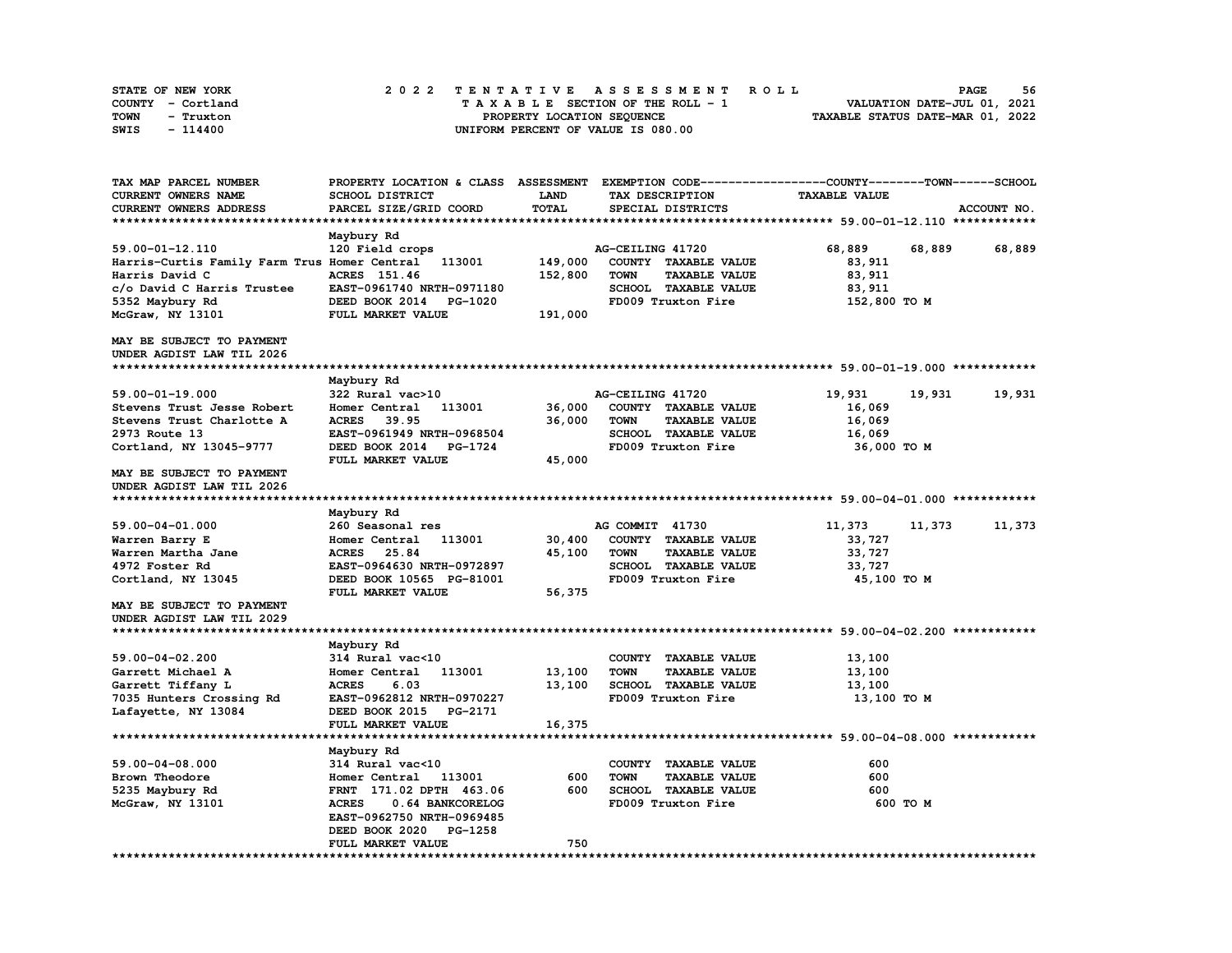| STATE OF NEW YORK | 2022 TENTATIVE ASSESSMENT ROLL     | 57<br><b>PAGE</b>                |
|-------------------|------------------------------------|----------------------------------|
| COUNTY - Cortland | TAXABLE SECTION OF THE ROLL - 1    | VALUATION DATE-JUL 01, 2021      |
| TOWN<br>- Truxton | PROPERTY LOCATION SEQUENCE         | TAXABLE STATUS DATE-MAR 01, 2022 |
| SWIS<br>- 114400  | UNIFORM PERCENT OF VALUE IS 080.00 |                                  |

| TAX MAP PARCEL NUMBER      | PROPERTY LOCATION & CLASS ASSESSMENT EXEMPTION CODE----------------COUNTY-------TOWN-----SCHOOL |         |                            |                      |                      |             |             |
|----------------------------|-------------------------------------------------------------------------------------------------|---------|----------------------------|----------------------|----------------------|-------------|-------------|
| CURRENT OWNERS NAME        | SCHOOL DISTRICT                                                                                 | LAND    | TAX DESCRIPTION            |                      | <b>TAXABLE VALUE</b> |             |             |
| CURRENT OWNERS ADDRESS     | PARCEL SIZE/GRID COORD                                                                          | TOTAL   | SPECIAL DISTRICTS          |                      |                      |             | ACCOUNT NO. |
|                            |                                                                                                 |         |                            |                      |                      |             |             |
|                            | Maybury Rd                                                                                      |         |                            |                      |                      |             |             |
| 59.00-05-06.000            | 210 1 Family Res                                                                                |         | <b>ENH STAR</b>            | 41834                | $\mathbf 0$          | $\mathbf 0$ | 68,160      |
| Mitchell Carol G           | Homer Central 113001                                                                            | 16,500  | COUNTY TAXABLE VALUE       |                      | 126,500              |             |             |
| 2 Meadow Dr                | <b>ACRES</b><br>5.40 BANKCORELOG                                                                | 126,500 | <b>TOWN</b>                | <b>TAXABLE VALUE</b> | 126,500              |             |             |
| Homer, NY 13077            | EAST-0961465 NRTH-0974024                                                                       |         | SCHOOL TAXABLE VALUE       |                      | 58,340               |             |             |
|                            | DEED BOOK 10586 PG-73001                                                                        |         | FD009 Truxton Fire         |                      | 126,500 TO M         |             |             |
|                            | FULL MARKET VALUE                                                                               | 158,125 |                            |                      |                      |             |             |
|                            |                                                                                                 |         |                            |                      |                      |             |             |
|                            | Maybury Rd                                                                                      |         |                            |                      |                      |             |             |
| 59.00-05-07.000            | 105 Vac farmland                                                                                |         | AG COMMIT 41730            |                      | 19,009               | 19,009      | 19,009      |
|                            | 113001<br>Homer Central                                                                         | 41,800  | COUNTY TAXABLE VALUE       |                      | 22,791               |             |             |
| Young Roger A              |                                                                                                 |         | <b>TOWN</b>                |                      |                      |             |             |
| Young Randall A            | ACRES 34.28                                                                                     | 41,800  |                            | <b>TAXABLE VALUE</b> | 22,791               |             |             |
| 3143 E River Rd            | EAST-0960525 NRTH-0972959                                                                       |         |                            | SCHOOL TAXABLE VALUE | 22,791               |             |             |
| Truxton, NY 13158          | DEED BOOK 10441 PG-80001                                                                        |         |                            | FD009 Truxton Fire   | 41,800 TO M          |             |             |
|                            | FULL MARKET VALUE                                                                               | 52,250  |                            |                      |                      |             |             |
| MAY BE SUBJECT TO PAYMENT  |                                                                                                 |         |                            |                      |                      |             |             |
| UNDER AGDIST LAW TIL 2029  |                                                                                                 |         |                            |                      |                      |             |             |
|                            |                                                                                                 |         |                            |                      |                      |             |             |
|                            | 5006 Maybury Rd                                                                                 |         |                            |                      |                      |             |             |
| 69.00-01-02.100            | 240 Rural res                                                                                   |         | COUNTY TAXABLE VALUE       |                      | 162,750              |             |             |
| Funk Michaela D            | McGraw Central 112204                                                                           | 26,000  | <b>TOWN</b>                | <b>TAXABLE VALUE</b> | 162,750              |             |             |
| 5006 Maybury Rd            | ACRES 15.15 BANKCORELOG                                                                         | 162,750 | SCHOOL TAXABLE VALUE       |                      | 162,750              |             |             |
| McGraw, NY 13101-9525      | EAST-0965260 NRTH-0966249                                                                       |         | FD009 Truxton Fire         |                      | 162,750 TO M         |             |             |
|                            | DEED BOOK 2020 PG-2234                                                                          |         |                            |                      |                      |             |             |
|                            | FULL MARKET VALUE                                                                               | 203,438 |                            |                      |                      |             |             |
|                            |                                                                                                 |         |                            |                      |                      |             |             |
|                            | 5035 Maybury Rd                                                                                 |         |                            |                      |                      |             |             |
| 69.00-01-02.200            | 910 Priv forest                                                                                 |         | COUNTY TAXABLE VALUE       |                      | 294,100              |             |             |
| Farm East LLC              | McGraw Central 112204                                                                           | 294,100 | <b>TOWN</b>                | <b>TAXABLE VALUE</b> | 294,100              |             |             |
| 890 McLean Rd              | ACRES 310.60                                                                                    | 294,100 | SCHOOL TAXABLE VALUE       |                      | 294,100              |             |             |
| Cortland, NY 13045-0670    | EAST-0965587 NRTH-0966653                                                                       |         | FD009 Truxton Fire         |                      | 294,100 TO M         |             |             |
|                            | DEED BOOK 2001 PG-4172                                                                          |         |                            |                      |                      |             |             |
|                            | FULL MARKET VALUE                                                                               | 367,625 |                            |                      |                      |             |             |
|                            |                                                                                                 |         |                            |                      |                      |             |             |
|                            | 5158 Maybury Rd                                                                                 |         |                            |                      |                      |             |             |
| 59.00-04-06.000            | 105 Vac farmland                                                                                |         | AG 10-YR 41700             |                      | 32,400               | 32,400      | 32,400      |
| Stevens Trust Jesse Robert | McGraw Central 112204                                                                           |         | 117,400 AG-CEILING 41720   |                      | 60,441               | 60,441      | 60,441      |
| Stevens Trust Charlotte A  | <b>ACRES</b> 118.00                                                                             | 149,800 | COUNTY TAXABLE VALUE       |                      | 56,959               |             |             |
| 2973 Route 13              | EAST-0964221 NRTH-0968557                                                                       |         | <b>TOWN</b>                | <b>TAXABLE VALUE</b> | 56,959               |             |             |
| Cortland, NY 13045-9777    | DEED BOOK 2014 PG-1724                                                                          |         | SCHOOL TAXABLE VALUE       |                      | 56,959               |             |             |
|                            | FULL MARKET VALUE                                                                               |         | 187,250 FD009 Truxton Fire |                      | 149,800 TO M         |             |             |
| MAY BE SUBJECT TO PAYMENT  |                                                                                                 |         |                            |                      |                      |             |             |
| UNDER AGDIST LAW TIL 2026  |                                                                                                 |         |                            |                      |                      |             |             |
|                            |                                                                                                 |         |                            |                      |                      |             |             |
|                            |                                                                                                 |         |                            |                      |                      |             |             |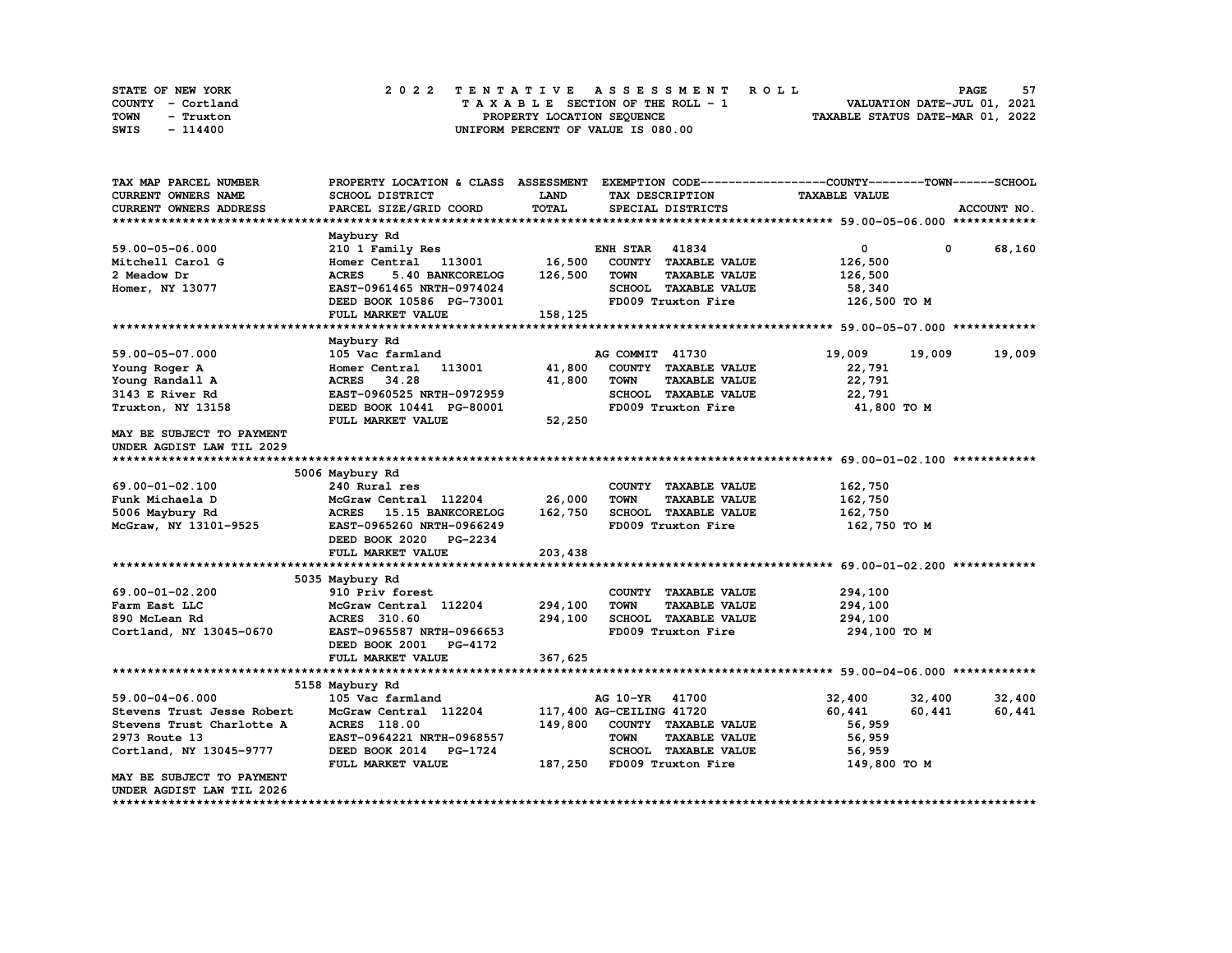| STATE OF NEW YORK | 2022 TENTATIVE ASSESSMENT ROLL     | 58<br><b>PAGE</b>                |
|-------------------|------------------------------------|----------------------------------|
| COUNTY - Cortland | TAXABLE SECTION OF THE ROLL - 1    | VALUATION DATE-JUL 01, 2021      |
| TOWN<br>- Truxton | PROPERTY LOCATION SEQUENCE         | TAXABLE STATUS DATE-MAR 01, 2022 |
| SWIS<br>- 114400  | UNIFORM PERCENT OF VALUE IS 080.00 |                                  |

| TAX MAP PARCEL NUMBER      | PROPERTY LOCATION & CLASS ASSESSMENT             |         |                                     | EXEMPTION CODE-----------------COUNTY-------TOWN------SCHOOL |             |
|----------------------------|--------------------------------------------------|---------|-------------------------------------|--------------------------------------------------------------|-------------|
| <b>CURRENT OWNERS NAME</b> | SCHOOL DISTRICT                                  | LAND    | TAX DESCRIPTION                     | <b>TAXABLE VALUE</b>                                         |             |
| CURRENT OWNERS ADDRESS     | PARCEL SIZE/GRID COORD                           | TOTAL   | SPECIAL DISTRICTS                   |                                                              | ACCOUNT NO. |
|                            |                                                  |         |                                     |                                                              |             |
|                            | 5235 Maybury Rd                                  |         |                                     |                                                              |             |
| 59.00-04-07.000            | 270 Mfg housing                                  |         | COUNTY TAXABLE VALUE                | 69,600                                                       |             |
| Brown Theodore             | Homer Central 113001                             | 20,400  | <b>TOWN</b><br><b>TAXABLE VALUE</b> | 69,600                                                       |             |
| 5235 Maybury Rd            | 10.00 BANKCORELOG<br><b>ACRES</b>                | 69,600  | SCHOOL TAXABLE VALUE                | 69,600                                                       |             |
| McGraw, NY 13101           | EAST-0963283 NRTH-0969460                        |         | FD009 Truxton Fire                  | 69,600 то м                                                  |             |
|                            | DEED BOOK 2020 PG-1258                           |         |                                     |                                                              |             |
|                            | FULL MARKET VALUE                                | 87,000  |                                     |                                                              |             |
|                            |                                                  |         |                                     |                                                              |             |
|                            | 5247 Maybury Rd                                  |         |                                     |                                                              |             |
| $59.00 - 04 - 10.000$      | $314$ Rural vac<10                               |         | COUNTY TAXABLE VALUE                | 11,100                                                       |             |
| Gomes Maria Helena         | 113001<br>Homer Central                          | 11,100  | <b>TOWN</b><br><b>TAXABLE VALUE</b> | 11,100                                                       |             |
| 5256 Sprouse Rd            | <b>ACRES</b><br>4.00                             | 11,100  | SCHOOL TAXABLE VALUE                | 11,100                                                       |             |
| Truxton, NY 13158          | EAST-0962952 NRTH-0969777                        |         | FD009 Truxton Fire                  | 11,100 TO M                                                  |             |
|                            | DEED BOOK 2011 PG-3418                           |         |                                     |                                                              |             |
|                            | FULL MARKET VALUE                                | 13,875  |                                     |                                                              |             |
|                            |                                                  |         |                                     |                                                              |             |
|                            | 5310 Maybury Rd                                  |         |                                     |                                                              |             |
| 59.00-04-02.100            | 120 Field crops                                  |         | AG-CEILING 41720                    | 93,148<br>93,148                                             | 93,148      |
| Nakiedog Enterprises, LLC  | Homer Central 113001                             | 158,300 | COUNTY TAXABLE VALUE                | 90,152                                                       |             |
| 597 N.S. Turnpike Rd       | <b>ACRES</b> 111.90                              | 183,300 | <b>TOWN</b><br><b>TAXABLE VALUE</b> | 90,152                                                       |             |
| Newfoundland, PA 18445     | EAST-0963678 NRTH-0971579                        |         | SCHOOL TAXABLE VALUE                | 90,152                                                       |             |
|                            | DEED BOOK 2014<br><b>PG-4981</b>                 |         | FD009 Truxton Fire                  | 183,300 TO M                                                 |             |
| MAY BE SUBJECT TO PAYMENT  | FULL MARKET VALUE                                | 229,125 |                                     |                                                              |             |
| UNDER AGDIST LAW TIL 2026  |                                                  |         |                                     |                                                              |             |
|                            |                                                  |         |                                     |                                                              |             |
|                            | 5352 Maybury Rd                                  |         |                                     |                                                              |             |
| $59.00 - 01 - 12.200$      | 270 Mfg housing                                  |         | <b>BAS STAR 41854</b>               | $\mathbf{0}$<br>$\Omega$                                     | 27,300      |
| Harris Kimberly Curtis     | Homer Central 113001 12,000 COUNTY TAXABLE VALUE |         |                                     | 91,200                                                       |             |
| 5352 Maybury Rd            | FRNT 228.01 DPTH 155.46                          | 91,200  | <b>TOWN</b><br><b>TAXABLE VALUE</b> | 91,200                                                       |             |
| McGraw, NY 13101-9526      | EAST-0961825 NRTH-0972026                        |         | SCHOOL TAXABLE VALUE                | 63,900                                                       |             |
|                            | DEED BOOK 510<br>$PG-19$                         |         | FD009 Truxton Fire                  | 91,200 TO M                                                  |             |
|                            | FULL MARKET VALUE                                | 114,000 |                                     |                                                              |             |
|                            |                                                  |         |                                     |                                                              |             |
|                            | 5358 Maybury Rd                                  |         |                                     |                                                              |             |
| 59.00-01-12.120            | 210 1 Family Res                                 |         | 41854<br><b>BAS STAR</b>            | $\mathbf{0}$<br>$^{\circ}$                                   | 27,300      |
| Curtis Lisa M              | Homer Central<br>113001                          | 10,200  | COUNTY TAXABLE VALUE                | 79,600                                                       |             |
| 5358 Maybury Rd            | FRNT 200.00 DPTH 167.81                          | 79,600  | <b>TOWN</b><br><b>TAXABLE VALUE</b> | 79,600                                                       |             |
| McGraw, NY 13101-9526      | EAST-0961557 NRTH-0972009                        |         | SCHOOL TAXABLE VALUE                | 52,300                                                       |             |
|                            | DEED BOOK 562<br>PG-347                          |         | FD009 Truxton Fire                  | 79,600 TO M                                                  |             |
|                            | FULL MARKET VALUE                                | 99,500  |                                     |                                                              |             |
|                            |                                                  |         |                                     |                                                              |             |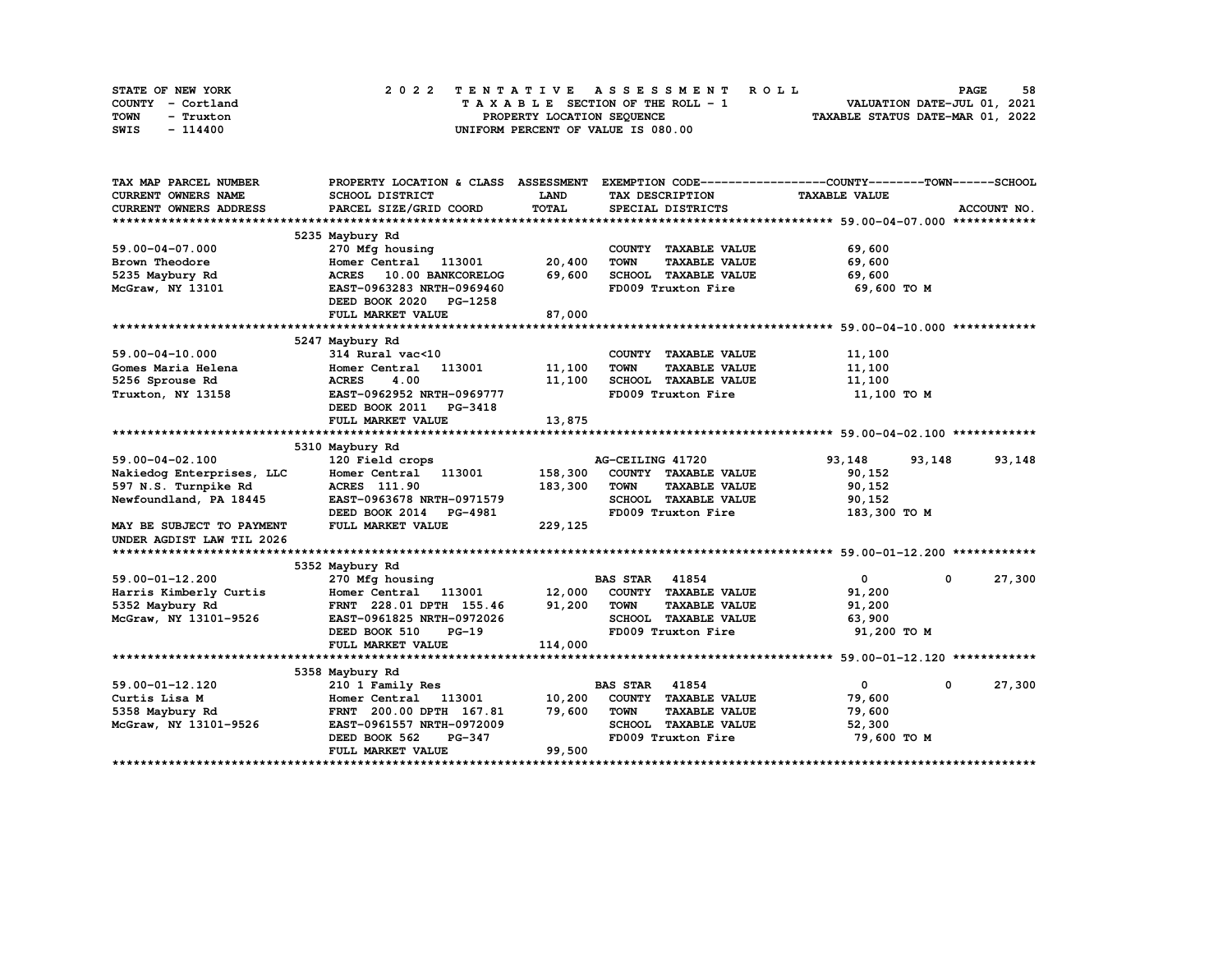| STATE OF NEW YORK | 2022 TENTATIVE ASSESSMENT ROLL     | 59<br><b>PAGE</b>                |
|-------------------|------------------------------------|----------------------------------|
| COUNTY - Cortland | TAXABLE SECTION OF THE ROLL - 1    | VALUATION DATE-JUL 01, 2021      |
| TOWN<br>- Truxton | PROPERTY LOCATION SEQUENCE         | TAXABLE STATUS DATE-MAR 01, 2022 |
| SWIS<br>- 114400  | UNIFORM PERCENT OF VALUE IS 080.00 |                                  |

| CURRENT OWNERS NAME<br>SCHOOL DISTRICT<br><b>LAND</b><br><b>TAXABLE VALUE</b><br>TAX DESCRIPTION<br>TOTAL<br>CURRENT OWNERS ADDRESS<br>PARCEL SIZE/GRID COORD<br>SPECIAL DISTRICTS<br>ACCOUNT NO.<br>5419 Maybury Rd<br>59.00-05-08.000<br>241 Rural res&aq<br><b>BAS STAR 41854</b><br>$\mathbf{0}$<br>0<br>27,300<br>Homer Central<br>113001<br>40,600<br>COUNTY TAXABLE VALUE<br>79,000<br>Young Paul R<br>79,000<br>5419 Maybury Rd<br><b>ACRES</b><br>35.00<br><b>TOWN</b><br><b>TAXABLE VALUE</b><br>79,000<br>Truxton, NY 13158-9726<br>EAST-0960640 NRTH-0971476<br>SCHOOL TAXABLE VALUE<br>51,700<br>FD009 Truxton Fire<br>DEED BOOK 533<br><b>PG-325</b><br>79,000 TO M<br>FULL MARKET VALUE<br>98,750<br>5420 Maybury Rd<br>59.00-01-04.122<br>312 Vac w/imprv<br>COUNTY TAXABLE VALUE<br>67,500<br>Homer Central 113001<br>47,500<br><b>TOWN</b><br><b>TAXABLE VALUE</b><br>67,500<br>Feint Walter M<br>67,500<br>SCHOOL TAXABLE VALUE<br>5691 Route 281<br>ACRES 42.10<br>67,500<br>EAST-0961804 NRTH-0973165<br>FD009 Truxton Fire<br>Homer, NY 13077<br>67,500 TO M<br>DEED BOOK 10291 PG-51003<br>84,375<br>FULL MARKET VALUE<br>Morgan Hill Rd<br>$30.00 - 01 - 13.000$<br>910 Priv forest<br>COUNTY TAXABLE VALUE<br>236,200<br>236,200<br>113001<br><b>TOWN</b><br><b>TAXABLE VALUE</b><br>236,200<br>Farm East LLC<br>Homer Central<br>236,200<br>890 McLean Rd<br>ACRES 236.20<br>SCHOOL TAXABLE VALUE<br>236,200<br>EAST-0972714 NRTH-0999287<br>236,200 то м<br>Cortland, NY 13045-0670<br>FD009 Truxton Fire<br>DEED BOOK 2001 PG-379<br>295,250<br>FULL MARKET VALUE<br>Morgan Hill Rd<br>$30.00 - 04 - 03.000$<br>910 Priv forest<br>COUNTY TAXABLE VALUE<br>104,400<br>Homer Central 113001<br>104,400<br><b>TAXABLE VALUE</b><br>Gutchess Keith E Jr<br><b>TOWN</b><br>104,400<br>104,400<br>SCHOOL TAXABLE VALUE<br>Gutchess Adam H<br>ACRES 111.78<br>104,400<br>FD009 Truxton Fire<br>4 Parkwood Dr<br>EAST-0974024 NRTH-0994753<br>104,400 TO M<br>DEED BOOK 2018<br>Cortland, NY 13045<br><b>PG-4152</b><br>130,500<br>FULL MARKET VALUE<br>Morgan Hill Rd<br>COUNTY TAXABLE VALUE<br>$30.00 - 04 - 04.000$<br>16,700<br>322 Rural vac>10<br>Homer Central 113001<br>16,700<br><b>TOWN</b><br><b>TAXABLE VALUE</b><br>16,700<br>Young Priscella<br>SCHOOL TAXABLE VALUE<br>4211 Route 13<br><b>ACRES</b> 20.94<br>16,700<br>16,700<br>Truxton, NY 13158<br>EAST-0973269 NRTH-0996782<br>FD009 Truxton Fire<br>16,700 TO M<br>DEED BOOK 2013 PG-1521<br>FULL MARKET VALUE<br>20,875<br>*************************<br>Morgan Hill Rd<br>$30.00 - 04 - 05.000$<br>322 Rural vac>10<br>COUNTY TAXABLE VALUE<br>38,200<br>38,200<br>Young Priscella<br>Homer Central<br>113001<br><b>TOWN</b><br><b>TAXABLE VALUE</b><br>38,200<br>38,200<br>SCHOOL TAXABLE VALUE<br>38,200<br>4211 Route 13<br>ACRES 38.76<br>Truxton, NY 13158<br>EAST-0974299 NRTH-0996067<br>FD009 Truxton Fire<br>38,200 TO M<br>DEED BOOK 2013<br>PG-1521<br>FULL MARKET VALUE<br>47,750 | TAX MAP PARCEL NUMBER |  | PROPERTY LOCATION & CLASS ASSESSMENT EXEMPTION CODE-----------------COUNTY-------TOWN-----SCHOOL |
|-------------------------------------------------------------------------------------------------------------------------------------------------------------------------------------------------------------------------------------------------------------------------------------------------------------------------------------------------------------------------------------------------------------------------------------------------------------------------------------------------------------------------------------------------------------------------------------------------------------------------------------------------------------------------------------------------------------------------------------------------------------------------------------------------------------------------------------------------------------------------------------------------------------------------------------------------------------------------------------------------------------------------------------------------------------------------------------------------------------------------------------------------------------------------------------------------------------------------------------------------------------------------------------------------------------------------------------------------------------------------------------------------------------------------------------------------------------------------------------------------------------------------------------------------------------------------------------------------------------------------------------------------------------------------------------------------------------------------------------------------------------------------------------------------------------------------------------------------------------------------------------------------------------------------------------------------------------------------------------------------------------------------------------------------------------------------------------------------------------------------------------------------------------------------------------------------------------------------------------------------------------------------------------------------------------------------------------------------------------------------------------------------------------------------------------------------------------------------------------------------------------------------------------------------------------------------------------------------------------------------------------------------------------------------------------------------------------------------------------------------------------------------------------------------------------------------------------------------------------------------------------------------------------------------------------------------------------------------------------------|-----------------------|--|--------------------------------------------------------------------------------------------------|
|                                                                                                                                                                                                                                                                                                                                                                                                                                                                                                                                                                                                                                                                                                                                                                                                                                                                                                                                                                                                                                                                                                                                                                                                                                                                                                                                                                                                                                                                                                                                                                                                                                                                                                                                                                                                                                                                                                                                                                                                                                                                                                                                                                                                                                                                                                                                                                                                                                                                                                                                                                                                                                                                                                                                                                                                                                                                                                                                                                                           |                       |  |                                                                                                  |
|                                                                                                                                                                                                                                                                                                                                                                                                                                                                                                                                                                                                                                                                                                                                                                                                                                                                                                                                                                                                                                                                                                                                                                                                                                                                                                                                                                                                                                                                                                                                                                                                                                                                                                                                                                                                                                                                                                                                                                                                                                                                                                                                                                                                                                                                                                                                                                                                                                                                                                                                                                                                                                                                                                                                                                                                                                                                                                                                                                                           |                       |  |                                                                                                  |
|                                                                                                                                                                                                                                                                                                                                                                                                                                                                                                                                                                                                                                                                                                                                                                                                                                                                                                                                                                                                                                                                                                                                                                                                                                                                                                                                                                                                                                                                                                                                                                                                                                                                                                                                                                                                                                                                                                                                                                                                                                                                                                                                                                                                                                                                                                                                                                                                                                                                                                                                                                                                                                                                                                                                                                                                                                                                                                                                                                                           |                       |  |                                                                                                  |
|                                                                                                                                                                                                                                                                                                                                                                                                                                                                                                                                                                                                                                                                                                                                                                                                                                                                                                                                                                                                                                                                                                                                                                                                                                                                                                                                                                                                                                                                                                                                                                                                                                                                                                                                                                                                                                                                                                                                                                                                                                                                                                                                                                                                                                                                                                                                                                                                                                                                                                                                                                                                                                                                                                                                                                                                                                                                                                                                                                                           |                       |  |                                                                                                  |
|                                                                                                                                                                                                                                                                                                                                                                                                                                                                                                                                                                                                                                                                                                                                                                                                                                                                                                                                                                                                                                                                                                                                                                                                                                                                                                                                                                                                                                                                                                                                                                                                                                                                                                                                                                                                                                                                                                                                                                                                                                                                                                                                                                                                                                                                                                                                                                                                                                                                                                                                                                                                                                                                                                                                                                                                                                                                                                                                                                                           |                       |  |                                                                                                  |
|                                                                                                                                                                                                                                                                                                                                                                                                                                                                                                                                                                                                                                                                                                                                                                                                                                                                                                                                                                                                                                                                                                                                                                                                                                                                                                                                                                                                                                                                                                                                                                                                                                                                                                                                                                                                                                                                                                                                                                                                                                                                                                                                                                                                                                                                                                                                                                                                                                                                                                                                                                                                                                                                                                                                                                                                                                                                                                                                                                                           |                       |  |                                                                                                  |
|                                                                                                                                                                                                                                                                                                                                                                                                                                                                                                                                                                                                                                                                                                                                                                                                                                                                                                                                                                                                                                                                                                                                                                                                                                                                                                                                                                                                                                                                                                                                                                                                                                                                                                                                                                                                                                                                                                                                                                                                                                                                                                                                                                                                                                                                                                                                                                                                                                                                                                                                                                                                                                                                                                                                                                                                                                                                                                                                                                                           |                       |  |                                                                                                  |
|                                                                                                                                                                                                                                                                                                                                                                                                                                                                                                                                                                                                                                                                                                                                                                                                                                                                                                                                                                                                                                                                                                                                                                                                                                                                                                                                                                                                                                                                                                                                                                                                                                                                                                                                                                                                                                                                                                                                                                                                                                                                                                                                                                                                                                                                                                                                                                                                                                                                                                                                                                                                                                                                                                                                                                                                                                                                                                                                                                                           |                       |  |                                                                                                  |
|                                                                                                                                                                                                                                                                                                                                                                                                                                                                                                                                                                                                                                                                                                                                                                                                                                                                                                                                                                                                                                                                                                                                                                                                                                                                                                                                                                                                                                                                                                                                                                                                                                                                                                                                                                                                                                                                                                                                                                                                                                                                                                                                                                                                                                                                                                                                                                                                                                                                                                                                                                                                                                                                                                                                                                                                                                                                                                                                                                                           |                       |  |                                                                                                  |
|                                                                                                                                                                                                                                                                                                                                                                                                                                                                                                                                                                                                                                                                                                                                                                                                                                                                                                                                                                                                                                                                                                                                                                                                                                                                                                                                                                                                                                                                                                                                                                                                                                                                                                                                                                                                                                                                                                                                                                                                                                                                                                                                                                                                                                                                                                                                                                                                                                                                                                                                                                                                                                                                                                                                                                                                                                                                                                                                                                                           |                       |  |                                                                                                  |
|                                                                                                                                                                                                                                                                                                                                                                                                                                                                                                                                                                                                                                                                                                                                                                                                                                                                                                                                                                                                                                                                                                                                                                                                                                                                                                                                                                                                                                                                                                                                                                                                                                                                                                                                                                                                                                                                                                                                                                                                                                                                                                                                                                                                                                                                                                                                                                                                                                                                                                                                                                                                                                                                                                                                                                                                                                                                                                                                                                                           |                       |  |                                                                                                  |
|                                                                                                                                                                                                                                                                                                                                                                                                                                                                                                                                                                                                                                                                                                                                                                                                                                                                                                                                                                                                                                                                                                                                                                                                                                                                                                                                                                                                                                                                                                                                                                                                                                                                                                                                                                                                                                                                                                                                                                                                                                                                                                                                                                                                                                                                                                                                                                                                                                                                                                                                                                                                                                                                                                                                                                                                                                                                                                                                                                                           |                       |  |                                                                                                  |
|                                                                                                                                                                                                                                                                                                                                                                                                                                                                                                                                                                                                                                                                                                                                                                                                                                                                                                                                                                                                                                                                                                                                                                                                                                                                                                                                                                                                                                                                                                                                                                                                                                                                                                                                                                                                                                                                                                                                                                                                                                                                                                                                                                                                                                                                                                                                                                                                                                                                                                                                                                                                                                                                                                                                                                                                                                                                                                                                                                                           |                       |  |                                                                                                  |
|                                                                                                                                                                                                                                                                                                                                                                                                                                                                                                                                                                                                                                                                                                                                                                                                                                                                                                                                                                                                                                                                                                                                                                                                                                                                                                                                                                                                                                                                                                                                                                                                                                                                                                                                                                                                                                                                                                                                                                                                                                                                                                                                                                                                                                                                                                                                                                                                                                                                                                                                                                                                                                                                                                                                                                                                                                                                                                                                                                                           |                       |  |                                                                                                  |
|                                                                                                                                                                                                                                                                                                                                                                                                                                                                                                                                                                                                                                                                                                                                                                                                                                                                                                                                                                                                                                                                                                                                                                                                                                                                                                                                                                                                                                                                                                                                                                                                                                                                                                                                                                                                                                                                                                                                                                                                                                                                                                                                                                                                                                                                                                                                                                                                                                                                                                                                                                                                                                                                                                                                                                                                                                                                                                                                                                                           |                       |  |                                                                                                  |
|                                                                                                                                                                                                                                                                                                                                                                                                                                                                                                                                                                                                                                                                                                                                                                                                                                                                                                                                                                                                                                                                                                                                                                                                                                                                                                                                                                                                                                                                                                                                                                                                                                                                                                                                                                                                                                                                                                                                                                                                                                                                                                                                                                                                                                                                                                                                                                                                                                                                                                                                                                                                                                                                                                                                                                                                                                                                                                                                                                                           |                       |  |                                                                                                  |
|                                                                                                                                                                                                                                                                                                                                                                                                                                                                                                                                                                                                                                                                                                                                                                                                                                                                                                                                                                                                                                                                                                                                                                                                                                                                                                                                                                                                                                                                                                                                                                                                                                                                                                                                                                                                                                                                                                                                                                                                                                                                                                                                                                                                                                                                                                                                                                                                                                                                                                                                                                                                                                                                                                                                                                                                                                                                                                                                                                                           |                       |  |                                                                                                  |
|                                                                                                                                                                                                                                                                                                                                                                                                                                                                                                                                                                                                                                                                                                                                                                                                                                                                                                                                                                                                                                                                                                                                                                                                                                                                                                                                                                                                                                                                                                                                                                                                                                                                                                                                                                                                                                                                                                                                                                                                                                                                                                                                                                                                                                                                                                                                                                                                                                                                                                                                                                                                                                                                                                                                                                                                                                                                                                                                                                                           |                       |  |                                                                                                  |
|                                                                                                                                                                                                                                                                                                                                                                                                                                                                                                                                                                                                                                                                                                                                                                                                                                                                                                                                                                                                                                                                                                                                                                                                                                                                                                                                                                                                                                                                                                                                                                                                                                                                                                                                                                                                                                                                                                                                                                                                                                                                                                                                                                                                                                                                                                                                                                                                                                                                                                                                                                                                                                                                                                                                                                                                                                                                                                                                                                                           |                       |  |                                                                                                  |
|                                                                                                                                                                                                                                                                                                                                                                                                                                                                                                                                                                                                                                                                                                                                                                                                                                                                                                                                                                                                                                                                                                                                                                                                                                                                                                                                                                                                                                                                                                                                                                                                                                                                                                                                                                                                                                                                                                                                                                                                                                                                                                                                                                                                                                                                                                                                                                                                                                                                                                                                                                                                                                                                                                                                                                                                                                                                                                                                                                                           |                       |  |                                                                                                  |
|                                                                                                                                                                                                                                                                                                                                                                                                                                                                                                                                                                                                                                                                                                                                                                                                                                                                                                                                                                                                                                                                                                                                                                                                                                                                                                                                                                                                                                                                                                                                                                                                                                                                                                                                                                                                                                                                                                                                                                                                                                                                                                                                                                                                                                                                                                                                                                                                                                                                                                                                                                                                                                                                                                                                                                                                                                                                                                                                                                                           |                       |  |                                                                                                  |
|                                                                                                                                                                                                                                                                                                                                                                                                                                                                                                                                                                                                                                                                                                                                                                                                                                                                                                                                                                                                                                                                                                                                                                                                                                                                                                                                                                                                                                                                                                                                                                                                                                                                                                                                                                                                                                                                                                                                                                                                                                                                                                                                                                                                                                                                                                                                                                                                                                                                                                                                                                                                                                                                                                                                                                                                                                                                                                                                                                                           |                       |  |                                                                                                  |
|                                                                                                                                                                                                                                                                                                                                                                                                                                                                                                                                                                                                                                                                                                                                                                                                                                                                                                                                                                                                                                                                                                                                                                                                                                                                                                                                                                                                                                                                                                                                                                                                                                                                                                                                                                                                                                                                                                                                                                                                                                                                                                                                                                                                                                                                                                                                                                                                                                                                                                                                                                                                                                                                                                                                                                                                                                                                                                                                                                                           |                       |  |                                                                                                  |
|                                                                                                                                                                                                                                                                                                                                                                                                                                                                                                                                                                                                                                                                                                                                                                                                                                                                                                                                                                                                                                                                                                                                                                                                                                                                                                                                                                                                                                                                                                                                                                                                                                                                                                                                                                                                                                                                                                                                                                                                                                                                                                                                                                                                                                                                                                                                                                                                                                                                                                                                                                                                                                                                                                                                                                                                                                                                                                                                                                                           |                       |  |                                                                                                  |
|                                                                                                                                                                                                                                                                                                                                                                                                                                                                                                                                                                                                                                                                                                                                                                                                                                                                                                                                                                                                                                                                                                                                                                                                                                                                                                                                                                                                                                                                                                                                                                                                                                                                                                                                                                                                                                                                                                                                                                                                                                                                                                                                                                                                                                                                                                                                                                                                                                                                                                                                                                                                                                                                                                                                                                                                                                                                                                                                                                                           |                       |  |                                                                                                  |
|                                                                                                                                                                                                                                                                                                                                                                                                                                                                                                                                                                                                                                                                                                                                                                                                                                                                                                                                                                                                                                                                                                                                                                                                                                                                                                                                                                                                                                                                                                                                                                                                                                                                                                                                                                                                                                                                                                                                                                                                                                                                                                                                                                                                                                                                                                                                                                                                                                                                                                                                                                                                                                                                                                                                                                                                                                                                                                                                                                                           |                       |  |                                                                                                  |
|                                                                                                                                                                                                                                                                                                                                                                                                                                                                                                                                                                                                                                                                                                                                                                                                                                                                                                                                                                                                                                                                                                                                                                                                                                                                                                                                                                                                                                                                                                                                                                                                                                                                                                                                                                                                                                                                                                                                                                                                                                                                                                                                                                                                                                                                                                                                                                                                                                                                                                                                                                                                                                                                                                                                                                                                                                                                                                                                                                                           |                       |  |                                                                                                  |
|                                                                                                                                                                                                                                                                                                                                                                                                                                                                                                                                                                                                                                                                                                                                                                                                                                                                                                                                                                                                                                                                                                                                                                                                                                                                                                                                                                                                                                                                                                                                                                                                                                                                                                                                                                                                                                                                                                                                                                                                                                                                                                                                                                                                                                                                                                                                                                                                                                                                                                                                                                                                                                                                                                                                                                                                                                                                                                                                                                                           |                       |  |                                                                                                  |
|                                                                                                                                                                                                                                                                                                                                                                                                                                                                                                                                                                                                                                                                                                                                                                                                                                                                                                                                                                                                                                                                                                                                                                                                                                                                                                                                                                                                                                                                                                                                                                                                                                                                                                                                                                                                                                                                                                                                                                                                                                                                                                                                                                                                                                                                                                                                                                                                                                                                                                                                                                                                                                                                                                                                                                                                                                                                                                                                                                                           |                       |  |                                                                                                  |
|                                                                                                                                                                                                                                                                                                                                                                                                                                                                                                                                                                                                                                                                                                                                                                                                                                                                                                                                                                                                                                                                                                                                                                                                                                                                                                                                                                                                                                                                                                                                                                                                                                                                                                                                                                                                                                                                                                                                                                                                                                                                                                                                                                                                                                                                                                                                                                                                                                                                                                                                                                                                                                                                                                                                                                                                                                                                                                                                                                                           |                       |  |                                                                                                  |
|                                                                                                                                                                                                                                                                                                                                                                                                                                                                                                                                                                                                                                                                                                                                                                                                                                                                                                                                                                                                                                                                                                                                                                                                                                                                                                                                                                                                                                                                                                                                                                                                                                                                                                                                                                                                                                                                                                                                                                                                                                                                                                                                                                                                                                                                                                                                                                                                                                                                                                                                                                                                                                                                                                                                                                                                                                                                                                                                                                                           |                       |  |                                                                                                  |
|                                                                                                                                                                                                                                                                                                                                                                                                                                                                                                                                                                                                                                                                                                                                                                                                                                                                                                                                                                                                                                                                                                                                                                                                                                                                                                                                                                                                                                                                                                                                                                                                                                                                                                                                                                                                                                                                                                                                                                                                                                                                                                                                                                                                                                                                                                                                                                                                                                                                                                                                                                                                                                                                                                                                                                                                                                                                                                                                                                                           |                       |  |                                                                                                  |
|                                                                                                                                                                                                                                                                                                                                                                                                                                                                                                                                                                                                                                                                                                                                                                                                                                                                                                                                                                                                                                                                                                                                                                                                                                                                                                                                                                                                                                                                                                                                                                                                                                                                                                                                                                                                                                                                                                                                                                                                                                                                                                                                                                                                                                                                                                                                                                                                                                                                                                                                                                                                                                                                                                                                                                                                                                                                                                                                                                                           |                       |  |                                                                                                  |
|                                                                                                                                                                                                                                                                                                                                                                                                                                                                                                                                                                                                                                                                                                                                                                                                                                                                                                                                                                                                                                                                                                                                                                                                                                                                                                                                                                                                                                                                                                                                                                                                                                                                                                                                                                                                                                                                                                                                                                                                                                                                                                                                                                                                                                                                                                                                                                                                                                                                                                                                                                                                                                                                                                                                                                                                                                                                                                                                                                                           |                       |  |                                                                                                  |
|                                                                                                                                                                                                                                                                                                                                                                                                                                                                                                                                                                                                                                                                                                                                                                                                                                                                                                                                                                                                                                                                                                                                                                                                                                                                                                                                                                                                                                                                                                                                                                                                                                                                                                                                                                                                                                                                                                                                                                                                                                                                                                                                                                                                                                                                                                                                                                                                                                                                                                                                                                                                                                                                                                                                                                                                                                                                                                                                                                                           |                       |  |                                                                                                  |
|                                                                                                                                                                                                                                                                                                                                                                                                                                                                                                                                                                                                                                                                                                                                                                                                                                                                                                                                                                                                                                                                                                                                                                                                                                                                                                                                                                                                                                                                                                                                                                                                                                                                                                                                                                                                                                                                                                                                                                                                                                                                                                                                                                                                                                                                                                                                                                                                                                                                                                                                                                                                                                                                                                                                                                                                                                                                                                                                                                                           |                       |  |                                                                                                  |
|                                                                                                                                                                                                                                                                                                                                                                                                                                                                                                                                                                                                                                                                                                                                                                                                                                                                                                                                                                                                                                                                                                                                                                                                                                                                                                                                                                                                                                                                                                                                                                                                                                                                                                                                                                                                                                                                                                                                                                                                                                                                                                                                                                                                                                                                                                                                                                                                                                                                                                                                                                                                                                                                                                                                                                                                                                                                                                                                                                                           |                       |  |                                                                                                  |
|                                                                                                                                                                                                                                                                                                                                                                                                                                                                                                                                                                                                                                                                                                                                                                                                                                                                                                                                                                                                                                                                                                                                                                                                                                                                                                                                                                                                                                                                                                                                                                                                                                                                                                                                                                                                                                                                                                                                                                                                                                                                                                                                                                                                                                                                                                                                                                                                                                                                                                                                                                                                                                                                                                                                                                                                                                                                                                                                                                                           |                       |  |                                                                                                  |
|                                                                                                                                                                                                                                                                                                                                                                                                                                                                                                                                                                                                                                                                                                                                                                                                                                                                                                                                                                                                                                                                                                                                                                                                                                                                                                                                                                                                                                                                                                                                                                                                                                                                                                                                                                                                                                                                                                                                                                                                                                                                                                                                                                                                                                                                                                                                                                                                                                                                                                                                                                                                                                                                                                                                                                                                                                                                                                                                                                                           |                       |  |                                                                                                  |
|                                                                                                                                                                                                                                                                                                                                                                                                                                                                                                                                                                                                                                                                                                                                                                                                                                                                                                                                                                                                                                                                                                                                                                                                                                                                                                                                                                                                                                                                                                                                                                                                                                                                                                                                                                                                                                                                                                                                                                                                                                                                                                                                                                                                                                                                                                                                                                                                                                                                                                                                                                                                                                                                                                                                                                                                                                                                                                                                                                                           |                       |  |                                                                                                  |
|                                                                                                                                                                                                                                                                                                                                                                                                                                                                                                                                                                                                                                                                                                                                                                                                                                                                                                                                                                                                                                                                                                                                                                                                                                                                                                                                                                                                                                                                                                                                                                                                                                                                                                                                                                                                                                                                                                                                                                                                                                                                                                                                                                                                                                                                                                                                                                                                                                                                                                                                                                                                                                                                                                                                                                                                                                                                                                                                                                                           |                       |  |                                                                                                  |
|                                                                                                                                                                                                                                                                                                                                                                                                                                                                                                                                                                                                                                                                                                                                                                                                                                                                                                                                                                                                                                                                                                                                                                                                                                                                                                                                                                                                                                                                                                                                                                                                                                                                                                                                                                                                                                                                                                                                                                                                                                                                                                                                                                                                                                                                                                                                                                                                                                                                                                                                                                                                                                                                                                                                                                                                                                                                                                                                                                                           |                       |  |                                                                                                  |
|                                                                                                                                                                                                                                                                                                                                                                                                                                                                                                                                                                                                                                                                                                                                                                                                                                                                                                                                                                                                                                                                                                                                                                                                                                                                                                                                                                                                                                                                                                                                                                                                                                                                                                                                                                                                                                                                                                                                                                                                                                                                                                                                                                                                                                                                                                                                                                                                                                                                                                                                                                                                                                                                                                                                                                                                                                                                                                                                                                                           |                       |  |                                                                                                  |
|                                                                                                                                                                                                                                                                                                                                                                                                                                                                                                                                                                                                                                                                                                                                                                                                                                                                                                                                                                                                                                                                                                                                                                                                                                                                                                                                                                                                                                                                                                                                                                                                                                                                                                                                                                                                                                                                                                                                                                                                                                                                                                                                                                                                                                                                                                                                                                                                                                                                                                                                                                                                                                                                                                                                                                                                                                                                                                                                                                                           |                       |  |                                                                                                  |
|                                                                                                                                                                                                                                                                                                                                                                                                                                                                                                                                                                                                                                                                                                                                                                                                                                                                                                                                                                                                                                                                                                                                                                                                                                                                                                                                                                                                                                                                                                                                                                                                                                                                                                                                                                                                                                                                                                                                                                                                                                                                                                                                                                                                                                                                                                                                                                                                                                                                                                                                                                                                                                                                                                                                                                                                                                                                                                                                                                                           |                       |  |                                                                                                  |
|                                                                                                                                                                                                                                                                                                                                                                                                                                                                                                                                                                                                                                                                                                                                                                                                                                                                                                                                                                                                                                                                                                                                                                                                                                                                                                                                                                                                                                                                                                                                                                                                                                                                                                                                                                                                                                                                                                                                                                                                                                                                                                                                                                                                                                                                                                                                                                                                                                                                                                                                                                                                                                                                                                                                                                                                                                                                                                                                                                                           |                       |  |                                                                                                  |
|                                                                                                                                                                                                                                                                                                                                                                                                                                                                                                                                                                                                                                                                                                                                                                                                                                                                                                                                                                                                                                                                                                                                                                                                                                                                                                                                                                                                                                                                                                                                                                                                                                                                                                                                                                                                                                                                                                                                                                                                                                                                                                                                                                                                                                                                                                                                                                                                                                                                                                                                                                                                                                                                                                                                                                                                                                                                                                                                                                                           |                       |  |                                                                                                  |
|                                                                                                                                                                                                                                                                                                                                                                                                                                                                                                                                                                                                                                                                                                                                                                                                                                                                                                                                                                                                                                                                                                                                                                                                                                                                                                                                                                                                                                                                                                                                                                                                                                                                                                                                                                                                                                                                                                                                                                                                                                                                                                                                                                                                                                                                                                                                                                                                                                                                                                                                                                                                                                                                                                                                                                                                                                                                                                                                                                                           |                       |  |                                                                                                  |
|                                                                                                                                                                                                                                                                                                                                                                                                                                                                                                                                                                                                                                                                                                                                                                                                                                                                                                                                                                                                                                                                                                                                                                                                                                                                                                                                                                                                                                                                                                                                                                                                                                                                                                                                                                                                                                                                                                                                                                                                                                                                                                                                                                                                                                                                                                                                                                                                                                                                                                                                                                                                                                                                                                                                                                                                                                                                                                                                                                                           |                       |  |                                                                                                  |
|                                                                                                                                                                                                                                                                                                                                                                                                                                                                                                                                                                                                                                                                                                                                                                                                                                                                                                                                                                                                                                                                                                                                                                                                                                                                                                                                                                                                                                                                                                                                                                                                                                                                                                                                                                                                                                                                                                                                                                                                                                                                                                                                                                                                                                                                                                                                                                                                                                                                                                                                                                                                                                                                                                                                                                                                                                                                                                                                                                                           |                       |  |                                                                                                  |
|                                                                                                                                                                                                                                                                                                                                                                                                                                                                                                                                                                                                                                                                                                                                                                                                                                                                                                                                                                                                                                                                                                                                                                                                                                                                                                                                                                                                                                                                                                                                                                                                                                                                                                                                                                                                                                                                                                                                                                                                                                                                                                                                                                                                                                                                                                                                                                                                                                                                                                                                                                                                                                                                                                                                                                                                                                                                                                                                                                                           |                       |  |                                                                                                  |
|                                                                                                                                                                                                                                                                                                                                                                                                                                                                                                                                                                                                                                                                                                                                                                                                                                                                                                                                                                                                                                                                                                                                                                                                                                                                                                                                                                                                                                                                                                                                                                                                                                                                                                                                                                                                                                                                                                                                                                                                                                                                                                                                                                                                                                                                                                                                                                                                                                                                                                                                                                                                                                                                                                                                                                                                                                                                                                                                                                                           |                       |  |                                                                                                  |
|                                                                                                                                                                                                                                                                                                                                                                                                                                                                                                                                                                                                                                                                                                                                                                                                                                                                                                                                                                                                                                                                                                                                                                                                                                                                                                                                                                                                                                                                                                                                                                                                                                                                                                                                                                                                                                                                                                                                                                                                                                                                                                                                                                                                                                                                                                                                                                                                                                                                                                                                                                                                                                                                                                                                                                                                                                                                                                                                                                                           |                       |  |                                                                                                  |
|                                                                                                                                                                                                                                                                                                                                                                                                                                                                                                                                                                                                                                                                                                                                                                                                                                                                                                                                                                                                                                                                                                                                                                                                                                                                                                                                                                                                                                                                                                                                                                                                                                                                                                                                                                                                                                                                                                                                                                                                                                                                                                                                                                                                                                                                                                                                                                                                                                                                                                                                                                                                                                                                                                                                                                                                                                                                                                                                                                                           |                       |  |                                                                                                  |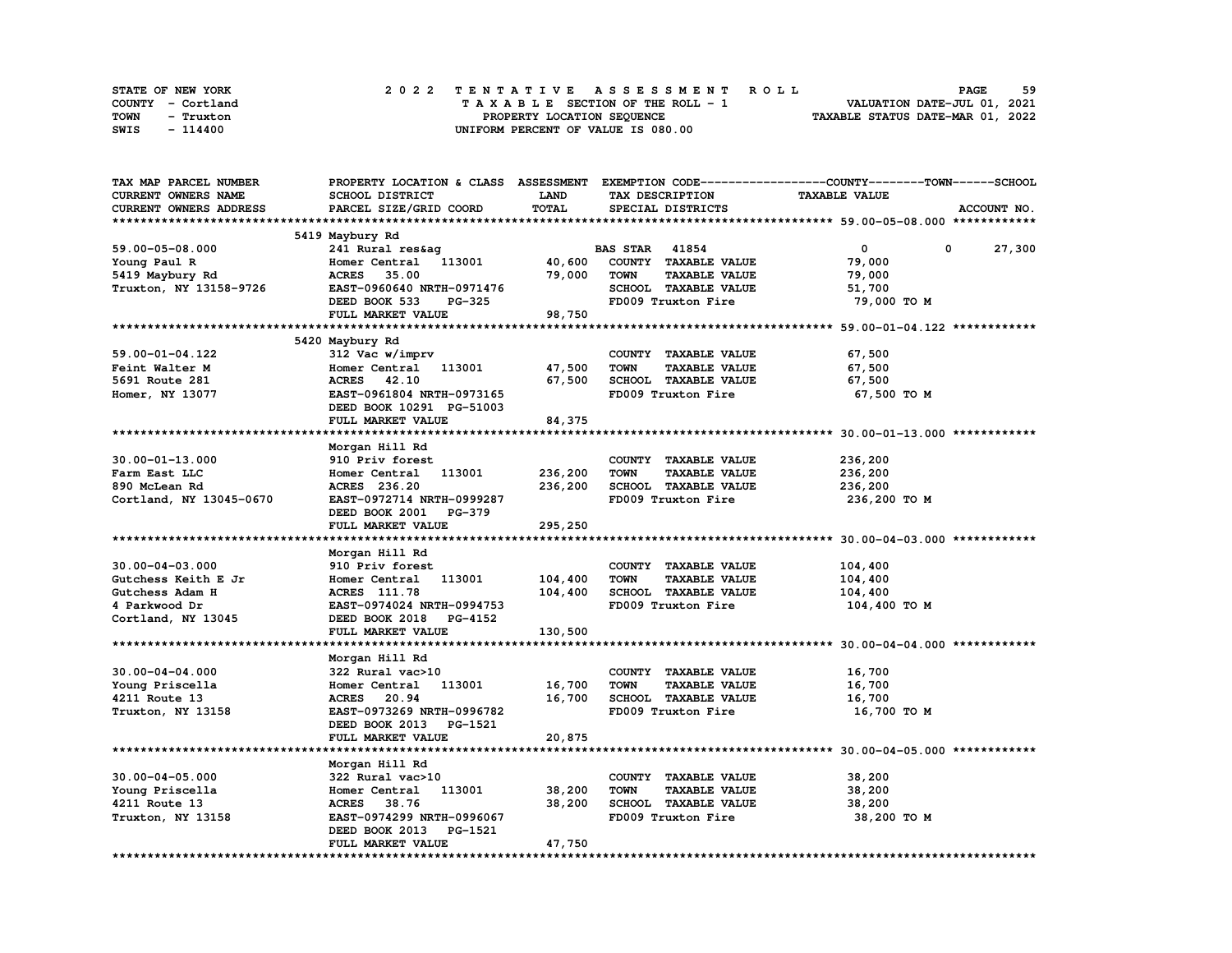| STATE OF NEW YORK | 2022 TENTATIVE ASSESSMENT ROLL     | 60<br><b>PAGE</b>                |
|-------------------|------------------------------------|----------------------------------|
| COUNTY - Cortland | TAXABLE SECTION OF THE ROLL - 1    | VALUATION DATE-JUL 01, 2021      |
| TOWN<br>- Truxton | PROPERTY LOCATION SEQUENCE         | TAXABLE STATUS DATE-MAR 01, 2022 |
| SWIS<br>- 114400  | UNIFORM PERCENT OF VALUE IS 080.00 |                                  |

| TAX MAP PARCEL NUMBER     |                                  |             |                                     | PROPERTY LOCATION & CLASS ASSESSMENT EXEMPTION CODE-----------------COUNTY-------TOWN-----SCHOOL |
|---------------------------|----------------------------------|-------------|-------------------------------------|--------------------------------------------------------------------------------------------------|
| CURRENT OWNERS NAME       | SCHOOL DISTRICT                  | <b>LAND</b> | TAX DESCRIPTION                     | <b>TAXABLE VALUE</b>                                                                             |
| CURRENT OWNERS ADDRESS    | PARCEL SIZE/GRID COORD           | TOTAL       | SPECIAL DISTRICTS                   | ACCOUNT NO.                                                                                      |
|                           |                                  |             |                                     |                                                                                                  |
|                           |                                  |             |                                     |                                                                                                  |
|                           | Morgan Hill Rd                   |             |                                     |                                                                                                  |
| $30.00 - 04 - 07.000$     | 322 Rural vac>10                 |             | COUNTY TAXABLE VALUE                | 21,500                                                                                           |
| Perry Wayne               | Homer Central<br>113001          | 21,500      | <b>TOWN</b><br><b>TAXABLE VALUE</b> | 21,500                                                                                           |
| 6583 Morgan Hill Rd       | ACRES 17.99                      | 21,500      | SCHOOL TAXABLE VALUE                | 21,500                                                                                           |
| Truxton, NY 13158         | EAST-0976061 NRTH-0996317        |             | FD009 Truxton Fire                  | 21,500 TO M                                                                                      |
|                           | DEED BOOK 2013 PG-1522           |             |                                     |                                                                                                  |
|                           | FULL MARKET VALUE                | 26,875      |                                     |                                                                                                  |
|                           |                                  |             |                                     |                                                                                                  |
|                           | Morgan Hill Rd                   |             |                                     |                                                                                                  |
| $30.00 - 04 - 08.000$     | 322 Rural vac>10                 |             | COUNTY TAXABLE VALUE                | 81,200                                                                                           |
|                           | 113001                           |             |                                     |                                                                                                  |
| Pullman Joseph            | Homer Central                    | 81,200      | <b>TOWN</b><br><b>TAXABLE VALUE</b> | 81,200                                                                                           |
| Ketchum Ellen             | <b>ACRES</b> 80.00               | 81,200      | SCHOOL TAXABLE VALUE                | 81,200                                                                                           |
| 6635 Morgan Hill Rd       | EAST-0975191 NRTH-0997325        |             | FD009 Truxton Fire                  | 81,200 TO M                                                                                      |
| Truxton, NY 13158         | DEED BOOK 1998 PG-6058           |             |                                     |                                                                                                  |
|                           | FULL MARKET VALUE                | 101,500     |                                     |                                                                                                  |
|                           |                                  |             |                                     |                                                                                                  |
|                           | Morgan Hill Rd                   |             |                                     |                                                                                                  |
| $30.00 - 04 - 10.000$     | 321 Abandoned ag                 |             | COUNTY TAXABLE VALUE                | 57,900                                                                                           |
| Wiegard Anne              | Homer Central<br>113001          | 57,900      | <b>TOWN</b><br><b>TAXABLE VALUE</b> | 57,900                                                                                           |
|                           |                                  |             |                                     |                                                                                                  |
| 203 E Cortland St         | ACRES 53.70                      | 57,900      | SCHOOL TAXABLE VALUE                | 57,900                                                                                           |
| Groton, NY 13073          | EAST-0975355 NRTH-0998531        |             | FD009 Truxton Fire                  | 57,900 TO M                                                                                      |
|                           | DEED BOOK 481<br>PG-102          |             |                                     |                                                                                                  |
|                           | FULL MARKET VALUE                | 72,375      |                                     |                                                                                                  |
|                           |                                  |             |                                     |                                                                                                  |
|                           | Morgan Hill Rd                   |             |                                     |                                                                                                  |
| $30.00 - 04 - 11.000$     | 322 Rural vac>10                 |             | COUNTY TAXABLE VALUE                | 28,700                                                                                           |
| Coan Timothy J            | 113001<br>Homer Central          | 28,700      | <b>TAXABLE VALUE</b><br><b>TOWN</b> | 28,700                                                                                           |
| PO Box 91                 | <b>ACRES</b><br>63.80            | 28,700      | SCHOOL TAXABLE VALUE                | 28,700                                                                                           |
| Truxton, NY 13158-0091    | EAST-0977348 NRTH-0998154        |             | FD009 Truxton Fire                  | 28,700 TO M                                                                                      |
|                           | DEED BOOK 1996 PG-5424           |             |                                     |                                                                                                  |
|                           |                                  |             |                                     |                                                                                                  |
|                           | FULL MARKET VALUE                | 35,875      |                                     |                                                                                                  |
|                           |                                  |             |                                     |                                                                                                  |
|                           | Morgan Hill Rd                   |             |                                     |                                                                                                  |
| $30.00 - 04 - 12.000$     | 260 Seasonal res                 |             | COUNTY TAXABLE VALUE                | 33,700                                                                                           |
| Coan Timothy J            | Homer Central 113001             | 8,700       | <b>TOWN</b><br><b>TAXABLE VALUE</b> | 33,700                                                                                           |
| 2415 Claremont Dr         | <b>ACRES</b> 20.00               | 33,700      | SCHOOL TAXABLE VALUE                | 33,700                                                                                           |
| Falls Church, VA 22043    | EAST-0978088 NRTH-0998806        |             | FD009 Truxton Fire                  | 33,700 TO M                                                                                      |
|                           | DEED BOOK 507<br><b>PG-92</b>    |             |                                     |                                                                                                  |
|                           | FULL MARKET VALUE                | 42,125      |                                     |                                                                                                  |
| ************************* | ******************************   |             |                                     |                                                                                                  |
|                           | Morgan Hill Rd                   |             |                                     |                                                                                                  |
|                           |                                  |             |                                     |                                                                                                  |
| $30.00 - 04 - 17.000$     | 910 Priv forest                  |             | COUNTY TAXABLE VALUE                | 16,000                                                                                           |
| Farm East LLC             | Homer Central<br>113001          | 16,000      | <b>TOWN</b><br><b>TAXABLE VALUE</b> | 16,000                                                                                           |
| 890 McLean Rd             | ACRES 16.00                      | 16,000      | SCHOOL TAXABLE VALUE                | 16,000                                                                                           |
| Cortland, NY 13045        | EAST-0976065 NRTH-0992962        |             | FD009 Truxton Fire                  | 16,000 TO M                                                                                      |
|                           | DEED BOOK 2010<br><b>PG-5478</b> |             |                                     |                                                                                                  |
|                           | FULL MARKET VALUE                | 20,000      |                                     |                                                                                                  |
|                           |                                  |             |                                     |                                                                                                  |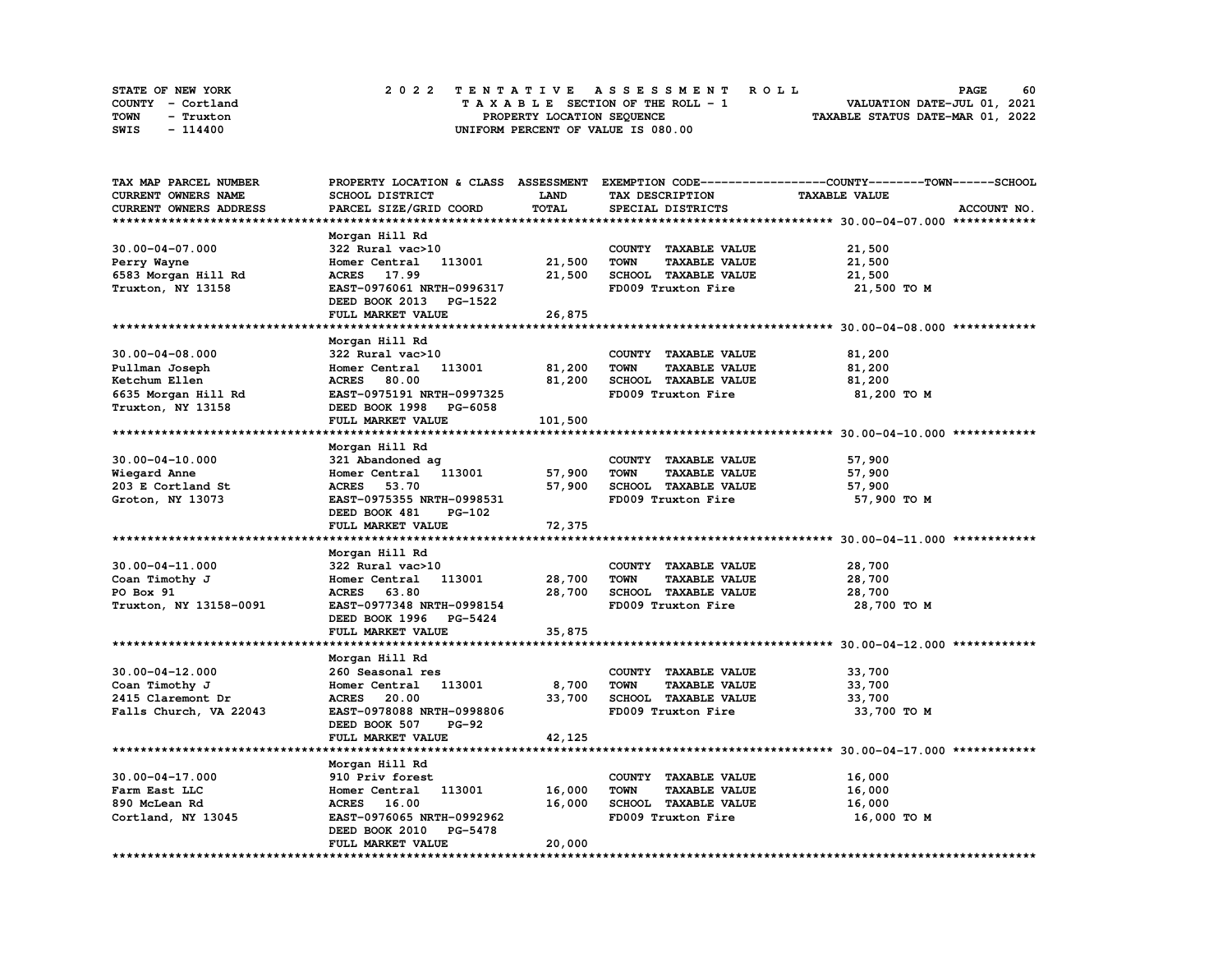| STATE OF NEW YORK | 2022 TENTATIVE ASSESSMENT ROLL     | 61<br><b>PAGE</b>                |
|-------------------|------------------------------------|----------------------------------|
| COUNTY - Cortland | TAXABLE SECTION OF THE ROLL - 1    | VALUATION DATE-JUL 01, 2021      |
| TOWN<br>- Truxton | PROPERTY LOCATION SEQUENCE         | TAXABLE STATUS DATE-MAR 01, 2022 |
| SWIS<br>- 114400  | UNIFORM PERCENT OF VALUE IS 080.00 |                                  |

| TAX MAP PARCEL NUMBER                    |                                                  |             |                                     | PROPERTY LOCATION & CLASS ASSESSMENT EXEMPTION CODE----------------COUNTY-------TOWN------SCHOOL |             |
|------------------------------------------|--------------------------------------------------|-------------|-------------------------------------|--------------------------------------------------------------------------------------------------|-------------|
| <b>CURRENT OWNERS NAME</b>               | <b>SCHOOL DISTRICT</b>                           | <b>LAND</b> | TAX DESCRIPTION                     | <b>TAXABLE VALUE</b>                                                                             |             |
| <b>CURRENT OWNERS ADDRESS</b>            | PARCEL SIZE/GRID COORD                           | TOTAL       | SPECIAL DISTRICTS                   |                                                                                                  | ACCOUNT NO. |
|                                          |                                                  |             |                                     |                                                                                                  |             |
|                                          | Morgan Hill Rd                                   |             |                                     |                                                                                                  |             |
| 40.00-08-01.000                          | 311 Res vac land                                 |             | COUNTY TAXABLE VALUE                | 1,000                                                                                            |             |
| Reakes Kay J                             | Homer Central 113001                             | 1,000       | <b>TOWN</b><br><b>TAXABLE VALUE</b> | 1,000                                                                                            |             |
| 6328 Morgan Hill Rd                      | FRNT 150.00 DPTH 175.25                          | 1,000       | SCHOOL TAXABLE VALUE                | 1,000                                                                                            |             |
| Truxton, NY 13158                        | EAST-0976300 NRTH-0991696                        |             | FD009 Truxton Fire                  | 1,000 TO M                                                                                       |             |
|                                          | DEED BOOK 1998 PG-5306                           |             |                                     |                                                                                                  |             |
|                                          | FULL MARKET VALUE                                | 1,250       |                                     |                                                                                                  |             |
|                                          |                                                  |             |                                     |                                                                                                  |             |
|                                          | 6328 Morgan Hill Rd                              |             |                                     |                                                                                                  |             |
| 40.00-08-08.000                          | 210 1 Family Res                                 |             | <b>BAS STAR 41854</b>               | 0<br>0                                                                                           | 27,300      |
| Small Dale J                             | Homer Central 113001 16,000 COUNTY TAXABLE VALUE |             |                                     | 116,900                                                                                          |             |
| 6328 Morgan Hill Rd                      | 4.90 BANKCORELOG 116,900<br><b>ACRES</b>         |             | TOWN<br><b>TAXABLE VALUE</b>        | 116,900                                                                                          |             |
| Truxton, NY 13158                        | EAST-0976319 NRTH-0988944                        |             | SCHOOL TAXABLE VALUE                | 89,600                                                                                           |             |
|                                          | DEED BOOK 10127 PG-02001                         |             | FD009 Truxton Fire                  | 116,900 TO M                                                                                     |             |
|                                          | FULL MARKET VALUE                                | 146,125     |                                     |                                                                                                  |             |
|                                          |                                                  |             |                                     |                                                                                                  |             |
|                                          | 6335 Morgan Hill Rd                              |             |                                     |                                                                                                  |             |
| 40.00-08-17.000                          | 210 1 Family Res                                 |             | COUNTY TAXABLE VALUE                | 79,120                                                                                           |             |
| Judd Donna                               | Homer Central 113001 13,500                      |             | <b>TOWN</b><br><b>TAXABLE VALUE</b> | 79,120                                                                                           |             |
| Reakes Kay                               |                                                  | 79,120      | SCHOOL TAXABLE VALUE                | 79,120                                                                                           |             |
| c/o Donna Judd                           |                                                  |             | FD009 Truxton Fire                  | 79,120 то м                                                                                      |             |
| 6335 Morgan Hill Rd DEED BOOK 2013 PG-44 |                                                  |             |                                     |                                                                                                  |             |
| Truxton, NY 13158                        | FULL MARKET VALUE                                | 98,900      |                                     |                                                                                                  |             |
|                                          |                                                  |             |                                     |                                                                                                  |             |
|                                          | 6344 Morgan Hill Rd                              |             |                                     |                                                                                                  |             |
| 40.00-08-03.000                          | 210 1 Family Res                                 |             | COUNTY TAXABLE VALUE                | 196,900                                                                                          |             |
| Dove Daniel                              | Homer Central 113001                             | 13,100      | TOWN<br><b>TAXABLE VALUE</b>        | 196,900                                                                                          |             |
| 6344 Morgan Hill Rd Apt 3                | <b>ACRES</b><br>2.00                             | 196,900     | SCHOOL TAXABLE VALUE                | 196,900                                                                                          |             |
| Truxton, NY 13158                        | EAST-0976800 NRTH-0990027                        |             | FD009 Truxton Fire                  | 196,900 то м                                                                                     |             |
|                                          | DEED BOOK 2018 PG-4331                           |             |                                     |                                                                                                  |             |
|                                          | FULL MARKET VALUE                                | 246,125     |                                     |                                                                                                  |             |
|                                          |                                                  |             |                                     |                                                                                                  |             |
|                                          | 6354 Morgan Hill Rd                              |             |                                     |                                                                                                  |             |
| 40.00-08-04.000                          | 210 1 Family Res                                 |             | <b>BAS STAR 41854</b>               | $\mathbf{0}$<br>0                                                                                | 27,300      |
| Creeden Jacob                            | Homer Central 113001 9,000                       |             | COUNTY TAXABLE VALUE                | 92,000                                                                                           |             |
| 6354 Morgan Hill Rd                      | FRNT 211.54 DPTH 127.47 92,000                   |             | TOWN<br><b>TAXABLE VALUE</b>        | 92,000                                                                                           |             |
| Truxton, NY 13158-9733                   | <b>BANKCORELOG</b>                               |             | SCHOOL TAXABLE VALUE                | 64,700                                                                                           |             |
|                                          | EAST-0976228 NRTH-0989631                        |             | FD009 Truxton Fire                  | 92,000 TO M                                                                                      |             |
|                                          | DEED BOOK 2015 PG-5350                           |             |                                     |                                                                                                  |             |
|                                          | <b>FULL MARKET VALUE</b>                         | 115,000     |                                     |                                                                                                  |             |
|                                          |                                                  |             |                                     |                                                                                                  |             |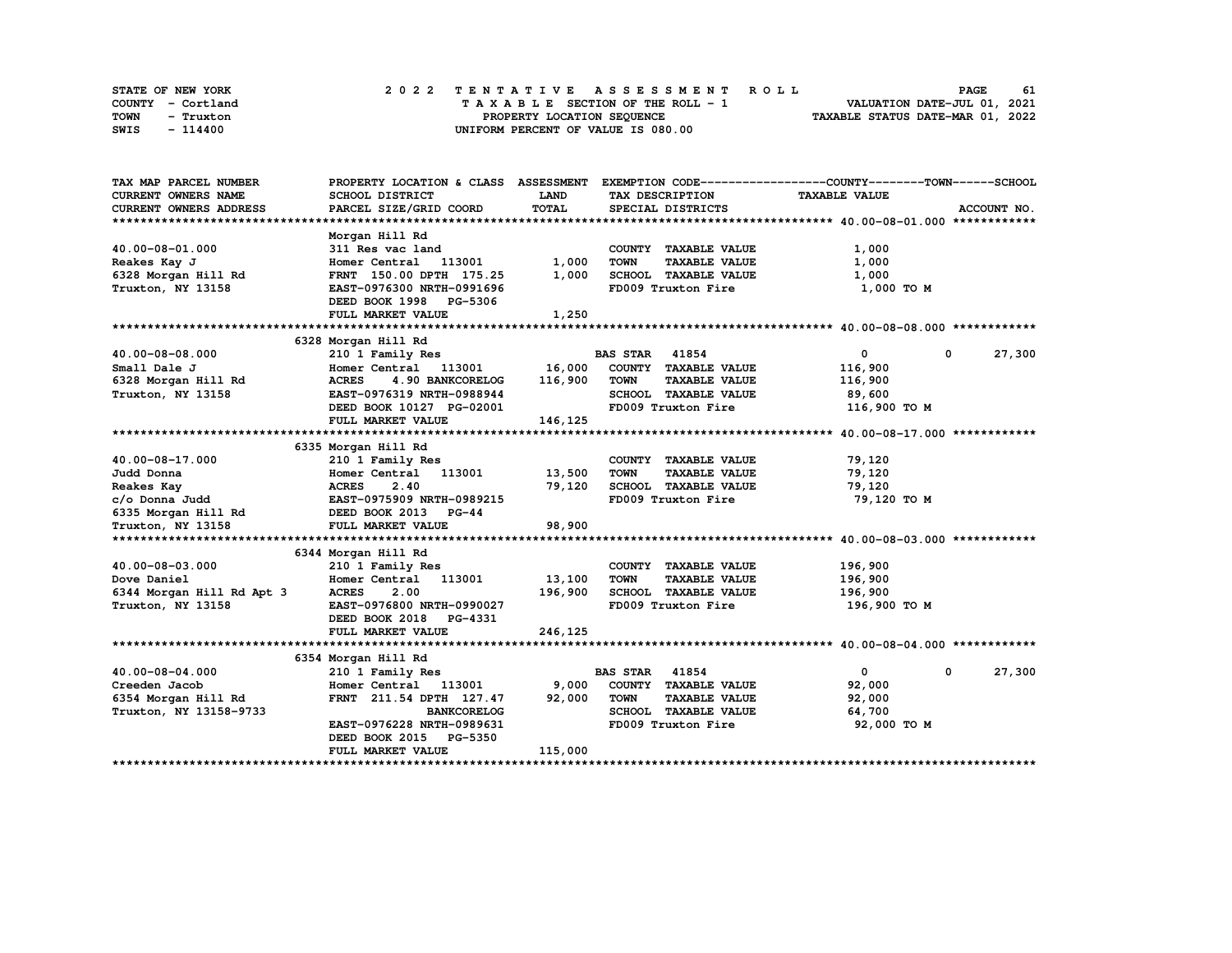| STATE OF NEW YORK |                   |                            |  | 2022 TENTATIVE ASSESSMENT ROLL |  |  |  |  |  |                                    |  |  |  |  |  |  |  |                             | <b>PAGE</b> | 62 |
|-------------------|-------------------|----------------------------|--|--------------------------------|--|--|--|--|--|------------------------------------|--|--|--|--|--|--|--|-----------------------------|-------------|----|
|                   | COUNTY - Cortland |                            |  |                                |  |  |  |  |  | TAXABLE SECTION OF THE ROLL - 1    |  |  |  |  |  |  |  | VALUATION DATE-JUL 01, 2021 |             |    |
| TOWN              | - Truxton         | PROPERTY LOCATION SEQUENCE |  |                                |  |  |  |  |  | TAXABLE STATUS DATE-MAR 01, 2022   |  |  |  |  |  |  |  |                             |             |    |
| SWIS              | - 114400          |                            |  |                                |  |  |  |  |  | UNIFORM PERCENT OF VALUE IS 080.00 |  |  |  |  |  |  |  |                             |             |    |

| TAX MAP PARCEL NUMBER  | PROPERTY LOCATION & CLASS ASSESSMENT EXEMPTION CODE-----------------COUNTY-------TOWN------SCHOOL |             |                       |                      |                      |   |             |
|------------------------|---------------------------------------------------------------------------------------------------|-------------|-----------------------|----------------------|----------------------|---|-------------|
| CURRENT OWNERS NAME    | SCHOOL DISTRICT                                                                                   | <b>LAND</b> |                       | TAX DESCRIPTION      | <b>TAXABLE VALUE</b> |   |             |
| CURRENT OWNERS ADDRESS | PARCEL SIZE/GRID COORD                                                                            | TOTAL       |                       | SPECIAL DISTRICTS    |                      |   | ACCOUNT NO. |
|                        |                                                                                                   |             |                       |                      |                      |   |             |
|                        | 6371 Morgan Hill Rd                                                                               |             |                       |                      |                      |   |             |
| 40.00-08-19.000        | 210 1 Family Res                                                                                  |             | <b>ENH STAR 41834</b> |                      | 0                    | 0 | 68,160      |
| Reakes Kay J           | 113001<br>Homer Central                                                                           | 13,100      |                       | COUNTY TAXABLE VALUE | 201,700              |   |             |
| 6372 Morgan Hill Rd    | <b>ACRES</b><br>2.00                                                                              | 201,700     | <b>TOWN</b>           | <b>TAXABLE VALUE</b> | 201,700              |   |             |
|                        | EAST-0975929 NRTH-0990129                                                                         |             |                       | SCHOOL TAXABLE VALUE |                      |   |             |
| Truxton, NY 13158      |                                                                                                   |             |                       |                      | 133,540              |   |             |
|                        | DEED BOOK 2018 PG-924                                                                             |             |                       | FD009 Truxton Fire   | 201,700 TO M         |   |             |
|                        | FULL MARKET VALUE                                                                                 | 252,125     |                       |                      |                      |   |             |
|                        |                                                                                                   |             |                       |                      |                      |   |             |
|                        | 6409 Morgan Hill Rd                                                                               |             |                       |                      |                      |   |             |
| 40.00-08-20.000        | 210 1 Family Res                                                                                  |             | <b>BAS STAR</b> 41854 |                      | $\mathbf 0$          | 0 | 27,300      |
| Aldrich Adam A         | 113001<br>Homer Central                                                                           | 14,500      |                       | COUNTY TAXABLE VALUE | 129,300              |   |             |
| Aldrich Kristen M      | <b>ACRES</b><br>3.44                                                                              | 129,300     | <b>TOWN</b>           | <b>TAXABLE VALUE</b> | 129,300              |   |             |
| 6409 Morgan Hill Rd    | EAST-0976091 NRTH-0990886                                                                         |             |                       | SCHOOL TAXABLE VALUE | 102,000              |   |             |
| Truxton, NY 13158      | DEED BOOK 2008 PG-1312                                                                            |             |                       | FD009 Truxton Fire   | 129,300 то м         |   |             |
|                        | FULL MARKET VALUE                                                                                 | 161,625     |                       |                      |                      |   |             |
|                        |                                                                                                   |             |                       |                      |                      |   |             |
|                        | 6416 Morgan Hill Rd                                                                               |             |                       |                      |                      |   |             |
| 40.00-08-02.000        | 270 Mfg housing                                                                                   |             |                       | COUNTY TAXABLE VALUE | 32,600               |   |             |
| Reakes Kay J           | Homer Central<br>113001                                                                           | 9,700       | <b>TOWN</b>           | <b>TAXABLE VALUE</b> | 32,600               |   |             |
| 6372 Morgan Hill Rd    | FRNT 515.00 DPTH 60.25                                                                            | 32,600      |                       | SCHOOL TAXABLE VALUE | 32,600               |   |             |
| Truxton, NY 13158      | EAST-0976446 NRTH-0991529                                                                         |             |                       | FD009 Truxton Fire   | 32,600 TO M          |   |             |
|                        | DEED BOOK 2018 PG-924                                                                             |             |                       |                      |                      |   |             |
|                        | FULL MARKET VALUE                                                                                 | 40,750      |                       |                      |                      |   |             |
|                        |                                                                                                   |             |                       |                      |                      |   |             |
|                        |                                                                                                   |             |                       |                      |                      |   |             |
|                        | 6437 Morgan Hill Rd                                                                               |             |                       |                      |                      |   |             |
| $30.00 - 04 - 16.000$  | 240 Rural res                                                                                     |             |                       | COUNTY TAXABLE VALUE | 82,600               |   |             |
| Reakes Kay J           | 113001<br>Homer Central                                                                           | 51,700      | TOWN                  | <b>TAXABLE VALUE</b> | 82,600               |   |             |
| 6328 Morgan Hill Rd    | ACRES 42.30                                                                                       | 82,600      |                       | SCHOOL TAXABLE VALUE | 82,600               |   |             |
| Truxton, NY 13158      | EAST-0976627 NRTH-0993451                                                                         |             |                       | FD009 Truxton Fire   | 82,600 TO M          |   |             |
|                        | DEED BOOK 1998<br>PG-5305                                                                         |             |                       |                      |                      |   |             |
|                        | FULL MARKET VALUE                                                                                 | 103,250     |                       |                      |                      |   |             |
|                        |                                                                                                   |             |                       |                      |                      |   |             |
|                        | 6541 Morgan Hill Rd                                                                               |             |                       |                      |                      |   |             |
| $30.00 - 04 - 15.000$  | 910 Priv forest                                                                                   |             |                       | COUNTY TAXABLE VALUE | 326,800              |   |             |
| Farm East, LLC         | Homer Central 113001                                                                              | 326,800     | <b>TOWN</b>           | <b>TAXABLE VALUE</b> | 326,800              |   |             |
| 890 McLean Rd          | ACRES 334.20                                                                                      | 326,800     |                       | SCHOOL TAXABLE VALUE | 326,800              |   |             |
| Cortland, NY 13045     | EAST-0978368 NRTH-0996059                                                                         |             |                       | FD009 Truxton Fire   | 326,800 то м         |   |             |
|                        | DEED BOOK 2010<br>PG-4049                                                                         |             |                       |                      |                      |   |             |
|                        | FULL MARKET VALUE                                                                                 | 408,500     |                       |                      |                      |   |             |
|                        |                                                                                                   |             |                       |                      |                      |   |             |
|                        | 6583 Morgan Hill Rd                                                                               |             |                       |                      |                      |   |             |
| $30.00 - 04 - 06.000$  | 210 1 Family Res                                                                                  |             | <b>BAS STAR</b>       | 41854                | $\mathbf 0$          | 0 | 27,300      |
| Perry Owen             | Homer Central 113001                                                                              | 18,500      |                       | COUNTY TAXABLE VALUE | 160,000              |   |             |
| 6583 Morgan Hill Rd    | <b>ACRES</b><br>7.56 BANKCORELOG                                                                  | 160,000     | <b>TOWN</b>           | <b>TAXABLE VALUE</b> | 160,000              |   |             |
|                        |                                                                                                   |             |                       |                      |                      |   |             |
| Truxton, NY 13158      | EAST-0975212 NRTH-0995930                                                                         |             |                       | SCHOOL TAXABLE VALUE | 132,700              |   |             |
|                        | DEED BOOK 2020<br><b>PG-272</b>                                                                   |             |                       | FD009 Truxton Fire   | 160,000 TO M         |   |             |
|                        | FULL MARKET VALUE                                                                                 | 200,000     |                       |                      |                      |   |             |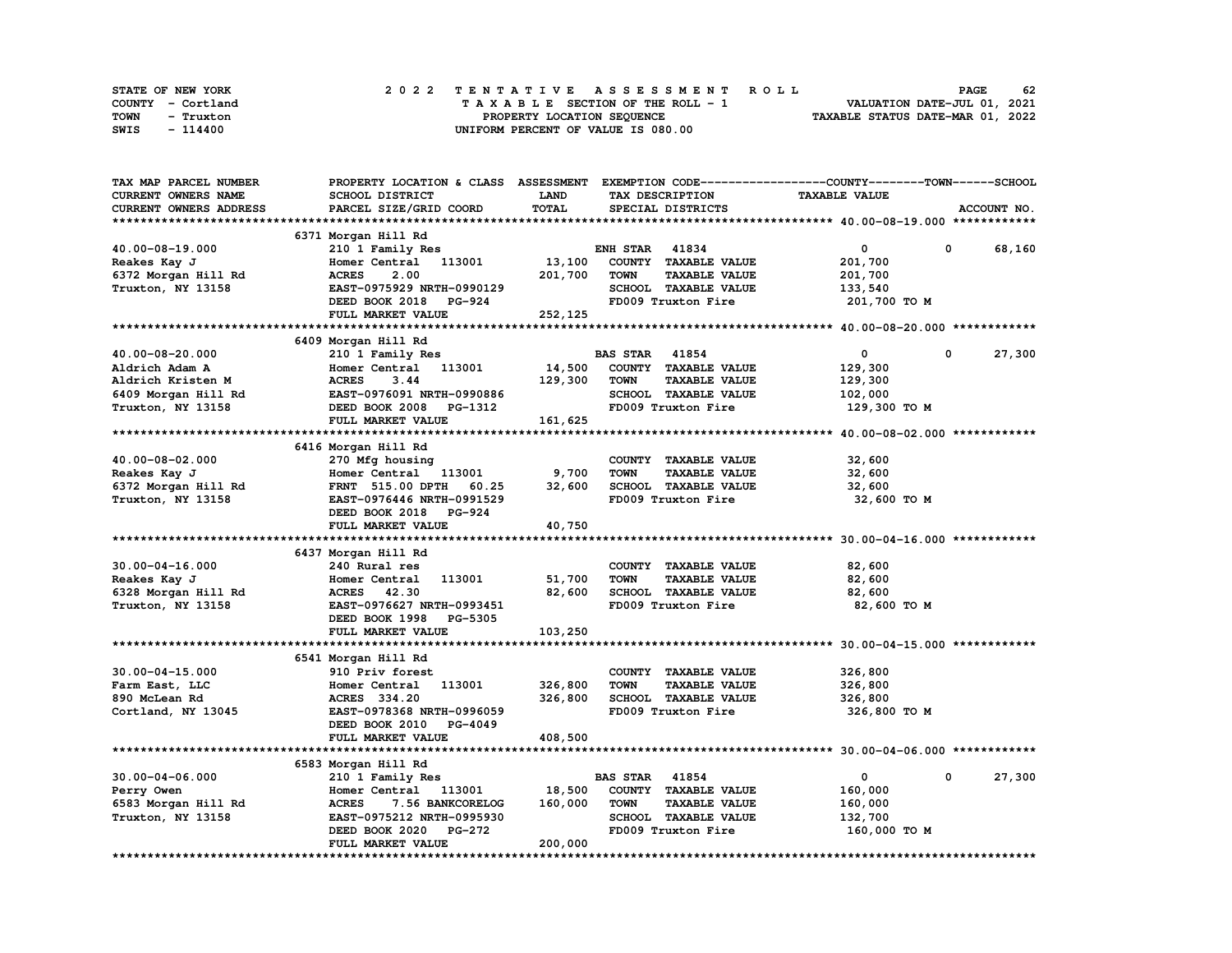| STATE OF NEW YORK | 2022 TENTATIVE ASSESSMENT ROLL     | 63<br><b>PAGE</b>                |
|-------------------|------------------------------------|----------------------------------|
| COUNTY - Cortland | TAXABLE SECTION OF THE ROLL - 1    | VALUATION DATE-JUL 01, 2021      |
| TOWN<br>- Truxton | PROPERTY LOCATION SEQUENCE         | TAXABLE STATUS DATE-MAR 01, 2022 |
| SWIS<br>- 114400  | UNIFORM PERCENT OF VALUE IS 080.00 |                                  |

| TAX MAP PARCEL NUMBER                                                                                                                        |                                                                    |             | PROPERTY LOCATION & CLASS ASSESSMENT EXEMPTION CODE----------------COUNTY-------TOWN-----SCHOOL |                      |               |
|----------------------------------------------------------------------------------------------------------------------------------------------|--------------------------------------------------------------------|-------------|-------------------------------------------------------------------------------------------------|----------------------|---------------|
| <b>CURRENT OWNERS NAME</b>                                                                                                                   | SCHOOL DISTRICT                                                    | <b>LAND</b> | TAX DESCRIPTION                                                                                 | <b>TAXABLE VALUE</b> |               |
| <b>CURRENT OWNERS ADDRESS</b>                                                                                                                | PARCEL SIZE/GRID COORD                                             | TOTAL       | SPECIAL DISTRICTS                                                                               |                      | ACCOUNT NO.   |
|                                                                                                                                              |                                                                    |             |                                                                                                 |                      |               |
|                                                                                                                                              | 6635 Morgan Hill Rd                                                |             |                                                                                                 |                      |               |
| $30.00 - 04 - 09.000$                                                                                                                        | 210 1 Family Res                                                   |             | <b>BAS STAR</b> 41854                                                                           | $\mathbf{0}$         | $0 \t 27,300$ |
| Pullman Joseph                                                                                                                               | Homer Central 113001 16,100                                        |             | COUNTY TAXABLE VALUE                                                                            | 148,400              |               |
|                                                                                                                                              |                                                                    | 148,400     | <b>TOWN</b><br><b>TAXABLE VALUE</b>                                                             | 148,400              |               |
|                                                                                                                                              |                                                                    |             | SCHOOL TAXABLE VALUE                                                                            | 121,100              |               |
| Exerchum Ellen (148,400)<br>6635 Morgan Hill Rd (148,400)<br>EAST-0975271 NRTH-0997933<br>Truxton, NY 13158 (2000)<br>DEED BOOK 1998 PG-6053 |                                                                    |             | FD009 Truxton Fire                                                                              | 148,400 TO M         |               |
|                                                                                                                                              | FULL MARKET VALUE                                                  | 185,500     |                                                                                                 |                      |               |
|                                                                                                                                              |                                                                    |             |                                                                                                 |                      |               |
|                                                                                                                                              | 6732 Morgan Hill Rd                                                |             |                                                                                                 |                      |               |
| $30.00 - 04 - 14.000$                                                                                                                        | 322 Rural vac>10                                                   |             | COUNTY TAXABLE VALUE                                                                            | 34,600               |               |
| Coan Timothy J                                                                                                                               | 322 Rural vac>10<br>Homer Central    113001                 34,600 |             | <b>TOWN</b><br><b>TAXABLE VALUE</b>                                                             | 34,600               |               |
| 2415 Claremont Dr                                                                                                                            | ACRES 74.13                                                        | 34,600      | SCHOOL TAXABLE VALUE                                                                            | 34,600               |               |
| Falls Church, VA 22043                                                                                                                       | EAST-0978058 NRTH-0997009                                          |             | FD009 Truxton Fire                                                                              | 34,600 TO M          |               |
|                                                                                                                                              | DEED BOOK 530<br>PG-322                                            |             |                                                                                                 |                      |               |
|                                                                                                                                              | FULL MARKET VALUE                                                  | 43,250      |                                                                                                 |                      |               |
|                                                                                                                                              |                                                                    |             |                                                                                                 |                      |               |
|                                                                                                                                              | N Tower Rd                                                         |             |                                                                                                 |                      |               |
|                                                                                                                                              |                                                                    |             | COUNTY TAXABLE VALUE                                                                            | 700                  |               |
|                                                                                                                                              |                                                                    | 700         | <b>TOWN</b><br><b>TAXABLE VALUE</b>                                                             | 700                  |               |
|                                                                                                                                              |                                                                    | 700         | SCHOOL TAXABLE VALUE                                                                            | 700                  |               |
|                                                                                                                                              |                                                                    |             | FD009 Truxton Fire                                                                              | 700 TO M             |               |
|                                                                                                                                              |                                                                    |             |                                                                                                 |                      |               |
|                                                                                                                                              | FULL MARKET VALUE                                                  | 875         |                                                                                                 |                      |               |
|                                                                                                                                              |                                                                    |             |                                                                                                 |                      |               |
|                                                                                                                                              | 4072 N Tower Rd                                                    |             |                                                                                                 |                      |               |
| 60.00-01-35.100                                                                                                                              | 112 Dairy farm                                                     |             | AG-CEILING 41720                                                                                | 16,168 16,168        | 16,168        |
| Lockwood Gregory                                                                                                                             | Homer Central 113001                                               | 41,200      | COUNTY TAXABLE VALUE                                                                            | 103,932              |               |
| Lockwood Barbara                                                                                                                             | <b>ACRES</b><br>33.40                                              | 120,100     | <b>TOWN</b><br><b>TAXABLE VALUE</b>                                                             | 103,932              |               |
| 4072 West Cheningo Rd EAST-0975124 NRTH-0967869                                                                                              |                                                                    |             | SCHOOL TAXABLE VALUE                                                                            | 103,932              |               |
| Truxton, NY 13158                                                                                                                            | DEED BOOK 2018 PG-1554                                             |             | FD009 Truxton Fire                                                                              | 120,100 TO M         |               |
|                                                                                                                                              | FULL MARKET VALUE                                                  | 150,125     |                                                                                                 |                      |               |
| MAY BE SUBJECT TO PAYMENT                                                                                                                    |                                                                    |             |                                                                                                 |                      |               |
| UNDER AGDIST LAW TIL 2026                                                                                                                    |                                                                    |             |                                                                                                 |                      |               |
|                                                                                                                                              |                                                                    |             |                                                                                                 |                      |               |
|                                                                                                                                              | 5039 N Tower Rd                                                    |             |                                                                                                 |                      |               |
| 70.00-01-02.111                                                                                                                              | 260 Seasonal res                                                   |             | COUNTY TAXABLE VALUE                                                                            | 20,200               |               |
| Sutton John                                                                                                                                  | 113001 2001<br>Homer Central                                       | 5,000       | <b>TOWN</b><br><b>TAXABLE VALUE</b>                                                             | 20,200               |               |
|                                                                                                                                              | FRNT 18.00 DPTH 289.28 20,200                                      |             | SCHOOL TAXABLE VALUE                                                                            | 20,200               |               |
| 99 Monte Vista Dr<br>Camillus, NY 13031                                                                                                      | <b>EAST-0974847 NRTH-0966180</b>                                   |             | FD009 Truxton Fire                                                                              | 20,200 TO M          |               |
|                                                                                                                                              | DEED BOOK 10419 PG-66001                                           |             |                                                                                                 |                      |               |
|                                                                                                                                              | FULL MARKET VALUE                                                  | 25,250      |                                                                                                 |                      |               |
|                                                                                                                                              |                                                                    |             |                                                                                                 |                      |               |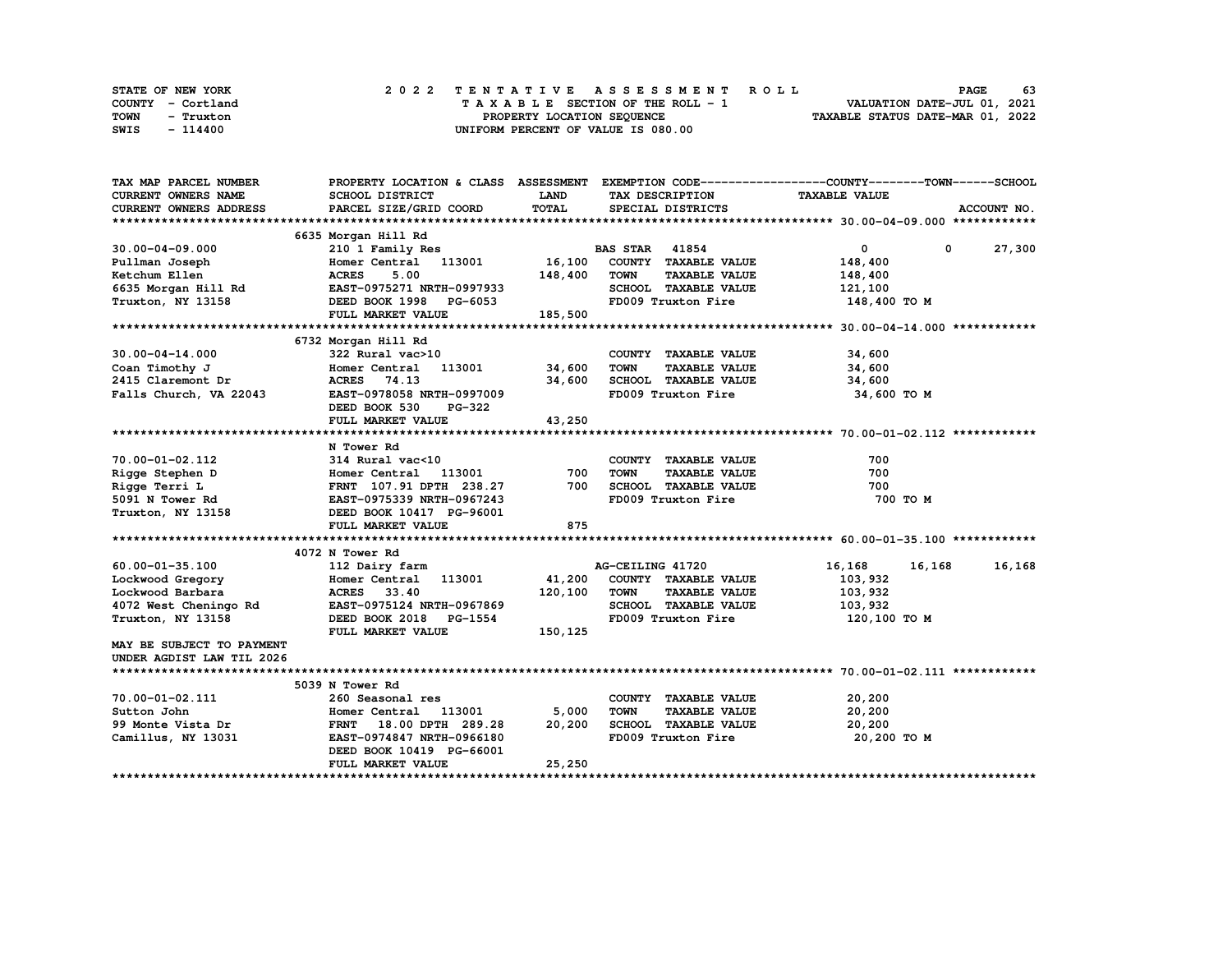| STATE OF NEW YORK | 2022 TENTATIVE ASSESSMENT ROLL     | - 64<br><b>PAGE</b>              |
|-------------------|------------------------------------|----------------------------------|
| COUNTY - Cortland | TAXABLE SECTION OF THE ROLL - 1    | VALUATION DATE-JUL 01, 2021      |
| TOWN<br>- Truxton | PROPERTY LOCATION SEQUENCE         | TAXABLE STATUS DATE-MAR 01, 2022 |
| SWIS<br>- 114400  | UNIFORM PERCENT OF VALUE IS 080.00 |                                  |

| TAX MAP PARCEL NUMBER                                  | PROPERTY LOCATION & CLASS ASSESSMENT EXEMPTION CODE----------------COUNTY-------TOWN------SCHOOL |              |                                     |                      |                      |
|--------------------------------------------------------|--------------------------------------------------------------------------------------------------|--------------|-------------------------------------|----------------------|----------------------|
| CURRENT OWNERS NAME                                    | SCHOOL DISTRICT                                                                                  | LAND         | TAX DESCRIPTION                     | <b>TAXABLE VALUE</b> |                      |
| CURRENT OWNERS ADDRESS                                 | PARCEL SIZE/GRID COORD                                                                           | <b>TOTAL</b> | SPECIAL DISTRICTS                   |                      | ACCOUNT NO.          |
|                                                        |                                                                                                  |              |                                     |                      |                      |
|                                                        | 5045 N Tower Rd                                                                                  |              |                                     |                      |                      |
| 70.00-01-02.120                                        | 260 Seasonal res                                                                                 |              | AG-CEILING 41720                    | 24,962<br>24,962     | 24,962               |
| Sullivan Terry L                                       | Homer Central 113001                                                                             | 44,900       | COUNTY TAXABLE VALUE                | 33,738               |                      |
| Sullivan Lori L                                        | 31.60<br><b>ACRES</b>                                                                            | 58,700       | <b>TOWN</b><br><b>TAXABLE VALUE</b> | 33,738               |                      |
| 381 Sears Rd                                           | EAST-0974513 NRTH-0966909                                                                        |              | SCHOOL TAXABLE VALUE                | 33,738               |                      |
| Cortland, NY 13045                                     | DEED BOOK 10189 PG-82010                                                                         |              | FD009 Truxton Fire                  | 58,700 TO M          |                      |
|                                                        | FULL MARKET VALUE                                                                                | 73,375       |                                     |                      |                      |
| MAY BE SUBJECT TO PAYMENT                              |                                                                                                  |              |                                     |                      |                      |
| UNDER AGDIST LAW TIL 2026                              |                                                                                                  |              |                                     |                      |                      |
|                                                        |                                                                                                  |              |                                     |                      |                      |
|                                                        | 5091 N Tower Rd                                                                                  |              |                                     |                      |                      |
| 70.00-01-02.200                                        | 210 1 Family Res                                                                                 |              | <b>BAS STAR 41854</b>               | $\mathbf 0$          | 27,300<br>$^{\circ}$ |
| Rigge Stephen D                                        | Homer Central 113001                                                                             | 10,600       | COUNTY TAXABLE VALUE                | 86,400               |                      |
| Rigge Terri I                                          | FRNT 158.70 DPTH 226.80                                                                          | 86,400       | TOWN<br><b>TAXABLE VALUE</b>        | 86,400               |                      |
| 5091 N Tower Rd                                        | EAST-0975344 NRTH-0967112                                                                        |              | SCHOOL TAXABLE VALUE                | 59,100               |                      |
| Truxton, NY 13158-9716                                 | DEED BOOK 352<br><b>PG-204</b>                                                                   |              | FD009 Truxton Fire                  | 86,400 TO M          |                      |
|                                                        | FULL MARKET VALUE                                                                                | 108,000      |                                     |                      |                      |
|                                                        |                                                                                                  |              |                                     |                      |                      |
|                                                        | 5140 N Tower Rd                                                                                  |              |                                     |                      |                      |
| 70.00-01-05.000                                        | 210 1 Family Res                                                                                 |              | <b>ENH STAR 41834</b>               | $\mathbf 0$          | 68,160<br>$^{\circ}$ |
| Clauser Family Trust                                   | Homer Central<br>113001                                                                          | 80,800       | COUNTY TAXABLE VALUE                | 112,200              |                      |
| 201 Main St                                            | <b>ACRES</b> 87.50                                                                               | 112,200      | <b>TOWN</b><br><b>TAXABLE VALUE</b> | 112,200              |                      |
| Landingville, PA 17972                                 | EAST-0976338 NRTH-0966668                                                                        |              | SCHOOL TAXABLE VALUE                | 44,040               |                      |
|                                                        | DEED BOOK 2010 PG-6323                                                                           |              | FD009 Truxton Fire                  | 112,200 TO M         |                      |
|                                                        | FULL MARKET VALUE                                                                                | 140,250      |                                     |                      |                      |
|                                                        |                                                                                                  |              |                                     |                      |                      |
|                                                        | O'Donnell Rd                                                                                     |              |                                     |                      |                      |
| $50.00 - 01 - 05.110$                                  | 105 Vac farmland                                                                                 |              | AG-CEILING 41720                    | 35,308<br>35,308     | 35,308               |
| Hinkle Carl E                                          | 113001<br>Homer Central                                                                          | 71,760       | COUNTY TAXABLE VALUE                | 36,452               |                      |
| 4884 O'Donnell Rd                                      | <b>ACRES</b> 72.90                                                                               | 71,760       | <b>TAXABLE VALUE</b><br><b>TOWN</b> | 36,452               |                      |
| Truxton, NY 13158                                      | EAST-0976376 NRTH-0980961                                                                        |              | SCHOOL TAXABLE VALUE                | 36,452               |                      |
|                                                        | DEED BOOK 2016 PG-872                                                                            |              | FD009 Truxton Fire                  | 71,760 TO M          |                      |
|                                                        | FULL MARKET VALUE                                                                                | 89,700       |                                     |                      |                      |
| MAY BE SUBJECT TO PAYMENT<br>UNDER AGDIST LAW TIL 2026 |                                                                                                  |              |                                     |                      |                      |
|                                                        |                                                                                                  |              |                                     |                      |                      |
|                                                        | O'Donnell Rd                                                                                     |              |                                     |                      |                      |
|                                                        | 105 Vac farmland                                                                                 |              | AG COMMIT 41730                     |                      |                      |
| $50.00 - 01 - 06.000$                                  | 113001<br>Homer Central                                                                          | 287,900      | COUNTY TAXABLE VALUE                | 172,351<br>172,351   | 172,351              |
| Sprouse Wade N                                         |                                                                                                  |              | <b>TOWN</b>                         | 115,549              |                      |
| 3920 Bells Mills Rd                                    | ACRES 264.00                                                                                     | 287,900      | <b>TAXABLE VALUE</b>                | 115,549              |                      |
| Truxton, NY 13158-9746                                 | EAST-0974081 NRTH-0979879                                                                        |              | SCHOOL TAXABLE VALUE                | 115,549              |                      |
|                                                        | DEED BOOK 517<br>PG-112                                                                          |              | FD009 Truxton Fire                  | 287,900 то м         |                      |
| MAY BE SUBJECT TO PAYMENT                              | FULL MARKET VALUE                                                                                | 359,875      |                                     |                      |                      |
| UNDER AGDIST LAW TIL 2029                              |                                                                                                  |              |                                     |                      |                      |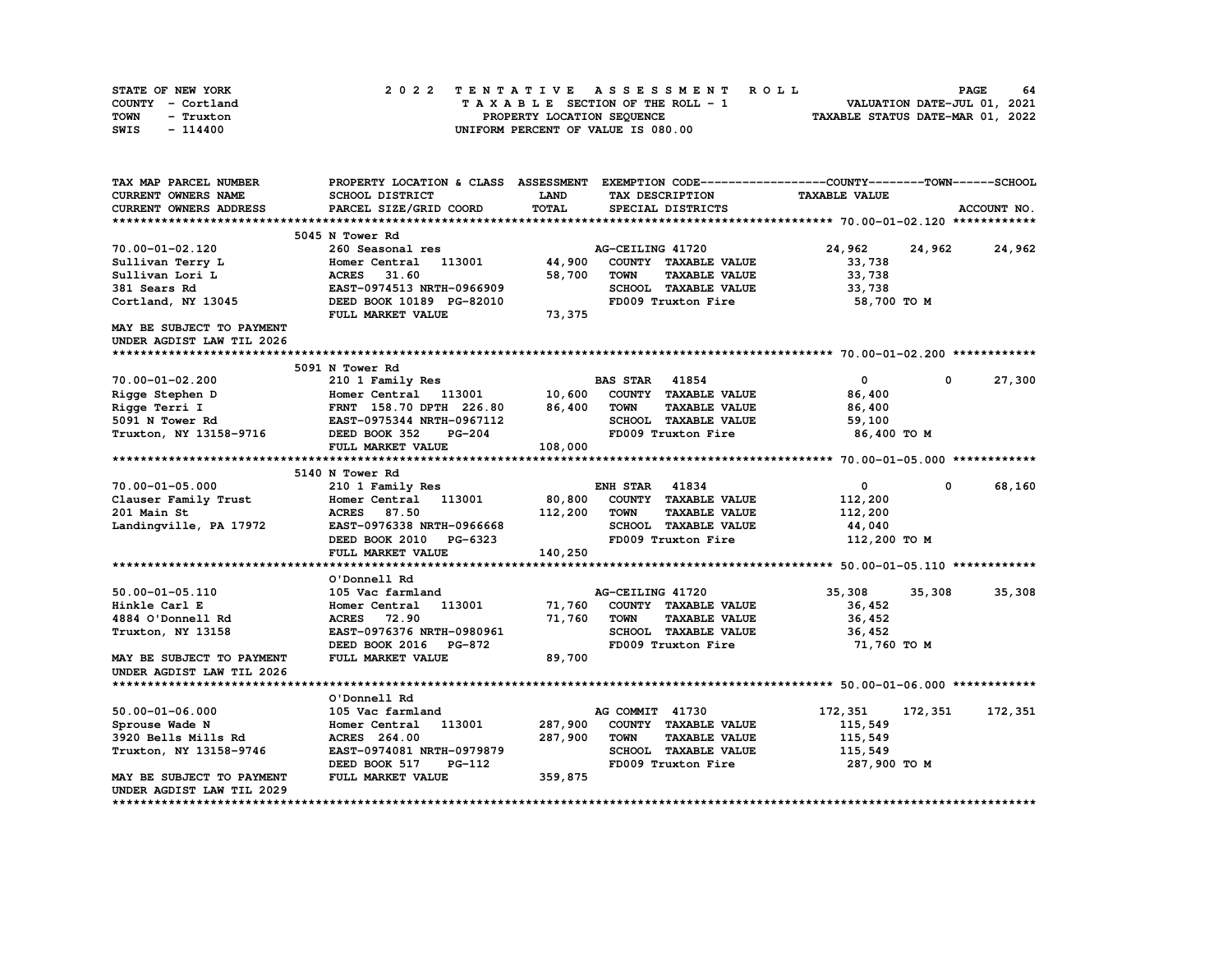| STATE OF NEW YORK | 2022 TENTATIVE ASSESSMENT ROLL     | 65<br><b>PAGE</b>                |
|-------------------|------------------------------------|----------------------------------|
| COUNTY - Cortland | TAXABLE SECTION OF THE ROLL - 1    | VALUATION DATE-JUL 01, 2021      |
| TOWN<br>- Truxton | PROPERTY LOCATION SEQUENCE         | TAXABLE STATUS DATE-MAR 01, 2022 |
| SWIS<br>$-114400$ | UNIFORM PERCENT OF VALUE IS 080.00 |                                  |

| TAX MAP PARCEL NUMBER     | PROPERTY LOCATION & CLASS ASSESSMENT |              | EXEMPTION CODE-----------------COUNTY-------TOWN------SCHOOL |                      |                  |
|---------------------------|--------------------------------------|--------------|--------------------------------------------------------------|----------------------|------------------|
| CURRENT OWNERS NAME       | <b>SCHOOL DISTRICT</b>               | LAND         | TAX DESCRIPTION                                              | <b>TAXABLE VALUE</b> |                  |
| CURRENT OWNERS ADDRESS    | PARCEL SIZE/GRID COORD               | <b>TOTAL</b> | SPECIAL DISTRICTS                                            |                      | ACCOUNT NO.      |
|                           |                                      |              |                                                              |                      |                  |
|                           | O'Donnell Rd                         |              |                                                              |                      |                  |
| $50.00 - 01 - 23.000$     | 105 Vac farmland                     |              | AG-CEILING 41720                                             | 7,377                | 7,377<br>7,377   |
| Hinkle Carl E             | Homer Central<br>113001              | 13,400       | COUNTY TAXABLE VALUE                                         | 6,023                |                  |
| Hinkle Janie M            | 11.00<br><b>ACRES</b>                | 13,400       | <b>TOWN</b><br><b>TAXABLE VALUE</b>                          | 6,023                |                  |
| 5493 Cheningo Rd          | EAST-0973517 NRTH-0977623            |              | <b>SCHOOL TAXABLE VALUE</b>                                  | 6,023                |                  |
| Truxton, NY 13158         | DEED BOOK 10325 PG-23002             |              | FD009 Truxton Fire                                           | 13,400 TO M          |                  |
|                           | FULL MARKET VALUE                    | 16,750       |                                                              |                      |                  |
| MAY BE SUBJECT TO PAYMENT |                                      |              |                                                              |                      |                  |
| UNDER AGDIST LAW TIL 2026 |                                      |              |                                                              |                      |                  |
|                           |                                      |              |                                                              |                      |                  |
|                           | 5493 O'Donnell Rd                    |              |                                                              |                      |                  |
| 60.00-01-03.111           | 241 Rural res&aq                     |              | AG-CEILING 41720                                             | 42,789               | 42,789<br>42,789 |
| Hinkle Carl E             | Homer Central<br>113001              | 403,300      | COUNTY TAXABLE VALUE                                         | 544,911              |                  |
| Hinkle Janie M            | ACRES 431.38                         | 587,700      | <b>TOWN</b><br><b>TAXABLE VALUE</b>                          | 544,911              |                  |
| 5493 Cheningo Rd          | EAST-0972954 NRTH-0974304            |              | <b>SCHOOL TAXABLE VALUE</b>                                  | 544,911              |                  |
| Truxton, NY 13158-9999    | DEED BOOK 358<br>PG-972              |              | FD009 Truxton Fire                                           | 587,700 TO M         |                  |
|                           | FULL MARKET VALUE                    | 734,625      |                                                              |                      |                  |
| MAY BE SUBJECT TO PAYMENT |                                      |              |                                                              |                      |                  |
| UNDER AGDIST LAW TIL 2026 |                                      |              |                                                              |                      |                  |
|                           |                                      |              |                                                              |                      |                  |
|                           | 5744 O'Donnell Rd                    |              |                                                              |                      |                  |
| $50.00 - 01 - 13.000$     | 260 Seasonal res                     |              | AG-CEILING 41720                                             | 50,652               | 50,652<br>50,652 |
| Archibee Sue Ann          | Homer Central 113001                 | 146,500      | COUNTY TAXABLE VALUE                                         | 182,048              |                  |
| Ganley Lisa Marie         | ACRES 147.15                         | 232,700      | <b>TOWN</b><br><b>TAXABLE VALUE</b>                          | 182,048              |                  |
| C/O Carl S Bauder         | EAST-0975447 NRTH-0977741            |              | SCHOOL TAXABLE VALUE                                         | 182,048              |                  |
| 5501 Rathbun Rd           | DEED BOOK 2002 PG-5091               |              | FD009 Truxton Fire                                           | 232,700 TO M         |                  |
| Cazenovia, NY 13035       | FULL MARKET VALUE                    | 290,875      |                                                              |                      |                  |
|                           |                                      |              |                                                              |                      |                  |
| MAY BE SUBJECT TO PAYMENT |                                      |              |                                                              |                      |                  |
| UNDER AGDIST LAW TIL 2026 |                                      |              |                                                              |                      |                  |
|                           |                                      |              |                                                              |                      |                  |
|                           | 5825 O'Donnell Rd                    |              |                                                              |                      |                  |
| $50.00 - 01 - 05.120$     | 241 Rural res&aq                     |              | COUNTY TAXABLE VALUE                                         | 227,000              |                  |
| Holmes Nancy L            | Homer Central 113001                 | 15,700       | <b>TOWN</b><br><b>TAXABLE VALUE</b>                          | 227,000              |                  |
| 5825 O'Donnell Rd         | <b>ACRES</b><br>5.07 BANKCORELOG     | 227,000      | SCHOOL TAXABLE VALUE                                         | 227,000              |                  |
| Truxton, NY 13158         | EAST-0977431 NRTH-0981118            |              | FD009 Truxton Fire                                           | 227,000 TO M         |                  |
|                           | DEED BOOK 2016 PG-493                |              |                                                              |                      |                  |
| MAY BE SUBJECT TO PAYMENT | FULL MARKET VALUE                    | 283,750      |                                                              |                      |                  |
| UNDER AGDIST LAW TIL 2023 |                                      |              |                                                              |                      |                  |
|                           |                                      |              |                                                              |                      |                  |
|                           | 3729 Prospect St                     |              |                                                              |                      |                  |
| $40.09 - 01 - 18.000$     | 210 1 Family Res                     |              | <b>BAS STAR</b><br>41854                                     | $\mathbf 0$          | 27,300<br>0      |
| Morgan Matthew            | Homer Central 113001                 | 6,100        | COUNTY TAXABLE VALUE                                         | 115,780              |                  |
| Van Wagenen Macayla       | <b>FRNT</b><br>90.00 DPTH<br>86.18   | 115,780      | <b>TOWN</b><br><b>TAXABLE VALUE</b>                          | 115,780              |                  |
| 3729 Prospect St          | <b>BANKCORELOG</b>                   |              | <b>SCHOOL TAXABLE VALUE</b>                                  | 88,480               |                  |
| Truxton, NY 13158         | EAST-0968996 NRTH-0988799            |              | FD009 Truxton Fire                                           | 115,780 TO M         |                  |
|                           | DEED BOOK 2020<br><b>PG-45553</b>    |              |                                                              |                      |                  |
|                           | FULL MARKET VALUE                    | 144,725      |                                                              |                      |                  |
|                           |                                      |              |                                                              |                      |                  |

**\*\*\*\*\*\*\*\*\*\*\*\*\*\*\*\*\*\*\*\*\*\*\*\*\*\*\*\*\*\*\*\*\*\*\*\*\*\*\*\*\*\*\*\*\*\*\*\*\*\*\*\*\*\*\*\*\*\*\*\*\*\*\*\*\*\*\*\*\*\*\*\*\*\*\*\*\*\*\*\*\*\*\*\*\*\*\*\*\*\*\*\*\*\*\*\*\*\*\*\*\*\*\*\*\*\*\*\*\*\*\*\*\*\*\*\*\*\*\*\*\*\*\*\*\*\*\*\*\*\*\*\***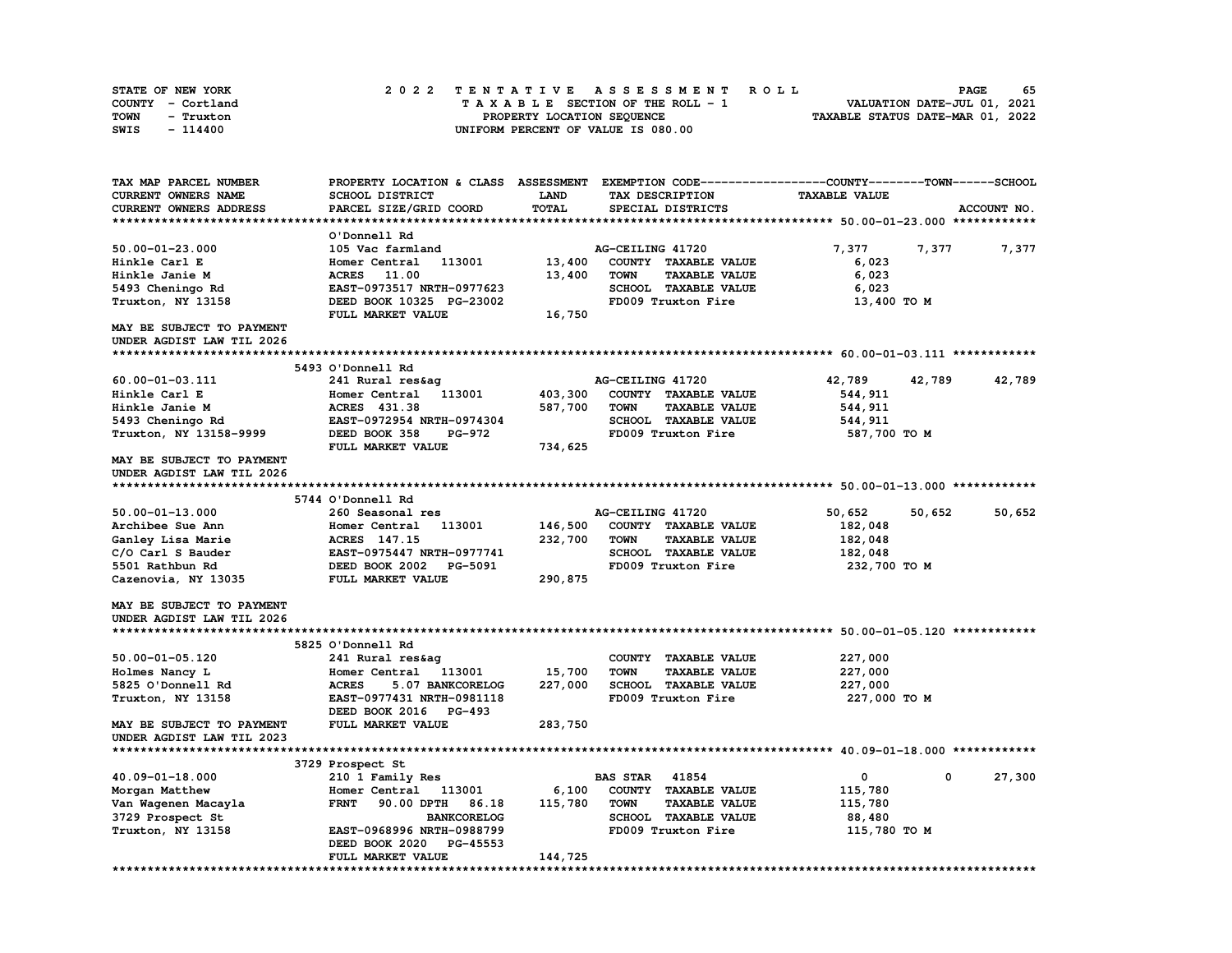| STATE OF NEW YORK | 2022 TENTATIVE ASSESSMENT ROLL     | 66<br><b>PAGE</b>                |
|-------------------|------------------------------------|----------------------------------|
| COUNTY - Cortland | TAXABLE SECTION OF THE ROLL - 1    | VALUATION DATE-JUL 01, 2021      |
| TOWN<br>- Truxton | PROPERTY LOCATION SEQUENCE         | TAXABLE STATUS DATE-MAR 01, 2022 |
| SWIS<br>- 114400  | UNIFORM PERCENT OF VALUE IS 080.00 |                                  |

| TAX MAP PARCEL NUMBER  | PROPERTY LOCATION & CLASS ASSESSMENT |              | EXEMPTION CODE-----------------COUNTY-------TOWN------SCHOOL |                      |              |             |
|------------------------|--------------------------------------|--------------|--------------------------------------------------------------|----------------------|--------------|-------------|
| CURRENT OWNERS NAME    | <b>SCHOOL DISTRICT</b>               | LAND         | TAX DESCRIPTION                                              | <b>TAXABLE VALUE</b> |              |             |
| CURRENT OWNERS ADDRESS | PARCEL SIZE/GRID COORD               | <b>TOTAL</b> | SPECIAL DISTRICTS                                            |                      |              | ACCOUNT NO. |
|                        |                                      |              |                                                              |                      |              |             |
|                        | 3735 Prospect St                     |              |                                                              |                      |              |             |
| 40.09-01-19.000        | 210 1 Family Res                     |              | <b>BAS STAR 41854</b>                                        | $\mathbf 0$          | $\mathbf 0$  | 27,300      |
| Campbell Sandra E      | Homer Central 113001                 | 6,000        | COUNTY TAXABLE VALUE                                         | 68,100               |              |             |
| 3735 Prospect St       | <b>FRNT</b><br>89.21 DPTH<br>87.28   | 68,100       | <b>TOWN</b><br><b>TAXABLE VALUE</b>                          | 68,100               |              |             |
| Truxton, NY 13158-9750 | <b>BANKCORELOG</b>                   |              | SCHOOL TAXABLE VALUE                                         | 40,800               |              |             |
|                        | EAST-0968995 NRTH-0988888            |              | FD009 Truxton Fire                                           | 68,100 TO M          |              |             |
|                        | DEED BOOK 2000<br><b>PG-5329</b>     |              |                                                              |                      |              |             |
|                        | FULL MARKET VALUE                    | 85,125       |                                                              |                      |              |             |
|                        |                                      |              |                                                              |                      |              |             |
|                        | 3736 Prospect St                     |              |                                                              |                      |              |             |
| 40.09-01-41.000        | 210 1 Family Res                     |              | 41854<br><b>BAS STAR</b>                                     | $\mathbf 0$          | $\mathbf{0}$ | 27,300      |
| Whalen Jerry W         | 113001<br>Homer Central              | 12,300       | COUNTY TAXABLE VALUE                                         | 78,200               |              |             |
| Whalen Michelle M      | 1.24<br><b>ACRES</b>                 | 78,200       | <b>TOWN</b><br><b>TAXABLE VALUE</b>                          | 78,200               |              |             |
| 3736 Prospect St       | EAST-0969204 NRTH-0988911            |              | SCHOOL TAXABLE VALUE                                         | 50,900               |              |             |
| Truxton, NY 13158-9750 | DEED BOOK 554<br>$PG-77$             |              | FD009 Truxton Fire                                           | 78,200 TO M          |              |             |
|                        | FULL MARKET VALUE                    | 97,750       |                                                              |                      |              |             |
|                        |                                      |              |                                                              |                      |              |             |
|                        | 3737 Prospect St                     |              |                                                              |                      |              |             |
| 40.09-01-20.000        | 210 1 Family Res                     |              | <b>BAS STAR 41854</b>                                        | $\mathbf{0}$         | $\mathbf{0}$ | 27,300      |
| Steed-Hughes Astrid    | Homer Central 113001                 | 5,800        | COUNTY TAXABLE VALUE                                         | 63,500               |              |             |
| Hughes Bernard C       | <b>FRNT</b><br>72.92 DPTH<br>88.57   | 63,500       | <b>TOWN</b><br><b>TAXABLE VALUE</b>                          | 63,500               |              |             |
| 3737 Prospect St       | EAST-0968993 NRTH-0988969            |              | SCHOOL TAXABLE VALUE                                         | 36,200               |              |             |
| Truxton, NY 13158-9750 | DEED BOOK 2012 PG-3329               |              | FD009 Truxton Fire                                           | 63,500 TO M          |              |             |
|                        | FULL MARKET VALUE                    | 79,375       |                                                              |                      |              |             |
|                        |                                      |              |                                                              |                      |              |             |
|                        | 3741 Prospect St                     |              |                                                              |                      |              |             |
| 40.09-01-21.000        | 210 1 Family Res                     |              | COUNTY TAXABLE VALUE                                         | 87,280               |              |             |
| Blum Shana H           | Homer Central 113001                 | 6,000        | <b>TOWN</b><br><b>TAXABLE VALUE</b>                          | 87,280               |              |             |
| Blum Scott K           | <b>FRNT</b><br>72.20 DPTH<br>94.25   | 87,280       | SCHOOL TAXABLE VALUE                                         | 87,280               |              |             |
| 3741 Prospect St       | <b>BANK WELLS</b>                    |              | FD009 Truxton Fire                                           | 87,280 TO M          |              |             |
| Truxton, NY 13158      | EAST-0968993 NRTH-0989053            |              |                                                              |                      |              |             |
|                        | DEED BOOK 2016<br>PG-5292            |              |                                                              |                      |              |             |
|                        | FULL MARKET VALUE                    | 109,100      |                                                              |                      |              |             |
|                        |                                      |              |                                                              |                      |              |             |
|                        | 3742 Prospect St                     |              |                                                              |                      |              |             |
| 40.09-01-40.000        | 210 1 Family Res                     |              | <b>ENH STAR 41834</b>                                        | $\mathbf{0}$         | $\mathbf 0$  | 68,160      |
| Kinneally John P       | Homer Central 113001                 | 6,200        | COUNTY TAXABLE VALUE                                         | 68,300               |              |             |
| 3742 Prospect St       | <b>FRNT</b><br>86.00 DPTH 102.60     | 68,300       | <b>TOWN</b><br><b>TAXABLE VALUE</b>                          | 68,300               |              |             |
| Truxton, NY 13158-9750 | EAST-0969137 NRTH-0989079            |              | SCHOOL TAXABLE VALUE                                         | 140                  |              |             |
|                        | DEED BOOK 1997<br>PG-3015            |              | FD009 Truxton Fire                                           | 68,300 ТО М          |              |             |
|                        | FULL MARKET VALUE                    | 85,375       |                                                              |                      |              |             |
|                        |                                      |              |                                                              |                      |              |             |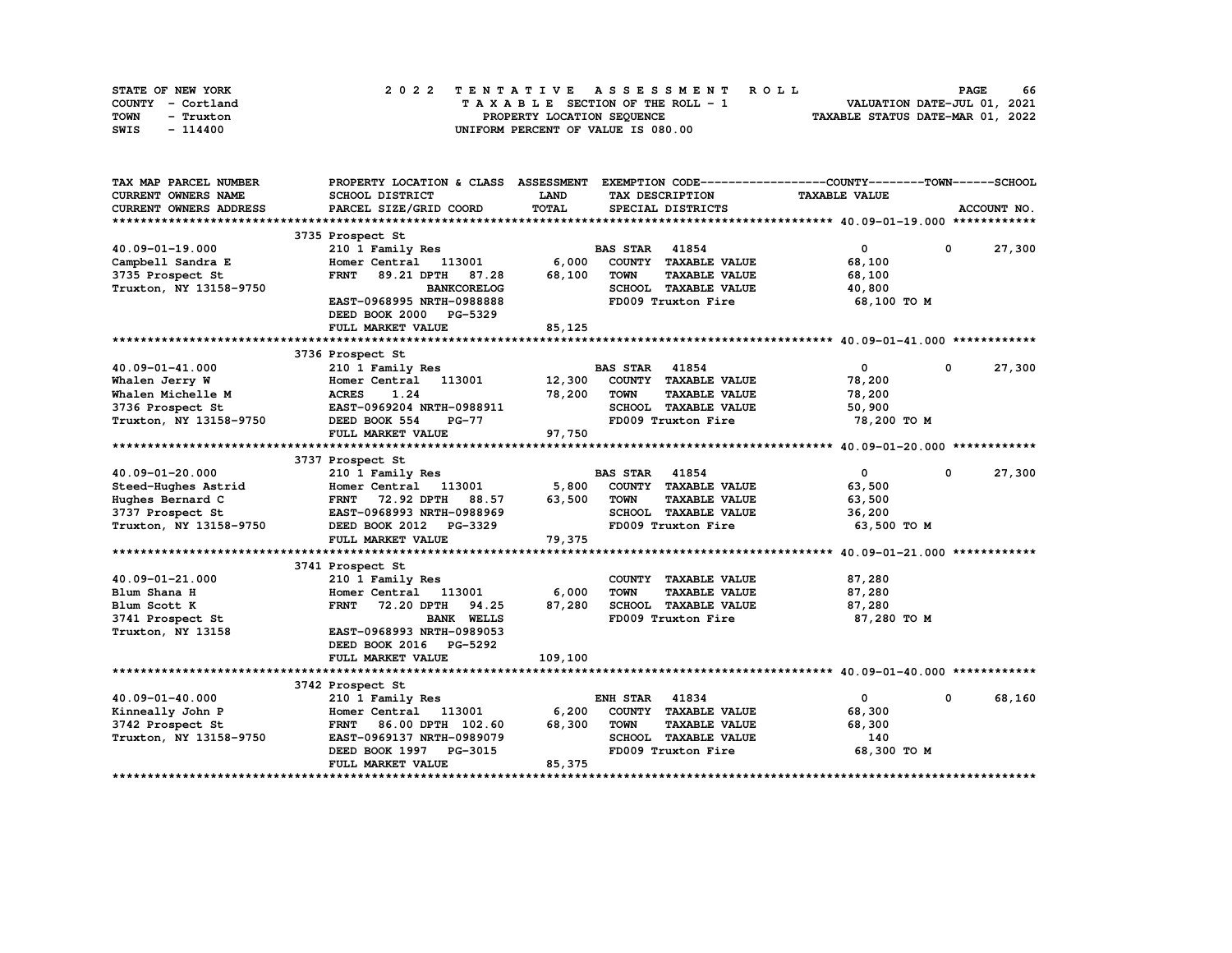| STATE OF NEW YORK | 2022 TENTATIVE ASSESSMENT ROLL     | 67<br><b>PAGE</b>                |
|-------------------|------------------------------------|----------------------------------|
| COUNTY - Cortland | TAXABLE SECTION OF THE ROLL - 1    | VALUATION DATE-JUL 01, 2021      |
| TOWN<br>- Truxton | PROPERTY LOCATION SEQUENCE         | TAXABLE STATUS DATE-MAR 01, 2022 |
| SWIS<br>- 114400  | UNIFORM PERCENT OF VALUE IS 080.00 |                                  |

| TAX MAP PARCEL NUMBER      | PROPERTY LOCATION & CLASS ASSESSMENT |              |                         |                             | EXEMPTION CODE-----------------COUNTY-------TOWN------SCHOOL |          |             |
|----------------------------|--------------------------------------|--------------|-------------------------|-----------------------------|--------------------------------------------------------------|----------|-------------|
| <b>CURRENT OWNERS NAME</b> | <b>SCHOOL DISTRICT</b>               | <b>LAND</b>  |                         | TAX DESCRIPTION             | <b>TAXABLE VALUE</b>                                         |          |             |
| CURRENT OWNERS ADDRESS     | PARCEL SIZE/GRID COORD               | <b>TOTAL</b> |                         | SPECIAL DISTRICTS           |                                                              |          | ACCOUNT NO. |
|                            |                                      |              |                         |                             |                                                              |          |             |
|                            | 3743 Prospect St                     |              |                         |                             |                                                              |          |             |
| 40.09-01-22.000            | 210 1 Family Res                     |              | <b>ENH STAR</b>         | 41834                       | 0                                                            | 0        | 68,160      |
| Rainbow Kenneth            | Homer Central 113001                 | 6,500        |                         | COUNTY TAXABLE VALUE        | 110,800                                                      |          |             |
| Rainbow Elizabeth          | 53.00 DPTH 244.65<br><b>FRNT</b>     | 110,800      | <b>TOWN</b>             | <b>TAXABLE VALUE</b>        | 110,800                                                      |          |             |
| 3743 Prospect St           | EAST-0968926 NRTH-0989173            |              |                         | SCHOOL TAXABLE VALUE        | 42,640                                                       |          |             |
| Truxton, NY 13158-9750     | DEED BOOK 289<br><b>PG-846</b>       |              |                         | FD009 Truxton Fire          | 110,800 TO M                                                 |          |             |
|                            | FULL MARKET VALUE                    | 138,500      |                         |                             |                                                              |          |             |
|                            |                                      |              |                         |                             |                                                              |          |             |
|                            | 3745 Prospect St                     |              |                         |                             |                                                              |          |             |
| 40.09-01-23.200            | 270 Mfg housing                      |              | ENH STAR                | 41834                       | $^{\circ}$                                                   | 0        | 68,160      |
| Hartnett John C            | Homer Central 113001                 | 10,600       |                         | COUNTY TAXABLE VALUE        | 78,820                                                       |          |             |
| Hartnett Jacqueline D      | FRNT 15.01 DPTH 248.67               | 78,820       | <b>TOWN</b>             | <b>TAXABLE VALUE</b>        | 78,820                                                       |          |             |
| 3745 Prospect St           | EAST-0968907 NRTH-0989327            |              |                         | SCHOOL TAXABLE VALUE        | 10,660                                                       |          |             |
| Truxton, NY 13158          | DEED BOOK 547<br>PG-266              |              |                         | FD009 Truxton Fire          | 78,820 TO M                                                  |          |             |
|                            | FULL MARKET VALUE                    | 98,525       |                         |                             |                                                              |          |             |
|                            |                                      |              |                         |                             |                                                              |          |             |
|                            | 3747 Prospect St                     |              |                         |                             |                                                              |          |             |
| 40.09-01-23.100            | 210 1 Family Res                     |              | <b>BAS STAR</b>         | 41854                       | 0                                                            | 0        | 27,300      |
| Hartnett Mark D            | Homer Central 113001                 | 12,000       |                         | COUNTY TAXABLE VALUE        | 70,300                                                       |          |             |
| Hartnett Michael R         | <b>ACRES</b><br>1.00                 | 70,300       | <b>TOWN</b>             | <b>TAXABLE VALUE</b>        | 70,300                                                       |          |             |
| 3747 Prospect St           | EAST-0969089 NRTH-0989310            |              |                         | <b>SCHOOL TAXABLE VALUE</b> | 43,000                                                       |          |             |
| Truxton, NY 13158-9750     | DEED BOOK 2016 PG-4991               |              |                         | FD009 Truxton Fire          | 70,300 TO M                                                  |          |             |
|                            | FULL MARKET VALUE                    | 87,875       |                         |                             |                                                              |          |             |
|                            |                                      |              |                         |                             |                                                              |          |             |
|                            | 3749 Prospect St                     |              |                         |                             |                                                              |          |             |
| 40.09-01-24.000            | 241 Rural res&ag                     |              | <b>VET WAR C 41122</b>  |                             | 5,460                                                        | 0        | 0           |
| O'Donnell Robert J         | Homer Central 113001                 |              | 23,700 VET WAR T 41123  |                             | 0                                                            | 10,920   | $\Omega$    |
| 3749 Prospect St           | 10.70<br><b>ACRES</b>                |              | 95,600 AG-CEILING 41720 |                             | 8,387                                                        | 8,387    | 8,387       |
| Truxton, NY 13158-9750     | EAST-0968996 NRTH-0989490            |              | <b>ENH STAR</b>         | 41834                       | $^{\circ}$                                                   | $\Omega$ | 68,160      |
|                            | DEED BOOK 559<br><b>PG-308</b>       |              |                         | COUNTY TAXABLE VALUE        | 81,753                                                       |          |             |
| MAY BE SUBJECT TO PAYMENT  | FULL MARKET VALUE                    | 119,500      | <b>TOWN</b>             | <b>TAXABLE VALUE</b>        | 76,293                                                       |          |             |
| UNDER AGDIST LAW TIL 2026  |                                      |              |                         | SCHOOL TAXABLE VALUE        | 19,053                                                       |          |             |
|                            |                                      |              |                         | FD009 Truxton Fire          | 95,600 TO M                                                  |          |             |
|                            |                                      |              |                         |                             |                                                              |          |             |
|                            | 3750 Prospect St                     |              |                         |                             |                                                              |          |             |
| 40.09-01-39.000            | 210 1 Family Res                     |              | VET COM C 41132         |                             | 9,100                                                        | 0        |             |
| French Donald R            | Homer Central 113001                 |              | 6,300 BAS STAR          | 41854                       | 0                                                            | 0        | 27,300      |
| French Charles F           | <b>FRNT</b><br>75.00 DPTH 131.65     |              | 104,100 VET COM T 41133 |                             | $\mathbf 0$                                                  | 18,200   | $\Omega$    |
| 3750 Prospect St           | EAST-0969227 NRTH-0989061            |              |                         | COUNTY TAXABLE VALUE        | 95,000                                                       |          |             |
| Truxton, NY 13158-9750     | DEED BOOK 2009 PG-4583               |              | <b>TOWN</b>             | <b>TAXABLE VALUE</b>        | 85,900                                                       |          |             |
|                            | FULL MARKET VALUE                    | 130,125      |                         | <b>SCHOOL TAXABLE VALUE</b> | 76,800                                                       |          |             |
|                            |                                      |              |                         | FD009 Truxton Fire          | 104,100 TO M                                                 |          |             |
|                            |                                      |              |                         |                             |                                                              |          |             |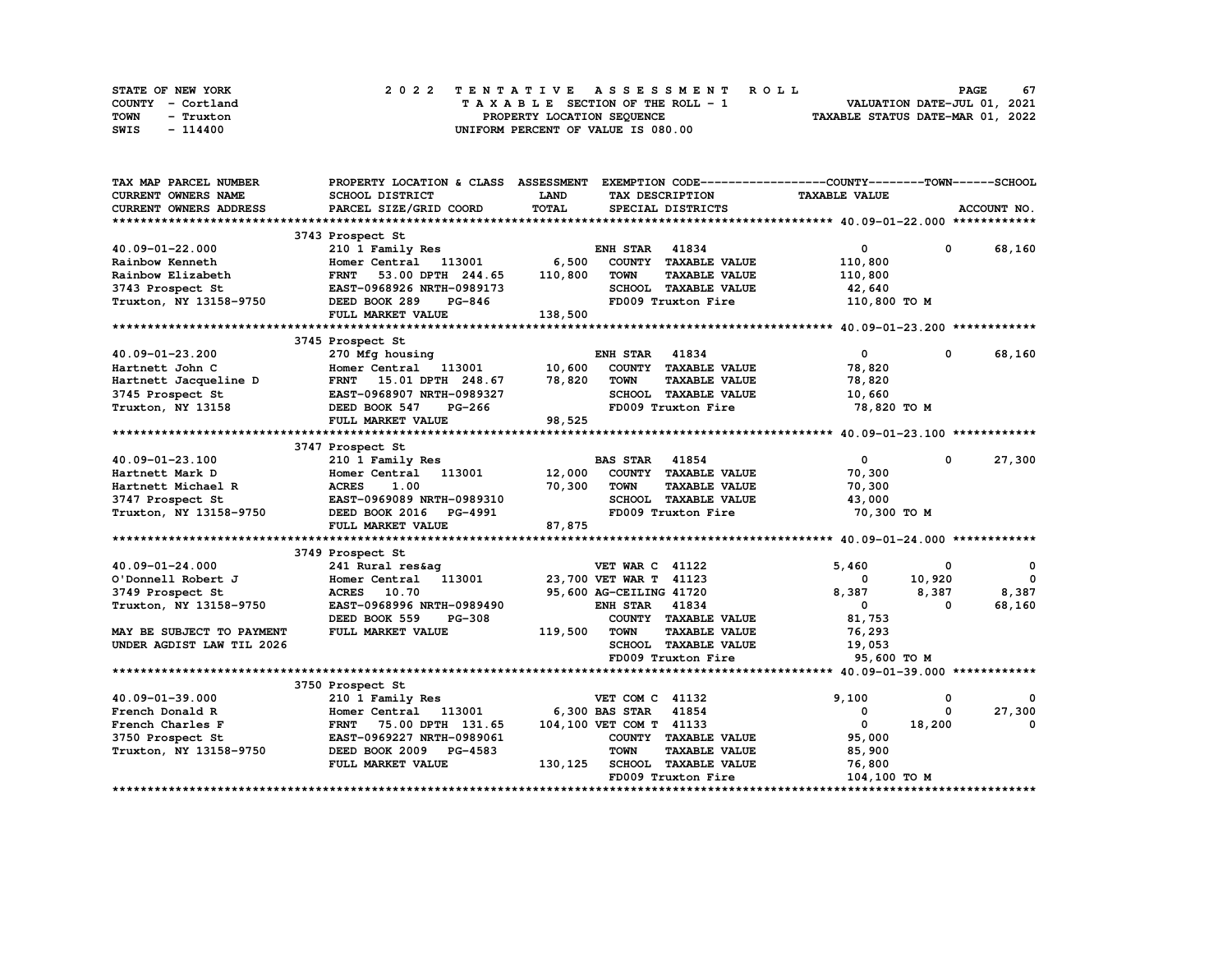| STATE OF NEW YORK | 2022 TENTATIVE ASSESSMENT ROLL     | 68<br><b>PAGE</b>                |
|-------------------|------------------------------------|----------------------------------|
| COUNTY - Cortland | TAXABLE SECTION OF THE ROLL - 1    | VALUATION DATE-JUL 01, 2021      |
| TOWN<br>- Truxton | PROPERTY LOCATION SEQUENCE         | TAXABLE STATUS DATE-MAR 01, 2022 |
| SWIS<br>- 114400  | UNIFORM PERCENT OF VALUE IS 080.00 |                                  |

| <b>CURRENT OWNERS NAME</b><br><b>SCHOOL DISTRICT</b><br>LAND<br>TAX DESCRIPTION<br><b>TAXABLE VALUE</b><br>TOTAL<br>CURRENT OWNERS ADDRESS<br>PARCEL SIZE/GRID COORD<br>SPECIAL DISTRICTS<br>ACCOUNT NO.<br>3752 Prospect St<br>40.09-01-38.000<br>210 1 Family Res<br>88,000<br>COUNTY TAXABLE VALUE<br>6,600<br>113001<br><b>TOWN</b><br><b>TAXABLE VALUE</b><br>88,000<br>Darling Nicholas Aaron<br>Homer Central<br>88,000<br>SCHOOL TAXABLE VALUE<br>88,000<br>Darling Katlin<br><b>FRNT</b><br>61.10 DPTH 189.58<br>FD009 Truxton Fire<br>3752 Prospect St<br><b>BANKCORELOG</b><br>88,000 TO M<br>Truxton, NY 13158<br>EAST-0969298 NRTH-0989037<br>DEED BOOK 2020 PG-6838<br>110,000<br>FULL MARKET VALUE<br>3754 Prospect St<br>$\mathbf{0}$<br><b>BAS STAR 41854</b><br>27,300<br>40.09-01-37.000<br>210 1 Family Res<br>0<br>COUNTY TAXABLE VALUE<br>Homer Central 113001<br>12,700<br>81,500<br>Lira Joaquin S<br>Lira Carol L<br>81,500<br><b>TOWN</b><br><b>TAXABLE VALUE</b><br><b>ACRES</b><br>1.57 BANK WELLS<br>81,500<br>SCHOOL TAXABLE VALUE<br>3754 Prospect St<br>EAST-0969424 NRTH-0988977<br>54,200<br>FD009 Truxton Fire<br>Truxton, NY 13158<br>DEED BOOK 10519 PG-62002<br>81,500 TO M<br>FULL MARKET VALUE<br>101,875<br>3761 Prospect St<br>$40.09 - 01 - 34.000$<br>210 1 Family Res<br><b>VET WAR C 41122</b><br>5.460<br>0<br>0<br>8,000 VET WAR T 41123<br>0<br>Bushaw Stanley L<br>Homer Central 113001<br>0<br>10,920<br>104,600 ENH STAR<br>41834<br>$\mathbf{0}$<br>68,160<br><b>Bushaw Frances M</b><br>FRNT 145.00 DPTH 150.25<br>0<br>COUNTY TAXABLE VALUE<br>99,140<br>3761 Prospect St<br>EAST-0969551 NRTH-0989278<br><b>TOWN</b><br><b>TAXABLE VALUE</b><br>Truxton, NY 13158-4118<br>DEED BOOK 367<br>$PG-27$<br>93,680<br><b>SCHOOL TAXABLE VALUE</b><br>FULL MARKET VALUE<br>130,750<br>36,440<br>FD009 Truxton Fire<br>104,600 TO M<br>3767 Prospect St<br>27,300<br>40.00-04-08.000<br>220 2 Family Res<br><b>BAS STAR</b><br>41854<br>$\mathbf{0}$<br>$\mathbf 0$<br>24,000<br>113001<br>COUNTY TAXABLE VALUE<br>Reakes Jeffery D<br>Homer Central<br>127,900<br>127,900<br><b>ACRES</b> 11.50<br><b>TOWN</b><br><b>TAXABLE VALUE</b><br>Reakes Kimberly A<br>127,900<br>3767 Prospect St<br>SCHOOL TAXABLE VALUE<br>EAST-0969841 NRTH-0989575<br>100,600<br>Truxton, NY 13158-9748<br>FD009 Truxton Fire<br>DEED BOOK 1997 PG-873<br>127,900 то м<br>FULL MARKET VALUE<br>159,875<br>6346 Prospect Ter<br>40.09-01-33.000<br>210 1 Family Res<br>118,100<br>COUNTY TAXABLE VALUE<br>Cornell Michelle Nicole<br>10,100<br><b>TOWN</b><br><b>TAXABLE VALUE</b><br>Homer Central 113001<br>118,100<br>118,100<br>SCHOOL TAXABLE VALUE<br>6346 Prospect Ter<br>FRNT 132.34 DPTH 248.58<br>118,100<br><b>BANKCORELOG</b><br>FD009 Truxton Fire<br>Truxton, NY 13158-9749<br>118,100 TO M<br>EAST-0969601 NRTH-0989413<br>DEED BOOK 2020<br>PG-2207<br>147,625<br>FULL MARKET VALUE | TAX MAP PARCEL NUMBER | PROPERTY LOCATION & CLASS ASSESSMENT |  | EXEMPTION CODE-----------------COUNTY-------TOWN------SCHOOL |  |
|----------------------------------------------------------------------------------------------------------------------------------------------------------------------------------------------------------------------------------------------------------------------------------------------------------------------------------------------------------------------------------------------------------------------------------------------------------------------------------------------------------------------------------------------------------------------------------------------------------------------------------------------------------------------------------------------------------------------------------------------------------------------------------------------------------------------------------------------------------------------------------------------------------------------------------------------------------------------------------------------------------------------------------------------------------------------------------------------------------------------------------------------------------------------------------------------------------------------------------------------------------------------------------------------------------------------------------------------------------------------------------------------------------------------------------------------------------------------------------------------------------------------------------------------------------------------------------------------------------------------------------------------------------------------------------------------------------------------------------------------------------------------------------------------------------------------------------------------------------------------------------------------------------------------------------------------------------------------------------------------------------------------------------------------------------------------------------------------------------------------------------------------------------------------------------------------------------------------------------------------------------------------------------------------------------------------------------------------------------------------------------------------------------------------------------------------------------------------------------------------------------------------------------------------------------------------------------------------------------------------------------------------------------------------------------------------------------------------------------------------------------------------------------------------------------------------------------------------------------------------------------------------------------------------------------|-----------------------|--------------------------------------|--|--------------------------------------------------------------|--|
|                                                                                                                                                                                                                                                                                                                                                                                                                                                                                                                                                                                                                                                                                                                                                                                                                                                                                                                                                                                                                                                                                                                                                                                                                                                                                                                                                                                                                                                                                                                                                                                                                                                                                                                                                                                                                                                                                                                                                                                                                                                                                                                                                                                                                                                                                                                                                                                                                                                                                                                                                                                                                                                                                                                                                                                                                                                                                                                                  |                       |                                      |  |                                                              |  |
|                                                                                                                                                                                                                                                                                                                                                                                                                                                                                                                                                                                                                                                                                                                                                                                                                                                                                                                                                                                                                                                                                                                                                                                                                                                                                                                                                                                                                                                                                                                                                                                                                                                                                                                                                                                                                                                                                                                                                                                                                                                                                                                                                                                                                                                                                                                                                                                                                                                                                                                                                                                                                                                                                                                                                                                                                                                                                                                                  |                       |                                      |  |                                                              |  |
|                                                                                                                                                                                                                                                                                                                                                                                                                                                                                                                                                                                                                                                                                                                                                                                                                                                                                                                                                                                                                                                                                                                                                                                                                                                                                                                                                                                                                                                                                                                                                                                                                                                                                                                                                                                                                                                                                                                                                                                                                                                                                                                                                                                                                                                                                                                                                                                                                                                                                                                                                                                                                                                                                                                                                                                                                                                                                                                                  |                       |                                      |  |                                                              |  |
|                                                                                                                                                                                                                                                                                                                                                                                                                                                                                                                                                                                                                                                                                                                                                                                                                                                                                                                                                                                                                                                                                                                                                                                                                                                                                                                                                                                                                                                                                                                                                                                                                                                                                                                                                                                                                                                                                                                                                                                                                                                                                                                                                                                                                                                                                                                                                                                                                                                                                                                                                                                                                                                                                                                                                                                                                                                                                                                                  |                       |                                      |  |                                                              |  |
|                                                                                                                                                                                                                                                                                                                                                                                                                                                                                                                                                                                                                                                                                                                                                                                                                                                                                                                                                                                                                                                                                                                                                                                                                                                                                                                                                                                                                                                                                                                                                                                                                                                                                                                                                                                                                                                                                                                                                                                                                                                                                                                                                                                                                                                                                                                                                                                                                                                                                                                                                                                                                                                                                                                                                                                                                                                                                                                                  |                       |                                      |  |                                                              |  |
|                                                                                                                                                                                                                                                                                                                                                                                                                                                                                                                                                                                                                                                                                                                                                                                                                                                                                                                                                                                                                                                                                                                                                                                                                                                                                                                                                                                                                                                                                                                                                                                                                                                                                                                                                                                                                                                                                                                                                                                                                                                                                                                                                                                                                                                                                                                                                                                                                                                                                                                                                                                                                                                                                                                                                                                                                                                                                                                                  |                       |                                      |  |                                                              |  |
|                                                                                                                                                                                                                                                                                                                                                                                                                                                                                                                                                                                                                                                                                                                                                                                                                                                                                                                                                                                                                                                                                                                                                                                                                                                                                                                                                                                                                                                                                                                                                                                                                                                                                                                                                                                                                                                                                                                                                                                                                                                                                                                                                                                                                                                                                                                                                                                                                                                                                                                                                                                                                                                                                                                                                                                                                                                                                                                                  |                       |                                      |  |                                                              |  |
|                                                                                                                                                                                                                                                                                                                                                                                                                                                                                                                                                                                                                                                                                                                                                                                                                                                                                                                                                                                                                                                                                                                                                                                                                                                                                                                                                                                                                                                                                                                                                                                                                                                                                                                                                                                                                                                                                                                                                                                                                                                                                                                                                                                                                                                                                                                                                                                                                                                                                                                                                                                                                                                                                                                                                                                                                                                                                                                                  |                       |                                      |  |                                                              |  |
|                                                                                                                                                                                                                                                                                                                                                                                                                                                                                                                                                                                                                                                                                                                                                                                                                                                                                                                                                                                                                                                                                                                                                                                                                                                                                                                                                                                                                                                                                                                                                                                                                                                                                                                                                                                                                                                                                                                                                                                                                                                                                                                                                                                                                                                                                                                                                                                                                                                                                                                                                                                                                                                                                                                                                                                                                                                                                                                                  |                       |                                      |  |                                                              |  |
|                                                                                                                                                                                                                                                                                                                                                                                                                                                                                                                                                                                                                                                                                                                                                                                                                                                                                                                                                                                                                                                                                                                                                                                                                                                                                                                                                                                                                                                                                                                                                                                                                                                                                                                                                                                                                                                                                                                                                                                                                                                                                                                                                                                                                                                                                                                                                                                                                                                                                                                                                                                                                                                                                                                                                                                                                                                                                                                                  |                       |                                      |  |                                                              |  |
|                                                                                                                                                                                                                                                                                                                                                                                                                                                                                                                                                                                                                                                                                                                                                                                                                                                                                                                                                                                                                                                                                                                                                                                                                                                                                                                                                                                                                                                                                                                                                                                                                                                                                                                                                                                                                                                                                                                                                                                                                                                                                                                                                                                                                                                                                                                                                                                                                                                                                                                                                                                                                                                                                                                                                                                                                                                                                                                                  |                       |                                      |  |                                                              |  |
|                                                                                                                                                                                                                                                                                                                                                                                                                                                                                                                                                                                                                                                                                                                                                                                                                                                                                                                                                                                                                                                                                                                                                                                                                                                                                                                                                                                                                                                                                                                                                                                                                                                                                                                                                                                                                                                                                                                                                                                                                                                                                                                                                                                                                                                                                                                                                                                                                                                                                                                                                                                                                                                                                                                                                                                                                                                                                                                                  |                       |                                      |  |                                                              |  |
|                                                                                                                                                                                                                                                                                                                                                                                                                                                                                                                                                                                                                                                                                                                                                                                                                                                                                                                                                                                                                                                                                                                                                                                                                                                                                                                                                                                                                                                                                                                                                                                                                                                                                                                                                                                                                                                                                                                                                                                                                                                                                                                                                                                                                                                                                                                                                                                                                                                                                                                                                                                                                                                                                                                                                                                                                                                                                                                                  |                       |                                      |  |                                                              |  |
|                                                                                                                                                                                                                                                                                                                                                                                                                                                                                                                                                                                                                                                                                                                                                                                                                                                                                                                                                                                                                                                                                                                                                                                                                                                                                                                                                                                                                                                                                                                                                                                                                                                                                                                                                                                                                                                                                                                                                                                                                                                                                                                                                                                                                                                                                                                                                                                                                                                                                                                                                                                                                                                                                                                                                                                                                                                                                                                                  |                       |                                      |  |                                                              |  |
|                                                                                                                                                                                                                                                                                                                                                                                                                                                                                                                                                                                                                                                                                                                                                                                                                                                                                                                                                                                                                                                                                                                                                                                                                                                                                                                                                                                                                                                                                                                                                                                                                                                                                                                                                                                                                                                                                                                                                                                                                                                                                                                                                                                                                                                                                                                                                                                                                                                                                                                                                                                                                                                                                                                                                                                                                                                                                                                                  |                       |                                      |  |                                                              |  |
|                                                                                                                                                                                                                                                                                                                                                                                                                                                                                                                                                                                                                                                                                                                                                                                                                                                                                                                                                                                                                                                                                                                                                                                                                                                                                                                                                                                                                                                                                                                                                                                                                                                                                                                                                                                                                                                                                                                                                                                                                                                                                                                                                                                                                                                                                                                                                                                                                                                                                                                                                                                                                                                                                                                                                                                                                                                                                                                                  |                       |                                      |  |                                                              |  |
|                                                                                                                                                                                                                                                                                                                                                                                                                                                                                                                                                                                                                                                                                                                                                                                                                                                                                                                                                                                                                                                                                                                                                                                                                                                                                                                                                                                                                                                                                                                                                                                                                                                                                                                                                                                                                                                                                                                                                                                                                                                                                                                                                                                                                                                                                                                                                                                                                                                                                                                                                                                                                                                                                                                                                                                                                                                                                                                                  |                       |                                      |  |                                                              |  |
|                                                                                                                                                                                                                                                                                                                                                                                                                                                                                                                                                                                                                                                                                                                                                                                                                                                                                                                                                                                                                                                                                                                                                                                                                                                                                                                                                                                                                                                                                                                                                                                                                                                                                                                                                                                                                                                                                                                                                                                                                                                                                                                                                                                                                                                                                                                                                                                                                                                                                                                                                                                                                                                                                                                                                                                                                                                                                                                                  |                       |                                      |  |                                                              |  |
|                                                                                                                                                                                                                                                                                                                                                                                                                                                                                                                                                                                                                                                                                                                                                                                                                                                                                                                                                                                                                                                                                                                                                                                                                                                                                                                                                                                                                                                                                                                                                                                                                                                                                                                                                                                                                                                                                                                                                                                                                                                                                                                                                                                                                                                                                                                                                                                                                                                                                                                                                                                                                                                                                                                                                                                                                                                                                                                                  |                       |                                      |  |                                                              |  |
|                                                                                                                                                                                                                                                                                                                                                                                                                                                                                                                                                                                                                                                                                                                                                                                                                                                                                                                                                                                                                                                                                                                                                                                                                                                                                                                                                                                                                                                                                                                                                                                                                                                                                                                                                                                                                                                                                                                                                                                                                                                                                                                                                                                                                                                                                                                                                                                                                                                                                                                                                                                                                                                                                                                                                                                                                                                                                                                                  |                       |                                      |  |                                                              |  |
|                                                                                                                                                                                                                                                                                                                                                                                                                                                                                                                                                                                                                                                                                                                                                                                                                                                                                                                                                                                                                                                                                                                                                                                                                                                                                                                                                                                                                                                                                                                                                                                                                                                                                                                                                                                                                                                                                                                                                                                                                                                                                                                                                                                                                                                                                                                                                                                                                                                                                                                                                                                                                                                                                                                                                                                                                                                                                                                                  |                       |                                      |  |                                                              |  |
|                                                                                                                                                                                                                                                                                                                                                                                                                                                                                                                                                                                                                                                                                                                                                                                                                                                                                                                                                                                                                                                                                                                                                                                                                                                                                                                                                                                                                                                                                                                                                                                                                                                                                                                                                                                                                                                                                                                                                                                                                                                                                                                                                                                                                                                                                                                                                                                                                                                                                                                                                                                                                                                                                                                                                                                                                                                                                                                                  |                       |                                      |  |                                                              |  |
|                                                                                                                                                                                                                                                                                                                                                                                                                                                                                                                                                                                                                                                                                                                                                                                                                                                                                                                                                                                                                                                                                                                                                                                                                                                                                                                                                                                                                                                                                                                                                                                                                                                                                                                                                                                                                                                                                                                                                                                                                                                                                                                                                                                                                                                                                                                                                                                                                                                                                                                                                                                                                                                                                                                                                                                                                                                                                                                                  |                       |                                      |  |                                                              |  |
|                                                                                                                                                                                                                                                                                                                                                                                                                                                                                                                                                                                                                                                                                                                                                                                                                                                                                                                                                                                                                                                                                                                                                                                                                                                                                                                                                                                                                                                                                                                                                                                                                                                                                                                                                                                                                                                                                                                                                                                                                                                                                                                                                                                                                                                                                                                                                                                                                                                                                                                                                                                                                                                                                                                                                                                                                                                                                                                                  |                       |                                      |  |                                                              |  |
|                                                                                                                                                                                                                                                                                                                                                                                                                                                                                                                                                                                                                                                                                                                                                                                                                                                                                                                                                                                                                                                                                                                                                                                                                                                                                                                                                                                                                                                                                                                                                                                                                                                                                                                                                                                                                                                                                                                                                                                                                                                                                                                                                                                                                                                                                                                                                                                                                                                                                                                                                                                                                                                                                                                                                                                                                                                                                                                                  |                       |                                      |  |                                                              |  |
|                                                                                                                                                                                                                                                                                                                                                                                                                                                                                                                                                                                                                                                                                                                                                                                                                                                                                                                                                                                                                                                                                                                                                                                                                                                                                                                                                                                                                                                                                                                                                                                                                                                                                                                                                                                                                                                                                                                                                                                                                                                                                                                                                                                                                                                                                                                                                                                                                                                                                                                                                                                                                                                                                                                                                                                                                                                                                                                                  |                       |                                      |  |                                                              |  |
|                                                                                                                                                                                                                                                                                                                                                                                                                                                                                                                                                                                                                                                                                                                                                                                                                                                                                                                                                                                                                                                                                                                                                                                                                                                                                                                                                                                                                                                                                                                                                                                                                                                                                                                                                                                                                                                                                                                                                                                                                                                                                                                                                                                                                                                                                                                                                                                                                                                                                                                                                                                                                                                                                                                                                                                                                                                                                                                                  |                       |                                      |  |                                                              |  |
|                                                                                                                                                                                                                                                                                                                                                                                                                                                                                                                                                                                                                                                                                                                                                                                                                                                                                                                                                                                                                                                                                                                                                                                                                                                                                                                                                                                                                                                                                                                                                                                                                                                                                                                                                                                                                                                                                                                                                                                                                                                                                                                                                                                                                                                                                                                                                                                                                                                                                                                                                                                                                                                                                                                                                                                                                                                                                                                                  |                       |                                      |  |                                                              |  |
|                                                                                                                                                                                                                                                                                                                                                                                                                                                                                                                                                                                                                                                                                                                                                                                                                                                                                                                                                                                                                                                                                                                                                                                                                                                                                                                                                                                                                                                                                                                                                                                                                                                                                                                                                                                                                                                                                                                                                                                                                                                                                                                                                                                                                                                                                                                                                                                                                                                                                                                                                                                                                                                                                                                                                                                                                                                                                                                                  |                       |                                      |  |                                                              |  |
|                                                                                                                                                                                                                                                                                                                                                                                                                                                                                                                                                                                                                                                                                                                                                                                                                                                                                                                                                                                                                                                                                                                                                                                                                                                                                                                                                                                                                                                                                                                                                                                                                                                                                                                                                                                                                                                                                                                                                                                                                                                                                                                                                                                                                                                                                                                                                                                                                                                                                                                                                                                                                                                                                                                                                                                                                                                                                                                                  |                       |                                      |  |                                                              |  |
|                                                                                                                                                                                                                                                                                                                                                                                                                                                                                                                                                                                                                                                                                                                                                                                                                                                                                                                                                                                                                                                                                                                                                                                                                                                                                                                                                                                                                                                                                                                                                                                                                                                                                                                                                                                                                                                                                                                                                                                                                                                                                                                                                                                                                                                                                                                                                                                                                                                                                                                                                                                                                                                                                                                                                                                                                                                                                                                                  |                       |                                      |  |                                                              |  |
|                                                                                                                                                                                                                                                                                                                                                                                                                                                                                                                                                                                                                                                                                                                                                                                                                                                                                                                                                                                                                                                                                                                                                                                                                                                                                                                                                                                                                                                                                                                                                                                                                                                                                                                                                                                                                                                                                                                                                                                                                                                                                                                                                                                                                                                                                                                                                                                                                                                                                                                                                                                                                                                                                                                                                                                                                                                                                                                                  |                       |                                      |  |                                                              |  |
|                                                                                                                                                                                                                                                                                                                                                                                                                                                                                                                                                                                                                                                                                                                                                                                                                                                                                                                                                                                                                                                                                                                                                                                                                                                                                                                                                                                                                                                                                                                                                                                                                                                                                                                                                                                                                                                                                                                                                                                                                                                                                                                                                                                                                                                                                                                                                                                                                                                                                                                                                                                                                                                                                                                                                                                                                                                                                                                                  |                       |                                      |  |                                                              |  |
|                                                                                                                                                                                                                                                                                                                                                                                                                                                                                                                                                                                                                                                                                                                                                                                                                                                                                                                                                                                                                                                                                                                                                                                                                                                                                                                                                                                                                                                                                                                                                                                                                                                                                                                                                                                                                                                                                                                                                                                                                                                                                                                                                                                                                                                                                                                                                                                                                                                                                                                                                                                                                                                                                                                                                                                                                                                                                                                                  |                       |                                      |  |                                                              |  |
|                                                                                                                                                                                                                                                                                                                                                                                                                                                                                                                                                                                                                                                                                                                                                                                                                                                                                                                                                                                                                                                                                                                                                                                                                                                                                                                                                                                                                                                                                                                                                                                                                                                                                                                                                                                                                                                                                                                                                                                                                                                                                                                                                                                                                                                                                                                                                                                                                                                                                                                                                                                                                                                                                                                                                                                                                                                                                                                                  |                       |                                      |  |                                                              |  |
|                                                                                                                                                                                                                                                                                                                                                                                                                                                                                                                                                                                                                                                                                                                                                                                                                                                                                                                                                                                                                                                                                                                                                                                                                                                                                                                                                                                                                                                                                                                                                                                                                                                                                                                                                                                                                                                                                                                                                                                                                                                                                                                                                                                                                                                                                                                                                                                                                                                                                                                                                                                                                                                                                                                                                                                                                                                                                                                                  |                       |                                      |  |                                                              |  |
|                                                                                                                                                                                                                                                                                                                                                                                                                                                                                                                                                                                                                                                                                                                                                                                                                                                                                                                                                                                                                                                                                                                                                                                                                                                                                                                                                                                                                                                                                                                                                                                                                                                                                                                                                                                                                                                                                                                                                                                                                                                                                                                                                                                                                                                                                                                                                                                                                                                                                                                                                                                                                                                                                                                                                                                                                                                                                                                                  |                       |                                      |  |                                                              |  |
|                                                                                                                                                                                                                                                                                                                                                                                                                                                                                                                                                                                                                                                                                                                                                                                                                                                                                                                                                                                                                                                                                                                                                                                                                                                                                                                                                                                                                                                                                                                                                                                                                                                                                                                                                                                                                                                                                                                                                                                                                                                                                                                                                                                                                                                                                                                                                                                                                                                                                                                                                                                                                                                                                                                                                                                                                                                                                                                                  |                       |                                      |  |                                                              |  |
|                                                                                                                                                                                                                                                                                                                                                                                                                                                                                                                                                                                                                                                                                                                                                                                                                                                                                                                                                                                                                                                                                                                                                                                                                                                                                                                                                                                                                                                                                                                                                                                                                                                                                                                                                                                                                                                                                                                                                                                                                                                                                                                                                                                                                                                                                                                                                                                                                                                                                                                                                                                                                                                                                                                                                                                                                                                                                                                                  |                       |                                      |  |                                                              |  |
|                                                                                                                                                                                                                                                                                                                                                                                                                                                                                                                                                                                                                                                                                                                                                                                                                                                                                                                                                                                                                                                                                                                                                                                                                                                                                                                                                                                                                                                                                                                                                                                                                                                                                                                                                                                                                                                                                                                                                                                                                                                                                                                                                                                                                                                                                                                                                                                                                                                                                                                                                                                                                                                                                                                                                                                                                                                                                                                                  |                       |                                      |  |                                                              |  |
|                                                                                                                                                                                                                                                                                                                                                                                                                                                                                                                                                                                                                                                                                                                                                                                                                                                                                                                                                                                                                                                                                                                                                                                                                                                                                                                                                                                                                                                                                                                                                                                                                                                                                                                                                                                                                                                                                                                                                                                                                                                                                                                                                                                                                                                                                                                                                                                                                                                                                                                                                                                                                                                                                                                                                                                                                                                                                                                                  |                       |                                      |  |                                                              |  |
|                                                                                                                                                                                                                                                                                                                                                                                                                                                                                                                                                                                                                                                                                                                                                                                                                                                                                                                                                                                                                                                                                                                                                                                                                                                                                                                                                                                                                                                                                                                                                                                                                                                                                                                                                                                                                                                                                                                                                                                                                                                                                                                                                                                                                                                                                                                                                                                                                                                                                                                                                                                                                                                                                                                                                                                                                                                                                                                                  |                       |                                      |  |                                                              |  |
|                                                                                                                                                                                                                                                                                                                                                                                                                                                                                                                                                                                                                                                                                                                                                                                                                                                                                                                                                                                                                                                                                                                                                                                                                                                                                                                                                                                                                                                                                                                                                                                                                                                                                                                                                                                                                                                                                                                                                                                                                                                                                                                                                                                                                                                                                                                                                                                                                                                                                                                                                                                                                                                                                                                                                                                                                                                                                                                                  |                       |                                      |  |                                                              |  |
|                                                                                                                                                                                                                                                                                                                                                                                                                                                                                                                                                                                                                                                                                                                                                                                                                                                                                                                                                                                                                                                                                                                                                                                                                                                                                                                                                                                                                                                                                                                                                                                                                                                                                                                                                                                                                                                                                                                                                                                                                                                                                                                                                                                                                                                                                                                                                                                                                                                                                                                                                                                                                                                                                                                                                                                                                                                                                                                                  |                       |                                      |  |                                                              |  |
|                                                                                                                                                                                                                                                                                                                                                                                                                                                                                                                                                                                                                                                                                                                                                                                                                                                                                                                                                                                                                                                                                                                                                                                                                                                                                                                                                                                                                                                                                                                                                                                                                                                                                                                                                                                                                                                                                                                                                                                                                                                                                                                                                                                                                                                                                                                                                                                                                                                                                                                                                                                                                                                                                                                                                                                                                                                                                                                                  |                       |                                      |  |                                                              |  |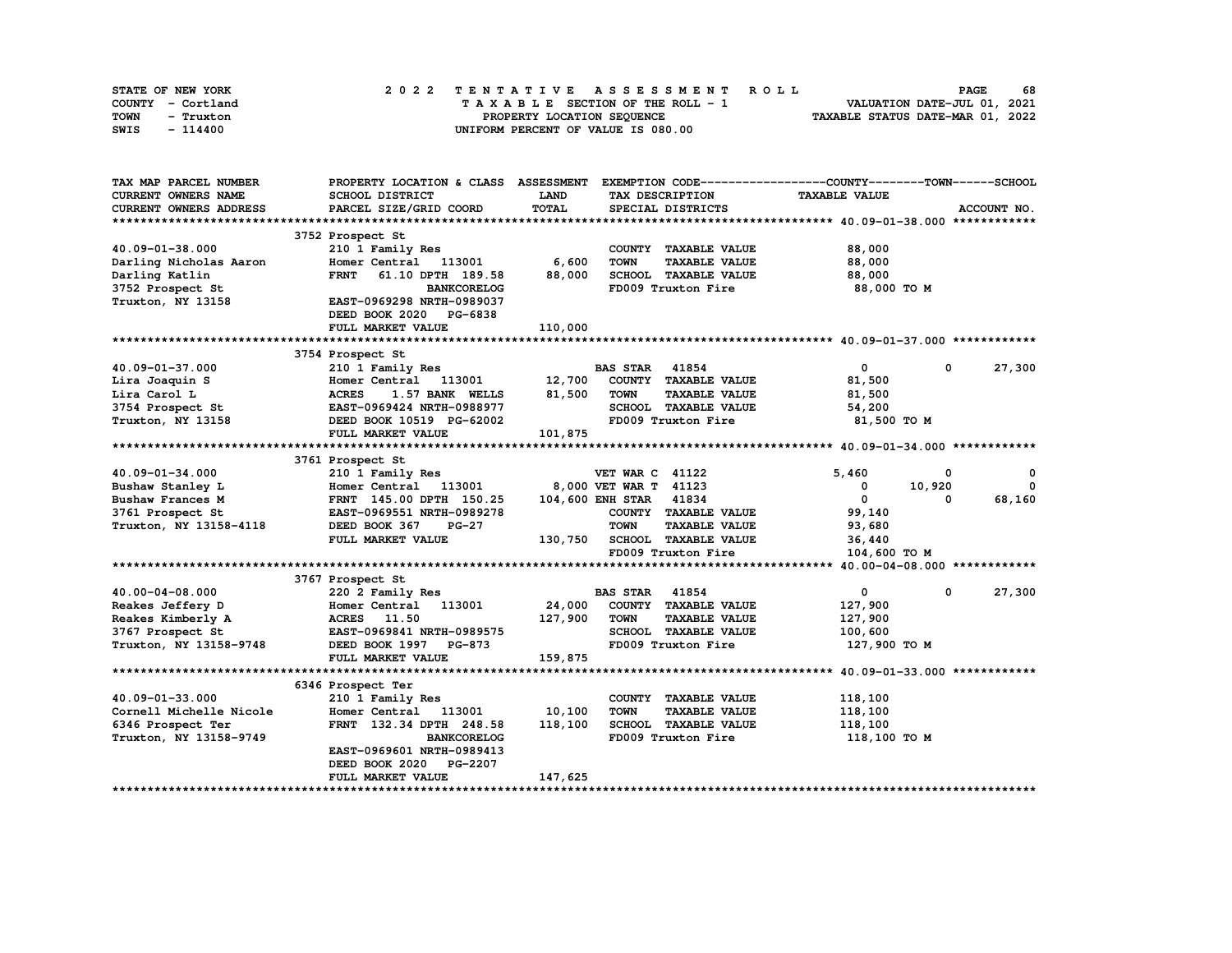| STATE OF NEW YORK | 2022 TENTATIVE ASSESSMENT ROLL     | 69<br><b>PAGE</b>                |
|-------------------|------------------------------------|----------------------------------|
| COUNTY - Cortland | TAXABLE SECTION OF THE ROLL - 1    | VALUATION DATE-JUL 01, 2021      |
| TOWN<br>- Truxton | PROPERTY LOCATION SEQUENCE         | TAXABLE STATUS DATE-MAR 01, 2022 |
| SWIS<br>- 114400  | UNIFORM PERCENT OF VALUE IS 080.00 |                                  |

| TAX MAP PARCEL NUMBER      | PROPERTY LOCATION & CLASS ASSESSMENT |         |                        |                             | EXEMPTION CODE-----------------COUNTY-------TOWN-----SCHOOL |              |             |
|----------------------------|--------------------------------------|---------|------------------------|-----------------------------|-------------------------------------------------------------|--------------|-------------|
| <b>CURRENT OWNERS NAME</b> | SCHOOL DISTRICT                      | LAND    |                        | TAX DESCRIPTION             | <b>TAXABLE VALUE</b>                                        |              |             |
| CURRENT OWNERS ADDRESS     | PARCEL SIZE/GRID COORD               | TOTAL   |                        | SPECIAL DISTRICTS           |                                                             |              | ACCOUNT NO. |
|                            |                                      |         |                        |                             |                                                             |              |             |
|                            | 6351 Prospect Ter                    |         |                        |                             |                                                             |              |             |
| 40.09-01-27.000            | 210 1 Family Res                     |         | <b>BAS STAR</b>        | 41854                       | $\mathbf{0}$                                                | $\mathbf 0$  | 27,300      |
| Tabone David V             | 113001<br>Homer Central              | 12,200  |                        | COUNTY TAXABLE VALUE        | 162,800                                                     |              |             |
| Tabone Rosemary T          | <b>ACRES</b><br>1.06                 | 162,800 | <b>TOWN</b>            | <b>TAXABLE VALUE</b>        | 162,800                                                     |              |             |
| 6351 Prospect Ter          | EAST-0969342 NRTH-0989472            |         |                        | SCHOOL TAXABLE VALUE        | 135,500                                                     |              |             |
| Truxton, NY 13158          | DEED BOOK 2014<br>PG-1682            |         |                        | FD009 Truxton Fire          | 162,800 то м                                                |              |             |
|                            | FULL MARKET VALUE                    | 203,500 |                        |                             |                                                             |              |             |
|                            |                                      |         |                        |                             |                                                             |              |             |
|                            | 6352 Prospect Ter                    |         |                        |                             |                                                             |              |             |
| 40.09-01-32.000            | 210 1 Family Res                     |         | ENH STAR               | 41834                       | $^{\circ}$                                                  | 0            | 68,160      |
| Gotie Robert F             | Homer Central 113001                 | 8,300   |                        | COUNTY TAXABLE VALUE        | 109,100                                                     |              |             |
| Gotie Mary Ann             | FRNT 109.00 DPTH 217.15              | 109,100 | <b>TOWN</b>            | <b>TAXABLE VALUE</b>        | 109,100                                                     |              |             |
| 6352 Prospect Ter          | EAST-0969598 NRTH-0989529            |         |                        | SCHOOL TAXABLE VALUE        | 40,940                                                      |              |             |
| Truxton, NY 13158-9749     | DEED BOOK 352<br>PG-257              |         |                        | FD009 Truxton Fire          | 109,100 TO M                                                |              |             |
|                            | FULL MARKET VALUE                    | 136,375 |                        |                             |                                                             |              |             |
|                            |                                      |         |                        |                             |                                                             |              |             |
|                            | 6355 Prospect Ter                    |         |                        |                             |                                                             |              |             |
| 40.09-01-28.000            | 210 1 Family Res                     |         |                        | COUNTY TAXABLE VALUE        | 120,700                                                     |              |             |
| Phillips Desiree L         | Homer Central 113001                 | 8,400   | <b>TOWN</b>            | <b>TAXABLE VALUE</b>        | 120,700                                                     |              |             |
| 6355 Prospect Ter          | FRNT 125.00 DPTH 190.14              | 120,700 |                        | SCHOOL TAXABLE VALUE        | 120,700                                                     |              |             |
| Truxton, NY 13158          | <b>BANKCORELOG</b>                   |         |                        | FD009 Truxton Fire          | 120,700 то м                                                |              |             |
|                            | EAST-0969336 NRTH-0989650            |         |                        |                             |                                                             |              |             |
|                            | DEED BOOK 2018 PG-962                |         |                        |                             |                                                             |              |             |
|                            | FULL MARKET VALUE                    | 150,875 |                        |                             |                                                             |              |             |
|                            |                                      |         |                        |                             |                                                             |              |             |
|                            | 6361 Prospect Ter                    |         |                        |                             |                                                             |              |             |
| 40.09-01-29.000            | 210 1 Family Res                     |         | <b>VET WAR C 41122</b> |                             | 5,460                                                       | 0            | 0           |
| Bearup William H           | Homer Central 113001                 |         | 9,900 VET WAR T 41123  |                             | 0                                                           | 10,920       | $^{\circ}$  |
| Bearup Laurel A            | FRNT 170.00 DPTH 189.51              |         | 108,000 ENH STAR 41834 |                             | $\mathbf{0}$                                                | 0            | 68,160      |
| c/o William Bearup         | EAST-0969313 NRTH-0989767            |         |                        | COUNTY TAXABLE VALUE        | 102,540                                                     |              |             |
| 6361 Prospect Ter          | DEED BOOK 2020<br>PG-1216            |         | <b>TOWN</b>            | <b>TAXABLE VALUE</b>        | 97,080                                                      |              |             |
| Truxton, NY 13158-9749     | FULL MARKET VALUE                    | 135,000 |                        | <b>SCHOOL TAXABLE VALUE</b> | 39,840                                                      |              |             |
|                            |                                      |         |                        | FD009 Truxton Fire          | 108,000 TO M                                                |              |             |
|                            |                                      |         |                        |                             |                                                             |              |             |
|                            | 6362 Prospect Ter                    |         |                        |                             |                                                             |              |             |
| 40.09-01-30.000            | 210 1 Family Res                     |         | <b>VET WAR C 41122</b> |                             | 5,460                                                       | 0            | 0           |
| Perry John C               | Homer Central 113001                 |         | 11,500 VET WAR T 41123 |                             | 0                                                           | 10,920       | $^{\circ}$  |
| Perry Gloria J             | FRNT 190.00 DPTH 216.30              |         | 110,900 ENH STAR 41834 |                             | 0                                                           | $\mathbf{o}$ | 68,160      |
| 6362 Prospect Ter          | EAST-0969605 NRTH-0989777            |         |                        | COUNTY TAXABLE VALUE        | 105,440                                                     |              |             |
| Truxton, NY 13158-9749     | DEED BOOK 2020<br><b>PG-537</b>      |         | <b>TOWN</b>            | <b>TAXABLE VALUE</b>        | 99,980                                                      |              |             |
|                            | FULL MARKET VALUE                    | 138,625 |                        | SCHOOL TAXABLE VALUE        | 42,740                                                      |              |             |
|                            |                                      |         |                        | FD009 Truxton Fire          | 110,900 TO M                                                |              |             |
|                            |                                      |         |                        |                             |                                                             |              |             |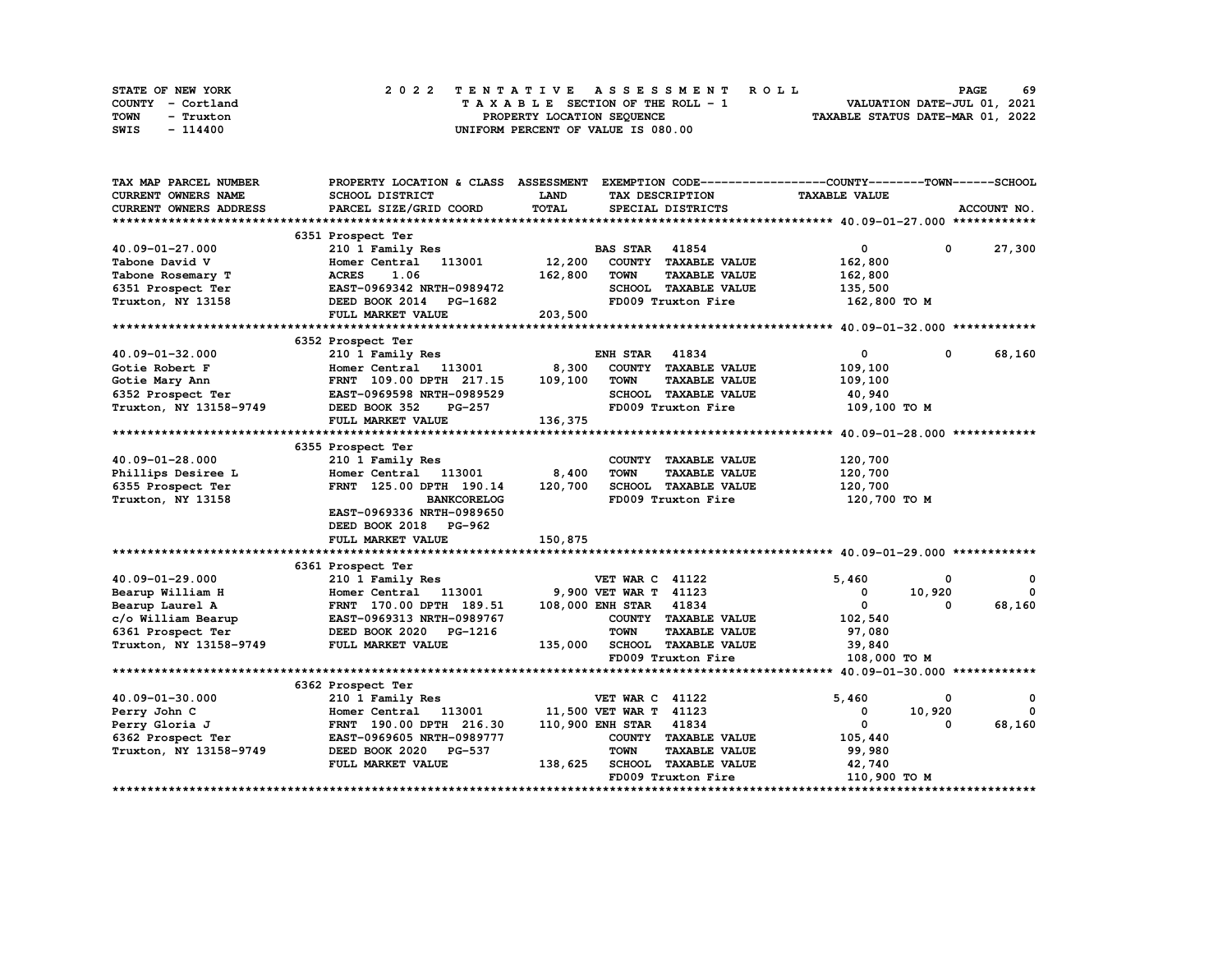|      | STATE OF NEW YORK |  | 2022 TENTATIVE ASSESSMENT ROLL |  |  |  |                                    |  |  |  |  |  |  |                                  |                             |  | <b>PAGE</b> | 70 |
|------|-------------------|--|--------------------------------|--|--|--|------------------------------------|--|--|--|--|--|--|----------------------------------|-----------------------------|--|-------------|----|
|      | COUNTY - Cortland |  |                                |  |  |  | TAXABLE SECTION OF THE ROLL - 1    |  |  |  |  |  |  |                                  | VALUATION DATE-JUL 01, 2021 |  |             |    |
| TOWN | - Truxton         |  |                                |  |  |  | PROPERTY LOCATION SEQUENCE         |  |  |  |  |  |  | TAXABLE STATUS DATE-MAR 01, 2022 |                             |  |             |    |
| SWIS | - 114400          |  |                                |  |  |  | UNIFORM PERCENT OF VALUE IS 080.00 |  |  |  |  |  |  |                                  |                             |  |             |    |

| TAX MAP PARCEL NUMBER  |                                  |             |                                     | PROPERTY LOCATION & CLASS ASSESSMENT EXEMPTION CODE-----------------COUNTY-------TOWN-----SCHOOL |
|------------------------|----------------------------------|-------------|-------------------------------------|--------------------------------------------------------------------------------------------------|
| CURRENT OWNERS NAME    | SCHOOL DISTRICT                  | <b>LAND</b> | TAX DESCRIPTION                     | <b>TAXABLE VALUE</b>                                                                             |
| CURRENT OWNERS ADDRESS | PARCEL SIZE/GRID COORD           | TOTAL       | SPECIAL DISTRICTS                   | ACCOUNT NO.                                                                                      |
|                        |                                  |             |                                     |                                                                                                  |
|                        | 3840 Pumphouse Rd                |             |                                     |                                                                                                  |
| $30.00 - 01 - 08.000$  | 260 Seasonal res                 |             | COUNTY TAXABLE VALUE                | 98,600                                                                                           |
| Niki Lars Anders       | Homer Central<br>113001          | 9,000       | <b>TOWN</b><br><b>TAXABLE VALUE</b> | 98,600                                                                                           |
| Niki Kristine Anne     | FRNT 190.58 DPTH 142.31          | 98,600      | SCHOOL TAXABLE VALUE                | 98,600                                                                                           |
|                        | EAST-0970349 NRTH-0999221        |             | FD009 Truxton Fire                  |                                                                                                  |
| 3840 Pump House Rd     |                                  |             |                                     | 98,600 TO M                                                                                      |
| Tully, NY 13159        | DEED BOOK 2020<br>PG-3895        |             |                                     |                                                                                                  |
|                        | FULL MARKET VALUE                | 123,250     |                                     |                                                                                                  |
|                        |                                  |             |                                     |                                                                                                  |
|                        | 3844 Pumphouse Rd                |             |                                     |                                                                                                  |
| $30.00 - 01 - 07.000$  | 311 Res vac land                 |             | COUNTY TAXABLE VALUE                | 6,500                                                                                            |
| Spann Trust            | 113001<br>Homer Central          | 6,500       | <b>TOWN</b><br><b>TAXABLE VALUE</b> | 6,500                                                                                            |
| 127 Dormar Dr          | FRNT 90.00 DPTH 120.00           | 6,500       | SCHOOL TAXABLE VALUE                | 6,500                                                                                            |
| N Syracuse, NY 13212   | EAST-0970299 NRTH-0999336        |             | FD009 Truxton Fire                  | 6,500 TO M                                                                                       |
|                        | DEED BOOK 10127 PG-44001         |             |                                     |                                                                                                  |
|                        | FULL MARKET VALUE                | 8,125       |                                     |                                                                                                  |
|                        |                                  |             |                                     |                                                                                                  |
|                        | 3846 Pumphouse Rd                |             |                                     |                                                                                                  |
| $30.00 - 01 - 06.000$  | 260 Seasonal res                 |             | COUNTY TAXABLE VALUE                | 61,600                                                                                           |
|                        | 113001                           | 6,600       | <b>TOWN</b><br><b>TAXABLE VALUE</b> |                                                                                                  |
| Hooley David A         | Homer Central                    |             |                                     | 61,600                                                                                           |
| 11137 West Duluth Ave  | FRNT 100.00 DPTH 120.00          | 61,600      | SCHOOL TAXABLE VALUE                | 61,600                                                                                           |
| Youngstown, OH 85363   | EAST-0970291 NRTH-0999424        |             | FD009 Truxton Fire                  | 61,600 TO M                                                                                      |
|                        | DEED BOOK 2017 PG-5979           |             |                                     |                                                                                                  |
|                        | FULL MARKET VALUE                | 77,000      |                                     |                                                                                                  |
|                        |                                  |             |                                     |                                                                                                  |
|                        | 3850 Pumphouse Rd                |             |                                     |                                                                                                  |
| $30.00 - 01 - 05.000$  | 260 Seasonal res                 |             | COUNTY TAXABLE VALUE                | 65,800                                                                                           |
| Lawrence Douglas J     | Homer Central<br>113001          | 7,300       | <b>TOWN</b><br><b>TAXABLE VALUE</b> | 65,800                                                                                           |
| Pumphouse Rd           | FRNT 150.00 DPTH 110.00          | 65,800      | SCHOOL TAXABLE VALUE                | 65,800                                                                                           |
| PO Box 6363            | EAST-0970316 NRTH-0999628        |             | FD009 Truxton Fire                  | 65,800 TO M                                                                                      |
| Syracuse, NY 13217     | DEED BOOK 2008<br><b>PG-3497</b> |             |                                     |                                                                                                  |
|                        | FULL MARKET VALUE                | 82,250      |                                     |                                                                                                  |
|                        |                                  |             |                                     |                                                                                                  |
|                        | Railroad St                      |             |                                     |                                                                                                  |
|                        |                                  |             |                                     |                                                                                                  |
| 40.09-02-14.120        | 311 Res vac land                 |             | COUNTY TAXABLE VALUE                | 5,800                                                                                            |
| Barney Jarred          | Homer Central 113001             | 5,800       | <b>TOWN</b><br><b>TAXABLE VALUE</b> | 5,800                                                                                            |
| 7009 Routr 91          | FRNT 135.25 DPTH 233.75          | 5,800       | SCHOOL TAXABLE VALUE                | 5,800                                                                                            |
| Tully, NY 13159        | EAST-0969009 NRTH-0988314        |             | FD009 Truxton Fire                  | 5,800 TO M                                                                                       |
|                        | DEED BOOK 2021 PG-4484           |             |                                     |                                                                                                  |
|                        | FULL MARKET VALUE                | 7,250       |                                     |                                                                                                  |
|                        |                                  |             |                                     |                                                                                                  |
|                        | 6297 Railroad St                 |             |                                     |                                                                                                  |
| 40.09-02-10.000        | 210 1 Family Res                 |             | COUNTY TAXABLE VALUE                | 24,000                                                                                           |
| Ferguson Jack          | Homer Central 113001             | 6,900       | <b>TOWN</b><br><b>TAXABLE VALUE</b> | 24,000                                                                                           |
| 86 Brook Valley Rd     | FRNT 46.24 DPTH 302.25           | 24,000      | SCHOOL TAXABLE VALUE                | 24,000                                                                                           |
| Kinnelon, NJ 07405     | EAST-0968817 NRTH-0988396        |             | FD009 Truxton Fire                  | 24,000 TO M                                                                                      |
|                        | DEED BOOK 10591 PG-96001         |             |                                     |                                                                                                  |
|                        | FULL MARKET VALUE                | 30,000      |                                     |                                                                                                  |
|                        |                                  |             |                                     |                                                                                                  |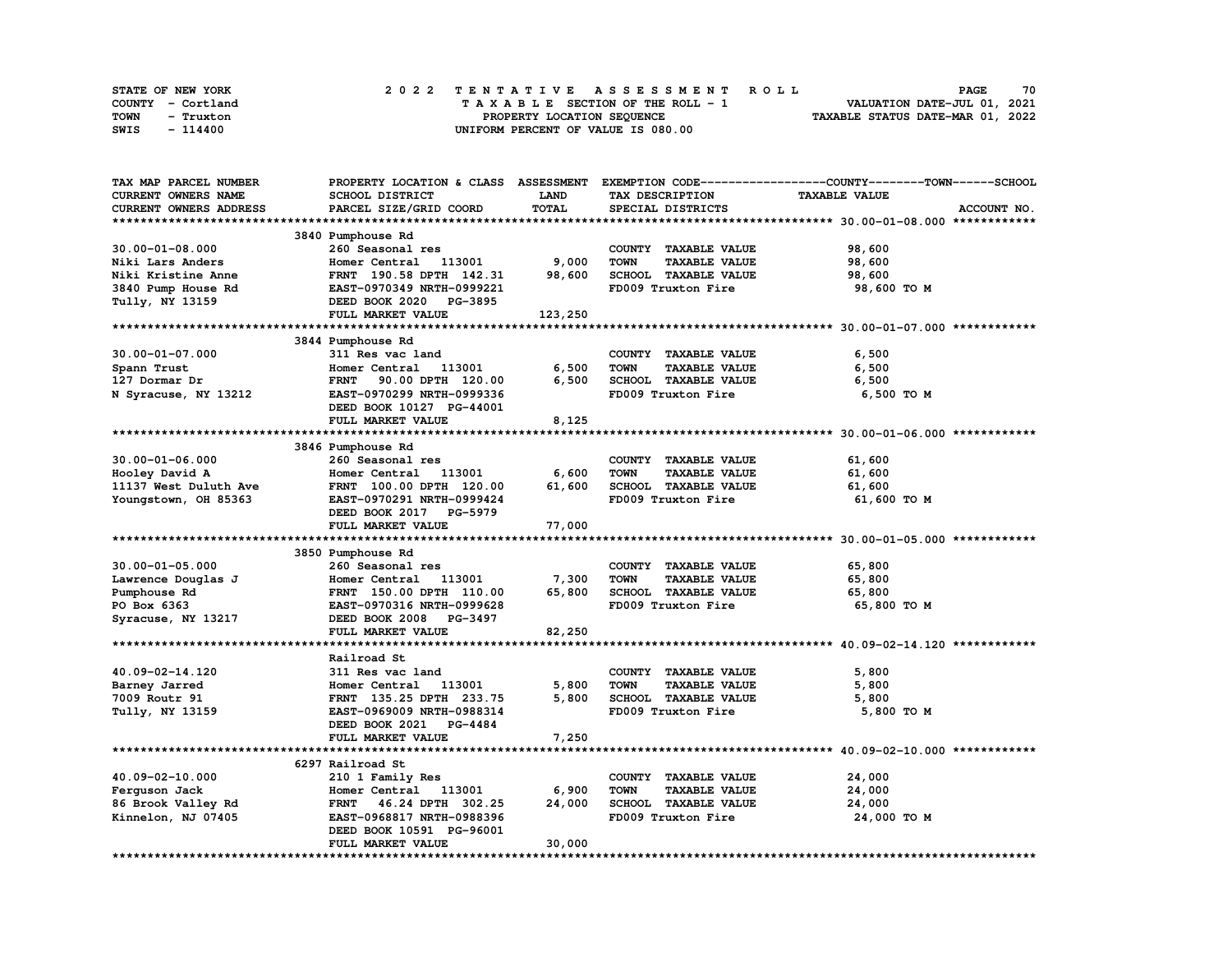| STATE OF NEW YORK | 2022 TENTATIVE ASSESSMENT ROLL          | 71<br><b>PAGE</b>                |
|-------------------|-----------------------------------------|----------------------------------|
| COUNTY - Cortland | $T A X A B L E$ SECTION OF THE ROLL - 1 | VALUATION DATE-JUL 01, 2021      |
| TOWN<br>- Truxton | PROPERTY LOCATION SEQUENCE              | TAXABLE STATUS DATE-MAR 01, 2022 |
| SWIS<br>- 114400  | UNIFORM PERCENT OF VALUE IS 080.00      |                                  |

| TAX MAP PARCEL NUMBER    | PROPERTY LOCATION & CLASS ASSESSMENT EXEMPTION CODE-----------------COUNTY-------TOWN------SCHOOL |             |                                     |                      |             |
|--------------------------|---------------------------------------------------------------------------------------------------|-------------|-------------------------------------|----------------------|-------------|
| CURRENT OWNERS NAME      | <b>SCHOOL DISTRICT</b>                                                                            | <b>LAND</b> | TAX DESCRIPTION                     | <b>TAXABLE VALUE</b> |             |
| CURRENT OWNERS ADDRESS   | PARCEL SIZE/GRID COORD                                                                            | TOTAL       | SPECIAL DISTRICTS                   |                      | ACCOUNT NO. |
|                          |                                                                                                   |             |                                     |                      |             |
|                          | Robbins Rd                                                                                        |             |                                     |                      |             |
| $30.00 - 01 - 26.200$    | 323 Vacant rural                                                                                  |             | COUNTY TAXABLE VALUE                | 7,800                |             |
| Sabach John J            | Homer Central 113001                                                                              | 7,800       | <b>TAXABLE VALUE</b><br><b>TOWN</b> | 7,800                |             |
| Sabach Anne M            | <b>ACRES</b><br>7.80                                                                              | 7,800       | SCHOOL TAXABLE VALUE                | 7,800                |             |
| 3769 Robbins Rd          | EAST-0969677 NRTH-0996633                                                                         |             | FD009 Truxton Fire                  | 7,800 TO M           |             |
| Tully, NY 13159          | DEED BOOK 2002 PG-5208                                                                            |             |                                     |                      |             |
|                          | FULL MARKET VALUE                                                                                 | 9,750       |                                     |                      |             |
|                          |                                                                                                   |             |                                     |                      |             |
|                          | Robbins Rd                                                                                        |             |                                     |                      |             |
| $30.00 - 02 - 12.200$    | 210 1 Family Res                                                                                  |             | COUNTY TAXABLE VALUE                | 156,700              |             |
|                          | 113001                                                                                            | 13,400      | <b>TOWN</b><br><b>TAXABLE VALUE</b> |                      |             |
| George Billie            | Homer Central                                                                                     |             |                                     | 156,700              |             |
| 300 Rolling Wood Rd      | <b>ACRES</b><br>2.40                                                                              | 156,700     | <b>SCHOOL TAXABLE VALUE</b>         | 156,700              |             |
| Roanoke Rapids, NC 27870 | EAST-0970403 NRTH-0996521                                                                         |             | FD009 Truxton Fire                  | 156,700 то м         |             |
|                          | DEED BOOK 2019 PG-5987                                                                            |             |                                     |                      |             |
|                          | FULL MARKET VALUE                                                                                 | 195,875     |                                     |                      |             |
|                          |                                                                                                   |             |                                     |                      |             |
|                          | Robbins Rd                                                                                        |             |                                     |                      |             |
| 30.00-02-13.200          | 314 Rural vac<10                                                                                  |             | COUNTY TAXABLE VALUE                | 300                  |             |
| Sabach John J            | Homer Central 113001                                                                              | 300         | <b>TOWN</b><br><b>TAXABLE VALUE</b> | 300                  |             |
| Sabach Anne M            | <b>FRNT</b><br>5.00 DPTH 302.05                                                                   | 300         | SCHOOL TAXABLE VALUE                | 300                  |             |
| 3769 Robbins Rd          | EAST-0970043 NRTH-0996523                                                                         |             | FD009 Truxton Fire                  | 300 то м             |             |
| Tully, NY 13159-9336     | DEED BOOK 518<br>PG-27                                                                            |             |                                     |                      |             |
|                          | FULL MARKET VALUE                                                                                 | 375         |                                     |                      |             |
|                          |                                                                                                   |             |                                     |                      |             |
|                          | 3769 Robbins Rd                                                                                   |             |                                     |                      |             |
| $30.00 - 02 - 15.000$    | 210 1 Family Res                                                                                  |             | <b>BAS STAR</b> 41854               | 0<br>0               | 27,300      |
| Sabach John J            | Homer Central 113001                                                                              | 11,900      | COUNTY TAXABLE VALUE                | 119,500              |             |
| Sabach Anne M            | FRNT 140.00 DPTH 306.41                                                                           | 119,500     | <b>TOWN</b><br><b>TAXABLE VALUE</b> | 119,500              |             |
| 3769 Robbins Rd          | EAST-0969979 NRTH-0996480                                                                         |             | SCHOOL TAXABLE VALUE                | 92,200               |             |
| Tully, NY 13159-9336     | DEED BOOK 511<br>$PG-38$                                                                          |             | FD009 Truxton Fire                  | 119,500 TO M         |             |
|                          | FULL MARKET VALUE                                                                                 | 149,375     |                                     |                      |             |
|                          |                                                                                                   |             |                                     |                      |             |
|                          | 3773 Robbins Rd                                                                                   |             |                                     |                      |             |
| $30.00 - 02 - 14.000$    | 210 1 Family Res                                                                                  |             | <b>VET WAR C 41122</b>              | 5,460<br>0           | 0           |
| Neubauer Living Trust    | Homer Central 113001                                                                              |             | 12,400 VET WAR T 41123              | 0<br>10,920          | 0           |
| Neubauer George D        | <b>ACRES</b><br>1.36                                                                              |             | 178,900 ENH STAR 41834              | $\mathbf{0}$<br>0    | 68,160      |
| 3773 Robbins Rd          | EAST-0970166 NRTH-0996498                                                                         |             | COUNTY TAXABLE VALUE                | 173,440              |             |
| Tully, NY 13159-9336     | DEED BOOK 2015 PG-2480                                                                            |             | <b>TOWN</b><br><b>TAXABLE VALUE</b> | 167,980              |             |
|                          | FULL MARKET VALUE                                                                                 |             | 223, 625 SCHOOL TAXABLE VALUE       | 110,740              |             |
|                          |                                                                                                   |             | FD009 Truxton Fire                  | 178,900 TO M         |             |
|                          |                                                                                                   |             |                                     |                      |             |
|                          | 3819 Robbins Rd                                                                                   |             |                                     |                      |             |
| $30.00 - 02 - 12.100$    | 312 Vac w/imprv                                                                                   |             | COUNTY TAXABLE VALUE                | 55,000               |             |
| Wilson Bruce J           | Homer Central 113001                                                                              | 25,000      | <b>TOWN</b><br><b>TAXABLE VALUE</b> | 55,000               |             |
| Wilson Sue E             | <b>ACRES</b><br>51.50                                                                             | 55,000      | SCHOOL TAXABLE VALUE                | 55,000               |             |
| 200 E Lake Rd            | EAST-0970204 NRTH-0997540                                                                         |             | FD009 Truxton Fire                  | 55,000 TO M          |             |
| DeRuyter, NY 13052       | DEED BOOK 2015 PG-6954                                                                            |             |                                     |                      |             |
|                          | FULL MARKET VALUE                                                                                 | 68,750      |                                     |                      |             |
|                          |                                                                                                   |             |                                     |                      |             |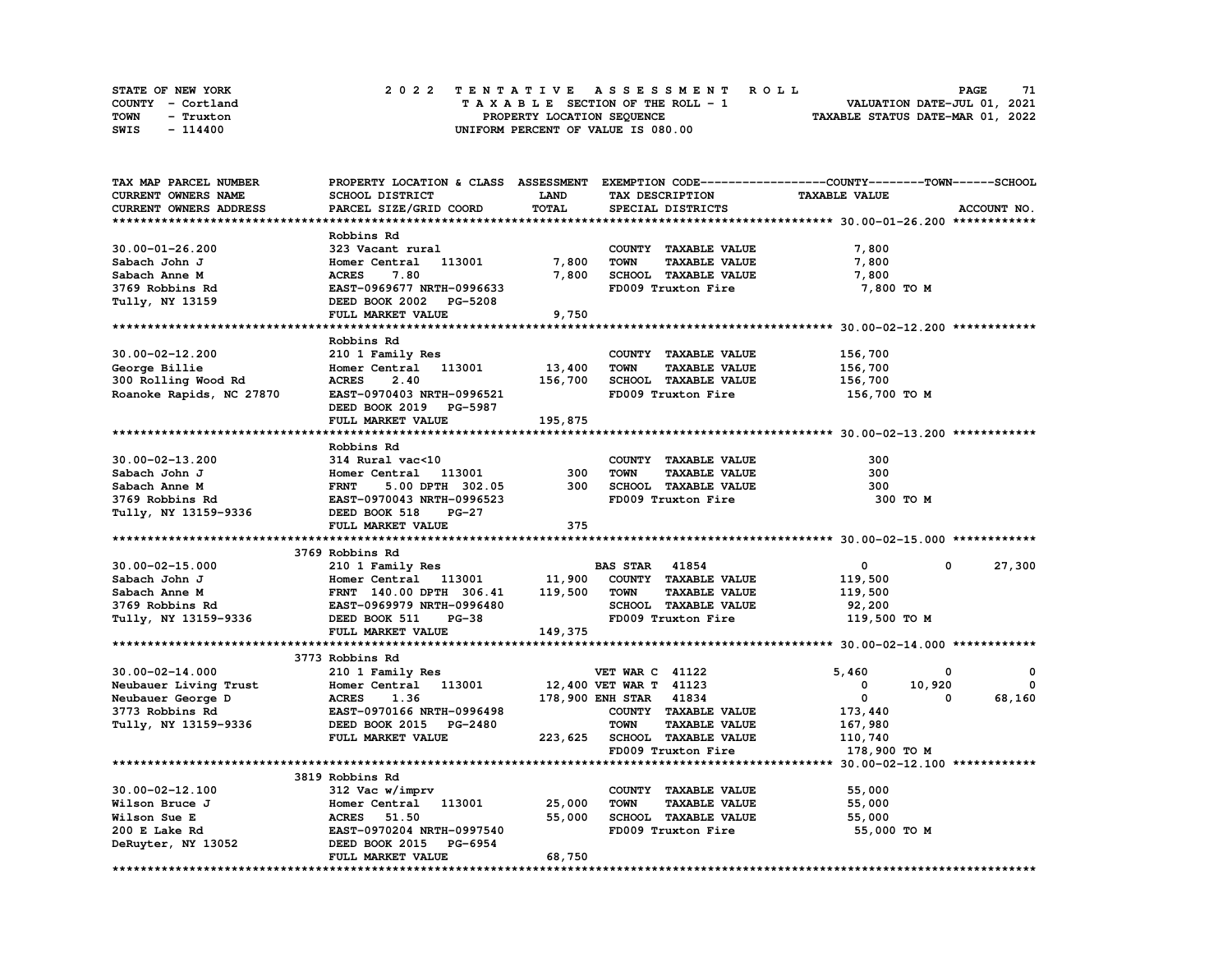| STATE OF NEW YORK | 2022 TENTATIVE ASSESSMENT ROLL     | 72<br><b>PAGE</b>                |
|-------------------|------------------------------------|----------------------------------|
| COUNTY - Cortland | TAXABLE SECTION OF THE ROLL - 1    | VALUATION DATE-JUL 01, 2021      |
| TOWN<br>- Truxton | PROPERTY LOCATION SEQUENCE         | TAXABLE STATUS DATE-MAR 01, 2022 |
| SWIS<br>- 114400  | UNIFORM PERCENT OF VALUE IS 080.00 |                                  |

| TAX MAP PARCEL NUMBER     | PROPERTY LOCATION & CLASS ASSESSMENT EXEMPTION CODE----------------COUNTY-------TOWN------SCHOOL |              |                                                               |                      |             |
|---------------------------|--------------------------------------------------------------------------------------------------|--------------|---------------------------------------------------------------|----------------------|-------------|
| CURRENT OWNERS NAME       | SCHOOL DISTRICT                                                                                  | <b>LAND</b>  | TAX DESCRIPTION                                               | <b>TAXABLE VALUE</b> |             |
| CURRENT OWNERS ADDRESS    | PARCEL SIZE/GRID COORD                                                                           | <b>TOTAL</b> | SPECIAL DISTRICTS                                             |                      | ACCOUNT NO. |
|                           |                                                                                                  |              |                                                               |                      |             |
|                           | 3850 Robbins Rd                                                                                  |              |                                                               |                      |             |
| 30.00-01-26.120           | 270 Mfg housing                                                                                  |              | <b>BAS STAR 41854</b>                                         | $\mathbf 0$          | 0<br>27,300 |
| O'Donnell Daniel J        | Homer Central 113001                                                                             | 73,900       | COUNTY TAXABLE VALUE                                          | 84,850               |             |
| 3850 Robbins Rd           | <b>ACRES</b><br>78.40                                                                            | 84,850       | TOWN<br><b>TAXABLE VALUE</b>                                  | 84,850               |             |
| Tully, NY 13159           | EAST-0971842 NRTH-0996121                                                                        |              | SCHOOL TAXABLE VALUE                                          | 57,550               |             |
|                           | DEED BOOK 2019 PG-74                                                                             |              | FD009 Truxton Fire                                            | 84,850 TO M          |             |
|                           | FULL MARKET VALUE                                                                                | 106,063      |                                                               |                      |             |
|                           |                                                                                                  |              |                                                               |                      |             |
|                           | Route 13                                                                                         |              |                                                               |                      |             |
| $31.00 - 01 - 03.000$     | 322 Rural vac>10                                                                                 |              | COUNTY TAXABLE VALUE                                          | 75,000               |             |
| Smith Dale                | Homer Central<br>113001                                                                          | 75,000       | TOWN<br><b>TAXABLE VALUE</b>                                  | 75,000               |             |
| Smith Linus J             | <b>ACRES</b> 100.00                                                                              | 75,000       | SCHOOL TAXABLE VALUE                                          |                      |             |
|                           |                                                                                                  |              |                                                               | 75,000               |             |
| 4386 Route 13             | EAST-0981556 NRTH-0995069                                                                        |              | FD009 Truxton Fire                                            | 75,000 TO M          |             |
| Truxton, NY 13158-9717    | DEED BOOK 1997 PG-4194                                                                           |              |                                                               |                      |             |
|                           | FULL MARKET VALUE                                                                                | 93,750       |                                                               |                      |             |
|                           |                                                                                                  |              |                                                               |                      |             |
|                           | Route 13                                                                                         |              |                                                               |                      |             |
| 39.00-01-23.120           | 314 Rural vac<10                                                                                 |              | COUNTY TAXABLE VALUE                                          | 450                  |             |
| MDR PROP LLC              | Homer Central 113001                                                                             | 450          | <b>TOWN</b><br><b>TAXABLE VALUE</b>                           | 450                  |             |
| 3706 Route 13             | FRNT 130.11 DPTH 154.29                                                                          | 450          | SCHOOL TAXABLE VALUE                                          | 450                  |             |
| Truxton, NY 13158         | <b>ACRES</b><br>0.44                                                                             |              | FD009 Truxton Fire                                            | 450 TO M             |             |
|                           | EAST-0968574 NRTH-0988475                                                                        |              |                                                               |                      |             |
|                           | DEED BOOK 2019 PG-5621                                                                           |              |                                                               |                      |             |
|                           | FULL MARKET VALUE                                                                                | 563          |                                                               |                      |             |
|                           |                                                                                                  |              |                                                               |                      |             |
|                           | Route 13                                                                                         |              |                                                               |                      |             |
| 39.00-01-28.112           | 241 Rural res&ag                                                                                 |              | COUNTY TAXABLE VALUE                                          | 77,500               |             |
| Maher Michael             | Homer Central 113001                                                                             | 30,300       | <b>TOWN</b><br><b>TAXABLE VALUE</b>                           | 77,500               |             |
| Maher Barbara             | ACRES 19.30                                                                                      | 77,500       | SCHOOL TAXABLE VALUE                                          | 77,500               |             |
| 3667 Sweet Rd             | EAST-0966188 NRTH-0986994                                                                        |              | FD009 Truxton Fire                                            | 77,500 TO M          |             |
| Jamesville, NY 13078-9631 | DEED BOOK 1996 PG-5088                                                                           |              |                                                               |                      |             |
|                           | FULL MARKET VALUE                                                                                | 96,875       |                                                               |                      |             |
|                           |                                                                                                  |              |                                                               |                      |             |
|                           | Route 13                                                                                         |              |                                                               |                      |             |
| 39.00-01-28.120           | 322 Rural vac>10                                                                                 |              | COUNTY TAXABLE VALUE                                          | 17,800               |             |
| Maher Edward L            | Homer Central 113001                                                                             | 17,800       | TOWN<br><b>TAXABLE VALUE</b>                                  | 17,800               |             |
| Maher Michael F           | ACRES 22.20                                                                                      | 17,800       | SCHOOL TAXABLE VALUE                                          | 17,800               |             |
| 5040 Health Camp Rd       | EAST-0966143 NRTH-0988441                                                                        |              | FD009 Truxton Fire                                            | 17,800 TO M          |             |
| Homer, NY 13077           | DEED BOOK 2009 PG-6308                                                                           |              |                                                               |                      |             |
|                           | FULL MARKET VALUE                                                                                | 22,250       |                                                               |                      |             |
|                           |                                                                                                  |              | ******************************** 39.00-01-28.200 ************ |                      |             |
|                           | Route 13                                                                                         |              |                                                               |                      |             |
| 39.00-01-28.200           | 322 Rural vac>10                                                                                 |              | COUNTY TAXABLE VALUE                                          | 108,300              |             |
| Maher Brian F             | 113001<br>Homer Central                                                                          | 108,300      | <b>TOWN</b><br><b>TAXABLE VALUE</b>                           | 108,300              |             |
| 716 Scott Ave             | ACRES 122.87                                                                                     | 108,300      | <b>SCHOOL TAXABLE VALUE</b>                                   | 108,300              |             |
| Syracuse, NY 13224        | EAST-0962891 NRTH-0989408                                                                        |              | FD009 Truxton Fire                                            | 108,300 TO M         |             |
|                           | DEED BOOK 10323 PG-79001                                                                         |              |                                                               |                      |             |
|                           | FULL MARKET VALUE                                                                                | 135,375      |                                                               |                      |             |
|                           |                                                                                                  |              |                                                               |                      |             |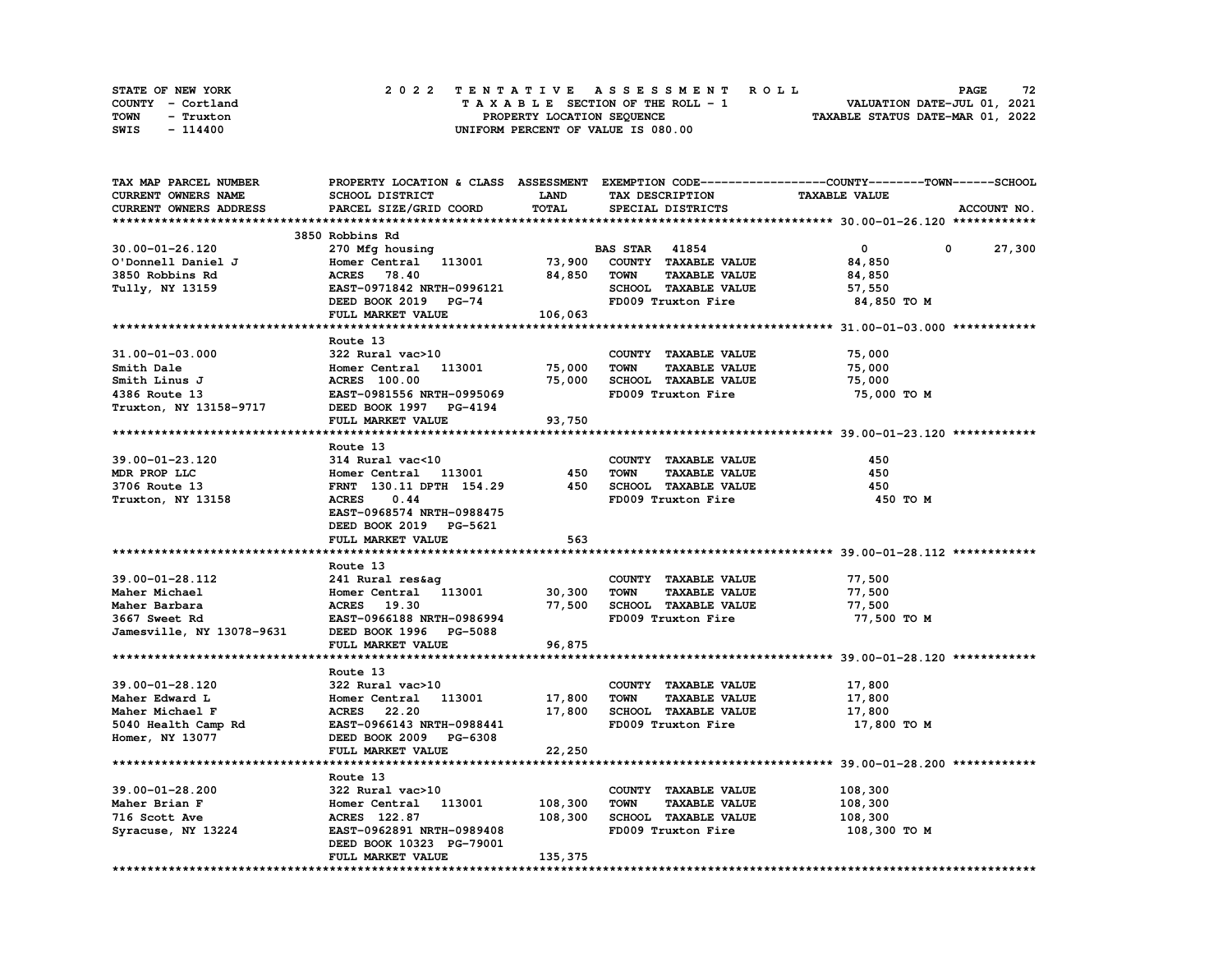| STATE OF NEW YORK | 2022 TENTATIVE ASSESSMENT ROLL     | 73<br><b>PAGE</b>                |
|-------------------|------------------------------------|----------------------------------|
| COUNTY - Cortland | TAXABLE SECTION OF THE ROLL - 1    | VALUATION DATE-JUL 01, 2021      |
| TOWN<br>- Truxton | PROPERTY LOCATION SEQUENCE         | TAXABLE STATUS DATE-MAR 01, 2022 |
| SWIS<br>- 114400  | UNIFORM PERCENT OF VALUE IS 080.00 |                                  |

| TAX MAP PARCEL NUMBER        |                                  |              |                                     | PROPERTY LOCATION & CLASS ASSESSMENT EXEMPTION CODE----------------COUNTY-------TOWN------SCHOOL |             |
|------------------------------|----------------------------------|--------------|-------------------------------------|--------------------------------------------------------------------------------------------------|-------------|
| CURRENT OWNERS NAME          | SCHOOL DISTRICT                  | LAND         | TAX DESCRIPTION                     | <b>TAXABLE VALUE</b>                                                                             |             |
| CURRENT OWNERS ADDRESS       | PARCEL SIZE/GRID COORD           | <b>TOTAL</b> | SPECIAL DISTRICTS                   |                                                                                                  | ACCOUNT NO. |
|                              |                                  |              |                                     |                                                                                                  |             |
|                              | Route 13                         |              |                                     |                                                                                                  |             |
| $39.00 - 01 - 29.200$        | 322 Rural vac>10                 |              | COUNTY TAXABLE VALUE                | 84,600                                                                                           |             |
| Williams Samuel Robert       | Homer Central 113001             | 84,600       | <b>TOWN</b><br><b>TAXABLE VALUE</b> | 84,600                                                                                           |             |
| c/o Williams & Rudderow PLLC | ACRES 84.30                      | 84,600       | <b>SCHOOL TAXABLE VALUE</b>         | 84,600                                                                                           |             |
| Suite 302                    | EAST-0964567 NRTH-0985291        |              | FD009 Truxton Fire                  | 84,600 TO M                                                                                      |             |
| 250 Harrison St              | DEED BOOK 10284 PG-52001         |              |                                     |                                                                                                  |             |
| Syracuse, NY 13202           | FULL MARKET VALUE                | 105,750      |                                     |                                                                                                  |             |
|                              |                                  |              |                                     |                                                                                                  |             |
|                              | Route 13                         |              |                                     |                                                                                                  |             |
| $39.00 - 01 - 45.000$        | 105 Vac farmland                 |              | AG-CEILING 41720                    | 20,181<br>20,181                                                                                 | 20,181      |
| Johnson Dagmar               | 113001<br>Homer Central          | 51,400       | COUNTY TAXABLE VALUE                | 34,219                                                                                           |             |
| 12621 Wycklow Dr             | <b>ACRES</b><br>55.40            | 54,400       | <b>TAXABLE VALUE</b><br><b>TOWN</b> | 34,219                                                                                           |             |
| Clifton, VA 20124            | EAST-0966520 NRTH-0985261        |              | SCHOOL TAXABLE VALUE                | 34,219                                                                                           |             |
|                              | DEED BOOK 2009 PG-1292           |              | FD009 Truxton Fire                  | 54,400 TO M                                                                                      |             |
| MAY BE SUBJECT TO PAYMENT    | FULL MARKET VALUE                | 68,000       |                                     |                                                                                                  |             |
| UNDER AGDIST LAW TIL 2026    |                                  |              |                                     |                                                                                                  |             |
|                              |                                  |              |                                     |                                                                                                  |             |
|                              | Route 13                         |              |                                     |                                                                                                  |             |
| 39.00-01-47.111              | 105 Vac farmland                 |              | AG COMMIT 41730                     | 8,115<br>8,115                                                                                   | 8,115       |
| Poole Edward                 | Homer Central<br>113001          | 15,400       | COUNTY TAXABLE VALUE                | 7,285                                                                                            |             |
| Poole Laurie                 | ACRES 15.10                      | 15,400       | <b>TOWN</b><br><b>TAXABLE VALUE</b> | 7,285                                                                                            |             |
| 6007 Cheningo Rd             | EAST-0966831 NRTH-0983834        |              | SCHOOL TAXABLE VALUE                | 7,285                                                                                            |             |
| Truxton, NY 13158            | DEED BOOK 2009 PG-1293           |              | FD009 Truxton Fire                  | 15,400 TO M                                                                                      |             |
|                              | FULL MARKET VALUE                | 19,250       |                                     |                                                                                                  |             |
| MAY BE SUBJECT TO PAYMENT    |                                  |              |                                     |                                                                                                  |             |
| UNDER AGDIST LAW TIL 2029    |                                  |              |                                     |                                                                                                  |             |
|                              |                                  |              |                                     |                                                                                                  |             |
|                              | Route 13                         |              |                                     |                                                                                                  |             |
| 39.00-01-47.112              | 105 Vac farmland                 |              | AG-CEILING 41720                    | 16,964<br>16,964                                                                                 | 16,964      |
| Johnson Dagmar               | 113001<br>Homer Central          | 47,700       | COUNTY TAXABLE VALUE                | 40,236                                                                                           |             |
| 12621 Wycklow Dr             | ACRES 34.50                      | 57,200       | <b>TOWN</b><br><b>TAXABLE VALUE</b> | 40,236                                                                                           |             |
| Clifton, VA 20124            | EAST-0965618 NRTH-0983789        |              | SCHOOL TAXABLE VALUE                | 40,236                                                                                           |             |
|                              | DEED BOOK 2009<br><b>PG-1294</b> |              | FD009 Truxton Fire                  | 57,200 TO M                                                                                      |             |
| MAY BE SUBJECT TO PAYMENT    | FULL MARKET VALUE                | 71,500       |                                     |                                                                                                  |             |
| UNDER AGDIST LAW TIL 2026    |                                  |              |                                     |                                                                                                  |             |
|                              |                                  |              |                                     |                                                                                                  |             |
|                              | Route 13                         |              |                                     |                                                                                                  |             |
| 40.00-01-07.200              | 314 Rural vac<10                 |              | COUNTY TAXABLE VALUE                | 500                                                                                              |             |
| Reakes Kay J                 | Homer Central<br>113001          | 500          | <b>TAXABLE VALUE</b><br><b>TOWN</b> | 500                                                                                              |             |
| 6372 Morgan Hill Rd          | 60.00<br>FRNT 300.00 DPTH        | 500          | <b>SCHOOL TAXABLE VALUE</b>         | 500                                                                                              |             |
| Truxton, NY 13158            | EAST-0972459 NRTH-0988656        |              | FD009 Truxton Fire                  | 500 TO M                                                                                         |             |
|                              | DEED BOOK 2018 PG-924            |              |                                     |                                                                                                  |             |
|                              | FULL MARKET VALUE                | 625          |                                     |                                                                                                  |             |
|                              |                                  |              |                                     |                                                                                                  |             |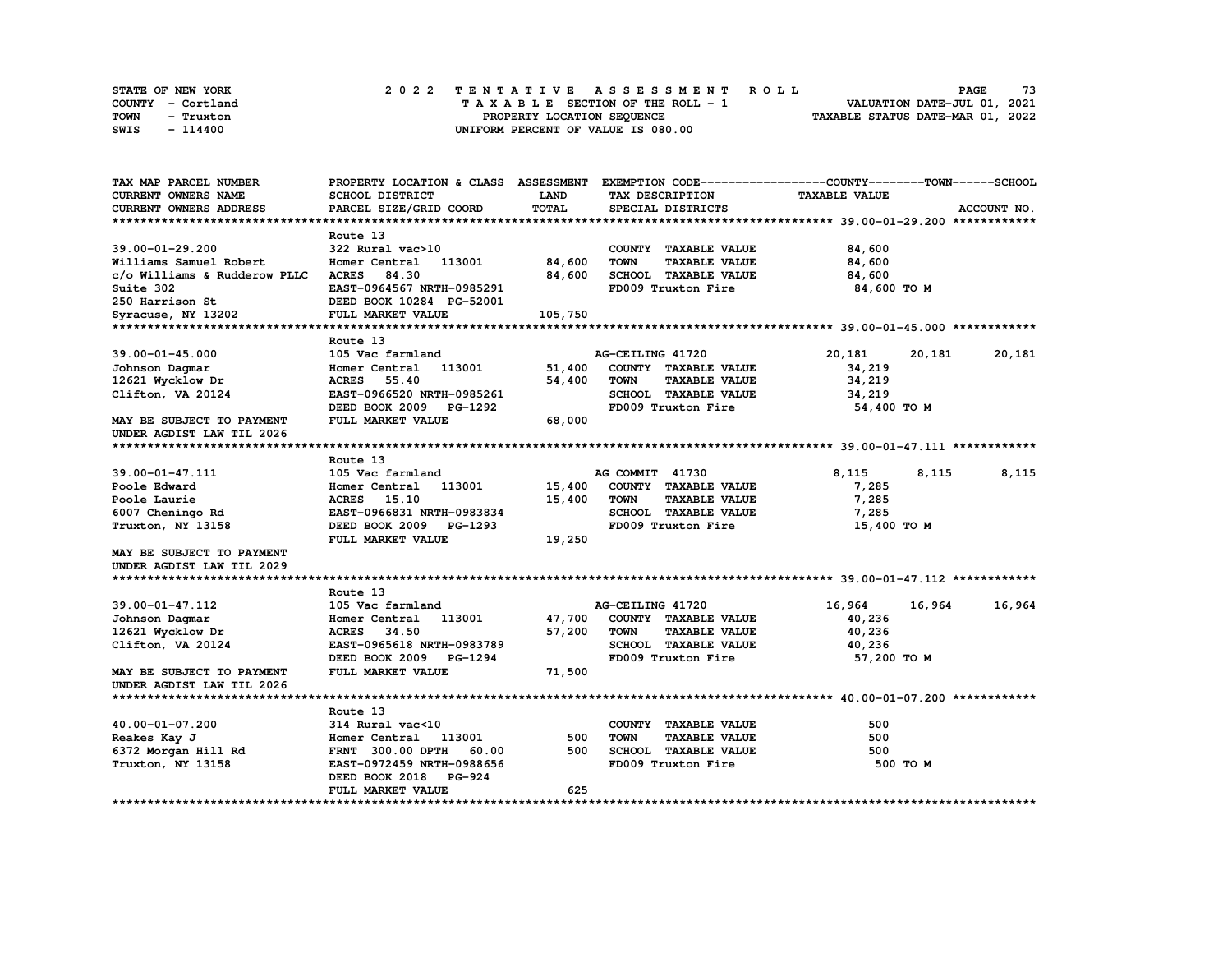| STATE OF NEW YORK | 2022 TENTATIVE ASSESSMENT ROLL     | 74<br><b>PAGE</b>                |
|-------------------|------------------------------------|----------------------------------|
| COUNTY - Cortland | TAXABLE SECTION OF THE ROLL - 1    | VALUATION DATE-JUL 01, 2021      |
| TOWN<br>- Truxton | PROPERTY LOCATION SEQUENCE         | TAXABLE STATUS DATE-MAR 01, 2022 |
| SWIS<br>- 114400  | UNIFORM PERCENT OF VALUE IS 080.00 |                                  |

| TAX MAP PARCEL NUMBER     |                           |             |                                     | PROPERTY LOCATION & CLASS ASSESSMENT EXEMPTION CODE----------------COUNTY-------TOWN-----SCHOOL |             |
|---------------------------|---------------------------|-------------|-------------------------------------|-------------------------------------------------------------------------------------------------|-------------|
| CURRENT OWNERS NAME       | SCHOOL DISTRICT           | <b>LAND</b> | TAX DESCRIPTION                     | <b>TAXABLE VALUE</b>                                                                            |             |
| CURRENT OWNERS ADDRESS    | PARCEL SIZE/GRID COORD    | TOTAL       | SPECIAL DISTRICTS                   |                                                                                                 | ACCOUNT NO. |
|                           |                           |             |                                     |                                                                                                 |             |
|                           | Route 13                  |             |                                     |                                                                                                 |             |
| 40.00-01-37.111           | 314 Rural vac<10          |             | COUNTY TAXABLE VALUE                | 1,200                                                                                           |             |
| Aldrich James A           | Homer Central 113001      | 1,200       | <b>TOWN</b><br><b>TAXABLE VALUE</b> | 1,200                                                                                           |             |
| 3968 Route 13             | 1.16<br><b>ACRES</b>      | 1,200       | SCHOOL TAXABLE VALUE                | 1,200                                                                                           |             |
| Truxton, NY 13158         | EAST-0973263 NRTH-0988435 |             | FD009 Truxton Fire                  | 1,200 TO M                                                                                      |             |
|                           | DEED BOOK 2013 PG-1678    |             |                                     |                                                                                                 |             |
|                           |                           |             |                                     |                                                                                                 |             |
|                           | FULL MARKET VALUE         | 1,500       |                                     |                                                                                                 |             |
|                           |                           |             |                                     |                                                                                                 |             |
|                           | Route 13                  |             |                                     |                                                                                                 |             |
| 40.00-01-37.120           | 314 Rural vac<10          |             | COUNTY TAXABLE VALUE                | 1,800                                                                                           |             |
| Mattoon Ralph D           | Homer Central 113001      | 1,800       | <b>TOWN</b><br><b>TAXABLE VALUE</b> | 1,800                                                                                           |             |
| 3972 Route 13             | <b>ACRES</b><br>1.76      | 1,800       | SCHOOL TAXABLE VALUE                | 1,800                                                                                           |             |
| Truxton, NY 13158-9724    | EAST-0973427 NRTH-0988434 |             | FD009 Truxton Fire                  | 1,800 TO M                                                                                      |             |
|                           | DEED BOOK 543<br>PG-219   |             |                                     |                                                                                                 |             |
|                           | FULL MARKET VALUE         | 2,250       |                                     |                                                                                                 |             |
|                           |                           |             |                                     |                                                                                                 |             |
|                           | Route 13                  |             |                                     |                                                                                                 |             |
| 40.00-06-01.000           | 322 Rural vac>10          |             | AG-CEILING 41720                    | 6,525<br>6,525                                                                                  | 6,525       |
| White Maureen O           | Homer Central 113001      | 37,500      | COUNTY TAXABLE VALUE                | 30,975                                                                                          |             |
| 11 Dawn Dr                | ACRES 31.00               | 37,500      | <b>TOWN</b><br><b>TAXABLE VALUE</b> | 30,975                                                                                          |             |
| Cortland, NY 13045        | EAST-0970682 NRTH-0989387 |             | SCHOOL TAXABLE VALUE                | 30,975                                                                                          |             |
|                           | DEED BOOK 1999 PG-1069    |             | FD009 Truxton Fire                  | 37,500 TO M                                                                                     |             |
| MAY BE SUBJECT TO PAYMENT | FULL MARKET VALUE         | 46,875      |                                     |                                                                                                 |             |
| UNDER AGDIST LAW TIL 2026 |                           |             |                                     |                                                                                                 |             |
|                           |                           |             |                                     |                                                                                                 |             |
|                           | Route 13                  |             |                                     |                                                                                                 |             |
|                           |                           |             |                                     |                                                                                                 |             |
| 40.00-06-02.000           | 314 Rural vac<10          |             | COUNTY TAXABLE VALUE                | 2,500                                                                                           |             |
| O'Donnell Francis P       | Homer Central 113001      | 2,500       | <b>TAXABLE VALUE</b><br><b>TOWN</b> | 2,500                                                                                           |             |
| 3851 Route 13             | <b>ACRES</b><br>3.65      | 2,500       | <b>SCHOOL TAXABLE VALUE</b>         | 2,500                                                                                           |             |
| Truxton, NY 13158         | EAST-0971336 NRTH-0989719 |             | FD009 Truxton Fire                  | 2,500 TO M                                                                                      |             |
|                           | DEED BOOK 1999 PG-1072    |             |                                     |                                                                                                 |             |
|                           | FULL MARKET VALUE         | 3,125       |                                     |                                                                                                 |             |
|                           |                           |             |                                     |                                                                                                 |             |
|                           | Route 13                  |             |                                     |                                                                                                 |             |
| 40.00-06-03.000           | 322 Rural vac>10          |             | COUNTY TAXABLE VALUE                | 10,200                                                                                          |             |
| O'Donnell Matthew E       | Homer Central 113001      | 10,200      | <b>TOWN</b><br><b>TAXABLE VALUE</b> | 10,200                                                                                          |             |
| 3877 Route 13             | ACRES 10.18               | 10,200      | SCHOOL TAXABLE VALUE                | 10,200                                                                                          |             |
| Truxton, NY 13158         | EAST-0971748 NRTH-0989779 |             | FD009 Truxton Fire                  | 10,200 TO M                                                                                     |             |
|                           | DEED BOOK 1999 PG-1074    |             |                                     |                                                                                                 |             |
|                           | FULL MARKET VALUE         | 12,750      |                                     |                                                                                                 |             |
|                           |                           |             |                                     |                                                                                                 |             |
|                           | Route 13                  |             |                                     |                                                                                                 |             |
| 40.00-06-05.000           | 314 Rural vac<10          |             | COUNTY TAXABLE VALUE                | 3,600                                                                                           |             |
| O'Donnell Matthew E       | Homer Central 113001      | 3,600       | <b>TOWN</b><br><b>TAXABLE VALUE</b> | 3,600                                                                                           |             |
| 3887 Route 13             | <b>ACRES</b><br>3.62      | 3,600       | SCHOOL TAXABLE VALUE                | 3,600                                                                                           |             |
| Truxton, NY 13158         | EAST-0971743 NRTH-0988959 |             | FD009 Truxton Fire                  | 3,600 TO M                                                                                      |             |
|                           | DEED BOOK 1999 PG-1074    |             |                                     |                                                                                                 |             |
|                           |                           |             |                                     |                                                                                                 |             |
|                           | FULL MARKET VALUE         | 4,500       |                                     |                                                                                                 |             |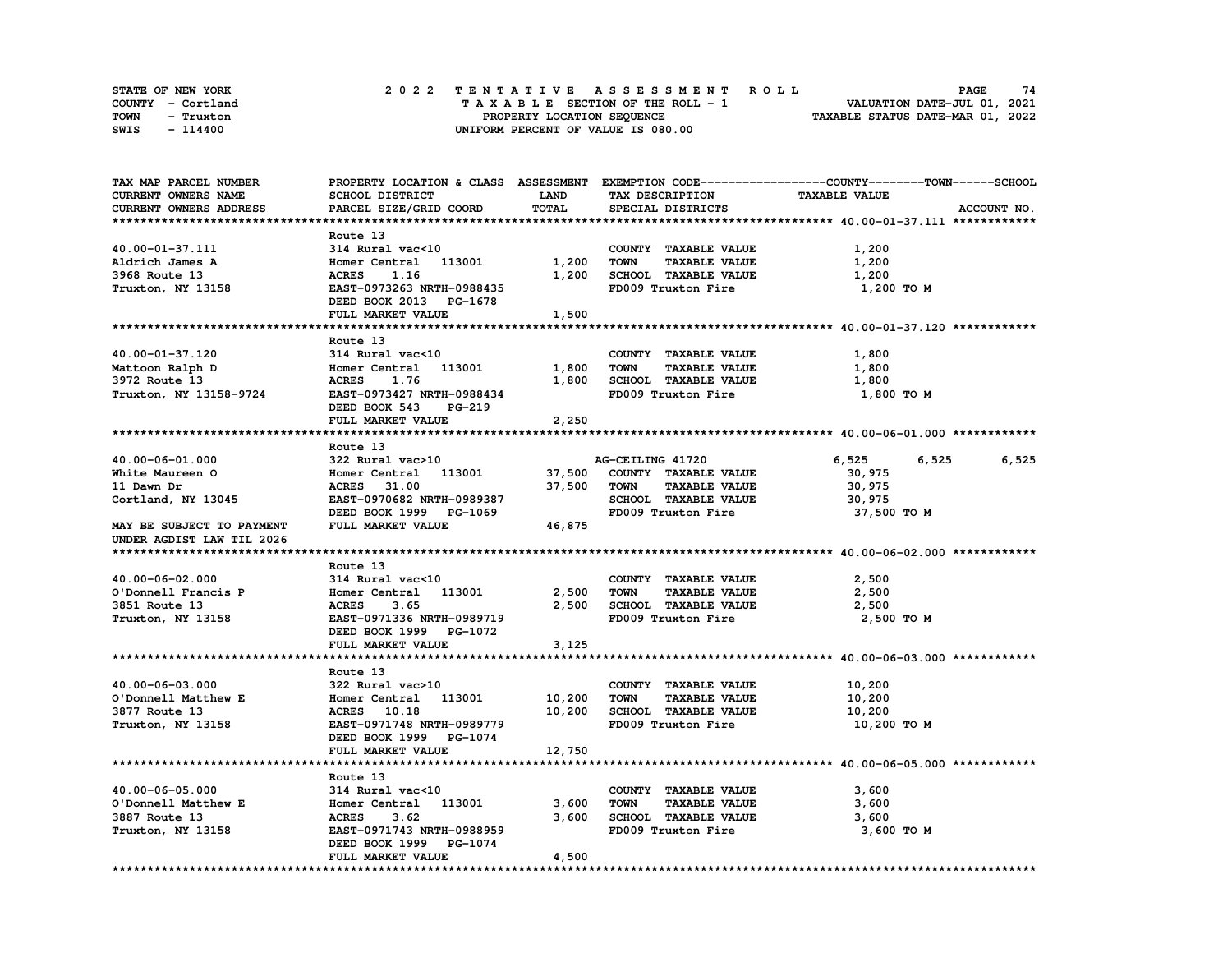| STATE OF NEW YORK | 2022 TENTATIVE ASSESSMENT ROLL     | 75<br><b>PAGE</b>                |
|-------------------|------------------------------------|----------------------------------|
| COUNTY - Cortland | TAXABLE SECTION OF THE ROLL - 1    | VALUATION DATE-JUL 01, 2021      |
| TOWN<br>- Truxton | PROPERTY LOCATION SEQUENCE         | TAXABLE STATUS DATE-MAR 01, 2022 |
| SWIS<br>- 114400  | UNIFORM PERCENT OF VALUE IS 080.00 |                                  |

| <b>CURRENT OWNERS NAME</b><br>SCHOOL DISTRICT<br>LAND<br>TAX DESCRIPTION<br><b>TAXABLE VALUE</b><br>TOTAL<br>CURRENT OWNERS ADDRESS<br>PARCEL SIZE/GRID COORD<br>SPECIAL DISTRICTS<br>ACCOUNT NO.<br>Route 13<br>40.00-06-09.000<br>314 Rural vac<10<br>COUNTY TAXABLE VALUE<br>12,100<br>Homer Central 113001 12,100<br>Heath Catherine O<br><b>TOWN</b><br><b>TAXABLE VALUE</b><br>12,100<br>3843 Route 13<br>12,100<br>SCHOOL TAXABLE VALUE<br>12,100<br><b>ACRES</b><br>5.00<br>Truxton, NY 13158<br>EAST-0971310 NRTH-0988441<br>FD009 Truxton Fire<br>12,100 TO M<br>DEED BOOK 1999 PG-1070<br>FULL MARKET VALUE<br>15,125<br>Route 13<br>40.00-07-04.200<br>322 Rural vac>10<br>COUNTY TAXABLE VALUE<br>80,200<br>Homer Central 113001 80,200<br><b>TAXABLE VALUE</b><br>Ahrens Norman<br><b>TOWN</b><br>80,200<br><b>ACRES</b> 200.60<br>80,200<br>SCHOOL TAXABLE VALUE<br>McCall Allan<br>80,200<br>30 Amador Pkwy<br><b>EAST-0974531 NRTH-0991511</b><br>FD009 Truxton Fire<br>80,200 TO M<br>Rochester, NY 14623<br>DEED BOOK 10245 PG-83001<br>FULL MARKET VALUE<br>100,250<br>Route 13<br>314 Rural vac<10<br>COUNTY TAXABLE VALUE<br>10,300<br>$40.00 - 07 - 06.000$<br>10,300<br><b>TOWN</b><br>Homer Central 113001<br><b>TAXABLE VALUE</b><br>10,300<br>McCall trent T<br>3.26<br>10,300<br>SCHOOL TAXABLE VALUE<br>10,300<br>4065 Route 13<br><b>ACRES</b><br>EAST-0974904 NRTH-0988987<br>FD009 Truxton Fire<br>Truxton, NY 13158<br>10,300 то м<br>DEED BOOK 2022 PG-379<br>PRIOR OWNER ON 3/01/2022<br>FULL MARKET VALUE<br>12,875<br>McCall Trent T<br>Route 13<br>314 Rural vac<10<br>40.00-08-13.000<br>COUNTY TAXABLE VALUE<br>1,000<br>Homer Central 113001<br>1,000<br>Hartnett Tristan J<br>TOWN<br><b>TAXABLE VALUE</b><br>1,000<br>1,000 SCHOOL TAXABLE VALUE<br>FRNT 50.00 DPTH 150.00<br>Contento Angela<br>1,000<br>FD009 Truxton Fire<br>4128 Crains Mill Rd<br><b>ACRES</b><br>0.17<br>1,000 TO M<br>Truxton, NY 13158<br>EAST-0975563 NRTH-0988468<br>DEED BOOK 2013 PG-2588<br>FULL MARKET VALUE<br>1,250<br>Route 13<br>COUNTY TAXABLE VALUE<br>500<br>40.09-01-08.200<br>311 Res vac land | TAX MAP PARCEL NUMBER |     |                                     | PROPERTY LOCATION & CLASS ASSESSMENT EXEMPTION CODE----------------COUNTY-------TOWN-----SCHOOL |
|----------------------------------------------------------------------------------------------------------------------------------------------------------------------------------------------------------------------------------------------------------------------------------------------------------------------------------------------------------------------------------------------------------------------------------------------------------------------------------------------------------------------------------------------------------------------------------------------------------------------------------------------------------------------------------------------------------------------------------------------------------------------------------------------------------------------------------------------------------------------------------------------------------------------------------------------------------------------------------------------------------------------------------------------------------------------------------------------------------------------------------------------------------------------------------------------------------------------------------------------------------------------------------------------------------------------------------------------------------------------------------------------------------------------------------------------------------------------------------------------------------------------------------------------------------------------------------------------------------------------------------------------------------------------------------------------------------------------------------------------------------------------------------------------------------------------------------------------------------------------------------------------------------------------------------------------------------------------------------------------------------------------------------------------------------------------------------------------------------------------------------|-----------------------|-----|-------------------------------------|-------------------------------------------------------------------------------------------------|
|                                                                                                                                                                                                                                                                                                                                                                                                                                                                                                                                                                                                                                                                                                                                                                                                                                                                                                                                                                                                                                                                                                                                                                                                                                                                                                                                                                                                                                                                                                                                                                                                                                                                                                                                                                                                                                                                                                                                                                                                                                                                                                                                  |                       |     |                                     |                                                                                                 |
|                                                                                                                                                                                                                                                                                                                                                                                                                                                                                                                                                                                                                                                                                                                                                                                                                                                                                                                                                                                                                                                                                                                                                                                                                                                                                                                                                                                                                                                                                                                                                                                                                                                                                                                                                                                                                                                                                                                                                                                                                                                                                                                                  |                       |     |                                     |                                                                                                 |
|                                                                                                                                                                                                                                                                                                                                                                                                                                                                                                                                                                                                                                                                                                                                                                                                                                                                                                                                                                                                                                                                                                                                                                                                                                                                                                                                                                                                                                                                                                                                                                                                                                                                                                                                                                                                                                                                                                                                                                                                                                                                                                                                  |                       |     |                                     |                                                                                                 |
|                                                                                                                                                                                                                                                                                                                                                                                                                                                                                                                                                                                                                                                                                                                                                                                                                                                                                                                                                                                                                                                                                                                                                                                                                                                                                                                                                                                                                                                                                                                                                                                                                                                                                                                                                                                                                                                                                                                                                                                                                                                                                                                                  |                       |     |                                     |                                                                                                 |
|                                                                                                                                                                                                                                                                                                                                                                                                                                                                                                                                                                                                                                                                                                                                                                                                                                                                                                                                                                                                                                                                                                                                                                                                                                                                                                                                                                                                                                                                                                                                                                                                                                                                                                                                                                                                                                                                                                                                                                                                                                                                                                                                  |                       |     |                                     |                                                                                                 |
|                                                                                                                                                                                                                                                                                                                                                                                                                                                                                                                                                                                                                                                                                                                                                                                                                                                                                                                                                                                                                                                                                                                                                                                                                                                                                                                                                                                                                                                                                                                                                                                                                                                                                                                                                                                                                                                                                                                                                                                                                                                                                                                                  |                       |     |                                     |                                                                                                 |
|                                                                                                                                                                                                                                                                                                                                                                                                                                                                                                                                                                                                                                                                                                                                                                                                                                                                                                                                                                                                                                                                                                                                                                                                                                                                                                                                                                                                                                                                                                                                                                                                                                                                                                                                                                                                                                                                                                                                                                                                                                                                                                                                  |                       |     |                                     |                                                                                                 |
|                                                                                                                                                                                                                                                                                                                                                                                                                                                                                                                                                                                                                                                                                                                                                                                                                                                                                                                                                                                                                                                                                                                                                                                                                                                                                                                                                                                                                                                                                                                                                                                                                                                                                                                                                                                                                                                                                                                                                                                                                                                                                                                                  |                       |     |                                     |                                                                                                 |
|                                                                                                                                                                                                                                                                                                                                                                                                                                                                                                                                                                                                                                                                                                                                                                                                                                                                                                                                                                                                                                                                                                                                                                                                                                                                                                                                                                                                                                                                                                                                                                                                                                                                                                                                                                                                                                                                                                                                                                                                                                                                                                                                  |                       |     |                                     |                                                                                                 |
|                                                                                                                                                                                                                                                                                                                                                                                                                                                                                                                                                                                                                                                                                                                                                                                                                                                                                                                                                                                                                                                                                                                                                                                                                                                                                                                                                                                                                                                                                                                                                                                                                                                                                                                                                                                                                                                                                                                                                                                                                                                                                                                                  |                       |     |                                     |                                                                                                 |
|                                                                                                                                                                                                                                                                                                                                                                                                                                                                                                                                                                                                                                                                                                                                                                                                                                                                                                                                                                                                                                                                                                                                                                                                                                                                                                                                                                                                                                                                                                                                                                                                                                                                                                                                                                                                                                                                                                                                                                                                                                                                                                                                  |                       |     |                                     |                                                                                                 |
|                                                                                                                                                                                                                                                                                                                                                                                                                                                                                                                                                                                                                                                                                                                                                                                                                                                                                                                                                                                                                                                                                                                                                                                                                                                                                                                                                                                                                                                                                                                                                                                                                                                                                                                                                                                                                                                                                                                                                                                                                                                                                                                                  |                       |     |                                     |                                                                                                 |
|                                                                                                                                                                                                                                                                                                                                                                                                                                                                                                                                                                                                                                                                                                                                                                                                                                                                                                                                                                                                                                                                                                                                                                                                                                                                                                                                                                                                                                                                                                                                                                                                                                                                                                                                                                                                                                                                                                                                                                                                                                                                                                                                  |                       |     |                                     |                                                                                                 |
|                                                                                                                                                                                                                                                                                                                                                                                                                                                                                                                                                                                                                                                                                                                                                                                                                                                                                                                                                                                                                                                                                                                                                                                                                                                                                                                                                                                                                                                                                                                                                                                                                                                                                                                                                                                                                                                                                                                                                                                                                                                                                                                                  |                       |     |                                     |                                                                                                 |
|                                                                                                                                                                                                                                                                                                                                                                                                                                                                                                                                                                                                                                                                                                                                                                                                                                                                                                                                                                                                                                                                                                                                                                                                                                                                                                                                                                                                                                                                                                                                                                                                                                                                                                                                                                                                                                                                                                                                                                                                                                                                                                                                  |                       |     |                                     |                                                                                                 |
|                                                                                                                                                                                                                                                                                                                                                                                                                                                                                                                                                                                                                                                                                                                                                                                                                                                                                                                                                                                                                                                                                                                                                                                                                                                                                                                                                                                                                                                                                                                                                                                                                                                                                                                                                                                                                                                                                                                                                                                                                                                                                                                                  |                       |     |                                     |                                                                                                 |
|                                                                                                                                                                                                                                                                                                                                                                                                                                                                                                                                                                                                                                                                                                                                                                                                                                                                                                                                                                                                                                                                                                                                                                                                                                                                                                                                                                                                                                                                                                                                                                                                                                                                                                                                                                                                                                                                                                                                                                                                                                                                                                                                  |                       |     |                                     |                                                                                                 |
|                                                                                                                                                                                                                                                                                                                                                                                                                                                                                                                                                                                                                                                                                                                                                                                                                                                                                                                                                                                                                                                                                                                                                                                                                                                                                                                                                                                                                                                                                                                                                                                                                                                                                                                                                                                                                                                                                                                                                                                                                                                                                                                                  |                       |     |                                     |                                                                                                 |
|                                                                                                                                                                                                                                                                                                                                                                                                                                                                                                                                                                                                                                                                                                                                                                                                                                                                                                                                                                                                                                                                                                                                                                                                                                                                                                                                                                                                                                                                                                                                                                                                                                                                                                                                                                                                                                                                                                                                                                                                                                                                                                                                  |                       |     |                                     |                                                                                                 |
|                                                                                                                                                                                                                                                                                                                                                                                                                                                                                                                                                                                                                                                                                                                                                                                                                                                                                                                                                                                                                                                                                                                                                                                                                                                                                                                                                                                                                                                                                                                                                                                                                                                                                                                                                                                                                                                                                                                                                                                                                                                                                                                                  |                       |     |                                     |                                                                                                 |
|                                                                                                                                                                                                                                                                                                                                                                                                                                                                                                                                                                                                                                                                                                                                                                                                                                                                                                                                                                                                                                                                                                                                                                                                                                                                                                                                                                                                                                                                                                                                                                                                                                                                                                                                                                                                                                                                                                                                                                                                                                                                                                                                  |                       |     |                                     |                                                                                                 |
|                                                                                                                                                                                                                                                                                                                                                                                                                                                                                                                                                                                                                                                                                                                                                                                                                                                                                                                                                                                                                                                                                                                                                                                                                                                                                                                                                                                                                                                                                                                                                                                                                                                                                                                                                                                                                                                                                                                                                                                                                                                                                                                                  |                       |     |                                     |                                                                                                 |
|                                                                                                                                                                                                                                                                                                                                                                                                                                                                                                                                                                                                                                                                                                                                                                                                                                                                                                                                                                                                                                                                                                                                                                                                                                                                                                                                                                                                                                                                                                                                                                                                                                                                                                                                                                                                                                                                                                                                                                                                                                                                                                                                  |                       |     |                                     |                                                                                                 |
|                                                                                                                                                                                                                                                                                                                                                                                                                                                                                                                                                                                                                                                                                                                                                                                                                                                                                                                                                                                                                                                                                                                                                                                                                                                                                                                                                                                                                                                                                                                                                                                                                                                                                                                                                                                                                                                                                                                                                                                                                                                                                                                                  |                       |     |                                     |                                                                                                 |
|                                                                                                                                                                                                                                                                                                                                                                                                                                                                                                                                                                                                                                                                                                                                                                                                                                                                                                                                                                                                                                                                                                                                                                                                                                                                                                                                                                                                                                                                                                                                                                                                                                                                                                                                                                                                                                                                                                                                                                                                                                                                                                                                  |                       |     |                                     |                                                                                                 |
|                                                                                                                                                                                                                                                                                                                                                                                                                                                                                                                                                                                                                                                                                                                                                                                                                                                                                                                                                                                                                                                                                                                                                                                                                                                                                                                                                                                                                                                                                                                                                                                                                                                                                                                                                                                                                                                                                                                                                                                                                                                                                                                                  |                       |     |                                     |                                                                                                 |
|                                                                                                                                                                                                                                                                                                                                                                                                                                                                                                                                                                                                                                                                                                                                                                                                                                                                                                                                                                                                                                                                                                                                                                                                                                                                                                                                                                                                                                                                                                                                                                                                                                                                                                                                                                                                                                                                                                                                                                                                                                                                                                                                  |                       |     |                                     |                                                                                                 |
|                                                                                                                                                                                                                                                                                                                                                                                                                                                                                                                                                                                                                                                                                                                                                                                                                                                                                                                                                                                                                                                                                                                                                                                                                                                                                                                                                                                                                                                                                                                                                                                                                                                                                                                                                                                                                                                                                                                                                                                                                                                                                                                                  |                       |     |                                     |                                                                                                 |
|                                                                                                                                                                                                                                                                                                                                                                                                                                                                                                                                                                                                                                                                                                                                                                                                                                                                                                                                                                                                                                                                                                                                                                                                                                                                                                                                                                                                                                                                                                                                                                                                                                                                                                                                                                                                                                                                                                                                                                                                                                                                                                                                  |                       |     |                                     |                                                                                                 |
|                                                                                                                                                                                                                                                                                                                                                                                                                                                                                                                                                                                                                                                                                                                                                                                                                                                                                                                                                                                                                                                                                                                                                                                                                                                                                                                                                                                                                                                                                                                                                                                                                                                                                                                                                                                                                                                                                                                                                                                                                                                                                                                                  |                       |     |                                     |                                                                                                 |
|                                                                                                                                                                                                                                                                                                                                                                                                                                                                                                                                                                                                                                                                                                                                                                                                                                                                                                                                                                                                                                                                                                                                                                                                                                                                                                                                                                                                                                                                                                                                                                                                                                                                                                                                                                                                                                                                                                                                                                                                                                                                                                                                  |                       |     |                                     |                                                                                                 |
|                                                                                                                                                                                                                                                                                                                                                                                                                                                                                                                                                                                                                                                                                                                                                                                                                                                                                                                                                                                                                                                                                                                                                                                                                                                                                                                                                                                                                                                                                                                                                                                                                                                                                                                                                                                                                                                                                                                                                                                                                                                                                                                                  |                       |     |                                     |                                                                                                 |
|                                                                                                                                                                                                                                                                                                                                                                                                                                                                                                                                                                                                                                                                                                                                                                                                                                                                                                                                                                                                                                                                                                                                                                                                                                                                                                                                                                                                                                                                                                                                                                                                                                                                                                                                                                                                                                                                                                                                                                                                                                                                                                                                  |                       |     |                                     |                                                                                                 |
|                                                                                                                                                                                                                                                                                                                                                                                                                                                                                                                                                                                                                                                                                                                                                                                                                                                                                                                                                                                                                                                                                                                                                                                                                                                                                                                                                                                                                                                                                                                                                                                                                                                                                                                                                                                                                                                                                                                                                                                                                                                                                                                                  |                       |     |                                     |                                                                                                 |
|                                                                                                                                                                                                                                                                                                                                                                                                                                                                                                                                                                                                                                                                                                                                                                                                                                                                                                                                                                                                                                                                                                                                                                                                                                                                                                                                                                                                                                                                                                                                                                                                                                                                                                                                                                                                                                                                                                                                                                                                                                                                                                                                  |                       |     |                                     |                                                                                                 |
|                                                                                                                                                                                                                                                                                                                                                                                                                                                                                                                                                                                                                                                                                                                                                                                                                                                                                                                                                                                                                                                                                                                                                                                                                                                                                                                                                                                                                                                                                                                                                                                                                                                                                                                                                                                                                                                                                                                                                                                                                                                                                                                                  |                       |     |                                     |                                                                                                 |
|                                                                                                                                                                                                                                                                                                                                                                                                                                                                                                                                                                                                                                                                                                                                                                                                                                                                                                                                                                                                                                                                                                                                                                                                                                                                                                                                                                                                                                                                                                                                                                                                                                                                                                                                                                                                                                                                                                                                                                                                                                                                                                                                  |                       |     |                                     |                                                                                                 |
|                                                                                                                                                                                                                                                                                                                                                                                                                                                                                                                                                                                                                                                                                                                                                                                                                                                                                                                                                                                                                                                                                                                                                                                                                                                                                                                                                                                                                                                                                                                                                                                                                                                                                                                                                                                                                                                                                                                                                                                                                                                                                                                                  |                       |     |                                     |                                                                                                 |
|                                                                                                                                                                                                                                                                                                                                                                                                                                                                                                                                                                                                                                                                                                                                                                                                                                                                                                                                                                                                                                                                                                                                                                                                                                                                                                                                                                                                                                                                                                                                                                                                                                                                                                                                                                                                                                                                                                                                                                                                                                                                                                                                  |                       |     |                                     |                                                                                                 |
|                                                                                                                                                                                                                                                                                                                                                                                                                                                                                                                                                                                                                                                                                                                                                                                                                                                                                                                                                                                                                                                                                                                                                                                                                                                                                                                                                                                                                                                                                                                                                                                                                                                                                                                                                                                                                                                                                                                                                                                                                                                                                                                                  |                       | 500 | <b>TAXABLE VALUE</b><br><b>TOWN</b> | 500                                                                                             |
| Daley David L<br>Homer Central 113001<br>PO Box 10<br>FRNT 67.65 DPTH<br>94.82<br>500<br>SCHOOL TAXABLE VALUE<br>500                                                                                                                                                                                                                                                                                                                                                                                                                                                                                                                                                                                                                                                                                                                                                                                                                                                                                                                                                                                                                                                                                                                                                                                                                                                                                                                                                                                                                                                                                                                                                                                                                                                                                                                                                                                                                                                                                                                                                                                                             |                       |     |                                     |                                                                                                 |
|                                                                                                                                                                                                                                                                                                                                                                                                                                                                                                                                                                                                                                                                                                                                                                                                                                                                                                                                                                                                                                                                                                                                                                                                                                                                                                                                                                                                                                                                                                                                                                                                                                                                                                                                                                                                                                                                                                                                                                                                                                                                                                                                  |                       |     |                                     |                                                                                                 |
| FD009 Truxton Fire<br>Truxton, NY 13158<br>ACRES 0.39<br>500 TO M                                                                                                                                                                                                                                                                                                                                                                                                                                                                                                                                                                                                                                                                                                                                                                                                                                                                                                                                                                                                                                                                                                                                                                                                                                                                                                                                                                                                                                                                                                                                                                                                                                                                                                                                                                                                                                                                                                                                                                                                                                                                |                       |     |                                     |                                                                                                 |
| EAST-0968438 NRTH-0988781                                                                                                                                                                                                                                                                                                                                                                                                                                                                                                                                                                                                                                                                                                                                                                                                                                                                                                                                                                                                                                                                                                                                                                                                                                                                                                                                                                                                                                                                                                                                                                                                                                                                                                                                                                                                                                                                                                                                                                                                                                                                                                        |                       |     |                                     |                                                                                                 |
| DEED BOOK 2011<br><b>PG-397</b>                                                                                                                                                                                                                                                                                                                                                                                                                                                                                                                                                                                                                                                                                                                                                                                                                                                                                                                                                                                                                                                                                                                                                                                                                                                                                                                                                                                                                                                                                                                                                                                                                                                                                                                                                                                                                                                                                                                                                                                                                                                                                                  |                       |     |                                     |                                                                                                 |
| 625<br>FULL MARKET VALUE                                                                                                                                                                                                                                                                                                                                                                                                                                                                                                                                                                                                                                                                                                                                                                                                                                                                                                                                                                                                                                                                                                                                                                                                                                                                                                                                                                                                                                                                                                                                                                                                                                                                                                                                                                                                                                                                                                                                                                                                                                                                                                         |                       |     |                                     |                                                                                                 |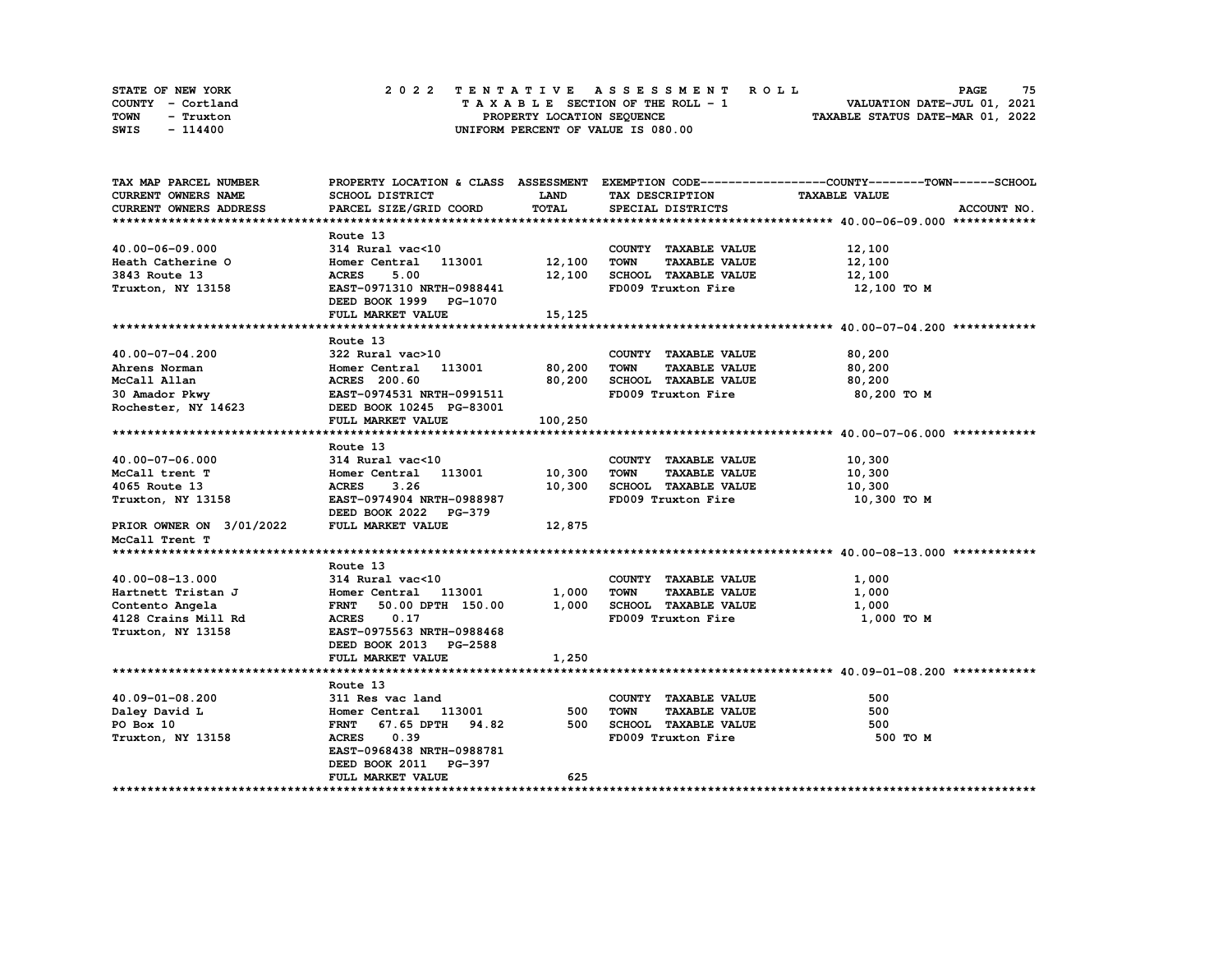| STATE OF NEW YORK | 2022 TENTATIVE ASSESSMENT ROLL          | 76<br><b>PAGE</b>                |
|-------------------|-----------------------------------------|----------------------------------|
| COUNTY - Cortland | $T A X A B L E$ SECTION OF THE ROLL - 1 | VALUATION DATE-JUL 01, 2021      |
| TOWN<br>- Truxton | PROPERTY LOCATION SEQUENCE              | TAXABLE STATUS DATE-MAR 01, 2022 |
| SWIS<br>- 114400  | UNIFORM PERCENT OF VALUE IS 080.00      |                                  |

| TAX MAP PARCEL NUMBER     |                                                            |             |                                     | PROPERTY LOCATION & CLASS ASSESSMENT EXEMPTION CODE----------------COUNTY-------TOWN-----SCHOOL |
|---------------------------|------------------------------------------------------------|-------------|-------------------------------------|-------------------------------------------------------------------------------------------------|
| CURRENT OWNERS NAME       | SCHOOL DISTRICT                                            | <b>LAND</b> | TAX DESCRIPTION                     | <b>TAXABLE VALUE</b>                                                                            |
| CURRENT OWNERS ADDRESS    | PARCEL SIZE/GRID COORD                                     | TOTAL       | SPECIAL DISTRICTS                   | ACCOUNT NO.                                                                                     |
|                           |                                                            |             |                                     |                                                                                                 |
|                           | Route 13                                                   |             |                                     |                                                                                                 |
| 40.09-01-59.000           | 311 Res vac land                                           |             | COUNTY TAXABLE VALUE                | 200                                                                                             |
| Crossways Chris           | Homer Central 113001                                       | 200         | <b>TOWN</b><br><b>TAXABLE VALUE</b> | 200                                                                                             |
| 5414 Truxton Tully Rd     | FRNT 51.27 DPTH 101.87                                     | 200         | SCHOOL TAXABLE VALUE                | 200                                                                                             |
| Truxton, NY 13158         | EAST-0968320 NRTH-0988377                                  |             | FD009 Truxton Fire                  | 200 TO M                                                                                        |
|                           | DEED BOOK 2020 PG-5488                                     |             |                                     |                                                                                                 |
|                           | FULL MARKET VALUE                                          | 250         |                                     |                                                                                                 |
|                           |                                                            |             |                                     |                                                                                                 |
|                           | Route 13                                                   |             |                                     |                                                                                                 |
| 40.09-02-14.110           | 484 1 use sm bld                                           |             | COUNTY TAXABLE VALUE                | 89,000                                                                                          |
|                           | Homer Central 113001                                       | 6,700       | <b>TOWN</b><br><b>TAXABLE VALUE</b> | 89,000                                                                                          |
| McGuire Josephine M       | FRNT 80.00 DPTH 155.00 89,000                              |             |                                     |                                                                                                 |
| 3355 E River Rd           |                                                            |             | SCHOOL TAXABLE VALUE                | 89,000                                                                                          |
| Truxton, NY 13158-9708    | EAST-0969133 NRTH-0988478                                  |             | FD009 Truxton Fire                  | 89,000 TO M                                                                                     |
|                           | DEED BOOK 2009 PG-296                                      |             |                                     |                                                                                                 |
|                           | FULL MARKET VALUE                                          | 111,250     |                                     |                                                                                                 |
|                           |                                                            |             |                                     |                                                                                                 |
|                           | Route 13                                                   |             |                                     |                                                                                                 |
| 40.09-02-26.100           | 311 Res vac land                                           |             | COUNTY TAXABLE VALUE                | 1,000                                                                                           |
| Hardendorf Linda G        | Homer Central 113001 1,000<br>FRNT 208.00 DPTH 80.00 1,000 |             | <b>TAXABLE VALUE</b><br><b>TOWN</b> | 1,000                                                                                           |
| Route 13                  |                                                            |             | SCHOOL TAXABLE VALUE                | 1,000                                                                                           |
| PO Box 109                | EAST-0969693 NRTH-0988236                                  |             | FD009 Truxton Fire                  | 1,000 TO M                                                                                      |
| Truxton, NY 13158         | DEED BOOK 2015 PG-3777                                     |             |                                     |                                                                                                 |
|                           | FULL MARKET VALUE                                          | 1,250       |                                     |                                                                                                 |
|                           |                                                            |             |                                     |                                                                                                 |
|                           | Route 13                                                   |             |                                     |                                                                                                 |
| 41.00-03-01.000           | 105 Vac farmland                                           |             | COUNTY TAXABLE VALUE                | 39,200                                                                                          |
| Smith Ruth W              | Homer Central 113001                                       | 39,200      | <b>TOWN</b><br><b>TAXABLE VALUE</b> | 39,200                                                                                          |
| 281 Ross Park             | ACRES 36.10                                                | 39,200      | SCHOOL TAXABLE VALUE                | 39,200                                                                                          |
| Syracuse, NY 13208        | EAST-0980556 NRTH-0989790                                  |             | FD009 Truxton Fire                  | 39,200 TO M                                                                                     |
|                           | DEED BOOK 2003 PG-1258                                     |             |                                     |                                                                                                 |
|                           | FULL MARKET VALUE                                          | 49,000      |                                     |                                                                                                 |
|                           |                                                            |             |                                     |                                                                                                 |
|                           | Route 13                                                   |             |                                     |                                                                                                 |
| 41.00-03-03.000           | 312 Vac w/imprv                                            |             | COUNTY TAXABLE VALUE                | 4,300                                                                                           |
| Smith Dale                | Homer Central 113001                                       | 1,300       | <b>TOWN</b><br><b>TAXABLE VALUE</b> | 4,300                                                                                           |
| 4386 Route 13             | <b>ACRES</b><br>1.19                                       | 4,300       | SCHOOL TAXABLE VALUE                | 4,300                                                                                           |
| Cuyler, NY 13050          | EAST-0980865 NRTH-0990650                                  |             | FD009 Truxton Fire                  | 4,300 TO M                                                                                      |
|                           | DEED BOOK 1998 PG-6349                                     |             |                                     |                                                                                                 |
|                           |                                                            |             |                                     |                                                                                                 |
|                           | FULL MARKET VALUE                                          | 5,375       |                                     |                                                                                                 |
|                           |                                                            |             |                                     |                                                                                                 |
|                           | Route 13                                                   |             |                                     |                                                                                                 |
| 41.00-03-05.000           | 105 Vac farmland                                           |             | AG-CEILING 41720                    | 63,367<br>63,367<br>63,367                                                                      |
| Young Martin L            | Homer Central 113001                                       | 111,800     | COUNTY TAXABLE VALUE                | 48,433                                                                                          |
| Young Mary Ann            | <b>ACRES</b> 100.40                                        | 111,800     | <b>TOWN</b><br><b>TAXABLE VALUE</b> | 48,433                                                                                          |
| 4747 Tripoli Rd           | EAST-0982092 NRTH-0990527                                  |             | SCHOOL TAXABLE VALUE                | 48,433                                                                                          |
| Cuyler, NY 13050          | DEED BOOK 1998 PG-1718                                     |             | FD009 Truxton Fire                  | 111,800 TO M                                                                                    |
|                           |                                                            |             |                                     |                                                                                                 |
|                           | FULL MARKET VALUE                                          | 139,750     |                                     |                                                                                                 |
| MAY BE SUBJECT TO PAYMENT |                                                            |             |                                     |                                                                                                 |
| UNDER AGDIST LAW TIL 2026 |                                                            |             |                                     |                                                                                                 |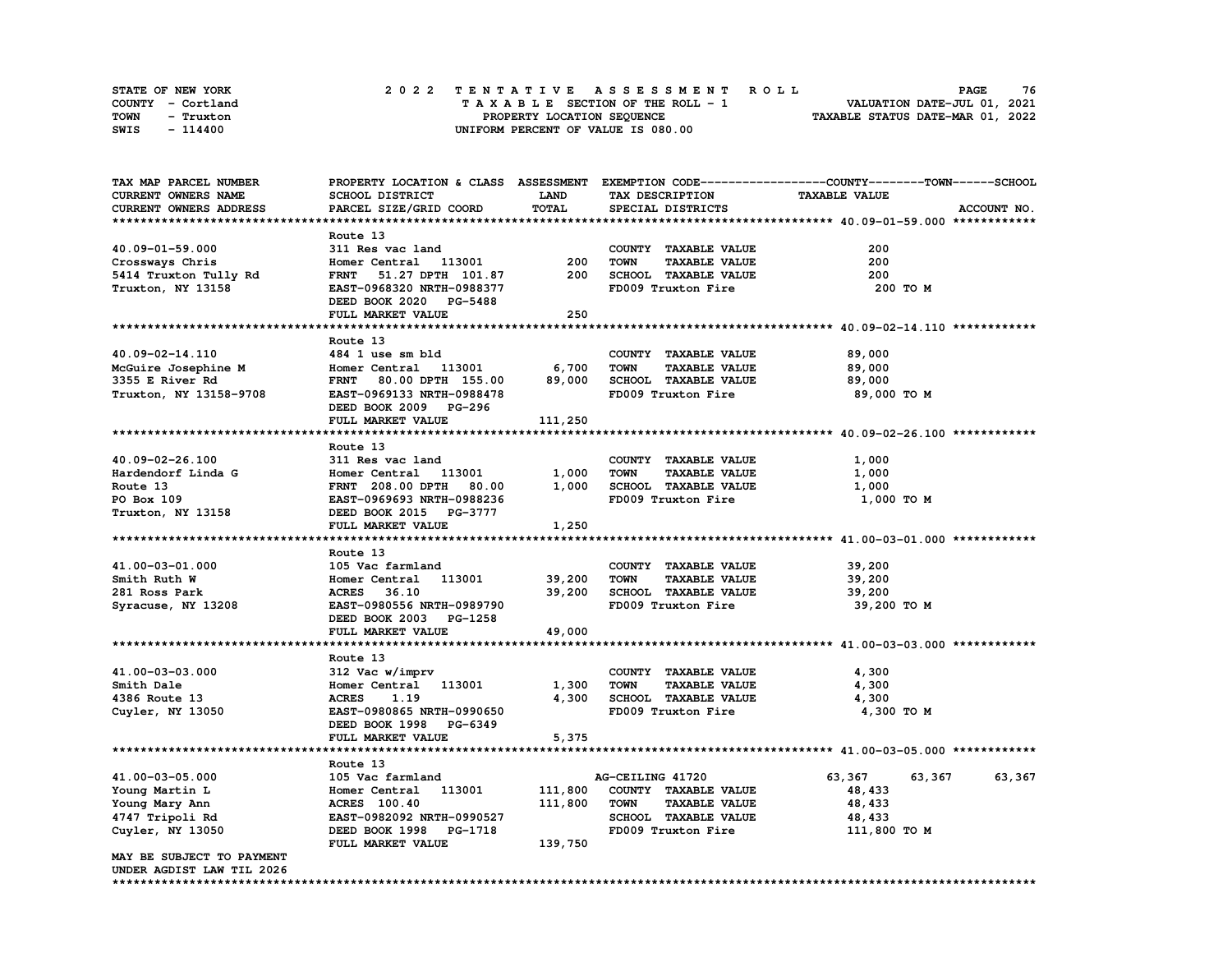| STATE OF NEW YORK | 2022 TENTATIVE ASSESSMENT ROLL     | 77<br><b>PAGE</b>                |
|-------------------|------------------------------------|----------------------------------|
| COUNTY - Cortland | TAXABLE SECTION OF THE ROLL - 1    | VALUATION DATE-JUL 01, 2021      |
| TOWN<br>- Truxton | PROPERTY LOCATION SEQUENCE         | TAXABLE STATUS DATE-MAR 01, 2022 |
| SWIS<br>$-114400$ | UNIFORM PERCENT OF VALUE IS 080.00 |                                  |

| TAX MAP PARCEL NUMBER         | PROPERTY LOCATION & CLASS ASSESSMENT EXEMPTION CODE----------------COUNTY-------TOWN------SCHOOL |             |                                     |                         |                   |
|-------------------------------|--------------------------------------------------------------------------------------------------|-------------|-------------------------------------|-------------------------|-------------------|
| CURRENT OWNERS NAME           | SCHOOL DISTRICT                                                                                  | <b>LAND</b> | TAX DESCRIPTION                     | <b>TAXABLE VALUE</b>    |                   |
| <b>CURRENT OWNERS ADDRESS</b> | PARCEL SIZE/GRID COORD                                                                           | TOTAL       | SPECIAL DISTRICTS                   |                         | ACCOUNT NO.       |
|                               |                                                                                                  |             |                                     |                         |                   |
|                               | Route 13                                                                                         |             |                                     |                         |                   |
| 49.00-01-06.111               | 112 Dairy farm                                                                                   |             | AG 10-YR 41700                      | 605,750 605,750 605,750 |                   |
| Twin Oaks Farm                | Homer Central 113001 326,700 AG-CEILING 41720                                                    |             |                                     | 185,314                 | 185, 314 185, 314 |
| 3175 Route 13                 | ACRES 293.90                                                                                     |             | 1014,450 COUNTY TAXABLE VALUE       | 223,386                 |                   |
| Truxton, NY 13158-9705        | EAST-0959671 NRTH-0980240                                                                        |             | <b>TOWN</b><br><b>TAXABLE VALUE</b> | 223,386                 |                   |
|                               | DEED BOOK 2011 PG-1183                                                                           |             | SCHOOL TAXABLE VALUE                | 223,386                 |                   |
| MAY BE SUBJECT TO PAYMENT     | FULL MARKET VALUE                                                                                |             | 1268,063 FD009 Truxton Fire         | 1014,450 TO M           |                   |
| UNDER AGDIST LAW TIL 2026     |                                                                                                  |             |                                     |                         |                   |
|                               |                                                                                                  |             |                                     |                         |                   |
|                               | Route 13                                                                                         |             |                                     |                         |                   |
| 49.00-01-06.120               | 322 Rural vac>10                                                                                 |             | COUNTY TAXABLE VALUE                | 75,600                  |                   |
| Arnold Trust John             | Homer Central 113001 75,600                                                                      |             | <b>TOWN</b><br><b>TAXABLE VALUE</b> | 75,600                  |                   |
| 3141 Route 13                 | <b>ACRES</b> 82.00                                                                               | 75,600      | SCHOOL TAXABLE VALUE                | 75,600                  |                   |
|                               | EAST-0957998 NRTH-0982546                                                                        |             | FD009 Truxton Fire                  | 75,600 TO M             |                   |
| Truxton, NY 13158-9705        |                                                                                                  |             |                                     |                         |                   |
|                               | DEED BOOK 2000 PG-21                                                                             |             |                                     |                         |                   |
|                               | FULL MARKET VALUE                                                                                | 94,500      |                                     |                         |                   |
|                               |                                                                                                  |             |                                     |                         |                   |
|                               | Route 13                                                                                         |             |                                     |                         |                   |
| 49.00-01-07.200               | 314 Rural vac<10                                                                                 |             | COUNTY TAXABLE VALUE                | 1,100                   |                   |
| Couture Lise                  | Homer Central 113001                                                                             | 1,100       | <b>TOWN</b><br><b>TAXABLE VALUE</b> | 1,100                   |                   |
| 441 Lafayette Rd              | <b>ACRES</b><br>1.00                                                                             | 1,100       | SCHOOL TAXABLE VALUE                | 1,100                   |                   |
| Groton, NY 13073              | EAST-0957624 NRTH-0975754                                                                        |             | FD009 Truxton Fire                  | 1,100 TO M              |                   |
|                               | DEED BOOK 2020 PG-700                                                                            |             |                                     |                         |                   |
|                               | FULL MARKET VALUE                                                                                | 1,375       |                                     |                         |                   |
|                               |                                                                                                  |             |                                     |                         |                   |
|                               | Route 13                                                                                         |             |                                     |                         |                   |
| 49.00-01-08.000               | 105 Vac farmland                                                                                 |             | AG-CEILING 41720                    | 21,019                  | 21,019 21,019     |
| Stevens Trust Jesse Robert    | Homer Central 113001                                                                             | 35,900      | COUNTY TAXABLE VALUE                | 14,881                  |                   |
| Stevens Trust Charlotte A     | ACRES 32.00                                                                                      | 35,900      | <b>TAXABLE VALUE</b><br>TOWN        | 14,881                  |                   |
| 2973 Route 13                 | EAST-0957633 NRTH-0977320                                                                        |             | SCHOOL TAXABLE VALUE                | 14,881                  |                   |
| Cortland, NY 13045-9777       | DEED BOOK 2014 PG-1724                                                                           |             | FD009 Truxton Fire                  | 35,900 то м             |                   |
|                               | FULL MARKET VALUE                                                                                | 44,875      |                                     |                         |                   |
| MAY BE SUBJECT TO PAYMENT     |                                                                                                  |             |                                     |                         |                   |
| UNDER AGDIST LAW TIL 2026     |                                                                                                  |             |                                     |                         |                   |
|                               |                                                                                                  |             |                                     |                         |                   |
|                               | Route 13                                                                                         |             |                                     |                         |                   |
| 49.00-01-10.000               | 314 Rural vac<10                                                                                 |             | COUNTY TAXABLE VALUE                | 400                     |                   |
| Couture Lise                  | Homer Central 113001                                                                             | 400         | <b>TOWN</b><br><b>TAXABLE VALUE</b> | 400                     |                   |
| 441 Lafayette Rd              | FRNT 100.00 DPTH 140.00                                                                          | 400         | SCHOOL TAXABLE VALUE                | 400                     |                   |
| Groten, NY 13073              | EAST-0957480 NRTH-0975824                                                                        |             | FD009 Truxton Fire                  | 400 TO M                |                   |
|                               | DEED BOOK 2020 PG-700                                                                            |             |                                     |                         |                   |
|                               | FULL MARKET VALUE                                                                                | 500         |                                     |                         |                   |
|                               |                                                                                                  |             |                                     |                         |                   |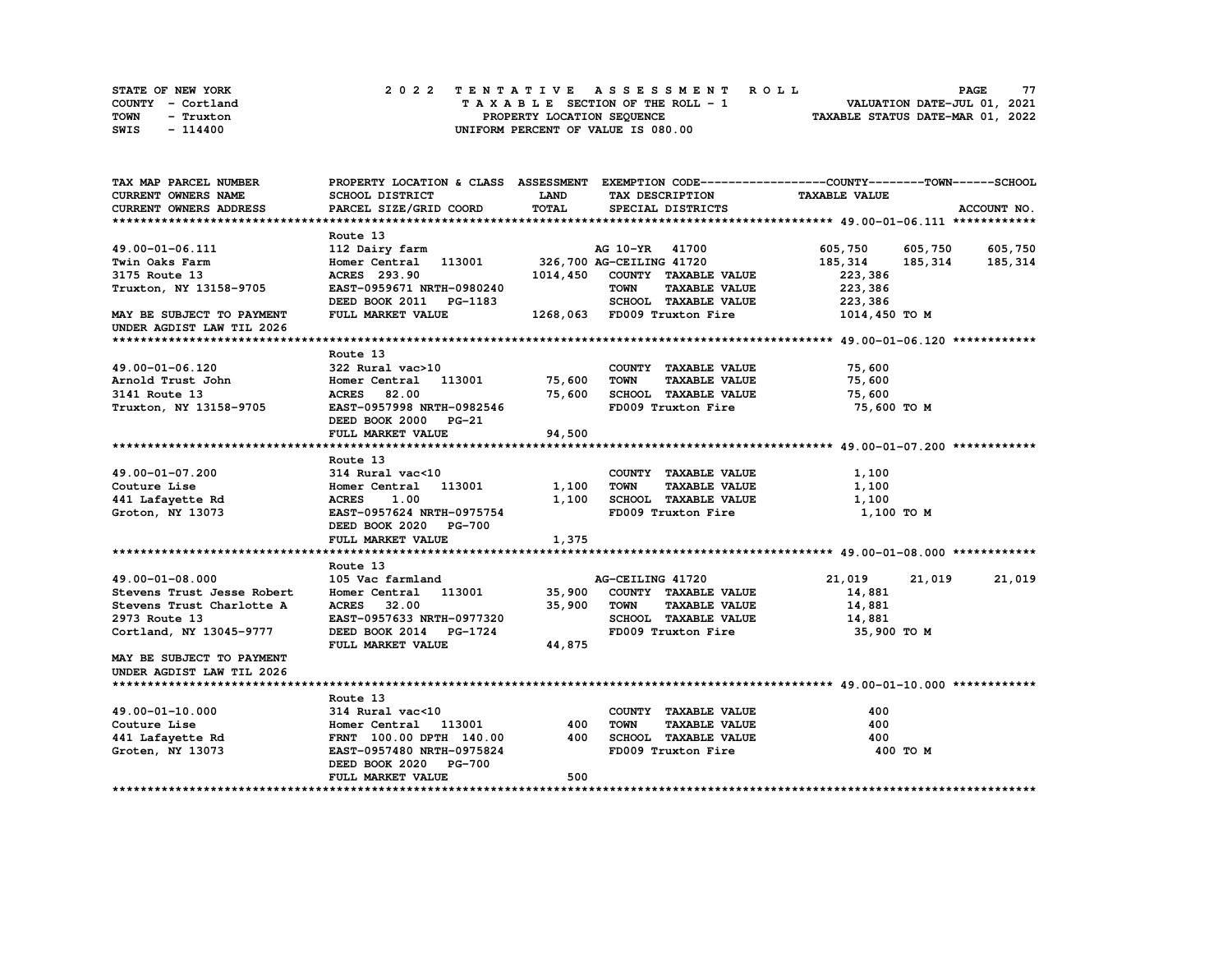| STATE OF NEW YORK | 2022 TENTATIVE ASSESSMENT ROLL     | 78<br><b>PAGE</b>                |
|-------------------|------------------------------------|----------------------------------|
| COUNTY - Cortland | TAXABLE SECTION OF THE ROLL - 1    | VALUATION DATE-JUL 01, 2021      |
| TOWN<br>- Truxton | PROPERTY LOCATION SEOUENCE         | TAXABLE STATUS DATE-MAR 01, 2022 |
| SWIS<br>$-114400$ | UNIFORM PERCENT OF VALUE IS 080.00 |                                  |

| TAX MAP PARCEL NUMBER     |                                  |             |                                     | PROPERTY LOCATION & CLASS ASSESSMENT EXEMPTION CODE-----------------COUNTY-------TOWN-----SCHOOL |
|---------------------------|----------------------------------|-------------|-------------------------------------|--------------------------------------------------------------------------------------------------|
| CURRENT OWNERS NAME       | SCHOOL DISTRICT                  | <b>LAND</b> | TAX DESCRIPTION                     | <b>TAXABLE VALUE</b>                                                                             |
| CURRENT OWNERS ADDRESS    | PARCEL SIZE/GRID COORD           | TOTAL       | SPECIAL DISTRICTS                   | ACCOUNT NO.                                                                                      |
|                           |                                  |             |                                     |                                                                                                  |
|                           | Route 13                         |             |                                     |                                                                                                  |
| 49.00-01-17.000           | 314 Rural vac<10                 |             | COUNTY TAXABLE VALUE                | 300                                                                                              |
| Couture Lise              | Homer Central 113001             | 300         | <b>TOWN</b><br><b>TAXABLE VALUE</b> | 300                                                                                              |
| 441 Lafayette Rd          | <b>FRNT</b> 220.00 DPTH<br>40.00 | 300         | SCHOOL TAXABLE VALUE                | 300                                                                                              |
| Groton, NY 13073          | EAST-0957515 NRTH-0975748        |             | FD009 Truxton Fire                  | 300 TO M                                                                                         |
|                           | DEED BOOK 2020 PG-700            |             |                                     |                                                                                                  |
|                           | FULL MARKET VALUE                | 375         |                                     |                                                                                                  |
|                           |                                  |             |                                     |                                                                                                  |
|                           |                                  |             |                                     |                                                                                                  |
|                           | Route 13                         |             |                                     |                                                                                                  |
| 49.00-03-03.000           | 314 Rural vac<10                 |             | COUNTY TAXABLE VALUE                | 10,100                                                                                           |
| Ruppert Louis F           | 113001<br>Homer Central          | 10,100      | <b>TOWN</b><br><b>TAXABLE VALUE</b> | 10,100                                                                                           |
| Ruppert Susan A           | <b>ACRES</b><br>3.06             | 10,100      | SCHOOL TAXABLE VALUE                | 10,100                                                                                           |
| 3479 Route 13             | EAST-0965027 NRTH-0983057        |             | FD009 Truxton Fire                  | 10,100 TO M                                                                                      |
| Truxton, NY 13158-9703    | DEED BOOK 572<br>PG-156          |             |                                     |                                                                                                  |
|                           | FULL MARKET VALUE                | 12,625      |                                     |                                                                                                  |
|                           |                                  |             |                                     |                                                                                                  |
|                           | Route 13                         |             |                                     |                                                                                                  |
| 49.00-03-04.000           | 105 Vac farmland                 |             | AG-CEILING 41720                    | 164,879<br>164,879<br>164,879                                                                    |
| Twin Oaks Farm            | Homer Central 113001             | 293,400     | COUNTY TAXABLE VALUE                | 133,221                                                                                          |
| 3175 Route 13             | ACRES 175.50                     | 298,100     | <b>TOWN</b><br><b>TAXABLE VALUE</b> | 133,221                                                                                          |
| Truxton, NY 13158         | EAST-0954994 NRTH-0981220        |             | SCHOOL TAXABLE VALUE                | 133,221                                                                                          |
|                           | DEED BOOK 2011 PG-1183           |             | FD009 Truxton Fire                  | 298,100 то м                                                                                     |
| MAY BE SUBJECT TO PAYMENT | FULL MARKET VALUE                | 372,625     |                                     |                                                                                                  |
| UNDER AGDIST LAW TIL 2026 |                                  |             |                                     |                                                                                                  |
|                           |                                  |             |                                     |                                                                                                  |
|                           | Route 13                         |             |                                     |                                                                                                  |
| 49.00-05-07.000           | 260 Seasonal res                 |             | COUNTY TAXABLE VALUE                | 39,900                                                                                           |
| DelVecchio Family LLC     | Homer Central 113001             | 34,900      | <b>TOWN</b><br><b>TAXABLE VALUE</b> | 39,900                                                                                           |
| Attn: John DelVecchio     | ACRES 28.10                      | 39,900      | SCHOOL TAXABLE VALUE                | 39,900                                                                                           |
| 4030 West Rd              | EAST-0962575 NRTH-0981097        |             | FD009 Truxton Fire                  | 39,900 TO M                                                                                      |
|                           | DEED BOOK 10249 PG-66004         |             |                                     |                                                                                                  |
| PO Box 705                | FULL MARKET VALUE                |             |                                     |                                                                                                  |
| Cortland, NY 13045-0705   |                                  | 49,875      |                                     |                                                                                                  |
|                           |                                  |             |                                     |                                                                                                  |
|                           | Route 13                         |             |                                     |                                                                                                  |
| 49.00-05-08.000           | 322 Rural vac>10                 |             | COUNTY TAXABLE VALUE                | 39,300                                                                                           |
| DelVecchio Family LLC     | Homer Central 113001             | 39,300      | <b>TOWN</b><br><b>TAXABLE VALUE</b> | 39,300                                                                                           |
| 4030 West Rd              | 33.00<br><b>ACRES</b>            | 39,300      | SCHOOL TAXABLE VALUE                | 39,300                                                                                           |
| PO Box 705                | EAST-0961508 NRTH-0982170        |             | FD009 Truxton Fire                  | 39,300 TO M                                                                                      |
| Cortland, NY 13045-0705   | DEED BOOK 10249 PG-66004         |             |                                     |                                                                                                  |
|                           | FULL MARKET VALUE                | 49,125      |                                     |                                                                                                  |
|                           |                                  |             |                                     |                                                                                                  |
|                           | Route 13                         |             |                                     |                                                                                                  |
| 49.00-05-09.100           | 105 Vac farmland                 |             | COUNTY TAXABLE VALUE                | 14,700                                                                                           |
| Potter Daniel S           | 113001<br>Homer Central          | 14,700      | <b>TAXABLE VALUE</b><br><b>TOWN</b> | 14,700                                                                                           |
| Potter Stephanie A        | <b>ACRES</b><br>7.70             | 14,700      | <b>SCHOOL TAXABLE VALUE</b>         | 14,700                                                                                           |
| 3455 Route 13             | EAST-0964049 NRTH-0981847        |             | FD009 Truxton Fire                  | 14,700 TO M                                                                                      |
| Truxton, NY 13158         | DEED BOOK 10673 PG-79001         |             |                                     |                                                                                                  |
|                           | FULL MARKET VALUE                | 18,375      |                                     |                                                                                                  |
|                           |                                  |             |                                     |                                                                                                  |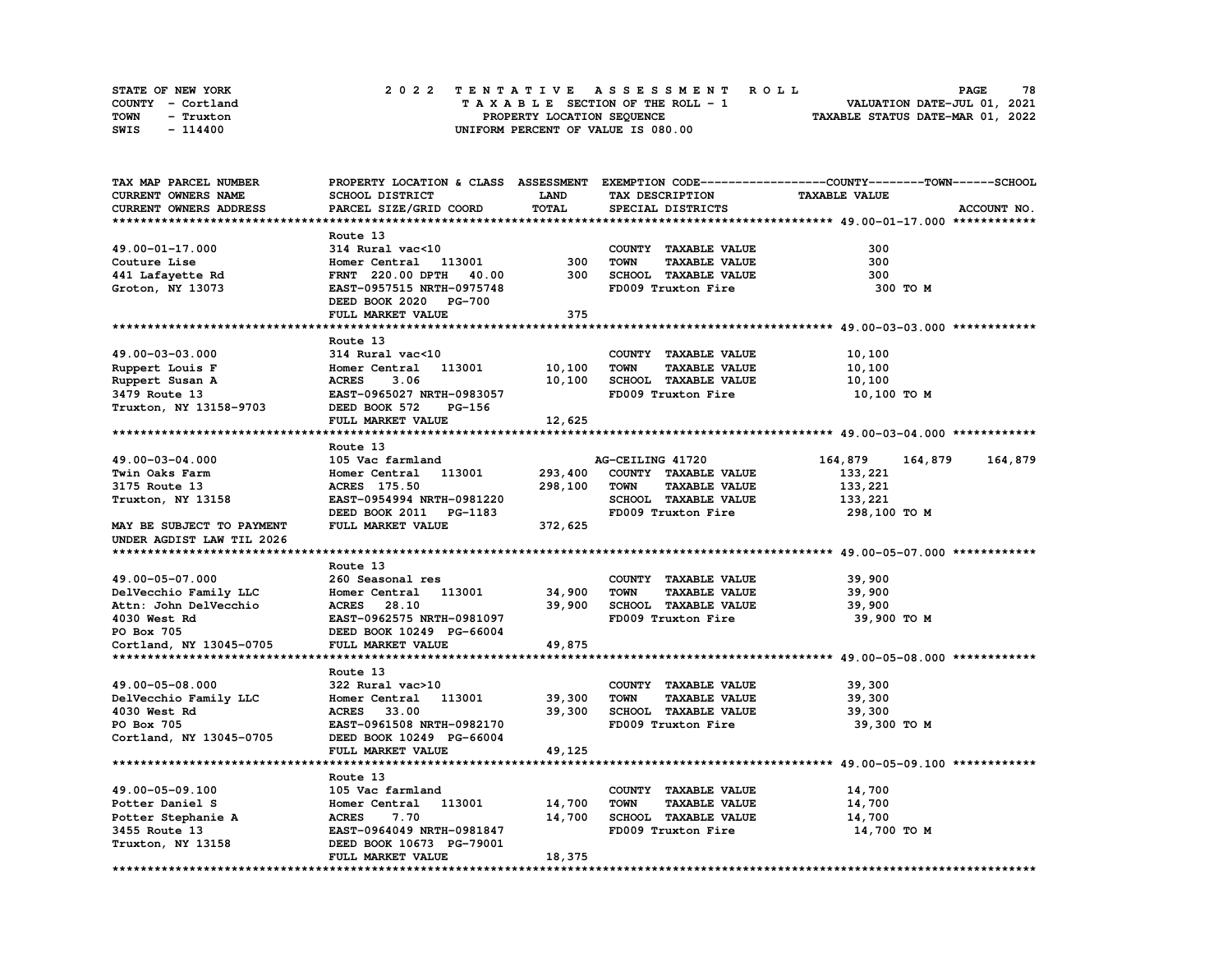| STATE OF NEW YORK | 2022 TENTATIVE ASSESSMENT ROLL     | 79<br><b>PAGE</b>                |
|-------------------|------------------------------------|----------------------------------|
| COUNTY - Cortland | TAXABLE SECTION OF THE ROLL - 1    | VALUATION DATE-JUL 01, 2021      |
| TOWN<br>- Truxton | PROPERTY LOCATION SEQUENCE         | TAXABLE STATUS DATE-MAR 01, 2022 |
| SWIS<br>- 114400  | UNIFORM PERCENT OF VALUE IS 080.00 |                                  |

| TAX MAP PARCEL NUMBER         | PROPERTY LOCATION & CLASS ASSESSMENT EXEMPTION CODE----------------COUNTY-------TOWN-----SCHOOL |             |                                            |                      |                      |
|-------------------------------|-------------------------------------------------------------------------------------------------|-------------|--------------------------------------------|----------------------|----------------------|
| CURRENT OWNERS NAME           | SCHOOL DISTRICT                                                                                 | <b>LAND</b> | TAX DESCRIPTION                            | <b>TAXABLE VALUE</b> |                      |
| <b>CURRENT OWNERS ADDRESS</b> | PARCEL SIZE/GRID COORD                                                                          | TOTAL       | SPECIAL DISTRICTS                          |                      | ACCOUNT NO.          |
|                               |                                                                                                 |             |                                            |                      |                      |
|                               | Route 13                                                                                        |             |                                            |                      |                      |
| 49.00-05-09.200               | 105 Vac farmland                                                                                |             | COUNTY TAXABLE VALUE                       | 59,500               |                      |
| Potter Stephanie A            | Homer Central 113001                                                                            | 59,500      | <b>TOWN</b><br><b>TAXABLE VALUE</b>        | 59,500               |                      |
| Potter Daniel S               | <b>ACRES</b> 76.80                                                                              | 59,500      | SCHOOL TAXABLE VALUE                       | 59,500               |                      |
| 3455 Route 13                 | EAST-0962544 NRTH-0982538                                                                       |             | FD009 Truxton Fire                         | 59,500 TO M          |                      |
| Truxton, NY 13158             | DEED BOOK 10420 PG-62001                                                                        |             |                                            |                      |                      |
|                               | FULL MARKET VALUE                                                                               | 74,375      |                                            |                      |                      |
|                               |                                                                                                 |             |                                            |                      |                      |
|                               | 3118 Route 13                                                                                   |             |                                            |                      |                      |
| 49.00-01-09.000               | 270 Mfg housing                                                                                 |             | COUNTY TAXABLE VALUE                       | 20,100               |                      |
| Sartwell Kenneth F            | Homer Central 113001                                                                            | 14,100      | <b>TOWN</b><br><b>TAXABLE VALUE</b>        | 20,100               |                      |
| 3118 Route 13                 | <b>ACRES</b><br>3.00                                                                            | 20,100      | SCHOOL TAXABLE VALUE<br>FD009 Truxton Fire | 20,100               |                      |
| Truxton, NY 13158-9705        | EAST-0957939 NRTH-0976492                                                                       |             |                                            | 20,100 TO M          |                      |
|                               | DEED BOOK 326<br>PG-572                                                                         |             |                                            |                      |                      |
|                               | FULL MARKET VALUE                                                                               | 25,125      |                                            |                      |                      |
|                               |                                                                                                 |             |                                            |                      |                      |
|                               | 3141 Route 13                                                                                   |             |                                            |                      |                      |
| 49.00-01-07.100               | 112 Dairy farm                                                                                  |             | AG-CEILING 41720                           | 89,111               | 89,111<br>89,111     |
| Arnold Trust John             | Homer Central 113001                                                                            |             | 197,900 BAS STAR 41854                     | $\mathbf{0}$         | $^{\circ}$<br>27,300 |
| 3141 Route 13                 | <b>ACRES</b> 188.20                                                                             | 295,400     | COUNTY TAXABLE VALUE                       | 206,289              |                      |
| Truxton, NY 13158             | EAST-0958113 NRTH-0978888                                                                       |             | <b>TAXABLE VALUE</b><br><b>TOWN</b>        | 206,289              |                      |
|                               | DEED BOOK 2000 PG-3930                                                                          |             | SCHOOL TAXABLE VALUE                       | 178,989              |                      |
| MAY BE SUBJECT TO PAYMENT     | FULL MARKET VALUE                                                                               |             | 369,250 FD009 Truxton Fire                 | 295,400 TO M         |                      |
| UNDER AGDIST LAW TIL 2026     |                                                                                                 |             |                                            |                      |                      |
|                               |                                                                                                 |             |                                            |                      |                      |
|                               | 3175 Route 13                                                                                   |             |                                            |                      |                      |
| 49.00-01-06.112               | 210 1 Family Res                                                                                |             | <b>BAS STAR</b> 41854                      | $\mathbf{0}$         | 27,300<br>$\Omega$   |
| Arnold Kathie Y               | Homer Central 113001 12,300 COUNTY TAXABLE VALUE                                                |             |                                            | 145,200              |                      |
| 3175 Route 13                 | <b>ACRES</b><br>1.17                                                                            | 145,200     | <b>TOWN</b><br><b>TAXABLE VALUE</b>        | 145,200              |                      |
| Truxton, NY 13158-9705        | EAST-0959120 NRTH-0978310                                                                       |             | SCHOOL TAXABLE VALUE                       | 117,900              |                      |
|                               | DEED BOOK 2011 PG-80                                                                            |             | FD009 Truxton Fire                         | 145,200 TO M         |                      |
|                               | FULL MARKET VALUE                                                                               | 181,500     |                                            |                      |                      |
|                               |                                                                                                 |             |                                            |                      |                      |
|                               | 3185 Route 13                                                                                   |             |                                            |                      |                      |
| 49.00-01-06.200               | 210 1 Family Res                                                                                |             | <b>BAS STAR 41854</b>                      | $\mathbf{0}$         | 27,300<br>0          |
| Astacio Miriam A              | Homer Central 113001 10,200                                                                     |             | COUNTY TAXABLE VALUE                       | 70,300               |                      |
| 3185 Route 13                 | FRNT 211.38 DPTH 200.00                                                                         | 70,300      | <b>TOWN</b><br><b>TAXABLE VALUE</b>        | 70,300               |                      |
| Truxton, NY 13158-9705        | EAST-0959780 NRTH-0977582                                                                       |             | SCHOOL TAXABLE VALUE                       | 43,000               |                      |
|                               | DEED BOOK 2014 PG-6970                                                                          |             | FD009 Truxton Fire                         | 70,300 TO M          |                      |
|                               | FULL MARKET VALUE                                                                               | 87,875      |                                            |                      |                      |
|                               |                                                                                                 |             |                                            |                      |                      |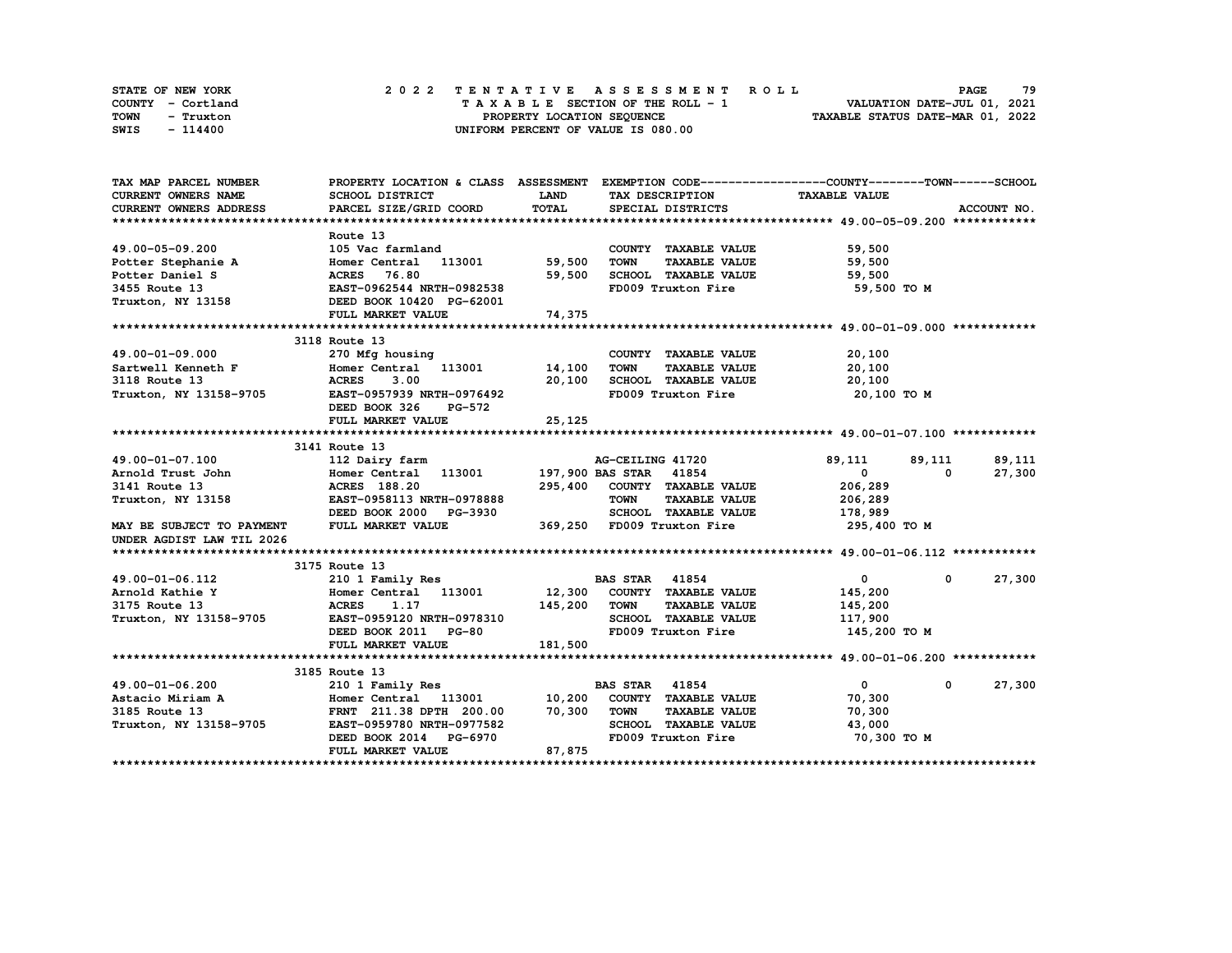| STATE OF NEW YORK | 2022 TENTATIVE ASSESSMENT ROLL     | 80<br><b>PAGE</b>                |
|-------------------|------------------------------------|----------------------------------|
| COUNTY - Cortland | TAXABLE SECTION OF THE ROLL - 1    | VALUATION DATE-JUL 01, 2021      |
| TOWN<br>- Truxton | PROPERTY LOCATION SEQUENCE         | TAXABLE STATUS DATE-MAR 01, 2022 |
| SWIS<br>- 114400  | UNIFORM PERCENT OF VALUE IS 080.00 |                                  |

| TAX MAP PARCEL NUMBER                                  |                                                                                                                                                                                                                                               |             |                                                 | PROPERTY LOCATION & CLASS ASSESSMENT EXEMPTION CODE----------------COUNTY-------TOWN-----SCHOOL |
|--------------------------------------------------------|-----------------------------------------------------------------------------------------------------------------------------------------------------------------------------------------------------------------------------------------------|-------------|-------------------------------------------------|-------------------------------------------------------------------------------------------------|
| CURRENT OWNERS NAME                                    | <b>SCHOOL DISTRICT</b>                                                                                                                                                                                                                        | <b>LAND</b> | TAX DESCRIPTION                                 | <b>TAXABLE VALUE</b>                                                                            |
| <b>CURRENT OWNERS ADDRESS</b>                          | PARCEL SIZE/GRID COORD                                                                                                                                                                                                                        | TOTAL       | SPECIAL DISTRICTS                               | ACCOUNT NO.                                                                                     |
|                                                        |                                                                                                                                                                                                                                               |             |                                                 |                                                                                                 |
|                                                        | 3214 Route 13                                                                                                                                                                                                                                 |             |                                                 |                                                                                                 |
| 49.00-01-11.100                                        | 105 Vac farmland                                                                                                                                                                                                                              |             | AG-CEILING 41720                                | 42, 132 42, 132 42, 132                                                                         |
| Twin Oaks Farm                                         | Homer Central 113001                                                                                                                                                                                                                          | 62,700      | COUNTY TAXABLE VALUE                            | 36,268                                                                                          |
| 3175 Route 13                                          | 46.00<br><b>ACRES</b>                                                                                                                                                                                                                         | 78,400      | <b>TOWN</b><br><b>TAXABLE VALUE</b>             | 36,268                                                                                          |
| Truxton, NY 13158                                      | EAST-0961361 NRTH-0977548                                                                                                                                                                                                                     |             | SCHOOL TAXABLE VALUE                            | 36,268                                                                                          |
|                                                        | DEED BOOK 2011 PG-1183                                                                                                                                                                                                                        |             | FD009 Truxton Fire                              | 78,400 TO M                                                                                     |
| MAY BE SUBJECT TO PAYMENT<br>UNDER AGDIST LAW TIL 2026 | FULL MARKET VALUE                                                                                                                                                                                                                             | 98,000      |                                                 |                                                                                                 |
|                                                        |                                                                                                                                                                                                                                               |             |                                                 |                                                                                                 |
|                                                        | 3215 Route 13                                                                                                                                                                                                                                 |             |                                                 |                                                                                                 |
| 49.00-01-11.200                                        |                                                                                                                                                                                                                                               |             | COUNTY TAXABLE VALUE                            | 153,130                                                                                         |
| Ruppert Louis F                                        | 241 Rural res&ag<br>Homer Central 113001 66,400                                                                                                                                                                                               |             | <b>TOWN</b><br><b>TAXABLE VALUE</b>             | 153,130                                                                                         |
| 3479 Route 13                                          |                                                                                                                                                                                                                                               |             | SCHOOL TAXABLE VALUE                            | 153,130                                                                                         |
| Truxton, NY 13158                                      | ACRES 58.30 153,130<br>EAST-0961029 NRTH-0979332                                                                                                                                                                                              |             | FD009 Truxton Fire 153,130 TO M                 |                                                                                                 |
|                                                        | DEED BOOK 2016 PG-4851                                                                                                                                                                                                                        |             |                                                 |                                                                                                 |
|                                                        | FULL MARKET VALUE                                                                                                                                                                                                                             | 191, 413    |                                                 |                                                                                                 |
|                                                        |                                                                                                                                                                                                                                               |             |                                                 |                                                                                                 |
|                                                        | 3291 Route 13                                                                                                                                                                                                                                 |             |                                                 |                                                                                                 |
| 49.00-01-13.112                                        | 270 Mfg housing                                                                                                                                                                                                                               |             | <b>ENH STAR 41834</b>                           | $\mathbf{0}$<br>29,950<br>0                                                                     |
|                                                        |                                                                                                                                                                                                                                               |             | COUNTY TAXABLE VALUE                            | 29,950                                                                                          |
|                                                        |                                                                                                                                                                                                                                               |             | TAXABLE VALUE                                   | 29,950                                                                                          |
|                                                        |                                                                                                                                                                                                                                               |             | SCHOOL TAXABLE VALUE                            | $\overline{\phantom{a}}$                                                                        |
|                                                        | VanDee David F<br>VanDee David F<br>VanDee Sheila M<br>29,950 TOWN<br>3291 Route 13<br>29,950 TOWN<br>3291 Route 13<br>29,950 TOWN<br>3291 Route 13<br>29,950 TOWN<br>29,950 TOWN<br>29,950 TOWN<br>29,950 TOWN<br>29,950 TOWN<br>29,950 TOWN |             | FD009 Truxton Fire                              | 29,950 ТО М                                                                                     |
|                                                        | FULL MARKET VALUE                                                                                                                                                                                                                             | 37,438      |                                                 |                                                                                                 |
|                                                        |                                                                                                                                                                                                                                               |             |                                                 |                                                                                                 |
|                                                        | 3304 Route 13                                                                                                                                                                                                                                 |             |                                                 |                                                                                                 |
|                                                        |                                                                                                                                                                                                                                               |             | COUNTY TAXABLE VALUE                            | 196,000                                                                                         |
|                                                        | 49.00-01-13.200 322 Rural vac>10<br>Suit-Kote Corporation Bomer Central 113001 196,000<br>1911 Lorings Crossing Rd ACRES 120.00 136,000                                                                                                       |             | <b>TAXABLE VALUE</b><br>TOWN                    | 196,000                                                                                         |
|                                                        |                                                                                                                                                                                                                                               |             | SCHOOL TAXABLE VALUE                            | 196,000                                                                                         |
| Cortland, NY 13045                                     | EAST-0963166 NRTH-0977998                                                                                                                                                                                                                     |             | FD009 Truxton Fire                              | 196,000 то м                                                                                    |
|                                                        | DEED BOOK 10145 PG-88003                                                                                                                                                                                                                      |             |                                                 |                                                                                                 |
|                                                        | FULL MARKET VALUE                                                                                                                                                                                                                             | 245,000     |                                                 |                                                                                                 |
|                                                        |                                                                                                                                                                                                                                               |             |                                                 |                                                                                                 |
|                                                        | 3313 Route 13                                                                                                                                                                                                                                 |             |                                                 |                                                                                                 |
| 49.00-01-13.111                                        | 322 Rural vac>10                                                                                                                                                                                                                              |             | COUNTY TAXABLE VALUE                            | 26,500                                                                                          |
| Leet Stephen C                                         | 113001 26,500<br>Homer Central                                                                                                                                                                                                                |             | <b>TOWN</b><br>TAXABLE VALUE                    | 26,500                                                                                          |
|                                                        | Leet Helen L<br>26,500 2910 Route 13 North EAST-0961819 NRTH-0979849                                                                                                                                                                          | 26,500      | -<br>SCHOOL TAXABLE VALUE<br>EDOO9 Truxton Fire | 26,500                                                                                          |
|                                                        | Cortland, NY 13045 <b>DEED BOOK 10443 PG-29001</b>                                                                                                                                                                                            |             | FD009 Truxton Fire                              | 26,500 TO M                                                                                     |
|                                                        | FULL MARKET VALUE                                                                                                                                                                                                                             |             |                                                 |                                                                                                 |
|                                                        |                                                                                                                                                                                                                                               | 33,125      |                                                 |                                                                                                 |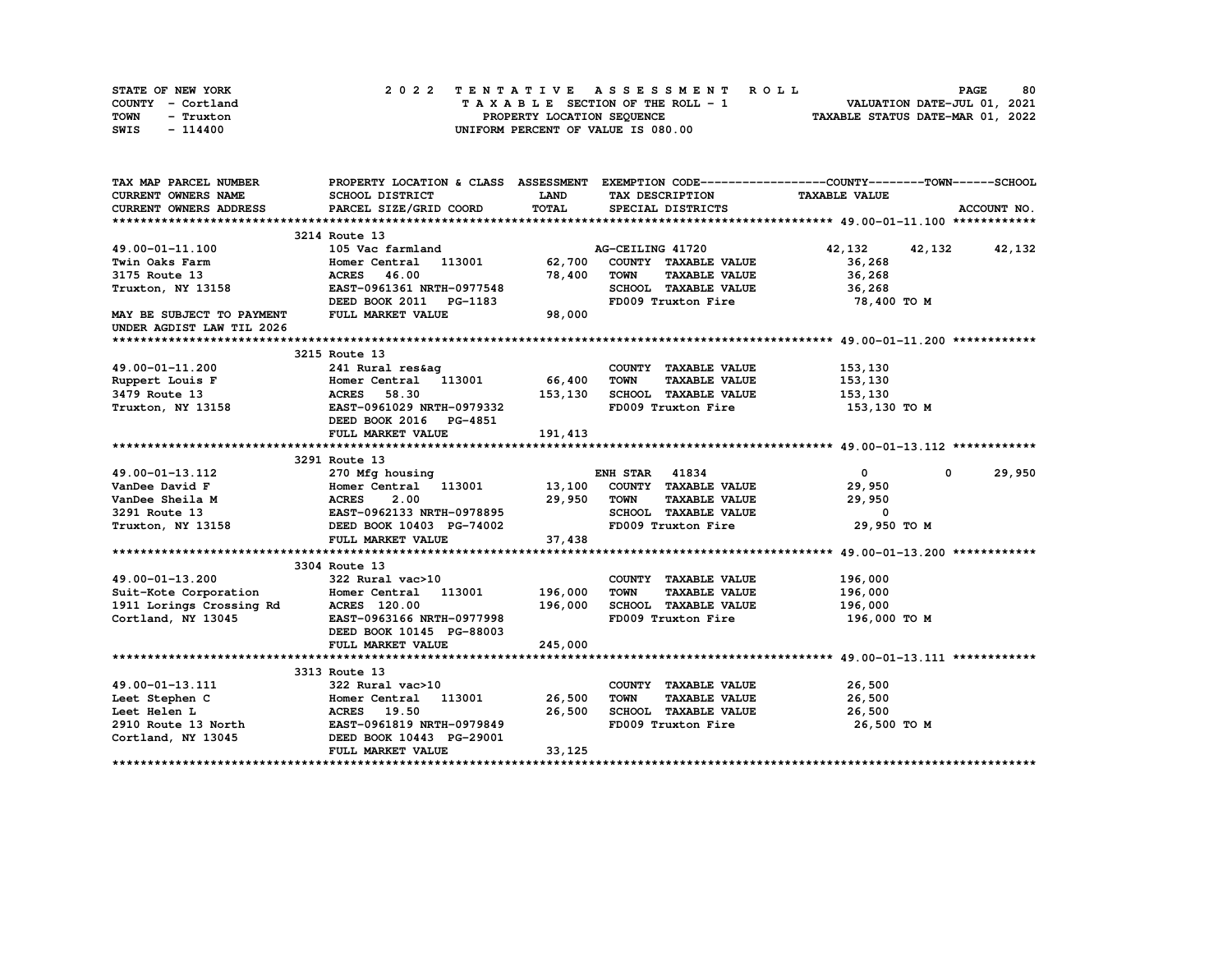| STATE OF NEW YORK | 2022 TENTATIVE ASSESSMENT ROLL     | 81<br><b>PAGE</b>                |
|-------------------|------------------------------------|----------------------------------|
| COUNTY - Cortland | TAXABLE SECTION OF THE ROLL - 1    | VALUATION DATE-JUL 01, 2021      |
| TOWN<br>- Truxton | PROPERTY LOCATION SEQUENCE         | TAXABLE STATUS DATE-MAR 01, 2022 |
| SWIS<br>- 114400  | UNIFORM PERCENT OF VALUE IS 080.00 |                                  |

| TAX MAP PARCEL NUMBER      | PROPERTY LOCATION & CLASS ASSESSMENT EXEMPTION CODE----------------COUNTY-------TOWN-----SCHOOL |              |                                     |                      |              |             |
|----------------------------|-------------------------------------------------------------------------------------------------|--------------|-------------------------------------|----------------------|--------------|-------------|
| <b>CURRENT OWNERS NAME</b> | <b>SCHOOL DISTRICT</b>                                                                          | LAND         | TAX DESCRIPTION                     | <b>TAXABLE VALUE</b> |              |             |
| CURRENT OWNERS ADDRESS     | PARCEL SIZE/GRID COORD                                                                          | <b>TOTAL</b> | SPECIAL DISTRICTS                   |                      |              | ACCOUNT NO. |
|                            |                                                                                                 |              |                                     |                      |              |             |
|                            | 3315 Route 13                                                                                   |              |                                     |                      |              |             |
| 49.00-01-12.000            | 210 1 Family Res                                                                                |              | <b>BAS STAR 41854</b>               | $\mathbf 0$          | 0            | 27,300      |
| Lyon Eric                  | Homer Central 113001                                                                            | 15,900       | COUNTY TAXABLE VALUE                | 60,360               |              |             |
| 3315 Route 13              | <b>ACRES</b><br>4.84 BANK LERETA                                                                | 60,360       | <b>TAXABLE VALUE</b><br><b>TOWN</b> | 60,360               |              |             |
| Truxton, NY 13158          | EAST-0962600 NRTH-0979440                                                                       |              | SCHOOL TAXABLE VALUE                | 33,060               |              |             |
|                            | DEED BOOK 10306 PG-64002                                                                        |              | FD009 Truxton Fire                  | 60,360 ТО М          |              |             |
|                            | FULL MARKET VALUE                                                                               | 75,450       |                                     |                      |              |             |
|                            |                                                                                                 |              |                                     |                      |              |             |
|                            | 3393 Route 13                                                                                   |              |                                     |                      |              |             |
| 49.00-03-05.000            | 210 1 Family Res                                                                                |              | <b>BAS STAR</b><br>41854            | $\mathbf{o}$         | 0            | 27,300      |
|                            |                                                                                                 |              |                                     |                      |              |             |
| Sahm Peter W               | Homer Central<br>113001                                                                         | 20,400       | COUNTY TAXABLE VALUE                | 103,800              |              |             |
| Dolin Christine M          | <b>ACRES</b><br>9.36                                                                            | 103,800      | <b>TOWN</b><br><b>TAXABLE VALUE</b> | 103,800              |              |             |
| 3393 Route 13              | EAST-0963740 NRTH-0981255                                                                       |              | <b>SCHOOL TAXABLE VALUE</b>         | 76,500               |              |             |
| Truxton, NY 13158-9705     | DEED BOOK 1996 PG-1662                                                                          |              | FD009 Truxton Fire                  | 103,800 TO M         |              |             |
|                            | FULL MARKET VALUE                                                                               | 129,750      |                                     |                      |              |             |
|                            |                                                                                                 |              |                                     |                      |              |             |
|                            | 3455 Route 13                                                                                   |              |                                     |                      |              |             |
| 49.00-05-05.000            | 112 Dairy farm                                                                                  |              | <b>BAS STAR 41854</b>               | $\mathbf 0$          | $\Omega$     | 27,300      |
| Potter Stephanie A         | Homer Central<br>113001                                                                         | 16,800       | COUNTY TAXABLE VALUE                | 163,700              |              |             |
| Potter Daniel S            | <b>ACRES</b><br>5.77                                                                            | 163,700      | <b>TOWN</b><br><b>TAXABLE VALUE</b> | 163,700              |              |             |
| 3455 Route 13              | EAST-0964242 NRTH-0982359                                                                       |              | <b>SCHOOL TAXABLE VALUE</b>         | 136,400              |              |             |
| Truxton, NY 13158          | DEED BOOK 10156 PG-90001                                                                        |              | FD009 Truxton Fire                  | 163,700 то м         |              |             |
|                            | FULL MARKET VALUE                                                                               | 204,625      |                                     |                      |              |             |
|                            |                                                                                                 |              |                                     |                      |              |             |
|                            | 3479 Route 13                                                                                   |              |                                     |                      |              |             |
| 49.00-05-03.000            | 210 1 Family Res                                                                                |              | <b>BAS STAR 41854</b>               | $\mathbf{0}$         | 0            | 27,300      |
| Ruppert Louis F            | 113001<br>Homer Central                                                                         | 14,300       | COUNTY TAXABLE VALUE                | 62,300               |              |             |
| Ruppert Susan A            | <b>ACRES</b><br>3.21                                                                            | 62,300       | TAXABLE VALUE<br><b>TOWN</b>        | 62,300               |              |             |
| 3479 Route 13              | EAST-0964438 NRTH-0982916                                                                       |              | SCHOOL TAXABLE VALUE                | 35,000               |              |             |
| Truxton, NY 13158-9703     | DEED BOOK 426<br>PG-162                                                                         |              | FD009 Truxton Fire                  | 62,300 TO M          |              |             |
|                            | FULL MARKET VALUE                                                                               | 77,875       |                                     |                      |              |             |
|                            |                                                                                                 |              |                                     |                      |              |             |
|                            |                                                                                                 |              |                                     |                      |              |             |
|                            | 3507 Route 13                                                                                   |              |                                     |                      |              |             |
| 39.00-01-47.120            | 241 Rural res&ag                                                                                |              | <b>BAS STAR</b><br>41854            | 0                    | 0            | 27,300      |
| McCall Richard J           | Homer Central 113001                                                                            | 40,400       | COUNTY TAXABLE VALUE                | 101,300              |              |             |
| 3507 Route 13              | <b>ACRES</b><br>29.80                                                                           | 101,300      | <b>TOWN</b><br><b>TAXABLE VALUE</b> | 101,300              |              |             |
| Truxton, NY 13158          | EAST-0964109 NRTH-0983800                                                                       |              | <b>SCHOOL TAXABLE VALUE</b>         | 74,000               |              |             |
|                            | DEED BOOK 1999 PG-5172                                                                          |              | FD009 Truxton Fire                  | 101,300 TO M         |              |             |
|                            | FULL MARKET VALUE                                                                               | 126,625      |                                     |                      |              |             |
|                            |                                                                                                 |              |                                     |                      |              |             |
|                            | 3523 Route 13                                                                                   |              |                                     |                      |              |             |
| 39.00-01-46.000            | 210 1 Family Res                                                                                |              | <b>BAS STAR 41854</b>               | $\mathbf 0$          | $\mathbf{0}$ | 27,300      |
| Eastman Linda M            | Homer Central 113001                                                                            | 11,500       | COUNTY TAXABLE VALUE                | 155,900              |              |             |
| Eastman Linda M            | FRNT 272.79 DPTH 150.60                                                                         | 155,900      | <b>TOWN</b><br><b>TAXABLE VALUE</b> | 155,900              |              |             |
| 3523 Rural Route 13        | EAST-0965071 NRTH-0984387                                                                       |              | <b>SCHOOL TAXABLE VALUE</b>         | 128,600              |              |             |
| Truxton, NY 13158          | DEED BOOK 2010<br><b>PG-299</b>                                                                 |              | FD009 Truxton Fire                  | 155,900 то м         |              |             |
|                            | FULL MARKET VALUE                                                                               | 194,875      |                                     |                      |              |             |
|                            |                                                                                                 |              |                                     |                      |              |             |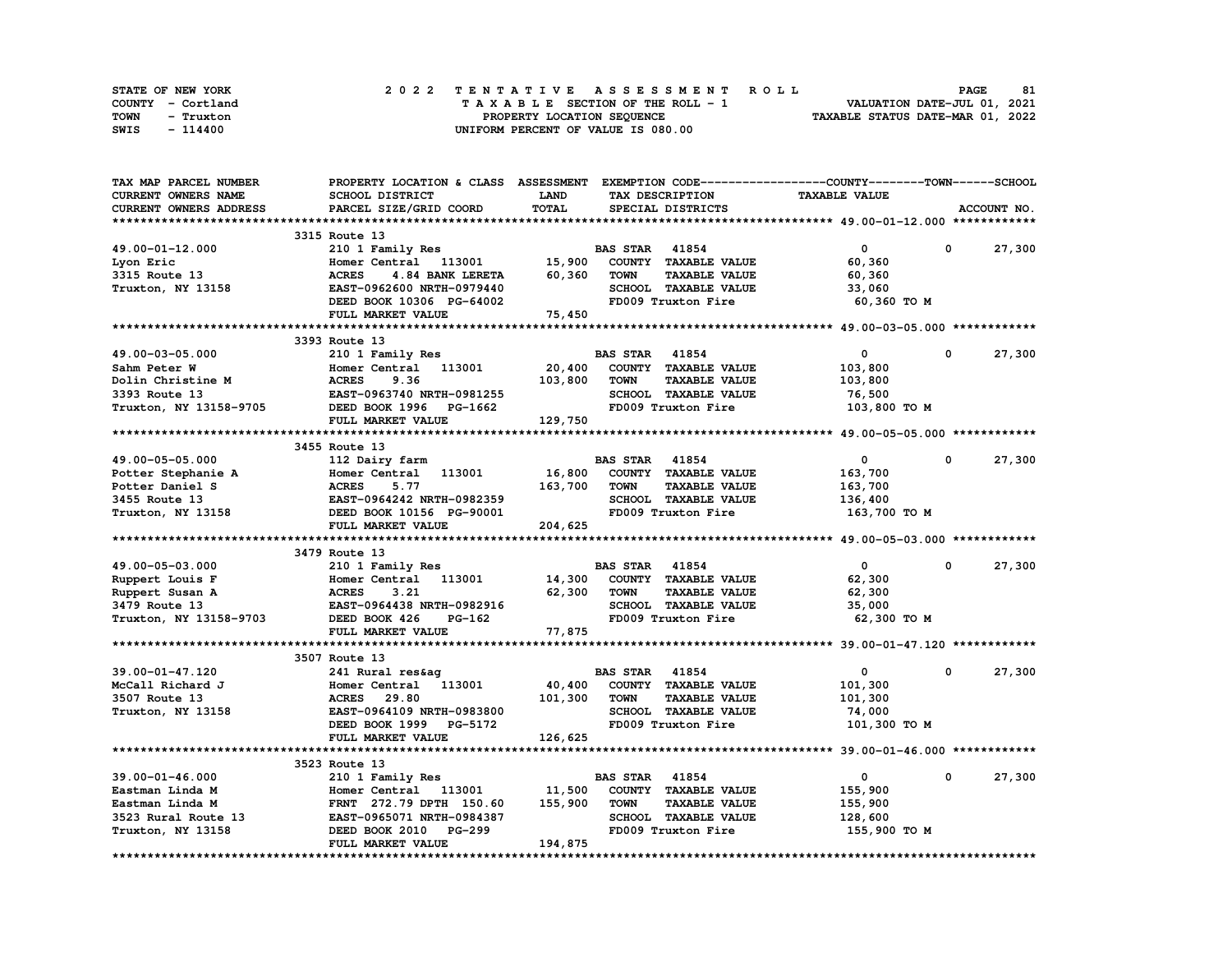| STATE OF NEW YORK | 2022 TENTATIVE ASSESSMENT ROLL     | 82<br><b>PAGE</b>                |
|-------------------|------------------------------------|----------------------------------|
| COUNTY - Cortland | TAXABLE SECTION OF THE ROLL - 1    | VALUATION DATE-JUL 01, 2021      |
| TOWN<br>- Truxton | PROPERTY LOCATION SEQUENCE         | TAXABLE STATUS DATE-MAR 01, 2022 |
| SWIS<br>- 114400  | UNIFORM PERCENT OF VALUE IS 080.00 |                                  |

| TAX MAP PARCEL NUMBER                                                                                                           | PROPERTY LOCATION & CLASS ASSESSMENT EXEMPTION CODE----------------COUNTY-------TOWN------SCHOOL      |             |                                                          |                     |                        |
|---------------------------------------------------------------------------------------------------------------------------------|-------------------------------------------------------------------------------------------------------|-------------|----------------------------------------------------------|---------------------|------------------------|
| CURRENT OWNERS NAME                                                                                                             | SCHOOL DISTRICT                                                                                       | <b>LAND</b> | TAX DESCRIPTION TAXABLE VALUE                            |                     |                        |
| <b>CURRENT OWNERS ADDRESS</b>                                                                                                   | PARCEL SIZE/GRID COORD                                                                                | TOTAL       | SPECIAL DISTRICTS                                        |                     | ACCOUNT NO.            |
|                                                                                                                                 |                                                                                                       |             |                                                          |                     |                        |
|                                                                                                                                 | 3565 Route 13                                                                                         |             |                                                          |                     |                        |
| 39.00-01-43.000                                                                                                                 | 210 1 Family Res<br>Homer Central 113001 13,900                                                       |             | COUNTY TAXABLE VALUE                                     | 80,000              |                        |
| Bonawitz Eric D                                                                                                                 |                                                                                                       |             | <b>TOWN</b><br><b>TAXABLE VALUE</b>                      | 80,000              |                        |
|                                                                                                                                 | 2.90 BANKCORELOG 80,000                                                                               |             | SCHOOL TAXABLE VALUE                                     | 80,000              |                        |
|                                                                                                                                 |                                                                                                       |             | FD009 Truxton Fire                                       | 80,000 TO M         |                        |
| Bonawitz Mariah A MCRES 2.90 BANKCORELOG<br>3565 Route 13 EAST-0965968 NRTH-0985902<br>Truxton, NY 13158 DEED BOOK 2017 PG-2000 |                                                                                                       |             |                                                          |                     |                        |
|                                                                                                                                 | FULL MARKET VALUE                                                                                     | 100,000     |                                                          |                     |                        |
|                                                                                                                                 |                                                                                                       |             |                                                          |                     |                        |
|                                                                                                                                 | 3597 Route 13                                                                                         |             |                                                          |                     |                        |
| 39.00-01-28.111                                                                                                                 | 105 Vac farmland<br>105 Vac farmla<br>Homer Central<br>ACRES 177.00                                   |             | <b>AG-CEILING 41720<br/>171,900 COUNTY TAXABLE VALUE</b> | 95,428<br>95,428    | 95,428                 |
| Maher Edward L                                                                                                                  | Homer Central 113001                                                                                  |             |                                                          | 78,872              |                        |
| Mahar Michael P                                                                                                                 |                                                                                                       | 174,300     | <b>TOWN</b><br><b>TAXABLE VALUE</b>                      | 78,872              |                        |
|                                                                                                                                 |                                                                                                       |             | SCHOOL TAXABLE VALUE                                     | 78,872              |                        |
| Homer, NY 13077                                                                                                                 | DEED BOOK 2009 PG-6307                                                                                |             | FD009 Truxton Fire                                       | 174,300 то м        |                        |
|                                                                                                                                 | FULL MARKET VALUE                                                                                     | 217,875     |                                                          |                     |                        |
| MAY BE SUBJECT TO PAYMENT                                                                                                       |                                                                                                       |             |                                                          |                     |                        |
| UNDER AGDIST LAW TIL 2026                                                                                                       |                                                                                                       |             |                                                          |                     |                        |
|                                                                                                                                 |                                                                                                       |             |                                                          |                     |                        |
|                                                                                                                                 | 3617 Route 13                                                                                         |             |                                                          |                     |                        |
| 39.00-01-27.100                                                                                                                 | 241 Rural res&ag BAS STAR 41854                                                                       |             |                                                          | $\bullet$ $\bullet$ | 27,300<br>$\mathbf{0}$ |
| Barron Michael S                                                                                                                | Homer Central 113001 21,200 COUNTY TAXABLE VALUE<br>ACRES 10.24 BANKCORELOG 74,700 TOWN TAXABLE VALUE |             |                                                          | 74,700              |                        |
| 3617 Route 13                                                                                                                   |                                                                                                       |             |                                                          | 74,700              |                        |
| Truxton, NY 13158 EAST-0966403 NRTH-0987447                                                                                     |                                                                                                       |             | SCHOOL TAXABLE VALUE 47,400                              |                     |                        |
|                                                                                                                                 | DEED BOOK 2019 PG-515                                                                                 |             | FD009 Truxton Fire                                       | 74,700 TO M         |                        |
|                                                                                                                                 | FULL MARKET VALUE                                                                                     | 93,375      |                                                          |                     |                        |
|                                                                                                                                 |                                                                                                       |             |                                                          |                     |                        |
|                                                                                                                                 | 3624 Route 13                                                                                         |             |                                                          |                     |                        |
| 39.00-01-25.000                                                                                                                 | 210 1 Family Res                                                                                      |             | COUNTY TAXABLE VALUE                                     | 24,300              |                        |
| Maher Paul                                                                                                                      |                                                                                                       |             | <b>TAXABLE VALUE</b><br><b>TOWN</b>                      | 24,300              |                        |
| Maher Bonnie S                                                                                                                  | Homer Central 113001 12,700<br>ACRES 1.60 24,300<br>EAST-0967193 NRTH-0987171                         | 24,300      | TOWN LOW----<br>SCHOOL TAXABLE VALUE                     | 24,300              |                        |
| 3636 Route 13                                                                                                                   |                                                                                                       |             | FD009 Truxton Fire                                       | 24,300 TO M         |                        |
| Truxton, NY 13158 <b>DEED BOOK 2021</b> PG-2269                                                                                 |                                                                                                       |             |                                                          |                     |                        |
|                                                                                                                                 | FULL MARKET VALUE                                                                                     | 30,375      |                                                          |                     |                        |
|                                                                                                                                 |                                                                                                       |             |                                                          |                     |                        |
|                                                                                                                                 | 3629 Route 13                                                                                         |             |                                                          |                     |                        |
| 39.00-01-26.000                                                                                                                 | 311 Res vac land                                                                                      |             | COUNTY TAXABLE VALUE                                     | 13,500              |                        |
| Maher Paul                                                                                                                      | Homer Central 113001 13,500                                                                           |             | <b>TOWN</b><br><b>TAXABLE VALUE</b>                      | 13,500              |                        |
| 3636 Route 13<br>Truxton, NY 13158                                                                                              |                                                                                                       |             | SCHOOL TAXABLE VALUE                                     | 13,500              |                        |
|                                                                                                                                 |                                                                                                       |             | FD009 Truxton Fire                                       | 13,500 TO M         |                        |
|                                                                                                                                 | DEED BOOK 2020 PG-2867                                                                                |             |                                                          |                     |                        |
|                                                                                                                                 | FULL MARKET VALUE                                                                                     | 16,875      |                                                          |                     |                        |
|                                                                                                                                 |                                                                                                       |             |                                                          |                     |                        |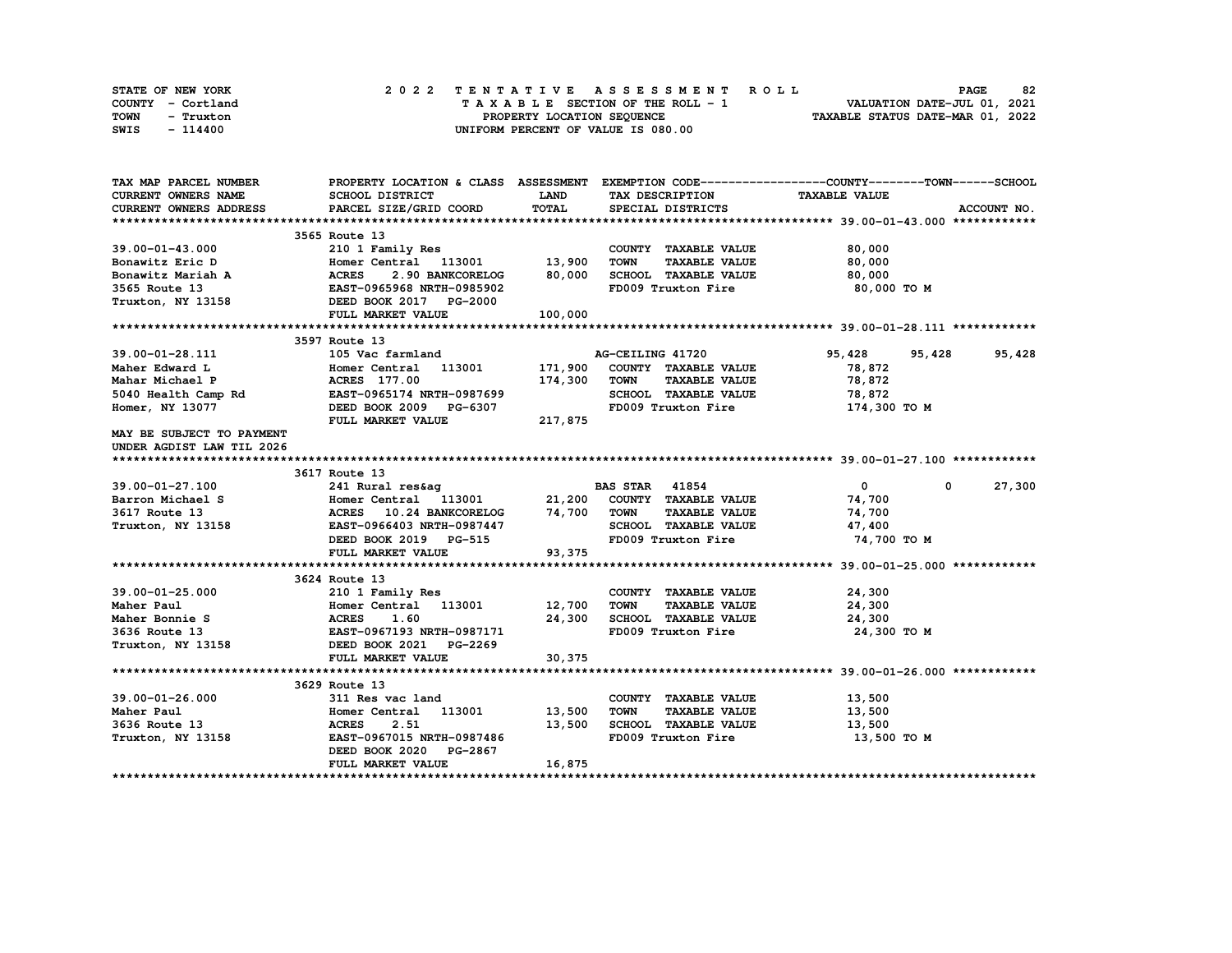| STATE OF NEW YORK | 2022 TENTATIVE ASSESSMENT ROLL     | 83<br><b>PAGE</b>                |
|-------------------|------------------------------------|----------------------------------|
| COUNTY - Cortland | TAXABLE SECTION OF THE ROLL - 1    | VALUATION DATE-JUL 01, 2021      |
| TOWN<br>- Truxton | PROPERTY LOCATION SEQUENCE         | TAXABLE STATUS DATE-MAR 01, 2022 |
| SWIS<br>- 114400  | UNIFORM PERCENT OF VALUE IS 080.00 |                                  |

| TAX MAP PARCEL NUMBER      | PROPERTY LOCATION & CLASS ASSESSMENT |         | EXEMPTION CODE-----------------COUNTY-------TOWN------SCHOOL |                      |                      |
|----------------------------|--------------------------------------|---------|--------------------------------------------------------------|----------------------|----------------------|
| <b>CURRENT OWNERS NAME</b> | SCHOOL DISTRICT                      | LAND    | TAX DESCRIPTION                                              | <b>TAXABLE VALUE</b> |                      |
| CURRENT OWNERS ADDRESS     | PARCEL SIZE/GRID COORD               | TOTAL   | SPECIAL DISTRICTS                                            |                      | ACCOUNT NO.          |
|                            |                                      |         |                                                              |                      |                      |
|                            | 3632 Route 13                        |         |                                                              |                      |                      |
| $39.00 - 01 - 24.000$      | 464 Office bldg.                     |         | COUNTY TAXABLE VALUE                                         | 73,900               |                      |
| Maher Paul                 | Homer Central 113001                 | 7,500   | <b>TOWN</b><br><b>TAXABLE VALUE</b>                          | 73,900               |                      |
| 3636 Route 13              | FRNT 100.00 DPTH 179.08              | 73,900  | SCHOOL TAXABLE VALUE                                         | 73,900               |                      |
| Truxton, NY 13158          | EAST-0967430 NRTH-0987422            |         | FD009 Truxton Fire                                           | 73,900 TO M          |                      |
|                            | DEED BOOK 2020 PG-2867               |         |                                                              |                      |                      |
|                            | FULL MARKET VALUE                    | 92,375  |                                                              |                      |                      |
|                            |                                      |         |                                                              |                      |                      |
|                            | 3633 Route 13                        |         |                                                              |                      |                      |
| 39.00-01-21.100            | 314 Rural vac<10                     |         | COUNTY TAXABLE VALUE                                         | 8,600                |                      |
| Maher Paul                 | 113001<br>Homer Central              | 8,600   | <b>TOWN</b><br><b>TAXABLE VALUE</b>                          | 8,600                |                      |
| 3636 Route 13              | <b>ACRES</b><br>9.82                 | 8,600   | SCHOOL TAXABLE VALUE                                         | 8,600                |                      |
| Truxton, NY 13158          | EAST-0967066 NRTH-0987911            |         | FD009 Truxton Fire                                           | 8,600 TO M           |                      |
|                            | DEED BOOK 2020 PG-2867               |         |                                                              |                      |                      |
|                            | FULL MARKET VALUE                    | 10,750  |                                                              |                      |                      |
|                            |                                      |         |                                                              |                      |                      |
|                            | 3635 Route 13                        |         |                                                              |                      |                      |
| 39.00-01-21.200            | $425$ Bar                            |         | <b>ENH STAR 41834</b>                                        | $\mathbf{0}$         | 63,250<br>$\Omega$   |
| Briggs John F              | Homer Central 113001                 | 9,800   | COUNTY TAXABLE VALUE                                         | 126,500              |                      |
| Briggs Pauline G           | FRNT 170.00 DPTH 194.56              | 126,500 | <b>TOWN</b><br><b>TAXABLE VALUE</b>                          | 126,500              |                      |
| 3635 Route 13              | EAST-0967262 NRTH-0987579            |         | SCHOOL TAXABLE VALUE                                         | 63,250               |                      |
| Truxton, NY 13158-9703     | DEED BOOK 489<br><b>PG-194</b>       |         | FD009 Truxton Fire                                           | 126,500 TO M         |                      |
|                            | FULL MARKET VALUE                    | 158,125 |                                                              |                      |                      |
|                            |                                      |         |                                                              |                      |                      |
|                            | 3639 Route 13                        |         |                                                              |                      |                      |
| $39.12 - 01 - 15.000$      | 210 1 Family Res                     |         | <b>BAS STAR 41854</b>                                        | $\mathbf{0}$         | 27,300<br>$^{\circ}$ |
| Leonard Julie              | Homer Central 113001                 | 10,000  | COUNTY TAXABLE VALUE                                         | 64,000               |                      |
| 3639 Route 13              | FRNT 334.24 DPTH 97.46               | 64,000  | <b>TAXABLE VALUE</b><br>TOWN                                 | 64,000               |                      |
| Truxton, NY 13158-9703     | EAST-0967458 NRTH-0987770            |         | SCHOOL TAXABLE VALUE                                         | 36,700               |                      |
|                            | DEED BOOK 2009 PG-966                |         | FD009 Truxton Fire                                           | 64,000 TO M          |                      |
|                            | FULL MARKET VALUE                    | 80,000  |                                                              |                      |                      |
|                            |                                      |         |                                                              |                      |                      |
|                            | 3646 Route 13                        |         |                                                              |                      |                      |
| 39.00-01-22.000            | 210 1 Family Res                     |         | <b>BAS STAR</b><br>41854                                     | $\mathbf{0}$         | 27,300<br>0          |
| Maher Paul                 | Homer Central 113001                 | 13,550  | COUNTY TAXABLE VALUE                                         | 151,300              |                      |
| Maher Bonnie               | <b>ACRES</b><br>2.11 BANKCORELOG     | 151,300 | <b>TOWN</b><br><b>TAXABLE VALUE</b>                          | 151,300              |                      |
| 3646 Route 13              | EAST-0967644 NRTH-0987659            |         | <b>SCHOOL TAXABLE VALUE</b>                                  | 124,000              |                      |
| Truxton, NY 13158-9703     | DEED BOOK 10532 PG-47001             |         | FD009 Truxton Fire                                           | 151,300 TO M         |                      |
|                            | FULL MARKET VALUE                    | 189,125 |                                                              |                      |                      |
|                            |                                      |         |                                                              |                      |                      |
|                            | 3649 Route 13                        |         |                                                              |                      |                      |
| 39.12-01-14.000            | 311 Res vac land                     |         | COUNTY TAXABLE VALUE                                         | 6,900                |                      |
| Dugan Joseph               | Homer Central 113001                 | 6,900   | <b>TOWN</b><br><b>TAXABLE VALUE</b>                          | 6,900                |                      |
| Dugan Tracey               | FRNT 103.28 DPTH 132.02              | 6,900   | SCHOOL TAXABLE VALUE                                         | 6,900                |                      |
| 3660 Route 13              | EAST-0967567 NRTH-0987933            |         | FD009 Truxton Fire                                           | 6,900 TO M           |                      |
| Truxton, NY 13158          | DEED BOOK 2013<br><b>PG-4864</b>     |         |                                                              |                      |                      |
|                            | FULL MARKET VALUE                    | 8,625   |                                                              |                      |                      |
|                            |                                      |         |                                                              |                      |                      |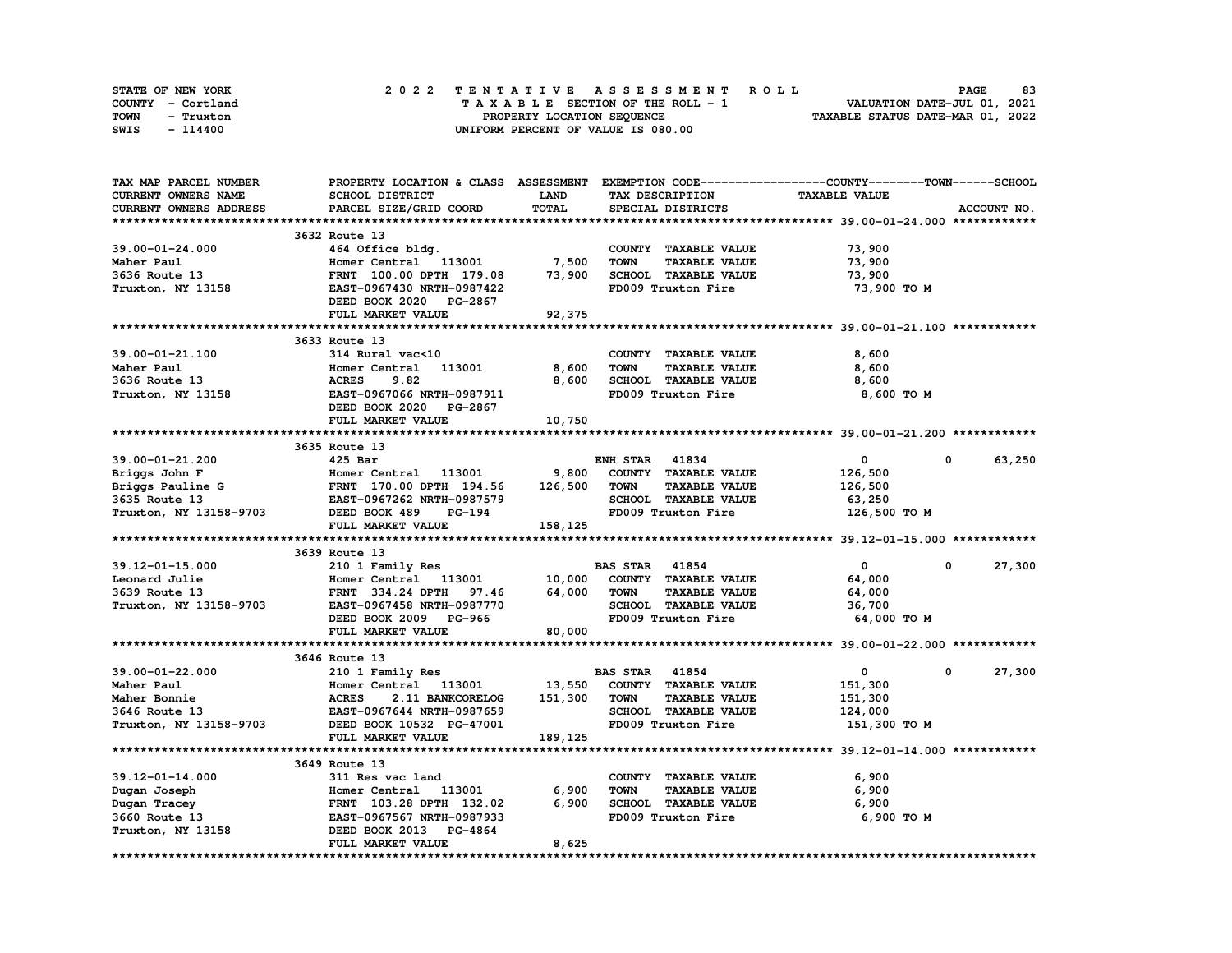|      | STATE OF NEW YORK |  | 2022 TENTATIVE ASSESSMENT ROLL |  |  |  |                                    |  |  |  |  |  |  |                                  | <b>PAGE</b> | 84 |
|------|-------------------|--|--------------------------------|--|--|--|------------------------------------|--|--|--|--|--|--|----------------------------------|-------------|----|
|      | COUNTY - Cortland |  |                                |  |  |  | TAXABLE SECTION OF THE ROLL - 1    |  |  |  |  |  |  | VALUATION DATE-JUL 01, 2021      |             |    |
| TOWN | - Truxton         |  |                                |  |  |  | PROPERTY LOCATION SEQUENCE         |  |  |  |  |  |  | TAXABLE STATUS DATE-MAR 01, 2022 |             |    |
| SWIS | - 114400          |  |                                |  |  |  | UNIFORM PERCENT OF VALUE IS 080.00 |  |  |  |  |  |  |                                  |             |    |

| TAX MAP PARCEL NUMBER         |                                                                                                                                                                                                     |             |                                     | PROPERTY LOCATION & CLASS ASSESSMENT EXEMPTION CODE----------------COUNTY-------TOWN------SCHOOL |
|-------------------------------|-----------------------------------------------------------------------------------------------------------------------------------------------------------------------------------------------------|-------------|-------------------------------------|--------------------------------------------------------------------------------------------------|
| <b>CURRENT OWNERS NAME</b>    | SCHOOL DISTRICT                                                                                                                                                                                     | <b>LAND</b> | TAX DESCRIPTION                     | <b>TAXABLE VALUE</b>                                                                             |
| <b>CURRENT OWNERS ADDRESS</b> | PARCEL SIZE/GRID COORD                                                                                                                                                                              | TOTAL       | SPECIAL DISTRICTS                   | ACCOUNT NO.                                                                                      |
|                               |                                                                                                                                                                                                     |             |                                     |                                                                                                  |
|                               | 3651 Route 13                                                                                                                                                                                       |             |                                     |                                                                                                  |
| $39.12 - 01 - 12.000$         | 311 Res vac land                                                                                                                                                                                    |             | COUNTY TAXABLE VALUE                | 15,900                                                                                           |
| Maher Paul                    | Homer Central 113001                                                                                                                                                                                | 15,900      | <b>TOWN</b><br><b>TAXABLE VALUE</b> | 15,900                                                                                           |
| Mahar Bonnie                  |                                                                                                                                                                                                     | 15,900      | SCHOOL TAXABLE VALUE                | 15,900                                                                                           |
| 3646 Main St                  |                                                                                                                                                                                                     |             | FD009 Truxton Fire                  | 15,900 TO M                                                                                      |
| Truxton, NY 13158             | <b>ACRES      4.79<br/>EAST-0967344  NRTH-0988266<br/>DEED BOOK 2020     PG-2194</b>                                                                                                                |             |                                     |                                                                                                  |
|                               | FULL MARKET VALUE                                                                                                                                                                                   | 19,875      |                                     |                                                                                                  |
|                               |                                                                                                                                                                                                     |             |                                     |                                                                                                  |
|                               | 3656 Route 13                                                                                                                                                                                       |             |                                     |                                                                                                  |
| 39.12-01-17.000               | 210 1 Family Res                                                                                                                                                                                    |             | COUNTY TAXABLE VALUE                | 97,800                                                                                           |
| Underwood Glen A              | Homer Central 113001 7,300                                                                                                                                                                          |             | <b>TOWN</b><br><b>TAXABLE VALUE</b> | 97,800                                                                                           |
| Link Teresa M                 | FRNT 96.25 DPTH 173.00                                                                                                                                                                              | 97,800      | SCHOOL TAXABLE VALUE                | 97,800                                                                                           |
| 3656 Route 13                 | A Homer Central 113001<br>FRNT 96.25 DPTH 173.00<br>EAST-0967891 NRTH-0988003                                                                                                                       |             | FD009 Truxton Fire                  | 97,800 TO M                                                                                      |
|                               | Truxton, NY 13158-9703 DEED BOOK 2021 PG-2627                                                                                                                                                       |             |                                     |                                                                                                  |
|                               | FULL MARKET VALUE                                                                                                                                                                                   | 122,250     |                                     |                                                                                                  |
|                               |                                                                                                                                                                                                     |             |                                     |                                                                                                  |
|                               | 3657 Route 13                                                                                                                                                                                       |             |                                     |                                                                                                  |
| 39.12-01-11.000               | 220 2 Family Res                                                                                                                                                                                    |             | COUNTY TAXABLE VALUE                | 71,500                                                                                           |
|                               |                                                                                                                                                                                                     |             | <b>TOWN</b><br><b>TAXABLE VALUE</b> | 71,500                                                                                           |
|                               | Barney Jeffrey<br>Tang Jeffrey<br>Tang Jeffrey<br>Tang Jeffrey<br>Tang Homer Central 113001 8,200<br>Tang Jeffrey<br>ERNT 120.00 DPTH 188.93 71,500<br>Tully, NY 13159<br>EAST-0967720 NRTH-0988162 |             | SCHOOL TAXABLE VALUE                | 71,500                                                                                           |
| Tully, NY 13159               |                                                                                                                                                                                                     |             | FD009 Truxton Fire                  | 71,500 TO M                                                                                      |
|                               | DEED BOOK 2002 PG-6208                                                                                                                                                                              |             |                                     |                                                                                                  |
|                               | FULL MARKET VALUE                                                                                                                                                                                   | 89,375      |                                     |                                                                                                  |
|                               |                                                                                                                                                                                                     |             |                                     |                                                                                                  |
|                               | 3659 Route 13                                                                                                                                                                                       |             |                                     |                                                                                                  |
| 39.12-01-10.000               | 411 Apartment                                                                                                                                                                                       |             | COUNTY TAXABLE VALUE                | 86,300                                                                                           |
| Smith Tracey                  | Homer Central 113001                                                                                                                                                                                | 12,200      | <b>TOWN</b><br><b>TAXABLE VALUE</b> | 86,300                                                                                           |
| 3660 Route 13                 | <b>ACRES</b><br>1.06                                                                                                                                                                                | 86,300      | SCHOOL TAXABLE VALUE                | 86,300                                                                                           |
| Truxton, NY 13158             | EAST-0967706 NRTH-0988321                                                                                                                                                                           |             | FD009 Truxton Fire                  | 86,300 то м                                                                                      |
|                               | DEED BOOK 2010 PG-1435                                                                                                                                                                              |             |                                     |                                                                                                  |
|                               | FULL MARKET VALUE                                                                                                                                                                                   | 107,875     |                                     |                                                                                                  |
|                               |                                                                                                                                                                                                     |             |                                     |                                                                                                  |
|                               | 3660 Route 13                                                                                                                                                                                       |             |                                     |                                                                                                  |
| $39.12 - 01 - 19.000$         | 210 1 Family Res                                                                                                                                                                                    |             | <b>BAS STAR</b> 41854               | $\mathbf{0}$<br>27,300<br>0                                                                      |
| Smith Tracey L                | Homer Central 113001 9,200                                                                                                                                                                          |             | COUNTY TAXABLE VALUE                | 131,059                                                                                          |
| 3660 Route 13                 | FRNT 127.71 DPTH 221.18 131,059                                                                                                                                                                     |             | <b>TAXABLE VALUE</b><br>TOWN        | 131,059                                                                                          |
| Truxton, NY 13158             | <b>BANK LERETA</b>                                                                                                                                                                                  |             | SCHOOL TAXABLE VALUE                | 103,759                                                                                          |
|                               | EAST-0967982 NRTH-0988074                                                                                                                                                                           |             | FD009 Truxton Fire                  | 131,059 TO M                                                                                     |
|                               | DEED BOOK 10524 PG-23002                                                                                                                                                                            |             |                                     |                                                                                                  |
|                               | FULL MARKET VALUE                                                                                                                                                                                   | 163,824     |                                     |                                                                                                  |
|                               |                                                                                                                                                                                                     |             |                                     |                                                                                                  |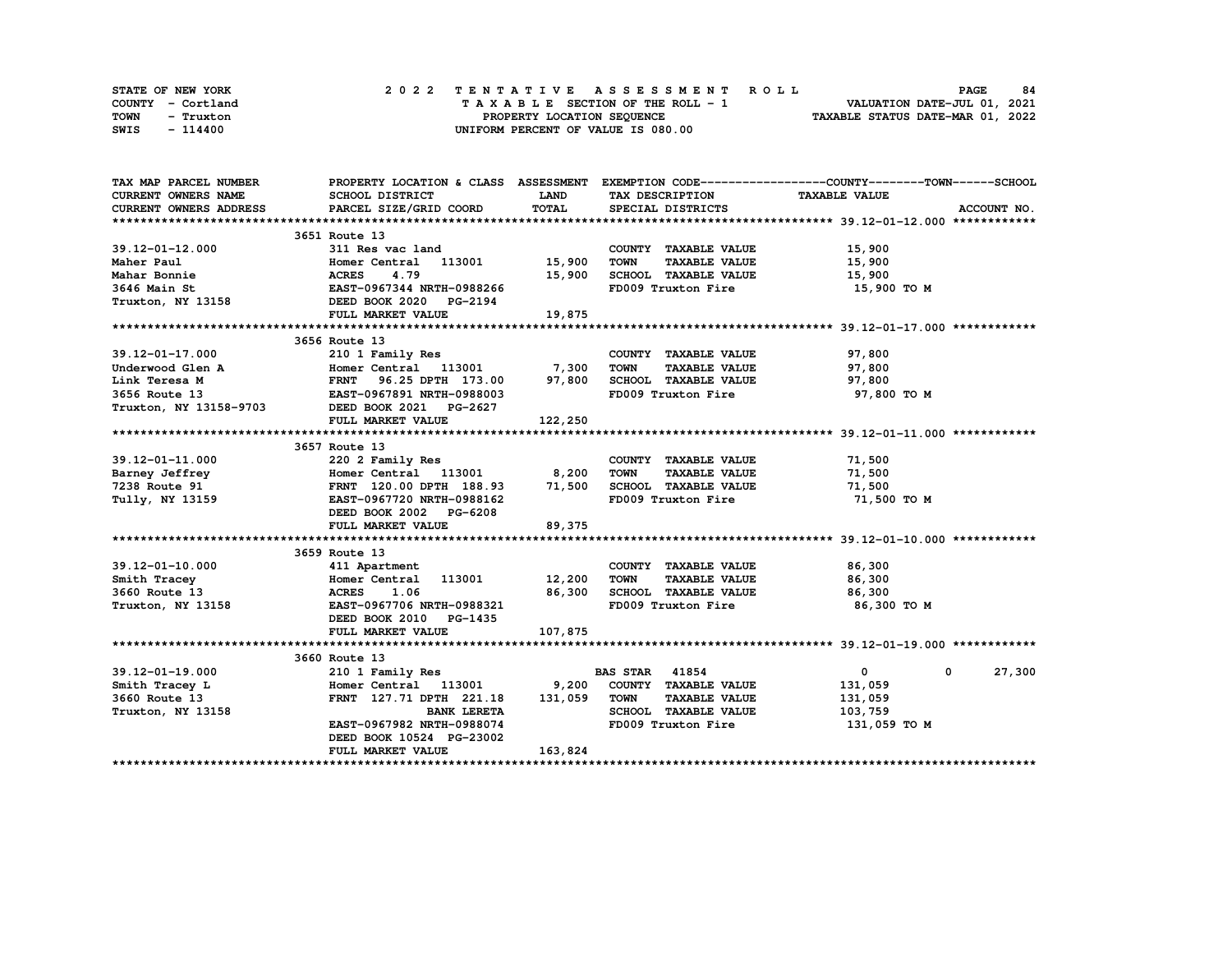| STATE OF NEW YORK | 2022 TENTATIVE ASSESSMENT ROLL     | 85<br><b>PAGE</b>                |
|-------------------|------------------------------------|----------------------------------|
| COUNTY - Cortland | TAXABLE SECTION OF THE ROLL - 1    | VALUATION DATE-JUL 01, 2021      |
| TOWN<br>- Truxton | PROPERTY LOCATION SEQUENCE         | TAXABLE STATUS DATE-MAR 01, 2022 |
| SWIS<br>- 114400  | UNIFORM PERCENT OF VALUE IS 080.00 |                                  |

| TAX MAP PARCEL NUMBER                   | PROPERTY LOCATION & CLASS ASSESSMENT EXEMPTION CODE-----------------COUNTY-------TOWN------SCHOOL |              |                                     |                      |                      |
|-----------------------------------------|---------------------------------------------------------------------------------------------------|--------------|-------------------------------------|----------------------|----------------------|
| CURRENT OWNERS NAME                     | SCHOOL DISTRICT                                                                                   | <b>LAND</b>  | TAX DESCRIPTION                     | <b>TAXABLE VALUE</b> |                      |
| CURRENT OWNERS ADDRESS                  | PARCEL SIZE/GRID COORD                                                                            | <b>TOTAL</b> | SPECIAL DISTRICTS                   |                      | ACCOUNT NO.          |
|                                         |                                                                                                   |              |                                     |                      |                      |
|                                         | 3662 Route 13                                                                                     |              |                                     |                      |                      |
| $39.12 - 01 - 20.000$                   | 210 1 Family Res                                                                                  |              | <b>BAS STAR 41854</b>               | 0                    | 27,300<br>0          |
| Burda Naomi A                           | Homer Central 113001                                                                              | 8,400        | COUNTY TAXABLE VALUE                | 70,400               |                      |
| 3662 Route 13                           | 78.00 DPTH 305.72<br><b>FRNT</b>                                                                  | 70,400       | <b>TOWN</b><br><b>TAXABLE VALUE</b> | 70,400               |                      |
| Truxton, NY 13158-9703                  | <b>BANKCORELOG</b>                                                                                |              | SCHOOL TAXABLE VALUE                | 43,100               |                      |
|                                         | EAST-0968055 NRTH-0988137                                                                         |              | FD009 Truxton Fire                  | 70,400 TO M          |                      |
|                                         | DEED BOOK 2009 PG-6955                                                                            |              |                                     |                      |                      |
|                                         | FULL MARKET VALUE                                                                                 | 88,000       |                                     |                      |                      |
|                                         |                                                                                                   |              |                                     |                      |                      |
|                                         | 3663 Route 13                                                                                     |              |                                     |                      |                      |
| 39.12-01-09.100                         | 210 1 Family Res                                                                                  |              | COUNTY TAXABLE VALUE                | 115,600              |                      |
| Dwyer Patrick J                         | Homer Central 113001                                                                              | 12,400       | <b>TOWN</b><br><b>TAXABLE VALUE</b> | 115,600              |                      |
| Hicks Mary E                            | <b>ACRES</b><br>1.30 BANKCORELOG                                                                  | 115,600      | SCHOOL TAXABLE VALUE                | 115,600              |                      |
| 3667 Route 13                           | EAST-0967791 NRTH-0988421                                                                         |              | FD009 Truxton Fire                  | 115,600 TO M         |                      |
| Truxton, NY 13158-9703                  | DEED BOOK 2021 PG-3525                                                                            |              |                                     |                      |                      |
|                                         | FULL MARKET VALUE                                                                                 | 144,500      |                                     |                      |                      |
|                                         |                                                                                                   |              |                                     |                      |                      |
|                                         | 3664 Route 13                                                                                     |              |                                     |                      |                      |
| 39.12-01-21.000                         | 220 2 Family Res                                                                                  |              | COUNTY TAXABLE VALUE                | 95,900               |                      |
| Dugan Joseph K                          | Homer Central 113001                                                                              | 9,200        | <b>TOWN</b><br><b>TAXABLE VALUE</b> | 95,900               |                      |
| Dugan Tracey L                          | <b>FRNT</b><br>91.50 DPTH 309.50                                                                  | 95,900       | SCHOOL TAXABLE VALUE                | 95,900               |                      |
| 3660 Route 13 Rd                        | EAST-0968128 NRTH-0988196                                                                         |              | FD009 Truxton Fire                  | 95,900 TO M          |                      |
| Truxton, NY 13158                       | DEED BOOK 2012 PG-1726                                                                            |              |                                     |                      |                      |
|                                         | FULL MARKET VALUE                                                                                 | 119,875      |                                     |                      |                      |
|                                         |                                                                                                   |              |                                     |                      |                      |
|                                         | 3667 Route 13                                                                                     |              |                                     |                      |                      |
| 39.12-01-09.200                         | 210 1 Family Res                                                                                  |              | <b>BAS STAR</b><br>41854            | 0                    | 27,300<br>0          |
| Dwyer Patrick J                         | Homer Central<br>113001                                                                           | 12,400       | COUNTY TAXABLE VALUE                | 110,000              |                      |
| 3667 Route 13                           | 1.30 BANKCORELOG<br><b>ACRES</b>                                                                  | 110,000      | <b>TOWN</b><br><b>TAXABLE VALUE</b> | 110,000              |                      |
| Truxton, NY 13158-9703                  | EAST-0967867 NRTH-0988527                                                                         |              | <b>SCHOOL TAXABLE VALUE</b>         | 82,700               |                      |
|                                         | DEED BOOK 2018 PG-5587                                                                            |              | FD009 Truxton Fire                  | 110,000 TO M         |                      |
|                                         | FULL MARKET VALUE                                                                                 | 137,500      |                                     |                      |                      |
|                                         |                                                                                                   |              |                                     |                      |                      |
|                                         | 3671 Route 13                                                                                     |              |                                     |                      |                      |
| 39.12-01-08.000                         | 210 1 Family Res                                                                                  |              | <b>BAS STAR 41854</b>               | $\mathbf 0$          | 27,300<br>$^{\circ}$ |
| Congdon Aaron                           | 113001<br>Homer Central                                                                           | 12,000       | COUNTY TAXABLE VALUE                | 114,800              |                      |
| Congdon Lora T                          | <b>ACRES</b><br>1.00                                                                              | 114,800      | <b>TAXABLE VALUE</b><br>TOWN        | 114,800              |                      |
| 3671 Route 13                           | EAST-0967860 NRTH-0988662                                                                         |              | SCHOOL TAXABLE VALUE                | 87,500               |                      |
| Truxton, NY 13158-9703                  | DEED BOOK 382<br>$PG-55$                                                                          |              | FD009 Truxton Fire                  | 114,800 TO M         |                      |
|                                         | FULL MARKET VALUE                                                                                 | 143,500      |                                     |                      |                      |
|                                         |                                                                                                   |              |                                     |                      |                      |
|                                         |                                                                                                   |              |                                     |                      |                      |
| 40.09-01-57.000                         | 3674 Route 13<br>432 Gas station                                                                  |              | COUNTY TAXABLE VALUE                | 168,800              |                      |
| Dog Hollow Enterprizes LLC              | Homer Central 113001                                                                              | 9,000        | TOWN<br><b>TAXABLE VALUE</b>        |                      |                      |
|                                         | FRNT 188.30 DPTH 149.73                                                                           | 168,800      | SCHOOL TAXABLE VALUE                | 168,800<br>168,800   |                      |
| 5656 Dog Hollow Rd<br>Truxton, NY 13158 | EAST-0968245 NRTH-0988464                                                                         |              | FD009 Truxton Fire                  | 168,800 то м         |                      |
|                                         | DEED BOOK 2020<br><b>PG-1416</b>                                                                  |              |                                     |                      |                      |
|                                         | FULL MARKET VALUE                                                                                 | 211,000      |                                     |                      |                      |
|                                         |                                                                                                   |              |                                     |                      |                      |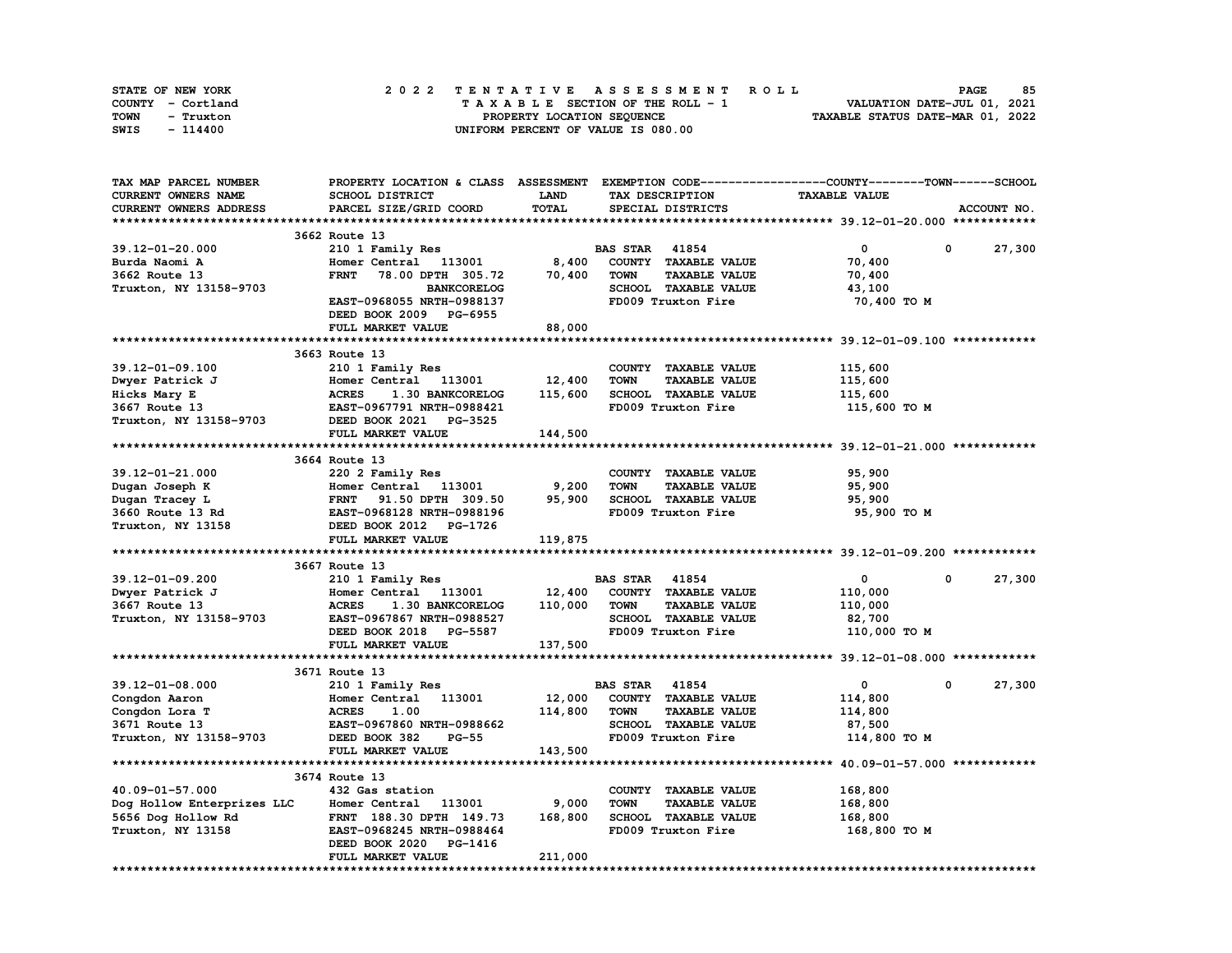| STATE OF NEW YORK | 2022 TENTATIVE ASSESSMENT ROLL     | 86<br><b>PAGE</b>                |
|-------------------|------------------------------------|----------------------------------|
| COUNTY - Cortland | TAXABLE SECTION OF THE ROLL - 1    | VALUATION DATE-JUL 01, 2021      |
| TOWN<br>- Truxton | PROPERTY LOCATION SEQUENCE         | TAXABLE STATUS DATE-MAR 01, 2022 |
| SWIS<br>- 114400  | UNIFORM PERCENT OF VALUE IS 080.00 |                                  |

| TAX MAP PARCEL NUMBER                                                                                                                                                                |                                                                                                                 |             |                                                             | PROPERTY LOCATION & CLASS ASSESSMENT EXEMPTION CODE----------------COUNTY-------TOWN-----SCHOOL                                                                                                                                                                                                                                              |                          |
|--------------------------------------------------------------------------------------------------------------------------------------------------------------------------------------|-----------------------------------------------------------------------------------------------------------------|-------------|-------------------------------------------------------------|----------------------------------------------------------------------------------------------------------------------------------------------------------------------------------------------------------------------------------------------------------------------------------------------------------------------------------------------|--------------------------|
| CURRENT OWNERS NAME                                                                                                                                                                  | SCHOOL DISTRICT                                                                                                 | <b>LAND</b> | TAX DESCRIPTION                                             | <b>TAXABLE VALUE</b>                                                                                                                                                                                                                                                                                                                         |                          |
| <b>CURRENT OWNERS ADDRESS</b>                                                                                                                                                        | PARCEL SIZE/GRID COORD                                                                                          | TOTAL       | SPECIAL DISTRICTS                                           |                                                                                                                                                                                                                                                                                                                                              | ACCOUNT NO.              |
|                                                                                                                                                                                      |                                                                                                                 |             |                                                             |                                                                                                                                                                                                                                                                                                                                              |                          |
|                                                                                                                                                                                      | 3683 Route 13                                                                                                   |             |                                                             |                                                                                                                                                                                                                                                                                                                                              |                          |
| 40.09-01-06.000                                                                                                                                                                      |                                                                                                                 |             | COUNTY TAXABLE VALUE                                        | 10,500                                                                                                                                                                                                                                                                                                                                       |                          |
| Turner Wilbur R                                                                                                                                                                      |                                                                                                                 | 500         | <b>TOWN</b><br><b>TAXABLE VALUE</b>                         | 10,500                                                                                                                                                                                                                                                                                                                                       |                          |
| 6312 Academy St                                                                                                                                                                      | FRNT 29.23 DPTH 88.00                                                                                           | 10,500      | SCHOOL TAXABLE VALUE                                        | 10,500                                                                                                                                                                                                                                                                                                                                       |                          |
| PO Box 58                                                                                                                                                                            |                                                                                                                 |             | FD009 Truxton Fire                                          | 10,500 TO M                                                                                                                                                                                                                                                                                                                                  |                          |
| Truxton, NY 13158                                                                                                                                                                    | --- vac W/Imprv<br>Homer Central 113001<br>FRNT 29.23 DPTH 88.00<br>EAST-0968291 NRTH-0988686<br>DEED BOOK 1998 |             |                                                             |                                                                                                                                                                                                                                                                                                                                              |                          |
|                                                                                                                                                                                      | FULL MARKET VALUE                                                                                               | 13,125      |                                                             |                                                                                                                                                                                                                                                                                                                                              |                          |
|                                                                                                                                                                                      |                                                                                                                 |             |                                                             |                                                                                                                                                                                                                                                                                                                                              |                          |
|                                                                                                                                                                                      | 3687 Route 13                                                                                                   |             |                                                             |                                                                                                                                                                                                                                                                                                                                              |                          |
| 40.09-01-07.000                                                                                                                                                                      | 210 1 Family Res                                                                                                |             | <b>BAS STAR 41854</b>                                       | $\overline{\mathbf{0}}$<br>$\mathbf{0}$                                                                                                                                                                                                                                                                                                      | 27,300                   |
|                                                                                                                                                                                      | Homer Central 113001 6,700                                                                                      |             | COUNTY TAXABLE VALUE                                        | 47,100                                                                                                                                                                                                                                                                                                                                       |                          |
|                                                                                                                                                                                      |                                                                                                                 |             | <b>TOWN</b><br><b>TAXABLE VALUE</b>                         | 47,100                                                                                                                                                                                                                                                                                                                                       |                          |
|                                                                                                                                                                                      |                                                                                                                 |             | SCHOOL TAXABLE VALUE 19,800                                 |                                                                                                                                                                                                                                                                                                                                              |                          |
|                                                                                                                                                                                      | DEED BOOK 10217 PG-90003                                                                                        |             | FD009 Truxton Fire 47,100 TO M                              |                                                                                                                                                                                                                                                                                                                                              |                          |
|                                                                                                                                                                                      | FULL MARKET VALUE                                                                                               | 58,875      |                                                             |                                                                                                                                                                                                                                                                                                                                              |                          |
|                                                                                                                                                                                      |                                                                                                                 |             |                                                             |                                                                                                                                                                                                                                                                                                                                              |                          |
|                                                                                                                                                                                      | 3688 Route 13                                                                                                   |             |                                                             |                                                                                                                                                                                                                                                                                                                                              |                          |
| 40.09-01-58.000                                                                                                                                                                      | 311 Res vac land                                                                                                |             | COUNTY TAXABLE VALUE                                        | 1,800                                                                                                                                                                                                                                                                                                                                        |                          |
| Dog Hollow Enterprizes LLC Homer Central 113001                                                                                                                                      |                                                                                                                 | 1,800       | TAXABLE VALUE<br><b>TOWN</b>                                | 1,800                                                                                                                                                                                                                                                                                                                                        |                          |
|                                                                                                                                                                                      |                                                                                                                 | 1,800       | SCHOOL TAXABLE VALUE                                        | 1,800                                                                                                                                                                                                                                                                                                                                        |                          |
| 5656 Dog Hollow Rd<br>Truxton, NY 13158 EAST-0968331 NRTH-0988465<br>DEED BOOK 2020 PG-1416                                                                                          |                                                                                                                 |             | FD009 Truxton Fire                                          | 1,800 TO M                                                                                                                                                                                                                                                                                                                                   |                          |
|                                                                                                                                                                                      | DEED BOOK 2020 PG-1416                                                                                          |             |                                                             |                                                                                                                                                                                                                                                                                                                                              |                          |
|                                                                                                                                                                                      | FULL MARKET VALUE                                                                                               | 2,250       |                                                             |                                                                                                                                                                                                                                                                                                                                              |                          |
|                                                                                                                                                                                      |                                                                                                                 |             |                                                             |                                                                                                                                                                                                                                                                                                                                              |                          |
|                                                                                                                                                                                      | 3692 Route 13                                                                                                   |             |                                                             |                                                                                                                                                                                                                                                                                                                                              |                          |
|                                                                                                                                                                                      | 210 1 Family Res                                                                                                |             | COUNTY TAXABLE VALUE                                        | 66,400                                                                                                                                                                                                                                                                                                                                       |                          |
| 40.09-01-60.000 210 1 Family Res<br>Crossways Chris Homer Central 113001 6,500<br>5414 Truxton Tully Rd FRNT 53.00 DPTH 208.78 66,400<br>Truxton, NY 13158 EAST-0968386 NRTH-0988446 |                                                                                                                 |             | <b>TOWN</b><br><b>TAXABLE VALUE</b><br>SCHOOL TAXABLE VALUE | 66,400                                                                                                                                                                                                                                                                                                                                       |                          |
|                                                                                                                                                                                      |                                                                                                                 |             | FD009 Truxton Fire                                          | 66,400<br>66,400 TO M                                                                                                                                                                                                                                                                                                                        |                          |
|                                                                                                                                                                                      | DEED BOOK 2020 PG-5488                                                                                          |             |                                                             |                                                                                                                                                                                                                                                                                                                                              |                          |
|                                                                                                                                                                                      | FULL MARKET VALUE                                                                                               | 83,000      |                                                             |                                                                                                                                                                                                                                                                                                                                              |                          |
|                                                                                                                                                                                      |                                                                                                                 |             |                                                             |                                                                                                                                                                                                                                                                                                                                              |                          |
|                                                                                                                                                                                      | 3693 Route 13                                                                                                   |             |                                                             |                                                                                                                                                                                                                                                                                                                                              |                          |
| 40.09-01-08.100                                                                                                                                                                      | 210 1 Family Res                                                                                                |             | <b>VET WAR T 41123</b>                                      | $\overline{0}$ and $\overline{0}$ and $\overline{0}$ and $\overline{0}$ and $\overline{0}$ and $\overline{0}$ and $\overline{0}$ and $\overline{0}$ and $\overline{0}$ and $\overline{0}$ and $\overline{0}$ and $\overline{0}$ and $\overline{0}$ and $\overline{0}$ and $\overline{0}$ and $\overline{0}$ and $\overline{0}$ and<br>10,170 | $\overline{\phantom{0}}$ |
| Daley David L                                                                                                                                                                        | Homer Central 113001 7,300 VET WAR C 41122                                                                      |             |                                                             | 5,460<br>$^{\circ}$                                                                                                                                                                                                                                                                                                                          | $\Omega$                 |
| PO Box 10                                                                                                                                                                            | FRNT 120.88 DPTH 204.34 67,800 ENH STAR 41834                                                                   |             |                                                             | $\mathbf{0}$<br>$^{\circ}$                                                                                                                                                                                                                                                                                                                   | 67,800                   |
| Truxton, NY 13158                                                                                                                                                                    | <b>ACRES</b><br>0.39                                                                                            |             | COUNTY TAXABLE VALUE                                        | 62,340                                                                                                                                                                                                                                                                                                                                       |                          |
|                                                                                                                                                                                      | EAST-0968450 NRTH-0988688                                                                                       |             | <b>TOWN</b><br><b>TAXABLE VALUE</b>                         | 57,630                                                                                                                                                                                                                                                                                                                                       |                          |
|                                                                                                                                                                                      | DEED BOOK 430<br><b>PG-247</b>                                                                                  |             | SCHOOL TAXABLE VALUE                                        | 0                                                                                                                                                                                                                                                                                                                                            |                          |
|                                                                                                                                                                                      | FULL MARKET VALUE                                                                                               |             | 84,750 FD009 Truxton Fire                                   | 67,800 TO M                                                                                                                                                                                                                                                                                                                                  |                          |
|                                                                                                                                                                                      |                                                                                                                 |             |                                                             |                                                                                                                                                                                                                                                                                                                                              |                          |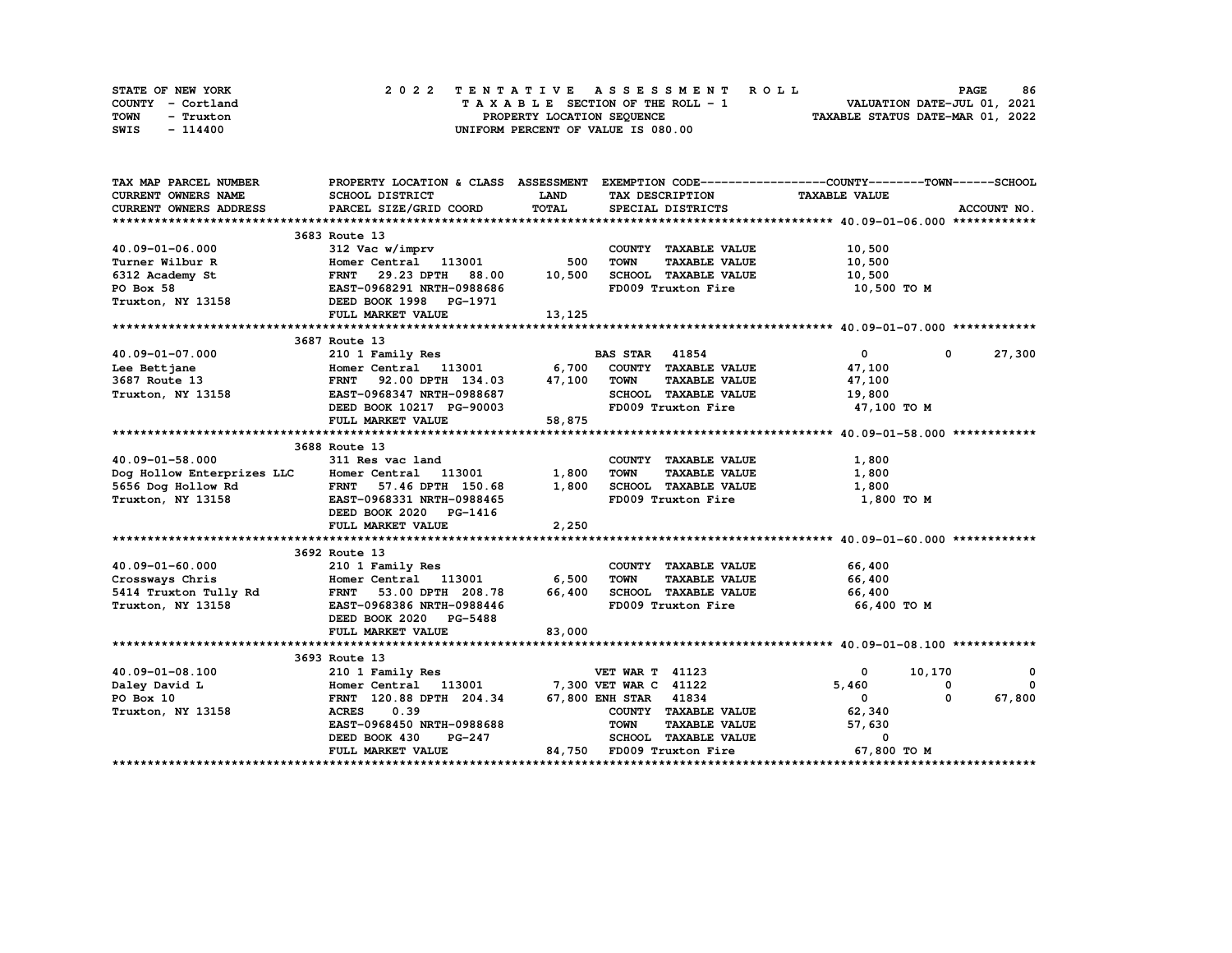| STATE OF NEW YORK | 2022 TENTATIVE ASSESSMENT ROLL     | 87<br><b>PAGE</b>                |
|-------------------|------------------------------------|----------------------------------|
| COUNTY - Cortland | TAXABLE SECTION OF THE ROLL - 1    | VALUATION DATE-JUL 01, 2021      |
| TOWN<br>- Truxton | PROPERTY LOCATION SEQUENCE         | TAXABLE STATUS DATE-MAR 01, 2022 |
| SWIS<br>- 114400  | UNIFORM PERCENT OF VALUE IS 080.00 |                                  |

| TAX MAP PARCEL NUMBER                                     | PROPERTY LOCATION & CLASS ASSESSMENT EXEMPTION CODE-----------------COUNTY-------TOWN-----SCHOOL                                                                                             |             |                                     |                      |                        |
|-----------------------------------------------------------|----------------------------------------------------------------------------------------------------------------------------------------------------------------------------------------------|-------------|-------------------------------------|----------------------|------------------------|
| CURRENT OWNERS NAME                                       | SCHOOL DISTRICT                                                                                                                                                                              | <b>LAND</b> | TAX DESCRIPTION                     | <b>TAXABLE VALUE</b> |                        |
| CURRENT OWNERS ADDRESS                                    | PARCEL SIZE/GRID COORD                                                                                                                                                                       | TOTAL       | SPECIAL DISTRICTS                   |                      | ACCOUNT NO.            |
|                                                           |                                                                                                                                                                                              |             |                                     |                      |                        |
|                                                           | 3699 Route 13                                                                                                                                                                                |             |                                     |                      |                        |
| 40.09-01-10.000                                           | 220 2 Family Res                                                                                                                                                                             |             | <b>ENH STAR 41834</b>               | $\mathbf{0}$         | $\mathbf{0}$<br>68,160 |
|                                                           | Greggains Family Trust<br>Homer Central 113001 7,100<br>The Trust of Contral 113001 7,100                                                                                                    |             | COUNTY TAXABLE VALUE                | 99,000               |                        |
| 3699 Route 13                                             | FRNT 115.42 DPTH 204.34                                                                                                                                                                      | 99,000      | <b>TOWN</b><br><b>TAXABLE VALUE</b> | 99,000               |                        |
| Truxton, NY 13158-9703                                    | EAST-0968559 NRTH-0988711                                                                                                                                                                    |             | SCHOOL TAXABLE VALUE                | 30,840               |                        |
|                                                           | DEED BOOK 2011 PG-1612<br>FIILL MADVEW ***---                                                                                                                                                |             | FD009 Truxton Fire                  | 99,000 TO M          |                        |
|                                                           |                                                                                                                                                                                              |             |                                     |                      |                        |
|                                                           | FULL MARKET VALUE                                                                                                                                                                            | 123,750     |                                     |                      |                        |
|                                                           |                                                                                                                                                                                              |             |                                     |                      |                        |
|                                                           | 3703 Route 13                                                                                                                                                                                |             |                                     |                      |                        |
| 40.09-01-11.100                                           | 210 1 Family Res                                                                                                                                                                             |             | <b>BAS STAR</b> 41854               | $\mathbf{0}$         | 27,300<br>0            |
|                                                           | 40.09-01-11.100 210 1 Family Res<br>McDermott Molly K<br>McDermott John G<br>3703 Route 13<br>Truxton, NY 13158-9711 DEED BOOK 2020 PG-3338<br>Truxton, NY 13158-9711 DEED BOOK 2020 PG-3338 | 12,700      | COUNTY TAXABLE VALUE                | 95,400               |                        |
|                                                           |                                                                                                                                                                                              | 95,400      | <b>TOWN</b><br><b>TAXABLE VALUE</b> | 95,400               |                        |
|                                                           |                                                                                                                                                                                              |             | SCHOOL TAXABLE VALUE                | 68,100               |                        |
|                                                           |                                                                                                                                                                                              |             | FD009 Truxton Fire                  | 95,400 TO M          |                        |
|                                                           | <b>FULL MARKET VALUE</b>                                                                                                                                                                     | 119,250     |                                     |                      |                        |
|                                                           |                                                                                                                                                                                              |             |                                     |                      |                        |
|                                                           | 3706 Route 13                                                                                                                                                                                |             |                                     |                      |                        |
| 39.00-01-23.110                                           | 312 Vac w/imprv                                                                                                                                                                              |             | COUNTY TAXABLE VALUE                | 58,300               |                        |
|                                                           |                                                                                                                                                                                              |             | <b>TOWN</b><br><b>TAXABLE VALUE</b> | 58,300               |                        |
| 3767 Prospect St                                          | Reakes Kimberly A (13001 19,100<br>3767 Prospect St (1300ES 12.06 58,300                                                                                                                     |             | SCHOOL TAXABLE VALUE                | 58,300               |                        |
|                                                           | Truxton, NY 13158 EAST-0968187 NRTH-0987940                                                                                                                                                  |             | FD009 Truxton Fire                  | 58,300 TO M          |                        |
|                                                           | DEED BOOK 2011 PG-6422                                                                                                                                                                       |             |                                     |                      |                        |
|                                                           | FULL MARKET VALUE                                                                                                                                                                            | 72,875      |                                     |                      |                        |
|                                                           |                                                                                                                                                                                              |             |                                     |                      |                        |
|                                                           | 3717 Route 13                                                                                                                                                                                |             |                                     |                      |                        |
| 40.09-01-15.000                                           | 280 Res Multiple                                                                                                                                                                             |             | COUNTY TAXABLE VALUE                | 73,000               |                        |
| Morrison John                                             | Homer Central 113001                                                                                                                                                                         | 6,600       | <b>TOWN</b><br><b>TAXABLE VALUE</b> | 73,000               |                        |
| Morrison Megan                                            |                                                                                                                                                                                              | 73,000      | SCHOOL TAXABLE VALUE                | 73,000               |                        |
|                                                           | Homer Central 113001<br>FRNT 106.80 DPTH 113.00<br>EAST-0968935 NRTH-0988671                                                                                                                 |             | FD009 Truxton Fire                  |                      |                        |
| 3717 Route 13<br>Truxton, NY 13158 DEED BOOK 2008 PG-2048 |                                                                                                                                                                                              |             |                                     | 73,000 TO M          |                        |
|                                                           |                                                                                                                                                                                              |             |                                     |                      |                        |
|                                                           | FULL MARKET VALUE                                                                                                                                                                            | 91,250      |                                     |                      |                        |
|                                                           |                                                                                                                                                                                              |             |                                     |                      |                        |
|                                                           | 3718 Route 13                                                                                                                                                                                |             |                                     |                      |                        |
| 40.09-02-11.000                                           | 220 2 Family Res                                                                                                                                                                             |             | COUNTY TAXABLE VALUE                | 79,100               |                        |
| Craig Nick                                                | Homer Central 113001                                                                                                                                                                         | 7,800       | <b>TOWN</b><br><b>TAXABLE VALUE</b> | 79,100               |                        |
| PO Box 12                                                 | FRNT 123.70 DPTH 166.98                                                                                                                                                                      | 79,100      | SCHOOL TAXABLE VALUE                | 79,100               |                        |
| Truxton, NY 13158                                         | EAST-0968953 NRTH-0988467                                                                                                                                                                    |             | FD009 Truxton Fire                  | 79,100 TO M          |                        |
|                                                           | DEED BOOK 2013 PG-3470                                                                                                                                                                       |             |                                     |                      |                        |
|                                                           | FULL MARKET VALUE                                                                                                                                                                            | 98,875      |                                     |                      |                        |
|                                                           |                                                                                                                                                                                              |             |                                     |                      |                        |
|                                                           | 3722 Route 13                                                                                                                                                                                |             |                                     |                      |                        |
| 40.09-02-13.000                                           | 330 Vacant comm                                                                                                                                                                              |             | COUNTY TAXABLE VALUE                | 2,500                |                        |
| Craig Nick                                                | Homer Central 113001                                                                                                                                                                         | 2,500       | <b>TOWN</b><br><b>TAXABLE VALUE</b> | 2,500                |                        |
| PO Box 12                                                 | FRNT 89.80 DPTH 155.00                                                                                                                                                                       | 2,500       | SCHOOL TAXABLE VALUE                | 2,500                |                        |
| Truxton, NY 13158                                         | EAST-0969064 NRTH-0988471                                                                                                                                                                    |             | FD009 Truxton Fire                  | 2,500 TO M           |                        |
|                                                           | DEED BOOK 2012 PG-4489                                                                                                                                                                       |             |                                     |                      |                        |
|                                                           | FULL MARKET VALUE                                                                                                                                                                            | 3,125       |                                     |                      |                        |
|                                                           |                                                                                                                                                                                              |             |                                     |                      |                        |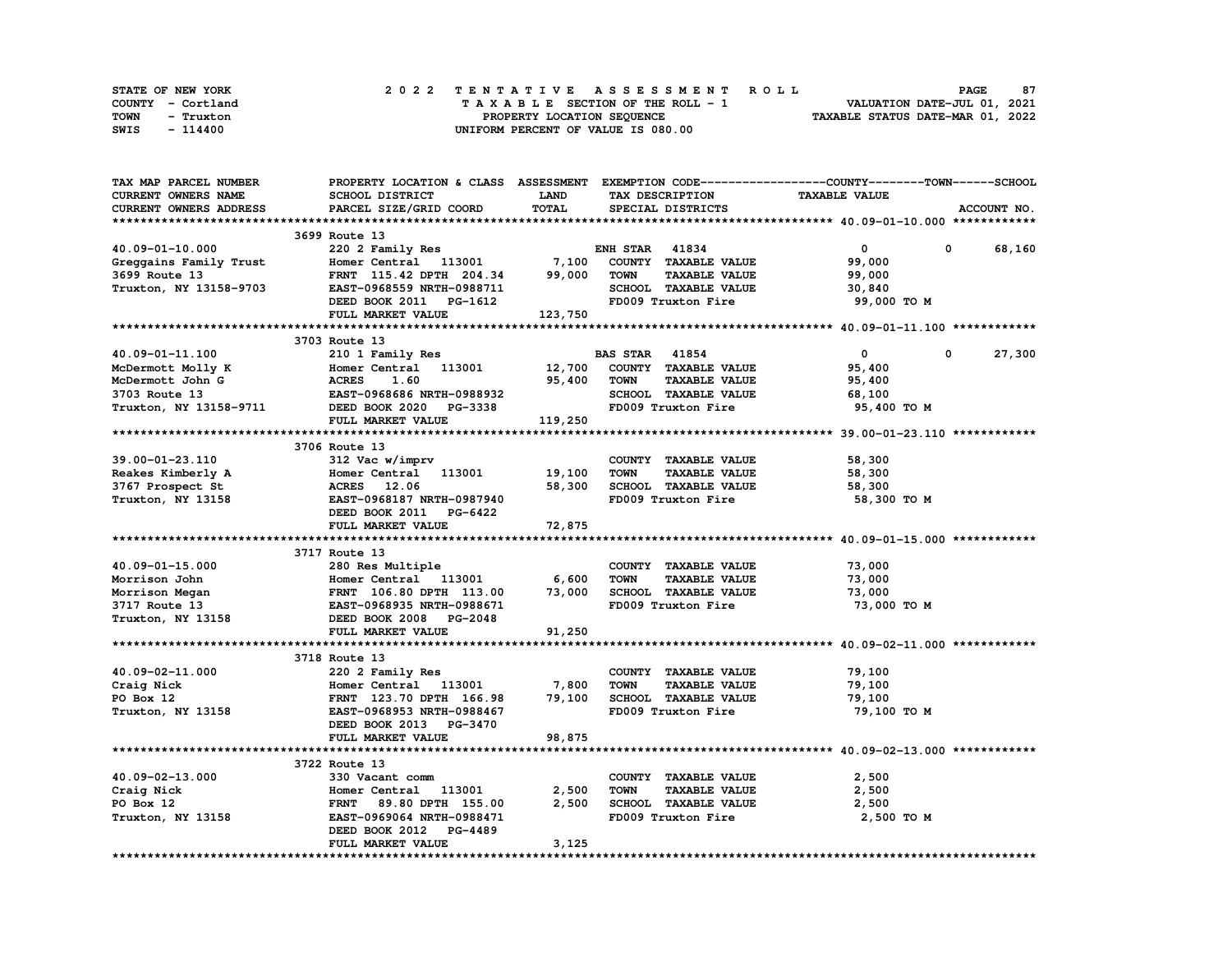| STATE OF NEW YORK | 2022 TENTATIVE ASSESSMENT ROLL     | 88<br><b>PAGE</b>                |
|-------------------|------------------------------------|----------------------------------|
| COUNTY - Cortland | TAXABLE SECTION OF THE ROLL - 1    | VALUATION DATE-JUL 01, 2021      |
| TOWN<br>- Truxton | PROPERTY LOCATION SEQUENCE         | TAXABLE STATUS DATE-MAR 01, 2022 |
| SWIS<br>- 114400  | UNIFORM PERCENT OF VALUE IS 080.00 |                                  |

| TAX MAP PARCEL NUMBER      |                                                      |              |                                     | PROPERTY LOCATION & CLASS ASSESSMENT EXEMPTION CODE----------------COUNTY-------TOWN-----SCHOOL |
|----------------------------|------------------------------------------------------|--------------|-------------------------------------|-------------------------------------------------------------------------------------------------|
| <b>CURRENT OWNERS NAME</b> | SCHOOL DISTRICT                                      | <b>LAND</b>  | TAX DESCRIPTION                     | <b>TAXABLE VALUE</b>                                                                            |
| CURRENT OWNERS ADDRESS     | PARCEL SIZE/GRID COORD                               | <b>TOTAL</b> | SPECIAL DISTRICTS                   | ACCOUNT NO.                                                                                     |
|                            |                                                      |              |                                     |                                                                                                 |
|                            | 3727 Route 13                                        |              |                                     |                                                                                                 |
| 40.09-01-42.000            | 311 Res vac land                                     |              | COUNTY TAXABLE VALUE                | 800                                                                                             |
| Vogel Floyd                | Homer Central 113001                                 | 800          | <b>TAXABLE VALUE</b><br><b>TOWN</b> | 800                                                                                             |
| 6137 Cheningo Rd           | <b>FRNT</b><br>31.00 DPTH 130.00                     | 800          | SCHOOL TAXABLE VALUE                | 800                                                                                             |
| Truxton, NY 13158          | EAST-0969110 NRTH-0988679                            |              | FD009 Truxton Fire                  | 800 TO M                                                                                        |
|                            | DEED BOOK 1998 PG-6004                               |              |                                     |                                                                                                 |
|                            |                                                      |              |                                     |                                                                                                 |
|                            | FULL MARKET VALUE                                    | 1,000        |                                     |                                                                                                 |
|                            |                                                      |              |                                     |                                                                                                 |
|                            | 3728 Route 13                                        |              |                                     |                                                                                                 |
| 40.09-02-14.200            | 422 Diner/lunch                                      |              | COUNTY TAXABLE VALUE                | 101,500                                                                                         |
| Nex-gen Farm LLC           | Homer Central 113001                                 | 7,000        | <b>TOWN</b><br><b>TAXABLE VALUE</b> | 101,500                                                                                         |
| 5495 Cheningo Rd           | FRNT 86.64 DPTH 172.21                               | 101,500      | SCHOOL TAXABLE VALUE                | 101,500                                                                                         |
| Truxton, NY 13158          | EAST-0969213 NRTH-0988468                            |              | FD009 Truxton Fire                  | 101,500 то м                                                                                    |
|                            | DEED BOOK 2020 PG-7215                               |              |                                     |                                                                                                 |
|                            | FULL MARKET VALUE                                    | 126,875      |                                     |                                                                                                 |
|                            |                                                      |              |                                     |                                                                                                 |
|                            | 3729 Route 13                                        |              |                                     |                                                                                                 |
| 40.09-01-43.000            | 483 Converted Re                                     |              | <b>BAS STAR 41854</b>               | $\mathbf{0}$<br>$^{\circ}$<br>27,300                                                            |
| Vogel Kurt J               | Homer Central<br>113001                              | 7,400        | COUNTY TAXABLE VALUE                | 69,500                                                                                          |
| 3729 Route 13              | FRNT 112.00 DPTH 155.00                              | 69,500       | <b>TOWN</b><br><b>TAXABLE VALUE</b> | 69,500                                                                                          |
| Truxton, NY 13158          | EAST-0969174 NRTH-0988685                            |              | SCHOOL TAXABLE VALUE                | 42,200                                                                                          |
|                            | DEED BOOK 2020 PG-3526                               |              | FD009 Truxton Fire                  | 69,500 TO M                                                                                     |
|                            | FULL MARKET VALUE                                    | 86,875       |                                     |                                                                                                 |
|                            |                                                      |              |                                     |                                                                                                 |
|                            | 3743 Route 13                                        |              |                                     |                                                                                                 |
| 40.09-01-45.000            | 210 1 Family Res                                     |              | COUNTY TAXABLE VALUE                | 77,300                                                                                          |
| VanPatten Andrea           | Homer Central 113001                                 | 11,300       | <b>TOWN</b><br><b>TAXABLE VALUE</b> | 77,300                                                                                          |
| 3743 Route 13              | FRNT 222.00 DPTH 180.00                              | 77,300       | SCHOOL TAXABLE VALUE                | 77,300                                                                                          |
| Truxton, NY 13158          | EAST-0969411 NRTH-0988712                            |              | FD009 Truxton Fire                  | 77,300 TO M                                                                                     |
|                            | DEED BOOK 2021 PG-5525                               |              |                                     |                                                                                                 |
|                            | FULL MARKET VALUE                                    | 96,625       |                                     |                                                                                                 |
|                            |                                                      |              |                                     |                                                                                                 |
|                            |                                                      |              |                                     |                                                                                                 |
|                            | 3744 Route 13                                        |              |                                     |                                                                                                 |
| 40.09-02-22.000            | $425$ Bar                                            |              | COUNTY TAXABLE VALUE                | 110,300                                                                                         |
| L'Hommedieu Randy          | Homer Central 113001                                 | 8,100        | <b>TOWN</b><br><b>TAXABLE VALUE</b> | 110,300                                                                                         |
| L'Hommedieu Korrine        | FRNT 214.81 DPTH 141.12<br>EAST-0969422 NRTH-0988499 | 110,300      | <b>SCHOOL TAXABLE VALUE</b>         | 110,300                                                                                         |
| PO Box 125                 |                                                      |              | FD009 Truxton Fire                  | 110,300 то м                                                                                    |
| Truxton, NY 13158          | DEED BOOK 10418 PG-39006                             |              |                                     |                                                                                                 |
|                            | FULL MARKET VALUE                                    | 137,875      |                                     |                                                                                                 |
|                            |                                                      |              |                                     |                                                                                                 |
|                            | 3754 Route 13                                        |              |                                     |                                                                                                 |
| 40.09-02-24.000            | 311 Res vac land                                     |              | COUNTY TAXABLE VALUE                | 1,000                                                                                           |
| L'Hommedieu Randy          | Homer Central 113001                                 | 1,000        | <b>TOWN</b><br><b>TAXABLE VALUE</b> | 1,000                                                                                           |
| L'Hommedieu Korinne        | FRNT 55.00 DPTH 141.12                               | 1,000        | SCHOOL TAXABLE VALUE                | 1,000                                                                                           |
| 3773 Route 13              | EAST-0969550 NRTH-0988483                            |              | FD009 Truxton Fire                  | 1,000 TO M                                                                                      |
| Truxton, NY 13158          | DEED BOOK 2013<br>PG-1381                            |              |                                     |                                                                                                 |
|                            | FULL MARKET VALUE                                    | 1,250        |                                     |                                                                                                 |
|                            |                                                      |              |                                     |                                                                                                 |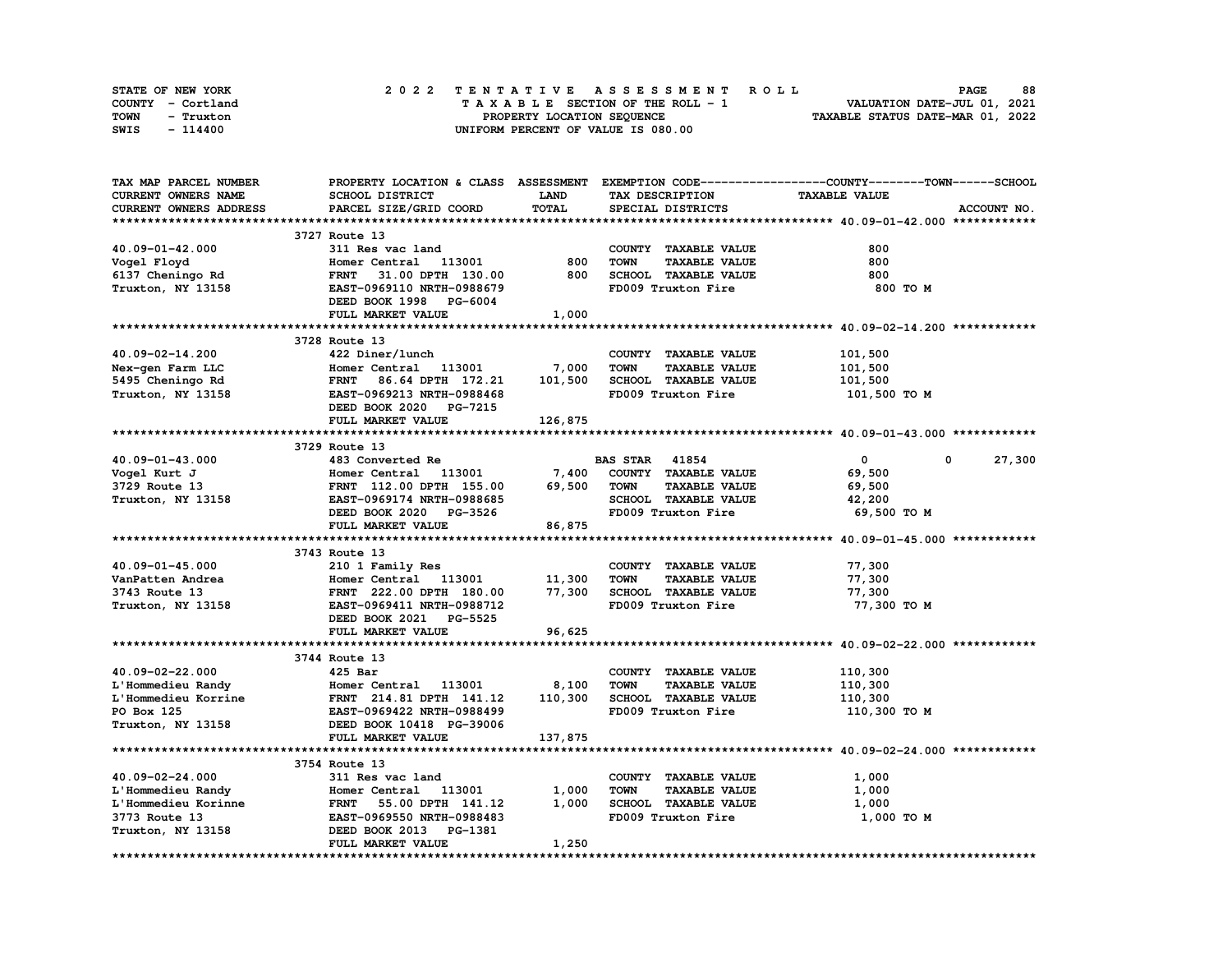| STATE OF NEW YORK | 2022 TENTATIVE ASSESSMENT ROLL     | 89<br><b>PAGE</b>                |
|-------------------|------------------------------------|----------------------------------|
| COUNTY - Cortland | TAXABLE SECTION OF THE ROLL - 1    | VALUATION DATE-JUL 01, 2021      |
| TOWN<br>- Truxton | PROPERTY LOCATION SEQUENCE         | TAXABLE STATUS DATE-MAR 01, 2022 |
| SWIS<br>- 114400  | UNIFORM PERCENT OF VALUE IS 080.00 |                                  |

| TAX MAP PARCEL NUMBER         | PROPERTY LOCATION & CLASS ASSESSMENT                                         |         | EXEMPTION CODE-----------------COUNTY-------TOWN------SCHOOL |                      |                       |
|-------------------------------|------------------------------------------------------------------------------|---------|--------------------------------------------------------------|----------------------|-----------------------|
| <b>CURRENT OWNERS NAME</b>    | SCHOOL DISTRICT                                                              | LAND    | TAX DESCRIPTION                                              | <b>TAXABLE VALUE</b> |                       |
| <b>CURRENT OWNERS ADDRESS</b> | PARCEL SIZE/GRID COORD                                                       | TOTAL   | SPECIAL DISTRICTS                                            |                      | ACCOUNT NO.           |
|                               |                                                                              |         |                                                              |                      |                       |
|                               | 3757 Route 13                                                                |         |                                                              |                      |                       |
| 40.09-01-46.000               | 220 2 Family Res                                                             |         | COUNTY TAXABLE VALUE                                         | 91,450               |                       |
| Morrison Jonathan D           | 113001 9,100<br>Homer Central                                                |         | <b>TOWN</b><br><b>TAXABLE VALUE</b>                          | 91,450               |                       |
| Morrison Megan I              | FRNT 136.51 DPTH 214.19                                                      | 91,450  | SCHOOL TAXABLE VALUE                                         | 91,450               |                       |
| 3757 Main St                  | EAST-0969602 NRTH-0988705                                                    |         | FD009 Truxton Fire                                           | 91,450 TO M          |                       |
| Truxton, NY 13158             | DEED BOOK 2019 PG-2556                                                       |         |                                                              |                      |                       |
|                               | FULL MARKET VALUE                                                            | 114,313 |                                                              |                      |                       |
|                               |                                                                              |         |                                                              |                      |                       |
|                               | 3760 Route 13                                                                |         |                                                              |                      |                       |
| 40.09-02-25.000               | 210 1 Family Res                                                             |         | <b>BAS STAR 41854</b>                                        | $\mathbf{0}$         | 27,300<br>0           |
| Smith Darwin L                | Homer Central 113001                                                         | 9,400   | COUNTY TAXABLE VALUE                                         | 80,800               |                       |
| Smith Sonya M                 | Homer Central 113001<br>FRNT 130.00 DPTH 277.20<br>EAST-0969647 NRTH-0988410 | 80,800  | <b>TOWN</b><br><b>TAXABLE VALUE</b>                          | 80,800               |                       |
| 3760 Main St                  |                                                                              |         | SCHOOL TAXABLE VALUE                                         | 53,500               |                       |
| Truxton, NY 13158             | DEED BOOK 2003 PG-1726                                                       |         | FD009 Truxton Fire                                           | 80,800 TO M          |                       |
|                               | FULL MARKET VALUE                                                            | 101,000 |                                                              |                      |                       |
|                               |                                                                              |         |                                                              |                      |                       |
|                               | 3761 Route 13                                                                |         |                                                              |                      |                       |
| 40.09-01-47.000               | 210 1 Family Res                                                             |         | <b>VET DIS T 41143</b>                                       | 0                    | 19,850<br>0           |
| Bradshaw Karen M              | Homer Central 113001                                                         |         | 7,200 VET WAR C 41122                                        | 5,460                | $^{\circ}$<br>0       |
| c/o Karen Reome               | FRNT 90.52 DPTH 174.90                                                       |         | 79,400 VET WAR T 41123                                       | 0                    | $\mathbf 0$<br>10,920 |
| 3761 Route 13                 | EAST-0969709 NRTH-0988707                                                    |         | VET DIS C 41142                                              | 18,200               | 0<br>0                |
| Truxton, NY 13158-9999        | DEED BOOK 529<br>$PG-159$                                                    |         | <b>ENH STAR 41834</b>                                        | $^{\circ}$           | 0<br>68,160           |
|                               | FULL MARKET VALUE                                                            | 99,250  | COUNTY TAXABLE VALUE                                         | 55,740               |                       |
|                               |                                                                              |         | <b>TOWN</b><br><b>TAXABLE VALUE</b>                          | 48,630               |                       |
|                               |                                                                              |         | <b>SCHOOL TAXABLE VALUE</b>                                  | 11,240               |                       |
|                               |                                                                              |         | FD009 Truxton Fire                                           | 79,400 TO M          |                       |
|                               |                                                                              |         |                                                              |                      |                       |
|                               | 3764 Route 13                                                                |         |                                                              |                      |                       |
| 40.09-02-26.200               | 210 1 Family Res                                                             |         | 41802<br>AGED C                                              | 37,350               | 0<br>0                |
| Hardendorf Linda G            | Homer Central 113001                                                         |         | 8,000 ENH STAR 41834                                         | 0                    | 68,160<br>$\Omega$    |
| 3764 Main St                  | <b>FRNT</b><br>78.54 DPTH 277.20                                             |         | 83,000 COUNTY TAXABLE VALUE                                  | 45,650               |                       |
| Truxton, NY 13158             | EAST-0969751 NRTH-0988411                                                    |         | <b>TOWN</b><br><b>TAXABLE VALUE</b>                          | 83,000               |                       |
|                               | DEED BOOK 1999 PG-913                                                        |         | SCHOOL TAXABLE VALUE                                         | 14,840               |                       |
|                               | FULL MARKET VALUE                                                            |         | 103,750 FD009 Truxton Fire                                   | 83,000 TO M          |                       |
|                               |                                                                              |         |                                                              |                      |                       |
|                               | 3765 Route 13                                                                |         |                                                              |                      |                       |
| 40.09-01-48.000               | 210 1 Family Res                                                             |         | <b>BAS STAR 41854</b>                                        | $\mathbf 0$          | 27,300<br>$\mathbf 0$ |
| L'Hommedieu Korinne H         | Homer Central 113001                                                         | 7,400   | COUNTY TAXABLE VALUE                                         | 77,400               |                       |
| Hartnett Thomas J             | <b>FRNT</b><br>80.52 DPTH 217.80                                             | 77,400  | <b>TOWN</b><br><b>TAXABLE VALUE</b>                          | 77,400               |                       |
| PO Box 125                    | EAST-0969793 NRTH-0988722                                                    |         | SCHOOL TAXABLE VALUE                                         | 50,100               |                       |
| Truxton, NY 13158-0067        | DEED BOOK 2014<br><b>PG-2588</b>                                             |         | FD009 Truxton Fire                                           | 77,400 TO M          |                       |
|                               | FULL MARKET VALUE                                                            | 96,750  |                                                              |                      |                       |
|                               |                                                                              |         |                                                              |                      |                       |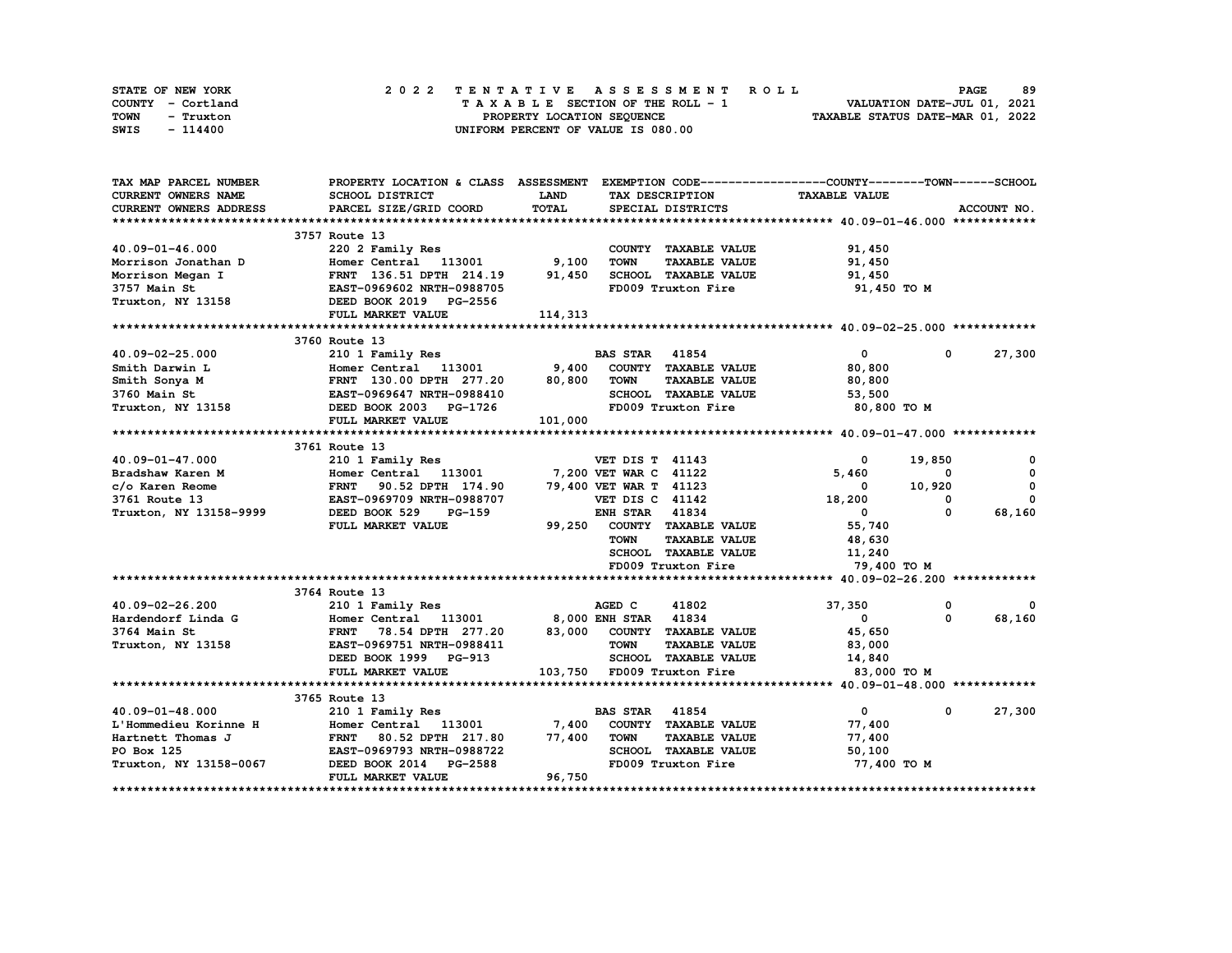| STATE OF NEW YORK | 2022 TENTATIVE ASSESSMENT ROLL     | 90<br><b>PAGE</b>                |
|-------------------|------------------------------------|----------------------------------|
| COUNTY - Cortland | TAXABLE SECTION OF THE ROLL - 1    | VALUATION DATE-JUL 01, 2021      |
| TOWN<br>- Truxton | PROPERTY LOCATION SEQUENCE         | TAXABLE STATUS DATE-MAR 01, 2022 |
| SWIS<br>- 114400  | UNIFORM PERCENT OF VALUE IS 080.00 |                                  |

| TAX MAP PARCEL NUMBER                               |                                                                                                                               |         | PROPERTY LOCATION & CLASS ASSESSMENT EXEMPTION CODE----------------COUNTY-------TOWN-----SCHOOL |                      |                      |
|-----------------------------------------------------|-------------------------------------------------------------------------------------------------------------------------------|---------|-------------------------------------------------------------------------------------------------|----------------------|----------------------|
| <b>CURRENT OWNERS NAME</b>                          | SCHOOL DISTRICT                                                                                                               | LAND    | TAX DESCRIPTION                                                                                 | <b>TAXABLE VALUE</b> |                      |
| <b>CURRENT OWNERS ADDRESS</b>                       | PARCEL SIZE/GRID COORD                                                                                                        | TOTAL   | SPECIAL DISTRICTS                                                                               |                      | ACCOUNT NO.          |
|                                                     |                                                                                                                               |         |                                                                                                 |                      |                      |
|                                                     | 3766 Route 13                                                                                                                 |         |                                                                                                 |                      |                      |
| 40.09-02-27.000                                     | 220 2 Family Res                                                                                                              |         | COUNTY TAXABLE VALUE                                                                            | 59,700               |                      |
| Vogel Kurt J                                        | Homer Central 113001                                                                                                          | 8,000   | <b>TOWN</b><br><b>TAXABLE VALUE</b>                                                             | 59,700               |                      |
| 3729 Route 13                                       | FRNT 78.50 DPTH 277.00                                                                                                        | 59,700  | SCHOOL TAXABLE VALUE                                                                            | 59,700               |                      |
| Truxton, NY 13158-9999                              | EAST-0969832 NRTH-0988416                                                                                                     |         | FD009 Truxton Fire                                                                              | 59,700 TO M          |                      |
|                                                     | DEED BOOK 445<br>PG-152                                                                                                       |         |                                                                                                 |                      |                      |
|                                                     | FULL MARKET VALUE                                                                                                             | 74,625  |                                                                                                 |                      |                      |
|                                                     |                                                                                                                               |         |                                                                                                 |                      |                      |
|                                                     | 3773 Route 13                                                                                                                 |         |                                                                                                 |                      |                      |
| $40.09 - 01 - 50.000$                               | 210 1 Family Res                                                                                                              |         | <b>BAS STAR</b> 41854                                                                           | $\mathbf{0}$         | 27,300<br>$^{\circ}$ |
|                                                     | Homer Central $113001$ 7,900 COUNTY TAXABLE VALUE                                                                             |         |                                                                                                 | 79,600               |                      |
| L'Hommedieu Randy L<br>L'Hommedieu Korrinne H       | FRNT 164.24 DPTH 277.90 79,600                                                                                                |         | <b>TAXABLE VALUE</b><br><b>TOWN</b>                                                             | 79,600               |                      |
| PO Box 125                                          | EAST-0969911 NRTH-0988743                                                                                                     |         | SCHOOL TAXABLE VALUE                                                                            | 52,300               |                      |
| Truxton, NY 13158-9999 DEED BOOK 1996 PG-3366       |                                                                                                                               |         | FD009 Truxton Fire                                                                              | 79,600 TO M          |                      |
|                                                     | FULL MARKET VALUE                                                                                                             | 99,500  |                                                                                                 |                      |                      |
|                                                     |                                                                                                                               |         |                                                                                                 |                      |                      |
|                                                     | 3774 Route 13                                                                                                                 |         |                                                                                                 |                      |                      |
| 40.09-02-28.000                                     | 210 1 Family Res                                                                                                              |         | <b>BAS STAR 41854</b>                                                                           | $\mathbf{0}$         | 27,300<br>$^{\circ}$ |
| St John Kari A                                      | Homer Central 113001 9,300                                                                                                    |         | COUNTY TAXABLE VALUE                                                                            | 79,900               |                      |
| 3774 Route 13                                       | FRNT 82.56 DPTH 352.09 79,900                                                                                                 |         | <b>TOWN</b><br><b>TAXABLE VALUE</b>                                                             | 79,900               |                      |
| Truxton, NY 13158                                   | EAST-0969908 NRTH-0988362                                                                                                     |         | SCHOOL TAXABLE VALUE                                                                            | 52,600               |                      |
|                                                     | DEED BOOK 2002 PG-5953                                                                                                        |         | FD009 Truxton Fire                                                                              | 79,900 то м          |                      |
|                                                     | FULL MARKET VALUE                                                                                                             | 99,875  |                                                                                                 |                      |                      |
|                                                     |                                                                                                                               |         |                                                                                                 |                      |                      |
|                                                     | 3778 Route 13                                                                                                                 |         |                                                                                                 |                      |                      |
| 40.09-02-29.000                                     | 210 1 Family Res                                                                                                              |         | COUNTY TAXABLE VALUE                                                                            | 73,100               |                      |
| Saraulla Chelsea M                                  | Homer Central 113001<br>FRNT 93.54 DPTH 351.55 73,100                                                                         | 9,100   | <b>TOWN</b><br><b>TAXABLE VALUE</b>                                                             | 73,100               |                      |
| Simek Casey A                                       |                                                                                                                               |         | SCHOOL TAXABLE VALUE                                                                            | 73,100               |                      |
| 3778 Route 13                                       | <b>BANKCORELOG</b>                                                                                                            |         | FD009 Truxton Fire                                                                              | 73,100 TO M          |                      |
| Truxton, NY 13158                                   | EAST-0969993 NRTH-0988376                                                                                                     |         |                                                                                                 |                      |                      |
|                                                     | DEED BOOK 2015 PG-3853                                                                                                        |         |                                                                                                 |                      |                      |
|                                                     | FULL MARKET VALUE                                                                                                             | 91,375  |                                                                                                 |                      |                      |
|                                                     | 3783 Route 13                                                                                                                 |         |                                                                                                 |                      |                      |
|                                                     | 210 1 Family Res                                                                                                              |         | <b>BAS STAR 41854</b>                                                                           | $\mathbf{0}$         | 27,300<br>0          |
| 40.09-01-53.000                                     |                                                                                                                               |         |                                                                                                 | 95,200               |                      |
| Hartnett Denise A<br>3783 Route 13<br>3783 Route 13 | Homer Central 113001 8,800 COUNTY TAXABLE VALUE<br>FRNT 97.57 DPTH 266.95 95,200 TOWN TAXABLE VALUE<br>FRNT 97.57 DPTH 266.95 |         |                                                                                                 | 95,200               |                      |
| Truxton, NY 13158                                   | EAST-0970095 NRTH-0988755                                                                                                     |         | SCHOOL TAXABLE VALUE                                                                            | 67,900               |                      |
|                                                     | DEED BOOK 2000 PG-3840                                                                                                        |         | FD009 Truxton Fire                                                                              | 95,200 TO M          |                      |
|                                                     | FULL MARKET VALUE                                                                                                             | 119,000 |                                                                                                 |                      |                      |
|                                                     |                                                                                                                               |         |                                                                                                 |                      |                      |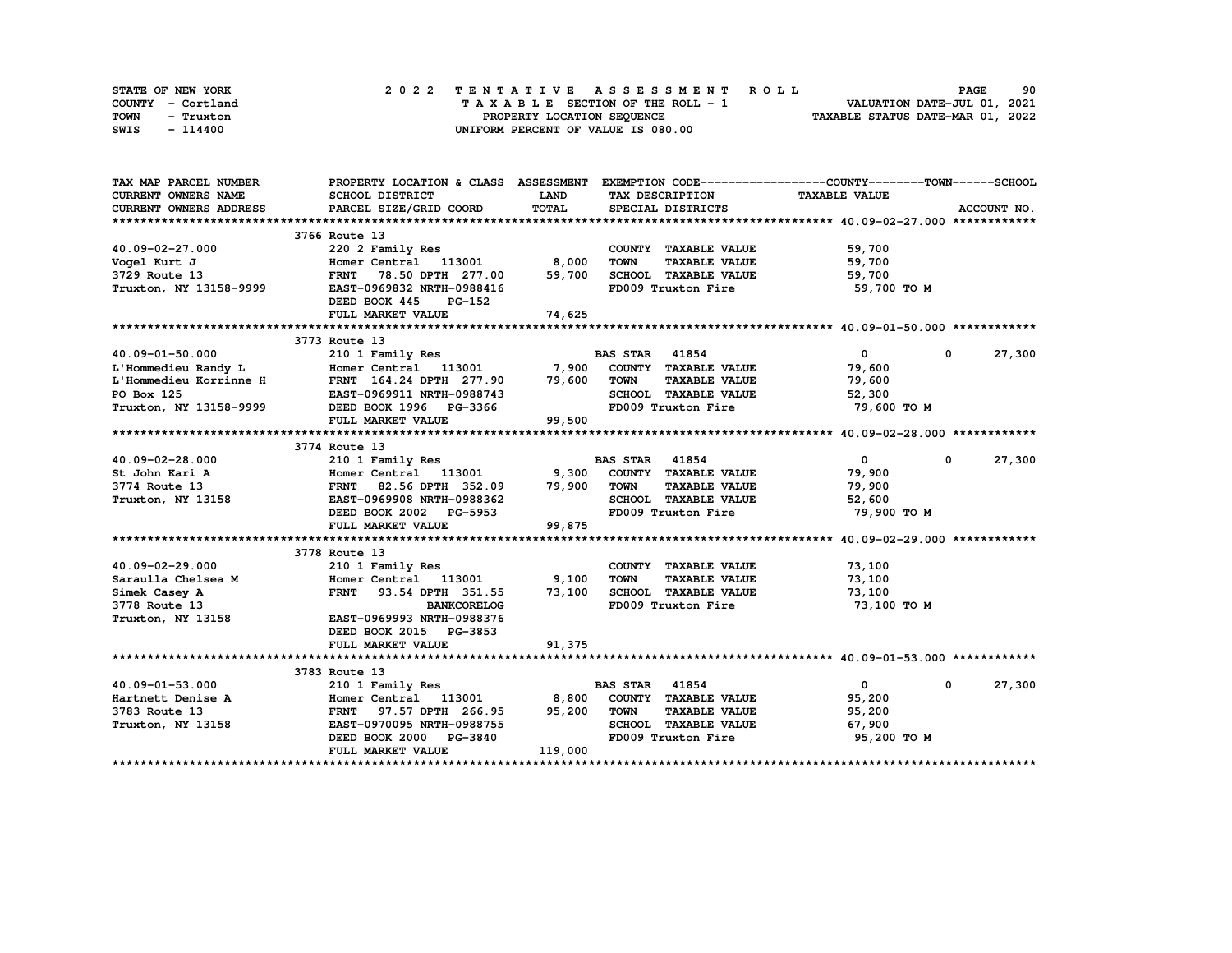| STATE OF NEW YORK | 2022 TENTATIVE ASSESSMENT ROLL     | 91<br><b>PAGE</b>                |
|-------------------|------------------------------------|----------------------------------|
| COUNTY - Cortland | TAXABLE SECTION OF THE ROLL - 1    | VALUATION DATE-JUL 01, 2021      |
| TOWN<br>- Truxton | PROPERTY LOCATION SEQUENCE         | TAXABLE STATUS DATE-MAR 01, 2022 |
| SWIS<br>- 114400  | UNIFORM PERCENT OF VALUE IS 080.00 |                                  |

| TAX MAP PARCEL NUMBER      | PROPERTY LOCATION & CLASS ASSESSMENT EXEMPTION CODE-----------------COUNTY-------TOWN------SCHOOL |              |                                     |                      |                      |
|----------------------------|---------------------------------------------------------------------------------------------------|--------------|-------------------------------------|----------------------|----------------------|
| <b>CURRENT OWNERS NAME</b> | SCHOOL DISTRICT                                                                                   | <b>LAND</b>  | TAX DESCRIPTION                     | <b>TAXABLE VALUE</b> |                      |
| CURRENT OWNERS ADDRESS     | PARCEL SIZE/GRID COORD                                                                            | <b>TOTAL</b> | SPECIAL DISTRICTS                   |                      | ACCOUNT NO.          |
|                            |                                                                                                   |              |                                     |                      |                      |
|                            | 3789 Route 13                                                                                     |              |                                     |                      |                      |
| 40.09-01-54.000            | 210 1 Family Res                                                                                  |              | <b>BAS STAR 41854</b>               | 0                    | 0<br>27,300          |
| Hartnett Douglas J         | Homer Central 113001                                                                              | 8,000        | COUNTY TAXABLE VALUE                | 123,120              |                      |
| Hartnett Sandra J          | 82.00 DPTH 266.02<br><b>FRNT</b>                                                                  | 123,120      | <b>TOWN</b><br><b>TAXABLE VALUE</b> | 123,120              |                      |
| 3789 Route 13              | EAST-0970184 NRTH-0988741                                                                         |              | <b>SCHOOL TAXABLE VALUE</b>         | 95,820               |                      |
| Truxton, NY 13158          | DEED BOOK 2011 PG-4743                                                                            |              | FD009 Truxton Fire                  |                      |                      |
|                            |                                                                                                   |              |                                     | 123,120 TO M         |                      |
|                            | FULL MARKET VALUE                                                                                 | 153,900      |                                     |                      |                      |
|                            |                                                                                                   |              |                                     |                      |                      |
|                            | 3843 Route 13                                                                                     |              |                                     |                      |                      |
| 40.00-06-07.000            | 210 1 Family Res                                                                                  |              | <b>BAS STAR 41854</b>               | $\mathbf 0$          | 27,300<br>0          |
| Heath Catherine O          | Homer Central<br>113001                                                                           | 12,000       | COUNTY TAXABLE VALUE                | 125,400              |                      |
| Heath Martin D             | <b>ACRES       1.00</b><br>EAST-0971111  NRTH-0988709                                             | 125,400      | <b>TOWN</b><br><b>TAXABLE VALUE</b> | 125,400              |                      |
| 3843 Route 13              |                                                                                                   |              | SCHOOL TAXABLE VALUE                | 98,100               |                      |
| Truxton, NY 13158          | DEED BOOK 1997 PG-2049                                                                            |              | FD009 Truxton Fire                  | 125,400 TO M         |                      |
|                            | FULL MARKET VALUE                                                                                 | 156,750      |                                     |                      |                      |
|                            |                                                                                                   |              |                                     |                      |                      |
|                            | 3851 Route 13                                                                                     |              |                                     |                      |                      |
| 40.00-06-06.000            | 210 1 Family Res                                                                                  |              | <b>BAS STAR 41854</b>               | $\mathbf 0$          | $^{\circ}$<br>27,300 |
| O'Donnell Francis P        | 113001<br>Homer Central                                                                           | 16,200       | COUNTY TAXABLE VALUE                | 114,000              |                      |
| 3851 Route 13              | <b>ACRES</b><br>5.12                                                                              | 114,000      | <b>TOWN</b><br><b>TAXABLE VALUE</b> | 114,000              |                      |
| Truxton, NY 13158          | EAST-0971299 NRTH-0988913                                                                         |              | SCHOOL TAXABLE VALUE                | 86,700               |                      |
|                            | DEED BOOK 1999 PG-1072                                                                            |              | FD009 Truxton Fire                  | 114,000 TO M         |                      |
|                            | FULL MARKET VALUE                                                                                 | 142,500      |                                     |                      |                      |
|                            |                                                                                                   |              |                                     |                      |                      |
|                            | 3882 Route 13                                                                                     |              |                                     |                      |                      |
| 40.00-06-10.000            | 210 1 Family Res                                                                                  |              | COUNTY TAXABLE VALUE                | 83,800               |                      |
| Walrath Anthony T          | Homer Central 113001                                                                              | 12,700       | <b>TOWN</b><br><b>TAXABLE VALUE</b> | 83,800               |                      |
| 5031 Health Camp Rd        | <b>ACRES</b><br>1.60 BANKCORELOG                                                                  | 83,800       | SCHOOL TAXABLE VALUE                | 83,800               |                      |
| Homer, NY 13077            | EAST-0971820 NRTH-0988528                                                                         |              | FD009 Truxton Fire                  | 83,800 TO M          |                      |
|                            | DEED BOOK 2018 PG-1847                                                                            |              |                                     |                      |                      |
|                            | FULL MARKET VALUE                                                                                 | 104,750      |                                     |                      |                      |
|                            |                                                                                                   |              |                                     |                      |                      |
|                            | 3887 Route 13                                                                                     |              |                                     |                      |                      |
| 40.00-06-04.000            | 210 1 Family Res                                                                                  |              | <b>BAS STAR 41854</b>               | $\mathbf{0}$         | 0<br>27,300          |
| O'Donnell Matthew E        | Homer Central 113001                                                                              | 17,700       | COUNTY TAXABLE VALUE                | 153,200              |                      |
| O'Donnell Kathleen C       | 6.67<br><b>ACRES</b>                                                                              | 153,200      | <b>TAXABLE VALUE</b><br><b>TOWN</b> |                      |                      |
| 3887 Route 13              | EAST-0971978 NRTH-0989253                                                                         |              | SCHOOL TAXABLE VALUE                | 153,200<br>125,900   |                      |
|                            |                                                                                                   |              | FD009 Truxton Fire                  |                      |                      |
| Truxton, NY 13158          | DEED BOOK 518<br><b>PG-243</b>                                                                    |              |                                     | 153,200 TO M         |                      |
|                            | FULL MARKET VALUE                                                                                 | 191,500      |                                     |                      |                      |
|                            |                                                                                                   |              |                                     |                      |                      |
|                            | 3900 Route 13                                                                                     |              |                                     |                      |                      |
| 40.00-01-23.200            | 312 Vac w/imprv                                                                                   |              | COUNTY TAXABLE VALUE                | 39,650               |                      |
| Truxton Snowmobile Club    | Homer Central 113001                                                                              | 8,750        | <b>TOWN</b><br><b>TAXABLE VALUE</b> | 39,650               |                      |
| c/o Gregory Lockwood       | FRNT 249.00 DPTH 141.45                                                                           | 39,650       | SCHOOL TAXABLE VALUE                | 39,650               |                      |
| 4072 West Cheningo Road    | EAST-0972265 NRTH-0988681                                                                         |              | FD009 Truxton Fire                  | 39,650 TO M          |                      |
| Truxton, NY 13158          | DEED BOOK 2012<br>PG-5108                                                                         |              |                                     |                      |                      |
|                            | FULL MARKET VALUE                                                                                 | 49,563       |                                     |                      |                      |
|                            |                                                                                                   |              |                                     |                      |                      |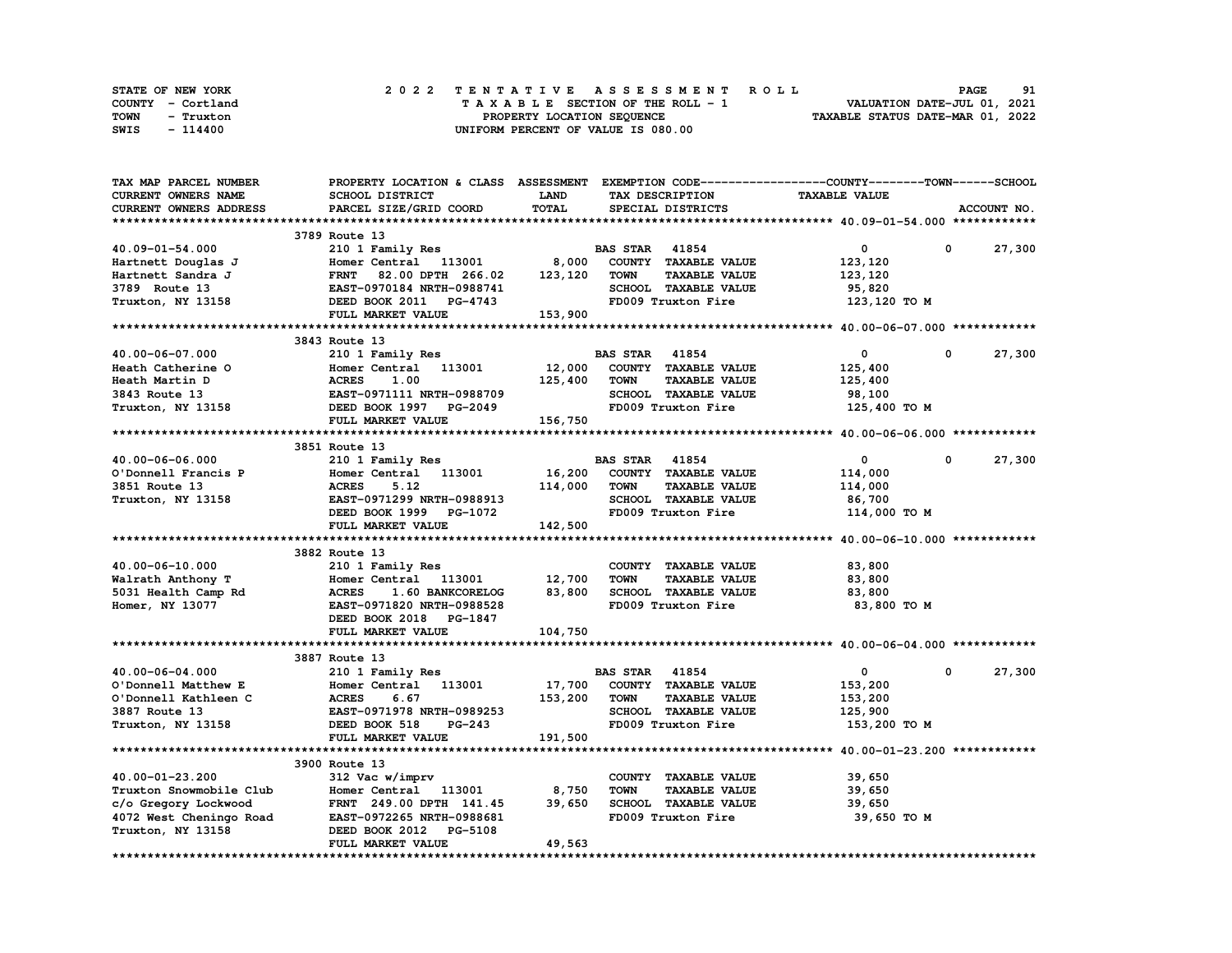| STATE OF NEW YORK | 2022 TENTATIVE ASSESSMENT ROLL     | 92<br><b>PAGE</b>                |
|-------------------|------------------------------------|----------------------------------|
| COUNTY - Cortland | TAXABLE SECTION OF THE ROLL - 1    | VALUATION DATE-JUL 01, 2021      |
| TOWN<br>- Truxton | PROPERTY LOCATION SEQUENCE         | TAXABLE STATUS DATE-MAR 01, 2022 |
| SWIS<br>- 114400  | UNIFORM PERCENT OF VALUE IS 080.00 |                                  |

| TAX MAP PARCEL NUMBER  | PROPERTY LOCATION & CLASS ASSESSMENT EXEMPTION CODE----------------COUNTY-------TOWN-----SCHOOL |             |                        |                              |                      |        |              |
|------------------------|-------------------------------------------------------------------------------------------------|-------------|------------------------|------------------------------|----------------------|--------|--------------|
| CURRENT OWNERS NAME    | SCHOOL DISTRICT                                                                                 | <b>LAND</b> | TAX DESCRIPTION        |                              | <b>TAXABLE VALUE</b> |        |              |
| CURRENT OWNERS ADDRESS | PARCEL SIZE/GRID COORD                                                                          | TOTAL       |                        | SPECIAL DISTRICTS            |                      |        | ACCOUNT NO.  |
|                        |                                                                                                 |             |                        |                              |                      |        |              |
|                        | 3918 Route 13                                                                                   |             |                        |                              |                      |        |              |
| 40.00-01-07.120        | 270 Mfg housing                                                                                 |             |                        | COUNTY TAXABLE VALUE         | 30,700               |        |              |
| Reakes Kay J           | Homer Central 113001                                                                            | 12,700      | <b>TOWN</b>            | <b>TAXABLE VALUE</b>         | 30,700               |        |              |
| 6372 Morgan Hill Rd    | <b>ACRES</b><br>1.64                                                                            | 30,700      |                        | SCHOOL TAXABLE VALUE         | 30,700               |        |              |
| Truxton, NY 13158      | EAST-0972415 NRTH-0988556                                                                       |             |                        | FD009 Truxton Fire           | 30,700 TO M          |        |              |
|                        | DEED BOOK 2018 PG-924                                                                           |             |                        |                              |                      |        |              |
|                        | FULL MARKET VALUE                                                                               | 38,375      |                        |                              |                      |        |              |
|                        |                                                                                                 |             |                        |                              |                      |        |              |
|                        | 3925 Route 13                                                                                   |             |                        |                              |                      |        |              |
| 40.00-10-07.000        | 210 1 Family Res                                                                                |             |                        | COUNTY TAXABLE VALUE         | 66,100               |        |              |
| Barber Shaun           | Homer Central 113001                                                                            | 11,300      | <b>TOWN</b>            | <b>TAXABLE VALUE</b>         | 66,100               |        |              |
| Barber Raina           | FRNT 235.00 DPTH 170.00                                                                         | 66,100      |                        | SCHOOL TAXABLE VALUE         | 66,100               |        |              |
| PO Box 98              | EAST-0972617 NRTH-0988931                                                                       |             |                        | FD009 Truxton Fire           | 66,100 TO M          |        |              |
| Truxton, NY 13158      | DEED BOOK 2018 PG-4421                                                                          |             |                        |                              |                      |        |              |
|                        | FULL MARKET VALUE                                                                               | 82,625      |                        |                              |                      |        |              |
|                        |                                                                                                 |             |                        |                              |                      |        |              |
|                        | 3944 Route 13                                                                                   |             |                        |                              |                      |        |              |
| 40.00-01-37.200        | 210 1 Family Res                                                                                |             | <b>VET WAR C 41122</b> |                              | 5,460                | 0      | 0            |
| Woodward Marie         | Homer Central 113001                                                                            |             | 17,400 VET WAR T 41123 |                              | 0                    | 10,920 | $\mathbf{0}$ |
| Attn: Manwarren Marie  | <b>ACRES</b><br>6.32                                                                            |             | 87,200 BAS STAR 41854  |                              | $\mathbf{0}$         | 0      | 27,300       |
| 3944 Route 13          | EAST-0972922 NRTH-0988577                                                                       |             |                        | COUNTY TAXABLE VALUE         | 81,740               |        |              |
| Truxton, NY 13158-9724 | DEED BOOK 540<br>PG-61                                                                          |             | <b>TOWN</b>            | <b>TAXABLE VALUE</b>         | 76,280               |        |              |
|                        | FULL MARKET VALUE                                                                               |             |                        | 109,000 SCHOOL TAXABLE VALUE | 59,900               |        |              |
|                        |                                                                                                 |             |                        | FD009 Truxton Fire           | 87,200 TO M          |        |              |
|                        |                                                                                                 |             |                        |                              |                      |        |              |
|                        | 3968 Route 13                                                                                   |             |                        |                              |                      |        |              |
| 40.00-01-24.000        | 210 1 Family Res                                                                                |             | <b>ENH STAR 41834</b>  |                              | $\mathbf{o}$         | 0      | 68,160       |
| Aldrich James A        | Homer Central 113001                                                                            | 8,300       |                        | COUNTY TAXABLE VALUE         | 83,700               |        |              |
| Aldrich Barbara J      | FRNT 130.00 DPTH 181.25                                                                         | 83,700      | TOWN                   | <b>TAXABLE VALUE</b>         | 83,700               |        |              |
| 3968 Route 13          | EAST-0973246 NRTH-0988716                                                                       |             |                        | SCHOOL TAXABLE VALUE         | 15,540               |        |              |
| Truxton, NY 13158      | DEED BOOK 1998 PG-2206                                                                          |             |                        | FD009 Truxton Fire           | 83,700 TO M          |        |              |
|                        | FULL MARKET VALUE                                                                               | 104,625     |                        |                              |                      |        |              |
|                        |                                                                                                 |             |                        |                              |                      |        |              |
|                        | 3972 Route 13                                                                                   |             |                        |                              |                      |        |              |
| 40.00-01-25.000        | 270 Mfg housing                                                                                 |             | <b>ENH STAR 41834</b>  |                              | $\mathbf{0}$         | 0      | 45,300       |
| Mattoon Ralph Dean     | Homer Central 113001                                                                            | 8,300       |                        | COUNTY TAXABLE VALUE         | 45,300               |        |              |
| 3972 Route 13          | FRNT 175.00 DPTH 135.00                                                                         | 45,300      | TOWN                   | <b>TAXABLE VALUE</b>         | 45,300               |        |              |
| Truxton, NY 13158-9724 | EAST-0973404 NRTH-0988719                                                                       |             |                        | <b>SCHOOL TAXABLE VALUE</b>  | 0                    |        |              |
|                        | DEED BOOK 326<br>$PG-50$                                                                        |             |                        | FD009 Truxton Fire           | 45,300 TO M          |        |              |
|                        | FULL MARKET VALUE                                                                               | 56,625      |                        |                              |                      |        |              |
|                        |                                                                                                 |             |                        |                              |                      |        |              |
|                        | 3977 Route 13                                                                                   |             |                        |                              |                      |        |              |
| 40.00-10-06.000        | 270 Mfg housing                                                                                 |             |                        | COUNTY TAXABLE VALUE         | 96,900               |        |              |
| Crandall Marie L       | Homer Central 113001                                                                            | 13,500      | <b>TOWN</b>            | <b>TAXABLE VALUE</b>         | 96,900               |        |              |
| 3977 Route 13          | <b>ACRES</b><br>2.40 BANK LERETA                                                                | 96,900      |                        | SCHOOL TAXABLE VALUE         | 96,900               |        |              |
| Truxton, NY 13158      | EAST-0973316 NRTH-0989012                                                                       |             |                        | FD009 Truxton Fire           | 96,900 то м          |        |              |
|                        | DEED BOOK 2008 PG-6876                                                                          |             |                        |                              |                      |        |              |
|                        | FULL MARKET VALUE                                                                               | 121,125     |                        |                              |                      |        |              |
|                        |                                                                                                 |             |                        |                              |                      |        |              |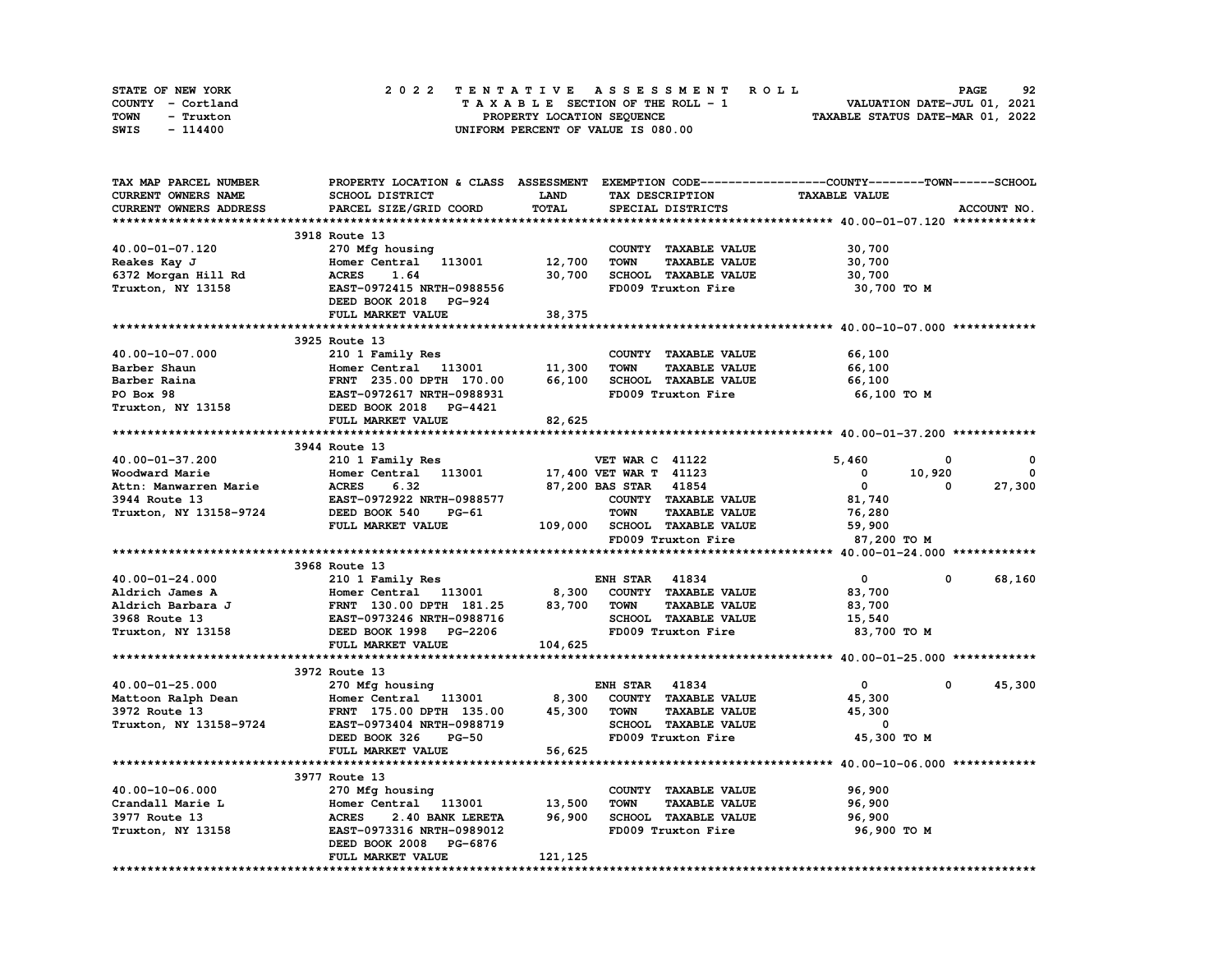| STATE OF NEW YORK | 2022 TENTATIVE ASSESSMENT ROLL     | 93<br><b>PAGE</b>                |
|-------------------|------------------------------------|----------------------------------|
| COUNTY - Cortland | TAXABLE SECTION OF THE ROLL - 1    | VALUATION DATE-JUL 01, 2021      |
| TOWN<br>- Truxton | PROPERTY LOCATION SEQUENCE         | TAXABLE STATUS DATE-MAR 01, 2022 |
| SWIS<br>- 114400  | UNIFORM PERCENT OF VALUE IS 080.00 |                                  |

| TAX MAP PARCEL NUMBER                                         | PROPERTY LOCATION & CLASS ASSESSMENT EXEMPTION CODE----------------COUNTY-------TOWN-----SCHOOL |         |                                     |                      |                      |
|---------------------------------------------------------------|-------------------------------------------------------------------------------------------------|---------|-------------------------------------|----------------------|----------------------|
| CURRENT OWNERS NAME                                           | SCHOOL DISTRICT                                                                                 | LAND    | TAX DESCRIPTION                     | <b>TAXABLE VALUE</b> |                      |
| CURRENT OWNERS ADDRESS                                        | PARCEL SIZE/GRID COORD                                                                          | TOTAL   | SPECIAL DISTRICTS                   |                      | ACCOUNT NO.          |
|                                                               |                                                                                                 |         |                                     |                      |                      |
|                                                               | 3981 Route 13                                                                                   |         |                                     |                      |                      |
| 40.00-07-08.000                                               | 270 Mfg housing                                                                                 |         | <b>BAS STAR 41854</b>               | $\mathbf{0}$         | 27,300<br>$^{\circ}$ |
| Burnette Brandon Michael                                      | Homer Central 113001                                                                            | 13,400  | COUNTY TAXABLE VALUE                | 69,780               |                      |
| Burnette Breann                                               | <b>ACRES</b><br>2.35                                                                            | 69,780  | <b>TOWN</b><br><b>TAXABLE VALUE</b> | 69,780               |                      |
| 3981 Route 13                                                 | EAST-0973594 NRTH-0989038                                                                       |         | SCHOOL TAXABLE VALUE                | 42,480               |                      |
| Truxton, NY 13158                                             | DEED BOOK 2021 PG-7514                                                                          |         | FD009 Truxton Fire                  | 69,780 TO M          |                      |
|                                                               | FULL MARKET VALUE                                                                               | 87,225  |                                     |                      |                      |
|                                                               |                                                                                                 |         |                                     |                      |                      |
|                                                               | 3989 Route 13                                                                                   |         |                                     |                      |                      |
| 40.00-07-07.000                                               | 210 1 Family Res                                                                                |         | COUNTY TAXABLE VALUE                | 98,600               |                      |
| Bartholomew Kirby                                             | Homer Central 113001                                                                            | 12,700  | <b>TOWN</b><br><b>TAXABLE VALUE</b> | 98,600               |                      |
| PO Box 122                                                    | <b>ACRES</b><br>1.61                                                                            | 98,600  | SCHOOL TAXABLE VALUE                | 98,600               |                      |
| Trumansburg, NY 14886                                         | EAST-0973802 NRTH-0989027                                                                       |         | FD009 Truxton Fire                  | 98,600 TO M          |                      |
|                                                               | DEED BOOK 322<br>PG-791                                                                         |         |                                     |                      |                      |
|                                                               | FULL MARKET VALUE                                                                               | 123,250 |                                     |                      |                      |
|                                                               |                                                                                                 |         |                                     |                      |                      |
|                                                               | 3990 Route 13                                                                                   |         |                                     |                      |                      |
| 40.00-01-48.200                                               | 220 2 Family Res                                                                                |         | COUNTY TAXABLE VALUE                | 86,600               |                      |
| Sprouse Wade                                                  | Homer Central 113001                                                                            | 11,000  | <b>TOWN</b><br><b>TAXABLE VALUE</b> | 86,600               |                      |
|                                                               | FRNT 175.00 DPTH 217.00                                                                         | 86,600  | SCHOOL TAXABLE VALUE                | 86,600               |                      |
|                                                               | EAST-0973762 NRTH-0988669                                                                       |         | FD009 Truxton Fire                  | 86,600 то м          |                      |
| ALDIO NICOle<br>3920 Bells Mills Rd<br>Truxton, NY 13158-9746 | DEED BOOK 556<br>$PG-43$                                                                        |         |                                     |                      |                      |
|                                                               | FULL MARKET VALUE                                                                               | 108,250 |                                     |                      |                      |
|                                                               |                                                                                                 |         |                                     |                      |                      |
|                                                               | 4059 Route 13                                                                                   |         |                                     |                      |                      |
| 40.00-07-04.100                                               | 242 Rurl res&rec                                                                                |         | <b>ENH STAR 41834</b>               | $\mathbf 0$          | 68,160<br>0          |
| McCall Trustee Trent T                                        | Homer Central 113001                                                                            | 26,100  | COUNTY TAXABLE VALUE                | 186,300              |                      |
| 4059 Route 13                                                 | ACRES 15.29                                                                                     | 186,300 | <b>TOWN</b><br><b>TAXABLE VALUE</b> | 186,300              |                      |
| Truxton, NY 13158-9724                                        | EAST-0974242 NRTH-0989244                                                                       |         | SCHOOL TAXABLE VALUE                | 118,140              |                      |
|                                                               | DEED BOOK 2022 PG-386                                                                           |         | FD009 Truxton Fire                  | 186,300 то м         |                      |
| PRIOR OWNER ON 3/01/2022                                      | FULL MARKET VALUE                                                                               | 232,875 |                                     |                      |                      |
| McCall Trustee Llyod A                                        |                                                                                                 |         |                                     |                      |                      |
|                                                               |                                                                                                 |         |                                     |                      |                      |
|                                                               | 4065 Route 13                                                                                   |         |                                     |                      |                      |
| 40.00-07-05.000                                               | 210 1 Family Res                                                                                |         | <b>BAS STAR</b><br>41854            | $\mathbf{0}$         | 27,300<br>0          |
| McCall Trent                                                  | Homer Central 113001                                                                            | 16,600  | COUNTY TAXABLE VALUE                | 166,600              |                      |
| 4065 Route 13                                                 | <b>ACRES</b><br>5.51                                                                            | 166,600 | <b>TOWN</b><br><b>TAXABLE VALUE</b> | 166,600              |                      |
| Truxton, NY 13158                                             | EAST-0974870 NRTH-0989317                                                                       |         | SCHOOL TAXABLE VALUE                | 139,300              |                      |
|                                                               | DEED BOOK 2000<br>PG-4336                                                                       |         | FD009 Truxton Fire                  | 166,600 то м         |                      |
|                                                               | FULL MARKET VALUE                                                                               | 208,250 |                                     |                      |                      |
|                                                               |                                                                                                 |         |                                     |                      |                      |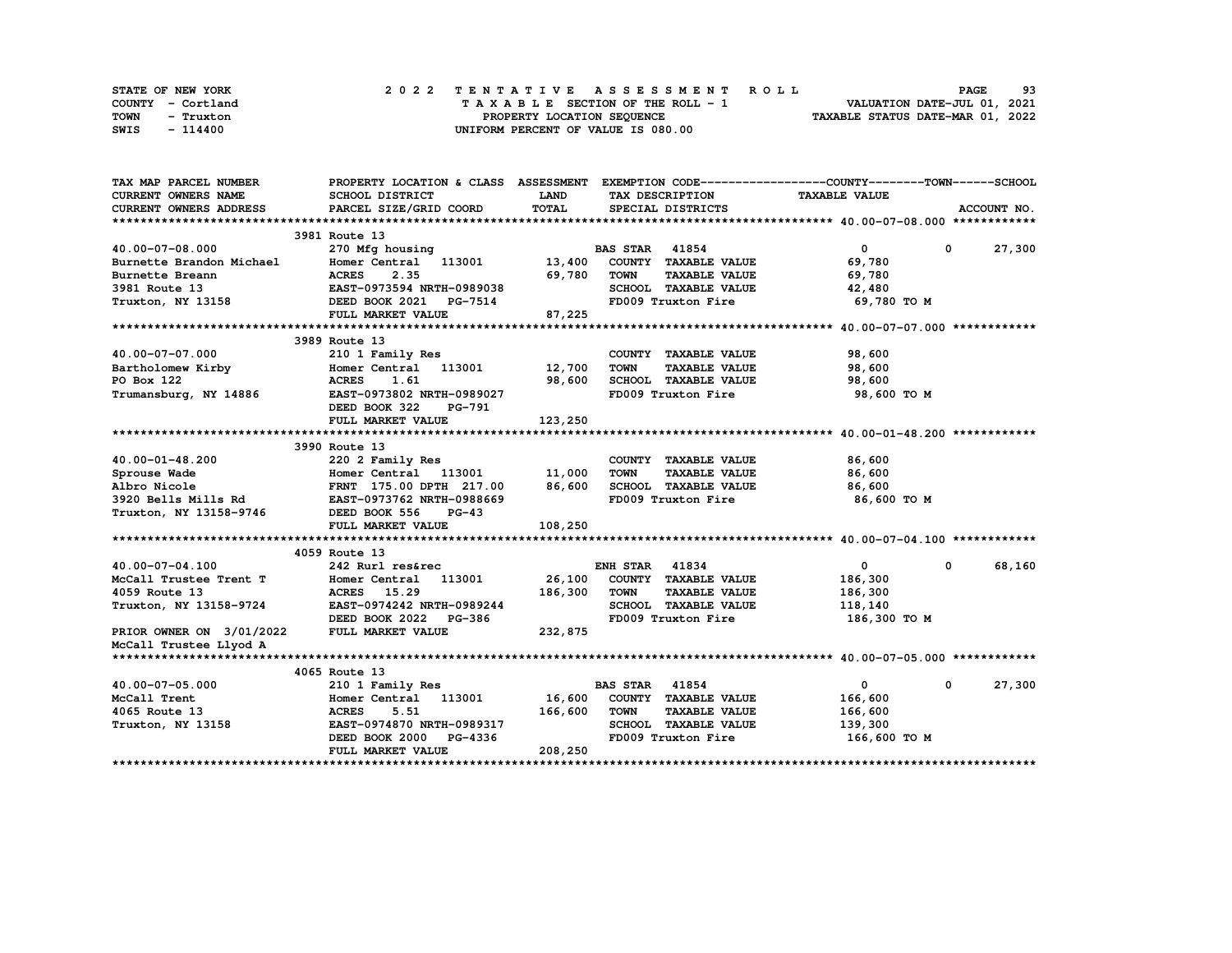| STATE OF NEW YORK | 2022 TENTATIVE ASSESSMENT ROLL     | 94<br><b>PAGE</b>                |
|-------------------|------------------------------------|----------------------------------|
| COUNTY - Cortland | TAXABLE SECTION OF THE ROLL - 1    | VALUATION DATE-JUL 01, 2021      |
| TOWN<br>- Truxton | PROPERTY LOCATION SEQUENCE         | TAXABLE STATUS DATE-MAR 01, 2022 |
| SWIS<br>- 114400  | UNIFORM PERCENT OF VALUE IS 080.00 |                                  |

| TAX MAP PARCEL NUMBER                                                                                                                                                                                                         | PROPERTY LOCATION & CLASS ASSESSMENT EXEMPTION CODE----------------COUNTY-------TOWN-----SCHOOL               |                        |                        |                             |                      |            |              |
|-------------------------------------------------------------------------------------------------------------------------------------------------------------------------------------------------------------------------------|---------------------------------------------------------------------------------------------------------------|------------------------|------------------------|-----------------------------|----------------------|------------|--------------|
| CURRENT OWNERS NAME                                                                                                                                                                                                           | SCHOOL DISTRICT                                                                                               | <b>LAND</b>            |                        | TAX DESCRIPTION             | <b>TAXABLE VALUE</b> |            |              |
| <b>CURRENT OWNERS ADDRESS</b>                                                                                                                                                                                                 | PARCEL SIZE/GRID COORD                                                                                        | TOTAL                  |                        | SPECIAL DISTRICTS           |                      |            | ACCOUNT NO.  |
|                                                                                                                                                                                                                               |                                                                                                               |                        |                        |                             |                      |            |              |
|                                                                                                                                                                                                                               | 4069 Route 13                                                                                                 |                        |                        |                             |                      |            |              |
| 40.00-08-15.000                                                                                                                                                                                                               | 210 1 Family Res                                                                                              |                        | <b>VET WAR C 41122</b> |                             | 5,460                | $^{\circ}$ | $\mathbf{o}$ |
| Bartholomew Kirby III                                                                                                                                                                                                         | Homer Central 113001                                                                                          | 12,600 VET WAR T 41123 |                        |                             | $\mathbf 0$          | 10,920     | $\mathbf{o}$ |
| Bartholomew Ann Irene                                                                                                                                                                                                         | 1.54<br><b>ACRES</b>                                                                                          |                        | 77,900 ENH STAR 41834  |                             | $\mathbf{0}$         | $^{\circ}$ | 68,160       |
| 4069 Route 13                                                                                                                                                                                                                 | EAST-0975210 NRTH-0989037                                                                                     |                        |                        | COUNTY TAXABLE VALUE        | 72,440               |            |              |
| Truxton, NY 13158-9724                                                                                                                                                                                                        | DEED BOOK 1997 PG-1940                                                                                        |                        | <b>TOWN</b>            | <b>TAXABLE VALUE</b>        | 66,980               |            |              |
|                                                                                                                                                                                                                               | FULL MARKET VALUE                                                                                             |                        |                        | 97,375 SCHOOL TAXABLE VALUE | 9,740                |            |              |
|                                                                                                                                                                                                                               |                                                                                                               |                        |                        | FD009 Truxton Fire          | 77,900 TO M          |            |              |
|                                                                                                                                                                                                                               |                                                                                                               |                        |                        |                             |                      |            |              |
|                                                                                                                                                                                                                               | 4095 Route 13                                                                                                 |                        |                        |                             |                      |            |              |
| 40.00-08-16.000                                                                                                                                                                                                               | 220 2 Family Res                                                                                              |                        |                        | COUNTY TAXABLE VALUE        | 65,000               |            |              |
| Aldrich Adam                                                                                                                                                                                                                  | Homer Central 113001                                                                                          | 7,100                  | <b>TOWN</b>            | <b>TAXABLE VALUE</b>        | 65,000               |            |              |
| Aldrich Kristen                                                                                                                                                                                                               | <b>FRNT</b> 155.12 DPTH 99.67                                                                                 | 65,000                 |                        | SCHOOL TAXABLE VALUE        | 65,000               |            |              |
|                                                                                                                                                                                                                               | 6409 Morgan Hill Rd EAST-0975717 NRTH-0988831                                                                 |                        |                        | FD009 Truxton Fire          | 65,000 TO M          |            |              |
| Truxton, NY 13158                                                                                                                                                                                                             | DEED BOOK 2012 PG-6049                                                                                        |                        |                        |                             |                      |            |              |
|                                                                                                                                                                                                                               | FULL MARKET VALUE                                                                                             | 81,250                 |                        |                             |                      |            |              |
|                                                                                                                                                                                                                               |                                                                                                               |                        |                        |                             |                      |            |              |
|                                                                                                                                                                                                                               | 4107 Route 13                                                                                                 |                        |                        |                             |                      |            |              |
| 40.00-08-18.000                                                                                                                                                                                                               | 484 1 use sm bld                                                                                              |                        |                        | COUNTY TAXABLE VALUE        | 199,600              |            |              |
| Reakes Kay J                                                                                                                                                                                                                  | Homer Central 113001 123,300                                                                                  |                        | <b>TOWN</b>            | <b>TAXABLE VALUE</b>        | 199,600              |            |              |
|                                                                                                                                                                                                                               | 6372 Morgan Hill Rd               ACRES   116.10<br>Truxton, NY 13158               EAST-0976350 NRTH-0989996 | 199,600                |                        | SCHOOL TAXABLE VALUE        | 199,600              |            |              |
|                                                                                                                                                                                                                               |                                                                                                               |                        |                        | FD009 Truxton Fire          | 199,600 то м         |            |              |
|                                                                                                                                                                                                                               | DEED BOOK 2018 PG-924                                                                                         |                        |                        |                             |                      |            |              |
|                                                                                                                                                                                                                               | FULL MARKET VALUE                                                                                             | 249,500                |                        |                             |                      |            |              |
|                                                                                                                                                                                                                               |                                                                                                               |                        |                        |                             |                      |            |              |
|                                                                                                                                                                                                                               | 4173 Route 13                                                                                                 |                        |                        |                             |                      |            |              |
|                                                                                                                                                                                                                               | 210 1 Family Res                                                                                              |                        | <b>BAS STAR 41854</b>  |                             | $\mathbf{0}$         | $^{\circ}$ | 27,300       |
|                                                                                                                                                                                                                               | Homer Central 113001 16,100 COUNTY TAXABLE VALUE                                                              |                        |                        |                             | 182,600              |            |              |
| Extracted the contract of the contract of the contract of the contract of the contract of the contract of the contract of the contract of the contract of the contract of the contract of the contract of the contract of the | 5.01                                                                                                          | 182,600                | <b>TOWN</b>            | <b>TAXABLE VALUE</b>        | 182,600              |            |              |
|                                                                                                                                                                                                                               |                                                                                                               |                        |                        | SCHOOL TAXABLE VALUE        | 155,300              |            |              |
|                                                                                                                                                                                                                               | 4183 Route 13<br>Truxton, NY 13158-9735 DEED BOOK 509 PG-92                                                   |                        |                        | FD009 Truxton Fire          | 182,600 TO M         |            |              |
|                                                                                                                                                                                                                               | FULL MARKET VALUE                                                                                             | 228,250                |                        |                             |                      |            |              |
|                                                                                                                                                                                                                               |                                                                                                               |                        |                        |                             |                      |            |              |
|                                                                                                                                                                                                                               | 4183 Route 13                                                                                                 |                        |                        |                             |                      |            |              |
| 40.00-08-06.000                                                                                                                                                                                                               | 210 1 Family Res                                                                                              |                        | <b>BAS STAR 41854</b>  |                             | $\mathbf{0}$         | $^{\circ}$ | 27,300       |
| Seaward Shannon M                                                                                                                                                                                                             | Homer Central 113001 15,200                                                                                   |                        |                        | COUNTY TAXABLE VALUE        | 112,700              |            |              |
| 4183 Rte 13                                                                                                                                                                                                                   | <b>ACRES</b><br>4.09 BANK WELLS                                                                               | 112,700                | <b>TOWN</b>            | <b>TAXABLE VALUE</b>        | 112,700              |            |              |
| Truxton, NY 13158                                                                                                                                                                                                             | EAST-0977072 NRTH-0989028                                                                                     |                        |                        | SCHOOL TAXABLE VALUE        | 85,400               |            |              |
|                                                                                                                                                                                                                               | DEED BOOK 2011 PG-6620                                                                                        |                        |                        | FD009 Truxton Fire          | 112,700 TO M         |            |              |
|                                                                                                                                                                                                                               | FULL MARKET VALUE                                                                                             | 140,875                |                        |                             |                      |            |              |
|                                                                                                                                                                                                                               |                                                                                                               |                        |                        |                             |                      |            |              |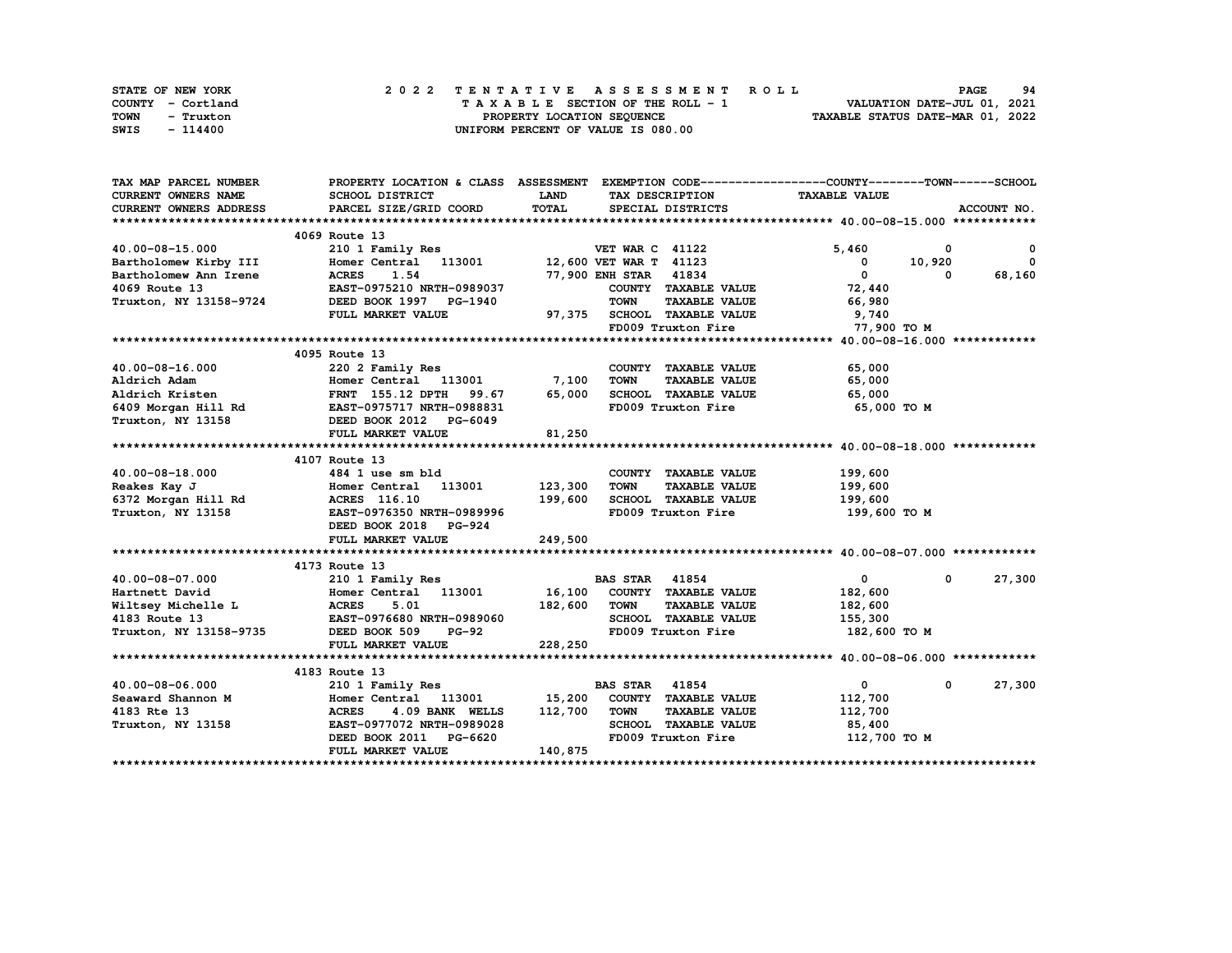| STATE OF NEW YORK | 2022 TENTATIVE ASSESSMENT ROLL     | 95<br><b>PAGE</b>                |
|-------------------|------------------------------------|----------------------------------|
| COUNTY - Cortland | TAXABLE SECTION OF THE ROLL - 1    | VALUATION DATE-JUL 01, 2021      |
| TOWN<br>- Truxton | PROPERTY LOCATION SEQUENCE         | TAXABLE STATUS DATE-MAR 01, 2022 |
| SWIS<br>- 114400  | UNIFORM PERCENT OF VALUE IS 080.00 |                                  |

| CURRENT OWNERS NAME<br><b>SCHOOL DISTRICT</b><br><b>LAND</b><br><b>TAXABLE VALUE</b><br>TAX DESCRIPTION<br>TOTAL<br>CURRENT OWNERS ADDRESS<br>PARCEL SIZE/GRID COORD<br>ACCOUNT NO.<br>SPECIAL DISTRICTS<br>4187 Route 13<br>$\mathbf{0}$<br>27,300<br>40.00-01-12.000<br>210 1 Family Res<br><b>BAS STAR 41854</b><br>$\mathbf{0}$<br>18,800<br>COUNTY TAXABLE VALUE<br>Homer Central 113001<br>81,100<br>Sandy Paul A<br>7.80<br>81,100<br><b>TOWN</b><br><b>TAXABLE VALUE</b><br>Sandy Susan L<br><b>ACRES</b><br>81,100<br>SCHOOL TAXABLE VALUE<br>4187 Route 13<br>EAST-0977375 NRTH-0989349<br>53,800<br>Truxton, NY 13158-9735<br>DEED BOOK 476<br>FD009 Truxton Fire<br>81,100 TO M<br>PG-237<br>101,375<br>FULL MARKET VALUE<br>4211 Route 13<br>40.00-01-11.000<br>280 Res Multiple<br>AG-CEILING 41720<br>0<br>0<br>0<br>Homer Central 113001<br>23,700<br>416,800 B STAR MH 41864<br>$\mathbf{0}$<br>0<br>Share Earth Inc<br>759,460 B STAR MH 41864<br>$\mathbf{0}$<br>0<br>23,700<br>4211 Route 13<br>ACRES 428.20<br>$\Omega$<br>$\mathbf{0}$<br>23,700<br>Truxton, NY 13158-9717<br>EAST-0977905 NRTH-0992638<br><b>B STAR MH 41864</b><br>$\mathbf 0$<br>$\mathbf 0$<br>DEED BOOK 388<br><b>B STAR MH 41864</b><br>20,000<br>$PG-6$<br>$\mathbf{0}$<br>949,325 B STAR MH 41864<br>$\Omega$<br>23,700<br><b>MAY BE SUBJECT TO PAYMENT</b><br>FULL MARKET VALUE<br>UNDER AGDIST LAW TIL 2026<br>COUNTY TAXABLE VALUE<br>759,460<br><b>TOWN</b><br><b>TAXABLE VALUE</b><br>759,460<br>SCHOOL TAXABLE VALUE<br>644,660<br>FD009 Truxton Fire<br>759,460 ТО М<br>4339 Route 13<br>41.00-01-04.100<br>241 Rural res&ag<br>COUNTY TAXABLE VALUE<br>89,800<br>Homer Central 113001 30,100<br><b>TOWN</b><br><b>TAXABLE VALUE</b><br>Barney Jeffrey T<br>89,800<br><b>ACRES 20.70<br/>EAST-0979846 NRTH-0991172</b><br>89,800<br>SCHOOL TAXABLE VALUE<br>Barney Lori A<br>89,800<br>7238 Route 91<br>FD009 Truxton Fire<br>89,800 TO M<br>Tully, NY 13159<br>DEED BOOK 1999 PG-5822<br>FULL MARKET VALUE<br>112,250<br>4386 Route 13<br>41854<br>$\mathbf{0}$<br>27,300<br>41.00-03-02.000<br>210 1 Family Res<br><b>BAS STAR</b><br>$^{\circ}$<br>9,000<br>Homer Central 113001<br>COUNTY TAXABLE VALUE<br>Smith Dale A<br>92,500<br>92,500<br><b>TAXABLE VALUE</b><br>4386 Route 13<br>FRNT 177.62 DPTH 153.00<br>TOWN<br>92,500<br>SCHOOL TAXABLE VALUE<br>Truxton, NY 13158-9717<br>EAST-0980776 NRTH-0990821<br>65,200<br>FD009 Truxton Fire<br>DEED BOOK 535<br>92,500 TO M<br>$PG-63$<br>115,625<br>FULL MARKET VALUE<br>4389 Route 13<br>41.00-01-03.000<br>COUNTY TAXABLE VALUE<br>110,000<br>210 1 Family Res<br>16,100<br>Maher Paul J Jr<br>Homer Central 113001<br><b>TOWN</b><br><b>TAXABLE VALUE</b><br>110,000<br>110,000<br>SCHOOL TAXABLE VALUE<br>PO Box 271<br><b>ACRES</b><br>4.34<br>110,000<br>FD009 Truxton Fire<br>EAST-0980469 NRTH-0990870<br>110,000 TO M<br>Truxton, NY 13158<br>DEED BOOK 2017 PG-6151<br>137,500<br>FULL MARKET VALUE | TAX MAP PARCEL NUMBER |  | PROPERTY LOCATION & CLASS ASSESSMENT EXEMPTION CODE----------------COUNTY-------TOWN-----SCHOOL |  |  |
|------------------------------------------------------------------------------------------------------------------------------------------------------------------------------------------------------------------------------------------------------------------------------------------------------------------------------------------------------------------------------------------------------------------------------------------------------------------------------------------------------------------------------------------------------------------------------------------------------------------------------------------------------------------------------------------------------------------------------------------------------------------------------------------------------------------------------------------------------------------------------------------------------------------------------------------------------------------------------------------------------------------------------------------------------------------------------------------------------------------------------------------------------------------------------------------------------------------------------------------------------------------------------------------------------------------------------------------------------------------------------------------------------------------------------------------------------------------------------------------------------------------------------------------------------------------------------------------------------------------------------------------------------------------------------------------------------------------------------------------------------------------------------------------------------------------------------------------------------------------------------------------------------------------------------------------------------------------------------------------------------------------------------------------------------------------------------------------------------------------------------------------------------------------------------------------------------------------------------------------------------------------------------------------------------------------------------------------------------------------------------------------------------------------------------------------------------------------------------------------------------------------------------------------------------------------------------------------------------------------------------------------------------------------------------------------------------------------------------------------------------------------------------------------------------------------------------------------------------------------------------------------------------------------------------------------------------------------------------|-----------------------|--|-------------------------------------------------------------------------------------------------|--|--|
|                                                                                                                                                                                                                                                                                                                                                                                                                                                                                                                                                                                                                                                                                                                                                                                                                                                                                                                                                                                                                                                                                                                                                                                                                                                                                                                                                                                                                                                                                                                                                                                                                                                                                                                                                                                                                                                                                                                                                                                                                                                                                                                                                                                                                                                                                                                                                                                                                                                                                                                                                                                                                                                                                                                                                                                                                                                                                                                                                                              |                       |  |                                                                                                 |  |  |
|                                                                                                                                                                                                                                                                                                                                                                                                                                                                                                                                                                                                                                                                                                                                                                                                                                                                                                                                                                                                                                                                                                                                                                                                                                                                                                                                                                                                                                                                                                                                                                                                                                                                                                                                                                                                                                                                                                                                                                                                                                                                                                                                                                                                                                                                                                                                                                                                                                                                                                                                                                                                                                                                                                                                                                                                                                                                                                                                                                              |                       |  |                                                                                                 |  |  |
|                                                                                                                                                                                                                                                                                                                                                                                                                                                                                                                                                                                                                                                                                                                                                                                                                                                                                                                                                                                                                                                                                                                                                                                                                                                                                                                                                                                                                                                                                                                                                                                                                                                                                                                                                                                                                                                                                                                                                                                                                                                                                                                                                                                                                                                                                                                                                                                                                                                                                                                                                                                                                                                                                                                                                                                                                                                                                                                                                                              |                       |  |                                                                                                 |  |  |
|                                                                                                                                                                                                                                                                                                                                                                                                                                                                                                                                                                                                                                                                                                                                                                                                                                                                                                                                                                                                                                                                                                                                                                                                                                                                                                                                                                                                                                                                                                                                                                                                                                                                                                                                                                                                                                                                                                                                                                                                                                                                                                                                                                                                                                                                                                                                                                                                                                                                                                                                                                                                                                                                                                                                                                                                                                                                                                                                                                              |                       |  |                                                                                                 |  |  |
|                                                                                                                                                                                                                                                                                                                                                                                                                                                                                                                                                                                                                                                                                                                                                                                                                                                                                                                                                                                                                                                                                                                                                                                                                                                                                                                                                                                                                                                                                                                                                                                                                                                                                                                                                                                                                                                                                                                                                                                                                                                                                                                                                                                                                                                                                                                                                                                                                                                                                                                                                                                                                                                                                                                                                                                                                                                                                                                                                                              |                       |  |                                                                                                 |  |  |
|                                                                                                                                                                                                                                                                                                                                                                                                                                                                                                                                                                                                                                                                                                                                                                                                                                                                                                                                                                                                                                                                                                                                                                                                                                                                                                                                                                                                                                                                                                                                                                                                                                                                                                                                                                                                                                                                                                                                                                                                                                                                                                                                                                                                                                                                                                                                                                                                                                                                                                                                                                                                                                                                                                                                                                                                                                                                                                                                                                              |                       |  |                                                                                                 |  |  |
|                                                                                                                                                                                                                                                                                                                                                                                                                                                                                                                                                                                                                                                                                                                                                                                                                                                                                                                                                                                                                                                                                                                                                                                                                                                                                                                                                                                                                                                                                                                                                                                                                                                                                                                                                                                                                                                                                                                                                                                                                                                                                                                                                                                                                                                                                                                                                                                                                                                                                                                                                                                                                                                                                                                                                                                                                                                                                                                                                                              |                       |  |                                                                                                 |  |  |
|                                                                                                                                                                                                                                                                                                                                                                                                                                                                                                                                                                                                                                                                                                                                                                                                                                                                                                                                                                                                                                                                                                                                                                                                                                                                                                                                                                                                                                                                                                                                                                                                                                                                                                                                                                                                                                                                                                                                                                                                                                                                                                                                                                                                                                                                                                                                                                                                                                                                                                                                                                                                                                                                                                                                                                                                                                                                                                                                                                              |                       |  |                                                                                                 |  |  |
|                                                                                                                                                                                                                                                                                                                                                                                                                                                                                                                                                                                                                                                                                                                                                                                                                                                                                                                                                                                                                                                                                                                                                                                                                                                                                                                                                                                                                                                                                                                                                                                                                                                                                                                                                                                                                                                                                                                                                                                                                                                                                                                                                                                                                                                                                                                                                                                                                                                                                                                                                                                                                                                                                                                                                                                                                                                                                                                                                                              |                       |  |                                                                                                 |  |  |
|                                                                                                                                                                                                                                                                                                                                                                                                                                                                                                                                                                                                                                                                                                                                                                                                                                                                                                                                                                                                                                                                                                                                                                                                                                                                                                                                                                                                                                                                                                                                                                                                                                                                                                                                                                                                                                                                                                                                                                                                                                                                                                                                                                                                                                                                                                                                                                                                                                                                                                                                                                                                                                                                                                                                                                                                                                                                                                                                                                              |                       |  |                                                                                                 |  |  |
|                                                                                                                                                                                                                                                                                                                                                                                                                                                                                                                                                                                                                                                                                                                                                                                                                                                                                                                                                                                                                                                                                                                                                                                                                                                                                                                                                                                                                                                                                                                                                                                                                                                                                                                                                                                                                                                                                                                                                                                                                                                                                                                                                                                                                                                                                                                                                                                                                                                                                                                                                                                                                                                                                                                                                                                                                                                                                                                                                                              |                       |  |                                                                                                 |  |  |
|                                                                                                                                                                                                                                                                                                                                                                                                                                                                                                                                                                                                                                                                                                                                                                                                                                                                                                                                                                                                                                                                                                                                                                                                                                                                                                                                                                                                                                                                                                                                                                                                                                                                                                                                                                                                                                                                                                                                                                                                                                                                                                                                                                                                                                                                                                                                                                                                                                                                                                                                                                                                                                                                                                                                                                                                                                                                                                                                                                              |                       |  |                                                                                                 |  |  |
|                                                                                                                                                                                                                                                                                                                                                                                                                                                                                                                                                                                                                                                                                                                                                                                                                                                                                                                                                                                                                                                                                                                                                                                                                                                                                                                                                                                                                                                                                                                                                                                                                                                                                                                                                                                                                                                                                                                                                                                                                                                                                                                                                                                                                                                                                                                                                                                                                                                                                                                                                                                                                                                                                                                                                                                                                                                                                                                                                                              |                       |  |                                                                                                 |  |  |
|                                                                                                                                                                                                                                                                                                                                                                                                                                                                                                                                                                                                                                                                                                                                                                                                                                                                                                                                                                                                                                                                                                                                                                                                                                                                                                                                                                                                                                                                                                                                                                                                                                                                                                                                                                                                                                                                                                                                                                                                                                                                                                                                                                                                                                                                                                                                                                                                                                                                                                                                                                                                                                                                                                                                                                                                                                                                                                                                                                              |                       |  |                                                                                                 |  |  |
|                                                                                                                                                                                                                                                                                                                                                                                                                                                                                                                                                                                                                                                                                                                                                                                                                                                                                                                                                                                                                                                                                                                                                                                                                                                                                                                                                                                                                                                                                                                                                                                                                                                                                                                                                                                                                                                                                                                                                                                                                                                                                                                                                                                                                                                                                                                                                                                                                                                                                                                                                                                                                                                                                                                                                                                                                                                                                                                                                                              |                       |  |                                                                                                 |  |  |
|                                                                                                                                                                                                                                                                                                                                                                                                                                                                                                                                                                                                                                                                                                                                                                                                                                                                                                                                                                                                                                                                                                                                                                                                                                                                                                                                                                                                                                                                                                                                                                                                                                                                                                                                                                                                                                                                                                                                                                                                                                                                                                                                                                                                                                                                                                                                                                                                                                                                                                                                                                                                                                                                                                                                                                                                                                                                                                                                                                              |                       |  |                                                                                                 |  |  |
|                                                                                                                                                                                                                                                                                                                                                                                                                                                                                                                                                                                                                                                                                                                                                                                                                                                                                                                                                                                                                                                                                                                                                                                                                                                                                                                                                                                                                                                                                                                                                                                                                                                                                                                                                                                                                                                                                                                                                                                                                                                                                                                                                                                                                                                                                                                                                                                                                                                                                                                                                                                                                                                                                                                                                                                                                                                                                                                                                                              |                       |  |                                                                                                 |  |  |
|                                                                                                                                                                                                                                                                                                                                                                                                                                                                                                                                                                                                                                                                                                                                                                                                                                                                                                                                                                                                                                                                                                                                                                                                                                                                                                                                                                                                                                                                                                                                                                                                                                                                                                                                                                                                                                                                                                                                                                                                                                                                                                                                                                                                                                                                                                                                                                                                                                                                                                                                                                                                                                                                                                                                                                                                                                                                                                                                                                              |                       |  |                                                                                                 |  |  |
|                                                                                                                                                                                                                                                                                                                                                                                                                                                                                                                                                                                                                                                                                                                                                                                                                                                                                                                                                                                                                                                                                                                                                                                                                                                                                                                                                                                                                                                                                                                                                                                                                                                                                                                                                                                                                                                                                                                                                                                                                                                                                                                                                                                                                                                                                                                                                                                                                                                                                                                                                                                                                                                                                                                                                                                                                                                                                                                                                                              |                       |  |                                                                                                 |  |  |
|                                                                                                                                                                                                                                                                                                                                                                                                                                                                                                                                                                                                                                                                                                                                                                                                                                                                                                                                                                                                                                                                                                                                                                                                                                                                                                                                                                                                                                                                                                                                                                                                                                                                                                                                                                                                                                                                                                                                                                                                                                                                                                                                                                                                                                                                                                                                                                                                                                                                                                                                                                                                                                                                                                                                                                                                                                                                                                                                                                              |                       |  |                                                                                                 |  |  |
|                                                                                                                                                                                                                                                                                                                                                                                                                                                                                                                                                                                                                                                                                                                                                                                                                                                                                                                                                                                                                                                                                                                                                                                                                                                                                                                                                                                                                                                                                                                                                                                                                                                                                                                                                                                                                                                                                                                                                                                                                                                                                                                                                                                                                                                                                                                                                                                                                                                                                                                                                                                                                                                                                                                                                                                                                                                                                                                                                                              |                       |  |                                                                                                 |  |  |
|                                                                                                                                                                                                                                                                                                                                                                                                                                                                                                                                                                                                                                                                                                                                                                                                                                                                                                                                                                                                                                                                                                                                                                                                                                                                                                                                                                                                                                                                                                                                                                                                                                                                                                                                                                                                                                                                                                                                                                                                                                                                                                                                                                                                                                                                                                                                                                                                                                                                                                                                                                                                                                                                                                                                                                                                                                                                                                                                                                              |                       |  |                                                                                                 |  |  |
|                                                                                                                                                                                                                                                                                                                                                                                                                                                                                                                                                                                                                                                                                                                                                                                                                                                                                                                                                                                                                                                                                                                                                                                                                                                                                                                                                                                                                                                                                                                                                                                                                                                                                                                                                                                                                                                                                                                                                                                                                                                                                                                                                                                                                                                                                                                                                                                                                                                                                                                                                                                                                                                                                                                                                                                                                                                                                                                                                                              |                       |  |                                                                                                 |  |  |
|                                                                                                                                                                                                                                                                                                                                                                                                                                                                                                                                                                                                                                                                                                                                                                                                                                                                                                                                                                                                                                                                                                                                                                                                                                                                                                                                                                                                                                                                                                                                                                                                                                                                                                                                                                                                                                                                                                                                                                                                                                                                                                                                                                                                                                                                                                                                                                                                                                                                                                                                                                                                                                                                                                                                                                                                                                                                                                                                                                              |                       |  |                                                                                                 |  |  |
|                                                                                                                                                                                                                                                                                                                                                                                                                                                                                                                                                                                                                                                                                                                                                                                                                                                                                                                                                                                                                                                                                                                                                                                                                                                                                                                                                                                                                                                                                                                                                                                                                                                                                                                                                                                                                                                                                                                                                                                                                                                                                                                                                                                                                                                                                                                                                                                                                                                                                                                                                                                                                                                                                                                                                                                                                                                                                                                                                                              |                       |  |                                                                                                 |  |  |
|                                                                                                                                                                                                                                                                                                                                                                                                                                                                                                                                                                                                                                                                                                                                                                                                                                                                                                                                                                                                                                                                                                                                                                                                                                                                                                                                                                                                                                                                                                                                                                                                                                                                                                                                                                                                                                                                                                                                                                                                                                                                                                                                                                                                                                                                                                                                                                                                                                                                                                                                                                                                                                                                                                                                                                                                                                                                                                                                                                              |                       |  |                                                                                                 |  |  |
|                                                                                                                                                                                                                                                                                                                                                                                                                                                                                                                                                                                                                                                                                                                                                                                                                                                                                                                                                                                                                                                                                                                                                                                                                                                                                                                                                                                                                                                                                                                                                                                                                                                                                                                                                                                                                                                                                                                                                                                                                                                                                                                                                                                                                                                                                                                                                                                                                                                                                                                                                                                                                                                                                                                                                                                                                                                                                                                                                                              |                       |  |                                                                                                 |  |  |
|                                                                                                                                                                                                                                                                                                                                                                                                                                                                                                                                                                                                                                                                                                                                                                                                                                                                                                                                                                                                                                                                                                                                                                                                                                                                                                                                                                                                                                                                                                                                                                                                                                                                                                                                                                                                                                                                                                                                                                                                                                                                                                                                                                                                                                                                                                                                                                                                                                                                                                                                                                                                                                                                                                                                                                                                                                                                                                                                                                              |                       |  |                                                                                                 |  |  |
|                                                                                                                                                                                                                                                                                                                                                                                                                                                                                                                                                                                                                                                                                                                                                                                                                                                                                                                                                                                                                                                                                                                                                                                                                                                                                                                                                                                                                                                                                                                                                                                                                                                                                                                                                                                                                                                                                                                                                                                                                                                                                                                                                                                                                                                                                                                                                                                                                                                                                                                                                                                                                                                                                                                                                                                                                                                                                                                                                                              |                       |  |                                                                                                 |  |  |
|                                                                                                                                                                                                                                                                                                                                                                                                                                                                                                                                                                                                                                                                                                                                                                                                                                                                                                                                                                                                                                                                                                                                                                                                                                                                                                                                                                                                                                                                                                                                                                                                                                                                                                                                                                                                                                                                                                                                                                                                                                                                                                                                                                                                                                                                                                                                                                                                                                                                                                                                                                                                                                                                                                                                                                                                                                                                                                                                                                              |                       |  |                                                                                                 |  |  |
|                                                                                                                                                                                                                                                                                                                                                                                                                                                                                                                                                                                                                                                                                                                                                                                                                                                                                                                                                                                                                                                                                                                                                                                                                                                                                                                                                                                                                                                                                                                                                                                                                                                                                                                                                                                                                                                                                                                                                                                                                                                                                                                                                                                                                                                                                                                                                                                                                                                                                                                                                                                                                                                                                                                                                                                                                                                                                                                                                                              |                       |  |                                                                                                 |  |  |
|                                                                                                                                                                                                                                                                                                                                                                                                                                                                                                                                                                                                                                                                                                                                                                                                                                                                                                                                                                                                                                                                                                                                                                                                                                                                                                                                                                                                                                                                                                                                                                                                                                                                                                                                                                                                                                                                                                                                                                                                                                                                                                                                                                                                                                                                                                                                                                                                                                                                                                                                                                                                                                                                                                                                                                                                                                                                                                                                                                              |                       |  |                                                                                                 |  |  |
|                                                                                                                                                                                                                                                                                                                                                                                                                                                                                                                                                                                                                                                                                                                                                                                                                                                                                                                                                                                                                                                                                                                                                                                                                                                                                                                                                                                                                                                                                                                                                                                                                                                                                                                                                                                                                                                                                                                                                                                                                                                                                                                                                                                                                                                                                                                                                                                                                                                                                                                                                                                                                                                                                                                                                                                                                                                                                                                                                                              |                       |  |                                                                                                 |  |  |
|                                                                                                                                                                                                                                                                                                                                                                                                                                                                                                                                                                                                                                                                                                                                                                                                                                                                                                                                                                                                                                                                                                                                                                                                                                                                                                                                                                                                                                                                                                                                                                                                                                                                                                                                                                                                                                                                                                                                                                                                                                                                                                                                                                                                                                                                                                                                                                                                                                                                                                                                                                                                                                                                                                                                                                                                                                                                                                                                                                              |                       |  |                                                                                                 |  |  |
|                                                                                                                                                                                                                                                                                                                                                                                                                                                                                                                                                                                                                                                                                                                                                                                                                                                                                                                                                                                                                                                                                                                                                                                                                                                                                                                                                                                                                                                                                                                                                                                                                                                                                                                                                                                                                                                                                                                                                                                                                                                                                                                                                                                                                                                                                                                                                                                                                                                                                                                                                                                                                                                                                                                                                                                                                                                                                                                                                                              |                       |  |                                                                                                 |  |  |
|                                                                                                                                                                                                                                                                                                                                                                                                                                                                                                                                                                                                                                                                                                                                                                                                                                                                                                                                                                                                                                                                                                                                                                                                                                                                                                                                                                                                                                                                                                                                                                                                                                                                                                                                                                                                                                                                                                                                                                                                                                                                                                                                                                                                                                                                                                                                                                                                                                                                                                                                                                                                                                                                                                                                                                                                                                                                                                                                                                              |                       |  |                                                                                                 |  |  |
|                                                                                                                                                                                                                                                                                                                                                                                                                                                                                                                                                                                                                                                                                                                                                                                                                                                                                                                                                                                                                                                                                                                                                                                                                                                                                                                                                                                                                                                                                                                                                                                                                                                                                                                                                                                                                                                                                                                                                                                                                                                                                                                                                                                                                                                                                                                                                                                                                                                                                                                                                                                                                                                                                                                                                                                                                                                                                                                                                                              |                       |  |                                                                                                 |  |  |
|                                                                                                                                                                                                                                                                                                                                                                                                                                                                                                                                                                                                                                                                                                                                                                                                                                                                                                                                                                                                                                                                                                                                                                                                                                                                                                                                                                                                                                                                                                                                                                                                                                                                                                                                                                                                                                                                                                                                                                                                                                                                                                                                                                                                                                                                                                                                                                                                                                                                                                                                                                                                                                                                                                                                                                                                                                                                                                                                                                              |                       |  |                                                                                                 |  |  |
|                                                                                                                                                                                                                                                                                                                                                                                                                                                                                                                                                                                                                                                                                                                                                                                                                                                                                                                                                                                                                                                                                                                                                                                                                                                                                                                                                                                                                                                                                                                                                                                                                                                                                                                                                                                                                                                                                                                                                                                                                                                                                                                                                                                                                                                                                                                                                                                                                                                                                                                                                                                                                                                                                                                                                                                                                                                                                                                                                                              |                       |  |                                                                                                 |  |  |
|                                                                                                                                                                                                                                                                                                                                                                                                                                                                                                                                                                                                                                                                                                                                                                                                                                                                                                                                                                                                                                                                                                                                                                                                                                                                                                                                                                                                                                                                                                                                                                                                                                                                                                                                                                                                                                                                                                                                                                                                                                                                                                                                                                                                                                                                                                                                                                                                                                                                                                                                                                                                                                                                                                                                                                                                                                                                                                                                                                              |                       |  |                                                                                                 |  |  |
|                                                                                                                                                                                                                                                                                                                                                                                                                                                                                                                                                                                                                                                                                                                                                                                                                                                                                                                                                                                                                                                                                                                                                                                                                                                                                                                                                                                                                                                                                                                                                                                                                                                                                                                                                                                                                                                                                                                                                                                                                                                                                                                                                                                                                                                                                                                                                                                                                                                                                                                                                                                                                                                                                                                                                                                                                                                                                                                                                                              |                       |  |                                                                                                 |  |  |
|                                                                                                                                                                                                                                                                                                                                                                                                                                                                                                                                                                                                                                                                                                                                                                                                                                                                                                                                                                                                                                                                                                                                                                                                                                                                                                                                                                                                                                                                                                                                                                                                                                                                                                                                                                                                                                                                                                                                                                                                                                                                                                                                                                                                                                                                                                                                                                                                                                                                                                                                                                                                                                                                                                                                                                                                                                                                                                                                                                              |                       |  |                                                                                                 |  |  |
|                                                                                                                                                                                                                                                                                                                                                                                                                                                                                                                                                                                                                                                                                                                                                                                                                                                                                                                                                                                                                                                                                                                                                                                                                                                                                                                                                                                                                                                                                                                                                                                                                                                                                                                                                                                                                                                                                                                                                                                                                                                                                                                                                                                                                                                                                                                                                                                                                                                                                                                                                                                                                                                                                                                                                                                                                                                                                                                                                                              |                       |  |                                                                                                 |  |  |
|                                                                                                                                                                                                                                                                                                                                                                                                                                                                                                                                                                                                                                                                                                                                                                                                                                                                                                                                                                                                                                                                                                                                                                                                                                                                                                                                                                                                                                                                                                                                                                                                                                                                                                                                                                                                                                                                                                                                                                                                                                                                                                                                                                                                                                                                                                                                                                                                                                                                                                                                                                                                                                                                                                                                                                                                                                                                                                                                                                              |                       |  |                                                                                                 |  |  |
|                                                                                                                                                                                                                                                                                                                                                                                                                                                                                                                                                                                                                                                                                                                                                                                                                                                                                                                                                                                                                                                                                                                                                                                                                                                                                                                                                                                                                                                                                                                                                                                                                                                                                                                                                                                                                                                                                                                                                                                                                                                                                                                                                                                                                                                                                                                                                                                                                                                                                                                                                                                                                                                                                                                                                                                                                                                                                                                                                                              |                       |  |                                                                                                 |  |  |
|                                                                                                                                                                                                                                                                                                                                                                                                                                                                                                                                                                                                                                                                                                                                                                                                                                                                                                                                                                                                                                                                                                                                                                                                                                                                                                                                                                                                                                                                                                                                                                                                                                                                                                                                                                                                                                                                                                                                                                                                                                                                                                                                                                                                                                                                                                                                                                                                                                                                                                                                                                                                                                                                                                                                                                                                                                                                                                                                                                              |                       |  |                                                                                                 |  |  |
|                                                                                                                                                                                                                                                                                                                                                                                                                                                                                                                                                                                                                                                                                                                                                                                                                                                                                                                                                                                                                                                                                                                                                                                                                                                                                                                                                                                                                                                                                                                                                                                                                                                                                                                                                                                                                                                                                                                                                                                                                                                                                                                                                                                                                                                                                                                                                                                                                                                                                                                                                                                                                                                                                                                                                                                                                                                                                                                                                                              |                       |  |                                                                                                 |  |  |
|                                                                                                                                                                                                                                                                                                                                                                                                                                                                                                                                                                                                                                                                                                                                                                                                                                                                                                                                                                                                                                                                                                                                                                                                                                                                                                                                                                                                                                                                                                                                                                                                                                                                                                                                                                                                                                                                                                                                                                                                                                                                                                                                                                                                                                                                                                                                                                                                                                                                                                                                                                                                                                                                                                                                                                                                                                                                                                                                                                              |                       |  |                                                                                                 |  |  |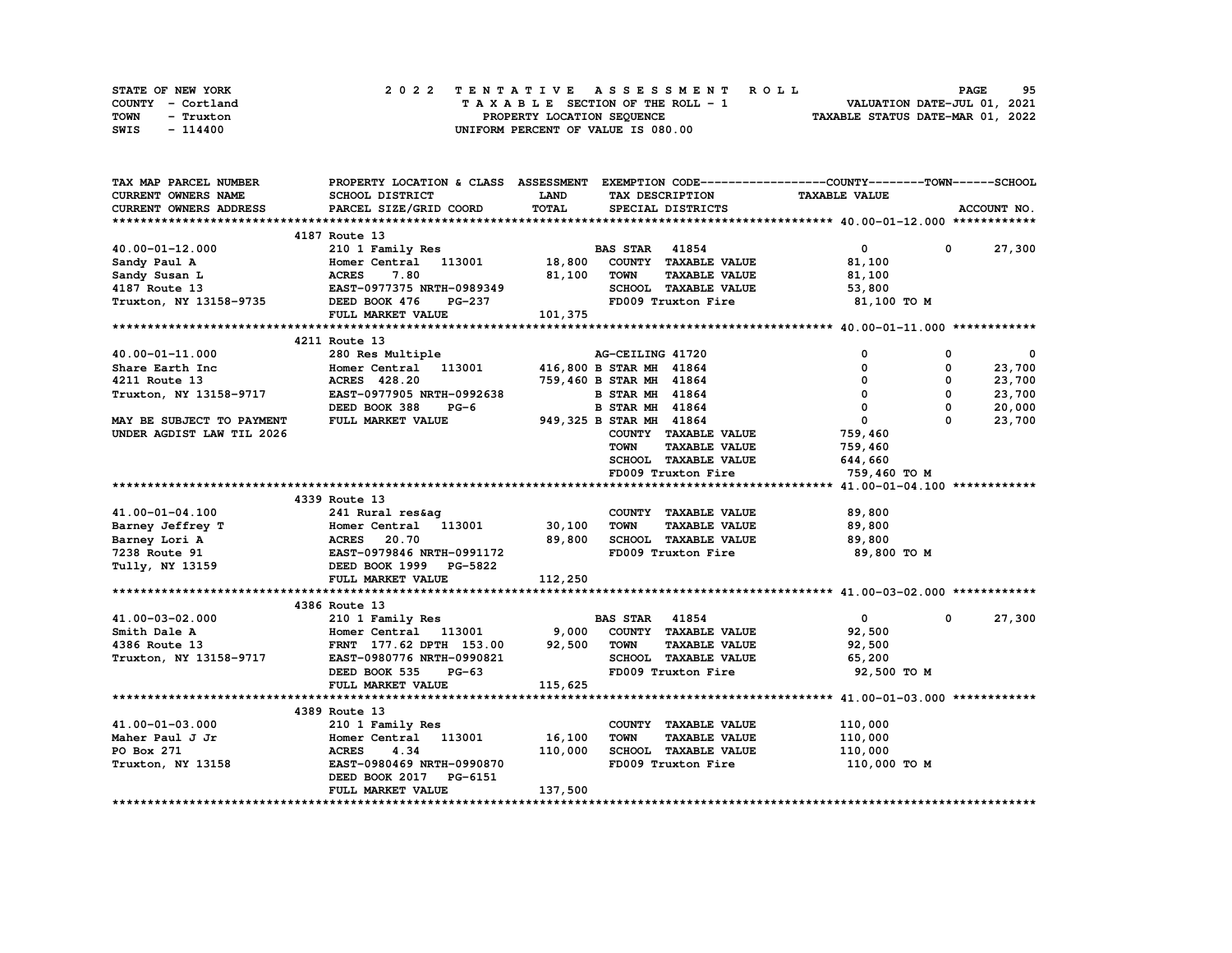| STATE OF NEW YORK | 2022 TENTATIVE ASSESSMENT ROLL     | 96<br><b>PAGE</b>                |
|-------------------|------------------------------------|----------------------------------|
| COUNTY - Cortland | TAXABLE SECTION OF THE ROLL - 1    | VALUATION DATE-JUL 01, 2021      |
| TOWN<br>- Truxton | PROPERTY LOCATION SEQUENCE         | TAXABLE STATUS DATE-MAR 01, 2022 |
| SWIS<br>- 114400  | UNIFORM PERCENT OF VALUE IS 080.00 |                                  |

| SCHOOL DISTRICT<br><b>LAND</b><br>TAX DESCRIPTION<br><b>TAXABLE VALUE</b><br><b>TOTAL</b><br>PARCEL SIZE/GRID COORD<br>SPECIAL DISTRICTS<br>ACCOUNT NO.<br>4390 Route 13<br>241 Rural res&aq<br>COUNTY TAXABLE VALUE<br>128,100<br>Homer Central 113001 25,500<br><b>TOWN</b><br><b>TAXABLE VALUE</b><br>128,100<br>14.46 BANKCORELOG<br>128,100<br><b>ACRES</b><br>SCHOOL TAXABLE VALUE<br>128,100<br>EAST-0981207 NRTH-0990467<br>FD009 Truxton Fire<br>128,100 TO M<br>DEED BOOK 1998 PG-5923<br>FULL MARKET VALUE<br>160,125<br>3381, 3385 Route 13<br>241 Rural res&ag<br>124,600<br>COUNTY TAXABLE VALUE<br>30,900<br>Homer Central 113001<br><b>TOWN</b><br><b>TAXABLE VALUE</b><br>124,600<br><b>ACRES</b> 19.90<br>124,600 SCHOOL TAXABLE VALUE<br>FD009 Truxton Fire<br>124,600<br>EAST-0963151 NRTH-0980246<br>124,600 то м<br>Truxton, NY 13158-9705 DEED BOOK 538<br><b>PG-76</b><br>FULL MARKET VALUE<br>155,750<br>3673, 3675 Route 13<br>$\overline{0}$<br>68,160<br>39.12-01-07.000<br>210 1 Family Res<br><b>ENH STAR 41834</b><br>$^{\circ}$<br>Homer Central 113001 11,800 COUNTY TAXABLE VALUE<br>FRNT 124.70 DPTH 342.47 115,942 TOWN TAXABLE VALUE<br>EAST-0968037 NRTH-0988656 SCHOOL TAXABLE VALUE<br>115,942<br>Long Thomas J<br>115,942<br>Long Ann M<br>3675 Route 13 EAST-0968037 NRTH-0988656<br>Truxton, NY 13158-9703 DEED BOOK 2008 PG-5077<br>47,782<br>FD009 Truxton Fire<br>115,942 TO M<br>144,928<br>FULL MARKET VALUE<br>3694-3696 Route 13<br>$40.09 - 01 - 61.000$<br>5,460<br>0<br>0<br>0 210 1 Family Res 7,700 VET WAR C 41122<br>D Homer Central 113001 7,700 VET WAR T 41123<br>FRNT 93.58 DPTH 208.78 72,000 ENH STAR 41834<br>EAST-0968465 NRTH-0988443 COUNTY TAXABLE<br>DEED BOOK 2015 PG-6683 TOWN TAXABLE<br>$\mathbf 0$<br>Dwyer Patricia D<br>$\mathbf{0}$<br>10,800<br>$\mathbf{0}$<br>68,160<br>Peri Margaret<br>$\Omega$<br>3694 Route 13<br>COUNTY TAXABLE VALUE<br>66,540<br>Truxton, NY 13158<br><b>TAXABLE VALUE</b><br>61,200<br>90,000 SCHOOL TAXABLE VALUE<br>FULL MARKET VALUE<br>3,840<br>FD009 Truxton Fire<br>72,000 TO M<br>3927-3971 Route 13<br>40.00-10-05.000<br>COUNTY TAXABLE VALUE<br>71,240<br>35,840<br>Crandall James A<br>TOWN<br><b>TAXABLE VALUE</b><br>71,240<br>--- --eid crops<br>Homer Central 113001<br>ACRES 23.60<br>EAST-0972954 NRTH-0989498<br>3-9724 DEED BOOK 2013<br>SCHOOL TAXABLE VALUE<br>71,240<br>71,240<br>Crandall Marie L<br>3977 Route 13<br>FD009 Truxton Fire<br>71,240 TO M<br>Truxton, NY 13158-9724 | TAX MAP PARCEL NUMBER      | PROPERTY LOCATION & CLASS ASSESSMENT EXEMPTION CODE----------------COUNTY-------TOWN------SCHOOL |  |  |  |
|------------------------------------------------------------------------------------------------------------------------------------------------------------------------------------------------------------------------------------------------------------------------------------------------------------------------------------------------------------------------------------------------------------------------------------------------------------------------------------------------------------------------------------------------------------------------------------------------------------------------------------------------------------------------------------------------------------------------------------------------------------------------------------------------------------------------------------------------------------------------------------------------------------------------------------------------------------------------------------------------------------------------------------------------------------------------------------------------------------------------------------------------------------------------------------------------------------------------------------------------------------------------------------------------------------------------------------------------------------------------------------------------------------------------------------------------------------------------------------------------------------------------------------------------------------------------------------------------------------------------------------------------------------------------------------------------------------------------------------------------------------------------------------------------------------------------------------------------------------------------------------------------------------------------------------------------------------------------------------------------------------------------------------------------------------------------------------------------------------------------------------------------------------------------------------------------------------------------------------------------------------------------------------------------------------------------------------------------------------------------------------------------------------------------------------------------------------------------------------------------------------------|----------------------------|--------------------------------------------------------------------------------------------------|--|--|--|
|                                                                                                                                                                                                                                                                                                                                                                                                                                                                                                                                                                                                                                                                                                                                                                                                                                                                                                                                                                                                                                                                                                                                                                                                                                                                                                                                                                                                                                                                                                                                                                                                                                                                                                                                                                                                                                                                                                                                                                                                                                                                                                                                                                                                                                                                                                                                                                                                                                                                                                                  | <b>CURRENT OWNERS NAME</b> |                                                                                                  |  |  |  |
|                                                                                                                                                                                                                                                                                                                                                                                                                                                                                                                                                                                                                                                                                                                                                                                                                                                                                                                                                                                                                                                                                                                                                                                                                                                                                                                                                                                                                                                                                                                                                                                                                                                                                                                                                                                                                                                                                                                                                                                                                                                                                                                                                                                                                                                                                                                                                                                                                                                                                                                  | CURRENT OWNERS ADDRESS     |                                                                                                  |  |  |  |
|                                                                                                                                                                                                                                                                                                                                                                                                                                                                                                                                                                                                                                                                                                                                                                                                                                                                                                                                                                                                                                                                                                                                                                                                                                                                                                                                                                                                                                                                                                                                                                                                                                                                                                                                                                                                                                                                                                                                                                                                                                                                                                                                                                                                                                                                                                                                                                                                                                                                                                                  |                            |                                                                                                  |  |  |  |
|                                                                                                                                                                                                                                                                                                                                                                                                                                                                                                                                                                                                                                                                                                                                                                                                                                                                                                                                                                                                                                                                                                                                                                                                                                                                                                                                                                                                                                                                                                                                                                                                                                                                                                                                                                                                                                                                                                                                                                                                                                                                                                                                                                                                                                                                                                                                                                                                                                                                                                                  |                            |                                                                                                  |  |  |  |
|                                                                                                                                                                                                                                                                                                                                                                                                                                                                                                                                                                                                                                                                                                                                                                                                                                                                                                                                                                                                                                                                                                                                                                                                                                                                                                                                                                                                                                                                                                                                                                                                                                                                                                                                                                                                                                                                                                                                                                                                                                                                                                                                                                                                                                                                                                                                                                                                                                                                                                                  | 41.00-03-04.000            |                                                                                                  |  |  |  |
|                                                                                                                                                                                                                                                                                                                                                                                                                                                                                                                                                                                                                                                                                                                                                                                                                                                                                                                                                                                                                                                                                                                                                                                                                                                                                                                                                                                                                                                                                                                                                                                                                                                                                                                                                                                                                                                                                                                                                                                                                                                                                                                                                                                                                                                                                                                                                                                                                                                                                                                  | Hollister Steven R         |                                                                                                  |  |  |  |
|                                                                                                                                                                                                                                                                                                                                                                                                                                                                                                                                                                                                                                                                                                                                                                                                                                                                                                                                                                                                                                                                                                                                                                                                                                                                                                                                                                                                                                                                                                                                                                                                                                                                                                                                                                                                                                                                                                                                                                                                                                                                                                                                                                                                                                                                                                                                                                                                                                                                                                                  | 4390 Route 13 Rd           |                                                                                                  |  |  |  |
|                                                                                                                                                                                                                                                                                                                                                                                                                                                                                                                                                                                                                                                                                                                                                                                                                                                                                                                                                                                                                                                                                                                                                                                                                                                                                                                                                                                                                                                                                                                                                                                                                                                                                                                                                                                                                                                                                                                                                                                                                                                                                                                                                                                                                                                                                                                                                                                                                                                                                                                  | Truxton, NY 13158          |                                                                                                  |  |  |  |
|                                                                                                                                                                                                                                                                                                                                                                                                                                                                                                                                                                                                                                                                                                                                                                                                                                                                                                                                                                                                                                                                                                                                                                                                                                                                                                                                                                                                                                                                                                                                                                                                                                                                                                                                                                                                                                                                                                                                                                                                                                                                                                                                                                                                                                                                                                                                                                                                                                                                                                                  |                            |                                                                                                  |  |  |  |
|                                                                                                                                                                                                                                                                                                                                                                                                                                                                                                                                                                                                                                                                                                                                                                                                                                                                                                                                                                                                                                                                                                                                                                                                                                                                                                                                                                                                                                                                                                                                                                                                                                                                                                                                                                                                                                                                                                                                                                                                                                                                                                                                                                                                                                                                                                                                                                                                                                                                                                                  |                            |                                                                                                  |  |  |  |
|                                                                                                                                                                                                                                                                                                                                                                                                                                                                                                                                                                                                                                                                                                                                                                                                                                                                                                                                                                                                                                                                                                                                                                                                                                                                                                                                                                                                                                                                                                                                                                                                                                                                                                                                                                                                                                                                                                                                                                                                                                                                                                                                                                                                                                                                                                                                                                                                                                                                                                                  |                            |                                                                                                  |  |  |  |
|                                                                                                                                                                                                                                                                                                                                                                                                                                                                                                                                                                                                                                                                                                                                                                                                                                                                                                                                                                                                                                                                                                                                                                                                                                                                                                                                                                                                                                                                                                                                                                                                                                                                                                                                                                                                                                                                                                                                                                                                                                                                                                                                                                                                                                                                                                                                                                                                                                                                                                                  |                            |                                                                                                  |  |  |  |
|                                                                                                                                                                                                                                                                                                                                                                                                                                                                                                                                                                                                                                                                                                                                                                                                                                                                                                                                                                                                                                                                                                                                                                                                                                                                                                                                                                                                                                                                                                                                                                                                                                                                                                                                                                                                                                                                                                                                                                                                                                                                                                                                                                                                                                                                                                                                                                                                                                                                                                                  | 49.00-03-07.000            |                                                                                                  |  |  |  |
|                                                                                                                                                                                                                                                                                                                                                                                                                                                                                                                                                                                                                                                                                                                                                                                                                                                                                                                                                                                                                                                                                                                                                                                                                                                                                                                                                                                                                                                                                                                                                                                                                                                                                                                                                                                                                                                                                                                                                                                                                                                                                                                                                                                                                                                                                                                                                                                                                                                                                                                  | Herman Timothy S           |                                                                                                  |  |  |  |
|                                                                                                                                                                                                                                                                                                                                                                                                                                                                                                                                                                                                                                                                                                                                                                                                                                                                                                                                                                                                                                                                                                                                                                                                                                                                                                                                                                                                                                                                                                                                                                                                                                                                                                                                                                                                                                                                                                                                                                                                                                                                                                                                                                                                                                                                                                                                                                                                                                                                                                                  | Herman Bethany J           |                                                                                                  |  |  |  |
|                                                                                                                                                                                                                                                                                                                                                                                                                                                                                                                                                                                                                                                                                                                                                                                                                                                                                                                                                                                                                                                                                                                                                                                                                                                                                                                                                                                                                                                                                                                                                                                                                                                                                                                                                                                                                                                                                                                                                                                                                                                                                                                                                                                                                                                                                                                                                                                                                                                                                                                  | 3385 Route 13              |                                                                                                  |  |  |  |
|                                                                                                                                                                                                                                                                                                                                                                                                                                                                                                                                                                                                                                                                                                                                                                                                                                                                                                                                                                                                                                                                                                                                                                                                                                                                                                                                                                                                                                                                                                                                                                                                                                                                                                                                                                                                                                                                                                                                                                                                                                                                                                                                                                                                                                                                                                                                                                                                                                                                                                                  |                            |                                                                                                  |  |  |  |
|                                                                                                                                                                                                                                                                                                                                                                                                                                                                                                                                                                                                                                                                                                                                                                                                                                                                                                                                                                                                                                                                                                                                                                                                                                                                                                                                                                                                                                                                                                                                                                                                                                                                                                                                                                                                                                                                                                                                                                                                                                                                                                                                                                                                                                                                                                                                                                                                                                                                                                                  |                            |                                                                                                  |  |  |  |
|                                                                                                                                                                                                                                                                                                                                                                                                                                                                                                                                                                                                                                                                                                                                                                                                                                                                                                                                                                                                                                                                                                                                                                                                                                                                                                                                                                                                                                                                                                                                                                                                                                                                                                                                                                                                                                                                                                                                                                                                                                                                                                                                                                                                                                                                                                                                                                                                                                                                                                                  |                            |                                                                                                  |  |  |  |
|                                                                                                                                                                                                                                                                                                                                                                                                                                                                                                                                                                                                                                                                                                                                                                                                                                                                                                                                                                                                                                                                                                                                                                                                                                                                                                                                                                                                                                                                                                                                                                                                                                                                                                                                                                                                                                                                                                                                                                                                                                                                                                                                                                                                                                                                                                                                                                                                                                                                                                                  |                            |                                                                                                  |  |  |  |
|                                                                                                                                                                                                                                                                                                                                                                                                                                                                                                                                                                                                                                                                                                                                                                                                                                                                                                                                                                                                                                                                                                                                                                                                                                                                                                                                                                                                                                                                                                                                                                                                                                                                                                                                                                                                                                                                                                                                                                                                                                                                                                                                                                                                                                                                                                                                                                                                                                                                                                                  |                            |                                                                                                  |  |  |  |
|                                                                                                                                                                                                                                                                                                                                                                                                                                                                                                                                                                                                                                                                                                                                                                                                                                                                                                                                                                                                                                                                                                                                                                                                                                                                                                                                                                                                                                                                                                                                                                                                                                                                                                                                                                                                                                                                                                                                                                                                                                                                                                                                                                                                                                                                                                                                                                                                                                                                                                                  |                            |                                                                                                  |  |  |  |
|                                                                                                                                                                                                                                                                                                                                                                                                                                                                                                                                                                                                                                                                                                                                                                                                                                                                                                                                                                                                                                                                                                                                                                                                                                                                                                                                                                                                                                                                                                                                                                                                                                                                                                                                                                                                                                                                                                                                                                                                                                                                                                                                                                                                                                                                                                                                                                                                                                                                                                                  |                            |                                                                                                  |  |  |  |
|                                                                                                                                                                                                                                                                                                                                                                                                                                                                                                                                                                                                                                                                                                                                                                                                                                                                                                                                                                                                                                                                                                                                                                                                                                                                                                                                                                                                                                                                                                                                                                                                                                                                                                                                                                                                                                                                                                                                                                                                                                                                                                                                                                                                                                                                                                                                                                                                                                                                                                                  |                            |                                                                                                  |  |  |  |
|                                                                                                                                                                                                                                                                                                                                                                                                                                                                                                                                                                                                                                                                                                                                                                                                                                                                                                                                                                                                                                                                                                                                                                                                                                                                                                                                                                                                                                                                                                                                                                                                                                                                                                                                                                                                                                                                                                                                                                                                                                                                                                                                                                                                                                                                                                                                                                                                                                                                                                                  |                            |                                                                                                  |  |  |  |
|                                                                                                                                                                                                                                                                                                                                                                                                                                                                                                                                                                                                                                                                                                                                                                                                                                                                                                                                                                                                                                                                                                                                                                                                                                                                                                                                                                                                                                                                                                                                                                                                                                                                                                                                                                                                                                                                                                                                                                                                                                                                                                                                                                                                                                                                                                                                                                                                                                                                                                                  |                            |                                                                                                  |  |  |  |
|                                                                                                                                                                                                                                                                                                                                                                                                                                                                                                                                                                                                                                                                                                                                                                                                                                                                                                                                                                                                                                                                                                                                                                                                                                                                                                                                                                                                                                                                                                                                                                                                                                                                                                                                                                                                                                                                                                                                                                                                                                                                                                                                                                                                                                                                                                                                                                                                                                                                                                                  |                            |                                                                                                  |  |  |  |
|                                                                                                                                                                                                                                                                                                                                                                                                                                                                                                                                                                                                                                                                                                                                                                                                                                                                                                                                                                                                                                                                                                                                                                                                                                                                                                                                                                                                                                                                                                                                                                                                                                                                                                                                                                                                                                                                                                                                                                                                                                                                                                                                                                                                                                                                                                                                                                                                                                                                                                                  |                            |                                                                                                  |  |  |  |
|                                                                                                                                                                                                                                                                                                                                                                                                                                                                                                                                                                                                                                                                                                                                                                                                                                                                                                                                                                                                                                                                                                                                                                                                                                                                                                                                                                                                                                                                                                                                                                                                                                                                                                                                                                                                                                                                                                                                                                                                                                                                                                                                                                                                                                                                                                                                                                                                                                                                                                                  |                            |                                                                                                  |  |  |  |
|                                                                                                                                                                                                                                                                                                                                                                                                                                                                                                                                                                                                                                                                                                                                                                                                                                                                                                                                                                                                                                                                                                                                                                                                                                                                                                                                                                                                                                                                                                                                                                                                                                                                                                                                                                                                                                                                                                                                                                                                                                                                                                                                                                                                                                                                                                                                                                                                                                                                                                                  |                            |                                                                                                  |  |  |  |
|                                                                                                                                                                                                                                                                                                                                                                                                                                                                                                                                                                                                                                                                                                                                                                                                                                                                                                                                                                                                                                                                                                                                                                                                                                                                                                                                                                                                                                                                                                                                                                                                                                                                                                                                                                                                                                                                                                                                                                                                                                                                                                                                                                                                                                                                                                                                                                                                                                                                                                                  |                            |                                                                                                  |  |  |  |
|                                                                                                                                                                                                                                                                                                                                                                                                                                                                                                                                                                                                                                                                                                                                                                                                                                                                                                                                                                                                                                                                                                                                                                                                                                                                                                                                                                                                                                                                                                                                                                                                                                                                                                                                                                                                                                                                                                                                                                                                                                                                                                                                                                                                                                                                                                                                                                                                                                                                                                                  |                            |                                                                                                  |  |  |  |
|                                                                                                                                                                                                                                                                                                                                                                                                                                                                                                                                                                                                                                                                                                                                                                                                                                                                                                                                                                                                                                                                                                                                                                                                                                                                                                                                                                                                                                                                                                                                                                                                                                                                                                                                                                                                                                                                                                                                                                                                                                                                                                                                                                                                                                                                                                                                                                                                                                                                                                                  |                            |                                                                                                  |  |  |  |
|                                                                                                                                                                                                                                                                                                                                                                                                                                                                                                                                                                                                                                                                                                                                                                                                                                                                                                                                                                                                                                                                                                                                                                                                                                                                                                                                                                                                                                                                                                                                                                                                                                                                                                                                                                                                                                                                                                                                                                                                                                                                                                                                                                                                                                                                                                                                                                                                                                                                                                                  |                            |                                                                                                  |  |  |  |
|                                                                                                                                                                                                                                                                                                                                                                                                                                                                                                                                                                                                                                                                                                                                                                                                                                                                                                                                                                                                                                                                                                                                                                                                                                                                                                                                                                                                                                                                                                                                                                                                                                                                                                                                                                                                                                                                                                                                                                                                                                                                                                                                                                                                                                                                                                                                                                                                                                                                                                                  |                            |                                                                                                  |  |  |  |
|                                                                                                                                                                                                                                                                                                                                                                                                                                                                                                                                                                                                                                                                                                                                                                                                                                                                                                                                                                                                                                                                                                                                                                                                                                                                                                                                                                                                                                                                                                                                                                                                                                                                                                                                                                                                                                                                                                                                                                                                                                                                                                                                                                                                                                                                                                                                                                                                                                                                                                                  |                            |                                                                                                  |  |  |  |
|                                                                                                                                                                                                                                                                                                                                                                                                                                                                                                                                                                                                                                                                                                                                                                                                                                                                                                                                                                                                                                                                                                                                                                                                                                                                                                                                                                                                                                                                                                                                                                                                                                                                                                                                                                                                                                                                                                                                                                                                                                                                                                                                                                                                                                                                                                                                                                                                                                                                                                                  |                            |                                                                                                  |  |  |  |
|                                                                                                                                                                                                                                                                                                                                                                                                                                                                                                                                                                                                                                                                                                                                                                                                                                                                                                                                                                                                                                                                                                                                                                                                                                                                                                                                                                                                                                                                                                                                                                                                                                                                                                                                                                                                                                                                                                                                                                                                                                                                                                                                                                                                                                                                                                                                                                                                                                                                                                                  |                            |                                                                                                  |  |  |  |
|                                                                                                                                                                                                                                                                                                                                                                                                                                                                                                                                                                                                                                                                                                                                                                                                                                                                                                                                                                                                                                                                                                                                                                                                                                                                                                                                                                                                                                                                                                                                                                                                                                                                                                                                                                                                                                                                                                                                                                                                                                                                                                                                                                                                                                                                                                                                                                                                                                                                                                                  |                            |                                                                                                  |  |  |  |
|                                                                                                                                                                                                                                                                                                                                                                                                                                                                                                                                                                                                                                                                                                                                                                                                                                                                                                                                                                                                                                                                                                                                                                                                                                                                                                                                                                                                                                                                                                                                                                                                                                                                                                                                                                                                                                                                                                                                                                                                                                                                                                                                                                                                                                                                                                                                                                                                                                                                                                                  |                            |                                                                                                  |  |  |  |
|                                                                                                                                                                                                                                                                                                                                                                                                                                                                                                                                                                                                                                                                                                                                                                                                                                                                                                                                                                                                                                                                                                                                                                                                                                                                                                                                                                                                                                                                                                                                                                                                                                                                                                                                                                                                                                                                                                                                                                                                                                                                                                                                                                                                                                                                                                                                                                                                                                                                                                                  |                            |                                                                                                  |  |  |  |
| 89,050<br>FULL MARKET VALUE                                                                                                                                                                                                                                                                                                                                                                                                                                                                                                                                                                                                                                                                                                                                                                                                                                                                                                                                                                                                                                                                                                                                                                                                                                                                                                                                                                                                                                                                                                                                                                                                                                                                                                                                                                                                                                                                                                                                                                                                                                                                                                                                                                                                                                                                                                                                                                                                                                                                                      |                            |                                                                                                  |  |  |  |
|                                                                                                                                                                                                                                                                                                                                                                                                                                                                                                                                                                                                                                                                                                                                                                                                                                                                                                                                                                                                                                                                                                                                                                                                                                                                                                                                                                                                                                                                                                                                                                                                                                                                                                                                                                                                                                                                                                                                                                                                                                                                                                                                                                                                                                                                                                                                                                                                                                                                                                                  |                            |                                                                                                  |  |  |  |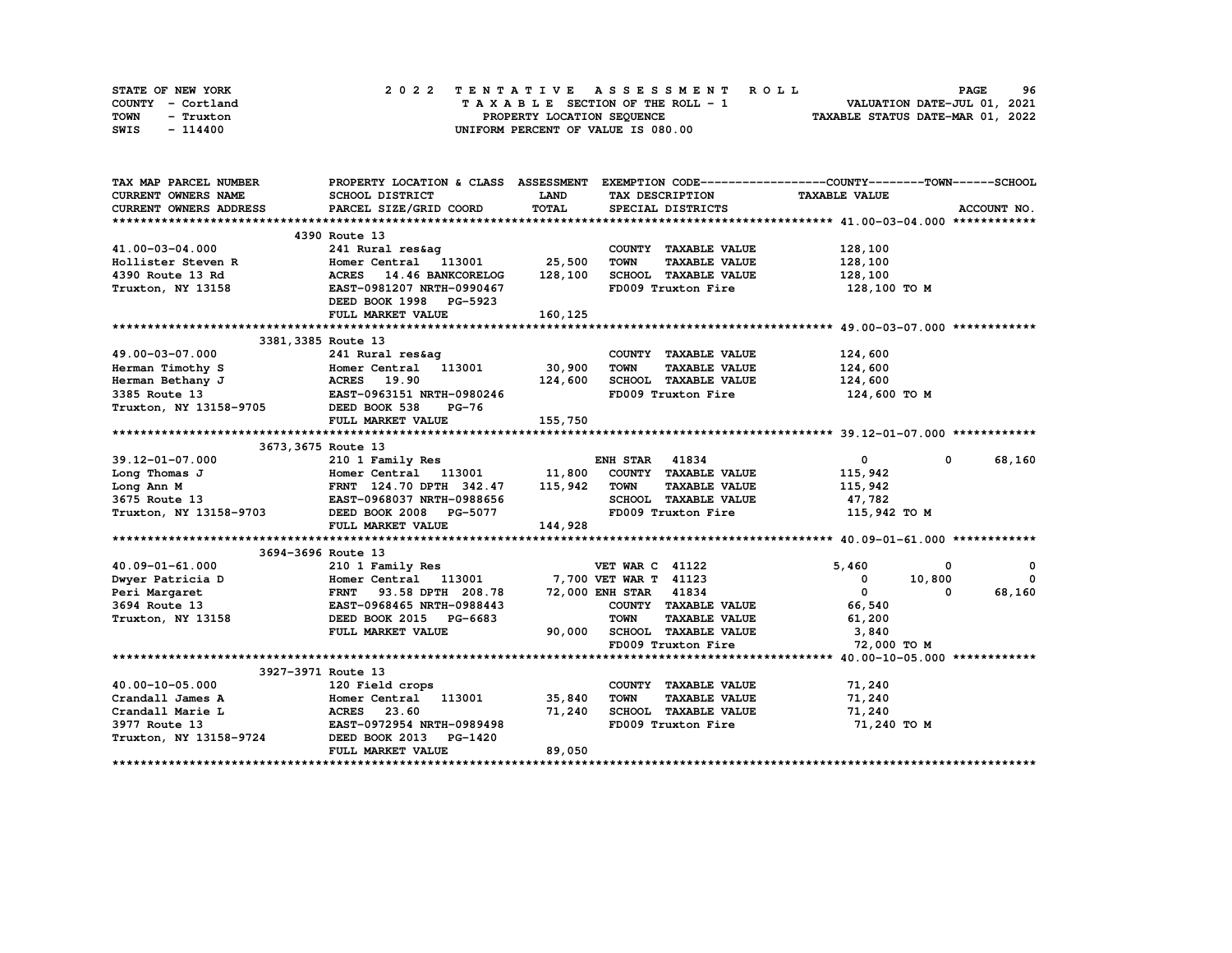| STATE OF NEW YORK | 2022 TENTATIVE ASSESSMENT ROLL     | 97<br><b>PAGE</b>                |
|-------------------|------------------------------------|----------------------------------|
| COUNTY - Cortland | TAXABLE SECTION OF THE ROLL - 1    | VALUATION DATE-JUL 01, 2021      |
| TOWN<br>- Truxton | PROPERTY LOCATION SEQUENCE         | TAXABLE STATUS DATE-MAR 01, 2022 |
| SWIS<br>- 114400  | UNIFORM PERCENT OF VALUE IS 080.00 |                                  |

| TAX MAP PARCEL NUMBER      | PROPERTY LOCATION & CLASS ASSESSMENT EXEMPTION CODE----------------COUNTY-------TOWN-----SCHOOL |          |                       |                            |                      |                      |             |
|----------------------------|-------------------------------------------------------------------------------------------------|----------|-----------------------|----------------------------|----------------------|----------------------|-------------|
| CURRENT OWNERS NAME        | SCHOOL DISTRICT                                                                                 | LAND     |                       | TAX DESCRIPTION            | <b>TAXABLE VALUE</b> |                      |             |
| CURRENT OWNERS ADDRESS     | PARCEL SIZE/GRID COORD                                                                          | TOTAL    |                       | SPECIAL DISTRICTS          |                      |                      | ACCOUNT NO. |
|                            |                                                                                                 |          |                       |                            |                      |                      |             |
| 4309, 4321 Route 13        |                                                                                                 |          |                       |                            |                      |                      |             |
| 40.00-01-10.000            | 113 Cattle farm                                                                                 |          | <b>ENH STAR 41834</b> |                            | 0                    | $^{\circ}$           | 68,160      |
| Smith Trust James A        | Homer Central 113001                                                                            | 75,600   |                       | COUNTY TAXABLE VALUE       | 126,500              |                      |             |
| 4309 Route 13              | 65.90<br><b>ACRES</b>                                                                           | 126,500  | <b>TOWN</b>           | <b>TAXABLE VALUE</b>       | 126,500              |                      |             |
| Truxton, NY 13158-9717     | EAST-0979382 NRTH-0990364                                                                       |          |                       | SCHOOL TAXABLE VALUE       | 58,340               |                      |             |
|                            | DEED BOOK 2011 PG-6034                                                                          |          |                       | FD009 Truxton Fire         | 126,500 TO M         |                      |             |
|                            | FULL MARKET VALUE                                                                               | 158,125  |                       |                            |                      |                      |             |
|                            |                                                                                                 |          |                       |                            |                      |                      |             |
| 4399, 4461 Route 13        |                                                                                                 |          |                       |                            |                      |                      |             |
| 41.00-01-01.000            | 114 Sheep farm                                                                                  |          | AG-CEILING 41720      |                            | 32,759               |                      | 32,759      |
|                            |                                                                                                 |          | 89,000 BAS STAR       | 41854                      | $\mathbf{0}$         | 32,759<br>$^{\circ}$ |             |
| Spicer Jeffrey & Jeannette | Homer Central 113001                                                                            |          |                       |                            |                      |                      | 27,300      |
| Spicer - Trustee Brett A   | ACRES 88.92                                                                                     | 189,000  |                       | COUNTY TAXABLE VALUE       | 156,241              |                      |             |
| 4399 Route 13              | EAST-0980648 NRTH-0992384                                                                       |          | <b>TOWN</b>           | <b>TAXABLE VALUE</b>       | 156,241              |                      |             |
| Truxton, NY 13158          | DEED BOOK 2019 PG-2601                                                                          |          |                       | SCHOOL TAXABLE VALUE       | 128,941              |                      |             |
|                            | FULL MARKET VALUE                                                                               |          |                       | 236,250 FD009 Truxton Fire | 189,000 то м         |                      |             |
| MAY BE SUBJECT TO PAYMENT  |                                                                                                 |          |                       |                            |                      |                      |             |
| UNDER AGDIST LAW TIL 2026  |                                                                                                 |          |                       |                            |                      |                      |             |
|                            |                                                                                                 |          |                       |                            |                      |                      |             |
| 4475, 4481 Route 13        |                                                                                                 |          |                       |                            |                      |                      |             |
| 41.00-01-07.120            | 112 Dairy farm                                                                                  |          | AG 10-YR 41700        |                            | 9,000                | 9,000                | 9,000       |
| Warner Todd A              | 113001<br>Homer Central                                                                         | 80,200   |                       | COUNTY TAXABLE VALUE       | 175,900              |                      |             |
| Warner Deborah A           | <b>ACRES</b> 73.10                                                                              | 184,900  | <b>TOWN</b>           | <b>TAXABLE VALUE</b>       | 175,900              |                      |             |
| 399 Keeney Rd              | EAST-0982064 NRTH-0992816                                                                       |          |                       | SCHOOL TAXABLE VALUE       | 175,900              |                      |             |
| Cuyler, NY 13158           | DEED BOOK 2002 PG-4199                                                                          |          |                       | FD009 Truxton Fire         | 184,900 то м         |                      |             |
|                            | FULL MARKET VALUE                                                                               | 231, 125 |                       |                            |                      |                      |             |
| MAY BE SUBJECT TO PAYMENT  |                                                                                                 |          |                       |                            |                      |                      |             |
| UNDER RPTL483 UNTIL 2024   |                                                                                                 |          |                       |                            |                      |                      |             |
|                            |                                                                                                 |          |                       |                            |                      |                      |             |
|                            | Route 91                                                                                        |          |                       |                            |                      |                      |             |
| $9.00 - 01 - 21.000$       | 322 Rural vac>10                                                                                |          |                       | COUNTY TAXABLE VALUE       | 118,500              |                      |             |
| Rinaldi Salvatore C        | Homer Central 113001                                                                            | 118,500  | <b>TOWN</b>           | <b>TAXABLE VALUE</b>       | 118,500              |                      |             |
| c/o Deborah Gibson         | ACRES 131.70                                                                                    | 118,500  |                       | SCHOOL TAXABLE VALUE       | 118,500              |                      |             |
| 16600 Arbor Ridge Rd       | EAST-0968102 NRTH-1008813                                                                       |          |                       | FD009 Truxton Fire         | 118,500 TO M         |                      |             |
|                            | DEED BOOK 546<br><b>PG-180</b>                                                                  |          |                       |                            |                      |                      |             |
| Fort Myers, FL 33908       |                                                                                                 |          |                       |                            |                      |                      |             |
|                            | FULL MARKET VALUE                                                                               | 148,125  |                       |                            |                      |                      |             |
|                            |                                                                                                 |          |                       |                            |                      |                      |             |
|                            | Route 91                                                                                        |          |                       |                            |                      |                      |             |
| $9.00 - 01 - 22.000$       | 314 Rural vac<10                                                                                |          |                       | COUNTY TAXABLE VALUE       | 2,100                |                      |             |
| Chaath Jalal R             | 113001<br>Homer Central                                                                         | 2,100    | <b>TOWN</b>           | <b>TAXABLE VALUE</b>       | 2,100                |                      |             |
| Chaath Mary M              | <b>ACRES</b><br>2.00                                                                            | 2,100    |                       | SCHOOL TAXABLE VALUE       | 2,100                |                      |             |
| 100 N. Wilbur Ave          | EAST-0967904 NRTH-1009851                                                                       |          |                       | FD009 Truxton Fire         | 2,100 TO M           |                      |             |
| A, PA 18840                | DEED BOOK 2018<br><b>PG-6403</b>                                                                |          |                       |                            |                      |                      |             |
|                            | FULL MARKET VALUE                                                                               | 2,625    |                       |                            |                      |                      |             |
|                            |                                                                                                 |          |                       |                            |                      |                      |             |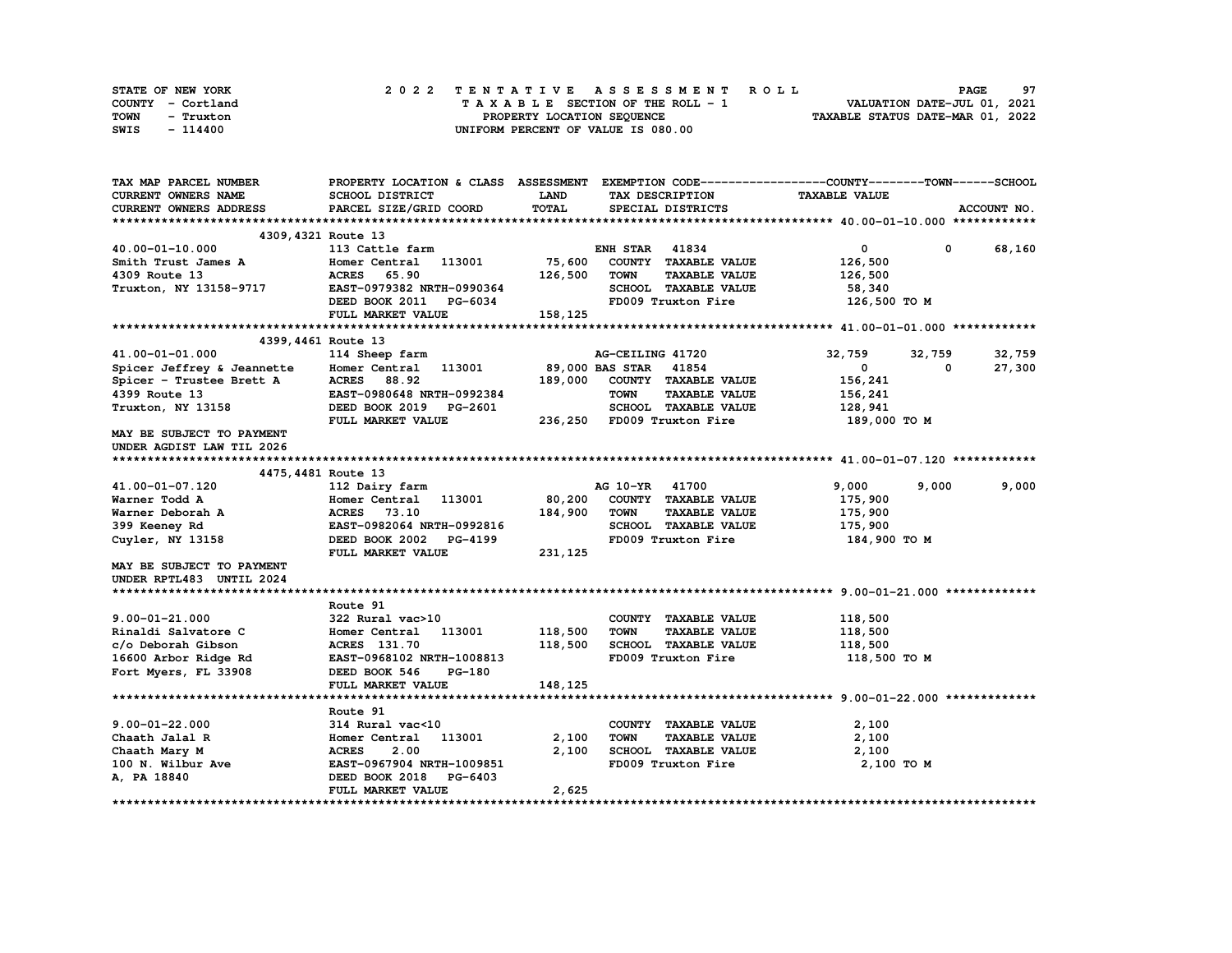| STATE OF NEW YORK | 2022 TENTATIVE ASSESSMENT ROLL     | 98<br><b>PAGE</b>                |
|-------------------|------------------------------------|----------------------------------|
| COUNTY - Cortland | TAXABLE SECTION OF THE ROLL - 1    | VALUATION DATE-JUL 01, 2021      |
| TOWN<br>- Truxton | PROPERTY LOCATION SEQUENCE         | TAXABLE STATUS DATE-MAR 01, 2022 |
| SWIS<br>- 114400  | UNIFORM PERCENT OF VALUE IS 080.00 |                                  |

| TAX MAP PARCEL NUMBER            |                           |         |                                     | PROPERTY LOCATION & CLASS ASSESSMENT EXEMPTION CODE----------------COUNTY-------TOWN-----SCHOOL |             |
|----------------------------------|---------------------------|---------|-------------------------------------|-------------------------------------------------------------------------------------------------|-------------|
| CURRENT OWNERS NAME              | SCHOOL DISTRICT           | LAND    | TAX DESCRIPTION                     | <b>TAXABLE VALUE</b>                                                                            |             |
| CURRENT OWNERS ADDRESS           | PARCEL SIZE/GRID COORD    | TOTAL   | SPECIAL DISTRICTS                   |                                                                                                 | ACCOUNT NO. |
|                                  |                           |         |                                     |                                                                                                 |             |
|                                  | Route 91                  |         |                                     |                                                                                                 |             |
| $9.00 - 01 - 31.000$             | 322 Rural vac>10          |         | COUNTY TAXABLE VALUE                | 17,400                                                                                          |             |
| Nugent William                   | Homer Central 113001      | 17,400  | <b>TOWN</b><br><b>TAXABLE VALUE</b> | 17,400                                                                                          |             |
| Nugent Patrick G                 | ACRES 17.36               | 17,400  | SCHOOL TAXABLE VALUE                | 17,400                                                                                          |             |
| 4340 SW 26th Ave                 | EAST-0965538 NRTH-1010708 |         | FD009 Truxton Fire                  | 17,400 TO M                                                                                     |             |
| Cape Coral, FL 33914             | DEED BOOK 2008 PG-5313    |         |                                     |                                                                                                 |             |
|                                  | FULL MARKET VALUE         | 21,750  |                                     |                                                                                                 |             |
|                                  |                           |         |                                     |                                                                                                 |             |
|                                  | Route 91                  |         |                                     |                                                                                                 |             |
| 19.00-01-25.000                  | 105 Vac farmland          |         | AG-CEILING 41720                    | 23,009<br>23,009                                                                                | 23,009      |
| Hartnett Dennis                  | 113001<br>Homer Central   | 35,300  | COUNTY TAXABLE VALUE                | 12,291                                                                                          |             |
| Hartnett Valerie                 | ACRES 29.60               | 35,300  | TOWN<br><b>TAXABLE VALUE</b>        | 12,291                                                                                          |             |
| 121 Shale Run East Lake Rd       | EAST-0967178 NRTH-1003027 |         | SCHOOL TAXABLE VALUE                | 12,291                                                                                          |             |
| DeRuyter, NY 13052               | DEED BOOK 2011 PG-3310    |         | FD009 Truxton Fire                  | 35,300 TO M                                                                                     |             |
|                                  | FULL MARKET VALUE         | 44,125  |                                     |                                                                                                 |             |
| MAY BE SUBJECT TO PAYMENT        |                           |         |                                     |                                                                                                 |             |
| UNDER AGDIST LAW TIL 2026        |                           |         |                                     |                                                                                                 |             |
|                                  |                           |         |                                     |                                                                                                 |             |
|                                  |                           |         |                                     |                                                                                                 |             |
|                                  | Route 91                  |         |                                     |                                                                                                 |             |
| 20.00-02-03.000                  | 210 1 Family Res          |         | <b>BAS STAR</b> 41854               | $\mathbf{0}$<br>$\mathbf 0$                                                                     | 27,300      |
| Barney Lori A                    | Homer Central 113001      | 16,100  | COUNTY TAXABLE VALUE                | 127,300                                                                                         |             |
| Barney Jeffrey T                 | <b>ACRES</b><br>5.00      | 127,300 | <b>TOWN</b><br><b>TAXABLE VALUE</b> | 127,300                                                                                         |             |
| 7238 Route 91                    | EAST-0969448 NRTH-1005052 |         | SCHOOL TAXABLE VALUE                | 100,000                                                                                         |             |
| Tully, NY 13159                  | DEED BOOK 2011 PG-4200    |         | FD009 Truxton Fire                  | 127,300 то м                                                                                    |             |
|                                  | FULL MARKET VALUE         | 159,125 |                                     |                                                                                                 |             |
|                                  |                           |         |                                     |                                                                                                 |             |
|                                  | Route 91                  |         |                                     |                                                                                                 |             |
| 20.00-02-12.000                  | 105 Vac farmland          |         | AG-CEILING 41720                    | 77,155<br>77,155                                                                                | 77,155      |
| HIHgiants, LLC                   | Homer Central 113001      | 176,182 | COUNTY TAXABLE VALUE                | 99,027                                                                                          |             |
| 14 Conifer Dr                    | ACRES 174.40              | 176,182 | <b>TOWN</b><br><b>TAXABLE VALUE</b> | 99,027                                                                                          |             |
| Warren, NJ 07059                 | EAST-0968915 NRTH-1001357 |         | SCHOOL TAXABLE VALUE                | 99,027                                                                                          |             |
|                                  | DEED BOOK 2019 PG-1128    |         | FD009 Truxton Fire                  | 176,182 TO M                                                                                    |             |
| <b>MAY BE SUBJECT TO PAYMENT</b> | FULL MARKET VALUE         | 220,228 |                                     |                                                                                                 |             |
| UNDER AGDIST LAW TIL 2026        |                           |         |                                     |                                                                                                 |             |
|                                  |                           |         |                                     |                                                                                                 |             |
|                                  | Route 91                  |         |                                     |                                                                                                 |             |
| 20.00-02-16.000                  | 112 Dairy farm            |         | COUNTY TAXABLE VALUE                | 37,700                                                                                          |             |
| Barney Jarred                    | Homer Central 113001      | 9,800   | TOWN<br><b>TAXABLE VALUE</b>        | 37,700                                                                                          |             |
| 1714 Route 91                    | <b>ACRES</b><br>3.01      | 37,700  | SCHOOL TAXABLE VALUE                | 37,700                                                                                          |             |
| Tully, NY 13159                  | EAST-0968953 NRTH-1000792 |         | FD009 Truxton Fire                  | 37,700 TO M                                                                                     |             |
|                                  | DEED BOOK 2020<br>PG-667  |         |                                     |                                                                                                 |             |
| MAY BE SUBJECT TO PAYMENT        | FULL MARKET VALUE         | 47,125  |                                     |                                                                                                 |             |
| UNDER AGDIST LAW TIL 2023        |                           |         |                                     |                                                                                                 |             |
|                                  |                           |         |                                     |                                                                                                 |             |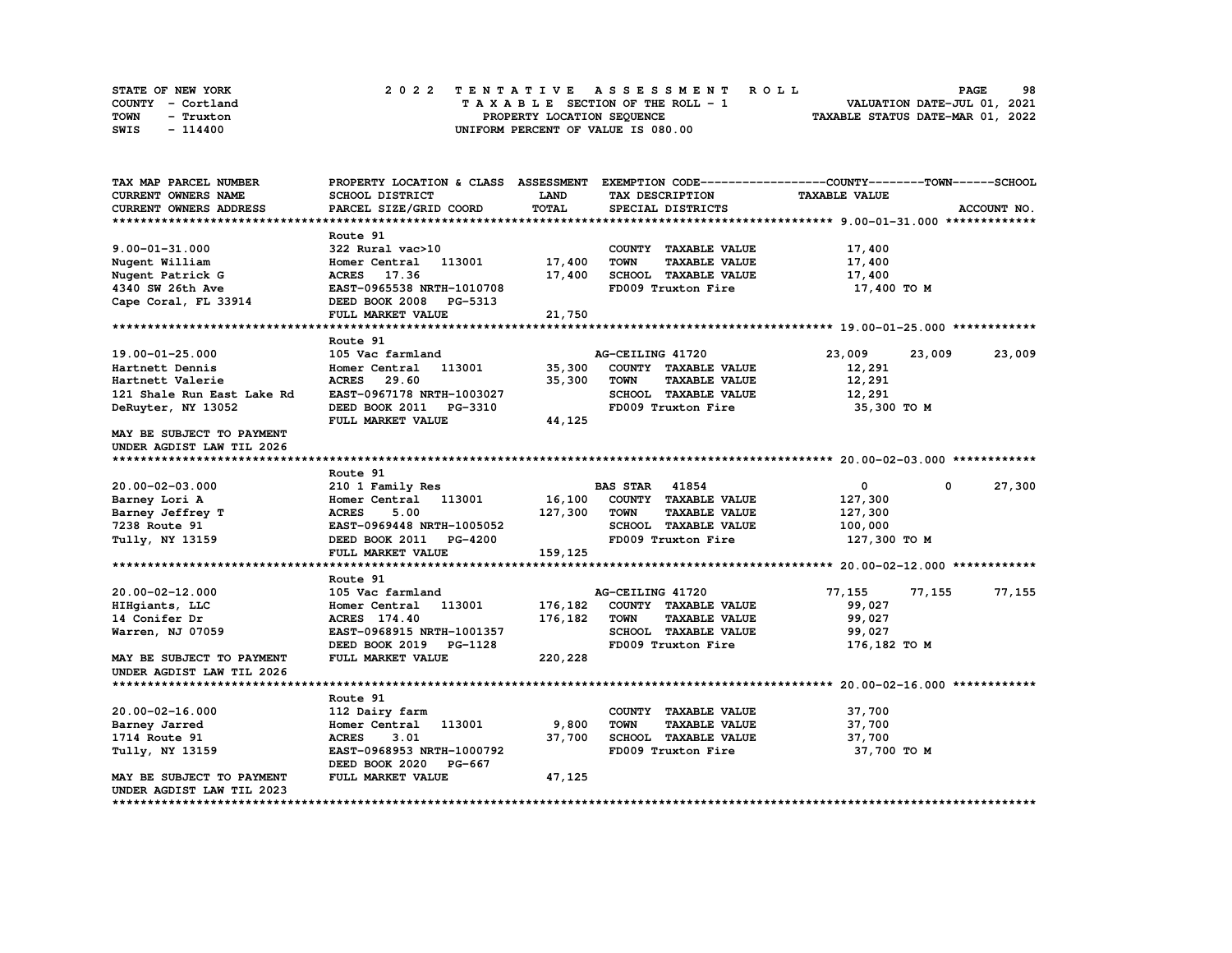| STATE OF NEW YORK | 2022 TENTATIVE ASSESSMENT ROLL     | 99<br><b>PAGE</b>                |
|-------------------|------------------------------------|----------------------------------|
| COUNTY - Cortland | TAXABLE SECTION OF THE ROLL - 1    | VALUATION DATE-JUL 01, 2021      |
| TOWN<br>- Truxton | PROPERTY LOCATION SEQUENCE         | TAXABLE STATUS DATE-MAR 01, 2022 |
| SWIS<br>- 114400  | UNIFORM PERCENT OF VALUE IS 080.00 |                                  |

| TAX MAP PARCEL NUMBER                       |                           |             |                                     | PROPERTY LOCATION & CLASS ASSESSMENT EXEMPTION CODE----------------COUNTY-------TOWN------SCHOOL |
|---------------------------------------------|---------------------------|-------------|-------------------------------------|--------------------------------------------------------------------------------------------------|
| CURRENT OWNERS NAME                         | SCHOOL DISTRICT           | <b>LAND</b> | TAX DESCRIPTION                     | <b>TAXABLE VALUE</b>                                                                             |
| CURRENT OWNERS ADDRESS                      | PARCEL SIZE/GRID COORD    | TOTAL       | SPECIAL DISTRICTS                   | ACCOUNT NO.                                                                                      |
|                                             |                           |             |                                     |                                                                                                  |
|                                             | Route 91                  |             |                                     |                                                                                                  |
| $30.00 - 01 - 20.000$                       | 322 Rural vac>10          |             | COUNTY TAXABLE VALUE                | 17,700                                                                                           |
| Intermountain Management Inc. Homer Central | 113001                    | 17,700      | <b>TOWN</b><br><b>TAXABLE VALUE</b> | 17,700                                                                                           |
|                                             |                           |             |                                     |                                                                                                  |
| Route 91                                    | ACRES 10.70               | 17,700      | SCHOOL TAXABLE VALUE                | 17,700                                                                                           |
| PO Box 1001                                 | EAST-0968864 NRTH-0996570 |             | FD009 Truxton Fire                  | 17,700 TO M                                                                                      |
| Tully, NY 13159                             | DEED BOOK 2015 PG-6996    |             |                                     |                                                                                                  |
|                                             | FULL MARKET VALUE         | 22,125      |                                     |                                                                                                  |
|                                             |                           |             |                                     |                                                                                                  |
|                                             | Route 91                  |             |                                     |                                                                                                  |
| 30.00-01-26.112                             | 322 Rural vac>10          |             | COUNTY TAXABLE VALUE                | 95,950                                                                                           |
| Lanning Colleen M                           | 113001<br>Homer Central   | 95,950      | TOWN<br><b>TAXABLE VALUE</b>        | 95,950                                                                                           |
| 38 Grove St                                 | <b>ACRES</b> 110.91       | 95,950      | SCHOOL TAXABLE VALUE                | 95,950                                                                                           |
| Homer, NY 13077                             | EAST-0967677 NRTH-0995417 |             | FD009 Truxton Fire                  | 95,950 TO M                                                                                      |
|                                             | DEED BOOK 2012 PG-7400    |             |                                     |                                                                                                  |
|                                             | FULL MARKET VALUE         | 119,938     |                                     |                                                                                                  |
|                                             |                           |             |                                     |                                                                                                  |
|                                             |                           |             |                                     |                                                                                                  |
|                                             | Route 91                  |             |                                     |                                                                                                  |
| $30.00 - 03 - 02.100$                       | 322 Rural vac>10          |             | COUNTY TAXABLE VALUE                | 26,300                                                                                           |
| Dieroff Gerhard                             | Homer Central<br>113001   | 26,300      | TOWN<br><b>TAXABLE VALUE</b>        | 26,300                                                                                           |
| 8091 Squirrel Corn Ln                       | ACRES 26.30               | 26,300      | SCHOOL TAXABLE VALUE                | 26,300                                                                                           |
| Manlius, NY 13104-9795                      | EAST-0970086 NRTH-0994387 |             | FD009 Truxton Fire                  | 26,300 TO M                                                                                      |
|                                             | DEED BOOK 2002 PG-276     |             |                                     |                                                                                                  |
|                                             | FULL MARKET VALUE         | 32,875      |                                     |                                                                                                  |
|                                             |                           |             |                                     |                                                                                                  |
|                                             | Route 91                  |             |                                     |                                                                                                  |
| 30.00-03-02.200                             | 322 Rural vac>10          |             | COUNTY TAXABLE VALUE                | 62,400                                                                                           |
| Dieroff Gerhard                             | Homer Central 113001      | 62,400      | <b>TOWN</b><br><b>TAXABLE VALUE</b> | 62,400                                                                                           |
| 8091 Squirrel Corn Ln                       | <b>ACRES</b><br>58.64     | 62,400      | SCHOOL TAXABLE VALUE                | 62,400                                                                                           |
| Manlius, NY 13104-9795                      | EAST-0967655 NRTH-0994120 |             | FD009 Truxton Fire                  | 62,400 TO M                                                                                      |
|                                             | DEED BOOK 2002 PG-276     |             |                                     |                                                                                                  |
|                                             | FULL MARKET VALUE         | 78,000      |                                     |                                                                                                  |
|                                             |                           |             |                                     | ******************************** 30.00-03-04.000 ************                                    |
|                                             |                           |             |                                     |                                                                                                  |
|                                             | Route 91                  |             |                                     |                                                                                                  |
| $30.00 - 03 - 04.000$                       | 322 Rural vac>10          |             | COUNTY TAXABLE VALUE                | 20,800                                                                                           |
| Nicholson Joan M                            | Homer Central<br>113001   | 20,800      | <b>TOWN</b><br><b>TAXABLE VALUE</b> | 20,800                                                                                           |
| 6556 Route 91                               | ACRES 25.94               | 20,800      | SCHOOL TAXABLE VALUE                | 20,800                                                                                           |
| PO Box 273                                  | EAST-0969963 NRTH-0993584 |             | FD009 Truxton Fire                  | 20,800 TO M                                                                                      |
| Truxton, NY 13158                           | DEED BOOK 2000 PG-5429    |             |                                     |                                                                                                  |
|                                             | FULL MARKET VALUE         | 26,000      |                                     |                                                                                                  |
|                                             |                           |             |                                     |                                                                                                  |
|                                             | Route 91                  |             |                                     |                                                                                                  |
| $30.00 - 04 - 01.000$                       | 322 Rural vac>10          |             | COUNTY TAXABLE VALUE                | 20,000                                                                                           |
| O'Donnell Francis P                         | 113001<br>Homer Central   | 20,000      | <b>TOWN</b><br><b>TAXABLE VALUE</b> | 20,000                                                                                           |
| 3851 Route 13                               | <b>ACRES</b><br>25.00     | 20,000      | SCHOOL TAXABLE VALUE                | 20,000                                                                                           |
|                                             | EAST-0972537 NRTH-0992954 |             | FD009 Truxton Fire                  | 20,000 TO M                                                                                      |
| Truxton, NY 13158-9747                      |                           |             |                                     |                                                                                                  |
|                                             | DEED BOOK 1999 PG-6420    |             |                                     |                                                                                                  |
|                                             | FULL MARKET VALUE         | 25,000      |                                     |                                                                                                  |
|                                             |                           |             |                                     |                                                                                                  |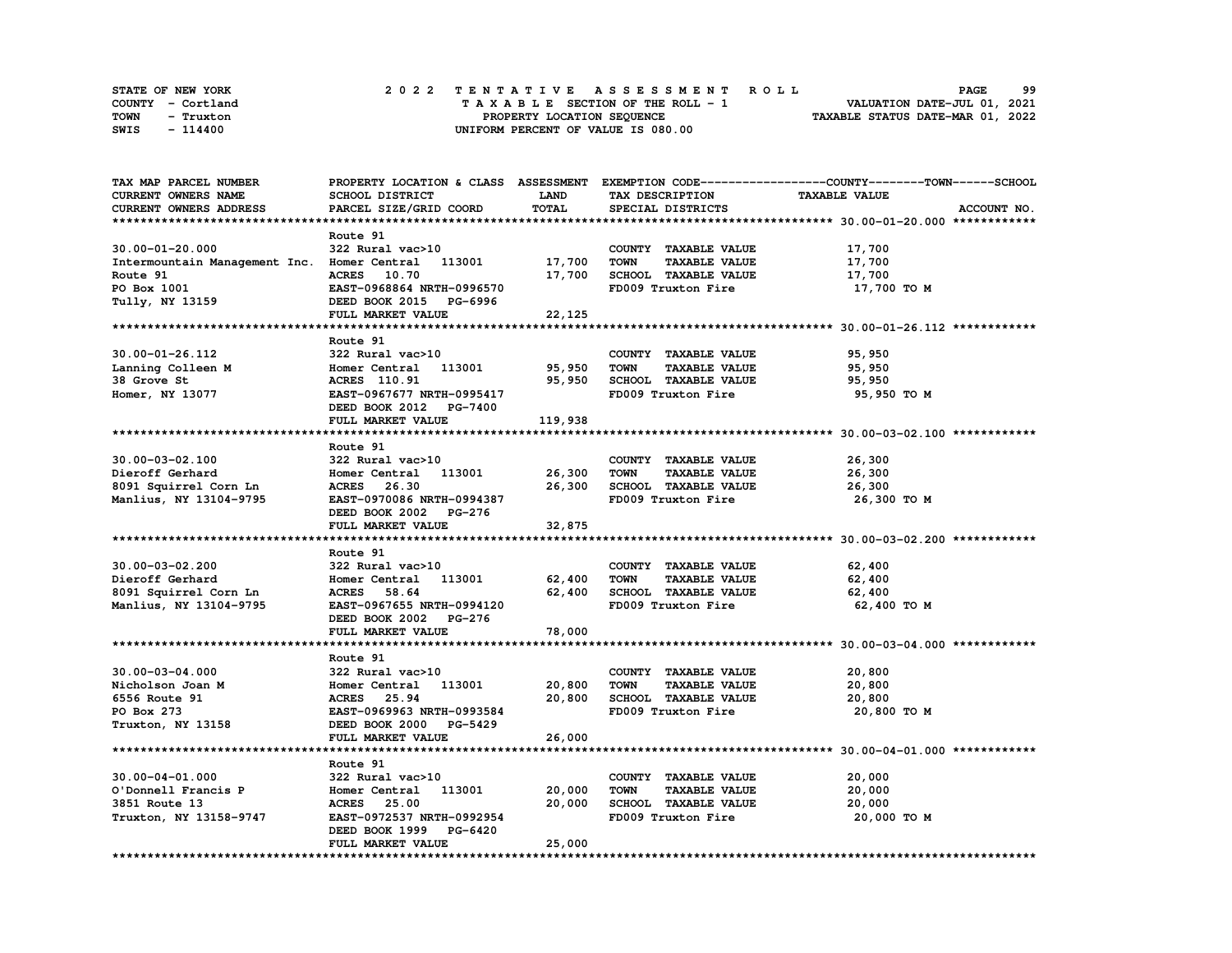| STATE OF NEW YORK | 2022 TENTATIVE ASSESSMENT ROLL     | 100<br><b>PAGE</b>               |
|-------------------|------------------------------------|----------------------------------|
| COUNTY - Cortland | TAXABLE SECTION OF THE ROLL - 1    | VALUATION DATE-JUL 01, 2021      |
| TOWN<br>- Truxton | PROPERTY LOCATION SEQUENCE         | TAXABLE STATUS DATE-MAR 01, 2022 |
| SWIS<br>- 114400  | UNIFORM PERCENT OF VALUE IS 080.00 |                                  |

| TAX MAP PARCEL NUMBER                                                                                                                                                                  |                             |              |                                    | PROPERTY LOCATION & CLASS ASSESSMENT EXEMPTION CODE----------------COUNTY-------TOWN-----SCHOOL |
|----------------------------------------------------------------------------------------------------------------------------------------------------------------------------------------|-----------------------------|--------------|------------------------------------|-------------------------------------------------------------------------------------------------|
| CURRENT OWNERS NAME                                                                                                                                                                    | SCHOOL DISTRICT             | <b>LAND</b>  | TAX DESCRIPTION                    | <b>TAXABLE VALUE</b>                                                                            |
| <b>CURRENT OWNERS ADDRESS</b>                                                                                                                                                          | PARCEL SIZE/GRID COORD      | <b>TOTAL</b> | SPECIAL DISTRICTS                  | ACCOUNT NO.                                                                                     |
|                                                                                                                                                                                        |                             |              |                                    |                                                                                                 |
|                                                                                                                                                                                        | Route 91                    |              |                                    |                                                                                                 |
| $30.00 - 04 - 02.000$                                                                                                                                                                  | 910 Priv forest             |              | COUNTY TAXABLE VALUE               | 79,200                                                                                          |
| Farm East LLC                                                                                                                                                                          | Homer Central 113001 79,200 |              | TOWN<br><b>TAXABLE VALUE</b>       | 79,200                                                                                          |
| 890 McLean Rd                                                                                                                                                                          | <b>ACRES</b> 79.20          |              | 79,200 SCHOOL TAXABLE VALUE 79,200 |                                                                                                 |
| Cortland, NY 13045-0670                                                                                                                                                                | EAST-0972257 NRTH-0994016   |              | FD009 Truxton Fire                 | 79,200 TO M                                                                                     |
|                                                                                                                                                                                        | DEED BOOK 2000 PG-5418      |              |                                    |                                                                                                 |
|                                                                                                                                                                                        | FULL MARKET VALUE           | 99,000       |                                    |                                                                                                 |
|                                                                                                                                                                                        |                             |              |                                    |                                                                                                 |
|                                                                                                                                                                                        | Route 91                    |              |                                    |                                                                                                 |
| 40.00-04-06.111                                                                                                                                                                        |                             |              | COUNTY TAXABLE VALUE               | 56,900                                                                                          |
|                                                                                                                                                                                        |                             |              | <b>TAXABLE VALUE</b>               | 56,900                                                                                          |
|                                                                                                                                                                                        |                             |              | 56,900 SCHOOL TAXABLE VALUE        | 56,900                                                                                          |
|                                                                                                                                                                                        |                             |              | FD009 Truxton Fire                 | 56,900 то м                                                                                     |
|                                                                                                                                                                                        |                             |              |                                    |                                                                                                 |
|                                                                                                                                                                                        | FULL MARKET VALUE           | 71,125       |                                    |                                                                                                 |
|                                                                                                                                                                                        |                             |              |                                    |                                                                                                 |
|                                                                                                                                                                                        | Route 91                    |              |                                    |                                                                                                 |
|                                                                                                                                                                                        |                             |              | COUNTY TAXABLE VALUE               | 1,500                                                                                           |
|                                                                                                                                                                                        |                             | 1,500 TOWN   | <b>TAXABLE VALUE</b>               | 1,500                                                                                           |
|                                                                                                                                                                                        |                             |              | 1,500 SCHOOL TAXABLE VALUE         | 1,500                                                                                           |
|                                                                                                                                                                                        | EAST-0969850 NRTH-0992959   |              | FD009 Truxton Fire                 | 1,500 TO M                                                                                      |
|                                                                                                                                                                                        |                             |              |                                    |                                                                                                 |
|                                                                                                                                                                                        | FULL MARKET VALUE           | 1,875        |                                    |                                                                                                 |
|                                                                                                                                                                                        |                             |              |                                    |                                                                                                 |
|                                                                                                                                                                                        | Route 91                    |              |                                    |                                                                                                 |
|                                                                                                                                                                                        |                             |              | COUNTY TAXABLE VALUE               | 113,000                                                                                         |
|                                                                                                                                                                                        |                             |              |                                    | 113,000                                                                                         |
|                                                                                                                                                                                        |                             |              |                                    | 113,000                                                                                         |
| At the Captive Control of the Magnetic Section 2001<br>3767 Prospect St (ACRES 133.20) 113,000<br>Truxton, NY 13158 (EXAMPLE 113.20) 113.000                                           |                             |              | FD009 Truxton Fire                 | 113,000 TO M                                                                                    |
|                                                                                                                                                                                        | DEED BOOK 2016 PG-6999      |              |                                    |                                                                                                 |
|                                                                                                                                                                                        | FULL MARKET VALUE           | 141,250      |                                    |                                                                                                 |
|                                                                                                                                                                                        |                             |              |                                    |                                                                                                 |
|                                                                                                                                                                                        | 6319 Route 91               |              |                                    |                                                                                                 |
|                                                                                                                                                                                        |                             |              |                                    | 4,485<br>$\mathbf{o}$<br>$^{\circ}$                                                             |
|                                                                                                                                                                                        |                             |              |                                    | $\overline{\mathbf{0}}$<br>0<br>4,485                                                           |
| 40.09-01-51.000 270 Mfg housing<br>Gigliuto Joseph V (Figure 2001) 270 Mfg housing<br>FRNT 197.00 DPTH 124.25 29,900 VET COM C 41132<br>FRNT 197.00 DPTH 124.25 29,900 VET COM C 41132 |                             |              |                                    | 7,475<br>$\mathbf{0}$<br>0                                                                      |
| Truxton, NY 13158-9722                                                                                                                                                                 | EAST-0969944 NRTH-0988935   |              | VET COM T 41133                    | 7,475<br>0<br>$\overline{\mathbf{0}}$                                                           |
|                                                                                                                                                                                        | DEED BOOK 1996 PG-1615      |              | COUNTY TAXABLE VALUE               | 17,940                                                                                          |
|                                                                                                                                                                                        | FULL MARKET VALUE           | 37,375 TOWN  | <b>TAXABLE VALUE</b>               | 17,940                                                                                          |
|                                                                                                                                                                                        |                             |              | SCHOOL TAXABLE VALUE               | 29,900                                                                                          |
|                                                                                                                                                                                        |                             |              | FD009 Truxton Fire                 | 29,900 то м                                                                                     |
|                                                                                                                                                                                        |                             |              |                                    |                                                                                                 |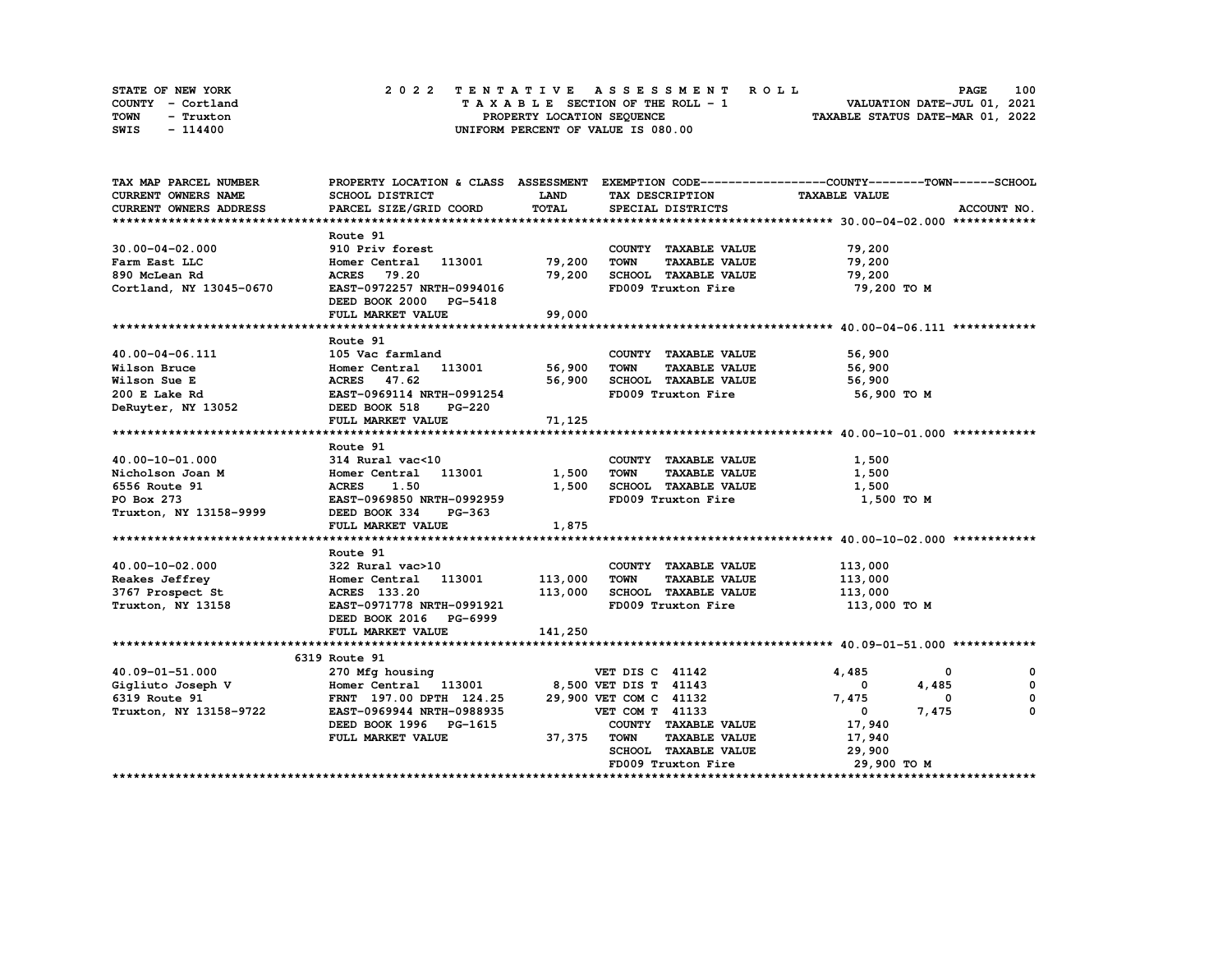| STATE OF NEW YORK | 2022 TENTATIVE ASSESSMENT ROLL     | 101<br><b>PAGE</b>               |
|-------------------|------------------------------------|----------------------------------|
| COUNTY - Cortland | TAXABLE SECTION OF THE ROLL - 1    | VALUATION DATE-JUL 01, 2021      |
| TOWN<br>- Truxton | PROPERTY LOCATION SEQUENCE         | TAXABLE STATUS DATE-MAR 01, 2022 |
| SWIS<br>- 114400  | UNIFORM PERCENT OF VALUE IS 080.00 |                                  |

| TAX MAP PARCEL NUMBER         | PROPERTY LOCATION & CLASS ASSESSMENT EXEMPTION CODE----------------COUNTY-------TOWN------SCHOOL |             |                                     |                      |                      |
|-------------------------------|--------------------------------------------------------------------------------------------------|-------------|-------------------------------------|----------------------|----------------------|
| CURRENT OWNERS NAME           | SCHOOL DISTRICT                                                                                  | <b>LAND</b> | TAX DESCRIPTION                     | <b>TAXABLE VALUE</b> |                      |
| <b>CURRENT OWNERS ADDRESS</b> | PARCEL SIZE/GRID COORD                                                                           | TOTAL       | SPECIAL DISTRICTS                   |                      | ACCOUNT NO.          |
|                               |                                                                                                  |             |                                     |                      |                      |
|                               | 6373 Route 91                                                                                    |             |                                     |                      |                      |
| 40.00-04-09.000               | 210 1 Family Res                                                                                 |             | COUNTY TAXABLE VALUE                | 171,100              |                      |
| Chartrand Ryan C              | Homer Central 113001 12,300                                                                      |             | <b>TOWN</b><br><b>TAXABLE VALUE</b> | 171,100              |                      |
| 6373 Route 91                 | <b>ACRES</b><br>1.21 BANKCORELOG                                                                 | 171,100     | SCHOOL TAXABLE VALUE                | 171,100              |                      |
| Tully, NY 13159-9317          | EAST-0970002 NRTH-0989868                                                                        |             | FD009 Truxton Fire                  | 171,100 то м         |                      |
|                               | DEED BOOK 2020 PG-4347                                                                           |             |                                     |                      |                      |
|                               | FULL MARKET VALUE                                                                                | 213,875     |                                     |                      |                      |
|                               |                                                                                                  |             |                                     |                      |                      |
|                               | 6384 Route 91                                                                                    |             |                                     |                      |                      |
| 40.00-10-03.000               | 105 Vac farmland                                                                                 |             | AG-CEILING 41720                    | 29,748 29,748 29,748 |                      |
| Hartnett Dennis               | Homer Central 113001 71,000                                                                      |             | COUNTY TAXABLE VALUE                | 41,252               |                      |
| 121 East Lake Road            | <b>ACRES</b> 74.44                                                                               | 71,000      | <b>TOWN</b><br><b>TAXABLE VALUE</b> | 41,252               |                      |
| DeRuyter, NY 13052            | EAST-0971907 NRTH-0990427                                                                        |             | SCHOOL TAXABLE VALUE                | 41,252               |                      |
|                               | DEED BOOK 2012, PG-4749,                                                                         |             | FD009 Truxton Fire                  | 71,000 TO M          |                      |
| MAY BE SUBJECT TO PAYMENT     | <b>FULL MARKET VALUE</b>                                                                         | 88,750      |                                     |                      |                      |
| UNDER AGDIST LAW TIL 2026     |                                                                                                  |             |                                     |                      |                      |
|                               |                                                                                                  |             |                                     |                      |                      |
|                               | 6411 Route 91                                                                                    |             |                                     |                      |                      |
| 40.00-04-06.112               | 241 Rural res&aq                                                                                 |             | <b>BAS STAR 41854</b>               | $\overline{0}$       | 27,300<br>$^{\circ}$ |
| Wilson Robert E               | Homer Central 113001 22,000                                                                      |             | COUNTY TAXABLE VALUE                | 200,000              |                      |
| 6411 Route 91                 |                                                                                                  | 200,000     | <b>TOWN</b><br><b>TAXABLE VALUE</b> | 200,000              |                      |
| Tully, NY 13159               | <b>ACRES 15.24<br/>EAST-0969808 NRTH-0990968</b>                                                 |             | SCHOOL TAXABLE VALUE                | 172,700              |                      |
|                               | DEED BOOK 2008 PG-443                                                                            |             | FD009 Truxton Fire                  | 200,000 то м         |                      |
|                               | FULL MARKET VALUE                                                                                | 250,000     |                                     |                      |                      |
|                               |                                                                                                  |             |                                     |                      |                      |
|                               | 6457 Route 91                                                                                    |             |                                     |                      |                      |
| $40.00 - 04 - 07.000$         | 270 Mfg housing<br>270 Mfg housing<br>Homer Central 113001 12,200 COUNTY TAXABLE VALUE           |             | <b>BAS STAR</b> 41854               | $\mathbf{0}$         | 27,300<br>$^{\circ}$ |
| Schmit Walter D               |                                                                                                  |             |                                     | 34,700               |                      |
| Schmit Linda Lou              | ACRES 1.10<br>EAST-0970208 NRTH-0991498<br>9999 DEED BOOK 348 PG-1048                            | 34,700      | <b>TAXABLE VALUE</b><br><b>TOWN</b> | 34,700               |                      |
| 6457 Route 91                 |                                                                                                  |             | SCHOOL TAXABLE VALUE                | 7,400                |                      |
| Truxton, NY 13158-9999        |                                                                                                  |             | FD009 Truxton Fire                  | 34,700 TO M          |                      |
|                               | FULL MARKET VALUE                                                                                | 43,375      |                                     |                      |                      |
|                               |                                                                                                  |             |                                     |                      |                      |
|                               | 6463 Route 91                                                                                    |             |                                     |                      |                      |
| 40.00-04-05.000               | 210 1 Family Res                                                                                 |             | AGED CTS 41800                      | 31,150               | 31,150<br>31,150     |
|                               |                                                                                                  |             | 12,200 ENH STAR 41834               | $\mathbf{0}$         | 31,150<br>0          |
| 6463 Route 91 N               | EAST-0970120 NRTH-0991665                                                                        |             | 62,300 COUNTY TAXABLE VALUE         | 31,150               |                      |
| Tully, NY 13159               |                                                                                                  |             | <b>TOWN</b><br><b>TAXABLE VALUE</b> | 31,150               |                      |
|                               | <b>PG-255</b><br>DEED BOOK 479                                                                   |             | SCHOOL TAXABLE VALUE                | 0<br>62,300 TO M     |                      |
|                               | FULL MARKET VALUE                                                                                |             | 77,875 FD009 Truxton Fire           |                      |                      |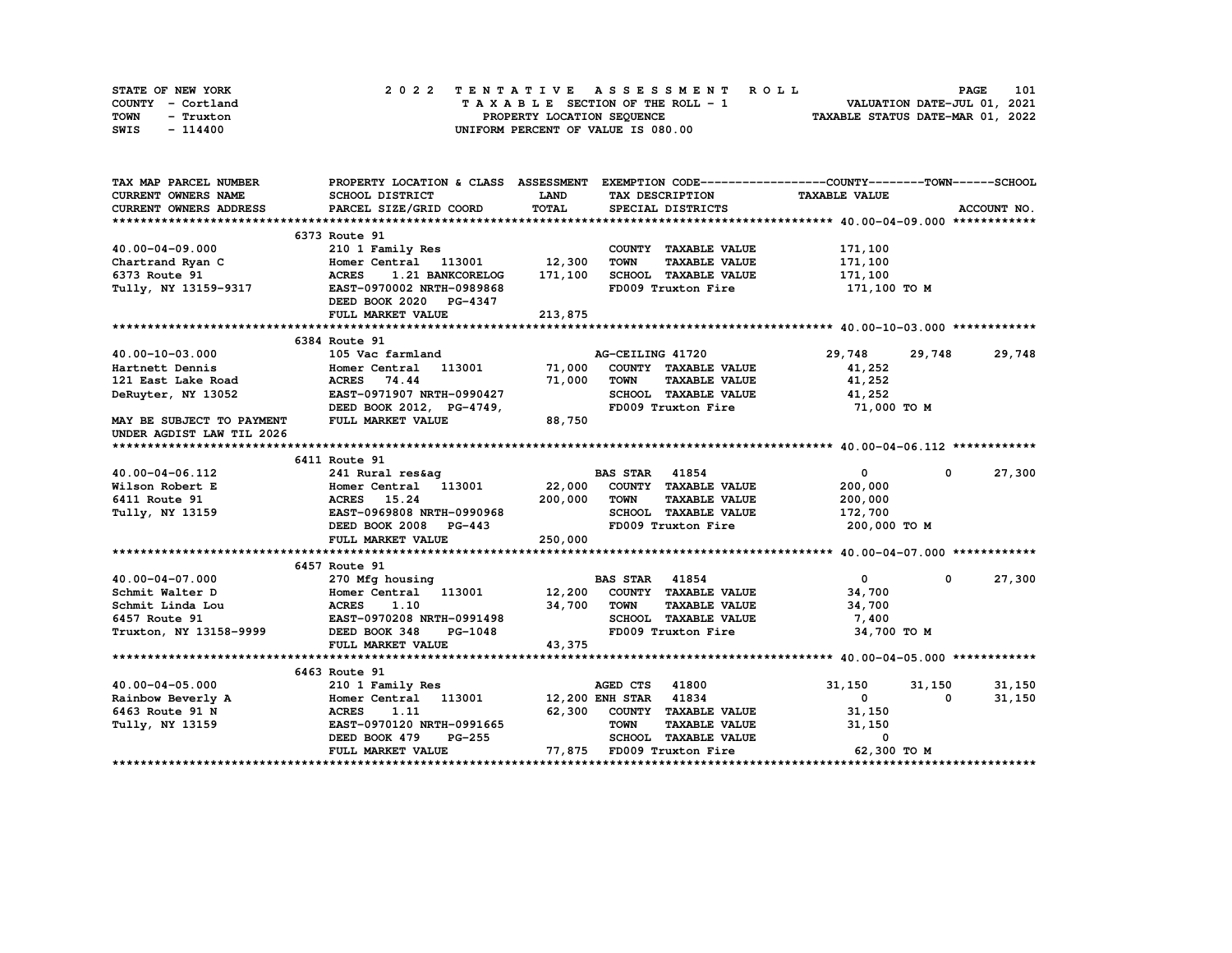|      | STATE OF NEW YORK |  | 2022 TENTATIVE ASSESSMENT ROLL |  |  |  |                                    |  |  |  |  |  |  |                                  | <b>PAGE</b> | 102 |
|------|-------------------|--|--------------------------------|--|--|--|------------------------------------|--|--|--|--|--|--|----------------------------------|-------------|-----|
|      | COUNTY - Cortland |  |                                |  |  |  | TAXABLE SECTION OF THE ROLL - 1    |  |  |  |  |  |  | VALUATION DATE-JUL 01, 2021      |             |     |
| TOWN | - Truxton         |  |                                |  |  |  | PROPERTY LOCATION SEQUENCE         |  |  |  |  |  |  | TAXABLE STATUS DATE-MAR 01, 2022 |             |     |
| SWIS | - 114400          |  |                                |  |  |  | UNIFORM PERCENT OF VALUE IS 080.00 |  |  |  |  |  |  |                                  |             |     |

| TAX MAP PARCEL NUMBER  | PROPERTY LOCATION & CLASS ASSESSMENT EXEMPTION CODE-----------------COUNTY-------TOWN-----SCHOOL |             |                                     |                      |             |
|------------------------|--------------------------------------------------------------------------------------------------|-------------|-------------------------------------|----------------------|-------------|
| CURRENT OWNERS NAME    | SCHOOL DISTRICT                                                                                  | <b>LAND</b> | TAX DESCRIPTION                     | <b>TAXABLE VALUE</b> |             |
| CURRENT OWNERS ADDRESS | PARCEL SIZE/GRID COORD                                                                           | TOTAL       | SPECIAL DISTRICTS                   |                      | ACCOUNT NO. |
|                        |                                                                                                  |             |                                     |                      |             |
|                        | 6485 Route 91                                                                                    |             |                                     |                      |             |
| 40.00-04-06.200        | 270 Mfg housing                                                                                  |             | <b>BAS STAR 41854</b>               | $\mathbf 0$          | 27,300<br>0 |
| Johnson Alan           | Homer Central 113001                                                                             | 12,700      | COUNTY TAXABLE VALUE                | 59,000               |             |
| Johnson Erin           | <b>ACRES</b><br>1.57                                                                             | 59,000      | <b>TAXABLE VALUE</b><br><b>TOWN</b> | 59,000               |             |
| 6485 Route 91          | EAST-0970034 NRTH-0991959                                                                        |             | SCHOOL TAXABLE VALUE                | 31,700               |             |
| Tully, NY 13159        |                                                                                                  |             | FD009 Truxton Fire                  |                      |             |
|                        | DEED BOOK 2012 PG-3285                                                                           |             |                                     | 59,000 TO M          |             |
|                        | FULL MARKET VALUE                                                                                | 73,750      |                                     |                      |             |
|                        |                                                                                                  |             |                                     |                      |             |
|                        | 6505 Route 91                                                                                    |             |                                     |                      |             |
| 40.00-04-04.000        | 210 1 Family Res                                                                                 |             | COUNTY TAXABLE VALUE                | 59,000               |             |
| Barney Jeffrey         | Homer Central 113001                                                                             | 15,100      | <b>TOWN</b><br><b>TAXABLE VALUE</b> | 59,000               |             |
| 7238 Route 91          | <b>ACRES</b><br>4.00                                                                             | 59,000      | SCHOOL TAXABLE VALUE                | 59,000               |             |
| Tully, NY 13159        | EAST-0969725 NRTH-0992135                                                                        |             | FD009 Truxton Fire                  | 59,000 TO M          |             |
|                        | DEED BOOK 2010 PG-5361                                                                           |             |                                     |                      |             |
|                        | FULL MARKET VALUE                                                                                | 73,750      |                                     |                      |             |
|                        |                                                                                                  |             |                                     |                      |             |
|                        | 6556 Route 91                                                                                    |             |                                     |                      |             |
| $30.00 - 03 - 05.000$  | 210 1 Family Res                                                                                 |             | AGED C<br>41802                     | 26,850               | 0<br>0      |
| Nicholson Joan         | Homer Central 113001 9,300 ENH STAR 41834                                                        |             |                                     | $\mathbf{0}$         | 68,160<br>0 |
| 6556 Route 91          | FRNT 110.00 DPTH 260.00 89,500 COUNTY TAXABLE VALUE                                              |             |                                     | 62,650               |             |
| PO Box 273             | EAST-0969707 NRTH-0993117                                                                        |             | <b>TOWN</b><br><b>TAXABLE VALUE</b> | 89,500               |             |
| Truxton, NY 13158-9999 | DEED BOOK 354<br><b>PG-364</b>                                                                   |             | SCHOOL TAXABLE VALUE                | 21,340               |             |
|                        | FULL MARKET VALUE                                                                                |             | 111,875 FD009 Truxton Fire          | 89,500 TO M          |             |
|                        |                                                                                                  |             |                                     |                      |             |
|                        | 6603 Route 91                                                                                    |             |                                     |                      |             |
|                        |                                                                                                  |             |                                     |                      |             |
| $30.00 - 03 - 03.000$  | 210 1 Family Res                                                                                 |             | COUNTY TAXABLE VALUE                | 129,000              |             |
| Parker Patrick         | Homer Central 113001                                                                             | 12,100      | <b>TOWN</b><br><b>TAXABLE VALUE</b> | 129,000              |             |
| 6807 Voorhies Ln       | 1.05 BANKCORELOG<br><b>ACRES</b>                                                                 | 129,000     | SCHOOL TAXABLE VALUE                | 129,000              |             |
| Liverpool, NY 13088    | EAST-0969235 NRTH-0993900                                                                        |             | FD009 Truxton Fire                  | 129,000 то м         |             |
|                        | DEED BOOK 2018 PG-3802                                                                           |             |                                     |                      |             |
|                        | FULL MARKET VALUE                                                                                | 161,250     |                                     |                      |             |
|                        |                                                                                                  |             |                                     |                      |             |
|                        | 6631 Route 91                                                                                    |             |                                     |                      |             |
| $30.00 - 03 - 01.000$  | 210 1 Family Res                                                                                 |             | <b>BAS STAR 41854</b>               | $\mathbf{0}$         | 27,300<br>0 |
| Bishop Steven L        | Homer Central 113001                                                                             | 16,100      | COUNTY TAXABLE VALUE                | 85,100               |             |
| Bishop Tammy E         | <b>ACRES</b><br>5.00 BANKCORELOG                                                                 | 85,100      | <b>TOWN</b><br><b>TAXABLE VALUE</b> | 85,100               |             |
| 6631 Route 91          | EAST-0969061 NRTH-0994496                                                                        |             | SCHOOL TAXABLE VALUE                | 57,800               |             |
| Tully, NY 13159        | DEED BOOK 2002 PG-274                                                                            |             | FD009 Truxton Fire                  | 85,100 TO M          |             |
|                        | FULL MARKET VALUE                                                                                | 106,375     |                                     |                      |             |
|                        |                                                                                                  |             |                                     |                      |             |
|                        | 6760 Route 91                                                                                    |             |                                     |                      |             |
| $30.00 - 01 - 22.000$  | 230 3 Family Res                                                                                 |             | COUNTY TAXABLE VALUE                | 74,100               |             |
| Barney Jeffrey         | Homer Central 113001                                                                             | 11,700      | <b>TOWN</b><br><b>TAXABLE VALUE</b> | 74,100               |             |
| 7238 Route 91          | FRNT 150.00 DPTH 280.00                                                                          | 74,100      | SCHOOL TAXABLE VALUE                | 74,100               |             |
| Tully, NY 13159        | EAST-0969347 NRTH-0996621                                                                        |             | FD009 Truxton Fire                  | 74,100 TO M          |             |
|                        | DEED BOOK 2001<br><b>PG-512</b>                                                                  |             |                                     |                      |             |
|                        | FULL MARKET VALUE                                                                                | 92,625      |                                     |                      |             |
|                        |                                                                                                  |             |                                     |                      |             |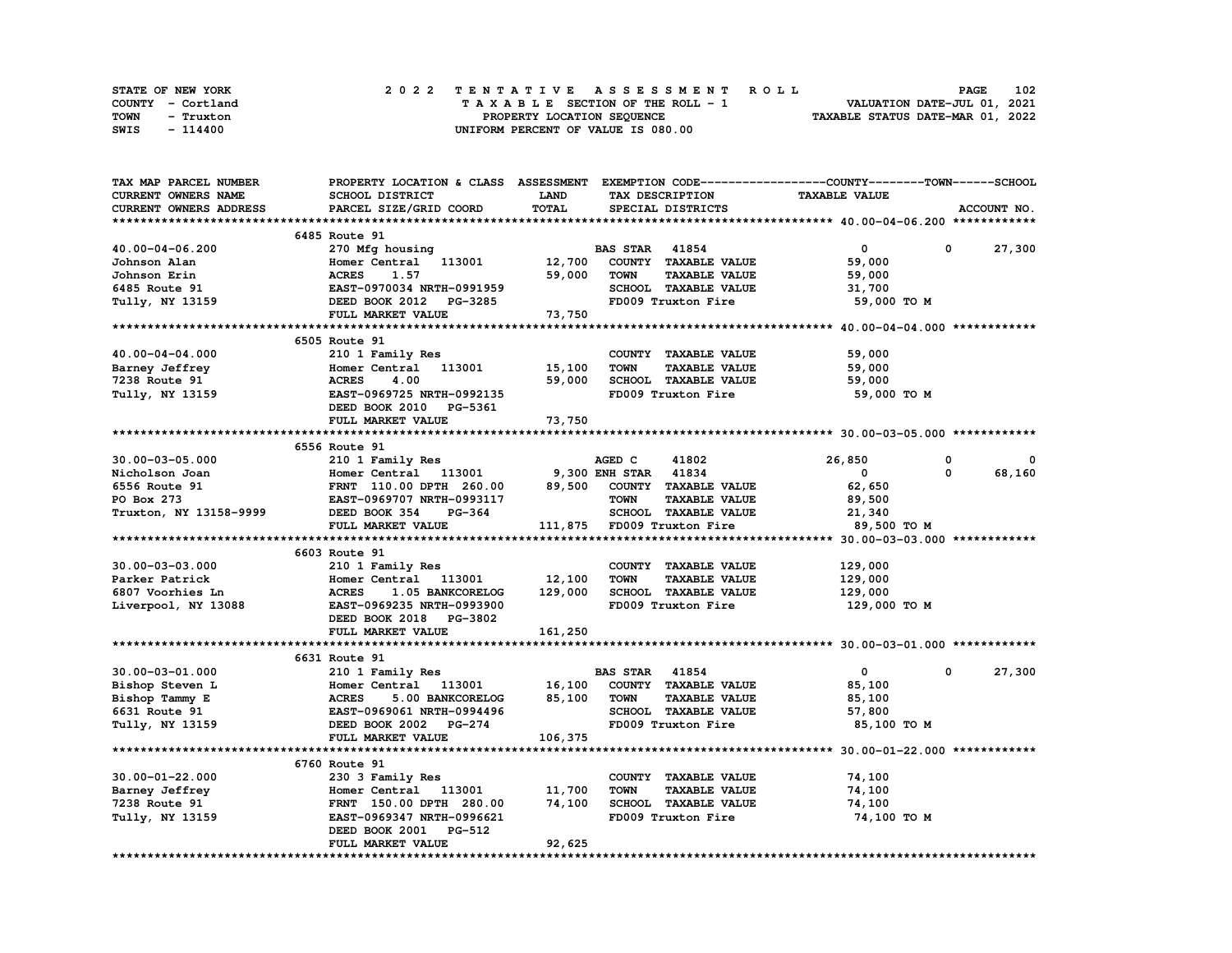| STATE OF NEW YORK | 2022 TENTATIVE ASSESSMENT ROLL     | 103<br><b>PAGE</b>               |
|-------------------|------------------------------------|----------------------------------|
| COUNTY - Cortland | TAXABLE SECTION OF THE ROLL - 1    | VALUATION DATE-JUL 01, 2021      |
| TOWN<br>- Truxton | PROPERTY LOCATION SEQUENCE         | TAXABLE STATUS DATE-MAR 01, 2022 |
| SWIS<br>- 114400  | UNIFORM PERCENT OF VALUE IS 080.00 |                                  |

| TAX MAP PARCEL NUMBER                                                       |                                                             |              |                                     | PROPERTY LOCATION & CLASS ASSESSMENT EXEMPTION CODE-----------------COUNTY-------TOWN-----SCHOOL |             |
|-----------------------------------------------------------------------------|-------------------------------------------------------------|--------------|-------------------------------------|--------------------------------------------------------------------------------------------------|-------------|
| CURRENT OWNERS NAME                                                         | SCHOOL DISTRICT                                             | <b>LAND</b>  | TAX DESCRIPTION                     | <b>TAXABLE VALUE</b>                                                                             |             |
| CURRENT OWNERS ADDRESS                                                      | PARCEL SIZE/GRID COORD                                      | <b>TOTAL</b> | SPECIAL DISTRICTS                   |                                                                                                  | ACCOUNT NO. |
|                                                                             |                                                             |              |                                     |                                                                                                  |             |
|                                                                             | 6762 Route 91                                               |              |                                     |                                                                                                  |             |
| $30.00 - 01 - 21.000$                                                       | 270 Mfg housing                                             |              | <b>ENH STAR 41834</b>               | $\mathbf{0}$<br>0                                                                                | 60,800      |
| Morgan Sherman C                                                            | Homer Central 113001                                        | 12,100       | COUNTY TAXABLE VALUE                | 60,800                                                                                           |             |
| 6762 Route 91                                                               | FRNT 200.00 DPTH 230.00                                     | 60,800       | <b>TOWN</b><br><b>TAXABLE VALUE</b> | 60,800                                                                                           |             |
| PO Box 5                                                                    | EAST-0969313 NRTH-0996803                                   |              | SCHOOL TAXABLE VALUE                | 0                                                                                                |             |
| Truxton, NY 13158                                                           | DEED BOOK 10232 PG-47001                                    |              | FD009 Truxton Fire                  | 60,800 TO M                                                                                      |             |
|                                                                             | FULL MARKET VALUE                                           | 76,000       |                                     |                                                                                                  |             |
|                                                                             |                                                             |              |                                     |                                                                                                  |             |
|                                                                             | 6782 Route 91                                               |              |                                     |                                                                                                  |             |
| $30.00 - 01 - 19.000$                                                       | 322 Rural vac>10                                            |              | COUNTY TAXABLE VALUE                | 112,100                                                                                          |             |
| Intermountain Management Inc. Homer Central                                 | 113001                                                      | 112,100      | <b>TOWN</b><br><b>TAXABLE VALUE</b> | 112,100                                                                                          |             |
| Boreas Pass                                                                 |                                                             |              | SCHOOL TAXABLE VALUE                |                                                                                                  |             |
|                                                                             | ACRES 125.70                                                | 112,100      |                                     | 112,100                                                                                          |             |
| PO Box 1001                                                                 | <b>EAST-0967829 NRTH-0997024<br/>DEED BOOK 2015 PG-6997</b> |              | FD009 Truxton Fire                  | 112,100 то м                                                                                     |             |
| Tully, NY 13159                                                             |                                                             |              |                                     |                                                                                                  |             |
|                                                                             | FULL MARKET VALUE                                           | 140,125      |                                     |                                                                                                  |             |
|                                                                             |                                                             |              |                                     |                                                                                                  |             |
|                                                                             | 6863 Route 91                                               |              |                                     |                                                                                                  |             |
| $30.00 - 01 - 18.000$                                                       | 241 Rural res&ag                                            |              | COUNTY TAXABLE VALUE                | 81,600                                                                                           |             |
| Pratt Diana                                                                 | Homer Central 113001                                        | 21,800       | <b>TOWN</b><br><b>TAXABLE VALUE</b> | 81,600                                                                                           |             |
| Pratt Elroy<br>Pratt Elroy<br>469 Hemlock Hill Rd BAST-0968682 NRTH-0998306 |                                                             | 81,600       | SCHOOL TAXABLE VALUE                | 81,600                                                                                           |             |
|                                                                             |                                                             |              | FD009 Truxton Fire                  | 81,600 TO M                                                                                      |             |
| Whitney Point, NY 13862 DEED BOOK 313                                       | PG-862                                                      |              |                                     |                                                                                                  |             |
|                                                                             | FULL MARKET VALUE                                           | 102,000      |                                     |                                                                                                  |             |
|                                                                             |                                                             |              |                                     |                                                                                                  |             |
|                                                                             | 6918 Route 91                                               |              |                                     |                                                                                                  |             |
| $30.00 - 01 - 04.000$                                                       | 210 1 Family Res                                            |              | COUNTY TAXABLE VALUE                | 140,000                                                                                          |             |
| Cawley Ryan M                                                               | Homer Central 113001 16,700                                 |              | <b>TOWN</b><br><b>TAXABLE VALUE</b> | 140,000                                                                                          |             |
| 6918 Route 91                                                               | <b>ACRES</b><br>5.91 BANKCORELOG                            | 140,000      | SCHOOL TAXABLE VALUE                | 140,000                                                                                          |             |
| Tully, NY 13159-3238                                                        | EAST-0969251 NRTH-0998852                                   |              | FD009 Truxton Fire                  | 140,000 TO M                                                                                     |             |
|                                                                             | DEED BOOK 2019 PG-2123                                      |              |                                     |                                                                                                  |             |
|                                                                             | FULL MARKET VALUE                                           | 175,000      |                                     |                                                                                                  |             |
|                                                                             |                                                             |              |                                     |                                                                                                  |             |
|                                                                             | 6922 Route 91                                               |              |                                     |                                                                                                  |             |
| $30.00 - 01 - 03.000$                                                       | 210 1 Family Res                                            |              | VET COM C 41132                     | 9,100<br>0                                                                                       | 0           |
| Wilson Bruce J                                                              | Homer Central 113001                                        |              | 13,800 VET COM T 41133              | 0<br>18,200                                                                                      | 0           |
| Wilson Sue                                                                  |                                                             |              | 140,929 ENH STAR 41834              | $\mathbf{0}$<br>0                                                                                | 68,160      |
| c/o Robert Wilson                                                           | <b>ACRES        3.21<br/>EAST-0969212  NRTH-0999123</b>     |              | COUNTY TAXABLE VALUE                | 131,829                                                                                          |             |
|                                                                             |                                                             |              | <b>TAXABLE VALUE</b><br><b>TOWN</b> | 122,729                                                                                          |             |
| 6922 State Route 91<br>Tully, NY 13159<br>Tully, NY 13159                   | DEED BOOK 2015 PG-2820<br>FULL MARKET VALUE                 |              | 176,161 SCHOOL TAXABLE VALUE        | 72,769                                                                                           |             |
|                                                                             |                                                             |              | FD009 Truxton Fire                  | 140,929 TO M                                                                                     |             |
|                                                                             |                                                             |              |                                     |                                                                                                  |             |
|                                                                             | 6935 Route 91                                               |              |                                     |                                                                                                  |             |
|                                                                             |                                                             |              |                                     |                                                                                                  |             |
| $30.00 - 01 - 01.100$                                                       | 551 Ski area                                                |              | COUNTY TAXABLE VALUE                | 1280,600                                                                                         |             |
| Intermountain Management Inc. Homer Central                                 | 113001                                                      | 203,600      | <b>TOWN</b><br><b>TAXABLE VALUE</b> | 1280,600                                                                                         |             |
| Route 91                                                                    | ACRES 257.20                                                | 1280,600     | SCHOOL TAXABLE VALUE                | 1280,600                                                                                         |             |
| PO Box 1001                                                                 | EAST-0968690 NRTH-0999584                                   |              | FD009 Truxton Fire                  | 1280,600 то м                                                                                    |             |
| Tully, NY 13159                                                             | DEED BOOK 2015 PG-6996                                      |              |                                     |                                                                                                  |             |
|                                                                             | FULL MARKET VALUE                                           | 1600,750     |                                     |                                                                                                  |             |
|                                                                             |                                                             |              |                                     |                                                                                                  |             |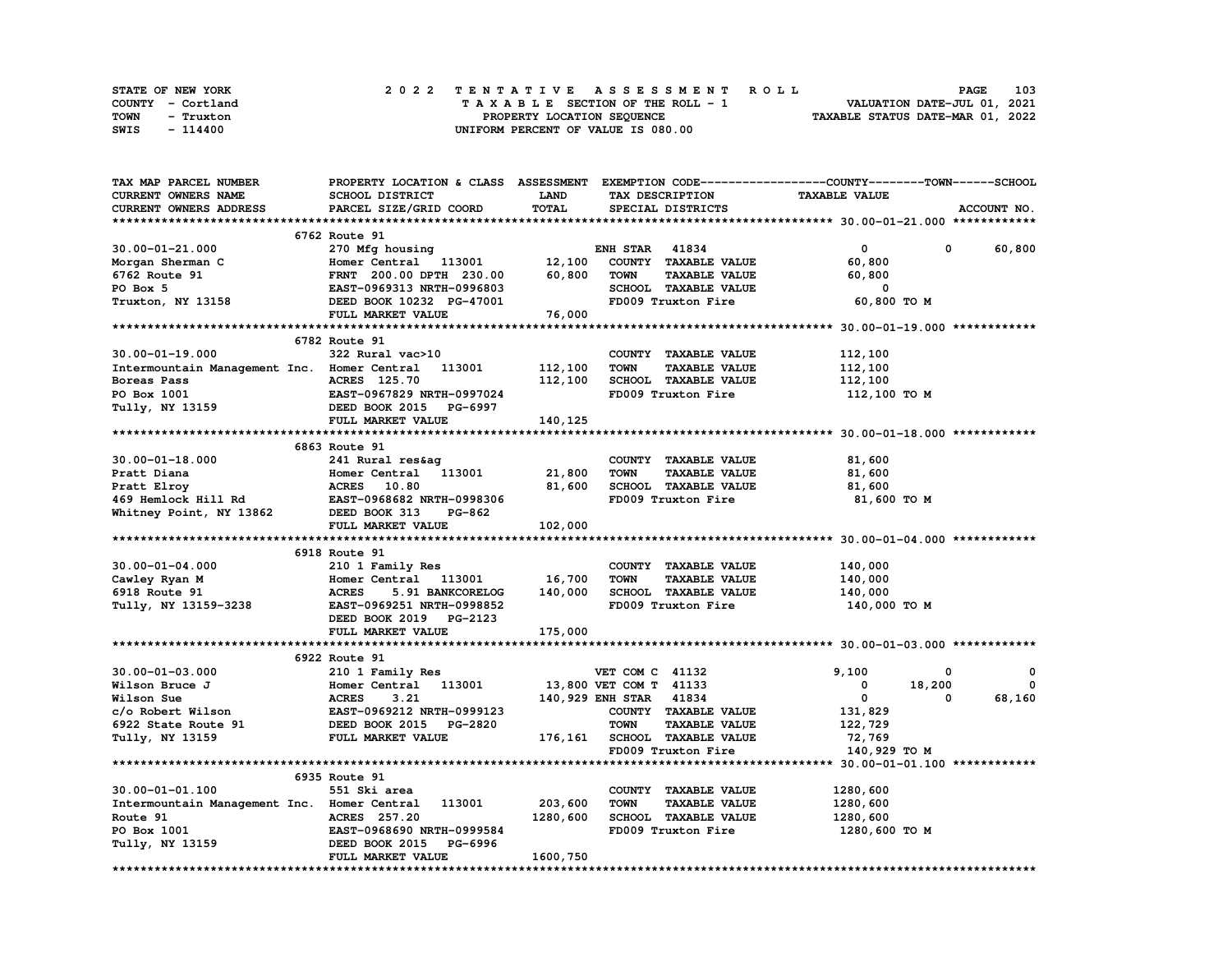| STATE OF NEW YORK | 2022 TENTATIVE ASSESSMENT ROLL     | 104<br><b>PAGE</b>               |
|-------------------|------------------------------------|----------------------------------|
| COUNTY - Cortland | TAXABLE SECTION OF THE ROLL - 1    | VALUATION DATE-JUL 01, 2021      |
| TOWN<br>- Truxton | PROPERTY LOCATION SEQUENCE         | TAXABLE STATUS DATE-MAR 01, 2022 |
| SWIS<br>- 114400  | UNIFORM PERCENT OF VALUE IS 080.00 |                                  |

| TAX MAP PARCEL NUMBER     |                                                       |             |                                     | PROPERTY LOCATION & CLASS ASSESSMENT EXEMPTION CODE----------------COUNTY-------TOWN------SCHOOL |             |
|---------------------------|-------------------------------------------------------|-------------|-------------------------------------|--------------------------------------------------------------------------------------------------|-------------|
| CURRENT OWNERS NAME       | SCHOOL DISTRICT                                       | <b>LAND</b> | TAX DESCRIPTION                     | <b>TAXABLE VALUE</b>                                                                             |             |
| CURRENT OWNERS ADDRESS    | PARCEL SIZE/GRID COORD                                | TOTAL       | SPECIAL DISTRICTS                   |                                                                                                  | ACCOUNT NO. |
|                           |                                                       |             |                                     |                                                                                                  |             |
|                           | 7009 Route 91                                         |             |                                     |                                                                                                  |             |
| $20.00 - 02 - 15.000$     | 210 1 Family Res                                      |             | COUNTY TAXABLE VALUE                | 163,000                                                                                          |             |
| Barney Jarred             | Homer Central 113001 12,000                           |             | <b>TOWN</b><br><b>TAXABLE VALUE</b> | 163,000                                                                                          |             |
| 1714 Route 91             | 1.53<br><b>ACRES</b>                                  | 163,000     | SCHOOL TAXABLE VALUE                | 163,000                                                                                          |             |
| Tully, NY 13159           | EAST-0968704 NRTH-1000751                             |             | FD009 Truxton Fire                  | 163,000 TO M                                                                                     |             |
|                           | DEED BOOK 2020 PG-667                                 |             |                                     |                                                                                                  |             |
|                           | FULL MARKET VALUE                                     | 203,750     |                                     |                                                                                                  |             |
|                           |                                                       |             |                                     |                                                                                                  |             |
|                           | 7025 Route 91                                         |             |                                     |                                                                                                  |             |
| 20.00-02-14.000           | 312 Vac w/imprv                                       |             | COUNTY TAXABLE VALUE                | 52,200                                                                                           |             |
| Seubert Richard           | Homer Central 113001 12,600                           |             | <b>TOWN</b><br><b>TAXABLE VALUE</b> | 52,200                                                                                           |             |
| Seubert Jodi              |                                                       | 52,200      | SCHOOL TAXABLE VALUE                | 52,200                                                                                           |             |
| 14 Conifer Dr             | <b>ACRES</b> 1.53<br>EAST-0968601 NRTH-1001053        |             | FD009 Truxton Fire                  | 52,200 TO M                                                                                      |             |
| Warren, NJ 07059          | DEED BOOK 2018 PG-4104                                |             |                                     |                                                                                                  |             |
|                           | FULL MARKET VALUE                                     | 65,250      |                                     |                                                                                                  |             |
|                           |                                                       |             |                                     |                                                                                                  |             |
|                           | 7033 Route 91                                         |             |                                     |                                                                                                  |             |
| $20.00 - 02 - 13.000$     | 312 Vac w/imprv                                       |             | COUNTY TAXABLE VALUE                | 21,100                                                                                           |             |
| L'hommedieu Connor        | Homer Central 113001                                  | 12,000      | <b>TOWN</b><br><b>TAXABLE VALUE</b> | 21,100                                                                                           |             |
| PO Box 125                | <b>ACRES</b><br>1.00                                  | 21,100      | SCHOOL TAXABLE VALUE                | 21,100                                                                                           |             |
| Truxton, NY 13158         | EAST-0968614 NRTH-1001279                             |             | FD009 Truxton Fire                  | 21,100 TO M                                                                                      |             |
|                           | DEED BOOK 2020 PG-3088                                |             |                                     |                                                                                                  |             |
|                           | FULL MARKET VALUE                                     | 26,375      |                                     |                                                                                                  |             |
|                           |                                                       |             |                                     |                                                                                                  |             |
|                           | 7086 Route 91                                         |             |                                     |                                                                                                  |             |
| $20.00 - 02 - 10.00$      | 105 Vac farmland                                      |             | AG-CEILING 41720                    | 58,847<br>58,847                                                                                 | 58,847      |
| Hartnett Thomas J         | Homer Central 113001 174,600                          |             | COUNTY TAXABLE VALUE                | 119,953                                                                                          |             |
| Hartnett Edward J         | ACRES 167.80                                          | 178,800     | TOWN<br><b>TAXABLE VALUE</b>        | 119,953                                                                                          |             |
| 7107 Route 91             | EAST-0969261 NRTH-1002627<br>DEED BOOK 10299 PG-83001 |             | SCHOOL TAXABLE VALUE                | 119,953                                                                                          |             |
| PO Box 127                |                                                       |             | FD009 Truxton Fire                  | 178,800 TO M                                                                                     |             |
| Truxton, NY 13158         | FULL MARKET VALUE                                     | 223,500     |                                     |                                                                                                  |             |
| MAY BE SUBJECT TO PAYMENT |                                                       |             |                                     |                                                                                                  |             |
| UNDER AGDIST LAW TIL 2026 |                                                       |             |                                     |                                                                                                  |             |
|                           |                                                       |             |                                     |                                                                                                  |             |
|                           | 7098 Route 91                                         |             |                                     |                                                                                                  |             |
| $20.00 - 02 - 11.000$     | 210 1 Family Res                                      |             | <b>BAS STAR</b> 41854               | $\mathbf{0}$<br>$^{\circ}$                                                                       | 27,300      |
| Hartnett Edward J         | Homer Central 113001 12,800                           |             | COUNTY TAXABLE VALUE                | 108,100                                                                                          |             |
| Hartnett Christina        | <b>ACRES</b><br>1.70                                  | 108,100     | <b>TOWN</b><br><b>TAXABLE VALUE</b> | 108,100                                                                                          |             |
| 7098 Route 91             | EAST-0968788 NRTH-1002181                             |             | SCHOOL TAXABLE VALUE                | 80,800                                                                                           |             |
| Tully, NY 13159           | DEED BOOK 10276 PG-30003                              |             | FD009 Truxton Fire                  | 108,100 TO M                                                                                     |             |
|                           | FULL MARKET VALUE                                     | 135,125     |                                     |                                                                                                  |             |
|                           |                                                       |             |                                     |                                                                                                  |             |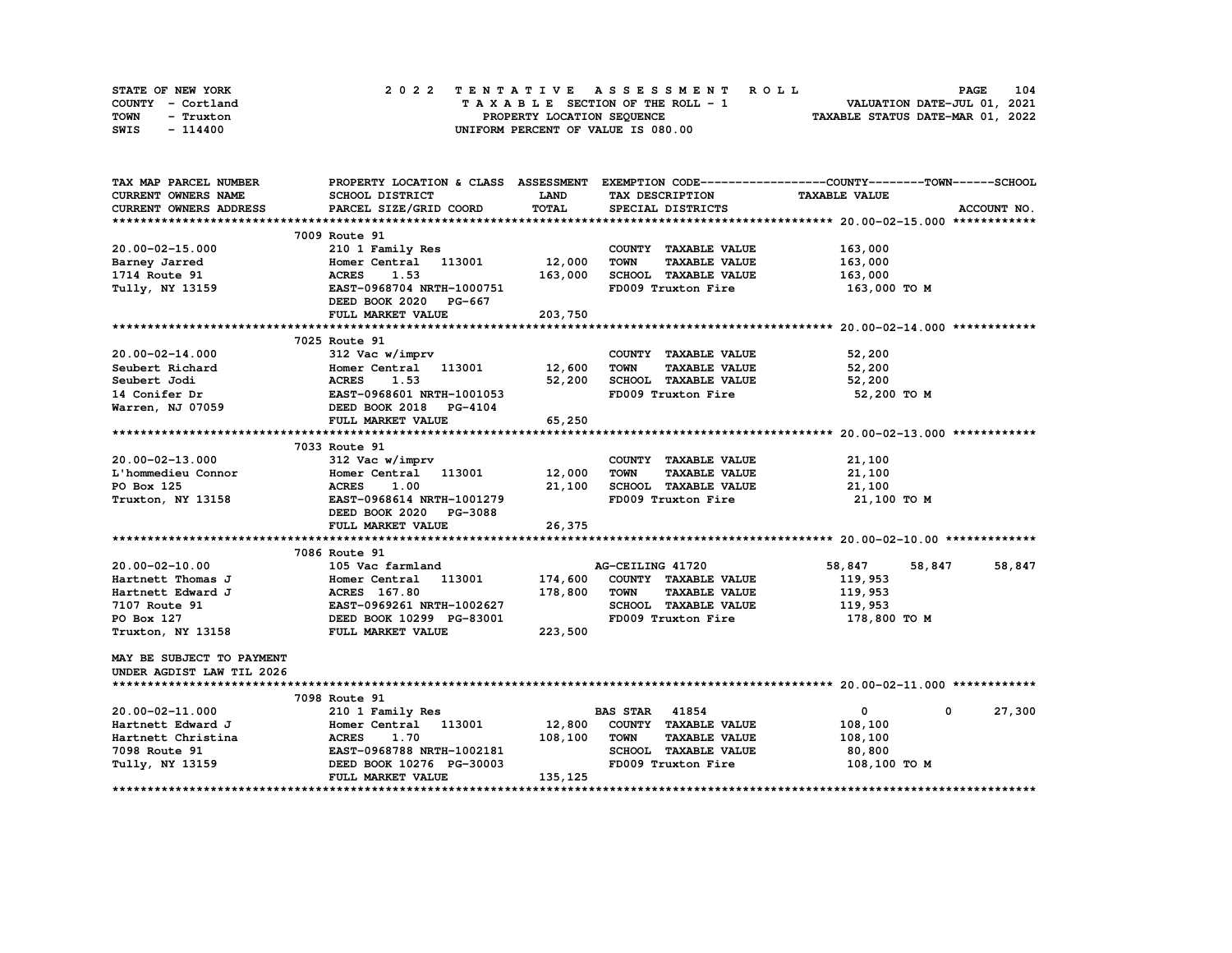| STATE OF NEW YORK | 2022 TENTATIVE ASSESSMENT ROLL          | 105<br><b>PAGE</b>               |
|-------------------|-----------------------------------------|----------------------------------|
| COUNTY - Cortland | $T A X A B L E$ SECTION OF THE ROLL - 1 | VALUATION DATE-JUL 01, 2021      |
| TOWN<br>- Truxton | PROPERTY LOCATION SEQUENCE              | TAXABLE STATUS DATE-MAR 01, 2022 |
| SWIS<br>- 114400  | UNIFORM PERCENT OF VALUE IS 080.00      |                                  |

| TAX MAP PARCEL NUMBER                                                                                                                   | PROPERTY LOCATION & CLASS ASSESSMENT                                                                    |             |                       |                                    | EXEMPTION CODE-----------------COUNTY-------TOWN------SCHOOL |              |                           |
|-----------------------------------------------------------------------------------------------------------------------------------------|---------------------------------------------------------------------------------------------------------|-------------|-----------------------|------------------------------------|--------------------------------------------------------------|--------------|---------------------------|
| CURRENT OWNERS NAME                                                                                                                     | SCHOOL DISTRICT                                                                                         | <b>LAND</b> |                       | TAX DESCRIPTION                    | <b>TAXABLE VALUE</b>                                         |              |                           |
| <b>CURRENT OWNERS ADDRESS</b>                                                                                                           | PARCEL SIZE/GRID COORD                                                                                  | TOTAL       |                       | SPECIAL DISTRICTS                  |                                                              |              | ACCOUNT NO.               |
|                                                                                                                                         |                                                                                                         |             |                       |                                    |                                                              |              |                           |
|                                                                                                                                         | 7107 Route 91                                                                                           |             |                       |                                    |                                                              |              |                           |
| $20.00 - 02 - 09.000$                                                                                                                   | 210 1 Family Res                                                                                        |             | <b>BAS STAR 41854</b> |                                    | $\mathbf{0}$                                                 | $\mathbf{0}$ | 27,300                    |
| Hartnett Thomas J                                                                                                                       | Homer Central 113001 12,100                                                                             |             |                       | COUNTY TAXABLE VALUE               | 101,600                                                      |              |                           |
| Hartnett Judith                                                                                                                         |                                                                                                         | 101,600     | TOWN                  | <b>TAXABLE VALUE</b>               | 101,600                                                      |              |                           |
| 7107 Route 91                                                                                                                           |                                                                                                         |             |                       | SCHOOL TAXABLE VALUE               | 74,300                                                       |              |                           |
| PO Box 127                                                                                                                              |                                                                                                         |             |                       |                                    | FD009 Truxton Fire 101,600 TO M                              |              |                           |
| Truxton, NY 13158-0127 FULL MARKET VALUE                                                                                                | 3<br>ACRES 1.01<br>EAST-0968581 NRTH-1002407<br>DEED BOOK 506 PG-117<br>CRED BOOK 506 PG-117<br>127,000 |             |                       |                                    |                                                              |              |                           |
|                                                                                                                                         |                                                                                                         |             |                       |                                    |                                                              |              |                           |
|                                                                                                                                         | 7113 Route 91                                                                                           |             |                       |                                    |                                                              |              |                           |
| 20.00-02-08.000                                                                                                                         | 210 1 Family Res                                                                                        |             | <b>BAS STAR 41854</b> |                                    | $\mathbf{0}$                                                 | $^{\circ}$   | 27,300                    |
|                                                                                                                                         | Homer Central 113001 12,700 COUNTY TAXABLE VALUE                                                        |             |                       |                                    | 145,100                                                      |              |                           |
| Preston Victoria<br>7113 Route 91<br>Tully, NY 13159-9335                                                                               | 1.60 BANK WELLS 145,100 TOWN<br><b>ACRES</b>                                                            |             |                       | <b>TAXABLE VALUE</b>               | 145,100                                                      |              |                           |
|                                                                                                                                         | EAST-0968555 NRTH-1002659                                                                               |             |                       | SCHOOL TAXABLE VALUE               | 117,800                                                      |              |                           |
|                                                                                                                                         | DEED BOOK 2008 PG-1864                                                                                  |             |                       | FD009 Truxton Fire                 | 145,100 TO M                                                 |              |                           |
|                                                                                                                                         | FULL MARKET VALUE                                                                                       | 181,375     |                       |                                    |                                                              |              |                           |
|                                                                                                                                         |                                                                                                         |             |                       |                                    |                                                              |              |                           |
|                                                                                                                                         | 7125 Route 91                                                                                           |             |                       |                                    |                                                              |              |                           |
| 20.00-02-07.000                                                                                                                         | 270 Mfg housing                                                                                         |             | AG 10-YR 41700        |                                    | 5,100 5,100                                                  |              | 5,100                     |
|                                                                                                                                         |                                                                                                         |             |                       |                                    |                                                              | 2,880        |                           |
| Hartnett Dennis P Momer Central 113001 7,400 AG 10-YR 41700<br>121 Shale Run East Lake Rd FRNT 132.00 DPTH 130.00 44,600 AG 10-YR 41700 |                                                                                                         |             |                       |                                    | 2,880<br>19,200                                              | 19,200       | 2,880<br>19,200<br>19,200 |
|                                                                                                                                         | EAST-0968609 NRTH-1003118                                                                               |             |                       | COUNTY TAXABLE VALUE               | 17,420                                                       |              |                           |
| DeRuyter, NY 13052                                                                                                                      | DEED BOOK 2012 PG-396                                                                                   |             | <b>TOWN</b>           | <b>TAXABLE VALUE</b>               | 17,420                                                       |              |                           |
|                                                                                                                                         | FULL MARKET VALUE                                                                                       |             |                       | 55,750 SCHOOL TAXABLE VALUE 17,420 |                                                              |              |                           |
| MAY BE SUBJECT TO PAYMENT                                                                                                               |                                                                                                         |             |                       |                                    |                                                              |              |                           |
| UNDER RPTL483 UNTIL 2025                                                                                                                |                                                                                                         |             |                       | FD009 Truxton Fire                 | 44,600 TO M                                                  |              |                           |
|                                                                                                                                         | 7153 Route 91                                                                                           |             |                       |                                    |                                                              |              |                           |
|                                                                                                                                         |                                                                                                         |             |                       |                                    |                                                              |              |                           |
| 20.00-02-06.000<br>Hartnett Dennis P                                                                                                    | 314 Rural vac<10<br>Homer Central 113001                                                                |             |                       | COUNTY TAXABLE VALUE               | 3,400                                                        |              |                           |
|                                                                                                                                         |                                                                                                         | 3,400       | <b>TOWN</b>           | <b>TAXABLE VALUE</b>               | 3,400                                                        |              |                           |
| 121 Shale Run East Lake Rd FRNT 140.00 DPTH 130.00                                                                                      |                                                                                                         | 3,400       |                       | SCHOOL TAXABLE VALUE               | 3,400                                                        |              |                           |
| DeRuyter, NY 13052                                                                                                                      | EAST-0968613 NRTH-1003261                                                                               |             |                       | FD009 Truxton Fire                 | 3,400 TO M                                                   |              |                           |
|                                                                                                                                         | DEED BOOK 2012 PG-396                                                                                   |             |                       |                                    |                                                              |              |                           |
|                                                                                                                                         | FULL MARKET VALUE                                                                                       | 4,250       |                       |                                    |                                                              |              |                           |
|                                                                                                                                         |                                                                                                         |             |                       |                                    |                                                              |              |                           |
|                                                                                                                                         | 7197 Route 91                                                                                           |             |                       |                                    |                                                              |              |                           |
| 19.00-01-05.000                                                                                                                         | 312 Vac w/imprv                                                                                         |             | 480A                  | 47460                              | 133,200                                                      | 133,200      | 133,200                   |
| Nugent William D                                                                                                                        | Homer Central 113001                                                                                    | 320,100     |                       | COUNTY TAXABLE VALUE               | 191,500                                                      |              |                           |
| Nugent Ryan P<br>7360 East Gate Cir                             EAST-0967256 NRTH-1005238                                               |                                                                                                         | 324,700     | <b>TOWN</b>           | <b>TAXABLE VALUE</b>               | 191,500                                                      |              |                           |
|                                                                                                                                         |                                                                                                         |             |                       | SCHOOL TAXABLE VALUE               | 191,500                                                      |              |                           |
| Liverpool, NY 13090                                                                                                                     | DEED BOOK 2008 PG-610                                                                                   |             |                       | FD009 Truxton Fire                 | 324,700 TO M                                                 |              |                           |
|                                                                                                                                         | FULL MARKET VALUE                                                                                       | 405,875     |                       |                                    |                                                              |              |                           |
| MAY BE SUBJECT TO PAYMENT                                                                                                               |                                                                                                         |             |                       |                                    |                                                              |              |                           |
| UNDER RPTL480A UNTIL 2031                                                                                                               |                                                                                                         |             |                       |                                    |                                                              |              |                           |
|                                                                                                                                         |                                                                                                         |             |                       |                                    |                                                              |              |                           |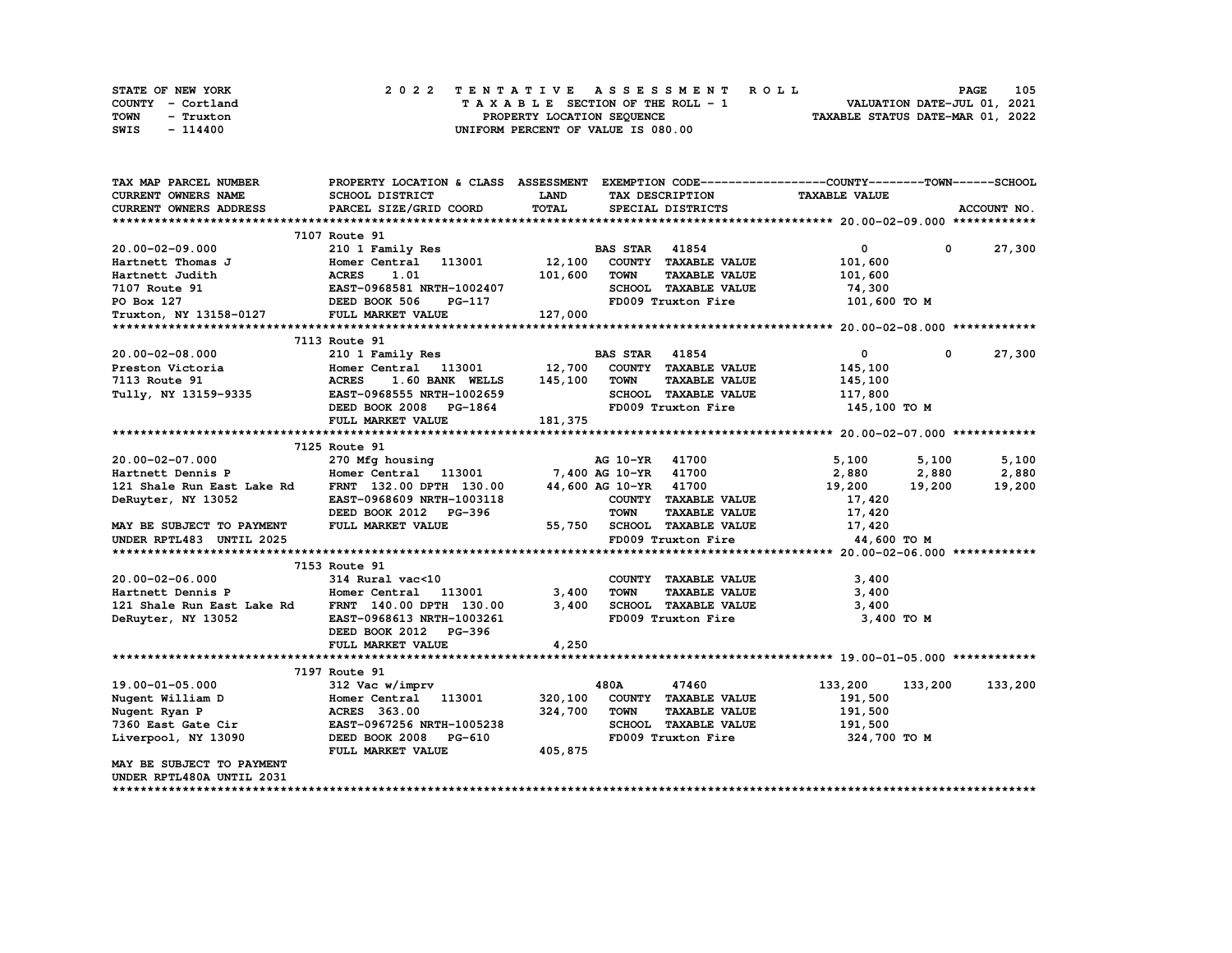| STATE OF NEW YORK | 2022 TENTATIVE ASSESSMENT ROLL     | <b>PAGE</b>                      | 106 |
|-------------------|------------------------------------|----------------------------------|-----|
| COUNTY - Cortland | TAXABLE SECTION OF THE ROLL - 1    | VALUATION DATE-JUL 01, 2021      |     |
| TOWN<br>- Truxton | PROPERTY LOCATION SEQUENCE         | TAXABLE STATUS DATE-MAR 01, 2022 |     |
| SWIS<br>- 114400  | UNIFORM PERCENT OF VALUE IS 080.00 |                                  |     |

| TAX MAP PARCEL NUMBER  | PROPERTY LOCATION & CLASS ASSESSMENT EXEMPTION CODE-----------------COUNTY-------TOWN------SCHOOL |             |                                     |                      |             |
|------------------------|---------------------------------------------------------------------------------------------------|-------------|-------------------------------------|----------------------|-------------|
| CURRENT OWNERS NAME    | SCHOOL DISTRICT                                                                                   | <b>LAND</b> | TAX DESCRIPTION                     | <b>TAXABLE VALUE</b> |             |
| CURRENT OWNERS ADDRESS | PARCEL SIZE/GRID COORD                                                                            | TOTAL       | SPECIAL DISTRICTS                   |                      | ACCOUNT NO. |
|                        |                                                                                                   |             |                                     |                      |             |
|                        | 7214 Route 91                                                                                     |             |                                     |                      |             |
| 20.00-02-05.000        | 210 1 Family Res                                                                                  |             | COUNTY TAXABLE VALUE                | 60,000               |             |
| Barney Jeffrey T       | Homer Central 113001                                                                              | 12,400      | <b>TOWN</b><br><b>TAXABLE VALUE</b> | 60,000               |             |
| Barney Lori A          | 1.30<br><b>ACRES</b>                                                                              | 60,000      | SCHOOL TAXABLE VALUE                | 60,000               |             |
| 7238 Route 91          | EAST-0968787 NRTH-1004005                                                                         |             | FD009 Truxton Fire                  | 60,000 TO M          |             |
|                        | DEED BOOK 553<br><b>PG-269</b>                                                                    |             |                                     |                      |             |
| Tully, NY 13159-9335   |                                                                                                   |             |                                     |                      |             |
|                        | FULL MARKET VALUE                                                                                 | 75,000      |                                     |                      |             |
|                        |                                                                                                   |             |                                     |                      |             |
|                        | 7423 Route 91                                                                                     |             |                                     |                      |             |
| 10.00-01-07.100        | 210 1 Family Res                                                                                  |             | <b>ENH STAR 41834</b>               | $\Omega$             | 50,900<br>0 |
| Busco George           | Homer Central 113001                                                                              | 25,300      | COUNTY TAXABLE VALUE                | 50,900               |             |
| 7423 Route 91          | ACRES 14.29                                                                                       | 50,900      | <b>TOWN</b><br><b>TAXABLE VALUE</b> | 50,900               |             |
| Tully, NY 13159-9332   | EAST-0969569 NRTH-1008607                                                                         |             | SCHOOL TAXABLE VALUE                | 0                    |             |
|                        | DEED BOOK 474<br>PG-325                                                                           |             | FD009 Truxton Fire                  | 50,900 TO M          |             |
|                        | FULL MARKET VALUE                                                                                 | 63,625      |                                     |                      |             |
|                        |                                                                                                   |             |                                     |                      |             |
| 6678, 6730 Route 91    |                                                                                                   |             |                                     |                      |             |
| 30.00-01-26.111        | 105 Vac farmland                                                                                  |             | COUNTY TAXABLE VALUE                | 55,800               |             |
| Robbins Land LLC       | Homer Central 113001                                                                              | 55,800      | <b>TOWN</b><br><b>TAXABLE VALUE</b> | 55,800               |             |
| 3749 Prospect St       | <b>ACRES</b> 55.38                                                                                | 55,800      | SCHOOL TAXABLE VALUE                | 55,800               |             |
| Truxton, NY 13158      | EAST-0970024 NRTH-0995606                                                                         |             | FD009 Truxton Fire                  | 55,800 TO M          |             |
|                        | DEED BOOK 2015 PG-1784                                                                            |             |                                     |                      |             |
|                        | FULL MARKET VALUE                                                                                 | 69,750      |                                     |                      |             |
|                        |                                                                                                   |             |                                     |                      |             |
| 7310, 7316 Route 91    |                                                                                                   |             |                                     |                      |             |
| 20.00-02-02.000        | 241 Rural res&aq                                                                                  |             | COUNTY TAXABLE VALUE                | 485,980              |             |
|                        |                                                                                                   |             |                                     |                      |             |
| Barney Jeffrey T       | Homer Central 113001                                                                              | 428,800     | TOWN<br><b>TAXABLE VALUE</b>        | 485,980              |             |
| 7238 Route 91          | <b>ACRES</b> 478.70                                                                               | 485,980     | SCHOOL TAXABLE VALUE                | 485,980              |             |
| Tully, NY 13159        | EAST-0972433 NRTH-1006257                                                                         |             | FD009 Truxton Fire                  | 485,980 то м         |             |
|                        | DEED BOOK 2015 PG-2541                                                                            |             |                                     |                      |             |
|                        | FULL MARKET VALUE                                                                                 | 607, 475    |                                     |                      |             |
|                        |                                                                                                   |             |                                     |                      |             |
| 7354,7360 Route 91     |                                                                                                   |             |                                     |                      |             |
| 20.00-02-01.000        | 210 1 Family Res                                                                                  |             | <b>BAS STAR 41854</b>               | $\mathbf{0}$         | 27,300<br>0 |
| Casterline Melissa     | Homer Central 113001                                                                              | 16,500      | COUNTY TAXABLE VALUE                | 115,400              |             |
| Barney Jerry           | <b>ACRES</b><br>5.49                                                                              | 115,400     | <b>TOWN</b><br><b>TAXABLE VALUE</b> | 115,400              |             |
| 7354 Route 91          | EAST-0970254 NRTH-1007132                                                                         |             | SCHOOL TAXABLE VALUE                | 88,100               |             |
| Tully, NY 13159        | DEED BOOK 10376 PG-15001                                                                          |             | FD009 Truxton Fire                  | 115,400 TO M         |             |
|                        | FULL MARKET VALUE                                                                                 | 144,250     |                                     |                      |             |
|                        |                                                                                                   |             |                                     |                      |             |
|                        | Shackham Rd                                                                                       |             |                                     |                      |             |
| 10.00-02-05.000        | 322 Rural vac>10                                                                                  |             | COUNTY TAXABLE VALUE                | 43,600               |             |
| Trillium Forest, LLC   | 113001<br>Homer Central                                                                           | 43,600      | <b>TOWN</b><br><b>TAXABLE VALUE</b> | 43,600               |             |
| PO Box 5008            | <b>ACRES</b> 48.45                                                                                | 43,600      | SCHOOL TAXABLE VALUE                | 43,600               |             |
| Cortland, NY 13045     | EAST-0974459 NRTH-1014492                                                                         |             | FD009 Truxton Fire                  | 43,600 TO M          |             |
|                        | DEED BOOK 2018 PG-4847                                                                            |             |                                     |                      |             |
|                        | FULL MARKET VALUE                                                                                 | 54,500      |                                     |                      |             |
|                        |                                                                                                   |             |                                     |                      |             |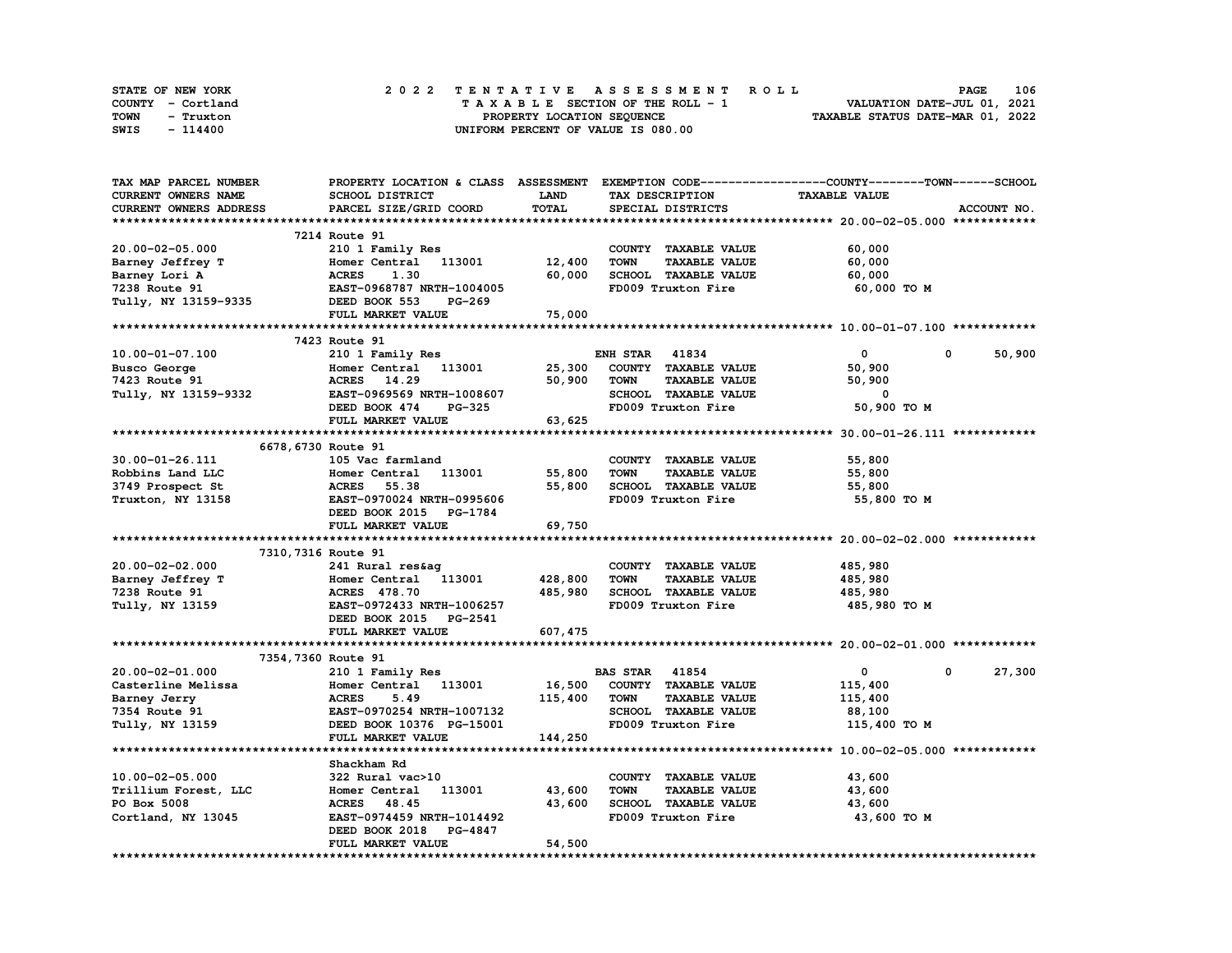| <b>STATE OF NEW YORK</b> | 2022 TENTATIVE ASSESSMENT ROLL     | 107<br><b>PAGE</b>               |
|--------------------------|------------------------------------|----------------------------------|
| COUNTY - Cortland        | TAXABLE SECTION OF THE ROLL - 1    | VALUATION DATE-JUL 01, 2021      |
| TOWN<br>- Truxton        | PROPERTY LOCATION SEQUENCE         | TAXABLE STATUS DATE-MAR 01, 2022 |
| SWIS<br>- 114400         | UNIFORM PERCENT OF VALUE IS 080.00 |                                  |

| TAX MAP PARCEL NUMBER                                  | PROPERTY LOCATION & CLASS      | <b>ASSESSMENT</b> |                                     | EXEMPTION CODE-----------------COUNTY-------TOWN-----SCHOOL |                       |
|--------------------------------------------------------|--------------------------------|-------------------|-------------------------------------|-------------------------------------------------------------|-----------------------|
| CURRENT OWNERS NAME                                    | SCHOOL DISTRICT                | LAND              | TAX DESCRIPTION                     | <b>TAXABLE VALUE</b>                                        |                       |
| <b>CURRENT OWNERS ADDRESS</b>                          | PARCEL SIZE/GRID COORD         | TOTAL             | SPECIAL DISTRICTS                   |                                                             | ACCOUNT NO.           |
|                                                        |                                |                   |                                     |                                                             |                       |
|                                                        | Shackham Rd                    |                   |                                     |                                                             |                       |
| 10.00-02-06.000                                        | 322 Rural vac>10               |                   | COUNTY TAXABLE VALUE                | 110,333                                                     |                       |
| Trillium Forest, LLC                                   | 113001<br>Homer Central        | 110,333           | <b>TOWN</b><br><b>TAXABLE VALUE</b> | 110,333                                                     |                       |
| Denkenberger Matthew G                                 | ACRES 103.34                   | 110,333           | SCHOOL TAXABLE VALUE                | 110,333                                                     |                       |
| PO Box 5008                                            | EAST-0973768 NRTH-1013015      |                   | FD009 Truxton Fire                  | 110,333 TO M                                                |                       |
| Cortland, NY 13045                                     | DEED BOOK 2018, PG-4847,       |                   |                                     |                                                             |                       |
|                                                        | FULL MARKET VALUE              | 137,916           |                                     |                                                             |                       |
|                                                        |                                |                   |                                     |                                                             |                       |
|                                                        | 7403 Shackham Rd               |                   |                                     |                                                             |                       |
| $10.00 - 01 - 08.000$                                  | 210 1 Family Res               |                   | <b>BAS STAR 41854</b>               | $\mathbf{0}$                                                | 27,300<br>$\mathbf 0$ |
| Scrano Mark                                            | Homer Central<br>113001        | 12,000            | COUNTY TAXABLE VALUE                | 49,200                                                      |                       |
| Scrano Sheree L                                        | <b>ACRES</b><br>1.00           | 49,200            | <b>TOWN</b><br><b>TAXABLE VALUE</b> | 49,200                                                      |                       |
| 7403 Shackham Rd                                       | EAST-0970233 NRTH-1007871      |                   | SCHOOL TAXABLE VALUE                | 21,900                                                      |                       |
| Tully, NY 13159-9334                                   | DEED BOOK 447<br><b>PG-320</b> |                   | FD009 Truxton Fire                  | 49,200 TO M                                                 |                       |
|                                                        | FULL MARKET VALUE              | 61,500            |                                     |                                                             |                       |
|                                                        |                                |                   |                                     |                                                             |                       |
|                                                        | 7417 Shackham Rd               |                   |                                     |                                                             |                       |
| 10.00-01-06.200                                        | 314 Rural vac<10               |                   | COUNTY TAXABLE VALUE                | 8,000                                                       |                       |
| Chaath Jalal R                                         | 113001<br>Homer Central        | 8,000             | <b>TAXABLE VALUE</b><br><b>TOWN</b> | 8,000                                                       |                       |
| Chaath Mary M                                          | <b>ACRES</b><br>1.00           | 8,000             | SCHOOL TAXABLE VALUE                | 8,000                                                       |                       |
| 100 N. Wilbur Ave                                      | EAST-0971579 NRTH-1008761      |                   | FD009 Truxton Fire                  | 8,000 TO M                                                  |                       |
| A, PA 18840                                            | DEED BOOK 2018 PG-6403         |                   |                                     |                                                             |                       |
|                                                        | FULL MARKET VALUE              | 10,000            |                                     |                                                             |                       |
|                                                        |                                |                   |                                     |                                                             |                       |
|                                                        | 7420 Shackham Rd               |                   |                                     |                                                             |                       |
| $10.00 - 01 - 10.000$                                  | 270 Mfg housing                |                   | COUNTY TAXABLE VALUE                | 32,500                                                      |                       |
| Lyon Harry L                                           | Homer Central<br>113001        | 15,100            | <b>TOWN</b><br><b>TAXABLE VALUE</b> | 32,500                                                      |                       |
| Wilson David                                           | 4.00<br><b>ACRES</b>           | 32,500            | <b>SCHOOL TAXABLE VALUE</b>         | 32,500                                                      |                       |
| 7426 Shackham Rd                                       | EAST-0970332 NRTH-1007589      |                   | FD009 Truxton Fire                  | 32,500 TO M                                                 |                       |
| Tully, NY 13159-9333                                   | DEED BOOK 391<br>$PG-153$      |                   |                                     |                                                             |                       |
|                                                        | FULL MARKET VALUE              | 40,625            |                                     |                                                             |                       |
|                                                        |                                |                   |                                     |                                                             |                       |
|                                                        |                                |                   |                                     |                                                             |                       |
|                                                        |                                |                   |                                     |                                                             |                       |
|                                                        | 7426 Shackham Rd               |                   |                                     |                                                             |                       |
| 10.00-01-11.000                                        | 210 1 Family Res               |                   | <b>BAS STAR 41854</b>               | $\mathbf{o}$                                                | 27,300<br>0           |
| Lyon Harry                                             | Homer Central<br>113001        | 14,500            | COUNTY TAXABLE VALUE                | 164,600                                                     |                       |
| 7426 Shackham Rd                                       | <b>ACRES</b><br>3.44           | 164,600           | <b>TAXABLE VALUE</b><br><b>TOWN</b> | 164,600                                                     |                       |
| Tully, NY 13159-9333                                   | EAST-0970468 NRTH-1008151      |                   | SCHOOL TAXABLE VALUE                | 137,300                                                     |                       |
|                                                        | DEED BOOK 2017 PG-157          |                   | FD009 Truxton Fire                  | 164,600 то м                                                |                       |
|                                                        | FULL MARKET VALUE              | 205,750           |                                     |                                                             |                       |
|                                                        |                                |                   |                                     |                                                             |                       |
|                                                        | 7485 Shackham Rd               |                   |                                     |                                                             |                       |
| $10.00 - 01 - 06.100$                                  | 322 Rural vac>10               |                   | AG-CEILING 41720                    | 13,229<br>13,229                                            | 13,229                |
| Chaath Jalal R                                         | 113001<br>Homer Central        | 65,500            | COUNTY TAXABLE VALUE                | 52,271                                                      |                       |
| Chaath Mary M                                          | 62.09<br><b>ACRES</b>          | 65,500            | <b>TOWN</b><br><b>TAXABLE VALUE</b> | 52,271                                                      |                       |
| 100 N. Wilbur Ave                                      | EAST-0970580 NRTH-1008648      |                   | SCHOOL TAXABLE VALUE                | 52,271                                                      |                       |
| A, PA 18840                                            | DEED BOOK 2018 PG-6403         |                   | FD009 Truxton Fire                  | 65,500 TO M                                                 |                       |
|                                                        | FULL MARKET VALUE              | 81,875            |                                     |                                                             |                       |
| MAY BE SUBJECT TO PAYMENT<br>UNDER AGDIST LAW TIL 2026 |                                |                   |                                     |                                                             |                       |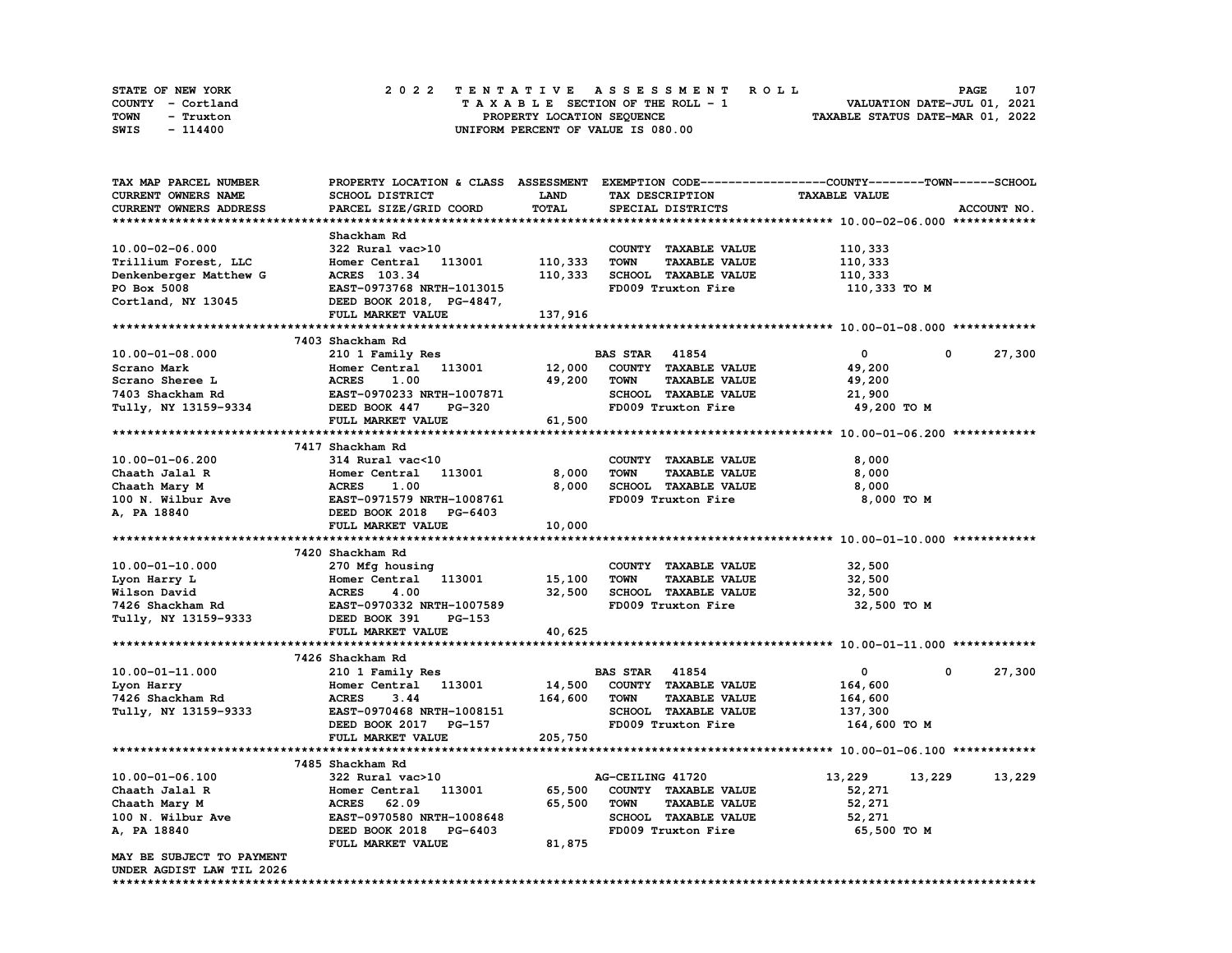| STATE OF NEW YORK |  |                            | 2022 TENTATIVE ASSESSMENT ROLL     |  | <b>PAGE</b>                      | 108 |
|-------------------|--|----------------------------|------------------------------------|--|----------------------------------|-----|
| COUNTY - Cortland |  |                            | TAXABLE SECTION OF THE ROLL - 1    |  | VALUATION DATE-JUL 01, 2021      |     |
| TOWN<br>- Truxton |  | PROPERTY LOCATION SEQUENCE |                                    |  | TAXABLE STATUS DATE-MAR 01, 2022 |     |
| SWIS<br>- 114400  |  |                            | UNIFORM PERCENT OF VALUE IS 080.00 |  |                                  |     |

| TAX MAP PARCEL NUMBER                            | PROPERTY LOCATION & CLASS ASSESSMENT EXEMPTION CODE----------------COUNTY-------TOWN-----SCHOOL |             |                       |                      |                      |         |                  |
|--------------------------------------------------|-------------------------------------------------------------------------------------------------|-------------|-----------------------|----------------------|----------------------|---------|------------------|
| <b>CURRENT OWNERS NAME</b>                       | SCHOOL DISTRICT                                                                                 | <b>LAND</b> | TAX DESCRIPTION       |                      | <b>TAXABLE VALUE</b> |         |                  |
| CURRENT OWNERS ADDRESS                           | PARCEL SIZE/GRID COORD                                                                          | TOTAL       |                       | SPECIAL DISTRICTS    |                      |         | ACCOUNT NO.      |
|                                                  |                                                                                                 |             |                       |                      |                      |         |                  |
|                                                  | 7694 Shackham Rd                                                                                |             |                       |                      |                      |         |                  |
| 10.00-02-09.000                                  | 210 1 Family Res                                                                                |             | <b>BAS STAR 41854</b> |                      | $\overline{0}$       |         | $0\qquad 27,300$ |
| Denkenberger Michelle A                          | Homer Central 113001                                                                            | 14,000      |                       | COUNTY TAXABLE VALUE | 138,000              |         |                  |
| 7694 Shackham Rd                                 | 2.88<br><b>ACRES</b>                                                                            | 138,000     | <b>TOWN</b>           | <b>TAXABLE VALUE</b> | 138,000              |         |                  |
| Tully, NY 13159                                  | EAST-0972480 NRTH-1012543                                                                       |             |                       | SCHOOL TAXABLE VALUE | 110,700              |         |                  |
|                                                  | DEED BOOK 10192 PG-30001                                                                        |             |                       | FD009 Truxton Fire   | 138,000 TO M         |         |                  |
|                                                  | FULL MARKET VALUE                                                                               | 172,500     |                       |                      |                      |         |                  |
|                                                  |                                                                                                 |             |                       |                      |                      |         |                  |
|                                                  | 7702 Shackham Rd                                                                                |             |                       |                      |                      |         |                  |
| $10.00 - 02 - 08.000$                            | 210 1 Family Res                                                                                |             |                       | COUNTY TAXABLE VALUE | 87,000               |         |                  |
| Trillium Forest, LLC                             | Homer Central 113001 13,900                                                                     |             | <b>TOWN</b>           | <b>TAXABLE VALUE</b> | 87,000               |         |                  |
| PO Box 5008                                      | 2.82<br><b>ACRES</b>                                                                            | 87,000      |                       | SCHOOL TAXABLE VALUE | 87,000               |         |                  |
| Cortland, NY 13045                               | EAST-0972689 NRTH-1012981                                                                       |             |                       | FD009 Truxton Fire   | 87,000 TO M          |         |                  |
|                                                  | DEED BOOK 2019 PG-12                                                                            |             |                       |                      |                      |         |                  |
|                                                  | FULL MARKET VALUE                                                                               | 108,750     |                       |                      |                      |         |                  |
|                                                  |                                                                                                 |             |                       |                      |                      |         |                  |
|                                                  | 7705 Shackham Rd                                                                                |             |                       |                      |                      |         |                  |
| $10.00 - 01 - 02.000$                            | 210 1 Family Res                                                                                |             | 480A                  | 47460                | 116,160              | 116,160 | 116,160          |
| Sturges David L                                  | Homer Central 113001                                                                            | 157,200     |                       | COUNTY TAXABLE VALUE | 177,140              |         |                  |
| Sturges Elaine L                                 | ACRES 162.38                                                                                    | 293,300     | <b>TOWN</b>           | <b>TAXABLE VALUE</b> | 177,140              |         |                  |
| PO Box 44                                        | EAST-0971572 NRTH-1013380                                                                       |             |                       | SCHOOL TAXABLE VALUE | 177,140              |         |                  |
| Truxton, NY 13158                                | DEED BOOK 2001 PG-5569                                                                          |             |                       | FD009 Truxton Fire   | 293,300 то м         |         |                  |
|                                                  | FULL MARKET VALUE                                                                               | 366,625     |                       |                      |                      |         |                  |
| MAY BE SUBJECT TO PAYMENT                        |                                                                                                 |             |                       |                      |                      |         |                  |
| UNDER RPTL480A UNTIL 2031                        |                                                                                                 |             |                       |                      |                      |         |                  |
|                                                  |                                                                                                 |             |                       |                      |                      |         |                  |
|                                                  | 7738 Shackham Rd                                                                                |             |                       |                      |                      |         |                  |
| 10.00-02-07.000                                  | 210 1 Family Res                                                                                |             | <b>ENH STAR 41834</b> |                      | $\mathbf{0}$         | 0       | 68,160           |
| Denkenberger Steven M                            | Homer Central 113001                                                                            | 14,800      |                       | COUNTY TAXABLE VALUE | 175,800              |         |                  |
| Denkenberger Amy W                               | <b>ACRES</b><br>3.71                                                                            | 175,800     | <b>TOWN</b>           | <b>TAXABLE VALUE</b> | 175,800              |         |                  |
| 11291 Sentinel Pt. Ct. EAST-0972901 NRTH-1013309 |                                                                                                 |             |                       | SCHOOL TAXABLE VALUE | 107,640              |         |                  |
| Reston, VA 20191 <b>DEED BOOK 2019</b> PG-3098   |                                                                                                 |             |                       | FD009 Truxton Fire   | 175,800 TO M         |         |                  |
|                                                  | FULL MARKET VALUE                                                                               | 219,750     |                       |                      |                      |         |                  |
|                                                  |                                                                                                 |             |                       |                      |                      |         |                  |
|                                                  | 7776 Shackham Rd                                                                                |             |                       |                      |                      |         |                  |
| $10.00 - 02 - 04.000$                            | 241 Rural res&ag                                                                                |             |                       | COUNTY TAXABLE VALUE | 84,500               |         |                  |
| Trillium Forest II, LLC                          | Homer Central 113001                                                                            | 12,000      | <b>TOWN</b>           | <b>TAXABLE VALUE</b> | 84,500               |         |                  |
| PO Box 5008                                      | <b>ACRES</b><br>1.12                                                                            | 84,500      |                       | SCHOOL TAXABLE VALUE | 84,500               |         |                  |
| Cortland, NY 13045                               | EAST-0973325 NRTH-1014420                                                                       |             |                       | FD009 Truxton Fire   | 84,500 TO M          |         |                  |
|                                                  | DEED BOOK 2020<br><b>PG-4098</b>                                                                |             |                       |                      |                      |         |                  |
|                                                  | FULL MARKET VALUE                                                                               | 105,625     |                       |                      |                      |         |                  |
|                                                  |                                                                                                 |             |                       |                      |                      |         |                  |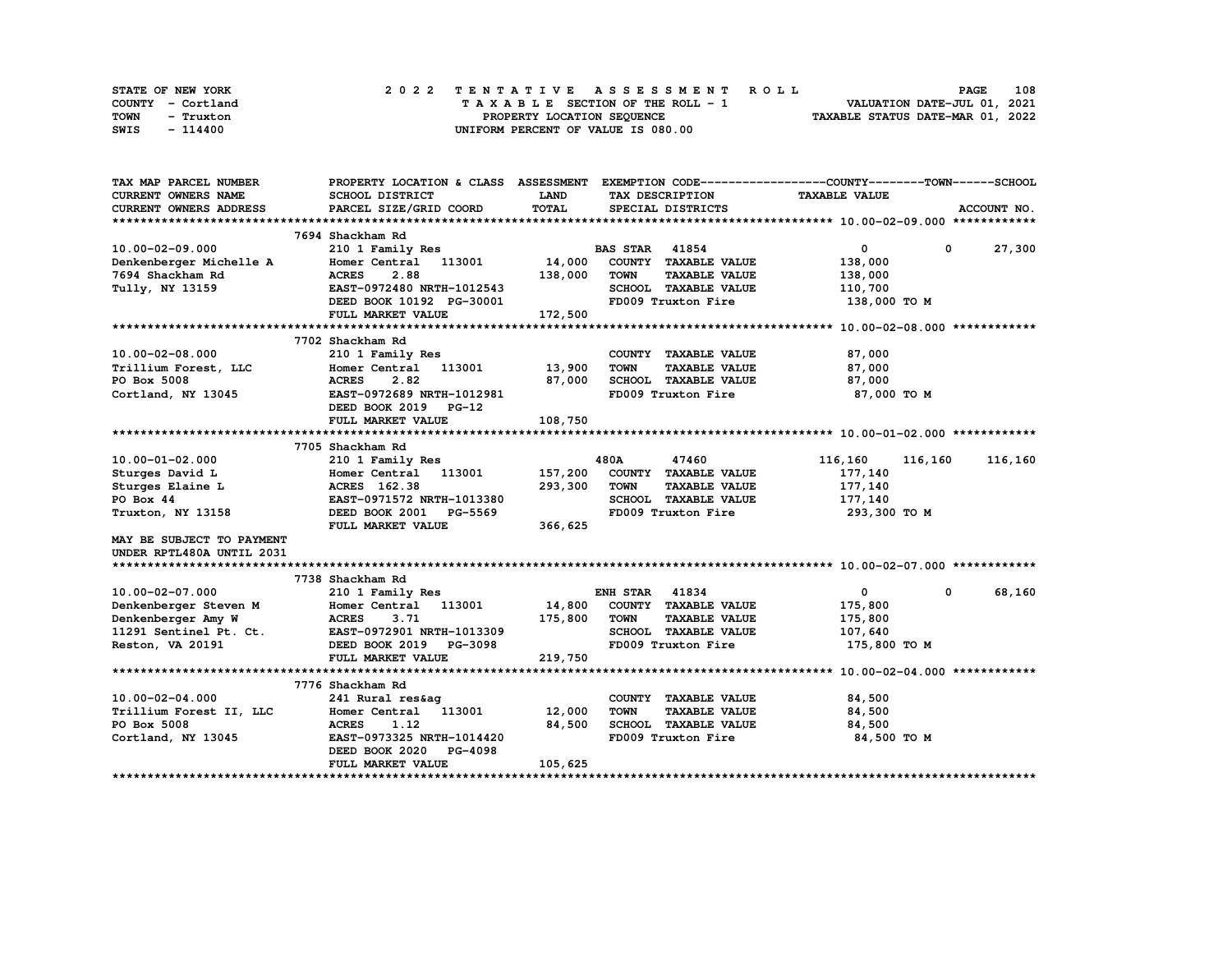| STATE OF NEW YORK | 2022 TENTATIVE ASSESSMENT ROLL     | 109<br><b>PAGE</b>               |
|-------------------|------------------------------------|----------------------------------|
| COUNTY - Cortland | TAXABLE SECTION OF THE ROLL - 1    | VALUATION DATE-JUL 01, 2021      |
| TOWN<br>- Truxton | PROPERTY LOCATION SEQUENCE         | TAXABLE STATUS DATE-MAR 01, 2022 |
| SWIS<br>- 114400  | UNIFORM PERCENT OF VALUE IS 080.00 |                                  |

| TAX MAP PARCEL NUMBER    |                                                  |             |                                     | PROPERTY LOCATION & CLASS ASSESSMENT EXEMPTION CODE-----------------COUNTY-------TOWN-----SCHOOL |
|--------------------------|--------------------------------------------------|-------------|-------------------------------------|--------------------------------------------------------------------------------------------------|
| CURRENT OWNERS NAME      | SCHOOL DISTRICT                                  | <b>LAND</b> | TAX DESCRIPTION                     | <b>TAXABLE VALUE</b>                                                                             |
| CURRENT OWNERS ADDRESS   | PARCEL SIZE/GRID COORD                           | TOTAL       | SPECIAL DISTRICTS                   | ACCOUNT NO.                                                                                      |
|                          |                                                  |             |                                     |                                                                                                  |
|                          | 7782 Shackham Rd                                 |             |                                     |                                                                                                  |
| 10.00-02-03.000          | 241 Rural res&ag                                 |             | COUNTY TAXABLE VALUE                | 49,050                                                                                           |
| Trillium Forest II, LLC  | Homer Central 113001 12,000                      |             | <b>TOWN</b><br><b>TAXABLE VALUE</b> | 49,050                                                                                           |
| PO Box 5008              | <b>ACRES</b><br>1.29                             | 49,050      | SCHOOL TAXABLE VALUE                | 49,050                                                                                           |
| Cortland, NY 13045       | EAST-0973439 NRTH-1014545                        |             | FD009 Truxton Fire                  | 49,050 TO M                                                                                      |
|                          | DEED BOOK 2020 PG-4098                           |             |                                     |                                                                                                  |
|                          |                                                  |             |                                     |                                                                                                  |
|                          | FULL MARKET VALUE                                | 61,313      |                                     |                                                                                                  |
|                          |                                                  |             |                                     |                                                                                                  |
|                          | 7794 Shackham Rd                                 |             |                                     |                                                                                                  |
| $10.00 - 02 - 02.000$    | 210 1 Family Res                                 |             | COUNTY TAXABLE VALUE                | 128,660                                                                                          |
| Coughlin John F 111      | Homer<br>ACRES<br>EAST-0<br>Homer Central 113001 | 13,700      | <b>TOWN</b><br><b>TAXABLE VALUE</b> | 128,660                                                                                          |
| 7794 Shackham Rd         | 2.67                                             | 128,660     | SCHOOL TAXABLE VALUE                | 128,660                                                                                          |
| Tully, NY 13159          | EAST-0973602 NRTH-1014741                        |             | FD009 Truxton Fire                  | 128,660 то м                                                                                     |
|                          | DEED BOOK 2019 PG-961                            |             |                                     |                                                                                                  |
|                          | FULL MARKET VALUE                                | 160,825     |                                     |                                                                                                  |
|                          |                                                  |             |                                     |                                                                                                  |
|                          | 7810 Shackham Rd                                 |             |                                     |                                                                                                  |
| 10.00-02-01.000          | 210 1 Family Res                                 |             | <b>ENH STAR 41834</b>               | $\mathbf{0}$<br>65,160<br>$\mathbf{0}$                                                           |
| Kaltenbach John E        | Homer Central 113001                             | 12,400      | COUNTY TAXABLE VALUE                | 65,160                                                                                           |
| Kaltenbach Kathryn       | <b>ACRES</b><br>1.33                             | 65,160      | <b>TOWN</b><br><b>TAXABLE VALUE</b> | 65,160                                                                                           |
| 7810 Shackham Rd         | EAST-0973666 NRTH-1014951                        |             | SCHOOL TAXABLE VALUE                | $^{\circ}$                                                                                       |
| Tully, NY 13158-9333     | DEED BOOK 366 PG-703                             |             | FD009 Truxton Fire                  | 65,160 TO M                                                                                      |
|                          | FULL MARKET VALUE                                | 81,450      |                                     |                                                                                                  |
|                          |                                                  |             |                                     |                                                                                                  |
|                          | Short Rd                                         |             |                                     |                                                                                                  |
| 29.00-01-26.110          | 322 Rural vac>10                                 |             | COUNTY TAXABLE VALUE                | 28,300                                                                                           |
|                          |                                                  |             |                                     |                                                                                                  |
| JM and JP Properties LLC | Homer Central 113001                             | 28,300      | <b>TAXABLE VALUE</b><br>TOWN        | 28,300                                                                                           |
| 1809 Pork St             | ACRES 21.34                                      | 28,300      | SCHOOL TAXABLE VALUE                | 28,300                                                                                           |
| Skaneateles, NY 13152    | EAST-0959734 NRTH-0991109                        |             | FD009 Truxton Fire                  | 28,300 то м                                                                                      |
|                          | DEED BOOK 2019 PG-5954                           |             |                                     |                                                                                                  |
|                          | FULL MARKET VALUE                                | 35,375      |                                     |                                                                                                  |
|                          |                                                  |             |                                     |                                                                                                  |
|                          | Short Rd                                         |             |                                     |                                                                                                  |
| 29.00-01-26.120          | 322 Rural vac>10                                 |             | COUNTY TAXABLE VALUE                | 23,700                                                                                           |
| Maher Edward L           | Homer Central 113001                             | 23,700      | <b>TOWN</b><br><b>TAXABLE VALUE</b> | 23,700                                                                                           |
| Maher Michael F          | ACRES 16.69                                      | 23,700      | SCHOOL TAXABLE VALUE                | 23,700                                                                                           |
| 5040 Health Camp Rd      | EAST-0959649 NRTH-0991915                        |             | FD009 Truxton Fire                  | 23,700 TO M                                                                                      |
| Homer, NY 13077-9470     | DEED BOOK 1996 PG-3500                           |             |                                     |                                                                                                  |
|                          | FULL MARKET VALUE                                | 29,625      |                                     |                                                                                                  |
|                          |                                                  |             |                                     |                                                                                                  |
|                          | Short Rd                                         |             |                                     |                                                                                                  |
| 29.00-01-26.200          | 322 Rural vac>10                                 |             | COUNTY TAXABLE VALUE                | 37,700                                                                                           |
| Canterino Todd           | 113001<br>Homer Central                          | 37,700      | <b>TOWN</b><br><b>TAXABLE VALUE</b> | 37,700                                                                                           |
| Canterino Monica         | ACRES 31.27                                      | 37,700      | SCHOOL TAXABLE VALUE                | 37,700                                                                                           |
| 4023 Pawnee Dr           | EAST-0959502 NRTH-0993117                        |             | FD009 Truxton Fire                  | 37,700 TO M                                                                                      |
| Liverpool, NY 13090      | DEED BOOK 2008 PG-3821                           |             |                                     |                                                                                                  |
|                          | FULL MARKET VALUE                                | 47,125      |                                     |                                                                                                  |
|                          |                                                  |             |                                     |                                                                                                  |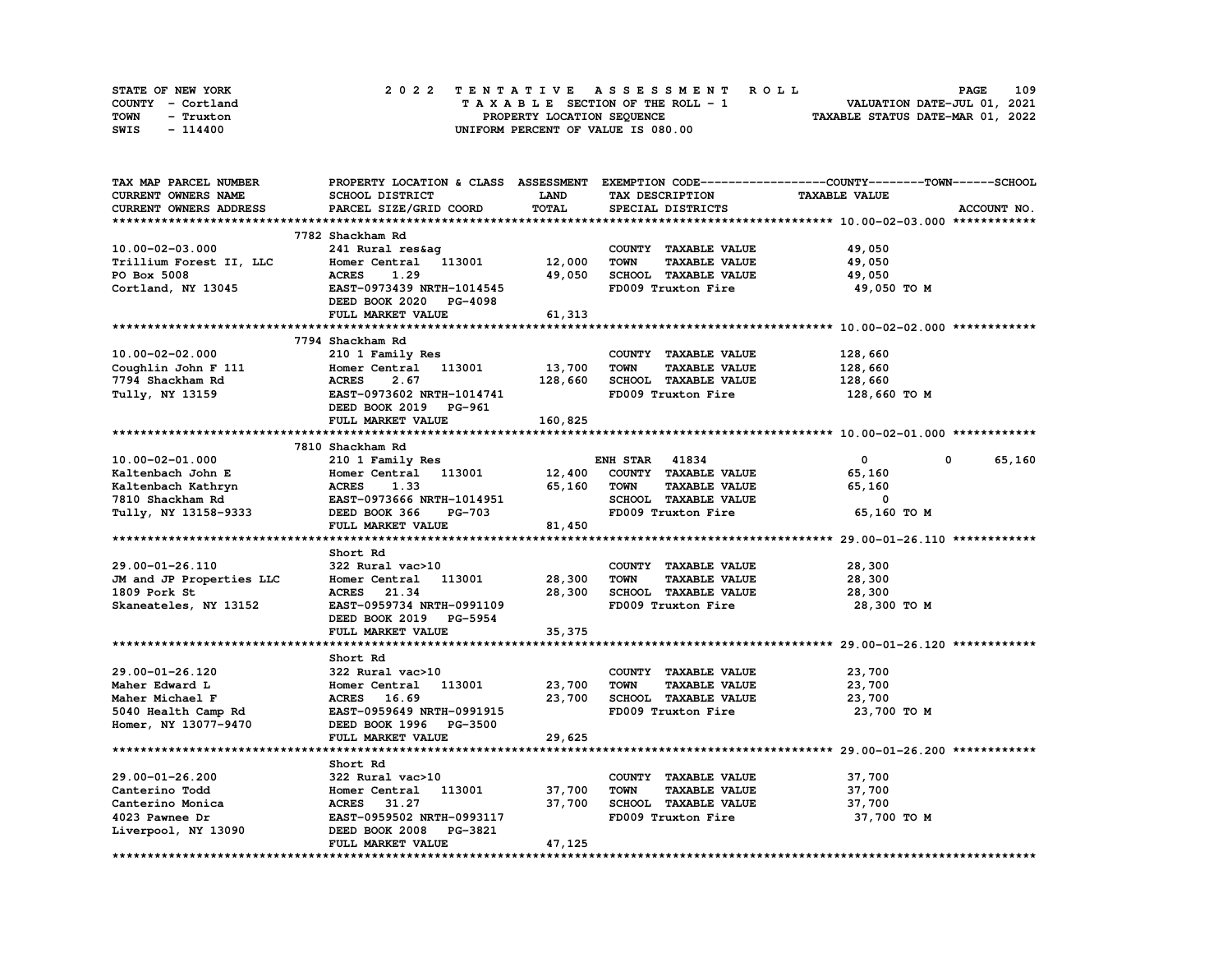| STATE OF NEW YORK | 2022 TENTATIVE ASSESSMENT ROLL     | 110<br><b>PAGE</b>               |
|-------------------|------------------------------------|----------------------------------|
| COUNTY - Cortland | TAXABLE SECTION OF THE ROLL - 1    | VALUATION DATE-JUL 01, 2021      |
| TOWN<br>- Truxton | PROPERTY LOCATION SEQUENCE         | TAXABLE STATUS DATE-MAR 01, 2022 |
| SWIS<br>- 114400  | UNIFORM PERCENT OF VALUE IS 080.00 |                                  |

| TAX MAP PARCEL NUMBER   | PROPERTY LOCATION & CLASS ASSESSMENT EXEMPTION CODE-----------------COUNTY-------TOWN------SCHOOL |             |                                     |                      |                      |
|-------------------------|---------------------------------------------------------------------------------------------------|-------------|-------------------------------------|----------------------|----------------------|
| CURRENT OWNERS NAME     | SCHOOL DISTRICT                                                                                   | <b>LAND</b> | TAX DESCRIPTION                     | <b>TAXABLE VALUE</b> |                      |
| CURRENT OWNERS ADDRESS  | PARCEL SIZE/GRID COORD                                                                            | TOTAL       | SPECIAL DISTRICTS                   |                      | ACCOUNT NO.          |
|                         |                                                                                                   |             |                                     |                      |                      |
|                         | Short Rd                                                                                          |             |                                     |                      |                      |
| 39.00-01-16.100         | 322 Rural vac>10                                                                                  |             | COUNTY TAXABLE VALUE                | 22,800               |                      |
| Custer Donald G         | Homer Central<br>113001                                                                           | 22,800      | <b>TOWN</b><br><b>TAXABLE VALUE</b> | 22,800               |                      |
| Custer Theresa L        | ACRES 15.78                                                                                       | 22,800      | SCHOOL TAXABLE VALUE                | 22,800               |                      |
| 5666 Route 20           | EAST-0961024 NRTH-0990904                                                                         |             | FD009 Truxton Fire                  |                      |                      |
|                         |                                                                                                   |             |                                     | 22,800 TO M          |                      |
| LaFayette, NY 13084     | DEED BOOK 10344 PG-79001                                                                          |             |                                     |                      |                      |
|                         | FULL MARKET VALUE                                                                                 | 28,500      |                                     |                      |                      |
|                         |                                                                                                   |             |                                     |                      |                      |
|                         | 6478 Short Rd                                                                                     |             |                                     |                      |                      |
| 39.00-01-07.000         | 260 Seasonal res                                                                                  |             | COUNTY TAXABLE VALUE                | 39,800               |                      |
| Custer Donald G         | 113001<br>Homer Central                                                                           | 29,800      | <b>TOWN</b><br><b>TAXABLE VALUE</b> | 39,800               |                      |
| Custer Theresa L        | <b>ACRES</b><br>22.80                                                                             | 39,800      | SCHOOL TAXABLE VALUE                | 39,800               |                      |
| 5666 Route 20           | EAST-0961202 NRTH-0991389                                                                         |             | FD009 Truxton Fire                  | 39,800 TO M          |                      |
| LaFayette, NY 13084     | DEED BOOK 10344 PG-79001                                                                          |             |                                     |                      |                      |
|                         | FULL MARKET VALUE                                                                                 | 49,750      |                                     |                      |                      |
|                         |                                                                                                   |             |                                     |                      |                      |
|                         | 6500 Short Rd                                                                                     |             |                                     |                      |                      |
| 39.00-01-06.000         | 260 Seasonal res                                                                                  |             | COUNTY TAXABLE VALUE                | 24,200               |                      |
| Guernsey Kevin W        | Homer Central<br>113001                                                                           | 9,200       | <b>TOWN</b><br><b>TAXABLE VALUE</b> | 24,200               |                      |
| Guernsey Kevin R        | <b>ACRES</b><br>2.10                                                                              | 24,200      | SCHOOL TAXABLE VALUE                | 24,200               |                      |
|                         |                                                                                                   |             |                                     |                      |                      |
| 5965 Route 23           | EAST-0960774 NRTH-0991605                                                                         |             | FD009 Truxton Fire                  | 24,200 TO M          |                      |
| Cincinnatus, NY 13040   | DEED BOOK 10499 PG-87001                                                                          |             |                                     |                      |                      |
|                         | FULL MARKET VALUE                                                                                 | 30,250      |                                     |                      |                      |
|                         |                                                                                                   |             |                                     |                      |                      |
|                         | 6506 Short Rd                                                                                     |             |                                     |                      |                      |
| $39.00 - 01 - 05.000$   | 270 Mfg housing                                                                                   |             | <b>BAS STAR 41854</b>               | $\mathbf{0}$         | 27,300<br>$^{\circ}$ |
| Hall Christopher L      | Homer Central 113001                                                                              | 15,400      | COUNTY TAXABLE VALUE                | 80,000               |                      |
| 6506 Short Rd           | <b>ACRES</b><br>4.33 BANKCORELOG                                                                  | 80,000      | TOWN<br><b>TAXABLE VALUE</b>        | 80,000               |                      |
| Tully, NY 13159         | EAST-0960749 NRTH-0991705                                                                         |             | SCHOOL TAXABLE VALUE                | 52,700               |                      |
|                         | DEED BOOK 10494 PG-87001                                                                          |             | FD009 Truxton Fire                  | 80,000 TO M          |                      |
|                         | FULL MARKET VALUE                                                                                 | 100,000     |                                     |                      |                      |
|                         |                                                                                                   |             |                                     |                      |                      |
|                         | 6532 Short Rd                                                                                     |             |                                     |                      |                      |
| 39.00-01-04.000         | 241 Rural res&ag                                                                                  |             | <b>BAS STAR 41854</b>               | $\mathbf 0$          | 27,300<br>0          |
| Phelps Steven C         | Homer Central 113001                                                                              | 25,900      | COUNTY TAXABLE VALUE                | 72,300               |                      |
| 6532 Short Rd           | <b>ACRES</b> 14.90                                                                                | 72,300      | <b>TOWN</b><br><b>TAXABLE VALUE</b> | 72,300               |                      |
|                         | EAST-0960756 NRTH-0992117                                                                         |             | SCHOOL TAXABLE VALUE                | 45,000               |                      |
| Cortland, NY 13045      |                                                                                                   |             |                                     |                      |                      |
|                         | DEED BOOK 10305 PG-88002                                                                          |             | FD009 Truxton Fire                  | 72,300 TO M          |                      |
|                         | FULL MARKET VALUE                                                                                 | 90,375      |                                     |                      |                      |
| *********************** | ******************************                                                                    |             |                                     |                      |                      |
|                         | 6639 Short Rd                                                                                     |             |                                     |                      |                      |
| 29.00-01-23.000         | 241 Rural res&ag                                                                                  |             | <b>BAS STAR 41854</b>               | $\mathbf 0$          | 0<br>27,300          |
| Joule Steven J          | Homer Central<br>113001                                                                           | 27,000      | COUNTY TAXABLE VALUE                | 205,300              |                      |
| 6639 Short Rd           | ACRES 14.66                                                                                       | 205,300     | <b>TOWN</b><br><b>TAXABLE VALUE</b> | 205,300              |                      |
| Tully, NY 13159-3389    | EAST-0959434 NRTH-0994364                                                                         |             | <b>SCHOOL TAXABLE VALUE</b>         | 178,000              |                      |
|                         | DEED BOOK 2011<br>PG-2677                                                                         |             | FD009 Truxton Fire                  | 205,300 TO M         |                      |
|                         | FULL MARKET VALUE                                                                                 | 256,625     |                                     |                      |                      |
|                         |                                                                                                   |             |                                     |                      |                      |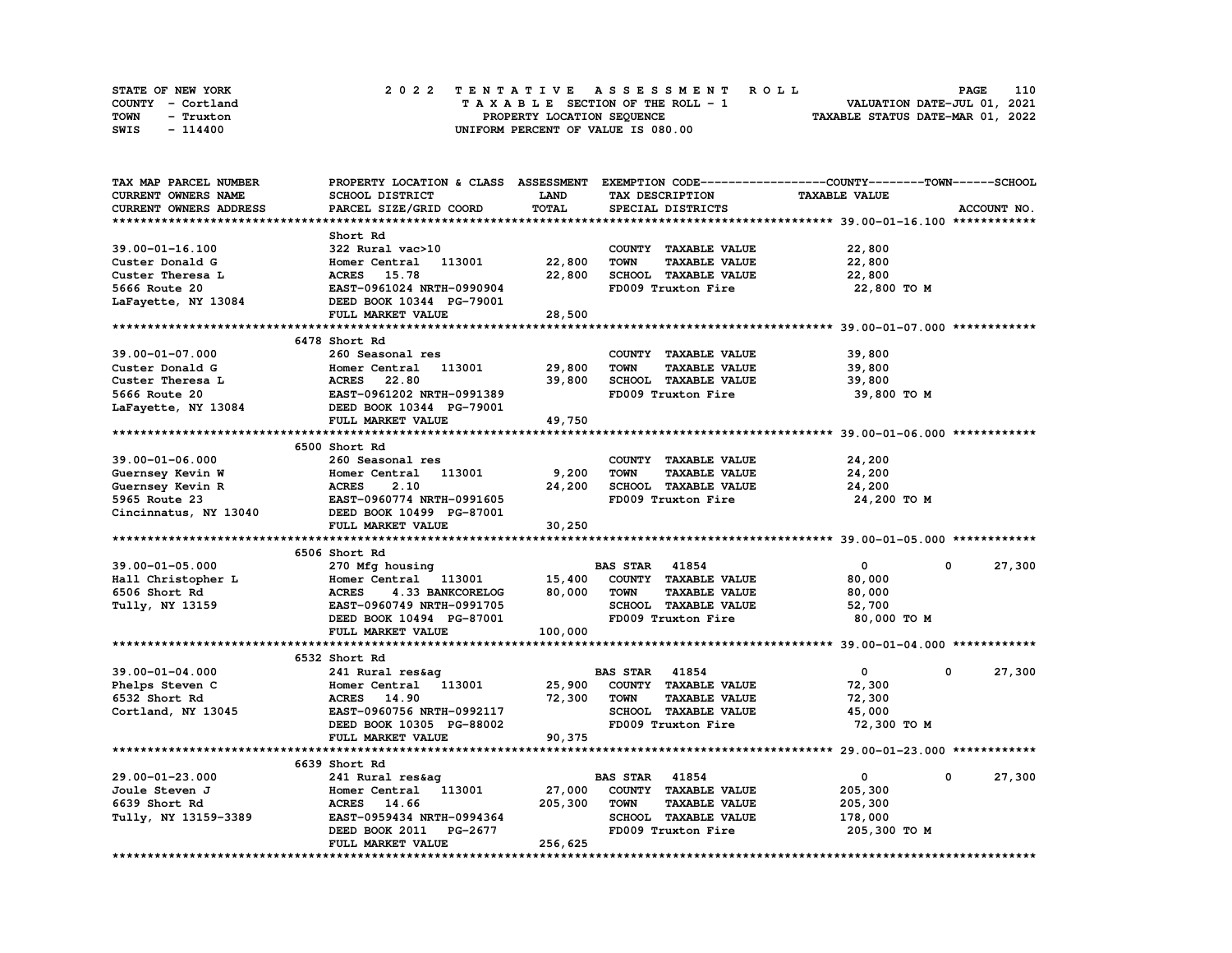| STATE OF NEW YORK | 2022 TENTATIVE ASSESSMENT ROLL     | 111<br><b>PAGE</b>               |
|-------------------|------------------------------------|----------------------------------|
| COUNTY - Cortland | TAXABLE SECTION OF THE ROLL - 1    | VALUATION DATE-JUL 01, 2021      |
| TOWN<br>- Truxton | PROPERTY LOCATION SEQUENCE         | TAXABLE STATUS DATE-MAR 01, 2022 |
| SWIS<br>- 114400  | UNIFORM PERCENT OF VALUE IS 080.00 |                                  |

| TAX MAP PARCEL NUMBER                       |                                  |              |                                     | PROPERTY LOCATION & CLASS ASSESSMENT EXEMPTION CODE----------------COUNTY-------TOWN------SCHOOL |
|---------------------------------------------|----------------------------------|--------------|-------------------------------------|--------------------------------------------------------------------------------------------------|
| <b>CURRENT OWNERS NAME</b>                  | SCHOOL DISTRICT                  | <b>LAND</b>  | TAX DESCRIPTION                     | <b>TAXABLE VALUE</b>                                                                             |
| CURRENT OWNERS ADDRESS                      | PARCEL SIZE/GRID COORD           | <b>TOTAL</b> | SPECIAL DISTRICTS                   | ACCOUNT NO.                                                                                      |
|                                             |                                  |              |                                     |                                                                                                  |
|                                             | Silverway Cir                    |              |                                     |                                                                                                  |
| 19.00-02-03.112                             | 314 Rural vac<10                 |              | COUNTY TAXABLE VALUE                | 800                                                                                              |
|                                             | Homer Central<br>113001          | 800          | <b>TAXABLE VALUE</b><br><b>TOWN</b> | 800                                                                                              |
| Pregent Mark A                              |                                  |              |                                     |                                                                                                  |
| Pregent Tammy                               | FRNT 226.11 DPTH 277.94          | 800          | SCHOOL TAXABLE VALUE                | 800                                                                                              |
| 3467 Silverway Cir                          | EAST-0964312 NRTH-1000825        |              | FD009 Truxton Fire                  | 800 TO M                                                                                         |
| Tully, NY 13159                             | DEED BOOK 2000<br>PG-1012        |              |                                     |                                                                                                  |
|                                             | FULL MARKET VALUE                | 1,000        |                                     |                                                                                                  |
|                                             |                                  |              |                                     |                                                                                                  |
|                                             | Silverway Cir                    |              |                                     |                                                                                                  |
| 19.00-02-13.000                             | 314 Rural vac<10                 |              | COUNTY TAXABLE VALUE                | 8,200                                                                                            |
| Gilcher Susan M                             | Homer Central<br>113001          | 8,200        | <b>TOWN</b><br><b>TAXABLE VALUE</b> | 8,200                                                                                            |
| c/o Susan Flacco                            | <b>ACRES</b><br>1.10             | 8,200        | SCHOOL TAXABLE VALUE                | 8,200                                                                                            |
| 14 Eagleshead Rd                            | EAST-0964159 NRTH-1000589        |              | FD009 Truxton Fire                  | 8,200 TO M                                                                                       |
| Ithaca, NY 14850                            | DEED BOOK 10336 PG-65001         |              |                                     |                                                                                                  |
|                                             | FULL MARKET VALUE                | 10,250       |                                     |                                                                                                  |
|                                             |                                  |              |                                     |                                                                                                  |
|                                             |                                  |              |                                     |                                                                                                  |
|                                             | Silverway Cir                    |              |                                     |                                                                                                  |
| 19.00-02-14.000                             | 314 Rural vac<10                 |              | COUNTY TAXABLE VALUE                | 8,200                                                                                            |
| Intermountain Management Inc. Homer Central | 113001                           | 8,200        | <b>TOWN</b><br><b>TAXABLE VALUE</b> | 8,200                                                                                            |
| Route 91                                    | <b>ACRES</b><br>1.14             | 8,200        | SCHOOL TAXABLE VALUE                | 8,200                                                                                            |
| PO Box 1001                                 | EAST-0964035 NRTH-1000734        |              | FD009 Truxton Fire                  | 8,200 TO M                                                                                       |
| Tully, NY 13159                             | DEED BOOK 2015 PG-6996           |              |                                     |                                                                                                  |
|                                             | FULL MARKET VALUE                | 10,250       |                                     |                                                                                                  |
|                                             |                                  |              |                                     |                                                                                                  |
|                                             | Silverway Cir                    |              |                                     |                                                                                                  |
| 19.00-02-22.000                             | 314 Rural vac<10                 |              | COUNTY TAXABLE VALUE                | 8,200                                                                                            |
| Intermountain Management Inc.               | 113001<br>Homer Central          | 8,200        | <b>TOWN</b><br><b>TAXABLE VALUE</b> | 8,200                                                                                            |
| Boreas Pass                                 | <b>ACRES</b><br>1.06             | 8,200        | SCHOOL TAXABLE VALUE                | 8,200                                                                                            |
| PO Box 1001                                 | EAST-0964632 NRTH-1000815        |              | FD009 Truxton Fire                  | 8,200 TO M                                                                                       |
|                                             | DEED BOOK 2015                   |              |                                     |                                                                                                  |
| Tully, NY 13159                             | PG-6997                          |              |                                     |                                                                                                  |
|                                             | FULL MARKET VALUE                | 10,250       |                                     |                                                                                                  |
|                                             |                                  |              |                                     |                                                                                                  |
|                                             | Silverway Cir                    |              |                                     |                                                                                                  |
| $19.00 - 02 - 23.000$                       | 314 Rural vac<10                 |              | COUNTY TAXABLE VALUE                | 8,200                                                                                            |
| Hoke Michael                                | 113001<br>Homer Central          | 8,200        | <b>TOWN</b><br><b>TAXABLE VALUE</b> | 8,200                                                                                            |
| Hoke Teresa L                               | <b>ACRES</b><br>1.07             | 8,200        | SCHOOL TAXABLE VALUE                | 8,200                                                                                            |
| 3468 Silverway Cir                          | EAST-0964741 NRTH-1000539        |              | FD009 Truxton Fire                  | 8,200 TO M                                                                                       |
| Tully, NY 13159-9620                        | DEED BOOK 1995 PG-5272           |              |                                     |                                                                                                  |
|                                             | FULL MARKET VALUE                | 10,250       |                                     |                                                                                                  |
|                                             |                                  |              |                                     |                                                                                                  |
|                                             | 3452 Silverway Cir               |              |                                     |                                                                                                  |
| 19.00-02-15.000                             | 210 1 Family Res                 |              | <b>BAS STAR</b><br>41854            | $\mathbf 0$<br>0<br>27,300                                                                       |
|                                             | Homer Central<br>113001          | 12,800       | COUNTY TAXABLE VALUE                |                                                                                                  |
| Hatch Stephen D                             |                                  |              |                                     | 84,000                                                                                           |
| 3452 Silverway Cir                          | <b>ACRES</b><br>1.68 BANK WELLS  | 84,000       | <b>TOWN</b><br><b>TAXABLE VALUE</b> | 84,000                                                                                           |
| Tully, NY 13159                             | EAST-0963998 NRTH-1001057        |              | SCHOOL TAXABLE VALUE                | 56,700                                                                                           |
|                                             | DEED BOOK 2012<br><b>PG-8323</b> |              | FD009 Truxton Fire                  | 84,000 TO M                                                                                      |
|                                             | FULL MARKET VALUE                | 105,000      |                                     |                                                                                                  |
|                                             |                                  |              |                                     | ***********************                                                                          |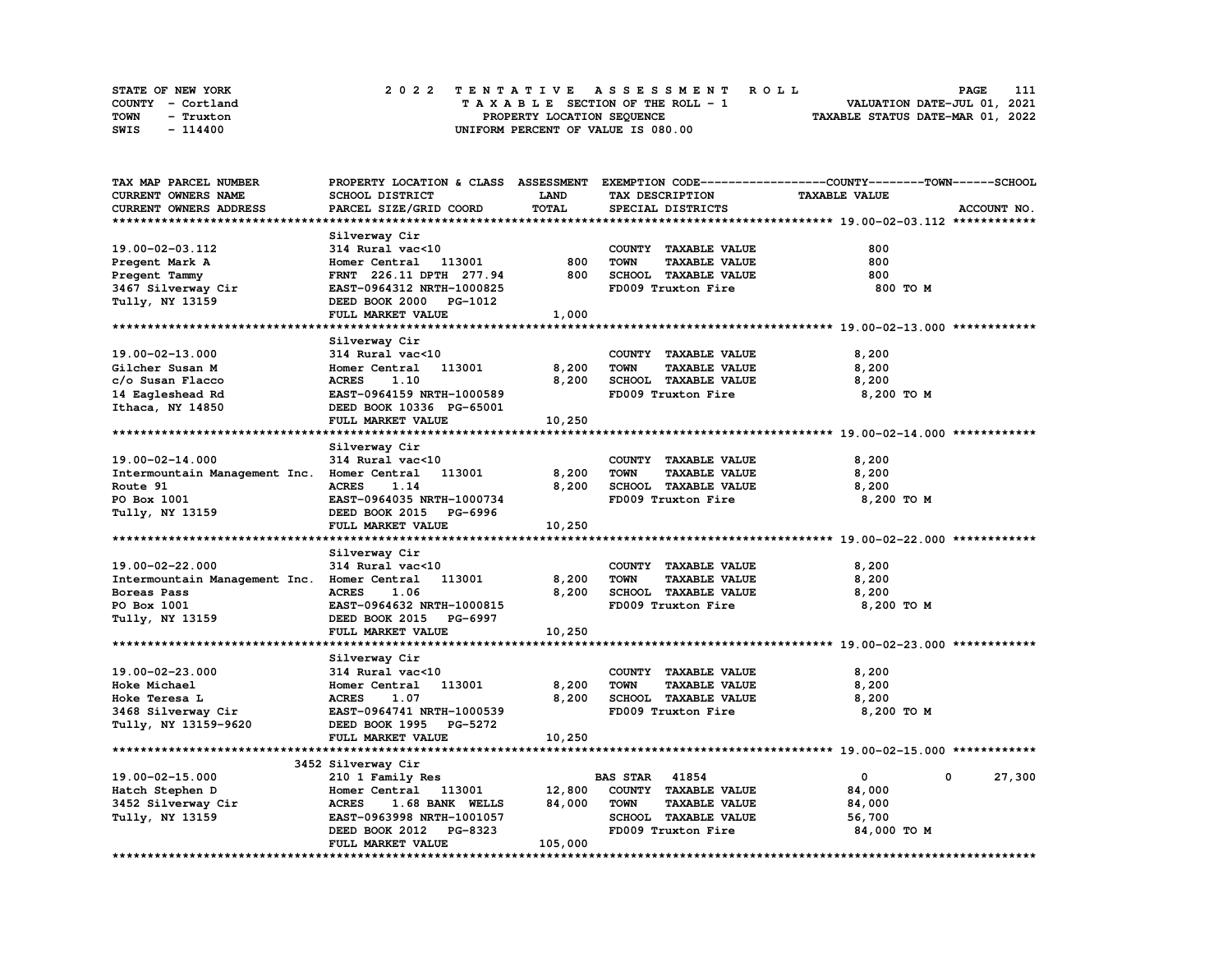| STATE OF NEW YORK | 2022 TENTATIVE ASSESSMENT ROLL     | 112<br><b>PAGE</b>               |
|-------------------|------------------------------------|----------------------------------|
| COUNTY - Cortland | TAXABLE SECTION OF THE ROLL - 1    | VALUATION DATE-JUL 01, 2021      |
| TOWN<br>- Truxton | PROPERTY LOCATION SEQUENCE         | TAXABLE STATUS DATE-MAR 01, 2022 |
| SWIS<br>- 114400  | UNIFORM PERCENT OF VALUE IS 080.00 |                                  |

| TAX MAP PARCEL NUMBER     | PROPERTY LOCATION & CLASS ASSESSMENT EXEMPTION CODE----------------COUNTY-------TOWN-----SCHOOL |         |                       |                      |                      |            |             |
|---------------------------|-------------------------------------------------------------------------------------------------|---------|-----------------------|----------------------|----------------------|------------|-------------|
| CURRENT OWNERS NAME       | SCHOOL DISTRICT                                                                                 | LAND    |                       | TAX DESCRIPTION      | <b>TAXABLE VALUE</b> |            |             |
| CURRENT OWNERS ADDRESS    | PARCEL SIZE/GRID COORD                                                                          | TOTAL   |                       | SPECIAL DISTRICTS    |                      |            | ACCOUNT NO. |
|                           |                                                                                                 |         |                       |                      |                      |            |             |
|                           | 3467 Silverway Cir                                                                              |         |                       |                      |                      |            |             |
| 19.00-02-21.000           | 210 1 Family Res                                                                                |         | <b>BAS STAR 41854</b> |                      | 0                    | 0          | 27,300      |
| Pregent Mark A            | Homer Central 113001                                                                            | 12,000  |                       | COUNTY TAXABLE VALUE | 131,700              |            |             |
| Pregent Tammy             | 1.00<br><b>ACRES</b>                                                                            | 131,700 | <b>TOWN</b>           | <b>TAXABLE VALUE</b> | 131,700              |            |             |
| 3467 Silverway Cir        | EAST-0964481 NRTH-1000810                                                                       |         |                       | SCHOOL TAXABLE VALUE | 104,400              |            |             |
| Tully, NY 13159-9620      | DEED BOOK 1998 PG-3892                                                                          |         |                       | FD009 Truxton Fire   | 131,700 TO M         |            |             |
|                           | FULL MARKET VALUE                                                                               | 164,625 |                       |                      |                      |            |             |
|                           |                                                                                                 |         |                       |                      |                      |            |             |
|                           | 3468 Silverway Cir                                                                              |         |                       |                      |                      |            |             |
| 19.00-02-24.000           | 210 1 Family Res                                                                                |         | <b>BAS STAR 41854</b> |                      | $\mathbf{o}$         | $^{\circ}$ | 27,300      |
| Hoke Michael R            | 113001<br>Homer Central                                                                         | 12,100  |                       | COUNTY TAXABLE VALUE | 113,800              |            |             |
| Hoke Teresa L             | <b>ACRES</b><br>1.02                                                                            | 113,800 | <b>TOWN</b>           | <b>TAXABLE VALUE</b> | 113,800              |            |             |
| 3468 Silverway Cir        | EAST-0964556 NRTH-1000497                                                                       |         |                       | SCHOOL TAXABLE VALUE | 86,500               |            |             |
| Tully, NY 13159           | DEED BOOK 569<br>PG-165                                                                         |         |                       | FD009 Truxton Fire   | 113,800 TO M         |            |             |
|                           | FULL MARKET VALUE                                                                               | 142,250 |                       |                      |                      |            |             |
|                           |                                                                                                 |         |                       |                      |                      |            |             |
|                           | Singleton Rd                                                                                    |         |                       |                      |                      |            |             |
| 40.00-01-49.120           | 314 Rural vac<10                                                                                |         |                       | COUNTY TAXABLE VALUE | 10,300               |            |             |
| O'Donnell Francis P       | Homer Central<br>113001                                                                         | 10,300  | <b>TOWN</b>           | <b>TAXABLE VALUE</b> | 10,300               |            |             |
| 3851 Route 13             | <b>ACRES</b><br>3.20                                                                            | 10,300  |                       | SCHOOL TAXABLE VALUE | 10,300               |            |             |
| Truxton, NY 13158         | EAST-0972993 NRTH-0984198                                                                       |         |                       | FD009 Truxton Fire   | 10,300 то м          |            |             |
|                           | DEED BOOK 1999 PG-1072                                                                          |         |                       |                      |                      |            |             |
|                           | FULL MARKET VALUE                                                                               | 12,875  |                       |                      |                      |            |             |
|                           |                                                                                                 |         |                       |                      |                      |            |             |
|                           | Singleton Rd                                                                                    |         |                       |                      |                      |            |             |
| $50.00 - 01 - 07.000 - 2$ | 837 Cell Tower                                                                                  |         |                       | COUNTY TAXABLE VALUE | 159,500              |            |             |
| Global Towers, LLC        | Homer Central<br>113001                                                                         | 8,000   | <b>TOWN</b>           | <b>TAXABLE VALUE</b> | 159,500              |            |             |
| C/O Property Tax Dept     | <b>ACRES</b><br>0.01                                                                            | 159,500 |                       | SCHOOL TAXABLE VALUE | 159,500              |            |             |
| PO Box 723597             | EAST-0970864 NRTH-0982272                                                                       |         |                       | FD009 Truxton Fire   | 159,500 то м         |            |             |
| Atlanta, GA 31139         | FULL MARKET VALUE                                                                               | 199,375 |                       |                      |                      |            |             |
|                           |                                                                                                 |         |                       |                      |                      |            |             |
|                           | Singleton Rd                                                                                    |         |                       |                      |                      |            |             |
| $50.00 - 01 - 25.000$     | 105 Vac farmland                                                                                |         |                       | COUNTY TAXABLE VALUE | 64,100               |            |             |
| O'Donnell Matthew E       | Homer Central<br>113001                                                                         | 64,100  | <b>TOWN</b>           | <b>TAXABLE VALUE</b> | 64,100               |            |             |
| 3887 Route 13             | <b>ACRES</b><br>75.00                                                                           | 64,100  |                       | SCHOOL TAXABLE VALUE | 64,100               |            |             |
| Truxton, NY 13158         | EAST-0973469 NRTH-0982760                                                                       |         |                       | FD009 Truxton Fire   | 64,100 TO M          |            |             |
|                           | DEED BOOK 1999 PG-1074                                                                          |         |                       |                      |                      |            |             |
|                           | FULL MARKET VALUE                                                                               | 80,125  |                       |                      |                      |            |             |
|                           |                                                                                                 |         |                       |                      |                      |            |             |
|                           | 3907 Singleton Rd                                                                               |         |                       |                      |                      |            |             |
| $50.00 - 01 - 07.000$     | 105 Vac farmland                                                                                |         | AG-CEILING 41720      |                      | 109,418              | 109,418    | 109,418     |
| Young Kathleen L          | 113001<br>Homer Central                                                                         | 408,300 |                       | COUNTY TAXABLE VALUE | 298,882              |            |             |
| Young Ernest W            | ACRES 418.50                                                                                    | 408,300 | TOWN                  | <b>TAXABLE VALUE</b> | 298,882              |            |             |
| 2823 Route 13             | EAST-0970864 NRTH-0982272                                                                       |         |                       | SCHOOL TAXABLE VALUE | 298,882              |            |             |
| Cortland, NY 13045-9778   | DEED BOOK 323, 2 PG-700, 2                                                                      |         |                       | FD009 Truxton Fire   | 408,300 TO M         |            |             |
|                           | FULL MARKET VALUE                                                                               | 510,375 |                       |                      |                      |            |             |
| MAY BE SUBJECT TO PAYMENT |                                                                                                 |         |                       |                      |                      |            |             |
| UNDER AGDIST LAW TIL 2026 |                                                                                                 |         |                       |                      |                      |            |             |
| *****************         |                                                                                                 |         |                       |                      |                      |            |             |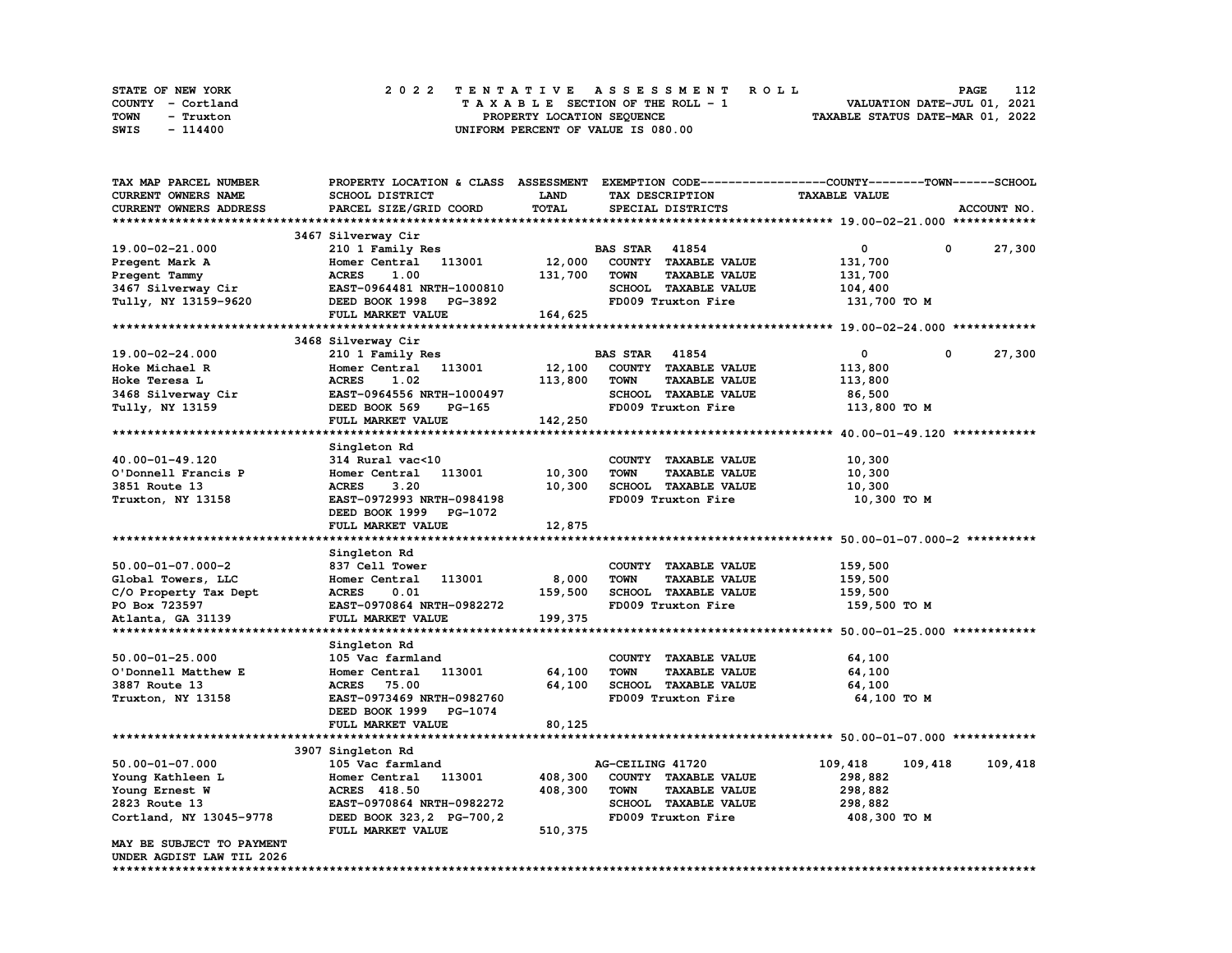| STATE OF NEW YORK |           |                            |  | 2022 TENTATIVE ASSESSMENT ROLL |  |  |  |  |  |                                    |  |  |  |  |  |  |  |  | PAGE                        | 113 |
|-------------------|-----------|----------------------------|--|--------------------------------|--|--|--|--|--|------------------------------------|--|--|--|--|--|--|--|--|-----------------------------|-----|
| COUNTY - Cortland |           |                            |  |                                |  |  |  |  |  | TAXABLE SECTION OF THE ROLL - 1    |  |  |  |  |  |  |  |  | VALUATION DATE-JUL 01, 2021 |     |
| TOWN              | - Truxton | PROPERTY LOCATION SEQUENCE |  |                                |  |  |  |  |  | TAXABLE STATUS DATE-MAR 01, 2022   |  |  |  |  |  |  |  |  |                             |     |
| SWIS              | - 114400  |                            |  |                                |  |  |  |  |  | UNIFORM PERCENT OF VALUE IS 080.00 |  |  |  |  |  |  |  |  |                             |     |

| TAX MAP PARCEL NUMBER         | PROPERTY LOCATION & CLASS ASSESSMENT EXEMPTION CODE-----------------COUNTY-------TOWN------SCHOOL |             |                       |                      |                      |             |             |
|-------------------------------|---------------------------------------------------------------------------------------------------|-------------|-----------------------|----------------------|----------------------|-------------|-------------|
| CURRENT OWNERS NAME           | <b>SCHOOL DISTRICT</b>                                                                            | <b>LAND</b> |                       | TAX DESCRIPTION      | <b>TAXABLE VALUE</b> |             |             |
| <b>CURRENT OWNERS ADDRESS</b> | PARCEL SIZE/GRID COORD                                                                            | TOTAL       |                       | SPECIAL DISTRICTS    |                      |             | ACCOUNT NO. |
|                               |                                                                                                   |             |                       |                      |                      |             |             |
|                               | 4005 Singleton Rd                                                                                 |             |                       |                      |                      |             |             |
| 40.00-01-49.110               | 241 Rural res&ag                                                                                  |             | <b>BAS STAR 41854</b> |                      | $\mathbf{0}$         | $\mathbf 0$ | 27,300      |
| Garrett Brian J               | Homer Central<br>113001                                                                           | 52,300      |                       | COUNTY TAXABLE VALUE | 197,800              |             |             |
| 4005 Singleton Rd             | ACRES 43.00                                                                                       | 197,800     | <b>TOWN</b>           | <b>TAXABLE VALUE</b> | 197,800              |             |             |
| Truxton, NY 13158             | EAST-0973360 NRTH-0985150                                                                         |             |                       | SCHOOL TAXABLE VALUE | 170,500              |             |             |
|                               |                                                                                                   |             |                       |                      |                      |             |             |
|                               | DEED BOOK 2012 PG-4778                                                                            |             |                       | FD009 Truxton Fire   | 197,800 TO M         |             |             |
|                               | FULL MARKET VALUE                                                                                 | 247,250     |                       |                      |                      |             |             |
|                               |                                                                                                   |             |                       |                      |                      |             |             |
|                               | 4023 Singleton Rd                                                                                 |             |                       |                      |                      |             |             |
| 40.00-01-49.200               | 270 Mfg housing                                                                                   |             | <b>ENH STAR 41834</b> |                      | $\mathbf{0}$         | 0           | 68,160      |
| Dockstater Dirk               | Homer Central 113001                                                                              | 12,700      |                       | COUNTY TAXABLE VALUE | 78,100               |             |             |
| 4035 Singleton Rd             | <b>ACRES</b><br>1.65                                                                              | 78,100      | <b>TOWN</b>           | <b>TAXABLE VALUE</b> | 78,100               |             |             |
| Truxton, NY 13158             | EAST-0974146 NRTH-0984777                                                                         |             |                       | SCHOOL TAXABLE VALUE | 9,940                |             |             |
|                               | DEED BOOK 2018 PG-4854                                                                            |             |                       | FD009 Truxton Fire   | 78,100 TO M          |             |             |
|                               | FULL MARKET VALUE                                                                                 | 97,625      |                       |                      |                      |             |             |
|                               |                                                                                                   |             |                       |                      |                      |             |             |
|                               | 4035 Singleton Rd                                                                                 |             |                       |                      |                      |             |             |
| 40.00-01-50.000               | 210 1 Family Res                                                                                  |             | <b>BAS STAR</b> 41854 |                      | $^{\circ}$           | 0           | 27,300      |
| Dockstater Dirk               | Homer Central 113001                                                                              | 14,200      |                       | COUNTY TAXABLE VALUE | 89,800               |             |             |
| 4035 Singleton Rd             | 3.10 BANKCORELOG<br><b>ACRES</b>                                                                  | 89,800      | <b>TOWN</b>           | <b>TAXABLE VALUE</b> | 89,800               |             |             |
| Truxton, NY 13158             | EAST-0974372 NRTH-0984864                                                                         |             |                       | SCHOOL TAXABLE VALUE | 62,500               |             |             |
|                               | DEED BOOK 10187 PG-24002                                                                          |             |                       | FD009 Truxton Fire   | 89,800 TO M          |             |             |
|                               | FULL MARKET VALUE                                                                                 | 112,250     |                       |                      |                      |             |             |
|                               |                                                                                                   |             |                       |                      |                      |             |             |
|                               | South Hill Rd                                                                                     |             |                       |                      |                      |             |             |
| 40.00-01-54.120               | 314 Rural vac<10                                                                                  |             |                       | COUNTY TAXABLE VALUE | 3,200                |             |             |
|                               |                                                                                                   | 3,200       | <b>TOWN</b>           |                      |                      |             |             |
| Austin Jeffrey A              | Homer Central 113001                                                                              |             |                       | <b>TAXABLE VALUE</b> | 3,200                |             |             |
| Austin Stacey F               | FRNT 160.00 DPTH 110.00                                                                           | 3,200       |                       | SCHOOL TAXABLE VALUE | 3,200                |             |             |
| 4162 Crains Mills Rd          | EAST-0975585 NRTH-0987812                                                                         |             |                       | FD009 Truxton Fire   | 3,200 TO M           |             |             |
| Truxton, NY 13158             | DEED BOOK 2016 PG-3210                                                                            |             |                       |                      |                      |             |             |
|                               | FULL MARKET VALUE                                                                                 | 4,000       |                       |                      |                      |             |             |
|                               |                                                                                                   |             |                       |                      |                      |             |             |
|                               | South Hill Rd                                                                                     |             |                       |                      |                      |             |             |
| $50.00 - 01 - 01.100$         | 322 Rural vac>10                                                                                  |             |                       | COUNTY TAXABLE VALUE | 67,500               |             |             |
| Dockstater David              | Homer Central<br>113001                                                                           | 67,500      | <b>TOWN</b>           | <b>TAXABLE VALUE</b> | 67,500               |             |             |
| Dockstater Ronna              | <b>ACRES</b><br>71.88                                                                             | 67,500      |                       | SCHOOL TAXABLE VALUE | 67,500               |             |             |
| 1140 Lawrence Dr              | EAST-0974466 NRTH-0983239                                                                         |             |                       | FD009 Truxton Fire   | 67,500 TO M          |             |             |
| Fort Collins, CO 80521        | DEED BOOK 2008 PG-4259                                                                            |             |                       |                      |                      |             |             |
|                               | FULL MARKET VALUE                                                                                 | 84,375      |                       |                      |                      |             |             |
|                               |                                                                                                   |             |                       |                      |                      |             |             |
|                               | South Hill Rd                                                                                     |             |                       |                      |                      |             |             |
| 50.00-01-01.200               | 105 Vac farmland                                                                                  |             | AG-CEILING 41720      |                      | 20,969               | 20,969      | 20,969      |
| Murray Leonard                | 113001<br>Homer Central                                                                           | 34,500      |                       | COUNTY TAXABLE VALUE | 13,531               |             |             |
| Murray Cecilia                | ACRES 23.46                                                                                       | 34,500      | <b>TOWN</b>           | <b>TAXABLE VALUE</b> | 13,531               |             |             |
| 5229 Cheningo Rd              | EAST-0975204 NRTH-0983208                                                                         |             |                       | SCHOOL TAXABLE VALUE | 13,531               |             |             |
|                               | DEED BOOK 2014 PG-4322                                                                            |             |                       | FD009 Truxton Fire   | 34,500 TO M          |             |             |
| Truxton, NY 13158             | FULL MARKET VALUE                                                                                 | 43,125      |                       |                      |                      |             |             |
|                               |                                                                                                   |             |                       |                      |                      |             |             |
| MAY BE SUBJECT TO PAYMENT     |                                                                                                   |             |                       |                      |                      |             |             |
| UNDER AGDIST LAW TIL 2026     |                                                                                                   |             |                       |                      |                      |             |             |
|                               |                                                                                                   |             |                       |                      |                      |             |             |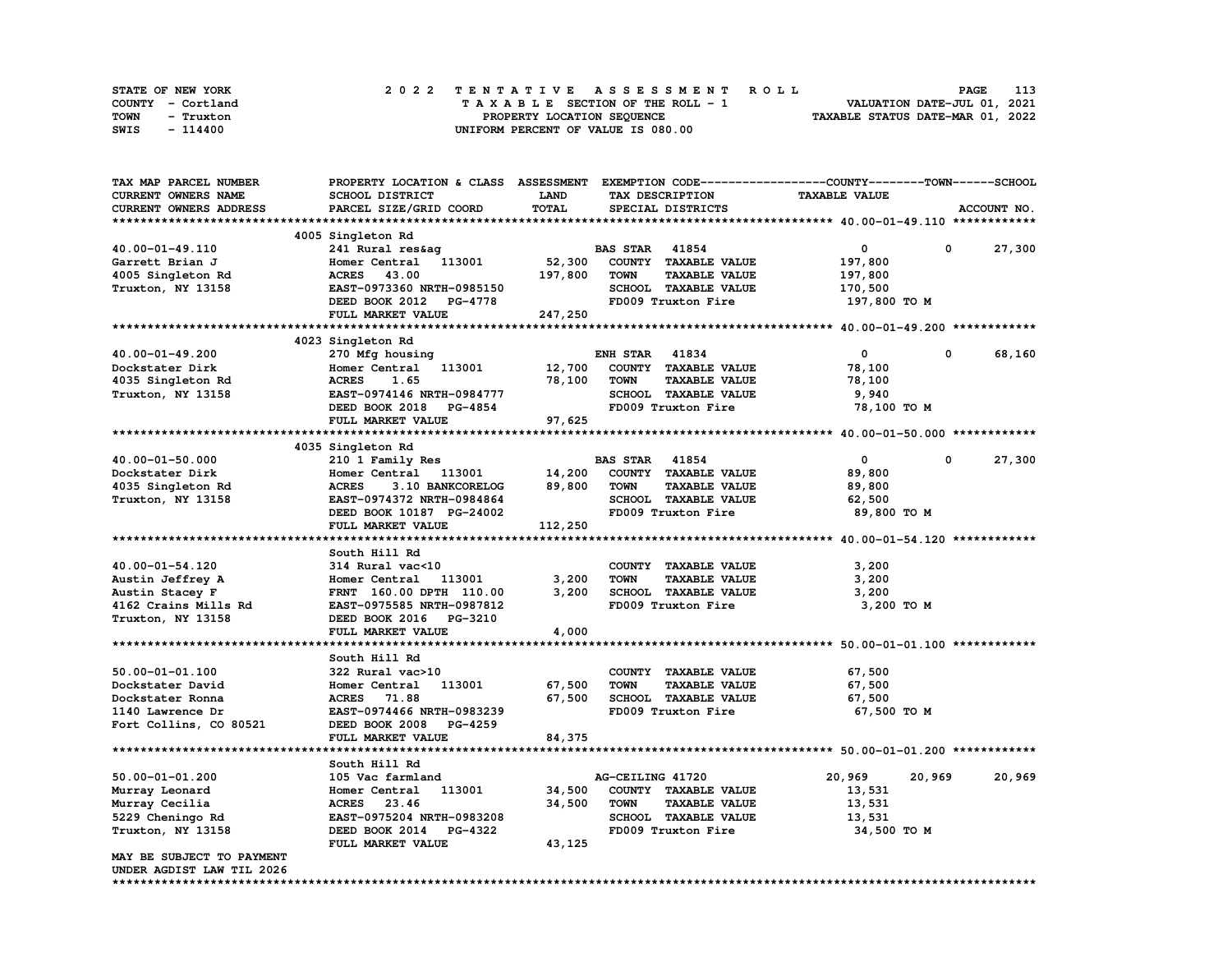| STATE OF NEW YORK | 2022 TENTATIVE ASSESSMENT ROLL     | 114<br>PAGE                      |
|-------------------|------------------------------------|----------------------------------|
| COUNTY - Cortland | TAXABLE SECTION OF THE ROLL - 1    | VALUATION DATE-JUL 01, 2021      |
| TOWN<br>- Truxton | PROPERTY LOCATION SEQUENCE         | TAXABLE STATUS DATE-MAR 01, 2022 |
| SWIS<br>$-114400$ | UNIFORM PERCENT OF VALUE IS 080.00 |                                  |

| TAX MAP PARCEL NUMBER         |                                  |              | PROPERTY LOCATION & CLASS ASSESSMENT EXEMPTION CODE----------------COUNTY-------TOWN-----SCHOOL |                      |             |
|-------------------------------|----------------------------------|--------------|-------------------------------------------------------------------------------------------------|----------------------|-------------|
| CURRENT OWNERS NAME           | <b>SCHOOL DISTRICT</b>           | LAND         | TAX DESCRIPTION                                                                                 | <b>TAXABLE VALUE</b> |             |
| <b>CURRENT OWNERS ADDRESS</b> | PARCEL SIZE/GRID COORD           | <b>TOTAL</b> | SPECIAL DISTRICTS                                                                               |                      | ACCOUNT NO. |
|                               |                                  |              |                                                                                                 |                      |             |
|                               | South Hill Rd                    |              |                                                                                                 |                      |             |
| $50.00 - 01 - 05.200$         | 105 Vac farmland                 |              | AG-CEILING 41720                                                                                | 22,017<br>22,017     | 22,017      |
| Bush Ronald                   | Homer Central<br>113001          | 31,200       | COUNTY TAXABLE VALUE                                                                            | 9,183                |             |
| Neadom Cassandra              | <b>ACRES</b><br>22.86            | 31,200       | <b>TOWN</b><br><b>TAXABLE VALUE</b>                                                             | 9,183                |             |
| 5908 South Hill Rd            | EAST-0976925 NRTH-0982056        |              | SCHOOL TAXABLE VALUE                                                                            | 9,183                |             |
| Truxton, NY 13158             | DEED BOOK 2020<br><b>PG-3034</b> |              | FD009 Truxton Fire                                                                              | 31,200 TO M          |             |
|                               | FULL MARKET VALUE                | 39,000       |                                                                                                 |                      |             |
| MAY BE SUBJECT TO PAYMENT     |                                  |              |                                                                                                 |                      |             |
| UNDER AGDIST LAW TIL 2026     |                                  |              |                                                                                                 |                      |             |
|                               |                                  |              |                                                                                                 |                      |             |
|                               | South Hill Rd                    |              |                                                                                                 |                      |             |
| $50.00 - 01 - 20.200$         | 260 Seasonal res                 |              | AG-CEILING 41720                                                                                | 50,105<br>50,105     | 50,105      |
| Gang Living Trust             | 113001<br>Homer Central          | 182,400      | COUNTY TAXABLE VALUE                                                                            | 160,495              |             |
| 132 Chatham Rd                | <b>ACRES</b> 175.70              | 210,600      | <b>TOWN</b><br><b>TAXABLE VALUE</b>                                                             |                      |             |
|                               |                                  |              |                                                                                                 | 160,495              |             |
| Syracuse, NY 13203            | EAST-0978459 NRTH-0977525        |              | SCHOOL TAXABLE VALUE                                                                            | 160,495              |             |
|                               | DEED BOOK 2021<br><b>PG-4158</b> |              | FD009 Truxton Fire                                                                              | 210,600 TO M         |             |
| MAY BE SUBJECT TO PAYMENT     | FULL MARKET VALUE                | 263,250      |                                                                                                 |                      |             |
| UNDER AGDIST LAW TIL 2026     |                                  |              |                                                                                                 |                      |             |
|                               |                                  |              |                                                                                                 |                      |             |
|                               | 5759 South Hill Rd               |              |                                                                                                 |                      |             |
| $50.00 - 01 - 20.100$         | 105 Vac farmland                 |              | AG-CEILING 41720                                                                                | 40,642<br>40,642     | 40,642      |
| Rodriquez Gang Heidi G        | 113001<br>Homer Central          | 172,100      | COUNTY TAXABLE VALUE                                                                            | 131,458              |             |
| 2566 Cemetery Rd              | <b>ACRES</b> 182.80              | 172,100      | <b>TOWN</b><br><b>TAXABLE VALUE</b>                                                             | 131,458              |             |
| Fabius, NY 13063              | EAST-0977511 NRTH-0979467        |              | SCHOOL TAXABLE VALUE                                                                            | 131,458              |             |
|                               | DEED BOOK 10240 PG-20002         |              | FD009 Truxton Fire                                                                              | 172,100 TO M         |             |
| MAY BE SUBJECT TO PAYMENT     | FULL MARKET VALUE                | 215, 125     |                                                                                                 |                      |             |
| UNDER AGDIST LAW TIL 2026     |                                  |              |                                                                                                 |                      |             |
|                               |                                  |              |                                                                                                 |                      |             |
|                               | 5908 South Hill Rd               |              |                                                                                                 |                      |             |
| $50.00 - 01 - 03.100$         | 113 Cattle farm                  |              | AG-CEILING 41720                                                                                | 114,953<br>114,953   | 114,953     |
| Bush Ronald                   | Homer Central<br>113001          | 260,100      | COUNTY TAXABLE VALUE                                                                            | 246,147              |             |
| Neadom Cassandra              | ACRES 236.19                     | 361,100      | <b>TOWN</b><br><b>TAXABLE VALUE</b>                                                             | 246,147              |             |
| 5908 South Hill Rd            | EAST-0978477 NRTH-0983044        |              | SCHOOL TAXABLE VALUE                                                                            | 246,147              |             |
| Truxton, NY 13158             | DEED BOOK 2020<br>PG-3034        |              | FD009 Truxton Fire                                                                              | 361,100 TO M         |             |
|                               | FULL MARKET VALUE                | 451,375      |                                                                                                 |                      |             |
| MAY BE SUBJECT TO PAYMENT     |                                  |              |                                                                                                 |                      |             |
| UNDER AGDIST LAW TIL 2026     |                                  |              |                                                                                                 |                      |             |
|                               |                                  |              |                                                                                                 |                      |             |
|                               | 6026 South Hill Rd               |              |                                                                                                 |                      |             |
| 40.00-01-51.112               | 270 Mfg housing                  |              | 41854<br><b>BAS STAR</b>                                                                        | $\mathbf{0}$<br>0    | 27,300      |
| Bartholomew Bryan S           | Homer Central<br>113001          | 12,000       | COUNTY TAXABLE VALUE                                                                            | 51,400               |             |
| 6026 South Hill Rd            | <b>ACRES</b><br>1.00 BANKCORELOG | 51,400       | <b>TOWN</b><br><b>TAXABLE VALUE</b>                                                             | 51,400               |             |
| Truxton, NY 13158             | EAST-0975351 NRTH-0984206        |              | <b>SCHOOL TAXABLE VALUE</b>                                                                     | 24,100               |             |
|                               | DEED BOOK 10184 PG-14001         |              | FD009 Truxton Fire                                                                              | 51,400 TO M          |             |
|                               | FULL MARKET VALUE                | 64,250       |                                                                                                 |                      |             |
|                               |                                  |              |                                                                                                 |                      |             |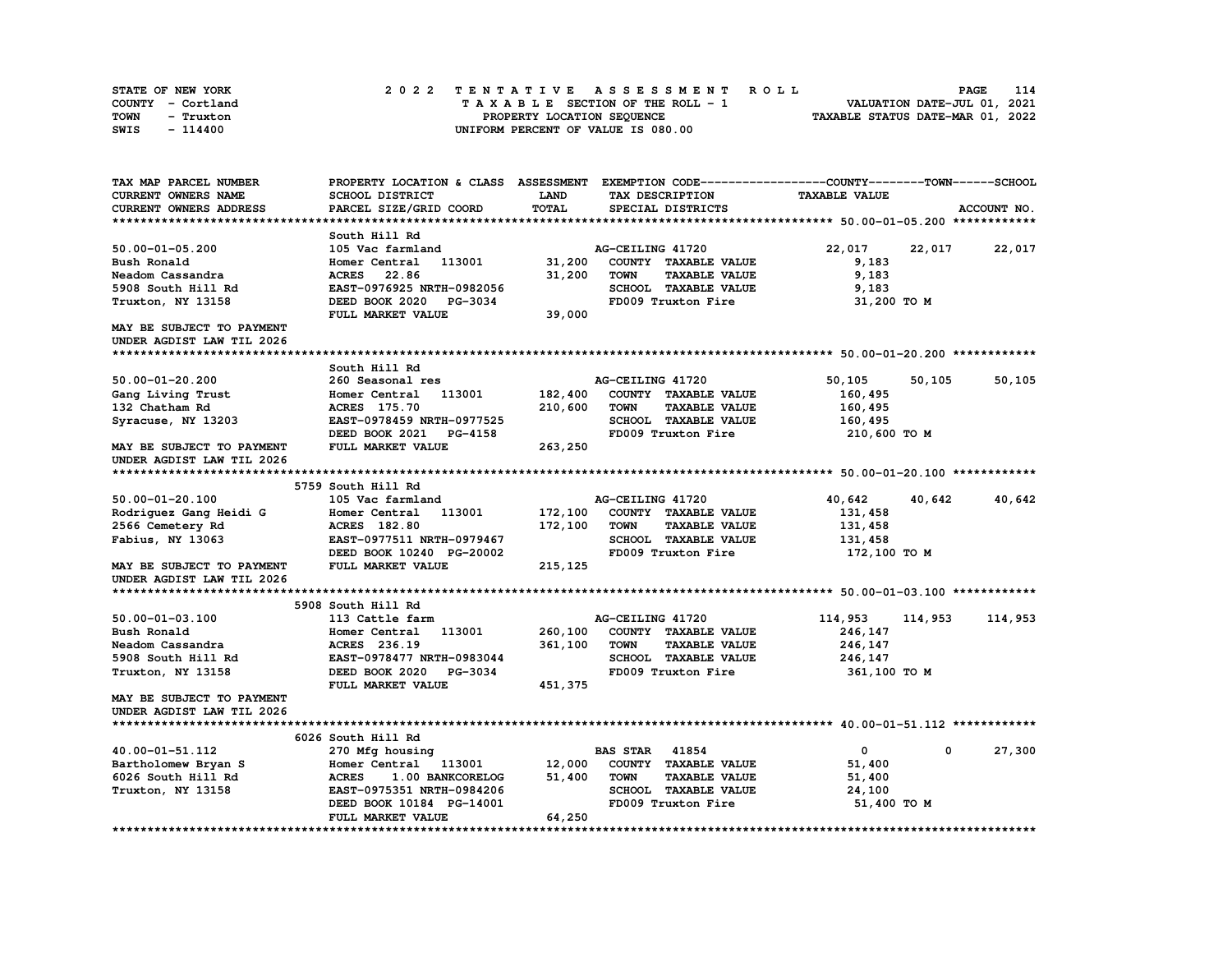| STATE OF NEW YORK | 2022 TENTATIVE ASSESSMENT ROLL     | 115<br>PAGE                      |
|-------------------|------------------------------------|----------------------------------|
| COUNTY - Cortland | TAXABLE SECTION OF THE ROLL - 1    | VALUATION DATE-JUL 01, 2021      |
| TOWN<br>- Truxton | PROPERTY LOCATION SEQUENCE         | TAXABLE STATUS DATE-MAR 01, 2022 |
| SWIS<br>- 114400  | UNIFORM PERCENT OF VALUE IS 080.00 |                                  |

| TAX MAP PARCEL NUMBER      | PROPERTY LOCATION & CLASS ASSESSMENT EXEMPTION CODE----------------COUNTY-------TOWN-----SCHOOL |             |                                     |                      |                      |
|----------------------------|-------------------------------------------------------------------------------------------------|-------------|-------------------------------------|----------------------|----------------------|
| <b>CURRENT OWNERS NAME</b> | SCHOOL DISTRICT                                                                                 | <b>LAND</b> | TAX DESCRIPTION                     | <b>TAXABLE VALUE</b> |                      |
| CURRENT OWNERS ADDRESS     | PARCEL SIZE/GRID COORD                                                                          | TOTAL       | SPECIAL DISTRICTS                   |                      | ACCOUNT NO.          |
|                            |                                                                                                 |             |                                     |                      |                      |
|                            | 6030 South Hill Rd                                                                              |             |                                     |                      |                      |
| 40.00-01-51.200            | 210 1 Family Res                                                                                |             | <b>ENH STAR 41834</b>               | 0                    | 0<br>51,400          |
| Miller Kevin               | 113001<br>Homer Central                                                                         | 12,000      | COUNTY TAXABLE VALUE                | 51,400               |                      |
| Miller Viola               | <b>ACRES</b><br>1.00                                                                            | 51,400      | <b>TOWN</b><br><b>TAXABLE VALUE</b> | 51,400               |                      |
| PO Box 108                 | EAST-0975178 NRTH-0984280                                                                       |             | SCHOOL TAXABLE VALUE                | 0                    |                      |
| Truxton, NY 13158-0108     | DEED BOOK 1999 PG-1734                                                                          |             | FD009 Truxton Fire                  | 51,400 TO M          |                      |
|                            |                                                                                                 |             |                                     |                      |                      |
|                            | FULL MARKET VALUE                                                                               | 64,250      |                                     |                      |                      |
|                            |                                                                                                 |             |                                     |                      |                      |
|                            | 6034 South Hill Rd                                                                              |             |                                     |                      |                      |
| 40.00-01-51.111            | 270 Mfg housing                                                                                 |             | COUNTY TAXABLE VALUE                | 30,000               |                      |
| Bartholomew Bryan S        | Homer Central 113001                                                                            | 24,300      | <b>TOWN</b><br><b>TAXABLE VALUE</b> | 30,000               |                      |
| Bartholomew Shannon L      | ACRES 13.27                                                                                     | 30,000      | SCHOOL TAXABLE VALUE                | 30,000               |                      |
| 6026 South Hill Rd         | EAST-0975096 NRTH-0984956                                                                       |             | FD009 Truxton Fire                  | 30,000 TO M          |                      |
| Truxton, NY 13158          | DEED BOOK 2011 PG-2790                                                                          |             |                                     |                      |                      |
|                            | FULL MARKET VALUE                                                                               | 37,500      |                                     |                      |                      |
|                            |                                                                                                 |             |                                     |                      |                      |
|                            | 6038 South Hill Rd                                                                              |             |                                     |                      |                      |
| 40.00-01-51.121            | 210 1 Family Res                                                                                |             | <b>BAS STAR 41854</b>               | $\mathbf 0$          | 27,300<br>$^{\circ}$ |
| Case Vincent               | Homer Central<br>113001                                                                         | 13,800      | COUNTY TAXABLE VALUE                | 142,696              |                      |
| Case Suzanne               | <b>ACRES</b><br>2.73 BANKCORELOG                                                                | 142,696     | <b>TOWN</b><br><b>TAXABLE VALUE</b> | 142,696              |                      |
| 6038 South Hill Rd         | EAST-0974759 NRTH-0985019                                                                       |             | SCHOOL TAXABLE VALUE                | 115,396              |                      |
| Truxton, NY 13158          | DEED BOOK 2011 PG-2793                                                                          |             | FD009 Truxton Fire                  | 142,696 то м         |                      |
|                            | FULL MARKET VALUE                                                                               | 178,370     |                                     |                      |                      |
|                            |                                                                                                 |             |                                     |                      |                      |
|                            | 6042 South Hill Rd                                                                              |             |                                     |                      |                      |
| 40.00-01-51.122            | 314 Rural vac<10                                                                                |             | COUNTY TAXABLE VALUE                | 1,800                |                      |
| Bartholomew Bryan S        | 113001<br>Homer Central                                                                         | 1,800       | <b>TOWN</b><br><b>TAXABLE VALUE</b> | 1,800                |                      |
| Bartholomew Shannon L      | 2.00<br><b>ACRES</b>                                                                            | 1,800       | SCHOOL TAXABLE VALUE                | 1,800                |                      |
| 6026 South Hill Rd         | EAST-0974925 NRTH-0985537                                                                       |             | FD009 Truxton Fire                  | 1,800 TO M           |                      |
| Truxton, NY 13158          | DEED BOOK 2011<br>PG-2792                                                                       |             |                                     |                      |                      |
|                            | FULL MARKET VALUE                                                                               | 2,250       |                                     |                      |                      |
|                            |                                                                                                 |             |                                     |                      |                      |
|                            | 6166 South Hill Rd                                                                              |             |                                     |                      |                      |
| 40.00-01-52.000            | 281 Multiple res                                                                                |             | COUNTY TAXABLE VALUE                | 90,457               |                      |
|                            |                                                                                                 |             | <b>TOWN</b><br><b>TAXABLE VALUE</b> |                      |                      |
| Stovall Josephine L        | Homer Central 113001                                                                            | 15,800      |                                     | 90,457               |                      |
| c/o Pat Stovall            | <b>ACRES</b><br>4.70                                                                            | 90,457      | SCHOOL TAXABLE VALUE                | 90,457               |                      |
| 2969 W River Rd            | EAST-0975154 NRTH-0986029                                                                       |             | FD009 Truxton Fire                  | 90,457 TO M          |                      |
| Cortland, NY 13045         | DEED BOOK 2012<br><b>PG-4491</b>                                                                |             |                                     |                      |                      |
|                            | FULL MARKET VALUE                                                                               | 113,071     |                                     |                      |                      |
|                            |                                                                                                 |             |                                     |                      |                      |
|                            | 6167 South Hill Rd                                                                              |             |                                     |                      |                      |
| 40.00-01-53.112            | 241 Rural res&ag                                                                                |             | COUNTY TAXABLE VALUE                | 156,200              |                      |
| Hawks Kody John            | Homer Central<br>113001                                                                         | 64,050      | <b>TOWN</b><br><b>TAXABLE VALUE</b> | 156,200              |                      |
| Grisel Makayla Elizabt     | ACRES 56.41                                                                                     | 156,200     | <b>SCHOOL TAXABLE VALUE</b>         | 156,200              |                      |
| 4170 Crains Mill Rd        | EAST-0974374 NRTH-0986194                                                                       |             | FD009 Truxton Fire                  | 156,200 TO M         |                      |
| Truxton, NY 13058          | DEED BOOK 2021<br>PG-6121                                                                       |             |                                     |                      |                      |
|                            | FULL MARKET VALUE                                                                               | 195,250     |                                     |                      |                      |
|                            |                                                                                                 |             |                                     |                      |                      |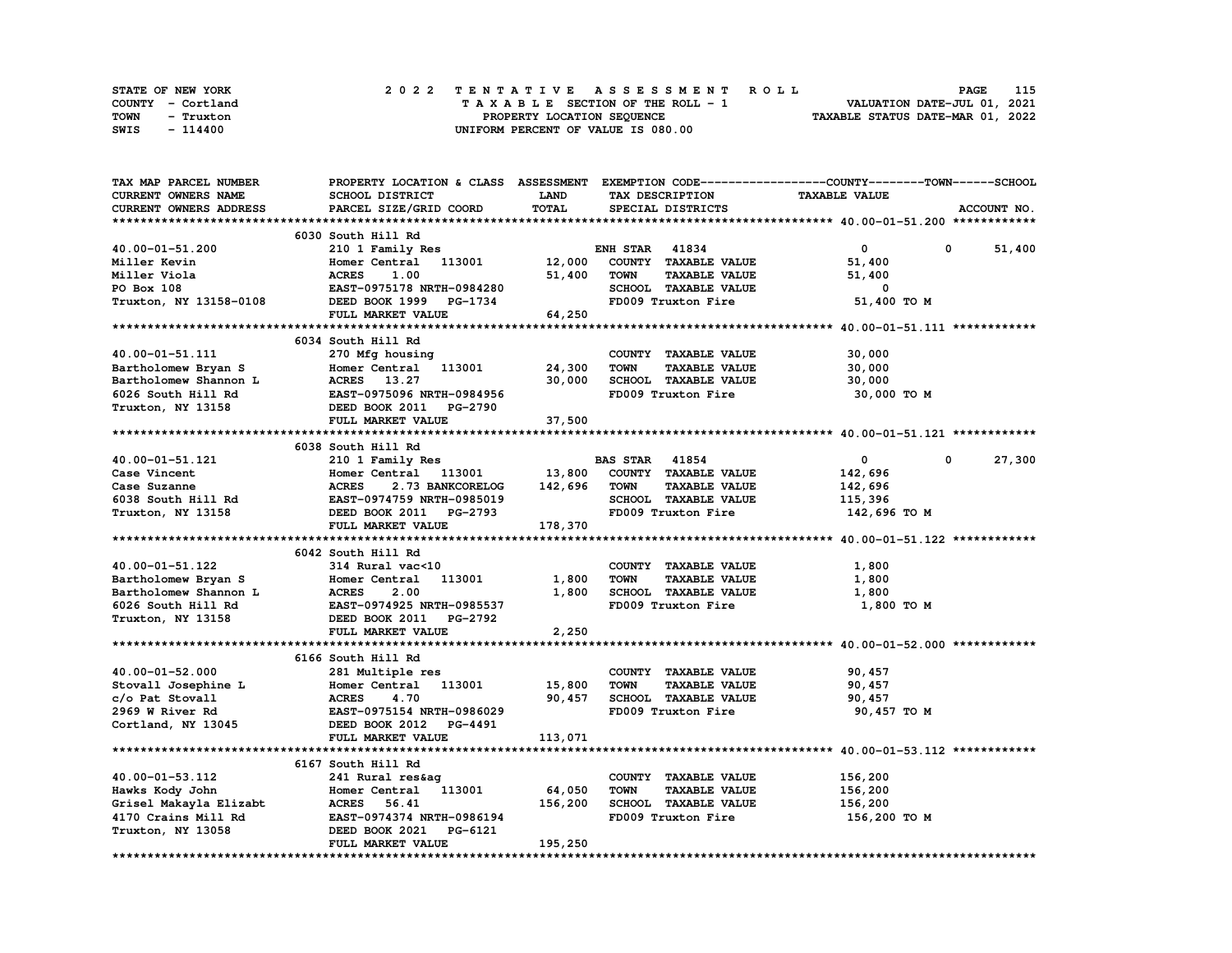| STATE OF NEW YORK | 2022 TENTATIVE ASSESSMENT ROLL     | 116<br><b>PAGE</b>               |
|-------------------|------------------------------------|----------------------------------|
| COUNTY - Cortland | TAXABLE SECTION OF THE ROLL - 1    | VALUATION DATE-JUL 01, 2021      |
| TOWN<br>- Truxton | PROPERTY LOCATION SEQUENCE         | TAXABLE STATUS DATE-MAR 01, 2022 |
| SWIS<br>- 114400  | UNIFORM PERCENT OF VALUE IS 080.00 |                                  |

| TAX MAP PARCEL NUMBER     | PROPERTY LOCATION & CLASS ASSESSMENT EXEMPTION CODE----------------COUNTY-------TOWN------SCHOOL |              |                                     |                      |                        |
|---------------------------|--------------------------------------------------------------------------------------------------|--------------|-------------------------------------|----------------------|------------------------|
| CURRENT OWNERS NAME       | SCHOOL DISTRICT                                                                                  | LAND         | TAX DESCRIPTION                     | <b>TAXABLE VALUE</b> |                        |
| CURRENT OWNERS ADDRESS    | PARCEL SIZE/GRID COORD                                                                           | <b>TOTAL</b> | SPECIAL DISTRICTS                   |                      | ACCOUNT NO.            |
|                           |                                                                                                  |              |                                     |                      |                        |
|                           | 6210 South Hill Rd                                                                               |              |                                     |                      |                        |
| 40.00-01-54.111           | 270 Mfg housing                                                                                  |              | COUNTY TAXABLE VALUE                | 69,750               |                        |
| Giallanza Michael         | 113001<br>Homer Central                                                                          | 19,400       | <b>TOWN</b><br><b>TAXABLE VALUE</b> | 69,750               |                        |
| Van Wagenen Karlee        | <b>ACRES</b><br>8.09                                                                             | 69,750       | SCHOOL TAXABLE VALUE                | 69,750               |                        |
| 6210 South Hill Rd Apt D  | EAST-0975666 NRTH-0986975                                                                        |              | FD009 Truxton Fire                  | 69,750 TO M          |                        |
| Truxton, NY 13158         | DEED BOOK 2020<br>PG-3032                                                                        |              |                                     |                      |                        |
|                           | FULL MARKET VALUE                                                                                | 87,188       |                                     |                      |                        |
|                           |                                                                                                  |              |                                     |                      |                        |
|                           | 5976,6014 South Hill Rd                                                                          |              |                                     |                      |                        |
| $50.00 - 01 - 02.220$     | 241 Rural res&ag                                                                                 |              | AG COMMIT 41730                     | 51,616<br>51,616     | 51,616                 |
| Moore Living Trust        | Homer Central<br>113001                                                                          |              | 95,400 BAS STAR<br>41854            | 0                    | 27,300<br>$\Omega$     |
| 5976,6014 South Hill Rd   | <b>ACRES</b> 72.90                                                                               | 248,700      | COUNTY TAXABLE VALUE                | 197,084              |                        |
| PO Box 11                 | EAST-0976280 NRTH-0983544                                                                        |              | <b>TOWN</b><br><b>TAXABLE VALUE</b> | 197,084              |                        |
| Truxton, NY 13158         | DEED BOOK 2018 PG-1327                                                                           |              | SCHOOL TAXABLE VALUE                | 169,784              |                        |
|                           | FULL MARKET VALUE                                                                                |              | 310,875 FD009 Truxton Fire          | 248,700 TO M         |                        |
| MAY BE SUBJECT TO PAYMENT |                                                                                                  |              |                                     |                      |                        |
| UNDER AGDIST LAW TIL 2029 |                                                                                                  |              |                                     |                      |                        |
|                           |                                                                                                  |              |                                     |                      |                        |
|                           | 5256 Sprouse Rd                                                                                  |              |                                     |                      |                        |
| 60.00-03-04.000           | 210 1 Family Res                                                                                 |              | <b>BAS STAR 41854</b>               | $\mathbf 0$          | $\mathbf{0}$<br>27,300 |
| Gomes Maria Helena        | 113001<br>Homer Central                                                                          | 15,600       | COUNTY TAXABLE VALUE                | 78,200               |                        |
| 5256 Sprouse Rd           | <b>ACRES</b><br>4.50                                                                             | 78,200       | <b>TOWN</b><br><b>TAXABLE VALUE</b> | 78,200               |                        |
| Truxton, NY 13158         | EAST-0973076 NRTH-0970348                                                                        |              | SCHOOL TAXABLE VALUE                | 50,900               |                        |
|                           | DEED BOOK 2011<br>PG-3417                                                                        |              | FD009 Truxton Fire                  | 78,200 TO M          |                        |
|                           | FULL MARKET VALUE                                                                                | 97,750       |                                     |                      |                        |
|                           |                                                                                                  |              |                                     |                      |                        |
|                           | 5263 Sprouse Rd                                                                                  |              |                                     |                      |                        |
| $60.00 - 03 - 05.000$     | 105 Vac farmland                                                                                 |              | AG-CEILING 41720                    | 36,045<br>36,045     | 36,045                 |
| PMP Realty LLC            | 113001<br>Homer Central                                                                          | 104,500      | COUNTY TAXABLE VALUE                | 68,455               |                        |
| 5130 Route 11             | <b>ACRES</b> 97.80                                                                               | 104,500      | <b>TOWN</b><br><b>TAXABLE VALUE</b> | 68,455               |                        |
| Homer, NY 13077           | EAST-0972994 NRTH-0971486                                                                        |              | SCHOOL TAXABLE VALUE                | 68,455               |                        |
|                           | DEED BOOK 2011 PG-5450                                                                           |              | FD009 Truxton Fire                  | 104,500 TO M         |                        |
| MAY BE SUBJECT TO PAYMENT | FULL MARKET VALUE                                                                                | 130,625      |                                     |                      |                        |
| UNDER AGDIST LAW TIL 2026 |                                                                                                  |              |                                     |                      |                        |
|                           |                                                                                                  |              |                                     |                      |                        |
|                           | 5323 Sprouse Rd                                                                                  |              |                                     |                      |                        |
| $60.00 - 03 - 06.000$     | 210 1 Family Res                                                                                 |              | <b>BAS STAR 41854</b>               | $\mathbf{0}$         | 27,300<br>$^{\circ}$   |
| Bush Joe                  | Homer Central<br>113001                                                                          | 12,000       | COUNTY TAXABLE VALUE                | 92,100               |                        |
| Bush Wava                 | <b>ACRES</b><br>1.00                                                                             | 92,100       | <b>TOWN</b><br><b>TAXABLE VALUE</b> | 92,100               |                        |
| 5323 Sprouse Rd           | EAST-0974175 NRTH-0971628                                                                        |              | SCHOOL TAXABLE VALUE                | 64,800               |                        |
| Truxton, NY 13158-9731    | DEED BOOK 449<br>$PG-19$                                                                         |              | FD009 Truxton Fire                  | 92,100 TO M          |                        |
|                           | FULL MARKET VALUE                                                                                | 115,125      |                                     |                      |                        |
|                           |                                                                                                  |              |                                     |                      |                        |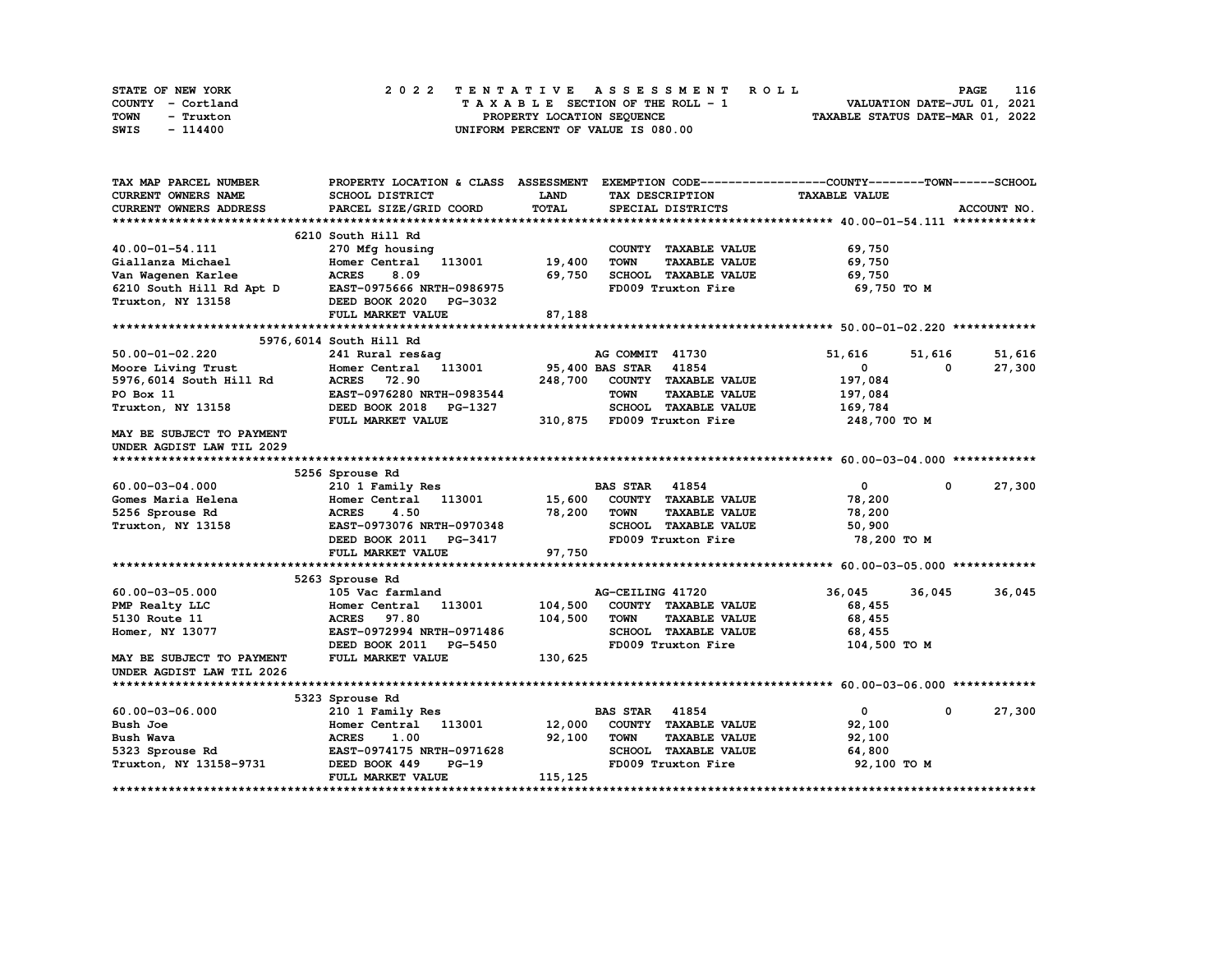| STATE OF NEW YORK | 2022 TENTATIVE ASSESSMENT ROLL     | 117<br><b>PAGE</b>               |
|-------------------|------------------------------------|----------------------------------|
| COUNTY - Cortland | TAXABLE SECTION OF THE ROLL - 1    | VALUATION DATE-JUL 01, 2021      |
| TOWN<br>- Truxton | PROPERTY LOCATION SEQUENCE         | TAXABLE STATUS DATE-MAR 01, 2022 |
| SWIS<br>- 114400  | UNIFORM PERCENT OF VALUE IS 080.00 |                                  |

| TAX MAP PARCEL NUMBER            |                                |              |                                     | PROPERTY LOCATION & CLASS ASSESSMENT EXEMPTION CODE----------------COUNTY-------TOWN-----SCHOOL |
|----------------------------------|--------------------------------|--------------|-------------------------------------|-------------------------------------------------------------------------------------------------|
| <b>CURRENT OWNERS NAME</b>       | SCHOOL DISTRICT                | LAND         | TAX DESCRIPTION                     | <b>TAXABLE VALUE</b>                                                                            |
| CURRENT OWNERS ADDRESS           | PARCEL SIZE/GRID COORD         | <b>TOTAL</b> | SPECIAL DISTRICTS                   | ACCOUNT NO.                                                                                     |
|                                  |                                |              |                                     |                                                                                                 |
|                                  | 5052 Taylor Valley Rd          |              |                                     |                                                                                                 |
| 71.00-01-01.000                  | 322 Rural vac>10               |              | COUNTY TAXABLE VALUE                | 17,000                                                                                          |
| <b>Bush Steve</b>                | Cincinnatus Cen 112001         | 17,000       | <b>TOWN</b><br><b>TAXABLE VALUE</b> | 17,000                                                                                          |
| 6035 Mud Mill Rd                 | ACRES 10.00                    | 17,000       | SCHOOL TAXABLE VALUE                | 17,000                                                                                          |
| Brewerton, NY 13029              | EAST-0980589 NRTH-0966664      |              | FD009 Truxton Fire                  | 17,000 TO M                                                                                     |
|                                  | DEED BOOK 10138 PG-96001       |              |                                     |                                                                                                 |
|                                  | FULL MARKET VALUE              | 21,250       |                                     |                                                                                                 |
|                                  |                                |              |                                     |                                                                                                 |
|                                  | 5204 Taylor Valley Rd          |              |                                     |                                                                                                 |
| $60.00 - 02 - 16.000$            | 312 Vac w/imprv                |              | COUNTY TAXABLE VALUE                | 16,000                                                                                          |
| Garrity Pauline                  | Homer Central 113001           | 12,400       | <b>TOWN</b><br><b>TAXABLE VALUE</b> | 16,000                                                                                          |
| Garrity Gordon                   | <b>ACRES</b><br>1.24           | 16,000       | SCHOOL TAXABLE VALUE                | 16,000                                                                                          |
| 2916 Holly Rd                    | EAST-0977882 NRTH-0969402      |              | FD009 Truxton Fire                  | 16,000 TO M                                                                                     |
| Murrells Inlet, SC 29576         | DEED BOOK 2020 PG-419          |              |                                     |                                                                                                 |
|                                  | FULL MARKET VALUE              | 20,000       |                                     |                                                                                                 |
|                                  |                                |              |                                     |                                                                                                 |
|                                  | 5208, 5216 Taylor Valley Rd    |              |                                     |                                                                                                 |
| $60.00 - 02 - 14.000$            | 311 Res vac land               |              | COUNTY TAXABLE VALUE                | 12,400                                                                                          |
| Lasette John                     | Homer Central 113001           | 12,400       | <b>TOWN</b><br><b>TAXABLE VALUE</b> | 12,400                                                                                          |
| 5987 Cheningo Solon Pond Rd      | <b>ACRES</b><br>1.40           | 12,400       | SCHOOL TAXABLE VALUE                | 12,400                                                                                          |
| Truxton, NY 13158                | EAST-0977728 NRTH-0969565      |              | FD009 Truxton Fire                  | 12,400 TO M                                                                                     |
|                                  | DEED BOOK 2018 PG-7287         |              |                                     |                                                                                                 |
| MAY BE SUBJECT TO PAYMENT        | FULL MARKET VALUE              | 15,500       |                                     |                                                                                                 |
| UNDER AGDIST LAW TIL 2023        |                                |              |                                     |                                                                                                 |
|                                  |                                |              |                                     |                                                                                                 |
|                                  | Town Line Rd                   |              |                                     |                                                                                                 |
| 59.00-01-13.200                  | 105 Vac farmland               |              | AG-CEILING 41720                    | 41,063<br>41,063<br>41,063                                                                      |
| Zarnowski Jeffery J              | 113001<br>Homer Central        | 66,300       | COUNTY TAXABLE VALUE                | 25,237                                                                                          |
| Zarnowski Dawn M                 | ACRES 63.10                    | 66,300       | <b>TOWN</b><br><b>TAXABLE VALUE</b> | 25,237                                                                                          |
| 5296 Town Line Rd                | EAST-0959600 NRTH-0969680      |              | SCHOOL TAXABLE VALUE                | 25,237                                                                                          |
| McGraw, NY 13101-9527            | DEED BOOK 1996 PG-1785         |              | FD009 Truxton Fire                  | 66,300 TO M                                                                                     |
|                                  | FULL MARKET VALUE              | 82,875       |                                     |                                                                                                 |
| <b>MAY BE SUBJECT TO PAYMENT</b> |                                |              |                                     |                                                                                                 |
| UNDER AGDIST LAW TIL 2026        |                                |              |                                     |                                                                                                 |
|                                  |                                |              |                                     |                                                                                                 |
|                                  | Town Line Rd                   |              |                                     |                                                                                                 |
| 59.00-03-02.000                  | 314 Rural vac<10               |              | COUNTY TAXABLE VALUE                | 1,000                                                                                           |
| Gilbert Kenneth                  | McGraw Central 112204          | 1,000        | <b>TAXABLE VALUE</b><br><b>TOWN</b> | 1,000                                                                                           |
| Gilbert Gloria                   | FRNT 162.25 DPTH 187.00        | 1,000        | SCHOOL TAXABLE VALUE                | 1,000                                                                                           |
| 2726 Phelps Rd                   | EAST-0957849 NRTH-0968672      |              | FD009 Truxton Fire                  | 1,000 TO M                                                                                      |
| McGraw, NY 13101-9532            | DEED BOOK 425<br><b>PG-238</b> |              |                                     |                                                                                                 |
|                                  | FULL MARKET VALUE              | 1,250        |                                     |                                                                                                 |
|                                  |                                |              |                                     |                                                                                                 |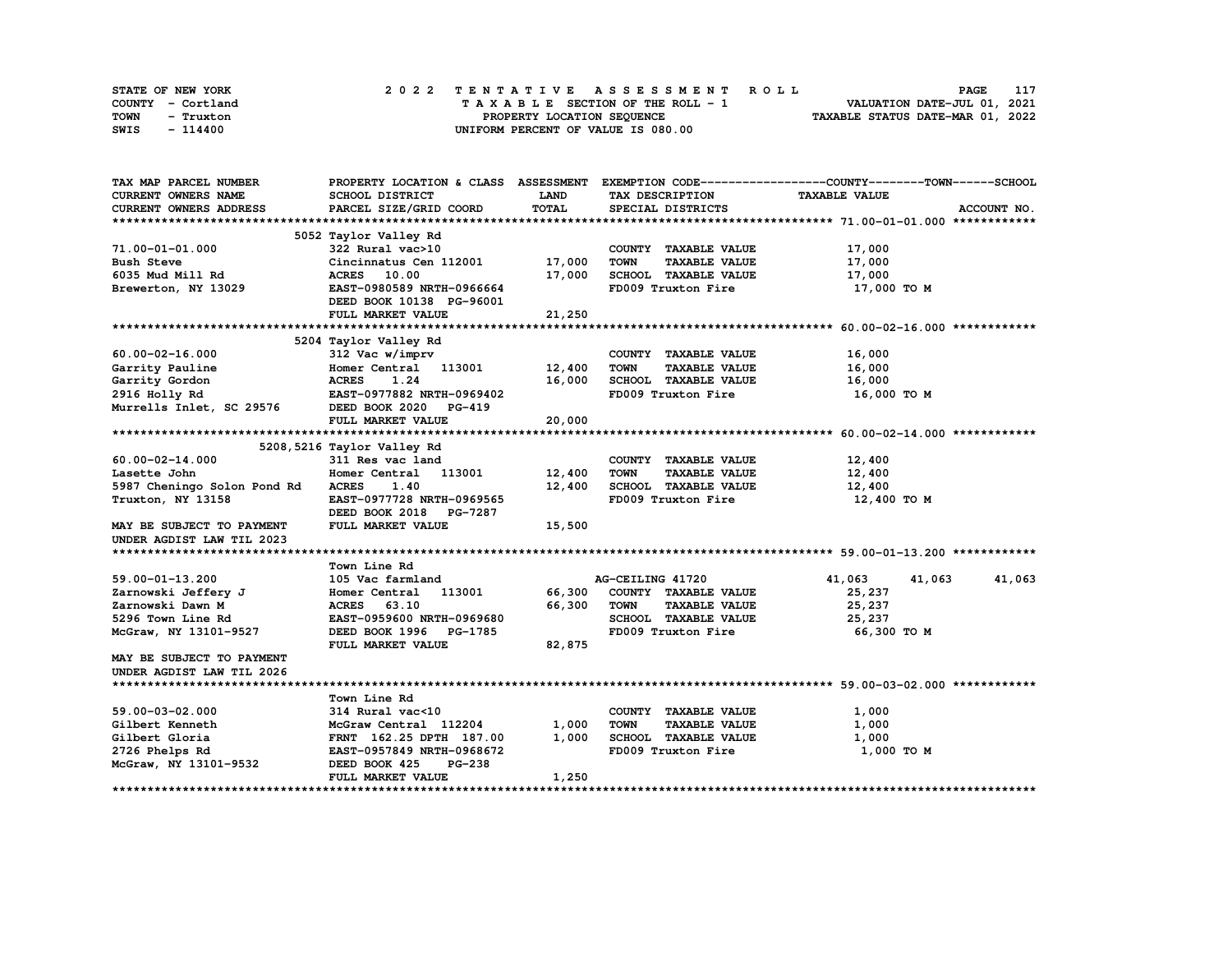| <b>STATE OF NEW YORK</b> | 2022 TENTATIVE ASSESSMENT ROLL     | 118<br><b>PAGE</b>               |
|--------------------------|------------------------------------|----------------------------------|
| COUNTY - Cortland        | TAXABLE SECTION OF THE ROLL - 1    | VALUATION DATE-JUL 01, 2021      |
| TOWN<br>- Truxton        | PROPERTY LOCATION SEQUENCE         | TAXABLE STATUS DATE-MAR 01, 2022 |
| SWIS<br>- 114400         | UNIFORM PERCENT OF VALUE IS 080.00 |                                  |

| TAX MAP PARCEL NUMBER                   |                                                                          |              | PROPERTY LOCATION & CLASS ASSESSMENT EXEMPTION CODE-----------------COUNTY-------TOWN------SCHOOL |                      |               |             |
|-----------------------------------------|--------------------------------------------------------------------------|--------------|---------------------------------------------------------------------------------------------------|----------------------|---------------|-------------|
| CURRENT OWNERS NAME                     | SCHOOL DISTRICT                                                          | <b>LAND</b>  | TAX DESCRIPTION                                                                                   | <b>TAXABLE VALUE</b> |               |             |
| CURRENT OWNERS ADDRESS                  | PARCEL SIZE/GRID COORD                                                   | <b>TOTAL</b> | SPECIAL DISTRICTS                                                                                 |                      |               | ACCOUNT NO. |
|                                         |                                                                          |              |                                                                                                   |                      |               |             |
|                                         | Town Line Rd                                                             |              |                                                                                                   |                      |               |             |
| 69.00-01-03.100                         | 105 Vac farmland                                                         |              | AG-CEILING 41720                                                                                  | 52,970               | 52,970 52,970 |             |
| Miller Lisa K                           | McGraw Central 112204                                                    | 100,400      | COUNTY TAXABLE VALUE                                                                              | 50,530               |               |             |
| PO Box 456                              | ACRES 117.14                                                             | 103,500      | <b>TOWN</b><br><b>TAXABLE VALUE</b>                                                               | 50,530               |               |             |
| McGraw, NY 13101                        | EAST-0960359 NRTH-0965663                                                |              | SCHOOL TAXABLE VALUE                                                                              | 50,530               |               |             |
|                                         | DEED BOOK 2012 PG-4066                                                   |              | FD009 Truxton Fire                                                                                | 103,500 TO M         |               |             |
| MAY BE SUBJECT TO PAYMENT               | FULL MARKET VALUE                                                        | 129,375      |                                                                                                   |                      |               |             |
| UNDER AGDIST LAW TIL 2026               |                                                                          |              |                                                                                                   |                      |               |             |
|                                         |                                                                          |              |                                                                                                   |                      |               |             |
|                                         | 5020 Town Line Rd                                                        |              |                                                                                                   |                      |               |             |
| 69.00-01-03.200                         | 210 1 Family Res                                                         |              | <b>ENH STAR 41834</b>                                                                             | $\mathbf 0$          | $^{\circ}$    | 58,100      |
| McCall Richard Thomas                   | McGraw Central 112204 16,900                                             |              | COUNTY TAXABLE VALUE                                                                              | 58,100               |               |             |
| McCall Carla J                          | <b>ACRES</b><br>5.86                                                     | 58,100       | <b>TOWN</b><br><b>TAXABLE VALUE</b>                                                               | 58,100               |               |             |
| 5020 Town Line Rd                       | EAST-0958150 NRTH-0965874                                                |              | SCHOOL TAXABLE VALUE                                                                              | $\mathbf 0$          |               |             |
| McGraw, NY 13101                        | DEED BOOK 1998<br>PG-902                                                 |              | FD009 Truxton Fire                                                                                | 58,100 TO M          |               |             |
|                                         | FULL MARKET VALUE                                                        | 72,625       |                                                                                                   |                      |               |             |
|                                         |                                                                          |              |                                                                                                   |                      |               |             |
|                                         | 5058 Town Line Rd                                                        |              |                                                                                                   |                      |               |             |
| 69.00-01-01.000                         |                                                                          |              | <b>VET WAR C 41122</b>                                                                            | 5,460                | 0             | $^{\circ}$  |
|                                         | 270 Mfg housing                                                          |              | 106,000 VET WAR T 41123                                                                           | $\mathbf 0$          | 10,920        | $\Omega$    |
| Schueren Joseph M<br>Schueren Celeste A | McGraw Central 112204                                                    |              | 112,100 ENH STAR 41834                                                                            | $\Omega$             | $\Omega$      |             |
|                                         | <b>ACRES</b> 123.00<br><b>ACRES 123.00<br/>EAST-0960299 NRTH-0966752</b> |              |                                                                                                   |                      |               | 68,160      |
| c/o Lisa Schueren                       |                                                                          |              | COUNTY TAXABLE VALUE                                                                              | 106,640              |               |             |
| 3006 Amaranth Dr                        | DEED BOOK 334<br>PG-332                                                  |              | <b>TOWN</b><br><b>TAXABLE VALUE</b>                                                               | 101,180              |               |             |
| Tega Cay, SC 29708                      | FULL MARKET VALUE                                                        |              | 140,125 SCHOOL TAXABLE VALUE                                                                      | 43,940               |               |             |
|                                         |                                                                          |              | FD009 Truxton Fire                                                                                | 112,100 TO M         |               |             |
|                                         |                                                                          |              |                                                                                                   |                      |               |             |
|                                         | 5106 Town Line Rd                                                        |              |                                                                                                   |                      |               |             |
| 59.00-03-04.000                         | 270 Mfg housing                                                          |              | <b>BAS STAR 41854</b>                                                                             | $\mathbf{0}$         | $\mathbf 0$   | 27,300      |
| Crumb David L                           | McGraw Central 112204 25,700                                             |              | COUNTY TAXABLE VALUE                                                                              | 57,500               |               |             |
| Crumb Catherine E                       | ACRES 14.65                                                              | 57,500       | <b>TOWN</b><br><b>TAXABLE VALUE</b>                                                               | 57,500               |               |             |
| 5106 Townline Rd                        | EAST-0958155 NRTH-0967648                                                |              | SCHOOL TAXABLE VALUE                                                                              | 30,200               |               |             |
| McGraw, NY 13101-9527                   | DEED BOOK 1996 PG-3231                                                   |              | FD009 Truxton Fire                                                                                | 57,500 TO M          |               |             |
|                                         | FULL MARKET VALUE                                                        | 71,875       |                                                                                                   |                      |               |             |
|                                         |                                                                          |              |                                                                                                   |                      |               |             |
|                                         | 5158 Town Line Rd                                                        |              |                                                                                                   |                      |               |             |
| 59.00-03-05.000                         | 270 Mfg housing                                                          |              | <b>BAS STAR 41854</b>                                                                             | $\overline{0}$       | $\mathbf 0$   | 27,300      |
| Cowen Wendy M                           | McGraw Central 112204                                                    | 12,200       | COUNTY TAXABLE VALUE                                                                              | 79,400               |               |             |
| 5158 Townline Rd                        | <b>ACRES</b><br>1.12 BANK WELLS                                          | 79,400       | <b>TOWN</b><br><b>TAXABLE VALUE</b>                                                               | 79,400               |               |             |
| McGraw, NY 13101                        | EAST-0957875 NRTH-0968191                                                |              | SCHOOL TAXABLE VALUE                                                                              | 52,100               |               |             |
|                                         | DEED BOOK 2010<br><b>PG-2200</b>                                         |              | FD009 Truxton Fire                                                                                | 79,400 TO M          |               |             |
|                                         | FULL MARKET VALUE                                                        | 99,250       |                                                                                                   |                      |               |             |
|                                         |                                                                          |              |                                                                                                   |                      |               |             |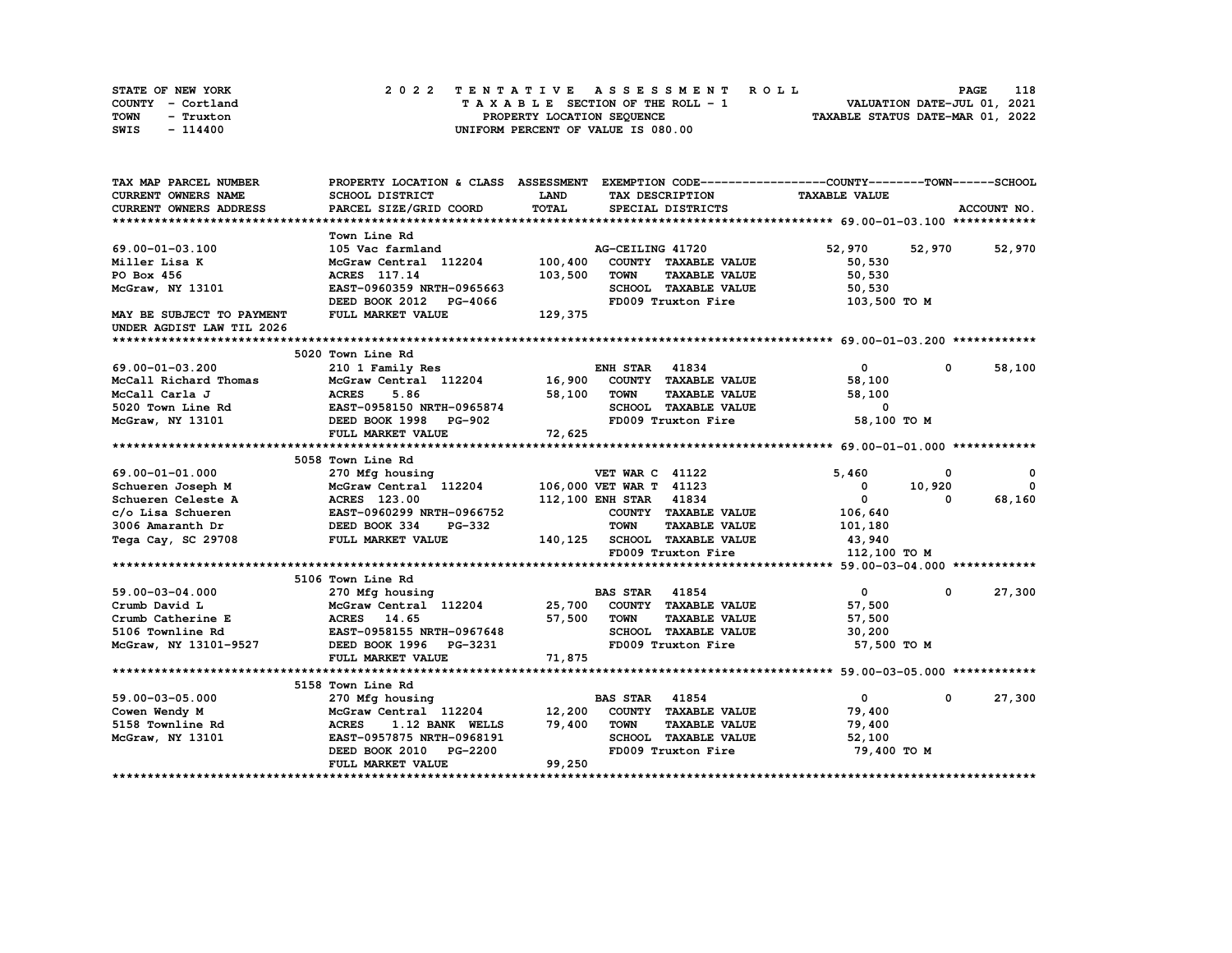| STATE OF NEW YORK | 2022 TENTATIVE ASSESSMENT ROLL     | 119<br>PAGE                      |
|-------------------|------------------------------------|----------------------------------|
| COUNTY - Cortland | TAXABLE SECTION OF THE ROLL - 1    | VALUATION DATE-JUL 01, 2021      |
| TOWN<br>- Truxton | PROPERTY LOCATION SEQUENCE         | TAXABLE STATUS DATE-MAR 01, 2022 |
| SWIS<br>- 114400  | UNIFORM PERCENT OF VALUE IS 080.00 |                                  |

| TAX MAP PARCEL NUMBER     | PROPERTY LOCATION & CLASS ASSESSMENT EXEMPTION CODE----------------COUNTY-------TOWN-----SCHOOL |                |                                             |                      |            |                          |
|---------------------------|-------------------------------------------------------------------------------------------------|----------------|---------------------------------------------|----------------------|------------|--------------------------|
| CURRENT OWNERS NAME       | SCHOOL DISTRICT                                                                                 | LAND           | TAX DESCRIPTION                             | <b>TAXABLE VALUE</b> |            |                          |
| CURRENT OWNERS ADDRESS    | PARCEL SIZE/GRID COORD                                                                          | TOTAL          | SPECIAL DISTRICTS                           |                      |            | ACCOUNT NO.              |
|                           |                                                                                                 |                |                                             |                      |            |                          |
|                           | 5180 Town Line Rd                                                                               |                | 40 PCT OF VALUE USED FOR EXEMPTION PURPOSES |                      |            |                          |
| 59.00-03-03.000           | 120 Field crops                                                                                 |                | AG-CEILING 41720                            | 57,832               | 57,832     | 57,832                   |
| Gilbert Iva               | McGraw Central 112204                                                                           | 159,100 AGED C | 41802                                       | 40,820               | 0          | $\overline{\phantom{0}}$ |
| 5180 Town Line Rd         | ACRES 147.22                                                                                    |                | 41806                                       |                      | 16,328     | 16,328                   |
|                           |                                                                                                 |                | 204,100 AGED T&S                            | 0<br>$^{\circ}$      |            |                          |
| McGraw, NY 13101-9527     | EAST-0959357 NRTH-0968346                                                                       |                | <b>ENH STAR 41834</b>                       |                      | 0          | 68,160                   |
|                           | DEED BOOK 275<br>$PG-82$                                                                        |                | COUNTY TAXABLE VALUE                        | 105,448              |            |                          |
| MAY BE SUBJECT TO PAYMENT | FULL MARKET VALUE                                                                               | 255,125        | <b>TOWN</b><br><b>TAXABLE VALUE</b>         | 129,940              |            |                          |
| UNDER AGDIST LAW TIL 2026 |                                                                                                 |                | SCHOOL TAXABLE VALUE                        | 61,780               |            |                          |
|                           |                                                                                                 |                | FD009 Truxton Fire                          | 204,100 TO M         |            |                          |
|                           |                                                                                                 |                |                                             |                      |            |                          |
|                           | 5216 Town Line Rd                                                                               |                |                                             |                      |            |                          |
| 59.00-03-01.000           | 210 1 Family Res                                                                                |                | <b>BAS STAR 41854</b>                       | $\mathbf 0$          | $^{\circ}$ | 27,300                   |
| Brown Robert G III        | McGraw Central 112204                                                                           | 13,300         | COUNTY TAXABLE VALUE                        | 78,000               |            |                          |
| Brown Samantha L          | <b>ACRES</b><br>2.22 BANKCORELOG                                                                | 78,000         | <b>TOWN</b><br><b>TAXABLE VALUE</b>         | 78,000               |            |                          |
| PO Box 363                | EAST-0957905 NRTH-0969201                                                                       |                | SCHOOL TAXABLE VALUE                        | 50,700               |            |                          |
| McGraw, NY 13101          | DEED BOOK 2015 PG-4171                                                                          |                | FD009 Truxton Fire                          | 78,000 TO M          |            |                          |
|                           | FULL MARKET VALUE                                                                               | 97,500         |                                             |                      |            |                          |
|                           |                                                                                                 |                |                                             |                      |            |                          |
|                           |                                                                                                 |                |                                             |                      |            |                          |
|                           | 5296 Town Line Rd                                                                               |                |                                             |                      |            |                          |
| 59.00-01-13.100           | 241 Rural res&ag                                                                                |                | AG-CEILING 41720                            | 4,285                | 4,285      | 4,285                    |
| Zarnowski Jeffery J       | Homer Central 113001                                                                            |                | 31,300 BAS STAR 41854                       | $\Omega$             | $\Omega$   | 27,300                   |
| Zarnowski Dawn M          | <b>ACRES</b><br>20.27                                                                           | 188,500        | COUNTY TAXABLE VALUE                        | 184,215              |            |                          |
| 5296 Town Line Rd         | EAST-0958597 NRTH-0969655                                                                       |                | <b>TAXABLE VALUE</b><br><b>TOWN</b>         | 184,215              |            |                          |
| McGraw, NY 13101-9527     | DEED BOOK 1996 PG-1786                                                                          |                | SCHOOL TAXABLE VALUE                        | 156,915              |            |                          |
|                           | FULL MARKET VALUE                                                                               |                | 235,625 FD009 Truxton Fire                  | 188,500 TO M         |            |                          |
| MAY BE SUBJECT TO PAYMENT |                                                                                                 |                |                                             |                      |            |                          |
| UNDER AGDIST LAW TIL 2026 |                                                                                                 |                |                                             |                      |            |                          |
|                           |                                                                                                 |                |                                             |                      |            |                          |
|                           | Truxton Tully Rd                                                                                |                |                                             |                      |            |                          |
| $9.00 - 01 - 02.000$      | 912 Forest s480a                                                                                |                | 480A<br>47460                               | 36,000               | 36,000     | 36,000                   |
| Rensma Timberland, LP     | Tully Central 315402                                                                            | 45,000         | COUNTY TAXABLE VALUE                        | 9,000                |            |                          |
| 46164 Harger Rd           | <b>ACRES</b> 50.00                                                                              | 45,000         | <b>TOWN</b><br><b>TAXABLE VALUE</b>         | 9,000                |            |                          |
| Titusville, PA 16345      | EAST-0959335 NRTH-1013626                                                                       |                | SCHOOL TAXABLE VALUE                        | 9,000                |            |                          |
|                           | DEED BOOK 2010 PG-1440                                                                          |                | FD009 Truxton Fire                          | 45,000 TO M          |            |                          |
| MAY BE SUBJECT TO PAYMENT | FULL MARKET VALUE                                                                               | 56,250         |                                             |                      |            |                          |
|                           |                                                                                                 |                |                                             |                      |            |                          |
| UNDER RPTL480A UNTIL 2031 |                                                                                                 |                |                                             |                      |            |                          |
|                           |                                                                                                 |                |                                             |                      |            |                          |
|                           | Truxton Tully Rd                                                                                |                |                                             |                      |            |                          |
| 19.00-01-10.210           | 322 Rural vac>10                                                                                |                | COUNTY TAXABLE VALUE                        | 98,800               |            |                          |
| VanBeveren Patrick J      | Tully Central 315402                                                                            | 98,800         | <b>TOWN</b><br><b>TAXABLE VALUE</b>         | 98,800               |            |                          |
| 7543 Salisbury Rd         | <b>ACRES</b> 104.00                                                                             | 98,800         | SCHOOL TAXABLE VALUE                        | 98,800               |            |                          |
| Tully, NY 13159           | EAST-0958960 NRTH-1005173                                                                       |                | FD009 Truxton Fire                          | 98,800 TO M          |            |                          |
|                           | DEED BOOK 562<br>$PG-13$                                                                        |                |                                             |                      |            |                          |
|                           | FULL MARKET VALUE                                                                               | 123,500        |                                             |                      |            |                          |
|                           |                                                                                                 |                |                                             |                      |            |                          |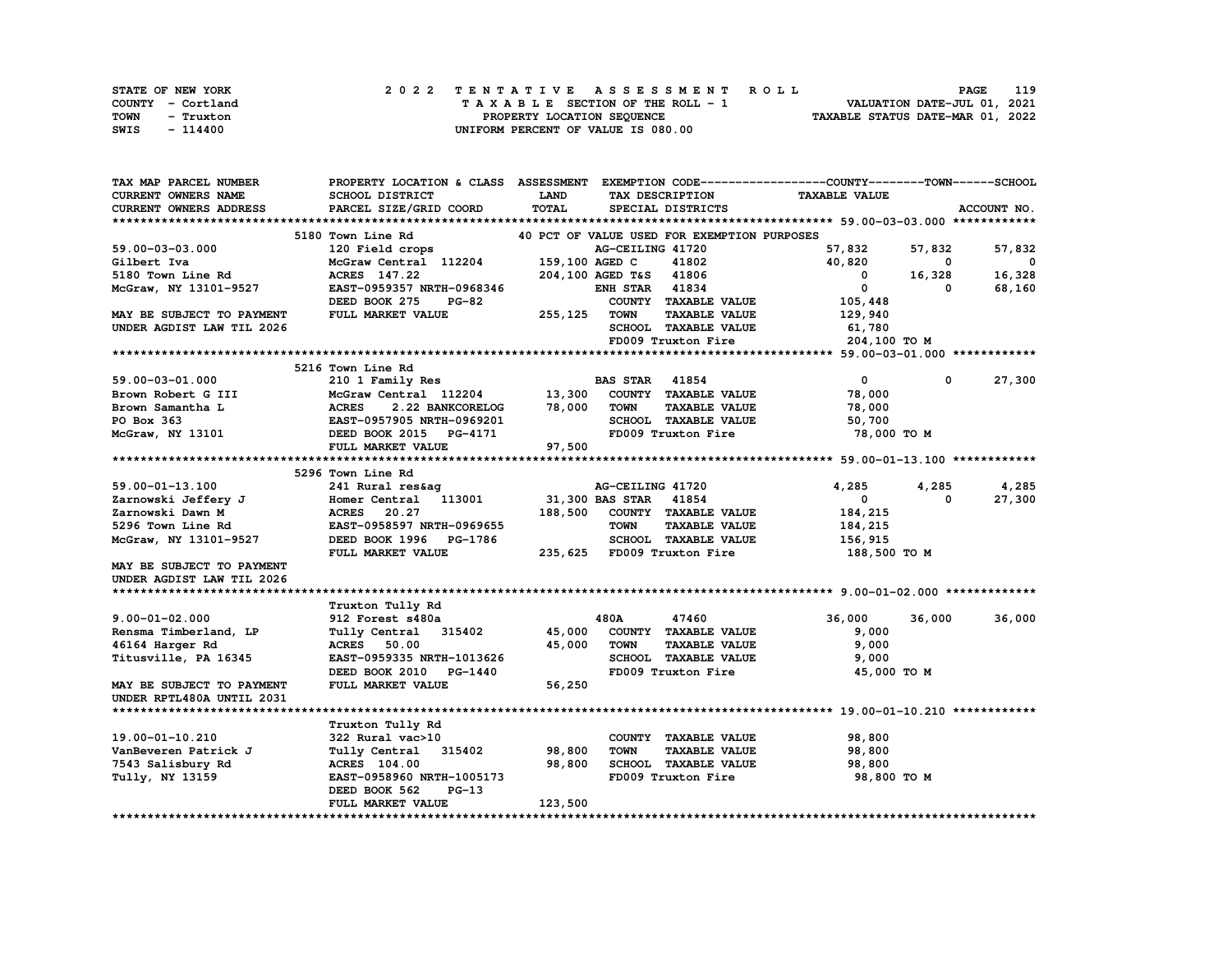| STATE OF NEW YORK |           |  | 2022 TENTATIVE ASSESSMENT ROLL |  |  |  |                                    |  |  |  |  |  |  |                                  | <b>PAGE</b> | 120 |
|-------------------|-----------|--|--------------------------------|--|--|--|------------------------------------|--|--|--|--|--|--|----------------------------------|-------------|-----|
| COUNTY - Cortland |           |  |                                |  |  |  | TAXABLE SECTION OF THE ROLL - 1    |  |  |  |  |  |  | VALUATION DATE-JUL 01, 2021      |             |     |
| TOWN              | - Truxton |  |                                |  |  |  | PROPERTY LOCATION SEQUENCE         |  |  |  |  |  |  | TAXABLE STATUS DATE-MAR 01, 2022 |             |     |
| SWIS              | - 114400  |  |                                |  |  |  | UNIFORM PERCENT OF VALUE IS 080.00 |  |  |  |  |  |  |                                  |             |     |

| TAX MAP PARCEL NUMBER                              |                           |             |                                     | PROPERTY LOCATION & CLASS ASSESSMENT EXEMPTION CODE-----------------COUNTY-------TOWN-----SCHOOL |
|----------------------------------------------------|---------------------------|-------------|-------------------------------------|--------------------------------------------------------------------------------------------------|
| CURRENT OWNERS NAME                                | SCHOOL DISTRICT           | <b>LAND</b> | TAX DESCRIPTION                     | <b>TAXABLE VALUE</b>                                                                             |
| CURRENT OWNERS ADDRESS                             | PARCEL SIZE/GRID COORD    | TOTAL       | SPECIAL DISTRICTS                   | ACCOUNT NO.                                                                                      |
|                                                    |                           |             |                                     |                                                                                                  |
|                                                    | Truxton Tully Rd          |             |                                     |                                                                                                  |
| 19.00-01-10.220                                    | 312 Vac w/imprv           |             | COUNTY TAXABLE VALUE                | 12,000                                                                                           |
| Brown-Paul Andrew R                                | Tully Central 315402      | 10,500      | <b>TOWN</b><br><b>TAXABLE VALUE</b> |                                                                                                  |
|                                                    |                           |             |                                     | 12,000                                                                                           |
| Brown-Paul Sarah E                                 | <b>ACRES</b><br>3.43      | 12,000      | SCHOOL TAXABLE VALUE                | 12,000                                                                                           |
| 809 North Rd                                       | EAST-0959767 NRTH-1005597 |             | FD009 Truxton Fire                  | 12,000 TO M                                                                                      |
| Tully, NY 13159                                    | DEED BOOK 2010 PG-4170    |             |                                     |                                                                                                  |
|                                                    | FULL MARKET VALUE         | 15,000      |                                     |                                                                                                  |
|                                                    |                           |             |                                     |                                                                                                  |
|                                                    | Truxton Tully Rd          |             |                                     |                                                                                                  |
| 19.00-01-11.200                                    | 322 Rural vac>10          |             | COUNTY TAXABLE VALUE                | 30,100                                                                                           |
| VanBeveren Patrick J                               | Homer Central 113001      | 30,100      | <b>TOWN</b><br><b>TAXABLE VALUE</b> | 30,100                                                                                           |
| 7543 Salisbury Rd                                  | ACRES 30.63               | 30,100      | SCHOOL TAXABLE VALUE                | 30,100                                                                                           |
| Tully, NY 13159                                    | EAST-0959313 NRTH-1003841 |             | FD009 Truxton Fire                  | 30,100 TO M                                                                                      |
|                                                    | DEED BOOK 562<br>PG-15    |             |                                     |                                                                                                  |
|                                                    | FULL MARKET VALUE         |             |                                     |                                                                                                  |
|                                                    |                           | 37,625      |                                     |                                                                                                  |
|                                                    |                           |             |                                     |                                                                                                  |
|                                                    | Truxton Tully Rd          |             |                                     |                                                                                                  |
| 19.00-01-14.000                                    | 910 Priv forest           |             | COUNTY TAXABLE VALUE                | 208,900                                                                                          |
| Farm East, LLC                                     | Homer Central 113001      | 208,900     | <b>TOWN</b><br><b>TAXABLE VALUE</b> | 208,900                                                                                          |
| 890 McLean Rd                                      | <b>ACRES</b> 208.90       | 208,900     | SCHOOL TAXABLE VALUE                | 208,900                                                                                          |
| Cortland, NY 13045                                 | EAST-0962192 NRTH-1003005 |             | FD009 Truxton Fire                  | 208,900 то м                                                                                     |
|                                                    | DEED BOOK 2010 PG-4049    |             |                                     |                                                                                                  |
|                                                    | FULL MARKET VALUE         | 261,125     |                                     |                                                                                                  |
|                                                    |                           |             |                                     |                                                                                                  |
|                                                    | Truxton Tully Rd          |             |                                     |                                                                                                  |
| 19.00-02-02.000                                    | 314 Rural vac<10          |             | COUNTY TAXABLE VALUE                | 9,100                                                                                            |
| Intermountain Management Inc. Homer Central 113001 |                           | 9,100       | <b>TOWN</b><br><b>TAXABLE VALUE</b> | 9,100                                                                                            |
| Route 91                                           | 2.00<br><b>ACRES</b>      | 9,100       | SCHOOL TAXABLE VALUE                | 9,100                                                                                            |
|                                                    |                           |             | FD009 Truxton Fire                  |                                                                                                  |
| PO Box 1001                                        | EAST-0962721 NRTH-1001180 |             |                                     | 9,100 TO M                                                                                       |
| Tully, NY 13159                                    | DEED BOOK 2015 PG-6996    |             |                                     |                                                                                                  |
|                                                    | FULL MARKET VALUE         | 11,375      |                                     |                                                                                                  |
|                                                    |                           |             |                                     |                                                                                                  |
|                                                    | Truxton Tully Rd          |             |                                     |                                                                                                  |
| 19.00-02-03.120                                    | 314 Rural vac<10          |             | COUNTY TAXABLE VALUE                | 2,200                                                                                            |
| Petit Richard D                                    | Homer Central 113001      | 2,200       | <b>TOWN</b><br><b>TAXABLE VALUE</b> | 2,200                                                                                            |
| 7063 Truxton Tully Rd                              | <b>ACRES</b><br>2.20      | 2,200       | SCHOOL TAXABLE VALUE                | 2,200                                                                                            |
| Tully, NY 13159-9342                               | EAST-0961551 NRTH-1001883 |             | FD009 Truxton Fire                  | 2,200 TO M                                                                                       |
|                                                    | DEED BOOK 2011 PG-2851    |             |                                     |                                                                                                  |
|                                                    | FULL MARKET VALUE         | 2,750       |                                     |                                                                                                  |
|                                                    |                           |             |                                     |                                                                                                  |
|                                                    |                           |             |                                     |                                                                                                  |
|                                                    | Truxton Tully Rd          |             |                                     |                                                                                                  |
| 19.00-02-25.000                                    | 322 Rural vac>10          |             | COUNTY TAXABLE VALUE                | 15,700                                                                                           |
| Intermountain Management Inc. Homer Central 113001 |                           | 15,700      | <b>TOWN</b><br><b>TAXABLE VALUE</b> | 15,700                                                                                           |
| Boreas Pass                                        | ACRES 15.70               | 15,700      | SCHOOL TAXABLE VALUE                | 15,700                                                                                           |
| PO Box 1001                                        | EAST-0965488 NRTH-0999965 |             | FD009 Truxton Fire                  | 15,700 TO M                                                                                      |
| Tully, NY 13159                                    | DEED BOOK 2015 PG-6997    |             |                                     |                                                                                                  |
|                                                    | FULL MARKET VALUE         | 19,625      |                                     |                                                                                                  |
|                                                    |                           |             |                                     |                                                                                                  |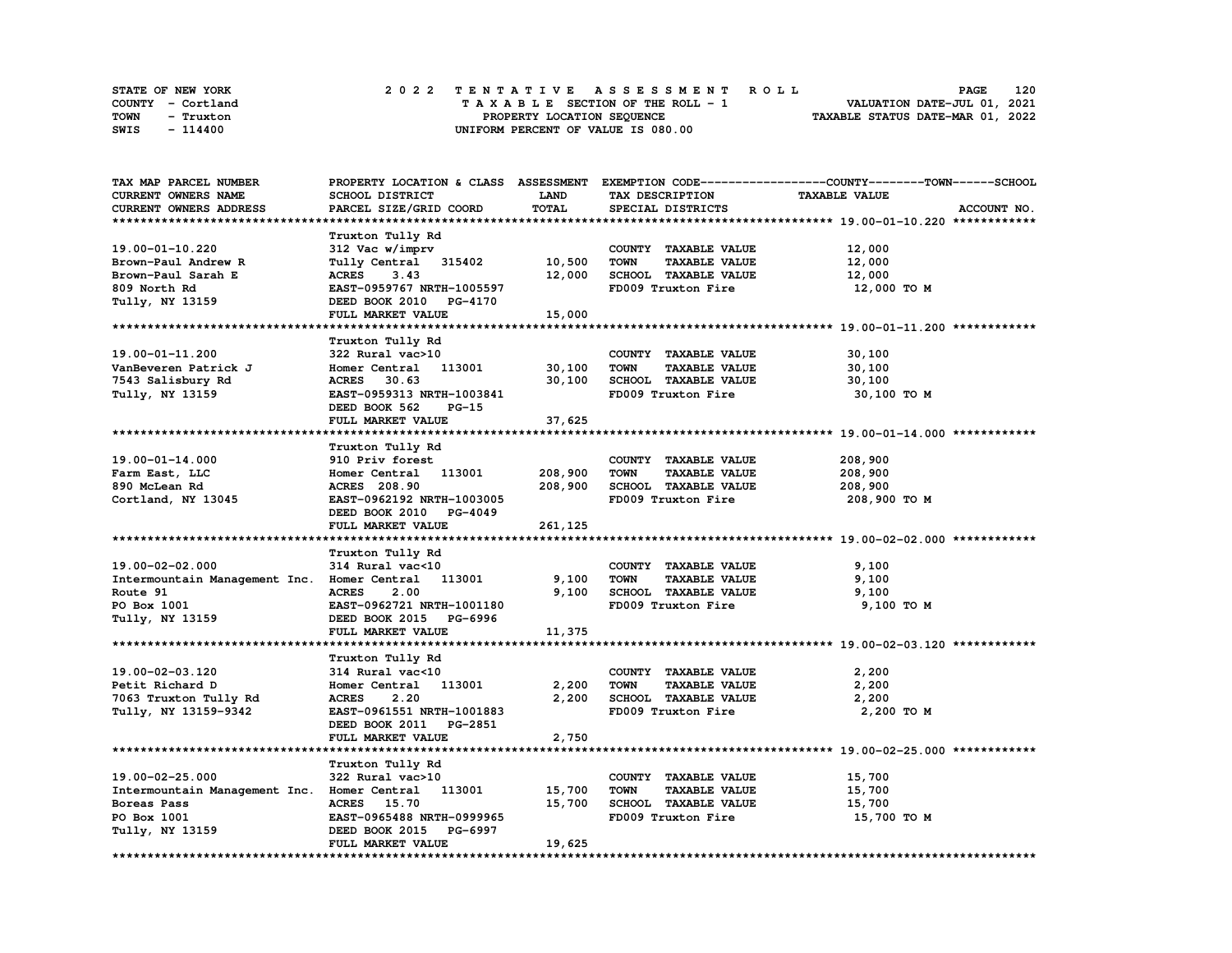|      | STATE OF NEW YORK |  | 2022 TENTATIVE ASSESSMENT ROLL |  |  |  |                                    |  |  |  |  |  |  |                                  | <b>PAGE</b> | 121 |
|------|-------------------|--|--------------------------------|--|--|--|------------------------------------|--|--|--|--|--|--|----------------------------------|-------------|-----|
|      | COUNTY - Cortland |  |                                |  |  |  | TAXABLE SECTION OF THE ROLL - 1    |  |  |  |  |  |  | VALUATION DATE-JUL 01, 2021      |             |     |
| TOWN | - Truxton         |  |                                |  |  |  | PROPERTY LOCATION SEQUENCE         |  |  |  |  |  |  | TAXABLE STATUS DATE-MAR 01, 2022 |             |     |
| SWIS | - 114400          |  |                                |  |  |  | UNIFORM PERCENT OF VALUE IS 080.00 |  |  |  |  |  |  |                                  |             |     |

| TAX MAP PARCEL NUMBER                               | PROPERTY LOCATION & CLASS ASSESSMENT |              |                                     | EXEMPTION CODE-----------------COUNTY-------TOWN------SCHOOL |
|-----------------------------------------------------|--------------------------------------|--------------|-------------------------------------|--------------------------------------------------------------|
| CURRENT OWNERS NAME                                 | SCHOOL DISTRICT                      | LAND         | TAX DESCRIPTION                     | <b>TAXABLE VALUE</b>                                         |
| CURRENT OWNERS ADDRESS                              | PARCEL SIZE/GRID COORD               | <b>TOTAL</b> | SPECIAL DISTRICTS                   | ACCOUNT NO.                                                  |
|                                                     |                                      |              |                                     |                                                              |
|                                                     | Truxton Tully Rd                     |              |                                     |                                                              |
| 29.00-03-01.000                                     | 314 Rural vac<10                     |              | COUNTY TAXABLE VALUE                | 9,600                                                        |
| Hedges Family Irrevocable Trus Homer Central 113001 |                                      | 9,600        | <b>TOWN</b><br><b>TAXABLE VALUE</b> | 9,600                                                        |
| Shaw Amy H                                          | <b>ACRES</b><br>2.73                 | 9,600        | SCHOOL TAXABLE VALUE                | 9,600                                                        |
| 200 Roe Ave                                         | EAST-0963341 NRTH-0999303            |              | FD009 Truxton Fire                  | 9,600 TO M                                                   |
| Syracuse, NY 13210                                  | DEED BOOK 2019 PG-3944               |              |                                     |                                                              |
|                                                     | FULL MARKET VALUE                    | 12,000       |                                     |                                                              |
|                                                     |                                      |              |                                     |                                                              |
|                                                     | Truxton Tully Rd                     |              |                                     |                                                              |
| 29.00-03-05.000                                     | 314 Rural vac<10                     |              | COUNTY TAXABLE VALUE                | 11,100                                                       |
| Gingold Trustee Elaine L                            | Homer Central 113001                 | 11,100       | <b>TOWN</b><br><b>TAXABLE VALUE</b> | 11,100                                                       |
| 120 Edwards Ln                                      | <b>ACRES</b><br>5.27                 | 11,100       | SCHOOL TAXABLE VALUE                | 11,100                                                       |
| Manlius, NY 13104                                   | EAST-0964810 NRTH-0999023            |              | FD009 Truxton Fire                  | 11,100 TO M                                                  |
|                                                     | DEED BOOK 2020 PG-536                |              |                                     |                                                              |
|                                                     | FULL MARKET VALUE                    | 13,875       |                                     |                                                              |
|                                                     |                                      |              |                                     |                                                              |
|                                                     |                                      |              |                                     |                                                              |
|                                                     | Truxton Tully Rd                     |              |                                     |                                                              |
| 29.00-03-08.000                                     | 314 Rural vac<10                     |              | COUNTY TAXABLE VALUE                | 10,800                                                       |
| Shamlian Quinn B                                    | Homer Central 113001<br><b>ACRES</b> | 10,800       | <b>TOWN</b><br><b>TAXABLE VALUE</b> | 10,800                                                       |
| 3491 Four Wheel Dr                                  | 5.00                                 | 10,800       | SCHOOL TAXABLE VALUE                | 10,800                                                       |
| Tully, NY 13159                                     | EAST-0964969 NRTH-0998622            |              | FD009 Truxton Fire                  | 10,800 TO M                                                  |
|                                                     | DEED BOOK 2022 PG-142                |              |                                     |                                                              |
| PRIOR OWNER ON 3/01/2022                            | FULL MARKET VALUE                    | 13,500       |                                     |                                                              |
| Shamlian Quinn B                                    |                                      |              |                                     |                                                              |
|                                                     |                                      |              |                                     |                                                              |
|                                                     | Truxton Tully Rd                     |              |                                     |                                                              |
| 29.00-03-09.000                                     | 314 Rural vac<10                     |              | COUNTY TAXABLE VALUE                | 10,000                                                       |
| Shamlian Quinn B                                    | Homer Central<br>113001              | 10,000       | <b>TOWN</b><br><b>TAXABLE VALUE</b> | 10,000                                                       |
| 3491 Four Wheel Dr                                  | <b>ACRES</b><br>4.20                 | 10,000       | SCHOOL TAXABLE VALUE                | 10,000                                                       |
| Tully, NY 13159                                     | EAST-0964480 NRTH-0998664            |              | FD009 Truxton Fire                  | 10,000 TO M                                                  |
|                                                     | DEED BOOK 2022<br><b>PG-154</b>      |              |                                     |                                                              |
| PRIOR OWNER ON 3/01/2022                            | FULL MARKET VALUE                    | 12,500       |                                     |                                                              |
| Shamlian Quinn B                                    |                                      |              |                                     |                                                              |
|                                                     |                                      |              |                                     |                                                              |
|                                                     | Truxton Tully Rd                     |              |                                     |                                                              |
| 29.00-03-10.000                                     | 322 Rural vac>10                     |              | COUNTY TAXABLE VALUE                | 9,700                                                        |
| Shamlian Quinn B                                    | Homer Central 113001                 | 9,700        | <b>TOWN</b><br><b>TAXABLE VALUE</b> | 9,700                                                        |
| 3491 Four Wheel Dr                                  | ACRES 10.80                          | 9,700        | SCHOOL TAXABLE VALUE                | 9,700                                                        |
| Tully, NY 13159                                     | EAST-0964375 NRTH-0998319            |              | FD009 Truxton Fire                  | 9,700 TO M                                                   |
|                                                     | DEED BOOK 2022 PG-153                |              |                                     |                                                              |
| PRIOR OWNER ON 3/01/2022                            | FULL MARKET VALUE                    | 12,125       |                                     |                                                              |
| Shamlian Quinn B                                    |                                      |              |                                     |                                                              |
|                                                     |                                      |              |                                     |                                                              |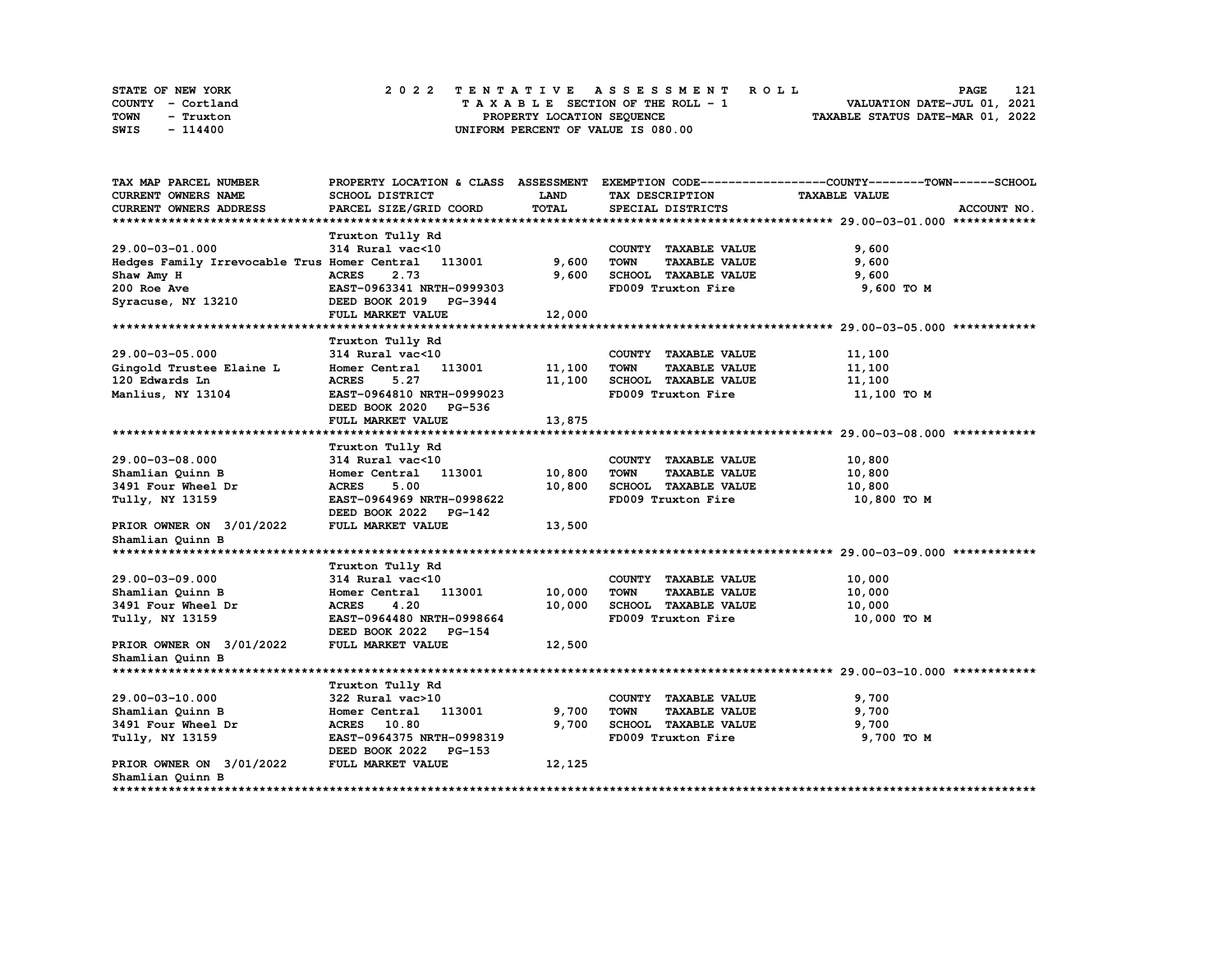| STATE OF NEW YORK |  |                            | 2022 TENTATIVE ASSESSMENT ROLL     |  | <b>PAGE</b>                      | 122 |
|-------------------|--|----------------------------|------------------------------------|--|----------------------------------|-----|
| COUNTY - Cortland |  |                            | TAXABLE SECTION OF THE ROLL - 1    |  | VALUATION DATE-JUL 01, 2021      |     |
| TOWN<br>- Truxton |  | PROPERTY LOCATION SEQUENCE |                                    |  | TAXABLE STATUS DATE-MAR 01, 2022 |     |
| SWIS<br>- 114400  |  |                            | UNIFORM PERCENT OF VALUE IS 080.00 |  |                                  |     |

| TAX MAP PARCEL NUMBER                               |                                |             |                                     | PROPERTY LOCATION & CLASS ASSESSMENT EXEMPTION CODE----------------COUNTY-------TOWN-----SCHOOL |
|-----------------------------------------------------|--------------------------------|-------------|-------------------------------------|-------------------------------------------------------------------------------------------------|
| CURRENT OWNERS NAME                                 | SCHOOL DISTRICT                | <b>LAND</b> | TAX DESCRIPTION                     | <b>TAXABLE VALUE</b>                                                                            |
| CURRENT OWNERS ADDRESS                              | PARCEL SIZE/GRID COORD         | TOTAL       | SPECIAL DISTRICTS                   | ACCOUNT NO.                                                                                     |
|                                                     |                                |             |                                     |                                                                                                 |
|                                                     | Truxton Tully Rd               |             |                                     |                                                                                                 |
| 29.00-03-11.000                                     | 322 Rural vac>10               |             | COUNTY TAXABLE VALUE                | 29,700                                                                                          |
| Hedges Family Irrevocable Trus Homer Central 113001 |                                | 29,700      | <b>TOWN</b><br><b>TAXABLE VALUE</b> | 29,700                                                                                          |
| Shaw Amy H                                          | <b>ACRES</b><br>30.20          | 29,700      | SCHOOL TAXABLE VALUE                | 29,700                                                                                          |
| 200 Roe Ave                                         | EAST-0965110 NRTH-0997808      |             | FD009 Truxton Fire                  | 29,700 TO M                                                                                     |
| Syracuse, NY 13210                                  | DEED BOOK 2019 PG-3944         |             |                                     |                                                                                                 |
|                                                     | FULL MARKET VALUE              | 37,125      |                                     |                                                                                                 |
|                                                     |                                |             |                                     |                                                                                                 |
|                                                     | Truxton Tully Rd               |             |                                     |                                                                                                 |
| 29.00-03-12.000                                     | 322 Rural vac>10               |             | COUNTY TAXABLE VALUE                | 20,400                                                                                          |
| Kenyon Lewis A                                      | Homer Central 113001           | 20,400      | TOWN<br><b>TAXABLE VALUE</b>        | 20,400                                                                                          |
| 9 Regina Dr                                         | <b>ACRES</b><br>22.70          | 20,400      | SCHOOL TAXABLE VALUE                | 20,400                                                                                          |
| Cortland, NY 13045                                  | EAST-0965145 NRTH-0997106      |             | FD009 Truxton Fire                  | 20,400 TO M                                                                                     |
|                                                     | DEED BOOK 2001 PG-3989         |             |                                     |                                                                                                 |
|                                                     | FULL MARKET VALUE              | 25,500      |                                     |                                                                                                 |
|                                                     |                                |             |                                     |                                                                                                 |
|                                                     | Truxton Tully Rd               |             |                                     |                                                                                                 |
| 29.00-03-13.000                                     | 314 Rural vac<10               |             | COUNTY TAXABLE VALUE                | 2,500                                                                                           |
| Huebner David L                                     | Homer Central 113001           | 2,500       | TOWN<br><b>TAXABLE VALUE</b>        | 2,500                                                                                           |
| Huebner Elaine M                                    | 2.41<br><b>ACRES</b>           | 2,500       | SCHOOL TAXABLE VALUE                | 2,500                                                                                           |
| 500 Third St                                        | EAST-0965939 NRTH-0997354      |             | FD009 Truxton Fire                  | 2,500 TO M                                                                                      |
| Liverpool, NY 13088                                 | DEED BOOK 367<br><b>PG-903</b> |             |                                     |                                                                                                 |
|                                                     | FULL MARKET VALUE              | 3,125       |                                     |                                                                                                 |
|                                                     |                                |             |                                     |                                                                                                 |
|                                                     | Truxton Tully Rd               |             |                                     |                                                                                                 |
| 29.00-03-15.000                                     | 322 Rural vac>10               |             | COUNTY TAXABLE VALUE                | 61,900                                                                                          |
| B & B Investment Partnership Homer Central 113001   |                                | 61,900      | <b>TOWN</b><br><b>TAXABLE VALUE</b> | 61,900                                                                                          |
| PO Box 420                                          | <b>ACRES</b><br>65.95          | 61,900      | SCHOOL TAXABLE VALUE                | 61,900                                                                                          |
| Jamesville, NY 13078                                | EAST-0965467 NRTH-0995785      |             | FD009 Truxton Fire                  | 61,900 TO M                                                                                     |
|                                                     | DEED BOOK 566<br><b>PG-148</b> |             |                                     |                                                                                                 |
|                                                     | FULL MARKET VALUE              | 77,375      |                                     |                                                                                                 |
|                                                     |                                |             |                                     |                                                                                                 |
|                                                     | Truxton Tully Rd               |             |                                     |                                                                                                 |
| 29.00-03-16.000                                     | 314 Rural vac<10               |             | 480A<br>47460                       | 10,480<br>10,480<br>10,480                                                                      |
| Dieroff Eric P                                      | Homer Central 113001           | 13,100      | COUNTY TAXABLE VALUE                | 2,620                                                                                           |
| Dieroff Lori W                                      | <b>ACRES</b><br>6.03           | 13,100      | <b>TOWN</b><br><b>TAXABLE VALUE</b> | 2,620                                                                                           |
| 6655 Truxton Tully Rd                               | EAST-0964545 NRTH-0994940      |             | SCHOOL TAXABLE VALUE                | 2,620                                                                                           |
| Tully, NY 13159                                     | DEED BOOK 1998 PG-7305         |             | FD009 Truxton Fire                  | 13,100 TO M                                                                                     |
|                                                     | FULL MARKET VALUE              | 16,375      |                                     |                                                                                                 |
| <b>MAY BE SUBJECT TO PAYMENT</b>                    |                                |             |                                     |                                                                                                 |
| UNDER RPTL480A UNTIL 2031                           |                                |             |                                     |                                                                                                 |
|                                                     |                                |             |                                     |                                                                                                 |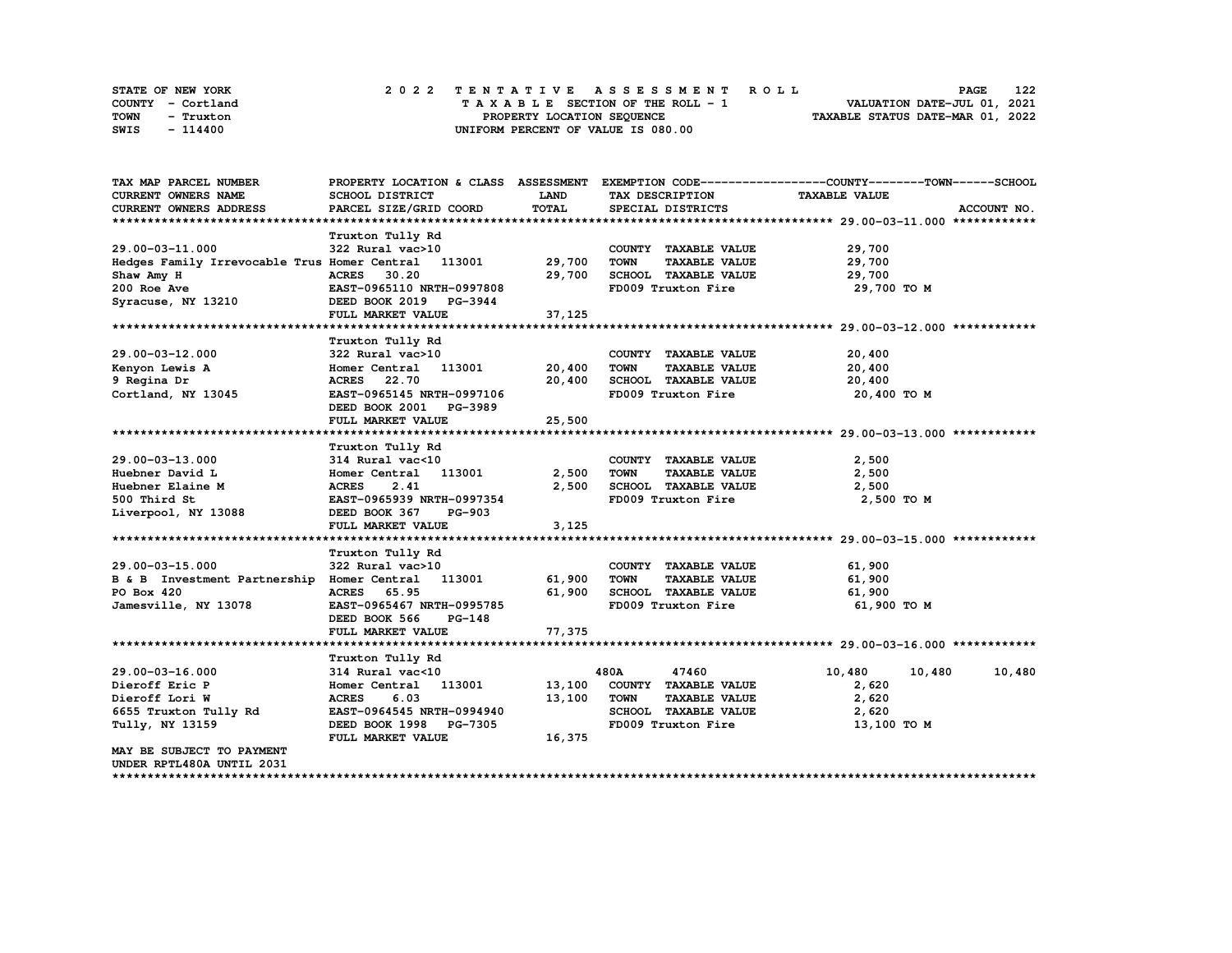| STATE OF NEW YORK | 2022 TENTATIVE ASSESSMENT ROLL     | 123<br><b>PAGE</b>               |
|-------------------|------------------------------------|----------------------------------|
| COUNTY - Cortland | TAXABLE SECTION OF THE ROLL - 1    | VALUATION DATE-JUL 01, 2021      |
| TOWN<br>- Truxton | PROPERTY LOCATION SEQUENCE         | TAXABLE STATUS DATE-MAR 01, 2022 |
| SWIS<br>- 114400  | UNIFORM PERCENT OF VALUE IS 080.00 |                                  |

| TAX MAP PARCEL NUMBER         | PROPERTY LOCATION & CLASS ASSESSMENT |         |             |                      | EXEMPTION CODE-----------------COUNTY-------TOWN------SCHOOL |        |             |
|-------------------------------|--------------------------------------|---------|-------------|----------------------|--------------------------------------------------------------|--------|-------------|
| CURRENT OWNERS NAME           | SCHOOL DISTRICT                      | LAND    |             | TAX DESCRIPTION      | <b>TAXABLE VALUE</b>                                         |        |             |
| <b>CURRENT OWNERS ADDRESS</b> | PARCEL SIZE/GRID COORD               | TOTAL   |             | SPECIAL DISTRICTS    |                                                              |        | ACCOUNT NO. |
|                               |                                      |         |             |                      |                                                              |        |             |
|                               | Truxton Tully Rd                     |         |             |                      |                                                              |        |             |
| 29.00-03-20.000               | 314 Rural vac<10                     |         |             | COUNTY TAXABLE VALUE | 9,300                                                        |        |             |
| Moose Barbara L               | Homer Central 113001                 | 9,300   | <b>TOWN</b> | <b>TAXABLE VALUE</b> | 9,300                                                        |        |             |
| 5728 Truxton Tully Rd         | <b>ACRES</b><br>2.22 BANK LERETA     | 9,300   |             | SCHOOL TAXABLE VALUE | 9,300                                                        |        |             |
| Truxton, NY 13158             | EAST-0964339 NRTH-0995605            |         |             | FD009 Truxton Fire   | 9,300 TO M                                                   |        |             |
|                               | DEED BOOK 2017 PG-3360               |         |             |                      |                                                              |        |             |
|                               | <b>FULL MARKET VALUE</b>             | 11,625  |             |                      |                                                              |        |             |
|                               |                                      |         |             |                      |                                                              |        |             |
|                               | Truxton Tully Rd                     |         |             |                      |                                                              |        |             |
| 29.00-03-25.000               | 314 Rural vac<10                     |         |             | COUNTY TAXABLE VALUE | 11,000                                                       |        |             |
| Beard Arlene                  | Homer Central 113001                 | 11,000  | TOWN        | <b>TAXABLE VALUE</b> | 11,000                                                       |        |             |
| Attn: Arlene H Nowalk         | <b>ACRES</b><br>3.95                 | 11,000  |             | SCHOOL TAXABLE VALUE | 11,000                                                       |        |             |
| 18 Rogers Hill Rd             | EAST-0963839 NRTH-0997454            |         |             | FD009 Truxton Fire   | 11,000 TO M                                                  |        |             |
| Whitney Point, NY 13862       | DEED BOOK 523<br><b>PG-156</b>       |         |             |                      |                                                              |        |             |
|                               | FULL MARKET VALUE                    | 13,750  |             |                      |                                                              |        |             |
|                               |                                      |         |             |                      |                                                              |        |             |
|                               | Truxton Tully Rd                     |         |             |                      |                                                              |        |             |
| 29.00-04-08.000               | 322 Rural vac>10                     |         | 480A        | 47460                | 16,320                                                       | 16,320 | 16,320      |
| Dieroff Eric                  | Homer Central 113001                 | 20,400  |             | COUNTY TAXABLE VALUE | 4,080                                                        |        |             |
| Dieroff Lori                  | ACRES 20.38                          | 20,400  | <b>TOWN</b> | <b>TAXABLE VALUE</b> | 4,080                                                        |        |             |
| 6655 Truxton Tully Rd         | EAST-0965763 NRTH-0994331            |         |             | SCHOOL TAXABLE VALUE | 4,080                                                        |        |             |
| Tully, NY 13159               | DEED BOOK 10169 PG-34001             |         |             | FD009 Truxton Fire   | 20,400 TO M                                                  |        |             |
|                               | FULL MARKET VALUE                    | 25,500  |             |                      |                                                              |        |             |
| MAY BE SUBJECT TO PAYMENT     |                                      |         |             |                      |                                                              |        |             |
| UNDER RPTL480A UNTIL 2031     |                                      |         |             |                      |                                                              |        |             |
|                               |                                      |         |             |                      |                                                              |        |             |
|                               | Truxton Tully Rd                     |         |             |                      |                                                              |        |             |
| 29.00-04-09.000               | 322 Rural vac>10                     |         | 480A        | 47460                | 22,800                                                       | 22,800 | 22,800      |
| Dieroff Eric P                | Homer Central 113001                 | 28,500  |             | COUNTY TAXABLE VALUE | 5,700                                                        |        |             |
| Dieroff Lori W                | <b>ACRES</b><br>21.52                | 28,500  | <b>TOWN</b> | <b>TAXABLE VALUE</b> | 5,700                                                        |        |             |
| 6655 Truxton Tully Rd         | EAST-0965821 NRTH-0993440            |         |             | SCHOOL TAXABLE VALUE | 5,700                                                        |        |             |
| Tully, NY 13159               | DEED BOOK 2014 PG-2322               |         |             | FD009 Truxton Fire   | 28,500 TO M                                                  |        |             |
|                               | FULL MARKET VALUE                    | 35,625  |             |                      |                                                              |        |             |
| MAY BE SUBJECT TO PAYMENT     |                                      |         |             |                      |                                                              |        |             |
| UNDER RPTL480A UNTIL 2031     |                                      |         |             |                      |                                                              |        |             |
|                               |                                      |         |             |                      |                                                              |        |             |
|                               | Truxton Tully Rd                     |         |             |                      |                                                              |        |             |
| 29.00-04-11.000               | 322 Rural vac>10                     |         | 480A        | 47460                | 67,600                                                       | 67,600 | 67,600      |
| Dieroff Eric P                | Homer Central 113001                 | 84,500  |             | COUNTY TAXABLE VALUE | 16,900                                                       |        |             |
| Dieroff Lori                  | <b>ACRES</b><br>84.10                | 84,500  | <b>TOWN</b> | <b>TAXABLE VALUE</b> | 16,900                                                       |        |             |
| 6655 Truxton Tully Rd         | EAST-0963982 NRTH-0993635            |         |             | SCHOOL TAXABLE VALUE | 16,900                                                       |        |             |
| Tully, NY 13159               | DEED BOOK 10443 PG-99001             |         |             | FD009 Truxton Fire   | 84,500 TO M                                                  |        |             |
|                               | FULL MARKET VALUE                    | 105,625 |             |                      |                                                              |        |             |
| MAY BE SUBJECT TO PAYMENT     |                                      |         |             |                      |                                                              |        |             |
| UNDER RPTL480A UNTIL 2031     |                                      |         |             |                      |                                                              |        |             |
|                               |                                      |         |             |                      |                                                              |        |             |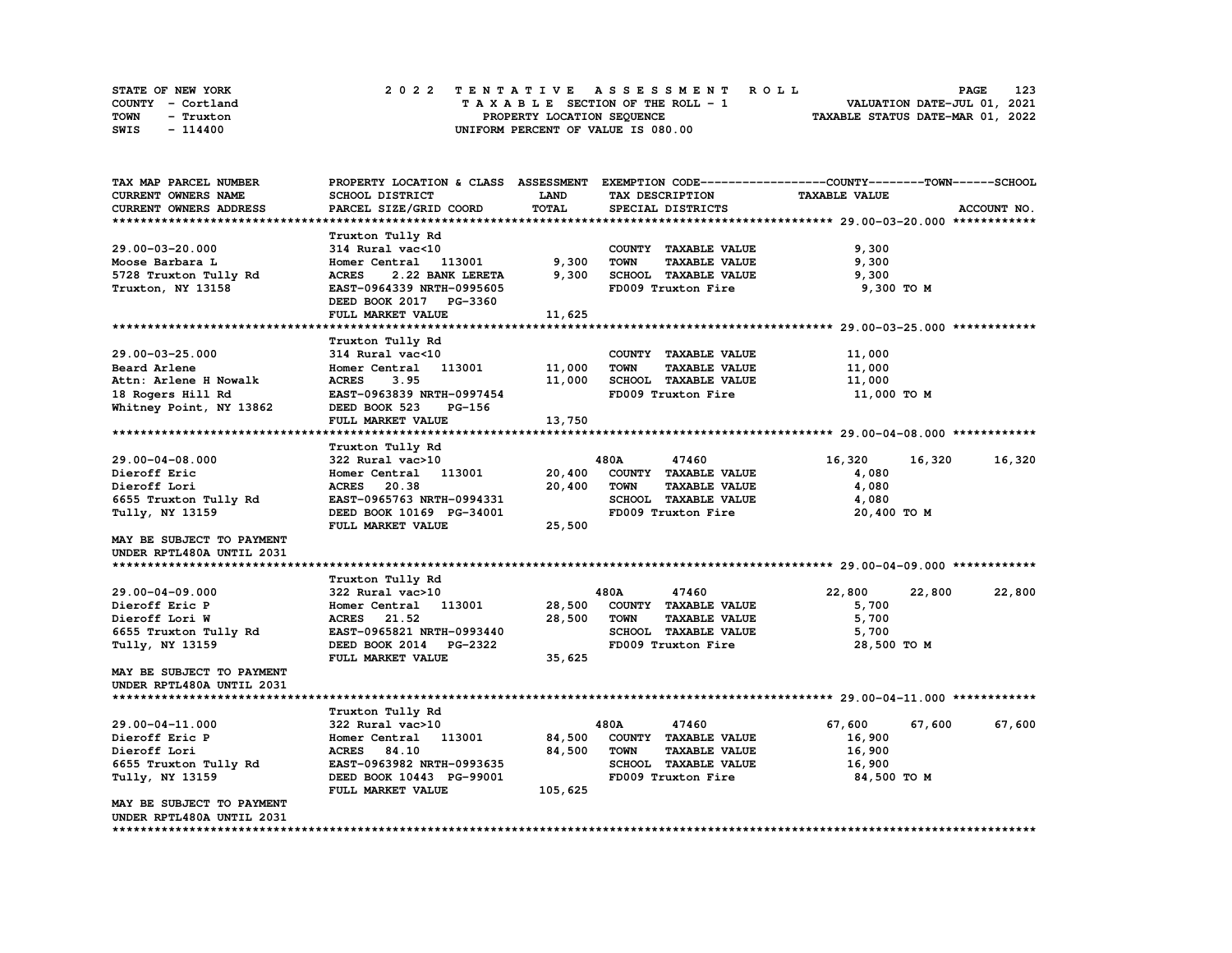| STATE OF NEW YORK | 2022 TENTATIVE ASSESSMENT ROLL     | 124<br><b>PAGE</b>               |
|-------------------|------------------------------------|----------------------------------|
| COUNTY - Cortland | TAXABLE SECTION OF THE ROLL - 1    | VALUATION DATE-JUL 01, 2021      |
| TOWN<br>- Truxton | PROPERTY LOCATION SEQUENCE         | TAXABLE STATUS DATE-MAR 01, 2022 |
| SWIS<br>- 114400  | UNIFORM PERCENT OF VALUE IS 080.00 |                                  |

| TAX MAP PARCEL NUMBER      |                                  |             |                                             | PROPERTY LOCATION & CLASS ASSESSMENT EXEMPTION CODE-----------------COUNTY-------TOWN------SCHOOL |              |
|----------------------------|----------------------------------|-------------|---------------------------------------------|---------------------------------------------------------------------------------------------------|--------------|
| <b>CURRENT OWNERS NAME</b> | SCHOOL DISTRICT                  | <b>LAND</b> | TAX DESCRIPTION                             | <b>TAXABLE VALUE</b>                                                                              |              |
| CURRENT OWNERS ADDRESS     | PARCEL SIZE/GRID COORD           | TOTAL       | SPECIAL DISTRICTS                           |                                                                                                   | ACCOUNT NO.  |
|                            |                                  |             |                                             |                                                                                                   |              |
|                            | Truxton Tully Rd                 |             |                                             |                                                                                                   |              |
| 39.00-01-12.000            | 314 Rural vac<10                 |             | COUNTY TAXABLE VALUE                        | 700                                                                                               |              |
| Comerford Mildred          | Homer Central 113001             | 700         | <b>TOWN</b><br><b>TAXABLE VALUE</b>         | 700                                                                                               |              |
| Attn: Samuel Williams      | FRNT 300.00 DPTH 150.00          | 700         | SCHOOL TAXABLE VALUE                        | 700                                                                                               |              |
| 211 Sherbrooke Rd          | EAST-0966330 NRTH-0990868        |             | FD009 Truxton Fire                          | 700 TO M                                                                                          |              |
| Manlius, NY 13104-1129     | DEED BOOK 276<br>$PG-110$        |             |                                             |                                                                                                   |              |
|                            |                                  | 875         |                                             |                                                                                                   |              |
|                            | FULL MARKET VALUE                |             |                                             |                                                                                                   |              |
|                            |                                  |             |                                             |                                                                                                   |              |
|                            | 6366 Truxton Tully Rd            |             |                                             |                                                                                                   |              |
| $39.00 - 01 - 13.000$      | 270 Mfg housing                  |             | COUNTY TAXABLE VALUE                        | 93,000                                                                                            |              |
| Harvey Corrina A           | Homer Central 113001             | 18,600      | TOWN<br><b>TAXABLE VALUE</b>                | 93,000                                                                                            |              |
| 6366 Truxton Tully Rd      | <b>ACRES</b><br>8.02 BANKCORELOG | 93,000      | SCHOOL TAXABLE VALUE                        | 93,000                                                                                            |              |
| PO Box 74                  | <b>EAST-0967362 NRTH-0989238</b> |             | FD009 Truxton Fire                          | 93,000 TO M                                                                                       |              |
| Truxton, NY 13158          | DEED BOOK 2019 PG-4768           |             |                                             |                                                                                                   |              |
|                            | FULL MARKET VALUE                | 116,250     |                                             |                                                                                                   |              |
|                            |                                  |             |                                             |                                                                                                   |              |
|                            | 6479 Truxton Tully Rd            |             | 52 PCT OF VALUE USED FOR EXEMPTION PURPOSES |                                                                                                   |              |
| $39.00 - 01 - 08.100$      | 241 Rural res&ag                 |             | <b>VET WAR C 41122</b>                      | 5,460<br>0                                                                                        | $\mathbf{o}$ |
| Farnholtz Walter E         | Homer Central 113001             |             | 152,600 VET WAR T 41123                     | 10,920<br>0                                                                                       | $^{\circ}$   |
| 6479 Truxton Tully Rd      | ACRES 151.97                     |             | 363,400 VET DIS C 41142                     | 18,200<br>0                                                                                       | 0            |
| Tully, NY 13159            | EAST-0964232 NRTH-0990846        |             | <b>VET DIS T 41143</b>                      | 36,400<br>0                                                                                       | 0            |
|                            | $PG-27$<br>DEED BOOK 487         |             | AG COMMIT 41730                             | 54,377<br>54,377                                                                                  | 54,377       |
| MAY BE SUBJECT TO PAYMENT  | FULL MARKET VALUE                |             | 454, 250 ENH STAR 41834                     | $\Omega$<br>$\mathbf{0}$                                                                          | 68,160       |
| UNDER AGDIST LAW TIL 2029  |                                  |             | COUNTY TAXABLE VALUE                        | 285,363                                                                                           |              |
|                            |                                  |             | <b>TOWN</b><br><b>TAXABLE VALUE</b>         |                                                                                                   |              |
|                            |                                  |             | <b>SCHOOL TAXABLE VALUE</b>                 | 261,703                                                                                           |              |
|                            |                                  |             |                                             | 240,863                                                                                           |              |
|                            |                                  |             | FD009 Truxton Fire                          | 363,400 TO M                                                                                      |              |
|                            |                                  |             |                                             |                                                                                                   |              |
|                            | 6479 Truxton Tully Rd            |             |                                             |                                                                                                   |              |
| $39.00 - 01 - 10.000$      | 322 Rural vac>10                 |             | COUNTY TAXABLE VALUE                        | 47,650                                                                                            |              |
| Farnholtz Walter E II      | Homer Central 113001             | 47,650      | <b>TOWN</b><br><b>TAXABLE VALUE</b>         | 47,650                                                                                            |              |
| 6479 Truxton Tully Rd      | <b>ACRES</b><br>85.30            | 47,650      | SCHOOL TAXABLE VALUE                        | 47,650                                                                                            |              |
| Truxton, NY 13159          | EAST-0965623 NRTH-0990031        |             | FD009 Truxton Fire                          | 47,650 TO M                                                                                       |              |
|                            | DEED BOOK 10212 PG-31001         |             |                                             |                                                                                                   |              |
|                            | FULL MARKET VALUE                | 59,563      |                                             |                                                                                                   |              |
|                            |                                  |             |                                             |                                                                                                   |              |
|                            | 6480 Truxton Tully Rd            |             |                                             |                                                                                                   |              |
| 39.00-01-08.200            | 241 Rural res&ag                 |             | <b>BAS STAR 41854</b>                       | $\mathbf{0}$<br>$^{\circ}$                                                                        | 27,300       |
| Hart Patrick G             | Homer Central 113001             | 40,100      | COUNTY TAXABLE VALUE                        | 100,700                                                                                           |              |
| Hart Lisa A                | ACRES 29.40                      | 100,700     | <b>TOWN</b><br><b>TAXABLE VALUE</b>         | 100,700                                                                                           |              |
| 6480 Truxton Tully Rd      | EAST-0966050 NRTH-0992455        |             | SCHOOL TAXABLE VALUE                        | 73,400                                                                                            |              |
| Tully, NY 13159            | DEED BOOK 10287 PG-39003         |             | FD009 Truxton Fire                          | 100,700 TO M                                                                                      |              |
|                            | FULL MARKET VALUE                | 125,875     |                                             |                                                                                                   |              |
|                            |                                  |             |                                             |                                                                                                   |              |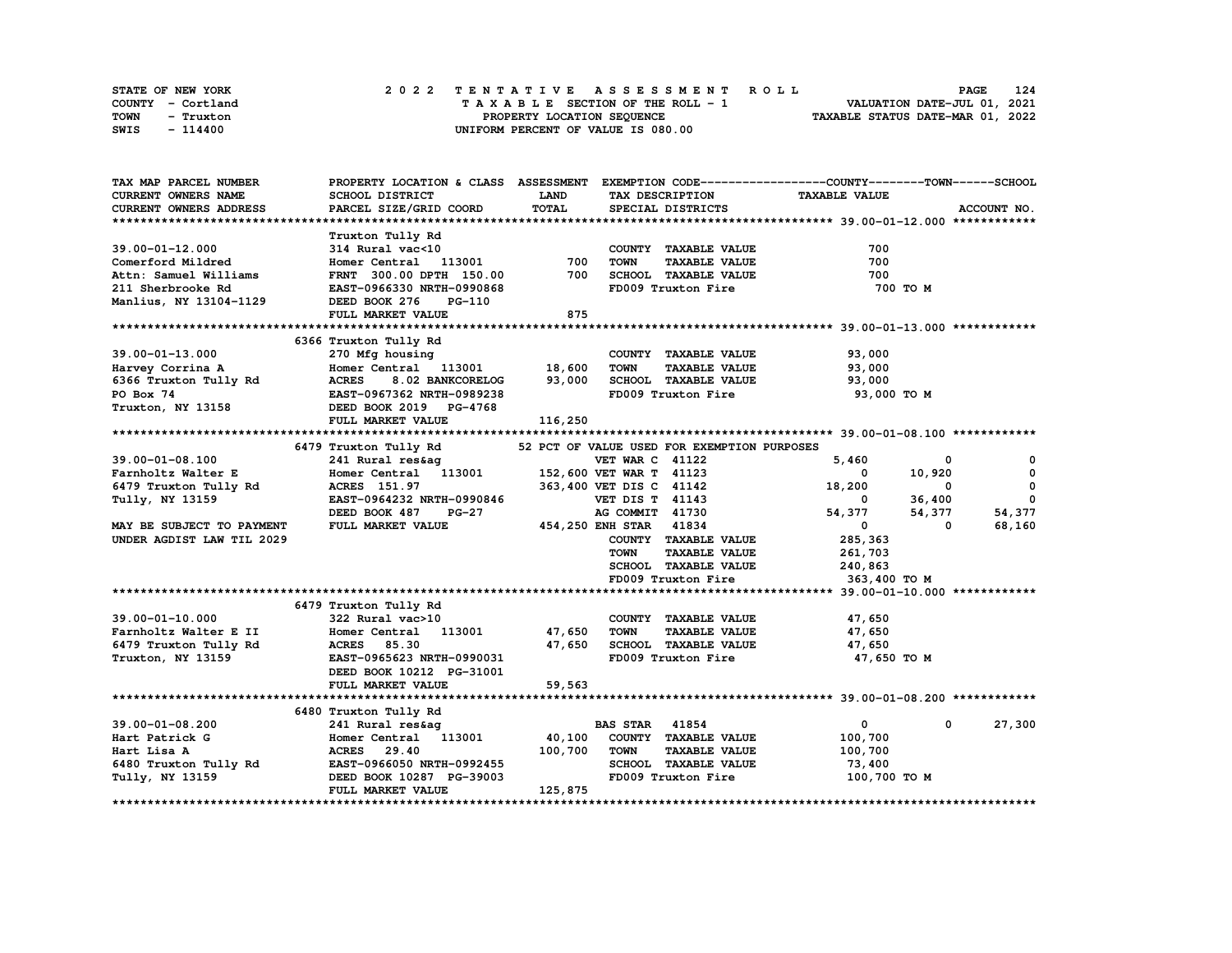| STATE OF NEW YORK | 2022 TENTATIVE ASSESSMENT ROLL     | 125<br><b>PAGE</b>               |
|-------------------|------------------------------------|----------------------------------|
| COUNTY - Cortland | TAXABLE SECTION OF THE ROLL - 1    | VALUATION DATE-JUL 01, 2021      |
| TOWN<br>- Truxton | PROPERTY LOCATION SEQUENCE         | TAXABLE STATUS DATE-MAR 01, 2022 |
| SWIS<br>- 114400  | UNIFORM PERCENT OF VALUE IS 080.00 |                                  |

| TAX MAP PARCEL NUMBER  | PROPERTY LOCATION & CLASS ASSESSMENT EXEMPTION CODE-----------------COUNTY-------TOWN-----SCHOOL |             |                                     |                      |                      |
|------------------------|--------------------------------------------------------------------------------------------------|-------------|-------------------------------------|----------------------|----------------------|
| CURRENT OWNERS NAME    | SCHOOL DISTRICT                                                                                  | <b>LAND</b> | TAX DESCRIPTION                     | <b>TAXABLE VALUE</b> |                      |
| CURRENT OWNERS ADDRESS | PARCEL SIZE/GRID COORD                                                                           | TOTAL       | SPECIAL DISTRICTS                   |                      | ACCOUNT NO.          |
|                        |                                                                                                  |             |                                     |                      |                      |
|                        | 6488 Truxton Tully Rd                                                                            |             |                                     |                      |                      |
| 39.00-01-09.100        | 270 Mfg housing                                                                                  |             | COUNTY TAXABLE VALUE                | 25,000               |                      |
| Burnette Anita C       | Homer Central 113001                                                                             | 9,200       | <b>TOWN</b><br><b>TAXABLE VALUE</b> | 25,000               |                      |
| Burnette Brandon M     | FRNT 170.00 DPTH 166.25                                                                          | 25,000      | SCHOOL TAXABLE VALUE                | 25,000               |                      |
| 3742 Prospect St       | EAST-0965161 NRTH-0992771                                                                        |             | FD009 Truxton Fire                  | 25,000 TO M          |                      |
|                        | DEED BOOK 2016 PG-2110                                                                           |             |                                     |                      |                      |
| Truxton, NY 13158      |                                                                                                  |             |                                     |                      |                      |
|                        | FULL MARKET VALUE                                                                                | 31,250      |                                     |                      |                      |
|                        |                                                                                                  |             |                                     |                      |                      |
|                        | 6492 Truxton Tully Rd                                                                            |             |                                     |                      |                      |
| 39.00-01-09.200        | 314 Rural vac<10                                                                                 |             | COUNTY TAXABLE VALUE                | 10,300               |                      |
| Hart Patrick G         | Homer Central 113001                                                                             | 10,300      | <b>TOWN</b><br><b>TAXABLE VALUE</b> | 10,300               |                      |
| Hart Lisa A            | FRNT 206.06 DPTH 166.25                                                                          | 10,300      | SCHOOL TAXABLE VALUE                | 10,300               |                      |
| 6480 Truxton Tully Rd  | EAST-0965077 NRTH-0992897                                                                        |             | FD009 Truxton Fire                  | 10,300 TO M          |                      |
| Tully, NY 13159        | DEED BOOK 10287 PG-39003                                                                         |             |                                     |                      |                      |
|                        | FULL MARKET VALUE                                                                                | 12,875      |                                     |                      |                      |
|                        |                                                                                                  |             |                                     |                      |                      |
|                        | 6514 Truxton Tully Rd                                                                            |             |                                     |                      |                      |
| 29.00-04-10.000        | 210 1 Family Res                                                                                 |             | <b>BAS STAR 41854</b>               | $\mathbf{0}$         | 27,300<br>$^{\circ}$ |
| Crossway Christopher   | Homer Central<br>113001                                                                          | 15,400      | COUNTY TAXABLE VALUE                | 77,420               |                      |
| 6514 Truxton Tully Rd  | <b>ACRES</b><br>4.35                                                                             | 77,420      | <b>TOWN</b><br><b>TAXABLE VALUE</b> | 77,420               |                      |
| Truxton, NY 13158      | EAST-0964989 NRTH-0993455                                                                        |             | SCHOOL TAXABLE VALUE                | 50,120               |                      |
|                        | DEED BOOK 2013 PG-532                                                                            |             | FD009 Truxton Fire                  | 77,420 TO M          |                      |
|                        | FULL MARKET VALUE                                                                                | 96,775      |                                     |                      |                      |
|                        |                                                                                                  |             |                                     |                      |                      |
|                        | 6530 Truxton Tully Rd                                                                            |             |                                     |                      |                      |
| 29.00-04-07.000        | 210 1 Family Res                                                                                 |             | <b>ENH STAR 41834</b>               | $\mathbf{0}$         | 68,160<br>$^{\circ}$ |
| McCall Harold          | Homer Central 113001                                                                             | 6,300       | COUNTY TAXABLE VALUE                | 80,900               |                      |
| McCall Living Trust    | FRNT 100.00 DPTH 100.25                                                                          | 80,900      | <b>TOWN</b><br><b>TAXABLE VALUE</b> | 80,900               |                      |
| 6530 Truxton Tully Rd  | EAST-0964668 NRTH-0993996                                                                        |             | SCHOOL TAXABLE VALUE                | 12,740               |                      |
| PO Box 41              | DEED BOOK 2009 PG-4300                                                                           |             | FD009 Truxton Fire                  | 80,900 TO M          |                      |
|                        |                                                                                                  |             |                                     |                      |                      |
| Truxton, NY 13158-0041 | FULL MARKET VALUE                                                                                | 101,125     |                                     |                      |                      |
|                        |                                                                                                  |             |                                     |                      |                      |
|                        | 6655 Truxton Tully Rd                                                                            |             |                                     |                      |                      |
| 29.00-04-06.000        | 210 1 Family Res                                                                                 |             | <b>BAS STAR</b><br>41854            | 0                    | 27,300<br>0          |
| Dieroff Eric P         | Homer Central 113001                                                                             | 10,200      | COUNTY TAXABLE VALUE                | 119,700              |                      |
| Dieroff Lori W         | FRNT 330.00 DPTH 182.25                                                                          | 119,700     | <b>TOWN</b><br><b>TAXABLE VALUE</b> | 119,700              |                      |
| 6655 Truxton Tully Rd  | EAST-0964287 NRTH-0994565                                                                        |             | <b>SCHOOL TAXABLE VALUE</b>         | 92,400               |                      |
| Tully, NY 13159-9340   | DEED BOOK 554<br>$PG-16$                                                                         |             | FD009 Truxton Fire                  | 119,700 TO M         |                      |
|                        | FULL MARKET VALUE                                                                                | 149,625     |                                     |                      |                      |
|                        |                                                                                                  |             |                                     |                      |                      |
|                        | 6698 Truxton Tully Rd                                                                            |             |                                     |                      |                      |
| 29.00-03-18.000        | 210 1 Family Res                                                                                 |             | COUNTY TAXABLE VALUE                | 59,400               |                      |
| Blanden Christina M    | Homer Central 113001                                                                             | 12,500      | <b>TOWN</b><br><b>TAXABLE VALUE</b> | 59,400               |                      |
| 6698 Truxton Tully Rd  | <b>ACRES</b><br>1.45 BANKCORELOG                                                                 | 59,400      | SCHOOL TAXABLE VALUE                | 59,400               |                      |
| Tully, NY 13159        | EAST-0964442 NRTH-0995274                                                                        |             | FD009 Truxton Fire                  | 59,400 TO M          |                      |
|                        | DEED BOOK 2011 PG-1584                                                                           |             |                                     |                      |                      |
|                        | FULL MARKET VALUE                                                                                | 74,250      |                                     |                      |                      |
|                        |                                                                                                  |             |                                     |                      |                      |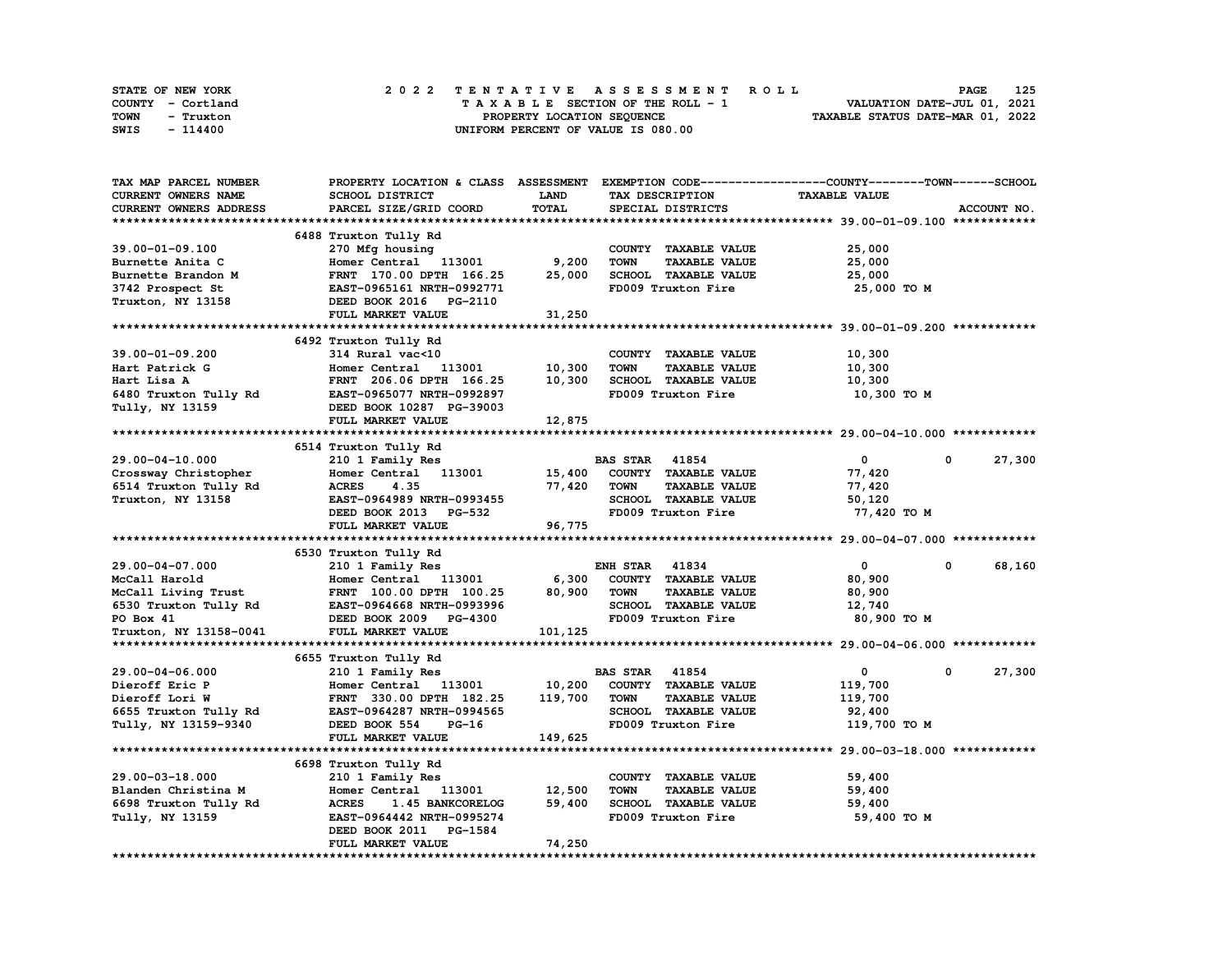| STATE OF NEW YORK | 2022 TENTATIVE ASSESSMENT ROLL     | 126<br><b>PAGE</b>               |
|-------------------|------------------------------------|----------------------------------|
| COUNTY - Cortland | TAXABLE SECTION OF THE ROLL - 1    | VALUATION DATE-JUL 01, 2021      |
| TOWN<br>- Truxton | PROPERTY LOCATION SEQUENCE         | TAXABLE STATUS DATE-MAR 01, 2022 |
| SWIS<br>- 114400  | UNIFORM PERCENT OF VALUE IS 080.00 |                                  |

| TAX MAP PARCEL NUMBER      | PROPERTY LOCATION & CLASS ASSESSMENT EXEMPTION CODE-----------------COUNTY-------TOWN------SCHOOL |              |                       |                             |                      |             |             |
|----------------------------|---------------------------------------------------------------------------------------------------|--------------|-----------------------|-----------------------------|----------------------|-------------|-------------|
| <b>CURRENT OWNERS NAME</b> | SCHOOL DISTRICT                                                                                   | LAND         |                       | TAX DESCRIPTION             | <b>TAXABLE VALUE</b> |             |             |
| CURRENT OWNERS ADDRESS     | PARCEL SIZE/GRID COORD                                                                            | <b>TOTAL</b> |                       | SPECIAL DISTRICTS           |                      |             | ACCOUNT NO. |
|                            |                                                                                                   |              |                       |                             |                      |             |             |
|                            | 6706 Truxton Tully Rd                                                                             |              |                       |                             |                      |             |             |
| 29.00-03-19.000            | 270 Mfg housing                                                                                   |              | <b>BAS STAR 41854</b> |                             | 0                    | 0           | 23,000      |
| West Darryl A              | Homer Central 113001                                                                              | 13,300       |                       | COUNTY TAXABLE VALUE        | 23,000               |             |             |
| West Shirley M             | 2.17<br><b>ACRES</b>                                                                              | 23,000       | <b>TOWN</b>           | <b>TAXABLE VALUE</b>        | 23,000               |             |             |
| PO Box 28                  | EAST-0964385 NRTH-0995423                                                                         |              |                       | SCHOOL TAXABLE VALUE        | 0                    |             |             |
|                            |                                                                                                   |              |                       |                             |                      |             |             |
| Truxton, NY 13158          | DEED BOOK 2003<br><b>PG-1839</b>                                                                  |              |                       | FD009 Truxton Fire          | 23,000 TO M          |             |             |
|                            | FULL MARKET VALUE                                                                                 | 28,750       |                       |                             |                      |             |             |
|                            |                                                                                                   |              |                       |                             |                      |             |             |
|                            | 6719 Truxton Tully Rd                                                                             |              |                       |                             |                      |             |             |
| 29.00-04-04.000            | 210 1 Family Res                                                                                  |              | ENH STAR              | 41834                       | 0                    | 0           | 68,160      |
| Barrows Nancy              | Homer Central 113001                                                                              | 11,800       |                       | COUNTY TAXABLE VALUE        | 73,300               |             |             |
| 6719 Truxton Tully Rd      | FRNT 170.00 DPTH 249.04                                                                           | 73,300       | <b>TOWN</b>           | <b>TAXABLE VALUE</b>        | 73,300               |             |             |
| PO Box 173                 | EAST-0963916 NRTH-0995638                                                                         |              |                       | SCHOOL TAXABLE VALUE        | 5,140                |             |             |
| Truxton, NY 13158-9341     | DEED BOOK 320, 2 PG-449, 1                                                                        |              |                       | FD009 Truxton Fire          | 73,300 TO M          |             |             |
|                            | FULL MARKET VALUE                                                                                 | 91,625       |                       |                             |                      |             |             |
|                            |                                                                                                   |              |                       |                             |                      |             |             |
|                            | 6728 Truxton Tully Rd                                                                             |              |                       |                             |                      |             |             |
| 29.00-03-21.000            | 210 1 Family Res                                                                                  |              | <b>BAS STAR 41854</b> |                             | $\mathbf 0$          | $\mathbf 0$ | 27,300      |
| Moose Barbara L            | Homer Central 113001                                                                              | 16,400       |                       | COUNTY TAXABLE VALUE        | 123,100              |             |             |
| 5728 Truxton Tully Rd      | <b>ACRES</b><br>5.36 BANK LERETA                                                                  | 123,100      | <b>TOWN</b>           | <b>TAXABLE VALUE</b>        | 123,100              |             |             |
| Truxton, NY 13158          | EAST-0964237 NRTH-0995950                                                                         |              |                       | SCHOOL TAXABLE VALUE        | 95,800               |             |             |
|                            | DEED BOOK 2017 PG-3360                                                                            |              |                       | FD009 Truxton Fire          | 123,100 TO M         |             |             |
|                            | FULL MARKET VALUE                                                                                 | 153,875      |                       |                             |                      |             |             |
|                            |                                                                                                   |              |                       |                             |                      |             |             |
|                            | 6766 Truxton Tully Rd                                                                             |              |                       |                             |                      |             |             |
|                            |                                                                                                   |              | <b>BAS STAR 41854</b> |                             | $\mathbf{0}$         | 0           | 27,300      |
| 29.00-03-22.000            | 270 Mfg housing                                                                                   |              |                       |                             |                      |             |             |
| Casolare Thomas            | 113001<br>Homer Central                                                                           | 16,100       |                       | COUNTY TAXABLE VALUE        | 76,200               |             |             |
| Casolare Karin             | 5.08<br><b>ACRES</b>                                                                              | 76,200       | <b>TOWN</b>           | <b>TAXABLE VALUE</b>        | 76,200               |             |             |
| PO Box 53                  | EAST-0964110 NRTH-0996420                                                                         |              |                       | SCHOOL TAXABLE VALUE        | 48,900               |             |             |
| Truxton, NY 13158          | DEED BOOK 2002<br>PG-5180                                                                         |              |                       | FD009 Truxton Fire          | 76,200 TO M          |             |             |
|                            | FULL MARKET VALUE                                                                                 | 95,250       |                       |                             |                      |             |             |
|                            |                                                                                                   |              |                       |                             |                      |             |             |
|                            | 6774 Truxton Tully Rd                                                                             |              |                       |                             |                      |             |             |
| 29.00-03-23.000            | 210 1 Family Res                                                                                  |              | <b>BAS STAR</b>       | 41854                       | 0                    | 0           | 27,300      |
| Harmon Elizabeth O         | Homer Central 113001                                                                              | 13,100       |                       | COUNTY TAXABLE VALUE        | 59,900               |             |             |
| Snyder John W              | <b>ACRES</b><br>2.00 BANKCORELOG                                                                  | 59,900       | <b>TOWN</b>           | <b>TAXABLE VALUE</b>        | 59,900               |             |             |
| 6774 Truxton Tully Rd      | EAST-0963959 NRTH-0996844                                                                         |              |                       | SCHOOL TAXABLE VALUE        | 32,600               |             |             |
| Tully, NY 13159            | DEED BOOK 10185 PG-93001                                                                          |              |                       | FD009 Truxton Fire          | 59,900 TO M          |             |             |
|                            | FULL MARKET VALUE                                                                                 | 74,875       |                       |                             |                      |             |             |
|                            |                                                                                                   |              |                       |                             |                      |             |             |
|                            | 6788 Truxton Tully Rd                                                                             |              |                       |                             |                      |             |             |
| $29.00 - 03 - 24.000$      | 210 1 Family Res                                                                                  |              | <b>BAS STAR</b>       | 41854                       | $\mathbf{o}$         | 0           | 27,300      |
| Stadler Juanita R          | Homer Central 113001                                                                              | 13,700       |                       | COUNTY TAXABLE VALUE        | 113,000              |             |             |
| 6788 Truxton Tully Rd      | <b>ACRES</b><br>2.60 BANKCORELOG                                                                  | 113,000      | <b>TOWN</b>           | <b>TAXABLE VALUE</b>        | 113,000              |             |             |
| Tully, NY 13159            | EAST-0964092 NRTH-0996984                                                                         |              |                       | <b>SCHOOL TAXABLE VALUE</b> | 85,700               |             |             |
|                            | DEED BOOK 2008<br>PG-6299                                                                         |              |                       | FD009 Truxton Fire          |                      |             |             |
|                            |                                                                                                   |              |                       |                             | 113,000 TO M         |             |             |
|                            | FULL MARKET VALUE                                                                                 | 141,250      |                       |                             |                      |             |             |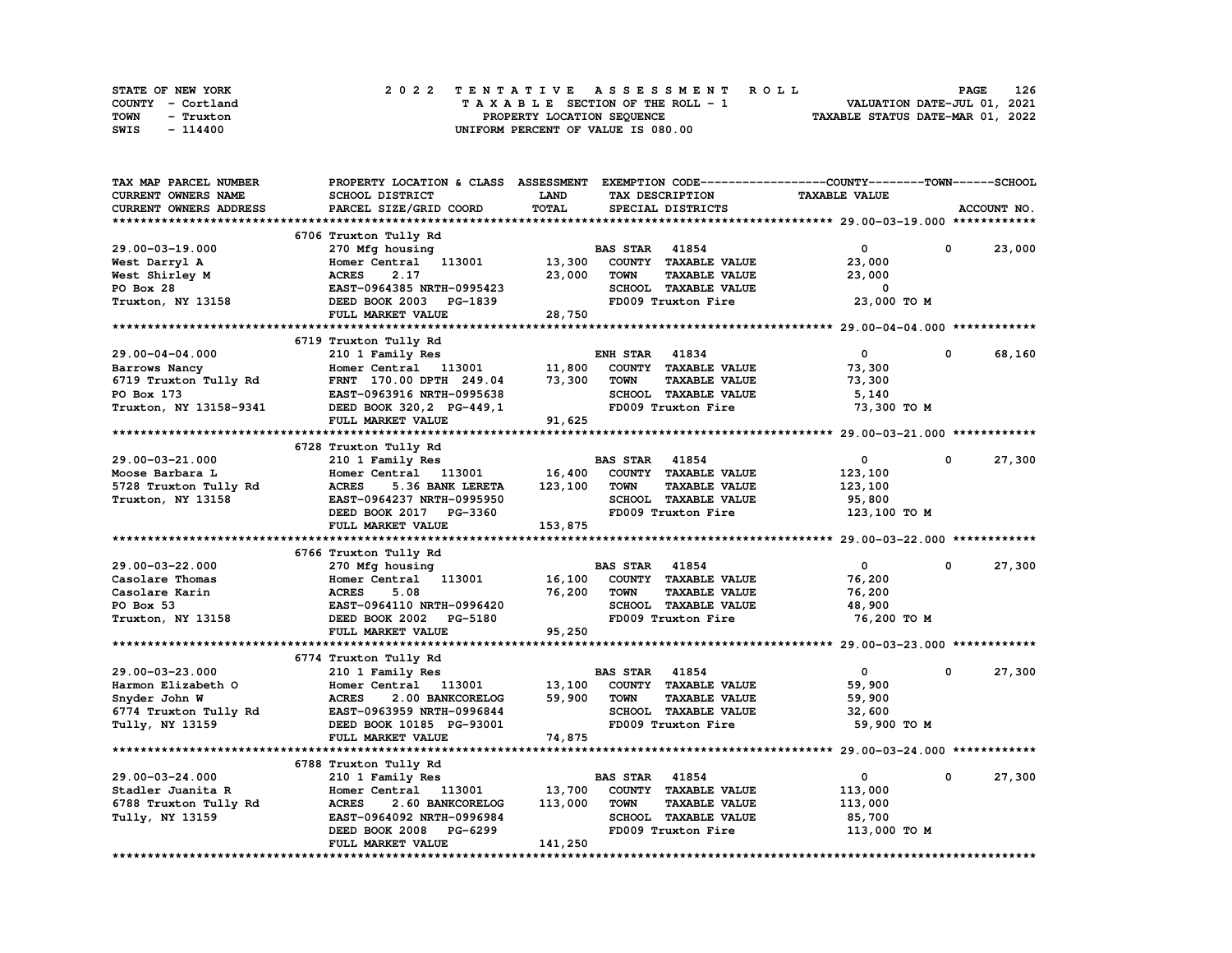| STATE OF NEW YORK | 2022 TENTATIVE ASSESSMENT ROLL     | 127<br><b>PAGE</b>               |
|-------------------|------------------------------------|----------------------------------|
| COUNTY - Cortland | TAXABLE SECTION OF THE ROLL - 1    | VALUATION DATE-JUL 01, 2021      |
| TOWN<br>- Truxton | PROPERTY LOCATION SEOUENCE         | TAXABLE STATUS DATE-MAR 01, 2022 |
| SWIS<br>- 114400  | UNIFORM PERCENT OF VALUE IS 080.00 |                                  |

| TAX MAP PARCEL NUMBER                           |                                               |             |                                     | PROPERTY LOCATION & CLASS ASSESSMENT EXEMPTION CODE----------------COUNTY-------TOWN-----SCHOOL |             |
|-------------------------------------------------|-----------------------------------------------|-------------|-------------------------------------|-------------------------------------------------------------------------------------------------|-------------|
| CURRENT OWNERS NAME                             | SCHOOL DISTRICT                               | <b>LAND</b> | TAX DESCRIPTION                     | <b>TAXABLE VALUE</b>                                                                            |             |
| <b>CURRENT OWNERS ADDRESS</b>                   | PARCEL SIZE/GRID COORD                        | TOTAL       | SPECIAL DISTRICTS                   |                                                                                                 | ACCOUNT NO. |
|                                                 |                                               |             |                                     |                                                                                                 |             |
|                                                 | 6835 Truxton Tully Rd                         |             |                                     |                                                                                                 |             |
| 29.00-04-03.000                                 |                                               |             | AG-CEILING 41720                    | 27,734<br>27,734                                                                                | 27,734      |
| Guttendorf Mark R                               | 241 Rural res&ag<br>Homer Central 113001 102, |             | 102,400 BAS STAR 41854              | $\mathbf{0}$<br>0                                                                               | 27,300      |
| Guttendorf Kim                                  | <b>ACRES</b> 101.50                           | 170,100     | COUNTY TAXABLE VALUE                | 142,366                                                                                         |             |
| 6835 Truxton Tully Rd                           | EAST-0962925 NRTH-0997373                     |             | TOWN<br><b>TAXABLE VALUE</b>        | 142,366                                                                                         |             |
| Tully, NY 13159-9341                            | DEED BOOK 427<br>PG-110                       |             | SCHOOL TAXABLE VALUE                | 115,066                                                                                         |             |
|                                                 | FULL MARKET VALUE                             |             | 212,625 FD009 Truxton Fire          | 170,100 то м                                                                                    |             |
| MAY BE SUBJECT TO PAYMENT                       |                                               |             |                                     |                                                                                                 |             |
| UNDER AGDIST LAW TIL 2026                       |                                               |             |                                     |                                                                                                 |             |
|                                                 |                                               |             |                                     |                                                                                                 |             |
|                                                 | 6866 Truxton Tully Rd                         |             |                                     |                                                                                                 |             |
| 29.00-03-26.200                                 | 210 1 Family Res                              |             | COUNTY TAXABLE VALUE                | 250,000                                                                                         |             |
| Margino Richard M                               | Homer Central 113001                          | 15,600      | TOWN<br><b>TAXABLE VALUE</b>        | 250,000                                                                                         |             |
| 6866 Truxton Tully Rd 200                       | <b>ACRES</b><br>3.58                          | 250,000     | SCHOOL TAXABLE VALUE                | 250,000                                                                                         |             |
| Tully, NY 13159                                 | EAST-0963413 NRTH-0998680                     |             | FD009 Truxton Fire                  | 250,000 то м                                                                                    |             |
|                                                 | DEED BOOK 2019 PG-5852                        |             |                                     |                                                                                                 |             |
|                                                 | FULL MARKET VALUE                             | 312,500     |                                     |                                                                                                 |             |
|                                                 |                                               |             |                                     |                                                                                                 |             |
|                                                 | 6878 Truxton Tully Rd                         |             |                                     |                                                                                                 |             |
| 29.00-03-26.100                                 | 117 Horse farm                                |             | COUNTY TAXABLE VALUE                | 29,900                                                                                          |             |
|                                                 | Homer Central 113001                          | 15,200      | TOWN<br><b>TAXABLE VALUE</b>        | 29,900                                                                                          |             |
| Mantella Andrew<br>6878 Truxton Tully Rd        | <b>ACRES</b><br>8.13                          | 29,900      | SCHOOL TAXABLE VALUE                | 29,900                                                                                          |             |
| Tully, NY 13159                                 | EAST-0963621 NRTH-0998109                     |             | FD009 Truxton Fire                  | 29,900 TO M                                                                                     |             |
|                                                 | DEED BOOK 2011 PG-4474                        |             |                                     |                                                                                                 |             |
|                                                 | FULL MARKET VALUE                             | 37,375      |                                     |                                                                                                 |             |
|                                                 |                                               |             |                                     |                                                                                                 |             |
|                                                 | 6898 Truxton Tully Rd                         |             |                                     |                                                                                                 |             |
| 29.00-03-03.000                                 | 210 1 Family Res                              |             | <b>BAS STAR 41854</b>               | $\mathbf{0}$<br>$\mathbf{0}$                                                                    | 27,300      |
| Diaz Eddy                                       | Homer Central 113001 13,200                   |             | COUNTY TAXABLE VALUE                | 104,800                                                                                         |             |
| Diaz Cheryl L                                   | <b>ACRES</b><br>2.07                          | 104,800     | <b>TOWN</b><br><b>TAXABLE VALUE</b> | 104,800                                                                                         |             |
| 6898 Truxton Tully Rd EAST-0963320 NRTH-0998917 |                                               |             | SCHOOL TAXABLE VALUE                | 77,500                                                                                          |             |
| Tully, NY 13159-9342 DEED BOOK 396              | <b>PG-240</b>                                 |             | FD009 Truxton Fire                  | 104,800 TO M                                                                                    |             |
|                                                 | FULL MARKET VALUE                             | 131,000     |                                     |                                                                                                 |             |
|                                                 |                                               |             |                                     |                                                                                                 |             |
|                                                 | 6906 Truxton Tully Rd                         |             |                                     |                                                                                                 |             |
| 29.00-03-02.000                                 | 210 1 Family Res                              |             | COUNTY TAXABLE VALUE                | 204,600                                                                                         |             |
| Klein Dustin                                    | Homer Central 113001 12,400                   |             | <b>TOWN</b><br><b>TAXABLE VALUE</b> | 204,600                                                                                         |             |
| Klein Amy                                       | <b>ACRES</b><br><b>1.35 BANKCORELOG</b>       | 204,600     | SCHOOL TAXABLE VALUE                | 204,600                                                                                         |             |
| 2 Avon Pkwy 4                                   | EAST-0963244 NRTH-0999117                     |             | FD009 Truxton Fire                  | 204,600 то м                                                                                    |             |
| Liverpool, NY 13090                             | DEED BOOK 2021 PG-6328                        |             |                                     |                                                                                                 |             |
|                                                 | FULL MARKET VALUE                             | 255,750     |                                     |                                                                                                 |             |
|                                                 |                                               |             |                                     |                                                                                                 |             |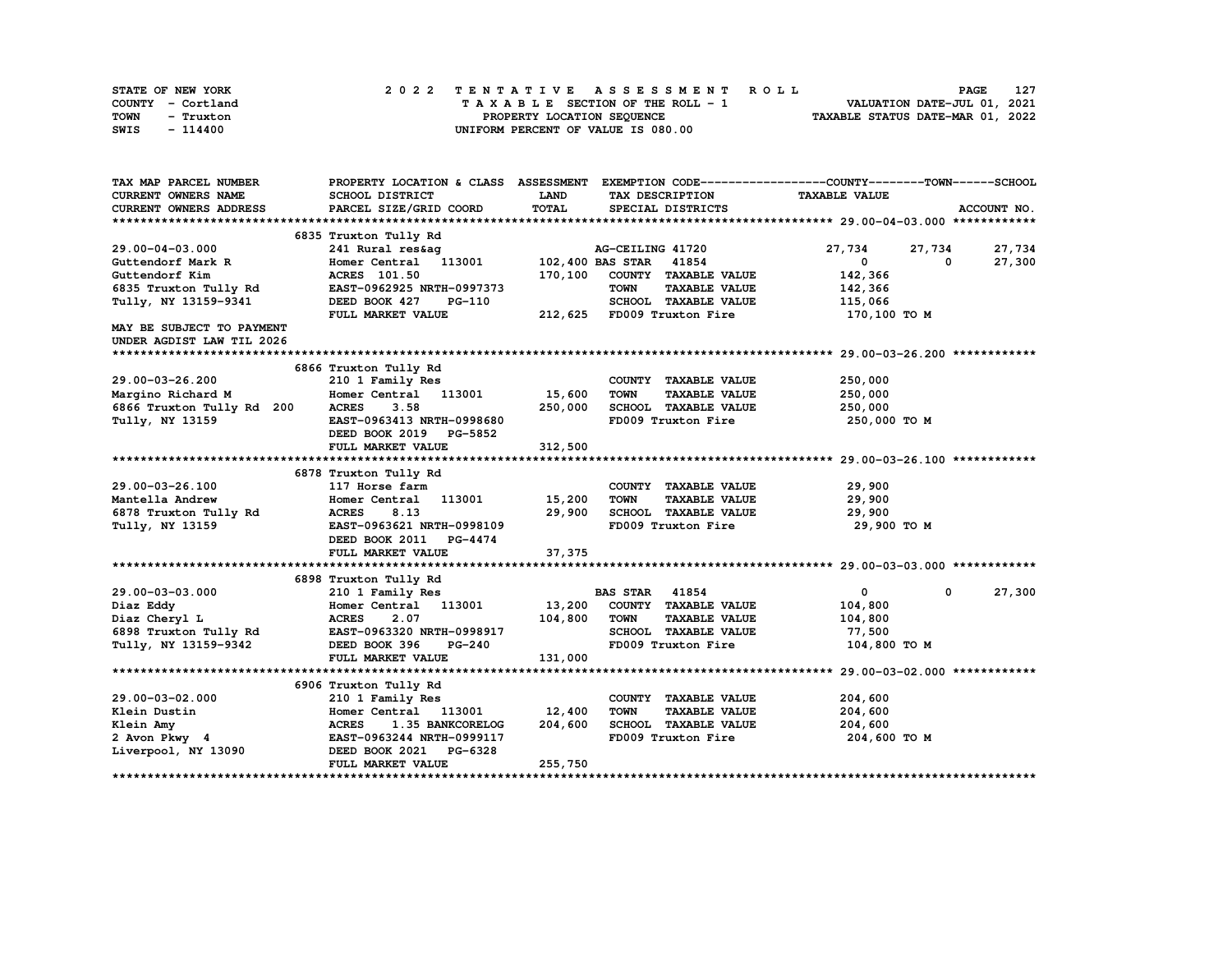| STATE OF NEW YORK | 2022 TENTATIVE ASSESSMENT ROLL     | 128<br><b>PAGE</b>               |
|-------------------|------------------------------------|----------------------------------|
| COUNTY - Cortland | TAXABLE SECTION OF THE ROLL - 1    | VALUATION DATE-JUL 01, 2021      |
| TOWN<br>- Truxton | PROPERTY LOCATION SEQUENCE         | TAXABLE STATUS DATE-MAR 01, 2022 |
| SWIS<br>- 114400  | UNIFORM PERCENT OF VALUE IS 080.00 |                                  |

| TAX MAP PARCEL NUMBER                       | PROPERTY LOCATION & CLASS ASSESSMENT EXEMPTION CODE-----------------COUNTY-------TOWN------SCHOOL |         |                                     |                      |                      |
|---------------------------------------------|---------------------------------------------------------------------------------------------------|---------|-------------------------------------|----------------------|----------------------|
| <b>CURRENT OWNERS NAME</b>                  | SCHOOL DISTRICT                                                                                   | LAND    | TAX DESCRIPTION                     | <b>TAXABLE VALUE</b> |                      |
| CURRENT OWNERS ADDRESS                      | PARCEL SIZE/GRID COORD                                                                            | TOTAL   | SPECIAL DISTRICTS                   |                      | ACCOUNT NO.          |
|                                             |                                                                                                   |         |                                     |                      |                      |
|                                             | 6944 Truxton Tully Rd                                                                             |         |                                     |                      |                      |
| 19.00-02-05.000                             |                                                                                                   |         | <b>ENH STAR 41834</b>               | 0                    | 0                    |
|                                             | 210 1 Family Res                                                                                  |         |                                     |                      | 68,160               |
| Baker John R                                | Homer Central 113001                                                                              | 15,900  | COUNTY TAXABLE VALUE                | 143,700              |                      |
| 6944 Truxton Tully Rd                       | 4.80<br><b>ACRES</b>                                                                              | 143,700 | <b>TOWN</b><br><b>TAXABLE VALUE</b> | 143,700              |                      |
| Tully, NY 13159-9342                        | EAST-0963167 NRTH-0999784                                                                         |         | SCHOOL TAXABLE VALUE                | 75,540               |                      |
|                                             | DEED BOOK 564<br>PG-149                                                                           |         | FD009 Truxton Fire                  | 143,700 TO M         |                      |
|                                             | FULL MARKET VALUE                                                                                 | 179,625 |                                     |                      |                      |
|                                             |                                                                                                   |         |                                     |                      |                      |
|                                             | 6970 Truxton Tully Rd                                                                             |         |                                     |                      |                      |
| 19.00-02-04.000                             | 210 1 Family Res                                                                                  |         | COUNTY TAXABLE VALUE                | 85,700               |                      |
| Ortlieb Jeffrey W                           | Homer Central<br>113001                                                                           | 12,200  | <b>TOWN</b><br><b>TAXABLE VALUE</b> | 85,700               |                      |
| 38 Warren St                                | <b>ACRES</b><br>1.13                                                                              | 85,700  | SCHOOL TAXABLE VALUE                | 85,700               |                      |
| Tully, NY 13159                             | EAST-0962975 NRTH-1000211                                                                         |         | FD009 Truxton Fire                  | 85,700 TO M          |                      |
|                                             |                                                                                                   |         |                                     |                      |                      |
|                                             | DEED BOOK 2016 PG-2465                                                                            |         |                                     |                      |                      |
|                                             | FULL MARKET VALUE                                                                                 | 107,125 |                                     |                      |                      |
|                                             |                                                                                                   |         |                                     |                      |                      |
|                                             | 7010 Truxton Tully Rd                                                                             |         |                                     |                      |                      |
| 19.00-02-03.111                             | 260 Seasonal res                                                                                  |         | COUNTY TAXABLE VALUE                | 260,400              |                      |
| Intermountain Management Inc. Homer Central | 113001                                                                                            | 250,400 | <b>TOWN</b><br><b>TAXABLE VALUE</b> | 260,400              |                      |
| Route 91                                    | <b>ACRES</b> 290.30                                                                               | 260,400 | SCHOOL TAXABLE VALUE                | 260,400              |                      |
| PO Box 1001                                 | EAST-0962878 NRTH-1000964                                                                         |         | FD009 Truxton Fire                  | 260,400 TO M         |                      |
| Tully, NY 13159                             | DEED BOOK 2015 PG-6996                                                                            |         |                                     |                      |                      |
|                                             | FULL MARKET VALUE                                                                                 | 325,500 |                                     |                      |                      |
|                                             |                                                                                                   |         |                                     |                      |                      |
|                                             | 7036 Truxton Tully Rd                                                                             |         |                                     |                      |                      |
|                                             |                                                                                                   |         | <b>BAS STAR 41854</b>               | $\mathbf{0}$         | 27,300<br>$^{\circ}$ |
| 19.00-02-01.000                             | 241 Rural res&aq                                                                                  |         |                                     |                      |                      |
| Mertens Edward C                            | Homer Central 113001                                                                              | 29,500  | COUNTY TAXABLE VALUE                | 240,000              |                      |
| Mertens Pamula S                            | ACRES 18.54 BANKCORELOG                                                                           | 240,000 | <b>TOWN</b><br><b>TAXABLE VALUE</b> | 240,000              |                      |
| 7036 Truxton Tully Rd                       | EAST-0963037 NRTH-1001752                                                                         |         | SCHOOL TAXABLE VALUE                | 212,700              |                      |
| Tully, NY 13159-9342                        | DEED BOOK 2013 PG-4827                                                                            |         | FD009 Truxton Fire                  | 240,000 TO M         |                      |
|                                             | FULL MARKET VALUE                                                                                 | 300,000 |                                     |                      |                      |
|                                             |                                                                                                   |         |                                     |                      |                      |
|                                             | 7063 Truxton Tully Rd                                                                             |         |                                     |                      |                      |
| 19.00-02-03.200                             | 210 1 Family Res                                                                                  |         | <b>BAS STAR</b><br>41854            | 0                    | 27,300<br>0          |
| Petit Richard D                             | Homer Central<br>113001                                                                           | 12,300  | COUNTY TAXABLE VALUE                | 109,500              |                      |
| 7063 Truxton Tully Rd                       | <b>ACRES</b><br>1.20                                                                              | 109,500 | <b>TOWN</b><br><b>TAXABLE VALUE</b> | 109,500              |                      |
| Tully, NY 13159                             | EAST-0961910 NRTH-1001936                                                                         |         | SCHOOL TAXABLE VALUE                | 82,200               |                      |
|                                             | DEED BOOK 2011 PG-2851                                                                            |         | FD009 Truxton Fire                  | 109,500 TO M         |                      |
|                                             |                                                                                                   |         |                                     |                      |                      |
|                                             | FULL MARKET VALUE                                                                                 | 136,875 |                                     |                      |                      |
|                                             |                                                                                                   |         |                                     |                      |                      |
|                                             | 7214 Truxton Tully Rd                                                                             |         |                                     |                      |                      |
| 19.00-04-06.000                             | 210 1 Family Res                                                                                  |         | COUNTY TAXABLE VALUE                | 175,000              |                      |
| Kam Kevin W                                 | Homer Central 113001                                                                              | 12,800  | <b>TOWN</b><br><b>TAXABLE VALUE</b> | 175,000              |                      |
| Kozel Jenna M                               | <b>ACRES</b><br>1.71 BANKCORELOG                                                                  | 175,000 | SCHOOL TAXABLE VALUE                | 175,000              |                      |
| 7214 Truxton Tully Rd                       | EAST-0961169 NRTH-1003853                                                                         |         | FD009 Truxton Fire                  | 175,000 TO M         |                      |
| Tully, NY 13159                             | DEED BOOK 2018<br><b>PG-2220</b>                                                                  |         |                                     |                      |                      |
|                                             | FULL MARKET VALUE                                                                                 | 218,750 |                                     |                      |                      |
|                                             |                                                                                                   |         |                                     |                      |                      |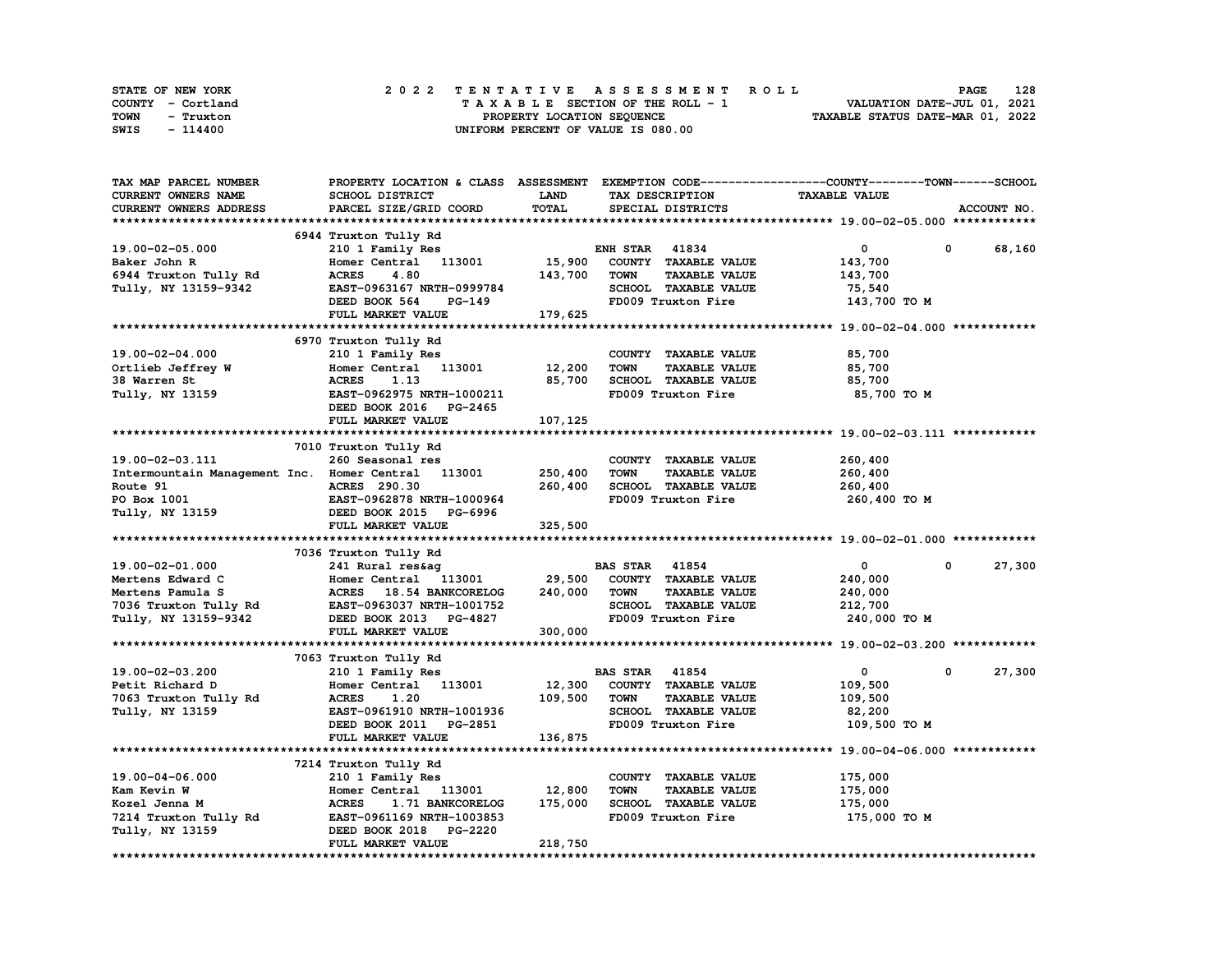| STATE OF NEW YORK | 2022 TENTATIVE ASSESSMENT ROLL     | 129<br><b>PAGE</b>               |
|-------------------|------------------------------------|----------------------------------|
| COUNTY - Cortland | TAXABLE SECTION OF THE ROLL - 1    | VALUATION DATE-JUL 01, 2021      |
| TOWN<br>- Truxton | PROPERTY LOCATION SEQUENCE         | TAXABLE STATUS DATE-MAR 01, 2022 |
| SWIS<br>- 114400  | UNIFORM PERCENT OF VALUE IS 080.00 |                                  |

| SCHOOL DISTRICT<br><b>LAND</b><br><b>TAXABLE VALUE</b><br>TAX DESCRIPTION<br><b>TOTAL</b><br>PARCEL SIZE/GRID COORD<br>SPECIAL DISTRICTS<br>ACCOUNT NO.<br>7217 Truxton Tully Rd<br><b>BAS STAR 41854</b><br>$\mathbf{0}$<br>27,300<br>242 Rurl res&rec<br>$\mathbf 0$<br>23,900<br>COUNTY TAXABLE VALUE<br>Homer Central 113001<br>186,600<br><b>ACRES</b> 12.90<br>186,600<br><b>TOWN</b><br><b>TAXABLE VALUE</b><br>186,600<br>EAST-0960620 NRTH-1003949<br>SCHOOL TAXABLE VALUE<br>159,300<br>FD009 Truxton Fire<br>DEED BOOK 2001 PG-3896<br>186,600 то м<br>FULL MARKET VALUE<br>233,250<br>7222 Truxton Tully Rd<br>210 1 Family Res<br><b>BAS STAR 41854</b><br>$\mathbf{0}$<br>$^{\circ}$<br>27,300<br>13,300<br>COUNTY TAXABLE VALUE<br>Homer Central 113001<br>156,400<br>156,400<br><b>TAXABLE VALUE</b><br>7222 Truxton Tully Rd<br><b>ACRES</b><br>2.39<br>TOWN<br>156,400<br>SCHOOL TAXABLE VALUE<br>Tully, NY 13159<br>EAST-0960828 NRTH-1004603<br>129,100<br>FD009 Truxton Fire<br>DEED BOOK 2010 PG-5958<br>156,400 то м<br>195,500<br>FULL MARKET VALUE<br>7251 Truxton Tully Rd<br>19.00-01-12.000<br><b>BAS STAR 41854</b><br>$\mathbf{0}$<br>27,300<br>270 Mfg housing<br>$\mathbf 0$<br>COUNTY TAXABLE VALUE<br>Holden Jeanette Ann Baker<br>Tully Central 315402<br>13,300<br>48,900<br>7251 Truxton Tully Rd<br><b>ACRES</b><br>2.20<br>48,900<br><b>TOWN</b><br><b>TAXABLE VALUE</b><br>48,900<br>Tully, NY 13159-9312<br>EAST-0960497 NRTH-1004434<br>SCHOOL TAXABLE VALUE<br>21,600<br>FD009 Truxton Fire<br>48,900 TO M<br>DEED BOOK 360<br>PG-190<br>FULL MARKET VALUE<br>61,125<br>7258 Truxton Tully Rd<br>9,100<br>19.00-01-10.100<br>241 Rural res&aq<br>VET COM C 41132<br>0<br>0<br>$\mathbf 0$<br>24,500 VET COM T 41133<br>18,200<br>Raymond Robert M<br>Tully Central 315402<br>0<br>7258 Truxton Tully Rd<br>ACRES 13.21 BANKCORELOG<br>146,700 VET DIS C 41142<br>18,200<br>$\mathbf{o}$<br>0<br>0<br>Tully, NY 13159<br>EAST-0960674 NRTH-1005139<br><b>VET DIS T 41143</b><br>36,400<br>$\mathbf{0}$<br>COUNTY TAXABLE VALUE<br>119,400<br>DEED BOOK 2016 PG-5342<br>FULL MARKET VALUE<br>183,375<br><b>TOWN</b><br><b>TAXABLE VALUE</b><br>92,100<br>SCHOOL TAXABLE VALUE<br>146,700<br>FD009 Truxton Fire<br>146,700 TO M<br>7284 Truxton Tully Rd<br>19.00-01-09.000<br><b>BAS STAR</b> 41854<br>$\mathbf{0}$<br>27,300<br>210 1 Family Res<br>$\mathbf 0$<br>Tully Central 315402 16,100<br>COUNTY TAXABLE VALUE<br>95,300<br>Maher-Murphy Maureen<br>95,300<br><b>TOWN</b><br><b>TAXABLE VALUE</b><br>7284 Truxton Tully Rd<br><b>ACRES</b><br>5.18<br>95,300 | TAX MAP PARCEL NUMBER         | PROPERTY LOCATION & CLASS ASSESSMENT EXEMPTION CODE----------------COUNTY-------TOWN-----SCHOOL |  |  |  |
|----------------------------------------------------------------------------------------------------------------------------------------------------------------------------------------------------------------------------------------------------------------------------------------------------------------------------------------------------------------------------------------------------------------------------------------------------------------------------------------------------------------------------------------------------------------------------------------------------------------------------------------------------------------------------------------------------------------------------------------------------------------------------------------------------------------------------------------------------------------------------------------------------------------------------------------------------------------------------------------------------------------------------------------------------------------------------------------------------------------------------------------------------------------------------------------------------------------------------------------------------------------------------------------------------------------------------------------------------------------------------------------------------------------------------------------------------------------------------------------------------------------------------------------------------------------------------------------------------------------------------------------------------------------------------------------------------------------------------------------------------------------------------------------------------------------------------------------------------------------------------------------------------------------------------------------------------------------------------------------------------------------------------------------------------------------------------------------------------------------------------------------------------------------------------------------------------------------------------------------------------------------------------------------------------------------------------------------------------------------------------------------------------------------------------------------------------------------------------------------------------------------------------------------------------------------------------------------------------------------|-------------------------------|-------------------------------------------------------------------------------------------------|--|--|--|
|                                                                                                                                                                                                                                                                                                                                                                                                                                                                                                                                                                                                                                                                                                                                                                                                                                                                                                                                                                                                                                                                                                                                                                                                                                                                                                                                                                                                                                                                                                                                                                                                                                                                                                                                                                                                                                                                                                                                                                                                                                                                                                                                                                                                                                                                                                                                                                                                                                                                                                                                                                                                                | CURRENT OWNERS NAME           |                                                                                                 |  |  |  |
|                                                                                                                                                                                                                                                                                                                                                                                                                                                                                                                                                                                                                                                                                                                                                                                                                                                                                                                                                                                                                                                                                                                                                                                                                                                                                                                                                                                                                                                                                                                                                                                                                                                                                                                                                                                                                                                                                                                                                                                                                                                                                                                                                                                                                                                                                                                                                                                                                                                                                                                                                                                                                | <b>CURRENT OWNERS ADDRESS</b> |                                                                                                 |  |  |  |
|                                                                                                                                                                                                                                                                                                                                                                                                                                                                                                                                                                                                                                                                                                                                                                                                                                                                                                                                                                                                                                                                                                                                                                                                                                                                                                                                                                                                                                                                                                                                                                                                                                                                                                                                                                                                                                                                                                                                                                                                                                                                                                                                                                                                                                                                                                                                                                                                                                                                                                                                                                                                                |                               |                                                                                                 |  |  |  |
|                                                                                                                                                                                                                                                                                                                                                                                                                                                                                                                                                                                                                                                                                                                                                                                                                                                                                                                                                                                                                                                                                                                                                                                                                                                                                                                                                                                                                                                                                                                                                                                                                                                                                                                                                                                                                                                                                                                                                                                                                                                                                                                                                                                                                                                                                                                                                                                                                                                                                                                                                                                                                |                               |                                                                                                 |  |  |  |
|                                                                                                                                                                                                                                                                                                                                                                                                                                                                                                                                                                                                                                                                                                                                                                                                                                                                                                                                                                                                                                                                                                                                                                                                                                                                                                                                                                                                                                                                                                                                                                                                                                                                                                                                                                                                                                                                                                                                                                                                                                                                                                                                                                                                                                                                                                                                                                                                                                                                                                                                                                                                                | 19.00-01-11.120               |                                                                                                 |  |  |  |
|                                                                                                                                                                                                                                                                                                                                                                                                                                                                                                                                                                                                                                                                                                                                                                                                                                                                                                                                                                                                                                                                                                                                                                                                                                                                                                                                                                                                                                                                                                                                                                                                                                                                                                                                                                                                                                                                                                                                                                                                                                                                                                                                                                                                                                                                                                                                                                                                                                                                                                                                                                                                                | Sellwood Bruce O              |                                                                                                 |  |  |  |
|                                                                                                                                                                                                                                                                                                                                                                                                                                                                                                                                                                                                                                                                                                                                                                                                                                                                                                                                                                                                                                                                                                                                                                                                                                                                                                                                                                                                                                                                                                                                                                                                                                                                                                                                                                                                                                                                                                                                                                                                                                                                                                                                                                                                                                                                                                                                                                                                                                                                                                                                                                                                                | Sellwood Kim M                |                                                                                                 |  |  |  |
|                                                                                                                                                                                                                                                                                                                                                                                                                                                                                                                                                                                                                                                                                                                                                                                                                                                                                                                                                                                                                                                                                                                                                                                                                                                                                                                                                                                                                                                                                                                                                                                                                                                                                                                                                                                                                                                                                                                                                                                                                                                                                                                                                                                                                                                                                                                                                                                                                                                                                                                                                                                                                | PO Box 406                    |                                                                                                 |  |  |  |
|                                                                                                                                                                                                                                                                                                                                                                                                                                                                                                                                                                                                                                                                                                                                                                                                                                                                                                                                                                                                                                                                                                                                                                                                                                                                                                                                                                                                                                                                                                                                                                                                                                                                                                                                                                                                                                                                                                                                                                                                                                                                                                                                                                                                                                                                                                                                                                                                                                                                                                                                                                                                                | Tully, NY 13159               |                                                                                                 |  |  |  |
|                                                                                                                                                                                                                                                                                                                                                                                                                                                                                                                                                                                                                                                                                                                                                                                                                                                                                                                                                                                                                                                                                                                                                                                                                                                                                                                                                                                                                                                                                                                                                                                                                                                                                                                                                                                                                                                                                                                                                                                                                                                                                                                                                                                                                                                                                                                                                                                                                                                                                                                                                                                                                |                               |                                                                                                 |  |  |  |
|                                                                                                                                                                                                                                                                                                                                                                                                                                                                                                                                                                                                                                                                                                                                                                                                                                                                                                                                                                                                                                                                                                                                                                                                                                                                                                                                                                                                                                                                                                                                                                                                                                                                                                                                                                                                                                                                                                                                                                                                                                                                                                                                                                                                                                                                                                                                                                                                                                                                                                                                                                                                                |                               |                                                                                                 |  |  |  |
|                                                                                                                                                                                                                                                                                                                                                                                                                                                                                                                                                                                                                                                                                                                                                                                                                                                                                                                                                                                                                                                                                                                                                                                                                                                                                                                                                                                                                                                                                                                                                                                                                                                                                                                                                                                                                                                                                                                                                                                                                                                                                                                                                                                                                                                                                                                                                                                                                                                                                                                                                                                                                |                               |                                                                                                 |  |  |  |
|                                                                                                                                                                                                                                                                                                                                                                                                                                                                                                                                                                                                                                                                                                                                                                                                                                                                                                                                                                                                                                                                                                                                                                                                                                                                                                                                                                                                                                                                                                                                                                                                                                                                                                                                                                                                                                                                                                                                                                                                                                                                                                                                                                                                                                                                                                                                                                                                                                                                                                                                                                                                                | 19.00-04-08.000               |                                                                                                 |  |  |  |
|                                                                                                                                                                                                                                                                                                                                                                                                                                                                                                                                                                                                                                                                                                                                                                                                                                                                                                                                                                                                                                                                                                                                                                                                                                                                                                                                                                                                                                                                                                                                                                                                                                                                                                                                                                                                                                                                                                                                                                                                                                                                                                                                                                                                                                                                                                                                                                                                                                                                                                                                                                                                                | Corr Travis R                 |                                                                                                 |  |  |  |
|                                                                                                                                                                                                                                                                                                                                                                                                                                                                                                                                                                                                                                                                                                                                                                                                                                                                                                                                                                                                                                                                                                                                                                                                                                                                                                                                                                                                                                                                                                                                                                                                                                                                                                                                                                                                                                                                                                                                                                                                                                                                                                                                                                                                                                                                                                                                                                                                                                                                                                                                                                                                                |                               |                                                                                                 |  |  |  |
|                                                                                                                                                                                                                                                                                                                                                                                                                                                                                                                                                                                                                                                                                                                                                                                                                                                                                                                                                                                                                                                                                                                                                                                                                                                                                                                                                                                                                                                                                                                                                                                                                                                                                                                                                                                                                                                                                                                                                                                                                                                                                                                                                                                                                                                                                                                                                                                                                                                                                                                                                                                                                |                               |                                                                                                 |  |  |  |
|                                                                                                                                                                                                                                                                                                                                                                                                                                                                                                                                                                                                                                                                                                                                                                                                                                                                                                                                                                                                                                                                                                                                                                                                                                                                                                                                                                                                                                                                                                                                                                                                                                                                                                                                                                                                                                                                                                                                                                                                                                                                                                                                                                                                                                                                                                                                                                                                                                                                                                                                                                                                                |                               |                                                                                                 |  |  |  |
|                                                                                                                                                                                                                                                                                                                                                                                                                                                                                                                                                                                                                                                                                                                                                                                                                                                                                                                                                                                                                                                                                                                                                                                                                                                                                                                                                                                                                                                                                                                                                                                                                                                                                                                                                                                                                                                                                                                                                                                                                                                                                                                                                                                                                                                                                                                                                                                                                                                                                                                                                                                                                |                               |                                                                                                 |  |  |  |
|                                                                                                                                                                                                                                                                                                                                                                                                                                                                                                                                                                                                                                                                                                                                                                                                                                                                                                                                                                                                                                                                                                                                                                                                                                                                                                                                                                                                                                                                                                                                                                                                                                                                                                                                                                                                                                                                                                                                                                                                                                                                                                                                                                                                                                                                                                                                                                                                                                                                                                                                                                                                                |                               |                                                                                                 |  |  |  |
|                                                                                                                                                                                                                                                                                                                                                                                                                                                                                                                                                                                                                                                                                                                                                                                                                                                                                                                                                                                                                                                                                                                                                                                                                                                                                                                                                                                                                                                                                                                                                                                                                                                                                                                                                                                                                                                                                                                                                                                                                                                                                                                                                                                                                                                                                                                                                                                                                                                                                                                                                                                                                |                               |                                                                                                 |  |  |  |
|                                                                                                                                                                                                                                                                                                                                                                                                                                                                                                                                                                                                                                                                                                                                                                                                                                                                                                                                                                                                                                                                                                                                                                                                                                                                                                                                                                                                                                                                                                                                                                                                                                                                                                                                                                                                                                                                                                                                                                                                                                                                                                                                                                                                                                                                                                                                                                                                                                                                                                                                                                                                                |                               |                                                                                                 |  |  |  |
|                                                                                                                                                                                                                                                                                                                                                                                                                                                                                                                                                                                                                                                                                                                                                                                                                                                                                                                                                                                                                                                                                                                                                                                                                                                                                                                                                                                                                                                                                                                                                                                                                                                                                                                                                                                                                                                                                                                                                                                                                                                                                                                                                                                                                                                                                                                                                                                                                                                                                                                                                                                                                |                               |                                                                                                 |  |  |  |
|                                                                                                                                                                                                                                                                                                                                                                                                                                                                                                                                                                                                                                                                                                                                                                                                                                                                                                                                                                                                                                                                                                                                                                                                                                                                                                                                                                                                                                                                                                                                                                                                                                                                                                                                                                                                                                                                                                                                                                                                                                                                                                                                                                                                                                                                                                                                                                                                                                                                                                                                                                                                                |                               |                                                                                                 |  |  |  |
|                                                                                                                                                                                                                                                                                                                                                                                                                                                                                                                                                                                                                                                                                                                                                                                                                                                                                                                                                                                                                                                                                                                                                                                                                                                                                                                                                                                                                                                                                                                                                                                                                                                                                                                                                                                                                                                                                                                                                                                                                                                                                                                                                                                                                                                                                                                                                                                                                                                                                                                                                                                                                |                               |                                                                                                 |  |  |  |
|                                                                                                                                                                                                                                                                                                                                                                                                                                                                                                                                                                                                                                                                                                                                                                                                                                                                                                                                                                                                                                                                                                                                                                                                                                                                                                                                                                                                                                                                                                                                                                                                                                                                                                                                                                                                                                                                                                                                                                                                                                                                                                                                                                                                                                                                                                                                                                                                                                                                                                                                                                                                                |                               |                                                                                                 |  |  |  |
|                                                                                                                                                                                                                                                                                                                                                                                                                                                                                                                                                                                                                                                                                                                                                                                                                                                                                                                                                                                                                                                                                                                                                                                                                                                                                                                                                                                                                                                                                                                                                                                                                                                                                                                                                                                                                                                                                                                                                                                                                                                                                                                                                                                                                                                                                                                                                                                                                                                                                                                                                                                                                |                               |                                                                                                 |  |  |  |
|                                                                                                                                                                                                                                                                                                                                                                                                                                                                                                                                                                                                                                                                                                                                                                                                                                                                                                                                                                                                                                                                                                                                                                                                                                                                                                                                                                                                                                                                                                                                                                                                                                                                                                                                                                                                                                                                                                                                                                                                                                                                                                                                                                                                                                                                                                                                                                                                                                                                                                                                                                                                                |                               |                                                                                                 |  |  |  |
|                                                                                                                                                                                                                                                                                                                                                                                                                                                                                                                                                                                                                                                                                                                                                                                                                                                                                                                                                                                                                                                                                                                                                                                                                                                                                                                                                                                                                                                                                                                                                                                                                                                                                                                                                                                                                                                                                                                                                                                                                                                                                                                                                                                                                                                                                                                                                                                                                                                                                                                                                                                                                |                               |                                                                                                 |  |  |  |
|                                                                                                                                                                                                                                                                                                                                                                                                                                                                                                                                                                                                                                                                                                                                                                                                                                                                                                                                                                                                                                                                                                                                                                                                                                                                                                                                                                                                                                                                                                                                                                                                                                                                                                                                                                                                                                                                                                                                                                                                                                                                                                                                                                                                                                                                                                                                                                                                                                                                                                                                                                                                                |                               |                                                                                                 |  |  |  |
|                                                                                                                                                                                                                                                                                                                                                                                                                                                                                                                                                                                                                                                                                                                                                                                                                                                                                                                                                                                                                                                                                                                                                                                                                                                                                                                                                                                                                                                                                                                                                                                                                                                                                                                                                                                                                                                                                                                                                                                                                                                                                                                                                                                                                                                                                                                                                                                                                                                                                                                                                                                                                |                               |                                                                                                 |  |  |  |
|                                                                                                                                                                                                                                                                                                                                                                                                                                                                                                                                                                                                                                                                                                                                                                                                                                                                                                                                                                                                                                                                                                                                                                                                                                                                                                                                                                                                                                                                                                                                                                                                                                                                                                                                                                                                                                                                                                                                                                                                                                                                                                                                                                                                                                                                                                                                                                                                                                                                                                                                                                                                                |                               |                                                                                                 |  |  |  |
|                                                                                                                                                                                                                                                                                                                                                                                                                                                                                                                                                                                                                                                                                                                                                                                                                                                                                                                                                                                                                                                                                                                                                                                                                                                                                                                                                                                                                                                                                                                                                                                                                                                                                                                                                                                                                                                                                                                                                                                                                                                                                                                                                                                                                                                                                                                                                                                                                                                                                                                                                                                                                |                               |                                                                                                 |  |  |  |
|                                                                                                                                                                                                                                                                                                                                                                                                                                                                                                                                                                                                                                                                                                                                                                                                                                                                                                                                                                                                                                                                                                                                                                                                                                                                                                                                                                                                                                                                                                                                                                                                                                                                                                                                                                                                                                                                                                                                                                                                                                                                                                                                                                                                                                                                                                                                                                                                                                                                                                                                                                                                                |                               |                                                                                                 |  |  |  |
|                                                                                                                                                                                                                                                                                                                                                                                                                                                                                                                                                                                                                                                                                                                                                                                                                                                                                                                                                                                                                                                                                                                                                                                                                                                                                                                                                                                                                                                                                                                                                                                                                                                                                                                                                                                                                                                                                                                                                                                                                                                                                                                                                                                                                                                                                                                                                                                                                                                                                                                                                                                                                |                               |                                                                                                 |  |  |  |
|                                                                                                                                                                                                                                                                                                                                                                                                                                                                                                                                                                                                                                                                                                                                                                                                                                                                                                                                                                                                                                                                                                                                                                                                                                                                                                                                                                                                                                                                                                                                                                                                                                                                                                                                                                                                                                                                                                                                                                                                                                                                                                                                                                                                                                                                                                                                                                                                                                                                                                                                                                                                                |                               |                                                                                                 |  |  |  |
|                                                                                                                                                                                                                                                                                                                                                                                                                                                                                                                                                                                                                                                                                                                                                                                                                                                                                                                                                                                                                                                                                                                                                                                                                                                                                                                                                                                                                                                                                                                                                                                                                                                                                                                                                                                                                                                                                                                                                                                                                                                                                                                                                                                                                                                                                                                                                                                                                                                                                                                                                                                                                |                               |                                                                                                 |  |  |  |
|                                                                                                                                                                                                                                                                                                                                                                                                                                                                                                                                                                                                                                                                                                                                                                                                                                                                                                                                                                                                                                                                                                                                                                                                                                                                                                                                                                                                                                                                                                                                                                                                                                                                                                                                                                                                                                                                                                                                                                                                                                                                                                                                                                                                                                                                                                                                                                                                                                                                                                                                                                                                                |                               |                                                                                                 |  |  |  |
|                                                                                                                                                                                                                                                                                                                                                                                                                                                                                                                                                                                                                                                                                                                                                                                                                                                                                                                                                                                                                                                                                                                                                                                                                                                                                                                                                                                                                                                                                                                                                                                                                                                                                                                                                                                                                                                                                                                                                                                                                                                                                                                                                                                                                                                                                                                                                                                                                                                                                                                                                                                                                |                               |                                                                                                 |  |  |  |
|                                                                                                                                                                                                                                                                                                                                                                                                                                                                                                                                                                                                                                                                                                                                                                                                                                                                                                                                                                                                                                                                                                                                                                                                                                                                                                                                                                                                                                                                                                                                                                                                                                                                                                                                                                                                                                                                                                                                                                                                                                                                                                                                                                                                                                                                                                                                                                                                                                                                                                                                                                                                                |                               |                                                                                                 |  |  |  |
|                                                                                                                                                                                                                                                                                                                                                                                                                                                                                                                                                                                                                                                                                                                                                                                                                                                                                                                                                                                                                                                                                                                                                                                                                                                                                                                                                                                                                                                                                                                                                                                                                                                                                                                                                                                                                                                                                                                                                                                                                                                                                                                                                                                                                                                                                                                                                                                                                                                                                                                                                                                                                |                               |                                                                                                 |  |  |  |
|                                                                                                                                                                                                                                                                                                                                                                                                                                                                                                                                                                                                                                                                                                                                                                                                                                                                                                                                                                                                                                                                                                                                                                                                                                                                                                                                                                                                                                                                                                                                                                                                                                                                                                                                                                                                                                                                                                                                                                                                                                                                                                                                                                                                                                                                                                                                                                                                                                                                                                                                                                                                                |                               |                                                                                                 |  |  |  |
|                                                                                                                                                                                                                                                                                                                                                                                                                                                                                                                                                                                                                                                                                                                                                                                                                                                                                                                                                                                                                                                                                                                                                                                                                                                                                                                                                                                                                                                                                                                                                                                                                                                                                                                                                                                                                                                                                                                                                                                                                                                                                                                                                                                                                                                                                                                                                                                                                                                                                                                                                                                                                |                               |                                                                                                 |  |  |  |
| EAST-0960334 NRTH-1005659<br>SCHOOL TAXABLE VALUE<br>68,000                                                                                                                                                                                                                                                                                                                                                                                                                                                                                                                                                                                                                                                                                                                                                                                                                                                                                                                                                                                                                                                                                                                                                                                                                                                                                                                                                                                                                                                                                                                                                                                                                                                                                                                                                                                                                                                                                                                                                                                                                                                                                                                                                                                                                                                                                                                                                                                                                                                                                                                                                    | Tully, NY 13159               |                                                                                                 |  |  |  |
| FD009 Truxton Fire<br>DEED BOOK 2013<br>PG-3883<br>95,300 TO M                                                                                                                                                                                                                                                                                                                                                                                                                                                                                                                                                                                                                                                                                                                                                                                                                                                                                                                                                                                                                                                                                                                                                                                                                                                                                                                                                                                                                                                                                                                                                                                                                                                                                                                                                                                                                                                                                                                                                                                                                                                                                                                                                                                                                                                                                                                                                                                                                                                                                                                                                 |                               |                                                                                                 |  |  |  |
| FULL MARKET VALUE<br>119,125                                                                                                                                                                                                                                                                                                                                                                                                                                                                                                                                                                                                                                                                                                                                                                                                                                                                                                                                                                                                                                                                                                                                                                                                                                                                                                                                                                                                                                                                                                                                                                                                                                                                                                                                                                                                                                                                                                                                                                                                                                                                                                                                                                                                                                                                                                                                                                                                                                                                                                                                                                                   |                               |                                                                                                 |  |  |  |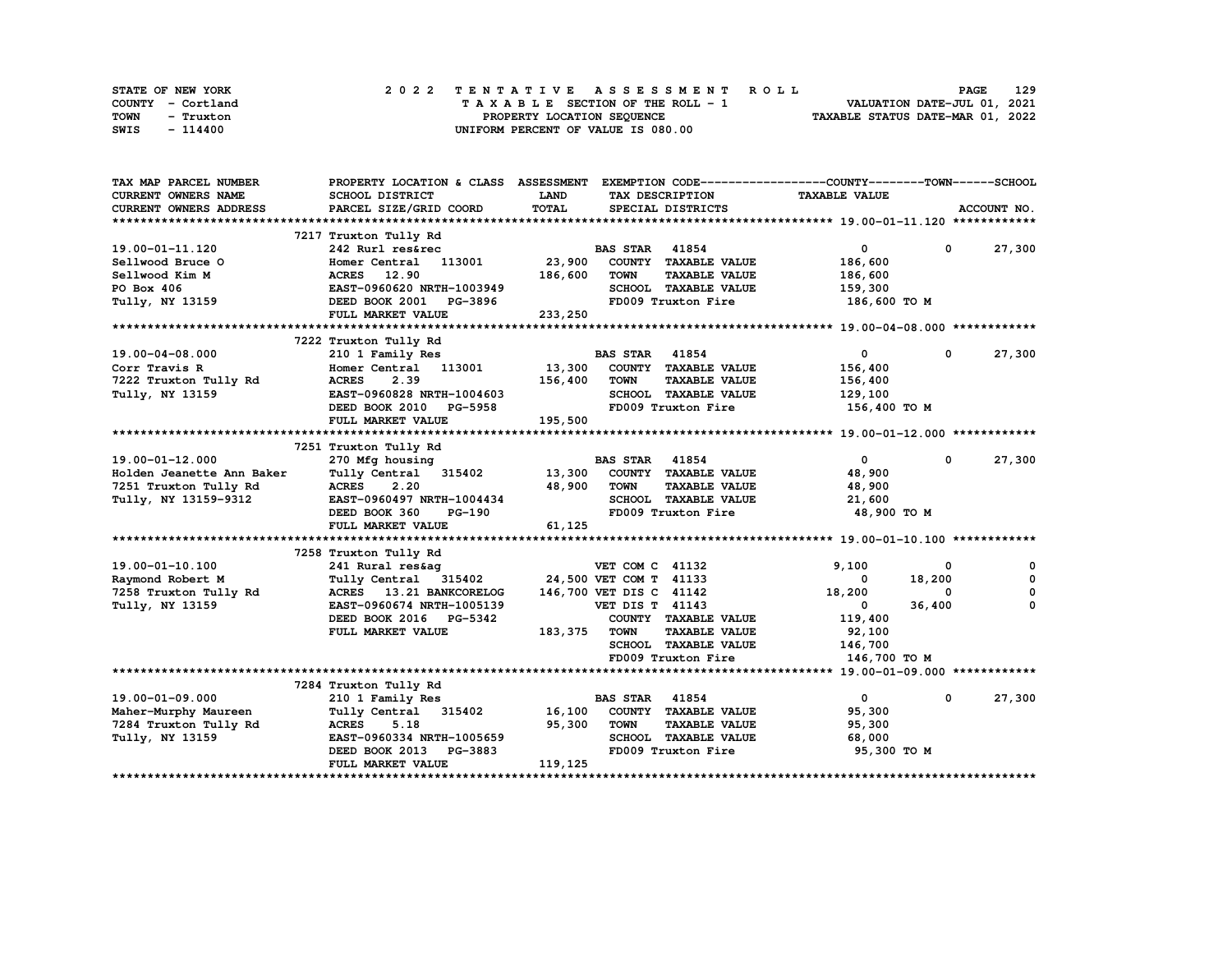| STATE OF NEW YORK | 2022 TENTATIVE ASSESSMENT ROLL     | 130<br><b>PAGE</b>               |
|-------------------|------------------------------------|----------------------------------|
| COUNTY - Cortland | TAXABLE SECTION OF THE ROLL - 1    | VALUATION DATE-JUL 01, 2021      |
| TOWN<br>- Truxton | PROPERTY LOCATION SEQUENCE         | TAXABLE STATUS DATE-MAR 01, 2022 |
| SWIS<br>- 114400  | UNIFORM PERCENT OF VALUE IS 080.00 |                                  |

| TAX MAP PARCEL NUMBER      | PROPERTY LOCATION & CLASS ASSESSMENT EXEMPTION CODE----------------COUNTY-------TOWN------SCHOOL |         |                                     |                      |              |              |
|----------------------------|--------------------------------------------------------------------------------------------------|---------|-------------------------------------|----------------------|--------------|--------------|
| <b>CURRENT OWNERS NAME</b> | SCHOOL DISTRICT                                                                                  | LAND    | TAX DESCRIPTION                     | <b>TAXABLE VALUE</b> |              |              |
| CURRENT OWNERS ADDRESS     | PARCEL SIZE/GRID COORD                                                                           | TOTAL   | SPECIAL DISTRICTS                   |                      |              | ACCOUNT NO.  |
|                            |                                                                                                  |         |                                     |                      |              |              |
|                            | 7331 Truxton Tully Rd                                                                            |         |                                     |                      |              |              |
| 19.00-01-02.000            | 210 1 Family Res                                                                                 |         | COUNTY TAXABLE VALUE                | 60,000               |              |              |
| Gigliuto Chester D         | Tully Central 315402                                                                             | 15,900  | <b>TOWN</b><br><b>TAXABLE VALUE</b> | 60,000               |              |              |
| 7331 Truxton Tully Rd      | 4.87<br><b>ACRES</b>                                                                             | 60,000  | SCHOOL TAXABLE VALUE                | 60,000               |              |              |
| Tully, NY 13159            | EAST-0959077 NRTH-1006740                                                                        |         | FD009 Truxton Fire                  | 60,000 TO M          |              |              |
|                            | DEED BOOK 2013 PG-7088                                                                           |         |                                     |                      |              |              |
|                            | FULL MARKET VALUE                                                                                | 75,000  |                                     |                      |              |              |
|                            |                                                                                                  |         |                                     |                      |              |              |
|                            | 7393 Truxton Tully Rd                                                                            |         |                                     |                      |              |              |
| 19.00-01-01.000            | 241 Rural res&ag                                                                                 |         | <b>BAS STAR 41854</b>               | $\overline{0}$       | $^{\circ}$   | 27,300       |
| Wehbe Ghasson              | Tully Central 315402                                                                             | 52,900  | COUNTY TAXABLE VALUE                | 115,900              |              |              |
| Wehbe Gwen                 | <b>ACRES</b> 45.85                                                                               | 115,900 | <b>TOWN</b><br><b>TAXABLE VALUE</b> | 115,900              |              |              |
| 7393 Truxton Tully Rd      | EAST-0957961 NRTH-1007908                                                                        |         | SCHOOL TAXABLE VALUE                | 88,600               |              |              |
| Tully, NY 13159-9312       | DEED BOOK 1999 PG-5414                                                                           |         | FD009 Truxton Fire                  | 115,900 TO M         |              |              |
|                            | FULL MARKET VALUE                                                                                | 144,875 |                                     |                      |              |              |
|                            |                                                                                                  |         |                                     |                      |              |              |
|                            | 7428 Truxton Tully Rd                                                                            |         |                                     |                      |              |              |
| $9.00 - 01 - 16.000$       | 210 1 Family Res                                                                                 |         | VET COM C 41132                     | 9,100                | 0            | 0            |
| Strong Diane               | Tully Central 315402                                                                             |         | 13,100 VET COM T 41133              | $\mathbf{o}$         | 18,200       | $\mathbf{0}$ |
| Perit Richard D            | <b>ACRES</b><br>2.00                                                                             |         | 117,100 ENH STAR 41834              | $\mathbf{0}$         | $\Omega$     | 68,160       |
| c/o Richard Petit          | EAST-0958901 NRTH-1008302                                                                        |         | COUNTY TAXABLE VALUE                | 108,000              |              |              |
| 7428 Truxton Tully Rd      | DEED BOOK 2014 PG-6979                                                                           |         | <b>TOWN</b><br><b>TAXABLE VALUE</b> | 98,900               |              |              |
| Tully, NY 13159-9312       | FULL MARKET VALUE                                                                                | 146,375 | <b>SCHOOL TAXABLE VALUE</b>         | 48,940               |              |              |
|                            |                                                                                                  |         | FD009 Truxton Fire                  | 117,100 TO M         |              |              |
|                            |                                                                                                  |         |                                     |                      |              |              |
|                            | 7434 Truxton Tully Rd                                                                            |         |                                     |                      |              |              |
| $9.00 - 01 - 15.000$       | 210 1 Family Res                                                                                 |         | <b>ENH STAR 41834</b>               | $\mathbf{0}$         | $\mathbf{0}$ | 68,160       |
| Petit Sharon E             | Tully Central 315402                                                                             | 13,100  | COUNTY TAXABLE VALUE                | 74,000               |              |              |
| PO Box 59                  | <b>ACRES</b><br>2.00                                                                             | 74,000  | <b>TOWN</b><br><b>TAXABLE VALUE</b> | 74,000               |              |              |
| Tully, NY 13159-0059       | EAST-0958846 NRTH-1008523                                                                        |         | SCHOOL TAXABLE VALUE                | 5,840                |              |              |
|                            | DEED BOOK 1996 PG-5762                                                                           |         | FD009 Truxton Fire                  | 74,000 TO M          |              |              |
|                            | FULL MARKET VALUE                                                                                | 92,500  |                                     |                      |              |              |
|                            |                                                                                                  |         |                                     |                      |              |              |
|                            | 7470 Truxton Tully Rd                                                                            |         |                                     |                      |              |              |
| $9.00 - 01 - 14.000$       | 241 Rural res&ag                                                                                 |         | COUNTY TAXABLE VALUE                | 130,440              |              |              |
| Henry Edward M             | Tully Central 315402                                                                             | 100,400 | <b>TOWN</b><br><b>TAXABLE VALUE</b> | 130,440              |              |              |
| 7470 Truxton Tully Rd      | <b>ACRES</b> 99.00                                                                               | 130,440 | SCHOOL TAXABLE VALUE                | 130,440              |              |              |
| Tully, NY 13159            | EAST-0959732 NRTH-1009766                                                                        |         | FD009 Truxton Fire                  | 130,440 TO M         |              |              |
|                            | DEED BOOK 2019 PG-688                                                                            |         |                                     |                      |              |              |
|                            | FULL MARKET VALUE                                                                                | 163,050 |                                     |                      |              |              |
|                            |                                                                                                  |         |                                     |                      |              |              |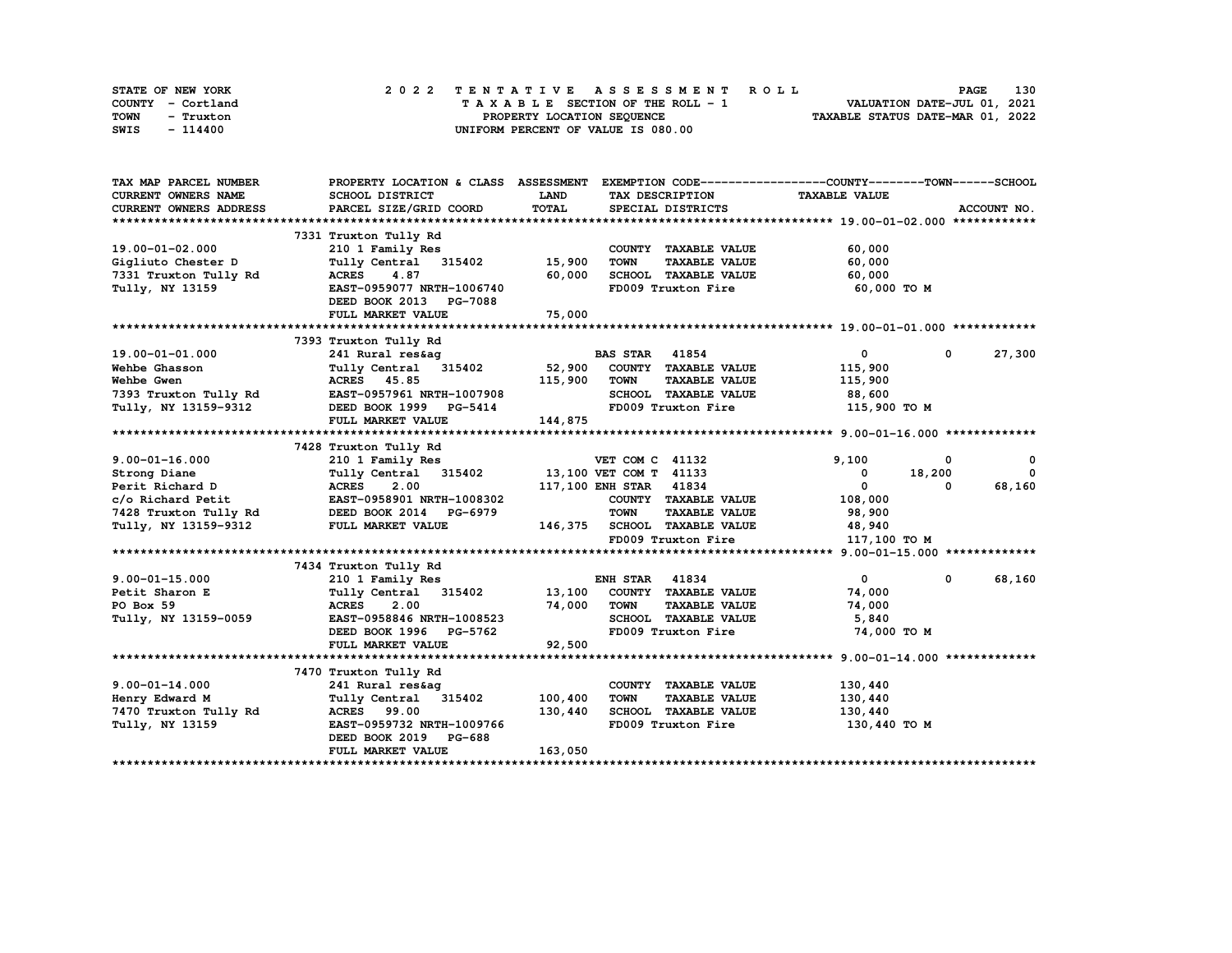| STATE OF NEW YORK |  | 2022 TENTATIVE ASSESSMENT ROLL     |  | <b>PAGE</b>                      | 131 |
|-------------------|--|------------------------------------|--|----------------------------------|-----|
| COUNTY - Cortland |  | TAXABLE SECTION OF THE ROLL - 1    |  | VALUATION DATE-JUL 01, 2021      |     |
| TOWN<br>- Truxton |  | PROPERTY LOCATION SEQUENCE         |  | TAXABLE STATUS DATE-MAR 01, 2022 |     |
| SWIS<br>- 114400  |  | UNIFORM PERCENT OF VALUE IS 080.00 |  |                                  |     |

| TAX MAP PARCEL NUMBER     | PROPERTY LOCATION & CLASS ASSESSMENT EXEMPTION CODE----------------COUNTY-------TOWN-----SCHOOL |         |                       |                      |                      |              |              |
|---------------------------|-------------------------------------------------------------------------------------------------|---------|-----------------------|----------------------|----------------------|--------------|--------------|
| CURRENT OWNERS NAME       | SCHOOL DISTRICT                                                                                 | LAND    |                       | TAX DESCRIPTION      | <b>TAXABLE VALUE</b> |              |              |
| CURRENT OWNERS ADDRESS    | PARCEL SIZE/GRID COORD                                                                          | TOTAL   |                       | SPECIAL DISTRICTS    |                      |              | ACCOUNT NO.  |
|                           |                                                                                                 |         |                       |                      |                      |              |              |
|                           | 7615 Truxton Tully Rd                                                                           |         |                       |                      |                      |              |              |
| $9.00 - 01 - 11.000$      | 210 1 Family Res                                                                                |         | <b>BAS STAR 41854</b> |                      | 0                    | $\mathbf{0}$ | 27,300       |
| Meder Crystal J           | Tully Central 315402                                                                            | 13,100  |                       | COUNTY TAXABLE VALUE | 151,400              |              |              |
| Meder Daniel M            | <b>ACRES</b><br>1.97 BANKCORELOG                                                                | 151,400 | <b>TOWN</b>           | <b>TAXABLE VALUE</b> | 151,400              |              |              |
| 7615 Truxton Tully Rd     | EAST-0956210 NRTH-1012508                                                                       |         |                       | SCHOOL TAXABLE VALUE | 124,100              |              |              |
| Truxton, NY 13158         | DEED BOOK 2021 PG-4850                                                                          |         |                       | FD009 Truxton Fire   | 151,400 TO M         |              |              |
|                           | FULL MARKET VALUE                                                                               | 189,250 |                       |                      |                      |              |              |
|                           |                                                                                                 |         |                       |                      |                      |              |              |
|                           | 7667 Truxton Tully Rd                                                                           |         |                       |                      |                      |              |              |
| $9.00 - 01 - 01.000$      | 312 Vac w/imprv                                                                                 |         | ELIG VET 41101        |                      | 4,000                | 4,000        | $\mathbf{o}$ |
| Carroll Charles E         | Tully Central 315402                                                                            | 144,600 |                       | COUNTY TAXABLE VALUE | 147,500              |              |              |
| 48 Church St              | <b>ACRES</b> 181.70                                                                             | 151,500 | <b>TOWN</b>           | <b>TAXABLE VALUE</b> | 147,500              |              |              |
| Waterloo, NY 13165-1119   | EAST-0957091 NRTH-1012714                                                                       |         |                       | SCHOOL TAXABLE VALUE | 151,500              |              |              |
|                           | DEED BOOK 297<br>PG-641                                                                         |         |                       | FD009 Truxton Fire   | 151,500 TO M         |              |              |
|                           | FULL MARKET VALUE                                                                               | 189,375 |                       |                      |                      |              |              |
|                           |                                                                                                 |         |                       |                      |                      |              |              |
|                           | 6333,6341 Truxton Tully Rd                                                                      |         |                       |                      |                      |              |              |
| 39.00-01-15.000           | 322 Rural vac>10                                                                                |         |                       | COUNTY TAXABLE VALUE | 17,100               |              |              |
| Perks Brenda              | Homer Central 113001                                                                            | 17,100  | <b>TOWN</b>           | <b>TAXABLE VALUE</b> | 17,100               |              |              |
| Cooper Todd               | ACRES 10.10                                                                                     | 17,100  |                       | SCHOOL TAXABLE VALUE | 17,100               |              |              |
| Attn: Todd Cooper         | EAST-0967269 NRTH-0988690                                                                       |         |                       | FD009 Truxton Fire   | 17,100 TO M          |              |              |
| 198 Dutch Hill Rd         | DEED BOOK 2000 PG-4892                                                                          |         |                       |                      |                      |              |              |
| West Monroe, NY 13167     | FULL MARKET VALUE                                                                               | 21,375  |                       |                      |                      |              |              |
|                           |                                                                                                 |         |                       |                      |                      |              |              |
|                           | W Cheningo Rd                                                                                   |         |                       |                      |                      |              |              |
| 59.00-01-08.120           | 210 1 Family Res                                                                                |         |                       | COUNTY TAXABLE VALUE | 80,000               |              |              |
| Poole George D Jr         | Homer Central 113001                                                                            | 13,200  | <b>TOWN</b>           | <b>TAXABLE VALUE</b> | 80,000               |              |              |
| Poole Elinor D            | <b>ACRES</b><br>2.17                                                                            | 80,000  |                       | SCHOOL TAXABLE VALUE | 80,000               |              |              |
| 490 Daisy Ln              | EAST-0963834 NRTH-0975512                                                                       |         |                       | FD009 Truxton Fire   | 80,000 TO M          |              |              |
| Barnwell, SC 29812        | DEED BOOK 2014 PG-5112                                                                          |         |                       |                      |                      |              |              |
|                           | FULL MARKET VALUE                                                                               | 100,000 |                       |                      |                      |              |              |
|                           |                                                                                                 |         |                       |                      |                      |              |              |
|                           | W Cheningo Rd                                                                                   |         |                       |                      |                      |              |              |
| 60.00-01-17.200           | 105 Vac farmland                                                                                |         |                       | COUNTY TAXABLE VALUE | 39,500               |              |              |
| Ector Charles L           | 113001<br>Homer Central                                                                         | 39,500  | <b>TOWN</b>           | <b>TAXABLE VALUE</b> | 39,500               |              |              |
| Ector Laurie A            | ACRES 35.97                                                                                     | 39,500  |                       | SCHOOL TAXABLE VALUE | 39,500               |              |              |
| 3974 W Cheningo Rd        | EAST-0974514 NRTH-0969926                                                                       |         |                       | FD009 Truxton Fire   | 39,500 TO M          |              |              |
| Truxton, NY 13158         | DEED BOOK 2020 PG-7222                                                                          |         |                       |                      |                      |              |              |
|                           | FULL MARKET VALUE                                                                               | 49,375  |                       |                      |                      |              |              |
|                           |                                                                                                 |         |                       |                      |                      |              |              |
|                           | W Cheningo Rd                                                                                   |         |                       |                      |                      |              |              |
| $60.00 - 01 - 35.200$     | 105 Vac farmland                                                                                |         | AG-CEILING 41720      |                      | 14,786               | 14,786       | 14,786       |
| PMP Realty, LLC           | 113001<br>Homer Central                                                                         | 41,700  |                       | COUNTY TAXABLE VALUE | 26,914               |              |              |
| 5130 US Rt 11             | ACRES 45.70                                                                                     | 41,700  | <b>TOWN</b>           | <b>TAXABLE VALUE</b> | 26,914               |              |              |
| Homer, NY 13077           | EAST-0975445 NRTH-0969081                                                                       |         |                       | SCHOOL TAXABLE VALUE | 26,914               |              |              |
|                           | DEED BOOK 2010<br>PG-1266                                                                       |         |                       | FD009 Truxton Fire   | 41,700 TO M          |              |              |
| MAY BE SUBJECT TO PAYMENT | FULL MARKET VALUE                                                                               | 52,125  |                       |                      |                      |              |              |
| UNDER AGDIST LAW TIL 2026 |                                                                                                 |         |                       |                      |                      |              |              |
|                           |                                                                                                 |         |                       |                      |                      |              |              |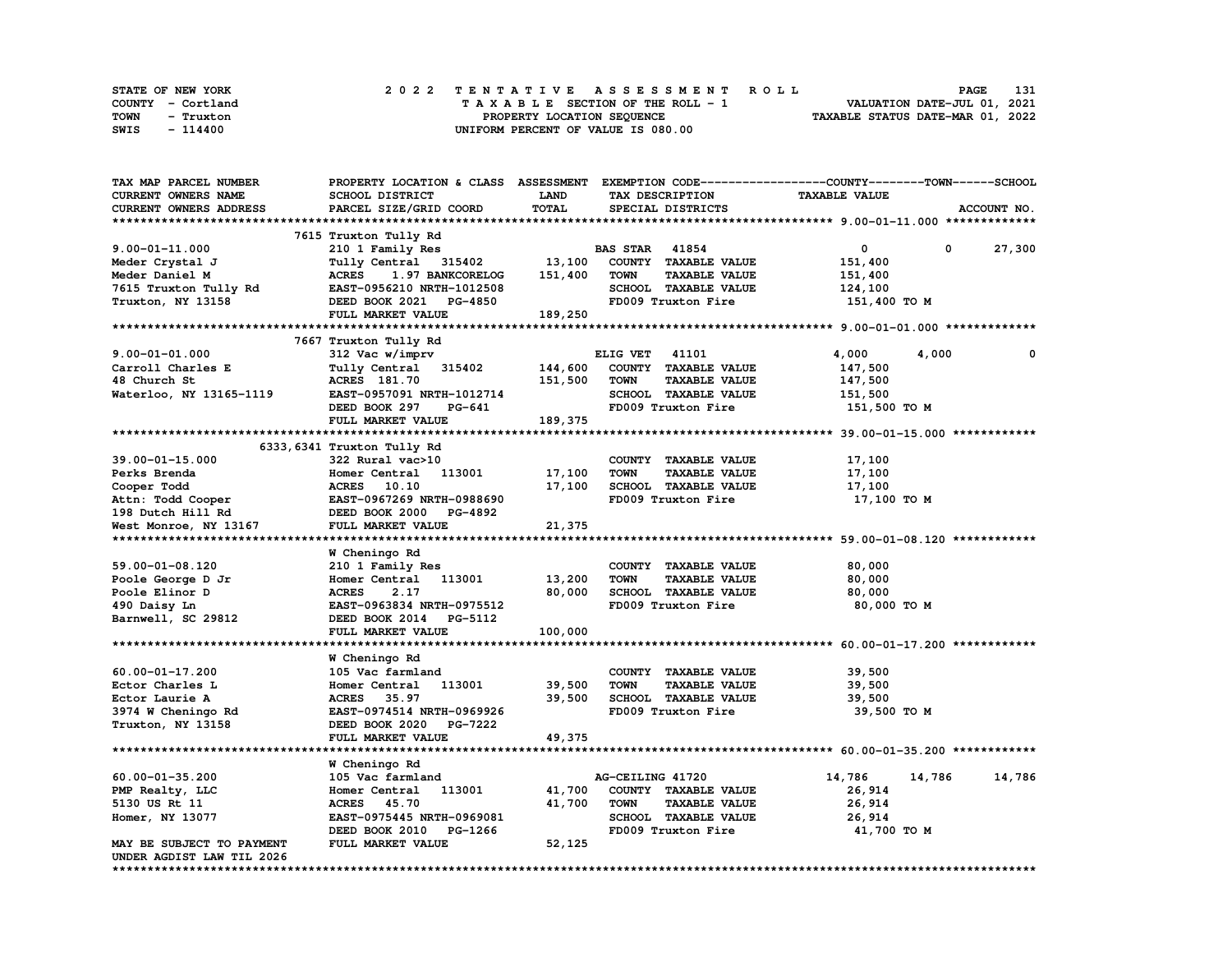| STATE OF NEW YORK | 2022 TENTATIVE ASSESSMENT ROLL     | 132<br><b>PAGE</b>               |
|-------------------|------------------------------------|----------------------------------|
| COUNTY - Cortland | TAXABLE SECTION OF THE ROLL - 1    | VALUATION DATE-JUL 01, 2021      |
| TOWN<br>- Truxton | PROPERTY LOCATION SEQUENCE         | TAXABLE STATUS DATE-MAR 01, 2022 |
| SWIS<br>- 114400  | UNIFORM PERCENT OF VALUE IS 080.00 |                                  |

| TAX MAP PARCEL NUMBER      | PROPERTY LOCATION & CLASS ASSESSMENT |             |                                     | EXEMPTION CODE-----------------COUNTY-------TOWN------SCHOOL |
|----------------------------|--------------------------------------|-------------|-------------------------------------|--------------------------------------------------------------|
| <b>CURRENT OWNERS NAME</b> | SCHOOL DISTRICT                      | <b>LAND</b> | TAX DESCRIPTION                     | <b>TAXABLE VALUE</b>                                         |
| CURRENT OWNERS ADDRESS     | PARCEL SIZE/GRID COORD               | TOTAL       | SPECIAL DISTRICTS                   | ACCOUNT NO.                                                  |
|                            |                                      |             |                                     |                                                              |
|                            | W Cheningo Rd                        |             |                                     |                                                              |
| 60.00-03-02.111            | 322 Rural vac>10                     |             | COUNTY TAXABLE VALUE                | 53,350                                                       |
| Malchak Michael M          | Homer Central<br>113001              | 53,350      | <b>TOWN</b><br><b>TAXABLE VALUE</b> | 53,350                                                       |
| Malchak Nichlos            | 61.47<br><b>ACRES</b>                | 53,350      | SCHOOL TAXABLE VALUE                | 53,350                                                       |
| 4448 Cleveland Rd          | EAST-0972115 NRTH-0969587            |             | FD009 Truxton Fire                  | 53,350 TO M                                                  |
| Syracuse, NY 13215         | DEED BOOK 2017 PG-2945               |             |                                     |                                                              |
|                            | FULL MARKET VALUE                    | 66,688      |                                     |                                                              |
|                            |                                      |             |                                     |                                                              |
|                            | W Cheningo Rd                        |             |                                     |                                                              |
| 60.00-03-02.112            | 322 Rural vac>10                     |             | COUNTY TAXABLE VALUE                | 33,500                                                       |
| Emmons David A             | 113001<br>Homer Central              | 33,500      | <b>TOWN</b><br><b>TAXABLE VALUE</b> | 33,500                                                       |
| 428 Beaver Run St          | ACRES 32.82                          | 33,500      | SCHOOL TAXABLE VALUE                | 33,500                                                       |
| Lake Placid, FL 33852      | EAST-0971385 NRTH-0970969            |             | FD009 Truxton Fire                  | 33,500 TO M                                                  |
|                            | DEED BOOK 2016 PG-1837               |             |                                     |                                                              |
|                            | FULL MARKET VALUE                    | 41,875      |                                     |                                                              |
|                            |                                      |             |                                     |                                                              |
|                            | W Cheningo Rd                        |             |                                     |                                                              |
| $60.00 - 03 - 02.200$      | 314 Rural vac<10                     |             | COUNTY TAXABLE VALUE                | 15,200                                                       |
| Miller James E             | Homer Central 113001                 | 15,200      | <b>TOWN</b><br><b>TAXABLE VALUE</b> | 15,200                                                       |
| Miller Kelley D            | ACRES 10.00                          | 15,200      | SCHOOL TAXABLE VALUE                | 15,200                                                       |
| 4461 Rte 41                | EAST-0970592 NRTH-0971764            |             | FD009 Truxton Fire                  | 15,200 TO M                                                  |
| McGraw, NY 13101           | DEED BOOK 2016 PG-462                |             |                                     |                                                              |
|                            | FULL MARKET VALUE                    | 19,000      |                                     |                                                              |
|                            |                                      |             |                                     |                                                              |
|                            | W Cheningo Rd                        |             |                                     |                                                              |
| $60.00 - 03 - 03.000$      | 210 1 Family Res                     |             | <b>BAS STAR 41854</b>               | $\mathbf{0}$<br>27,300<br>$^{\circ}$                         |
| Lockwood Gregory           | Homer Central 113001                 | 17,000      | COUNTY TAXABLE VALUE                | 43,500                                                       |
| Lockwood Barbara           | <b>ACRES</b><br>6.00                 | 43,500      | <b>TOWN</b><br><b>TAXABLE VALUE</b> | 43,500                                                       |
| 4072 W Cheningo Rd         | EAST-0972854 NRTH-0970186            |             | SCHOOL TAXABLE VALUE                | 16,200                                                       |
| Truxton, NY 13158-9710     | DEED BOOK 358<br><b>PG-306</b>       |             | FD009 Truxton Fire                  | 43,500 TO M                                                  |
|                            | FULL MARKET VALUE                    | 54,375      |                                     |                                                              |
|                            |                                      |             |                                     |                                                              |
|                            | 3445 W Cheningo Rd                   |             |                                     |                                                              |
| 49.00-01-15.200            | 210 1 Family Res                     |             | VET COM C 41132                     | 9,100<br>$\mathbf{o}$<br>0                                   |
| Mooney Allen C             | 113001<br>Homer Central              |             | 16,100 VET COM T 41133              | 17,375<br>$^{\circ}$<br>$^{\circ}$                           |
| 3445 W Cheningo Rd         | <b>ACRES</b><br>5.02                 |             | 69,500 BAS STAR 41854               | 27,300<br>$\mathbf{0}$<br>$\Omega$                           |
| Truxton, NY 13158-9709     | EAST-0964898 NRTH-0975941            |             | COUNTY TAXABLE VALUE                | 60,400                                                       |
|                            | DEED BOOK 542<br>$PG-173$            |             | <b>TOWN</b><br><b>TAXABLE VALUE</b> | 52,125                                                       |
|                            | FULL MARKET VALUE                    | 86,875      | SCHOOL TAXABLE VALUE                | 42,200                                                       |
|                            |                                      |             | FD009 Truxton Fire                  | 69,500 TO M                                                  |
|                            |                                      |             |                                     |                                                              |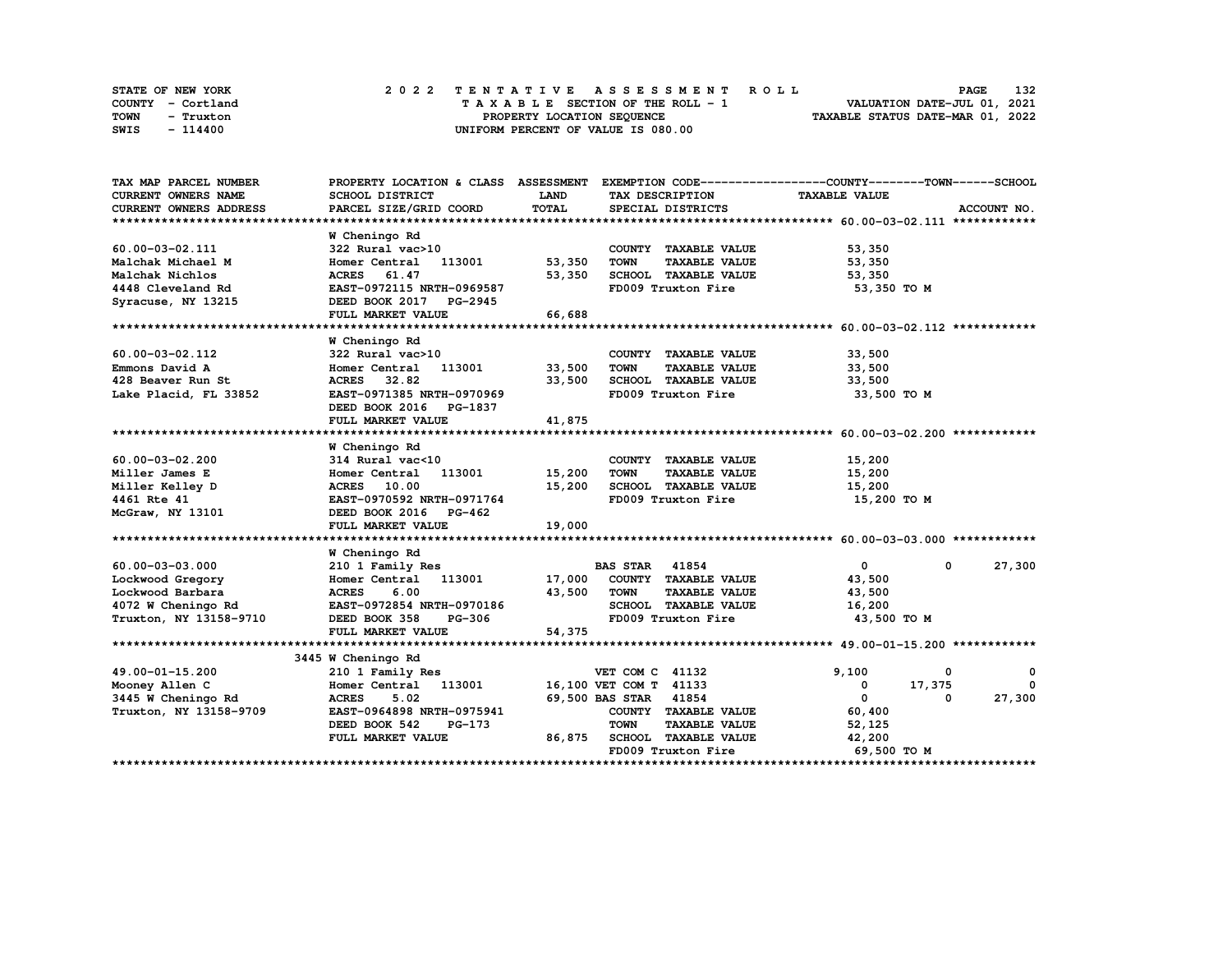| STATE OF NEW YORK | 2022 TENTATIVE ASSESSMENT ROLL     | 133<br><b>PAGE</b>               |
|-------------------|------------------------------------|----------------------------------|
| COUNTY - Cortland | TAXABLE SECTION OF THE ROLL - 1    | VALUATION DATE-JUL 01, 2021      |
| TOWN<br>- Truxton | PROPERTY LOCATION SEQUENCE         | TAXABLE STATUS DATE-MAR 01, 2022 |
| SWIS<br>- 114400  | UNIFORM PERCENT OF VALUE IS 080.00 |                                  |

| PROPERTY LOCATION & CLASS ASSESSMENT EXEMPTION CODE----------------COUNTY-------TOWN-----SCHOOL<br>TAX MAP PARCEL NUMBER |                  |
|--------------------------------------------------------------------------------------------------------------------------|------------------|
| CURRENT OWNERS NAME<br>SCHOOL DISTRICT<br>LAND<br>TAX DESCRIPTION<br><b>TAXABLE VALUE</b>                                |                  |
| TOTAL<br><b>CURRENT OWNERS ADDRESS</b><br>PARCEL SIZE/GRID COORD<br>SPECIAL DISTRICTS                                    | ACCOUNT NO.      |
|                                                                                                                          |                  |
| 3467 W Cheningo Rd                                                                                                       |                  |
| 59.00-02-01.000<br>AG-CEILING 41720<br>34,249<br>241 Rural res&aq                                                        | 34, 249 34, 249  |
| 74,300<br>113001<br>COUNTY TAXABLE VALUE<br>Holdrege Charlotte<br>Homer Central<br>100,051                               |                  |
| 69.70<br>134,300<br><b>TOWN</b><br><b>TAXABLE VALUE</b><br>100,051<br>32 William St<br><b>ACRES</b>                      |                  |
| EAST-0965896 NRTH-0975265<br>SCHOOL TAXABLE VALUE<br>Binghamton, NY 13904<br>100,051                                     |                  |
| FD009 Truxton Fire<br>DEED BOOK 2022<br><b>PG-73</b><br>134,300 то м                                                     |                  |
| FULL MARKET VALUE<br>167,875<br><b>MAY BE SUBJECT TO PAYMENT</b><br>UNDER AGDIST LAW TIL 2026                            |                  |
|                                                                                                                          |                  |
| 3548 W Cheningo Rd                                                                                                       |                  |
| 59.00-02-03.200<br>105 Vac farmland<br>AG-CEILING 41720<br>18,378                                                        | 18,378<br>18,378 |
| Morabito Thomas R<br>36,300<br>COUNTY TAXABLE VALUE<br>17,922<br>113001<br>Homer Central                                 |                  |
| 17,922<br>Morabito Annemarie<br><b>ACRES</b><br>37.50<br>36,300<br><b>TOWN</b><br><b>TAXABLE VALUE</b>                   |                  |
| SCHOOL TAXABLE VALUE<br>4983 Greenberry Dr<br>EAST-0967213 NRTH-0974511<br>17,922                                        |                  |
| Clay, NY 13041<br>DEED BOOK 10678 PG-89001<br>FD009 Truxton Fire                                                         | 36,300 то м      |
| FULL MARKET VALUE<br>45,375                                                                                              |                  |
| MAY BE SUBJECT TO PAYMENT                                                                                                |                  |
| UNDER AGDIST LAW TIL 2026                                                                                                |                  |
|                                                                                                                          |                  |
| 3565 W Cheningo Rd                                                                                                       |                  |
| 59.00-02-02.100<br>COUNTY TAXABLE VALUE<br>102,500<br>210 1 Family Res                                                   |                  |
| 14,800<br><b>TOWN</b><br><b>TAXABLE VALUE</b><br>102,500<br>McCoy Shannon R<br>Homer Central<br>113001                   |                  |
| 102,500<br>SCHOOL TAXABLE VALUE<br>102,500<br>3565 W Cheningo Rd<br><b>ACRES</b><br>3.70 BANK LERETA                     |                  |
| EAST-0967428 NRTH-0975263<br>FD009 Truxton Fire<br>Truxton, NY 13045<br>102,500 то м                                     |                  |
| DEED BOOK 10608 PG-91001                                                                                                 |                  |
| FULL MARKET VALUE<br>128,125                                                                                             |                  |
|                                                                                                                          |                  |
| 3622 W Cheningo Rd                                                                                                       |                  |
| 41834<br>60.00-01-01.000<br><b>ENH STAR</b><br>$\mathbf{0}$<br>241 Rural res&ag                                          | 68,160<br>0      |
| COUNTY TAXABLE VALUE<br>McCracken James E<br>Homer Central 113001<br>22,400<br>79,100                                    |                  |
| 79,100<br>McCracken Donna K<br><b>ACRES</b><br>11.42<br><b>TOWN</b><br><b>TAXABLE VALUE</b><br>79,100                    |                  |
| EAST-0968012 NRTH-0974391<br><b>SCHOOL TAXABLE VALUE</b><br>10,940<br>3622 W Cheningo Rd                                 |                  |
| FD009 Truxton Fire<br>Truxton, NY 13158-9709<br>DEED BOOK 2009 PG-1831                                                   | 79,100 TO M      |
| 98,875<br>FULL MARKET VALUE                                                                                              |                  |
|                                                                                                                          |                  |
| 3625 W Cheningo Rd                                                                                                       |                  |
| 189,500<br>$60.00 - 01 - 02.000$<br>COUNTY TAXABLE VALUE<br>241 Rural res&ag                                             |                  |
| 153,100<br><b>TOWN</b><br><b>TAXABLE VALUE</b><br>189,500<br>Narrow Eva M<br>113001<br>Homer Central                     |                  |
| McCracken Harold O<br>189,500<br>SCHOOL TAXABLE VALUE<br>189,500<br>ACRES 162.98                                         |                  |
| FD009 Truxton Fire<br>PO Box 241<br>EAST-0968661 NRTH-0973687<br>189,500 TO M                                            |                  |
| Homer, NY 13077<br>DEED BOOK 2018 PG-6064                                                                                |                  |
| 236,875<br>FULL MARKET VALUE                                                                                             |                  |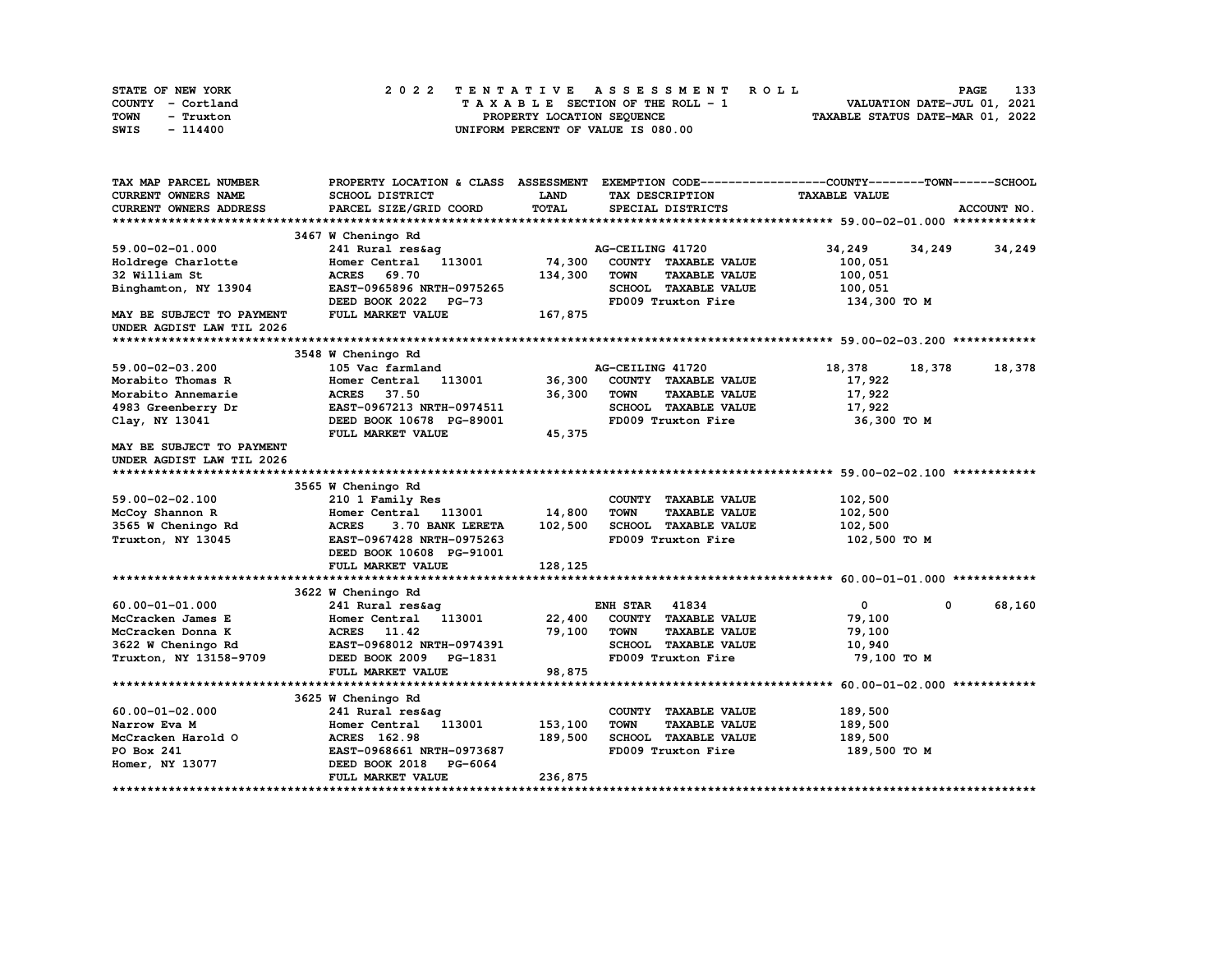| STATE OF NEW YORK | 2022 TENTATIVE ASSESSMENT ROLL     | 134<br><b>PAGE</b>               |
|-------------------|------------------------------------|----------------------------------|
| COUNTY - Cortland | TAXABLE SECTION OF THE ROLL - 1    | VALUATION DATE-JUL 01, 2021      |
| TOWN<br>- Truxton | PROPERTY LOCATION SEQUENCE         | TAXABLE STATUS DATE-MAR 01, 2022 |
| SWIS<br>- 114400  | UNIFORM PERCENT OF VALUE IS 080.00 |                                  |

| TAX MAP PARCEL NUMBER  | PROPERTY LOCATION & CLASS ASSESSMENT EXEMPTION CODE----------------COUNTY-------TOWN-----SCHOOL |              |                        |                             |                      |            |             |
|------------------------|-------------------------------------------------------------------------------------------------|--------------|------------------------|-----------------------------|----------------------|------------|-------------|
| CURRENT OWNERS NAME    | SCHOOL DISTRICT                                                                                 | LAND         |                        | TAX DESCRIPTION             | <b>TAXABLE VALUE</b> |            |             |
| CURRENT OWNERS ADDRESS | PARCEL SIZE/GRID COORD                                                                          | <b>TOTAL</b> |                        | SPECIAL DISTRICTS           |                      |            | ACCOUNT NO. |
|                        |                                                                                                 |              |                        |                             |                      |            |             |
|                        | 3996 W Cheningo Rd                                                                              |              |                        |                             |                      |            |             |
| $60.00 - 01 - 16.000$  | 270 Mfg housing                                                                                 |              |                        | COUNTY TAXABLE VALUE        | 42,300               |            |             |
| Sprouse Wade           | Homer Central<br>113001                                                                         | 12,500       | <b>TOWN</b>            | <b>TAXABLE VALUE</b>        | 42,300               |            |             |
| 3920 Bells Mills Rd    | 1.40<br><b>ACRES</b>                                                                            | 42,300       |                        | SCHOOL TAXABLE VALUE        | 42,300               |            |             |
| Truxton, NY 13158-9710 | EAST-0974109 NRTH-0969114                                                                       |              |                        | FD009 Truxton Fire          | 42,300 TO M          |            |             |
|                        | DEED BOOK 2009<br><b>PG-4928</b>                                                                |              |                        |                             |                      |            |             |
|                        | FULL MARKET VALUE                                                                               | 52,875       |                        |                             |                      |            |             |
|                        |                                                                                                 |              |                        |                             |                      |            |             |
|                        | 4004 W Cheningo Rd                                                                              |              |                        |                             |                      |            |             |
| $60.00 - 01 - 34.000$  | 210 1 Family Res                                                                                |              | <b>BAS STAR 41854</b>  |                             | $\mathbf{0}$         | $^{\circ}$ | 27,300      |
| Williams Robert P      | Homer Central<br>113001                                                                         | 14,900       |                        | COUNTY TAXABLE VALUE        | 131,000              |            |             |
|                        |                                                                                                 | 131,000      | <b>TOWN</b>            | <b>TAXABLE VALUE</b>        |                      |            |             |
| 4004 W Cheningo Rd     | <b>ACRES</b><br>3.87 BANKCORELOG                                                                |              |                        |                             | 131,000              |            |             |
| Truxton, NY 13158      | EAST-0974367 NRTH-0968719                                                                       |              |                        | <b>SCHOOL TAXABLE VALUE</b> | 103,700              |            |             |
|                        | DEED BOOK 2009 PG-6513                                                                          |              |                        | FD009 Truxton Fire          | 131,000 TO M         |            |             |
|                        | FULL MARKET VALUE                                                                               | 163,750      |                        |                             |                      |            |             |
|                        |                                                                                                 |              |                        |                             |                      |            |             |
|                        | 4008 W Cheningo Rd                                                                              |              |                        |                             |                      |            |             |
| $60.00 - 01 - 32.000$  | 210 1 Family Res                                                                                |              | <b>BAS STAR</b>        | 41854                       | $\mathbf 0$          | 0          | 27,300      |
| Andersen Michael P     | Homer Central<br>113001                                                                         | 16,100       |                        | COUNTY TAXABLE VALUE        | 115,000              |            |             |
| Andersen Aimee B       | <b>ACRES</b><br>5.03                                                                            | 115,000      | <b>TOWN</b>            | <b>TAXABLE VALUE</b>        | 115,000              |            |             |
| 4008 W Cheningo Rd     | EAST-0974704 NRTH-0968426                                                                       |              |                        | SCHOOL TAXABLE VALUE        | 87,700               |            |             |
| Truxton, NY 13158-9710 | DEED BOOK 2018<br><b>PG-2189</b>                                                                |              |                        | FD009 Truxton Fire          | 115,000 TO M         |            |             |
|                        | FULL MARKET VALUE                                                                               | 143,750      |                        |                             |                      |            |             |
|                        |                                                                                                 |              |                        |                             |                      |            |             |
|                        |                                                                                                 |              |                        |                             |                      |            |             |
|                        | 4018 W Cheningo Rd                                                                              |              |                        |                             |                      |            |             |
| $60.00 - 01 - 33.000$  | 210 1 Family Res                                                                                |              | AGED C                 | 41802                       | 50,900               | 0          | $\Omega$    |
| Wilson Charles L Jr    | 113001<br>Homer Central                                                                         |              | 12,500 AGED T&S        | 41806                       | 0                    | 45,810     | 45,810      |
| 4018 W Cheningo Rd     | <b>ACRES</b><br>1.45                                                                            |              | 101,800 ENH STAR 41834 |                             | $\mathbf 0$          | 0          | 55,990      |
| Truxton, NY 13158-9710 | EAST-0975063 NRTH-0968344                                                                       |              |                        | COUNTY TAXABLE VALUE        | 50,900               |            |             |
|                        | DEED BOOK 2012<br>PG-2406                                                                       |              | <b>TOWN</b>            | <b>TAXABLE VALUE</b>        | 55,990               |            |             |
|                        | FULL MARKET VALUE                                                                               |              |                        | <b>SCHOOL TAXABLE VALUE</b> | $\mathbf{o}$         |            |             |
|                        |                                                                                                 | 127,250      |                        | FD009 Truxton Fire          |                      |            |             |
|                        |                                                                                                 |              |                        |                             | 101,800 TO M         |            |             |
|                        |                                                                                                 |              |                        |                             |                      |            |             |
| 49.00-01-19.110        | 5690 W Cheningo Rd                                                                              |              | <b>ENH STAR</b>        | 41834                       | $\mathbf{0}$         | 0          | 68,160      |
|                        | 210 1 Family Res                                                                                |              |                        |                             |                      |            |             |
| McCracken David T      | Homer Central<br>113001                                                                         | 12,300       |                        | COUNTY TAXABLE VALUE        | 94,400               |            |             |
| McCracken Kathy J      | <b>ACRES</b><br>1.24                                                                            | 94,400       | <b>TOWN</b>            | <b>TAXABLE VALUE</b>        | 94,400               |            |             |
| 5690 Cheningo Rd       | EAST-0967601 NRTH-0977605                                                                       |              |                        | SCHOOL TAXABLE VALUE        | 26,240               |            |             |
| Truxton, NY 13158-9999 | DEED BOOK 1997<br>PG-1463                                                                       |              |                        | FD009 Truxton Fire          | 94,400 TO M          |            |             |
|                        | FULL MARKET VALUE                                                                               | 118,000      |                        |                             |                      |            |             |
|                        |                                                                                                 |              |                        |                             |                      |            |             |
|                        | 3974,3980 W Cheningo Rd                                                                         |              |                        |                             |                      |            |             |
| 60.00-01-17.100        | 241 Rural res&ag                                                                                |              |                        | COUNTY TAXABLE VALUE        | 239,717              |            |             |
| Ector Charles L        | 113001<br>Homer Central                                                                         | 94,600       | <b>TOWN</b>            | <b>TAXABLE VALUE</b>        | 239,717              |            |             |
| Ector Laurie A         | 84.84<br><b>ACRES</b>                                                                           | 239,717      |                        | <b>SCHOOL TAXABLE VALUE</b> | 239,717              |            |             |
| 2429 E River Rd        | EAST-0973405 NRTH-0968506                                                                       |              |                        | FD009 Truxton Fire          | 239,717 TO M         |            |             |
| Cortland, NY 13045     | DEED BOOK 2015 PG-1930<br>FULL MARKET VALUE                                                     | 299,646      |                        |                             |                      |            |             |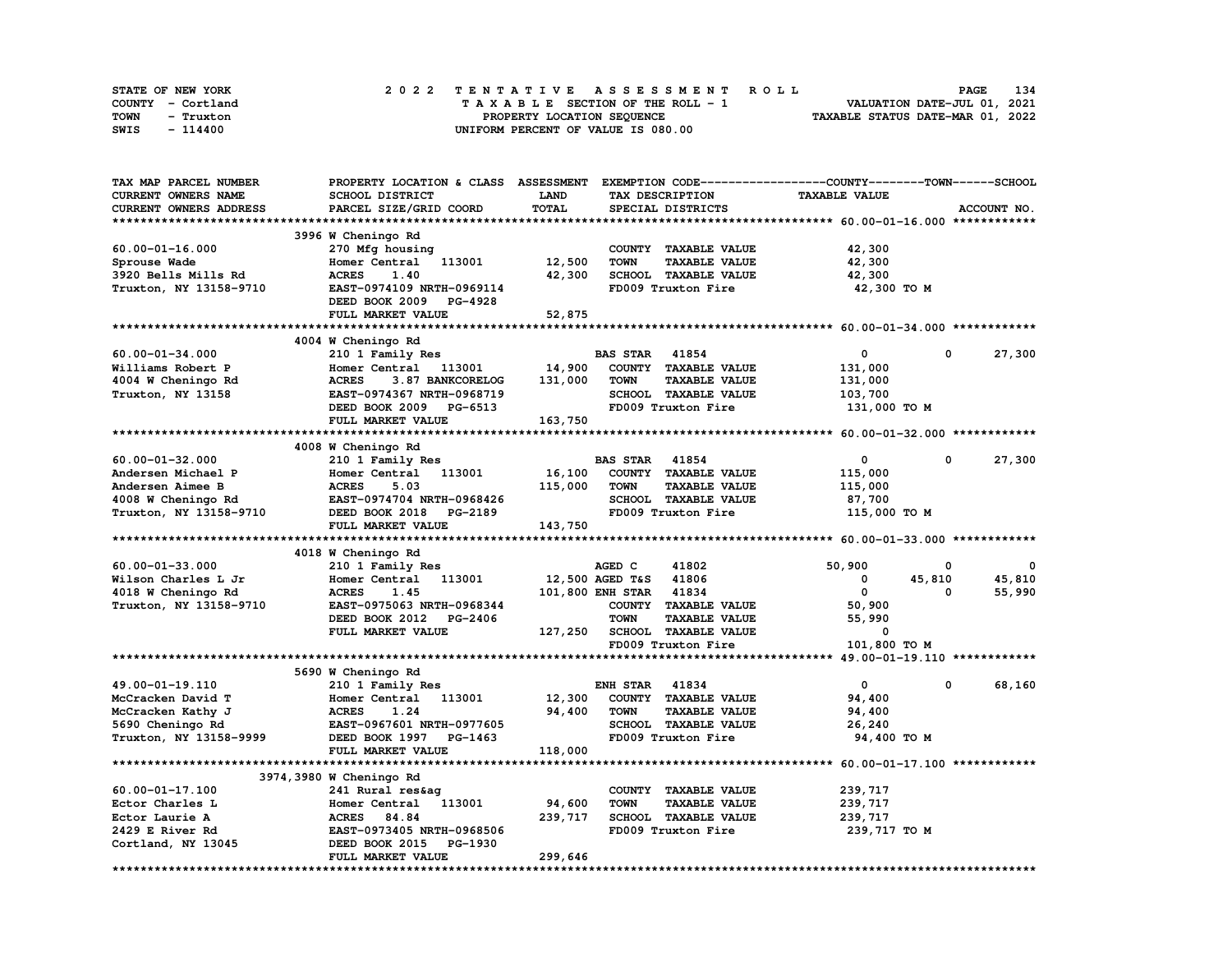| STATE OF NEW YORK | 2022 TENTATIVE ASSESSMENT ROLL     | 135<br><b>PAGE</b>               |
|-------------------|------------------------------------|----------------------------------|
| COUNTY - Cortland | TAXABLE SECTION OF THE ROLL - 1    | VALUATION DATE-JUL 01, 2021      |
| TOWN<br>- Truxton | PROPERTY LOCATION SEQUENCE         | TAXABLE STATUS DATE-MAR 01, 2022 |
| SWIS<br>- 114400  | UNIFORM PERCENT OF VALUE IS 080.00 |                                  |

| TAX MAP PARCEL NUMBER    |                                  |             |                                     | PROPERTY LOCATION & CLASS ASSESSMENT EXEMPTION CODE----------------COUNTY-------TOWN-----SCHOOL |
|--------------------------|----------------------------------|-------------|-------------------------------------|-------------------------------------------------------------------------------------------------|
| CURRENT OWNERS NAME      | SCHOOL DISTRICT                  | <b>LAND</b> | TAX DESCRIPTION                     | <b>TAXABLE VALUE</b>                                                                            |
| CURRENT OWNERS ADDRESS   | PARCEL SIZE/GRID COORD           | TOTAL       | SPECIAL DISTRICTS                   | ACCOUNT NO.                                                                                     |
|                          |                                  |             |                                     |                                                                                                 |
|                          | Wilson (Private) Rd              |             |                                     |                                                                                                 |
| $30.00 - 02 - 02.000$    | 314 Rural vac<10                 |             | COUNTY TAXABLE VALUE                | 9,500                                                                                           |
| Richardson Priscilla M   | Homer Central 113001             | 9,500       | <b>TOWN</b><br><b>TAXABLE VALUE</b> | 9,500                                                                                           |
|                          |                                  |             |                                     |                                                                                                 |
| 1707 271 St Pl           | <b>ACRES</b><br>3.20             | 9,500       | SCHOOL TAXABLE VALUE                | 9,500                                                                                           |
| Ocean Park, WA 98640     | EAST-0970691 NRTH-0998426        |             | FD009 Truxton Fire                  | 9,500 TO M                                                                                      |
|                          | DEED BOOK 1999 PG-574            |             |                                     |                                                                                                 |
|                          | FULL MARKET VALUE                | 11,875      |                                     |                                                                                                 |
|                          |                                  |             |                                     |                                                                                                 |
|                          | Wilson (Private) Rd              |             |                                     |                                                                                                 |
| $30.00 - 02 - 04.000$    | 314 Rural vac<10                 |             | COUNTY TAXABLE VALUE                | 10,300                                                                                          |
| Zell Philip H            | Homer Central 113001             | 10,300      | <b>TOWN</b><br><b>TAXABLE VALUE</b> | 10,300                                                                                          |
| 6850 Wilson (Private) Rd | <b>ACRES</b><br>4.00             | 10,300      | SCHOOL TAXABLE VALUE                | 10,300                                                                                          |
| Truxton, NY 13158        | EAST-0970952 NRTH-0998263        |             | FD009 Truxton Fire                  | 10,300 то м                                                                                     |
|                          | DEED BOOK 2009 PG-3935           |             |                                     |                                                                                                 |
|                          | FULL MARKET VALUE                | 12,875      |                                     |                                                                                                 |
|                          |                                  |             |                                     |                                                                                                 |
|                          |                                  |             |                                     |                                                                                                 |
|                          | Wilson (Private) Rd              |             |                                     |                                                                                                 |
| $30.00 - 02 - 09.000$    | 314 Rural vac<10                 |             | COUNTY TAXABLE VALUE                | 8,400                                                                                           |
| Isbell Dale P            | Homer Central 113001             | 8,400       | <b>TOWN</b><br><b>TAXABLE VALUE</b> | 8,400                                                                                           |
| Isbell Joanne L          | <b>ACRES</b><br>2.16             | 8,400       | SCHOOL TAXABLE VALUE                | 8,400                                                                                           |
| 6789 Wilson (Private) Rd | EAST-0971113 NRTH-0997651        |             | FD009 Truxton Fire                  | 8,400 TO M                                                                                      |
| Tully, NY 13159          | DEED BOOK 2018 PG-2871           |             |                                     |                                                                                                 |
|                          | FULL MARKET VALUE                | 10,500      |                                     |                                                                                                 |
|                          |                                  |             |                                     |                                                                                                 |
|                          | Wilson (Private) Rd              |             |                                     |                                                                                                 |
| 30.00-02-10.000          | 322 Rural vac>10                 |             | COUNTY TAXABLE VALUE                | 20,500                                                                                          |
| Richardson Priscilla M   | Homer Central 113001             | 20,500      | <b>TAXABLE VALUE</b><br><b>TOWN</b> | 20,500                                                                                          |
| 1707 271 st Pl           | <b>ACRES</b> 22.80               | 20,500      | SCHOOL TAXABLE VALUE                | 20,500                                                                                          |
|                          |                                  |             | FD009 Truxton Fire                  |                                                                                                 |
| Ocean Park, WA 98640     | EAST-0971201 NRTH-0997384        |             |                                     | 20,500 TO M                                                                                     |
|                          | DEED BOOK 1999 PG-574            |             |                                     |                                                                                                 |
|                          | FULL MARKET VALUE                | 25,625      |                                     |                                                                                                 |
|                          |                                  |             |                                     |                                                                                                 |
|                          | 6750 Wilson (Private) Rd         |             |                                     |                                                                                                 |
| 30.00-02-11.000          | 210 1 Family Res                 |             | COUNTY TAXABLE VALUE                | 132,500                                                                                         |
| Lawtence Miriah          | Homer Central 113001             | 11,400      | <b>TOWN</b><br><b>TAXABLE VALUE</b> | 132,500                                                                                         |
| 6750 Wilson (Private) Rd | <b>ACRES</b><br>1.50 BANKCORELOG | 132,500     | SCHOOL TAXABLE VALUE                | 132,500                                                                                         |
| Tully, NY 13159          | EAST-0971005 NRTH-0996502        |             | FD009 Truxton Fire                  | 132,500 TO M                                                                                    |
|                          | DEED BOOK 2020 PG-4135           |             |                                     |                                                                                                 |
|                          | FULL MARKET VALUE                | 165,625     |                                     |                                                                                                 |
|                          |                                  |             |                                     |                                                                                                 |
|                          |                                  |             |                                     |                                                                                                 |
|                          | 6789 Wilson (Private) Rd         |             |                                     |                                                                                                 |
| $30.00 - 02 - 08.000$    | 210 1 Family Res                 |             | <b>BAS STAR 41854</b>               | $\mathbf{0}$<br>27,300<br>0                                                                     |
| Isbell Dale P            | Homer Central 113001             | 12,000      | COUNTY TAXABLE VALUE                | 104,900                                                                                         |
| Isbell Joanne L          | <b>ACRES</b><br>2.10             | 104,900     | <b>TOWN</b><br><b>TAXABLE VALUE</b> | 104,900                                                                                         |
| 6789 Wilson Rd           | EAST-0970717 NRTH-0997686        |             | SCHOOL TAXABLE VALUE                | 77,600                                                                                          |
| Tully, NY 13159-9318     | PG-292<br>DEED BOOK 570          |             | FD009 Truxton Fire                  | 104,900 TO M                                                                                    |
|                          | FULL MARKET VALUE                | 131,125     |                                     |                                                                                                 |
|                          |                                  |             |                                     |                                                                                                 |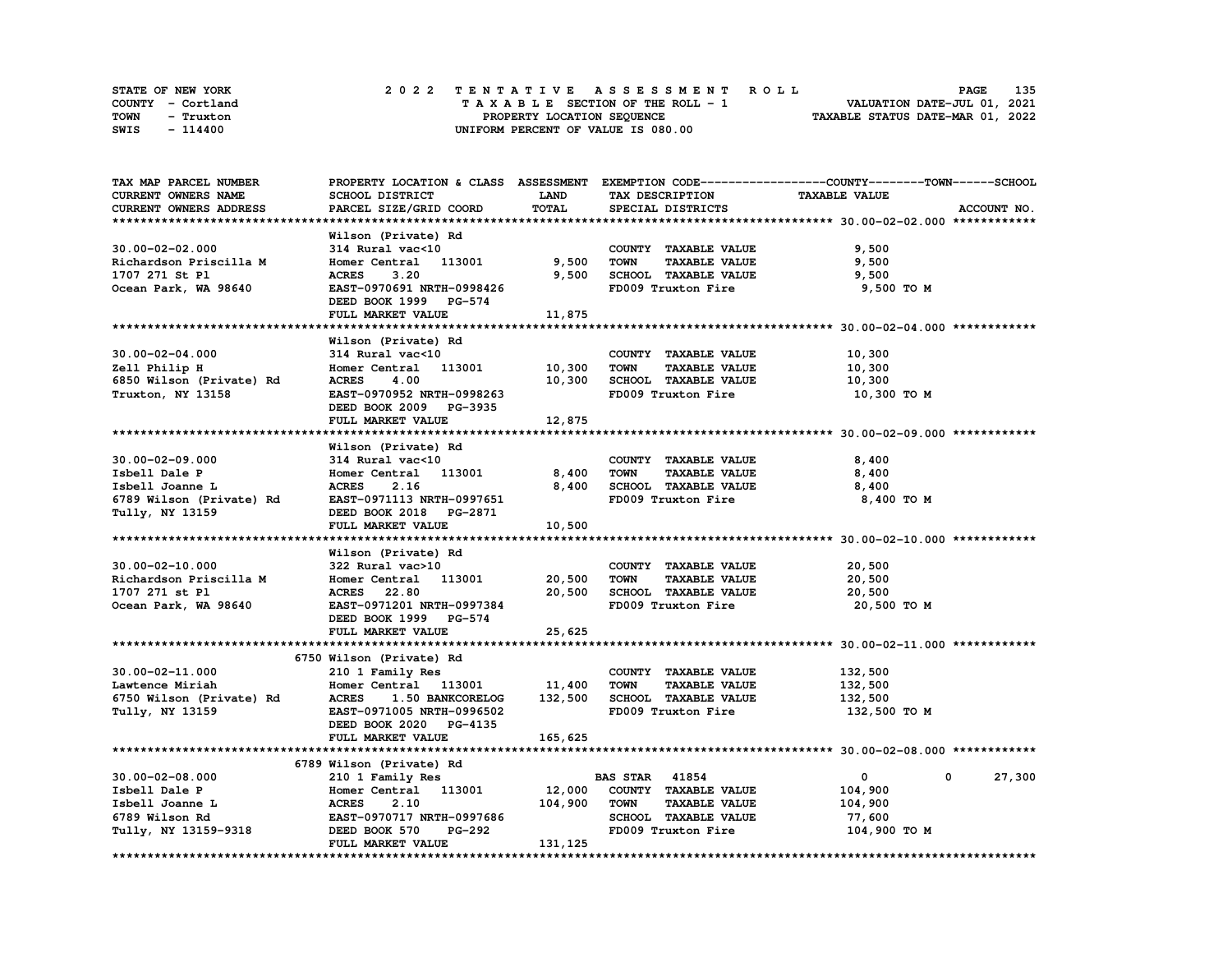| STATE OF NEW YORK | 2022 TENTATIVE ASSESSMENT ROLL     | 136<br><b>PAGE</b>               |
|-------------------|------------------------------------|----------------------------------|
| COUNTY - Cortland | TAXABLE SECTION OF THE ROLL - 1    | VALUATION DATE-JUL 01, 2021      |
| TOWN<br>- Truxton | PROPERTY LOCATION SEQUENCE         | TAXABLE STATUS DATE-MAR 01, 2022 |
| SWIS<br>- 114400  | UNIFORM PERCENT OF VALUE IS 080.00 |                                  |

| TAX MAP PARCEL NUMBER      | PROPERTY LOCATION & CLASS                     | <b>ASSESSMENT</b> |                                       | EXEMPTION CODE-----------------COUNTY-------TOWN------SCHOOL |                       |  |  |
|----------------------------|-----------------------------------------------|-------------------|---------------------------------------|--------------------------------------------------------------|-----------------------|--|--|
| <b>CURRENT OWNERS NAME</b> | SCHOOL DISTRICT                               | <b>LAND</b>       | TAX DESCRIPTION TAXABLE VALUE         |                                                              |                       |  |  |
|                            | CURRENT OWNERS ADDRESS PARCEL SIZE/GRID COORD | TOTAL             | SPECIAL DISTRICTS                     |                                                              | ACCOUNT NO.           |  |  |
| *************************  |                                               |                   |                                       |                                                              |                       |  |  |
|                            | 6800 Wilson (Private) Rd                      |                   |                                       |                                                              |                       |  |  |
| 30.00-02-07.000            | 260 Seasonal res                              |                   | <b>BAS STAR</b><br>41854              | 0                                                            | 27,300<br>$^{\circ}$  |  |  |
| Klaiber Richard J          | Homer Central 113001 11,700                   |                   | <b>COUNTY</b><br><b>TAXABLE VALUE</b> | 69,700                                                       |                       |  |  |
| PO Box 401                 | 1.83<br><b>ACRES</b>                          | 69,700            | <b>TOWN</b><br><b>TAXABLE VALUE</b>   | 69,700                                                       |                       |  |  |
| Lafayette, NY 13084-0401   | EAST-0971062 NRTH-0997849                     |                   | SCHOOL TAXABLE VALUE                  | 42,400                                                       |                       |  |  |
|                            | DEED BOOK 1997 PG-4161                        |                   |                                       | FD009 Truxton Fire 69,700 TO M                               |                       |  |  |
|                            | FULL MARKET VALUE                             | 87,125            |                                       |                                                              |                       |  |  |
|                            |                                               |                   |                                       |                                                              |                       |  |  |
|                            | 6803 Wilson (Private) Rd                      |                   |                                       |                                                              |                       |  |  |
| 30.00-02-06.000            | 210 1 Family Res                              |                   | 41834<br><b>ENH STAR</b>              | $\mathbf{0}$                                                 | 68,160<br>$\mathbf 0$ |  |  |
| Lindsey Living Trust       | Homer Central 113001 12,000                   |                   | COUNTY TAXABLE VALUE                  | 111,400                                                      |                       |  |  |
| Lindsey Lawrence C         | ACRES 2.10                                    | 111,400           | TOWN<br><b>TAXABLE VALUE</b>          | 111,400                                                      |                       |  |  |
| 6803 Wilson (Private) Rd   | <b>EAST-0970696 NRTH-0997982</b>              |                   | <b>SCHOOL</b><br><b>TAXABLE VALUE</b> | 43,240                                                       |                       |  |  |
| Tully, NY 13159            | DEED BOOK 2017 PG-4641                        |                   | FD009 Truxton Fire                    | 111,400 TO M                                                 |                       |  |  |
|                            | FULL MARKET VALUE                             | 139,250           |                                       |                                                              |                       |  |  |
|                            |                                               |                   |                                       |                                                              |                       |  |  |
|                            | 6850 Wilson (Private) Rd                      |                   |                                       |                                                              |                       |  |  |
| $30.00 - 02 - 03.000$      | 210 1 Family Res                              |                   | <b>BAS STAR</b><br>41854              | $\overline{0}$                                               | 27,300<br>0           |  |  |
| Zell Philip H              | Homer Central 113001                          | 13,000            | COUNTY<br><b>TAXABLE VALUE</b>        | 147,000                                                      |                       |  |  |
| 6850 Wilson (Private) Rd   | 3.10 BANKCORELOG<br><b>ACRES</b>              | 147,000           | TOWN<br><b>TAXABLE VALUE</b>          | 147,000                                                      |                       |  |  |
| Truxton, NY 13158          | EAST-0971092 NRTH-0998688                     |                   | <b>SCHOOL</b><br><b>TAXABLE VALUE</b> | 119,700                                                      |                       |  |  |
|                            | DEED BOOK 2009 PG-3936                        |                   | FD009 Truxton Fire                    | 147,000 TO M                                                 |                       |  |  |
|                            | FULL MARKET VALUE                             | 183,750           |                                       |                                                              |                       |  |  |
|                            |                                               |                   |                                       |                                                              |                       |  |  |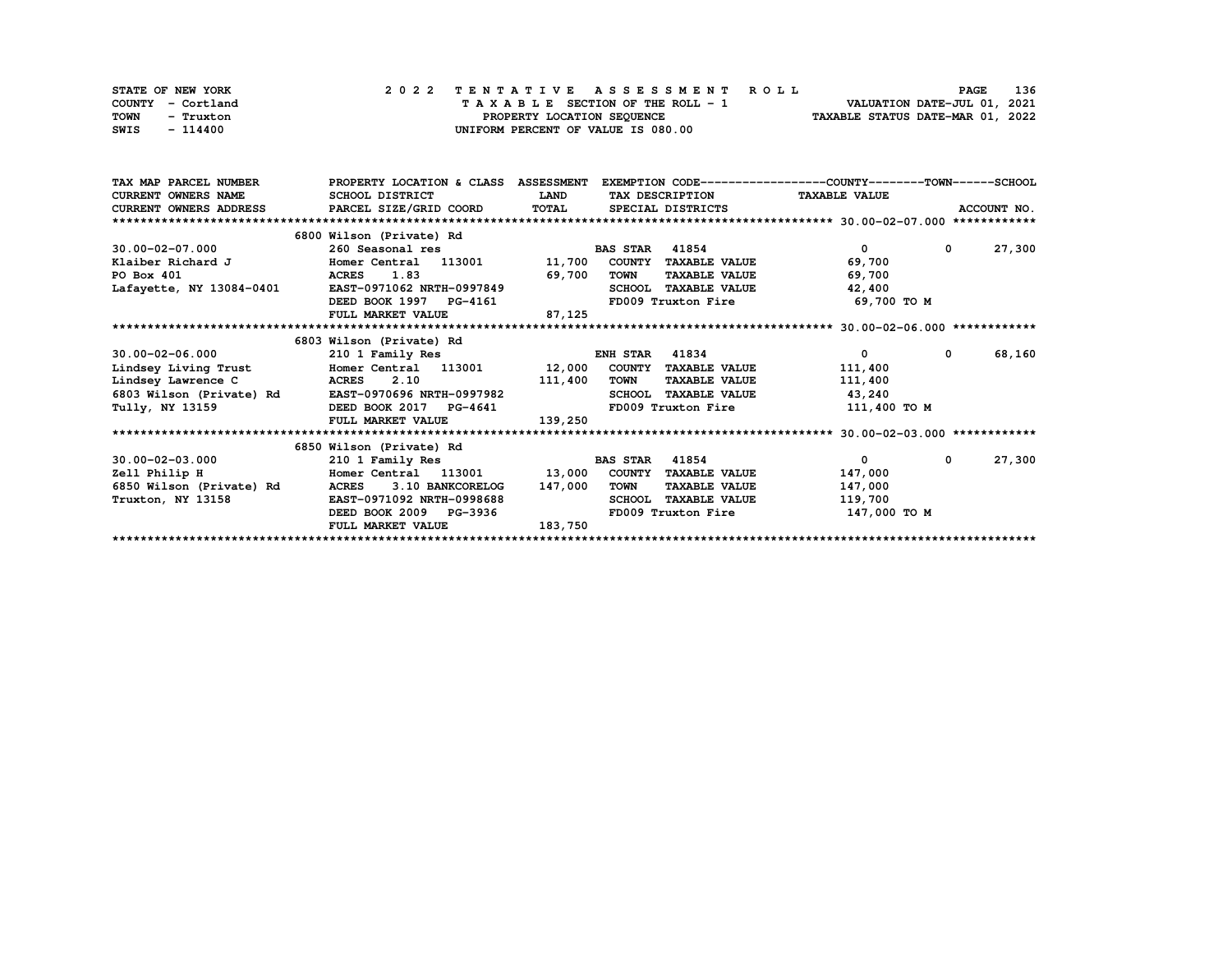|      | <b>STATE OF NEW YORK</b> |  | 2022 TENTATIVE ASSESSMENT ROLL     | 137<br>PAGE                      |  |
|------|--------------------------|--|------------------------------------|----------------------------------|--|
|      | COUNTY - Cortland        |  | TAXABLE SECTION OF THE ROLL - 1    | VALUATION DATE-JUL 01, 2021      |  |
| TOWN | - Truxton                |  |                                    | TAXABLE STATUS DATE-MAR 01, 2022 |  |
| SWIS | - 114400                 |  | UNIFORM PERCENT OF VALUE IS 080.00 | RPS150/V04/L015                  |  |
|      |                          |  |                                    | <b>CURRENT DATE 5/02/2022</b>    |  |

 **R O L L S E C T I O N T O T A L S** 

## **\*\*\* S P E C I A L D I S T R I C T S U M M A R Y \*\*\***

|                    | TOTAL<br><b>EXTENSION</b> | <b>EXTENSION</b> | <b>AD VALOREM</b> | <b>EXEMPT</b> | TAXABLE      |
|--------------------|---------------------------|------------------|-------------------|---------------|--------------|
| CODE DISTRICT NAME | PARCELS<br>TYPE           | <b>VALUE</b>     | <b>VALUE</b>      | <b>AMOUNT</b> | <b>VALUE</b> |
|                    |                           |                  |                   |               |              |
| FD009 Truxton Fire | 730 TOTAL M               |                  | 66611,369         |               | 66611,369    |

### **\*\*\* S C H O O L D I S T R I C T S U M M A R Y \*\*\***

| CODE   | DISTRICT NAME       | <b>TOTAL</b><br><b>PARCELS</b> | <b>ASSESSED</b><br>LAND | <b>ASSESSED</b><br><b>TOTAL</b> | <b>EXEMPT</b><br><b>AMOUNT</b> | <b>TOTAL</b><br><b>TAXABLE</b> | <b>STAR</b><br><b>AMOUNT</b> | <b>STAR</b><br><b>TAXABLE</b> |
|--------|---------------------|--------------------------------|-------------------------|---------------------------------|--------------------------------|--------------------------------|------------------------------|-------------------------------|
| 112001 | Cincinnatus Central |                                | 17,000                  | 17,000                          |                                | 17,000                         |                              | 17,000                        |
| 112204 | McGraw Central      | 11                             | 872,100                 | 1300,350                        | 219,971                        | 1080,379                       | 276,320                      | 804,059                       |
| 113001 | Homer Central       | 696                            | 25448,154               | 63376,759                       | 5935,701                       | 57441,058                      | 8973,990                     | 48467,068                     |
| 315402 | Tully Central       | 22                             | 1095,820                | 1917,260                        | 183,738                        | 1733,522                       | 245,520                      | 1488,002                      |
|        | $SUB - TO T AL$     | 730                            | 27433,074               | 66611,369                       | 6339,410                       | 60271,959                      | 9495,830                     | 50776,129                     |
|        | TOTAL               | 730                            | 27433,074               | 66611,369                       | 6339,410                       | 60271,959                      | 9495,830                     | 50776,129                     |

### **\*\*\* S Y S T E M C O D E S S U M M A R Y \*\*\***

## **NO SYSTEM EXEMPTIONS AT THIS LEVEL**

#### **\*\*\* E X E M P T I O N S U M M A R Y \*\*\***

|       |                    | <b>TOTAL</b>   |               |             |               |
|-------|--------------------|----------------|---------------|-------------|---------------|
| CODE  | <b>DESCRIPTION</b> | <b>PARCELS</b> | <b>COUNTY</b> | <b>TOWN</b> | <b>SCHOOL</b> |
|       |                    |                |               |             |               |
| 41101 | ELIG VET           | л.             | 4,000         | 4,000       |               |
| 41122 | VET WAR C          | 18             | 98,280        |             |               |
| 41123 | VET WAR T          | 18             |               | 194,520     |               |
| 41131 | VET COM CT         | л.             | 18,200        | 36,400      |               |
| 41132 | VET COM C          | 10             | 87,525        |             |               |
| 41133 | VET COM T          | 10             |               | 159,500     |               |
| 41142 | VET DIS C          | 4              | 59,085        |             |               |
| 41143 | VET DIS T          | 4              |               | 97,135      |               |
| 41700 | AG 10-YR           | 8              | 832,670       | 832,670     | 832,670       |
| 41720 | <b>AG-CEILING</b>  | 88             | 4151,026      | 4151,026    | 4151,026      |
| 41730 | AG COMMIT          | 15             | 592,646       | 592,646     | 592,646       |
|       |                    |                |               |             |               |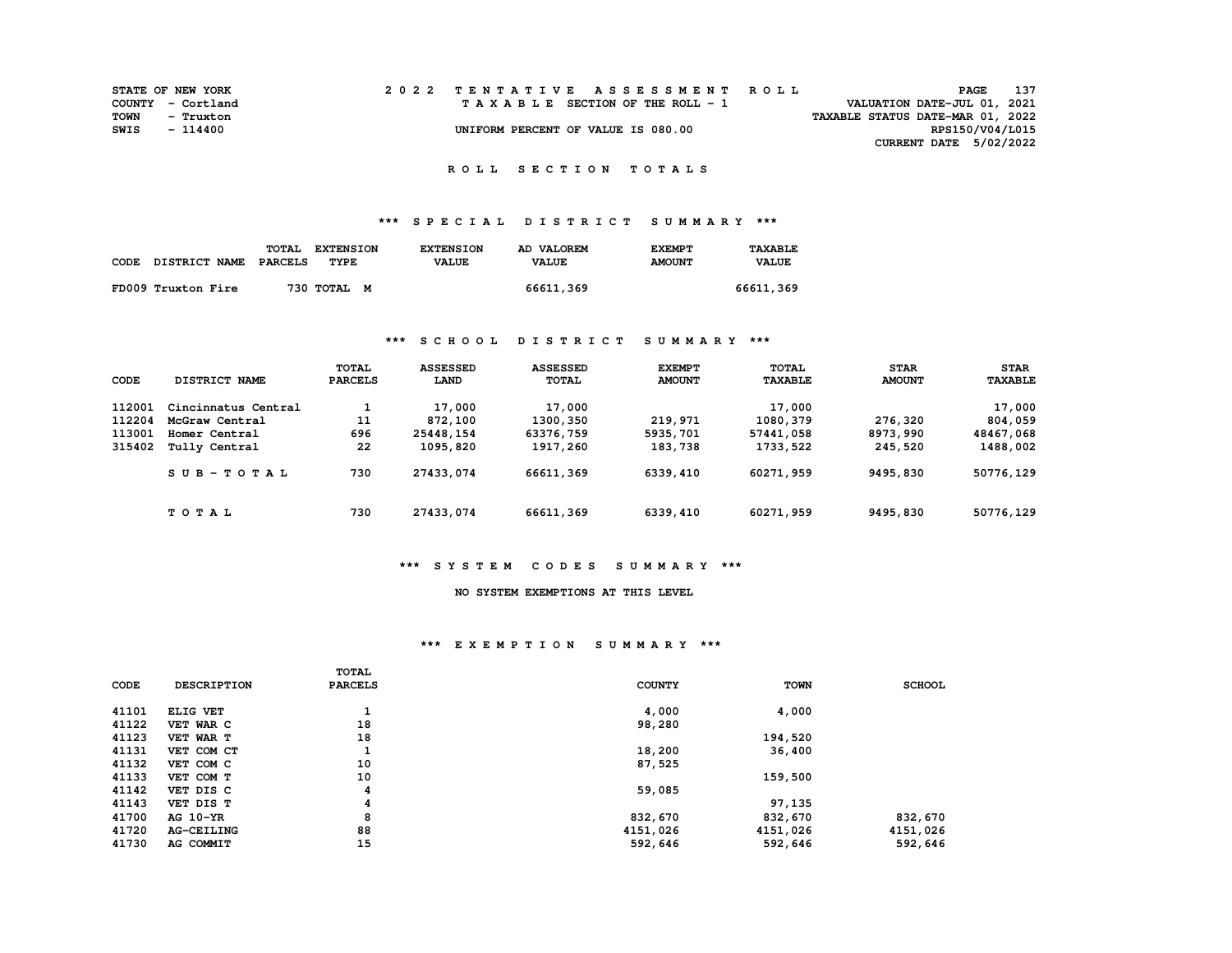|      | STATE OF NEW YORK |  |                                    |  |  |  |  |  |  |                                         | 2022 TENTATIVE ASSESSMENT ROLL |                                  |                 | PAGE | 138 |
|------|-------------------|--|------------------------------------|--|--|--|--|--|--|-----------------------------------------|--------------------------------|----------------------------------|-----------------|------|-----|
|      | COUNTY - Cortland |  |                                    |  |  |  |  |  |  | $T A X A B L E$ SECTION OF THE ROLL - 1 |                                | VALUATION DATE-JUL 01, 2021      |                 |      |     |
| TOWN | - Truxton         |  |                                    |  |  |  |  |  |  |                                         |                                | TAXABLE STATUS DATE-MAR 01, 2022 |                 |      |     |
| SWIS | - 114400          |  | UNIFORM PERCENT OF VALUE IS 080.00 |  |  |  |  |  |  |                                         |                                |                                  | RPS150/V04/L015 |      |     |
|      |                   |  |                                    |  |  |  |  |  |  |                                         |                                | CURRENT DATE 5/02/2022           |                 |      |     |

 **R O L L S E C T I O N T O T A L S** 

# **\*\*\* E X E M P T I O N S U M M A R Y \*\*\***

|       |                    | TOTAL          |               |             |               |
|-------|--------------------|----------------|---------------|-------------|---------------|
| CODE  | <b>DESCRIPTION</b> | <b>PARCELS</b> | <b>COUNTY</b> | <b>TOWN</b> | <b>SCHOOL</b> |
| 41800 | AGED CTS           | $\overline{a}$ | 57,200        | 57,200      | 57,200        |
| 41802 | AGED C             |                | 250,615       |             |               |
| 41806 | AGED T&S           | 4              |               | 101,213     | 103,388       |
| 41834 | <b>ENH STAR</b>    | 72             |               |             | 4553,230      |
| 41854 | <b>BAS STAR</b>    | 177            |               |             | 4827,800      |
| 41864 | <b>B STAR MH</b>   | J.             |               |             | 114,800       |
| 41932 | Dis & Lim          | <b>L</b>       | 36,745        |             |               |
| 47460 | 480A               | 9              | 602,480       | 602,480     | 602,480       |
|       | TOTAL              | 450            | 6790,472      | 6828,790    | 15835,240     |

### **\*\*\* G R A N D T O T A L S \*\*\***

| <b>ROLL</b> | <b>DESCRIPTION</b> | <b>TOTAL</b>   | <b>ASSESSED</b> | <b>ASSESSED</b> | <b><i>TAXABLE</i></b> | <b><i>TAXABLE</i></b> | <b>TAXABLE</b> | <b>STAR</b>           |
|-------------|--------------------|----------------|-----------------|-----------------|-----------------------|-----------------------|----------------|-----------------------|
| <b>SEC</b>  |                    | <b>PARCELS</b> | LAND            | <b>TOTAL</b>    | <b>COUNTY</b>         | <b>TOWN</b>           | <b>SCHOOL</b>  | <b><i>TAXABLE</i></b> |
|             | <b>TAXABLE</b>     | 730            | 27433,074       | 66611<br>, 369  | 59820,897             | 59782,579             | 60271,959      | 50776,129             |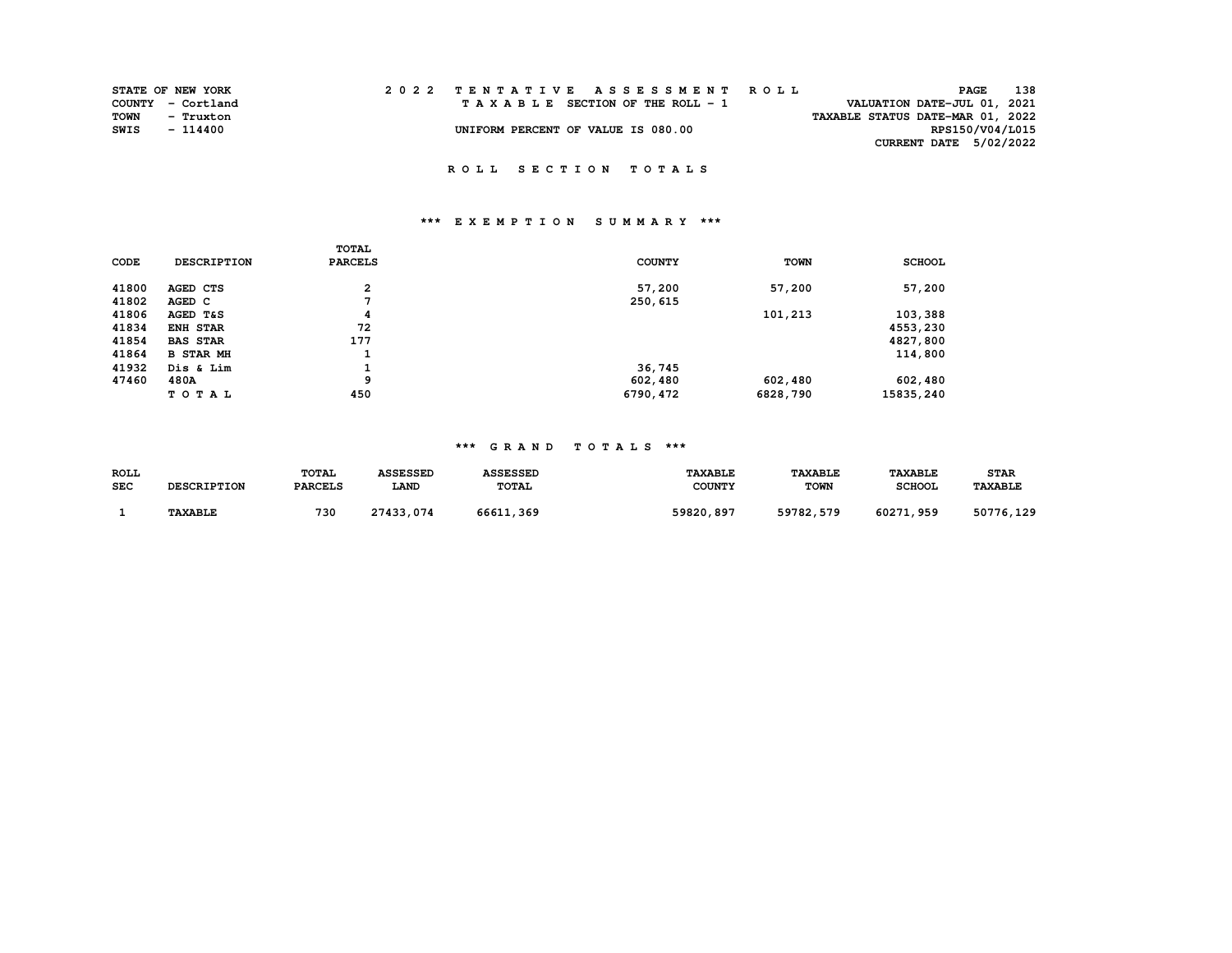|      | <b>STATE OF NEW YORK</b> | 2022 TENTATIVE ASSESSMENT ROLL                                          | PAGE | 139 |
|------|--------------------------|-------------------------------------------------------------------------|------|-----|
|      | COUNTY - Cortland        | VALUATION DATE-JUL 01, 2021<br>STATE OWNED LAND SECTION OF THE ROLL - 3 |      |     |
| TOWN | - Truxton                | TAXABLE STATUS DATE-MAR 01, 2022<br>PROPERTY LOCATION SEOUENCE          |      |     |
| SWIS | - 114400                 | UNIFORM PERCENT OF VALUE IS 080.00                                      |      |     |

| TAX MAP PARCEL NUMBER      | PROPERTY LOCATION & CLASS ASSESSMENT |          |                  |                             | EXEMPTION CODE-----------------COUNTY-------TOWN-----SCHOOL |              |              |
|----------------------------|--------------------------------------|----------|------------------|-----------------------------|-------------------------------------------------------------|--------------|--------------|
| <b>CURRENT OWNERS NAME</b> | <b>SCHOOL DISTRICT</b>               | LAND     |                  | TAX DESCRIPTION             | <b>TAXABLE VALUE</b>                                        |              |              |
| CURRENT OWNERS ADDRESS     | PARCEL SIZE/GRID COORD               | TOTAL    |                  | SPECIAL DISTRICTS           |                                                             |              | ACCOUNT NO.  |
|                            |                                      |          |                  |                             |                                                             |              |              |
|                            |                                      |          |                  |                             |                                                             |              | 8000002      |
| 333.00-44-02.000           | 993 Transition t                     |          | TOWN TAXBL 50005 |                             | 0                                                           | 0            | 0            |
| State of New York          | Homer Central 113001                 | $\Omega$ |                  | COUNTY TAXABLE VALUE        | <sup>0</sup>                                                |              |              |
| Attn: County Treasurer     |                                      | $\Omega$ | <b>TOWN</b>      | <b>TAXABLE VALUE</b>        |                                                             |              |              |
| 60 Central Ave             | FULL MARKET VALUE                    | 0        |                  | SCHOOL TAXABLE VALUE        |                                                             |              |              |
| Cortland, NY 13045-2746    |                                      |          |                  | FD009 Truxton Fire          | 0 TO M                                                      |              |              |
|                            |                                      |          |                  |                             |                                                             |              |              |
|                            |                                      |          |                  |                             |                                                             |              | 8113001      |
| 333.00-44-03.000           | 993 Transition t                     |          | SCHL TAXBL 50001 |                             | 0                                                           | 0            | $\mathbf{o}$ |
| State of New York          | Homer Central 113001                 | 0        |                  | COUNTY TAXABLE VALUE        |                                                             |              |              |
| Attn: County Treasurer     |                                      | 0        | <b>TOWN</b>      | <b>TAXABLE VALUE</b>        |                                                             |              |              |
| 60 Central Ave             | FULL MARKET VALUE                    | $\Omega$ |                  | SCHOOL TAXABLE VALUE        |                                                             |              |              |
| Cortland, NY 13045-2746    |                                      |          |                  |                             |                                                             |              |              |
|                            |                                      |          |                  |                             |                                                             |              |              |
|                            |                                      |          |                  |                             |                                                             |              | 8315402      |
| 333.00-44-04.000           | 993 Transition t                     |          | SCHL TAXBL 50001 |                             | $\Omega$                                                    | $\Omega$     | 0            |
| State of New York          | Tully Central 315402                 | 0        |                  | COUNTY TAXABLE VALUE        | $\Omega$                                                    |              |              |
| Attn: County Treasurer     |                                      | 0        | <b>TOWN</b>      | <b>TAXABLE VALUE</b>        | 0                                                           |              |              |
| 60 Central Ave             | FULL MARKET VALUE                    | 0        |                  | <b>SCHOOL TAXABLE VALUE</b> | n                                                           |              |              |
| Cortland, NY 13045-2746    |                                      |          |                  |                             |                                                             |              |              |
|                            |                                      |          |                  |                             |                                                             |              |              |
|                            |                                      |          |                  |                             |                                                             |              | 8112001      |
| 333.00-44-05.000           | 993 Transition t                     |          | SCHL TAXBL 50001 |                             | $\Omega$                                                    | $\Omega$     | $\mathbf 0$  |
| State of New York          | Cincinnatus Cen 112001               | 0        |                  | COUNTY TAXABLE VALUE        | 0                                                           |              |              |
| Attn: County Treasurer     |                                      | 0        | <b>TOWN</b>      | <b>TAXABLE VALUE</b>        |                                                             |              |              |
| 60 Central Ave             | FULL MARKET VALUE                    | $\Omega$ |                  | SCHOOL TAXABLE VALUE        | $\Omega$                                                    |              |              |
| Cortland, NY 13045-2746    |                                      |          |                  |                             |                                                             |              |              |
|                            |                                      |          |                  |                             |                                                             |              |              |
|                            | Edwards Rd                           |          |                  |                             |                                                             |              | 0330002      |
| 29.00-01-31.000            | 932 Forest s532b                     |          | STATE LAND 32252 |                             | 361,400                                                     | $\Omega$     | 0            |
| State of New York          | 113001<br>Homer Central              | 361,400  |                  | COUNTY TAXABLE VALUE        | 0                                                           |              |              |
| Attn: County Treasurer     | ACRES 308.07                         | 361,400  | <b>TOWN</b>      | <b>TAXABLE VALUE</b>        | 361,400                                                     |              |              |
| 60 Central Ave             | EAST-0959981 NRTH-0997256            |          |                  | SCHOOL TAXABLE VALUE        | 361,400                                                     |              |              |
| Cortland, NY 13045-2746    | FULL MARKET VALUE                    | 451,750  |                  | FD009 Truxton Fire          | 361,400 TO M                                                |              |              |
|                            |                                      |          |                  |                             |                                                             |              |              |
|                            | Foster Rd                            |          |                  |                             |                                                             |              | 0320004      |
| 29.00-01-30.000            | 932 Forest s532b                     |          | STATE LAND 32252 |                             | 188,400                                                     | $\mathbf{o}$ | 0            |
| State of New York          | Homer Central 113001                 | 188,400  |                  | COUNTY TAXABLE VALUE        | O                                                           |              |              |
| Attn: County Treasurer     | ACRES 192.56                         | 188,400  | TOWN             | <b>TAXABLE VALUE</b>        | 188,400                                                     |              |              |
| 60 Central Ave             | EAST-0960836 NRTH-0993675            |          |                  | <b>SCHOOL TAXABLE VALUE</b> | 188,400                                                     |              |              |
| Cortland, NY 13045-2746    | FULL MARKET VALUE                    |          |                  | 235,500 FD009 Truxton Fire  | 188,400 TO M                                                |              |              |
|                            |                                      |          |                  |                             |                                                             |              |              |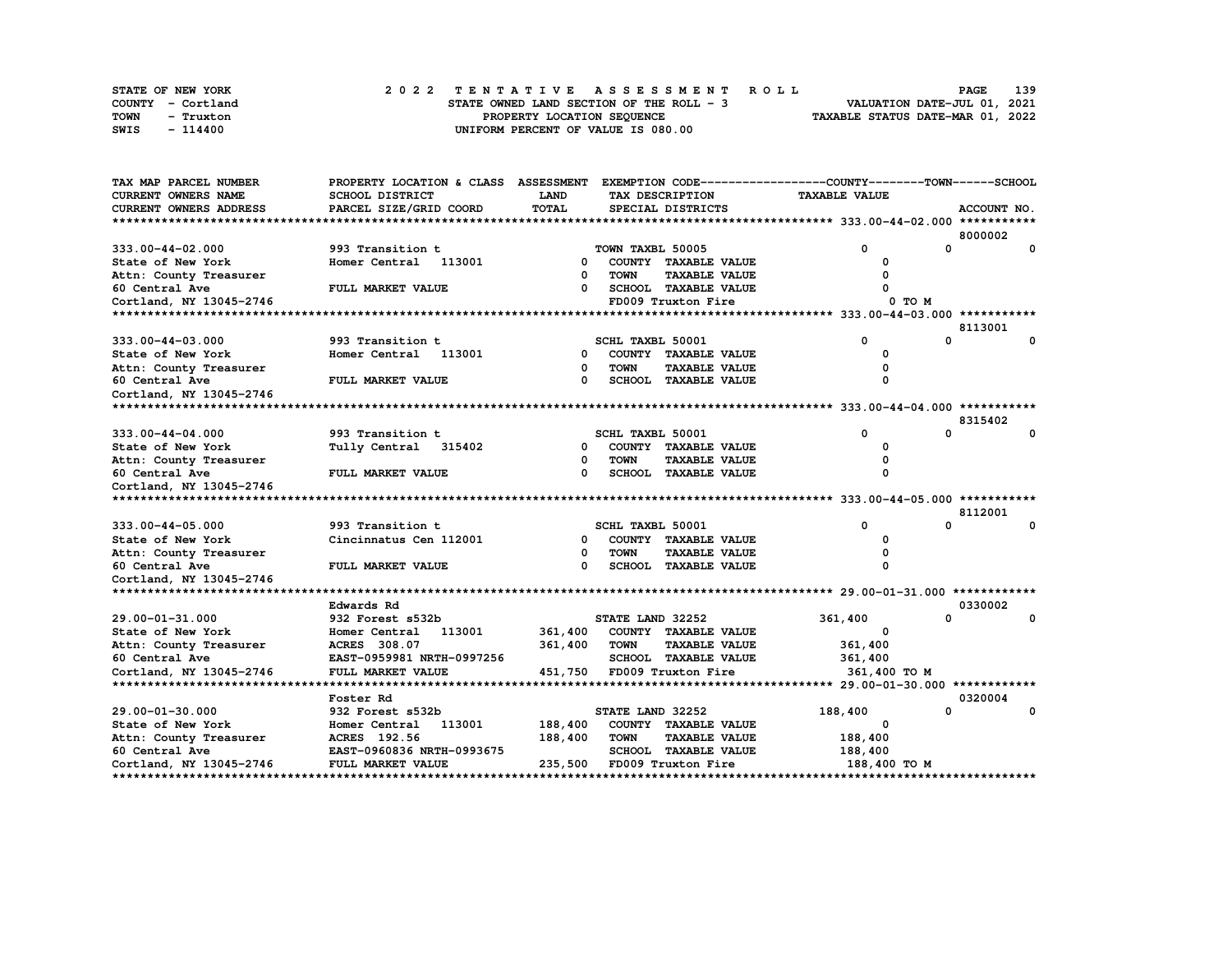|      | STATE OF NEW YORK | 2022 TENTATIVE ASSESSMENT ROLL           | 140<br><b>PAGE</b>               |
|------|-------------------|------------------------------------------|----------------------------------|
|      | COUNTY - Cortland | STATE OWNED LAND SECTION OF THE ROLL - 3 | VALUATION DATE-JUL 01, 2021      |
| TOWN | - Truxton         | PROPERTY LOCATION SEOUENCE               | TAXABLE STATUS DATE-MAR 01, 2022 |
| SWIS | $-114400$         | UNIFORM PERCENT OF VALUE IS 080.00       |                                  |

| TAX MAP PARCEL NUMBER      | PROPERTY LOCATION & CLASS ASSESSMENT EXEMPTION CODE------------------COUNTY-------TOWN-----SCHOOL |              |                            |                      |                         |                              |
|----------------------------|---------------------------------------------------------------------------------------------------|--------------|----------------------------|----------------------|-------------------------|------------------------------|
| <b>CURRENT OWNERS NAME</b> | SCHOOL DISTRICT                                                                                   | <b>LAND</b>  | TAX DESCRIPTION            |                      | <b>TAXABLE VALUE</b>    |                              |
| CURRENT OWNERS ADDRESS     | PARCEL SIZE/GRID COORD                                                                            | <b>TOTAL</b> | SPECIAL DISTRICTS          |                      |                         | ACCOUNT NO.                  |
|                            |                                                                                                   |              |                            |                      |                         |                              |
|                            | Kettlebail Rd                                                                                     |              |                            |                      |                         | 0220002                      |
| $9.00 - 01 - 24.000$       | 932 Forest s532b                                                                                  |              | STATE LAND 32252           |                      | 27,300                  | $\mathbf{0}$<br>$\mathbf{0}$ |
| State of New York          | 315402<br>Tully Central                                                                           | 27,300       | COUNTY TAXABLE VALUE       |                      | 0                       |                              |
| Attn: County Treasurer     | ACRES 25.93                                                                                       | 27,300       | <b>TOWN</b>                | <b>TAXABLE VALUE</b> | 27,300                  |                              |
| 60 Central Ave             | EAST-0961099 NRTH-1009098                                                                         |              |                            | SCHOOL TAXABLE VALUE | 27,300                  |                              |
| Cortland, NY 13045-2746    | FULL MARKET VALUE                                                                                 | 34,125       | FD009 Truxton Fire         |                      | 27,300 TO M             |                              |
|                            |                                                                                                   |              |                            |                      |                         |                              |
|                            | Kettlebail Rd                                                                                     |              |                            |                      |                         | 0230002                      |
| $9.00 - 01 - 25.000$       | 932 Forest s532b                                                                                  |              | STATE LAND 32252           |                      | 285,600                 | $\Omega$<br>$\Omega$         |
| State of New York          | Tully Central 315402                                                                              | 285,600      | COUNTY TAXABLE VALUE       |                      | 0                       |                              |
| Attn: County Treasurer     | ACRES 226.51                                                                                      | 285,600      | <b>TOWN</b>                | <b>TAXABLE VALUE</b> | 285,600                 |                              |
| 60 Central Ave             | EAST-0960930 NRTH-1012492                                                                         |              | SCHOOL TAXABLE VALUE       |                      | 285,600                 |                              |
|                            | FULL MARKET VALUE                                                                                 |              | 357,000 FD009 Truxton Fire |                      |                         |                              |
| Cortland, NY 13045-2746    |                                                                                                   |              |                            |                      | 285,600 TO M            |                              |
|                            | Kettlebail Rd                                                                                     |              |                            |                      |                         | 0240001                      |
|                            |                                                                                                   |              |                            |                      |                         | 0<br>0                       |
| $9.00 - 01 - 26.000$       | 932 Forest s532b                                                                                  | 166,100      | STATE LAND 32252           |                      | 166,100<br>$\mathbf{o}$ |                              |
| State of New York          | Tully Central 315402                                                                              |              | COUNTY TAXABLE VALUE       |                      |                         |                              |
| Attn: County Treasurer     | ACRES 132.64                                                                                      | 166,100      | <b>TOWN</b>                | <b>TAXABLE VALUE</b> | 166,100                 |                              |
| 60 Central Ave             | EAST-0963631 NRTH-1010122                                                                         |              | SCHOOL TAXABLE VALUE       |                      | 166,100                 |                              |
| Cortland, NY 13045-2746    | FULL MARKET VALUE                                                                                 |              | 207,625 FD009 Truxton Fire |                      | 166,100 то м            |                              |
|                            |                                                                                                   |              |                            |                      |                         |                              |
|                            | N Tower Rd                                                                                        |              |                            |                      |                         | 0300001                      |
| 70.00-01-04.000            | 932 Forest s532b                                                                                  |              | STATE LAND 32252           |                      | 64,700                  | $\mathbf 0$<br>$\Omega$      |
| State of New York          | 113001<br>Homer Central                                                                           | 64,700       | COUNTY TAXABLE VALUE       |                      | 0                       |                              |
| Attn: County Treasurer     | ACRES 50.69                                                                                       | 64,700       | TOWN                       | <b>TAXABLE VALUE</b> | 64,700                  |                              |
| 60 Central Ave             | EAST-0973750 NRTH-0966338                                                                         |              | SCHOOL TAXABLE VALUE       |                      | 64,700                  |                              |
| Cortland, NY 13045-2746    | FULL MARKET VALUE                                                                                 |              | 80,875 FD009 Truxton Fire  |                      | 64,700 TO M             |                              |
|                            |                                                                                                   |              |                            |                      |                         |                              |
|                            | Off Kettlebail Rd                                                                                 |              |                            |                      |                         | 0250001                      |
| $9.00 - 01 - 27.000$       | 932 Forest s532b                                                                                  |              | STATE LAND 32252           |                      | 76,600                  | $\Omega$<br>0                |
| State of New York          | Tully Central 315402                                                                              | 76,600       | COUNTY TAXABLE VALUE       |                      | $^{\circ}$              |                              |
| Attn: County Treasurer     | ACRES 78.52                                                                                       | 76,600       | TOWN                       | <b>TAXABLE VALUE</b> | 76,600                  |                              |
| 60 Central Ave             | EAST-0963405 NRTH-1011447                                                                         |              | SCHOOL TAXABLE VALUE       |                      | 76,600                  |                              |
| Cortland, NY 13045-2746    | FULL MARKET VALUE                                                                                 | 95,750       | FD009 Truxton Fire         |                      | 76,600 TO M             |                              |
|                            |                                                                                                   |              |                            |                      |                         |                              |
|                            | Off Morgan Hill Rd                                                                                |              |                            |                      |                         | 0190002                      |
| $30.00 - 04 - 13.000$      | 932 Forest s532b                                                                                  |              | STATE LAND 32252           |                      | 76,600                  | 0<br>0                       |
| State of New York          | 113001<br>Homer Central                                                                           | 76,600       | COUNTY TAXABLE VALUE       |                      | 0                       |                              |
| Attn: County Treasurer     | ACRES 42.12                                                                                       | 76,600       | <b>TOWN</b>                | <b>TAXABLE VALUE</b> | 76,600                  |                              |
| 60 Central Ave             | EAST-0979199 NRTH-0998512                                                                         |              | SCHOOL TAXABLE VALUE       |                      | 76,600                  |                              |
| Cortland, NY 13045-2746    | FULL MARKET VALUE                                                                                 | 95,750       | FD009 Truxton Fire         |                      | 76,600 то м             |                              |
|                            |                                                                                                   |              |                            |                      |                         |                              |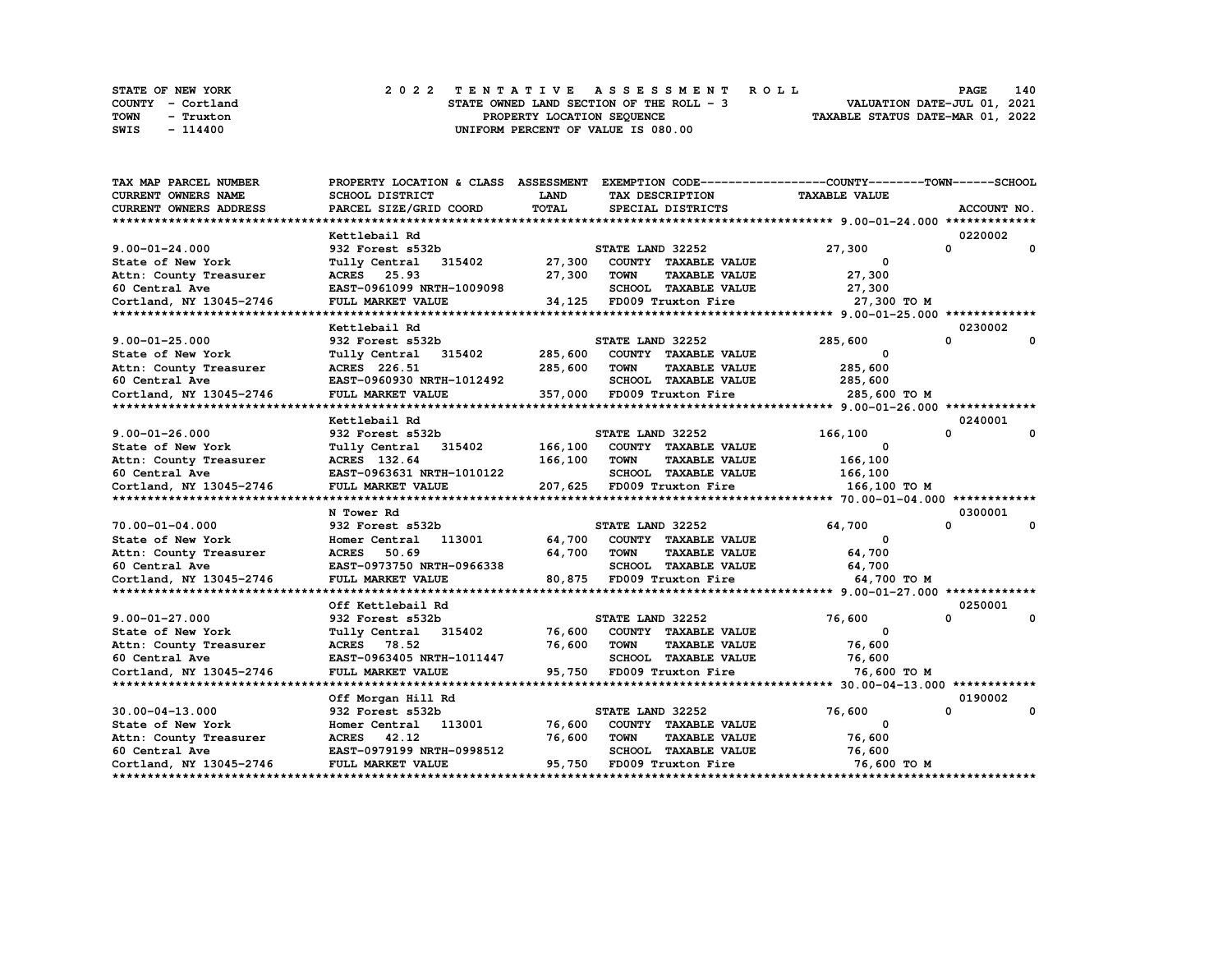|      | <b>STATE OF NEW YORK</b> |  |                                    |                            |  |                                          |  |  |  |  |  |  |  |                                  |  |  | 2022 TENTATIVE ASSESSMENT ROLL |                             | PAGE | 141 |  |
|------|--------------------------|--|------------------------------------|----------------------------|--|------------------------------------------|--|--|--|--|--|--|--|----------------------------------|--|--|--------------------------------|-----------------------------|------|-----|--|
|      | COUNTY - Cortland        |  |                                    |                            |  | STATE OWNED LAND SECTION OF THE ROLL - 3 |  |  |  |  |  |  |  |                                  |  |  |                                | VALUATION DATE-JUL 01, 2021 |      |     |  |
| TOWN | - Truxton                |  |                                    | PROPERTY LOCATION SEOUENCE |  |                                          |  |  |  |  |  |  |  | TAXABLE STATUS DATE-MAR 01, 2022 |  |  |                                |                             |      |     |  |
| SWIS | - 114400                 |  | UNIFORM PERCENT OF VALUE IS 080.00 |                            |  |                                          |  |  |  |  |  |  |  |                                  |  |  |                                |                             |      |     |  |

| <b>TAX MAP PARCEL NUMBER</b>                                | PROPERTY LOCATION & CLASS ASSESSMENT EXEMPTION CODE----------------COUNTY-------TOWN------SCHOOL |             |                                     |                      |          |              |
|-------------------------------------------------------------|--------------------------------------------------------------------------------------------------|-------------|-------------------------------------|----------------------|----------|--------------|
| <b>CURRENT OWNERS NAME</b>                                  | SCHOOL DISTRICT                                                                                  | <b>LAND</b> | TAX DESCRIPTION                     | <b>TAXABLE VALUE</b> |          |              |
| <b>CURRENT OWNERS ADDRESS</b>                               | PARCEL SIZE/GRID COORD                                                                           | TOTAL       | SPECIAL DISTRICTS                   |                      |          | ACCOUNT NO.  |
|                                                             |                                                                                                  |             |                                     |                      |          |              |
|                                                             | 3233 Off N Tower Rd                                                                              |             |                                     |                      | 0280002  |              |
| 70.00-01-01.000                                             | 932 Forest s532b                                                                                 |             | STATE LAND 32252                    | 414,800              | 0        | 0            |
| State of New York                                           | Homer Central 113001                                                                             | 414,800     | COUNTY TAXABLE VALUE                | 0                    |          |              |
| Attn: County Treasurer                                      | <b>ACRES</b> 300.00                                                                              | 414,800     | <b>TOWN</b><br><b>TAXABLE VALUE</b> | 414,800              |          |              |
|                                                             | EAST-0970263 NRTH-0967066                                                                        |             | SCHOOL TAXABLE VALUE                | 414,800              |          |              |
| 60 Central Ave<br>co central Ave<br>Cortland, NY 13045-2746 |                                                                                                  |             | 518,500 FD009 Truxton Fire          |                      |          |              |
|                                                             | FULL MARKET VALUE                                                                                |             |                                     | 414,800 TO M         |          |              |
|                                                             |                                                                                                  |             |                                     |                      |          |              |
|                                                             | Off Route 91                                                                                     |             |                                     |                      | 0260501  |              |
| $9.00 - 01 - 20.200$                                        | 932 Forest s532b                                                                                 |             | STATE LAND 32252                    | 51,900               | $\Omega$ | 0            |
| State of New York                                           | 113001<br>Homer Central                                                                          | 51,900      | COUNTY TAXABLE VALUE                | $\mathbf{o}$         |          |              |
| Attn: County Treasurer                                      | ACRES 54.02                                                                                      | 51,900      | <b>TOWN</b><br><b>TAXABLE VALUE</b> | 51,900               |          |              |
| 60 Central Ave                                              | EAST-0966024 NRTH-1009310                                                                        |             | SCHOOL TAXABLE VALUE                | 51,900               |          |              |
| Cortland, NY 13045-2746                                     | DEED BOOK 402<br>PG-155                                                                          |             | FD009 Truxton Fire                  | 51,900 TO M          |          |              |
|                                                             | FULL MARKET VALUE                                                                                | 64,875      |                                     |                      |          |              |
|                                                             |                                                                                                  |             |                                     |                      |          |              |
|                                                             | Off Route 91                                                                                     |             |                                     |                      | 0260001  |              |
| $9.00 - 01 - 28.000$                                        | 932 Forest s532b                                                                                 |             | STATE LAND 32252                    | 16,200               | $\Omega$ | $\mathbf{0}$ |
| State of New York                                           | Tully Central 315402                                                                             | 16,200      | COUNTY TAXABLE VALUE                | 0                    |          |              |
| Attn: County Treasurer                                      | ACRES 32.51                                                                                      | 16,200      | TOWN<br><b>TAXABLE VALUE</b>        | 16,200               |          |              |
| 60 Central Ave                                              | EAST-0964645 NRTH-1011919                                                                        |             | SCHOOL TAXABLE VALUE                | 16,200               |          |              |
| Cortland, NY 13045-2746                                     | FULL MARKET VALUE                                                                                |             | 20,250 FD009 Truxton Fire           | 16,200 TO M          |          |              |
|                                                             |                                                                                                  |             |                                     |                      |          |              |
|                                                             | Off Route 91                                                                                     |             |                                     |                      | 0160001  |              |
| $10.00 - 01 - 14.000$                                       | 932 Forest s532b                                                                                 |             | STATE LAND 32252                    | 151,400              | 0        | 0            |
| State of New York                                           | Homer Central 113001                                                                             | 151,400     | COUNTY TAXABLE VALUE                | $\mathbf{o}$         |          |              |
| Attn: County Treasurer                                      | ACRES 132.98                                                                                     | 151,400     | <b>TOWN</b><br><b>TAXABLE VALUE</b> | 151,400              |          |              |
| 60 Central Ave                                              | EAST-0969528 NRTH-1013139                                                                        |             | SCHOOL TAXABLE VALUE                | 151,400              |          |              |
| Cortland, NY 13045-2746                                     | FULL MARKET VALUE                                                                                |             | 189,250 FD009 Truxton Fire          | 151,400 TO M         |          |              |
|                                                             |                                                                                                  |             |                                     |                      |          |              |
|                                                             | Off Route 91                                                                                     |             |                                     |                      | 0130003  |              |
| $20.00 - 02 - 04.000$                                       | 932 Forest s532b                                                                                 |             | STATE LAND 32252                    | 230,400              | $\Omega$ | 0            |
|                                                             | Homer Central 113001                                                                             |             | 230,400 COUNTY TAXABLE VALUE        | $\Omega$             |          |              |
| State of New York                                           |                                                                                                  |             |                                     |                      |          |              |
| Attn: County Treasurer                                      | ACRES 207.20                                                                                     | 230,400     | TOWN<br><b>TAXABLE VALUE</b>        | 230,400              |          |              |
| 60 Central Ave                                              | EAST-0975194 NRTH-1005710                                                                        |             | SCHOOL TAXABLE VALUE                | 230,400              |          |              |
| Cortland, NY 13045-2746                                     | FULL MARKET VALUE                                                                                |             | 288,000 FD009 Truxton Fire          | 230,400 TO M         |          |              |
|                                                             |                                                                                                  |             |                                     |                      |          |              |
|                                                             | Off Route 91                                                                                     |             |                                     |                      | 0140001  |              |
| 20.00-02-17.000                                             | 932 Forest s532b                                                                                 |             | STATE LAND 32252                    | 151,100              | $\Omega$ | $\mathbf{0}$ |
| State of New York                                           | 113001<br>Homer Central                                                                          | 151,100     | COUNTY TAXABLE VALUE                | 0                    |          |              |
| Attn: County Treasurer                                      | ACRES 230.50                                                                                     | 151,100     | <b>TOWN</b><br><b>TAXABLE VALUE</b> | 151,100              |          |              |
| 60 Central Ave                                              | EAST-0973349 NRTH-1002685                                                                        |             | SCHOOL TAXABLE VALUE                | 151,100              |          |              |
| Cortland, NY 13045-2746                                     | FULL MARKET VALUE                                                                                |             | 188,875 FD009 Truxton Fire          | 151,100 TO M         |          |              |
|                                                             |                                                                                                  |             |                                     |                      |          |              |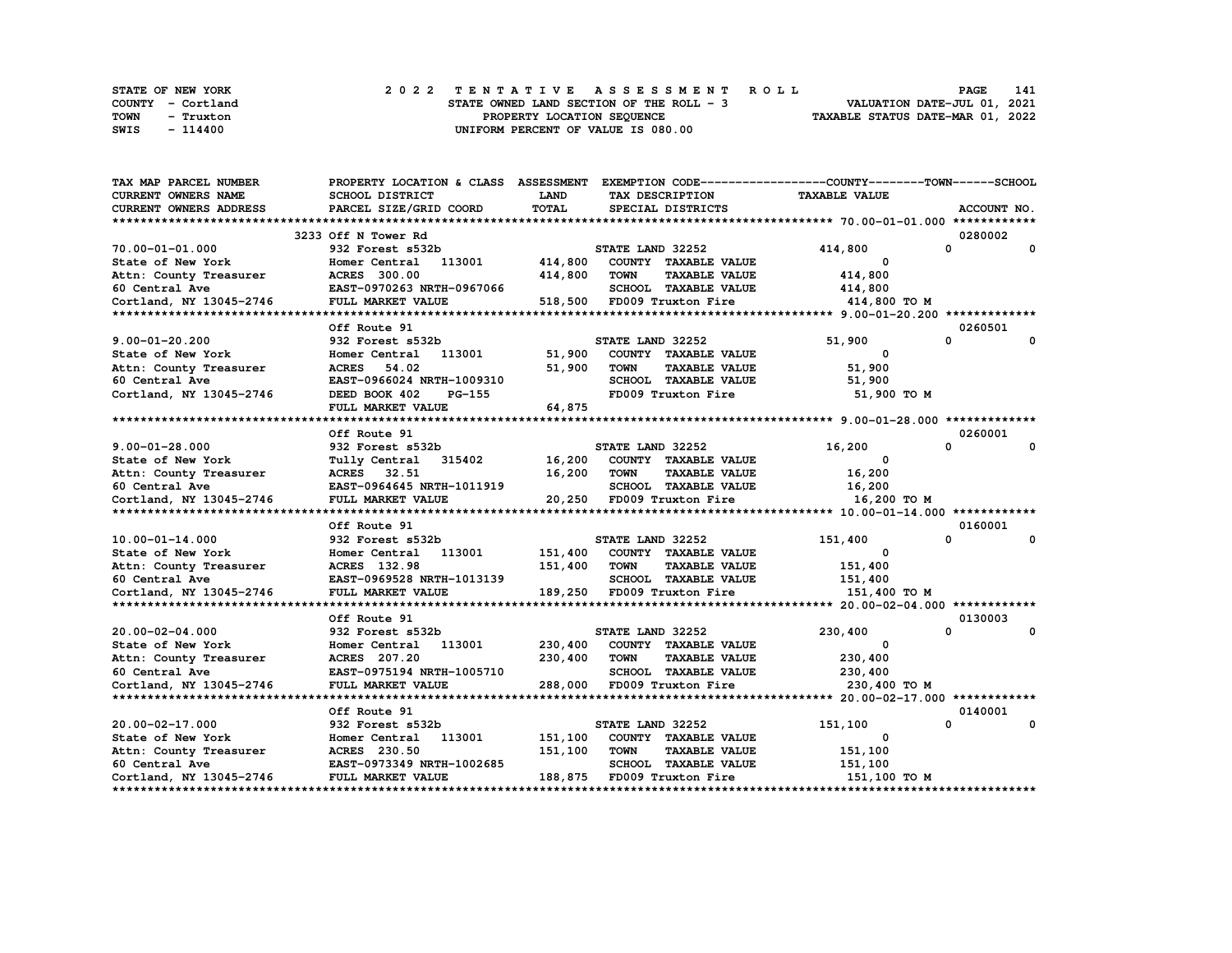| STATE OF NEW YORK | 2022 TENTATIVE ASSESSMENT ROLL           | 142<br><b>PAGE</b>               |
|-------------------|------------------------------------------|----------------------------------|
| COUNTY - Cortland | STATE OWNED LAND SECTION OF THE ROLL - 3 | VALUATION DATE-JUL 01, 2021      |
| TOWN<br>- Truxton | PROPERTY LOCATION SEOUENCE               | TAXABLE STATUS DATE-MAR 01, 2022 |
| SWIS<br>- 114400  | UNIFORM PERCENT OF VALUE IS 080.00       |                                  |

| TAX MAP PARCEL NUMBER      | PROPERTY LOCATION & CLASS ASSESSMENT EXEMPTION CODE----------------COUNTY-------TOWN-----SCHOOL |             |                                     |                      |               |
|----------------------------|-------------------------------------------------------------------------------------------------|-------------|-------------------------------------|----------------------|---------------|
| <b>CURRENT OWNERS NAME</b> | <b>SCHOOL DISTRICT</b>                                                                          | <b>LAND</b> | TAX DESCRIPTION                     | <b>TAXABLE VALUE</b> |               |
| CURRENT OWNERS ADDRESS     | PARCEL SIZE/GRID COORD                                                                          | TOTAL       | SPECIAL DISTRICTS                   |                      | ACCOUNT NO.   |
|                            |                                                                                                 |             |                                     |                      |               |
|                            | Off Route 91                                                                                    |             |                                     |                      | 0190001       |
| 20.00-02-18.000            | 932 Forest s532b                                                                                |             | STATE LAND 32252                    | 164,000              | 0<br>0        |
| State of New York          | 113001<br>Homer Central                                                                         | 164,000     | COUNTY TAXABLE VALUE                | $\Omega$             |               |
| Attn: County Treasurer     | ACRES 130.32                                                                                    | 164,000     | <b>TOWN</b><br><b>TAXABLE VALUE</b> | 164,000              |               |
| 60 Central Ave             | EAST-0975555 NRTH-1000710                                                                       |             | SCHOOL TAXABLE VALUE                | 164,000              |               |
| Cortland, NY 13045-2746    | FULL MARKET VALUE                                                                               | 205,000     | FD009 Truxton Fire                  | 164,000 TO M         |               |
|                            |                                                                                                 |             |                                     |                      |               |
|                            | Off Shackham Rd                                                                                 |             |                                     |                      | 0130001       |
| 10.00-01-12.000            | 932 Forest s532b                                                                                |             | STATE LAND 32252                    | 132,200              | 0<br>0        |
| State of New York          | Homer Central 113001                                                                            | 132,200     | COUNTY TAXABLE VALUE                | $\Omega$             |               |
| Attn: County Treasurer     | ACRES 64.30                                                                                     | 132,200     | TOWN<br><b>TAXABLE VALUE</b>        | 132,200              |               |
| 60 Central Ave             | EAST-0975133 NRTH-1012512                                                                       |             | SCHOOL TAXABLE VALUE                | 132,200              |               |
| Cortland, NY 13045-2746    | FULL MARKET VALUE                                                                               |             | 165,250 FD009 Truxton Fire          | 132,200 TO M         |               |
|                            |                                                                                                 |             |                                     |                      |               |
|                            | Off Shackham Rd                                                                                 |             |                                     |                      | 0180002       |
| $10.00 - 01 - 15.000$      | 932 Forest s532b                                                                                |             | STATE LAND 32252                    | 179,500              | 0<br>0        |
| State of New York          | Homer Central 113001                                                                            | 179,500     | COUNTY TAXABLE VALUE                | 0                    |               |
| Attn: County Treasurer     | <b>ACRES</b> 110.81                                                                             | 179,500     | <b>TOWN</b><br><b>TAXABLE VALUE</b> | 179,500              |               |
| 60 Central Ave             | EAST-0974929 NRTH-1009859                                                                       |             | SCHOOL TAXABLE VALUE                | 179,500              |               |
| Cortland, NY 13045-2746    | FULL MARKET VALUE                                                                               |             | 224,375 FD009 Truxton Fire          | 179,500 TO M         |               |
|                            |                                                                                                 |             |                                     |                      |               |
|                            | Off Taylor Valley Rd                                                                            |             |                                     |                      | 0110001       |
| 71.00-01-02.000            | 932 Forest s532b                                                                                |             | STATE LAND 32252                    | 334,400              | 0<br>$\Omega$ |
| State of New York          | Cincinnatus Cen 112001                                                                          | 334,400     | COUNTY TAXABLE VALUE                | $^{\circ}$           |               |
| Attn: County Treasurer     | <b>ACRES</b> 251.98                                                                             | 334,400     | TOWN<br><b>TAXABLE VALUE</b>        | 334,400              |               |
| 60 Central Ave             | EAST-0985115 NRTH-0967459                                                                       |             | SCHOOL TAXABLE VALUE                | 334,400              |               |
| Cortland, NY 13045-2746    | FULL MARKET VALUE                                                                               |             | 418,000 FD009 Truxton Fire          | 334,400 TO M         |               |
|                            |                                                                                                 |             |                                     |                      |               |
|                            | Off Taylor Valley Rd                                                                            |             |                                     |                      | 0120001       |
| 71.00-01-03.000            | 932 Forest s532b                                                                                |             | STATE LAND 32252                    | 75,200               | $\Omega$<br>0 |
| State of New York          | Homer Central 113001                                                                            | 75,200      | COUNTY TAXABLE VALUE                | $^{\circ}$           |               |
| Attn: County Treasurer     | ACRES 51.30                                                                                     | 75,200      | TOWN<br><b>TAXABLE VALUE</b>        | 75,200               |               |
| 60 Central Ave             | EAST-0981854 NRTH-0966967                                                                       |             | SCHOOL TAXABLE VALUE                | 75,200               |               |
| Cortland, NY 13045-2746    | FULL MARKET VALUE                                                                               | 94,000      | FD009 Truxton Fire                  | 75,200 TO M          |               |
|                            |                                                                                                 |             |                                     |                      |               |
|                            | Off W Cheningo Rd                                                                               |             |                                     |                      | 0290002       |
| $60.00 - 03 - 01.000$      | 932 Forest s532b                                                                                |             | STATE LAND 32252                    | 327,000              | 0<br>0        |
| State of New York          | Homer Central 113001                                                                            | 327,000     | COUNTY TAXABLE VALUE                | 0                    |               |
| Attn: County Treasurer     | ACRES 222.84                                                                                    | 327,000     | <b>TOWN</b><br><b>TAXABLE VALUE</b> | 327,000              |               |
| 60 Central Ave             | EAST-0969972 NRTH-0970096                                                                       |             | <b>SCHOOL TAXABLE VALUE</b>         | 327,000              |               |
| Cortland, NY 13045-2746    | FULL MARKET VALUE                                                                               | 408,750     | FD009 Truxton Fire                  | 327,000 TO M         |               |
|                            |                                                                                                 |             |                                     |                      |               |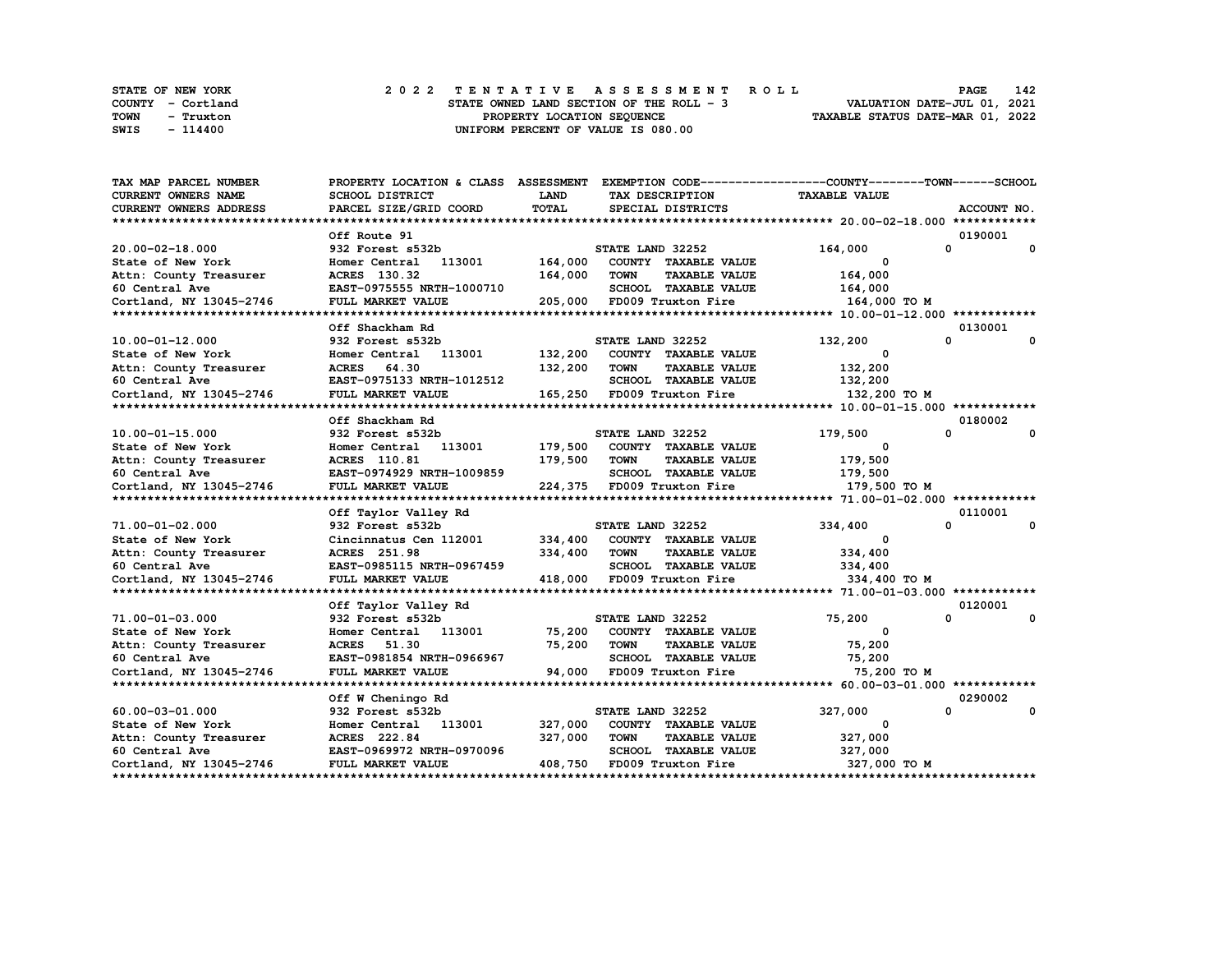|      | <b>STATE OF NEW YORK</b> |                                    |  |  |  |  |  |                                          |  |  |  |  |                                  |  | 2022 TENTATIVE ASSESSMENT ROLL |                             | <b>PAGE</b> | 143 |  |
|------|--------------------------|------------------------------------|--|--|--|--|--|------------------------------------------|--|--|--|--|----------------------------------|--|--------------------------------|-----------------------------|-------------|-----|--|
|      | COUNTY - Cortland        |                                    |  |  |  |  |  | STATE OWNED LAND SECTION OF THE ROLL - 3 |  |  |  |  |                                  |  |                                | VALUATION DATE-JUL 01, 2021 |             |     |  |
| TOWN | - Truxton                | PROPERTY LOCATION SEQUENCE         |  |  |  |  |  |                                          |  |  |  |  | TAXABLE STATUS DATE-MAR 01, 2022 |  |                                |                             |             |     |  |
| SWIS | - 114400                 | UNIFORM PERCENT OF VALUE IS 080.00 |  |  |  |  |  |                                          |  |  |  |  |                                  |  |                                |                             |             |     |  |

| TAX MAP PARCEL NUMBER<br><b>CURRENT OWNERS NAME</b><br>CURRENT OWNERS ADDRESS | PROPERTY LOCATION & CLASS ASSESSMENT EXEMPTION CODE----------------COUNTY-------TOWN-----SCHOOL<br>SCHOOL DISTRICT<br>PARCEL SIZE/GRID COORD | <b>LAND</b><br>TOTAL | TAX DESCRIPTION TAXABLE VALUE<br>SPECIAL DISTRICTS |                          | ACCOUNT NO.                  |
|-------------------------------------------------------------------------------|----------------------------------------------------------------------------------------------------------------------------------------------|----------------------|----------------------------------------------------|--------------------------|------------------------------|
|                                                                               |                                                                                                                                              |                      |                                                    |                          |                              |
|                                                                               | Route 91                                                                                                                                     |                      |                                                    |                          | 0260601                      |
| $9.00 - 01 - 20.100$                                                          | 932 Forest s532b                                                                                                                             |                      | STATE LAND 32252                                   | 71,400                   | $\mathbf{0}$<br>$\mathbf{0}$ |
| State of New York                                                             | Homer Central 113001 71,400                                                                                                                  |                      | COUNTY TAXABLE VALUE                               | $\mathbf{o}$             |                              |
| Attn: County Treasurer                                                        | <b>ACRES</b> 54.01                                                                                                                           | 71,400               | <b>TOWN</b><br><b>TAXABLE VALUE</b>                | 71,400                   |                              |
| 60 Central Ave                                                                | EAST-0966290 NRTH-1007856                                                                                                                    |                      | SCHOOL TAXABLE VALUE                               | 71,400                   |                              |
| Cortland, NY 13045-2746                                                       | DEED BOOK 406<br>PG-328                                                                                                                      |                      | FD009 Truxton Fire                                 | 71,400 TO M              |                              |
|                                                                               | FULL MARKET VALUE                                                                                                                            | 89,250               |                                                    |                          |                              |
|                                                                               |                                                                                                                                              |                      |                                                    |                          |                              |
|                                                                               | Route 91                                                                                                                                     |                      |                                                    |                          | 0200001                      |
| $9.00 - 01 - 23.000$                                                          | 932 Forest s532b<br>932 Forest s532b<br>Homer Central 113001 138,200 COUNTY TAXABLE VALUE                                                    |                      | STATE LAND 32252                                   | 138,200                  | $\mathbf{0}$<br>0            |
| State of New York                                                             |                                                                                                                                              |                      |                                                    | $\Omega$                 |                              |
| Attn: County Treasurer                                                        | ACRES 167.23                                                                                                                                 | 138,200 TOWN         |                                                    | TAXABLE VALUE 138,200    |                              |
| 60 Central Ave                                                                | EAST-0967189 NRTH-1011383                                                                                                                    |                      | SCHOOL TAXABLE VALUE 138,200                       |                          |                              |
|                                                                               |                                                                                                                                              |                      |                                                    |                          |                              |
|                                                                               |                                                                                                                                              |                      |                                                    |                          |                              |
|                                                                               | Route 91                                                                                                                                     |                      |                                                    |                          | 0170001                      |
| 10.00-01-01.000                                                               | 932 Forest s532b                                                                                                                             |                      | STATE LAND 32252                                   | 287,100                  | 0<br>0                       |
| State of New York                                                             | Homer Central 113001 287,100 COUNTY TAXABLE VALUE                                                                                            |                      |                                                    | $\overline{\mathbf{0}}$  |                              |
| Attn: County Treasurer                                                        | ACRES 113.50                                                                                                                                 | 287,100 TOWN         | <b>TAXABLE VALUE</b>                               | 287,100                  |                              |
| 60 Central Ave                                                                | EAST-0969580 NRTH-1010685                                                                                                                    |                      | SCHOOL TAXABLE VALUE 287,100                       |                          |                              |
| Cortland, NY 13045-2746                                                       | FULL MARKET VALUE                                                                                                                            |                      | 358,875 FD009 Truxton Fire 287,100 TO M            |                          |                              |
|                                                                               |                                                                                                                                              |                      |                                                    |                          |                              |
|                                                                               | Route 91                                                                                                                                     |                      |                                                    |                          | 0210001                      |
| 19.00-01-23.000                                                               | 932 Forest s532b                                                                                                                             |                      | STATE LAND 32252                                   | 140,400                  | $^{\circ}$<br>$\mathbf{o}$   |
| State of New York                                                             | Tully Central 315402 140,400 COUNTY TAXABLE VALUE                                                                                            |                      |                                                    | 0<br>140,400             |                              |
| Attn: County Treasurer                                                        | <b>ACRES</b> 103.25                                                                                                                          |                      | 140,400 TOWN<br><b>TAXABLE VALUE</b>               |                          |                              |
| 60 Central Ave                                                                | EAST-0959641 NRTH-1007199<br>FULL MARKET VALUE                                                                                               |                      | SCHOOL TAXABLE VALUE<br>175,500 FD009 Truxton Fire | 140,400                  |                              |
| Cortland, NY 13045-2746                                                       |                                                                                                                                              |                      |                                                    | 140,400 TO M             |                              |
|                                                                               | Shackham Rd                                                                                                                                  |                      |                                                    |                          | 0150004                      |
| $10.00 - 01 - 13.000$                                                         | 932 Forest s532b                                                                                                                             |                      | STATE LAND 32252                                   | 545,900                  | $\mathbf{0}$<br>0            |
| State of New York                                                             | Homer Central 113001 545,900                                                                                                                 |                      | COUNTY TAXABLE VALUE                               | $\overline{\phantom{a}}$ |                              |
|                                                                               | ACRES 247.30                                                                                                                                 | 545,900              | <b>TOWN</b><br><b>TAXABLE VALUE</b>                | 545,900                  |                              |
| Attn: County Treasurer<br>60 Central Ave<br>60 Central Ave                    | EAST-0972548 NRTH-1009912                                                                                                                    |                      | SCHOOL TAXABLE VALUE                               | 545,900                  |                              |
| Cortland, NY 13045-2746                                                       | FULL MARKET VALUE                                                                                                                            |                      | 682,375 FD009 Truxton Fire                         | 545,900 TO M             |                              |
|                                                                               |                                                                                                                                              |                      |                                                    |                          |                              |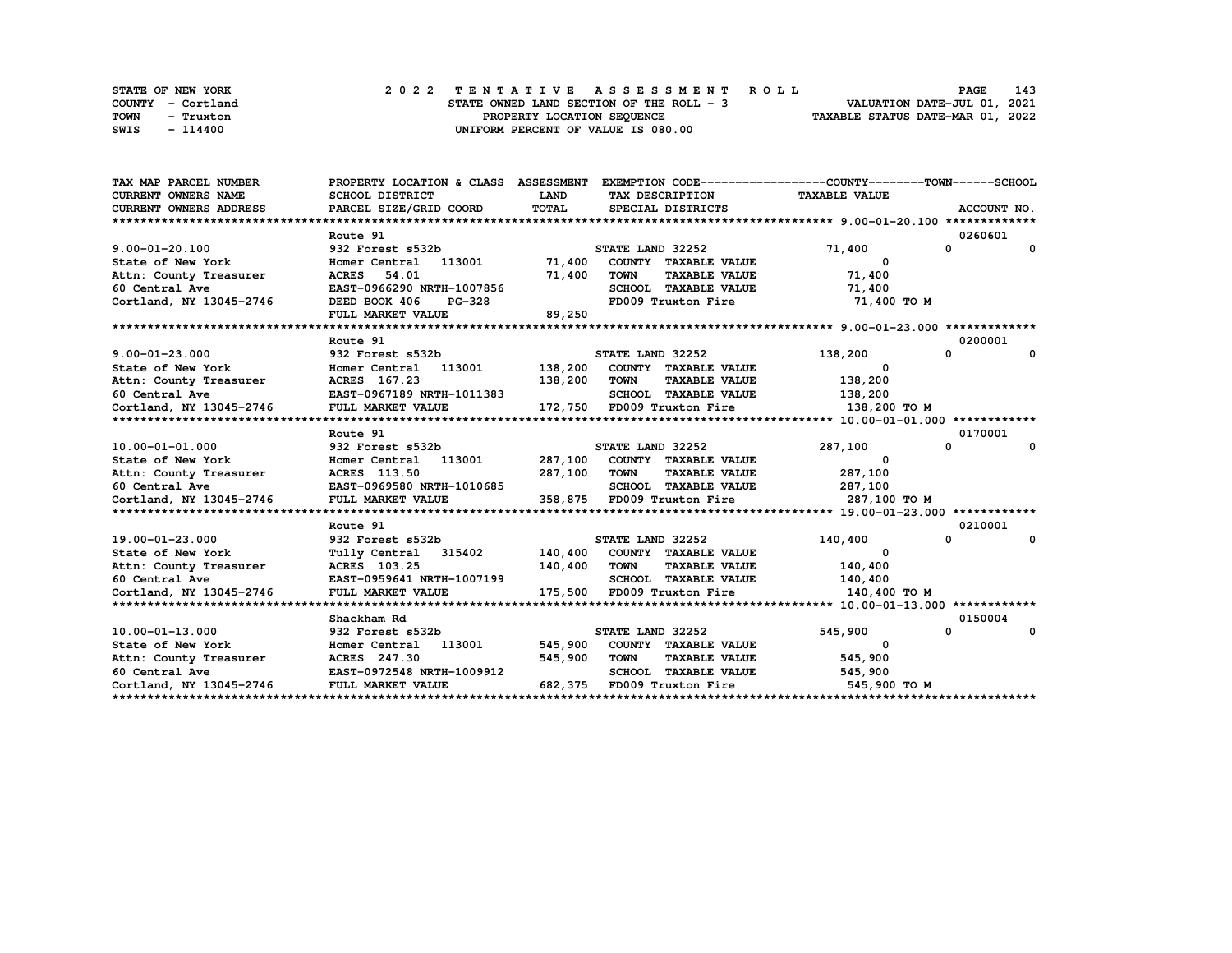| <b>STATE OF NEW YORK</b> |                   |  |  |  |  |  |                                          |  |  |  |  | 2022 TENTATIVE ASSESSMENT ROLL |                                  | PAGE | 144             |  |
|--------------------------|-------------------|--|--|--|--|--|------------------------------------------|--|--|--|--|--------------------------------|----------------------------------|------|-----------------|--|
|                          | COUNTY - Cortland |  |  |  |  |  | STATE OWNED LAND SECTION OF THE ROLL - 3 |  |  |  |  |                                | VALUATION DATE-JUL 01, 2021      |      |                 |  |
| TOWN                     | - Truxton         |  |  |  |  |  |                                          |  |  |  |  |                                | TAXABLE STATUS DATE-MAR 01, 2022 |      |                 |  |
| SWIS                     | - 114400          |  |  |  |  |  | UNIFORM PERCENT OF VALUE IS 080.00       |  |  |  |  |                                |                                  |      | RPS150/V04/L015 |  |
|                          |                   |  |  |  |  |  |                                          |  |  |  |  |                                | CURRENT DATE 5/02/2022           |      |                 |  |

### **R O L L S E C T I O N T O T A L S**

## **\*\*\* S P E C I A L D I S T R I C T S U M M A R Y \*\*\***

|                    | TOTAL<br><b>EXTENSION</b> | <b>EXTENSION</b> | AD VALOREM   | <b>EXEMPT</b> | TAXABLE      |
|--------------------|---------------------------|------------------|--------------|---------------|--------------|
| CODE DISTRICT NAME | PARCELS<br>TYPE           | <b>VALUE</b>     | <b>VALUE</b> | <b>AMOUNT</b> | <b>VALUE</b> |
|                    | 26 TOTAL M                |                  |              |               |              |
| FD009 Truxton Fire |                           |                  | 4657,800     |               | 4657,800     |

### **\*\*\* S C H O O L D I S T R I C T S U M M A R Y \*\*\***

|        |                      | <b>TOTAL</b>   | <b>ASSESSED</b> | <b>ASSESSED</b> | <b>EXEMPT</b> | TOTAL          | <b>STAR</b>   | <b>STAR</b>    |
|--------|----------------------|----------------|-----------------|-----------------|---------------|----------------|---------------|----------------|
| CODE   | <b>DISTRICT NAME</b> | <b>PARCELS</b> | LAND            | TOTAL           | <b>AMOUNT</b> | <b>TAXABLE</b> | <b>AMOUNT</b> | <b>TAXABLE</b> |
| 112001 | Cincinnatus Central  | 2              | 334,400         | 334,400         |               | 334,400        |               | 334,400        |
| 113001 | Homer Central        | 20             | 3611,200        | 3611,200        |               | 3611,200       |               | 3611,200       |
| 315402 | Tully Central        |                | 712,200         | 712,200         |               | 712,200        |               | 712,200        |
|        | SUB-TOTAL            | 29             | 4657,800        | 4657,800        |               | 4657,800       |               | 4657,800       |
|        | TOTAL                | 29             | 4657,800        | 4657,800        |               | 4657,800       |               | 4657,800       |

## **\*\*\* S Y S T E M C O D E S S U M M A R Y \*\*\***

| CODE           | <b>DESCRIPTION</b>                       | TOTAL<br><b>PARCELS</b> | <b>COUNTY</b> | <b>TOWN</b> | <b>SCHOOL</b> |
|----------------|------------------------------------------|-------------------------|---------------|-------------|---------------|
| 50001<br>50005 | <b>SCHL TAXBL</b><br>TOWN TAXBL<br>TOTAL | л.                      |               |             |               |

## **\*\*\* E X E M P T I O N S U M M A R Y \*\*\***

| CODE  | <b>DESCRIPTION</b>         | <b>TOTAL</b><br><b>PARCELS</b> | <b>COUNTY</b>        | <b>TOWN</b> | <b>SCHOOL</b> |
|-------|----------------------------|--------------------------------|----------------------|-------------|---------------|
| 32252 | <b>STATE LAND</b><br>TOTAL | 25<br>25                       | 4657,800<br>4657,800 |             |               |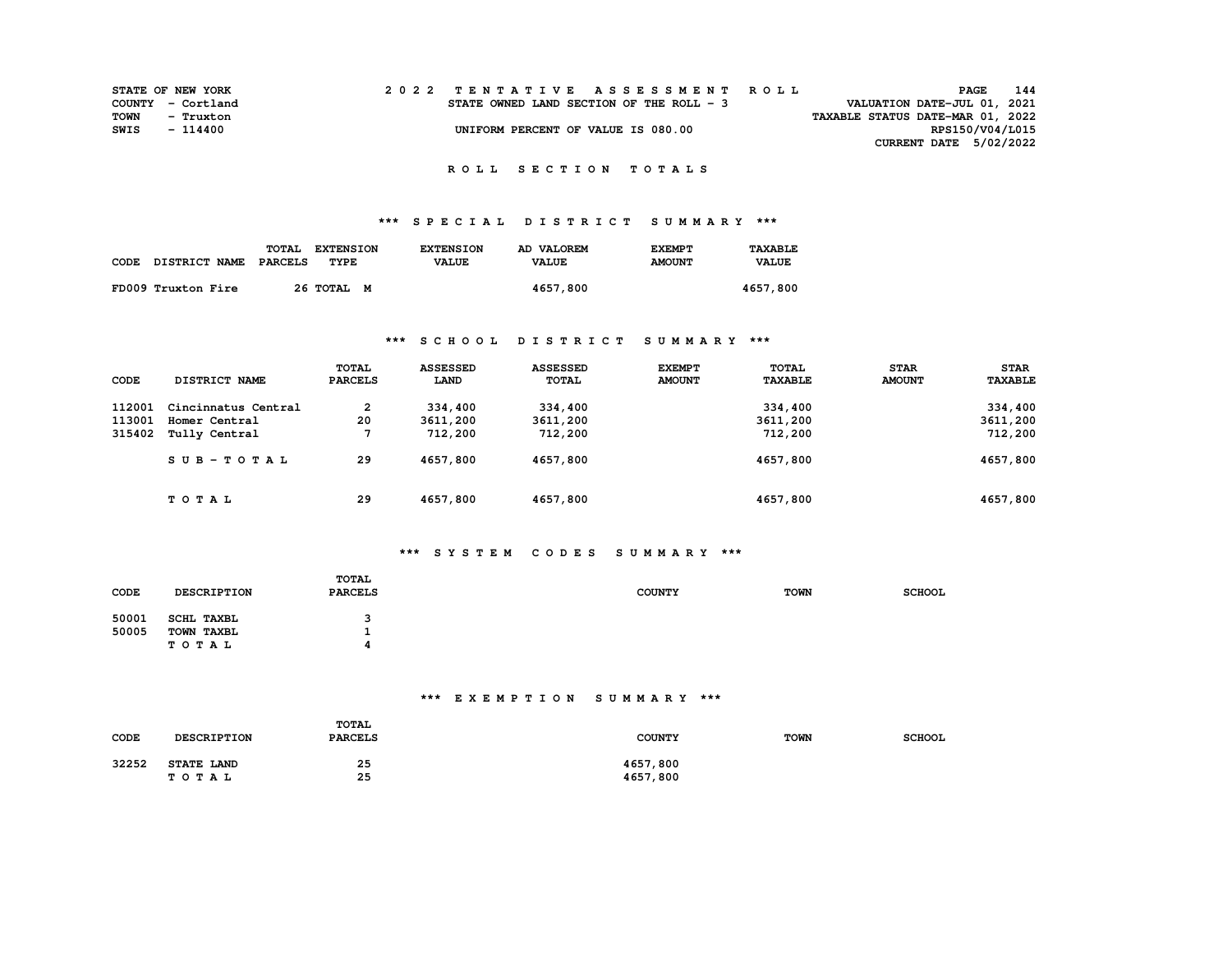|      | STATE OF NEW YORK |  |  | 2022 TENTATIVE ASSESSMENT ROLL           |  |  |  |  |  |  |  |  |                                  | PAGE | 145             |
|------|-------------------|--|--|------------------------------------------|--|--|--|--|--|--|--|--|----------------------------------|------|-----------------|
|      | COUNTY - Cortland |  |  | STATE OWNED LAND SECTION OF THE ROLL - 3 |  |  |  |  |  |  |  |  | VALUATION DATE-JUL 01, 2021      |      |                 |
| TOWN | - Truxton         |  |  |                                          |  |  |  |  |  |  |  |  | TAXABLE STATUS DATE-MAR 01, 2022 |      |                 |
| SWIS | - 114400          |  |  | UNIFORM PERCENT OF VALUE IS 080.00       |  |  |  |  |  |  |  |  |                                  |      | RPS150/V04/L015 |
|      |                   |  |  |                                          |  |  |  |  |  |  |  |  | CURRENT DATE 5/02/2022           |      |                 |

| <b>ROLL</b> |                    | TOTAL          | <b>ASSESSED</b> | <b>ASSESSED</b> | <b>TAXABLE</b> | <b><i>TAXABLE</i></b> | <b>TAXABLE</b> | <b>STAR</b> |
|-------------|--------------------|----------------|-----------------|-----------------|----------------|-----------------------|----------------|-------------|
| <b>SEC</b>  | <b>DESCRIPTION</b> | <b>PARCELS</b> | <b>LAND</b>     | TOTAL           | <b>COUNTY</b>  | <b>TOWN</b>           | <b>SCHOOL</b>  | TAXABLE     |
|             |                    |                |                 |                 |                |                       |                |             |
|             | STATE OWNED LAND   | 29             | 4657,800        | 4657,800        |                | 4657,800              | 4657,800       | 4657,800    |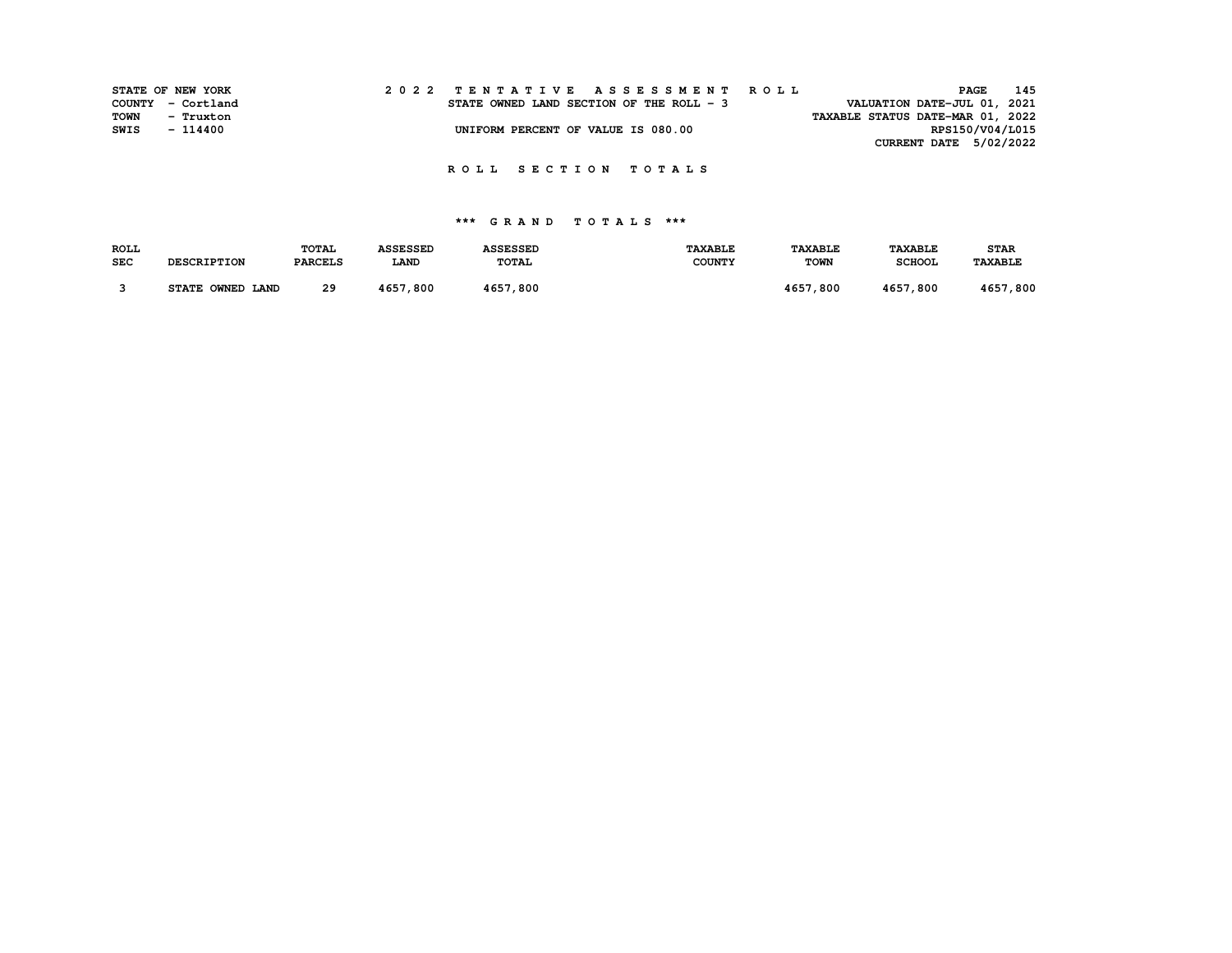|      | STATE OF NEW YORK | 2022 TENTATIVE ASSESSMENT ROLL |  |  |  |  |                                           |  |  |  |  |  |  |                                  | <b>PAGE</b> | 146 |
|------|-------------------|--------------------------------|--|--|--|--|-------------------------------------------|--|--|--|--|--|--|----------------------------------|-------------|-----|
|      | COUNTY - Cortland |                                |  |  |  |  | SPECIAL FRANCHISE SECTION OF THE ROLL - 5 |  |  |  |  |  |  | VALUATION DATE-JUL 01, 2021      |             |     |
| TOWN | - Truxton         |                                |  |  |  |  | PROPERTY LOCATION SEQUENCE                |  |  |  |  |  |  | TAXABLE STATUS DATE-MAR 01, 2022 |             |     |
| SWIS | - 114400          |                                |  |  |  |  | UNIFORM PERCENT OF VALUE IS 080.00        |  |  |  |  |  |  |                                  |             |     |

| <b>CURRENT OWNERS NAME</b><br>SCHOOL DISTRICT<br>LAND<br>TAX DESCRIPTION<br><b>TAXABLE VALUE</b>            |             |
|-------------------------------------------------------------------------------------------------------------|-------------|
| TOTAL<br>PARCEL SIZE/GRID COORD<br><b>CURRENT OWNERS ADDRESS</b><br>SPECIAL DISTRICTS                       | ACCOUNT NO. |
|                                                                                                             |             |
| 513.00-01-01.000<br>861 Elec & gas<br>COUNTY TAXABLE VALUE<br>1001,905                                      |             |
| Homer Central 113001<br><b>TOWN</b><br><b>TAXABLE VALUE</b><br>1001,905<br>Niagara Mohawk Power Corp<br>0   |             |
| SCHOOL TAXABLE VALUE<br>Real Estate Tax Dept<br>1001,905<br>1001,905                                        |             |
| 300 Erie Blvd West<br>FULL MARKET VALUE<br>1252,381<br>FD009 Truxton Fire<br>1001,905 TO M                  |             |
| Syracuse, NY 13202-4250                                                                                     |             |
|                                                                                                             |             |
| 513.00-03-01.000<br>2,118<br>866 Telephone<br>COUNTY TAXABLE VALUE                                          |             |
| 2,118<br>Verizon New York Inc<br>Homer Central<br>113001<br><b>TOWN</b><br><b>TAXABLE VALUE</b><br>0        |             |
| SCHOOL TAXABLE VALUE<br>2,118<br>PO Box 2749<br>DEED BOOK 0000<br>2,118                                     |             |
| 2,648<br>FD009 Truxton Fire<br>2,118 TO M<br>Addison, TX 75001<br>FULL MARKET VALUE                         |             |
|                                                                                                             |             |
| 513.00-08-01.000<br>866 Telephone<br>276,264<br>COUNTY TAXABLE VALUE                                        |             |
| Homer Central<br>276,264<br>Citizens Telecom Co of NY<br>113001<br><b>TOWN</b><br><b>TAXABLE VALUE</b><br>0 |             |
| SCHOOL TAXABLE VALUE<br>Duff & Phelps, LLC<br>276,264<br>276,264                                            |             |
| PO Box 2629<br>345,330<br>FD009 Truxton Fire<br>276,264 то м<br>FULL MARKET VALUE                           |             |
| Addison, TX 75001                                                                                           |             |
|                                                                                                             |             |
| Town of Truxton                                                                                             |             |
| 513.00-05-01.000<br>42,994<br><b>869 Television</b><br>COUNTY TAXABLE VALUE                                 |             |
| Homer Central 113001<br><b>TOWN</b><br><b>TAXABLE VALUE</b><br>42,994<br>Time Warner of Syracuse<br>0       |             |
| 42,994<br>SCHOOL TAXABLE VALUE<br>42,994<br>PO Box 7467                                                     |             |
| Charlotte, NC 28241-7467<br>53,743<br>FULL MARKET VALUE<br>FD009 Truxton Fire<br>42,994 TO M                |             |
|                                                                                                             |             |
| Truxton                                                                                                     |             |
| 513.00-29-01.000<br>191,758<br>860 Spec fran.<br>COUNTY TAXABLE VALUE                                       |             |
| 191,758<br>TVC Albany, Inc.<br>Homer Central<br>113001<br>TOWN<br><b>TAXABLE VALUE</b><br>0                 |             |
| <b>SCHOOL TAXABLE VALUE</b><br>191,758<br>191,758<br>$\mathbf{r}$                                           |             |
| 239,698<br>FD009 Truxton Fire<br>191,758 TO M<br>FULL MARKET VALUE                                          |             |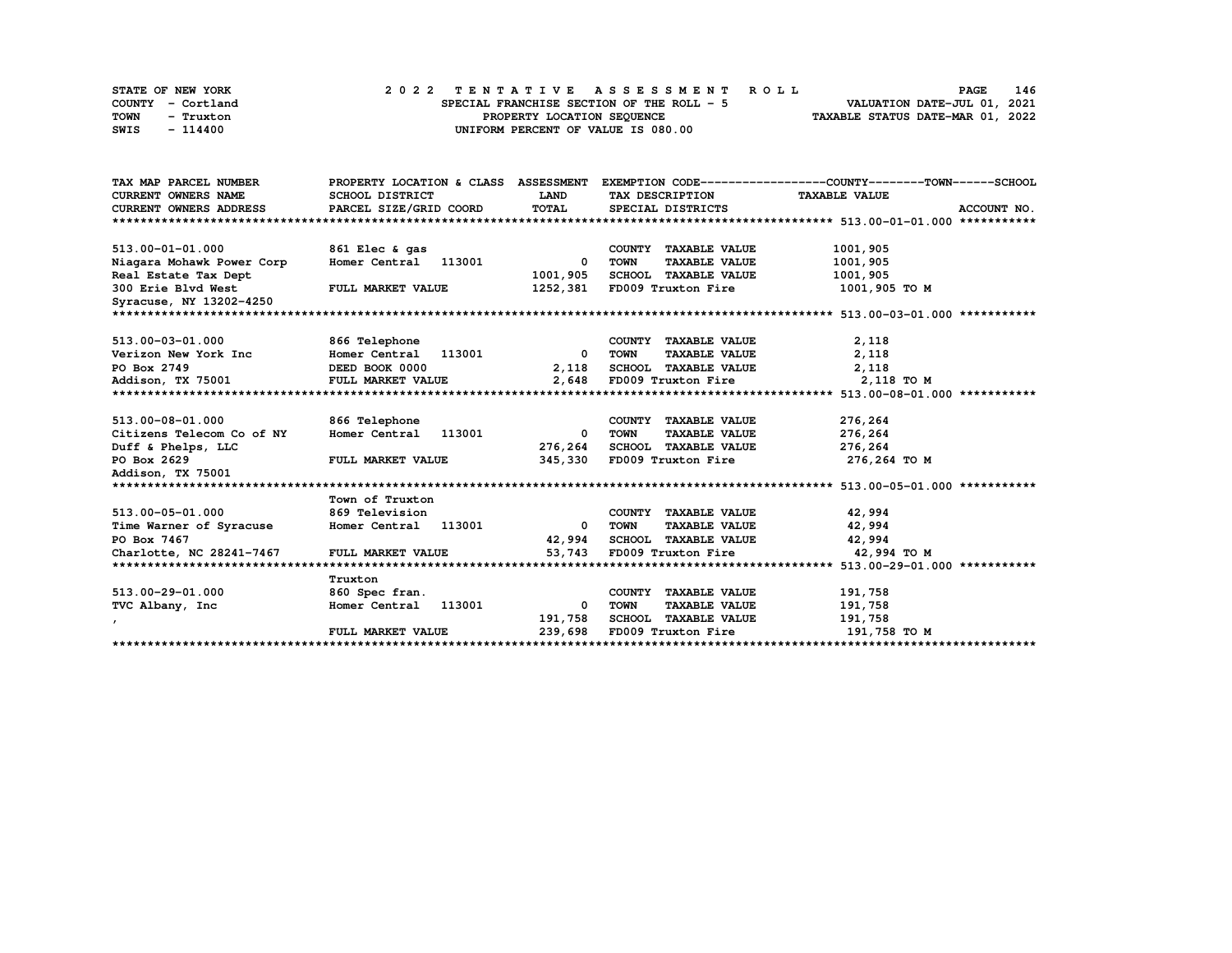| STATE OF NEW YORK |                   |  |  |  |  |  |                                           |  |  |  |  | 2022 TENTATIVE ASSESSMENT ROLL |                                  |                 | <b>PAGE</b> | 147 |
|-------------------|-------------------|--|--|--|--|--|-------------------------------------------|--|--|--|--|--------------------------------|----------------------------------|-----------------|-------------|-----|
|                   | COUNTY - Cortland |  |  |  |  |  | SPECIAL FRANCHISE SECTION OF THE ROLL - 5 |  |  |  |  |                                | VALUATION DATE-JUL 01, 2021      |                 |             |     |
| TOWN              | - Truxton         |  |  |  |  |  |                                           |  |  |  |  |                                | TAXABLE STATUS DATE-MAR 01, 2022 |                 |             |     |
| SWIS              | $-114400$         |  |  |  |  |  | UNIFORM PERCENT OF VALUE IS 080.00        |  |  |  |  |                                |                                  | RPS150/V04/L015 |             |     |
|                   |                   |  |  |  |  |  |                                           |  |  |  |  |                                | CURRENT DATE 5/02/2022           |                 |             |     |

# **\*\*\* S P E C I A L D I S T R I C T S U M M A R Y \*\*\***

|      |                      | <b>TOTAL</b><br><b>EXTENSION</b> | <b>EXTENSION</b> | AD VALOREM   | <b>EXEMPT</b> | TAXABLE      |
|------|----------------------|----------------------------------|------------------|--------------|---------------|--------------|
| CODE | <b>DISTRICT NAME</b> | PARCELS<br>TYPE                  | <b>VALUE</b>     | <b>VALUE</b> | <b>AMOUNT</b> | <b>VALUE</b> |
|      | FD009 Truxton Fire   | 5 TOTAL M                        |                  | 1515,039     |               | 1515,039     |
|      |                      |                                  |                  |              |               |              |

### **\*\*\* S C H O O L D I S T R I C T S U M M A R Y \*\*\***

| CODE   | <b>DISTRICT NAME</b> | <b>TOTAL</b><br><b>PARCELS</b> | <b>ASSESSED</b><br>LAND | <b>ASSESSED</b><br><b>TOTAL</b> | <b>EXEMPT</b><br><b>AMOUNT</b> | TOTAL<br>TAXABLE | <b>STAR</b><br><b>AMOUNT</b> | <b>STAR</b><br>TAXABLE |
|--------|----------------------|--------------------------------|-------------------------|---------------------------------|--------------------------------|------------------|------------------------------|------------------------|
| 113001 | Homer Central        | 5                              |                         | 1515,039                        |                                | 1515,039         |                              | 1515,039               |
|        | SUB-TOTAL            | 5                              |                         | 1515,039                        |                                | 1515,039         |                              | 1515,039               |
|        | <b>TOTAL</b>         | 5                              |                         | 1515,039                        |                                | 1515,039         |                              | 1515,039               |

### **\*\*\* S Y S T E M C O D E S S U M M A R Y \*\*\***

#### **NO SYSTEM EXEMPTIONS AT THIS LEVEL**

### **\*\*\* E X E M P T I O N S U M M A R Y \*\*\***

#### **NO EXEMPTIONS AT THIS LEVEL**

| ROLL       | <b>DESCRIPTION</b> | <b>TOTAL</b>   | <b>ASSESSED</b> | <b>ASSESSED</b> | <b>TAXABLE</b> | <b>TAXABLE</b> | <b>TAXABLE</b> | <b>STAR</b>    |
|------------|--------------------|----------------|-----------------|-----------------|----------------|----------------|----------------|----------------|
| <b>SEC</b> |                    | <b>PARCELS</b> | <b>LAND</b>     | TOTAL           | <b>COUNTY</b>  | <b>TOWN</b>    | <b>SCHOOL</b>  | <b>TAXABLE</b> |
|            | SPECIAL FRANCHISE  |                |                 | 1515,039        | 1515,039       | 1515,039       | 1515,039       | 1515,039       |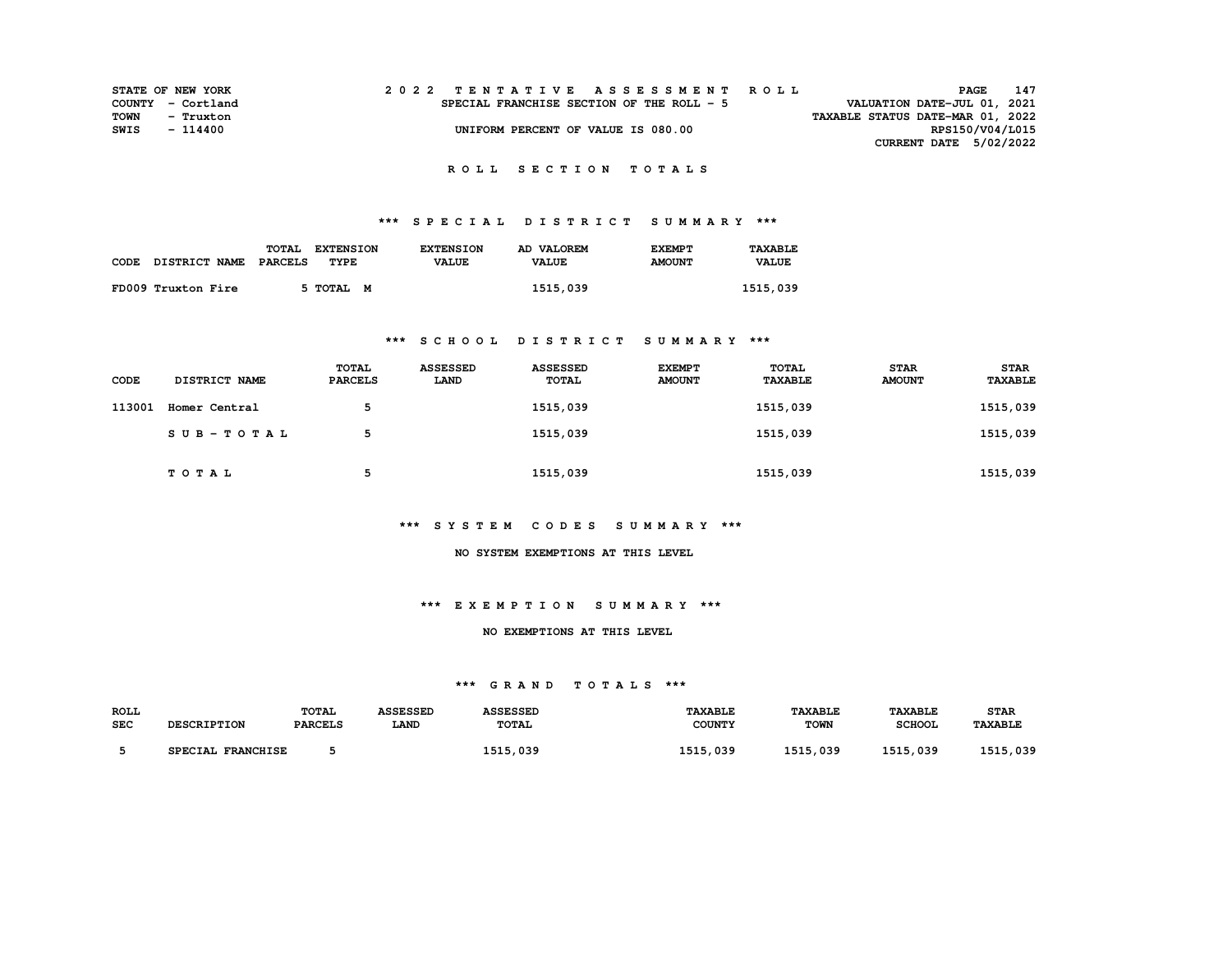| STATE OF NEW YORK | 2022 TENTATIVE ASSESSMENT ROLL          | 148<br><b>PAGE</b>               |
|-------------------|-----------------------------------------|----------------------------------|
| COUNTY - Cortland | UTILITY & R.R. SECTION OF THE ROLL $-6$ | VALUATION DATE-JUL 01, 2021      |
| TOWN<br>- Truxton | PROPERTY LOCATION SEOUENCE              | TAXABLE STATUS DATE-MAR 01, 2022 |
| SWIS<br>- 114400  | UNIFORM PERCENT OF VALUE IS 080.00      |                                  |

| TAX MAP PARCEL NUMBER         | PROPERTY LOCATION & CLASS ASSESSMENT |              |                                     | EXEMPTION CODE-----------------COUNTY-------TOWN------SCHOOL |
|-------------------------------|--------------------------------------|--------------|-------------------------------------|--------------------------------------------------------------|
| CURRENT OWNERS NAME           | SCHOOL DISTRICT                      | LAND         | TAX DESCRIPTION                     | <b>TAXABLE VALUE</b>                                         |
| CURRENT OWNERS ADDRESS        | PARCEL SIZE/GRID COORD               | <b>TOTAL</b> | SPECIAL DISTRICTS                   | ACCOUNT NO.                                                  |
| *************************     |                                      |              |                                     |                                                              |
|                               | 5748 Cheningo Solon Pond Rd          |              |                                     |                                                              |
| 61.00-01-09.000               | 380 Pub Util Vac                     |              | COUNTY TAXABLE VALUE                | 5,000                                                        |
| CNG Transmission Corp         | Homer Central<br>113001              | 5,000        | <b>TOWN</b><br><b>TAXABLE VALUE</b> | 5,000                                                        |
| Tax Department                | 1.03<br><b>ACRES</b>                 | 5,000        | SCHOOL TAXABLE VALUE                | 5,000                                                        |
| Suite 500                     | EAST-0982375 NRTH-0970643            |              | FD009 Truxton Fire                  | 5,000 TO M                                                   |
| 501 Martindale St             | DEED BOOK 396<br><b>PG-344</b>       |              |                                     |                                                              |
| Pittsburg, PA 15212           | FULL MARKET VALUE                    | 6,250        |                                     |                                                              |
|                               |                                      |              |                                     |                                                              |
|                               | Elec Trans                           |              |                                     |                                                              |
| 644.00-9999-132.350-1002      |                                      |              |                                     |                                                              |
|                               | 882 Elec Trans Imp                   |              | <b>TAXABLE VALUE</b><br>COUNTY      | 407,767                                                      |
| Niagara Mohawk Power Corp     | 113001<br>Homer Central              | 0            | <b>TOWN</b><br><b>TAXABLE VALUE</b> | 407,767                                                      |
| Real Estate Tax Dept          |                                      | 407,767      | <b>SCHOOL TAXABLE VALUE</b>         | 407,767                                                      |
| 300 Erie Blvd West            | FULL MARKET VALUE                    | 509,709      | FD009 Truxton Fire                  | 407,767 TO M                                                 |
| Syracuse, NY 13202            |                                      |              |                                     |                                                              |
| *********************         |                                      |              |                                     |                                                              |
|                               | Elec Trans                           |              |                                     |                                                              |
| 644.00-9999-132.350-1003      | 882 Elec Trans Imp                   |              | COUNTY TAXABLE VALUE                | 12,828                                                       |
| Niagara Mohawk Power Corp     | Tully Central 315402                 | 0            | <b>TOWN</b><br><b>TAXABLE VALUE</b> | 12,828                                                       |
| Real Estate Tax Dept          |                                      | 12,828       | SCHOOL TAXABLE VALUE                | 12,828                                                       |
| 300 Erie Blvd West            | FULL MARKET VALUE                    | 16,035       | FD009 Truxton Fire                  | 12,828 TO M                                                  |
| Syracuse, NY 13202            |                                      |              |                                     |                                                              |
|                               |                                      |              |                                     |                                                              |
|                               | Elec Trans                           |              |                                     |                                                              |
| 644.00-9999-132.350-1012      | 882 Elec Trans Imp                   |              | COUNTY TAXABLE VALUE                | 796,899                                                      |
| Niagara Mohawk Power Corp     | Homer Central<br>113001              | 0            | <b>TOWN</b><br><b>TAXABLE VALUE</b> | 796,899                                                      |
| Real Estate Tax Dept          |                                      | 796,899      | <b>SCHOOL TAXABLE VALUE</b>         | 796,899                                                      |
| 300 Erie Blvd West            | FULL MARKET VALUE                    | 996,124      | FD009 Truxton Fire                  | 796,899 то м                                                 |
| Syracuse, NY 13202            |                                      |              |                                     |                                                              |
| ***************************** |                                      |              |                                     |                                                              |
|                               | Elec Trans                           |              |                                     |                                                              |
| 644.00-9999-132.350-1013      | 882 Elec Trans Imp                   |              | COUNTY TAXABLE VALUE                | 25,070                                                       |
| Niagara Mohawk Power Corp     | Tully Central<br>315402              | 0            | <b>TOWN</b><br><b>TAXABLE VALUE</b> | 25,070                                                       |
| Real Estate Tax Dept          |                                      | 25,070       | SCHOOL TAXABLE VALUE                | 25,070                                                       |
| 300 Erie Blvd West            | FULL MARKET VALUE                    | 31,338       | FD009 Truxton Fire                  | 25,070 TO M                                                  |
|                               |                                      |              |                                     |                                                              |
| Syracuse, NY 13202            |                                      |              |                                     |                                                              |
|                               |                                      |              |                                     |                                                              |
|                               | Elec Trans                           |              |                                     |                                                              |
| 644.00-9999-132.350-1022      | 882 Elec Trans Imp                   |              | COUNTY TAXABLE VALUE                | 445,874                                                      |
| Niagara Mohawk Power Corp     | Homer Central<br>113001              | 0            | TOWN<br><b>TAXABLE VALUE</b>        | 445,874                                                      |
| Real Estate Tax Dept          |                                      | 445,874      | SCHOOL TAXABLE VALUE                | 445,874                                                      |
| 300 Erie Blvd West            | FULL MARKET VALUE                    | 557,343      | FD009 Truxton Fire                  | 445,874 TO M                                                 |
| Syracuse, NY 13202            |                                      |              |                                     |                                                              |
|                               |                                      |              |                                     |                                                              |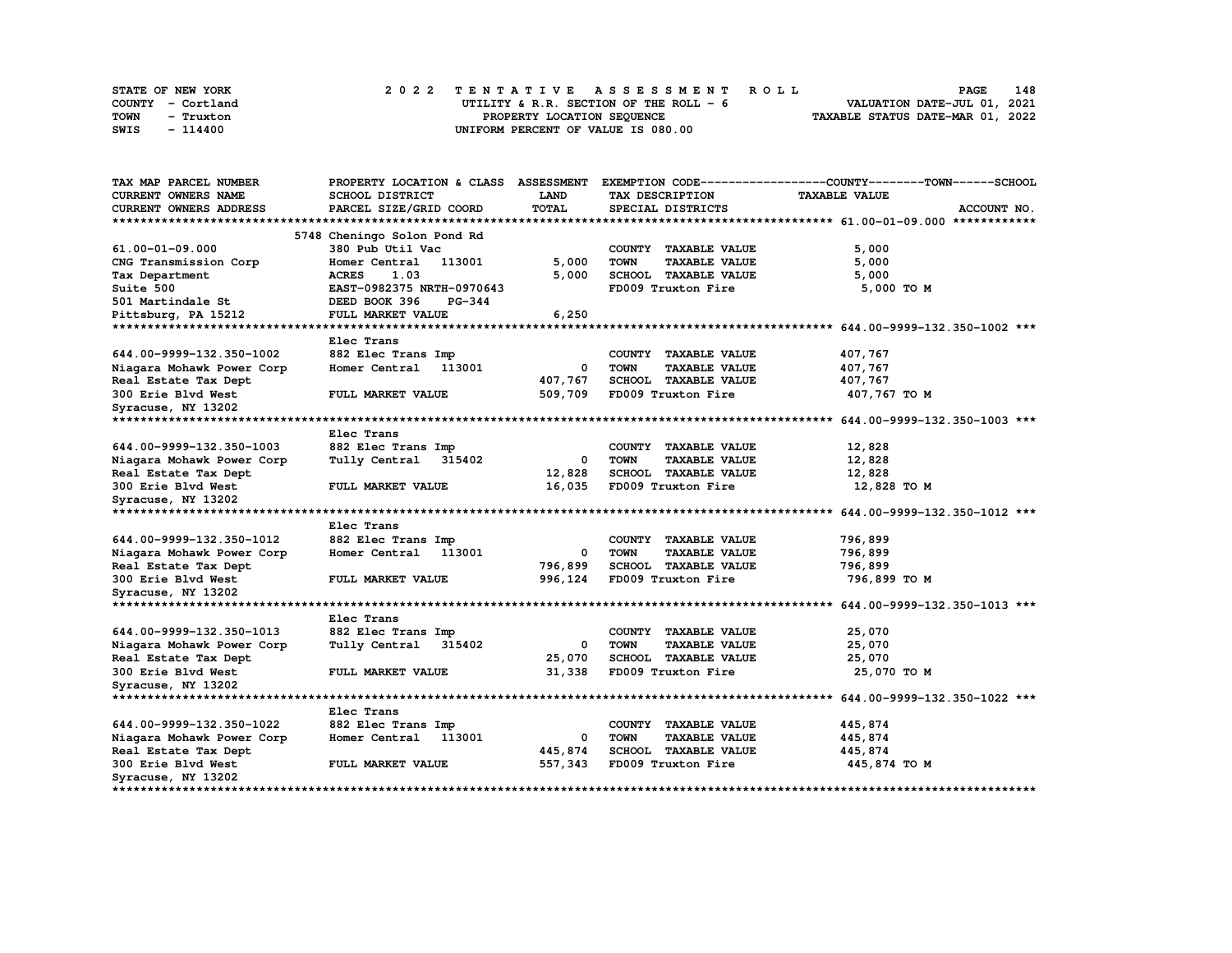| STATE OF NEW YORK | 2022 TENTATIVE ASSESSMENT ROLL          | 149<br><b>PAGE</b>               |
|-------------------|-----------------------------------------|----------------------------------|
| COUNTY - Cortland | UTILITY & R.R. SECTION OF THE ROLL $-6$ | VALUATION DATE-JUL 01, 2021      |
| TOWN<br>- Truxton | PROPERTY LOCATION SEQUENCE              | TAXABLE STATUS DATE-MAR 01, 2022 |
| SWIS<br>- 114400  | UNIFORM PERCENT OF VALUE IS 080.00      |                                  |

| <b>TAX MAP PARCEL NUMBER</b>                        | PROPERTY LOCATION & CLASS      | <b>ASSESSMENT</b> |                                       | EXEMPTION CODE-----------------COUNTY-------TOWN-----SCHOOL |
|-----------------------------------------------------|--------------------------------|-------------------|---------------------------------------|-------------------------------------------------------------|
| <b>CURRENT OWNERS NAME</b>                          | SCHOOL DISTRICT                | LAND              | TAX DESCRIPTION                       | <b>TAXABLE VALUE</b>                                        |
| <b>CURRENT OWNERS ADDRESS</b>                       | PARCEL SIZE/GRID COORD         | <b>TOTAL</b>      | SPECIAL DISTRICTS                     | ACCOUNT NO.                                                 |
| **************************                          |                                |                   |                                       |                                                             |
|                                                     | Elec Trans                     |                   |                                       |                                                             |
| 644.00-9999-132.350-1023                            | 882 Elec Trans Imp             |                   | COUNTY TAXABLE VALUE                  | 14,027                                                      |
| Niagara Mohawk Power Corp                           | Tully Central<br>315402        | 0                 | <b>TOWN</b><br><b>TAXABLE VALUE</b>   | 14,027                                                      |
| Real Estate Tax Dept                                |                                | 14,027            | SCHOOL TAXABLE VALUE                  | 14,027                                                      |
| 300 Erie Blvd West                                  | FULL MARKET VALUE              | 17,534            | FD009 Truxton Fire                    | 14,027 TO M                                                 |
| Syracuse, NY 13202                                  |                                |                   |                                       |                                                             |
|                                                     |                                |                   |                                       |                                                             |
|                                                     | Elec Trans                     |                   |                                       |                                                             |
| 644.00-9999-132.350-1042                            | 882 Elec Trans Imp             |                   | COUNTY TAXABLE VALUE                  | 2105,531                                                    |
| Niagara Mohawk Power Corp                           | Homer Central<br>113001        | 0                 | <b>TOWN</b><br><b>TAXABLE VALUE</b>   | 2105,531                                                    |
| Real Estate Tax Dept                                |                                | 2105,531          | SCHOOL TAXABLE VALUE                  | 2105,531                                                    |
| 300 Erie Blvd West                                  | FULL MARKET VALUE              | 2631,914          | FD009 Truxton Fire                    | 2105,531 TO M                                               |
| Syracuse, NY 13202                                  |                                |                   |                                       |                                                             |
|                                                     |                                |                   |                                       |                                                             |
|                                                     | Elec Trans                     |                   |                                       |                                                             |
| 644.00-9999-132.350-1043                            | 882 Elec Trans Imp             |                   | COUNTY TAXABLE VALUE                  | 66,239                                                      |
| Niagara Mohawk Power Corp                           | Tully Central 315402           | 0                 | <b>TOWN</b><br><b>TAXABLE VALUE</b>   | 66,239                                                      |
| Real Estate Tax Dept                                |                                | 66,239            | SCHOOL TAXABLE VALUE                  | 66,239                                                      |
| 300 Erie Blvd West                                  | FULL MARKET VALUE              | 82,799            | FD009 Truxton Fire                    | 66,239 TO M                                                 |
| Syracuse, NY 13202                                  |                                |                   |                                       |                                                             |
|                                                     |                                |                   |                                       |                                                             |
|                                                     | Gas Trans                      |                   |                                       |                                                             |
| 644.00-9999-810.800-2002                            | 883 Gas Trans Impr             |                   | COUNTY<br><b>TAXABLE VALUE</b>        | 3608,290                                                    |
| Dominion Resource Services Inc Homer Central 113001 |                                | 0                 | <b>TOWN</b><br><b>TAXABLE VALUE</b>   | 3608,290                                                    |
| Property Tax Acct OJRP-17                           | DEED BOOK 0000                 | 3608,290          | SCHOOL TAXABLE VALUE                  | 3608,290                                                    |
| PO Box 27026                                        | FULL MARKET VALUE              | 4510,363          | FD009 Truxton Fire                    | 3608,290 TO M                                               |
| Richmond, VA 23261                                  |                                |                   |                                       |                                                             |
|                                                     |                                |                   |                                       |                                                             |
|                                                     | Off Route 13                   |                   |                                       |                                                             |
| 49.00-05-06.000                                     | 380 Pub Util Vac               |                   | COUNTY TAXABLE VALUE                  | 37,035                                                      |
| Niagara Mohawk Power Corp                           | Homer Central<br>113001        | 37,035            | <b>TOWN</b><br><b>TAXABLE VALUE</b>   | 37,035                                                      |
| Real Estate Tax Dept                                | <b>ACRES</b><br>52.00          | 37,035            | <b>SCHOOL TAXABLE VALUE</b>           | 37,035                                                      |
| 300 Erie Blvd West                                  | EAST-0963192 NRTH-0981207      |                   | FD009 Truxton Fire                    | 37,035 TO M                                                 |
| Syracuse, NY 13202-4250                             | DEED BOOK 355<br><b>PG-542</b> |                   |                                       |                                                             |
|                                                     | FULL MARKET VALUE              | 46,294            |                                       |                                                             |
|                                                     |                                |                   |                                       |                                                             |
|                                                     | Off Route 13                   |                   |                                       |                                                             |
| 49.00-05-06.000-1                                   | 380 Pub Util Vac               |                   | <b>COUNTY</b><br><b>TAXABLE VALUE</b> | 1,165                                                       |
| Niagara Mohawk Power Corp                           | Tully Central<br>315402        | 1,165             | <b>TOWN</b><br><b>TAXABLE VALUE</b>   | 1,165                                                       |
| Real Estate Tax Dept                                | EAST-0963192 NRTH-0981207      | 1,165             | SCHOOL TAXABLE VALUE                  | 1,165                                                       |
| 300 Erie Blvd West                                  | FULL MARKET VALUE              | 1,456             | FD009 Truxton Fire                    | 1,165 TO M                                                  |
| Syracuse, NY 13202-4250                             |                                |                   |                                       |                                                             |
|                                                     |                                |                   |                                       |                                                             |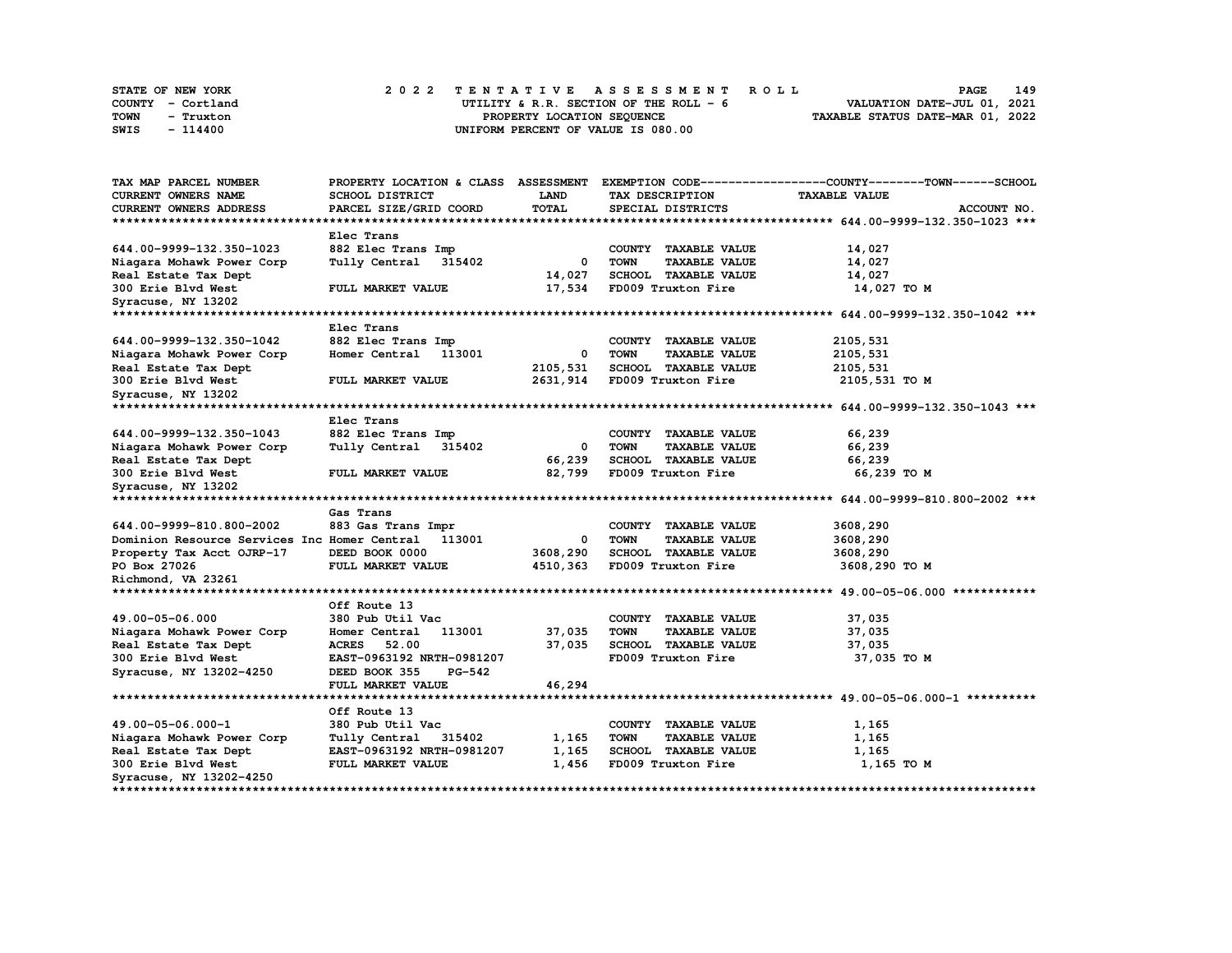| STATE OF NEW YORK | 2022 TENTATIVE ASSESSMENT ROLL         | 150<br><b>PAGE</b>               |
|-------------------|----------------------------------------|----------------------------------|
| COUNTY - Cortland | UTILITY & R.R. SECTION OF THE ROLL - 6 | VALUATION DATE-JUL 01, 2021      |
| TOWN<br>- Truxton | PROPERTY LOCATION SEOUENCE             | TAXABLE STATUS DATE-MAR 01, 2022 |
| SWIS<br>$-114400$ | UNIFORM PERCENT OF VALUE IS 080.00     |                                  |

| TAX MAP PARCEL NUMBER                        | PROPERTY LOCATION & CLASS ASSESSMENT EXEMPTION CODE----------------COUNTY-------TOWN------SCHOOL |              |                                     |                      |                |
|----------------------------------------------|--------------------------------------------------------------------------------------------------|--------------|-------------------------------------|----------------------|----------------|
| <b>CURRENT OWNERS NAME</b>                   | SCHOOL DISTRICT                                                                                  | LAND         | TAX DESCRIPTION                     | <b>TAXABLE VALUE</b> |                |
| <b>CURRENT OWNERS ADDRESS</b>                | PARCEL SIZE/GRID COORD                                                                           | <b>TOTAL</b> | SPECIAL DISTRICTS                   |                      | ACCOUNT NO.    |
|                                              |                                                                                                  |              |                                     |                      |                |
|                                              | Outside Plant                                                                                    |              |                                     |                      |                |
| 644.00-9999-132.350-1882                     | 884 Elec Dist Out                                                                                |              | COUNTY TAXABLE VALUE                | 1001,973             |                |
| Niagara Mohawk Power Corp                    | Homer Central<br>113001                                                                          | 0            | <b>TOWN</b><br><b>TAXABLE VALUE</b> | 1001,973             |                |
| Real Estate Tax Dept                         |                                                                                                  | 1001,973     | <b>SCHOOL TAXABLE VALUE</b>         | 1001,973             |                |
| 300 Erie Blvd West                           | FULL MARKET VALUE                                                                                | 1252,466     | FD009 Truxton Fire                  | 1001,973 TO M        |                |
|                                              |                                                                                                  |              |                                     |                      |                |
| Syracuse, NY 13202-4250                      |                                                                                                  |              |                                     |                      |                |
|                                              |                                                                                                  |              |                                     |                      |                |
|                                              | Outside Plant                                                                                    |              |                                     |                      |                |
| 644.00-9999-132.350-1883                     | 884 Elec Dist Out                                                                                |              | COUNTY TAXABLE VALUE                | 31,522               |                |
| Niagara Mohawk Power Corp                    | Tully Central<br>315402                                                                          | $^{\circ}$   | <b>TOWN</b><br><b>TAXABLE VALUE</b> | 31,522               |                |
| Real Estate Tax Dept                         |                                                                                                  | 31,522       | <b>SCHOOL TAXABLE VALUE</b>         | 31,522               |                |
| 300 Erie Blvd West                           | FULL MARKET VALUE                                                                                | 39,403       | FD009 Truxton Fire                  | 31,522 TO M          |                |
| Syracuse, NY 13202-4250                      |                                                                                                  |              |                                     |                      |                |
| **********************                       |                                                                                                  |              |                                     |                      |                |
|                                              | Outside Plant                                                                                    |              |                                     |                      |                |
| 644.00-9999-618.750-1881                     | 836 Telecom. eq.                                                                                 |              | Mass Telec 47100                    | 1,446                | 1,446<br>1,446 |
| Frontier Communications                      | McGraw Central 112204                                                                            | $\mathbf{o}$ | COUNTY TAXABLE VALUE                | 1,862                |                |
| Duff & Phelps, LLC                           |                                                                                                  | 3,308        | <b>TOWN</b><br><b>TAXABLE VALUE</b> | 1,862                |                |
| PO Box 2629                                  | FULL MARKET VALUE                                                                                | 4,135        | SCHOOL TAXABLE VALUE                | 1,862                |                |
| Addison, TX 75001                            |                                                                                                  |              | FD009 Truxton Fire                  | 1,862 TO M           |                |
|                                              |                                                                                                  |              | 1,446 EX                            |                      |                |
|                                              |                                                                                                  |              |                                     |                      |                |
|                                              | Outside Plant                                                                                    |              |                                     |                      |                |
| 644.00-9999-618.750-1882                     | 836 Telecom. eq.                                                                                 |              | Mass Telec 47100                    | 90,847<br>90,847     | 90,847         |
| Frontier Communications                      | Homer Central 113001                                                                             | $\mathbf{o}$ | COUNTY TAXABLE VALUE                | 116,952              |                |
| Duff & Phelps, LLC                           | DEED BOOK 0000                                                                                   | 207,799      | <b>TAXABLE VALUE</b><br><b>TOWN</b> | 116,952              |                |
| PO Box 2629                                  | FULL MARKET VALUE                                                                                | 259,749      | <b>SCHOOL TAXABLE VALUE</b>         | 116,952              |                |
| Addison, TX 75001                            |                                                                                                  |              | FD009 Truxton Fire                  | 116,952 TO M         |                |
|                                              |                                                                                                  |              | 90,847 EX                           |                      |                |
|                                              |                                                                                                  |              |                                     |                      |                |
|                                              | Outside Plant                                                                                    |              |                                     |                      |                |
| 644.00-9999-618.750-1883                     | 836 Telecom. eq.                                                                                 |              | Mass Telec 47100                    | 2,854                | 2,854<br>2,854 |
| Frontier Communications                      | Tully Central<br>315402                                                                          | 0            | COUNTY TAXABLE VALUE                | 3,675                |                |
| Duff & Phelps, LLC                           |                                                                                                  | 6,529        | <b>TOWN</b><br><b>TAXABLE VALUE</b> | 3,675                |                |
| PO Box 2629                                  | FULL MARKET VALUE                                                                                | 8,161        | <b>SCHOOL TAXABLE VALUE</b>         | 3,675                |                |
| Addison, TX 75001                            |                                                                                                  |              | FD009 Truxton Fire                  | 3,675 TO M           |                |
|                                              |                                                                                                  |              | 2,854 EX                            |                      |                |
|                                              |                                                                                                  |              |                                     |                      |                |
|                                              |                                                                                                  |              |                                     |                      |                |
|                                              | Outside Plant                                                                                    |              |                                     |                      |                |
| 644.00-9999-628.350-1882                     | 837 Cell Tower                                                                                   |              | COUNTY TAXABLE VALUE                | 0                    |                |
| MCI World Com Network Services Homer Central | 113001                                                                                           | $\Omega$     | <b>TOWN</b><br><b>TAXABLE VALUE</b> | $\Omega$             |                |
| C/O Verizon Communications                   |                                                                                                  | 0            | <b>SCHOOL TAXABLE VALUE</b>         |                      |                |
| PO Box 152206                                | FULL MARKET VALUE                                                                                | 0            | FD009 Truxton Fire                  | 0 TO M               |                |
| Irving, TX 75015-2206                        |                                                                                                  |              |                                     |                      |                |
|                                              |                                                                                                  |              |                                     |                      |                |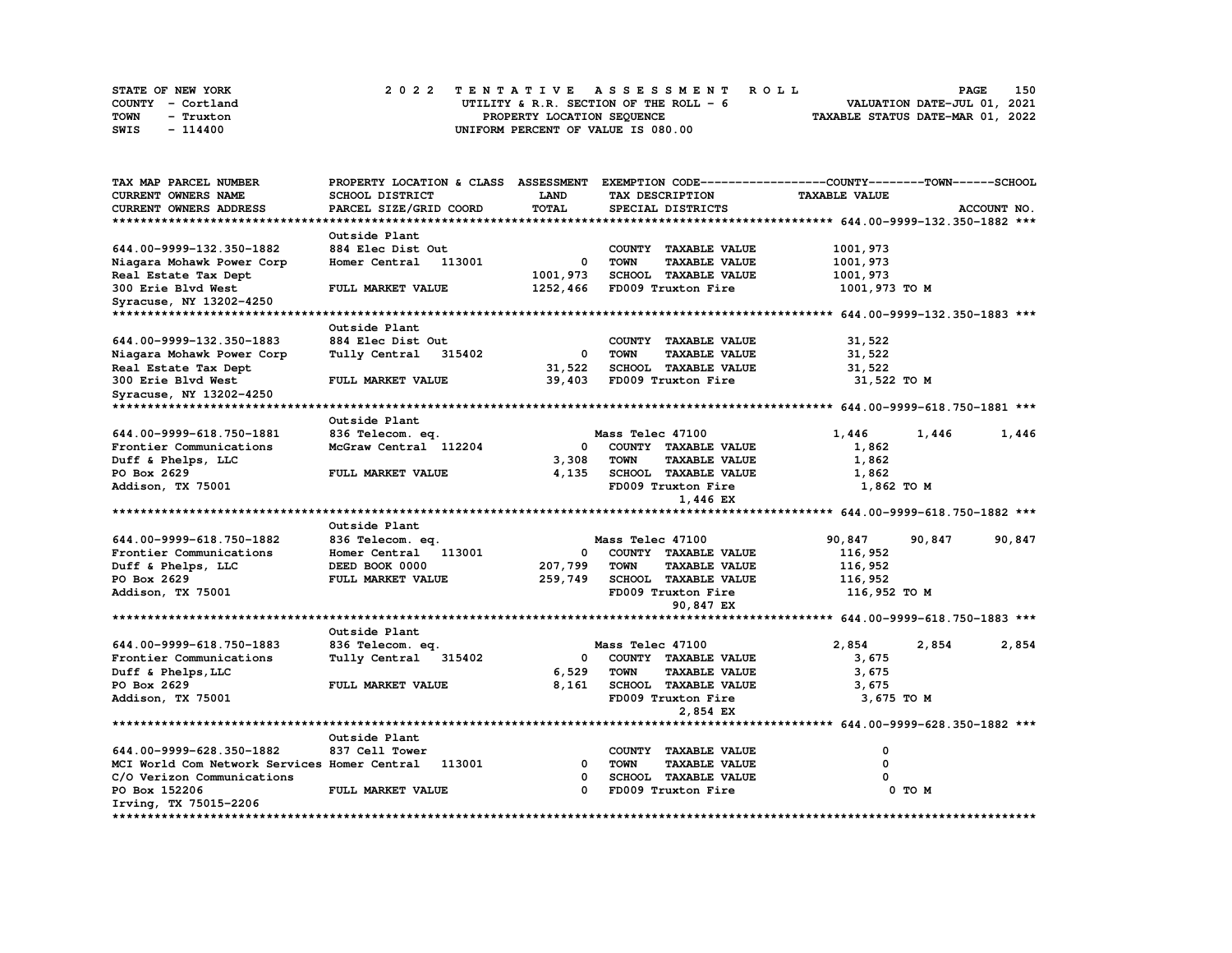| STATE OF NEW YORK | 2022 TENTATIVE ASSESSMENT ROLL          | 151<br><b>PAGE</b>               |
|-------------------|-----------------------------------------|----------------------------------|
| COUNTY - Cortland | UTILITY & R.R. SECTION OF THE ROLL $-6$ | VALUATION DATE-JUL 01, 2021      |
| TOWN<br>- Truxton | PROPERTY LOCATION SEQUENCE              | TAXABLE STATUS DATE-MAR 01, 2022 |
| SWIS<br>- 114400  | UNIFORM PERCENT OF VALUE IS 080.00      |                                  |

| TAX MAP PARCEL NUMBER     |                                |              |                                     | PROPERTY LOCATION & CLASS ASSESSMENT EXEMPTION CODE----------------COUNTY-------TOWN-----SCHOOL |
|---------------------------|--------------------------------|--------------|-------------------------------------|-------------------------------------------------------------------------------------------------|
| CURRENT OWNERS NAME       | SCHOOL DISTRICT                | <b>LAND</b>  | TAX DESCRIPTION                     | <b>TAXABLE VALUE</b>                                                                            |
| CURRENT OWNERS ADDRESS    | PARCEL SIZE/GRID COORD         | TOTAL        | SPECIAL DISTRICTS                   | ACCOUNT NO.                                                                                     |
|                           |                                |              |                                     |                                                                                                 |
|                           | Outside Plant                  |              |                                     |                                                                                                 |
| 644.00-9999-631.900-1882  | 836 Telecom. eq.               |              | Mass Telec 47100                    | 969<br>969<br>969                                                                               |
| Verizon New York Inc      | Homer Central 113001           | 0            | COUNTY TAXABLE VALUE                | 1,753                                                                                           |
|                           |                                |              |                                     |                                                                                                 |
| PO Box 2749               | DEED BOOK 0000                 | 2,722        | <b>TAXABLE VALUE</b><br>TOWN        | 1,753                                                                                           |
| Addison, TX 75001         | FULL MARKET VALUE              | 3,403        | SCHOOL TAXABLE VALUE                | 1,753                                                                                           |
|                           |                                |              | FD009 Truxton Fire                  | 1,753 TO M                                                                                      |
|                           |                                |              | 969 EX                              |                                                                                                 |
|                           |                                |              |                                     |                                                                                                 |
|                           | 3892 Route 13                  |              |                                     |                                                                                                 |
| 40.00-01-23.100           | 831 Tele Comm                  |              | COUNTY TAXABLE VALUE                | 48,900                                                                                          |
| Frontier Communications   | Homer Central<br>113001        | 3,600        | <b>TOWN</b><br><b>TAXABLE VALUE</b> | 48,900                                                                                          |
| Duff & Phelps, LLC        | FRNT 182.84 DPTH 141.45        | 48,900       | SCHOOL TAXABLE VALUE                | 48,900                                                                                          |
| PO Box 2629               | EAST-0972068 NRTH-0988636      |              | FD009 Truxton Fire                  | 48,900 TO M                                                                                     |
| Addison, TX 75001         | DEED BOOK 565<br><b>PG-100</b> |              |                                     |                                                                                                 |
|                           | FULL MARKET VALUE              | 61,125       |                                     |                                                                                                 |
|                           |                                |              |                                     |                                                                                                 |
|                           | 6318 Route 91                  |              |                                     |                                                                                                 |
| 40.09-01-52.000           | 872 Elec-Substation            |              | COUNTY TAXABLE VALUE                | 68,162                                                                                          |
|                           |                                |              |                                     |                                                                                                 |
| Niagara Mohawk Power Corp | Homer Central<br>113001        | 4,700        | <b>TOWN</b><br><b>TAXABLE VALUE</b> | 68,162                                                                                          |
| Real Estate Tax Dept      | FRNT 156.33 DPTH 165.00        | 68,162       | SCHOOL TAXABLE VALUE                | 68,162                                                                                          |
| 300 Erie Blvd West        | EAST-0970127 NRTH-0988973      |              | FD009 Truxton Fire                  | 68,162 TO M                                                                                     |
| Syracuse, NY 13202-4250   | DEED BOOK 266<br><b>PG-480</b> |              |                                     |                                                                                                 |
|                           | FULL MARKET VALUE              | 85,203       |                                     |                                                                                                 |
|                           |                                |              |                                     |                                                                                                 |
|                           | Substation                     |              |                                     |                                                                                                 |
| 644.00-9999-132.350-1032  | 872 Elec-Substation            |              | COUNTY TAXABLE VALUE                | 190,347                                                                                         |
| Niagara Mohawk Power Corp | Homer Central 113001           | $\mathbf{o}$ | <b>TAXABLE VALUE</b><br><b>TOWN</b> | 190,347                                                                                         |
| Real Estate Tax Dept      |                                | 190,347      | SCHOOL TAXABLE VALUE                | 190,347                                                                                         |
| 300 Erie Blvd West        | FULL MARKET VALUE              | 237,934      | FD009 Truxton Fire                  | 190,347 TO M                                                                                    |
| Syracuse, NY 13202-4250   |                                |              |                                     |                                                                                                 |
|                           |                                |              |                                     |                                                                                                 |
|                           | Truxton Tully Rd               |              |                                     |                                                                                                 |
| $9.00 - 01 - 17.000$      | 380 Pub Util Vac               |              | COUNTY TAXABLE VALUE                | 47,100                                                                                          |
| Niagara Mohawk Power Corp | Tully Central<br>315402        | 47,100       | <b>TOWN</b><br><b>TAXABLE VALUE</b> | 47,100                                                                                          |
| Real Estate Tax Dept      | ACRES 62.80                    | 47,100       | SCHOOL TAXABLE VALUE                | 47,100                                                                                          |
|                           |                                |              | FD009 Truxton Fire                  |                                                                                                 |
| 300 Erie Blvd West        | EAST-0958244 NRTH-1011455      |              |                                     | 47,100 TO M                                                                                     |
| Syracuse, NY 13202-4250   | FULL MARKET VALUE              | 58,875       |                                     |                                                                                                 |
|                           |                                |              |                                     |                                                                                                 |
|                           | Truxton Tully Rd               |              |                                     |                                                                                                 |
| 39.00-01-11.000           | 380 Pub Util Vac               |              | COUNTY TAXABLE VALUE                | 146,475                                                                                         |
| Niagara Mohawk Power Corp | 113001<br>Homer Central        | 146,475      | <b>TOWN</b><br><b>TAXABLE VALUE</b> | 146,475                                                                                         |
| Real Estate Tax Dept      | ACRES 195.30                   | 146,475      | <b>SCHOOL TAXABLE VALUE</b>         | 146,475                                                                                         |
| <b>300 Erie Blvd West</b> | EAST-0966369 NRTH-0989959      |              | FD009 Truxton Fire                  | 146,475 TO M                                                                                    |
| Syracuse, NY 13202-4250   | FULL MARKET VALUE              | 183,094      |                                     |                                                                                                 |
|                           |                                |              |                                     |                                                                                                 |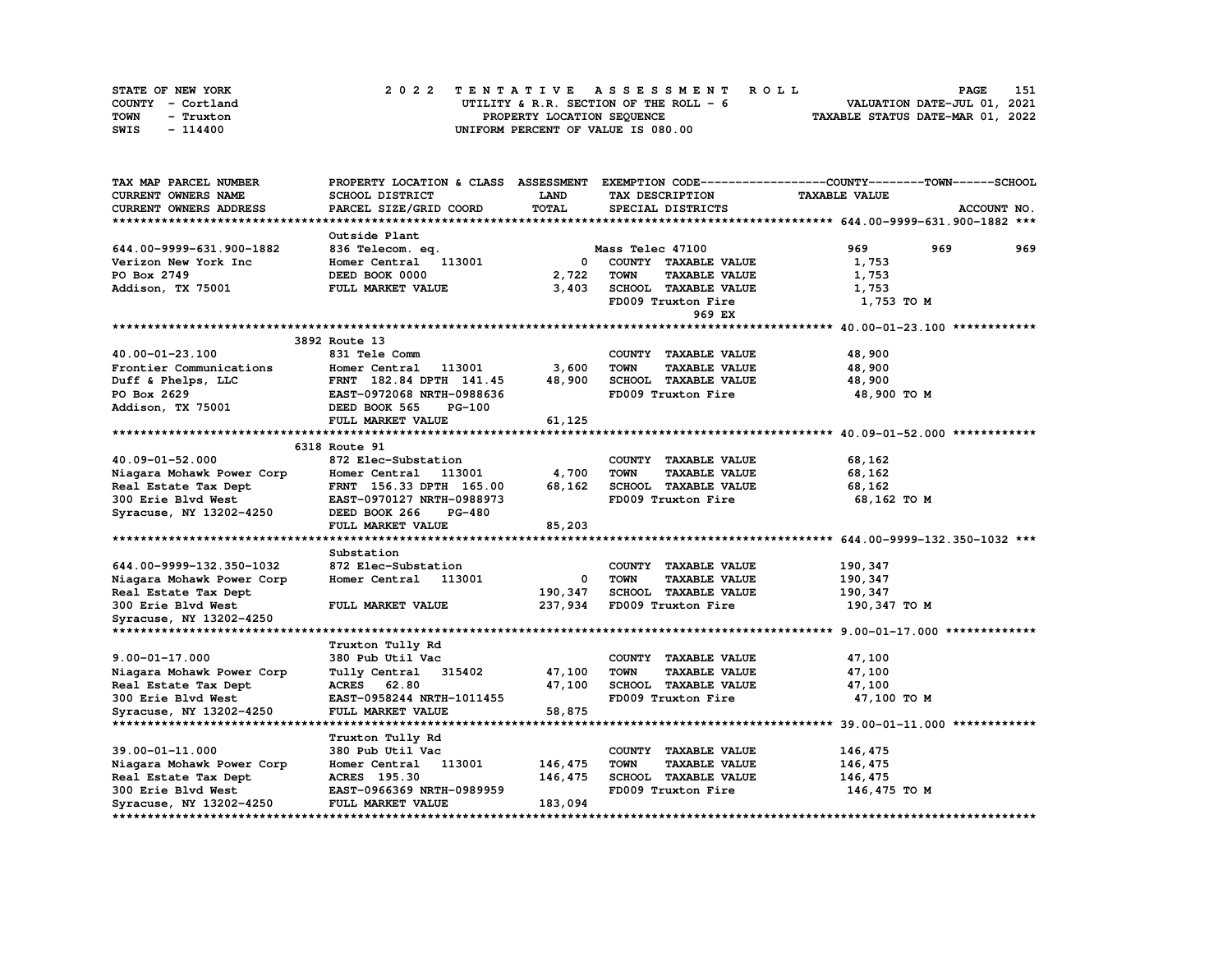|      | <b>STATE OF NEW YORK</b> |  | 2022 TENTATIVE ASSESSMENT ROLL         | PAGE                             | 152 |
|------|--------------------------|--|----------------------------------------|----------------------------------|-----|
|      | COUNTY - Cortland        |  | UTILITY & R.R. SECTION OF THE ROLL - 6 | VALUATION DATE-JUL 01, 2021      |     |
| TOWN | - Truxton                |  |                                        | TAXABLE STATUS DATE-MAR 01, 2022 |     |
| SWIS | - 114400                 |  | UNIFORM PERCENT OF VALUE IS 080.00     | RPS150/V04/L015                  |     |
|      |                          |  |                                        | CURRENT DATE 5/02/2022           |     |

# **\*\*\* S P E C I A L D I S T R I C T S U M M A R Y \*\*\***

| CODE | <b>DISTRICT NAME</b> | TOTAL<br>PARCELS | <b>EXTENSION</b><br>TYPE | <b>EXTENSION</b><br><b>VALUE</b> | AD VALOREM<br><b>VALUE</b> | <b>EXEMPT</b><br><b>AMOUNT</b> | <b>TAXABLE</b><br><b>VALUE</b> |
|------|----------------------|------------------|--------------------------|----------------------------------|----------------------------|--------------------------------|--------------------------------|
|      | FD009 Truxton Fire   |                  | 24 TOTAL M               |                                  | 9280,562                   | 96,116                         | 9184,446                       |

### **\*\*\* S C H O O L D I S T R I C T S U M M A R Y \*\*\***

| CODE   | <b>DISTRICT NAME</b> | <b>TOTAL</b><br><b>PARCELS</b> | <b>ASSESSED</b><br>LAND | <b>ASSESSED</b><br><b>TOTAL</b> | <b>EXEMPT</b><br><b>AMOUNT</b> | TOTAL<br><b>TAXABLE</b> | <b>STAR</b><br><b>AMOUNT</b> | <b>STAR</b><br><b>TAXABLE</b> |
|--------|----------------------|--------------------------------|-------------------------|---------------------------------|--------------------------------|-------------------------|------------------------------|-------------------------------|
| 112204 | McGraw Central       | <b>.</b>                       |                         | 3,308                           | 1,446                          | 1,862                   |                              | 1,862                         |
| 113001 | Homer Central        | 15                             | 196,810                 | 9072,774                        | 91,816                         | 8980,958                |                              | 8980,958                      |
| 315402 | Tully Central        | 8                              | 48,265                  | 204,480                         | 2,854                          | 201,626                 |                              | 201,626                       |
|        | SUB-TOTAL            | 24                             | 245,075                 | 9280,562                        | 96,116                         | 9184,446                |                              | 9184,446                      |
|        | TOTAL                | 24                             | 245,075                 | 9280,562                        | 96,116                         | 9184,446                |                              | 9184,446                      |

#### **\*\*\* S Y S T E M C O D E S S U M M A R Y \*\*\***

#### **NO SYSTEM EXEMPTIONS AT THIS LEVEL**

| CODE  | <b>DESCRIPTION</b>  | <b>TOTAL</b><br><b>PARCELS</b> | <b>COUNTY</b>    | <b>TOWN</b>      | <b>SCHOOL</b>    |
|-------|---------------------|--------------------------------|------------------|------------------|------------------|
| 47100 | Mass Telec<br>TOTAL |                                | 96,116<br>96,116 | 96,116<br>96,116 | 96,116<br>96,116 |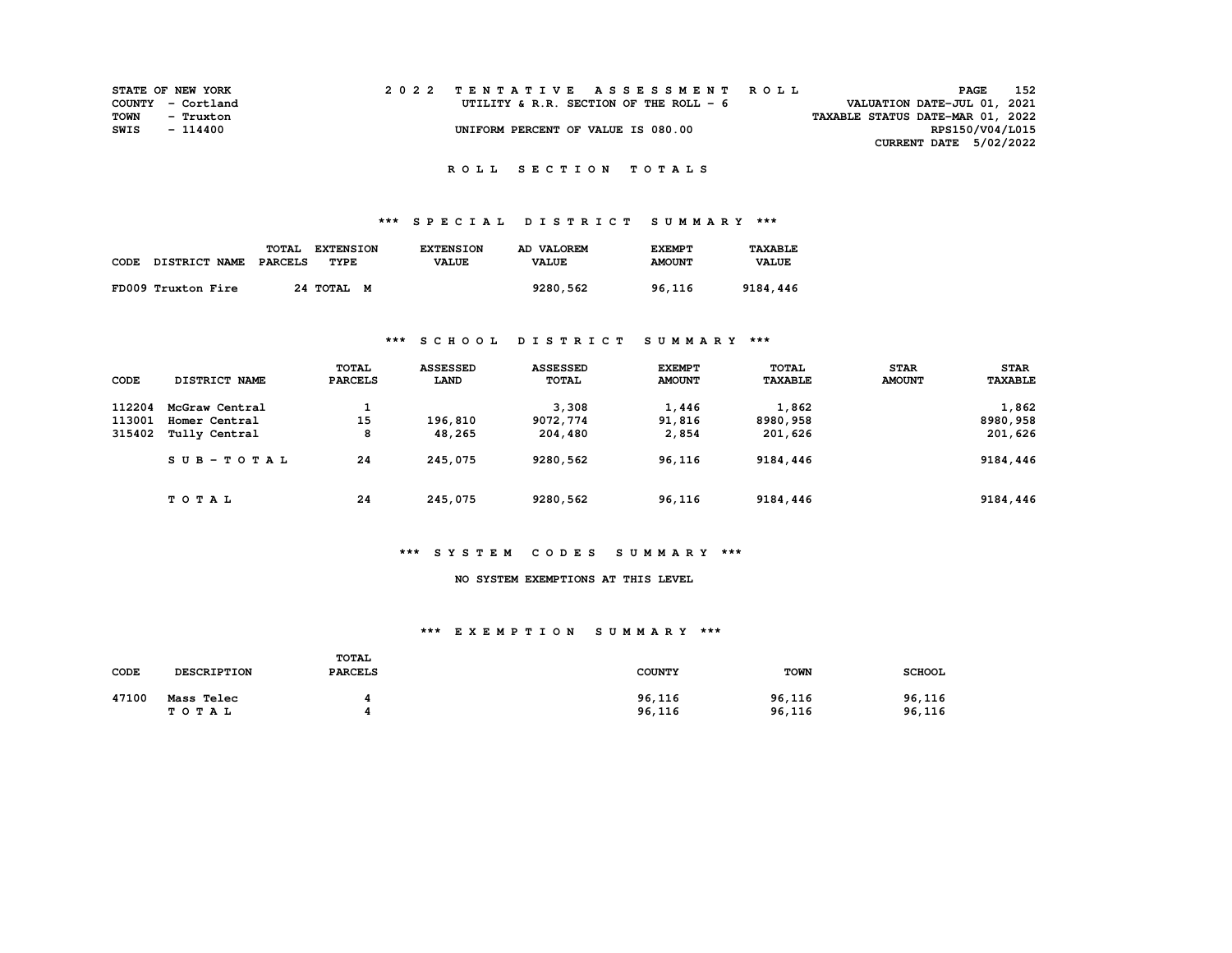|      | STATE OF NEW YORK | 2022 TENTATIVE ASSESSMENT ROLL                                        | <b>PAGE</b>     | 153 |
|------|-------------------|-----------------------------------------------------------------------|-----------------|-----|
|      | COUNTY - Cortland | VALUATION DATE-JUL 01, 2021<br>UTILITY & R.R. SECTION OF THE ROLL - 6 |                 |     |
| TOWN | - Truxton         | TAXABLE STATUS DATE-MAR 01, 2022                                      |                 |     |
| SWIS | - 114400          | UNIFORM PERCENT OF VALUE IS 080.00                                    | RPS150/V04/L015 |     |
|      |                   | CURRENT DATE 5/02/2022                                                |                 |     |

| <b>ROLL</b> |                    | <b>TOTAL</b>   | <b>ASSESSED</b> | <b>ASSESSED</b> | <b>TAXABLE</b> | <b>TAXABLE</b> | <b>TAXABLE</b> | <b>STAR</b>    |
|-------------|--------------------|----------------|-----------------|-----------------|----------------|----------------|----------------|----------------|
| <b>SEC</b>  | <b>DESCRIPTION</b> | <b>PARCELS</b> | LAND            | <b>TOTAL</b>    | <b>COUNTY</b>  | TOWN           | <b>SCHOOL</b>  | <b>TAXABLE</b> |
|             | UTILITIES & N.C.   | 24             | 245,075         | 9280,562        | 9184,446       | 9184,446       | 9184,446       | 9184,446       |
|             |                    |                |                 |                 |                |                |                |                |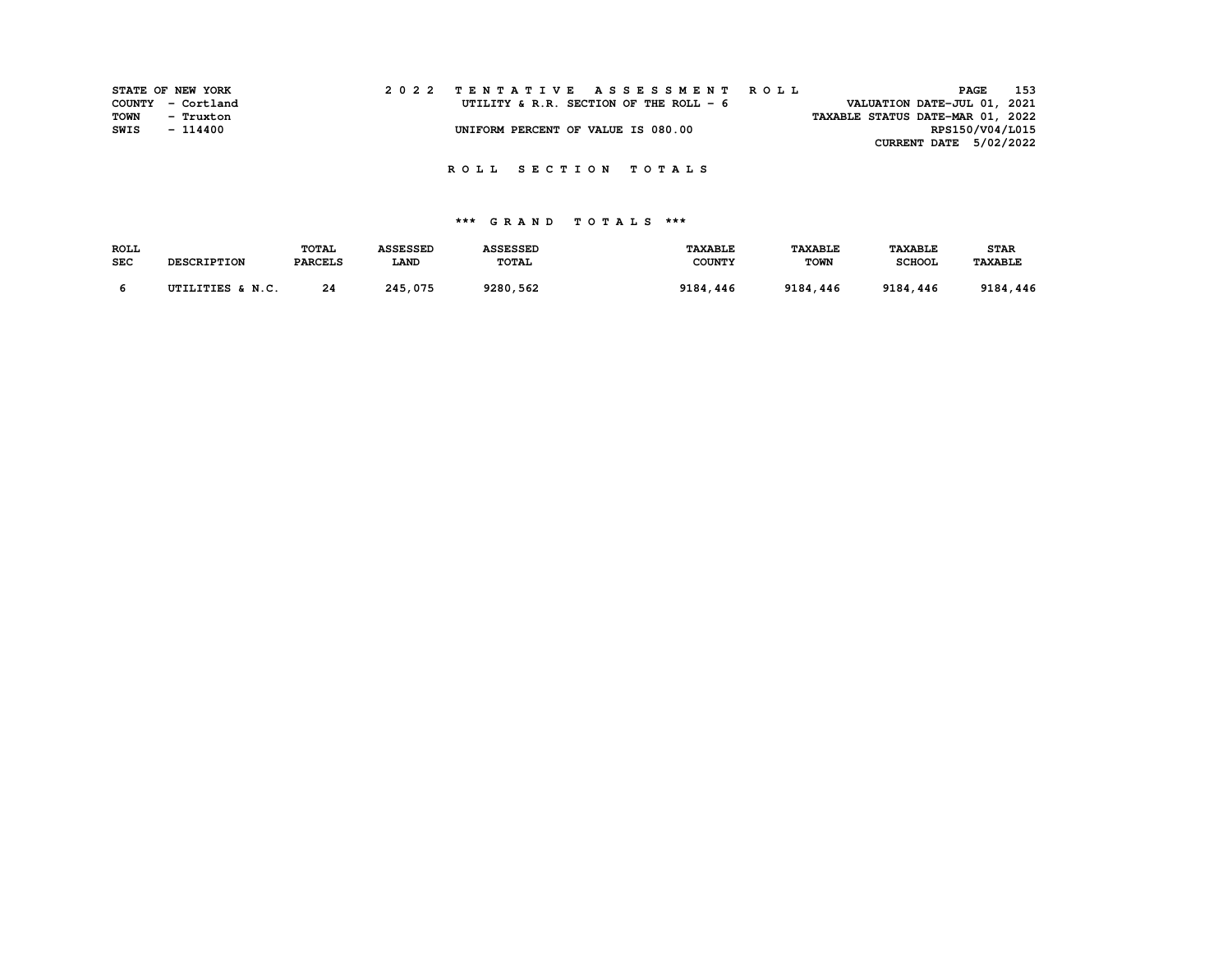| STATE OF NEW YORK | 2022 TENTATIVE ASSESSMENT ROLL        | 154<br><b>PAGE</b>               |
|-------------------|---------------------------------------|----------------------------------|
| COUNTY - Cortland | WHOLLY EXEMPT SECTION OF THE ROLL - 8 | VALUATION DATE-JUL 01, 2021      |
| TOWN<br>- Truxton | PROPERTY LOCATION SEQUENCE            | TAXABLE STATUS DATE-MAR 01, 2022 |
| SWIS<br>- 114400  | UNIFORM PERCENT OF VALUE IS 080.00    |                                  |

| TAX MAP PARCEL NUMBER                             | PROPERTY LOCATION & CLASS ASSESSMENT EXEMPTION CODE----------------COUNTY-------TOWN-----SCHOOL |             |                                                                    |                      |              |             |
|---------------------------------------------------|-------------------------------------------------------------------------------------------------|-------------|--------------------------------------------------------------------|----------------------|--------------|-------------|
| <b>CURRENT OWNERS NAME</b>                        | SCHOOL DISTRICT                                                                                 | <b>LAND</b> | TAX DESCRIPTION                                                    | <b>TAXABLE VALUE</b> |              |             |
| CURRENT OWNERS ADDRESS                            | PARCEL SIZE/GRID COORD                                                                          | TOTAL       | SPECIAL DISTRICTS                                                  |                      |              | ACCOUNT NO. |
|                                                   |                                                                                                 |             |                                                                    |                      |              |             |
|                                                   | 6337 Academy St                                                                                 |             |                                                                    |                      |              |             |
| 39.12-01-02.000                                   | 464 Office bldg.                                                                                |             | SCHOOL DIS 13800                                                   | 423,940              | 423,940      | 423,940     |
| Truxton Alumni & Comm. Supp. Homer Central 113001 |                                                                                                 | 15,900      | COUNTY TAXABLE VALUE                                               |                      | 0            |             |
| 6337 Academy St                                   | 4.70<br><b>ACRES</b>                                                                            | 423,940     | <b>TAXABLE VALUE</b><br><b>TOWN</b>                                |                      |              |             |
| PO Box 102                                        | EAST-0968189 NRTH-0989312                                                                       |             | SCHOOL TAXABLE VALUE                                               |                      |              |             |
| Truxton, NY 13158                                 | DEED BOOK 2016 PG-376                                                                           |             | FD009 Truxton Fire                                                 |                      | 0 TO M       |             |
|                                                   | FULL MARKET VALUE                                                                               | 529,925     | 423,940 EX                                                         |                      |              |             |
|                                                   |                                                                                                 |             |                                                                    |                      |              |             |
|                                                   | 6514 Academy St                                                                                 |             |                                                                    |                      |              |             |
| 40.00-04-02.000                                   | 651 Highway gar                                                                                 |             | TWN WTHIN 13500                                                    | 180,200              | 180,200      | 180,200     |
| Truxton Town of                                   | Homer Central 113001                                                                            | 19,700      | COUNTY TAXABLE VALUE                                               |                      | O            |             |
| 6543 North Rd                                     | 8.70<br><b>ACRES</b>                                                                            | 180,200     | <b>TOWN</b><br><b>TAXABLE VALUE</b>                                |                      |              |             |
| Truxton, NY 13158-9999                            | EAST-0969381 NRTH-0992725                                                                       |             | SCHOOL TAXABLE VALUE                                               |                      |              |             |
|                                                   | DEED BOOK 250<br>PG-202                                                                         |             | FD009 Truxton Fire                                                 |                      | 0 TO M       |             |
|                                                   | FULL MARKET VALUE                                                                               | 225,250     | 180,200 EX                                                         |                      |              |             |
|                                                   |                                                                                                 |             |                                                                    |                      |              |             |
|                                                   | Bells Mills Rd                                                                                  |             |                                                                    | 200                  |              |             |
| 40.00-01-72.000                                   | 314 Rural vac<10                                                                                |             | TWN WTHIN 13500                                                    |                      | 200          | 200         |
| Truxton Town of                                   | Homer Central 113001                                                                            | 200<br>200  | COUNTY TAXABLE VALUE                                               |                      | <sup>0</sup> |             |
| Truxton, NY 13158                                 | FRNT 15.00 DPTH 370.00                                                                          |             | <b>TOWN</b><br><b>TAXABLE VALUE</b><br><b>SCHOOL TAXABLE VALUE</b> |                      |              |             |
|                                                   | EAST-0972185 NRTH-0988584<br>DEED BOOK 371<br>PG-962                                            |             | FD009 Truxton Fire                                                 |                      | 0 TO M       |             |
|                                                   |                                                                                                 |             |                                                                    |                      |              |             |
|                                                   | FULL MARKET VALUE                                                                               | 250         | 200 EX                                                             |                      |              |             |
|                                                   | Brown Rd                                                                                        |             |                                                                    |                      |              |             |
| 61.00-01-02.000                                   | 932 Forest s532b                                                                                |             | <b>NY STATE</b><br>12100                                           | 239,000              | 239,000      | 239,000     |
| State of New York                                 | 113001<br>Homer Central                                                                         | 239,000     | COUNTY TAXABLE VALUE                                               |                      | <sup>0</sup> |             |
|                                                   | ACRES 265.50                                                                                    | 239,000     | <b>TOWN</b><br><b>TAXABLE VALUE</b>                                |                      |              |             |
|                                                   | EAST-0983789 NRTH-0973707                                                                       |             | SCHOOL TAXABLE VALUE                                               |                      |              |             |
|                                                   | FULL MARKET VALUE                                                                               | 298,750     | FD009 Truxton Fire                                                 |                      | 0 TO M       |             |
|                                                   |                                                                                                 |             | 239,000 EX                                                         |                      |              |             |
|                                                   |                                                                                                 |             |                                                                    |                      |              |             |
|                                                   | 6269 Cheningo Rd                                                                                |             |                                                                    |                      |              |             |
| 40.00-09-14.000                                   | 592 Athletic fld                                                                                |             | TWN WTHIN 13500                                                    | 49,300               | 49,300       | 49,300      |
| Truxton Town of                                   | 113001<br>Homer Central                                                                         | 11,300      | COUNTY TAXABLE VALUE                                               |                      | 0            |             |
| PO Box 121                                        | <b>ACRES</b><br>5.60                                                                            | 49,300      | <b>TOWN</b><br><b>TAXABLE VALUE</b>                                |                      |              |             |
| Truxton, NY 13158-0121                            | EAST-0969028 NRTH-0987914                                                                       |             | SCHOOL TAXABLE VALUE                                               |                      |              |             |
|                                                   | DEED BOOK 321<br><b>PG-571</b>                                                                  |             | FD009 Truxton Fire                                                 |                      | 0 TO M       |             |
|                                                   | FULL MARKET VALUE                                                                               | 61,625      | 49,300 EX                                                          |                      |              |             |
|                                                   |                                                                                                 |             |                                                                    |                      |              |             |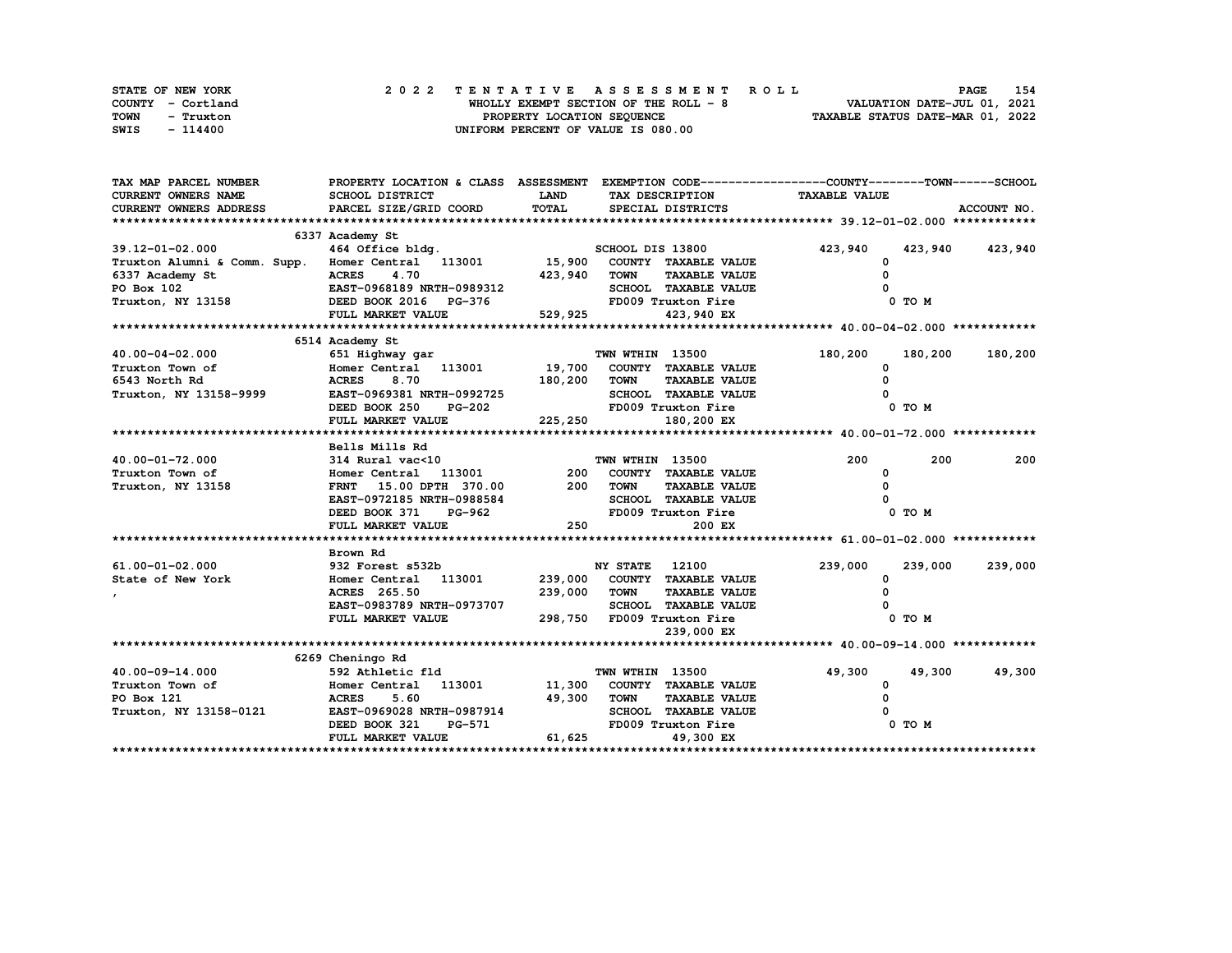| STATE OF NEW YORK | 2022 TENTATIVE ASSESSMENT ROLL        | 155<br><b>PAGE</b>               |
|-------------------|---------------------------------------|----------------------------------|
| COUNTY - Cortland | WHOLLY EXEMPT SECTION OF THE ROLL - 8 | VALUATION DATE-JUL 01, 2021      |
| TOWN<br>- Truxton | PROPERTY LOCATION SEQUENCE            | TAXABLE STATUS DATE-MAR 01, 2022 |
| SWIS<br>- 114400  | UNIFORM PERCENT OF VALUE IS 080.00    |                                  |

| TAX MAP PARCEL NUMBER         | PROPERTY LOCATION & CLASS ASSESSMENT EXEMPTION CODE-----------------COUNTY-------TOWN------SCHOOL                      |                                |                       |                             |          |         |             |
|-------------------------------|------------------------------------------------------------------------------------------------------------------------|--------------------------------|-----------------------|-----------------------------|----------|---------|-------------|
| <b>CURRENT OWNERS NAME</b>    | SCHOOL DISTRICT                                                                                                        | <b>LAND</b><br>TAX DESCRIPTION |                       | <b>TAXABLE VALUE</b>        |          |         |             |
| <b>CURRENT OWNERS ADDRESS</b> | PARCEL SIZE/GRID COORD                                                                                                 | TOTAL                          |                       | SPECIAL DISTRICTS           |          |         | ACCOUNT NO. |
|                               |                                                                                                                        |                                |                       |                             |          |         |             |
|                               | Edwards Rd                                                                                                             |                                |                       |                             |          |         |             |
| 29.00-01-32.000               | 932 Forest s532b                                                                                                       |                                | <b>NY STATE</b>       | 12100                       | 163,600  | 163,600 | 163,600     |
| State of New York             | Tully Central 315402 163,600 COUNTY TAXABLE VALUE<br>Tully Central 315402<br>ACRES 181.81<br>EAST-0957758 NRTH-0999236 |                                |                       |                             | 0        |         |             |
| Attn: County Treasurer        |                                                                                                                        | 163,600                        | <b>TOWN</b>           | <b>TAXABLE VALUE</b>        | $\Omega$ |         |             |
| 60 Central Ave                |                                                                                                                        |                                |                       | SCHOOL TAXABLE VALUE        |          |         |             |
| Cortland, NY 13045-2746       | FULL MARKET VALUE                                                                                                      | 204,500 FD009 Truxton Fire     |                       |                             |          | 0 TO M  |             |
|                               |                                                                                                                        |                                |                       | 163,600 EX                  |          |         |             |
|                               |                                                                                                                        |                                |                       |                             |          |         |             |
|                               | Edwards Rd                                                                                                             |                                |                       |                             |          |         |             |
| 29.00-01-33.000               | 932 Forest s532b                                                                                                       |                                | <b>NY STATE</b> 12100 |                             | 800      | 800     | 800         |
| State of New York             | Tully Central 315402                                                                                                   |                                |                       | 800 COUNTY TAXABLE VALUE    | $\Omega$ |         |             |
|                               | Attn: County Treasurer FRNT 100.00 DPTH 360.00 800                                                                     |                                | <b>TOWN</b>           | <b>TAXABLE VALUE</b>        |          |         |             |
|                               | 60 Central $Ave$ EAST-0958344 NRTH-1000636<br>Cortland, NY 13045-2746 FULL MARKET VALUE                                |                                |                       | SCHOOL TAXABLE VALUE        |          |         |             |
|                               |                                                                                                                        |                                |                       | 1,000 FD009 Truxton Fire    |          | 0 TO M  |             |
|                               |                                                                                                                        |                                |                       | 800 EX                      |          |         |             |
|                               | Jones Rd                                                                                                               |                                |                       |                             |          |         |             |
| $61.00 - 01 - 28.000$         | 932 Forest s532b                                                                                                       |                                | <b>NY STATE</b> 12100 |                             | 90,000   | 90,000  | 90,000      |
| State of New York             | Homer Central 113001 90,000 COUNTY TAXABLE VALUE                                                                       |                                |                       |                             | 0        |         |             |
|                               | <b>ACRES</b> 100.00                                                                                                    | 90,000 TOWN                    |                       | <b>TAXABLE VALUE</b>        | $\Omega$ |         |             |
|                               | EAST-0986602 NRTH-0975498                                                                                              |                                |                       | <b>SCHOOL TAXABLE VALUE</b> |          |         |             |
|                               | FULL MARKET VALUE                                                                                                      |                                |                       | 112,500 FD009 Truxton Fire  |          | 0 TO M  |             |
|                               |                                                                                                                        |                                |                       | 90,000 EX                   |          |         |             |
|                               |                                                                                                                        |                                |                       |                             |          |         |             |
|                               | Off Route 13                                                                                                           |                                |                       |                             |          |         |             |
| 39.00-01-44.000               | 323 Vacant rural                                                                                                       |                                | TWN WTHIN 13500       |                             | 11,400   | 11,400  | 11,400      |
| Truxton Town of               | Homer Central 113001                                                                                                   |                                |                       | 11,400 COUNTY TAXABLE VALUE | 0        |         |             |
| Truxton, NY 13158             | 4.30<br><b>ACRES</b>                                                                                                   | 11,400 TOWN                    |                       | <b>TAXABLE VALUE</b>        | $\Omega$ |         |             |
|                               | EAST-0967543 NRTH-0986790                                                                                              |                                |                       | SCHOOL TAXABLE VALUE        |          |         |             |
|                               | DEED BOOK 371<br>PG-962                                                                                                |                                |                       | FD009 Truxton Fire          |          | 0 TO M  |             |
|                               | FULL MARKET VALUE                                                                                                      | 14,250                         |                       | 11,400 EX                   |          |         |             |
|                               |                                                                                                                        |                                |                       |                             |          |         |             |
|                               | Off Route 13                                                                                                           |                                |                       |                             |          |         |             |
| 40.09-02-31.000               | 695 Cemetery                                                                                                           |                                | TWN CEME              | 13510                       | 11,200   | 11,200  | 11,200      |
| Cemetery St Patricks          | 113001<br>Homer Central                                                                                                |                                |                       | 11,200 COUNTY TAXABLE VALUE | $\Omega$ |         |             |
| Main St                       | <b>ACRES</b><br>2.20                                                                                                   | 11,200                         | <b>TOWN</b>           | <b>TAXABLE VALUE</b>        | 0        |         |             |
| Truxton, NY 13158             | EAST-0970205 NRTH-0987990                                                                                              |                                |                       | SCHOOL TAXABLE VALUE        |          |         |             |
|                               | <b>PG-348</b><br>DEED BOOK 209                                                                                         |                                |                       | FD009 Truxton Fire          |          | 0 TO M  |             |
|                               | FULL MARKET VALUE                                                                                                      | 14,000                         |                       | 11,200 EX                   |          |         |             |
|                               |                                                                                                                        |                                |                       |                             |          |         |             |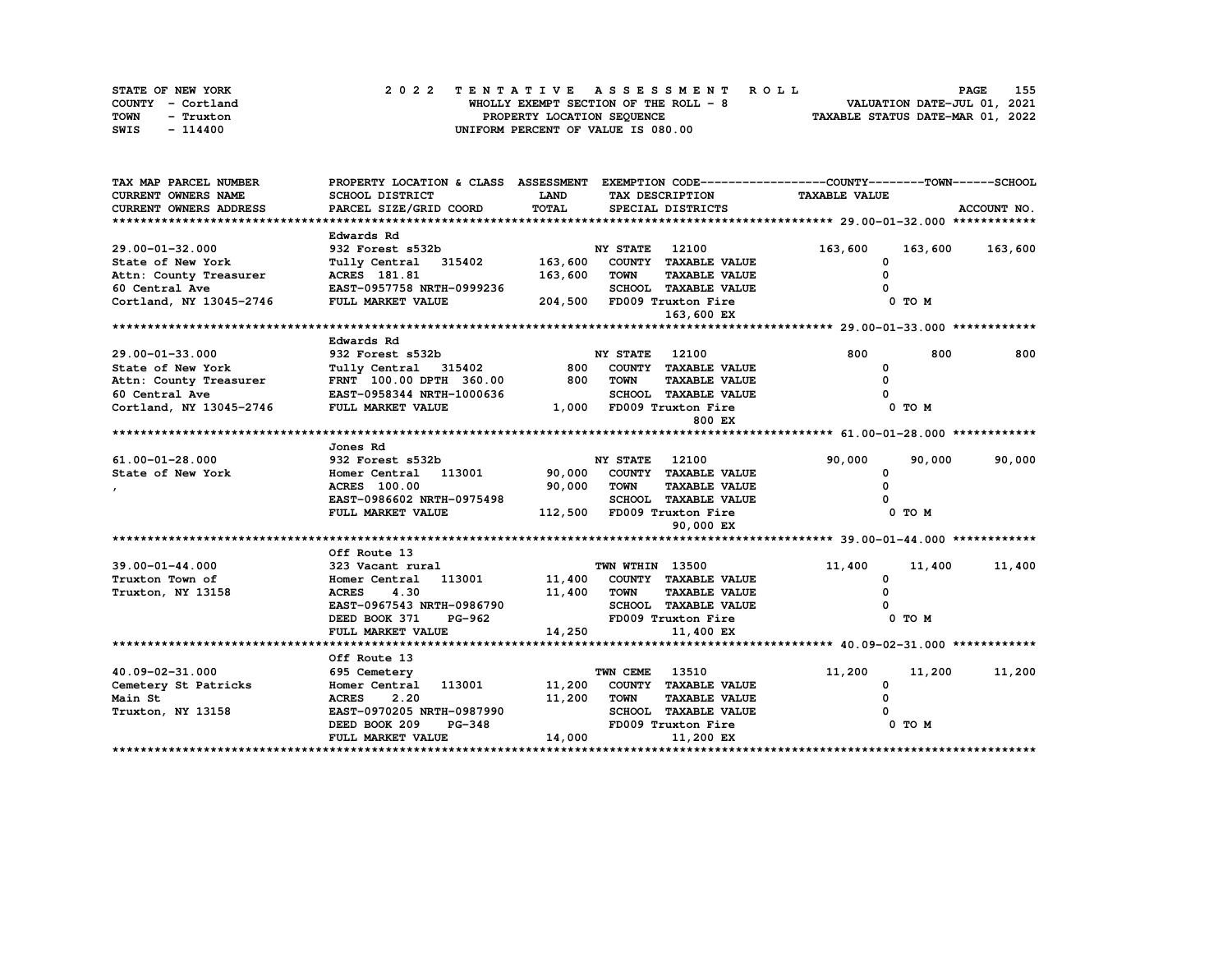| STATE OF NEW YORK | 2022 TENTATIVE ASSESSMENT ROLL         | 156<br><b>PAGE</b>               |
|-------------------|----------------------------------------|----------------------------------|
| COUNTY - Cortland | WHOLLY EXEMPT SECTION OF THE ROLL $-8$ | VALUATION DATE-JUL 01, 2021      |
| TOWN<br>- Truxton | PROPERTY LOCATION SEQUENCE             | TAXABLE STATUS DATE-MAR 01, 2022 |
| SWIS<br>- 114400  | UNIFORM PERCENT OF VALUE IS 080.00     |                                  |

| TAX MAP PARCEL NUMBER                                                                       | PROPERTY LOCATION & CLASS ASSESSMENT EXEMPTION CODE----------------COUNTY-------TOWN------SCHOOL |             |                       |                             |                      |         |             |
|---------------------------------------------------------------------------------------------|--------------------------------------------------------------------------------------------------|-------------|-----------------------|-----------------------------|----------------------|---------|-------------|
| CURRENT OWNERS NAME                                                                         | SCHOOL DISTRICT                                                                                  | <b>LAND</b> |                       | TAX DESCRIPTION             | <b>TAXABLE VALUE</b> |         |             |
| CURRENT OWNERS ADDRESS                                                                      | PARCEL SIZE/GRID COORD                                                                           | TOTAL       |                       | SPECIAL DISTRICTS           |                      |         | ACCOUNT NO. |
|                                                                                             |                                                                                                  |             |                       |                             |                      |         |             |
|                                                                                             | Off Route 13                                                                                     |             |                       |                             |                      |         |             |
| 40.09-02-32.000                                                                             | 695 Cemetery                                                                                     |             | TWN CEME              | 13510                       | 8,400                | 8,400   | 8,400       |
| Cemetery St Patricks                                                                        | Homer Central 113001                                                                             | 8,400       |                       | COUNTY TAXABLE VALUE        |                      |         |             |
| Truxton, NY 13158                                                                           | <b>ACRES</b><br>1.60                                                                             | 8,400       | <b>TOWN</b>           | <b>TAXABLE VALUE</b>        |                      |         |             |
|                                                                                             | EAST-0969922 NRTH-0988030                                                                        |             |                       | SCHOOL TAXABLE VALUE        |                      |         |             |
|                                                                                             | FULL MARKET VALUE                                                                                |             |                       | 10,500 FD009 Truxton Fire   |                      | 0 TO M  |             |
|                                                                                             |                                                                                                  |             |                       | 8,400 EX                    |                      |         |             |
|                                                                                             |                                                                                                  |             |                       |                             |                      |         |             |
|                                                                                             | Off Route 13                                                                                     |             |                       |                             |                      |         |             |
| 40.09-02-33.000                                                                             | 314 Rural vac<10                                                                                 |             | TWN WTHIN 13500       |                             | 1,500                | 1,500   | 1,500       |
| Church St Patricks                                                                          | 113001<br>Homer Central                                                                          | 1,500       |                       | COUNTY TAXABLE VALUE        | <sup>0</sup>         |         |             |
| Truxton Rural Cemetery                                                                      | 1.40<br><b>ACRES</b>                                                                             | 1,500       | <b>TOWN</b>           | <b>TAXABLE VALUE</b>        |                      |         |             |
| Truxton, NY 13158                                                                           | EAST-0969833 NRTH-0988170                                                                        |             |                       | <b>SCHOOL TAXABLE VALUE</b> |                      |         |             |
|                                                                                             | DEED BOOK 508<br><b>PG-49</b>                                                                    |             |                       | FD009 Truxton Fire          |                      | 0 TO M  |             |
|                                                                                             | FULL MARKET VALUE                                                                                | 1,875       |                       | 1,500 EX                    |                      |         |             |
|                                                                                             |                                                                                                  |             |                       |                             |                      |         |             |
|                                                                                             | 6356 Prospect Ter                                                                                |             |                       |                             |                      |         | AO #10077   |
| 40.09-01-31.000                                                                             | 210 1 Family Res                                                                                 |             | <b>NY STATE</b> 12100 |                             | 144,600              | 144,600 | 144,600     |
| NYS Office of Mental Retardati Homer Central 113001 9,100                                   |                                                                                                  |             |                       | COUNTY TAXABLE VALUE        | 0                    |         |             |
| Attn: Syracuse Devel Cent FRNT 128.50 DPTH 217.15 144,600                                   |                                                                                                  |             | <b>TOWN</b>           | <b>TAXABLE VALUE</b>        |                      |         |             |
|                                                                                             |                                                                                                  |             |                       | SCHOOL TAXABLE VALUE        |                      |         |             |
| 800 South Wilbur Ave EAST-0969587 NRTH-0989643<br>Syracuse, NY 13204-2779 FULL MARKET VALUE |                                                                                                  |             |                       | 180,750 FD009 Truxton Fire  |                      | 0 TO M  |             |
|                                                                                             |                                                                                                  |             |                       | 144,600 EX                  |                      |         |             |
|                                                                                             |                                                                                                  |             |                       |                             |                      |         |             |
|                                                                                             | 6290 Railroad St                                                                                 |             |                       |                             |                      |         |             |
| 40.09-02-16.200                                                                             | 449 Other Storag                                                                                 |             | TWN WTHIN 13500       |                             | 37,160               | 37,160  | 37,160      |
| Truxton Town of                                                                             | Homer Central 113001 9,000                                                                       |             |                       | COUNTY TAXABLE VALUE        | 0                    |         |             |
| Truxton, NY 13158                                                                           | FRNT 190.00 DPTH 144.69 37,160 TOWN                                                              |             |                       | <b>TAXABLE VALUE</b>        |                      |         |             |
|                                                                                             | EAST-0968881 NRTH-0988179                                                                        |             |                       | SCHOOL TAXABLE VALUE        |                      |         |             |
|                                                                                             | DEED BOOK 517<br>PG-140                                                                          |             |                       | FD009 Truxton Fire          |                      | 0 TO M  |             |
|                                                                                             | FULL MARKET VALUE                                                                                | 46,450      |                       | 37,160 EX                   |                      |         |             |
|                                                                                             |                                                                                                  |             |                       |                             |                      |         |             |
|                                                                                             | Route 13                                                                                         |             |                       |                             |                      |         |             |
| 39.12-01-13.000                                                                             | 311 Res vac land                                                                                 |             | TWN CEME              | 13510                       | 7,200                | 7,200   | 7,200       |
| Church St Patricks                                                                          | Homer Central 113001                                                                             | 7,200       |                       | COUNTY TAXABLE VALUE        | 0                    |         |             |
| Route 13                                                                                    | FRNT 93.45 DPTH 172.00                                                                           | 7,200       | <b>TOWN</b>           | <b>TAXABLE VALUE</b>        |                      |         |             |
| Truxton, NY 13158                                                                           | EAST-0967660 NRTH-0988073                                                                        |             |                       | <b>SCHOOL TAXABLE VALUE</b> |                      |         |             |
|                                                                                             | DEED BOOK 303<br><b>PG-182</b>                                                                   |             |                       | FD009 Truxton Fire          |                      | 0 TO M  |             |
|                                                                                             | FULL MARKET VALUE                                                                                | 9,000       |                       | 7,200 EX                    |                      |         |             |
|                                                                                             |                                                                                                  |             |                       |                             |                      |         |             |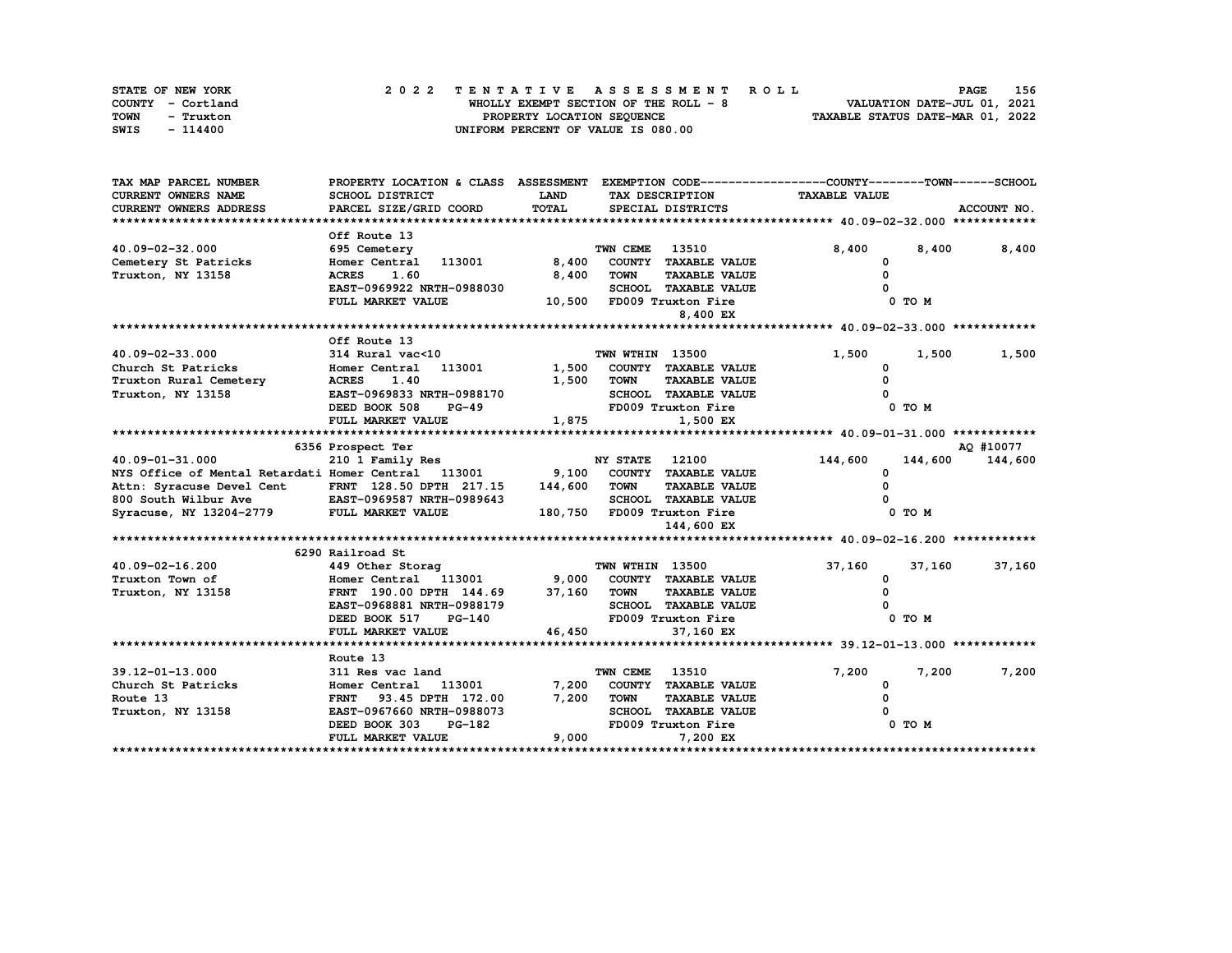| STATE OF NEW YORK | 2022 TENTATIVE ASSESSMENT ROLL        | 157<br><b>PAGE</b>               |
|-------------------|---------------------------------------|----------------------------------|
| COUNTY - Cortland | WHOLLY EXEMPT SECTION OF THE ROLL - 8 | VALUATION DATE-JUL 01, 2021      |
| TOWN<br>- Truxton | PROPERTY LOCATION SEQUENCE            | TAXABLE STATUS DATE-MAR 01, 2022 |
| SWIS<br>- 114400  | UNIFORM PERCENT OF VALUE IS 080.00    |                                  |

| TAX MAP PARCEL NUMBER                                                                                                                                         | PROPERTY LOCATION & CLASS ASSESSMENT EXEMPTION CODE---------------COUNTY-------TOWN------SCHOOL    |             |                  |                             |                      |                 |             |
|---------------------------------------------------------------------------------------------------------------------------------------------------------------|----------------------------------------------------------------------------------------------------|-------------|------------------|-----------------------------|----------------------|-----------------|-------------|
| <b>CURRENT OWNERS NAME</b>                                                                                                                                    | SCHOOL DISTRICT                                                                                    | <b>LAND</b> |                  | TAX DESCRIPTION             | <b>TAXABLE VALUE</b> |                 |             |
| <b>CURRENT OWNERS ADDRESS</b>                                                                                                                                 | PARCEL SIZE/GRID COORD                                                                             | TOTAL       |                  | SPECIAL DISTRICTS           |                      |                 | ACCOUNT NO. |
|                                                                                                                                                               |                                                                                                    |             |                  |                             |                      |                 |             |
|                                                                                                                                                               | Route 13                                                                                           |             |                  |                             |                      |                 |             |
| 40.00-06-08.000                                                                                                                                               | 695 Cemetery                                                                                       |             | TWN CEME         | 13510                       | 60,000               | 60,000          | 60,000      |
| Cemetery Methodist<br>RD 1 Route 13                                                                                                                           | Homer Central 113001 11,200                                                                        |             |                  | COUNTY TAXABLE VALUE        | 0                    |                 |             |
| RD 1 Route 13                                                                                                                                                 | 5.50<br><b>ACRES</b>                                                                               | 60,000      | <b>TOWN</b>      | <b>TAXABLE VALUE</b>        | $\Omega$             |                 |             |
| Truxton, NY 13158-9801                                                                                                                                        | EAST-0970638 NRTH-0988396                                                                          |             |                  | SCHOOL TAXABLE VALUE        |                      |                 |             |
|                                                                                                                                                               | FULL MARKET VALUE                                                                                  |             |                  | 75,000 FD009 Truxton Fire   |                      | 0 TO M          |             |
|                                                                                                                                                               |                                                                                                    |             |                  | 60,000 EX                   |                      |                 |             |
|                                                                                                                                                               |                                                                                                    |             |                  |                             |                      |                 |             |
|                                                                                                                                                               | 3652 Route 13                                                                                      |             |                  |                             |                      |                 |             |
| $39.12 - 01 - 16.000$                                                                                                                                         | 620 Religious                                                                                      |             | TWN CEME         | 13510                       | 255,100              | 255,100         | 255,100     |
| Church St Patricks<br>3652 Route 13                                                                                                                           | Homer Central 113001 9,400 COUNTY TAXABLE VALUE<br>Homer Central 113001<br>FRNT 195.00 DPTH 150.00 |             |                  |                             | $\Omega$             |                 |             |
| 3652 Route 13                                                                                                                                                 |                                                                                                    | 255,100     | TOWN             | <b>TAXABLE VALUE</b>        | $\Omega$             |                 |             |
| Truxton, NY 13158-9703 EAST-0967792 NRTH-0987897                                                                                                              |                                                                                                    |             |                  | <b>SCHOOL TAXABLE VALUE</b> |                      |                 |             |
|                                                                                                                                                               | FULL MARKET VALUE                                                                                  |             |                  | 318,875 FD009 Truxton Fire  |                      | $0$ TO $M$      |             |
|                                                                                                                                                               |                                                                                                    |             |                  | 255,100 EX                  |                      |                 |             |
|                                                                                                                                                               |                                                                                                    |             |                  |                             |                      |                 |             |
|                                                                                                                                                               | 3670 Route 13                                                                                      |             |                  |                             |                      |                 |             |
| 40.09-01-56.000                                                                                                                                               | 620 Religious                                                                                      |             | INTERD CEN 26300 |                             | 215,400              | 215,400 215,400 |             |
| Church Methodist                                                                                                                                              | Homer Central 113001 9,800 COUNTY TAXABLE VALUE                                                    |             |                  |                             | <sup>0</sup>         |                 |             |
| Attn: Kermit Lockwood<br>4445 Cheningo Solon Pd Rd<br>4445 Cheningo Solon Pd Rd<br>215,400 TOWN<br>2161 Cincinnatus, NY 13040-9654 DEED BOOK 228 PG-364 FO009 |                                                                                                    |             |                  | <b>TAXABLE VALUE</b>        |                      |                 |             |
|                                                                                                                                                               |                                                                                                    |             |                  | SCHOOL TAXABLE VALUE        |                      |                 |             |
|                                                                                                                                                               |                                                                                                    |             |                  | FD009 Truxton Fire          |                      | 0 TO M          |             |
|                                                                                                                                                               | FULL MARKET VALUE                                                                                  | 269,250     |                  | 215,400 EX                  |                      |                 |             |
|                                                                                                                                                               |                                                                                                    |             |                  |                             |                      |                 |             |
|                                                                                                                                                               | 3710 Route 13                                                                                      |             |                  |                             |                      |                 |             |
| 40.09-02-09.000                                                                                                                                               | 311 Res vac land                                                                                   |             | TWN WTHIN 13500  |                             | 100                  | 100             | 100         |
| Truxton Town of                                                                                                                                               | Homer Central 113001                                                                               | 100         |                  | COUNTY TAXABLE VALUE        | <sup>0</sup>         |                 |             |
| 6543 Route 91                                                                                                                                                 | FRNT 35.70 DPTH 52.50<br>EAST-0968792 NRTH-0988524                                                 |             | 100 TOWN         | <b>TAXABLE VALUE</b>        |                      |                 |             |
| Truxton, NY 13158                                                                                                                                             |                                                                                                    |             |                  | SCHOOL TAXABLE VALUE        |                      |                 |             |
|                                                                                                                                                               | DEED BOOK 2013 PG-5355                                                                             |             |                  | FD009 Truxton Fire          |                      | 0 TO M          |             |
|                                                                                                                                                               | FULL MARKET VALUE                                                                                  | 125         |                  | 100 EX                      |                      |                 |             |
|                                                                                                                                                               |                                                                                                    |             |                  |                             |                      |                 |             |
|                                                                                                                                                               | 3713 Route 13                                                                                      |             |                  |                             |                      |                 |             |
| 40.09-01-14.000                                                                                                                                               | 311 Res vac land                                                                                   |             | TWN WTHIN 13500  |                             | 5,700                | 5,700           | 5,700       |
| Truxton Town of                                                                                                                                               | Homer Central 113001<br>FRNT 55.00 DPTH 113.00                                                     |             |                  | 5,700 COUNTY TAXABLE VALUE  | 0                    |                 |             |
| PO Box 121                                                                                                                                                    | FRNT 55.00 DPTH 113.00                                                                             | 5,700       | TOWN             | <b>TAXABLE VALUE</b>        | O                    |                 |             |
| Truxton, NY 13158-0121                                                                                                                                        | EAST-0968849 NRTH-0988669                                                                          |             |                  | <b>SCHOOL TAXABLE VALUE</b> |                      |                 |             |
|                                                                                                                                                               | DEED BOOK 409<br>$PG-46$                                                                           |             |                  | FD009 Truxton Fire          |                      | 0 TO M          |             |
|                                                                                                                                                               | FULL MARKET VALUE                                                                                  | 7,125       |                  | 5,700 EX                    |                      |                 |             |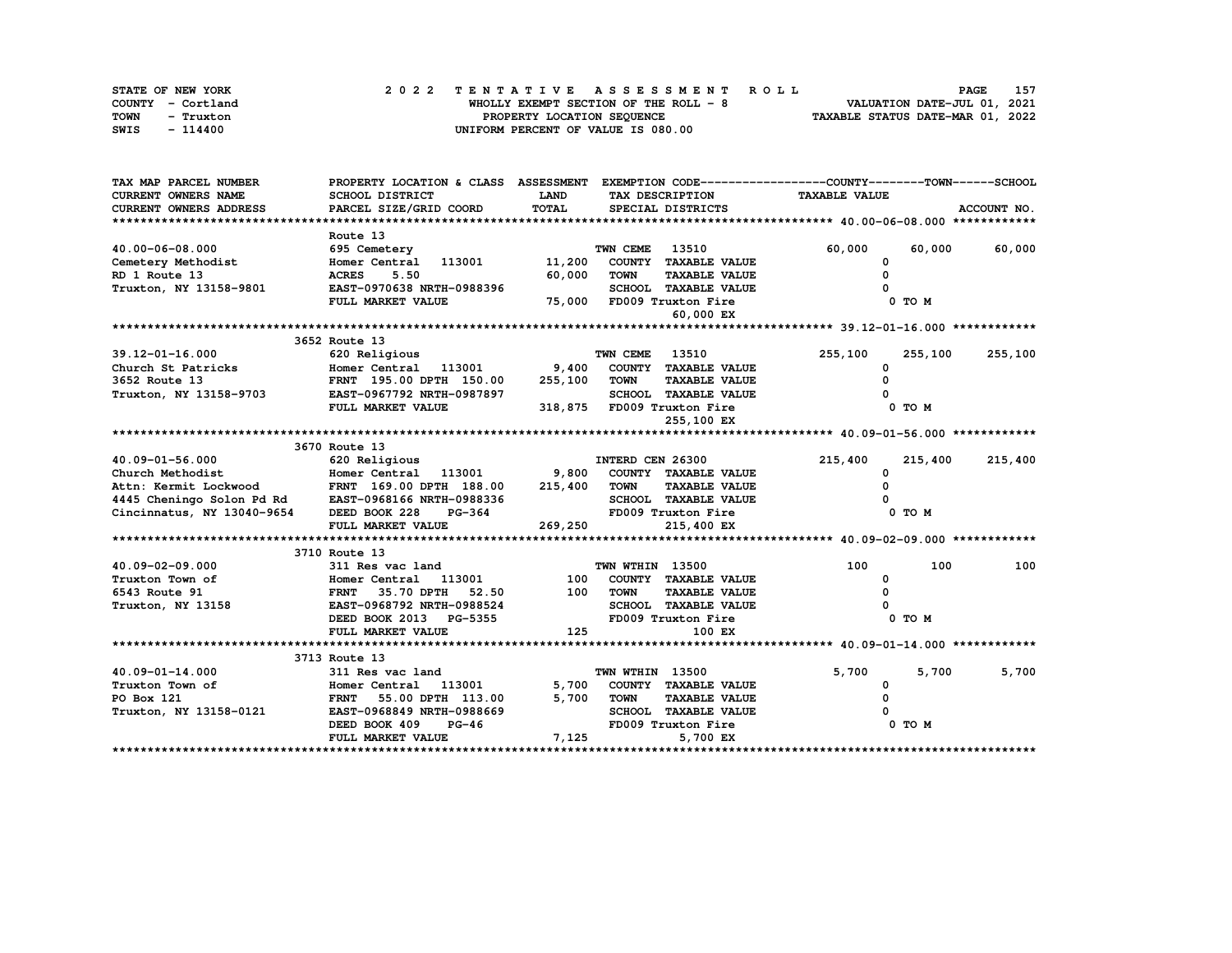| STATE OF NEW YORK | 2022 TENTATIVE ASSESSMENT ROLL        | 158<br><b>PAGE</b>               |
|-------------------|---------------------------------------|----------------------------------|
| COUNTY - Cortland | WHOLLY EXEMPT SECTION OF THE ROLL - 8 | VALUATION DATE-JUL 01, 2021      |
| TOWN<br>- Truxton | PROPERTY LOCATION SEQUENCE            | TAXABLE STATUS DATE-MAR 01, 2022 |
| SWIS<br>- 114400  | UNIFORM PERCENT OF VALUE IS 080.00    |                                  |

| TAX MAP PARCEL NUMBER                             | PROPERTY LOCATION & CLASS ASSESSMENT EXEMPTION CODE----------------COUNTY-------TOWN-----SCHOOL |                    |                                     |                                 |                 |
|---------------------------------------------------|-------------------------------------------------------------------------------------------------|--------------------|-------------------------------------|---------------------------------|-----------------|
| <b>CURRENT OWNERS NAME</b>                        | SCHOOL DISTRICT                                                                                 | <b>LAND</b>        | TAX DESCRIPTION                     | <b>TAXABLE VALUE</b>            |                 |
| CURRENT OWNERS ADDRESS                            | PARCEL SIZE/GRID COORD                                                                          | TOTAL              | SPECIAL DISTRICTS                   |                                 | ACCOUNT NO.     |
|                                                   |                                                                                                 |                    |                                     |                                 |                 |
|                                                   | 3721 Route 13                                                                                   |                    |                                     |                                 |                 |
| 40.09-01-17.000                                   | 963 Municpl park                                                                                |                    | CTY OWN WT 13350                    | 5,700                           | 5,700<br>5,700  |
| Truxton Town of                                   | Homer Central 113001<br>FRNT 57.00 DPTH 90.00<br>EAST-0969013 NRTH-0988680                      |                    | 5,700 COUNTY TAXABLE VALUE          | 0                               |                 |
| PO Box 121                                        |                                                                                                 | 5,700              | TOWN<br><b>TAXABLE VALUE</b>        | $\Omega$                        |                 |
| Truxton, NY 13158-0121                            |                                                                                                 |                    | SCHOOL TAXABLE VALUE                |                                 |                 |
|                                                   | DEED BOOK 457<br><b>PG-143</b>                                                                  |                    | FD009 Truxton Fire                  | $0$ TO $M$                      |                 |
|                                                   | FULL MARKET VALUE                                                                               | 7,125              | 5,700 EX                            |                                 |                 |
|                                                   |                                                                                                 |                    |                                     |                                 |                 |
|                                                   | 3741 Route 13                                                                                   |                    |                                     |                                 |                 |
| 40.09-01-44.000                                   | 662 Police/fire                                                                                 |                    | TWN WTHIN 13500                     | 207,820                         | 207,820 207,820 |
| Board Of Fire Commissioner's Homer Central 113001 |                                                                                                 |                    | 6,900 COUNTY TAXABLE VALUE          | <sup>0</sup>                    |                 |
| Town Bldg                                         | FRNT 76.20 DPTH 180.00 207,820 TOWN                                                             |                    | <b>TAXABLE VALUE</b>                |                                 |                 |
| 3741 Route 13                                     | EAST-0969268 NRTH-0988700                                                                       |                    | SCHOOL TAXABLE VALUE                |                                 |                 |
| Truxton, NY 13158-9999                            | DEED BOOK 369<br>PG-185                                                                         |                    | FD009 Truxton Fire                  | 0 TO M                          |                 |
|                                                   | FULL MARKET VALUE                                                                               | 259,775            | 207,820 EX                          |                                 |                 |
|                                                   |                                                                                                 |                    |                                     |                                 |                 |
|                                                   | 3794 Route 13                                                                                   |                    |                                     |                                 |                 |
| 40.09-02-30.000                                   | 695 Cemetery                                                                                    |                    | <b>TWN CEME 13510</b>               | 13,400                          | 13,400 13,400   |
| Cemetery Truxton                                  | Homer Central 113001 13,400 COUNTY TAXABLE VALUE                                                |                    |                                     | 0                               |                 |
| Main St                                           | <b>ACRES</b><br>2.40                                                                            | 13,400 TOWN        | <b>TAXABLE VALUE</b>                | $\Omega$                        |                 |
| Truxton, NY 13158                                 | EAST-0970182 NRTH-0988378                                                                       |                    | TOWN ------<br>SCHOOL TAXABLE VALUE |                                 |                 |
|                                                   | DEED BOOK 185 PG-434                                                                            |                    | FD009 Truxton Fire                  | 0 TO M                          |                 |
|                                                   | FULL MARKET VALUE                                                                               | 16,750             | 13,400 EX                           |                                 |                 |
|                                                   |                                                                                                 |                    |                                     |                                 |                 |
|                                                   | 3707 3708 Route 13                                                                              |                    |                                     |                                 |                 |
| 40.09-01-11.200                                   | 411 Apartment                                                                                   |                    | CTY FED HO 18080                    | 682,700<br>682,700              | 682,700         |
| Cortland Housing Authority Homer Central 113001   |                                                                                                 |                    | 14,300 COUNTY TAXABLE VALUE         | $\mathbf{o}$                    |                 |
| 42 Church St                                      | <b>ACRES</b><br>1.89                                                                            | 682,700 TOWN       | <b>TAXABLE VALUE</b>                |                                 |                 |
| Cortland, NY 13045-2748                           | EAST-0968860 NRTH-0988926                                                                       |                    | SCHOOL TAXABLE VALUE                | O                               |                 |
|                                                   | DEED BOOK 436                                                                                   | $PG-44$            |                                     | FD009 Truxton Fire 682,700 TO M |                 |
|                                                   | FULL MARKET VALUE                                                                               | 853,375            |                                     |                                 |                 |
|                                                   |                                                                                                 |                    |                                     |                                 |                 |
|                                                   | Route 91                                                                                        |                    |                                     |                                 |                 |
| $9.00 - 01 - 05.000$                              | 932 Forest s532b                                                                                |                    | <b>NY STATE</b><br>12100            | 258,600<br>258,600              | 258,600         |
| State of New York                                 | Homer Central 113001                                                                            |                    | 258,600 COUNTY TAXABLE VALUE        | 0                               |                 |
|                                                   | ACRES 251.55                                                                                    | 258,600 TOWN       | <b>TAXABLE VALUE</b>                |                                 |                 |
|                                                   | EAST-0965658 NRTH-1013536                                                                       |                    | SCHOOL TAXABLE VALUE                |                                 |                 |
|                                                   | DEED BOOK 336                                                                                   |                    | FD009 Truxton Fire                  | 0 TO M                          |                 |
|                                                   | FULL MARKET VALUE                                                                               | $PG-570$ $323,250$ | 258,600 EX                          |                                 |                 |
|                                                   |                                                                                                 |                    |                                     |                                 |                 |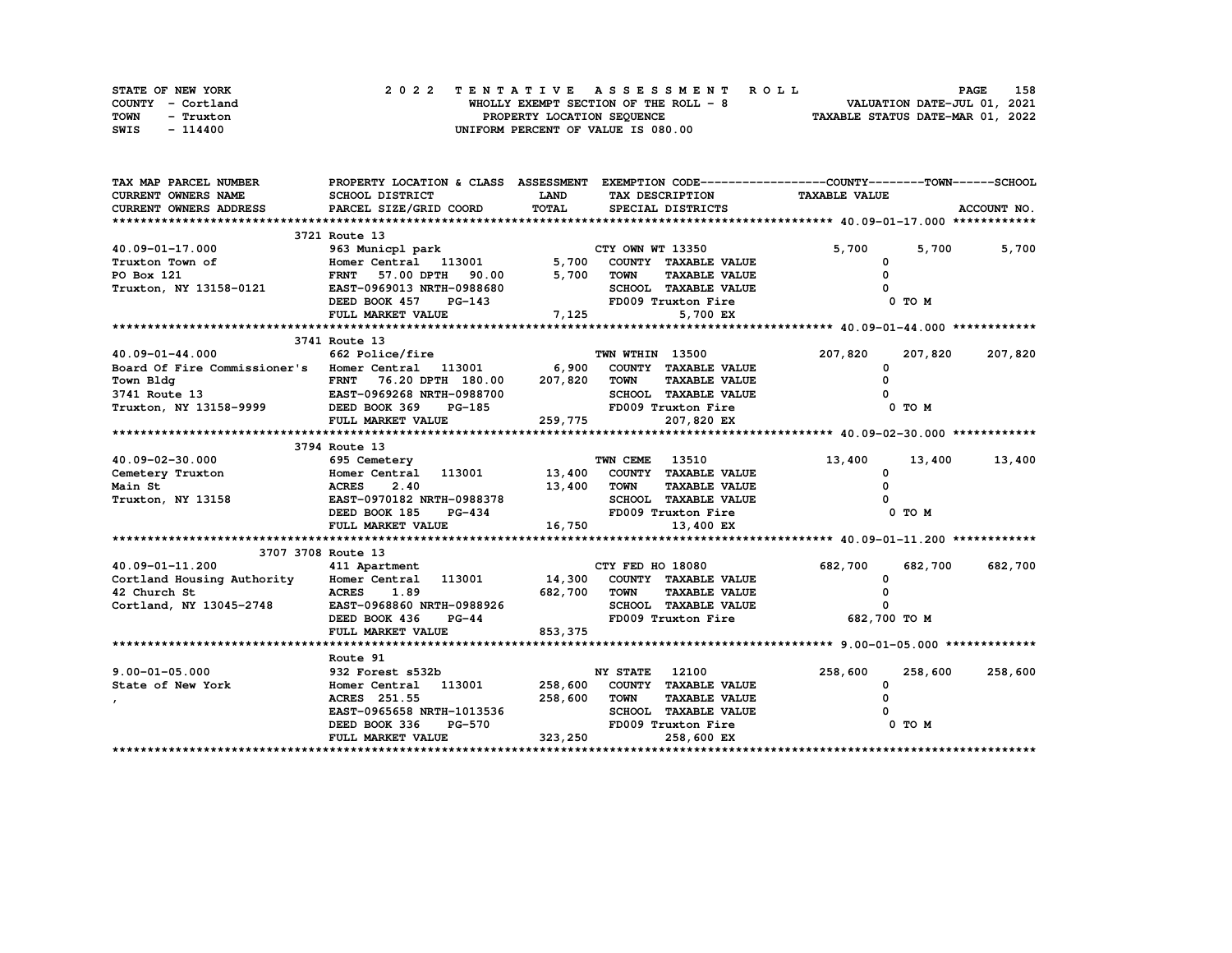| STATE OF NEW YORK | 2022 TENTATIVE ASSESSMENT ROLL        | 159<br><b>PAGE</b>               |
|-------------------|---------------------------------------|----------------------------------|
| COUNTY - Cortland | WHOLLY EXEMPT SECTION OF THE ROLL - 8 | VALUATION DATE-JUL 01, 2021      |
| TOWN<br>- Truxton | PROPERTY LOCATION SEQUENCE            | TAXABLE STATUS DATE-MAR 01, 2022 |
| SWIS<br>- 114400  | UNIFORM PERCENT OF VALUE IS 080.00    |                                  |

| TAX MAP PARCEL NUMBER                                    | PROPERTY LOCATION & CLASS ASSESSMENT |             |                       |                             | EXEMPTION CODE-----------------COUNTY-------TOWN------SCHOOL |            |             |
|----------------------------------------------------------|--------------------------------------|-------------|-----------------------|-----------------------------|--------------------------------------------------------------|------------|-------------|
| <b>CURRENT OWNERS NAME</b>                               | SCHOOL DISTRICT                      | <b>LAND</b> |                       | TAX DESCRIPTION             | <b>TAXABLE VALUE</b>                                         |            |             |
| <b>CURRENT OWNERS ADDRESS</b>                            | PARCEL SIZE/GRID COORD               | TOTAL       |                       | SPECIAL DISTRICTS           |                                                              |            | ACCOUNT NO. |
|                                                          |                                      |             |                       |                             |                                                              |            |             |
|                                                          | Route 91                             |             |                       |                             |                                                              |            |             |
| $9.00 - 01 - 10.000$                                     | 932 Forest s532b                     |             | <b>NY STATE</b>       | 12100                       | 19,500                                                       | 19,500     | 19,500      |
| State of New York                                        | Homer Central 113001                 | 19,500      |                       | COUNTY TAXABLE VALUE        | 0                                                            |            |             |
| Attn: County Treasurer                                   | ACRES 12.53                          | 19,500      | <b>TOWN</b>           | <b>TAXABLE VALUE</b>        | O                                                            |            |             |
| PO Box 5590                                              | EAST-0966962 NRTH-1012817            |             |                       | SCHOOL TAXABLE VALUE        |                                                              |            |             |
| Cortland, NY 13045-5590                                  | DEED BOOK 396<br>$PG-23$             |             |                       | FD009 Truxton Fire          |                                                              | $0$ TO $M$ |             |
|                                                          | FULL MARKET VALUE                    | 24,375      |                       | 19,500 EX                   |                                                              |            |             |
|                                                          |                                      |             |                       |                             |                                                              |            |             |
|                                                          | Route 91                             |             |                       |                             |                                                              |            |             |
| $30.00 - 01 - 02.000$                                    | 695 Cemetery                         |             | TWN CEME              | 13510                       | 7,200                                                        | 7,200      | 7,200       |
| Cemetery Truxton                                         | Homer Central 113001                 | 7,200       |                       | COUNTY TAXABLE VALUE        | $\Omega$                                                     |            |             |
| Route 13                                                 | FRNT 180.00 DPTH<br>90.00            | 7,200       | <b>TOWN</b>           | <b>TAXABLE VALUE</b>        |                                                              |            |             |
| Truxton, NY 13158-9801                                   | EAST-0968923 NRTH-0999602            |             |                       | SCHOOL TAXABLE VALUE        |                                                              |            |             |
|                                                          | FULL MARKET VALUE                    |             |                       | 9,000 FD009 Truxton Fire    |                                                              | 0 TO M     |             |
|                                                          |                                      |             |                       | 7,200 EX                    |                                                              |            |             |
|                                                          |                                      |             |                       |                             |                                                              |            |             |
|                                                          | Taylor Valley Rd                     |             |                       |                             |                                                              |            |             |
| 60.00-02-17.000                                          | 695 Cemetery                         |             | <b>TWN CEME 13510</b> |                             | 7,500                                                        | 7,500      | 7,500       |
| Cemetery Cheningo                                        | Homer Central 113001                 | 7,500       |                       | COUNTY TAXABLE VALUE        | 0                                                            |            |             |
| RD 1                                                     | <b>ACRES</b><br>0.94                 | 7,500       | <b>TOWN</b>           | <b>TAXABLE VALUE</b>        | $\Omega$                                                     |            |             |
| Truxton, NY 13158                                        | EAST-0977979 NRTH-0968961            |             |                       | SCHOOL TAXABLE VALUE        |                                                              |            |             |
|                                                          | DEED BOOK 185<br><b>PG-434</b>       |             |                       | FD009 Truxton Fire          |                                                              | 0 TO M     |             |
|                                                          | FULL MARKET VALUE                    | 9,375       |                       | 7,500 EX                    |                                                              |            |             |
|                                                          |                                      |             |                       |                             |                                                              |            |             |
|                                                          | Truxton Tully Rd                     |             |                       |                             |                                                              |            |             |
| $9.00 - 01 - 13.000$                                     | 932 Forest s532b                     |             | <b>NY STATE</b>       | 12100                       | 30,000                                                       | 30,000     | 30,000      |
| NYS College of Forestry                                  | Tully Central 315402                 |             |                       | 30,000 COUNTY TAXABLE VALUE | 0                                                            |            |             |
| Foundation Inc                                           | <b>ACRES</b> 30.00                   | 30,000      | <b>TOWN</b>           | <b>TAXABLE VALUE</b>        |                                                              |            |             |
| County of Onondaga Office Bldg EAST-0956756 NRTH-1011457 |                                      |             |                       | SCHOOL TAXABLE VALUE        |                                                              |            |             |
| Syracuse, NY 13200-9999                                  | DEED BOOK 358<br>PG-315              |             |                       | FD009 Truxton Fire          |                                                              | 0 TO M     |             |
|                                                          | FULL MARKET VALUE                    | 37,500      |                       | 30,000 EX                   |                                                              |            |             |
|                                                          |                                      |             |                       |                             |                                                              |            |             |
|                                                          | Truxton Tully Rd                     |             |                       |                             |                                                              |            |             |
| 19.00-01-18.000                                          | 932 Forest s532b                     |             | <b>NY STATE</b>       | 12100                       | 49,200                                                       | 49,200     | 49,200      |
| State of New York                                        | Tully Central 315402                 | 49,200      |                       | COUNTY TAXABLE VALUE        | $\mathbf{o}$                                                 |            |             |
| Attn: County Treasurer                                   | <b>ACRES</b><br>54.66                | 49,200      | <b>TOWN</b>           | <b>TAXABLE VALUE</b>        | 0                                                            |            |             |
| 60 Central Ave                                           | EAST-0958220 NRTH-1002774            |             |                       | <b>SCHOOL TAXABLE VALUE</b> |                                                              |            |             |
| Cortland, NY 13045-2746                                  | <b>FULL MARKET VALUE</b>             |             |                       | 61,500 FD009 Truxton Fire   |                                                              | 0 TO M     |             |
|                                                          |                                      |             |                       | 49,200 EX                   |                                                              |            |             |
|                                                          | ********************************     |             |                       |                             |                                                              |            |             |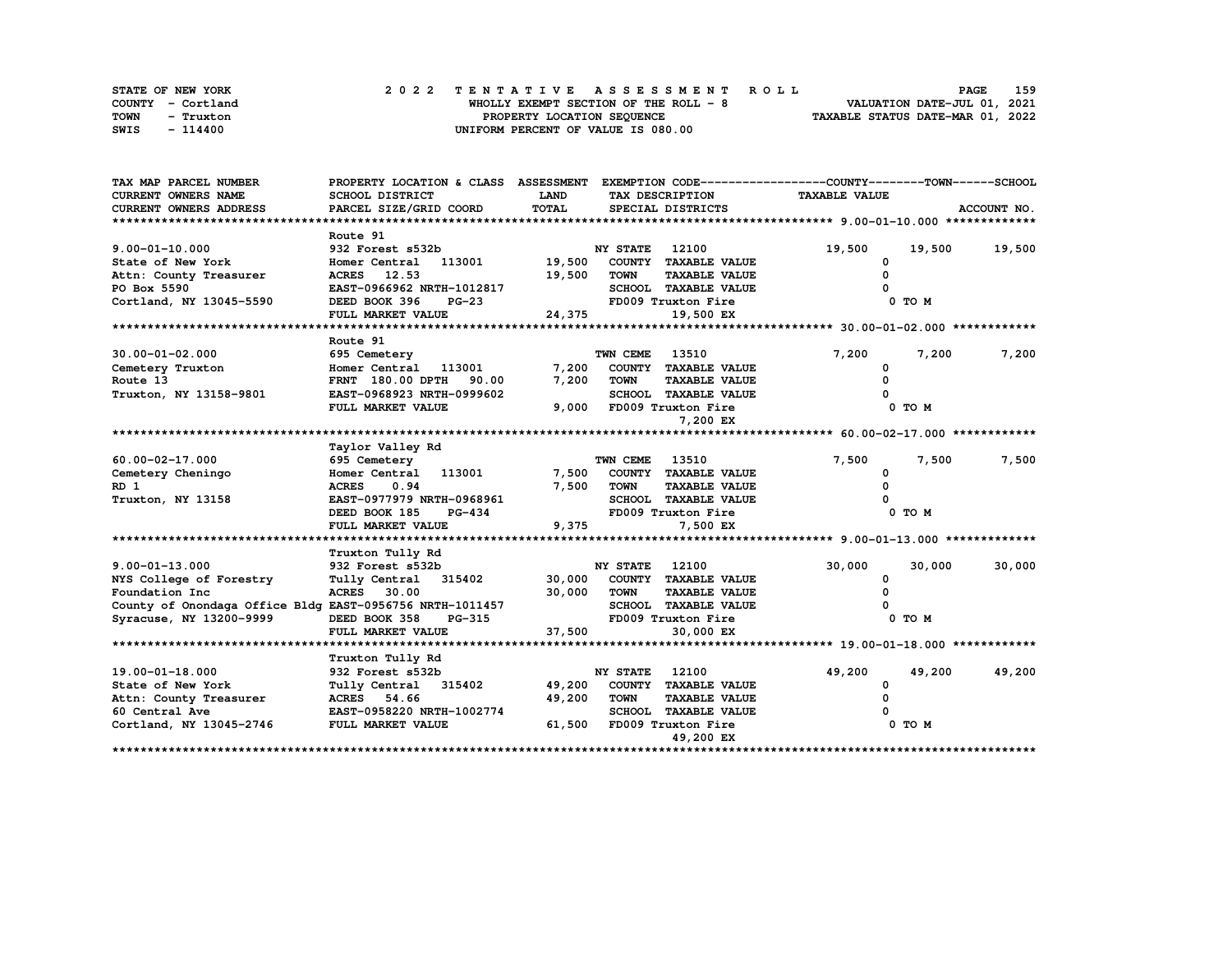| STATE OF NEW YORK | 2022 TENTATIVE ASSESSMENT ROLL         | 160<br><b>PAGE</b>               |
|-------------------|----------------------------------------|----------------------------------|
| COUNTY - Cortland | WHOLLY EXEMPT SECTION OF THE ROLL $-8$ | VALUATION DATE-JUL 01, 2021      |
| TOWN<br>- Truxton | PROPERTY LOCATION SEQUENCE             | TAXABLE STATUS DATE-MAR 01, 2022 |
| SWIS<br>- 114400  | UNIFORM PERCENT OF VALUE IS 080.00     |                                  |

| TAX MAP PARCEL NUMBER                                                   | PROPERTY LOCATION & CLASS ASSESSMENT             |             |                                     | EXEMPTION CODE-----------------COUNTY-------TOWN------SCHOOL |             |
|-------------------------------------------------------------------------|--------------------------------------------------|-------------|-------------------------------------|--------------------------------------------------------------|-------------|
| <b>CURRENT OWNERS NAME</b>                                              | SCHOOL DISTRICT                                  | <b>LAND</b> | TAX DESCRIPTION TAXABLE VALUE       |                                                              |             |
| CURRENT OWNERS ADDRESS 6 PARCEL SIZE/GRID COORD TOTAL SPECIAL DISTRICTS |                                                  |             |                                     |                                                              | ACCOUNT NO. |
| **************************                                              |                                                  |             |                                     |                                                              |             |
|                                                                         | Truxton Tully Rd                                 |             |                                     |                                                              |             |
| 19.00-01-24.000                                                         | 932 Forest s532b                                 |             | <b>NY STATE</b><br>12100            | 330,600<br>330,600                                           | 330,600     |
| State of New York                                                       | Tully Central 315402                             | 330,600     | COUNTY TAXABLE VALUE                |                                                              |             |
| Attn: County Treasurer                                                  | <b>ACRES</b> 367.39                              | 330,600     | <b>TAXABLE VALUE</b><br>TOWN        |                                                              |             |
| 60 Central Ave                                                          | <b>EAST-0956931 NRTH-1004558</b>                 |             | <b>SCHOOL TAXABLE VALUE</b>         |                                                              |             |
| Cortland, NY 13045-2746 FULL MARKET VALUE                               |                                                  |             | 413,250 FD009 Truxton Fire          | $0$ TO $M$                                                   |             |
|                                                                         |                                                  |             | 330,600 EX                          |                                                              |             |
|                                                                         |                                                  |             |                                     |                                                              |             |
|                                                                         | 7457 Truxton Tully Rd                            |             |                                     |                                                              |             |
| $9.00 - 01 - 29.000$                                                    | 932 Forest s532b                                 |             | 12100<br><b>NY STATE</b>            | 44,100<br>44,100                                             | 44,100      |
| State of New York                                                       | Tully Central 315402 44,100 COUNTY TAXABLE VALUE |             |                                     |                                                              |             |
| Attn: County Treasurer MCRES 49.00                                      |                                                  | 44,100      | <b>TOWN</b><br><b>TAXABLE VALUE</b> |                                                              |             |
| 60 Central Ave 60 EAST-0957150 NRTH-1008888                             |                                                  |             | <b>SCHOOL TAXABLE VALUE</b>         |                                                              |             |
| Cortland, NY 13045-2746 FULL MARKET VALUE                               |                                                  |             | 55,125 FD009 Truxton Fire           | $0$ TO $M$                                                   |             |
|                                                                         |                                                  |             | 44,100 EX                           |                                                              |             |
|                                                                         |                                                  |             |                                     |                                                              |             |
|                                                                         | 7483 7489 Truxton Tully Rd                       |             |                                     |                                                              |             |
| $9.00 - 01 - 30.000$                                                    | 932 Forest s532b                                 |             | 12100<br><b>NY STATE</b>            | 116,500<br>116,500                                           | 116,500     |
| State of New York                                                       | Tully Central 315402                             |             | 116,500 COUNTY TAXABLE VALUE        |                                                              |             |
| Attn: County Treasurer MCRES 129.47                                     |                                                  | 116,500     | <b>TAXABLE VALUE</b><br>TOWN        |                                                              |             |
| 60 Central Ave <b>EAST-0957066 NRTH-1010248</b>                         |                                                  |             | SCHOOL TAXABLE VALUE                |                                                              |             |
| Cortland, NY 13045-2746 FULL MARKET VALUE                               |                                                  | 145,625     | FD009 Truxton Fire                  | $0$ TO $M$                                                   |             |
|                                                                         |                                                  |             | 116,500 EX                          |                                                              |             |
|                                                                         |                                                  |             |                                     |                                                              |             |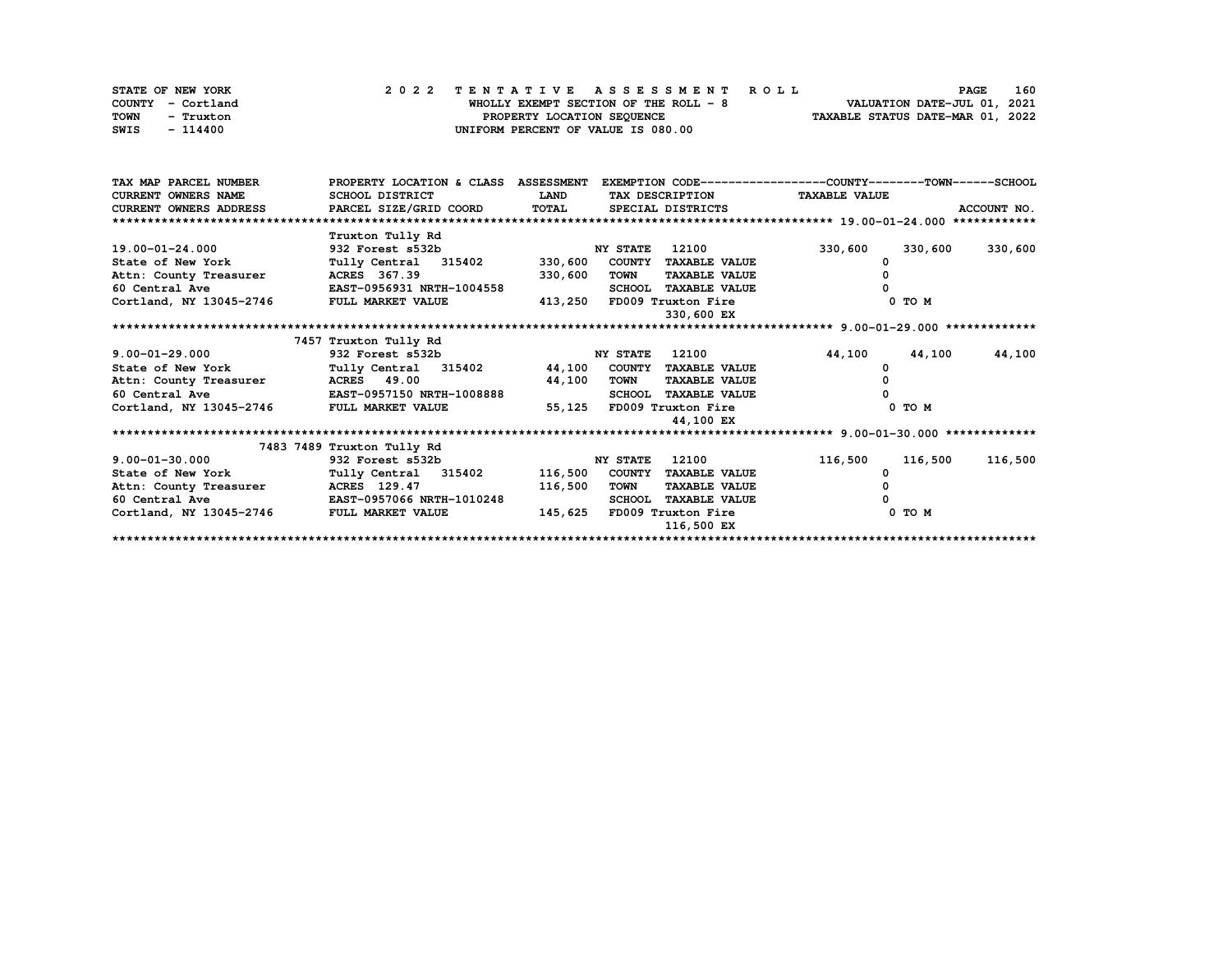| <b>STATE OF NEW YORK</b> |                   |  |  |  |  |  |  |                                       |  |  | 2022 TENTATIVE ASSESSMENT ROLL |  |                                  | PAGE | 161             |
|--------------------------|-------------------|--|--|--|--|--|--|---------------------------------------|--|--|--------------------------------|--|----------------------------------|------|-----------------|
|                          | COUNTY - Cortland |  |  |  |  |  |  | WHOLLY EXEMPT SECTION OF THE ROLL - 8 |  |  |                                |  | VALUATION DATE-JUL 01, 2021      |      |                 |
| TOWN                     | - Truxton         |  |  |  |  |  |  |                                       |  |  |                                |  | TAXABLE STATUS DATE-MAR 01, 2022 |      |                 |
| SWIS                     | - 114400          |  |  |  |  |  |  | UNIFORM PERCENT OF VALUE IS 080.00    |  |  |                                |  |                                  |      | RPS150/V04/L015 |
|                          |                   |  |  |  |  |  |  |                                       |  |  |                                |  | CURRENT DATE 5/02/2022           |      |                 |
|                          |                   |  |  |  |  |  |  |                                       |  |  |                                |  |                                  |      |                 |

# **\*\*\* S P E C I A L D I S T R I C T S U M M A R Y \*\*\***

|      |                      | TOTAL   | <b>EXTENSION</b> | <b>EXTENSION</b> | AD VALOREM   | <b>EXEMPT</b> | <b>TAXABLE</b> |
|------|----------------------|---------|------------------|------------------|--------------|---------------|----------------|
| CODE | <b>DISTRICT NAME</b> | PARCELS | TYPE             | <b>VALUE</b>     | <b>VALUE</b> | <b>AMOUNT</b> | <b>VALUE</b>   |
|      | FD009 Truxton Fire   |         | 33 TOTAL M       |                  | 3677,620     | 2994,920      | 682,700        |

### **\*\*\* S C H O O L D I S T R I C T S U M M A R Y \*\*\***

| CODE             | DISTRICT NAME                  | TOTAL<br><b>PARCELS</b> | <b>ASSESSED</b><br>LAND | <b>ASSESSED</b><br><b>TOTAL</b> | <b>EXEMPT</b><br><b>AMOUNT</b> | <b>TOTAL</b><br><b>TAXABLE</b> | <b>STAR</b><br><b>AMOUNT</b> | <b>STAR</b><br><b>TAXABLE</b> |
|------------------|--------------------------------|-------------------------|-------------------------|---------------------------------|--------------------------------|--------------------------------|------------------------------|-------------------------------|
| 113001<br>315402 | Homer Central<br>Tully Central | 26                      | 803,200<br>734,800      | 2942,820<br>734,800             | 2942,820<br>734,800            |                                |                              |                               |
|                  | $SUB - TO T AL$                | 33                      | 1538,000                | 3677,620                        | 3677,620                       |                                |                              |                               |
|                  | TOTAL                          | 33                      | 1538,000                | 3677,620                        | 3677,620                       |                                |                              |                               |

### **\*\*\* S Y S T E M C O D E S S U M M A R Y \*\*\***

#### **NO SYSTEM EXEMPTIONS AT THIS LEVEL**

|       |                    | TOTAL          |               |             |               |
|-------|--------------------|----------------|---------------|-------------|---------------|
| CODE  | <b>DESCRIPTION</b> | <b>PARCELS</b> | <b>COUNTY</b> | <b>TOWN</b> | <b>SCHOOL</b> |
| 12100 | <b>NY STATE</b>    | 12             | 1486,500      | 1486,500    | 1486,500      |
| 13350 | CTY OWN WT         |                | 5,700         | 5,700       | 5,700         |
| 13500 | TWN WTHIN          | 9              | 493,380       | 493,380     | 493,380       |
| 13510 | TWN CEME           | 8              | 370,000       | 370,000     | 370,000       |
| 13800 | <b>SCHOOL DIS</b>  |                | 423,940       | 423,940     | 423,940       |
| 18080 | CTY FED HO         |                | 682,700       | 682,700     | 682,700       |
| 26300 | INTERD CEN         |                | 215,400       | 215,400     | 215,400       |
|       | TOTAL              | 33             | 3677,620      | 3677,620    | 3677,620      |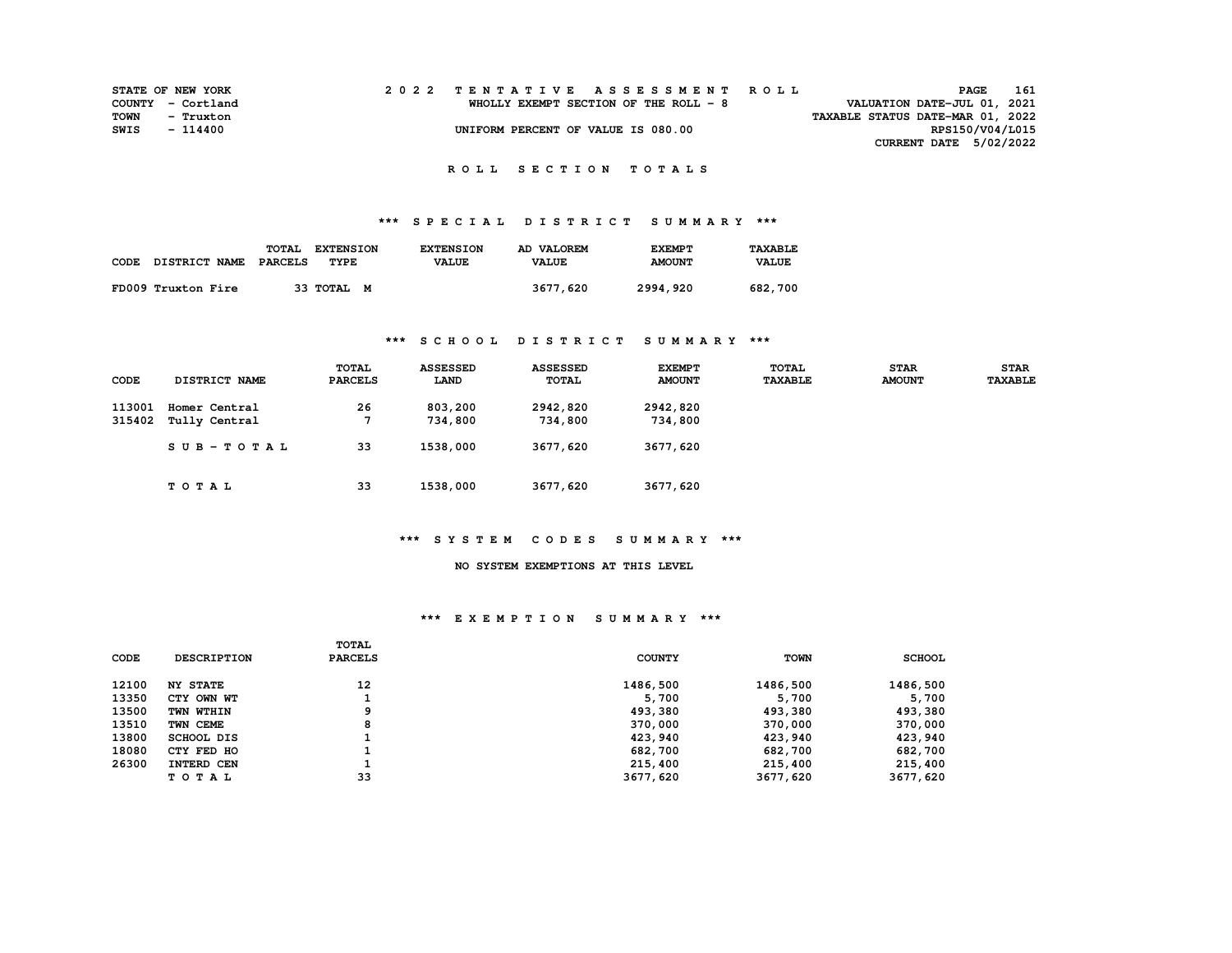|      | STATE OF NEW YORK |  |  |  |  |                                       |  |  |  |  | 2022 TENTATIVE ASSESSMENT ROLL |                                  |                 | <b>PAGE</b> | 162 |
|------|-------------------|--|--|--|--|---------------------------------------|--|--|--|--|--------------------------------|----------------------------------|-----------------|-------------|-----|
|      | COUNTY - Cortland |  |  |  |  | WHOLLY EXEMPT SECTION OF THE ROLL - 8 |  |  |  |  |                                | VALUATION DATE-JUL 01, 2021      |                 |             |     |
| TOWN | - Truxton         |  |  |  |  |                                       |  |  |  |  |                                | TAXABLE STATUS DATE-MAR 01, 2022 |                 |             |     |
| SWIS | - 114400          |  |  |  |  | UNIFORM PERCENT OF VALUE IS 080.00    |  |  |  |  |                                |                                  | RPS150/V04/L015 |             |     |
|      |                   |  |  |  |  |                                       |  |  |  |  |                                | <b>CURRENT DATE 5/02/2022</b>    |                 |             |     |

| <b>ROLL</b> |                    | <b>TOTAL</b>   | <b>ASSESSED</b> | <b>ASSESSED</b> | <b>TAXABLE</b> | <b><i>TAXABLE</i></b> | <b><i>TAXABLE</i></b> | <b>STAR</b>    |
|-------------|--------------------|----------------|-----------------|-----------------|----------------|-----------------------|-----------------------|----------------|
| <b>SEC</b>  | <b>DESCRIPTION</b> | <b>PARCELS</b> | LAND            | TOTAL           | <b>COUNTY</b>  | <b>TOWN</b>           | <b>SCHOOL</b>         | <b>TAXABLE</b> |
|             | WHOLLY EXEMPT      | २२             | 1538,000        | 3677,620        |                |                       |                       |                |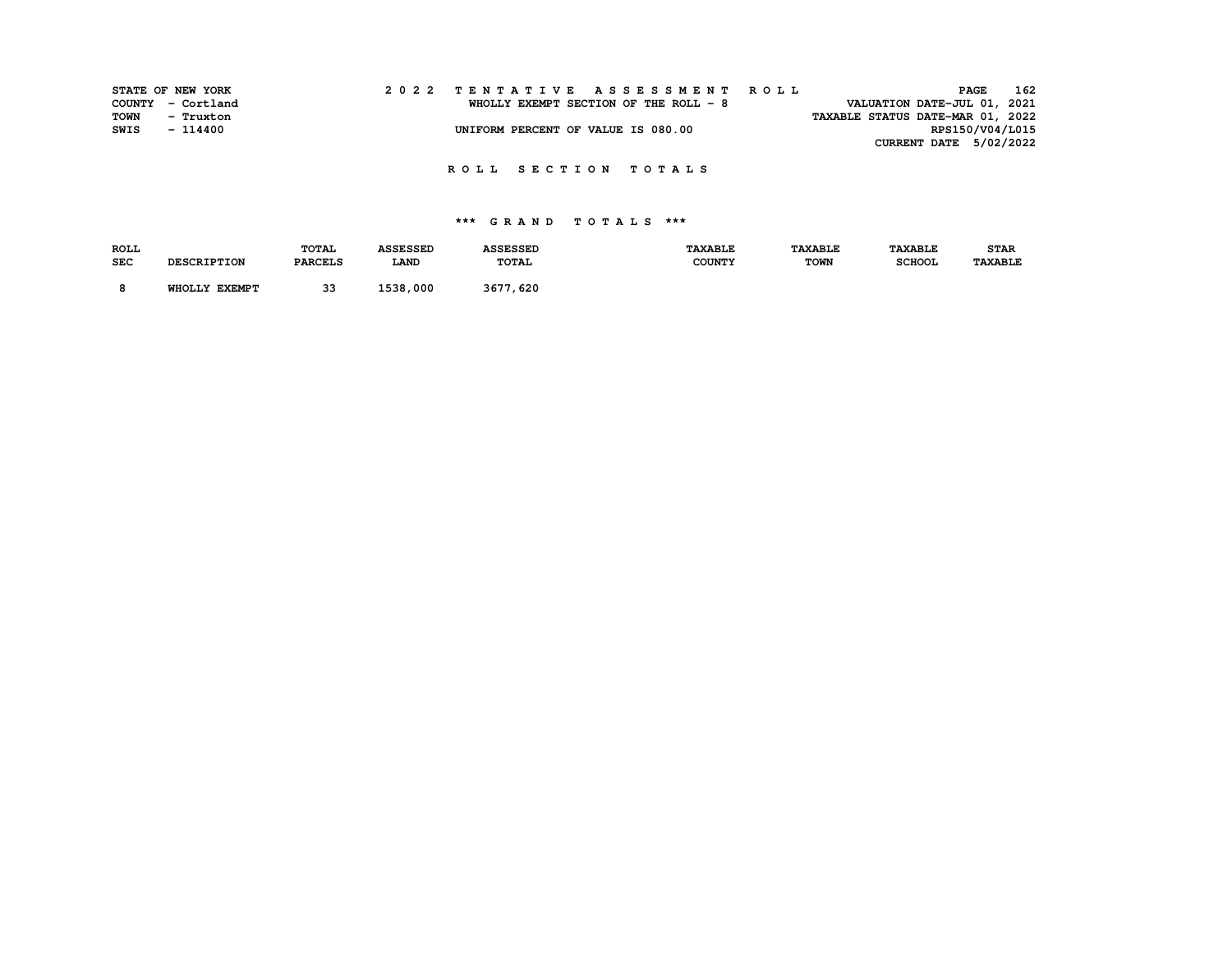|      | <b>STATE OF NEW YORK</b> |  | 2022 TENTATIVE ASSESSMENT ROLL     |                                  | <b>PAGE</b>                   | 163 |
|------|--------------------------|--|------------------------------------|----------------------------------|-------------------------------|-----|
|      | COUNTY - Cortland        |  |                                    |                                  | VALUATION DATE-JUL 01, 2021   |     |
| TOWN | - Truxton                |  | SWIS TOTALS                        | TAXABLE STATUS DATE-MAR 01, 2022 |                               |     |
| SWIS | $-114400$                |  | UNIFORM PERCENT OF VALUE IS 080.00 |                                  | RPS150/V04/L015               |     |
|      |                          |  |                                    |                                  | <b>CURRENT DATE 5/02/2022</b> |     |

### **\*\*\* S P E C I A L D I S T R I C T S U M M A R Y \*\*\***

| CODE | DISTRICT NAME      | TOTAL<br><b>EXTENSION</b><br>TYPE<br>PARCELS | <b>EXTENSION</b><br><b>VALUE</b> | AD VALOREM<br><b>VALUE</b> | <b>EXEMPT</b><br><b>AMOUNT</b> | <b>TAXABLE</b><br><b>VALUE</b> |
|------|--------------------|----------------------------------------------|----------------------------------|----------------------------|--------------------------------|--------------------------------|
|      | FD009 Truxton Fire | 818 TOTAL                                    | M                                | 85742,390                  | 3091,036                       | 82651,354                      |

### **\*\*\* S C H O O L D I S T R I C T S U M M A R Y \*\*\***

| CODE             | DISTRICT NAME                   | TOTAL<br><b>PARCELS</b> | <b>ASSESSED</b><br>LAND | <b>ASSESSED</b><br><b>TOTAL</b> | <b>EXEMPT</b><br><b>AMOUNT</b> | TOTAL<br><b>TAXABLE</b> | <b>STAR</b><br><b>AMOUNT</b> | <b>STAR</b><br><b>TAXABLE</b> |
|------------------|---------------------------------|-------------------------|-------------------------|---------------------------------|--------------------------------|-------------------------|------------------------------|-------------------------------|
| 112001           | Cincinnatus Central             | 3                       | 351,400                 | 351,400                         |                                | 351,400                 |                              | 351,400                       |
| 112204<br>113001 | McGraw Central<br>Homer Central | 12<br>762               | 872,100<br>30059,364    | 1303,658<br>80518,592           | 221,417<br>8970,337            | 1082,241<br>71548,255   | 276,320<br>8973,990          | 805,921<br>62574,265          |
| 315402           | Tully Central                   | 44                      | 2591,085                | 3568,740                        | 921,392                        | 2647,348                | 245,520                      | 2401,828                      |
|                  | $SUB-TOTAL$                     | 821                     | 33873,949               | 85742,390                       | 10113,146                      | 75629,244               | 9495,830                     | 66133, 414                    |
|                  | TOTAL                           | 821                     | 33873,949               | 85742,390                       | 10113,146                      | 75629,244               | 9495,830                     | 66133, 414                    |

# **\*\*\* S Y S T E M C O D E S S U M M A R Y \*\*\***

| CODE  | <b>DESCRIPTION</b> | TOTAL<br><b>PARCELS</b> | <b>COUNTY</b> | <b>TOWN</b> | <b>SCHOOL</b> |
|-------|--------------------|-------------------------|---------------|-------------|---------------|
| 50001 | <b>SCHL TAXBL</b>  | 3                       |               |             |               |
| 50005 | TOWN TAXBL         |                         |               |             |               |
|       | TOTAL              | 4                       |               |             |               |

| <b>CODE</b> | <b>DESCRIPTION</b> | TOTAL<br><b>PARCELS</b> | <b>COUNTY</b> | TOWN     | <b>SCHOOL</b> |
|-------------|--------------------|-------------------------|---------------|----------|---------------|
| 12100       | <b>NY STATE</b>    | 12                      | 1486,500      | 1486,500 | 1486,500      |
| 13350       | CTY OWN WT         |                         | 5,700         | 5,700    | 5,700         |
| 13500       | TWN WTHIN          | ۰                       | 493,380       | 493,380  | 493,380       |
| 13510       | TWN CEME           | 8                       | 370,000       | 370,000  | 370,000       |
| 13800       | SCHOOL DIS         |                         | 423,940       | 423,940  | 423,940       |
| 18080       | CTY FED HO         |                         | 682,700       | 682,700  | 682,700       |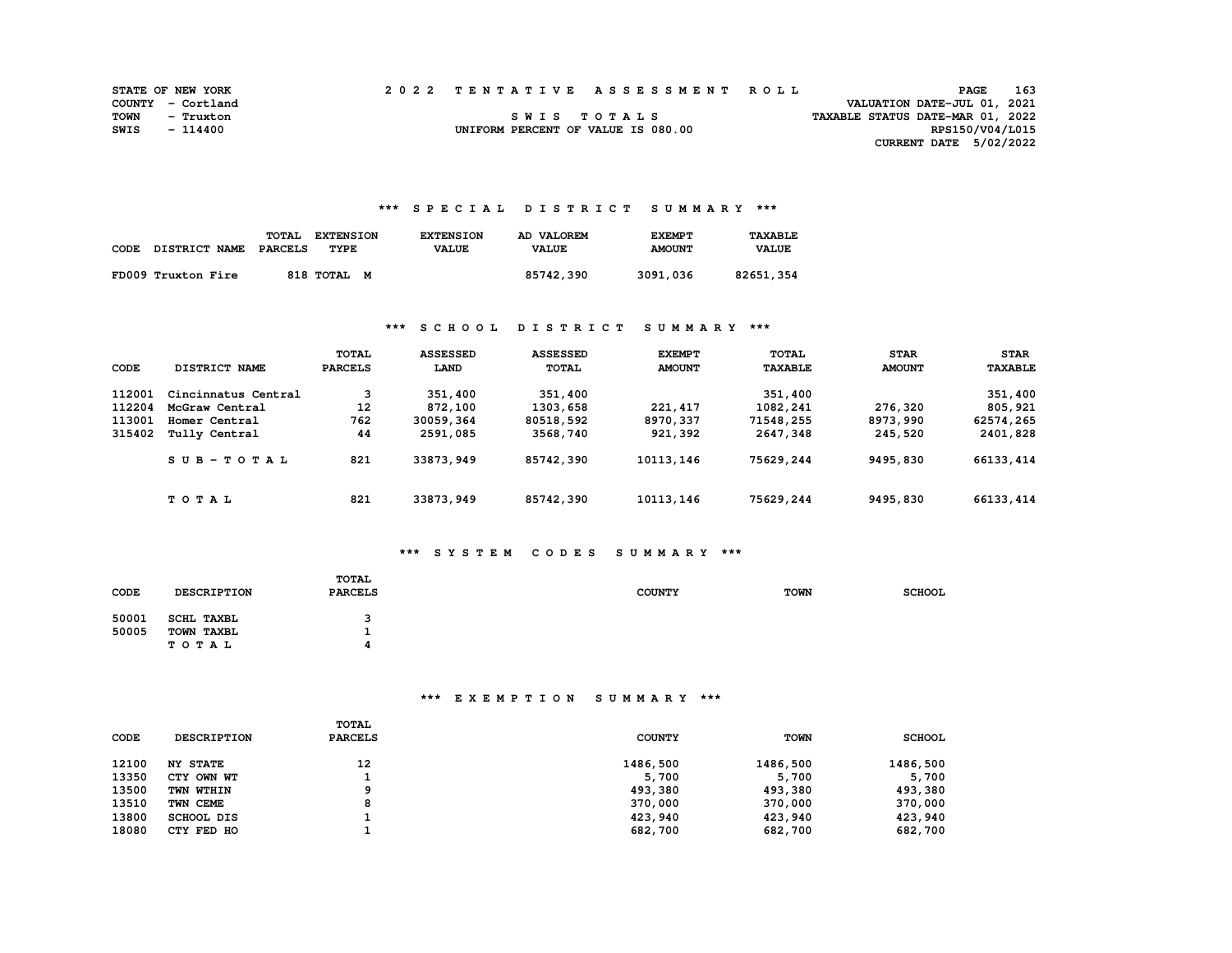|      | <b>STATE OF NEW YORK</b> |  | 2022 TENTATIVE ASSESSMENT ROLL     |                                  | <b>PAGE</b>                 | 164 |
|------|--------------------------|--|------------------------------------|----------------------------------|-----------------------------|-----|
|      | COUNTY - Cortland        |  |                                    |                                  | VALUATION DATE-JUL 01, 2021 |     |
| TOWN | - Truxton                |  | SWIS TOTALS                        | TAXABLE STATUS DATE-MAR 01, 2022 |                             |     |
| SWIS | $-114400$                |  | UNIFORM PERCENT OF VALUE IS 080.00 |                                  | RPS150/V04/L015             |     |
|      |                          |  |                                    |                                  | CURRENT DATE 5/02/2022      |     |

### **\*\*\* E X E M P T I O N S U M M A R Y \*\*\***

STATE OF NEW YORK **COUNTY** - Cortland

|       |                   | <b>TOTAL</b>   |               |             |               |
|-------|-------------------|----------------|---------------|-------------|---------------|
| CODE  | DESCRIPTION       | <b>PARCELS</b> | <b>COUNTY</b> | <b>TOWN</b> | <b>SCHOOL</b> |
| 26300 | INTERD CEN        | 1              | 215,400       | 215,400     | 215,400       |
| 32252 | STATE LAND        | 25             | 4657,800      |             |               |
| 41101 | ELIG VET          | 1              | 4,000         | 4,000       |               |
| 41122 | VET WAR C         | 18             | 98,280        |             |               |
| 41123 | VET WAR T         | 18             |               | 194,520     |               |
| 41131 | VET COM CT        | 1              | 18,200        | 36,400      |               |
| 41132 | VET COM C         | 10             | 87,525        |             |               |
| 41133 | VET COM T         | 10             |               | 159,500     |               |
| 41142 | VET DIS C         | 4              | 59,085        |             |               |
| 41143 | VET DIS T         | 4              |               | 97,135      |               |
| 41700 | AG 10-YR          | 8              | 832,670       | 832,670     | 832,670       |
| 41720 | <b>AG-CEILING</b> | 88             | 4151,026      | 4151,026    | 4151,026      |
| 41730 | AG COMMIT         | 15             | 592,646       | 592,646     | 592,646       |
| 41800 | AGED CTS          | 2              | 57,200        | 57,200      | 57,200        |
| 41802 | AGED C            | 7              | 250,615       |             |               |
| 41806 | AGED T&S          | 4              |               | 101,213     | 103,388       |
| 41834 | ENH STAR          | 72             |               |             | 4553,230      |
| 41854 | <b>BAS STAR</b>   | 177            |               |             | 4827,800      |
| 41864 | <b>B STAR MH</b>  |                |               |             | 114,800       |
| 41932 | Dis & Lim         |                | 36,745        |             |               |
| 47100 | Mass Telec        | 4              | 96,116        | 96,116      | 96,116        |
| 47460 | 480A              | 9              | 602,480       | 602,480     | 602,480       |
|       | TOTAL             | 512            | 15222,008     | 10602,526   | 19608,976     |

| <b>ROLL</b> |                    | <b>TOTAL</b>   | <b>ASSESSED</b> | <b>ASSESSED</b> | TAXABLE       | <b>TAXABLE</b> | TAXABLE       | <b>STAR</b> |
|-------------|--------------------|----------------|-----------------|-----------------|---------------|----------------|---------------|-------------|
| <b>SEC</b>  | <b>DESCRIPTION</b> | <b>PARCELS</b> | <b>LAND</b>     | <b>TOTAL</b>    | <b>COUNTY</b> | <b>TOWN</b>    | <b>SCHOOL</b> | TAXABLE     |
|             | <b>TAXABLE</b>     | 730            | 27433,074       | 66611,369       | 59820,897     | 59782,579      | 60271,959     | 50776,129   |
|             | STATE OWNED LAND   | 29             | 4657,800        | 4657,800        |               | 4657,800       | 4657,800      | 4657,800    |
|             | SPECIAL FRANCHISE  |                |                 | 1515,039        | 1515,039      | 1515,039       | 1515,039      | 1515,039    |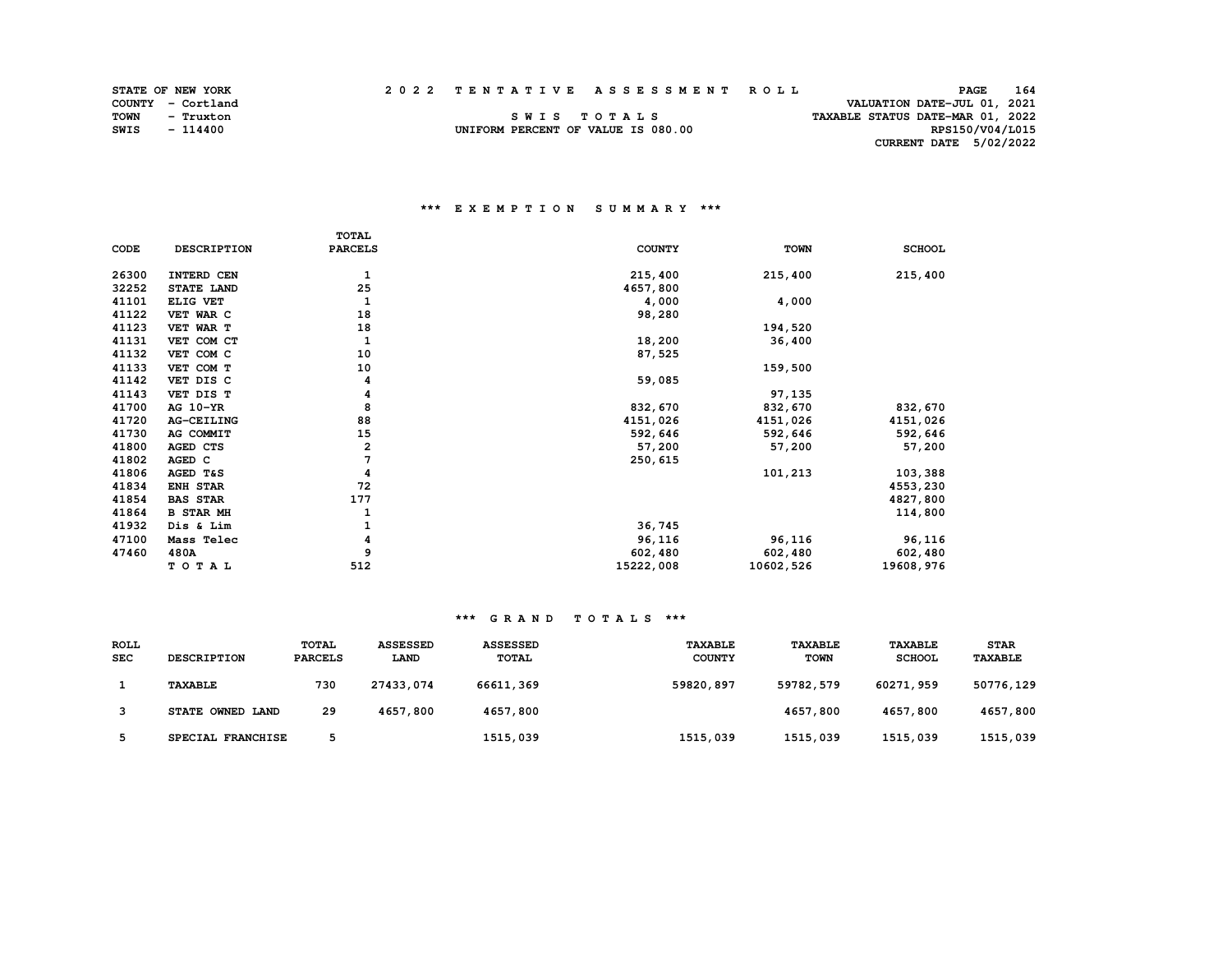|      | <b>STATE OF NEW YORK</b> | 2022 TENTATIVE ASSESSMENT ROLL     |  |  |                                  | <b>PAGE</b>     | 165 |
|------|--------------------------|------------------------------------|--|--|----------------------------------|-----------------|-----|
|      | COUNTY - Cortland        |                                    |  |  | VALUATION DATE-JUL 01, 2021      |                 |     |
| TOWN | - Truxton                | SWIS TOTALS                        |  |  | TAXABLE STATUS DATE-MAR 01, 2022 |                 |     |
| SWIS | - 114400                 | UNIFORM PERCENT OF VALUE IS 080.00 |  |  |                                  | RPS150/V04/L015 |     |
|      |                          |                                    |  |  | CURRENT DATE 5/02/2022           |                 |     |

| <b>ROLL</b><br><b>SEC</b> | <b>DESCRIPTION</b>  | <b>TOTAL</b><br><b>PARCELS</b> | <b>ASSESSED</b><br>LAND | <b>ASSESSED</b><br><b>TOTAL</b> | <b><i>TAXABLE</i></b><br><b>COUNTY</b> | <b>TAXABLE</b><br>TOWN | <b>TAXABLE</b><br><b>SCHOOL</b> | <b>STAR</b><br><b>TAXABLE</b> |
|---------------------------|---------------------|--------------------------------|-------------------------|---------------------------------|----------------------------------------|------------------------|---------------------------------|-------------------------------|
| 6                         | UTILITIES & N.C.    | 24                             | 245,075                 | 9280,562                        | 9184,446                               | 9184,446               | 9184,446                        | 9184,446                      |
| 8                         | WHOLLY EXEMPT       | 33                             | 1538,000                | 3677,620                        |                                        |                        |                                 |                               |
| $\star$                   | <b>SUB</b><br>TOTAL | 821                            | 33873,949               | 85742,390                       | 70520,382                              | 75139,864              | 75629,244                       | 66133,414                     |
| $***$                     | <b>GRAND TOTAL</b>  | 821                            | 33873,949               | 85742,390                       | 70520,382                              | 75139,864              | 75629,244                       | 66133, 414                    |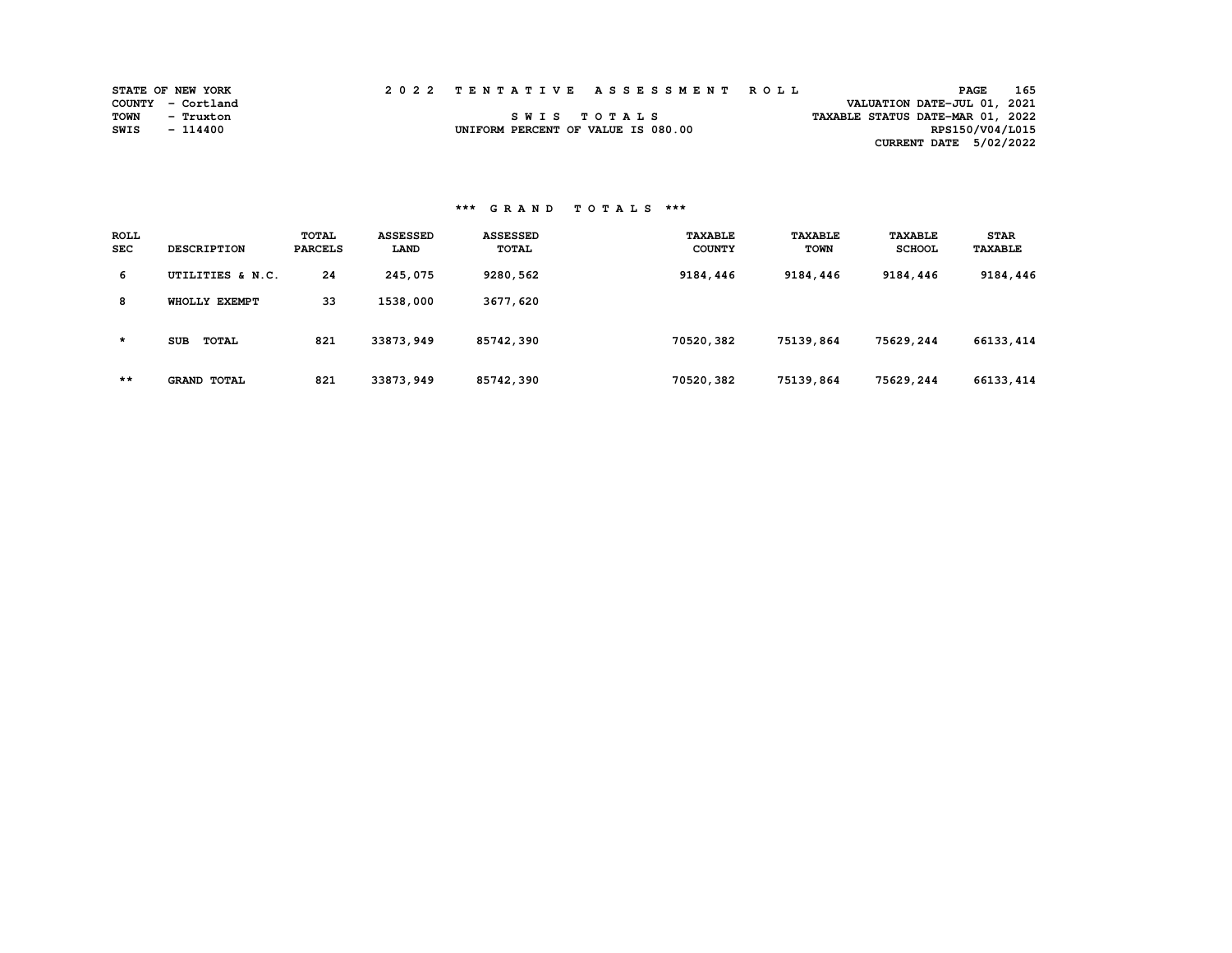|      | <b>STATE OF NEW YORK</b> |  | 2022 TENTATIVE ASSESSMENT ROLL     |                                  | <b>PAGE</b>                 | 166 |
|------|--------------------------|--|------------------------------------|----------------------------------|-----------------------------|-----|
|      | COUNTY - Cortland        |  | TOWN TOTALS                        |                                  | VALUATION DATE-JUL 01, 2021 |     |
| TOWN | - Truxton                |  |                                    | TAXABLE STATUS DATE-MAR 01, 2022 |                             |     |
| SWIS | - 1144                   |  | UNIFORM PERCENT OF VALUE IS 080.00 |                                  | RPS150/V04/L015             |     |
|      |                          |  |                                    |                                  | CURRENT DATE 5/02/2022      |     |

### **\*\*\* S P E C I A L D I S T R I C T S U M M A R Y \*\*\***

| CODE | DISTRICT NAME      | <b>TOTAL</b><br><b>PARCELS</b> | <b>EXTENSION</b><br>TYPE | <b>EXTENSION</b><br><b>VALUE</b> | AD VALOREM<br><b>VALUE</b> | <b>EXEMPT</b><br><b>AMOUNT</b> | TAXABLE<br><b>VALUE</b> |
|------|--------------------|--------------------------------|--------------------------|----------------------------------|----------------------------|--------------------------------|-------------------------|
|      | FD009 Truxton Fire |                                | 818 TOTAL M              |                                  | 85742,390                  | 3091,036                       | 82651,354               |

# **\*\*\* S C H O O L D I S T R I C T S U M M A R Y \*\*\***

| CODE   | DISTRICT NAME       | TOTAL<br><b>PARCELS</b> | <b>ASSESSED</b><br>LAND | <b>ASSESSED</b><br><b>TOTAL</b> | <b>EXEMPT</b><br><b>AMOUNT</b> | TOTAL<br><b>TAXABLE</b> | <b>STAR</b><br><b>AMOUNT</b> | <b>STAR</b><br><b>TAXABLE</b> |
|--------|---------------------|-------------------------|-------------------------|---------------------------------|--------------------------------|-------------------------|------------------------------|-------------------------------|
| 112001 | Cincinnatus Central | 3                       | 351,400                 | 351,400                         |                                | 351,400                 |                              | 351,400                       |
| 112204 | McGraw Central      | 12                      | 872,100                 | 1303,658                        | 221, 417                       | 1082,241                | 276,320                      | 805,921                       |
| 113001 | Homer Central       | 762                     | 30059,364               | 80518,592                       | 8970,337                       | 71548,255               | 8973,990                     | 62574,265                     |
| 315402 | Tully Central       | 44                      | 2591,085                | 3568,740                        | 921,392                        | 2647,348                | 245,520                      | 2401,828                      |
|        | $SUB-TOTAL$         | 821                     | 33873,949               | 85742,390                       | 10113,146                      | 75629,244               | 9495,830                     | 66133,414                     |
|        | TOTAL               | 821                     | 33873,949               | 85742,390                       | 10113,146                      | 75629,244               | 9495,830                     | 66133,414                     |

# **\*\*\* S Y S T E M C O D E S S U M M A R Y \*\*\***

| CODE           | <b>DESCRIPTION</b>                       | TOTAL<br><b>PARCELS</b> | <b>COUNTY</b> | <b>TOWN</b> | <b>SCHOOL</b> |
|----------------|------------------------------------------|-------------------------|---------------|-------------|---------------|
| 50001<br>50005 | SCHL TAXBL<br>TOWN TAXBL<br><b>TOTAL</b> | 3                       |               |             |               |

| <b>CODE</b> | <b>DESCRIPTION</b> | TOTAL<br><b>PARCELS</b> | <b>COUNTY</b> | TOWN     | <b>SCHOOL</b> |
|-------------|--------------------|-------------------------|---------------|----------|---------------|
| 12100       | <b>NY STATE</b>    | 12                      | 1486,500      | 1486,500 | 1486,500      |
| 13350       | CTY OWN WT         |                         | 5,700         | 5,700    | 5,700         |
| 13500       | TWN WTHIN          | ۰                       | 493,380       | 493,380  | 493,380       |
| 13510       | TWN CEME           | 8                       | 370,000       | 370,000  | 370,000       |
| 13800       | SCHOOL DIS         |                         | 423,940       | 423,940  | 423,940       |
| 18080       | CTY FED HO         |                         | 682,700       | 682,700  | 682,700       |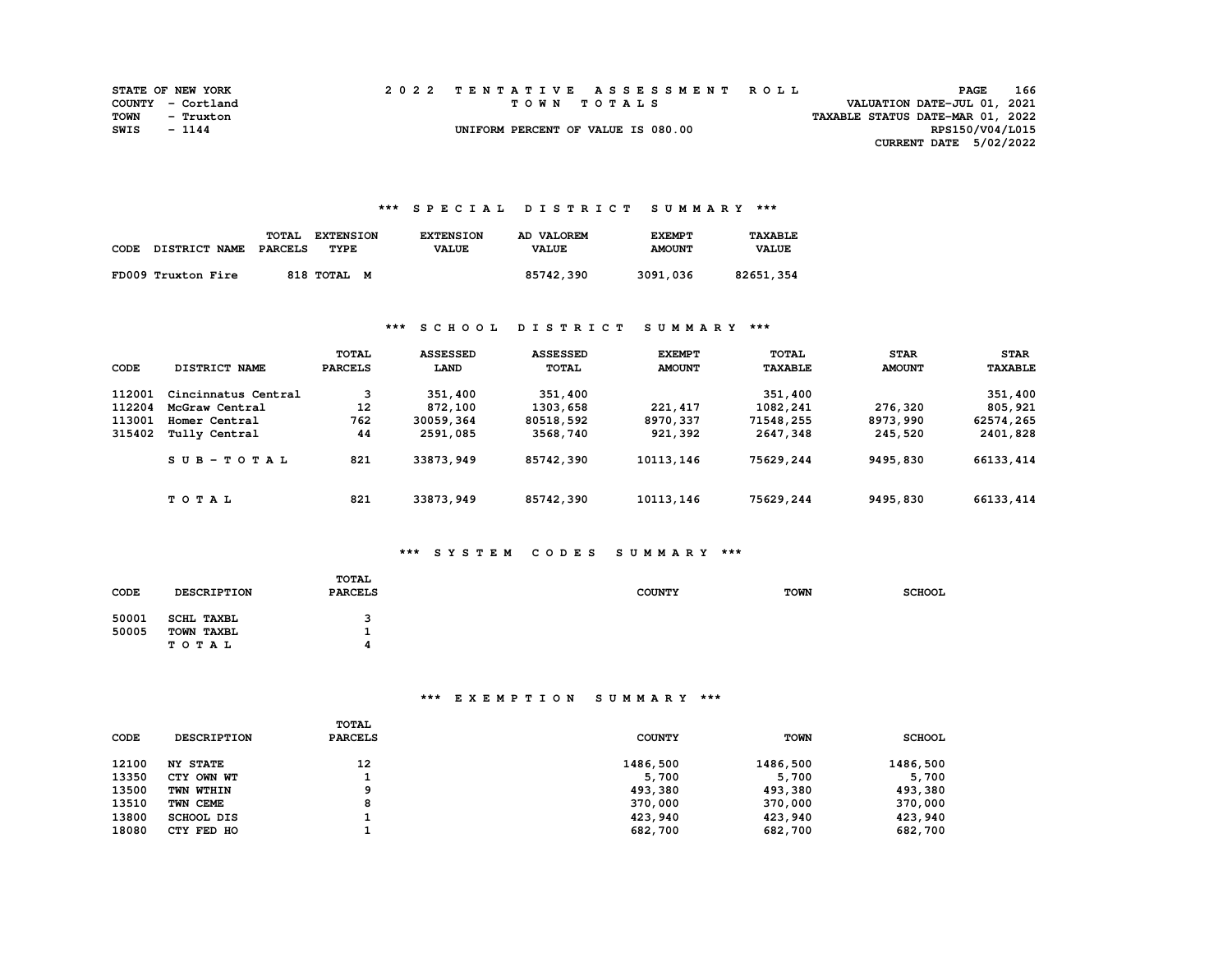|      | <b>STATE OF NEW YORK</b> |  | 2022 TENTATIVE ASSESSMENT ROLL     |                                  | <b>PAGE</b>                 | 167 |
|------|--------------------------|--|------------------------------------|----------------------------------|-----------------------------|-----|
|      | COUNTY - Cortland        |  | TOWN TOTALS                        |                                  | VALUATION DATE-JUL 01, 2021 |     |
| TOWN | - Truxton                |  |                                    | TAXABLE STATUS DATE-MAR 01, 2022 |                             |     |
| SWIS | $-1144$                  |  | UNIFORM PERCENT OF VALUE IS 080.00 |                                  | RPS150/V04/L015             |     |
|      |                          |  |                                    |                                  | CURRENT DATE 5/02/2022      |     |

### **\*\*\* E X E M P T I O N S U M M A R Y \*\*\***

|       |                   | <b>TOTAL</b>   |               |             |               |
|-------|-------------------|----------------|---------------|-------------|---------------|
| CODE  | DESCRIPTION       | <b>PARCELS</b> | <b>COUNTY</b> | <b>TOWN</b> | <b>SCHOOL</b> |
| 26300 | INTERD CEN        | 1              | 215,400       | 215,400     | 215,400       |
| 32252 | STATE LAND        | 25             | 4657,800      |             |               |
| 41101 | ELIG VET          | 1              | 4,000         | 4,000       |               |
| 41122 | VET WAR C         | 18             | 98,280        |             |               |
| 41123 | VET WAR T         | 18             |               | 194,520     |               |
| 41131 | VET COM CT        | 1              | 18,200        | 36,400      |               |
| 41132 | VET COM C         | 10             | 87,525        |             |               |
| 41133 | VET COM T         | 10             |               | 159,500     |               |
| 41142 | VET DIS C         | 4              | 59,085        |             |               |
| 41143 | VET DIS T         | 4              |               | 97,135      |               |
| 41700 | AG 10-YR          | 8              | 832,670       | 832,670     | 832,670       |
| 41720 | <b>AG-CEILING</b> | 88             | 4151,026      | 4151,026    | 4151,026      |
| 41730 | AG COMMIT         | 15             | 592,646       | 592,646     | 592,646       |
| 41800 | AGED CTS          | 2              | 57,200        | 57,200      | 57,200        |
| 41802 | AGED C            | 7              | 250,615       |             |               |
| 41806 | AGED T&S          | 4              |               | 101,213     | 103,388       |
| 41834 | ENH STAR          | 72             |               |             | 4553,230      |
| 41854 | <b>BAS STAR</b>   | 177            |               |             | 4827,800      |
| 41864 | <b>B STAR MH</b>  |                |               |             | 114,800       |
| 41932 | Dis & Lim         |                | 36,745        |             |               |
| 47100 | Mass Telec        | 4              | 96,116        | 96,116      | 96,116        |
| 47460 | 480A              | 9              | 602,480       | 602,480     | 602,480       |
|       | TOTAL             | 512            | 15222,008     | 10602,526   | 19608,976     |

| <b>ROLL</b><br><b>SEC</b> | <b>DESCRIPTION</b> | <b>TOTAL</b><br><b>PARCELS</b> | <b>ASSESSED</b><br><b>LAND</b> | <b>ASSESSED</b><br><b>TOTAL</b> | <b>TAXABLE</b><br><b>COUNTY</b> | <b>TAXABLE</b><br><b>TOWN</b> | <b>TAXABLE</b><br><b>SCHOOL</b> | <b>STAR</b><br><b>TAXABLE</b> |
|---------------------------|--------------------|--------------------------------|--------------------------------|---------------------------------|---------------------------------|-------------------------------|---------------------------------|-------------------------------|
|                           | <b>TAXABLE</b>     | 730                            | 27433,074                      | 66611,369                       | 59820,897                       | 59782,579                     | 60271,959                       | 50776,129                     |
|                           | STATE OWNED LAND   | 29                             | 4657,800                       | 4657,800                        |                                 | 4657,800                      | 4657,800                        | 4657,800                      |
|                           | SPECIAL FRANCHISE  |                                |                                | 1515,039                        | 1515,039                        | 1515,039                      | 1515,039                        | 1515,039                      |